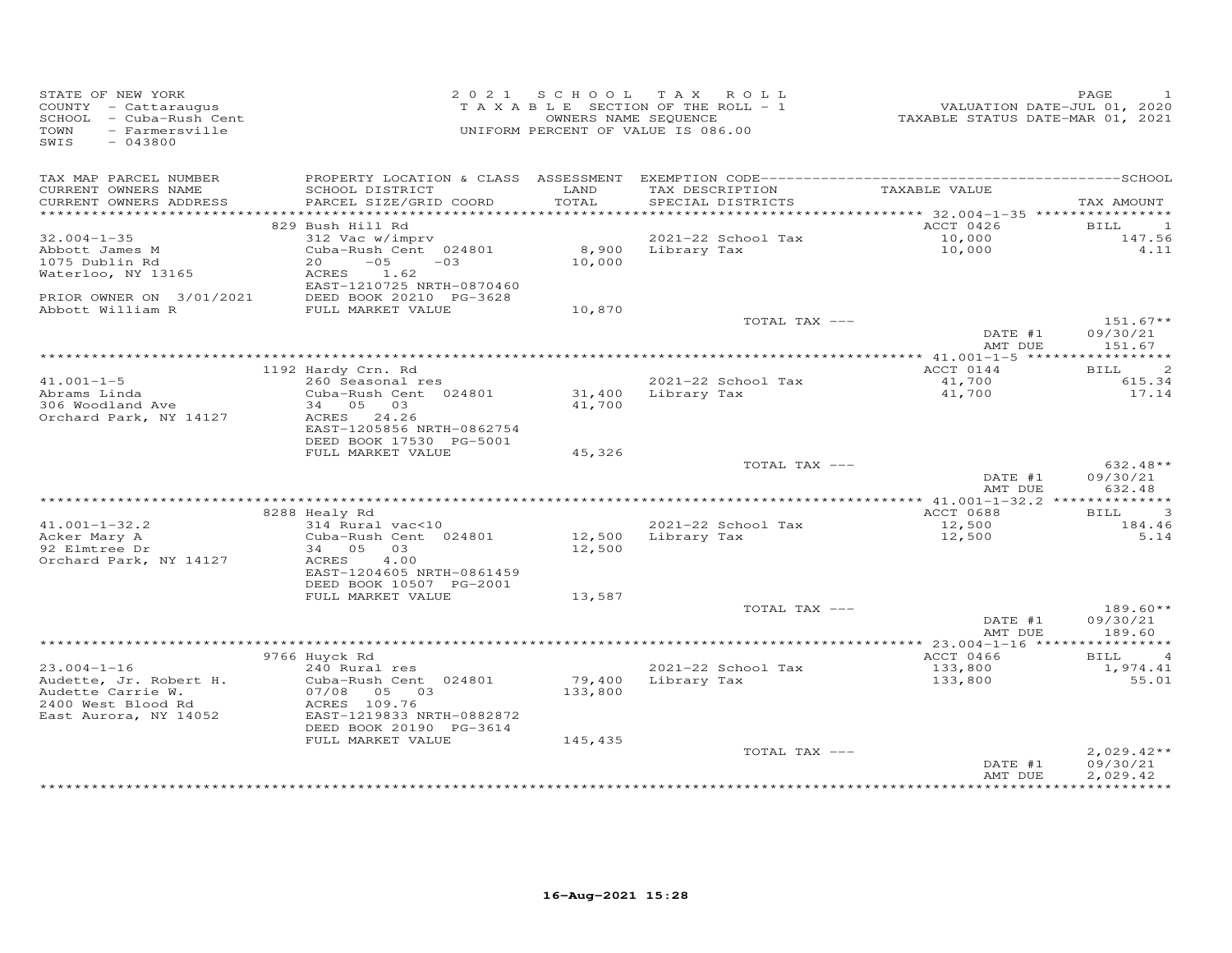| STATE OF NEW YORK<br>COUNTY - Cattaraugus<br>SCHOOL - Cuba-Rush Cent<br>TOWN<br>- Farmersville<br>SWIS<br>$-043800$ |                                                                                                                                          |                  | 2021 SCHOOL TAX ROLL<br>TAXABLE SECTION OF THE ROLL - 1<br>OWNERS NAME SEQUENCE<br>UNIFORM PERCENT OF VALUE IS 086.00 | -------<br>2020 - VALUATION DATE-JUL 01, 2020<br>2021 - TAXABLE STATUS DATE-MAR | PAGE                                 |
|---------------------------------------------------------------------------------------------------------------------|------------------------------------------------------------------------------------------------------------------------------------------|------------------|-----------------------------------------------------------------------------------------------------------------------|---------------------------------------------------------------------------------|--------------------------------------|
| TAX MAP PARCEL NUMBER<br>CURRENT OWNERS NAME<br>CURRENT OWNERS ADDRESS                                              | SCHOOL DISTRICT<br>PARCEL SIZE/GRID COORD                                                                                                | LAND<br>TOTAL    | TAX DESCRIPTION<br>SPECIAL DISTRICTS                                                                                  | TAXABLE VALUE                                                                   | TAX AMOUNT                           |
| *************************                                                                                           |                                                                                                                                          |                  |                                                                                                                       |                                                                                 |                                      |
|                                                                                                                     | Agett (Off) Rd                                                                                                                           |                  |                                                                                                                       | ACCT 0759                                                                       | $\overline{5}$<br>BILL               |
| $32.004 - 2 - 13.2$                                                                                                 | 322 Rural vac>10                                                                                                                         |                  | 2021-22 School Tax                                                                                                    | 98,700<br>98,700                                                                | 1,456.46                             |
| Austin Samuel<br>Austin Brenda<br>9091 Lower St.<br>Rushford, NY 14777                                              | Cuba-Rush Cent 024801<br>03 05 03<br>ACRES 137.30<br>EAST-1220379 NRTH-0864874<br>DEED BOOK 30007 PG-4001                                | 98,700           | 98,700 Library Tax                                                                                                    |                                                                                 | 40.58                                |
|                                                                                                                     | FULL MARKET VALUE                                                                                                                        | 107,283          |                                                                                                                       |                                                                                 |                                      |
|                                                                                                                     |                                                                                                                                          |                  | TOTAL TAX ---                                                                                                         | DATE #1<br>AMT DUE                                                              | $1,497.04**$<br>09/30/21<br>1,497.04 |
|                                                                                                                     |                                                                                                                                          |                  |                                                                                                                       |                                                                                 |                                      |
|                                                                                                                     | Bush Hill Rd                                                                                                                             |                  |                                                                                                                       | ACCT 1083                                                                       | <b>BILL</b><br>-6                    |
| $32.004 - 1 - 3.3$<br>Balcom Jeffery M<br>58 Stevenson Blvd<br>Amherst, NY 14226                                    | 312 Vac w/imprv<br>Cuba-Rush Cent 024801<br>20 05 03<br>ACRES 99.27<br>EAST-1211824 NRTH-0869752<br>DEED BOOK 1027 PG-724                | 76,400           | 2021-22 School Tax<br>74,100 Library Tax                                                                              | 76,400<br>76,400                                                                | 1,127.39<br>31.41                    |
|                                                                                                                     | FULL MARKET VALUE                                                                                                                        | 83,043           |                                                                                                                       |                                                                                 |                                      |
|                                                                                                                     |                                                                                                                                          |                  | TOTAL TAX ---                                                                                                         | DATE #1<br>AMT DUE                                                              | $1,158.80**$<br>09/30/21<br>1,158.80 |
|                                                                                                                     |                                                                                                                                          |                  |                                                                                                                       |                                                                                 |                                      |
| $32.004 - 1 - 16$<br>Baldo Robert N<br>PO Box 201<br>North Boston, NY 14110                                         | Crestlane Dr<br>260 Seasonal res<br>Cuba-Rush Cent 024801<br>$20 -05 -03$<br>ACRES 7.42                                                  | 15,200<br>20,700 | 2021-22 School Tax<br>Library Tax                                                                                     | ACCT 0012<br>20,700<br>20,700                                                   | BILL 7<br>305.46<br>8.51             |
|                                                                                                                     | EAST-1213514 NRTH-0868960<br>DEED BOOK 880 PG-00857                                                                                      |                  |                                                                                                                       |                                                                                 |                                      |
|                                                                                                                     | FULL MARKET VALUE                                                                                                                        | 22,500           |                                                                                                                       |                                                                                 |                                      |
|                                                                                                                     |                                                                                                                                          |                  | TOTAL TAX ---                                                                                                         | DATE #1<br>AMT DUE                                                              | $313.97**$<br>09/30/21<br>313.97     |
|                                                                                                                     |                                                                                                                                          |                  |                                                                                                                       | ****************** 32.004-1-17 *****************                                |                                      |
|                                                                                                                     | Crestlane Dr                                                                                                                             |                  |                                                                                                                       | ACCT 0559                                                                       | <b>BILL</b><br>8                     |
| $32.004 - 1 - 17$<br>Baldo Robert N<br>PO Box 201<br>N. Boston, NY 14110                                            | 314 Rural vac<10<br>Cuba-Rush Cent 024801<br>$20 - 05$<br>$-03$<br>8.64<br>ACRES<br>EAST-1213486 NRTH-0869483<br>DEED BOOK 12818 PG-9001 | 16,700           | 2021-22 School Tax<br>16,700 Library Tax                                                                              | 16,700<br>16,700                                                                | 246.43<br>6.87                       |
|                                                                                                                     | FULL MARKET VALUE                                                                                                                        | 18,152           | TOTAL TAX ---                                                                                                         | DATE #1<br>AMT DUE                                                              | $253.30**$<br>09/30/21<br>253.30     |
|                                                                                                                     |                                                                                                                                          |                  |                                                                                                                       |                                                                                 |                                      |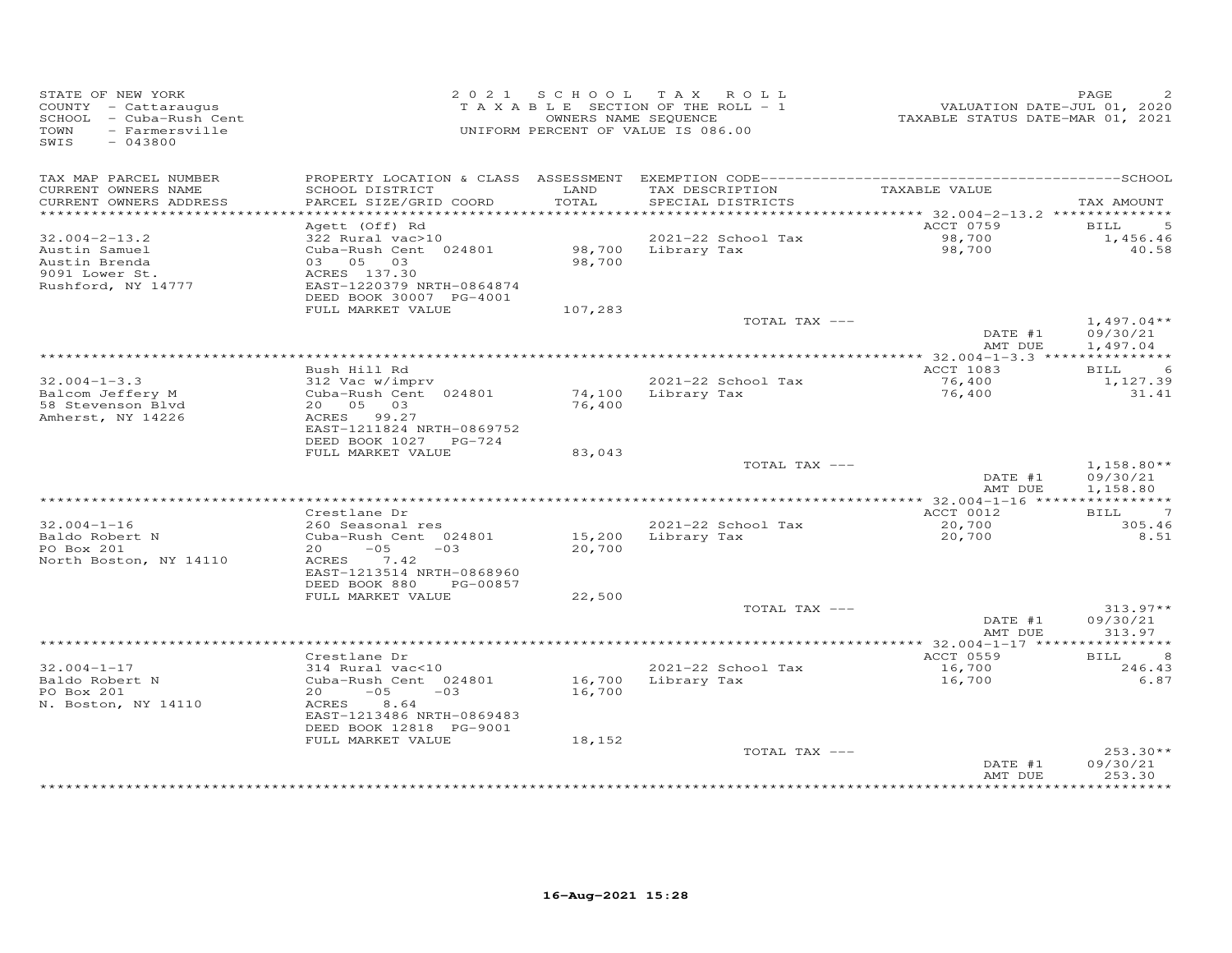| STATE OF NEW YORK<br>COUNTY - Cattaraugus<br>SCHOOL - Cuba-Rush Cent<br>- Farmersville<br>TOWN<br>SWIS<br>$-043800$ |                                              | 2021 SCHOOL   | TAX ROLL<br>TAXABLE SECTION OF THE ROLL - 1<br>OWNERS NAME SEQUENCE<br>UNIFORM PERCENT OF VALUE IS 086.00 | VALUATION DATE-JUL 01, 2020<br>TAXABLE STATUS DATE-MAR 01, 2021 | PAGE                   |
|---------------------------------------------------------------------------------------------------------------------|----------------------------------------------|---------------|-----------------------------------------------------------------------------------------------------------|-----------------------------------------------------------------|------------------------|
| TAX MAP PARCEL NUMBER                                                                                               |                                              |               |                                                                                                           |                                                                 |                        |
| CURRENT OWNERS NAME<br>CURRENT OWNERS ADDRESS                                                                       | SCHOOL DISTRICT<br>PARCEL SIZE/GRID COORD    | LAND<br>TOTAL | TAX DESCRIPTION<br>SPECIAL DISTRICTS                                                                      | TAXABLE VALUE                                                   | TAX AMOUNT             |
| ***********************                                                                                             |                                              |               |                                                                                                           |                                                                 |                        |
|                                                                                                                     | Huyck Rd                                     |               |                                                                                                           | ACCT 0398                                                       | 9<br>BILL              |
| $23.004 - 1 - 12$                                                                                                   | 322 Rural vac>10                             |               | 2021-22 School Tax                                                                                        | 30, 200                                                         | 445.65                 |
| Bares Charles C                                                                                                     | Cuba-Rush Cent 024801                        |               | 30,200 Library Tax                                                                                        | 30,200                                                          | 12.42                  |
| 7017 Fadale                                                                                                         | 08 05 03                                     | 30,200        |                                                                                                           |                                                                 |                        |
| Ellicottville, NY 14731                                                                                             | ACRES 22.55<br>EAST-1218959 NRTH-0884878     |               |                                                                                                           |                                                                 |                        |
|                                                                                                                     | DEED BOOK 12887 PG-2002                      |               |                                                                                                           |                                                                 |                        |
|                                                                                                                     | FULL MARKET VALUE                            | 32,826        |                                                                                                           |                                                                 |                        |
|                                                                                                                     |                                              |               | TOTAL TAX ---                                                                                             |                                                                 | $458.07**$             |
|                                                                                                                     |                                              |               |                                                                                                           | DATE #1                                                         | 09/30/21               |
|                                                                                                                     |                                              |               |                                                                                                           | AMT DUE                                                         | 458.07                 |
|                                                                                                                     | 9029 Crestlane Dr                            |               |                                                                                                           | *************** 32.004-1-22 *****************<br>ACCT 0227      | 10<br>BILL             |
| $32.004 - 1 - 22$                                                                                                   | 312 Vac w/imprv                              |               | 2021-22 School Tax                                                                                        | 10,500                                                          | 154.94                 |
| Barteck Michael                                                                                                     | Cuba-Rush Cent 024801                        |               | 7,600 Library Tax                                                                                         | 10,500                                                          | 4.32                   |
| 20 Brett Rd                                                                                                         | 12  05  03                                   | 10,500        |                                                                                                           |                                                                 |                        |
| Rochester, NY 14609                                                                                                 | ACRES<br>2.04<br>EAST-1213474 NRTH-0870771   |               |                                                                                                           |                                                                 |                        |
|                                                                                                                     | DEED BOOK 9085 PG-7001                       |               |                                                                                                           |                                                                 |                        |
|                                                                                                                     | FULL MARKET VALUE                            | 11,413        |                                                                                                           |                                                                 |                        |
|                                                                                                                     |                                              |               | TOTAL TAX ---                                                                                             |                                                                 | $159.26**$             |
|                                                                                                                     |                                              |               |                                                                                                           | DATE #1                                                         | 09/30/21               |
|                                                                                                                     |                                              |               |                                                                                                           | AMT DUE                                                         | 159.26                 |
|                                                                                                                     | 613 Bush Hill Rd                             |               |                                                                                                           | ACCT 0015                                                       | 11<br>BILL             |
| $32.004 - 1 - 23$                                                                                                   | 270 Mfg housing                              |               | 2021-22 School Tax                                                                                        | 66,200                                                          | 976.88                 |
| Barteck Michael                                                                                                     | Cuba-Rush Cent 024801                        | 10,200        | Library Tax                                                                                               | 66,200                                                          | 27.21                  |
| Barteck William LU                                                                                                  | 20  05  03                                   | 66,200        |                                                                                                           |                                                                 |                        |
| 20 Brett Rd                                                                                                         | ACRES<br>2.45                                |               |                                                                                                           |                                                                 |                        |
| Rochester, NY 14609                                                                                                 | EAST-1213644 NRTH-0871048                    |               |                                                                                                           |                                                                 |                        |
|                                                                                                                     | DEED BOOK 24489 PG-7001<br>FULL MARKET VALUE | 71,957        |                                                                                                           |                                                                 |                        |
|                                                                                                                     |                                              |               | TOTAL TAX ---                                                                                             |                                                                 | $1,004.09**$           |
|                                                                                                                     |                                              |               |                                                                                                           | DATE #1                                                         | 09/30/21               |
|                                                                                                                     |                                              |               |                                                                                                           | AMT DUE                                                         | 1,004.09               |
|                                                                                                                     |                                              |               |                                                                                                           |                                                                 |                        |
| $40.002 - 1 - 5.1$                                                                                                  | Hardy Corners Rd<br>322 Rural vac>10         |               | 2021-22 School Tax                                                                                        | ACCT 0366<br>73,700                                             | 12<br>BILL<br>1,087.55 |
| Batina Teresa A                                                                                                     | Cuba-Rush Cent 024801                        | 73,700        | Library Tax                                                                                               | 73,700                                                          | 30.30                  |
| Batina Nicholas III                                                                                                 | 01/02/09<br>05<br>04                         | 73,700        |                                                                                                           |                                                                 |                        |
| 71 Homerlane Apt A                                                                                                  | ACRES 98.45                                  |               |                                                                                                           |                                                                 |                        |
| Amherst, NY 14221                                                                                                   | EAST-1199496 NRTH-0859809                    |               |                                                                                                           |                                                                 |                        |
|                                                                                                                     | DEED BOOK 11115 PG-5001                      |               |                                                                                                           |                                                                 |                        |
|                                                                                                                     | FULL MARKET VALUE                            | 80,109        | TOTAL TAX ---                                                                                             |                                                                 | $1,117.85**$           |
|                                                                                                                     |                                              |               |                                                                                                           | DATE #1                                                         | 09/30/21               |
|                                                                                                                     |                                              |               |                                                                                                           | AMT DUE                                                         | 1,117.85               |
|                                                                                                                     |                                              |               |                                                                                                           | * * * * * * * * * * * * * * * * * *                             | ***********            |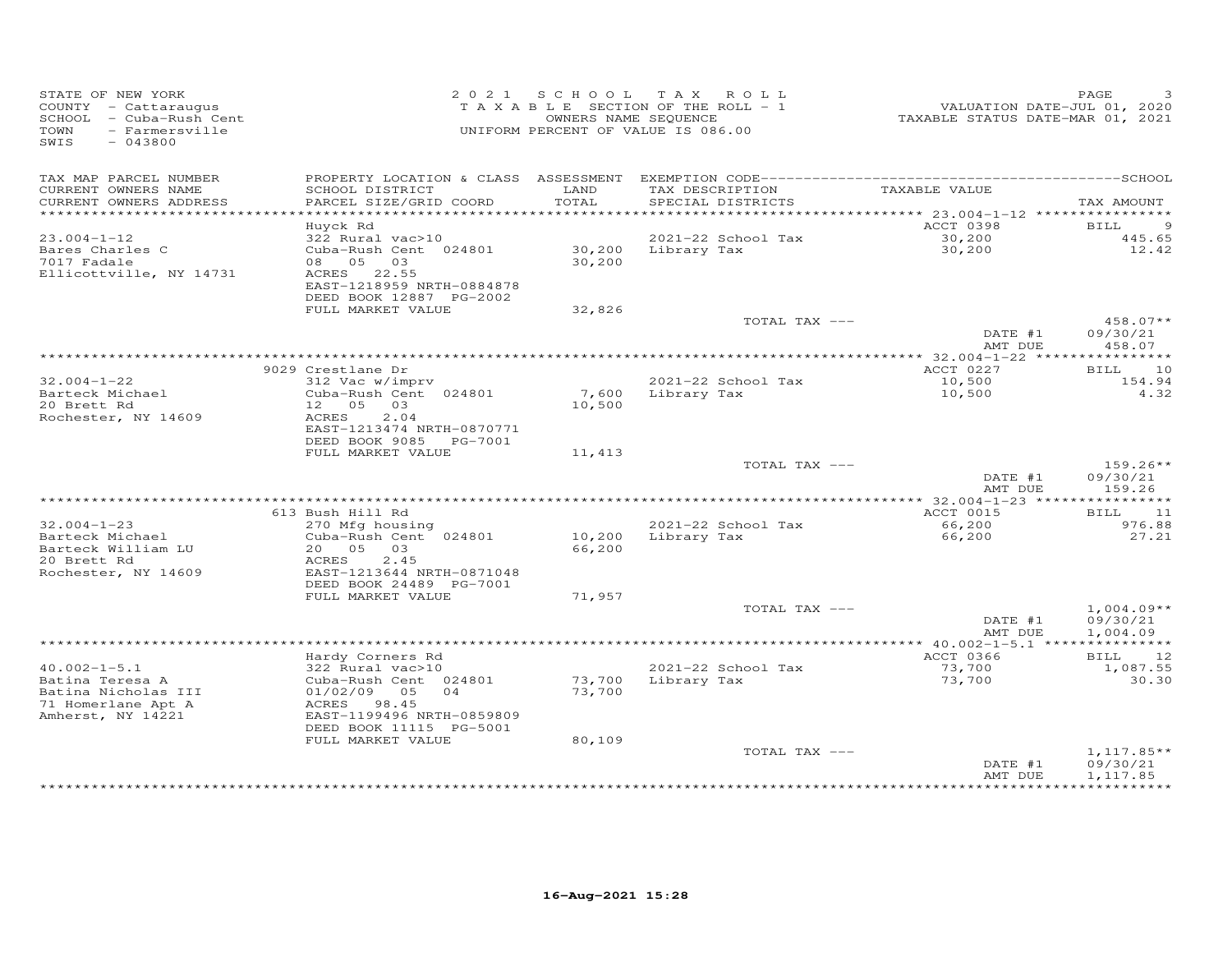| STATE OF NEW YORK<br>COUNTY - Cattaraugus<br>SCHOOL - Cuba-Rush Cent<br>TOWN<br>- Farmersville<br>SWIS<br>$-043800$ |                                                                                                                                     |                  | 2021 SCHOOL TAX ROLL<br>TAXABLE SECTION OF THE ROLL - 1<br>OWNERS NAME SEQUENCE<br>UNIFORM PERCENT OF VALUE IS 086.00 | VALUATION DATE-JUL 01, 2020<br>TAXABLE STATUS DATE-MAR 01, 2021 | PAGE                                 |
|---------------------------------------------------------------------------------------------------------------------|-------------------------------------------------------------------------------------------------------------------------------------|------------------|-----------------------------------------------------------------------------------------------------------------------|-----------------------------------------------------------------|--------------------------------------|
| TAX MAP PARCEL NUMBER<br>CURRENT OWNERS NAME<br>CURRENT OWNERS ADDRESS                                              | SCHOOL DISTRICT<br>PARCEL SIZE/GRID COORD                                                                                           | LAND<br>TOTAL    | TAX DESCRIPTION<br>SPECIAL DISTRICTS                                                                                  | TAXABLE VALUE                                                   | TAX AMOUNT                           |
| *************************                                                                                           | Bush Hill Rd                                                                                                                        |                  |                                                                                                                       | ACCT 0018                                                       | <b>BILL</b><br>13                    |
| $32.004 - 1 - 32$<br>Batt Raymond C Jr<br>Batt Mary M<br>6000 S Abbott Rd<br>Orchard Park, NY 14127                 | 314 Rural vac<10<br>Cuba-Rush Cent 024801<br>20 05<br>03<br>8.15<br>ACRES<br>EAST-1210807 NRTH-0869754<br>DEED BOOK 890<br>PG-00522 | 16,100           | 2021-22 School Tax<br>16,100 Library Tax                                                                              | 16,100<br>16,100                                                | 237.58<br>6.62                       |
|                                                                                                                     | FULL MARKET VALUE                                                                                                                   | 17,500           |                                                                                                                       |                                                                 |                                      |
|                                                                                                                     |                                                                                                                                     |                  | TOTAL TAX ---                                                                                                         | DATE #1<br>AMT DUE                                              | $244.20**$<br>09/30/21<br>244.20     |
|                                                                                                                     |                                                                                                                                     |                  |                                                                                                                       |                                                                 |                                      |
| $23.014 - 1 - 59$                                                                                                   | 1018 Co Rd 21<br>210 1 Family Res                                                                                                   |                  | BAS STAR 41854                                                                                                        | ACCT 0484                                                       | 14<br>BILL<br>27,600                 |
| Benz Christopher                                                                                                    | Cuba-Rush Cent 024801                                                                                                               |                  | 7,300 2021-22 School Tax                                                                                              | 35,700                                                          | 526.81                               |
| Wixon Rose Etta (L/U)<br>1018 Elton Rd<br>Franklinville, NY 14737                                                   | 32  05  03<br>70.70 DPTH 206.00<br>FRNT<br>0.37<br>ACRES<br>EAST-1208042 NRTH-0884423<br>DEED BOOK 19756 PG-4001                    |                  | 35,700 Library Tax                                                                                                    | 35,700                                                          | 14.68                                |
|                                                                                                                     | FULL MARKET VALUE                                                                                                                   | 38,804           |                                                                                                                       |                                                                 |                                      |
|                                                                                                                     |                                                                                                                                     |                  | TOTAL TAX ---                                                                                                         | DATE #1<br>AMT DUE                                              | $135.49**$<br>09/30/21<br>135.49     |
|                                                                                                                     |                                                                                                                                     |                  |                                                                                                                       |                                                                 |                                      |
| $32.002 - 1 - 3$                                                                                                    | 331 Hess Rd<br>240 Rural res                                                                                                        |                  | BAS STAR 41854                                                                                                        | ACCT 0158                                                       | BILL 15<br>27,600                    |
| Benz Patricia J<br>Benz Richard B<br>331 Hess Rd<br>Farmersville Station, NY 14060 EAST-1218067 NRTH-0877863        | Cuba-Rush Cent 024801<br>14 05 03<br>ACRES 99.69<br>DEED BOOK 00990 PG-00859                                                        |                  | 74,300 2021-22 School Tax<br>118,300 Library Tax                                                                      | 118,300<br>118,300                                              | 1,745.69<br>48.63                    |
|                                                                                                                     | FULL MARKET VALUE                                                                                                                   | 128,587          |                                                                                                                       |                                                                 |                                      |
|                                                                                                                     |                                                                                                                                     |                  | TOTAL TAX ---                                                                                                         | DATE #1<br>AMT DUE                                              | $1,388.32**$<br>09/30/21<br>1,388.32 |
|                                                                                                                     |                                                                                                                                     |                  |                                                                                                                       |                                                                 |                                      |
| $41.001 - 1 - 15.11$<br>Beres David C<br>Nowak Bernard<br>5842 Berg Rd                                              | Hardy Crn. Rd<br>312 Vac w/imprv<br>Cuba-Rush Cent 024801<br>17 05 03<br>ACRES 38.23                                                | 39,400<br>54,400 | 2021-22 School Tax<br>Library Tax                                                                                     | ACCT 0941<br>54,400<br>54,400                                   | BILL 16<br>802.75<br>22.36           |
| Orchard Park, NY 14218                                                                                              | EAST-1211611 NRTH-0857929<br>DEED BOOK 954<br>$PG-716$                                                                              |                  |                                                                                                                       |                                                                 |                                      |
|                                                                                                                     | FULL MARKET VALUE                                                                                                                   | 59,130           | TOTAL TAX ---                                                                                                         |                                                                 | 825.11**                             |
|                                                                                                                     |                                                                                                                                     |                  |                                                                                                                       | DATE #1<br>AMT DUE                                              | 09/30/21<br>825.11                   |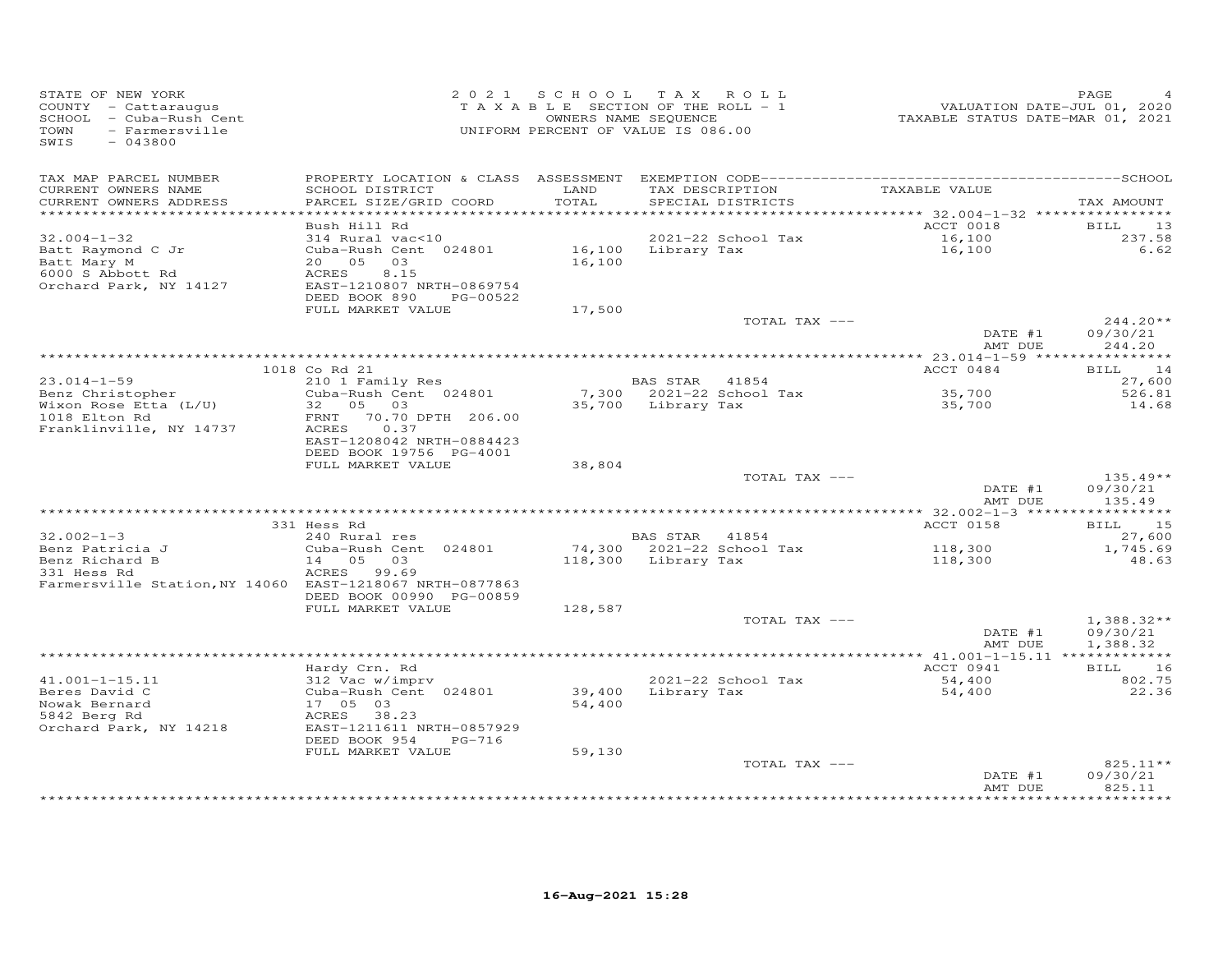| TAXABLE SECTION OF THE ROLL - 1<br>COUNTY - Cattaraugus<br>SCHOOL - Cuba-Rush Cent<br>OWNERS NAME SEQUENCE<br>- Farmersville<br>UNIFORM PERCENT OF VALUE IS 086.00<br>TOWN<br>SWIS<br>$-043800$                                                                                                | VALUATION DATE-JUL 01, 2020<br>TAXABLE STATUS DATE-MAR 01, 2021       |
|------------------------------------------------------------------------------------------------------------------------------------------------------------------------------------------------------------------------------------------------------------------------------------------------|-----------------------------------------------------------------------|
| TAX MAP PARCEL NUMBER<br>CURRENT OWNERS NAME<br>SCHOOL DISTRICT<br>LAND<br>TOTAL<br>CURRENT OWNERS ADDRESS<br>PARCEL SIZE/GRID COORD<br>SPECIAL DISTRICTS                                                                                                                                      | TAX DESCRIPTION TAXABLE VALUE<br>TAX AMOUNT                           |
| 8246 Healy Rd                                                                                                                                                                                                                                                                                  | ACCT 0236<br><b>BILL</b><br>17                                        |
| 260 Seasonal res<br>2021-22 School Tax<br>$41.001 - 1 - 24$<br>$16,400$ Library Tax<br>Cuba-Rush Cent 024801<br>Bertozzi Eric J<br>Bertozzi Susan L<br>34 05 03<br>40,300<br>3686 Abbott Rd<br>ACRES<br>6.71<br>Orchard Park, NY 14127<br>EAST-1205015 NRTH-0860271<br>DEED BOOK 20210 PG-1735 | 40,300<br>594.69<br>40,300<br>16.57                                   |
| FULL MARKET VALUE<br>43,804                                                                                                                                                                                                                                                                    | TOTAL TAX ---<br>$611.26**$                                           |
|                                                                                                                                                                                                                                                                                                | DATE #1<br>09/30/21<br>AMT DUE<br>611.26                              |
|                                                                                                                                                                                                                                                                                                |                                                                       |
| 8255 Healy Rd<br>260 Seasonal res<br>$41.001 - 1 - 30$<br>2021-22 School Tax                                                                                                                                                                                                                   | ACCT 0075<br>BILL 18<br>38,400<br>566.65                              |
| Best Timothy J<br>Cuba-Rush Cent 024801<br>20,300<br>Library Tax<br>9015 Clarence Ctr Rd<br>34 05 03<br>38,400<br>Clarence Center, NY 14032<br>ACRES 10.00<br>EAST-1203630 NRTH-0860522                                                                                                        | 38,400<br>15.79                                                       |
| DEED BOOK 876<br>PG-00968<br>FULL MARKET VALUE<br>41,739                                                                                                                                                                                                                                       |                                                                       |
|                                                                                                                                                                                                                                                                                                | 582.44**<br>TOTAL TAX ---<br>09/30/21<br>DATE #1<br>AMT DUE<br>582.44 |
|                                                                                                                                                                                                                                                                                                |                                                                       |
| Hardy Crn Rd                                                                                                                                                                                                                                                                                   | 19<br>BILL                                                            |
| 314 Rural vac<10<br>$41.002 - 1 - 21.5$<br>2021-22 School Tax<br>Cuba-Rush Cent 024801<br>2,000 Library Tax<br>Bittinger Randy<br>01 05 03<br>2,000<br>Newton John<br>5 Mechanic St<br>ACRES<br>1.35<br>Middleport, NY 14105<br>EAST-1222203 NRTH-0856928                                      | 2,000<br>29.51<br>2,000<br>0.82                                       |
| DEED BOOK 20190 PG-4745<br>FULL MARKET VALUE<br>2,174                                                                                                                                                                                                                                          |                                                                       |
|                                                                                                                                                                                                                                                                                                | $30.33**$<br>TOTAL TAX ---<br>DATE #1<br>09/30/21                     |
|                                                                                                                                                                                                                                                                                                | 30.33<br>AMT DUE                                                      |
| 1296 Siloam Rd                                                                                                                                                                                                                                                                                 | <b>BILL</b><br>20                                                     |
| $23.003 - 1 - 4.1$<br>312 Vac w/imprv<br>AG DIST                                                                                                                                                                                                                                               | 41720<br>26,933                                                       |
| 41,700 2021-22 School Tax<br>Bliss Dustin E.<br>Cuba-Rush Cent 024801<br>62,600 Library Tax<br>Bliss Laura Lee<br>40<br>$-05$<br>$-03$                                                                                                                                                         | 35,667<br>526.32<br>35,667<br>14.66                                   |
| 10365 Maple Grove Road<br>ACRES 38.65<br>EAST-1205074 NRTH-0886399<br>Delevan, NY 14042<br>DEED BOOK 26003 PG-4004                                                                                                                                                                             |                                                                       |
| MAY BE SUBJECT TO PAYMENT<br>FULL MARKET VALUE<br>68,043<br>UNDER AGDIST LAW TIL 2025                                                                                                                                                                                                          |                                                                       |
|                                                                                                                                                                                                                                                                                                | 540.98**<br>TOTAL TAX ---<br>09/30/21<br>DATE #1<br>540.98<br>AMT DUE |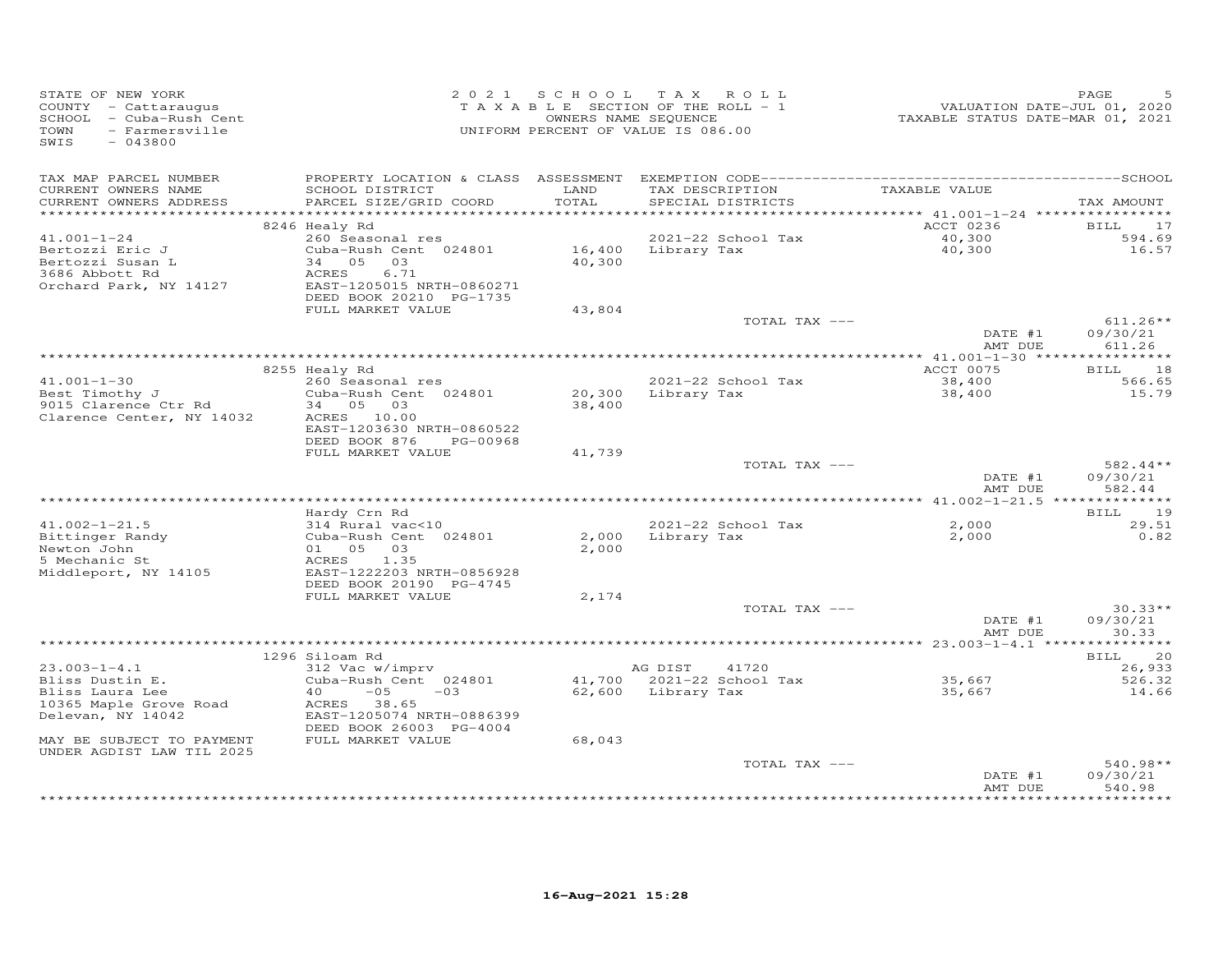| STATE OF NEW YORK<br>COUNTY - Cattaraugus<br>SCHOOL - Cuba-Rush Cent<br>- Farmersville<br>TOWN<br>SWIS<br>$-043800$ |                                                                                                                                                                             | 2021 SCHOOL                 | TAX ROLL<br>TAXABLE SECTION OF THE ROLL - 1<br>OWNERS NAME SEQUENCE<br>UNIFORM PERCENT OF VALUE IS 086.00 | VALUATION DATE-JUL 01, 2020<br>TAXABLE STATUS DATE-MAR 01, 2021           | PAGE                                   |
|---------------------------------------------------------------------------------------------------------------------|-----------------------------------------------------------------------------------------------------------------------------------------------------------------------------|-----------------------------|-----------------------------------------------------------------------------------------------------------|---------------------------------------------------------------------------|----------------------------------------|
| TAX MAP PARCEL NUMBER<br>CURRENT OWNERS NAME<br>CURRENT OWNERS ADDRESS<br>**********************                    | SCHOOL DISTRICT<br>PARCEL SIZE/GRID COORD                                                                                                                                   | LAND<br>TOTAL<br>********** | TAX DESCRIPTION<br>SPECIAL DISTRICTS                                                                      | TAXABLE VALUE<br>*************************** 23.003-1-4.3 *************** | TAX AMOUNT                             |
| $23.003 - 1 - 4.3$<br>Bliss Dustin E.<br>Bliss Laura Lee<br>10365 Maple Grove Road<br>Delevan, NY 14042             | Siloam Rd<br>105 Vac farmland<br>Cuba-Rush Cent 024801<br>$-05$<br>40<br>$-03$<br>7.35<br>ACRES<br>EAST-1203937 NRTH-0886349<br>DEED BOOK 26003 PG-4004                     |                             | AG DIST<br>41720<br>17,100 2021-22 School Tax<br>17,100 Library Tax                                       | 2,738<br>2,738                                                            | BILL<br>21<br>14,362<br>40.40<br>1.13  |
| MAY BE SUBJECT TO PAYMENT<br>UNDER AGDIST LAW TIL 2025                                                              | FULL MARKET VALUE                                                                                                                                                           | 18,587                      | TOTAL TAX ---                                                                                             | DATE #1                                                                   | $41.53**$<br>09/30/21                  |
|                                                                                                                     |                                                                                                                                                                             |                             |                                                                                                           | AMT DUE<br>*************** 32.004-2-6 *****                               | 41.53<br>*********                     |
| $32.004 - 2 - 6$<br>Boquard Gregg<br>417 Bush Hill Rd<br>Franklinville, NY 14737                                    | 417 Bush Hill Rd<br>210 1 Family Res<br>Cuba-Rush Cent 024801<br>12  05  03<br>ACRES 33.23                                                                                  | 163,900                     | 2021-22 School Tax<br>38,000 Library Tax                                                                  | ACCT 0177<br>163,900<br>163,900                                           | 22<br><b>BILL</b><br>2,418.58<br>67.38 |
|                                                                                                                     | EAST-1216459 NRTH-0870639<br>DEED BOOK 31053 PG-4002<br>FULL MARKET VALUE                                                                                                   | 178,152                     | TOTAL TAX ---                                                                                             |                                                                           | $2,485.96**$                           |
|                                                                                                                     |                                                                                                                                                                             |                             |                                                                                                           | DATE #1<br>AMT DUE                                                        | 09/30/21<br>2,485.96                   |
|                                                                                                                     |                                                                                                                                                                             |                             |                                                                                                           |                                                                           |                                        |
| $32.004 - 1 - 25$<br>Boquard John A<br>25 B Coolbrook Ct<br>East Amherst, NY 14051                                  | 679 Bush Hill Rd<br>260 Seasonal res<br>Cuba-Rush Cent 024801<br>20  05  03<br>ACRES 1.73<br>EAST-1212854 NRTH-0871038                                                      | 9,100<br>35,700             | 2021-22 School Tax<br>Library Tax                                                                         | ACCT 0041<br>35,700<br>35,700                                             | <b>BILL</b><br>23<br>526.81<br>14.68   |
|                                                                                                                     | DEED BOOK 00919 PG-00257<br>FULL MARKET VALUE                                                                                                                               | 38,804                      | TOTAL TAX ---                                                                                             | DATE #1<br>AMT DUE                                                        | $541.49**$<br>09/30/21<br>541.49       |
|                                                                                                                     |                                                                                                                                                                             |                             |                                                                                                           |                                                                           |                                        |
| $32.001 - 1 - 5.2$<br>Bowers John F<br>7207 Hunters Creek Rd Lot 48<br>Holland, NY 14080                            | Nys Rte 98<br>260 Seasonal res<br>Cuba-Rush Cent 024801<br>30  05  03<br>See L 1033 P 180 Map 2524<br>ACRES 19.70<br>EAST-1206849 NRTH-0877669<br>DEED BOOK 841<br>PG-01032 | 40,600                      | 2021-22 School Tax<br>28,000 Library Tax                                                                  | ACCT 0770<br>40,600<br>40,600                                             | BILL<br>24<br>599.11<br>16.69          |
|                                                                                                                     | FULL MARKET VALUE                                                                                                                                                           | 44,130                      | TOTAL TAX ---                                                                                             | DATE #1<br>AMT DUE                                                        | $615.80**$<br>09/30/21<br>615.80       |
|                                                                                                                     |                                                                                                                                                                             |                             |                                                                                                           |                                                                           | ********                               |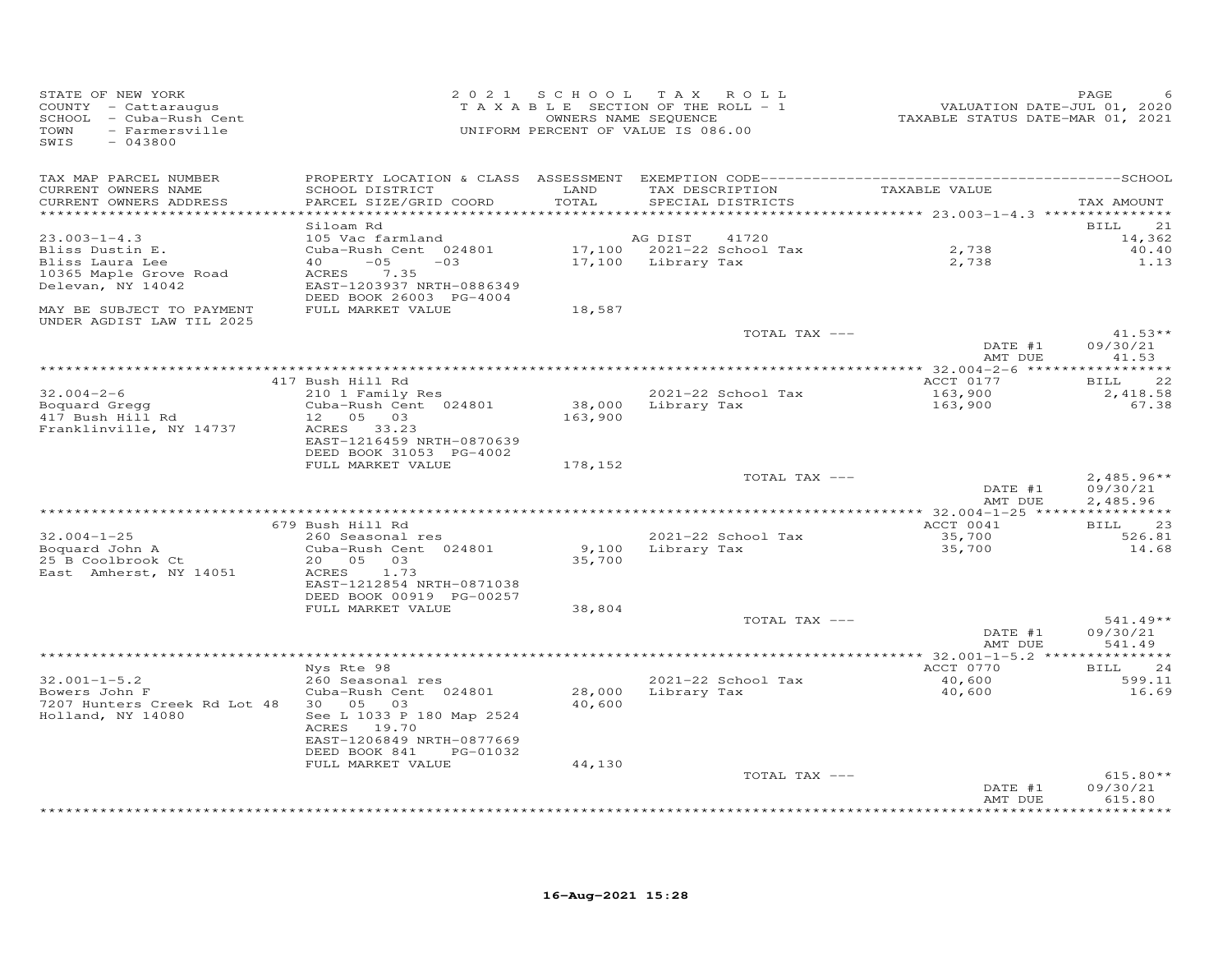| SWIS<br>$-043800$                                                                                                                                                                                                                                                                                                                                                                      |                                      |
|----------------------------------------------------------------------------------------------------------------------------------------------------------------------------------------------------------------------------------------------------------------------------------------------------------------------------------------------------------------------------------------|--------------------------------------|
| TAX MAP PARCEL NUMBER<br>TAX DESCRIPTION TAXABLE VALUE<br>CURRENT OWNERS NAME<br>SCHOOL DISTRICT<br>LAND<br>TOTAL<br>CURRENT OWNERS ADDRESS<br>PARCEL SIZE/GRID COORD<br>SPECIAL DISTRICTS                                                                                                                                                                                             | TAX AMOUNT                           |
| ACCT 0344<br>8974 Crestlane Dr<br>$32.004 - 1 - 10$<br>260 Seasonal res<br>2021-22 School Tax<br>27,100<br>11,600 Library Tax<br>27,100<br>Braun Paul A<br>Cuba-Rush Cent 024801<br>20  05  03<br>27,100<br>47 Azure Pine Ct<br>Amherst, NY 14228<br>4.74<br>ACRES<br>EAST-1214195 NRTH-0869683<br>DEED BOOK 9863 PG-6001<br>FULL MARKET VALUE<br>29,457                               | BILL<br>25<br>399.90<br>11.14        |
| TOTAL TAX ---<br>DATE #1<br>AMT DUE                                                                                                                                                                                                                                                                                                                                                    | $411.04**$<br>09/30/21<br>411.04     |
|                                                                                                                                                                                                                                                                                                                                                                                        |                                      |
| ACCT 0916<br>563 West Branch Rd<br>210 1 Family Res<br>$32.002 - 1 - 11.6$<br>BAS STAR 41854                                                                                                                                                                                                                                                                                           | 26<br><b>BILL</b><br>27,600          |
| Cuba-Rush Cent 024801<br>9,500 2021-22 School Tax<br>50,800<br>Bray Lyle<br>Bray Deborah<br>21 05 03<br>50,800 Library Tax<br>50,800<br>563 West Branch Rd<br>$2.00$ BANK<br>ACRES<br>017<br>EAST-1214332 NRTH-0873728<br>Franklinville, NY 14737                                                                                                                                      | 749.63<br>20.88                      |
| DEED BOOK 998<br>PG-244<br>FULL MARKET VALUE<br>55,217<br>TOTAL TAX ---<br>DATE #1<br>AMT DUE                                                                                                                                                                                                                                                                                          | $364.51**$<br>09/30/21<br>364.51     |
|                                                                                                                                                                                                                                                                                                                                                                                        |                                      |
| Clark Rd<br>ACCT 0438<br>$41.002 - 1 - 24$<br>322 Rural vac>10<br>2021-22 School Tax<br>54,400                                                                                                                                                                                                                                                                                         | 27<br>BILL<br>802.75                 |
| Brink Thomas<br>Cuba-Rush Cent 024801<br>54,400 Library Tax<br>54,400<br>6184 Sommerville Valley Rd<br>$09 - 05$<br>54,400<br>$-03$<br>Ellicottville, NY 14731<br>ACRES 58.76<br>EAST-1217260 NRTH-0856453                                                                                                                                                                             | 22.36                                |
| FULL MARKET VALUE<br>59,130<br>TOTAL TAX ---<br>DATE #1                                                                                                                                                                                                                                                                                                                                | $825.11**$<br>09/30/21               |
| AMT DUE                                                                                                                                                                                                                                                                                                                                                                                | 825.11                               |
|                                                                                                                                                                                                                                                                                                                                                                                        |                                      |
| ACCT 0248<br>1004 Elton Rd & Church St<br>36,800<br>$23.014 - 1 - 62$<br>210 1 Family Res<br>2021-22 School Tax<br>7,800 Library Tax<br>BRODERICK GARY JOHN<br>Cuba-Rush Cent 024801<br>36,800<br>4466 Main Street<br>32 05 03<br>36,800<br>Gasport, NY 14067<br>See 1073/3001 deed<br>FRNT 95.00 DPTH 184.00<br>ACRES<br>0.64<br>EAST-1208232 NRTH-0884585<br>DEED BOOK 23442 PG-3001 | <b>BILL</b><br>28<br>543.04<br>15.13 |
| FULL MARKET VALUE<br>40,000<br>TOTAL TAX ---<br>DATE #1<br>AMT DUE                                                                                                                                                                                                                                                                                                                     | $558.17**$<br>09/30/21<br>558.17     |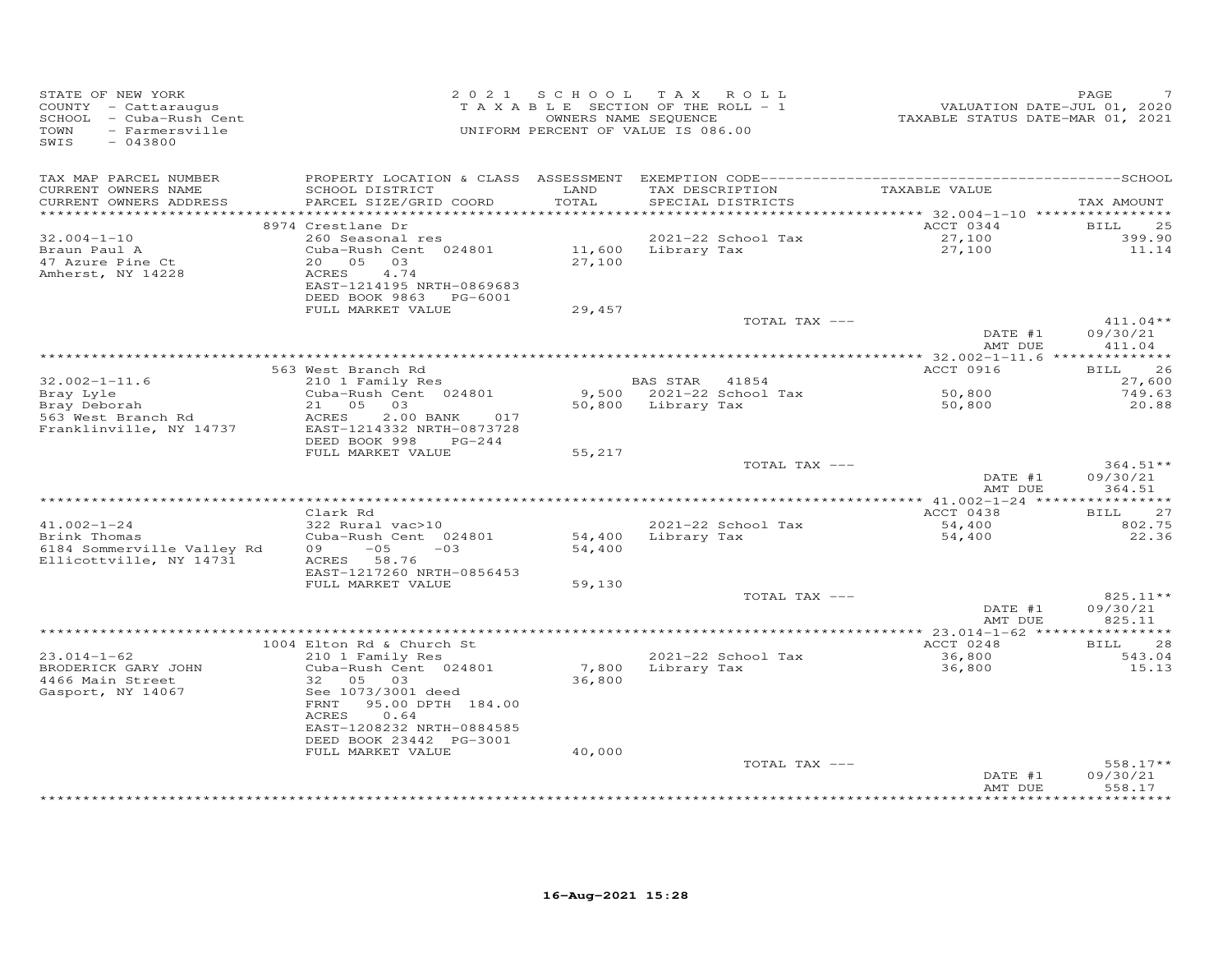| TAX MAP PARCEL NUMBER<br>LAND<br>TAXABLE VALUE<br>CURRENT OWNERS NAME<br>SCHOOL DISTRICT<br>TAX DESCRIPTION<br>PARCEL SIZE/GRID COORD<br>TOTAL<br>CURRENT OWNERS ADDRESS<br>SPECIAL DISTRICTS<br>***********************<br>**********************<br>******************<br>*********<br>********** 32.002-1-12 *****************<br>ACCT 0058<br>608 West Branch Rd<br>BILL<br>$32.002 - 1 - 12$<br>260 Seasonal res<br>2021-22 School Tax<br>47,800<br>10,800<br>47,800<br>Brodka Edward F<br>Cuba-Rush Cent 024801<br>Library Tax<br>Brodka Judith<br>21 05<br>03<br>47,800<br>397 Agonne Dr<br>Ff 273.00<br>Kenmore, NY 14217<br>ACRES<br>2.85<br>EAST-1213618 NRTH-0874314<br>DEED BOOK 985<br>PG-7002<br>FULL MARKET VALUE<br>51,957<br>TOTAL TAX ---<br>DATE #1<br>AMT DUE<br>725.01<br>Hardy Crn. Rd<br>ACCT 0816<br>BILL<br>2021-22 School Tax<br>$41.001 - 1 - 15.7$<br>270 Mfg housing<br>40,500<br>597.64<br>Buchnowski Kenneth Paul<br>Cuba-Rush Cent 024801<br>34,700<br>Library Tax<br>40,500<br>21 McNaughton Ave<br>17/26<br>05 03<br>40,500<br>31.28<br>Cheektowaga, NY 14225<br>ACRES<br>EAST-1210848 NRTH-0858262<br>DEED BOOK 1018 PG-715<br>FULL MARKET VALUE<br>44,022<br>TOTAL TAX ---<br>DATE #1<br>AMT DUE<br>ACCT 0962<br>548 Hardys Crn. Rd<br>BILL<br>$41.002 - 1 - 3.7$<br>2021-22 School Tax<br>270 Mfg housing<br>42,400<br>Bunea Robert D<br>Library Tax<br>Cuba-Rush Cent 024801<br>11,100<br>42,400<br>Bunea Charles B<br>05<br>18<br>03<br>42,400<br>10145 Dennison Astabula Rd<br>3.05<br>ACRES<br>Orwell, OH 44076<br>EAST-1214257 NRTH-0861434<br>DEED BOOK 769<br>PG-5001<br>FULL MARKET VALUE<br>46,087<br>TOTAL TAX ---<br>$643.10**$<br>DATE #1<br>AMT DUE<br>8927 Co Line Rd<br>ACCT 0949<br>BILL<br>$32.004 - 2 - 9.2$<br>2021-22 School Tax<br>210 1 Family Res<br>143,000<br>Buresch Karl<br>Cuba-Rush Cent 024801<br>13,600<br>Library Tax<br>143,000<br>8927 County Line Rd<br>04 05 03<br>143,000<br>Franklinville, NY 14737<br>ACRES<br>4.75<br>EAST-1222276 NRTH-0870847<br>DEED BOOK 24700 PG-4001<br>155,435<br>FULL MARKET VALUE<br>TOTAL TAX --- | STATE OF NEW YORK<br>COUNTY - Cattaraugus<br>SCHOOL - Cuba-Rush Cent<br>TOWN<br>- Farmersville<br>$-043800$<br>SWIS | 2021 SCHOOL | TAX ROLL<br>TAXABLE SECTION OF THE ROLL - 1<br>OWNERS NAME SEQUENCE<br>UNIFORM PERCENT OF VALUE IS 086.00 | VALUATION DATE-JUL 01, 2020<br>TAXABLE STATUS DATE-MAR 01, 2021 | PAGE                                 |
|----------------------------------------------------------------------------------------------------------------------------------------------------------------------------------------------------------------------------------------------------------------------------------------------------------------------------------------------------------------------------------------------------------------------------------------------------------------------------------------------------------------------------------------------------------------------------------------------------------------------------------------------------------------------------------------------------------------------------------------------------------------------------------------------------------------------------------------------------------------------------------------------------------------------------------------------------------------------------------------------------------------------------------------------------------------------------------------------------------------------------------------------------------------------------------------------------------------------------------------------------------------------------------------------------------------------------------------------------------------------------------------------------------------------------------------------------------------------------------------------------------------------------------------------------------------------------------------------------------------------------------------------------------------------------------------------------------------------------------------------------------------------------------------------------------------------------------------------------------------------------------------------------------------------------------------------------------------------------------------------------------------------------------------------------------------------------------------------------------|---------------------------------------------------------------------------------------------------------------------|-------------|-----------------------------------------------------------------------------------------------------------|-----------------------------------------------------------------|--------------------------------------|
|                                                                                                                                                                                                                                                                                                                                                                                                                                                                                                                                                                                                                                                                                                                                                                                                                                                                                                                                                                                                                                                                                                                                                                                                                                                                                                                                                                                                                                                                                                                                                                                                                                                                                                                                                                                                                                                                                                                                                                                                                                                                                                          |                                                                                                                     |             |                                                                                                           |                                                                 | TAX AMOUNT                           |
|                                                                                                                                                                                                                                                                                                                                                                                                                                                                                                                                                                                                                                                                                                                                                                                                                                                                                                                                                                                                                                                                                                                                                                                                                                                                                                                                                                                                                                                                                                                                                                                                                                                                                                                                                                                                                                                                                                                                                                                                                                                                                                          |                                                                                                                     |             |                                                                                                           |                                                                 | 29                                   |
|                                                                                                                                                                                                                                                                                                                                                                                                                                                                                                                                                                                                                                                                                                                                                                                                                                                                                                                                                                                                                                                                                                                                                                                                                                                                                                                                                                                                                                                                                                                                                                                                                                                                                                                                                                                                                                                                                                                                                                                                                                                                                                          |                                                                                                                     |             |                                                                                                           |                                                                 | 705.36<br>19.65                      |
|                                                                                                                                                                                                                                                                                                                                                                                                                                                                                                                                                                                                                                                                                                                                                                                                                                                                                                                                                                                                                                                                                                                                                                                                                                                                                                                                                                                                                                                                                                                                                                                                                                                                                                                                                                                                                                                                                                                                                                                                                                                                                                          |                                                                                                                     |             |                                                                                                           |                                                                 |                                      |
|                                                                                                                                                                                                                                                                                                                                                                                                                                                                                                                                                                                                                                                                                                                                                                                                                                                                                                                                                                                                                                                                                                                                                                                                                                                                                                                                                                                                                                                                                                                                                                                                                                                                                                                                                                                                                                                                                                                                                                                                                                                                                                          |                                                                                                                     |             |                                                                                                           |                                                                 | 725.01**<br>09/30/21                 |
|                                                                                                                                                                                                                                                                                                                                                                                                                                                                                                                                                                                                                                                                                                                                                                                                                                                                                                                                                                                                                                                                                                                                                                                                                                                                                                                                                                                                                                                                                                                                                                                                                                                                                                                                                                                                                                                                                                                                                                                                                                                                                                          |                                                                                                                     |             |                                                                                                           |                                                                 |                                      |
|                                                                                                                                                                                                                                                                                                                                                                                                                                                                                                                                                                                                                                                                                                                                                                                                                                                                                                                                                                                                                                                                                                                                                                                                                                                                                                                                                                                                                                                                                                                                                                                                                                                                                                                                                                                                                                                                                                                                                                                                                                                                                                          |                                                                                                                     |             |                                                                                                           |                                                                 | 30                                   |
|                                                                                                                                                                                                                                                                                                                                                                                                                                                                                                                                                                                                                                                                                                                                                                                                                                                                                                                                                                                                                                                                                                                                                                                                                                                                                                                                                                                                                                                                                                                                                                                                                                                                                                                                                                                                                                                                                                                                                                                                                                                                                                          |                                                                                                                     |             |                                                                                                           |                                                                 | 16.65                                |
|                                                                                                                                                                                                                                                                                                                                                                                                                                                                                                                                                                                                                                                                                                                                                                                                                                                                                                                                                                                                                                                                                                                                                                                                                                                                                                                                                                                                                                                                                                                                                                                                                                                                                                                                                                                                                                                                                                                                                                                                                                                                                                          |                                                                                                                     |             |                                                                                                           |                                                                 |                                      |
|                                                                                                                                                                                                                                                                                                                                                                                                                                                                                                                                                                                                                                                                                                                                                                                                                                                                                                                                                                                                                                                                                                                                                                                                                                                                                                                                                                                                                                                                                                                                                                                                                                                                                                                                                                                                                                                                                                                                                                                                                                                                                                          |                                                                                                                     |             |                                                                                                           |                                                                 | $614.29**$<br>09/30/21<br>614.29     |
|                                                                                                                                                                                                                                                                                                                                                                                                                                                                                                                                                                                                                                                                                                                                                                                                                                                                                                                                                                                                                                                                                                                                                                                                                                                                                                                                                                                                                                                                                                                                                                                                                                                                                                                                                                                                                                                                                                                                                                                                                                                                                                          |                                                                                                                     |             |                                                                                                           |                                                                 |                                      |
|                                                                                                                                                                                                                                                                                                                                                                                                                                                                                                                                                                                                                                                                                                                                                                                                                                                                                                                                                                                                                                                                                                                                                                                                                                                                                                                                                                                                                                                                                                                                                                                                                                                                                                                                                                                                                                                                                                                                                                                                                                                                                                          |                                                                                                                     |             |                                                                                                           |                                                                 | 31<br>625.67<br>17.43                |
|                                                                                                                                                                                                                                                                                                                                                                                                                                                                                                                                                                                                                                                                                                                                                                                                                                                                                                                                                                                                                                                                                                                                                                                                                                                                                                                                                                                                                                                                                                                                                                                                                                                                                                                                                                                                                                                                                                                                                                                                                                                                                                          |                                                                                                                     |             |                                                                                                           |                                                                 |                                      |
|                                                                                                                                                                                                                                                                                                                                                                                                                                                                                                                                                                                                                                                                                                                                                                                                                                                                                                                                                                                                                                                                                                                                                                                                                                                                                                                                                                                                                                                                                                                                                                                                                                                                                                                                                                                                                                                                                                                                                                                                                                                                                                          |                                                                                                                     |             |                                                                                                           |                                                                 | 09/30/21<br>643.10                   |
|                                                                                                                                                                                                                                                                                                                                                                                                                                                                                                                                                                                                                                                                                                                                                                                                                                                                                                                                                                                                                                                                                                                                                                                                                                                                                                                                                                                                                                                                                                                                                                                                                                                                                                                                                                                                                                                                                                                                                                                                                                                                                                          |                                                                                                                     |             |                                                                                                           |                                                                 |                                      |
|                                                                                                                                                                                                                                                                                                                                                                                                                                                                                                                                                                                                                                                                                                                                                                                                                                                                                                                                                                                                                                                                                                                                                                                                                                                                                                                                                                                                                                                                                                                                                                                                                                                                                                                                                                                                                                                                                                                                                                                                                                                                                                          |                                                                                                                     |             |                                                                                                           |                                                                 | 32<br>2,110.17<br>58.79              |
| AMT DUE                                                                                                                                                                                                                                                                                                                                                                                                                                                                                                                                                                                                                                                                                                                                                                                                                                                                                                                                                                                                                                                                                                                                                                                                                                                                                                                                                                                                                                                                                                                                                                                                                                                                                                                                                                                                                                                                                                                                                                                                                                                                                                  |                                                                                                                     |             |                                                                                                           | DATE #1                                                         | $2,168.96**$<br>09/30/21<br>2,168.96 |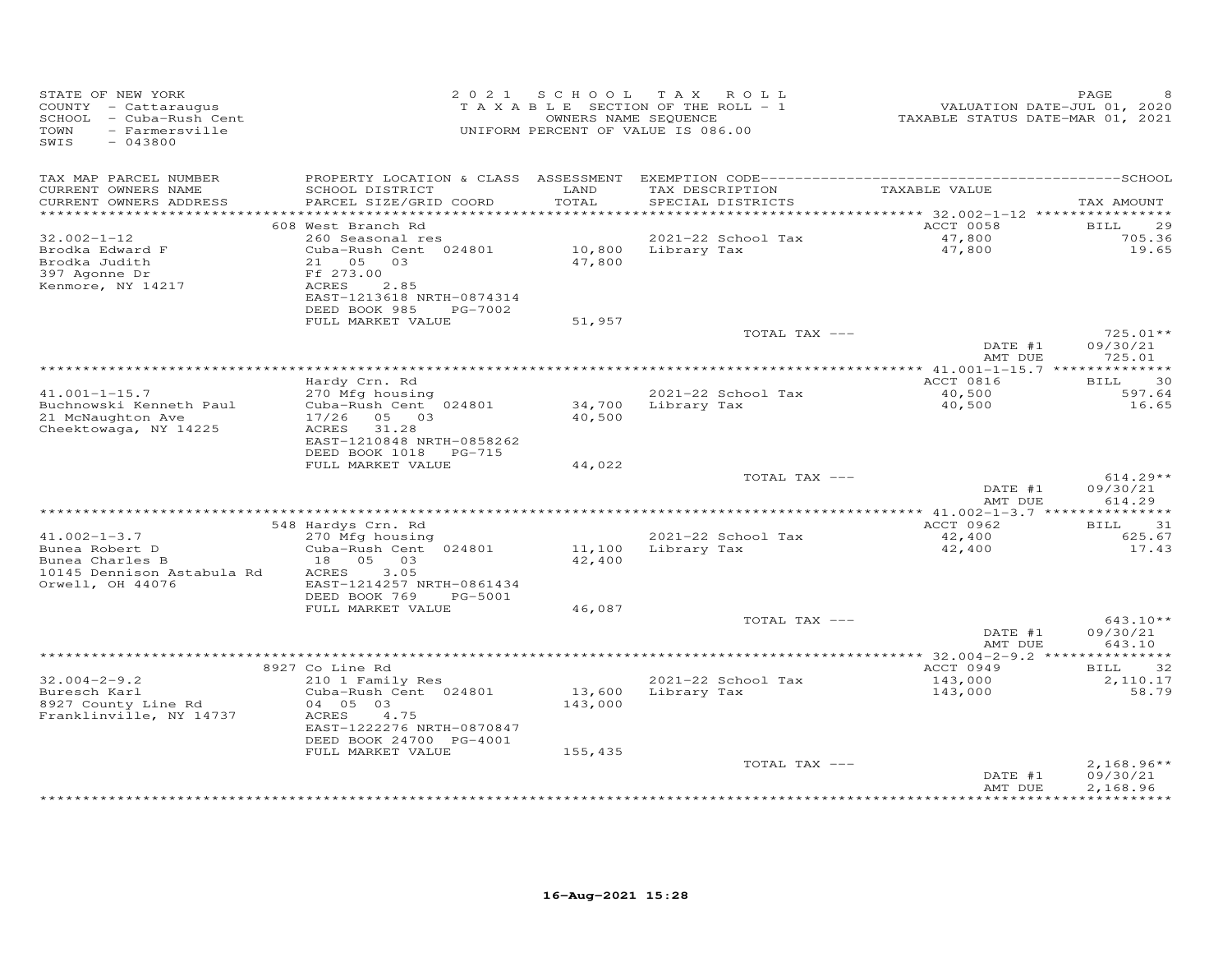| STATE OF NEW YORK<br>COUNTY - Cattaraugus<br>SCHOOL - Cuba-Rush Cent<br>- Farmersville<br>TOWN<br>SWIS<br>$-043800$ |                                                                      | 2021 SCHOOL TAX ROLL<br>TAXABLE SECTION OF THE ROLL - 1<br>UNIFORM PERCENT OF VALUE IS 086.00 | OWNERS NAME SEQUENCE     |                    | VALUATION DATE-JUL 01, 2020<br>TAXABLE STATUS DATE-MAR 01, 2021 | PAGE                                |
|---------------------------------------------------------------------------------------------------------------------|----------------------------------------------------------------------|-----------------------------------------------------------------------------------------------|--------------------------|--------------------|-----------------------------------------------------------------|-------------------------------------|
| TAX MAP PARCEL NUMBER<br>CURRENT OWNERS NAME<br>CURRENT OWNERS ADDRESS                                              | SCHOOL DISTRICT<br>PARCEL SIZE/GRID COORD                            | LAND<br>TOTAL                                                                                 | SPECIAL DISTRICTS        | TAX DESCRIPTION    | TAXABLE VALUE                                                   | TAX AMOUNT                          |
|                                                                                                                     | 9823 Church St                                                       |                                                                                               |                          |                    | ACCT 0054                                                       | $\overline{\phantom{0}}$ 33<br>BILL |
| $23.014 - 1 - 70$                                                                                                   | 210 1 Family Res                                                     |                                                                                               | ENH STAR                 | 41834              |                                                                 | 65,040                              |
| Burgess Joyce                                                                                                       | Cuba-Rush Cent 024801                                                |                                                                                               | 7,700 2021-22 School Tax |                    | 77,300                                                          | 1,140.67                            |
| 9823 Church St<br>Farmersville Station, NY 14060 FRNT 198.00 DPTH 125.00                                            | 32 05 03<br>ACRES<br>0.57<br>EAST-1208254 NRTH-0885308               |                                                                                               | 77,300 Library Tax       |                    | 77,300                                                          | 31.78                               |
|                                                                                                                     | DEED BOOK 659<br>PG-00079<br>FULL MARKET VALUE                       | 84,022                                                                                        |                          |                    |                                                                 |                                     |
|                                                                                                                     |                                                                      |                                                                                               |                          | TOTAL TAX ---      |                                                                 | $246.45**$                          |
|                                                                                                                     |                                                                      |                                                                                               |                          |                    | DATE #1<br>AMT DUE                                              | 09/30/21<br>246.45                  |
|                                                                                                                     |                                                                      |                                                                                               |                          |                    |                                                                 |                                     |
|                                                                                                                     | 1037 Hardy Crns Rd                                                   |                                                                                               |                          |                    | ACCT 0477<br>$54,800$<br>54,800                                 | 34<br>BILL                          |
| $41.001 - 1 - 10$                                                                                                   | 260 Seasonal res                                                     |                                                                                               |                          | 2021-22 School Tax |                                                                 | 808.65                              |
| Burkett John V<br>Burkett Jeanette A                                                                                | Cuba-Rush Cent 024801<br>26 05 03                                    | 54,800                                                                                        | 24,000 Library Tax       |                    |                                                                 | 22.53                               |
| 6640 Sheetram Rd                                                                                                    | ACRES 14.35                                                          |                                                                                               |                          |                    |                                                                 |                                     |
| Lockport, NY 14094                                                                                                  | EAST-1207420 NRTH-0860597                                            |                                                                                               |                          |                    |                                                                 |                                     |
|                                                                                                                     | DEED BOOK 18598 PG-8003                                              |                                                                                               |                          |                    |                                                                 |                                     |
|                                                                                                                     | FULL MARKET VALUE                                                    | 59,565                                                                                        |                          |                    |                                                                 |                                     |
|                                                                                                                     |                                                                      |                                                                                               |                          | TOTAL TAX ---      | DATE #1<br>AMT DUE                                              | 831.18**<br>09/30/21                |
|                                                                                                                     |                                                                      |                                                                                               |                          |                    |                                                                 | 831.18<br>************              |
|                                                                                                                     | 8882 Stebbins Rd                                                     |                                                                                               |                          |                    | ACCT 0424                                                       | <b>BILL</b><br>35                   |
| $32.004 - 2 - 15$                                                                                                   | 240 Rural res                                                        |                                                                                               | AG BLDG                  | 41700              |                                                                 | 4,600                               |
| Burlingame Randy L                                                                                                  | Cuba-Rush Cent 024801                                                |                                                                                               | 42,300 AG DISTOUT 41730  |                    |                                                                 | 7,395                               |
| 8882 Stebbins Rd                                                                                                    | 12  05  04                                                           |                                                                                               | 99,700 ENH STAR          | 41834              |                                                                 | 65,040                              |
| Franklinville, NY 14737                                                                                             | ACRES 43.10<br>EAST-1215621 NRTH-0869075                             |                                                                                               | Library Tax              | 2021-22 School Tax | 87,705<br>87,705                                                | 1,294.22<br>36.06                   |
| MAY BE SUBJECT TO PAYMENT                                                                                           | DEED BOOK 927<br>PG-264                                              |                                                                                               |                          |                    |                                                                 |                                     |
| UNDER AGDIST LAW TIL 2028                                                                                           | FULL MARKET VALUE                                                    | 108,370                                                                                       |                          |                    |                                                                 |                                     |
|                                                                                                                     |                                                                      |                                                                                               |                          | TOTAL TAX ---      | DATE #1<br>AMT DUE                                              | $404.28**$<br>09/30/21<br>404.28    |
|                                                                                                                     |                                                                      |                                                                                               |                          |                    |                                                                 |                                     |
|                                                                                                                     | Hardy Cors                                                           |                                                                                               |                          |                    | ACCT 1046                                                       | <b>BILL</b><br>36                   |
| $41.002 - 1 - 3.10$                                                                                                 | 322 Rural vac>10                                                     |                                                                                               |                          | 2021-22 School Tax | $83,300$<br>$83,300$                                            | 1,229.21                            |
| Cabado Kent & Barbara                                                                                               | Cuba-Rush Cent 024801                                                | 83,300                                                                                        | Library Tax              |                    | 83,300                                                          | 34.24                               |
| 4554 Five Mile Rd                                                                                                   | 17 05 04                                                             | 83,300                                                                                        |                          |                    |                                                                 |                                     |
| Allegany, NY 14706                                                                                                  | ACRES 121.68<br>EAST-1213275 NRTH-0858410<br>DEED BOOK 29302 PG-9001 |                                                                                               |                          |                    |                                                                 |                                     |
|                                                                                                                     | FULL MARKET VALUE                                                    | 90,543                                                                                        |                          |                    |                                                                 |                                     |
|                                                                                                                     |                                                                      |                                                                                               |                          | TOTAL TAX ---      |                                                                 | $1,263.45**$                        |
|                                                                                                                     |                                                                      |                                                                                               |                          |                    | DATE #1<br>AMT DUE                                              | 09/30/21<br>1,263.45                |
|                                                                                                                     |                                                                      |                                                                                               |                          |                    |                                                                 |                                     |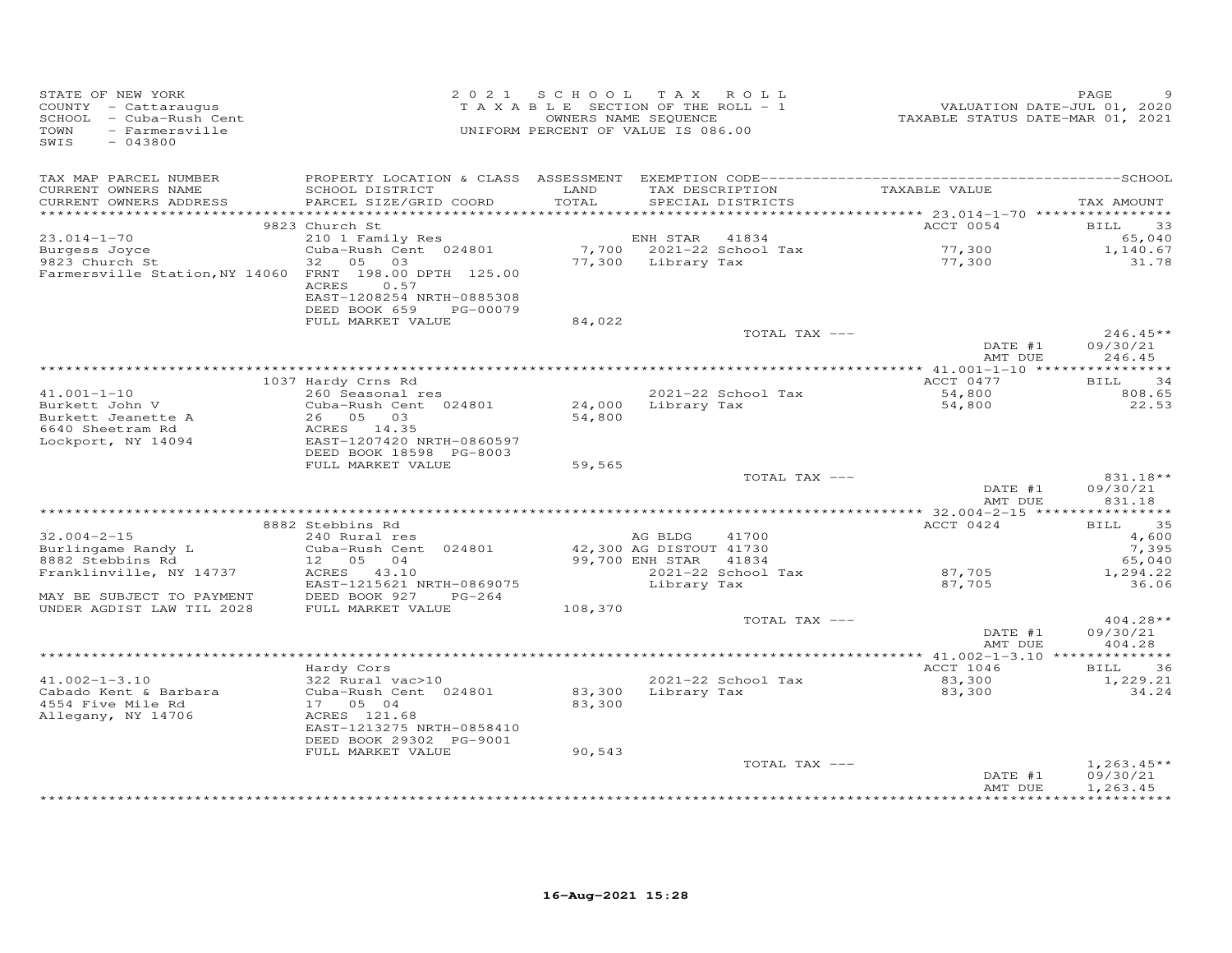| STATE OF NEW YORK<br>COUNTY - Cattaraugus<br>SCHOOL - Cuba-Rush Cent<br>TOWN<br>- Farmersville<br>SWIS<br>$-043800$ |                                                                                                                              |                  | 2021 SCHOOL TAX ROLL<br>TAXABLE SECTION OF THE ROLL - 1<br>OWNERS NAME SEQUENCE<br>UNIFORM PERCENT OF VALUE IS 086.00 | VALUATION DATE-JUL 01, 2020<br>TAXABLE STATUS DATE-MAR 01, 2021 | 10<br>PAGE                       |
|---------------------------------------------------------------------------------------------------------------------|------------------------------------------------------------------------------------------------------------------------------|------------------|-----------------------------------------------------------------------------------------------------------------------|-----------------------------------------------------------------|----------------------------------|
| TAX MAP PARCEL NUMBER<br>CURRENT OWNERS NAME                                                                        | SCHOOL DISTRICT                                                                                                              | LAND             | TAX DESCRIPTION                                                                                                       | TAXABLE VALUE                                                   |                                  |
| CURRENT OWNERS ADDRESS                                                                                              | PARCEL SIZE/GRID COORD                                                                                                       | TOTAL            | SPECIAL DISTRICTS                                                                                                     |                                                                 | TAX AMOUNT                       |
|                                                                                                                     | 9003 Crestlane Dr                                                                                                            |                  |                                                                                                                       | ACCT 0550                                                       | <b>BILL</b><br>37                |
| $32.004 - 1 - 19$                                                                                                   | 270 Mfg housing                                                                                                              |                  | 2021-22 School Tax                                                                                                    |                                                                 | 638.95                           |
| Callahan Thomas J Jr<br>1027 Beach Rd Apt 2<br>Cheektowaga, NY 14225                                                | Cuba-Rush Cent 024801<br>20  05  03<br>6.92<br>ACRES<br>EAST-1213454 NRTH-0870364<br>DEED BOOK 18647 PG-9001                 | 43,300           | 14,600 Library Tax                                                                                                    | 43,300<br>43,300                                                | 17.80                            |
|                                                                                                                     | FULL MARKET VALUE                                                                                                            | 47,065           |                                                                                                                       |                                                                 |                                  |
|                                                                                                                     |                                                                                                                              |                  | TOTAL TAX ---                                                                                                         | DATE #1                                                         | $656.75**$<br>09/30/21           |
|                                                                                                                     |                                                                                                                              |                  |                                                                                                                       | AMT DUE                                                         | 656.75                           |
|                                                                                                                     | Hardy Crn.                                                                                                                   |                  |                                                                                                                       |                                                                 | BILL<br>38                       |
| $41.002 - 1 - 3.16$                                                                                                 | 322 Rural vac>10                                                                                                             |                  | 2021-22 School Tax                                                                                                    | 13,500                                                          | 199.21                           |
| Callahan Thomas Jr<br>PO Box 143<br>Franklinville, NY 14737                                                         | Cuba-Rush Cent 024801<br>17 05 04<br>ACRES 10.72<br>EAST-1211909 NRTH-0859081                                                | 13,500           | 13,500 Library Tax                                                                                                    | 13,500                                                          | 5.55                             |
|                                                                                                                     | DEED BOOK 28121 PG-8001<br>FULL MARKET VALUE                                                                                 | 14,674           |                                                                                                                       |                                                                 |                                  |
|                                                                                                                     |                                                                                                                              |                  | TOTAL TAX ---                                                                                                         | DATE #1<br>AMT DUE                                              | $204.76**$<br>09/30/21<br>204.76 |
|                                                                                                                     |                                                                                                                              |                  |                                                                                                                       |                                                                 |                                  |
|                                                                                                                     | 376 Bush Hill Rd                                                                                                             |                  |                                                                                                                       | ACCT 0771                                                       | BILL 39                          |
| $32.004 - 2 - 7.2$<br>Carroll John A<br>12325 Maple Ridge Rd<br>Medina, NY 14103                                    | $312$ Vac w/imprv<br>Cuba-Rush Cent 024801<br>12 05 03<br>ACRES 4.40<br>EAST-1217201 NRTH-0871706<br>DEED BOOK 16906 PG-6003 | 13,100<br>17,200 | 2021-22 School Tax<br>Library Tax                                                                                     | 17,200<br>17,200                                                | 253.81<br>7.07                   |
|                                                                                                                     | FULL MARKET VALUE                                                                                                            | 18,696           |                                                                                                                       |                                                                 |                                  |
|                                                                                                                     |                                                                                                                              |                  | TOTAL TAX ---                                                                                                         | DATE #1<br>AMT DUE                                              | 260.88**<br>09/30/21<br>260.88   |
|                                                                                                                     |                                                                                                                              |                  |                                                                                                                       |                                                                 |                                  |
| $32.001 - 1 - 4$                                                                                                    | 9389 NYS Rte 98                                                                                                              |                  |                                                                                                                       | ACCT 0204                                                       | BILL 40                          |
| Carson Richard                                                                                                      | 210 1 Family Res<br>Cuba-Rush Cent 024801                                                                                    |                  | <b>BAS STAR 41854</b><br>11,600 2021-22 School Tax                                                                    | 124,300                                                         | 27,600<br>1,834.23               |
| Carson Kelley<br>9389 Rt 98 N<br>Franklinville, NY 14737                                                            | 30  05  03<br>3.37<br>ACRES<br>EAST-1207208 NRTH-0877983                                                                     |                  | 124,300 Library Tax                                                                                                   | 124,300                                                         | 51.10                            |
|                                                                                                                     | DEED BOOK 00927 PG-927<br>FULL MARKET VALUE                                                                                  | 135,109          |                                                                                                                       |                                                                 |                                  |
|                                                                                                                     |                                                                                                                              |                  | TOTAL TAX ---                                                                                                         | DATE #1                                                         | $1,479.33**$<br>09/30/21         |
|                                                                                                                     |                                                                                                                              |                  |                                                                                                                       | AMT DUE                                                         | 1,479.33<br>***********          |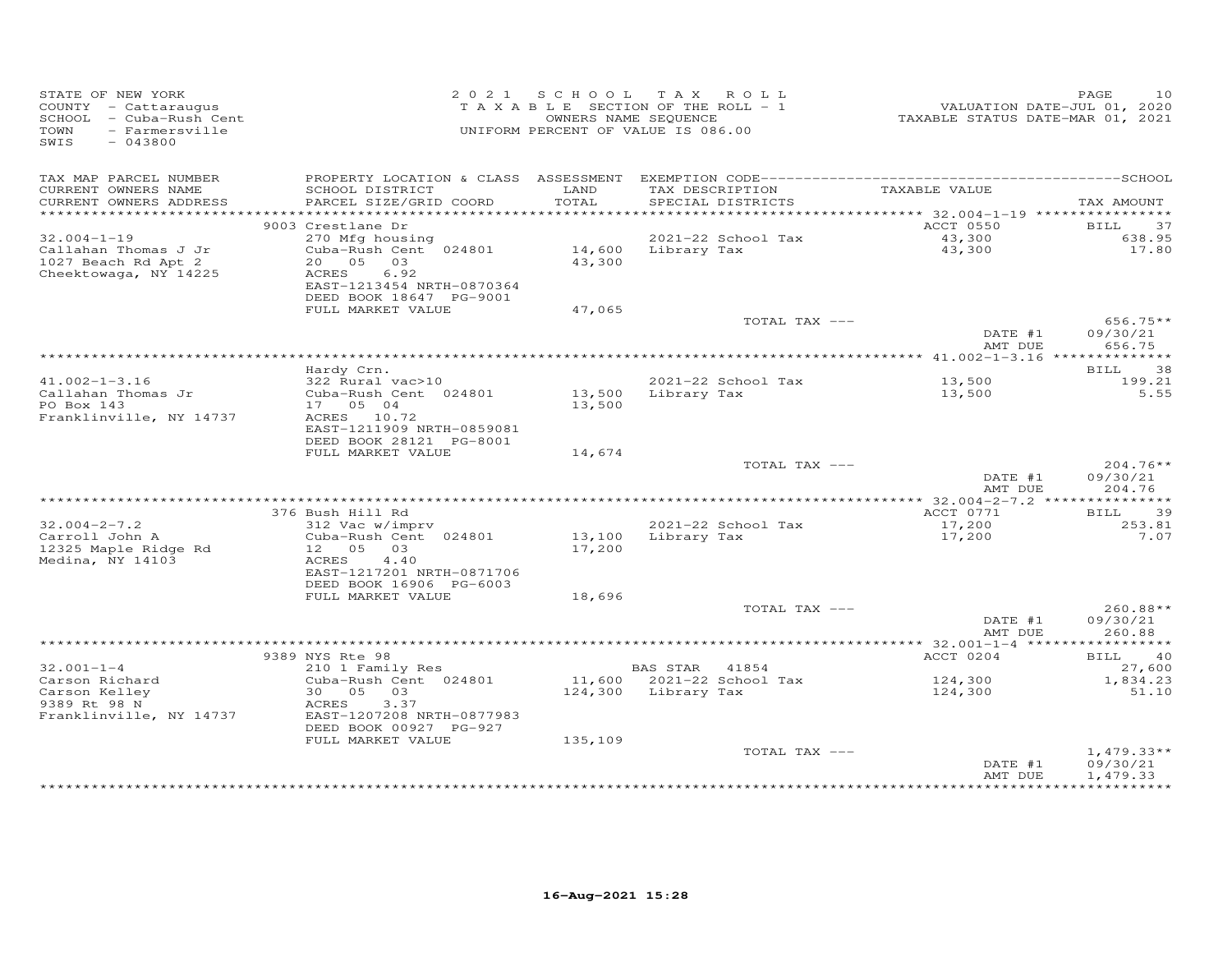| STATE OF NEW YORK<br>COUNTY - Cattaraugus<br>SCHOOL - Cuba-Rush Cent<br>TOWN<br>- Farmersville<br>$-043800$<br>SWIS |                                                                                                 | OWNERS NAME SEQUENCE | 2021 SCHOOL TAX ROLL<br>TAXABLE SECTION OF THE ROLL - 1<br>UNIFORM PERCENT OF VALUE IS 086.00 | VALUATION DATE-JUL 01, 2020<br>TAXABLE STATUS DATE-MAR 01, 2021 | PAGE<br>11                           |
|---------------------------------------------------------------------------------------------------------------------|-------------------------------------------------------------------------------------------------|----------------------|-----------------------------------------------------------------------------------------------|-----------------------------------------------------------------|--------------------------------------|
| TAX MAP PARCEL NUMBER<br>CURRENT OWNERS NAME<br>CURRENT OWNERS ADDRESS                                              | SCHOOL DISTRICT<br>PARCEL SIZE/GRID COORD                                                       | LAND<br>TOTAL        | TAX DESCRIPTION<br>SPECIAL DISTRICTS                                                          | TAXABLE VALUE                                                   | TAX AMOUNT                           |
|                                                                                                                     |                                                                                                 |                      |                                                                                               |                                                                 |                                      |
|                                                                                                                     | 9787 Church St                                                                                  |                      |                                                                                               | ACCT 1017                                                       | BILL<br>41                           |
| $23.014 - 1 - 68.2$<br>Casey Patrick W Jr<br>Casey Beverly                                                          | 210 1 Family Res<br>Cuba-Rush Cent 024801<br>32 05 03                                           | 35,300               | 2021-22 School Tax<br>5,600 Library Tax                                                       | 35,300<br>35,300                                                | 520.90<br>14.51                      |
| 137 Culver Rd<br>Buffalo, NY 14220                                                                                  | FRNT 51.00 DPTH 175.00<br>0.20<br>ACRES<br>EAST-1208227 NRTH-0884851<br>DEED BOOK 30918 PG-8001 |                      |                                                                                               |                                                                 |                                      |
|                                                                                                                     | FULL MARKET VALUE                                                                               | 38,370               |                                                                                               |                                                                 |                                      |
|                                                                                                                     |                                                                                                 |                      | TOTAL TAX ---                                                                                 | DATE #1                                                         | $535.41**$<br>09/30/21               |
|                                                                                                                     |                                                                                                 |                      |                                                                                               | AMT DUE                                                         | 535.41                               |
|                                                                                                                     | 42 Hess Rd                                                                                      |                      |                                                                                               | ACCT 0686                                                       | <b>BILL</b><br>42                    |
| $32.002 - 1 - 4.3$                                                                                                  | 210 1 Family Res                                                                                |                      | ENH STAR 41834                                                                                |                                                                 | 65,040                               |
| Chader Norman<br>10 Hose Rd                                                                                         | Cuba-Rush Cent 024801                                                                           |                      | 22,800 2021-22 School Tax                                                                     | 145,800                                                         | 2,151.49                             |
| 42 Hess Rd<br>Farmersville Station, NY 14060 ACRES 12.73                                                            | 07 06 03<br>EAST-1222011 NRTH-0879840                                                           |                      | 145,800 Library Tax                                                                           | 145,800                                                         | 59.94                                |
|                                                                                                                     | FULL MARKET VALUE                                                                               | 158,478              |                                                                                               |                                                                 |                                      |
|                                                                                                                     |                                                                                                 |                      | TOTAL TAX ---                                                                                 | DATE #1<br>AMT DUE                                              | $1,285.43**$<br>09/30/21<br>1,285.43 |
|                                                                                                                     |                                                                                                 |                      |                                                                                               |                                                                 |                                      |
|                                                                                                                     | 9808 Church St                                                                                  |                      |                                                                                               | ACCT 0493                                                       | <b>BILL</b><br>43                    |
| $23.014 - 1 - 25$<br>Chamberlain Joseph D.                                                                          | 210 1 Family Res<br>Cuba-Rush Cent 024801                                                       | 7,800                | 2021-22 School Tax<br>Library Tax                                                             | 101,900<br>101,900                                              | 1,503.68<br>41.89                    |
|                                                                                                                     | 32 05 03                                                                                        | 101,900              |                                                                                               |                                                                 |                                      |
| Wight Alicia M.<br>9808 Church Street<br>Farmersville Station, NY 14060 EAST-1208464 NRTH-0885174                   | $0.65$ BANK<br>ACRES<br>017                                                                     |                      |                                                                                               |                                                                 |                                      |
|                                                                                                                     | DEED BOOK 20190 PG-7451<br>FULL MARKET VALUE                                                    | 110,761              |                                                                                               |                                                                 |                                      |
|                                                                                                                     |                                                                                                 |                      | TOTAL TAX ---                                                                                 |                                                                 | $1,545.57**$                         |
|                                                                                                                     |                                                                                                 |                      |                                                                                               | DATE #1<br>AMT DUE                                              | 09/30/21<br>1,545.57                 |
|                                                                                                                     |                                                                                                 |                      |                                                                                               |                                                                 |                                      |
| $41.001 - 1 - 36$                                                                                                   | 1338 Hardy Crn. Rd<br>240 Rural res                                                             |                      | 2021-22 School Tax                                                                            | ACCT 0357<br>225,400                                            | 44<br>BILL<br>3,326.11               |
| Chateau Pines, LLC                                                                                                  | Cuba-Rush Cent 024801                                                                           | 22,100               | Library Tax                                                                                   | 225,400                                                         | 92.66                                |
| Attn: Evelyn Riedhammer<br>309 Hidden Lake Dr<br>Brandon, FL 33511                                                  | 34 05<br>03<br>ACRES 11.83<br>EAST-1203192 NRTH-0862112                                         | 225,400              |                                                                                               |                                                                 |                                      |
|                                                                                                                     | DEED BOOK 1021 PG-53                                                                            |                      |                                                                                               |                                                                 |                                      |
|                                                                                                                     | FULL MARKET VALUE                                                                               | 245,000              |                                                                                               |                                                                 |                                      |
|                                                                                                                     |                                                                                                 |                      | TOTAL TAX ---                                                                                 | DATE #1<br>AMT DUE                                              | $3,418.77**$<br>09/30/21<br>3,418.77 |
|                                                                                                                     |                                                                                                 |                      |                                                                                               |                                                                 |                                      |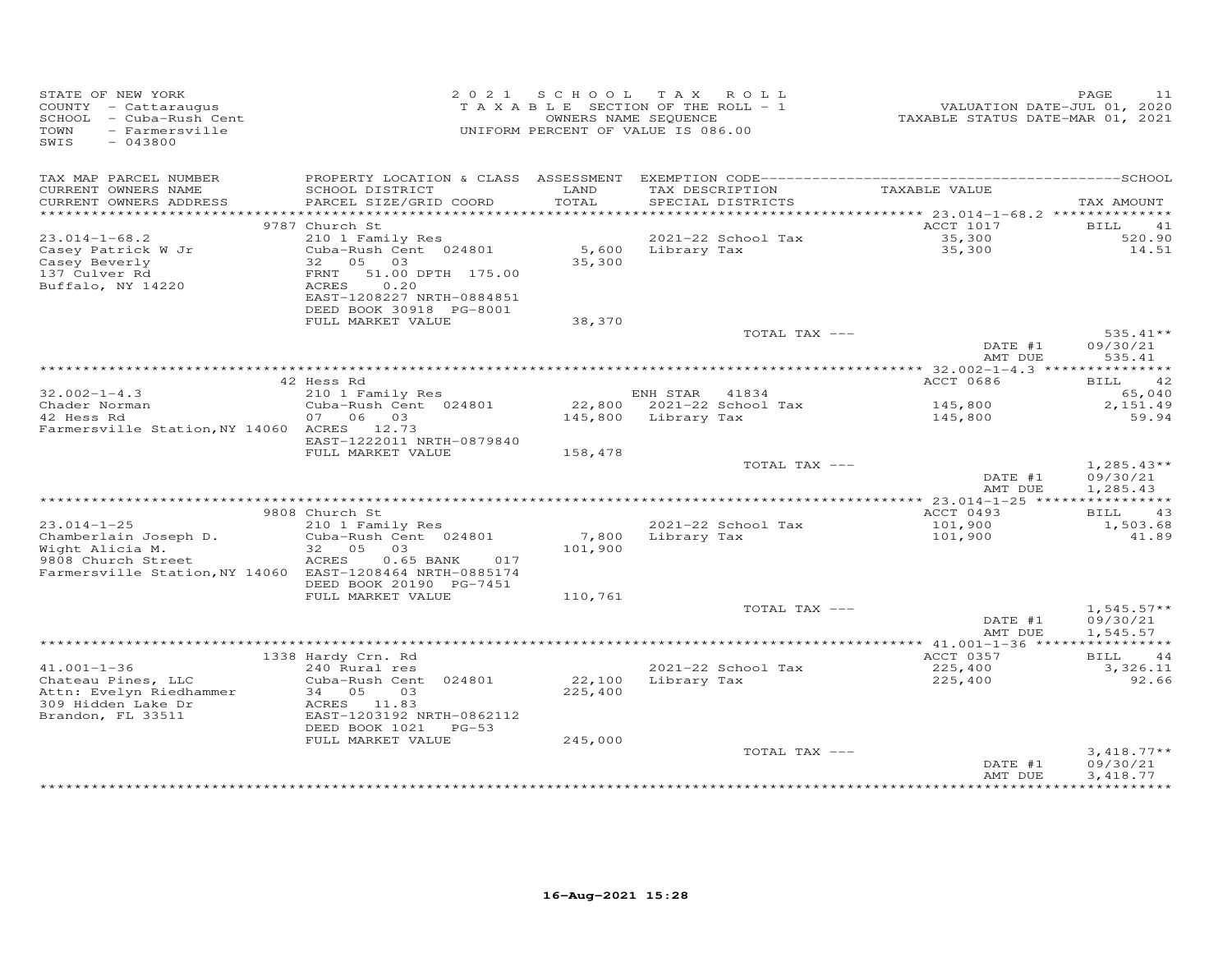| STATE OF NEW YORK<br>COUNTY - Cattaraugus<br>SCHOOL - Cuba-Rush Cent<br>TOWN<br>- Farmersville<br>SWIS<br>$-043800$ |                                                               |               | 2021 SCHOOL TAX ROLL<br>TAXABLE SECTION OF THE ROLL - 1<br>OWNERS NAME SEQUENCE<br>UNIFORM PERCENT OF VALUE IS 086.00 |                    | 12<br>PAGE            |
|---------------------------------------------------------------------------------------------------------------------|---------------------------------------------------------------|---------------|-----------------------------------------------------------------------------------------------------------------------|--------------------|-----------------------|
| TAX MAP PARCEL NUMBER                                                                                               |                                                               |               |                                                                                                                       | TAXABLE VALUE      |                       |
| CURRENT OWNERS NAME<br>CURRENT OWNERS ADDRESS                                                                       | SCHOOL DISTRICT<br>PARCEL SIZE/GRID COORD                     | LAND<br>TOTAL | TAX DESCRIPTION<br>SPECIAL DISTRICTS                                                                                  |                    | TAX AMOUNT            |
|                                                                                                                     |                                                               |               |                                                                                                                       |                    |                       |
| $23.004 - 1 - 17.2$                                                                                                 | 9717 County Line Rd<br>270 Mfg housing                        |               | 2021-22 School Tax                                                                                                    | ACCT 0890          | BILL<br>45<br>616.82  |
| Chevalier Jacklyn                                                                                                   | Cuba-Rush Cent 024801                                         |               | 10,400 Library Tax                                                                                                    | 41,800<br>41,800   | 17.18                 |
| 276 Baraga St                                                                                                       | 07 05 03                                                      | 41,800        |                                                                                                                       |                    |                       |
| Buffalo, NY 14220                                                                                                   | ACRES<br>2.60                                                 |               |                                                                                                                       |                    |                       |
|                                                                                                                     | EAST-1222317 NRTH-0883150<br>DEED BOOK 2020 PG-16672          |               |                                                                                                                       |                    |                       |
|                                                                                                                     | FULL MARKET VALUE                                             | 45,435        |                                                                                                                       |                    |                       |
|                                                                                                                     |                                                               |               | TOTAL TAX ---                                                                                                         |                    | $634.00**$            |
|                                                                                                                     |                                                               |               |                                                                                                                       | DATE #1<br>AMT DUE | 09/30/21<br>634.00    |
|                                                                                                                     |                                                               |               |                                                                                                                       |                    |                       |
|                                                                                                                     | 9817 Church St                                                |               |                                                                                                                       | ACCT 1105          | 46<br>BILL            |
| $23.003 - 1 - 7.6$                                                                                                  | 240 Rural res<br>Cuba-Rush Cent 024801                        |               | BAS STAR 41854<br>32,800 2021-22 School Tax                                                                           | 95,000             | 27,600<br>1,401.86    |
| $23.003 - 1 - $<br>Chmiel Gerald M Jr                                                                               | 32 05<br>$03$ and $03$                                        |               | 95,000 Library Tax                                                                                                    | 95,000             | 39.05                 |
| Farmersville Station, NY 14060 ACRES 26.00                                                                          | EAST-1207708 NRTH-0884875<br>DEED BOOK 2254 PG-2001           |               |                                                                                                                       |                    |                       |
|                                                                                                                     | FULL MARKET VALUE                                             | 103,261       |                                                                                                                       |                    |                       |
|                                                                                                                     |                                                               |               | TOTAL TAX ---                                                                                                         |                    | $1,034.91**$          |
|                                                                                                                     |                                                               |               |                                                                                                                       | DATE #1            | 09/30/21              |
|                                                                                                                     |                                                               |               |                                                                                                                       | AMT DUE            | 1,034.91              |
|                                                                                                                     | 841 Hardy Corners Rd                                          |               |                                                                                                                       | ACCT 0798          | BILL 47               |
| $41.001 - 1 - 15.4$                                                                                                 | 270 Mfg housing                                               |               | 2021-22 School Tax                                                                                                    | 40,200             | 593.21                |
| Cino Joseph D                                                                                                       | Cuba-Rush Cent 024801<br>Cuba-1<br>$25/26$<br>ACRES<br>EAST-1 | 32,500        | Library Tax                                                                                                           | 40,200             | 16.53                 |
| Cino Patricia N                                                                                                     | 25/26 05 03                                                   | 40,200        |                                                                                                                       |                    |                       |
| 48 Olcott Ave                                                                                                       | 25.60<br>EAST-1210078 NRTH-0860042                            |               |                                                                                                                       |                    |                       |
| Buffalo, NY 14220                                                                                                   | DEED BOOK 865<br>PG-00484                                     |               |                                                                                                                       |                    |                       |
|                                                                                                                     | FULL MARKET VALUE                                             | 43,696        |                                                                                                                       |                    |                       |
|                                                                                                                     |                                                               |               | TOTAL TAX ---                                                                                                         |                    | $609.74**$            |
|                                                                                                                     |                                                               |               |                                                                                                                       | DATE #1            | 09/30/21              |
|                                                                                                                     |                                                               |               |                                                                                                                       | AMT DUE            | 609.74                |
|                                                                                                                     | 805 Bush Hill Rd                                              |               |                                                                                                                       | ACCT 0374          | BILL 48               |
| $32.004 - 1 - 34$                                                                                                   | 260 Seasonal res                                              |               | 2021-22 School Tax                                                                                                    | 65,000             | 959.17                |
| Clabeaux David & Kathleen                                                                                           | Cuba-Rush Cent 024801                                         |               | 8,300 Library Tax                                                                                                     | 65,000             | 26.72                 |
| Sullivan Michelle & Timothy<br>34 Francis Ave                                                                       | 20 05<br>03<br>ACRES<br>1.18                                  | 65,000        |                                                                                                                       |                    |                       |
| Sloan, NY 14212                                                                                                     | EAST-1210966 NRTH-0870758                                     |               |                                                                                                                       |                    |                       |
|                                                                                                                     | DEED BOOK 18440 PG-3003                                       |               |                                                                                                                       |                    |                       |
|                                                                                                                     | FULL MARKET VALUE                                             | 70,652        |                                                                                                                       |                    |                       |
|                                                                                                                     |                                                               |               | TOTAL TAX ---                                                                                                         |                    | $985.89**$            |
|                                                                                                                     |                                                               |               |                                                                                                                       | DATE #1<br>AMT DUE | 09/30/21<br>985.89    |
|                                                                                                                     |                                                               |               |                                                                                                                       |                    | * * * * * * * * * * * |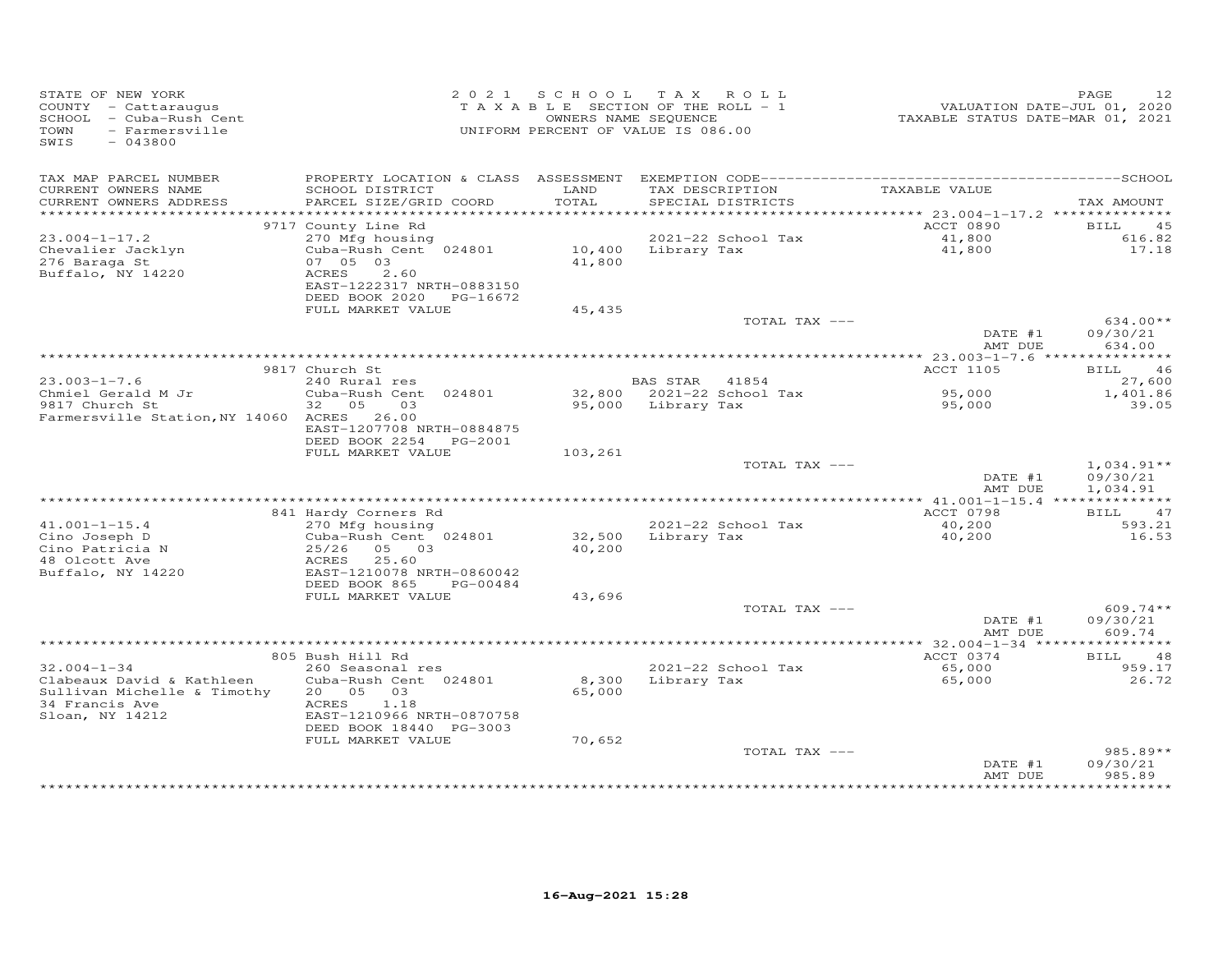| STATE OF NEW YORK<br>COUNTY - Cattaraugus<br>SCHOOL - Cuba-Rush Cent<br>- Farmersville<br>TOWN<br>SWIS<br>$-043800$ |                                                                       |               | 2021 SCHOOL TAX ROLL<br>TAXABLE SECTION OF THE ROLL - 1<br>OWNERS NAME SEQUENCE<br>UNIFORM PERCENT OF VALUE IS 086.00 |               | VALUATION DATE-JUL 01, 2020<br>TAXABLE STATUS DATE-MAR 01, 2021 | PAGE<br>13                       |
|---------------------------------------------------------------------------------------------------------------------|-----------------------------------------------------------------------|---------------|-----------------------------------------------------------------------------------------------------------------------|---------------|-----------------------------------------------------------------|----------------------------------|
| TAX MAP PARCEL NUMBER<br>CURRENT OWNERS NAME<br>CURRENT OWNERS ADDRESS                                              | SCHOOL DISTRICT<br>PARCEL SIZE/GRID COORD                             | LAND<br>TOTAL | TAX DESCRIPTION<br>SPECIAL DISTRICTS                                                                                  |               | TAXABLE VALUE                                                   | TAX AMOUNT                       |
|                                                                                                                     |                                                                       |               |                                                                                                                       |               |                                                                 |                                  |
| $23.014 - 1 - 71$                                                                                                   | 9829 Church St<br>210 1 Family Res                                    |               | BAS STAR 41854                                                                                                        |               | ACCT 0409                                                       | <b>BILL</b><br>-49<br>27,600     |
| Claus Mark J                                                                                                        | Cuba-Rush Cent 024801                                                 |               | 8,600 2021-22 School Tax                                                                                              |               |                                                                 | 1,215.93                         |
| Claus Kelly A                                                                                                       | 32 05 03                                                              |               | 82,400 Library Tax                                                                                                    |               | 82,400<br>82,400                                                | 33.87                            |
| PO Box 75<br>Farmersville Station, NY 14060 EAST-1208169 NRTH-0885515                                               | ACRES<br>1.43 BANK<br>017<br>DEED BOOK 4040 PG-4001                   |               |                                                                                                                       |               |                                                                 |                                  |
|                                                                                                                     | FULL MARKET VALUE                                                     | 89,565        |                                                                                                                       |               |                                                                 |                                  |
|                                                                                                                     |                                                                       |               |                                                                                                                       | TOTAL TAX --- | DATE #1                                                         | 843.80**<br>09/30/21             |
|                                                                                                                     |                                                                       |               |                                                                                                                       |               | AMT DUE                                                         | 843.80                           |
|                                                                                                                     | 9475 NYS Rte 98                                                       |               |                                                                                                                       |               | ACCT 0565                                                       | BILL 50                          |
| $23.003 - 1 - 14$                                                                                                   | 210 1 Family Res                                                      |               | ENH STAR 41834                                                                                                        |               |                                                                 | 65,040                           |
| Cleary Michael<br>Cleary Mary L<br>Leary F                                                                          | Cuba-Rush Cent 024801                                                 |               | 11,900 2021-22 School Tax                                                                                             |               | 94,400                                                          | 1,393.01                         |
|                                                                                                                     | 31 05 03                                                              |               | 94,400 Library Tax                                                                                                    |               | 94,400                                                          | 38.81                            |
| PO Box 57<br>Farmersville Station, NY 14060 ACRES                                                                   | See L101 P 8001 Map 2534<br>3.59                                      |               |                                                                                                                       |               |                                                                 |                                  |
|                                                                                                                     | EAST-1207478 NRTH-0880031<br>DEED BOOK 31<br>$PG-5$                   |               |                                                                                                                       |               |                                                                 |                                  |
|                                                                                                                     | FULL MARKET VALUE                                                     | 102,609       |                                                                                                                       |               |                                                                 |                                  |
|                                                                                                                     |                                                                       |               |                                                                                                                       | TOTAL TAX --- | DATE #1<br>AMT DUE                                              | $505.82**$<br>09/30/21<br>505.82 |
|                                                                                                                     |                                                                       |               |                                                                                                                       |               |                                                                 |                                  |
|                                                                                                                     | 9933 Galen Hill Rd                                                    |               |                                                                                                                       |               | ACCT 0278                                                       | BILL 51                          |
| $23.014 - 1 - 1$                                                                                                    | 210 1 Family Res                                                      |               | ENH STAR 41834                                                                                                        |               |                                                                 | 52,300                           |
| Cleveland John J                                                                                                    | Cuba-Rush Cent 024801                                                 |               | 8,500 2021-22 School Tax                                                                                              |               | 52,300                                                          | 771.76                           |
| Cleveland Kathleen<br>PO Box 78<br>Farmersville Station, NY 14060 EAST-1208177 NRTH-0886632                         | 32  05  03<br>1.30<br>ACRES                                           |               | 52,300 Library Tax                                                                                                    |               | 52,300                                                          | 21.50                            |
|                                                                                                                     | DEED BOOK 00985 PG-00617                                              |               |                                                                                                                       |               |                                                                 |                                  |
|                                                                                                                     | FULL MARKET VALUE                                                     | 56,848        |                                                                                                                       |               |                                                                 |                                  |
|                                                                                                                     |                                                                       |               |                                                                                                                       | TOTAL TAX --- |                                                                 | $21.50**$                        |
|                                                                                                                     |                                                                       |               |                                                                                                                       |               | DATE #1<br>AMT DUE                                              | 09/30/21<br>21.50                |
|                                                                                                                     | Hardy Crn. Rd                                                         |               |                                                                                                                       |               | ACCT 0241                                                       | <b>BILL</b><br>52                |
| $41.002 - 1 - 3.1$                                                                                                  | 314 Rural vac<10                                                      |               | 2021-22 School Tax                                                                                                    |               | 14,900                                                          | 219.87                           |
| Cobado Kent                                                                                                         | Cuba-Rush Cent 024801                                                 | 14,900        | Library Tax                                                                                                           |               | 14,900                                                          | 6.13                             |
| Cobado Barbara                                                                                                      | 17/18 05 03                                                           | 14,900        |                                                                                                                       |               |                                                                 |                                  |
| 4544 Five Mile Rd<br>Allegany, NY 14706                                                                             | ACRES<br>5.60<br>EAST-1213697 NRTH-0861539<br>DEED BOOK 969<br>PG-936 |               |                                                                                                                       |               |                                                                 |                                  |
|                                                                                                                     | FULL MARKET VALUE                                                     | 16,196        |                                                                                                                       |               |                                                                 |                                  |
|                                                                                                                     |                                                                       |               |                                                                                                                       | TOTAL TAX --- | DATE #1<br>AMT DUE                                              | $226.00**$<br>09/30/21<br>226.00 |
|                                                                                                                     |                                                                       |               |                                                                                                                       |               |                                                                 |                                  |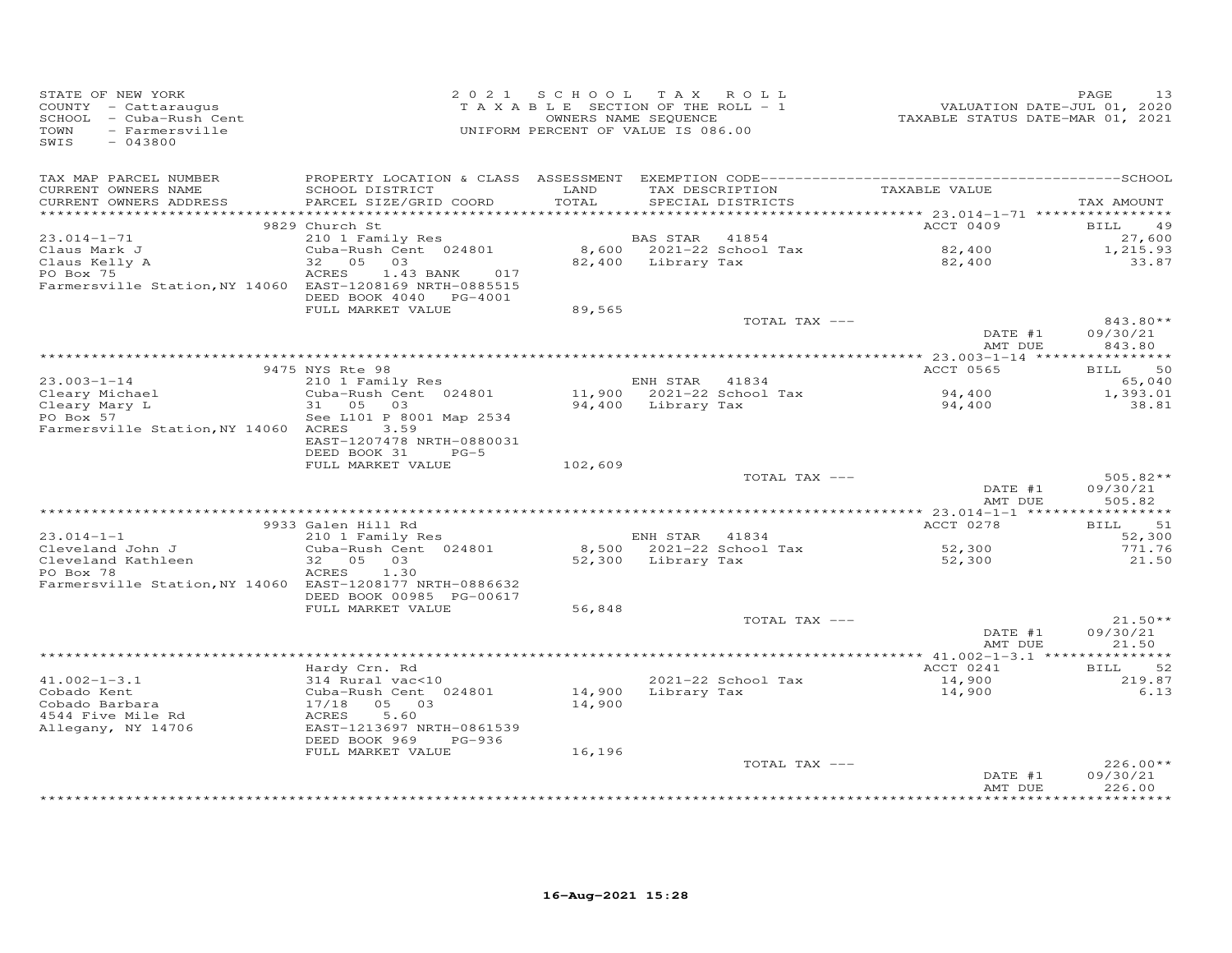| STATE OF NEW YORK<br>COUNTY - Cattaraugus<br>SCHOOL - Cuba-Rush Cent<br>TOWN<br>- Farmersville<br>SWIS<br>$-043800$ |                                                                                                                                | 2021 SCHOOL      | T A X<br>ROLL<br>TAXABLE SECTION OF THE ROLL - 1<br>OWNERS NAME SEQUENCE<br>UNIFORM PERCENT OF VALUE IS 086.00 | VALUATION DATE-JUL 01, 2020<br>TAXABLE STATUS DATE-MAR 01, 2021 | PAGE<br>14                           |
|---------------------------------------------------------------------------------------------------------------------|--------------------------------------------------------------------------------------------------------------------------------|------------------|----------------------------------------------------------------------------------------------------------------|-----------------------------------------------------------------|--------------------------------------|
| TAX MAP PARCEL NUMBER<br>CURRENT OWNERS NAME<br>CURRENT OWNERS ADDRESS                                              | SCHOOL DISTRICT<br>PARCEL SIZE/GRID COORD                                                                                      | LAND<br>TOTAL    | TAX DESCRIPTION<br>SPECIAL DISTRICTS                                                                           | TAXABLE VALUE                                                   | TAX AMOUNT                           |
| ***********************                                                                                             | West Branch Rd                                                                                                                 |                  |                                                                                                                | ACCT 1024                                                       | BILL<br>53                           |
| $32.002 - 1 - 11.11$                                                                                                | 322 Rural vac>10                                                                                                               |                  | 2021-22 School Tax                                                                                             | 31,100                                                          | 458.93                               |
| Colburn Darrell<br>Colburn Bonnalyn<br>12505 Bullis Rd<br>East Aurora, NY 14052                                     | Cuba-Rush Cent 024801<br>13 05 03<br>Ff 550.00<br>ACRES 23.85<br>EAST-1214812 NRTH-0874722<br>DEED BOOK 1003<br>$PG-23$        | 31,100<br>31,100 | Library Tax                                                                                                    | 31,100                                                          | 12.79                                |
|                                                                                                                     | FULL MARKET VALUE                                                                                                              | 33,804           |                                                                                                                |                                                                 |                                      |
|                                                                                                                     |                                                                                                                                |                  | TOTAL TAX ---                                                                                                  | DATE #1                                                         | 471.72**<br>09/30/21                 |
|                                                                                                                     |                                                                                                                                |                  |                                                                                                                | AMT DUE                                                         | 471.72                               |
|                                                                                                                     | 544 West Branch Rd                                                                                                             |                  |                                                                                                                | ACCT 0375                                                       | 54<br><b>BILL</b>                    |
| $32.002 - 1 - 11.1$                                                                                                 | 240 Rural res                                                                                                                  |                  | 2021-22 School Tax                                                                                             | 99,700                                                          | 1,471.22                             |
| Colburn Lyle K<br>544 West Branch Rd<br>Franklinville, NY 14737                                                     | Cuba-Rush Cent 024801<br>12/13/21<br>03<br>05<br>ACRES<br>24.70<br>EAST-1215284 NRTH-0874571<br>DEED BOOK 23696 PG-5002        | 31,800<br>99,700 | Library Tax                                                                                                    | 99,700                                                          | 40.99                                |
|                                                                                                                     | FULL MARKET VALUE                                                                                                              | 108,370          |                                                                                                                |                                                                 |                                      |
|                                                                                                                     |                                                                                                                                |                  | TOTAL TAX ---                                                                                                  | DATE #1<br>AMT DUE                                              | $1,512.21**$<br>09/30/21<br>1,512.21 |
|                                                                                                                     |                                                                                                                                |                  |                                                                                                                |                                                                 |                                      |
|                                                                                                                     | 8233 Hardy Crn. Rd                                                                                                             |                  |                                                                                                                | ACCT 0742                                                       | <b>BILL</b><br>55                    |
| $41.002 - 1 - 15.4$<br>Corey James<br>93 Aurora St<br>Lancaster, NY 14086                                           | 270 Mfg housing<br>Cuba-Rush Cent 024801<br>01<br>05 03<br>ACRES 10.95<br>EAST-1221533 NRTH-0859084<br>DEED BOOK 16213 PG-9002 | 13,400<br>15,400 | 2021-22 School Tax<br>Library Tax                                                                              | 15,400<br>15,400                                                | 227.25<br>6.33                       |
|                                                                                                                     | FULL MARKET VALUE                                                                                                              | 16,739           | TOTAL TAX ---                                                                                                  |                                                                 | 233.58**                             |
|                                                                                                                     |                                                                                                                                |                  |                                                                                                                | DATE #1<br>AMT DUE                                              | 09/30/21<br>233.58                   |
|                                                                                                                     |                                                                                                                                |                  |                                                                                                                |                                                                 |                                      |
|                                                                                                                     | 8917 Stebbins Rd                                                                                                               |                  |                                                                                                                | ACCT 0094                                                       | 56<br>BILL                           |
| $32.004 - 1 - 11.1$<br>Dahill Robert J Jr                                                                           | 210 1 Family Res<br>Cuba-Rush Cent 024801                                                                                      | 18,300           | BAS STAR<br>41854<br>2021-22 School Tax                                                                        | 75,000                                                          | 27,600<br>1,106.73                   |
| 8917 Stebbins Rd<br>Franklinville, NY 14737                                                                         | 02<br>20<br>03<br>ACRES<br>8.30<br>EAST-1214173 NRTH-0869241<br>DEED BOOK 00992 PG-00896<br>FULL MARKET VALUE                  | 75,000<br>81,522 | Library Tax                                                                                                    | 75,000                                                          | 30.83                                |
|                                                                                                                     |                                                                                                                                |                  | TOTAL TAX ---                                                                                                  | DATE #1<br>AMT DUE                                              | 731.56**<br>09/30/21<br>731.56       |
|                                                                                                                     |                                                                                                                                |                  |                                                                                                                |                                                                 |                                      |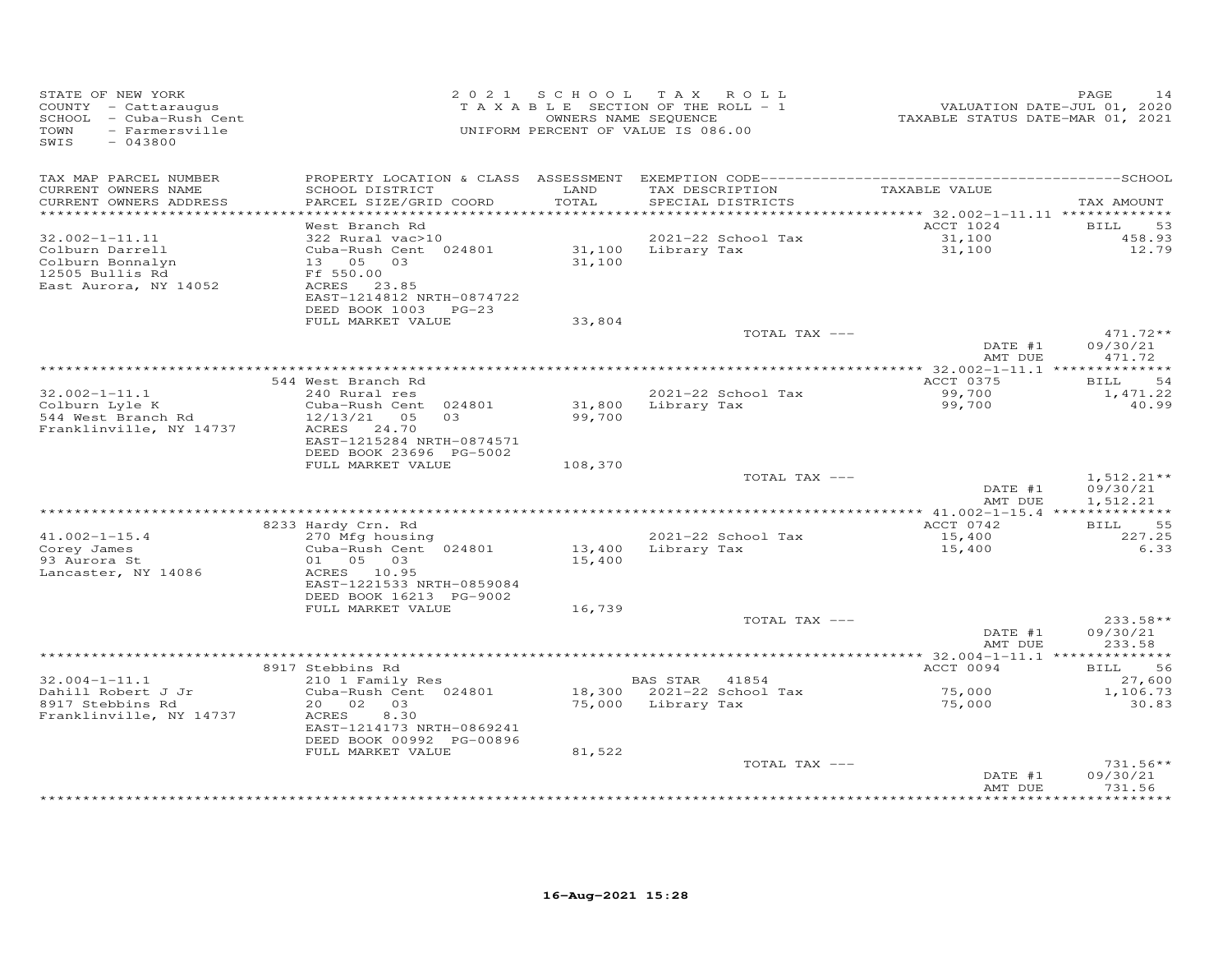| STATE OF NEW YORK<br>COUNTY - Cattaraugus<br>SCHOOL - Cuba-Rush Cent<br>TOWN<br>- Farmersville<br>SWIS<br>$-043800$   |                                                                                                                                                                                         | 2021 SCHOOL TAX            | ROLL<br>TAXABLE SECTION OF THE ROLL - 1<br>OWNERS NAME SEQUENCE<br>UNIFORM PERCENT OF VALUE IS 086.00 | VALUATION DATE-JUL 01, 2020<br>TAXABLE STATUS DATE-MAR 01, 2021 | 15<br>PAGE                              |
|-----------------------------------------------------------------------------------------------------------------------|-----------------------------------------------------------------------------------------------------------------------------------------------------------------------------------------|----------------------------|-------------------------------------------------------------------------------------------------------|-----------------------------------------------------------------|-----------------------------------------|
| TAX MAP PARCEL NUMBER<br>CURRENT OWNERS NAME<br>CURRENT OWNERS ADDRESS<br>***********************                     | SCHOOL DISTRICT<br>PARCEL SIZE/GRID COORD                                                                                                                                               | LAND<br>TOTAL              | TAX DESCRIPTION<br>SPECIAL DISTRICTS                                                                  | TAXABLE VALUE                                                   | TAX AMOUNT                              |
| $32.004 - 1 - 30$<br>Daruszka David W<br>66 Kingston Pl<br>Buffalo, NY 14210                                          | 791 C Bush Hill (Off) Rd<br>260 Seasonal res<br>Cuba-Rush Cent 024801<br>20  05  03<br>ACRES 15.47<br>EAST-1210797 NRTH-0868346<br>DEED BOOK 1029 PG-778<br>FULL MARKET VALUE           | 22,900<br>75,700<br>82,283 | 2021-22 School Tax<br>Library Tax                                                                     | ACCT 0585<br>75,700<br>75,700                                   | 57<br>BILL<br>1,117.06<br>31.12         |
|                                                                                                                       |                                                                                                                                                                                         |                            | TOTAL TAX ---                                                                                         | DATE #1<br>AMT DUE                                              | $1,148.18**$<br>09/30/21<br>1,148.18    |
| $23.014 - 1 - 35$                                                                                                     | Church St<br>322 Rural vac>10                                                                                                                                                           |                            | 2021-22 School Tax                                                                                    | ACCT 0310<br>4,700                                              | 58<br>BILL<br>69.36                     |
| Davidson Kenneth R<br>Davidson Linda L<br>9732 Church St<br>Farmersville Station, NY 14060 EAST-1209144 NRTH-0884599  | Cuba-Rush Cent 024801<br>$32 -$<br>$-0.5$<br>$-0.3$<br>ACRES 11.65<br>DEED BOOK 1026 PG-631                                                                                             | 4,700<br>4,700             | Library Tax                                                                                           | 4,700                                                           | 1.93                                    |
|                                                                                                                       | FULL MARKET VALUE                                                                                                                                                                       | 5,109                      | TOTAL TAX ---                                                                                         | DATE #1<br>AMT DUE                                              | $71.29**$<br>09/30/21<br>71.29          |
|                                                                                                                       |                                                                                                                                                                                         |                            |                                                                                                       |                                                                 |                                         |
| $23.014 - 1 - 39$<br>Davidson Kenneth R<br>Davidson Linda L<br>9732 Church St<br>Farmersville Station, NY 14060 ACRES | 9732 Church St<br>210 1 Family Res<br>Cuba-Rush Cent 024801<br>32<br>05<br>03<br>FRNT 127.70 DPTH 238.00<br>$0.69$ BANK<br>044<br>EAST-1208807 NRTH-0884280<br>DEED BOOK 1026<br>PG-634 |                            | ENH STAR 41834<br>7,800 2021-22 School Tax<br>52,800 Library Tax                                      | ACCT 0160<br>52,800<br>52,800                                   | 59<br>BILL<br>52,800<br>779.14<br>21.71 |
|                                                                                                                       | FULL MARKET VALUE                                                                                                                                                                       | 57,391                     | TOTAL TAX ---                                                                                         | DATE #1                                                         | $21.71**$<br>09/30/21                   |
|                                                                                                                       |                                                                                                                                                                                         |                            |                                                                                                       | AMT DUE                                                         | 21.71                                   |
| $23.004 - 1 - 24.3$<br>Dean Mark A<br>Dean Patti L<br>12780 Uebelhoer Rd<br>Alden, NY 14004                           | 831 Tarbell Rd<br>210 1 Family Res<br>Cuba-Rush Cent 024801<br>05 03<br>23/31<br>1.05<br>ACRES<br>EAST-1210574 NRTH-0882724                                                             | 8,100<br>60,200            | 2021-22 School Tax<br>Library Tax                                                                     | ACCT 1007<br>60,200<br>60,200                                   | <b>BILL</b><br>60<br>888.34<br>24.75    |
|                                                                                                                       | DEED BOOK 18793 PG-5003<br>FULL MARKET VALUE                                                                                                                                            | 65,435                     | TOTAL TAX ---                                                                                         | DATE #1<br>AMT DUE                                              | $913.09**$<br>09/30/21<br>913.09        |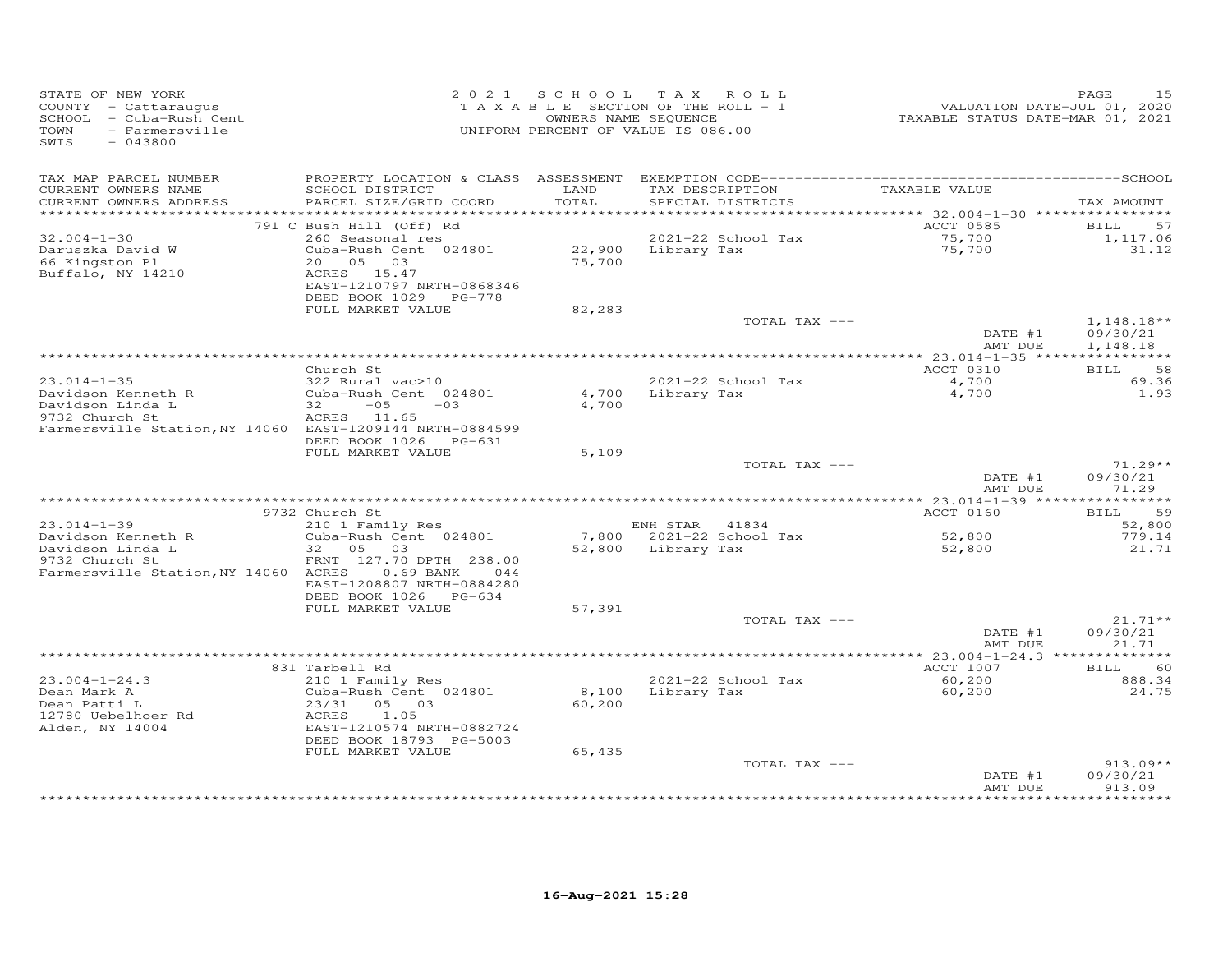| STATE OF NEW YORK<br>COUNTY - Cattaraugus<br>SCHOOL - Cuba-Rush Cent<br>TOWN<br>- Farmersville<br>SWIS<br>$-043800$ | 2 0 2 1                                                                                                                                                                               |                  | SCHOOL TAX ROLL<br>T A X A B L E SECTION OF THE ROLL - 1<br>OWNERS NAME SEQUENCE<br>UNIFORM PERCENT OF VALUE IS 086.00 |               | 1020<br>VALUATION DATE-JUL 01, 2020<br>TAXABLE STATUS DATE-MAR 01, 2021 | PAGE<br>16                           |
|---------------------------------------------------------------------------------------------------------------------|---------------------------------------------------------------------------------------------------------------------------------------------------------------------------------------|------------------|------------------------------------------------------------------------------------------------------------------------|---------------|-------------------------------------------------------------------------|--------------------------------------|
| TAX MAP PARCEL NUMBER<br>CURRENT OWNERS NAME<br>CURRENT OWNERS ADDRESS                                              | SCHOOL DISTRICT<br>PARCEL SIZE/GRID COORD                                                                                                                                             | LAND<br>TOTAL    | TAX DESCRIPTION TAXABLE VALUE<br>SPECIAL DISTRICTS                                                                     |               |                                                                         | TAX AMOUNT                           |
| $32.002 - 1 - 11.5$<br>Dewitt Kristen<br>9361 Older Hill Road<br>Franklinville, NY 14737                            | 9119& 9123 Stebbins Rd<br>220 2 Family Res<br>Cuba-Rush Cent 024801<br>21 05 03<br>ACRES<br>4.90<br>EAST-1213997 NRTH-0872293<br>DEED BOOK 28073 PG-7001<br>FULL MARKET VALUE         | 80,000<br>86,957 | 2021-22 School Tax<br>16,500 Library Tax                                                                               |               | ACCT 0928<br>80,000<br>80,000                                           | BILL<br>61<br>1,180.52<br>32.89      |
|                                                                                                                     |                                                                                                                                                                                       |                  |                                                                                                                        | TOTAL TAX --- | DATE #1<br>AMT DUE                                                      | $1,213.41**$<br>09/30/21<br>1,213.41 |
|                                                                                                                     |                                                                                                                                                                                       |                  |                                                                                                                        |               |                                                                         |                                      |
| $23.014 - 1 - 49$<br>Diamantes Jessica L.<br>9749 Church Street<br>Farmersville Station, NY 14060 ACRES             | 9749 Church St<br>210 1 Family Res<br>Cuba-Rush Cent 024801<br>32 05 03<br>0.70<br>EAST-1208424 NRTH-0884310<br>DEED BOOK 26701 PG-6001                                               | 7,800<br>60,200  | 2021-22 School Tax<br>Library Tax                                                                                      |               | ACCT 0363<br>60,200<br>60,200                                           | BILL 62<br>888.34<br>24.75           |
|                                                                                                                     | FULL MARKET VALUE                                                                                                                                                                     | 65,435           |                                                                                                                        | TOTAL TAX --- | DATE #1<br>AMT DUE                                                      | $913.09**$<br>09/30/21<br>913.09     |
|                                                                                                                     | 1046 Co Rd 21                                                                                                                                                                         |                  |                                                                                                                        |               | ACCT 0318                                                               | BILL<br>63                           |
| $23.014 - 1 - 55.1$<br>Dick Kathy L<br>1046 County Rd. 21<br>Franklinville, NY 14737                                | 210 1 Family Res<br>Cuba-Rush Cent 024801<br>32  05  03<br>FRNT 66.00 DPTH 350.00<br>ACRES<br>0.53<br>EAST-1207628 NRTH-0884163                                                       |                  | BAS STAR 41854<br>7,600 2021-22 School Tax<br>39,000 Library Tax                                                       |               | 39,000<br>39,000                                                        | 27,600<br>575.50<br>16.03            |
|                                                                                                                     | DEED BOOK 13903 PG-4008<br>FULL MARKET VALUE                                                                                                                                          | 42,391           |                                                                                                                        | TOTAL TAX --- | DATE #1<br>AMT DUE                                                      | $185.53**$<br>09/30/21<br>185.53     |
|                                                                                                                     |                                                                                                                                                                                       |                  |                                                                                                                        |               |                                                                         |                                      |
| $32.002 - 1 - 13$<br>Dick Susan<br>Schue Jeffery<br>12965 Joshua Dr<br>Sardinia, NY 14134                           | 636 West Branch Rd<br>270 Mfg housing<br>Cuba-Rush Cent 024801<br>21 05 03<br>Ff 360.00<br>ACRES<br>2.01<br>EAST-1213344 NRTH-0874380<br>DEED BOOK 2020 PG-10704<br>FULL MARKET VALUE | 19,300<br>20,978 | 2021-22 School Tax<br>9,500 Library Tax                                                                                |               | ACCT 0275<br>19,300<br>19,300                                           | <b>BILL</b><br>64<br>284.80<br>7.93  |
|                                                                                                                     |                                                                                                                                                                                       |                  |                                                                                                                        | TOTAL TAX --- | DATE #1<br>AMT DUE                                                      | $292.73**$<br>09/30/21<br>292.73     |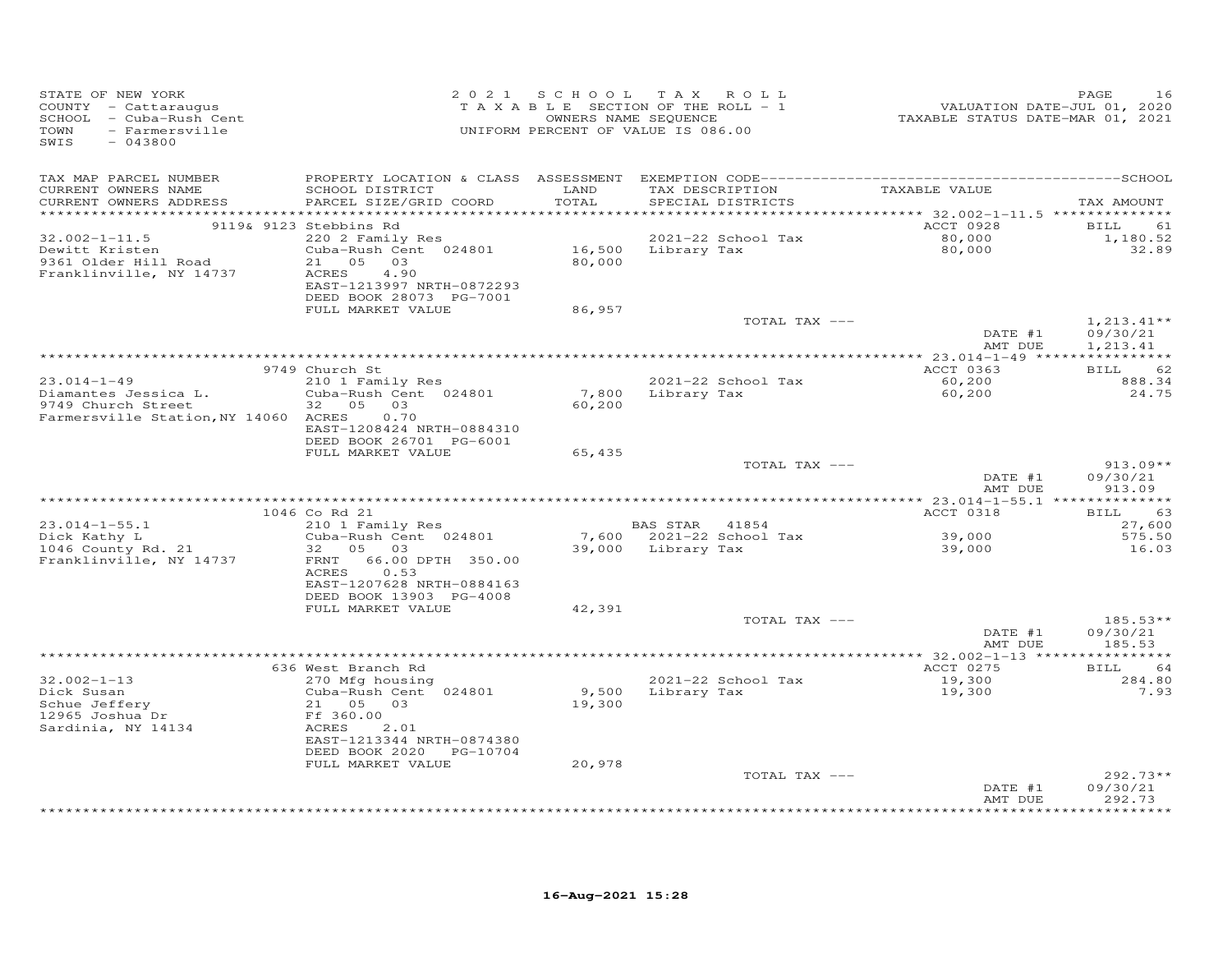| STATE OF NEW YORK<br>COUNTY - Cattaraugus<br>SCHOOL - Cuba-Rush Cent<br>- Farmersville<br>TOWN<br>SWIS<br>$-043800$ |                                                                                                |                  | 2021 SCHOOL TAX ROLL<br>TAXABLE SECTION OF THE ROLL - 1<br>OWNERS NAME SEQUENCE<br>UNIFORM PERCENT OF VALUE IS 086.00 | VALUATION DATE-JUL 01, 2020<br>TAXABLE STATUS DATE-MAR 01, 2021 | PAGE<br>17                           |
|---------------------------------------------------------------------------------------------------------------------|------------------------------------------------------------------------------------------------|------------------|-----------------------------------------------------------------------------------------------------------------------|-----------------------------------------------------------------|--------------------------------------|
| TAX MAP PARCEL NUMBER<br>CURRENT OWNERS NAME<br>CURRENT OWNERS ADDRESS                                              | SCHOOL DISTRICT<br>PARCEL SIZE/GRID COORD                                                      | LAND<br>TOTAL    | TAX DESCRIPTION<br>SPECIAL DISTRICTS                                                                                  | TAXABLE VALUE                                                   | TAX AMOUNT                           |
|                                                                                                                     |                                                                                                |                  |                                                                                                                       |                                                                 |                                      |
|                                                                                                                     | 165 Hardy Crn. Rd                                                                              |                  |                                                                                                                       | ACCT 0696                                                       | 65<br>BILL                           |
| $41.002 - 1 - 15.3$                                                                                                 | 260 Seasonal res                                                                               |                  | 2021-22 School Tax                                                                                                    | 57,000<br>57,000                                                | 841.12                               |
| Dietz James A.<br>Dietz Jill A.<br>3700 Moyer Rd<br>North Tonawanda, NY 14120                                       | Cuba-Rush Cent 024801<br>01 05 03<br>ACRES 12.05<br>EAST-1220292 NRTH-0085937                  | 57,000           | 22,300 Library Tax                                                                                                    |                                                                 | 23.43                                |
|                                                                                                                     | DEED BOOK 24153 PG-7001<br>FULL MARKET VALUE                                                   | 61,957           |                                                                                                                       |                                                                 |                                      |
|                                                                                                                     |                                                                                                |                  | TOTAL TAX ---                                                                                                         |                                                                 | 864.55**                             |
|                                                                                                                     |                                                                                                |                  |                                                                                                                       | DATE #1<br>AMT DUE                                              | 09/30/21<br>864.55                   |
|                                                                                                                     | Bush Hill Rd                                                                                   |                  |                                                                                                                       | ACCT 0425                                                       | BILL<br>66                           |
| $32.004 - 1 - 5.1$                                                                                                  | 314 Rural vac<10                                                                               |                  | 2021-22 School Tax                                                                                                    |                                                                 | 157.89                               |
| Dillsworth Nicholas<br>8897 Blanchard Road<br>Colden, NY 14033                                                      | Cuba-Rush Cent 024801<br>20 03 03<br>2.80<br>ACRES<br>EAST-1213841 NRTH-0871546                | 10,700           | 10,700 Library Tax                                                                                                    | 10,700<br>10,700                                                | 4.40                                 |
|                                                                                                                     | DEED BOOK 20190 PG-6830<br>FULL MARKET VALUE                                                   | 11,630           |                                                                                                                       |                                                                 |                                      |
|                                                                                                                     |                                                                                                |                  | TOTAL TAX ---                                                                                                         |                                                                 | $162.29**$                           |
|                                                                                                                     |                                                                                                |                  |                                                                                                                       | DATE #1<br>AMT DUE                                              | 09/30/21<br>162.29                   |
|                                                                                                                     |                                                                                                |                  |                                                                                                                       |                                                                 |                                      |
| $32.004 - 1 - 5.3$                                                                                                  | Bush Hill Rd<br>314 Rural vac<10                                                               |                  | 2021-22 School Tax                                                                                                    | ACCT 1191<br>16,200                                             | <b>BILL</b><br>67<br>239.05          |
| Dillsworth Nicholas<br>8849 State Rd<br>Colden, NY 14033                                                            | Cuba-Rush Cent 024801<br>20  03  03<br>6.61<br>ACRES<br>EAST-1213424 NRTH-0871507              | 16,200<br>16,200 | Library Tax                                                                                                           | 16,200                                                          | 6.66                                 |
|                                                                                                                     | DEED BOOK 18665 PG-7001                                                                        |                  |                                                                                                                       |                                                                 |                                      |
|                                                                                                                     | FULL MARKET VALUE                                                                              | 17,609           |                                                                                                                       |                                                                 |                                      |
|                                                                                                                     |                                                                                                |                  | TOTAL TAX ---                                                                                                         | DATE #1                                                         | $245.71**$<br>09/30/21               |
|                                                                                                                     |                                                                                                |                  |                                                                                                                       | AMT DUE                                                         | 245.71                               |
|                                                                                                                     | 8423 Peet Hill Rd                                                                              |                  |                                                                                                                       | ACCT 0033                                                       | BILL 68                              |
| $41.001 - 1 - 1$                                                                                                    | 240 Rural res                                                                                  |                  | BAS STAR 41854                                                                                                        |                                                                 | 27,600                               |
| DOMINO MATTHEW T                                                                                                    | Cuba-Rush Cent 024801                                                                          |                  | 52,800 2021-22 School Tax                                                                                             | 283,500                                                         | 4,183.46                             |
| DOMINO CHRISTOPHER T<br>Domino<br>Thomas & Corrine                                                                  | 34 05<br>03<br>ACRES 56.60 BANK<br>017<br>EAST-1203784 NRTH-0863205<br>DEED BOOK 29286 PG-2001 |                  | 283,500 Library Tax                                                                                                   | 283,500                                                         | 116.55                               |
| 8423 Peet Hill Rd                                                                                                   |                                                                                                |                  |                                                                                                                       |                                                                 |                                      |
| Franklinville, NY 14737 FULL MARKET VALUE                                                                           |                                                                                                | 308,152          |                                                                                                                       |                                                                 |                                      |
|                                                                                                                     |                                                                                                |                  | TOTAL TAX ---                                                                                                         | DATE #1<br>AMT DUE                                              | $3,894.01**$<br>09/30/21<br>3,894.01 |
|                                                                                                                     |                                                                                                |                  |                                                                                                                       |                                                                 |                                      |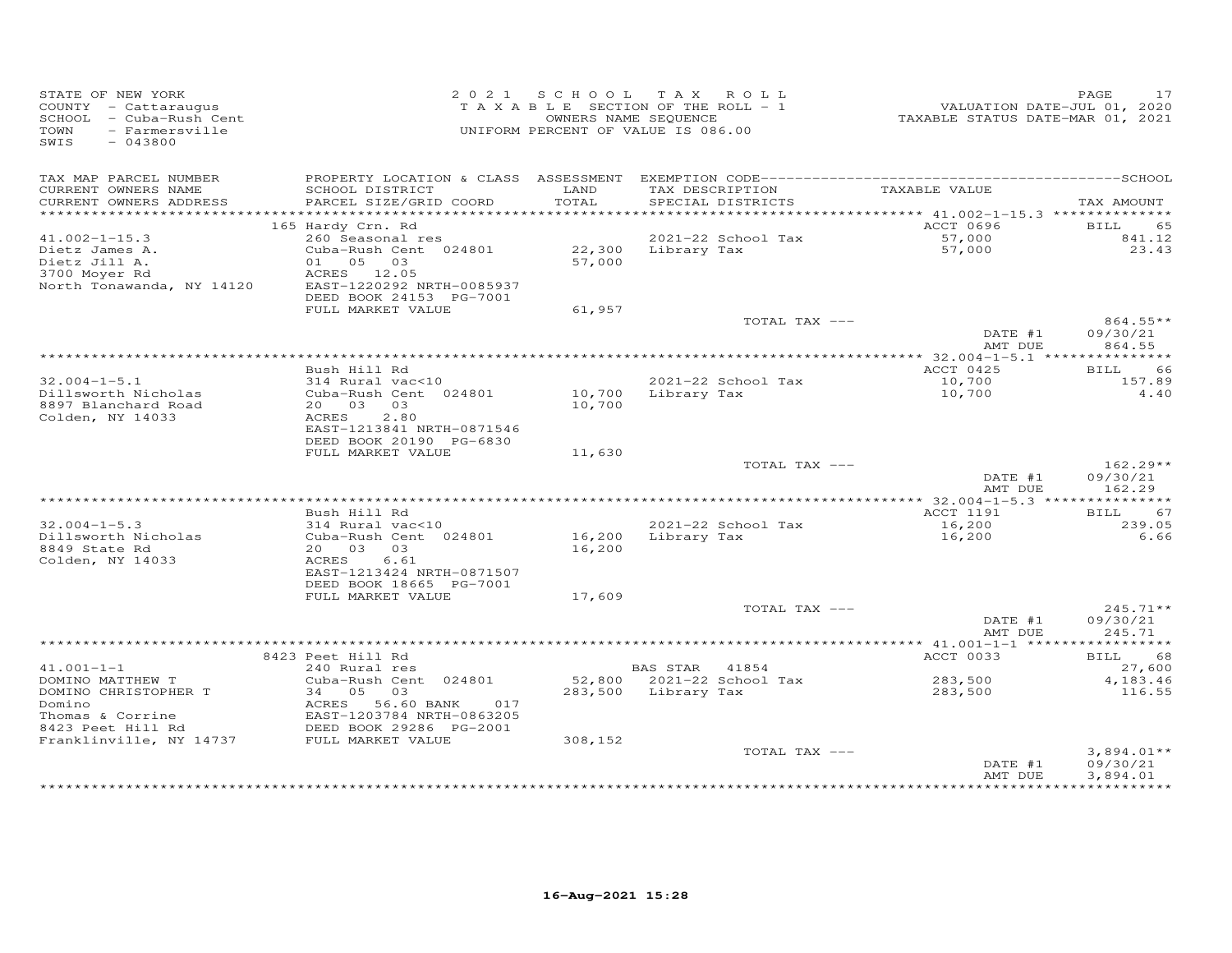| STATE OF NEW YORK<br>COUNTY - Cattaraugus<br>SCHOOL - Cuba-Rush Cent<br>TOWN<br>- Farmersville<br>SWIS<br>$-043800$ |                                                                       | 2021 SCHOOL TAX ROLL<br>TAXABLE SECTION OF THE ROLL - 1<br>OWNERS NAME SEQUENCE<br>UNIFORM PERCENT OF VALUE IS 086.00 |                    |                                      | VALUATION DATE-JUL 01, 2020<br>TAXABLE STATUS DATE-MAR 01, 2021 | PAGE<br>18            |
|---------------------------------------------------------------------------------------------------------------------|-----------------------------------------------------------------------|-----------------------------------------------------------------------------------------------------------------------|--------------------|--------------------------------------|-----------------------------------------------------------------|-----------------------|
| TAX MAP PARCEL NUMBER                                                                                               |                                                                       |                                                                                                                       |                    |                                      |                                                                 |                       |
| CURRENT OWNERS NAME<br>CURRENT OWNERS ADDRESS                                                                       | SCHOOL DISTRICT<br>PARCEL SIZE/GRID COORD                             | LAND<br>TOTAL                                                                                                         |                    | TAX DESCRIPTION<br>SPECIAL DISTRICTS | TAXABLE VALUE                                                   | TAX AMOUNT            |
|                                                                                                                     |                                                                       |                                                                                                                       |                    |                                      |                                                                 |                       |
|                                                                                                                     | 8875 Stebbins Rd                                                      |                                                                                                                       |                    |                                      | <b>ACCT 0881</b>                                                | 69<br>BILL            |
| $32.004 - 1 - 11.2$                                                                                                 | 210 1 Family Res                                                      |                                                                                                                       | AGED S             | 41804                                |                                                                 | 26,880                |
| Donath Paul B                                                                                                       | Cuba-Rush Cent 024801                                                 | 10,800 ENH STAR 41834                                                                                                 |                    |                                      |                                                                 | 49,920                |
| 8875 Stebbins Rd                                                                                                    | 20  05  03                                                            |                                                                                                                       |                    | 76,800 2021-22 School Tax            | 49,920                                                          | 736.64                |
| Franklinville, NY 14737                                                                                             | ACRES<br>2.85<br>EAST-1214326 NRTH-0868917<br>DEED BOOK 13155 PG-2003 |                                                                                                                       | Library Tax        |                                      | 49,920                                                          | 20.52                 |
|                                                                                                                     | FULL MARKET VALUE                                                     | 83,478                                                                                                                |                    |                                      |                                                                 |                       |
|                                                                                                                     |                                                                       |                                                                                                                       |                    | TOTAL TAX ---                        | DATE #1                                                         | $20.52**$<br>09/30/21 |
|                                                                                                                     |                                                                       |                                                                                                                       |                    |                                      | AMT DUE                                                         | 20.52                 |
|                                                                                                                     |                                                                       |                                                                                                                       |                    |                                      |                                                                 |                       |
|                                                                                                                     | 9243 Co Line Rd                                                       |                                                                                                                       |                    |                                      |                                                                 | BILL 70               |
| $32.002 - 1 - 5.2$                                                                                                  | 312 Vac w/imprv                                                       |                                                                                                                       |                    | 2021-22 School Tax                   | 54,600                                                          | 805.70                |
| Donner Gary F.                                                                                                      | Cuba-Rush Cent 024801                                                 |                                                                                                                       | 53,500 Library Tax |                                      | 54,600                                                          | 22.45                 |
| Donner Kathleen E.                                                                                                  | 05 05 03                                                              | 54,600                                                                                                                |                    |                                      |                                                                 |                       |
| 5273 Fiegel Road<br>Lockport, NY 14094                                                                              | ACRES 58.00<br>EAST-1220552 NRTH-0875571                              |                                                                                                                       |                    |                                      |                                                                 |                       |
|                                                                                                                     | DEED BOOK 22240 PG-6001                                               |                                                                                                                       |                    |                                      |                                                                 |                       |
|                                                                                                                     | FULL MARKET VALUE                                                     | 59,348                                                                                                                |                    |                                      |                                                                 |                       |
|                                                                                                                     |                                                                       |                                                                                                                       |                    | TOTAL TAX ---                        |                                                                 | 828.15**              |
|                                                                                                                     |                                                                       |                                                                                                                       |                    |                                      | DATE #1                                                         | 09/30/21              |
|                                                                                                                     |                                                                       |                                                                                                                       |                    |                                      | AMT DUE                                                         | 828.15                |
|                                                                                                                     |                                                                       |                                                                                                                       |                    |                                      |                                                                 |                       |
|                                                                                                                     | 9243 Co Line Rd                                                       |                                                                                                                       |                    |                                      | ACCT 0263                                                       | 71<br>BILL            |
| $32.002 - 1 - 5.1$<br>Donner Scott B                                                                                | 260 Seasonal res                                                      |                                                                                                                       |                    | 2021-22 School Tax                   | 82,300                                                          | 1,214.46              |
| Donner Kevin & Glenn                                                                                                | Cuba-Rush Cent 024801<br>05 05 03                                     | 62,400<br>82,300                                                                                                      |                    | Library Tax                          | 82,300                                                          | 33.83                 |
| 100 Ambleside Dr                                                                                                    | ACRES 75.70                                                           |                                                                                                                       |                    |                                      |                                                                 |                       |
| Lockport, NY 14094                                                                                                  | EAST-1220552 NRTH-0874834                                             |                                                                                                                       |                    |                                      |                                                                 |                       |
|                                                                                                                     | DEED BOOK 22421 PG-3001                                               |                                                                                                                       |                    |                                      |                                                                 |                       |
|                                                                                                                     | FULL MARKET VALUE                                                     | 89,457                                                                                                                |                    |                                      |                                                                 |                       |
|                                                                                                                     |                                                                       |                                                                                                                       |                    | TOTAL TAX ---                        |                                                                 | $1,248.29**$          |
|                                                                                                                     |                                                                       |                                                                                                                       |                    |                                      | DATE #1                                                         | 09/30/21              |
|                                                                                                                     |                                                                       |                                                                                                                       |                    |                                      | AMT DUE                                                         | 1,248.29              |
|                                                                                                                     | NYS Rte 98                                                            |                                                                                                                       |                    |                                      | ACCT 0080                                                       | BILL 72               |
| $23.014 - 1 - 45$                                                                                                   | 314 Rural vac<10                                                      |                                                                                                                       |                    | 2021-22 School Tax                   | 3,900                                                           | 57.55                 |
| Duggan Cherith E                                                                                                    | Cuba-Rush Cent 024801                                                 |                                                                                                                       |                    | 3,900 Library Tax                    | 3,900                                                           | 1.60                  |
| PO Box 93                                                                                                           | 32  05  04                                                            | 3,900                                                                                                                 |                    |                                      |                                                                 |                       |
| Farmersville Station, NY 14060 ACRES                                                                                | 0.68                                                                  |                                                                                                                       |                    |                                      |                                                                 |                       |
|                                                                                                                     | EAST-1208674 NRTH-0883518                                             |                                                                                                                       |                    |                                      |                                                                 |                       |
|                                                                                                                     | DEED BOOK 00984 PG-00180                                              |                                                                                                                       |                    |                                      |                                                                 |                       |
|                                                                                                                     | FULL MARKET VALUE                                                     | 4,239                                                                                                                 |                    |                                      |                                                                 |                       |
|                                                                                                                     |                                                                       |                                                                                                                       |                    | TOTAL TAX ---                        | DATE #1                                                         | $59.15**$<br>09/30/21 |
|                                                                                                                     |                                                                       |                                                                                                                       |                    |                                      | AMT DUE                                                         | 59.15                 |
|                                                                                                                     |                                                                       |                                                                                                                       |                    |                                      |                                                                 | ********              |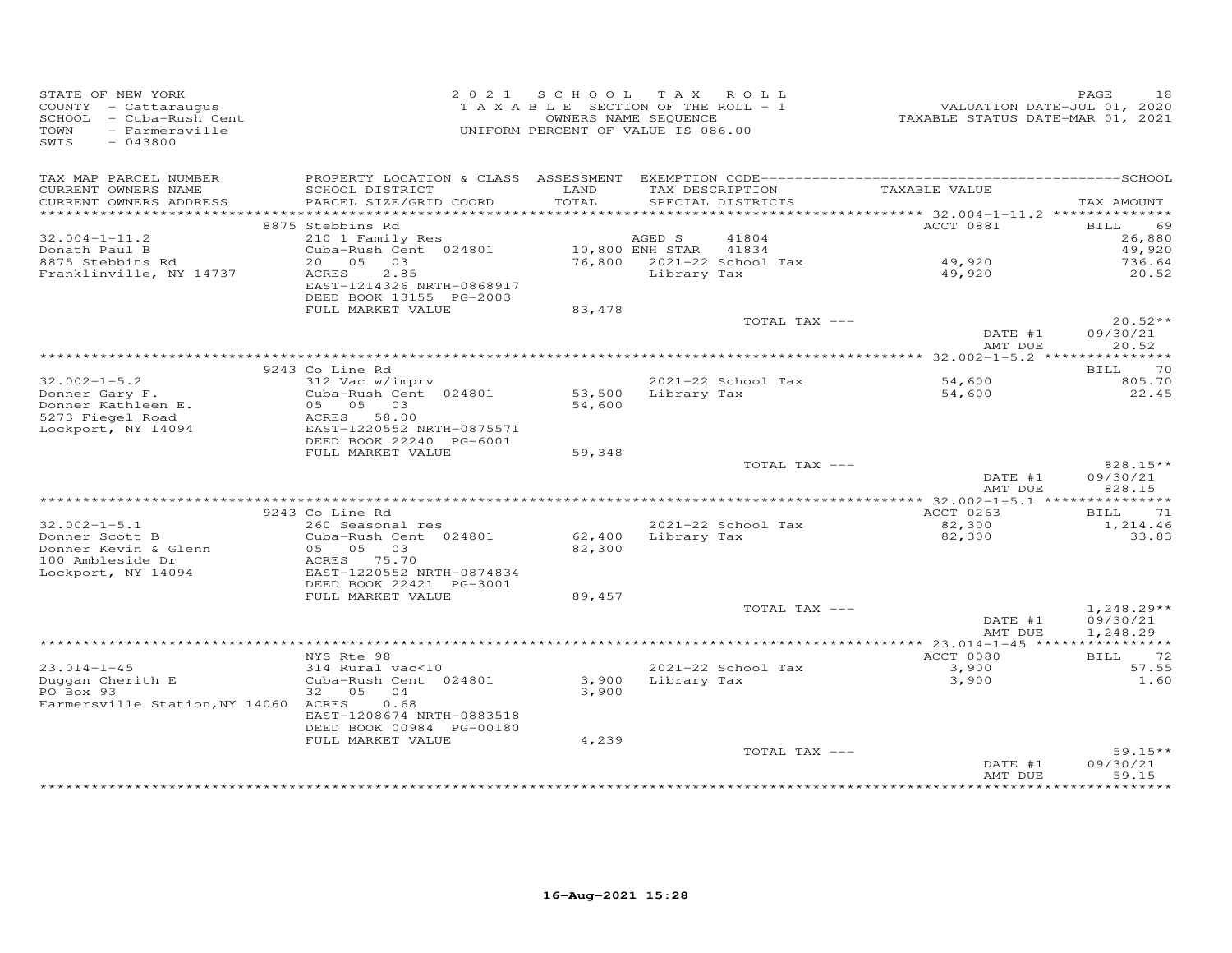| STATE OF NEW YORK<br>COUNTY - Cattaraugus<br>SCHOOL - Cuba-Rush Cent<br>TOWN<br>- Farmersville<br>SWIS<br>$-043800$ |                                                        | 2021 SCHOOL     | TAX ROLL<br>TAXABLE SECTION OF THE ROLL - 1<br>OWNERS NAME SEQUENCE<br>UNIFORM PERCENT OF VALUE IS 086.00 | VALUATION DATE-JUL 01, 2020<br>TAXABLE STATUS DATE-MAR 01, 2021 | PAGE<br>19           |
|---------------------------------------------------------------------------------------------------------------------|--------------------------------------------------------|-----------------|-----------------------------------------------------------------------------------------------------------|-----------------------------------------------------------------|----------------------|
| TAX MAP PARCEL NUMBER<br>CURRENT OWNERS NAME<br>CURRENT OWNERS ADDRESS                                              | SCHOOL DISTRICT<br>PARCEL SIZE/GRID COORD              | LAND<br>TOTAL   | TAX DESCRIPTION<br>SPECIAL DISTRICTS                                                                      | TAXABLE VALUE                                                   | TAX AMOUNT           |
|                                                                                                                     |                                                        |                 |                                                                                                           |                                                                 |                      |
|                                                                                                                     | 9747 School St                                         |                 |                                                                                                           | ACCT 0249                                                       | BILL<br>73           |
| $23.014 - 1 - 48$                                                                                                   | 210 1 Family Res                                       |                 | 2021-22 School Tax                                                                                        | 64,000<br>64,000                                                | 944.41               |
| Duggan John James<br>PO Box 93                                                                                      | Cuba-Rush Cent 024801<br>32 05 03                      | 7,900<br>64,000 | Library Tax                                                                                               |                                                                 | 26.31                |
| Farmersville Station, NY 14060 ACRES                                                                                | 0.79                                                   |                 |                                                                                                           |                                                                 |                      |
|                                                                                                                     | EAST-1208468 NRTH-0884177                              |                 |                                                                                                           |                                                                 |                      |
|                                                                                                                     | DEED BOOK 891<br>PG-00165                              |                 |                                                                                                           |                                                                 |                      |
|                                                                                                                     | FULL MARKET VALUE                                      | 69,565          | TOTAL TAX ---                                                                                             |                                                                 | $970.72**$           |
|                                                                                                                     |                                                        |                 |                                                                                                           | DATE #1                                                         | 09/30/21             |
|                                                                                                                     |                                                        |                 |                                                                                                           | AMT DUE                                                         | 970.72               |
|                                                                                                                     |                                                        |                 |                                                                                                           |                                                                 |                      |
| $23.014 - 1 - 73$                                                                                                   | Church/School St<br>314 Rural vac<10                   |                 | 2021-22 School Tax                                                                                        | ACCT 0862<br>12,900                                             | 74<br>BILL<br>190.36 |
| Duggan John James                                                                                                   | Cuba-Rush Cent 024801                                  |                 | 12,900 Library Tax                                                                                        | 12,900                                                          | 5.30                 |
| PO Box 93                                                                                                           | $31 - 05 - 03$                                         | 12,900          |                                                                                                           |                                                                 |                      |
| Farmersville Sta, NY 14060                                                                                          | 4.27<br>ACRES                                          |                 |                                                                                                           |                                                                 |                      |
|                                                                                                                     | EAST-1208749 NRTH-0883875                              |                 |                                                                                                           |                                                                 |                      |
|                                                                                                                     | DEED BOOK 905<br>PG-00477<br>FULL MARKET VALUE         | 14,022          |                                                                                                           |                                                                 |                      |
|                                                                                                                     |                                                        |                 | TOTAL TAX ---                                                                                             |                                                                 | $195.66**$           |
|                                                                                                                     |                                                        |                 |                                                                                                           | DATE #1                                                         | 09/30/21             |
|                                                                                                                     |                                                        |                 |                                                                                                           | AMT DUE                                                         | 195.66               |
|                                                                                                                     | 8745 Stebbins Rd                                       |                 |                                                                                                           | ACCT 0927                                                       | BILL<br>75           |
| $32.004 - 1 - 27.2$                                                                                                 | 270 Mfg housing                                        |                 | BAS STAR 41854                                                                                            |                                                                 | 27,600               |
| Dunworth III Richard Gail                                                                                           | Cuba-Rush Cent 024801                                  |                 | 11,500 2021-22 School Tax                                                                                 | 102,000                                                         | 1,505.16             |
| 8745 Stebbins Road                                                                                                  | 03<br>05                                               |                 | 102,000 Library Tax                                                                                       | 102,000                                                         | 41.93                |
| Franklinville, NY 14737                                                                                             | 3.35 BANK<br>017<br>ACRES                              |                 |                                                                                                           |                                                                 |                      |
| PRIOR OWNER ON 3/01/2021                                                                                            | EAST-1214370 NRTH-0867606                              |                 |                                                                                                           |                                                                 |                      |
| Yates Kevin                                                                                                         | DEED BOOK 20210 PG-4111<br>FULL MARKET VALUE           | 110,870         |                                                                                                           |                                                                 |                      |
|                                                                                                                     |                                                        |                 | TOTAL TAX ---                                                                                             |                                                                 | $1,141.09**$         |
|                                                                                                                     |                                                        |                 |                                                                                                           | DATE #1                                                         | 09/30/21             |
|                                                                                                                     |                                                        |                 |                                                                                                           | AMT DUE                                                         | 1,141.09             |
|                                                                                                                     | 8256 Healy Rd                                          |                 |                                                                                                           | ACCT 0150                                                       | 76<br>BILL           |
| $41.001 - 1 - 25$                                                                                                   | 260 Seasonal res                                       |                 | 2021-22 School Tax                                                                                        | 35,500                                                          | 523.85               |
| Duquette Dennis                                                                                                     | Cuba-Rush Cent 024801                                  | 15,500          | Library Tax                                                                                               | 35,500                                                          | 14.59                |
| Duquette Joan                                                                                                       | $-05$<br>34<br>$-03$                                   | 35,500          |                                                                                                           |                                                                 |                      |
| 33 Kinsey Ave                                                                                                       | ACRES<br>5.99                                          |                 |                                                                                                           |                                                                 |                      |
| Kenmore, NY 14217                                                                                                   | EAST-1205020 NRTH-0860515<br>DEED BOOK 954<br>$PG-483$ |                 |                                                                                                           |                                                                 |                      |
|                                                                                                                     | FULL MARKET VALUE                                      | 38,587          |                                                                                                           |                                                                 |                      |
|                                                                                                                     |                                                        |                 | TOTAL TAX ---                                                                                             |                                                                 | $538.44**$           |
|                                                                                                                     |                                                        |                 |                                                                                                           | DATE #1                                                         | 09/30/21             |
|                                                                                                                     |                                                        |                 |                                                                                                           | AMT DUE                                                         | 538.44<br>********   |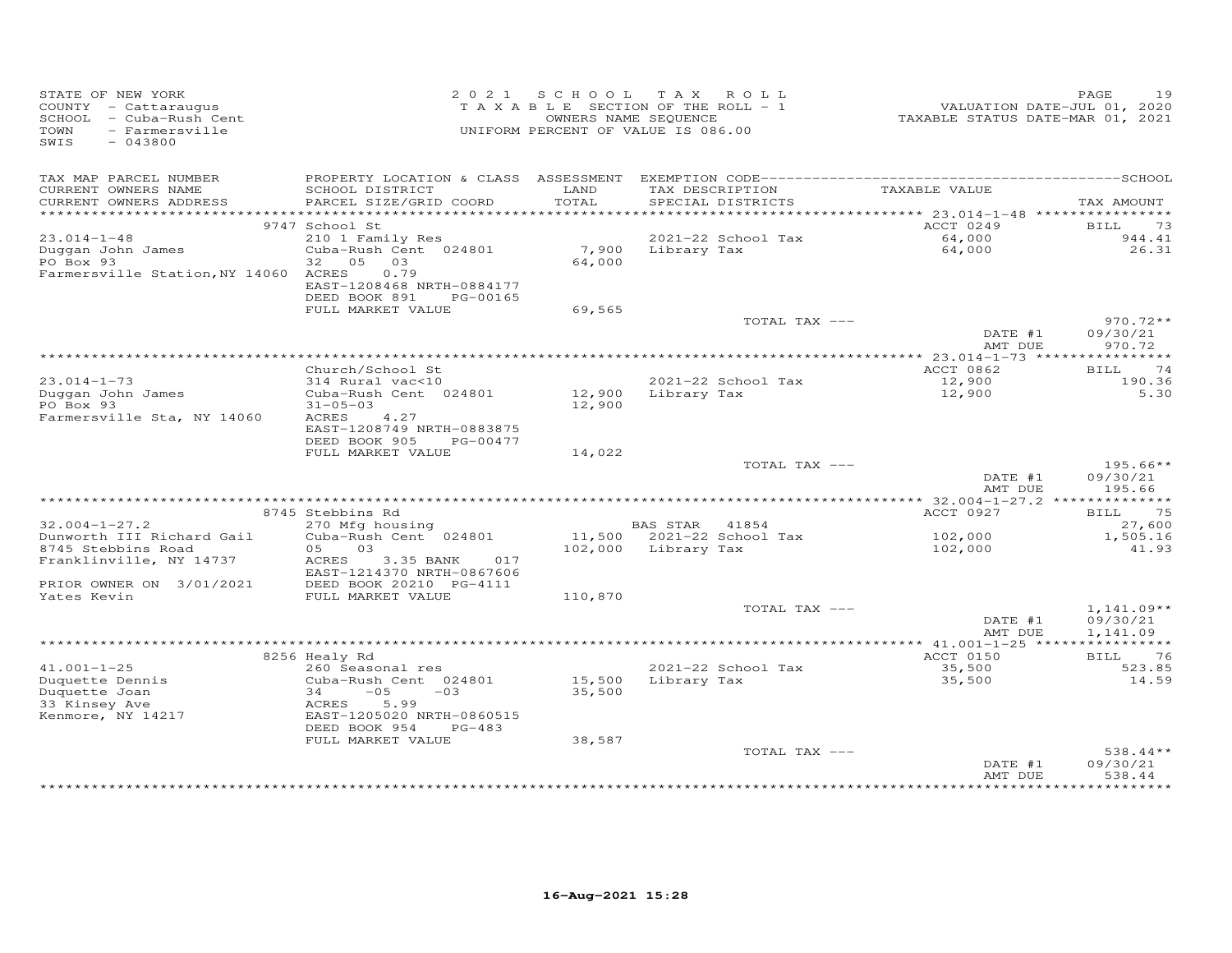| SIALE OF NEW YORK<br>COUNTY - Cattaraugus<br>SCHOOL - Cuba-Rush Cent<br>TOWN - Farmersville<br>SWIS - 042000<br>SWIS<br>$-043800$                                                              |                                                                                                                                                                           | 2021 SCHOOL TAX ROLL<br>UNIFORM PERCENT OF VALUE IS 086.00 |               |                                                                  | TAXABLE SECTION OF THE ROLL - 1<br>TAXABLE SECTION OF THE ROLL - 1<br>OWNERS NAME SEQUENCE TAXABLE STATUS DATE-MAR 01, 2021 | PAGE<br>20                           |
|------------------------------------------------------------------------------------------------------------------------------------------------------------------------------------------------|---------------------------------------------------------------------------------------------------------------------------------------------------------------------------|------------------------------------------------------------|---------------|------------------------------------------------------------------|-----------------------------------------------------------------------------------------------------------------------------|--------------------------------------|
| TAX MAP PARCEL NUMBER<br>CURRENT OWNERS NAME<br>CURRENT OWNERS ADDRESS<br>**********************                                                                                               | SCHOOL DISTRICT<br>PARCEL SIZE/GRID COORD                                                                                                                                 | LAND<br>TOTAL<br>************                              |               | TAX DESCRIPTION<br>SPECIAL DISTRICTS                             | TAXABLE VALUE                                                                                                               | TAX AMOUNT                           |
| $32.004 - 1 - 3.2$<br>Dynabrade Inc<br>8989 Sheridan Dr<br>Clarence, NY 14031                                                                                                                  | 787 Bush Hill Rd<br>210 1 Family Res<br>Cuba-Rush Cent 024801<br>20  05  03<br>ACRES<br>2.11<br>EAST-1211317 NRTH-0870734<br>DEED BOOK 961<br>PG-795<br>FULL MARKET VALUE | 101,100<br>109,891                                         |               | 2021-22 School Tax<br>9,700 Library Tax                          | ACCT 0569<br>101,100<br>101,100                                                                                             | BILL<br>77<br>1,491.88<br>41.56      |
|                                                                                                                                                                                                |                                                                                                                                                                           |                                                            |               | TOTAL TAX ---                                                    | DATE #1<br>AMT DUE                                                                                                          | $1,533.44**$<br>09/30/21<br>1,533.44 |
|                                                                                                                                                                                                | NYS Rte 98                                                                                                                                                                |                                                            |               |                                                                  | ACCT 0909                                                                                                                   | BILL 78                              |
| $23.004 - 1 - 1.4$<br>Edelweiss Land LLC<br>250 Baird Rd<br>250 Baird Rd<br>Farmersville Station, NY 14060 See L 1033 P 190 Map 2529<br>MAY BE SUBJECT TO PAYMENT<br>UNDER AGDIST LAW TIL 2025 | 105 Vac farmland<br>Cuba-Rush Cent 024801<br>24/32 05 03<br>ACRES 103.35<br>EAST-1211932 NRTH-0886565<br>DEED BOOK 20158 PG-9001                                          |                                                            | AG DIST 41720 |                                                                  | 57,214<br>57,214                                                                                                            | 66,786<br>844.28<br>23.52            |
|                                                                                                                                                                                                | FULL MARKET VALUE                                                                                                                                                         | 134,783                                                    |               | TOTAL TAX ---                                                    | DATE #1<br>AMT DUE                                                                                                          | $867.80**$<br>09/30/21<br>867.80     |
|                                                                                                                                                                                                | NYS Rte 98                                                                                                                                                                |                                                            |               |                                                                  | ACCT 0293                                                                                                                   | BILL 79                              |
| $23.004 - 1 - 4.1$<br>23.004-1-4.1<br>Edelweiss Land LLC<br>250 Baird Rd<br>Farmersville Station, NY 14060 See L1033 P 194 Map 2531<br>MAY BE SUBJECT TO PAYMENT                               | 105 Vac farmland<br>Cuba-Rush Cent 024801<br>$16/24 - 05 - 03$<br>ACRES 44.25<br>EAST-1213907 NRTH-0886952                                                                |                                                            |               | AG DIST 41720<br>59,900 2021-22 School Tax<br>59,900 Library Tax | 26,674<br>26,674                                                                                                            | 33,226<br>393.61<br>10.97            |
| UNDER AGDIST LAW TIL 2025                                                                                                                                                                      | DEED BOOK 20190 PG-4793<br>FULL MARKET VALUE                                                                                                                              | 65,109                                                     |               | TOTAL TAX ---                                                    | DATE #1<br>AMT DUE                                                                                                          | $404.58**$<br>09/30/21<br>404.58     |
|                                                                                                                                                                                                | 9857 Huyck Rd                                                                                                                                                             |                                                            |               |                                                                  | ACCT 0499                                                                                                                   | BILL 80                              |
| $23.004 - 1 - 7$<br>Edelweiss Land, LLC<br>250 Baird Rd<br>Freedom, NY 14065<br>MAY BE SUBJECT TO PAYMENT                                                                                      | 241 Rural res&ag<br>Cuba-Rush Cent 024801<br>08/16 05 03<br>ACRES 129.60<br>EAST-1219468 NRTH-0887009<br>DEED BOOK 27876 PG-3003                                          |                                                            | AG DIST 41720 | 159,400 2021-22 School Tax<br>213,200 Library Tax                | 148,742<br>148,742                                                                                                          | 64,458<br>2,194.91<br>61.15          |
| UNDER AGDIST LAW TIL 2025                                                                                                                                                                      | FULL MARKET VALUE                                                                                                                                                         | 231,739                                                    |               | TOTAL TAX ---                                                    | DATE #1                                                                                                                     | $2,256.06**$<br>09/30/21             |
|                                                                                                                                                                                                |                                                                                                                                                                           |                                                            |               |                                                                  | AMT DUE                                                                                                                     | 2,256.06<br>* * * * * * * * * * *    |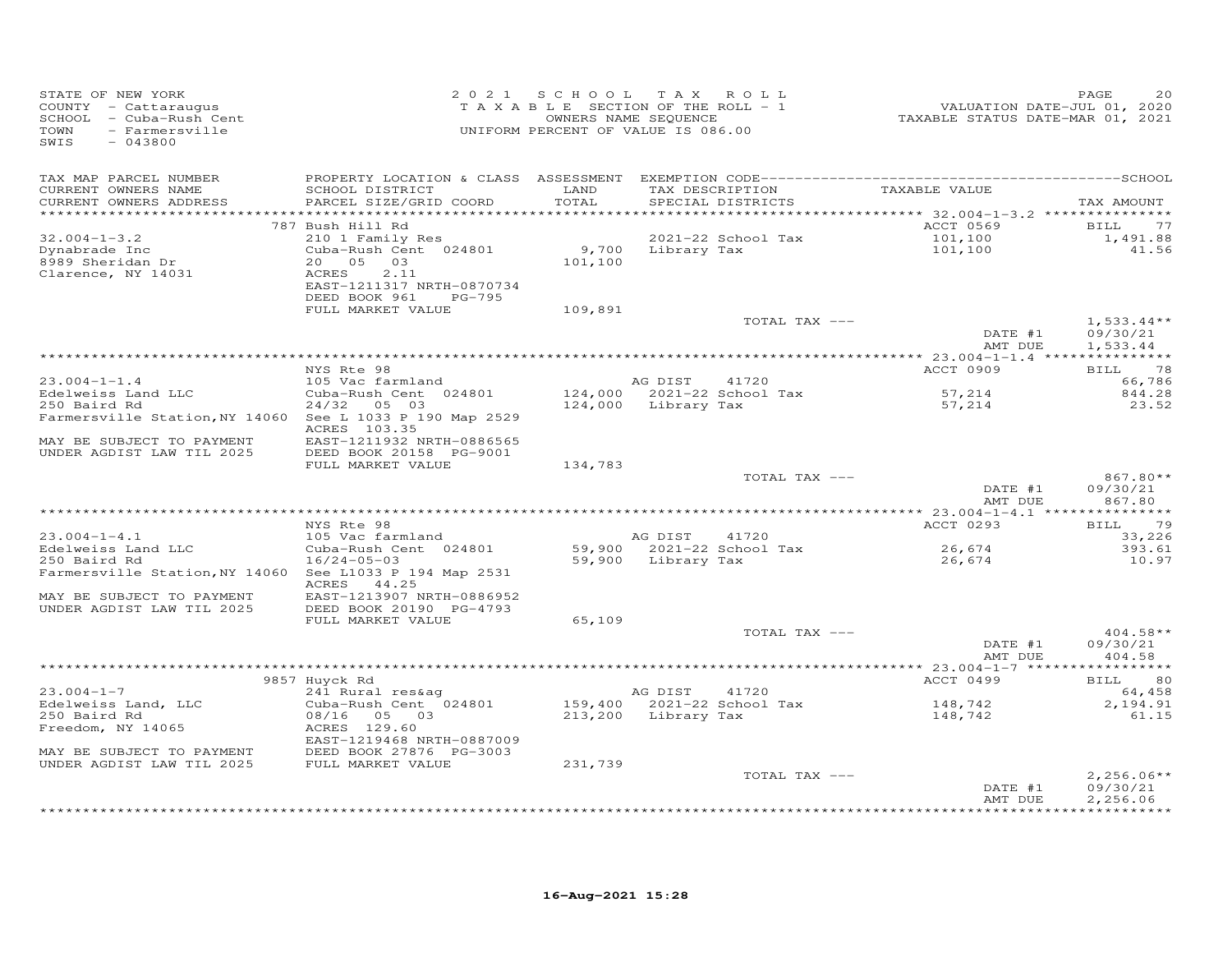| STATE OF NEW YORK<br>COUNTY - Cattaraugus<br>SCHOOL - Cuba-Rush Cent<br>TOWN - Farmersville<br>- Farmersville<br>TOWN<br>SWIS<br>$-043800$ |                                              | 2021 SCHOOL TAX ROLL<br>TAXABLE SECTION OF THE ROLL - 1<br>OWNERS NAME SEQUENCE<br>UNIFORM PERCENT OF VALUE IS 086.00 |                     |                                                    | 21.000 VALUATION DATE-JUL 01, 2020<br>TAXABLE STATUS DATE-MAR 01, 2021 | 21<br>PAGE                     |
|--------------------------------------------------------------------------------------------------------------------------------------------|----------------------------------------------|-----------------------------------------------------------------------------------------------------------------------|---------------------|----------------------------------------------------|------------------------------------------------------------------------|--------------------------------|
| TAX MAP PARCEL NUMBER                                                                                                                      |                                              |                                                                                                                       |                     |                                                    |                                                                        |                                |
| CURRENT OWNERS NAME<br>CURRENT OWNERS ADDRESS                                                                                              | SCHOOL DISTRICT<br>PARCEL SIZE/GRID COORD    | LAND<br>TOTAL                                                                                                         |                     | TAX DESCRIPTION TAXABLE VALUE<br>SPECIAL DISTRICTS |                                                                        | TAX AMOUNT                     |
|                                                                                                                                            | Huyck Rd                                     |                                                                                                                       |                     |                                                    | ACCT 0501                                                              | BILL 81                        |
| $23.004 - 1 - 8$                                                                                                                           | 314 Rural vac<10                             |                                                                                                                       | AG DIST             | 41720                                              |                                                                        | 16,873                         |
| Edelweiss Land, LLC                                                                                                                        | Cuba-Rush Cent 024801                        |                                                                                                                       |                     | 23,100 2021-22 School Tax                          | 6,227                                                                  | 91.89                          |
| 250 Baird Rd                                                                                                                               | 08 05 04                                     |                                                                                                                       | 23,100 Library Tax  |                                                    | 6,227                                                                  | 2.56                           |
| Freedom, NY 14065                                                                                                                          | ACRES 13.09<br>EAST-1221461 NRTH-0887619     |                                                                                                                       |                     |                                                    |                                                                        |                                |
| MAY BE SUBJECT TO PAYMENT<br>UNDER AGDIST LAW TIL 2025                                                                                     | DEED BOOK 27876 PG-3003<br>FULL MARKET VALUE | 25,109                                                                                                                |                     |                                                    |                                                                        |                                |
|                                                                                                                                            |                                              |                                                                                                                       |                     | TOTAL TAX ---                                      |                                                                        | $94.45**$                      |
|                                                                                                                                            |                                              |                                                                                                                       |                     |                                                    | DATE #1<br>AMT DUE                                                     | 09/30/21<br>94.45              |
|                                                                                                                                            |                                              |                                                                                                                       |                     |                                                    |                                                                        |                                |
|                                                                                                                                            | Huyck Rd                                     |                                                                                                                       |                     |                                                    | ACCT 0498                                                              | BILL 82                        |
| $23.004 - 1 - 9.1$<br>Edelweiss Land, LLC                                                                                                  | 314 Rural vac<10<br>Cuba-Rush Cent 024801    |                                                                                                                       | AG DIST             | 41720                                              |                                                                        | 11,716<br>27.80                |
| 250 Baird Rd                                                                                                                               | 08  05  03                                   |                                                                                                                       |                     | 13,600 Library Tax                                 | 1,884<br>1,884                                                         | 0.77                           |
| Freedom, NY 14065                                                                                                                          | ACRES<br>4.73                                |                                                                                                                       |                     |                                                    |                                                                        |                                |
|                                                                                                                                            | EAST-1222051 NRTH-0887509                    |                                                                                                                       |                     |                                                    |                                                                        |                                |
| MAY BE SUBJECT TO PAYMENT                                                                                                                  | DEED BOOK 27876 PG-3003                      |                                                                                                                       |                     |                                                    |                                                                        |                                |
| UNDER AGDIST LAW TIL 2025                                                                                                                  | FULL MARKET VALUE                            | 14,783                                                                                                                |                     |                                                    |                                                                        |                                |
|                                                                                                                                            |                                              |                                                                                                                       |                     | TOTAL TAX ---                                      | DATE #1<br>AMT DUE                                                     | $28.57**$<br>09/30/21<br>28.57 |
|                                                                                                                                            |                                              |                                                                                                                       |                     |                                                    |                                                                        |                                |
|                                                                                                                                            | Huyck Rd                                     |                                                                                                                       |                     |                                                    | ACCT 0500                                                              | 83<br>BILL                     |
| $23.004 - 1 - 10$                                                                                                                          | 105 Vac farmland                             |                                                                                                                       | AG DIST 41720       |                                                    |                                                                        | 1,358                          |
| Edelweiss Land, LLC                                                                                                                        | Cuba-Rush Cent 024801                        |                                                                                                                       |                     | 2,000 2021-22 School Tax                           | 642<br>642                                                             | 9.47                           |
| 250 Baird Rd<br>Freedom, NY 14065                                                                                                          | 08 05 03<br>ACRES 1.36                       |                                                                                                                       | 2,000 Library Tax   |                                                    |                                                                        | 0.26                           |
|                                                                                                                                            | EAST-1221093 NRTH-0886524                    |                                                                                                                       |                     |                                                    |                                                                        |                                |
| MAY BE SUBJECT TO PAYMENT                                                                                                                  | DEED BOOK 27876 PG-3003                      |                                                                                                                       |                     |                                                    |                                                                        |                                |
| UNDER AGDIST LAW TIL 2025                                                                                                                  | FULL MARKET VALUE                            | 2,174                                                                                                                 |                     |                                                    |                                                                        |                                |
|                                                                                                                                            |                                              |                                                                                                                       |                     | TOTAL TAX ---                                      |                                                                        | $9.73**$                       |
|                                                                                                                                            |                                              |                                                                                                                       |                     |                                                    | DATE #1<br>AMT DUE                                                     | 09/30/21<br>9.73               |
|                                                                                                                                            |                                              |                                                                                                                       |                     |                                                    |                                                                        |                                |
|                                                                                                                                            | 9957 Huyck Rd                                |                                                                                                                       |                     |                                                    | ACCT 0496                                                              | BILL 84                        |
| $23.004 - 1 - 11$                                                                                                                          | 105 Vac farmland                             |                                                                                                                       | AG DIST 41720       |                                                    |                                                                        | 84,482                         |
| Edelweiss Land, LLC                                                                                                                        | Cuba-Rush Cent 024801                        |                                                                                                                       |                     | 166,400 2021-22 School Tax                         | 81,918                                                                 | 1,208.82                       |
| 250 Baird Rd                                                                                                                               | 08 05 03<br>ACRES 145.61                     |                                                                                                                       | 166,400 Library Tax |                                                    | 81,918                                                                 | 33.68                          |
| Freedom, NY 14065                                                                                                                          | EAST-1220958 NRTH-0885573                    |                                                                                                                       |                     |                                                    |                                                                        |                                |
| MAY BE SUBJECT TO PAYMENT                                                                                                                  | DEED BOOK 27876 PG-3003                      |                                                                                                                       |                     |                                                    |                                                                        |                                |
| UNDER AGDIST LAW TIL 2025                                                                                                                  | FULL MARKET VALUE                            | 180,870                                                                                                               |                     |                                                    |                                                                        |                                |
|                                                                                                                                            |                                              |                                                                                                                       |                     | TOTAL TAX ---                                      |                                                                        | $1,242.50**$                   |
|                                                                                                                                            |                                              |                                                                                                                       |                     |                                                    | DATE #1                                                                | 09/30/21                       |
|                                                                                                                                            |                                              |                                                                                                                       |                     |                                                    | AMT DUE                                                                | 1,242.50                       |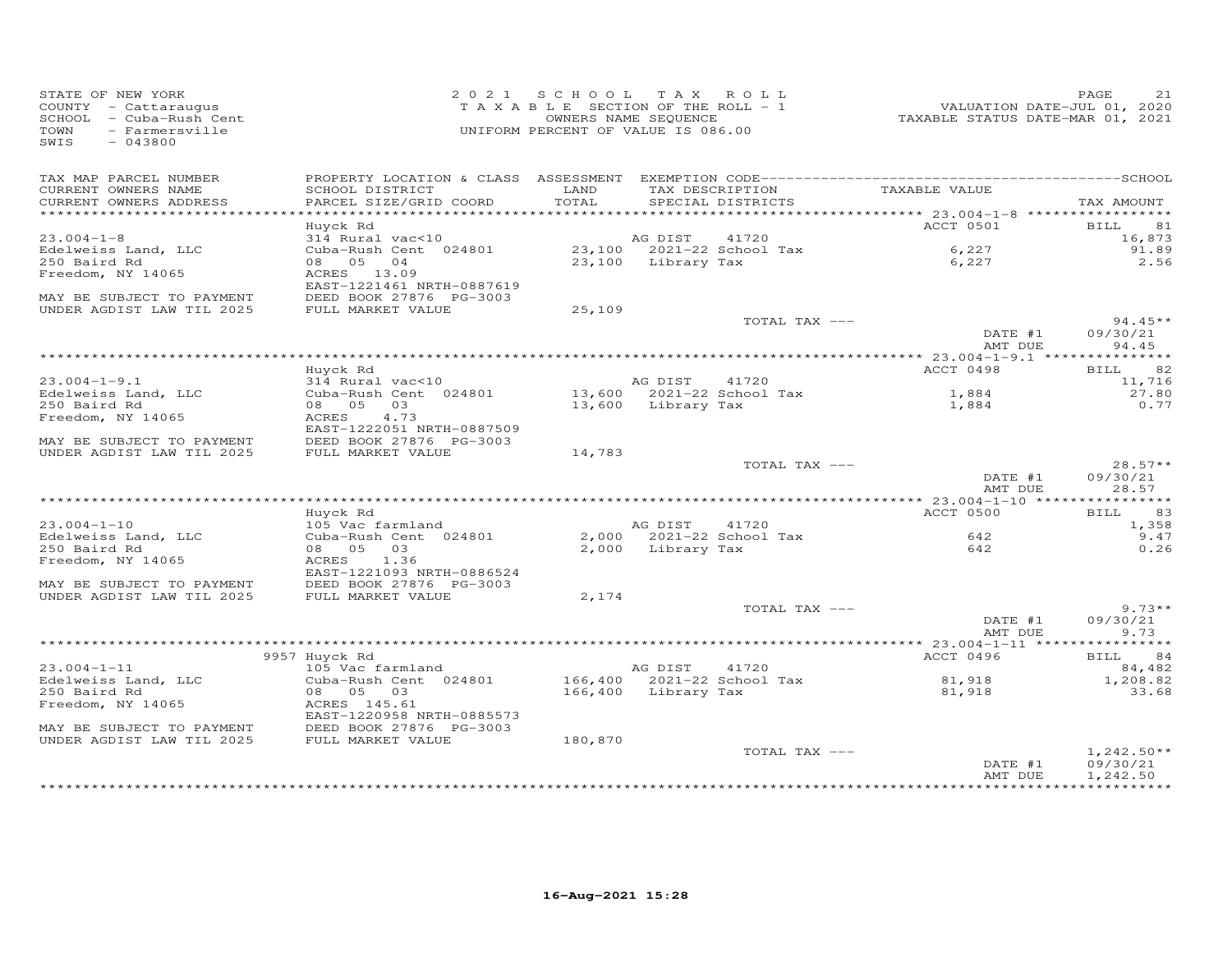| STATE OF NEW YORK<br>COUNTY - Cattaraugus<br>SCHOOL - Cuba-Rush Cent<br>TOWN<br>- Farmersville<br>SWIS<br>$-043800$ |                                                                                                            |                  | 2021 SCHOOL TAX ROLL<br>TAXABLE SECTION OF THE ROLL - 1<br>OWNERS NAME SEQUENCE<br>UNIFORM PERCENT OF VALUE IS 086.00 | VALUATION DATE-JUL 01, 2020<br>TAXABLE STATUS DATE-MAR 01, 2021 | PAGE                             |
|---------------------------------------------------------------------------------------------------------------------|------------------------------------------------------------------------------------------------------------|------------------|-----------------------------------------------------------------------------------------------------------------------|-----------------------------------------------------------------|----------------------------------|
| TAX MAP PARCEL NUMBER                                                                                               |                                                                                                            |                  |                                                                                                                       |                                                                 |                                  |
| CURRENT OWNERS NAME<br>CURRENT OWNERS ADDRESS                                                                       | SCHOOL DISTRICT<br>PARCEL SIZE/GRID COORD                                                                  | LAND<br>TOTAL    | TAX DESCRIPTION<br>SPECIAL DISTRICTS                                                                                  | TAXABLE VALUE                                                   | TAX AMOUNT                       |
|                                                                                                                     | 70 Clark Rd                                                                                                |                  |                                                                                                                       | ********* 41.002-1-22 *****************<br>ACCT 0453            | BILL<br>85                       |
| $41.002 - 1 - 22$                                                                                                   | 260 Seasonal res                                                                                           |                  | 2021-22 School Tax                                                                                                    | 26,100                                                          | 385.14                           |
| Eggert Douglas 2/6 interes<br>Voelker David 2/6 int<br>8997 Townline Rd<br>Middleport, NY 14105                     | Cuba-Rush Cent 024801<br>01 05 03<br>ACRES<br>8.04<br>EAST-1221246 NRTH-0856264<br>DEED BOOK 26035 PG-3001 | 26,100           | 17,900 Library Tax                                                                                                    | 26,100                                                          | 10.73                            |
|                                                                                                                     | FULL MARKET VALUE                                                                                          | 28,370           |                                                                                                                       |                                                                 |                                  |
|                                                                                                                     |                                                                                                            |                  | TOTAL TAX ---                                                                                                         | DATE #1                                                         | $395.87**$<br>09/30/21           |
|                                                                                                                     |                                                                                                            |                  |                                                                                                                       | AMT DUE                                                         | 395.87                           |
|                                                                                                                     | 30 Hardy Corners Rd                                                                                        |                  |                                                                                                                       | <b>ACCT 0355</b>                                                | BILL<br>86                       |
| $41.002 - 1 - 15.1$                                                                                                 | 210 1 Family Res                                                                                           |                  | <b>BAS STAR</b><br>41854                                                                                              |                                                                 | 27,600                           |
| Ellis Matthew                                                                                                       | Cuba-Rush Cent 024801                                                                                      |                  | 14,500 2021-22 School Tax                                                                                             | 79,800                                                          | 1,177.57                         |
| Ellis Mishell L.<br>30 Hardys Corners Rd<br>Franklinville, NY 14737                                                 | 01 05<br>03<br>5.35<br>ACRES<br>EAST-1222307 NRTH-0859843<br>DEED BOOK 28093 PG-4001                       |                  | 79,800 Library Tax                                                                                                    | 79,800                                                          | 32.81                            |
|                                                                                                                     | FULL MARKET VALUE                                                                                          | 86,739           |                                                                                                                       |                                                                 |                                  |
|                                                                                                                     |                                                                                                            |                  | TOTAL TAX ---                                                                                                         | DATE #1<br>AMT DUE                                              | 804.38**<br>09/30/21<br>804.38   |
|                                                                                                                     |                                                                                                            |                  |                                                                                                                       |                                                                 |                                  |
|                                                                                                                     | Hardy Crn. Rd                                                                                              |                  |                                                                                                                       | ACCT 0743                                                       | 87<br><b>BILL</b>                |
| $41.002 - 1 - 15.5$<br>Ellis Matthew<br>Ellis Mishell L.                                                            | 314 Rural vac<10<br>Cuba-Rush Cent 024801<br>01 05 03                                                      | 10,000<br>10,000 | 2021-22 School Tax<br>Library Tax                                                                                     | 10,000<br>10,000                                                | 147.56<br>4.11                   |
| 30 Hardys Corners Rd<br>Franklinville, NY 14737                                                                     | 2.30<br>ACRES<br>EAST-1222133 NRTH-0859170<br>DEED BOOK 28093 PG-4001                                      |                  |                                                                                                                       |                                                                 |                                  |
|                                                                                                                     | FULL MARKET VALUE                                                                                          | 10,870           |                                                                                                                       |                                                                 |                                  |
|                                                                                                                     |                                                                                                            |                  | TOTAL TAX ---                                                                                                         | DATE #1<br>AMT DUE                                              | $151.67**$<br>09/30/21<br>151.67 |
|                                                                                                                     |                                                                                                            |                  |                                                                                                                       | *********** 41.001-1-8.1 ***                                    | *********                        |
|                                                                                                                     | 1038 Hardy Crn. Rd                                                                                         |                  |                                                                                                                       | ACCT 0168                                                       | 88<br>BILL                       |
| $41.001 - 1 - 8.1$                                                                                                  | 210 1 Family Res                                                                                           |                  | 2021-22 School Tax                                                                                                    | 30,000                                                          | 442.69                           |
| Enchanted Pines LLC<br>309 Hidden Lake Drive<br>Brandon, FL 33511                                                   | Cuba-Rush Cent 024801<br>26 05 03<br>ACRES<br>6.15<br>EAST-1207688 NRTH-0861795                            | 15,700<br>30,000 | Library Tax                                                                                                           | 30,000                                                          | 12.33                            |
|                                                                                                                     | DEED BOOK 30788 PG-4002                                                                                    |                  |                                                                                                                       |                                                                 |                                  |
|                                                                                                                     | FULL MARKET VALUE                                                                                          | 32,609           | TOTAL TAX ---                                                                                                         | DATE #1                                                         | $455.02**$<br>09/30/21           |
|                                                                                                                     |                                                                                                            |                  |                                                                                                                       | AMT DUE                                                         | 455.02                           |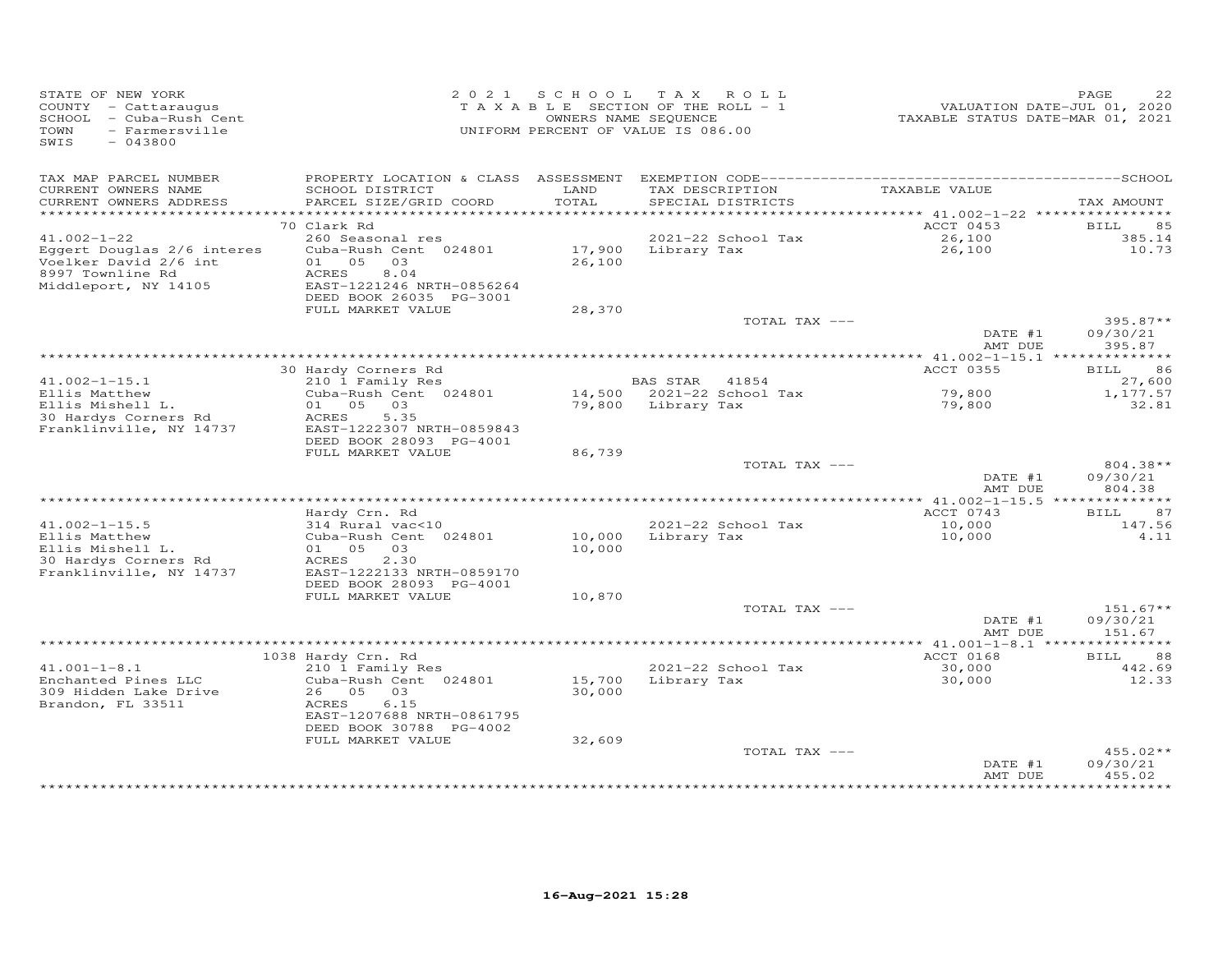|                                                                                                                                                                                               | TAX AMOUNT           |
|-----------------------------------------------------------------------------------------------------------------------------------------------------------------------------------------------|----------------------|
| TAX MAP PARCEL NUMBER                                                                                                                                                                         |                      |
| TAX DESCRIPTION TAXABLE VALUE<br>LAND<br>CURRENT OWNERS NAME<br>SCHOOL DISTRICT<br>TOTAL<br>CURRENT OWNERS ADDRESS<br>SPECIAL DISTRICTS<br>PARCEL SIZE/GRID COORD<br>************************ |                      |
| ACCT 0087<br>972 Hardy Corners Rd                                                                                                                                                             | <b>BILL</b><br>89    |
| $41.001 - 1 - 13$<br>240 Rural res<br>AG DISTOUT 41730                                                                                                                                        | 18,461               |
| Enchanted Pines LLC<br>Cuba-Rush Cent 024801<br>139,839<br>139,839                                                                                                                            | 2,063.53             |
| 309 Hidden Lake Dr<br>25/26 05 03                                                                                                                                                             | 57.49                |
| Brandon, FL 33511<br>ACRES 106.14                                                                                                                                                             |                      |
| EAST-1208776 NRTH-0861302<br>MAY BE SUBJECT TO PAYMENT<br>DEED BOOK 922 PG-3001                                                                                                               |                      |
| UNDER AGDIST LAW TIL 2028<br>FULL MARKET VALUE<br>172,065                                                                                                                                     |                      |
| TOTAL TAX ---                                                                                                                                                                                 | $2,121.02**$         |
| DATE #1<br>AMT DUE                                                                                                                                                                            | 09/30/21<br>2,121.02 |
|                                                                                                                                                                                               |                      |
| ACCT 1092<br>Hardys Corners Rd<br>AG DISTOUT 41730                                                                                                                                            | <b>BILL</b><br>90    |
| $41.001 - 1 - 8.3$<br>105 Vac farmland<br>56,200 2021-22 School Tax<br>Enchanted Pines, LLC<br>Cuba-Rush Cent 024801                                                                          | 18,600<br>554.84     |
| 37,600<br>37,600<br>ACRES 63.30<br>309 Hidden Lake Dr<br>56,200 Library Tax                                                                                                                   | 15.46                |
| EAST-1207737 NRTH-0862068<br>Brandon, FL 33511                                                                                                                                                |                      |
| DEED BOOK 14774 PG-2001                                                                                                                                                                       |                      |
| FULL MARKET VALUE<br>61,087<br>MAY BE SUBJECT TO PAYMENT                                                                                                                                      |                      |
| UNDER AGDIST LAW TIL 2028<br>TOTAL TAX ---                                                                                                                                                    | $570.30**$           |
| DATE #1                                                                                                                                                                                       | 09/30/21             |
| AMT DUE                                                                                                                                                                                       | 570.30               |
|                                                                                                                                                                                               |                      |
| 680 Bush Hill Rd<br>ACCT 0162                                                                                                                                                                 | <b>BILL</b><br>91    |
| $32.004 - 1 - 4.1$<br>2021-22 School Tax<br>64,800<br>260 Seasonal res                                                                                                                        | 956.22               |
| 11,200 Library Tax<br>Eron David<br>Cuba-Rush Cent 024801<br>64,800<br>Miller Nancy<br>20<br>$-05$<br>$-03$<br>64,800                                                                         | 26.64                |
| 2554 North Forest Rd<br>ACRES<br>3.11                                                                                                                                                         |                      |
| Getzville, NY 14068<br>EAST-1212836 NRTH-0871488                                                                                                                                              |                      |
| DEED BOOK 2020 PG-13507                                                                                                                                                                       |                      |
| FULL MARKET VALUE<br>70,435                                                                                                                                                                   |                      |
| TOTAL TAX ---                                                                                                                                                                                 | 982.86**             |
| DATE #1<br>AMT DUE                                                                                                                                                                            | 09/30/21<br>982.86   |
|                                                                                                                                                                                               |                      |
| 838 Hardy Crn. Rd<br>ACCT 0689                                                                                                                                                                | 92<br><b>BILL</b>    |
| $41.001 - 1 - 15.3$<br>312 Vac w/imprv<br>2021-22 School Tax<br>8,700                                                                                                                         | 128.38               |
| Even Brian E<br>Cuba-Rush Cent 024801<br>7,900<br>Library Tax<br>8,700                                                                                                                        | 3.58                 |
| Even Faith<br>17/18/25/26 05 03<br>8,700                                                                                                                                                      |                      |
| 2738 Cloverbank Rd<br>FRNT 208.00 DPTH 183.00<br>0.87                                                                                                                                         |                      |
| Hamburg, NY 14075<br>ACRES<br>EAST-1210376 NRTH-0861324                                                                                                                                       |                      |
| DEED BOOK 22852 PG-2001                                                                                                                                                                       |                      |
| FULL MARKET VALUE<br>9,457                                                                                                                                                                    |                      |
| TOTAL TAX ---                                                                                                                                                                                 | 131.96**             |
| DATE #1                                                                                                                                                                                       | 09/30/21             |
| AMT DUE                                                                                                                                                                                       | 131.96               |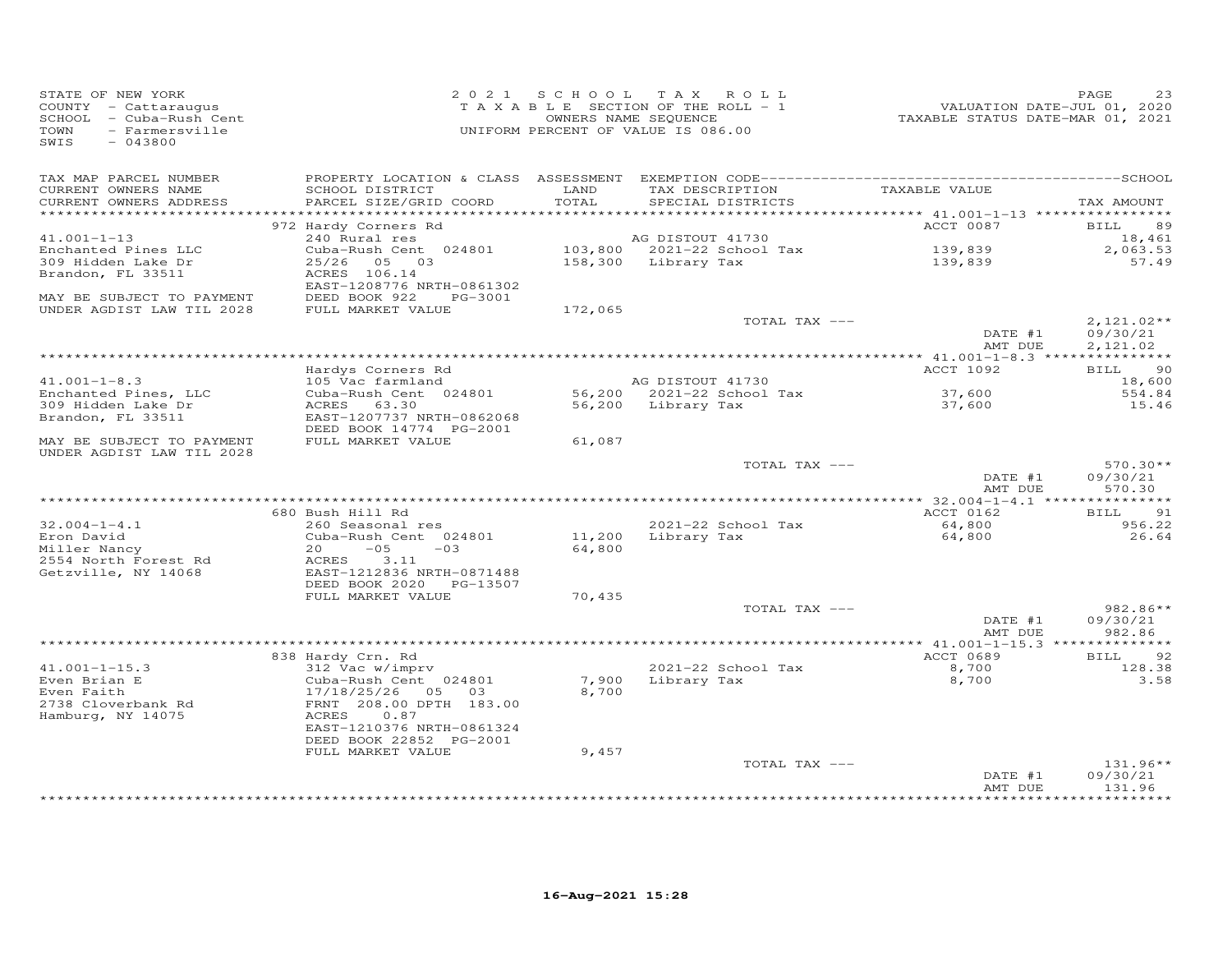| TAX MAP PARCEL NUMBER                                                                                                                                                                                                                                                                            |                                                        |
|--------------------------------------------------------------------------------------------------------------------------------------------------------------------------------------------------------------------------------------------------------------------------------------------------|--------------------------------------------------------|
| TAXABLE VALUE<br>CURRENT OWNERS NAME<br>SCHOOL DISTRICT<br>LAND<br>TAX DESCRIPTION<br>CURRENT OWNERS ADDRESS<br>PARCEL SIZE/GRID COORD<br>TOTAL<br>SPECIAL DISTRICTS<br>************************                                                                                                 | TAX AMOUNT                                             |
| 488 Bush Hill Rd<br>ACCT 1033                                                                                                                                                                                                                                                                    | <b>BILL</b><br>93                                      |
| $32.002 - 1 - 11.15$<br>210 1 Family Res<br>ENH STAR 41834                                                                                                                                                                                                                                       | 65,040                                                 |
| 111,600<br>111,600<br>Farris Suzanne E<br>Cuba-Rush Cent 024801<br>22,300 2021-22 School Tax<br>27 05 03<br>111,600 Library Tax<br>Farris Earl T<br>488 BUSH HILL Rd<br>ACRES<br>12.05 BANK<br>017<br>FRANKLINVILLE, NY 14737<br>EAST-1215575 NRTH-0871945<br>DEED BOOK 19100 PG-2001            | 1,646.82<br>45.88                                      |
| FULL MARKET VALUE<br>121,304                                                                                                                                                                                                                                                                     |                                                        |
| TOTAL TAX ---                                                                                                                                                                                                                                                                                    | 766.70**<br>DATE #1<br>09/30/21<br>766.70<br>AMT DUE   |
|                                                                                                                                                                                                                                                                                                  |                                                        |
| 9790 NYS Rte 98<br>ACCT 0429<br>210 1 Family Res<br>41,000<br>$23.014 - 1 - 42$<br>2021-22 School Tax                                                                                                                                                                                            | <b>BILL</b><br>94<br>605.01                            |
| Cuba-Rush Cent 024801<br>7,900 Library Tax<br>Felser Douglas W Jr<br>41,000                                                                                                                                                                                                                      | 16.86                                                  |
| 9790 Route 98<br>32 05 03<br>41,000<br>Farmersville, NY 14060<br>$0.74$ BANK<br>017<br>ACRES<br>EAST-1209372 NRTH-0884151<br>DEED BOOK 14277 PG-8001                                                                                                                                             |                                                        |
| FULL MARKET VALUE<br>44,565                                                                                                                                                                                                                                                                      |                                                        |
| TOTAL TAX ---                                                                                                                                                                                                                                                                                    | $621.87**$<br>DATE #1<br>09/30/21<br>AMT DUE<br>621.87 |
|                                                                                                                                                                                                                                                                                                  |                                                        |
| 9578 Huyck Rd<br>ACCT 0597                                                                                                                                                                                                                                                                       | <b>BILL</b><br>95                                      |
| 210 1 Family Res<br>2021-22 School Tax<br>$23.004 - 1 - 20.2$<br>61,900<br>18,700 Library Tax<br>Ficker James Ronald<br>Cuba-Rush Cent 024801<br>61,900<br>61,900<br>Ficker Jennifer<br>15 05<br>03<br>45 Livingston Street<br>ACRES<br>8.63<br>Lancaster, NY 14086<br>EAST-1215404 NRTH-0880090 | 913.43<br>25.45                                        |
| DEED BOOK 20210 PG-5471                                                                                                                                                                                                                                                                          |                                                        |
| PRIOR OWNER ON 3/01/2021<br>FULL MARKET VALUE<br>71,977                                                                                                                                                                                                                                          |                                                        |
| Zgoda Gary A<br>TOTAL TAX ---                                                                                                                                                                                                                                                                    | 938.88**                                               |
|                                                                                                                                                                                                                                                                                                  | DATE #1<br>09/30/21<br>AMT DUE<br>938.88               |
|                                                                                                                                                                                                                                                                                                  |                                                        |
| 509 Bush Hill Rd<br>ACCT 0197<br>$32.004 - 2 - 2$<br>270 Mfg housing<br>AGED S<br>41804                                                                                                                                                                                                          | 96<br>BILL<br>1,660                                    |
| Cuba-Rush Cent 024801<br>14,700 ENH STAR<br>Fina Jaclyn S<br>41834                                                                                                                                                                                                                               | 31,540                                                 |
| 31,540<br>509 Bush Hill Rd<br>12  05  03<br>33,200 2021-22 School Tax<br>5.46<br>31,540<br>Franklinville, NY 14737<br>ACRES<br>Library Tax<br>EAST-1215192 NRTH-0871087<br>DEED BOOK 00917 PG-00987                                                                                              | 465.42<br>12.97                                        |
| FULL MARKET VALUE<br>36,087                                                                                                                                                                                                                                                                      |                                                        |
| TOTAL TAX ---                                                                                                                                                                                                                                                                                    | $12.97**$<br>09/30/21<br>DATE #1<br>12.97<br>AMT DUE   |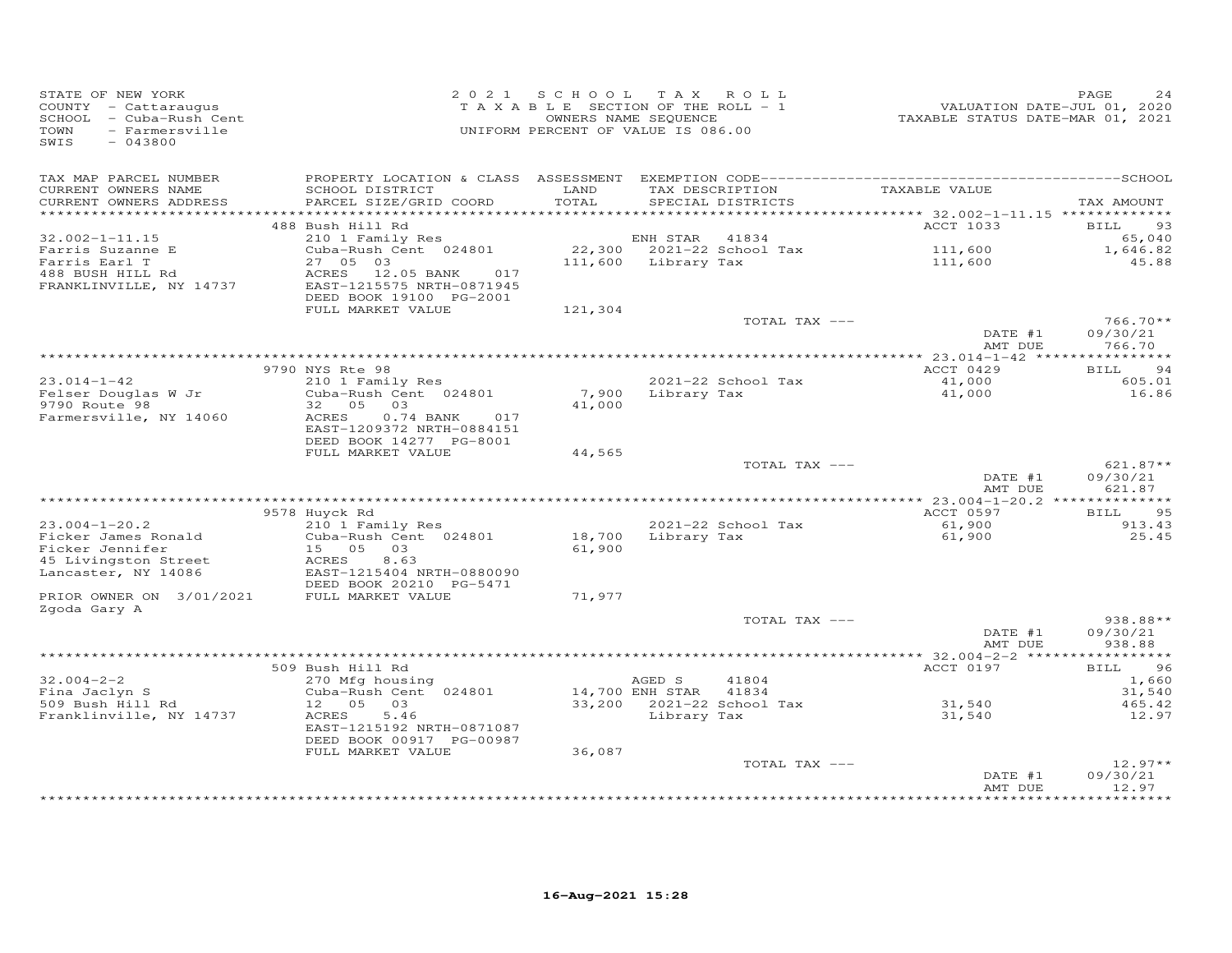| STATE OF NEW YORK<br>SCHOOL - Cattaraugus<br>SCHOOL - Cuba-Rush Cent<br>TOWN - Farmersville<br>SWIS - 043800 |                                                   |        | 2021 SCHOOL TAX ROLL<br>PAGE 25<br>TAXABLE SECTION OF THE ROLL - 1<br>OWNERS NAME SEQUENCE<br>UNIFORM PERCENT OF VALUE IS 086.00<br>UNIFORM PERCENT OF VALUE IS 086.00 |                    | PAGE                           |
|--------------------------------------------------------------------------------------------------------------|---------------------------------------------------|--------|------------------------------------------------------------------------------------------------------------------------------------------------------------------------|--------------------|--------------------------------|
| TAX MAP PARCEL NUMBER                                                                                        |                                                   |        |                                                                                                                                                                        |                    |                                |
| CURRENT OWNERS NAME<br>CURRENT OWNERS ADDRESS                                                                | SCHOOL DISTRICT LAND<br>PARCEL SIZE/GRID COORD    | TOTAL  | TAX DESCRIPTION TAXABLE VALUE<br>SPECIAL DISTRICTS                                                                                                                     |                    | TAX AMOUNT                     |
|                                                                                                              | 930 Elton Rd                                      |        |                                                                                                                                                                        | ACCT 0104          | <b>BILL</b><br>97              |
| $23.014 - 1 - 15$                                                                                            | 210 1 Family Res                                  |        | BAS STAR 41854                                                                                                                                                         |                    | 27,600                         |
|                                                                                                              | Cuba-Rush Cent 024801                             |        | 7,500 2021-22 School Tax<br>31,800 Library Tax                                                                                                                         | 31,800<br>31,800   | 469.26                         |
| Finch Thomas<br>Finch Lorraine<br>930 Elton Rd                                                               | $32 \t 05 \t 03$                                  |        |                                                                                                                                                                        |                    | 13.07                          |
| Farmersville Station, NY 14060 EAST-1209251 NRTH-0885418                                                     | 0.46<br>ACRES<br>DEED BOOK 00984 PG-00199         |        |                                                                                                                                                                        |                    |                                |
|                                                                                                              | FULL MARKET VALUE                                 | 34,565 |                                                                                                                                                                        |                    |                                |
|                                                                                                              |                                                   |        | TOTAL TAX ---                                                                                                                                                          | DATE #1<br>AMT DUE | $76.33**$<br>09/30/21<br>76.33 |
|                                                                                                              |                                                   |        |                                                                                                                                                                        |                    |                                |
|                                                                                                              | 918 Back St                                       |        |                                                                                                                                                                        | ACCT 0107          | <b>BILL</b><br>98              |
| $23.014 - 1 - 9.1$                                                                                           | 270 Mfg housing                                   |        | 2021-22 School Tax                                                                                                                                                     | 56,700             | 836.69                         |
| Finch Thomas R<br>930 Elton Rd                                                                               | Cuba-Rush Cent 024801                             |        | 46,300 Library Tax                                                                                                                                                     | 56,700             | 23.31                          |
| Farmersville Station, NY 14060 ACRES 43.04                                                                   |                                                   | 56,700 |                                                                                                                                                                        |                    |                                |
|                                                                                                              | EAST-1208924 NRTH-0886806                         |        |                                                                                                                                                                        |                    |                                |
|                                                                                                              | DEED BOOK 14880 PG-6001                           |        |                                                                                                                                                                        |                    |                                |
|                                                                                                              | FULL MARKET VALUE                                 | 61,630 |                                                                                                                                                                        |                    |                                |
|                                                                                                              |                                                   |        | TOTAL TAX ---                                                                                                                                                          | DATE #1            | 860.00**<br>09/30/21           |
|                                                                                                              |                                                   |        |                                                                                                                                                                        | AMT DUE            | 860.00                         |
|                                                                                                              |                                                   |        |                                                                                                                                                                        |                    |                                |
|                                                                                                              | 791 B Bush Hill (Off) Rd                          |        |                                                                                                                                                                        | ACCT 0039          | BILL 99                        |
| $32.004 - 1 - 31$                                                                                            | 270 Mfg housing<br>Cuba-Rush Cent 024801          |        | 2021-22 School Tax                                                                                                                                                     | 39,400<br>39,400   | 581.40<br>16.20                |
| Fiolkowski Edward<br>833 92nd St                                                                             | 20 05 03                                          |        |                                                                                                                                                                        |                    |                                |
| Niagara Falls, NY 14304                                                                                      | ACRES 10.41                                       |        | $2021 - 22$<br>18,800 Library Tax<br>39,400                                                                                                                            |                    |                                |
|                                                                                                              | EAST-1210805 NRTH-0869169                         |        |                                                                                                                                                                        |                    |                                |
|                                                                                                              | DEED BOOK 902 PG-01177                            |        |                                                                                                                                                                        |                    |                                |
|                                                                                                              | FULL MARKET VALUE                                 | 42,826 | TOTAL TAX ---                                                                                                                                                          |                    | 597.60**                       |
|                                                                                                              |                                                   |        |                                                                                                                                                                        | DATE #1            | 09/30/21                       |
|                                                                                                              |                                                   |        |                                                                                                                                                                        | AMT DUE            | 597.60                         |
|                                                                                                              |                                                   |        |                                                                                                                                                                        |                    |                                |
| $23.003 - 1 - 16$                                                                                            | NYS Rte 98<br>$322$ Rural vac > 10                |        |                                                                                                                                                                        | ACCT 0110          | BILL 100                       |
|                                                                                                              |                                                   |        | 2021-22 School Tax<br>54,100 Library Tax                                                                                                                               | 54,100<br>54,100   | 798.32<br>22.24                |
|                                                                                                              | Cuba-Rush Cent 024801<br>32 -05 -03<br>32 -05 -03 | 54,100 |                                                                                                                                                                        |                    |                                |
| Flint Elizabeth S<br>4695 Quarry Rd<br>Warsaw, NY 14569                                                      | See L1033 P 184 Map 2526                          |        |                                                                                                                                                                        |                    |                                |
|                                                                                                              | ACRES 81.23                                       |        |                                                                                                                                                                        |                    |                                |
|                                                                                                              | EAST-1207580 NRTH-0882766<br>DEED BOOK 731 PG-295 |        |                                                                                                                                                                        |                    |                                |
|                                                                                                              | FULL MARKET VALUE                                 | 58,804 |                                                                                                                                                                        |                    |                                |
|                                                                                                              |                                                   |        | TOTAL TAX ---                                                                                                                                                          |                    | $820.56**$                     |
|                                                                                                              |                                                   |        |                                                                                                                                                                        | DATE #1            | 09/30/21                       |
|                                                                                                              |                                                   |        |                                                                                                                                                                        | AMT DUE            | 820.56                         |
|                                                                                                              |                                                   |        |                                                                                                                                                                        |                    |                                |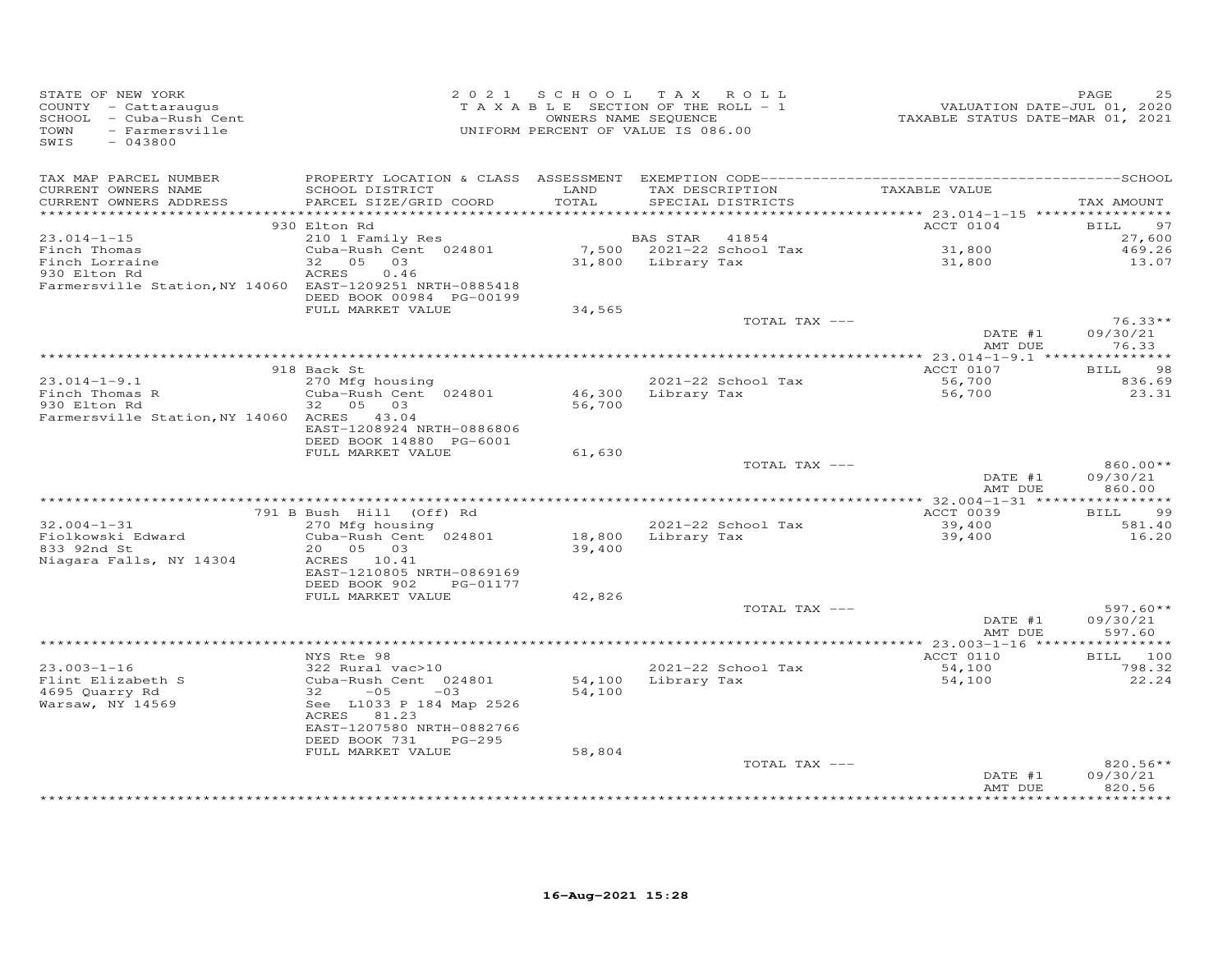| STATE OF NEW YORK<br>COUNTY - Cattaraugus<br>SCHOOL - Cuba-Rush Cent<br>TOWN<br>- Farmersville<br>SWIS<br>$-043800$   |                                                                                                              |                | 2021 SCHOOL TAX ROLL<br>TAXABLE SECTION OF THE ROLL - 1<br>OWNERS NAME SEQUENCE<br>UNIFORM PERCENT OF VALUE IS 086.00 | VALUATION DATE-JUL 01, 2020<br>TAXABLE STATUS DATE-MAR 01, 2021 | PAGE<br>26                           |
|-----------------------------------------------------------------------------------------------------------------------|--------------------------------------------------------------------------------------------------------------|----------------|-----------------------------------------------------------------------------------------------------------------------|-----------------------------------------------------------------|--------------------------------------|
| TAX MAP PARCEL NUMBER<br>CURRENT OWNERS NAME<br>CURRENT OWNERS ADDRESS                                                | SCHOOL DISTRICT<br>PARCEL SIZE/GRID COORD                                                                    | LAND<br>TOTAL  | TAX DESCRIPTION<br>SPECIAL DISTRICTS                                                                                  | TAXABLE VALUE                                                   | TAX AMOUNT                           |
|                                                                                                                       | 8234 Healy Rd                                                                                                |                |                                                                                                                       | ACCT 0224                                                       | BILL 101                             |
| $41.001 - 1 - 17$<br>Floss Family Jeagerhimmel LLC Cuba-Rush Cent 024801<br>8050 Salt Rd<br>Clarence Center, NY 14032 | 260 Seasonal res<br>25/33 05 03<br>ACRES 138.44<br>EAST-1205584 NRTH-0858255<br>DEED BOOK 3976    PG-9001    | 174,900        | 2021-22 School Tax<br>93,700 Library Tax                                                                              | 174,900<br>174,900                                              | 2,580.91<br>71.90                    |
|                                                                                                                       | FULL MARKET VALUE                                                                                            | 190,109        |                                                                                                                       |                                                                 |                                      |
|                                                                                                                       |                                                                                                              |                | TOTAL TAX ---                                                                                                         | DATE #1<br>AMT DUE                                              | $2,652.81**$<br>09/30/21<br>2,652.81 |
|                                                                                                                       |                                                                                                              |                |                                                                                                                       |                                                                 |                                      |
| $41.001 - 1 - 22.2$<br>Floss Joseph M                                                                                 | 8208 Healy Rd<br>210 1 Family Res<br>Cuba-Rush Cent 024801                                                   | 10,200         | 2021-22 School Tax<br>Library Tax                                                                                     | ACCT 1107<br>119,200<br>119,200                                 | BILL 102<br>1,758.97<br>49.00        |
| 8050 Salt Rd<br>Clarence Center, NY 14032                                                                             | 33 05 03<br>2015 Combine 41.001-1-22<br>2.45<br>ACRES<br>EAST-1204317 NRTH-0859345<br>DEED BOOK 2852 PG-9001 | 119,200        |                                                                                                                       |                                                                 |                                      |
|                                                                                                                       | FULL MARKET VALUE                                                                                            | 138,605        |                                                                                                                       |                                                                 |                                      |
|                                                                                                                       |                                                                                                              |                | TOTAL TAX ---                                                                                                         | DATE #1<br>AMT DUE                                              | $1,807.97**$<br>09/30/21<br>1,807.97 |
|                                                                                                                       | Healy Rd                                                                                                     |                |                                                                                                                       | ACCT 1168                                                       | BILL 103                             |
| $41.001 - 1 - 22.4$<br>Floss Robert R<br>6647 Salt Rd<br>Clarence, NY 14031                                           | 314 Rural vac<10<br>Cuba-Rush Cent 024801<br>33 05 03<br>ACRES<br>2.05                                       | 9,600<br>9,600 | 2021-22 School Tax<br>Library Tax                                                                                     | 9,600<br>9,600                                                  | 141.66<br>3.95                       |
|                                                                                                                       | EAST-1204657 NRTH-0859758<br>DEED BOOK 13588 PG-3002<br>FULL MARKET VALUE                                    | 10,435         |                                                                                                                       |                                                                 |                                      |
|                                                                                                                       |                                                                                                              |                | TOTAL TAX ---                                                                                                         | DATE #1                                                         | $145.61**$<br>09/30/21               |
|                                                                                                                       |                                                                                                              |                |                                                                                                                       | AMT DUE                                                         | 145.61                               |
|                                                                                                                       | Healy Rd                                                                                                     |                |                                                                                                                       | ACCT 1169                                                       | BILL 104                             |
| $41.001 - 1 - 22.5$<br>Floss Walter J III<br>4893 Schutt Rd<br>Akron, NY 14001                                        | 314 Rural vac<10<br>Cuba-Rush Cent 024801<br>33 05 03<br>ACRES<br>2.05<br>EAST-1204577 NRTH-0859561          | 9,600<br>9,600 | 2021-22 School Tax<br>Library Tax                                                                                     | 9,600<br>9,600                                                  | 141.66<br>3.95                       |
|                                                                                                                       | DEED BOOK 13588 PG-3003                                                                                      |                |                                                                                                                       |                                                                 |                                      |
|                                                                                                                       | FULL MARKET VALUE                                                                                            | 10,435         | TOTAL TAX ---                                                                                                         | DATE #1<br>AMT DUE                                              | $145.61**$<br>09/30/21<br>145.61     |
|                                                                                                                       |                                                                                                              |                |                                                                                                                       |                                                                 |                                      |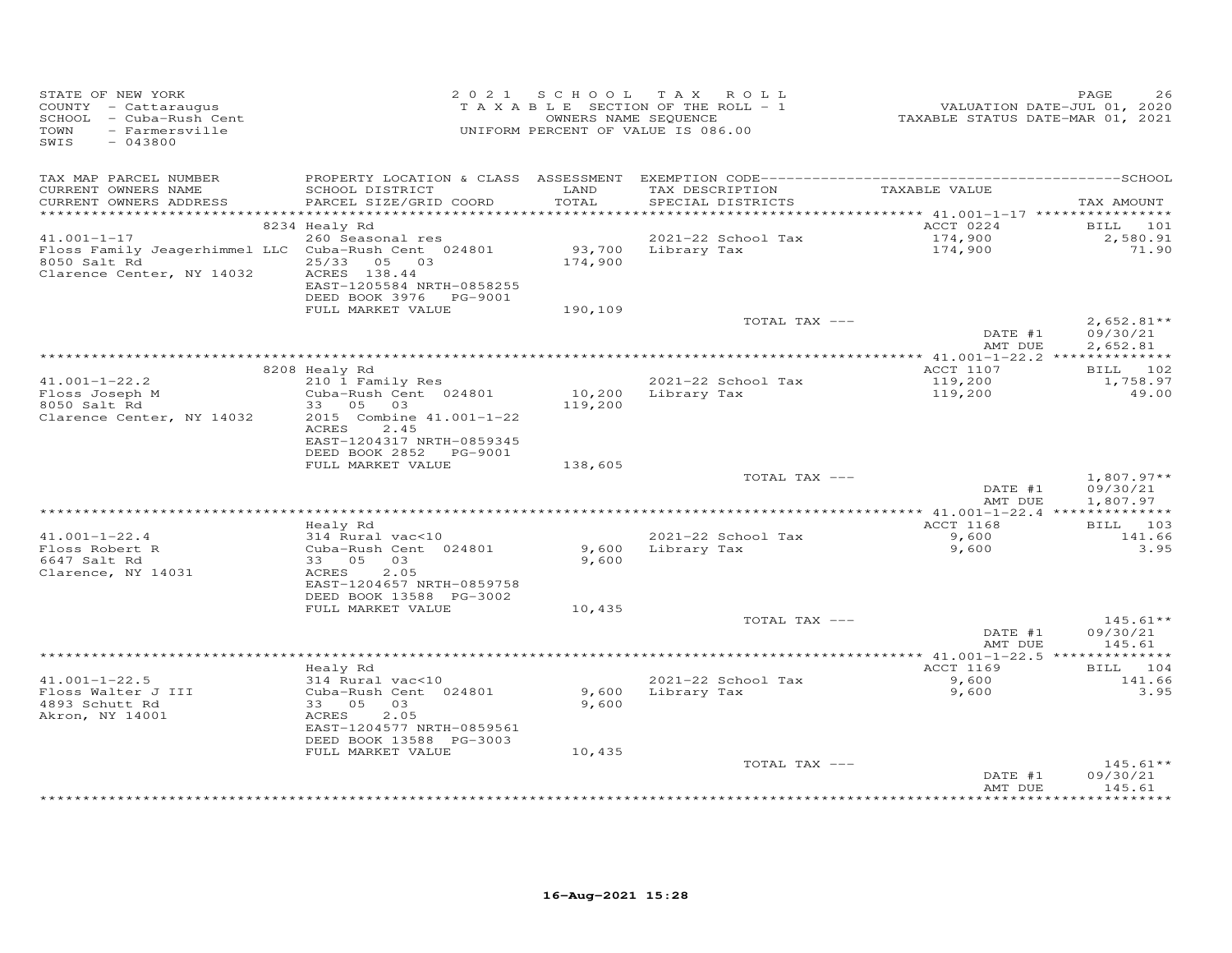| STATE OF NEW YORK<br>COUNTY - Cattaraugus<br>SCHOOL - Cuba-Rush Cent<br>TOWN<br>- Farmersville<br>SWIS<br>$-043800$ |                                            | 2021 SCHOOL TAX ROLL<br>TAXABLE SECTION OF THE ROLL - 1<br>UNIFORM PERCENT OF VALUE IS 086.00 | OWNERS NAME SEQUENCE      |                                             | VALUATION DATE-JUL 01, 2020<br>TAXABLE STATUS DATE-MAR 01, 2021 | PAGE<br>27             |
|---------------------------------------------------------------------------------------------------------------------|--------------------------------------------|-----------------------------------------------------------------------------------------------|---------------------------|---------------------------------------------|-----------------------------------------------------------------|------------------------|
| TAX MAP PARCEL NUMBER                                                                                               |                                            |                                                                                               |                           |                                             |                                                                 |                        |
| CURRENT OWNERS NAME<br>CURRENT OWNERS ADDRESS                                                                       | SCHOOL DISTRICT<br>PARCEL SIZE/GRID COORD  | LAND<br>TOTAL                                                                                 |                           | TAX DESCRIPTION<br>SPECIAL DISTRICTS        | TAXABLE VALUE                                                   | TAX AMOUNT             |
|                                                                                                                     |                                            |                                                                                               |                           |                                             |                                                                 |                        |
|                                                                                                                     | 8821 Stebbins Rd                           |                                                                                               |                           |                                             | ACCT 0264                                                       | <b>BILL</b> 105        |
| $32.004 - 1 - 13$                                                                                                   | 210 1 Family Res                           |                                                                                               |                           | BAS STAR 41854<br>16,200 2021-22 School Tax |                                                                 | 27,600                 |
| Freshour Stefan W                                                                                                   | $Cuba-Rush Cent 024801$                    |                                                                                               |                           |                                             | 65,000                                                          | 959.17                 |
| PO Box 114<br>Franklinville, NY 14737                                                                               | 20 05 03<br>6.59<br>ACRES                  |                                                                                               | 65,000 Library Tax        |                                             | 65,000                                                          | 26.72                  |
|                                                                                                                     | EAST-1214194 NRTH-0868073                  |                                                                                               |                           |                                             |                                                                 |                        |
|                                                                                                                     | DEED BOOK 15613 PG-9004                    |                                                                                               |                           |                                             |                                                                 |                        |
|                                                                                                                     | FULL MARKET VALUE                          | 70,652                                                                                        |                           |                                             |                                                                 |                        |
|                                                                                                                     |                                            |                                                                                               |                           | TOTAL TAX ---                               |                                                                 | $579.89**$             |
|                                                                                                                     |                                            |                                                                                               |                           |                                             | DATE #1<br>AMT DUE                                              | 09/30/21<br>579.89     |
|                                                                                                                     |                                            |                                                                                               |                           |                                             |                                                                 |                        |
|                                                                                                                     | West Branch Rd                             |                                                                                               |                           |                                             | ACCT 1065                                                       | BILL 106               |
| $32.004 - 2 - 10.2$                                                                                                 | 312 Vac w/imprv                            |                                                                                               |                           | 2021-22 School Tax                          | 145,300                                                         | 2,144.11               |
| Freundschuh Trust (1/2 int) Jo Cuba-Rush Cent 024801                                                                |                                            |                                                                                               | 135,400 Library Tax       |                                             | 145,300                                                         | 59.73                  |
| Freundschuh (1/2 int) Sara                                                                                          | 04   05   04<br>ACRES 174.80               | 145,300                                                                                       |                           |                                             |                                                                 |                        |
| 5000 Mapleton Rd<br>Lockport, NY 14094                                                                              | EAST-1221708 NRTH-0867991                  |                                                                                               |                           |                                             |                                                                 |                        |
|                                                                                                                     | DEED BOOK 15220 PG-5002                    |                                                                                               |                           |                                             |                                                                 |                        |
|                                                                                                                     | FULL MARKET VALUE                          | 157,935                                                                                       |                           |                                             |                                                                 |                        |
|                                                                                                                     |                                            |                                                                                               |                           | TOTAL TAX ---                               |                                                                 | $2,203.84**$           |
|                                                                                                                     |                                            |                                                                                               |                           |                                             | DATE #1<br>AMT DUE                                              | 09/30/21               |
|                                                                                                                     |                                            |                                                                                               |                           |                                             |                                                                 | 2,203.84               |
|                                                                                                                     | 535 Bush Hill Rd                           |                                                                                               |                           |                                             | ACCT 0013                                                       | BILL 107               |
| $32.004 - 2 - 1.1$                                                                                                  | 210 1 Family Res                           |                                                                                               | BAS STAR 41854            |                                             |                                                                 | 27,600                 |
| Furman Christopher K.                                                                                               | Cuba-Rush Cent 024801                      |                                                                                               | 15,900 2021-22 School Tax |                                             | 70,100                                                          | 1,034.43               |
| Furman Karrie S.                                                                                                    | 12  05  03                                 |                                                                                               | 70,100 Library Tax        |                                             | 70,100                                                          | 28.82                  |
| 535 Bush Hill Road<br>Franklinville, NY 14737                                                                       | 6.35<br>ACRES<br>EAST-1214814 NRTH-0871086 |                                                                                               |                           |                                             |                                                                 |                        |
|                                                                                                                     | DEED BOOK 30419 PG-4001                    |                                                                                               |                           |                                             |                                                                 |                        |
|                                                                                                                     | FULL MARKET VALUE                          | 76,196                                                                                        |                           |                                             |                                                                 |                        |
|                                                                                                                     |                                            |                                                                                               |                           | TOTAL TAX ---                               |                                                                 | $657.25**$             |
|                                                                                                                     |                                            |                                                                                               |                           |                                             | DATE #1                                                         | 09/30/21               |
|                                                                                                                     |                                            |                                                                                               |                           |                                             | AMT DUE<br>************** 32.002-1-9 ******                     | 657.25<br>***********  |
|                                                                                                                     | West Branch Rd                             |                                                                                               |                           |                                             | ACCT 0124                                                       | <b>BILL</b> 108        |
| $32.002 - 1 - 9$                                                                                                    | 322 Rural vac>10                           |                                                                                               |                           | 2021-22 School Tax                          | 91,400                                                          | 1,348.74               |
| Furniss Philo                                                                                                       | Cuba-Rush Cent 024801                      |                                                                                               | 91,400 Library Tax        |                                             | 91,400                                                          | 37.57                  |
| 7723 Route 243                                                                                                      | 13 05 03                                   | 91,400                                                                                        |                           |                                             |                                                                 |                        |
| Rushford, NY 14777                                                                                                  | ACRES 133.77<br>EAST-1216635 NRTH-0873762  |                                                                                               |                           |                                             |                                                                 |                        |
|                                                                                                                     | DEED BOOK 20900 PG-2001                    |                                                                                               |                           |                                             |                                                                 |                        |
|                                                                                                                     | FULL MARKET VALUE                          | 99,348                                                                                        |                           |                                             |                                                                 |                        |
|                                                                                                                     |                                            |                                                                                               |                           | TOTAL TAX ---                               |                                                                 | $1,386.31**$           |
|                                                                                                                     |                                            |                                                                                               |                           |                                             | DATE #1                                                         | 09/30/21               |
|                                                                                                                     |                                            |                                                                                               |                           |                                             | AMT DUE                                                         | 1,386.31<br>********** |
|                                                                                                                     |                                            |                                                                                               |                           |                                             |                                                                 |                        |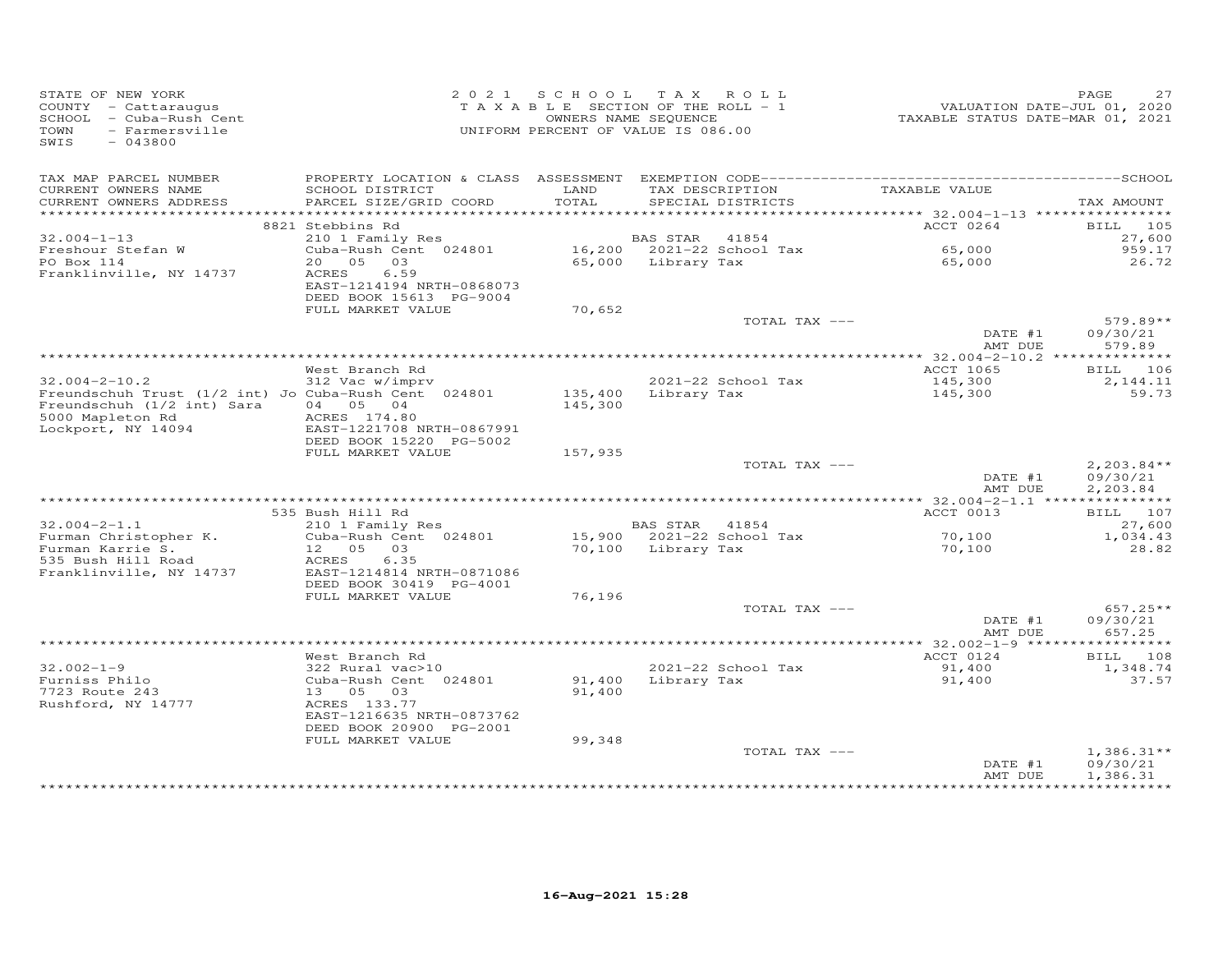| STATE OF NEW YORK<br>COUNTY - Cattaraugus<br>SCHOOL - Cuba-Rush Cent<br>- Farmersville<br>TOWN<br>SWIS<br>$-043800$ | 2 0 2 1                                                                                                                                         |                   | SCHOOL TAX ROLL<br>TAXABLE SECTION OF THE ROLL - 1<br>OWNERS NAME SEQUENCE<br>UNIFORM PERCENT OF VALUE IS 086.00 | VALUATION DATE-JUL 01, 2020<br>TAXABLE STATUS DATE-MAR 01, 2021 | PAGE<br>28                           |
|---------------------------------------------------------------------------------------------------------------------|-------------------------------------------------------------------------------------------------------------------------------------------------|-------------------|------------------------------------------------------------------------------------------------------------------|-----------------------------------------------------------------|--------------------------------------|
| TAX MAP PARCEL NUMBER<br>CURRENT OWNERS NAME<br>CURRENT OWNERS ADDRESS                                              | SCHOOL DISTRICT<br>PARCEL SIZE/GRID COORD                                                                                                       | LAND<br>TOTAL     | TAX DESCRIPTION<br>SPECIAL DISTRICTS                                                                             | TAXABLE VALUE                                                   | TAX AMOUNT                           |
| ***********************                                                                                             | 1010 Co Rd 21                                                                                                                                   |                   |                                                                                                                  | ACCT 0111                                                       | BILL<br>109                          |
| $23.014 - 1 - 61$<br>Gardner James G<br>10410 Satter Rd<br>North Rose, NY 14516                                     | 210 1 Family Res<br>Cuba-Rush Cent 024801<br>0.5<br>32<br>03<br>ACRES<br>1.00 BANK<br>017<br>EAST-1208095 NRTH-0884623<br>DEED BOOK 1030 PG-729 | 8,000<br>60,000   | 2021-22 School Tax<br>Library Tax                                                                                | 60,000<br>60,000                                                | 885.39<br>24.67                      |
|                                                                                                                     | FULL MARKET VALUE                                                                                                                               | 65,217            |                                                                                                                  |                                                                 |                                      |
|                                                                                                                     |                                                                                                                                                 |                   | TOTAL TAX ---                                                                                                    | DATE #1<br>AMT DUE                                              | $910.06**$<br>09/30/21<br>910.06     |
|                                                                                                                     |                                                                                                                                                 |                   |                                                                                                                  |                                                                 |                                      |
| $41.002 - 1 - 16$<br>Gebhard Gary<br>Gebhard Linda<br>8213 Hardy Corners Rd                                         | 8213 Hardy Crn. Rd<br>210 1 Family Res<br>Cuba-Rush Cent 024801<br>01 05 03<br>ACRES<br>3.55                                                    | 11,800<br>120,000 | 2021-22 School Tax<br>Library Tax                                                                                | ACCT 0354<br>120,000<br>120,000                                 | BILL 110<br>1,770.78<br>49.33        |
| Cuba, NY 14727                                                                                                      | EAST-1222157 NRTH-0858944<br>DEED BOOK 23844 PG-7001<br>FULL MARKET VALUE                                                                       | 130,435           |                                                                                                                  |                                                                 |                                      |
|                                                                                                                     |                                                                                                                                                 |                   | TOTAL TAX ---                                                                                                    | DATE #1<br>AMT DUE                                              | $1,820.11**$<br>09/30/21<br>1,820.11 |
|                                                                                                                     |                                                                                                                                                 |                   |                                                                                                                  |                                                                 |                                      |
| $23.004 - 1 - 5.1$<br>Gingerich Peter P<br>Gingerich Lydiann P<br>NYS Route 98                                      | NYS Rte 98<br>312 Vac w/imprv<br>Cuba-Rush Cent 024801<br>16 05 03<br>ACRES 73.70                                                               | 68,100<br>170,600 | 2021-22 School Tax<br>Library Tax                                                                                | ACCT 0083<br>170,600<br>170,600                                 | BILL 111<br>2,517.45<br>70.13        |
| MAY BE SUBJECT TO PAYMENT                                                                                           | DEED BOOK 2019 PG-10085<br>FULL MARKET VALUE                                                                                                    | 198,372           |                                                                                                                  |                                                                 |                                      |
| UNDER AGDIST LAW TIL 2023                                                                                           |                                                                                                                                                 |                   | TOTAL TAX ---                                                                                                    | DATE #1                                                         | $2,587.58**$<br>09/30/21             |
|                                                                                                                     |                                                                                                                                                 |                   |                                                                                                                  | AMT DUE                                                         | 2,587.58                             |
|                                                                                                                     |                                                                                                                                                 |                   |                                                                                                                  |                                                                 | BILL 112<br>1,227.74                 |
| Gitchel William H<br>45 Trowbridge Ave<br>Buffalo, NY 14220                                                         | Cuba-Rush Cent 024801<br>12  05  03<br>ACRES 11.55<br>EAST-1215701 NRTH-0871111<br>DEED BOOK 00917 PG-00773                                     | 21,900<br>83,200  | Library Tax                                                                                                      | 83,200                                                          | 34.20                                |
|                                                                                                                     | FULL MARKET VALUE                                                                                                                               |                   | TOTAL TAX ---                                                                                                    | DATE #1<br>AMT DUE                                              | $1,261.94**$<br>09/30/21<br>1,261.94 |
| Farmersville, NY 14060<br>$32.004 - 2 - 3$                                                                          | EAST-1215632 NRTH-0886803<br>475 Bush Hill Rd<br>260 Seasonal res                                                                               | 90,435            | 2021-22 School Tax                                                                                               | ACCT 0554<br>83,200                                             |                                      |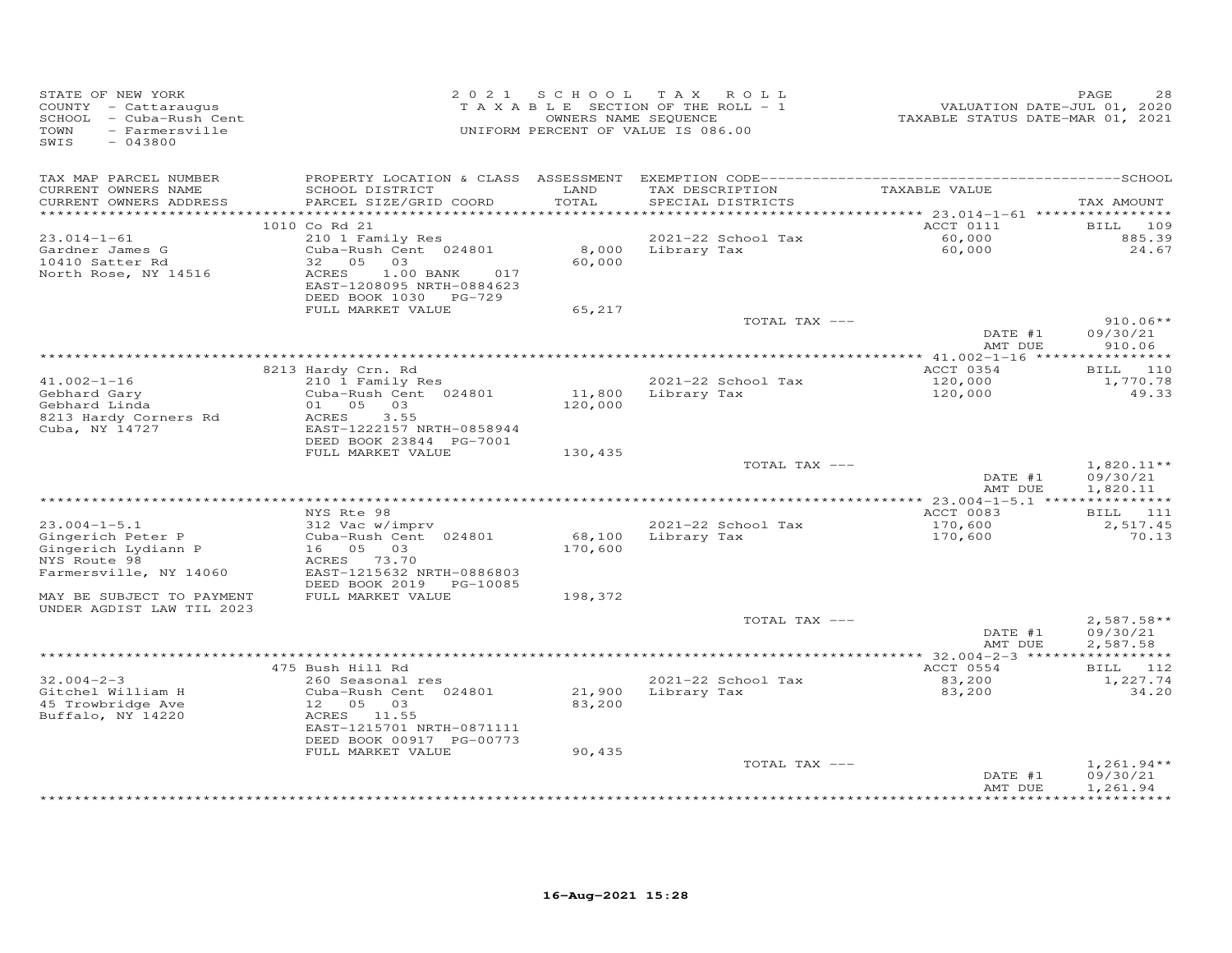| STATE OF NEW YORK<br>COUNTY - Cattaraugus<br>SCHOOL - Cuba-Rush Cent<br>TOWN<br>- Farmersville<br>SWIS<br>$-043800$                       |                                                                                                                                                                          | 2021 SCHOOL TAX ROLL<br>TAXABLE SECTION OF THE ROLL - 1<br>OWNERS NAME SEQUENCE<br>UNIFORM PERCENT OF VALUE IS 086.00 |                                |                                      | VALUATION DATE-JUL 01, 2020<br>TAXABLE STATUS DATE-MAR 01, 2021 | PAGE<br>29                           |
|-------------------------------------------------------------------------------------------------------------------------------------------|--------------------------------------------------------------------------------------------------------------------------------------------------------------------------|-----------------------------------------------------------------------------------------------------------------------|--------------------------------|--------------------------------------|-----------------------------------------------------------------|--------------------------------------|
| TAX MAP PARCEL NUMBER<br>CURRENT OWNERS NAME<br>CURRENT OWNERS ADDRESS<br>************************                                        | SCHOOL DISTRICT<br>PARCEL SIZE/GRID COORD                                                                                                                                | LAND<br>TOTAL                                                                                                         |                                | TAX DESCRIPTION<br>SPECIAL DISTRICTS | TAXABLE VALUE                                                   | TAX AMOUNT                           |
| $41.002 - 1 - 9.5$<br>Gmerek Robert C<br>Gmerek Michael et al<br>6242 Drake Settlement Rd<br>Burt, NY 14028                               | 252 Hardy Crn. Rd<br>260 Seasonal res<br>Cuba-Rush Cent 024801<br>02 05 03<br>ACRES<br>9.70<br>EAST-1218758 NRTH-0860591<br>DEED BOOK 20348 PG-2001<br>FULL MARKET VALUE | 48,400<br>52,609                                                                                                      | 19,900 Library Tax             | 2021-22 School Tax                   | ACCT 0861<br>48,400<br>48,400                                   | BILL 113<br>714.21<br>19.90          |
|                                                                                                                                           |                                                                                                                                                                          |                                                                                                                       |                                | TOTAL TAX ---                        | DATE #1<br>AMT DUE                                              | $734.11**$<br>09/30/21<br>734.11     |
|                                                                                                                                           | 9460 NYS Rte 98                                                                                                                                                          |                                                                                                                       |                                |                                      | ACCT 0127                                                       | BILL 114                             |
| $32.001 - 1 - 2$<br>Goehler June M<br>8285 Boston State Rd<br>Hamburg, NY 14075<br>MAY BE SUBJECT TO PAYMENT<br>UNDER AGDIST LAW TIL 2025 | 240 Rural res<br>Cuba-Rush Cent 024801<br>30 31 05<br>03<br>see L1033 P 182 Map 2525<br>ACRES 138.06<br>EAST-1208878 NRTH-0878900<br>DEED BOOK 103<br>PG-182             |                                                                                                                       | AG DIST<br>192,900 Library Tax | 41720<br>115,900 2021-22 School Tax  | 192,090<br>192,090                                              | 810<br>2,834.57<br>78.97             |
|                                                                                                                                           | FULL MARKET VALUE                                                                                                                                                        | 209,674                                                                                                               |                                | TOTAL TAX ---                        | DATE #1<br>AMT DUE                                              | $2,913.54**$<br>09/30/21<br>2,913.54 |
|                                                                                                                                           | NYS Rte 98                                                                                                                                                               |                                                                                                                       |                                |                                      | ACCT 0128                                                       | <b>BILL</b> 115                      |
| $32.001 - 1 - 3$<br>Goehler June M<br>8285 Boston State Rd<br>Hamburg, NY 14075                                                           | 105 Vac farmland<br>Cuba-Rush Cent 024801<br>$30 - 05 - 03$<br>ACRES 31.20                                                                                               |                                                                                                                       | AG DIST<br>33,700 Library Tax  | 41720<br>33,700 2021-22 School Tax   | 30,292<br>30,292                                                | 3,408<br>447.00<br>12.45             |
| MAY BE SUBJECT TO PAYMENT<br>UNDER AGDIST LAW TIL 2025                                                                                    | EAST-1207303 NRTH-0878484<br>DEED BOOK 709<br>PG-00938<br>FULL MARKET VALUE                                                                                              | 36,630                                                                                                                |                                | TOTAL TAX ---                        | DATE #1                                                         | $459.45**$<br>09/30/21               |
|                                                                                                                                           |                                                                                                                                                                          |                                                                                                                       |                                |                                      | AMT DUE                                                         | 459.45                               |
| $32.002 - 1 - 15.2$<br>Gould Paul H<br>Gould Beth A<br>78 Shearer Ave<br>East Aurora, NY 14052                                            | West Branch Rd<br>260 Seasonal res<br>Cuba-Rush Cent 024801<br>21 05<br>03<br>Ff 2060.00<br>ACRES 118.10<br>EAST-1212482 NRTH-0873185                                    | 111,500                                                                                                               | 73,600 Library Tax             | 2021-22 School Tax                   | ACCT 1014<br>111,500<br>111,500                                 | BILL 116<br>1,645.35<br>45.84        |
| PRIOR OWNER ON 3/01/2021<br>Gould Paul H                                                                                                  | DEED BOOK 20210 PG-6670<br>FULL MARKET VALUE                                                                                                                             | 121,196                                                                                                               |                                | TOTAL TAX ---                        | DATE #1<br>AMT DUE                                              | $1,691.19**$<br>09/30/21<br>1,691.19 |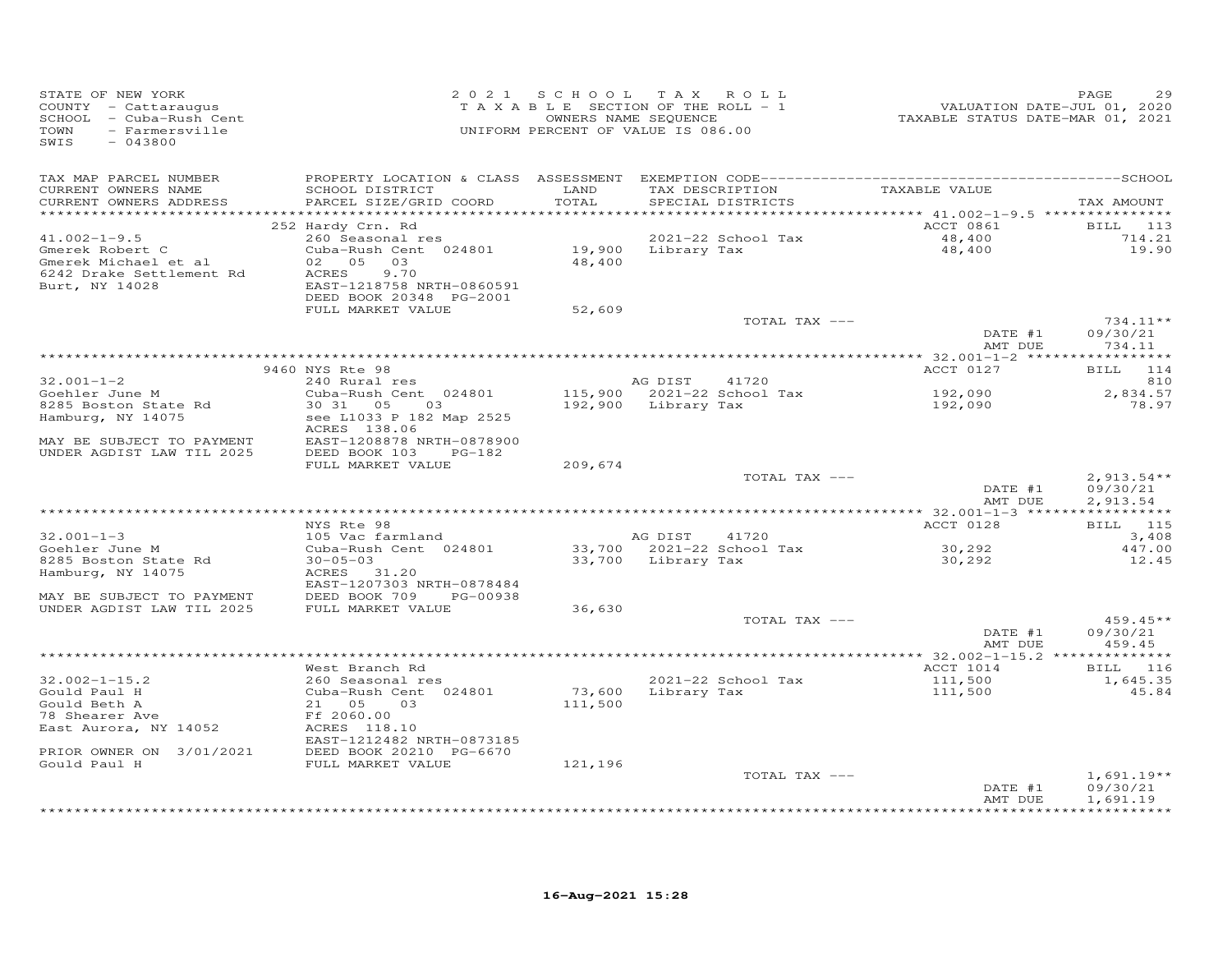| STATE OF NEW YORK<br>COUNTY - Cattaraugus<br>SCHOOL - Cuba-Rush Cent<br>- Farmersville<br>TOWN<br>SWIS<br>$-043800$ |                                                                                   | 2021 SCHOOL      | TAX ROLL<br>TAXABLE SECTION OF THE ROLL - 1<br>OWNERS NAME SEQUENCE<br>UNIFORM PERCENT OF VALUE IS 086.00 | VALUATION DATE-JUL 01, 2020<br>TAXABLE STATUS DATE-MAR 01, 2021 | PAGE<br>30                                              |
|---------------------------------------------------------------------------------------------------------------------|-----------------------------------------------------------------------------------|------------------|-----------------------------------------------------------------------------------------------------------|-----------------------------------------------------------------|---------------------------------------------------------|
| TAX MAP PARCEL NUMBER<br>CURRENT OWNERS NAME<br>CURRENT OWNERS ADDRESS                                              | SCHOOL DISTRICT<br>PARCEL SIZE/GRID COORD                                         | LAND<br>TOTAL    | TAX DESCRIPTION<br>SPECIAL DISTRICTS                                                                      | TAXABLE VALUE                                                   | TAX AMOUNT                                              |
|                                                                                                                     |                                                                                   |                  |                                                                                                           |                                                                 |                                                         |
|                                                                                                                     | 8850 Stebbins Rd                                                                  |                  |                                                                                                           | ACCT 0993                                                       | 117<br>BILL                                             |
| $32.004 - 2 - 14.5$<br>Grabowski John E<br>434 76th St<br>Niagara Falls, NY 14304                                   | 270 Mfg housing<br>Cuba-Rush Cent 024801<br>12  05  03<br>3.38<br>ACRES           | 19,000           | 2021-22 School Tax<br>11,600 Library Tax                                                                  | 19,000<br>19,000                                                | 280.37<br>7.81                                          |
|                                                                                                                     | EAST-1214949 NRTH-0868565<br>DEED BOOK 977<br>PG-167<br>FULL MARKET VALUE         | 20,652           |                                                                                                           |                                                                 |                                                         |
|                                                                                                                     |                                                                                   |                  | TOTAL TAX ---                                                                                             |                                                                 | 288.18**                                                |
|                                                                                                                     |                                                                                   |                  |                                                                                                           | DATE #1<br>AMT DUE                                              | 09/30/21<br>288.18                                      |
|                                                                                                                     | 9005 Stebbins Rd                                                                  |                  |                                                                                                           | ACCT 0225                                                       | BILL 118                                                |
| $32.004 - 1 - 8$                                                                                                    | 270 Mfg housing                                                                   |                  | 2021-22 School Tax                                                                                        | 21,500                                                          | 317.26                                                  |
| Griffin-Tundo Genienne<br>Kuczka Daniel LU<br>4891 Linden Rd<br>East Bethany, NY 14054                              | Cuba-Rush Cent 024801<br>20  05  03<br>3.40<br>ACRES<br>EAST-1214216 NRTH-0870643 | 21,500           | 11,600 Library Tax                                                                                        | 21,500                                                          | 8.84                                                    |
|                                                                                                                     | DEED BOOK 27827 PG-2001<br>FULL MARKET VALUE                                      |                  |                                                                                                           |                                                                 |                                                         |
|                                                                                                                     |                                                                                   | 23,370           | TOTAL TAX ---                                                                                             | DATE #1                                                         | $326.10**$<br>09/30/21                                  |
|                                                                                                                     |                                                                                   |                  |                                                                                                           | AMT DUE<br>****** 32.004-2-16.1 **************                  | 326.10                                                  |
|                                                                                                                     | 8918 Stebbins Rd                                                                  |                  |                                                                                                           | ACCT 0120                                                       | BILL 119                                                |
| $32.004 - 2 - 16.1$<br>Grotke William R<br>Grotke David N                                                           | 260 Seasonal res<br>Cuba-Rush Cent 024801<br>12 05 03                             | 13,500<br>89,700 | 2021-22 School Tax<br>Library Tax                                                                         | 89,700<br>89,700                                                | 1,323.65<br>36.88                                       |
| 19 Lynncrest Ter<br>Cheektowaga, NY 14225                                                                           | ACRES<br>4.68<br>EAST-1214770 NRTH-0869688<br>DEED BOOK 00996 PG-00492            |                  |                                                                                                           |                                                                 |                                                         |
|                                                                                                                     | FULL MARKET VALUE                                                                 | 97,500           | TOTAL TAX ---                                                                                             |                                                                 | $1,360.53**$                                            |
|                                                                                                                     |                                                                                   |                  |                                                                                                           | DATE #1<br>AMT DUE                                              | 09/30/21<br>1,360.53                                    |
|                                                                                                                     |                                                                                   |                  |                                                                                                           |                                                                 |                                                         |
|                                                                                                                     | Stebbins Rd                                                                       |                  |                                                                                                           | ACCT 0879                                                       | BILL 120                                                |
| $32.004 - 2 - 16.2$<br>Grotke William R<br>Grotke Sharon, David                                                     | 322 Rural vac>10<br>Cuba-Rush Cent 024801<br>12 05<br>03                          | 16,000<br>16,000 | 2021-22 School Tax<br>Library Tax                                                                         | 16,000<br>16,000                                                | 236.10<br>6.58                                          |
| 4625 E Overlook Dr<br>Williamsville, NY 14221                                                                       | ACRES 13.31<br>EAST-1215497 NRTH-0869695<br>DEED BOOK 1007 PG-1022                |                  |                                                                                                           |                                                                 |                                                         |
|                                                                                                                     | FULL MARKET VALUE                                                                 | 17,391           |                                                                                                           |                                                                 |                                                         |
|                                                                                                                     |                                                                                   |                  | TOTAL TAX ---                                                                                             | DATE #1<br>AMT DUE                                              | $242.68**$<br>09/30/21<br>242.68<br>* * * * * * * * * * |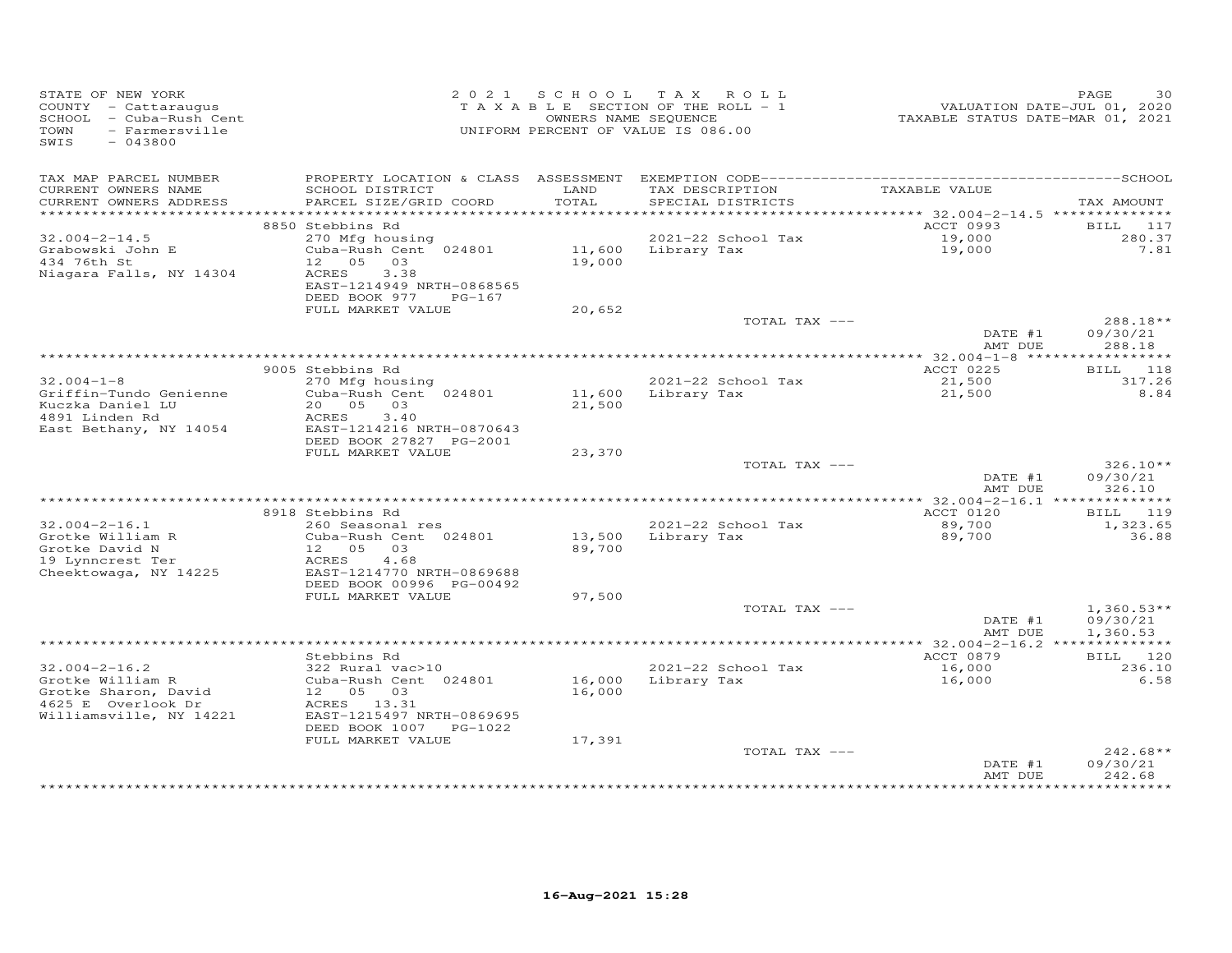| STATE OF NEW YORK<br>COUNTY - Cattaraugus<br>SCHOOL - Cuba-Rush Cent<br>TOWN<br>- Farmersville<br>SWIS<br>$-043800$ |                                                      |               | 2021 SCHOOL TAX ROLL<br>TAXABLE SECTION OF THE ROLL - 1<br>OWNERS NAME SEQUENCE<br>UNIFORM PERCENT OF VALUE IS 086.00 | VALUATION DATE-JUL 01, 2020<br>TAXABLE STATUS DATE-MAR 01, 2021 | PAGE<br>31           |
|---------------------------------------------------------------------------------------------------------------------|------------------------------------------------------|---------------|-----------------------------------------------------------------------------------------------------------------------|-----------------------------------------------------------------|----------------------|
| TAX MAP PARCEL NUMBER                                                                                               |                                                      |               |                                                                                                                       |                                                                 |                      |
| CURRENT OWNERS NAME<br>CURRENT OWNERS ADDRESS                                                                       | SCHOOL DISTRICT<br>PARCEL SIZE/GRID COORD            | LAND<br>TOTAL | TAX DESCRIPTION<br>SPECIAL DISTRICTS                                                                                  | TAXABLE VALUE                                                   | TAX AMOUNT           |
|                                                                                                                     | ************                                         |               |                                                                                                                       | ********** 41.001-1-26 *****************                        |                      |
|                                                                                                                     | 8266 Healy Rd                                        |               | 2021-22 School Tax                                                                                                    | ACCT 0415                                                       | BILL 121<br>349.73   |
| $41.001 - 1 - 26$<br>Guarino Michael J                                                                              | 312 Vac w/imprv<br>Cuba-Rush Cent 024801             |               | 22,200 Library Tax                                                                                                    | 23,700<br>23,700                                                | 9.74                 |
| Guarino Marie                                                                                                       | 34 05 03                                             | 23,700        |                                                                                                                       |                                                                 |                      |
| 110 Winona Rd                                                                                                       | ACRES 11.89                                          |               |                                                                                                                       |                                                                 |                      |
| Elma, NY 14059                                                                                                      | EAST-1205020 NRTH-0860867                            |               |                                                                                                                       |                                                                 |                      |
|                                                                                                                     | DEED BOOK 830<br>PG-00496                            |               |                                                                                                                       |                                                                 |                      |
|                                                                                                                     | FULL MARKET VALUE                                    | 25,761        | TOTAL TAX ---                                                                                                         |                                                                 | $359.47**$           |
|                                                                                                                     |                                                      |               |                                                                                                                       | DATE #1                                                         | 09/30/21             |
|                                                                                                                     |                                                      |               |                                                                                                                       | AMT DUE                                                         | 359.47               |
|                                                                                                                     |                                                      |               |                                                                                                                       |                                                                 |                      |
|                                                                                                                     | 4002 Hardy Corners Rd                                |               |                                                                                                                       | ACCT 0443                                                       | BILL 122             |
| $41.001 - 1 - 35$                                                                                                   | 260 Seasonal res                                     |               | 2021-22 School Tax                                                                                                    | 80,900                                                          | 1,193.80             |
| GUGGEMOS ROBERT C                                                                                                   | Cuba-Rush Cent 024801                                |               | 23,700 Library Tax                                                                                                    | 80,900                                                          | 33.26                |
| GUGGEMOS MICHAEL G<br>426 Rowley Road                                                                               | 34 05 03<br>ACRES 13.90                              | 80,900        |                                                                                                                       |                                                                 |                      |
| Depew, NY 14043                                                                                                     | EAST-1203993 NRTH-0862168                            |               |                                                                                                                       |                                                                 |                      |
|                                                                                                                     | DEED BOOK 30766 PG-2001                              |               |                                                                                                                       |                                                                 |                      |
|                                                                                                                     | FULL MARKET VALUE                                    | 87,935        |                                                                                                                       |                                                                 |                      |
|                                                                                                                     |                                                      |               | TOTAL TAX ---                                                                                                         |                                                                 | $1,227.06**$         |
|                                                                                                                     |                                                      |               |                                                                                                                       | DATE #1                                                         | 09/30/21             |
|                                                                                                                     |                                                      |               |                                                                                                                       | AMT DUE                                                         | 1,227.06             |
|                                                                                                                     | Siloam Rd                                            |               |                                                                                                                       |                                                                 | BILL 123             |
| $23.003 - 1 - 4.2$                                                                                                  | 322 Rural vac>10                                     |               | 2021-22 School Tax                                                                                                    | 72,600                                                          | 1,071.32             |
| Haggerty Donald L                                                                                                   | Cuba-Rush Cent 024801                                | 72,600        | Library Tax                                                                                                           | 72,600                                                          | 29.85                |
| 1305 Cross Rd                                                                                                       | $40 -05$<br>$-03$                                    | 72,600        |                                                                                                                       |                                                                 |                      |
| Freedom, NY 14065                                                                                                   | ACRES 96.14                                          |               |                                                                                                                       |                                                                 |                      |
| MAY BE SUBJECT TO PAYMENT                                                                                           | EAST-1204587 NRTH-0885286<br>DEED BOOK 26004 PG-2003 |               |                                                                                                                       |                                                                 |                      |
| UNDER AGDIST LAW TIL 2021                                                                                           | FULL MARKET VALUE                                    | 78,913        |                                                                                                                       |                                                                 |                      |
|                                                                                                                     |                                                      |               | TOTAL TAX ---                                                                                                         |                                                                 | $1,101.17**$         |
|                                                                                                                     |                                                      |               |                                                                                                                       | DATE #1                                                         | 09/30/21             |
|                                                                                                                     |                                                      |               |                                                                                                                       | AMT DUE                                                         | 1,101.17             |
|                                                                                                                     |                                                      |               |                                                                                                                       |                                                                 |                      |
| $23.004 - 1 - 20.5$                                                                                                 | 530 Tarbell Rd<br>260 Seasonal res                   |               | 2021-22 School Tax                                                                                                    | ACCT 0984<br>43,400                                             | BILL 124<br>640.43   |
| Hammersmith Mark                                                                                                    | Cuba-Rush Cent 024801                                |               | 27,900 Library Tax                                                                                                    | 43,400                                                          | 17.84                |
| Hammersmith Kim                                                                                                     | 15 05<br>03                                          | 43,400        |                                                                                                                       |                                                                 |                      |
| 91 Minden Drive                                                                                                     | ACRES 19.50                                          |               |                                                                                                                       |                                                                 |                      |
| Orchard Park, NY 14127                                                                                              | EAST-1214996 NRTH-0881988                            |               |                                                                                                                       |                                                                 |                      |
|                                                                                                                     | DEED BOOK 29989 PG-5002                              |               |                                                                                                                       |                                                                 |                      |
|                                                                                                                     | FULL MARKET VALUE                                    | 47,174        |                                                                                                                       |                                                                 |                      |
|                                                                                                                     |                                                      |               | TOTAL TAX ---                                                                                                         | DATE #1                                                         | 658.27**<br>09/30/21 |
|                                                                                                                     |                                                      |               |                                                                                                                       | AMT DUE                                                         | 658.27               |
|                                                                                                                     |                                                      |               |                                                                                                                       |                                                                 | * * * * * * * * * *  |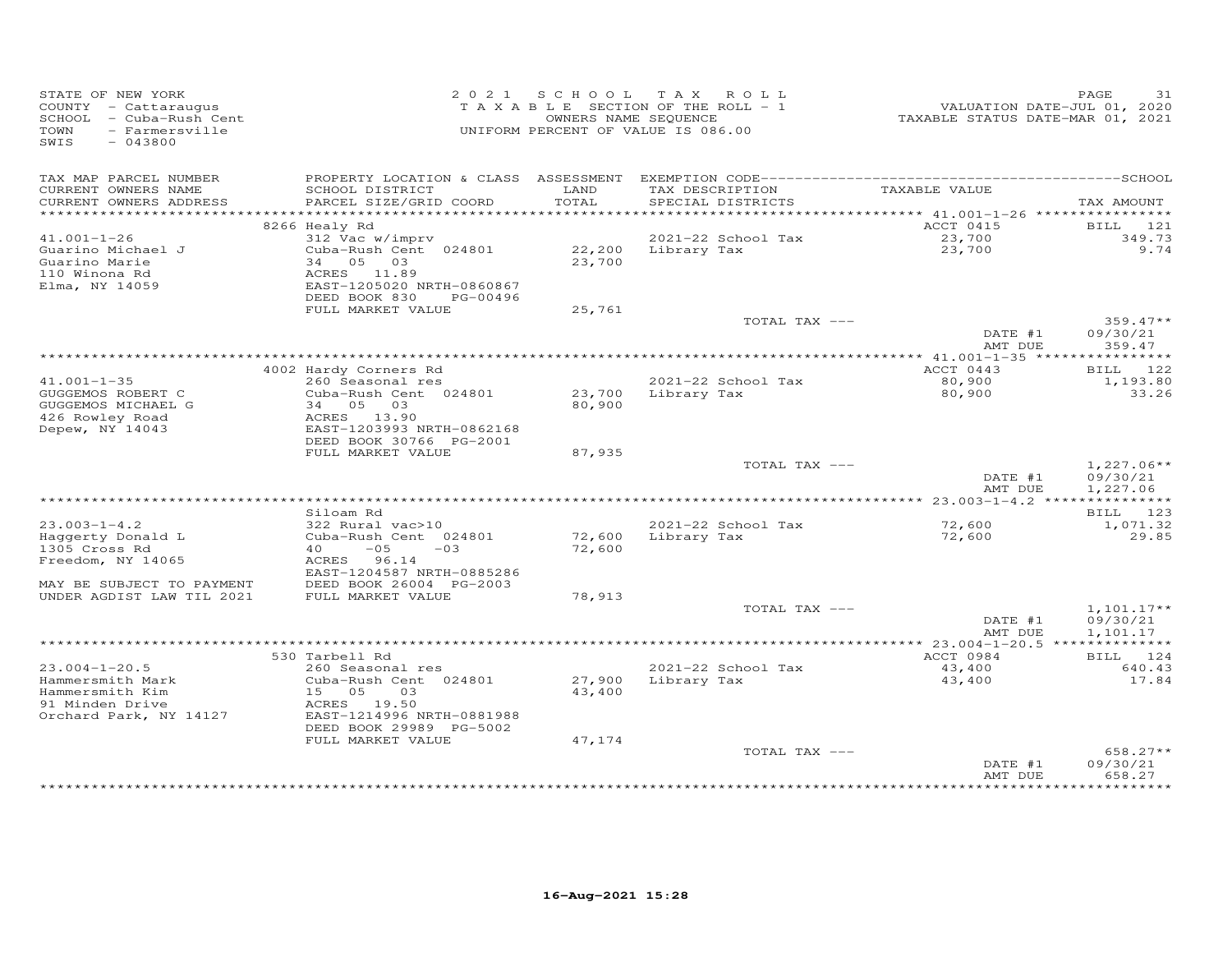| STATE OF NEW YORK<br>COUNTY - Cattaraugus<br>SCHOOL - Cuba-Rush Cent<br>TOWN - Farmersville<br>SWIS - 043800<br>SWIS<br>$-043800$ |                                                                                                       |               | 2021 SCHOOL TAX ROLL<br>T A X A B L E SECTION OF THE ROLL - 1<br>OWNERS NAME SEQUENCE<br>UNIFORM PERCENT OF VALUE IS 086.00 | 2020<br>TAXABLE STATUS DATE-JUL 01, 2020<br>TAXABLE STATUS DATE-MAR 01, 2021 | PAGE<br>32         |
|-----------------------------------------------------------------------------------------------------------------------------------|-------------------------------------------------------------------------------------------------------|---------------|-----------------------------------------------------------------------------------------------------------------------------|------------------------------------------------------------------------------|--------------------|
| TAX MAP PARCEL NUMBER<br>CURRENT OWNERS NAME<br>CURRENT OWNERS ADDRESS                                                            | SCHOOL DISTRICT<br>PARCEL SIZE/GRID COORD                                                             | LAND<br>TOTAL | TAX DESCRIPTION TAXABLE VALUE<br>SPECIAL DISTRICTS                                                                          |                                                                              | TAX AMOUNT         |
|                                                                                                                                   |                                                                                                       |               |                                                                                                                             |                                                                              |                    |
|                                                                                                                                   | 8838 Stebbins Rd                                                                                      |               |                                                                                                                             | ACCT 0423                                                                    | BILL 125           |
| $32.004 - 2 - 14.1$<br>Hand Bernard W                                                                                             | 312 Vac w/imprv<br>Siz vac w/imprv box 2021-22 School lax<br>Cuba-Rush Cent 024801 11,500 Library Tax |               | 2021-22 School Tax                                                                                                          | 12,100<br>12,100                                                             | 178.55<br>4.97     |
| Hand Eileen A                                                                                                                     | $11/12$ 05 03                                                                                         | 12,100        |                                                                                                                             |                                                                              |                    |
| 2340 Two Rod Rd                                                                                                                   | ACRES<br>3.35                                                                                         |               |                                                                                                                             |                                                                              |                    |
| East Aurora, NY 14052                                                                                                             | EAST-1214954 NRTH-0868367                                                                             |               |                                                                                                                             |                                                                              |                    |
|                                                                                                                                   | DEED BOOK 00985 PG-00598                                                                              |               |                                                                                                                             |                                                                              |                    |
|                                                                                                                                   | FULL MARKET VALUE                                                                                     | 13,152        | TOTAL TAX ---                                                                                                               |                                                                              | $183.52**$         |
|                                                                                                                                   |                                                                                                       |               |                                                                                                                             | DATE #1                                                                      | 09/30/21           |
|                                                                                                                                   |                                                                                                       |               |                                                                                                                             | AMT DUE                                                                      | 183.52             |
|                                                                                                                                   |                                                                                                       |               |                                                                                                                             |                                                                              |                    |
|                                                                                                                                   | 8838 Stebbins Rd                                                                                      |               |                                                                                                                             | ACCT 0994                                                                    | BILL 126           |
| $32.004 - 2 - 14.6$<br>Hand Bernard W                                                                                             | 270 Mfg housing<br>Cuba-Rush Cent <sup>024801</sup>                                                   |               | 2021-22 School Tax<br>2021-22 SCHOOT TAX<br>32,100 Library Tax                                                              | 39,100<br>39,100                                                             | 576.98<br>16.07    |
| Hand Eileen A                                                                                                                     | 12  05  03                                                                                            | 39,100        |                                                                                                                             |                                                                              |                    |
| 2340 Two Rod Rd                                                                                                                   | ACRES 25.10                                                                                           |               |                                                                                                                             |                                                                              |                    |
| East Aurora, NY 14052                                                                                                             | EAST-1215630 NRTH-0868156                                                                             |               |                                                                                                                             |                                                                              |                    |
|                                                                                                                                   | DEED BOOK 00996 PG-00189                                                                              |               |                                                                                                                             |                                                                              |                    |
|                                                                                                                                   | FULL MARKET VALUE                                                                                     | 42,500        | TOTAL TAX ---                                                                                                               |                                                                              | $593.05**$         |
|                                                                                                                                   |                                                                                                       |               |                                                                                                                             | DATE #1                                                                      | 09/30/21           |
|                                                                                                                                   |                                                                                                       |               |                                                                                                                             | AMT DUE                                                                      | 593.05             |
|                                                                                                                                   |                                                                                                       |               |                                                                                                                             |                                                                              |                    |
| $23.004 - 1 - 21$                                                                                                                 | Tarbell Rd<br>$322$ Rural vac > 10                                                                    |               | 2021-22 School Tax                                                                                                          | ACCT 0140<br>35,100                                                          | BILL 127<br>517.95 |
| Haney David J                                                                                                                     | Cuba-Rush Cent 024801                                                                                 |               | 35,100 Library Tax                                                                                                          | 35,100                                                                       | 14.43              |
| Huney David J<br>6125 Gott Creek Trl<br>Fest J '                                                                                  | 23 05 03                                                                                              | 35,100        |                                                                                                                             |                                                                              |                    |
| East Amherst, NY 14051-1921                                                                                                       | ACRES 29.16                                                                                           |               |                                                                                                                             |                                                                              |                    |
|                                                                                                                                   | EAST-1214252 NRTH-0882740                                                                             |               |                                                                                                                             |                                                                              |                    |
|                                                                                                                                   | DEED BOOK 972 PG-61<br>FULL MARKET VALUE                                                              | 38,152        |                                                                                                                             |                                                                              |                    |
|                                                                                                                                   |                                                                                                       |               | TOTAL TAX ---                                                                                                               |                                                                              | 532.38**           |
|                                                                                                                                   |                                                                                                       |               |                                                                                                                             | DATE $#1$                                                                    | 09/30/21           |
|                                                                                                                                   |                                                                                                       |               |                                                                                                                             | AMT DUE                                                                      | 532.38             |
|                                                                                                                                   |                                                                                                       |               |                                                                                                                             |                                                                              |                    |
| $32.004 - 1 - 12$                                                                                                                 | 8855 Stebbins Rd<br>260 Seasonal res                                                                  |               | 2021-22 School Tax                                                                                                          | ACCT 0099<br>48,700                                                          | BILL 128<br>718.64 |
| Hanley Martin                                                                                                                     | Cuba-Rush Cent 024801                                                                                 |               |                                                                                                                             | 48,700                                                                       | 20.02              |
| 1432 Kenmore Ave                                                                                                                  | 12  05  03                                                                                            |               | 15,600 Library Tax<br>48,700                                                                                                |                                                                              |                    |
| Buffalo, NY 14216                                                                                                                 | ACRES<br>6.05                                                                                         |               |                                                                                                                             |                                                                              |                    |
|                                                                                                                                   | EAST-1214223 NRTH-0868551                                                                             |               |                                                                                                                             |                                                                              |                    |
|                                                                                                                                   | DEED BOOK 1007 PG-699<br>FULL MARKET VALUE                                                            | 52,935        |                                                                                                                             |                                                                              |                    |
|                                                                                                                                   |                                                                                                       |               | TOTAL TAX ---                                                                                                               |                                                                              | $738.66**$         |
|                                                                                                                                   |                                                                                                       |               |                                                                                                                             | DATE #1                                                                      | 09/30/21           |
|                                                                                                                                   |                                                                                                       |               |                                                                                                                             | AMT DUE                                                                      | 738.66             |
|                                                                                                                                   |                                                                                                       |               |                                                                                                                             |                                                                              |                    |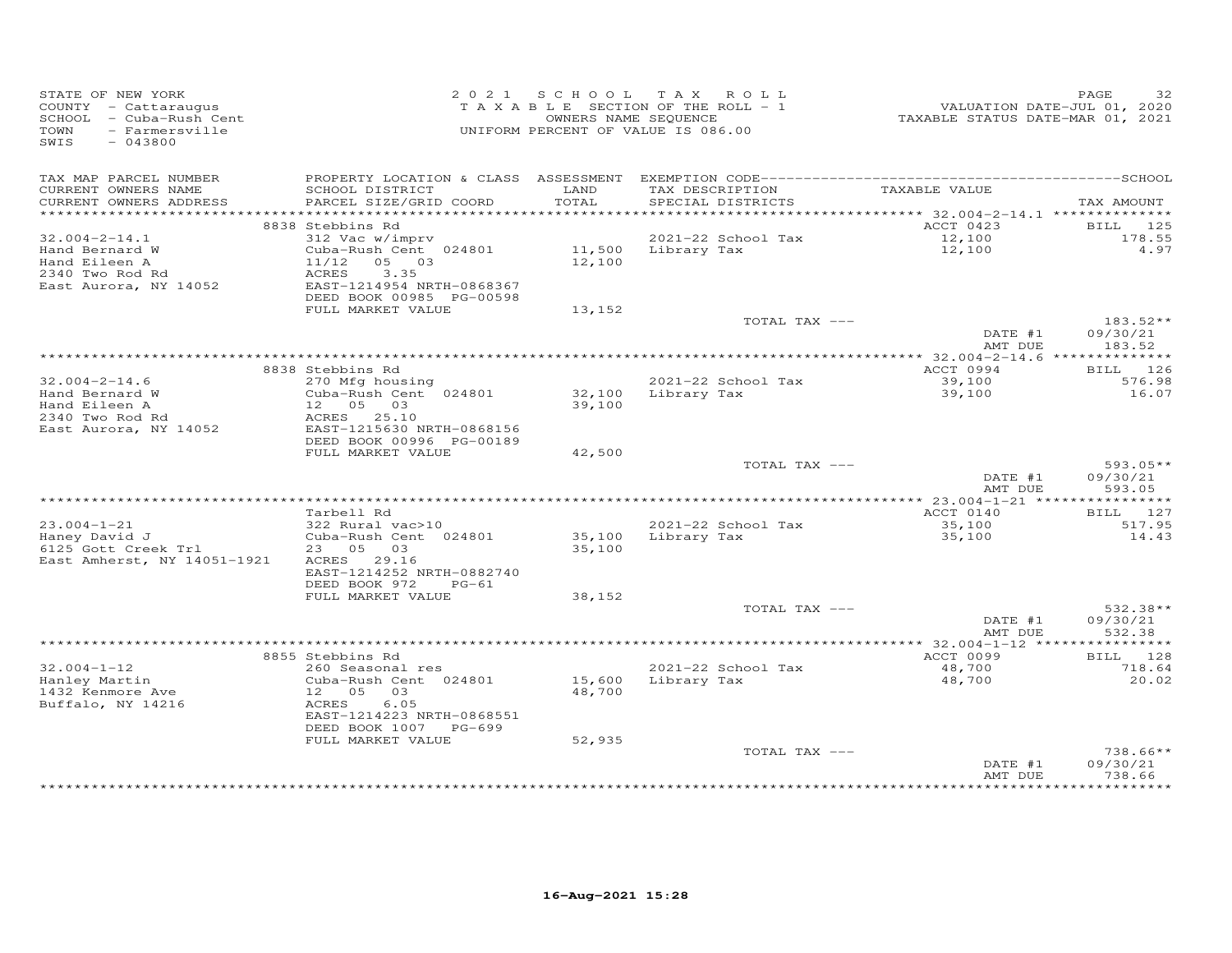| STATE OF NEW YORK<br>COUNTY - Cattaraugus<br>SCHOOL - Cuba-Rush Cent<br>TOWN<br>- Farmersville<br>SWIS<br>$-043800$ |                                                | 2021 SCHOOL   | TAX ROLL<br>TAXABLE SECTION OF THE ROLL - 1<br>OWNERS NAME SEQUENCE<br>UNIFORM PERCENT OF VALUE IS 086.00 | VALUATION DATE-JUL 01, 2020<br>TAXABLE STATUS DATE-MAR 01, 2021 | PAGE<br>33             |
|---------------------------------------------------------------------------------------------------------------------|------------------------------------------------|---------------|-----------------------------------------------------------------------------------------------------------|-----------------------------------------------------------------|------------------------|
| TAX MAP PARCEL NUMBER<br>CURRENT OWNERS NAME<br>CURRENT OWNERS ADDRESS                                              | SCHOOL DISTRICT<br>PARCEL SIZE/GRID COORD      | LAND<br>TOTAL | TAX DESCRIPTION<br>SPECIAL DISTRICTS                                                                      | TAXABLE VALUE                                                   | TAX AMOUNT             |
| *************************                                                                                           |                                                |               |                                                                                                           |                                                                 |                        |
|                                                                                                                     | 910 Hardy Corners Rd                           |               |                                                                                                           | ACCT 0269                                                       | 129<br>BILL            |
| $41.001 - 1 - 14$                                                                                                   | 260 Seasonal res                               |               | 2021-22 School Tax                                                                                        | 80,600                                                          | 1,189.37               |
| Hardy Hollow, LLC                                                                                                   | Cuba-Rush Cent 024801<br>26 05 03              |               | 32,200 Library Tax                                                                                        | 80,600                                                          | 33.13                  |
| J. Kuster<br>835 Greengate Oval                                                                                     | ACRES 25.20                                    | 80,600        |                                                                                                           |                                                                 |                        |
| Sagamore Hills, OH 44067                                                                                            | EAST-1209525 NRTH-0862524                      |               |                                                                                                           |                                                                 |                        |
|                                                                                                                     | DEED BOOK 20846 PG-6001                        |               |                                                                                                           |                                                                 |                        |
|                                                                                                                     | FULL MARKET VALUE                              | 87,609        |                                                                                                           |                                                                 |                        |
|                                                                                                                     |                                                |               | TOTAL TAX ---                                                                                             |                                                                 | $1,222.50**$           |
|                                                                                                                     |                                                |               |                                                                                                           | DATE #1                                                         | 09/30/21               |
|                                                                                                                     |                                                |               |                                                                                                           | AMT DUE<br>*************** 41.001-1-15.6 ***************        | 1,222.50               |
|                                                                                                                     | Hardy Crn. Rd                                  |               |                                                                                                           | ACCT 0815                                                       | BILL 130               |
| $41.001 - 1 - 15.6$                                                                                                 | 322 Rural vac>10                               |               | 2021-22 School Tax                                                                                        | 31,800                                                          | 469.26                 |
| Hardy Hollow, LLC                                                                                                   | Cuba-Rush Cent 024801                          |               | 31,800 Library Tax                                                                                        | 31,800                                                          | 13.07                  |
| 835 Greengate Oval                                                                                                  | 26 05 03                                       | 31,800        |                                                                                                           |                                                                 |                        |
| Sagamore Hills, OH 44067                                                                                            | ACRES 24.75<br>EAST-1209933 NRTH-0862523       |               |                                                                                                           |                                                                 |                        |
|                                                                                                                     | DEED BOOK 20846 PG-6001                        |               |                                                                                                           |                                                                 |                        |
|                                                                                                                     | FULL MARKET VALUE                              | 34,565        |                                                                                                           |                                                                 |                        |
|                                                                                                                     |                                                |               | TOTAL TAX ---                                                                                             |                                                                 | 482.33**               |
|                                                                                                                     |                                                |               |                                                                                                           | DATE #1                                                         | 09/30/21               |
|                                                                                                                     |                                                |               |                                                                                                           | AMT DUE                                                         | 482.33                 |
|                                                                                                                     | Clark Rd                                       |               |                                                                                                           | ACCT 0656                                                       | BILL 131               |
| $41.002 - 1 - 21.2$                                                                                                 | 260 Seasonal res                               |               | 2021-22 School Tax                                                                                        | 41,400                                                          | 610.92                 |
| Hedderich Doreen                                                                                                    | Cuba-Rush Cent 024801                          | 10,900        | Library Tax                                                                                               | 41,400                                                          | 17.02                  |
| Dietcher David                                                                                                      | 01 05<br>03                                    | 41,400        |                                                                                                           |                                                                 |                        |
| 9315 Sauers Rd                                                                                                      | 2.92<br>ACRES                                  |               |                                                                                                           |                                                                 |                        |
| Eden, NY 14057                                                                                                      | EAST-1220171 NRTH-0856403                      |               |                                                                                                           |                                                                 |                        |
|                                                                                                                     | DEED BOOK 1020<br>PG-1097<br>FULL MARKET VALUE | 45,000        |                                                                                                           |                                                                 |                        |
|                                                                                                                     |                                                |               | TOTAL TAX ---                                                                                             |                                                                 | $627.94**$             |
|                                                                                                                     |                                                |               |                                                                                                           | DATE #1                                                         | 09/30/21               |
|                                                                                                                     |                                                |               |                                                                                                           | AMT DUE                                                         | 627.94                 |
|                                                                                                                     |                                                |               |                                                                                                           | ********** 32.004-1-9.2 ****                                    | **********             |
|                                                                                                                     | 8967 Stebbins Rd                               |               |                                                                                                           | <b>ACCT 0802</b>                                                | BILL 132               |
| $32.004 - 1 - 9.2$<br>Henderson John                                                                                | 270 Mfg housing<br>Cuba-Rush Cent 024801       | 21,000        | 2021-22 School Tax<br>Library Tax                                                                         | 26,100<br>26,100                                                | 385.14<br>10.73        |
| 527 Morgan St                                                                                                       | 20 05<br>03                                    | 26,100        |                                                                                                           |                                                                 |                        |
| Tonawanda, NY 14150                                                                                                 | ACRES<br>10.62                                 |               |                                                                                                           |                                                                 |                        |
|                                                                                                                     | EAST-1214187 NRTH-0870211                      |               |                                                                                                           |                                                                 |                        |
|                                                                                                                     | DEED BOOK 1006<br>$PG-742$                     |               |                                                                                                           |                                                                 |                        |
|                                                                                                                     | FULL MARKET VALUE                              | 28,370        |                                                                                                           |                                                                 |                        |
|                                                                                                                     |                                                |               | TOTAL TAX ---                                                                                             | DATE #1                                                         | $395.87**$<br>09/30/21 |
|                                                                                                                     |                                                |               |                                                                                                           | AMT DUE                                                         | 395.87                 |
|                                                                                                                     |                                                |               |                                                                                                           |                                                                 |                        |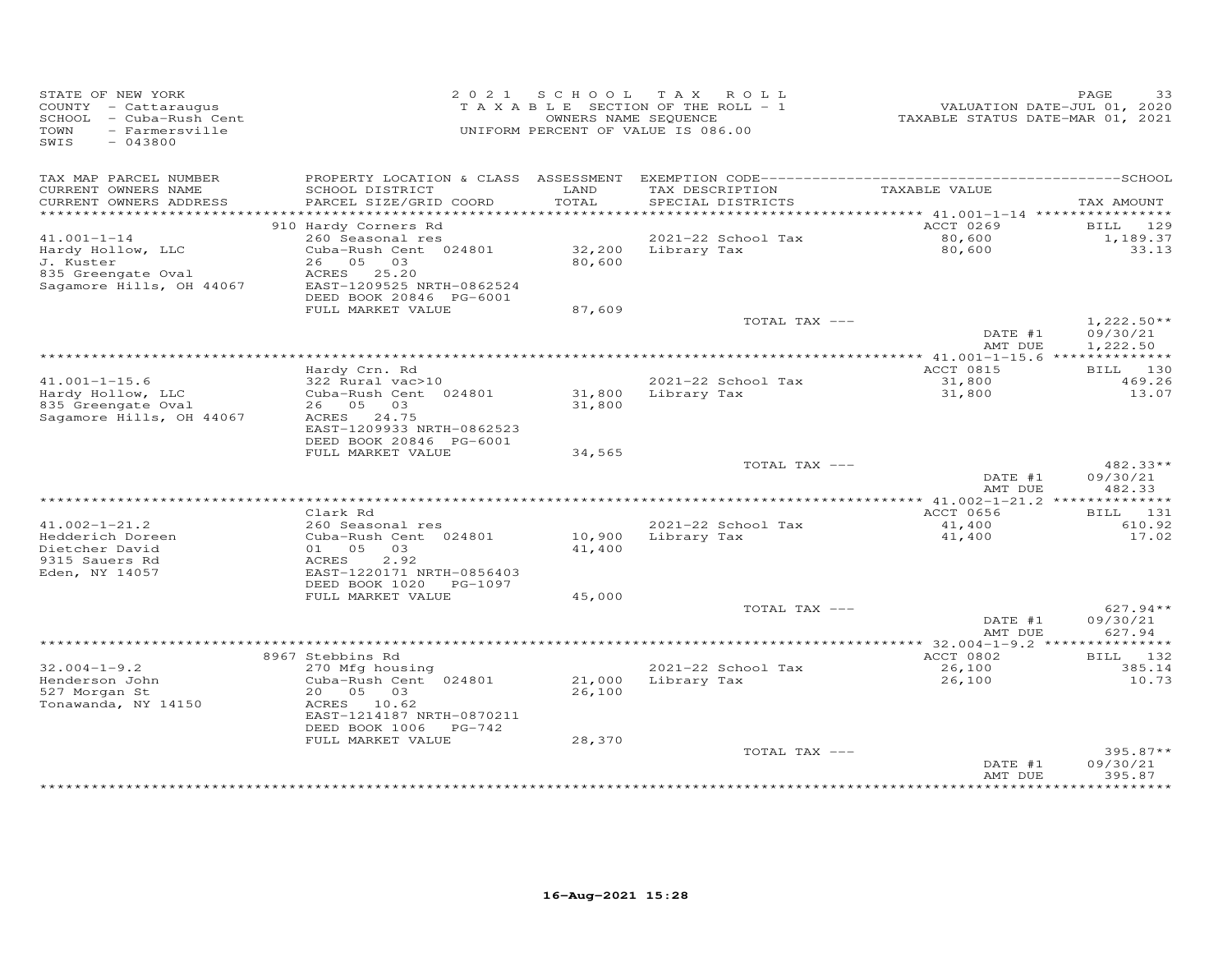| STATE OF NEW YORK<br>COUNTY - Cattaraugus<br>- Cuba-Rush Cent<br>SCHOOL<br>TOWN<br>- Farmersville<br>SWIS<br>$-043800$ | 2 0 2 1                                                                                                                                            | SCHOOL<br>TAXABLE SECTION OF THE ROLL - 1<br>OWNERS NAME SEQUENCE<br>UNIFORM PERCENT OF VALUE IS 086.00 | T A X              | ROLL                                 | TAXABLE STATUS DATE-MAR 01, 2021 | PAGE<br>34<br>VALUATION DATE-JUL 01, 2020 |
|------------------------------------------------------------------------------------------------------------------------|----------------------------------------------------------------------------------------------------------------------------------------------------|---------------------------------------------------------------------------------------------------------|--------------------|--------------------------------------|----------------------------------|-------------------------------------------|
| TAX MAP PARCEL NUMBER<br>CURRENT OWNERS NAME<br>CURRENT OWNERS ADDRESS                                                 | SCHOOL DISTRICT<br>PARCEL SIZE/GRID COORD                                                                                                          | LAND<br>TOTAL                                                                                           |                    | TAX DESCRIPTION<br>SPECIAL DISTRICTS | TAXABLE VALUE                    | TAX AMOUNT                                |
| **********************                                                                                                 |                                                                                                                                                    |                                                                                                         |                    |                                      |                                  |                                           |
| $41.001 - 1 - 23.2$<br>Hepburn Theo R<br>Hepburn Jeremy C<br>1526 Moll St<br>N. Tonawanda, NY 14120                    | 8238 Healy Rd<br>260 Seasonal res<br>Cuba-Rush Cent 024801<br>34 05<br>03<br>6.25<br>ACRES<br>EAST-1204991 NRTH-0860028<br>DEED BOOK 10408 PG-2002 | 15,800<br>26,300                                                                                        | Library Tax        | 2021-22 School Tax                   | ACCT 0926<br>26,300<br>26,300    | BILL 133<br>388.09<br>10.81               |
|                                                                                                                        | FULL MARKET VALUE                                                                                                                                  | 28,587                                                                                                  |                    | TOTAL TAX ---                        | DATE #1                          | $398.90**$<br>09/30/21                    |
|                                                                                                                        |                                                                                                                                                    |                                                                                                         |                    |                                      | AMT DUE                          | 398.90                                    |
|                                                                                                                        | NYS Rte 98                                                                                                                                         |                                                                                                         |                    |                                      | <b>ACCT 1180</b>                 | 134<br>BILL                               |
| $23.003 - 1 - 15.2$                                                                                                    | 105 Vac farmland                                                                                                                                   |                                                                                                         | AG DIST            | 41720                                |                                  | 11,001                                    |
| Hershberger Andrew<br>Hershberger Lydia<br>9482 Older Hil Rd<br>Franklinville, NY 14737                                | Cuba-Rush Cent 024801<br>31<br>05<br>03<br>ACRES<br>32.74<br>EAST-1207188 NRTH-0880426                                                             | 32,400<br>32,400                                                                                        | Library Tax        | 2021-22 School Tax                   | 21,399<br>21,399                 | 315.77<br>8.80                            |
| MAY BE SUBJECT TO PAYMENT<br>UNDER AGDIST LAW TIL 2025                                                                 | DEED BOOK 23341 PG-8001<br>FULL MARKET VALUE                                                                                                       | 35,217                                                                                                  |                    |                                      |                                  |                                           |
|                                                                                                                        |                                                                                                                                                    |                                                                                                         |                    | TOTAL TAX ---                        | DATE #1<br>AMT DUE               | $324.57**$<br>09/30/21<br>324.57          |
|                                                                                                                        |                                                                                                                                                    |                                                                                                         |                    |                                      |                                  |                                           |
|                                                                                                                        | 322 Hardy Corners Rd                                                                                                                               |                                                                                                         |                    |                                      | ACCT 0084                        | 135<br>BILL                               |
| $41.002 - 1 - 8.1$<br>Hershberger Daniel P<br>Hershberger Fannie D<br>322 Hardys Corners Rd                            | 112 Dairy farm<br>Cuba-Rush Cent 024801<br>10<br>05<br>03<br>ACRES 120.70                                                                          | 103,400 AG BLDG<br>263,300 AG BLDG                                                                      | AG BLDG<br>AG DIST | 41700<br>41700<br>41700<br>41720     |                                  | 11,000<br>20,400<br>66,600<br>38,076      |
| Franklinville, NY 14737                                                                                                | EAST-1217728 NRTH-0861387<br>DEED BOOK 26948 PG-5003                                                                                               |                                                                                                         | Library Tax        | 2021-22 School Tax                   | 127,224<br>127,224               | 1,877.38<br>52.30                         |
| MAY BE SUBJECT TO PAYMENT<br>UNDER AGDIST LAW TIL 2026                                                                 | FULL MARKET VALUE                                                                                                                                  | 286,196                                                                                                 |                    |                                      |                                  |                                           |
|                                                                                                                        |                                                                                                                                                    |                                                                                                         |                    | TOTAL TAX ---                        | DATE #1<br>AMT DUE               | $1,929.68**$<br>09/30/21<br>1,929.68      |
|                                                                                                                        |                                                                                                                                                    |                                                                                                         |                    |                                      |                                  |                                           |
| $23.014 - 1 - 33$                                                                                                      | 968 Elton Rd<br>210 1 Family Res                                                                                                                   |                                                                                                         | ENH STAR           | 41834                                | ACCT 0467                        | BILL 136<br>65,040                        |
| Hess Daniel<br>Hess Susan L<br>968 Elton Rd<br>PO Box 56                                                               | Cuba-Rush Cent 024801<br>32<br>05<br>03<br>66.00 DPTH 220.00<br>FRNT<br>ACRES<br>0.33                                                              | 7,200<br>83,100                                                                                         | Library Tax        | 2021-22 School Tax                   | 83,100<br>83,100                 | 1,226.26<br>34.16                         |
| Farmersville Station, NY 14060 EAST-1208727 NRTH-0885023                                                               | DEED BOOK 901<br>PG-00684                                                                                                                          |                                                                                                         |                    |                                      |                                  |                                           |
|                                                                                                                        | FULL MARKET VALUE                                                                                                                                  | 90,326                                                                                                  |                    |                                      |                                  |                                           |
|                                                                                                                        |                                                                                                                                                    |                                                                                                         |                    | TOTAL TAX ---                        | DATE #1<br>AMT DUE               | $334.42**$<br>09/30/21<br>334.42          |
|                                                                                                                        |                                                                                                                                                    |                                                                                                         |                    |                                      |                                  | + + + + + + + +                           |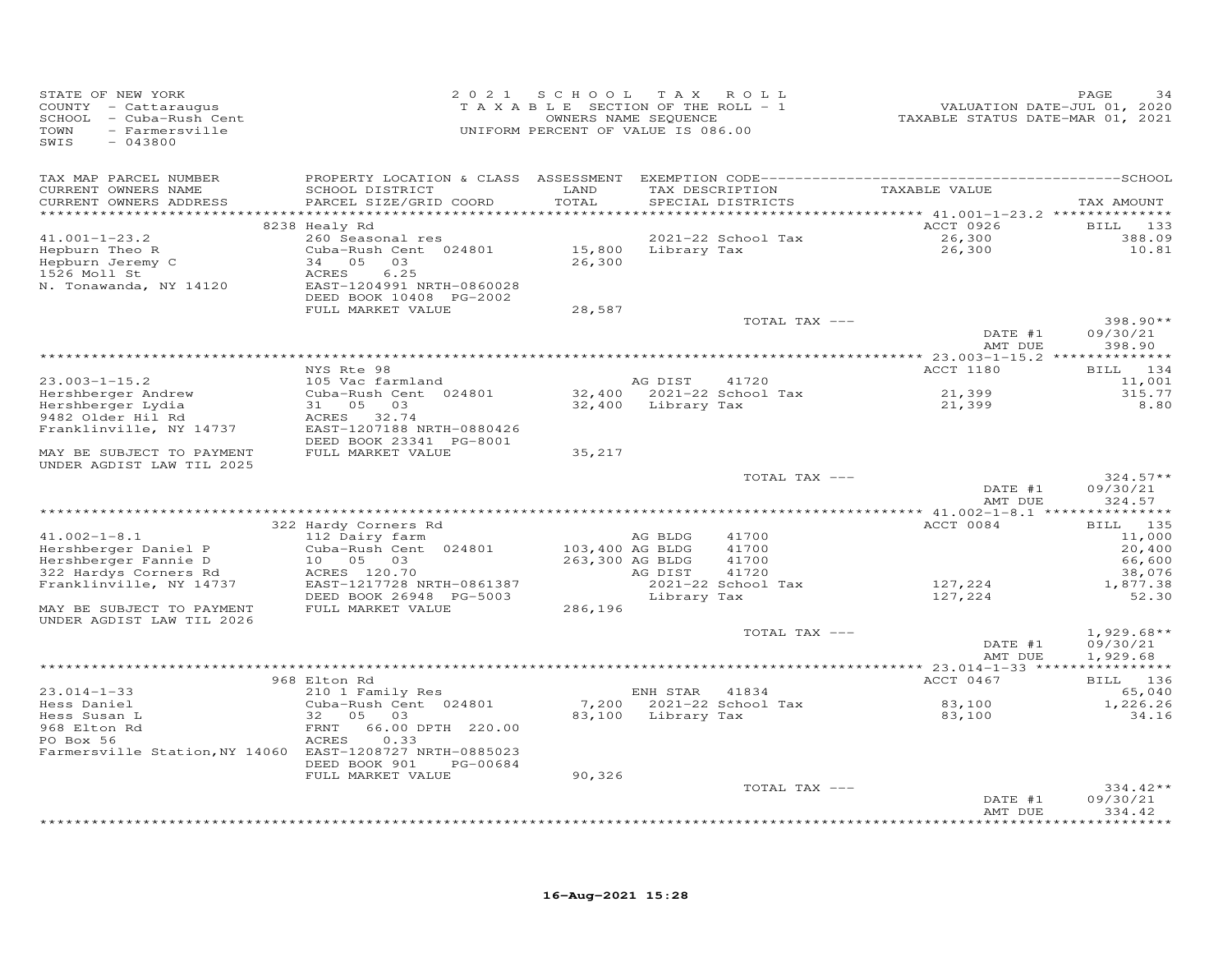| STATE OF NEW YORK<br>COUNTY - Cattaraugus<br>SCHOOL - Cuba-Rush Cent<br>TOWN<br>- Farmersville<br>SWIS<br>$-043800$ |                                                                                                                | 2021 SCHOOL TAX ROLL<br>TAXABLE SECTION OF THE ROLL - 1<br>OWNERS NAME SEQUENCE<br>UNIFORM PERCENT OF VALUE IS 086.00 |                     |                                      | VALUATION DATE-JUL 01, 2020<br>TAXABLE STATUS DATE-MAR 01, 2021 | PAGE<br>35                           |
|---------------------------------------------------------------------------------------------------------------------|----------------------------------------------------------------------------------------------------------------|-----------------------------------------------------------------------------------------------------------------------|---------------------|--------------------------------------|-----------------------------------------------------------------|--------------------------------------|
| TAX MAP PARCEL NUMBER                                                                                               |                                                                                                                |                                                                                                                       |                     |                                      |                                                                 |                                      |
| CURRENT OWNERS NAME<br>CURRENT OWNERS ADDRESS                                                                       | SCHOOL DISTRICT<br>PARCEL SIZE/GRID COORD                                                                      | LAND<br>TOTAL                                                                                                         |                     | TAX DESCRIPTION<br>SPECIAL DISTRICTS | TAXABLE VALUE                                                   | TAX AMOUNT                           |
|                                                                                                                     |                                                                                                                |                                                                                                                       |                     |                                      | ********** 32.004-2-8.4 ****************                        |                                      |
| $32.004 - 2 - 8.4$                                                                                                  | 180 West Branch Rd<br>240 Rural res                                                                            |                                                                                                                       |                     | 2021-22 School Tax                   | ACCT 1067<br>145,400                                            | <b>BILL</b> 137<br>2,145.59          |
| Hewett Decatur                                                                                                      | Cuba-Rush Cent 024801                                                                                          | 50,700                                                                                                                | Library Tax         |                                      | 145,400                                                         | 59.77                                |
| 5760 Dunnigan Rd<br>Lockport, NY 14094                                                                              | 03/04 05 04<br>ACRES<br>52.30<br>EAST-1219648 NRTH-0871237<br>DEED BOOK 14646 PG-3001                          | 145,400                                                                                                               |                     |                                      |                                                                 |                                      |
|                                                                                                                     | FULL MARKET VALUE                                                                                              | 158,043                                                                                                               |                     |                                      |                                                                 |                                      |
|                                                                                                                     |                                                                                                                |                                                                                                                       |                     | TOTAL TAX ---                        | DATE #1                                                         | $2,205.36**$<br>09/30/21             |
|                                                                                                                     |                                                                                                                |                                                                                                                       |                     |                                      | AMT DUE                                                         | 2,205.36                             |
|                                                                                                                     | 9816 Church St                                                                                                 |                                                                                                                       |                     |                                      | ACCT 0161                                                       | BILL 138                             |
| $23.014 - 1 - 24$                                                                                                   | 210 1 Family Res                                                                                               |                                                                                                                       |                     | 2021-22 School Tax                   | 52,500                                                          | 774.71                               |
| Hitchcock Jeffrey<br>Hitchcock Alvina A<br>1630 Siloam Rd<br>Delevan, NY 14042                                      | Cuba-Rush Cent 024801<br>32  05  03<br>ACRES<br>0.22<br>EAST-1208463 NRTH-0885277<br>DEED BOOK 799<br>PG-00838 | 52,500                                                                                                                | 6,200 Library Tax   |                                      | 52,500                                                          | 21.58                                |
|                                                                                                                     | FULL MARKET VALUE                                                                                              | 57,065                                                                                                                |                     |                                      |                                                                 |                                      |
|                                                                                                                     |                                                                                                                |                                                                                                                       |                     | TOTAL TAX ---                        | DATE #1                                                         | $796.29**$<br>09/30/21               |
|                                                                                                                     |                                                                                                                |                                                                                                                       |                     |                                      | AMT DUE                                                         | 796.29                               |
|                                                                                                                     | 959 Back St                                                                                                    |                                                                                                                       |                     |                                      | ACCT 0174                                                       | BILL 139                             |
| $23.014 - 1 - 19$                                                                                                   | 210 1 Family Res                                                                                               |                                                                                                                       |                     | 2021-22 School Tax                   | 74,800                                                          | 1,103.78                             |
| Hooper Eric D.<br>Hooper Mindy S.<br>952 Elton Road                                                                 | Cuba-Rush Cent 024801<br>32 05 03<br>2.60<br>ACRES                                                             | 13,700<br>74,800                                                                                                      |                     | Library Tax                          | 74,800                                                          | 30.75                                |
| Farmersville Station, NY 14060 EAST-1208825 NRTH-0885241                                                            | DEED BOOK 27542 PG-8002                                                                                        |                                                                                                                       |                     |                                      |                                                                 |                                      |
|                                                                                                                     | FULL MARKET VALUE                                                                                              | 81,304                                                                                                                |                     |                                      |                                                                 |                                      |
|                                                                                                                     |                                                                                                                |                                                                                                                       |                     | TOTAL TAX ---                        | DATE #1<br>AMT DUE                                              | $1,134.53**$<br>09/30/21<br>1,134.53 |
|                                                                                                                     |                                                                                                                |                                                                                                                       |                     |                                      | *********** 41.002-1-5 ******************                       |                                      |
|                                                                                                                     | 414 Hardy Crn. Rd                                                                                              |                                                                                                                       |                     |                                      | ACCT 0138                                                       | BILL 140                             |
| $41.002 - 1 - 5$                                                                                                    | 240 Rural res                                                                                                  |                                                                                                                       | BAS STAR 41854      |                                      |                                                                 | 27,600                               |
| Howe Jeffery P<br>414 Hardy Crn. Rd                                                                                 | Cuba-Rush Cent 024801<br>10  05  03                                                                            |                                                                                                                       | 105,700 Library Tax | 20,600 2021-22 School Tax            | 105,700<br>105,700                                              | 1,559.76<br>43.45                    |
| Franklinville, NY 14737                                                                                             | ACRES 10.22<br>EAST-1216462 NRTH-0861639<br>DEED BOOK 11495 PG-4002                                            |                                                                                                                       |                     |                                      |                                                                 |                                      |
|                                                                                                                     | FULL MARKET VALUE                                                                                              | 114,891                                                                                                               |                     |                                      |                                                                 |                                      |
|                                                                                                                     |                                                                                                                |                                                                                                                       |                     | TOTAL TAX ---                        | DATE #1<br>AMT DUE                                              | $1,197.21**$<br>09/30/21<br>1,197.21 |
|                                                                                                                     |                                                                                                                |                                                                                                                       |                     |                                      |                                                                 | * * * * * * * * * * *                |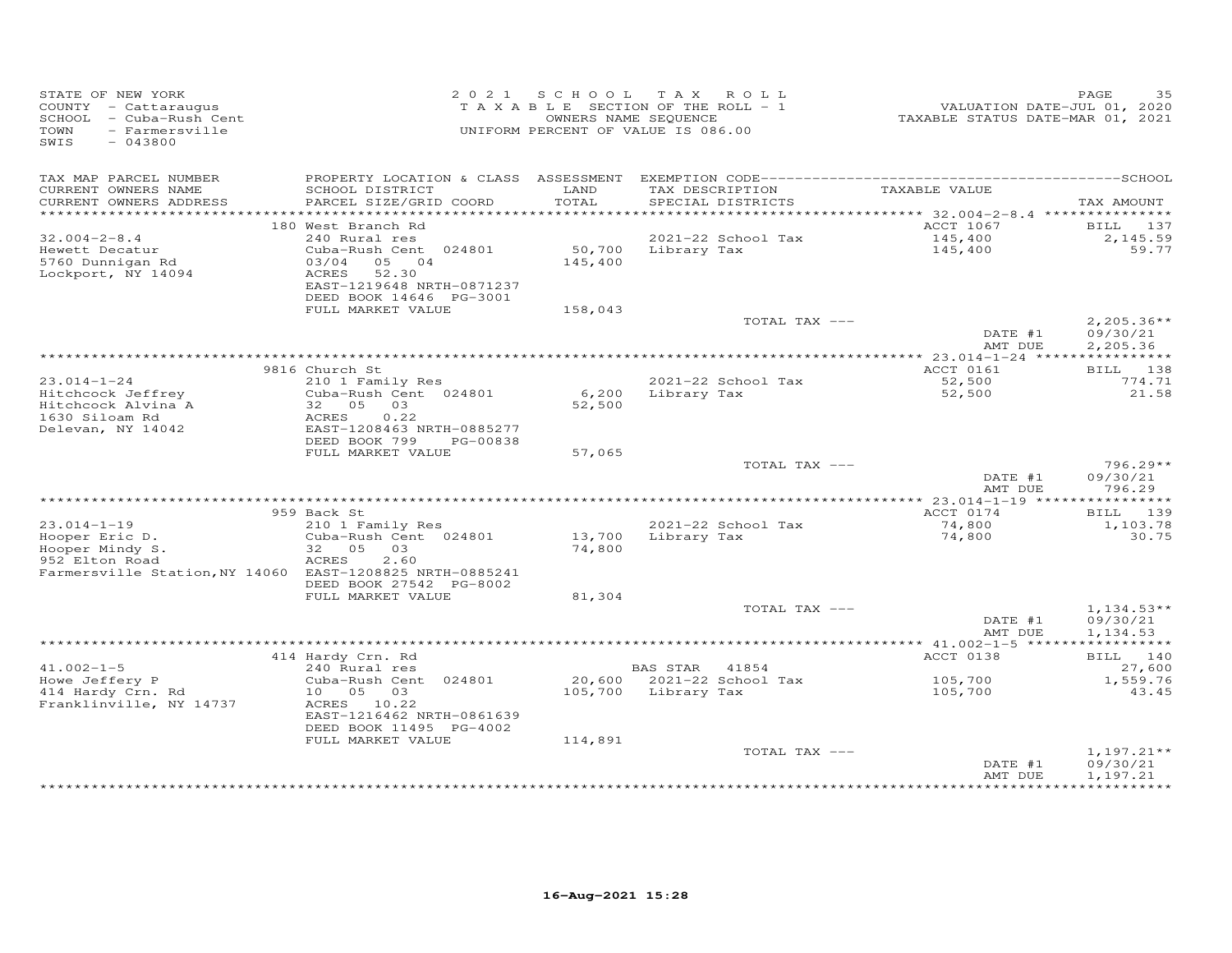| STATE OF NEW YORK<br>COUNTY - Cattaraugus<br>SCHOOL - Cuba-Rush Cent<br>- Farmersville<br>TOWN<br>SWIS<br>$-043800$ |                                                                                                 | 2021 SCHOOL   | TAX ROLL<br>TAXABLE SECTION OF THE ROLL - 1<br>OWNERS NAME SEQUENCE<br>UNIFORM PERCENT OF VALUE IS 086.00 | VALUATION DATE-JUL 01, 2020<br>TAXABLE STATUS DATE-MAR 01, 2021 | PAGE<br>36                       |
|---------------------------------------------------------------------------------------------------------------------|-------------------------------------------------------------------------------------------------|---------------|-----------------------------------------------------------------------------------------------------------|-----------------------------------------------------------------|----------------------------------|
| TAX MAP PARCEL NUMBER<br>CURRENT OWNERS NAME<br>CURRENT OWNERS ADDRESS<br>************************                  | SCHOOL DISTRICT<br>PARCEL SIZE/GRID COORD                                                       | LAND<br>TOTAL | TAX DESCRIPTION<br>SPECIAL DISTRICTS                                                                      | TAXABLE VALUE                                                   | TAX AMOUNT                       |
|                                                                                                                     | Hardy Corners Rd                                                                                |               |                                                                                                           | ACCT 0457                                                       | BILL 141                         |
| $41.002 - 1 - 7$<br>Howe Jeffrey P                                                                                  | 322 Rural vac>10<br>Cuba-Rush Cent 024801                                                       |               | 2021-22 School Tax<br>$30,000$ Library Tax                                                                | 30,000<br>30,000                                                | 442.69<br>12.33                  |
| 414 Hardy Crn Rd<br>Franklinville, NY 14737                                                                         | 10 05 03<br>ACRES 22.39<br>EAST-1216825 NRTH-0860345<br>DEED BOOK 11495 PG-4002                 | 30,000        |                                                                                                           |                                                                 |                                  |
|                                                                                                                     | FULL MARKET VALUE                                                                               | 32,609        |                                                                                                           |                                                                 |                                  |
|                                                                                                                     |                                                                                                 |               | TOTAL TAX ---                                                                                             | DATE #1<br>AMT DUE                                              | $455.02**$<br>09/30/21<br>455.02 |
|                                                                                                                     |                                                                                                 |               |                                                                                                           |                                                                 |                                  |
| $23.014 - 1 - 53.1$                                                                                                 | 1054 Co Rd 21<br>210 1 Family Res                                                               |               | BAS STAR 41854                                                                                            | ACCT 0463                                                       | BILL 142<br>27,600               |
| Hoxie Stephen                                                                                                       | Cuba-Rush Cent 024801                                                                           |               | 6,700 2021-22 School Tax                                                                                  |                                                                 | 807.18                           |
| PO Box 106                                                                                                          | 32 05 03                                                                                        |               | 54,700 Library Tax                                                                                        | 54,700<br>54,700                                                | 22.49                            |
| Farmersville Sta., NY 14060                                                                                         | FRNT 82.50 DPTH 140.00<br>0.24<br>ACRES<br>EAST-1207592 NRTH-0883989<br>DEED BOOK 12385 PG-7001 |               |                                                                                                           |                                                                 |                                  |
|                                                                                                                     | FULL MARKET VALUE                                                                               | 59,457        |                                                                                                           |                                                                 |                                  |
|                                                                                                                     |                                                                                                 |               | TOTAL TAX ---                                                                                             | DATE #1                                                         | $423.67**$<br>09/30/21           |
|                                                                                                                     |                                                                                                 |               |                                                                                                           | AMT DUE                                                         | 423.67                           |
|                                                                                                                     | 8362 Stebbins Rd                                                                                |               |                                                                                                           | ACCT 0959                                                       | BILL 143                         |
| $41.002 - 1 - 3.4$                                                                                                  | 312 Vac w/imprv                                                                                 |               | 2021-22 School Tax                                                                                        | 35,400                                                          | 522.38                           |
| Hunger Michael<br>Hunger Jeannette                                                                                  | Cuba-Rush Cent 024801<br>18 05<br>04                                                            | 35,400        | 12,400 Library Tax                                                                                        | 35,400                                                          | 14.55                            |
| 397 Benzinger St<br>Buffalo, NY 14206                                                                               | ACRES<br>3.90<br>EAST-1214262 NRTH-0862275<br>DEED BOOK 1024 PG-983                             |               |                                                                                                           |                                                                 |                                  |
|                                                                                                                     | FULL MARKET VALUE                                                                               | 38,478        |                                                                                                           |                                                                 |                                  |
|                                                                                                                     |                                                                                                 |               | TOTAL TAX ---                                                                                             |                                                                 | $536.93**$                       |
|                                                                                                                     |                                                                                                 |               |                                                                                                           | DATE #1<br>AMT DUE                                              | 09/30/21<br>536.93               |
|                                                                                                                     | 9890 Galen Hill Rd                                                                              |               |                                                                                                           | ACCT 0392                                                       | BILL 144                         |
| $23.014 - 1 - 8$                                                                                                    | 210 1 Family Res                                                                                |               | BAS STAR 41854                                                                                            |                                                                 | 27,600                           |
| Hurd Jeffrey R                                                                                                      | Cuba-Rush Cent 024801                                                                           |               | 12,300 2021-22 School Tax                                                                                 | 80,700                                                          | 1,190.85                         |
| Hurd Betty J<br>PO Box 83                                                                                           | 32  05  03<br>ACRES<br>3.84                                                                     |               | 80,700 Library Tax                                                                                        | 80,700                                                          | 33.18                            |
| Farmersville Station, NY 14060 EAST-1208618 NRTH-0886308                                                            | DEED BOOK 893<br>PG-00507                                                                       |               |                                                                                                           |                                                                 |                                  |
|                                                                                                                     | FULL MARKET VALUE                                                                               | 87,717        | TOTAL TAX ---                                                                                             |                                                                 | $818.03**$                       |
|                                                                                                                     |                                                                                                 |               |                                                                                                           | DATE #1<br>AMT DUE                                              | 09/30/21<br>818.03               |
|                                                                                                                     |                                                                                                 |               |                                                                                                           |                                                                 |                                  |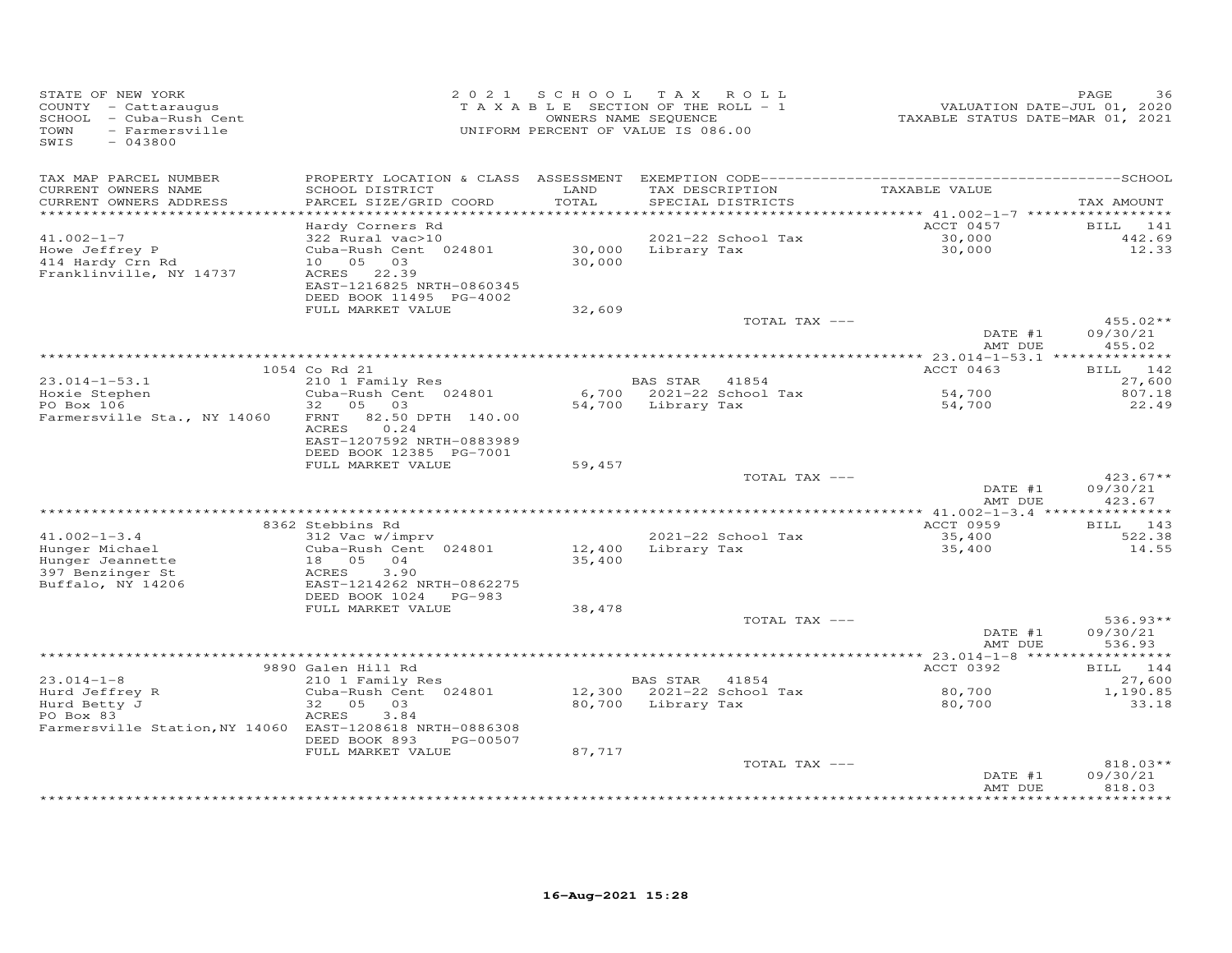| STATE OF NEW YORK<br>COUNTY - Cattaraugus<br>SCHOOL - Cuba-Rush Cent<br>TOWN<br>- Farmersville<br>SWIS<br>$-043800$ | 2 0 2 1                                                                                                                                    | SCHOOL           | TAX ROLL<br>TAXABLE SECTION OF THE ROLL - 1<br>OWNERS NAME SEQUENCE<br>UNIFORM PERCENT OF VALUE IS 086.00 | VALUATION DATE-JUL 01, 2020<br>TAXABLE STATUS DATE-MAR 01, 2021 | PAGE<br>37                           |
|---------------------------------------------------------------------------------------------------------------------|--------------------------------------------------------------------------------------------------------------------------------------------|------------------|-----------------------------------------------------------------------------------------------------------|-----------------------------------------------------------------|--------------------------------------|
| TAX MAP PARCEL NUMBER<br>CURRENT OWNERS NAME<br>CURRENT OWNERS ADDRESS                                              | SCHOOL DISTRICT<br>PARCEL SIZE/GRID COORD                                                                                                  | LAND<br>TOTAL    | TAX DESCRIPTION<br>SPECIAL DISTRICTS                                                                      | TAXABLE VALUE                                                   | TAX AMOUNT                           |
| ***********************                                                                                             |                                                                                                                                            |                  |                                                                                                           | ACCT 0002                                                       |                                      |
| $32.004 - 2 - 17$<br>Hutchins Carla Marie<br>139 Whitfield Ave<br>Buffalo, NY 14220                                 | 8984 Stebbins Rd<br>260 Seasonal res<br>Cuba-Rush Cent 024801<br>12<br>05<br>03<br>ACRES<br>25.47 BANK<br>017<br>EAST-1215310 NRTH-0870354 | 28,000<br>98,000 | 2021-22 School Tax<br>Library Tax                                                                         | 98,000<br>98,000                                                | BILL 145<br>1,446.13<br>40.29        |
|                                                                                                                     | DEED BOOK 20190 PG-9577<br>FULL MARKET VALUE                                                                                               | 106,522          |                                                                                                           |                                                                 |                                      |
|                                                                                                                     |                                                                                                                                            |                  | TOTAL TAX ---                                                                                             | DATE #1<br>AMT DUE                                              | $1,486.42**$<br>09/30/21<br>1,486.42 |
|                                                                                                                     |                                                                                                                                            |                  |                                                                                                           |                                                                 |                                      |
|                                                                                                                     | 883 Tarbell Rd                                                                                                                             |                  |                                                                                                           | ACCT 0867                                                       | BILL 146                             |
| $23.003 - 1 - 11.2$<br>Idem Michael<br>883 Tarbell Rd<br>Farmersville Sta., NY 14060                                | 210 1 Family Res<br>Cuba-Rush Cent 024801<br>31 05 03<br>ACRES 16.00                                                                       | 25,300<br>90,900 | 2021-22 School Tax<br>Library Tax                                                                         | 90,900<br>90,900                                                | 1,341.36<br>37.37                    |
|                                                                                                                     | EAST-1209359 NRTH-0883226<br>DEED BOOK 908<br>PG-00650<br>FULL MARKET VALUE                                                                | 98,804           |                                                                                                           |                                                                 |                                      |
|                                                                                                                     |                                                                                                                                            |                  | TOTAL TAX ---                                                                                             | DATE #1<br>AMT DUE                                              | $1,378.73**$<br>09/30/21<br>1,378.73 |
| *************************                                                                                           |                                                                                                                                            |                  |                                                                                                           |                                                                 |                                      |
| $23.014 - 1 - 44$<br>Idem Michael<br>883 Tarbell Rd<br>Farmersville Sta., NY 14060                                  | NYS Rte 98<br>314 Rural vac<10<br>Cuba-Rush Cent 024801<br>31/32<br>05 03<br>FRNT 297.00 DPTH 106.00<br>0.72<br>ACRES                      | 7,900<br>7,900   | 2021-22 School Tax<br>Library Tax                                                                         | ACCT 0272<br>7,900<br>7,900                                     | BILL 147<br>116.58<br>3.25           |
|                                                                                                                     | EAST-1209111 NRTH-0883700<br>DEED BOOK 908<br>PG-00650                                                                                     |                  |                                                                                                           |                                                                 |                                      |
|                                                                                                                     | FULL MARKET VALUE                                                                                                                          | 8,587            |                                                                                                           |                                                                 |                                      |
|                                                                                                                     |                                                                                                                                            |                  | TOTAL TAX ---                                                                                             | DATE #1<br>AMT DUE                                              | $119.83**$<br>09/30/21<br>119.83     |
|                                                                                                                     |                                                                                                                                            |                  |                                                                                                           |                                                                 |                                      |
| $41.002 - 1 - 3.17$                                                                                                 | Hardy Crn.<br>260 Seasonal res                                                                                                             |                  | 2021-22 School Tax                                                                                        | 34,000                                                          | BILL 148<br>501.72                   |
| Imbrogno Marco<br>Callahan Thomas<br>749 16th St<br>Niagara Falls, NY 14301                                         | Cuba-Rush Cent 024801<br>17  05  04<br>ACRES 25.00<br>EAST-1211789 NRTH-0085987<br>DEED BOOK 2019 PG-15162                                 | 30,000<br>34,000 | Library Tax                                                                                               | 34,000                                                          | 13.98                                |
|                                                                                                                     | FULL MARKET VALUE                                                                                                                          | 36,957           | TOTAL TAX ---                                                                                             | DATE #1                                                         | $515.70**$<br>09/30/21               |
|                                                                                                                     |                                                                                                                                            |                  |                                                                                                           | AMT DUE                                                         | 515.70                               |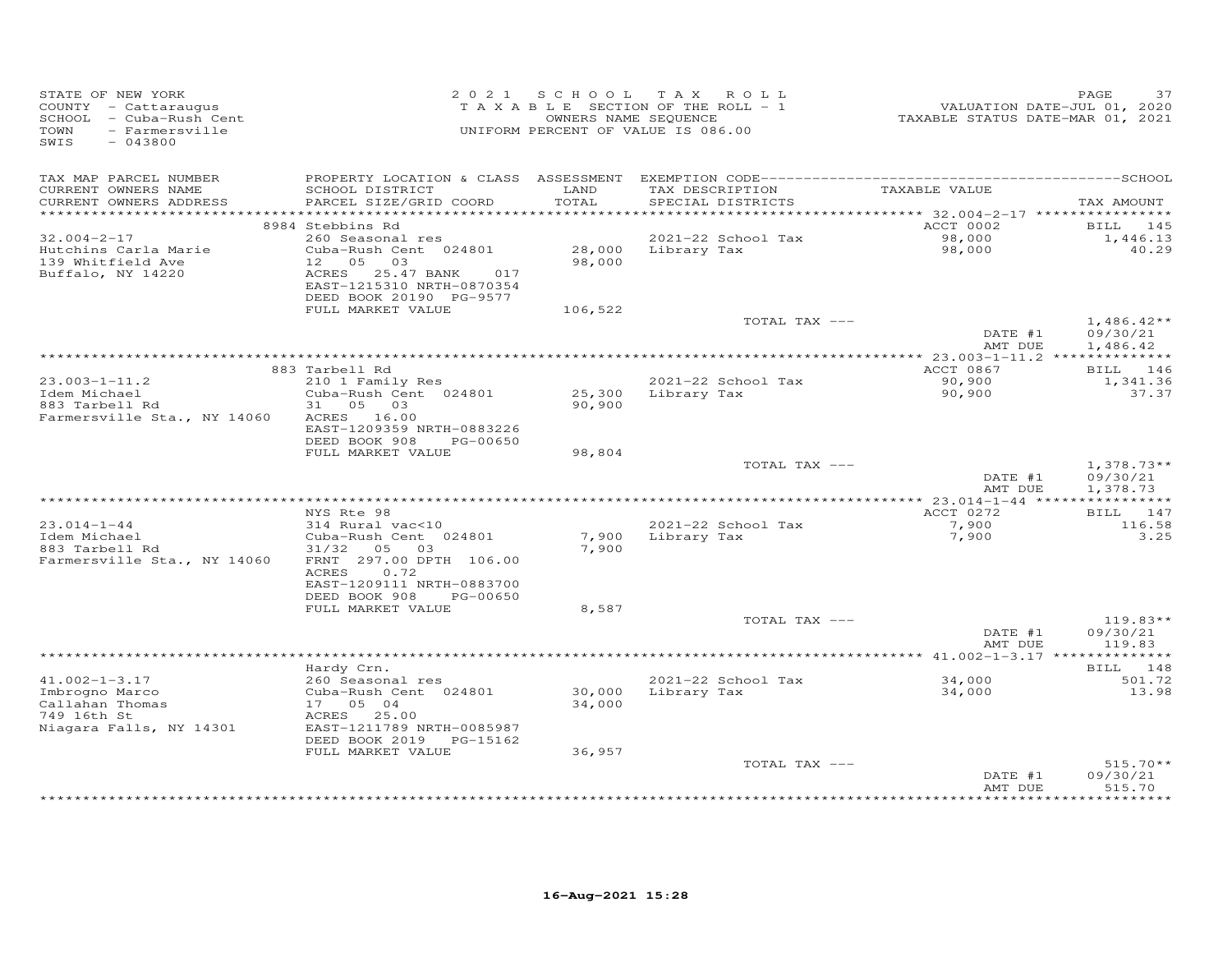| STATE OF NEW YORK<br>COUNTY - Cattaraugus<br>SCHOOL - Cuba-Rush Cent<br><b>TOWN</b><br>- Farmersville<br>SWIS<br>$-043800$ |                                              | 2021 SCHOOL TAX ROLL<br>TAXABLE SECTION OF THE ROLL - 1<br>UNIFORM PERCENT OF VALUE IS 086.00 | OWNERS NAME SEQUENCE |                                      | VALUATION DATE-JUL 01, 2020<br>TAXABLE STATUS DATE-MAR 01, 2021 | PAGE<br>38            |
|----------------------------------------------------------------------------------------------------------------------------|----------------------------------------------|-----------------------------------------------------------------------------------------------|----------------------|--------------------------------------|-----------------------------------------------------------------|-----------------------|
| TAX MAP PARCEL NUMBER                                                                                                      |                                              | LAND                                                                                          |                      |                                      | TAXABLE VALUE                                                   |                       |
| CURRENT OWNERS NAME<br>CURRENT OWNERS ADDRESS                                                                              | SCHOOL DISTRICT<br>PARCEL SIZE/GRID COORD    | TOTAL                                                                                         |                      | TAX DESCRIPTION<br>SPECIAL DISTRICTS |                                                                 | TAX AMOUNT            |
|                                                                                                                            |                                              |                                                                                               |                      |                                      |                                                                 |                       |
|                                                                                                                            | 1087 Siloam Rd                               |                                                                                               |                      |                                      | ACCT 0541                                                       | BILL 149              |
| $23.003 - 1 - 6$<br>Jackson Barbara J                                                                                      | 210 1 Family Res<br>Cuba-Rush Cent 024801    |                                                                                               | ENH STAR             | 41834<br>9,300 2021-22 School Tax    | 50,600                                                          | 50,600<br>746.68      |
| Jackson John C                                                                                                             | 32 05 03                                     |                                                                                               | 50,600 Library Tax   |                                      | 50,600                                                          | 20.80                 |
| 1087 Siloam Rd                                                                                                             | ACRES<br>1.86                                |                                                                                               |                      |                                      |                                                                 |                       |
| Freedom, NY 14065                                                                                                          | EAST-1207401 NRTH-0885808                    |                                                                                               |                      |                                      |                                                                 |                       |
|                                                                                                                            | DEED BOOK 802<br>PG-00826                    |                                                                                               |                      |                                      |                                                                 |                       |
|                                                                                                                            | FULL MARKET VALUE                            | 55,000                                                                                        |                      |                                      |                                                                 |                       |
|                                                                                                                            |                                              |                                                                                               |                      | TOTAL TAX ---                        | DATE #1                                                         | $20.80**$<br>09/30/21 |
|                                                                                                                            |                                              |                                                                                               |                      |                                      | AMT DUE                                                         | 20.80                 |
|                                                                                                                            |                                              |                                                                                               |                      |                                      |                                                                 |                       |
|                                                                                                                            | 944 Elton Rd                                 |                                                                                               |                      |                                      | ACCT 0206                                                       | BILL 150              |
| $23.014 - 1 - 16$                                                                                                          | 210 1 Family Res                             |                                                                                               |                      | 2021-22 School Tax                   | 50,100                                                          | 739.30                |
| Johnson David                                                                                                              | Cuba-Rush Cent 024801                        |                                                                                               | 7,900 Library Tax    |                                      | 50,100                                                          | 20.60                 |
| 944 Elton Road                                                                                                             | 32 05 03<br>ACRES<br>0.73                    | 50,100                                                                                        |                      |                                      |                                                                 |                       |
| Farmersville, NY 14060                                                                                                     | EAST-1209113 NRTH-0885340                    |                                                                                               |                      |                                      |                                                                 |                       |
|                                                                                                                            | DEED BOOK 20200 PG-8390                      |                                                                                               |                      |                                      |                                                                 |                       |
|                                                                                                                            | FULL MARKET VALUE                            | 54,457                                                                                        |                      |                                      |                                                                 |                       |
|                                                                                                                            |                                              |                                                                                               |                      | TOTAL TAX ---                        |                                                                 | $759.90**$            |
|                                                                                                                            |                                              |                                                                                               |                      |                                      | DATE #1                                                         | 09/30/21              |
|                                                                                                                            |                                              |                                                                                               |                      |                                      | AMT DUE                                                         | 759.90                |
|                                                                                                                            | Healy Rd                                     |                                                                                               |                      |                                      | ACCT 0732                                                       | BILL 151              |
| $41.001 - 1 - 32.4$                                                                                                        | $314$ Rural vac<10                           |                                                                                               |                      | 2021-22 School Tax                   | 11,500                                                          | 169.70                |
| Johnston Robert                                                                                                            | Cuba-Rush Cent 024801                        | 11,500                                                                                        |                      | Library Tax                          | 11,500                                                          | 4.73                  |
| Johnston Debra                                                                                                             | 35 05 03                                     | 11,500                                                                                        |                      |                                      |                                                                 |                       |
| 1397 Hardy Corners Rd                                                                                                      | 3.30<br>ACRES                                |                                                                                               |                      |                                      |                                                                 |                       |
| Franklinville, NY 14737                                                                                                    | EAST-1204283 NRTH-0861532                    |                                                                                               |                      |                                      |                                                                 |                       |
|                                                                                                                            | DEED BOOK 16700 PG-3003<br>FULL MARKET VALUE | 12,500                                                                                        |                      |                                      |                                                                 |                       |
|                                                                                                                            |                                              |                                                                                               |                      | TOTAL TAX ---                        |                                                                 | $174.43**$            |
|                                                                                                                            |                                              |                                                                                               |                      |                                      | DATE #1                                                         | 09/30/21              |
|                                                                                                                            |                                              |                                                                                               |                      |                                      | AMT DUE                                                         | 174.43                |
|                                                                                                                            |                                              |                                                                                               |                      |                                      |                                                                 |                       |
| $41.001 - 1 - 33$                                                                                                          | 1297 Hardy Crn. Rd                           |                                                                                               |                      |                                      | ACCT 0543                                                       | BILL 152              |
| Johnston Robert                                                                                                            | 210 1 Family Res<br>Cuba-Rush Cent 024801    |                                                                                               | ENH STAR 41834       | 15,400 2021-22 School Tax            | 108,500                                                         | 65,040<br>1,601.08    |
| Johnston Debra                                                                                                             | 34 05 03                                     |                                                                                               | 108,500 Library Tax  |                                      | 108,500                                                         | 44.60                 |
| 1297 Hardy Corners RD                                                                                                      | ACRES<br>5.95                                |                                                                                               |                      |                                      |                                                                 |                       |
| Franklinville, NY 14737                                                                                                    | EAST-1203888 NRTH-0861508                    |                                                                                               |                      |                                      |                                                                 |                       |
|                                                                                                                            | DEED BOOK 16054 PG-9001                      |                                                                                               |                      |                                      |                                                                 |                       |
|                                                                                                                            | FULL MARKET VALUE                            | 117,935                                                                                       |                      |                                      |                                                                 |                       |
|                                                                                                                            |                                              |                                                                                               |                      | TOTAL TAX ---                        |                                                                 | $719.68**$            |
|                                                                                                                            |                                              |                                                                                               |                      |                                      | DATE #1<br>AMT DUE                                              | 09/30/21<br>719.68    |
|                                                                                                                            |                                              |                                                                                               |                      |                                      |                                                                 | * * * * * * * * * *   |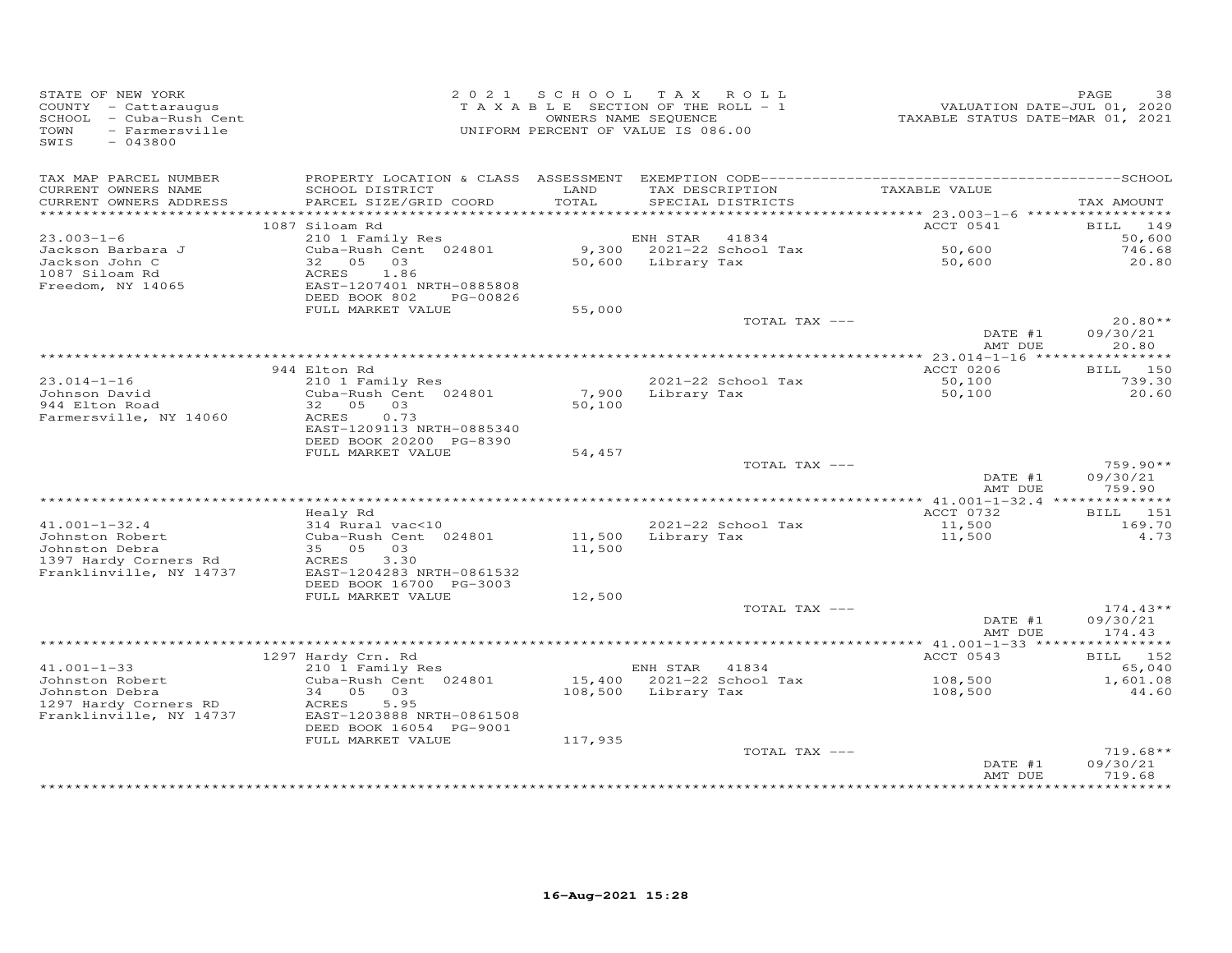| TAX MAP PARCEL NUMBER<br>TAXABLE VALUE<br>SCHOOL DISTRICT<br>LAND<br>TAX DESCRIPTION<br>CURRENT OWNERS NAME<br>PARCEL SIZE/GRID COORD<br>TOTAL<br>CURRENT OWNERS ADDRESS<br>SPECIAL DISTRICTS<br>************************<br>ACCT 0216<br>1152 Elton Rd<br>BILL 153<br>$23.003 - 1 - 20$<br>210 1 Family Res<br>BAS STAR<br>41854<br>Cuba-Rush Cent 024801<br>10,300<br>2021-22 School Tax<br>57,400<br>Jones Lee R<br>1152 Elton Rd<br>39 05 03<br>57,400 Library Tax<br>57,400<br>Franklinville, NY 14737<br>2.51<br>ACRES<br>EAST-1206236 NRTH-0883269<br>DEED BOOK 16214 PG-7001<br>FULL MARKET VALUE<br>62,391<br>TOTAL TAX ---<br>DATE #1<br>AMT DUE<br>9892 NYS Rte 98<br>ACCT 0451<br>$23.004 - 1 - 3$<br>210 1 Family Res<br>BAS STAR 41854<br>7,900 2021-22 School Tax<br>125,200<br>Jones Timothy W<br>Cuba-Rush Cent 024801<br>9892 NYS Route 98<br>24 05 03<br>125,200 Library Tax<br>125,200<br>Farmersville Station, NY 14060 FRNT 200.00 DPTH 167.00<br>ACRES<br>$0.78$ BANK<br>017<br>EAST-1212951 NRTH-0885896<br>DEED BOOK 7577 PG-8004<br>136,087<br>FULL MARKET VALUE<br>TOTAL TAX ---<br>DATE #1<br>AMT DUE<br>ACCT 0834<br>1100 Hardy Crn. Rd<br>$41.001 - 1 - 7.2$<br>2021-22 School Tax<br>80,000<br>270 Mfg housing<br>Juda Sarah M.<br>Cuba-Rush Cent 024801<br>52,000<br>Library Tax<br>80,000<br>Dziewa Patrick W.<br>26 05 03<br>80,000<br>Dziewa<br>ACRES 55.00<br>EAST-1206665 NRTH-0862657<br>DEED BOOK 30243 PG-9001<br>Wayne R<br>EAST-1206665 NRTH-0862657<br>70 Haley Ln Apt 6<br>86,957<br>Cheektowaga, NY 14227<br>FULL MARKET VALUE<br>TOTAL TAX ---<br>DATE #1<br>AMT DUE<br>ACCT 0907<br>784 Hardy Crn Rd<br>$41.002 - 1 - 1.3$<br>2021-22 School Tax<br>270 Mfg housing<br>16,500<br>Jung Robert J<br>Cuba-Rush Cent 024801<br>9,700<br>Library Tax<br>16,500<br>Jung David M<br>18 5 3<br>16,500<br>17 Gratton St<br>ACRES<br>2.15<br>EAST-1211096 NRTH-0860991<br>Sloan, NY 14206<br>DEED BOOK 940<br>$PG-72$<br>17,935<br>FULL MARKET VALUE | STATE OF NEW YORK<br>COUNTY - Cattaraugus<br>SCHOOL - Cuba-Rush Cent<br>TOWN<br>- Farmersville<br>SWIS<br>$-043800$ | 2021 SCHOOL | TAX ROLL<br>TAXABLE SECTION OF THE ROLL - 1<br>OWNERS NAME SEQUENCE<br>UNIFORM PERCENT OF VALUE IS 086.00 | VALUATION DATE-JUL 01, 2020<br>TAXABLE STATUS DATE-MAR 01, 2021 | PAGE<br>39                           |
|-------------------------------------------------------------------------------------------------------------------------------------------------------------------------------------------------------------------------------------------------------------------------------------------------------------------------------------------------------------------------------------------------------------------------------------------------------------------------------------------------------------------------------------------------------------------------------------------------------------------------------------------------------------------------------------------------------------------------------------------------------------------------------------------------------------------------------------------------------------------------------------------------------------------------------------------------------------------------------------------------------------------------------------------------------------------------------------------------------------------------------------------------------------------------------------------------------------------------------------------------------------------------------------------------------------------------------------------------------------------------------------------------------------------------------------------------------------------------------------------------------------------------------------------------------------------------------------------------------------------------------------------------------------------------------------------------------------------------------------------------------------------------------------------------------------------------------------------------------------------------------------------------------------------------------------------------------------------------------------------|---------------------------------------------------------------------------------------------------------------------|-------------|-----------------------------------------------------------------------------------------------------------|-----------------------------------------------------------------|--------------------------------------|
|                                                                                                                                                                                                                                                                                                                                                                                                                                                                                                                                                                                                                                                                                                                                                                                                                                                                                                                                                                                                                                                                                                                                                                                                                                                                                                                                                                                                                                                                                                                                                                                                                                                                                                                                                                                                                                                                                                                                                                                           |                                                                                                                     |             |                                                                                                           |                                                                 | TAX AMOUNT                           |
|                                                                                                                                                                                                                                                                                                                                                                                                                                                                                                                                                                                                                                                                                                                                                                                                                                                                                                                                                                                                                                                                                                                                                                                                                                                                                                                                                                                                                                                                                                                                                                                                                                                                                                                                                                                                                                                                                                                                                                                           |                                                                                                                     |             |                                                                                                           |                                                                 |                                      |
|                                                                                                                                                                                                                                                                                                                                                                                                                                                                                                                                                                                                                                                                                                                                                                                                                                                                                                                                                                                                                                                                                                                                                                                                                                                                                                                                                                                                                                                                                                                                                                                                                                                                                                                                                                                                                                                                                                                                                                                           |                                                                                                                     |             |                                                                                                           |                                                                 | 27,600                               |
|                                                                                                                                                                                                                                                                                                                                                                                                                                                                                                                                                                                                                                                                                                                                                                                                                                                                                                                                                                                                                                                                                                                                                                                                                                                                                                                                                                                                                                                                                                                                                                                                                                                                                                                                                                                                                                                                                                                                                                                           |                                                                                                                     |             |                                                                                                           |                                                                 | 847.02                               |
|                                                                                                                                                                                                                                                                                                                                                                                                                                                                                                                                                                                                                                                                                                                                                                                                                                                                                                                                                                                                                                                                                                                                                                                                                                                                                                                                                                                                                                                                                                                                                                                                                                                                                                                                                                                                                                                                                                                                                                                           |                                                                                                                     |             |                                                                                                           |                                                                 | 23.60                                |
|                                                                                                                                                                                                                                                                                                                                                                                                                                                                                                                                                                                                                                                                                                                                                                                                                                                                                                                                                                                                                                                                                                                                                                                                                                                                                                                                                                                                                                                                                                                                                                                                                                                                                                                                                                                                                                                                                                                                                                                           |                                                                                                                     |             |                                                                                                           |                                                                 |                                      |
|                                                                                                                                                                                                                                                                                                                                                                                                                                                                                                                                                                                                                                                                                                                                                                                                                                                                                                                                                                                                                                                                                                                                                                                                                                                                                                                                                                                                                                                                                                                                                                                                                                                                                                                                                                                                                                                                                                                                                                                           |                                                                                                                     |             |                                                                                                           |                                                                 | $464.62**$<br>09/30/21               |
|                                                                                                                                                                                                                                                                                                                                                                                                                                                                                                                                                                                                                                                                                                                                                                                                                                                                                                                                                                                                                                                                                                                                                                                                                                                                                                                                                                                                                                                                                                                                                                                                                                                                                                                                                                                                                                                                                                                                                                                           |                                                                                                                     |             |                                                                                                           |                                                                 | 464.62                               |
|                                                                                                                                                                                                                                                                                                                                                                                                                                                                                                                                                                                                                                                                                                                                                                                                                                                                                                                                                                                                                                                                                                                                                                                                                                                                                                                                                                                                                                                                                                                                                                                                                                                                                                                                                                                                                                                                                                                                                                                           |                                                                                                                     |             |                                                                                                           |                                                                 | BILL 154                             |
|                                                                                                                                                                                                                                                                                                                                                                                                                                                                                                                                                                                                                                                                                                                                                                                                                                                                                                                                                                                                                                                                                                                                                                                                                                                                                                                                                                                                                                                                                                                                                                                                                                                                                                                                                                                                                                                                                                                                                                                           |                                                                                                                     |             |                                                                                                           |                                                                 | 27,600                               |
|                                                                                                                                                                                                                                                                                                                                                                                                                                                                                                                                                                                                                                                                                                                                                                                                                                                                                                                                                                                                                                                                                                                                                                                                                                                                                                                                                                                                                                                                                                                                                                                                                                                                                                                                                                                                                                                                                                                                                                                           |                                                                                                                     |             |                                                                                                           |                                                                 | 1,847.51                             |
|                                                                                                                                                                                                                                                                                                                                                                                                                                                                                                                                                                                                                                                                                                                                                                                                                                                                                                                                                                                                                                                                                                                                                                                                                                                                                                                                                                                                                                                                                                                                                                                                                                                                                                                                                                                                                                                                                                                                                                                           |                                                                                                                     |             |                                                                                                           |                                                                 | 51.47                                |
|                                                                                                                                                                                                                                                                                                                                                                                                                                                                                                                                                                                                                                                                                                                                                                                                                                                                                                                                                                                                                                                                                                                                                                                                                                                                                                                                                                                                                                                                                                                                                                                                                                                                                                                                                                                                                                                                                                                                                                                           |                                                                                                                     |             |                                                                                                           |                                                                 |                                      |
|                                                                                                                                                                                                                                                                                                                                                                                                                                                                                                                                                                                                                                                                                                                                                                                                                                                                                                                                                                                                                                                                                                                                                                                                                                                                                                                                                                                                                                                                                                                                                                                                                                                                                                                                                                                                                                                                                                                                                                                           |                                                                                                                     |             |                                                                                                           |                                                                 |                                      |
|                                                                                                                                                                                                                                                                                                                                                                                                                                                                                                                                                                                                                                                                                                                                                                                                                                                                                                                                                                                                                                                                                                                                                                                                                                                                                                                                                                                                                                                                                                                                                                                                                                                                                                                                                                                                                                                                                                                                                                                           |                                                                                                                     |             |                                                                                                           |                                                                 | $1,492.98**$<br>09/30/21<br>1,492.98 |
|                                                                                                                                                                                                                                                                                                                                                                                                                                                                                                                                                                                                                                                                                                                                                                                                                                                                                                                                                                                                                                                                                                                                                                                                                                                                                                                                                                                                                                                                                                                                                                                                                                                                                                                                                                                                                                                                                                                                                                                           |                                                                                                                     |             |                                                                                                           |                                                                 |                                      |
|                                                                                                                                                                                                                                                                                                                                                                                                                                                                                                                                                                                                                                                                                                                                                                                                                                                                                                                                                                                                                                                                                                                                                                                                                                                                                                                                                                                                                                                                                                                                                                                                                                                                                                                                                                                                                                                                                                                                                                                           |                                                                                                                     |             |                                                                                                           |                                                                 | BILL 155                             |
|                                                                                                                                                                                                                                                                                                                                                                                                                                                                                                                                                                                                                                                                                                                                                                                                                                                                                                                                                                                                                                                                                                                                                                                                                                                                                                                                                                                                                                                                                                                                                                                                                                                                                                                                                                                                                                                                                                                                                                                           |                                                                                                                     |             |                                                                                                           |                                                                 | 1,180.52<br>32.89                    |
|                                                                                                                                                                                                                                                                                                                                                                                                                                                                                                                                                                                                                                                                                                                                                                                                                                                                                                                                                                                                                                                                                                                                                                                                                                                                                                                                                                                                                                                                                                                                                                                                                                                                                                                                                                                                                                                                                                                                                                                           |                                                                                                                     |             |                                                                                                           |                                                                 |                                      |
|                                                                                                                                                                                                                                                                                                                                                                                                                                                                                                                                                                                                                                                                                                                                                                                                                                                                                                                                                                                                                                                                                                                                                                                                                                                                                                                                                                                                                                                                                                                                                                                                                                                                                                                                                                                                                                                                                                                                                                                           |                                                                                                                     |             |                                                                                                           |                                                                 |                                      |
|                                                                                                                                                                                                                                                                                                                                                                                                                                                                                                                                                                                                                                                                                                                                                                                                                                                                                                                                                                                                                                                                                                                                                                                                                                                                                                                                                                                                                                                                                                                                                                                                                                                                                                                                                                                                                                                                                                                                                                                           |                                                                                                                     |             |                                                                                                           |                                                                 | $1,213.41**$<br>09/30/21<br>1,213.41 |
|                                                                                                                                                                                                                                                                                                                                                                                                                                                                                                                                                                                                                                                                                                                                                                                                                                                                                                                                                                                                                                                                                                                                                                                                                                                                                                                                                                                                                                                                                                                                                                                                                                                                                                                                                                                                                                                                                                                                                                                           |                                                                                                                     |             |                                                                                                           |                                                                 |                                      |
|                                                                                                                                                                                                                                                                                                                                                                                                                                                                                                                                                                                                                                                                                                                                                                                                                                                                                                                                                                                                                                                                                                                                                                                                                                                                                                                                                                                                                                                                                                                                                                                                                                                                                                                                                                                                                                                                                                                                                                                           |                                                                                                                     |             |                                                                                                           |                                                                 | BILL 156                             |
|                                                                                                                                                                                                                                                                                                                                                                                                                                                                                                                                                                                                                                                                                                                                                                                                                                                                                                                                                                                                                                                                                                                                                                                                                                                                                                                                                                                                                                                                                                                                                                                                                                                                                                                                                                                                                                                                                                                                                                                           |                                                                                                                     |             |                                                                                                           |                                                                 | 243.48<br>6.78                       |
|                                                                                                                                                                                                                                                                                                                                                                                                                                                                                                                                                                                                                                                                                                                                                                                                                                                                                                                                                                                                                                                                                                                                                                                                                                                                                                                                                                                                                                                                                                                                                                                                                                                                                                                                                                                                                                                                                                                                                                                           |                                                                                                                     |             |                                                                                                           |                                                                 |                                      |
|                                                                                                                                                                                                                                                                                                                                                                                                                                                                                                                                                                                                                                                                                                                                                                                                                                                                                                                                                                                                                                                                                                                                                                                                                                                                                                                                                                                                                                                                                                                                                                                                                                                                                                                                                                                                                                                                                                                                                                                           |                                                                                                                     |             |                                                                                                           |                                                                 |                                      |
|                                                                                                                                                                                                                                                                                                                                                                                                                                                                                                                                                                                                                                                                                                                                                                                                                                                                                                                                                                                                                                                                                                                                                                                                                                                                                                                                                                                                                                                                                                                                                                                                                                                                                                                                                                                                                                                                                                                                                                                           |                                                                                                                     |             |                                                                                                           |                                                                 |                                      |
|                                                                                                                                                                                                                                                                                                                                                                                                                                                                                                                                                                                                                                                                                                                                                                                                                                                                                                                                                                                                                                                                                                                                                                                                                                                                                                                                                                                                                                                                                                                                                                                                                                                                                                                                                                                                                                                                                                                                                                                           |                                                                                                                     |             |                                                                                                           |                                                                 |                                      |
| TOTAL TAX ---<br>DATE #1<br>AMT DUE                                                                                                                                                                                                                                                                                                                                                                                                                                                                                                                                                                                                                                                                                                                                                                                                                                                                                                                                                                                                                                                                                                                                                                                                                                                                                                                                                                                                                                                                                                                                                                                                                                                                                                                                                                                                                                                                                                                                                       |                                                                                                                     |             |                                                                                                           |                                                                 | 250.26**<br>09/30/21<br>250.26       |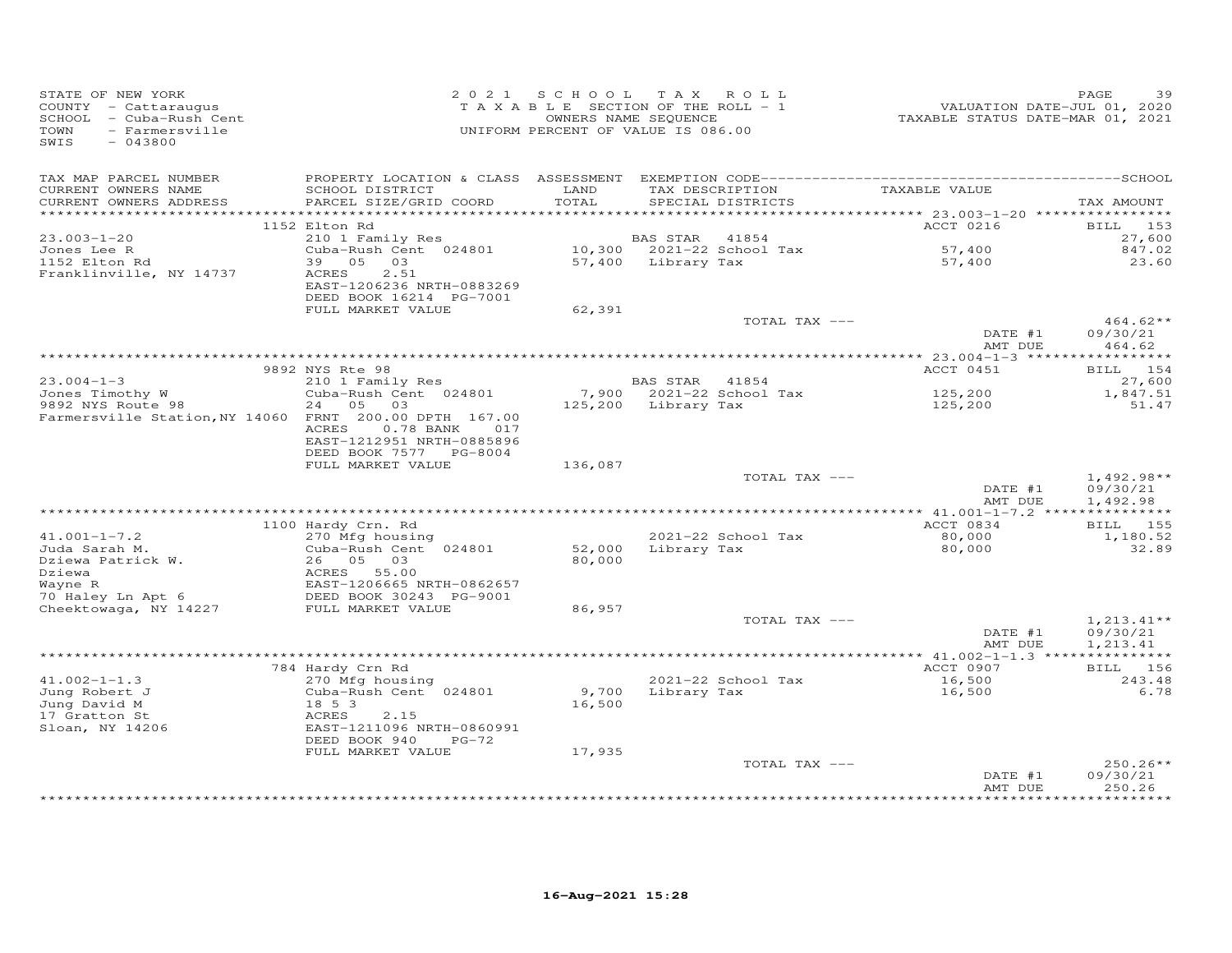| STATE OF NEW YORK<br>COUNTY - Cattaraugus<br>SCHOOL - Cuba-Rush Cent<br>TOWN<br>- Farmersville<br>SWIS<br>$-043800$ |                                           | 2021 SCHOOL   | TAX ROLL<br>TAXABLE SECTION OF THE ROLL - 1<br>OWNERS NAME SEQUENCE<br>UNIFORM PERCENT OF VALUE IS 086.00 | VALUATION DATE-JUL 01, 2020<br>TAXABLE STATUS DATE-MAR 01, 2021 | PAGE<br>40             |
|---------------------------------------------------------------------------------------------------------------------|-------------------------------------------|---------------|-----------------------------------------------------------------------------------------------------------|-----------------------------------------------------------------|------------------------|
| TAX MAP PARCEL NUMBER                                                                                               |                                           |               |                                                                                                           |                                                                 |                        |
| CURRENT OWNERS NAME<br>CURRENT OWNERS ADDRESS<br>***********************                                            | SCHOOL DISTRICT<br>PARCEL SIZE/GRID COORD | LAND<br>TOTAL | TAX DESCRIPTION<br>SPECIAL DISTRICTS                                                                      | TAXABLE VALUE                                                   | TAX AMOUNT             |
|                                                                                                                     | 9740 School St                            |               |                                                                                                           | ACCT 0244                                                       | BILL 157               |
| $23.014 - 1 - 47$                                                                                                   | 210 1 Family Res                          |               | BAS STAR<br>41854                                                                                         |                                                                 | 27,600                 |
| Kamrowski Chris                                                                                                     | Cuba-Rush Cent 024801                     |               | 9,100 2021-22 School Tax                                                                                  | 112,600                                                         | 1,661.58               |
| Kamrowski Renee                                                                                                     | 32 05 03                                  |               | 112,600 Library Tax                                                                                       | 112,600                                                         | 46.29                  |
| 9740 School St                                                                                                      | Inc. $23.014 - 1 - 46$                    |               |                                                                                                           |                                                                 |                        |
| Farmersville Station, NY 14060 ACRES 1.75                                                                           | EAST-1208459 NRTH-0884016                 |               |                                                                                                           |                                                                 |                        |
|                                                                                                                     | DEED BOOK 756<br>PG-2001                  |               |                                                                                                           |                                                                 |                        |
|                                                                                                                     | FULL MARKET VALUE                         | 122,391       |                                                                                                           |                                                                 |                        |
|                                                                                                                     |                                           |               | TOTAL TAX ---                                                                                             |                                                                 | $1,301.87**$           |
|                                                                                                                     |                                           |               |                                                                                                           | DATE #1<br>AMT DUE                                              | 09/30/21<br>1,301.87   |
|                                                                                                                     |                                           |               |                                                                                                           |                                                                 |                        |
|                                                                                                                     | Siloam Rd                                 |               |                                                                                                           | ACCT 0276                                                       | BILL 158               |
| $23.003 - 1 - 7.1$                                                                                                  | 322 Rural vac>10                          |               | 2021-22 School Tax                                                                                        | 41,100                                                          | 606.49                 |
| Kamrowski Renee                                                                                                     | Cuba-Rush Cent 024801                     |               | 41,100 Library Tax                                                                                        | 41,100                                                          | 16.90                  |
| 9740 School Rd<br>Farmersville Station, NY 14060 ACRES 37.75                                                        | 32 05<br>03                               | 41,100        |                                                                                                           |                                                                 |                        |
|                                                                                                                     | EAST-1207752 NRTH-0886941                 |               |                                                                                                           |                                                                 |                        |
|                                                                                                                     | DEED BOOK 18437 PG-8001                   |               |                                                                                                           |                                                                 |                        |
|                                                                                                                     | FULL MARKET VALUE                         | 44,674        |                                                                                                           |                                                                 |                        |
|                                                                                                                     |                                           |               | TOTAL TAX ---                                                                                             | DATE #1                                                         | $623.39**$<br>09/30/21 |
|                                                                                                                     |                                           |               |                                                                                                           | AMT DUE                                                         | 623.39                 |
|                                                                                                                     |                                           |               |                                                                                                           | ************** 32.002-1-11.4 ***************                    |                        |
|                                                                                                                     | 594 West Branch Rd                        |               |                                                                                                           | ACCT 0893                                                       | BILL 159               |
| $32.002 - 1 - 11.4$                                                                                                 | 240 Rural res                             |               | BAS STAR 41854                                                                                            |                                                                 | 27,600                 |
| Karaszewski James P<br>594 West Branch Rd                                                                           | Cuba-Rush Cent 024801<br>21  05  03       |               | 26,600 2021-22 School Tax<br>143,100 Library Tax                                                          | 143,100<br>143,100                                              | 2,111.65<br>58.83      |
| Franklinville, NY 14737                                                                                             | Ff 250.00                                 |               |                                                                                                           |                                                                 |                        |
|                                                                                                                     | ACRES 17.85                               |               |                                                                                                           |                                                                 |                        |
|                                                                                                                     | EAST-1213737 NRTH-0875053                 |               |                                                                                                           |                                                                 |                        |
|                                                                                                                     | DEED BOOK 00983 PG-00593                  |               |                                                                                                           |                                                                 |                        |
|                                                                                                                     | FULL MARKET VALUE                         | 155,543       | TOTAL TAX ---                                                                                             |                                                                 | $1,764.48**$           |
|                                                                                                                     |                                           |               |                                                                                                           | DATE #1                                                         | 09/30/21               |
|                                                                                                                     |                                           |               |                                                                                                           | AMT DUE                                                         | 1,764.48               |
|                                                                                                                     |                                           |               |                                                                                                           |                                                                 |                        |
| $32.002 - 1 - 11.19$                                                                                                | West Branch Rd                            |               | 2021-22 School Tax                                                                                        | ACCT 1189                                                       | BILL 160<br>261.19     |
| Karaszewski James P                                                                                                 | 312 Vac w/imprv<br>Cuba-Rush Cent 024801  | 8,800         | Library Tax                                                                                               | 17,700<br>17,700                                                | 7.28                   |
| 594 West Branch Rd                                                                                                  | ACRES<br>1.55                             | 17,700        |                                                                                                           |                                                                 |                        |
| Franklinville, NY 14737                                                                                             | EAST-1214049 NRTH-0873759                 |               |                                                                                                           |                                                                 |                        |
|                                                                                                                     | DEED BOOK 18221 PG-6002                   |               |                                                                                                           |                                                                 |                        |
|                                                                                                                     | FULL MARKET VALUE                         | 19,239        | TOTAL TAX ---                                                                                             |                                                                 | $268.47**$             |
|                                                                                                                     |                                           |               |                                                                                                           | DATE #1                                                         | 09/30/21               |
|                                                                                                                     |                                           |               |                                                                                                           | AMT DUE                                                         | 268.47                 |
|                                                                                                                     |                                           |               |                                                                                                           |                                                                 |                        |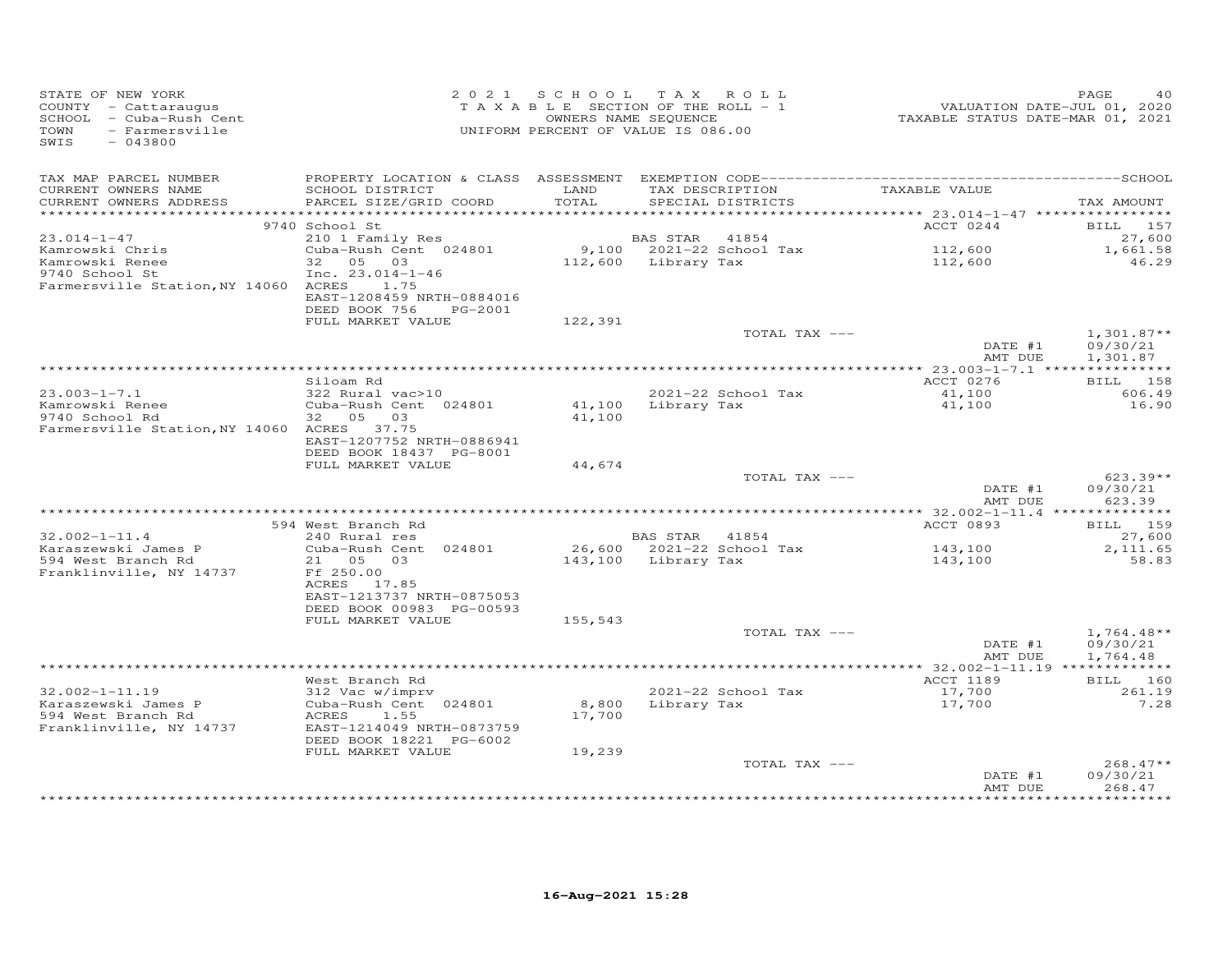| STATE OF NEW YORK<br>COUNTY - Cattaraugus<br>SCHOOL<br>- Cuba-Rush Cent<br>TOWN<br>- Farmersville<br>SWIS<br>$-043800$ | 2 0 2 1                                                                                                               | SCHOOL           | T A X<br>ROLL<br>TAXABLE SECTION OF THE ROLL - 1<br>OWNERS NAME SEQUENCE<br>UNIFORM PERCENT OF VALUE IS 086.00 | VALUATION DATE-JUL 01, 2020<br>TAXABLE STATUS DATE-MAR 01, 2021 | PAGE<br>41                     |
|------------------------------------------------------------------------------------------------------------------------|-----------------------------------------------------------------------------------------------------------------------|------------------|----------------------------------------------------------------------------------------------------------------|-----------------------------------------------------------------|--------------------------------|
| TAX MAP PARCEL NUMBER<br>CURRENT OWNERS NAME<br>CURRENT OWNERS ADDRESS                                                 | SCHOOL DISTRICT<br>PARCEL SIZE/GRID COORD                                                                             | LAND<br>TOTAL    | TAX DESCRIPTION<br>SPECIAL DISTRICTS                                                                           | TAXABLE VALUE                                                   | TAX AMOUNT                     |
| ***********************<br>$32.002 - 1 - 11.12$                                                                        | 552 West Branch Rd<br>270 Mfg housing                                                                                 |                  | 2021-22 School Tax                                                                                             | ACCT 1025<br>45,200                                             | <b>BILL</b><br>161<br>666.99   |
| Karaszewski James P.<br>594 West Branch Road<br>Franklinville, NY 14737                                                | Cuba-Rush Cent 024801<br>13 05 03<br>Ff 340.00<br>ACRES 24.70<br>EAST-1214262 NRTH-0874937<br>DEED BOOK 28238 PG-8001 | 31,800<br>45,200 | Library Tax                                                                                                    | 45,200                                                          | 18.58                          |
|                                                                                                                        | FULL MARKET VALUE                                                                                                     | 49,130           |                                                                                                                |                                                                 |                                |
|                                                                                                                        |                                                                                                                       |                  | TOTAL TAX ---                                                                                                  | DATE #1<br>AMT DUE                                              | 685.57**<br>09/30/21<br>685.57 |
|                                                                                                                        |                                                                                                                       |                  |                                                                                                                | ************ 32.002-1-11.13 *************                       |                                |
| $32.002 - 1 - 11.13$                                                                                                   | 9181 Stebbins Rd                                                                                                      |                  | 2021-22 School Tax                                                                                             | <b>ACCT 1030</b>                                                | 162<br><b>BILL</b>             |
| Karaszewski James P.                                                                                                   | 270 Mfg housing<br>Cuba-Rush Cent 024801                                                                              | 12,300           | Library Tax                                                                                                    | 12,300<br>12,300                                                | 181.50<br>5.06                 |
| Trzepacz Mark S.                                                                                                       | 21 05<br>03                                                                                                           | 12,300           |                                                                                                                |                                                                 |                                |
| 594 West Branch Rd                                                                                                     | ACRES<br>3.85                                                                                                         |                  |                                                                                                                |                                                                 |                                |
| Franklinville, NY 14737                                                                                                | EAST-1214241 NRTH-0873442                                                                                             |                  |                                                                                                                |                                                                 |                                |
|                                                                                                                        | DEED BOOK 30138 PG-7003<br>FULL MARKET VALUE                                                                          | 13,370           |                                                                                                                |                                                                 |                                |
|                                                                                                                        |                                                                                                                       |                  | TOTAL TAX ---                                                                                                  |                                                                 | 186.56**                       |
|                                                                                                                        |                                                                                                                       |                  |                                                                                                                | DATE #1<br>AMT DUE                                              | 09/30/21<br>186.56             |
|                                                                                                                        |                                                                                                                       |                  |                                                                                                                | *********** 23.014-1-2.2 ***                                    | ***********                    |
| $23.014 - 1 - 2.2$                                                                                                     | 9921 Galen Hill Rd<br>210 1 Family Res                                                                                |                  | <b>BAS STAR</b><br>41854                                                                                       | ACCT 0464                                                       | BILL 163<br>27,600             |
| Karcher Robert J                                                                                                       | Cuba-Rush Cent 024801                                                                                                 | 8,600            | 2021-22 School Tax                                                                                             | 43,600                                                          | 643.38                         |
| 9921 Galen Hill Rd<br>Freedom, NY 14065                                                                                | 32 05<br>03<br>1.38<br>ACRES<br>EAST-1208193 NRTH-0886420                                                             | 43,600           | Library Tax                                                                                                    | 43,600                                                          | 17.92                          |
|                                                                                                                        | DEED BOOK 17408 PG-3002<br>FULL MARKET VALUE                                                                          | 47,391           |                                                                                                                |                                                                 |                                |
|                                                                                                                        |                                                                                                                       |                  | TOTAL TAX ---                                                                                                  |                                                                 | $255.30**$                     |
|                                                                                                                        |                                                                                                                       |                  |                                                                                                                | DATE #1<br>AMT DUE                                              | 09/30/21<br>255.30             |
|                                                                                                                        |                                                                                                                       |                  |                                                                                                                |                                                                 |                                |
| $32.004 - 2 - 14.3$                                                                                                    | Bush Hill Rd<br>322 Rural vac>10                                                                                      |                  | 2021-22 School Tax                                                                                             | ACCT 0991                                                       | BILL 164<br>2,151.49           |
| Keem Patrick J Jr                                                                                                      | Cuba-Rush Cent 024801                                                                                                 | 145,800          | Library Tax                                                                                                    | 145,800<br>145,800                                              | 59.94                          |
| Keem Daniel M                                                                                                          | 11/12<br>05 03                                                                                                        | 145,800          |                                                                                                                |                                                                 |                                |
| 8 Highbrook Ct                                                                                                         | ACRES 230.65                                                                                                          |                  |                                                                                                                |                                                                 |                                |
| Orchard Park, NY 14127                                                                                                 | EAST-1217587 NRTH-0868621<br>DEED BOOK 20210 PG-388                                                                   |                  |                                                                                                                |                                                                 |                                |
|                                                                                                                        | FULL MARKET VALUE                                                                                                     | 158,478          |                                                                                                                |                                                                 |                                |
|                                                                                                                        |                                                                                                                       |                  | TOTAL TAX ---                                                                                                  |                                                                 | $2,211.43**$                   |
|                                                                                                                        |                                                                                                                       |                  |                                                                                                                | DATE #1                                                         | 09/30/21                       |
|                                                                                                                        |                                                                                                                       |                  |                                                                                                                | AMT DUE<br>**************                                       | 2, 211.43<br>***********       |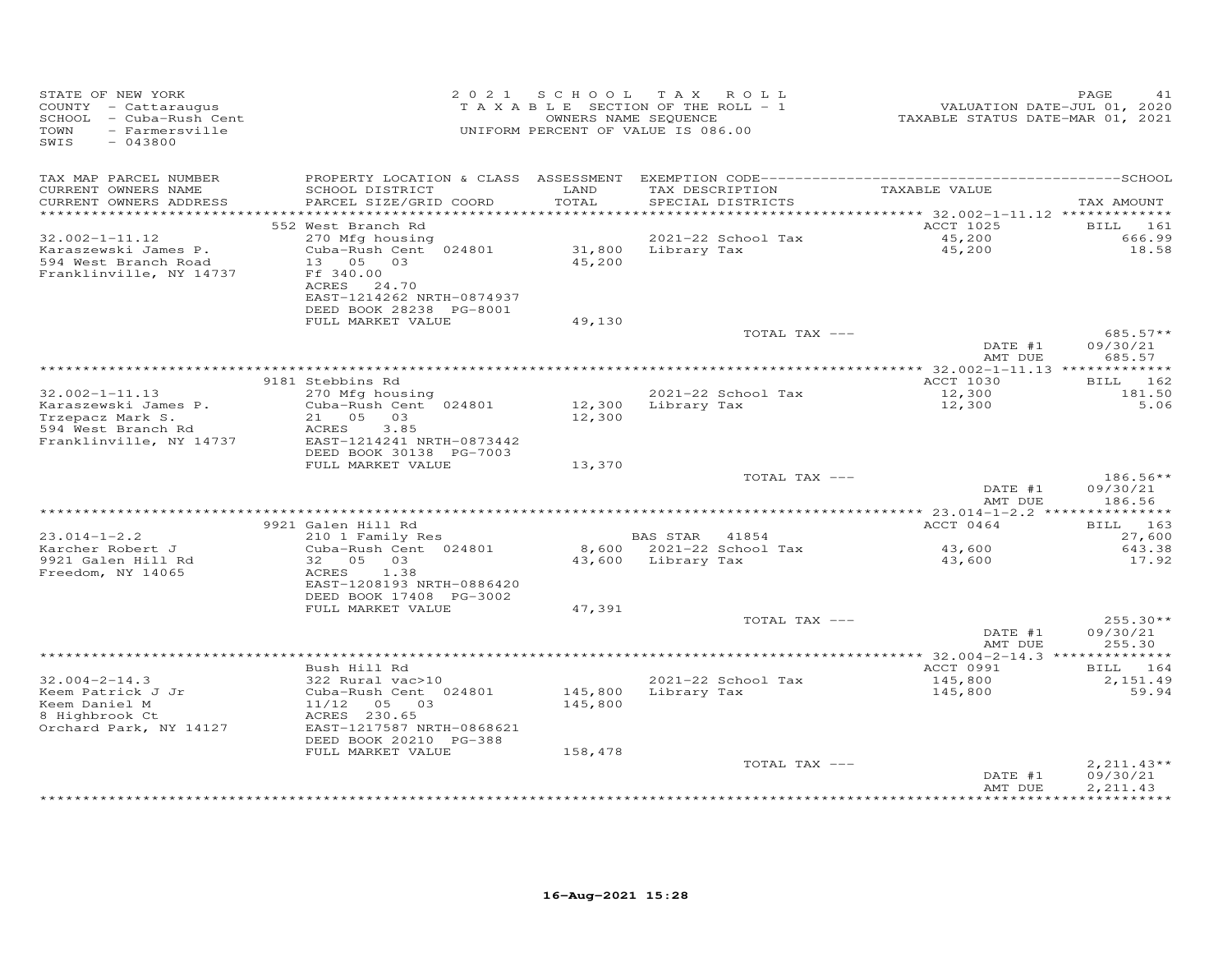| STATE OF NEW YORK<br>COUNTY - Cattaraugus<br>SCHOOL - Cuba-Rush Cent<br>- Farmersville<br>TOWN<br>SWIS<br>$-043800$ |                                                                           |                  | 2021 SCHOOL TAX ROLL<br>TAXABLE SECTION OF THE ROLL - 1<br>OWNERS NAME SEQUENCE<br>UNIFORM PERCENT OF VALUE IS 086.00 | VALUATION DATE-JUL 01, 2020<br>TAXABLE STATUS DATE-MAR 01, 2021 | PAGE                        |
|---------------------------------------------------------------------------------------------------------------------|---------------------------------------------------------------------------|------------------|-----------------------------------------------------------------------------------------------------------------------|-----------------------------------------------------------------|-----------------------------|
| TAX MAP PARCEL NUMBER<br>CURRENT OWNERS NAME<br>CURRENT OWNERS ADDRESS                                              | SCHOOL DISTRICT<br>PARCEL SIZE/GRID COORD                                 | LAND<br>TOTAL    | TAX DESCRIPTION<br>SPECIAL DISTRICTS                                                                                  | TAXABLE VALUE                                                   | TAX AMOUNT                  |
| *************************                                                                                           |                                                                           |                  |                                                                                                                       |                                                                 |                             |
| $41.001 - 1 - 37$                                                                                                   | 1400 Hardy Corners Rd<br>241 Rural res&ag                                 |                  | 2021-22 School Tax                                                                                                    | ACCT 0202<br>145,600                                            | <b>BILL</b> 165<br>2,148.54 |
| Kellogg Gerald                                                                                                      | Cuba-Rush Cent 024801                                                     | 111,000          | Library Tax                                                                                                           | 145,600                                                         | 59.86                       |
| Kathleen Kellogg                                                                                                    | 34 05 03                                                                  | 145,600          |                                                                                                                       |                                                                 |                             |
| 8061 Healy Rd                                                                                                       | ACRES 148.81                                                              |                  |                                                                                                                       |                                                                 |                             |
| Franklinville, NY 14737                                                                                             | EAST-1201541 NRTH-0860614<br>DEED BOOK 414<br>PG-00446                    |                  |                                                                                                                       |                                                                 |                             |
|                                                                                                                     | FULL MARKET VALUE                                                         | 158,261          | TOTAL TAX ---                                                                                                         |                                                                 | $2,208.40**$                |
|                                                                                                                     |                                                                           |                  |                                                                                                                       | DATE #1<br>AMT DUE                                              | 09/30/21<br>2,208.40        |
|                                                                                                                     |                                                                           |                  |                                                                                                                       |                                                                 |                             |
|                                                                                                                     | 9790 Church St                                                            |                  |                                                                                                                       | ACCT 0207                                                       | BILL 166                    |
| $23.014 - 1 - 28$<br>King Shirley M                                                                                 | 210 1 Family Res<br>Cuba-Rush Cent 024801                                 |                  | 2021-22 School Tax<br>5,600 Library Tax                                                                               | 57,200<br>57,200                                                | 844.07<br>23.51             |
| 9790 Church St                                                                                                      | 32 05<br>03                                                               | 57,200           |                                                                                                                       |                                                                 |                             |
| Farmersville Station, NY 14060 ACRES                                                                                | $0.20$ BANK<br>017<br>EAST-1208425 NRTH-0884874<br>DEED BOOK 3257 PG-6001 |                  |                                                                                                                       |                                                                 |                             |
|                                                                                                                     | FULL MARKET VALUE                                                         | 62,174           |                                                                                                                       |                                                                 |                             |
|                                                                                                                     |                                                                           |                  | TOTAL TAX ---                                                                                                         | DATE #1                                                         | 867.58**<br>09/30/21        |
|                                                                                                                     |                                                                           |                  |                                                                                                                       | AMT DUE                                                         | 867.58                      |
|                                                                                                                     | Bush Hill Rd                                                              |                  |                                                                                                                       | ACCT 0211                                                       | BILL 167                    |
| $32.004 - 1 - 24$                                                                                                   | 260 Seasonal res                                                          |                  | 2021-22 School Tax                                                                                                    | 55,500                                                          | 818.98                      |
| Kipler Daniel<br>Kipler Timothy & Karrie                                                                            | Cuba-Rush Cent 024801<br>$20 - 05 - 03$                                   | 11,200<br>55,500 | Library Tax                                                                                                           | 55,500                                                          | 22.82                       |
| 183 St. James Pl<br>Buffaol, NY 14222                                                                               | ACRES<br>3.11<br>EAST-1213332 NRTH-0871010                                |                  |                                                                                                                       |                                                                 |                             |
|                                                                                                                     | DEED BOOK 20158 PG-9002<br>FULL MARKET VALUE                              | 60,326           |                                                                                                                       |                                                                 |                             |
|                                                                                                                     |                                                                           |                  | TOTAL TAX ---                                                                                                         |                                                                 | 841.80**                    |
|                                                                                                                     |                                                                           |                  |                                                                                                                       | DATE #1<br>AMT DUE                                              | 09/30/21<br>841.80          |
|                                                                                                                     |                                                                           |                  |                                                                                                                       | *********** 32.004-1-1 ***                                      | **********                  |
| $32.004 - 1 - 1$                                                                                                    | 840 Bush Hill Rd<br>312 Vac w/imprv                                       |                  | 2021-22 School Tax                                                                                                    | ACCT 0077<br>33,600                                             | BILL 168<br>495.82          |
| Klino Larry D., Jr.                                                                                                 | Cuba-Rush Cent 024801                                                     | 16,300           | Library Tax                                                                                                           | 33,600                                                          | 13.81                       |
| 10406 Ridge Rd                                                                                                      | 20  05  03                                                                | 33,600           |                                                                                                                       |                                                                 |                             |
| Medina, NY 14103                                                                                                    | 6.67<br>ACRES<br>EAST-1210628 NRTH-0871296                                |                  |                                                                                                                       |                                                                 |                             |
|                                                                                                                     | DEED BOOK 28486 PG-8001<br>FULL MARKET VALUE                              | 36,522           |                                                                                                                       |                                                                 |                             |
|                                                                                                                     |                                                                           |                  | TOTAL TAX ---                                                                                                         | DATE #1                                                         | $509.63**$<br>09/30/21      |
|                                                                                                                     |                                                                           |                  |                                                                                                                       | AMT DUE                                                         | 509.63                      |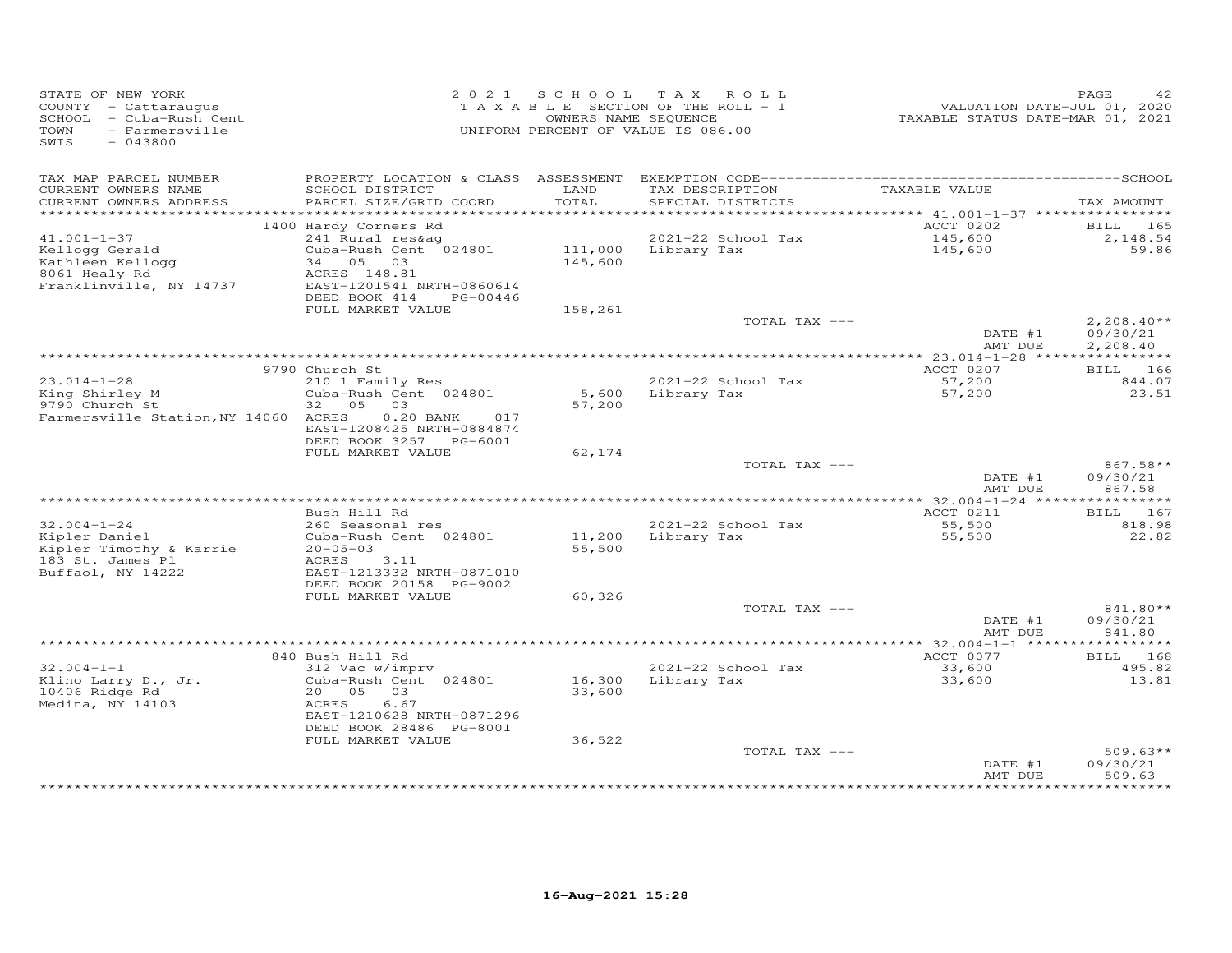| STATE OF NEW YORK<br>COUNTY - Cattaraugus<br>SCHOOL - Cuba-Rush Cent<br>TOWN<br>- Farmersville<br>SWIS<br>$-043800$ |                                                                                                                    | 2021 SCHOOL      | TAX ROLL<br>TAXABLE SECTION OF THE ROLL - 1<br>OWNERS NAME SEQUENCE<br>UNIFORM PERCENT OF VALUE IS 086.00 | VALUATION DATE-JUL 01, 2020<br>TAXABLE STATUS DATE-MAR 01, 2021 | PAGE<br>43                       |
|---------------------------------------------------------------------------------------------------------------------|--------------------------------------------------------------------------------------------------------------------|------------------|-----------------------------------------------------------------------------------------------------------|-----------------------------------------------------------------|----------------------------------|
| TAX MAP PARCEL NUMBER<br>CURRENT OWNERS NAME<br>CURRENT OWNERS ADDRESS                                              | SCHOOL DISTRICT<br>PARCEL SIZE/GRID COORD                                                                          | LAND<br>TOTAL    | TAX DESCRIPTION<br>SPECIAL DISTRICTS                                                                      | TAXABLE VALUE                                                   | TAX AMOUNT                       |
| *************************                                                                                           |                                                                                                                    |                  |                                                                                                           |                                                                 |                                  |
|                                                                                                                     | 1119 Hardy Crn. Rd                                                                                                 |                  |                                                                                                           | ACCT 0437                                                       | 169<br>BILL                      |
| $41.001 - 1 - 7.1$                                                                                                  | 312 Vac w/imprv                                                                                                    |                  | 2021-22 School Tax                                                                                        | 98,400<br>98,400                                                | 1,452.04                         |
| Knox Dale R<br>Anthony DiFilippo IV<br>681 Main St<br>East Auroa, NY 14053                                          | Cuba-Rush Cent 024801<br>25/26 05 03<br>60.50<br>ACRES<br>EAST-1206910 NRTH-0860131                                | 98,400           | 54,800 Library Tax                                                                                        |                                                                 | 40.45                            |
|                                                                                                                     | DEED BOOK 938<br>PG-727                                                                                            |                  |                                                                                                           |                                                                 |                                  |
|                                                                                                                     | FULL MARKET VALUE                                                                                                  | 106,957          | TOTAL TAX ---                                                                                             | DATE #1                                                         | $1,492.49**$<br>09/30/21         |
|                                                                                                                     |                                                                                                                    |                  |                                                                                                           | AMT DUE                                                         | 1,492.49                         |
|                                                                                                                     |                                                                                                                    |                  |                                                                                                           | ACCT 0268                                                       |                                  |
| $41.001 - 1 - 15.1$                                                                                                 | 849 Hardy Crn. Rd<br>240 Rural res                                                                                 |                  | 2021-22 School Tax                                                                                        | 61,100                                                          | BILL 170<br>901.62               |
| Kocher Garcia<br>Kocher Danielle<br>881 Hardy Corners Rd<br>Franklinville, NY 14737                                 | Cuba-Rush Cent 024801<br>17/18/26 05<br>0.3<br>ACRES 16.30<br>EAST-1209731 NRTH-0860522<br>DEED BOOK 29271 PG-4001 | 61,100           | 25,900 Library Tax                                                                                        | 61,100                                                          | 25.12                            |
|                                                                                                                     | FULL MARKET VALUE                                                                                                  | 66,413           |                                                                                                           |                                                                 |                                  |
|                                                                                                                     |                                                                                                                    |                  | TOTAL TAX ---                                                                                             | DATE #1<br>AMT DUE                                              | $926.74**$<br>09/30/21<br>926.74 |
|                                                                                                                     |                                                                                                                    |                  |                                                                                                           |                                                                 |                                  |
|                                                                                                                     | 791 A Bush Hill (Off) Rd                                                                                           |                  |                                                                                                           | ACCT 0016                                                       | BILL 171                         |
| $32.004 - 1 - 33$<br>Kosis Mary Ellen<br>Kosis Anthony<br>88 West Bihrwood Dr<br>West Seneca, NY 14224              | 260 Seasonal res<br>Cuba-Rush Cent 024801<br>20  05  03<br>6.90<br>ACRES<br>EAST-1210924 NRTH-0870311              | 14,600<br>24,500 | 2021-22 School Tax<br>Library Tax                                                                         | 24,500<br>24,500                                                | 361.53<br>10.07                  |
|                                                                                                                     | DEED BOOK 24274 PG-7001                                                                                            |                  |                                                                                                           |                                                                 |                                  |
|                                                                                                                     | FULL MARKET VALUE                                                                                                  | 26,630           |                                                                                                           |                                                                 |                                  |
|                                                                                                                     |                                                                                                                    |                  | TOTAL TAX ---                                                                                             | DATE #1<br>AMT DUE                                              | $371.60**$<br>09/30/21<br>371.60 |
|                                                                                                                     |                                                                                                                    |                  |                                                                                                           | *************** 32.002-1-11.3 **************                    |                                  |
| $32.002 - 1 - 11.3$                                                                                                 | 9079 Stebbins Rd<br>210 1 Family Res                                                                               |                  | 2021-22 School Tax                                                                                        | ACCT 0887<br>47,500                                             | BILL 172<br>700.93               |
| Kostrzebski Michael J.<br>9079 Stebbins Rd                                                                          | Cuba-Rush Cent 024801<br>21 05 03                                                                                  | 17,200<br>47,500 | Library Tax                                                                                               | 47,500                                                          | 19.53                            |
| Franklinville, NY 14737                                                                                             | ACRES<br>7.45<br>EAST-1213999 NRTH-0871945<br>DEED BOOK 25587 PG-9001                                              |                  |                                                                                                           |                                                                 |                                  |
|                                                                                                                     | FULL MARKET VALUE                                                                                                  | 51,630           |                                                                                                           |                                                                 |                                  |
|                                                                                                                     |                                                                                                                    |                  | TOTAL TAX ---                                                                                             | DATE #1<br>AMT DUE                                              | $720.46**$<br>09/30/21<br>720.46 |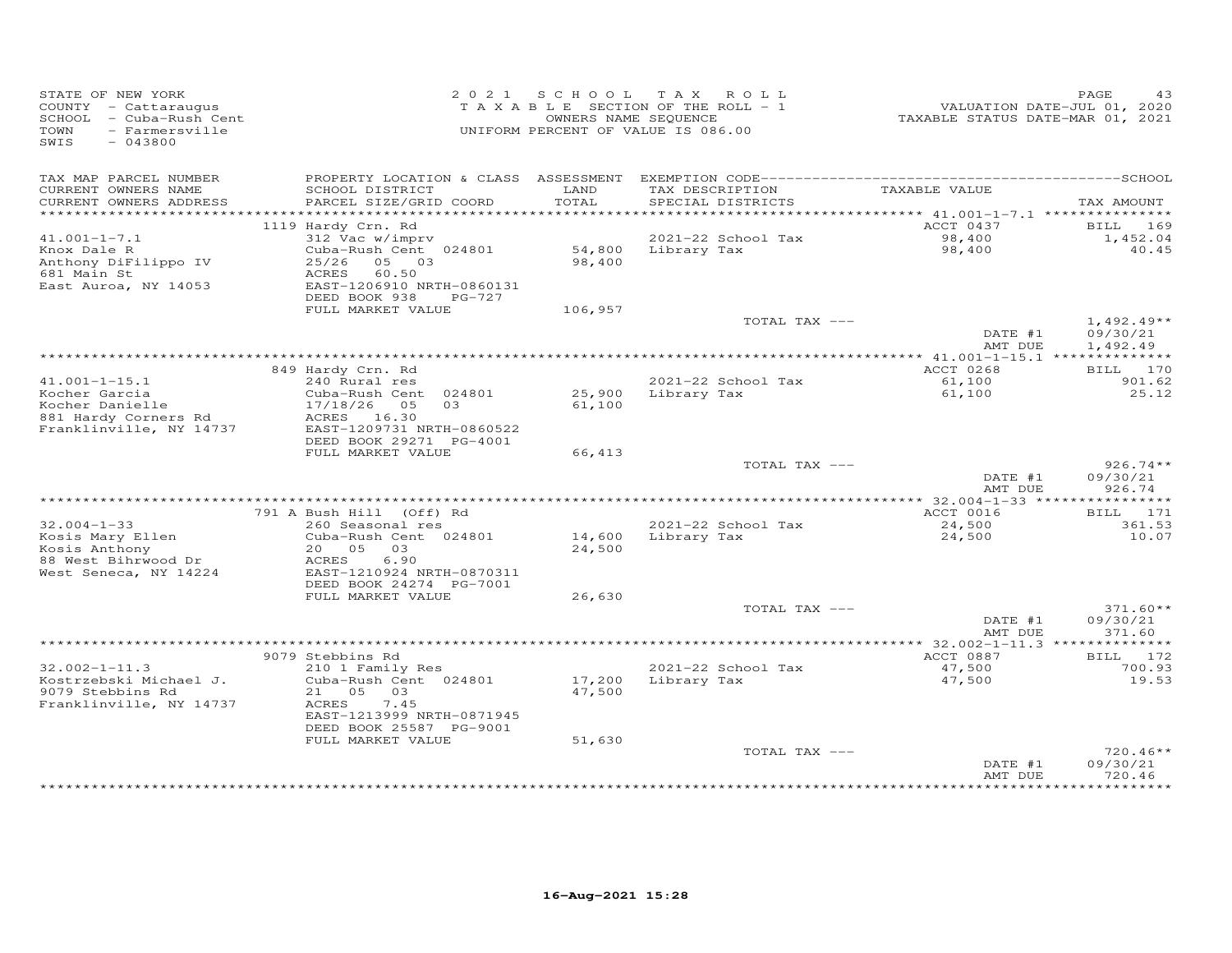| SWIS<br>$-043800$                                                                                                                                                                                                                                                                                                                                                    |                                         |
|----------------------------------------------------------------------------------------------------------------------------------------------------------------------------------------------------------------------------------------------------------------------------------------------------------------------------------------------------------------------|-----------------------------------------|
| TAX MAP PARCEL NUMBER<br>TAXABLE VALUE<br>CURRENT OWNERS NAME<br>SCHOOL DISTRICT<br>LAND<br>TAX DESCRIPTION<br>TOTAL<br>CURRENT OWNERS ADDRESS<br>PARCEL SIZE/GRID COORD<br>SPECIAL DISTRICTS                                                                                                                                                                        | TAX AMOUNT                              |
| ************************<br>ACCT 0253<br>1363 Hardy Crn Rd<br>$41.001 - 1 - 34$<br>260 Seasonal res<br>2021-22 School Tax<br>27,500<br>Cuba-Rush Cent 024801<br>19,800 Library Tax<br>27,500<br>Kowal Shawn<br>34 05 03<br>27,500<br>Lipuma Jeffrey<br>16 Oakridge Ave<br>ACRES<br>9.60<br>Kenmore, NY 14217<br>EAST-1203232 NRTH-0861459<br>DEED BOOK 20771 PG-2001 | BILL 173<br>405.80<br>11.31             |
| FULL MARKET VALUE<br>29,891<br>TOTAL TAX ---<br>DATE #1                                                                                                                                                                                                                                                                                                              | $417.11**$<br>09/30/21                  |
| AMT DUE                                                                                                                                                                                                                                                                                                                                                              | 417.11                                  |
| ACCT 0552<br>1104 Siloam Rd                                                                                                                                                                                                                                                                                                                                          | BILL 174                                |
| 36,700<br>$23.003 - 1 - 5.2$<br>260 Seasonal res<br>2021-22 School Tax<br>Kozak Thomas Sr<br>Cuba-Rush Cent 024801<br>8,000<br>36,700<br>Library Tax<br>5110 Lynwood Ave<br>40  05  03<br>36,700<br>Buffalo, NY 14219<br>FRNT 200.00 DPTH 200.00<br>ACRES<br>0.92<br>EAST-1207163 NRTH-0886158                                                                       | 541.56<br>15.09                         |
| DEED BOOK 756<br>PG-00785<br>FULL MARKET VALUE<br>39,891                                                                                                                                                                                                                                                                                                             |                                         |
| TOTAL TAX ---<br>DATE #1<br>AMT DUE                                                                                                                                                                                                                                                                                                                                  | $556.65**$<br>09/30/21<br>556.65        |
|                                                                                                                                                                                                                                                                                                                                                                      |                                         |
| 1172 Co Rd 21<br>ACCT 0215<br>$23.003 - 1 - 22$<br>270 Mfg housing<br>ENH STAR 41834<br>Kozak William C., Jr.<br>Cuba-Rush Cent 024801<br>45,900 2021-22 School Tax<br>82,800<br>Krist-Kozak Traci A.<br>$39 - 05 - 03$<br>82,800 Library Tax<br>82,800<br>William & Marie Kozak<br>ACRES 50.55<br>1172 Elton Road<br>EAST-0120624 NRTH-0883897                      | BILL 175<br>65,040<br>1,221.84<br>34.04 |
| Farmersvlle Station, NY 14060 DEED BOOK 28876 PG-3001                                                                                                                                                                                                                                                                                                                |                                         |
| 90,000<br>FULL MARKET VALUE<br>TOTAL TAX ---<br>DATE #1<br>AMT DUE                                                                                                                                                                                                                                                                                                   | 329.88**<br>09/30/21<br>329.88          |
|                                                                                                                                                                                                                                                                                                                                                                      |                                         |
| 1192 Elton Rd<br>ACCT 0874                                                                                                                                                                                                                                                                                                                                           | BILL 176                                |
| $23.003 - 1 - 5.3$<br>210 1 Family Res<br>BAS STAR 41854                                                                                                                                                                                                                                                                                                             | 27,600                                  |
| 17,000 2021-22 School Tax<br>142,700<br>Kozak William Jr<br>Cuba-Rush Cent 024801<br>Kozak Michelle J<br>40  05  03<br>142,700 Library Tax<br>142,700<br>1192 Elton Rd<br>ACRES<br>7.21<br>PO Box 193<br>EAST-1205345 NRTH-0883454<br>Farmersville Station, NY 14060 DEED BOOK 18580 PG-8002                                                                         | 2,105.75<br>58.66                       |
| FULL MARKET VALUE<br>155,109<br>TOTAL TAX ---<br>DATE #1<br>AMT DUE                                                                                                                                                                                                                                                                                                  | $1,758.41**$<br>09/30/21<br>1,758.41    |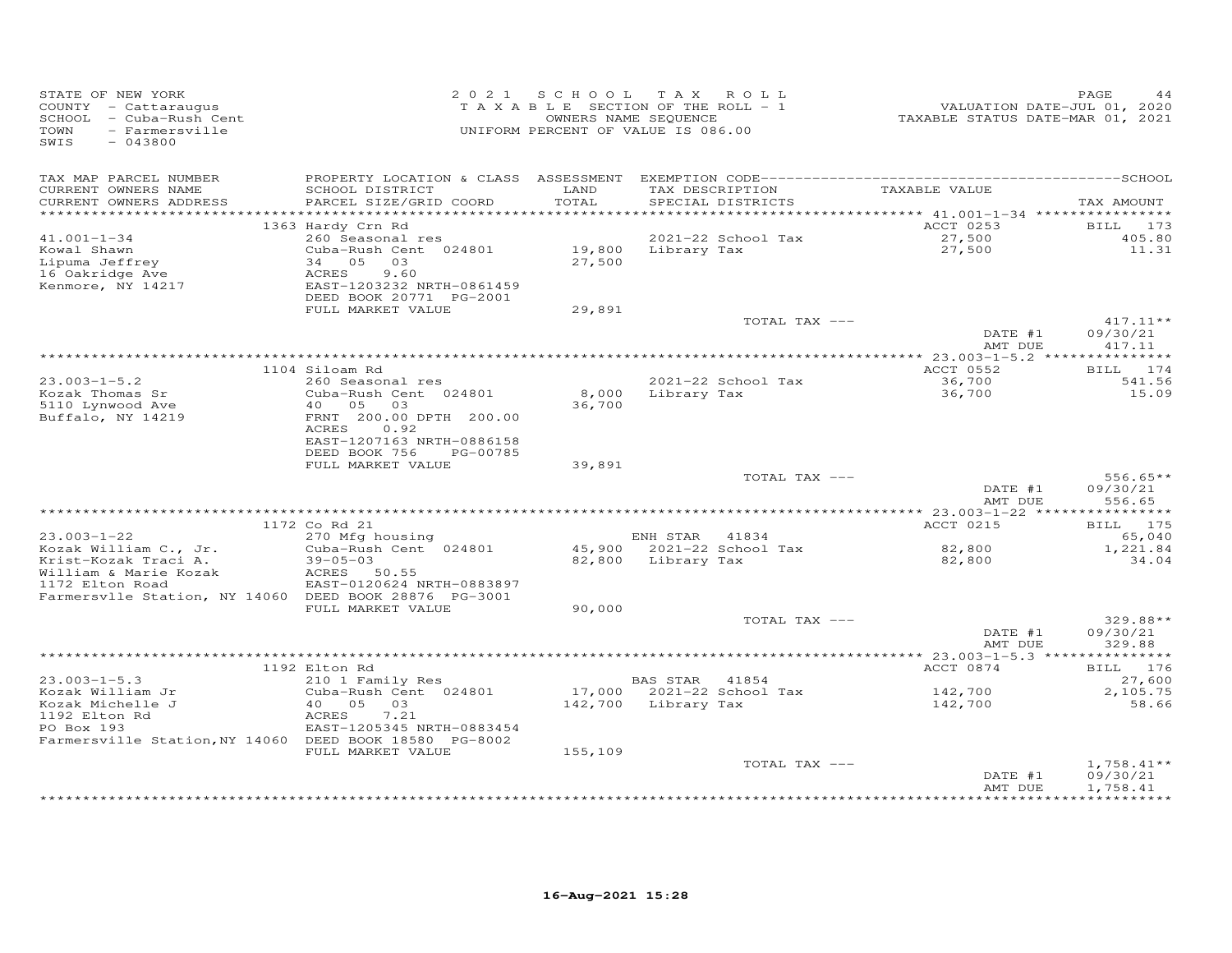| STATE OF NEW YORK<br>COUNTY - Cattaraugus<br>SCHOOL - Cuba-Rush Cent<br>TOWN<br>- Farmersville<br>SWIS<br>$-043800$ |                                              | 2021 SCHOOL      | TAX ROLL<br>TAXABLE SECTION OF THE ROLL - 1<br>OWNERS NAME SEQUENCE<br>UNIFORM PERCENT OF VALUE IS 086.00 | VALUATION DATE-JUL 01, 2020<br>TAXABLE STATUS DATE-MAR 01, 2021 | PAGE<br>45         |
|---------------------------------------------------------------------------------------------------------------------|----------------------------------------------|------------------|-----------------------------------------------------------------------------------------------------------|-----------------------------------------------------------------|--------------------|
| TAX MAP PARCEL NUMBER<br>CURRENT OWNERS NAME                                                                        | SCHOOL DISTRICT                              | LAND             | TAX DESCRIPTION                                                                                           | TAXABLE VALUE                                                   |                    |
| CURRENT OWNERS ADDRESS                                                                                              | PARCEL SIZE/GRID COORD                       | TOTAL            | SPECIAL DISTRICTS                                                                                         |                                                                 | TAX AMOUNT         |
| **********************                                                                                              |                                              |                  |                                                                                                           |                                                                 |                    |
|                                                                                                                     | Hardy Crn. Rd                                |                  |                                                                                                           | ACCT 0972                                                       | 177<br>BILL        |
| $41.002 - 1 - 3.8$                                                                                                  | 314 Rural vac<10                             |                  | 2021-22 School Tax                                                                                        | 10,900                                                          | 160.85             |
| Krajewski Christopher                                                                                               | Cuba-Rush Cent 024801                        |                  | 10,900 Library Tax                                                                                        | 10,900                                                          | 4.48               |
| 1 Burdette Dr                                                                                                       | 18  05  03<br>2.90                           | 10,900           |                                                                                                           |                                                                 |                    |
| Cheektowaga, NY 14225                                                                                               | ACRES<br>EAST-1212750 NRTH-0861629           |                  |                                                                                                           |                                                                 |                    |
|                                                                                                                     | DEED BOOK 5880 PG-6009                       |                  |                                                                                                           |                                                                 |                    |
|                                                                                                                     | FULL MARKET VALUE                            | 11,848           |                                                                                                           |                                                                 |                    |
|                                                                                                                     |                                              |                  | TOTAL TAX ---                                                                                             |                                                                 | $165.33**$         |
|                                                                                                                     |                                              |                  |                                                                                                           | DATE #1                                                         | 09/30/21           |
|                                                                                                                     |                                              |                  |                                                                                                           | AMT DUE                                                         | 165.33             |
|                                                                                                                     | 476 Stebbins Rd                              |                  |                                                                                                           | *************** 41.002-1-3.3 ****************<br>ACCT 0939      | BILL 178           |
| $41.002 - 1 - 3.3$                                                                                                  | 260 Seasonal res                             |                  | 2021-22 School Tax                                                                                        | 39,900                                                          | 588.78             |
| Kramer Jeffrey                                                                                                      | Cuba-Rush Cent 024801                        |                  | 15,200 Library Tax                                                                                        | 39,900                                                          | 16.40              |
| Kramer Kevin                                                                                                        | 05 03 18                                     | 39,900           |                                                                                                           |                                                                 |                    |
| 159 Wheeler Street                                                                                                  | 5.80<br>ACRES                                |                  |                                                                                                           |                                                                 |                    |
| Tonawanda, NY 14150                                                                                                 | EAST-1214286 NRTH-0863671                    |                  |                                                                                                           |                                                                 |                    |
|                                                                                                                     | DEED BOOK 26625 PG-6001<br>FULL MARKET VALUE |                  |                                                                                                           |                                                                 |                    |
|                                                                                                                     |                                              | 43,370           | TOTAL TAX ---                                                                                             |                                                                 | 605.18**           |
|                                                                                                                     |                                              |                  |                                                                                                           | DATE #1                                                         | 09/30/21           |
|                                                                                                                     |                                              |                  |                                                                                                           | AMT DUE                                                         | 605.18             |
|                                                                                                                     |                                              |                  |                                                                                                           |                                                                 |                    |
|                                                                                                                     | Sand Bank Rd                                 |                  |                                                                                                           | ACCT 1116                                                       | BILL 179           |
| $23.003 - 1 - 5.6$<br>Krist-Kozak Traci A.                                                                          | 322 Rural vac>10<br>Cuba-Rush Cent 024801    |                  | 2021-22 School Tax<br>Library Tax                                                                         | 24,400                                                          | 360.06<br>10.03    |
| 12949 Genesee Road                                                                                                  | 32/40 05 03                                  | 24,400<br>24,400 |                                                                                                           | 24,400                                                          |                    |
| Chaffee, NY 14030                                                                                                   | ACRES 14.85                                  |                  |                                                                                                           |                                                                 |                    |
|                                                                                                                     | EAST-1206651 NRTH-0887488                    |                  |                                                                                                           |                                                                 |                    |
|                                                                                                                     | DEED BOOK 28559 PG-5001                      |                  |                                                                                                           |                                                                 |                    |
|                                                                                                                     | FULL MARKET VALUE                            | 26,522           |                                                                                                           |                                                                 |                    |
|                                                                                                                     |                                              |                  | TOTAL TAX ---                                                                                             |                                                                 | $370.09**$         |
|                                                                                                                     |                                              |                  |                                                                                                           | DATE #1<br>AMT DUE                                              | 09/30/21<br>370.09 |
|                                                                                                                     |                                              |                  |                                                                                                           |                                                                 |                    |
|                                                                                                                     | 9025 Crestlane Dr                            |                  |                                                                                                           | ACCT 0562                                                       | 180<br>BILL        |
| $32.004 - 1 - 21$                                                                                                   | 312 Vac w/imprv                              |                  | 2021-22 School Tax                                                                                        | 10,900                                                          | 160.85             |
| Kross Carol S                                                                                                       | Cuba-Rush Cent 024801                        | 7,500            | Library Tax                                                                                               | 10,900                                                          | 4.48               |
| Snyder Jason J                                                                                                      | $-05$<br>20<br>$-03$                         | 10,900           |                                                                                                           |                                                                 |                    |
| 110 Wigand St                                                                                                       | 2.03<br>ACRES<br>EAST-1213471 NRTH-0870635   |                  |                                                                                                           |                                                                 |                    |
| W. Seneca, NY 14224                                                                                                 | DEED BOOK 11831 PG-8001                      |                  |                                                                                                           |                                                                 |                    |
|                                                                                                                     | FULL MARKET VALUE                            | 11,848           |                                                                                                           |                                                                 |                    |
|                                                                                                                     |                                              |                  | TOTAL TAX ---                                                                                             |                                                                 | $165.33**$         |
|                                                                                                                     |                                              |                  |                                                                                                           | DATE #1                                                         | 09/30/21           |
|                                                                                                                     |                                              |                  |                                                                                                           | AMT DUE                                                         | 165.33             |
|                                                                                                                     |                                              |                  |                                                                                                           | * * * * * * * * * * * * * * * * *                               | *********          |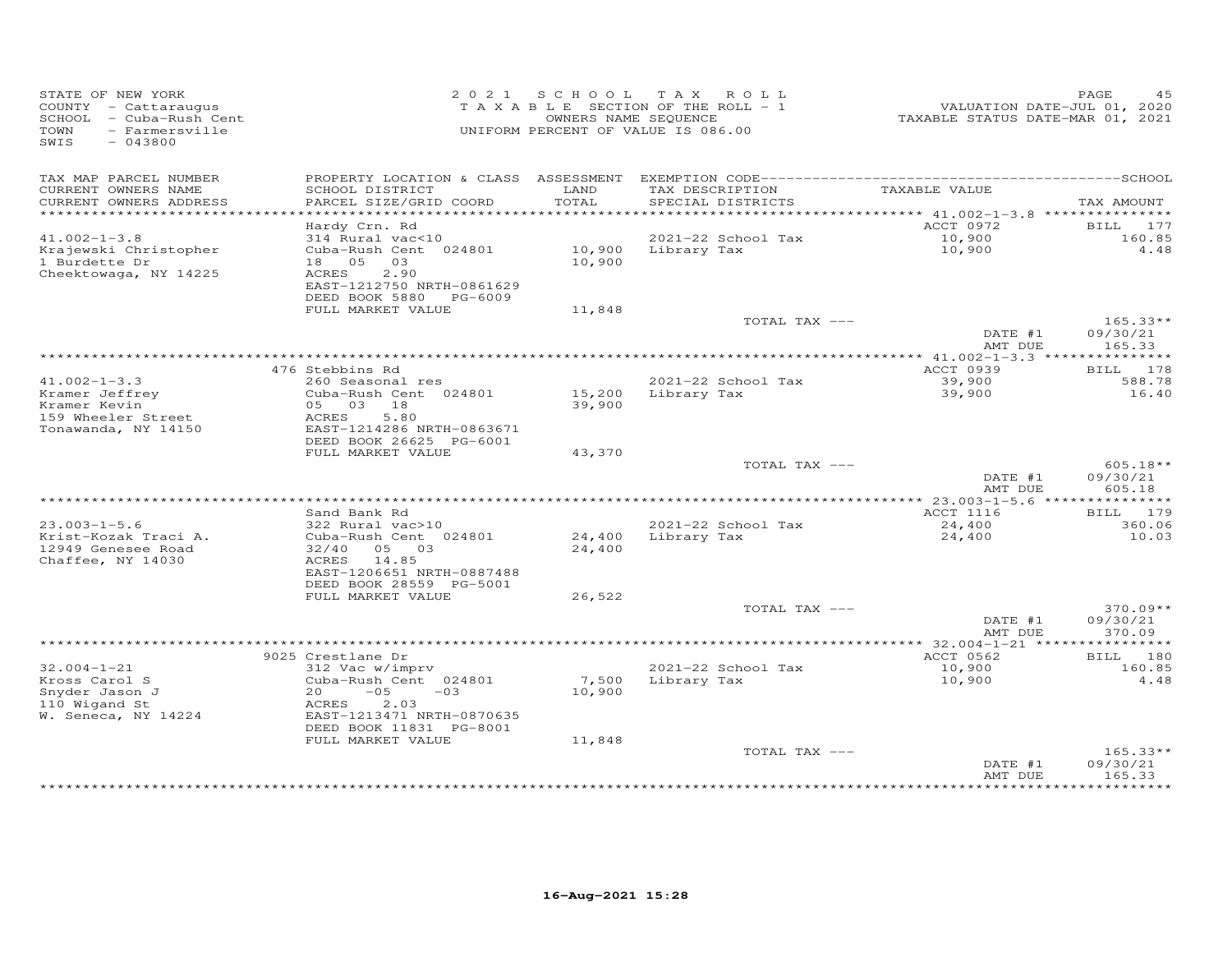| STATE OF NEW YORK<br>COUNTY - Cattaraugus<br>SCHOOL - Cuba-Rush Cent<br>- Farmersville<br>TOWN<br>SWIS<br>$-043800$                   |                                                                                                                                                      |                  | 2021 SCHOOL TAX ROLL<br>TAXABLE SECTION OF THE ROLL - 1<br>OWNERS NAME SEQUENCE<br>UNIFORM PERCENT OF VALUE IS 086.00 | VALUATION DATE-JUL 01, 2020<br>TAXABLE STATUS DATE-MAR 01, 2021 | PAGE<br>46                           |
|---------------------------------------------------------------------------------------------------------------------------------------|------------------------------------------------------------------------------------------------------------------------------------------------------|------------------|-----------------------------------------------------------------------------------------------------------------------|-----------------------------------------------------------------|--------------------------------------|
| TAX MAP PARCEL NUMBER<br>CURRENT OWNERS NAME<br>CURRENT OWNERS ADDRESS<br>*************************                                   | SCHOOL DISTRICT<br>PARCEL SIZE/GRID COORD                                                                                                            | LAND<br>TOTAL    | TAX DESCRIPTION<br>SPECIAL DISTRICTS                                                                                  | TAXABLE VALUE                                                   | TAX AMOUNT                           |
| $41.001 - 1 - 27$<br>KUBIC AMANDA<br>PO Box 112<br>Rushford, NY 14777                                                                 | 1203 Hardy Crn. Rd<br>210 1 Family Res<br>Cuba-Rush Cent 024801<br>34 05 03<br>4.20<br>ACRES<br>EAST-1205439 NRTH-0861403<br>DEED BOOK 24405 PG-8001 | 36,700           | 2021-22 School Tax<br>12,800 Library Tax                                                                              | ACCT 0436<br>36,700<br>36,700                                   | BILL 181<br>541.56<br>15.09          |
|                                                                                                                                       | FULL MARKET VALUE                                                                                                                                    | 39,891           | TOTAL TAX ---                                                                                                         | DATE #1<br>AMT DUE                                              | $556.65**$<br>09/30/21<br>556.65     |
|                                                                                                                                       |                                                                                                                                                      |                  |                                                                                                                       |                                                                 |                                      |
| $32.002 - 1 - 4.2$                                                                                                                    | 9567 Co Line Rd<br>322 Rural vac>10                                                                                                                  |                  | 2021-22 School Tax                                                                                                    | ACCT 0603<br>22,800                                             | BILL 182<br>336.45                   |
| Kulakowski Dennis<br>Kulakowski Jacqueline<br>56 Deer Chase Rd<br>West Seneca, NY 14224                                               | Cuba-Rush Cent 024801<br>07 05 03<br>ACRES 12.73<br>EAST-1221994 NRTH-0880376<br>DEED BOOK 795<br>PG-00336                                           | 22,800<br>22,800 | Library Tax                                                                                                           | 22,800                                                          | 9.37                                 |
|                                                                                                                                       | FULL MARKET VALUE                                                                                                                                    | 24,783           | TOTAL TAX ---                                                                                                         | DATE #1                                                         | 345.82**<br>09/30/21                 |
|                                                                                                                                       |                                                                                                                                                      |                  |                                                                                                                       | AMT DUE                                                         | 345.82                               |
|                                                                                                                                       | 902 Elton Rd                                                                                                                                         |                  |                                                                                                                       | ACCT 0226                                                       | BILL 183                             |
| $23.014 - 1 - 13$<br>Kurdziel Donald F<br>Rodgers Rhonda G<br>902 Elton Rd                                                            | 210 1 Family Res<br>Cuba-Rush Cent 024801<br>32 05 03<br>ACRES<br>1.31                                                                               |                  | ENH STAR 41834<br>8,500 2021-22 School Tax<br>45,300 Library Tax                                                      | 45,300<br>45,300                                                | 45,300<br>668.47<br>18.62            |
| Farmersville Station, NY 14060 EAST-1209877 NRTH-0885600                                                                              | DEED BOOK 28615 PG-5001<br>FULL MARKET VALUE                                                                                                         | 49,239           |                                                                                                                       |                                                                 |                                      |
|                                                                                                                                       |                                                                                                                                                      |                  | TOTAL TAX ---                                                                                                         | DATE #1<br>AMT DUE                                              | $18.62**$<br>09/30/21<br>18.62       |
|                                                                                                                                       |                                                                                                                                                      |                  |                                                                                                                       |                                                                 |                                      |
| $23.004 - 1 - 1.7$<br>Lambert Tiffany E<br>Nichols Allen T<br>414 Rte 243<br>Farmersville Station, NY 14060 EAST-1211088 NRTH-0088505 | NYS Rte 98<br>105 Vac farmland<br>Cuba-Rush Cent 024801<br>23/24/32 05 03<br>ACRES 24.60                                                             |                  | AG DIST<br>41720<br>35,600 2021-22 School Tax<br>35,600 Library Tax                                                   | 13,240<br>13,240                                                | BILL 184<br>22,360<br>195.38<br>5.44 |
| MAY BE SUBJECT TO PAYMENT<br>UNDER AGDIST LAW TIL 2025                                                                                | DEED BOOK 29769 PG-6004<br>FULL MARKET VALUE                                                                                                         | 38,696           |                                                                                                                       |                                                                 |                                      |
|                                                                                                                                       |                                                                                                                                                      |                  | TOTAL TAX ---                                                                                                         | DATE #1<br>AMT DUE                                              | 200.82**<br>09/30/21<br>200.82       |
|                                                                                                                                       |                                                                                                                                                      |                  |                                                                                                                       |                                                                 |                                      |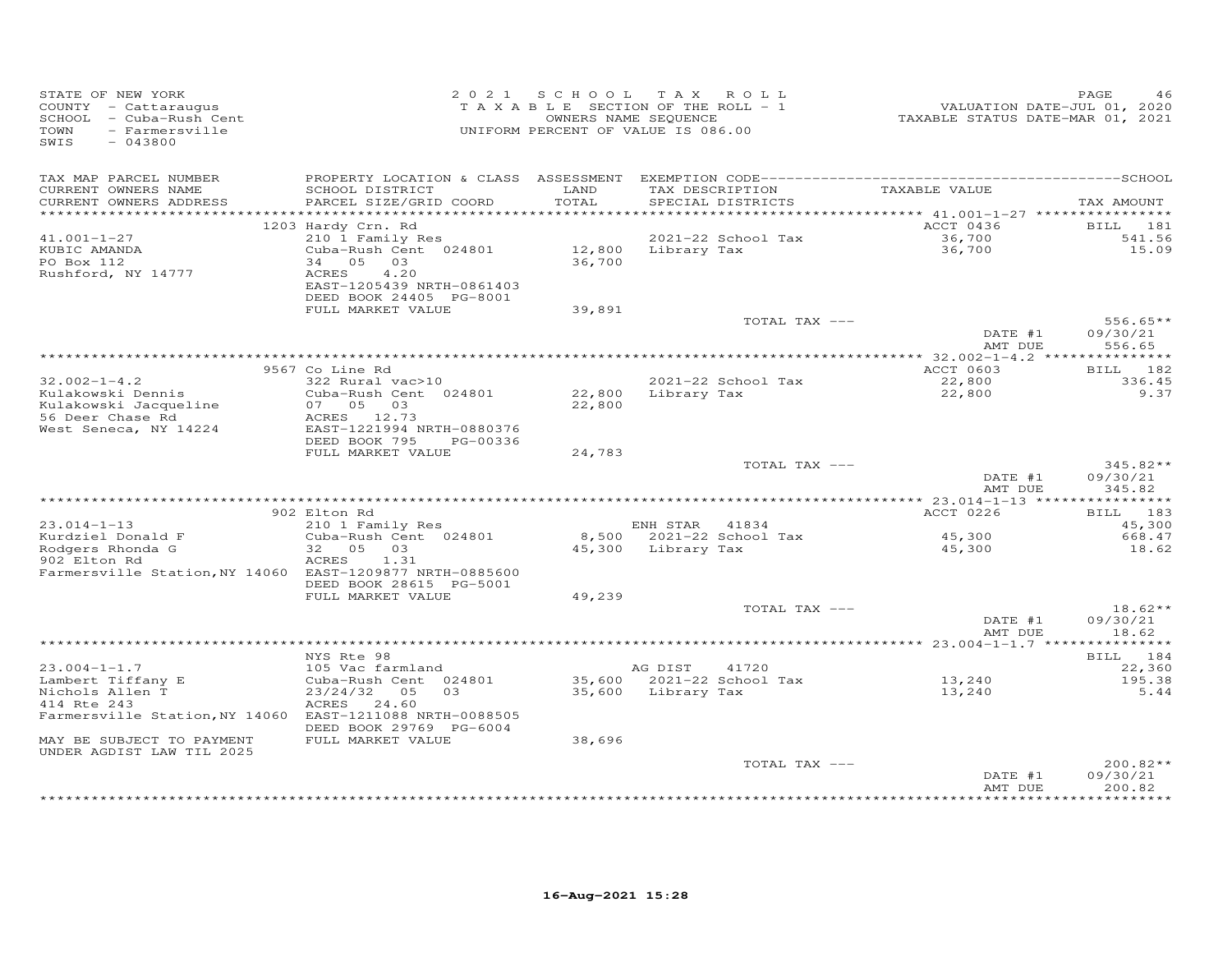| STATE OF NEW YORK<br>COUNTY - Cattaraugus<br>SCHOOL - Cuba-Rush Cent<br>- Farmersville<br>TOWN<br>SWIS<br>$-043800$ |                                                                                                             | OWNERS NAME SEQUENCE | 2021 SCHOOL TAX ROLL<br>TAXABLE SECTION OF THE ROLL - 1<br>UNIFORM PERCENT OF VALUE IS 086.00 | VALUATION DATE-JUL 01, 2020<br>TAXABLE STATUS DATE-MAR 01, 2021 | <b>PAGE</b><br>47                |
|---------------------------------------------------------------------------------------------------------------------|-------------------------------------------------------------------------------------------------------------|----------------------|-----------------------------------------------------------------------------------------------|-----------------------------------------------------------------|----------------------------------|
| TAX MAP PARCEL NUMBER<br>CURRENT OWNERS NAME                                                                        | PROPERTY LOCATION & CLASS ASSESSMENT<br>SCHOOL DISTRICT                                                     | LAND                 | TAX DESCRIPTION                                                                               | TAXABLE VALUE                                                   |                                  |
| CURRENT OWNERS ADDRESS<br>***********************                                                                   | PARCEL SIZE/GRID COORD                                                                                      | TOTAL                | SPECIAL DISTRICTS                                                                             |                                                                 | TAX AMOUNT                       |
|                                                                                                                     | 42 Hess Rd                                                                                                  |                      |                                                                                               | ACCT 0254                                                       | BILL 185                         |
| $32.002 - 1 - 4.1$                                                                                                  | 312 Vac w/imprv                                                                                             |                      | 2021-22 School Tax                                                                            | 40,200                                                          | 593.21                           |
| Lamphron Sophia<br>5073 East Brooke Pl<br>Williamsville, NY 14221                                                   | Cuba-Rush Cent 024801<br>06 05<br>03<br>ACRES 28.65<br>EAST-1221958 NRTH-0878939<br>DEED BOOK 26649 PG-3003 | 34,700<br>40,200     | Library Tax                                                                                   | 40,200                                                          | 16.53                            |
|                                                                                                                     | FULL MARKET VALUE                                                                                           | 46,744               |                                                                                               |                                                                 |                                  |
|                                                                                                                     |                                                                                                             |                      | TOTAL TAX ---                                                                                 | DATE #1<br>AMT DUE                                              | $609.74**$<br>09/30/21<br>609.74 |
|                                                                                                                     |                                                                                                             |                      |                                                                                               | ****************** 41.002-1-3.14 ***************                |                                  |
|                                                                                                                     | 8371 Stebbins Rd                                                                                            |                      |                                                                                               | ACCT 1102                                                       | 186<br>BILL                      |
| $41.002 - 1 - 3.14$<br>Lange Richard A.<br>Lange Leslie                                                             | 270 Mfg housing<br>Cuba-Rush Cent 024801<br>4.75<br>ACRES                                                   | 13,600<br>21,100     | 2021-22 School Tax<br>Library Tax                                                             | 21,100<br>21,100                                                | 311.36<br>8.67                   |
| 11400 Scotch Rd<br>Freedom, NY 14065                                                                                | EAST-1213711 NRTH-0862466<br>DEED BOOK 25825 PG-7001                                                        |                      |                                                                                               |                                                                 |                                  |
|                                                                                                                     | FULL MARKET VALUE                                                                                           | 22,935               |                                                                                               |                                                                 |                                  |
|                                                                                                                     |                                                                                                             |                      | TOTAL TAX ---                                                                                 | DATE #1<br>AMT DUE                                              | $320.03**$<br>09/30/21<br>320.03 |
|                                                                                                                     |                                                                                                             |                      |                                                                                               |                                                                 | ***********                      |
|                                                                                                                     | Stebbins Rd                                                                                                 |                      |                                                                                               | ACCT 0482                                                       | BILL 187                         |
| $32.004 - 1 - 7$                                                                                                    | 314 Rural vac<10                                                                                            |                      | 2021-22 School Tax                                                                            | 13,700                                                          | 202.16                           |
| Leisner Babette L<br>Sigafoos Barbara L<br>Winnicki, Richard Jr.                                                    | Cuba-Rush Cent 024801<br>12  05  03<br>ACRES<br>4.80                                                        | 13,700<br>13,700     | Library Tax                                                                                   | 13,700                                                          | 5.63                             |
| 70 McParlin Ave<br>Cheektowaga, NY 14225                                                                            | EAST-1214180 NRTH-0870900<br>DEED BOOK 1025 PG-680                                                          |                      |                                                                                               |                                                                 |                                  |
|                                                                                                                     | FULL MARKET VALUE                                                                                           | 14,891               |                                                                                               |                                                                 |                                  |
|                                                                                                                     |                                                                                                             |                      | TOTAL TAX ---                                                                                 | DATE #1<br>AMT DUE                                              | $207.79**$<br>09/30/21<br>207.79 |
|                                                                                                                     |                                                                                                             |                      |                                                                                               |                                                                 |                                  |
|                                                                                                                     | 567 Bush Hill Rd                                                                                            |                      |                                                                                               | ACCT 0481                                                       | BILL 188                         |
| $32.004 - 1 - 6$<br>Leisner Babette L Jr                                                                            | 260 Seasonal res<br>Cuba-Rush Cent 024801                                                                   | 13,300               | 2021-22 School Tax<br>Library Tax                                                             | 44,800<br>44,800                                                | 661.09<br>18.42                  |
| Sigafoos Barbara L<br>Winnicki Richard J Jr<br>70 Mc Parlin Ave                                                     | 20  05  03<br>ACRES<br>4.54<br>EAST-1214178 NRTH-0871187                                                    | 44,800               |                                                                                               |                                                                 |                                  |
| Cheektowaga, NY 14225                                                                                               | DEED BOOK 934<br>$PG-811$<br>FULL MARKET VALUE                                                              | 48,696               |                                                                                               |                                                                 |                                  |
|                                                                                                                     |                                                                                                             |                      | TOTAL TAX ---                                                                                 | DATE #1                                                         | $679.51**$<br>09/30/21           |
|                                                                                                                     |                                                                                                             |                      |                                                                                               | AMT DUE                                                         | 679.51                           |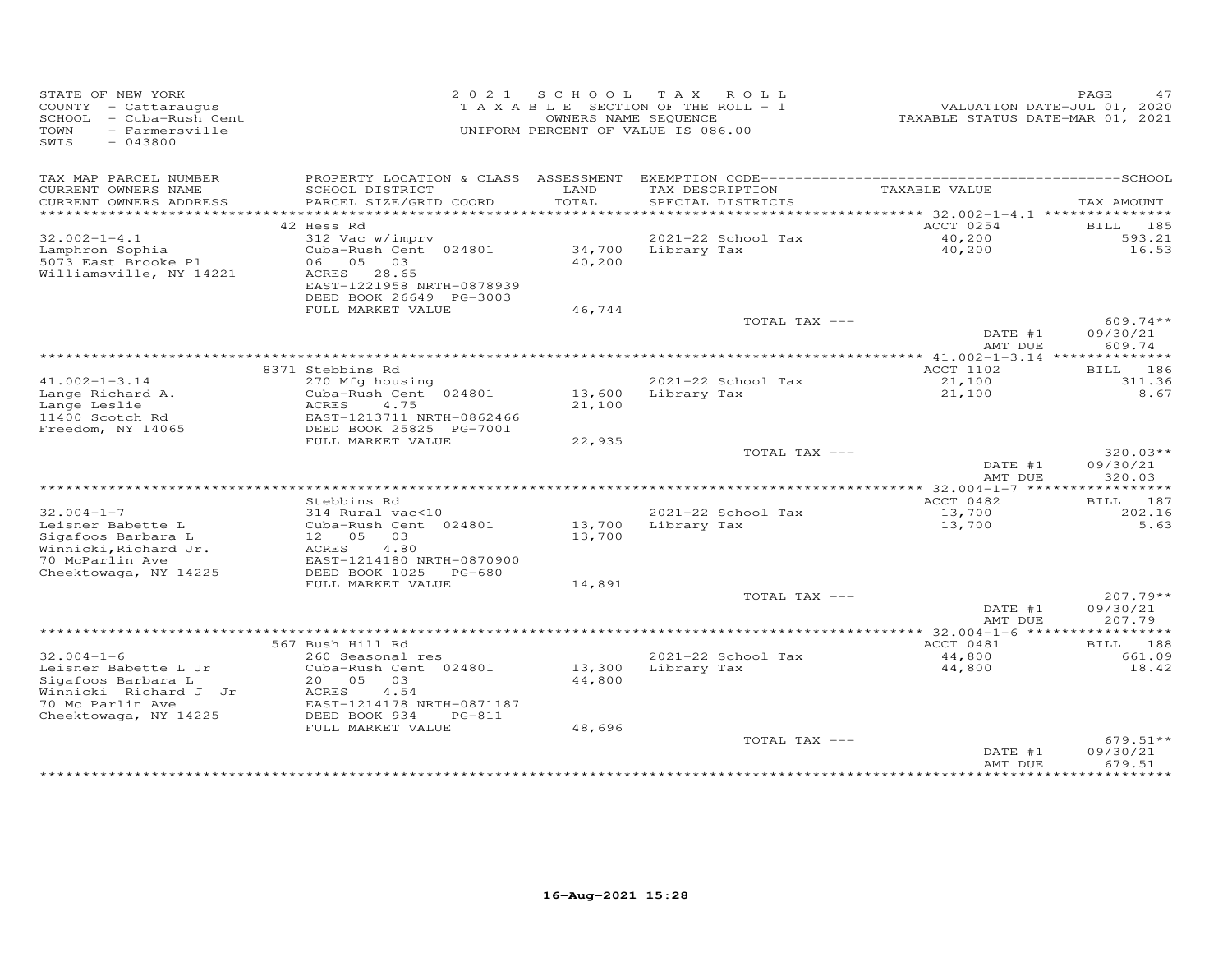| STATE OF NEW YORK<br>COUNTY - Cattaraugus<br>SCHOOL - Cuba-Rush Cent<br>- Farmersville<br>TOWN<br>SWIS<br>$-043800$ |                                                                                          |                  | 2021 SCHOOL TAX ROLL<br>TAXABLE SECTION OF THE ROLL - 1<br>OWNERS NAME SEQUENCE<br>UNIFORM PERCENT OF VALUE IS 086.00 |                 | VALUATION DATE-JUL 01, 2020<br>TAXABLE STATUS DATE-MAR 01, 2021 | PAGE<br>48                       |
|---------------------------------------------------------------------------------------------------------------------|------------------------------------------------------------------------------------------|------------------|-----------------------------------------------------------------------------------------------------------------------|-----------------|-----------------------------------------------------------------|----------------------------------|
| TAX MAP PARCEL NUMBER<br>CURRENT OWNERS NAME                                                                        | SCHOOL DISTRICT                                                                          | LAND             |                                                                                                                       | TAX DESCRIPTION | TAXABLE VALUE                                                   |                                  |
| CURRENT OWNERS ADDRESS<br>***********************                                                                   | PARCEL SIZE/GRID COORD                                                                   | TOTAL            | SPECIAL DISTRICTS                                                                                                     |                 |                                                                 | TAX AMOUNT                       |
|                                                                                                                     | 8999 County Line Rd                                                                      |                  |                                                                                                                       |                 | ACCT 0086                                                       | <b>BILL</b> 189                  |
| $32.004 - 2 - 9.1$                                                                                                  | 240 Rural res                                                                            |                  | 2021-22 School Tax                                                                                                    |                 | 202,400                                                         | 2,986.71                         |
| Lore Angela                                                                                                         | Cuba-Rush Cent 024801                                                                    |                  | 61,300 Library Tax                                                                                                    |                 | 202,400                                                         | 83.21                            |
| 164 Crofton                                                                                                         | 04 05 03                                                                                 | 202,400          |                                                                                                                       |                 |                                                                 |                                  |
| West Seneca, NY 14224<br>MAY BE SUBJECT TO PAYMENT                                                                  | ACRES 55.15 BANK<br>032<br>EAST-1221633 NRTH-0871058<br>DEED BOOK 20190 PG-9521          |                  |                                                                                                                       |                 |                                                                 |                                  |
| UNDER AGDIST LAW TIL 2023                                                                                           | FULL MARKET VALUE                                                                        | 220,000          |                                                                                                                       |                 |                                                                 |                                  |
|                                                                                                                     |                                                                                          |                  |                                                                                                                       | TOTAL TAX ---   | DATE #1                                                         | $3,069.92**$<br>09/30/21         |
|                                                                                                                     |                                                                                          |                  |                                                                                                                       |                 | AMT DUE                                                         | 3,069.92                         |
|                                                                                                                     | 1194 Siloam Rd                                                                           |                  |                                                                                                                       |                 | ACCT 1117                                                       | BILL 190                         |
| $23.003 - 1 - 5.5$                                                                                                  | 240 Rural res                                                                            |                  | BAS STAR 41854                                                                                                        |                 |                                                                 | 27,600                           |
| Lounsbury Francis L Jr                                                                                              | Cuba-Rush Cent 024801                                                                    |                  | 35,300 2021-22 School Tax                                                                                             |                 | 145,400                                                         | 2,145.59                         |
| 1194 Siloam Rd<br>Farmersville, NY 14060                                                                            | 32/40<br>05 03<br>ACRES<br>29.40<br>EAST-1206597 NRTH-0886710<br>DEED BOOK 20200 PG-7083 |                  | 145,400 Library Tax                                                                                                   |                 | 145,400                                                         | 59.77                            |
|                                                                                                                     | FULL MARKET VALUE                                                                        | 158,043          |                                                                                                                       |                 |                                                                 |                                  |
|                                                                                                                     |                                                                                          |                  |                                                                                                                       | TOTAL TAX ---   | DATE #1                                                         | $1,799.36**$<br>09/30/21         |
|                                                                                                                     |                                                                                          |                  |                                                                                                                       |                 | AMT DUE                                                         | 1,799.36                         |
|                                                                                                                     |                                                                                          |                  |                                                                                                                       |                 |                                                                 |                                  |
| $32.002 - 1 - 10$                                                                                                   | 522 Bush Hill Rd<br>270 Mfg housing                                                      |                  | 2021-22 School Tax                                                                                                    |                 | ACCT 0003<br>13,500                                             | <b>BILL</b> 191<br>199.21        |
| Lynch Robert E<br>3743 Ridge Rd<br>Lockport, NY 14094                                                               | Cuba-Rush Cent 024801<br>$12 - 05$<br>$-03$<br>ACRES 1.94                                | 9,400<br>13,500  | Library Tax                                                                                                           |                 | 13,500                                                          | 5.55                             |
|                                                                                                                     | EAST-1215047 NRTH-0871579<br>DEED BOOK 3003 PG-3004                                      |                  |                                                                                                                       |                 |                                                                 |                                  |
|                                                                                                                     | FULL MARKET VALUE                                                                        | 14,674           |                                                                                                                       |                 |                                                                 |                                  |
|                                                                                                                     |                                                                                          |                  |                                                                                                                       | TOTAL TAX ---   | DATE #1<br>AMT DUE                                              | $204.76**$<br>09/30/21<br>204.76 |
|                                                                                                                     |                                                                                          |                  |                                                                                                                       |                 |                                                                 |                                  |
|                                                                                                                     | Peet Hill Rd                                                                             |                  |                                                                                                                       |                 | ACCT 0025                                                       | BILL 192                         |
| $41.001 - 1 - 2$                                                                                                    | 312 Vac w/imprv                                                                          |                  | 2021-22 School Tax                                                                                                    |                 | 14,200                                                          | 209.54                           |
| Lysiak Robert D<br>Lysiak Margaret                                                                                  | Cuba-Rush Cent 024801<br>$-05$<br>34<br>$-03$                                            | 13,900<br>14,200 | Library Tax                                                                                                           |                 | 14,200                                                          | 5.84                             |
| 23 Deer Trl<br>Cheektowaga, NY 14227                                                                                | 4.95<br>ACRES<br>EAST-1205343 NRTH-0863627<br>DEED BOOK 894<br>PG-00174                  |                  |                                                                                                                       |                 |                                                                 |                                  |
|                                                                                                                     | FULL MARKET VALUE                                                                        | 15,435           |                                                                                                                       |                 |                                                                 |                                  |
|                                                                                                                     |                                                                                          |                  |                                                                                                                       | TOTAL TAX ---   | DATE #1                                                         | $215.38**$<br>09/30/21           |
|                                                                                                                     |                                                                                          |                  |                                                                                                                       |                 | AMT DUE                                                         | 215.38<br>* * * * * * * *        |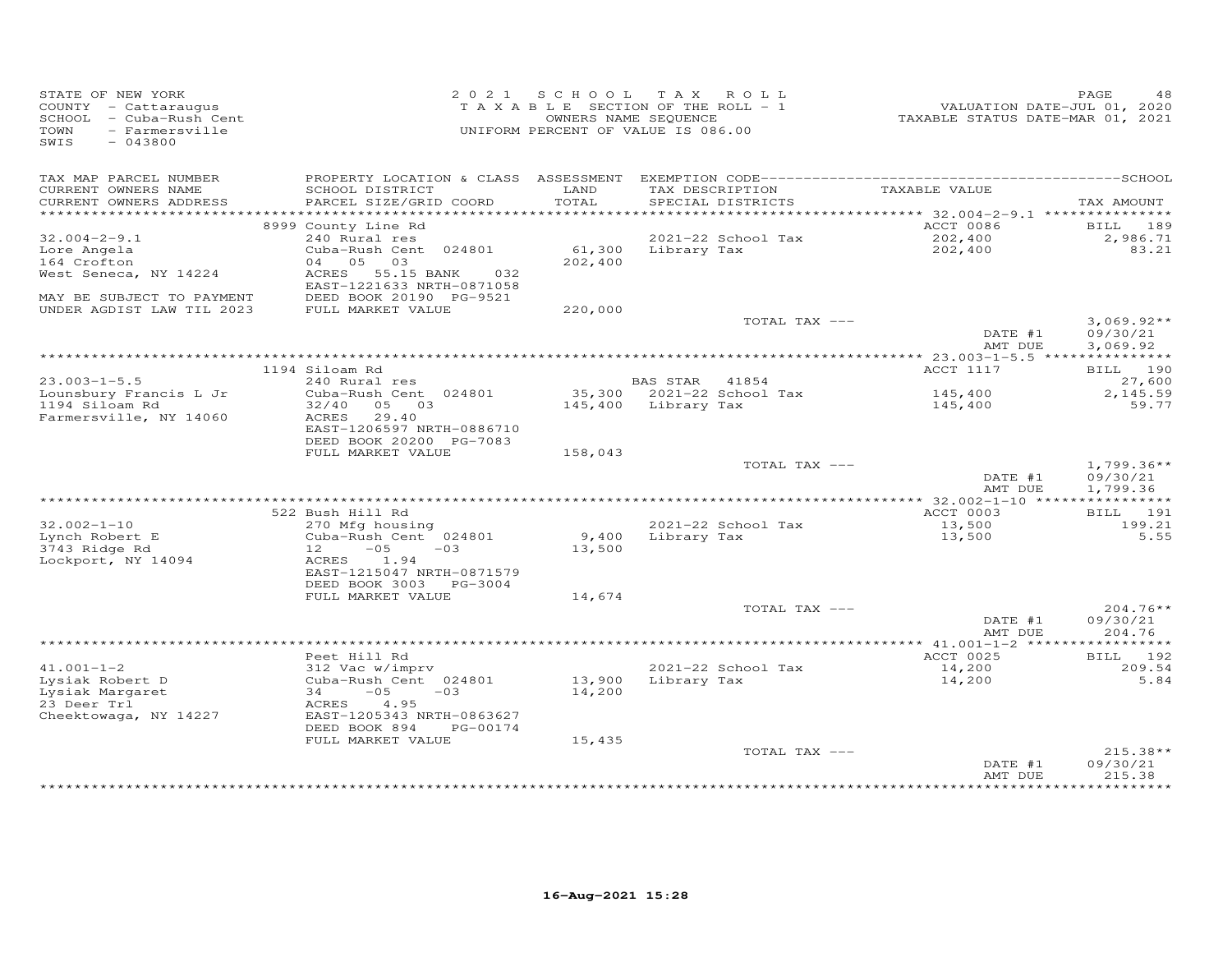| STATE OF NEW YORK<br>COUNTY - Cattaraugus<br>SCHOOL - Cuba-Rush Cent<br>- Farmersville<br>TOWN<br>SWIS<br>$-043800$ |                                                                                                                 |               | 2021 SCHOOL TAX ROLL<br>TAXABLE SECTION OF THE ROLL - 1<br>OWNERS NAME SEQUENCE<br>UNIFORM PERCENT OF VALUE IS 086.00 | TAXABLE STATUS DATE-MAR 01, 2021 | PAGE<br>49<br>VALUATION DATE-JUL 01, 2020 |
|---------------------------------------------------------------------------------------------------------------------|-----------------------------------------------------------------------------------------------------------------|---------------|-----------------------------------------------------------------------------------------------------------------------|----------------------------------|-------------------------------------------|
| TAX MAP PARCEL NUMBER<br>CURRENT OWNERS NAME<br>CURRENT OWNERS ADDRESS<br>***********************                   | SCHOOL DISTRICT<br>PARCEL SIZE/GRID COORD                                                                       | LAND<br>TOTAL | TAX DESCRIPTION<br>SPECIAL DISTRICTS                                                                                  | TAXABLE VALUE                    | TAX AMOUNT                                |
|                                                                                                                     | 418 Bush Hill Rd                                                                                                |               |                                                                                                                       | ACCT 0470                        | BILL 193                                  |
| $32.004 - 2 - 5$<br>Marbaker Robert<br>Marbaker Ann Marie<br>338 Quarry Run<br>Grand Island, NY 14072               | 314 Rural vac<10<br>Cuba-Rush Cent 024801<br>$-05$<br>12<br>$-03$<br>5.22<br>ACRES<br>EAST-1216370 NRTH-0871693 | 14,300        | 2021-22 School Tax<br>14,300 Library Tax                                                                              | 14,300<br>14,300                 | 211.02<br>5.88                            |
|                                                                                                                     | DEED BOOK 20210 PG-382<br>FULL MARKET VALUE                                                                     | 15,543        |                                                                                                                       |                                  |                                           |
|                                                                                                                     |                                                                                                                 |               | TOTAL TAX ---                                                                                                         | DATE #1<br>AMT DUE               | $216.90**$<br>09/30/21<br>216.90          |
|                                                                                                                     |                                                                                                                 |               |                                                                                                                       |                                  |                                           |
| $41.002 - 1 - 9.3$                                                                                                  | Hardy Corners Rd<br>105 Vac farmland                                                                            |               | AG DIST 41720                                                                                                         | ACCT 0741                        | BILL 194<br>51,434                        |
| Marshacres, LLC<br>7017 Fadale Rd                                                                                   | Cuba-Rush Cent 024801<br>$01/02$ 05 03                                                                          |               | 117,000 2021-22 School Tax<br>117,000 Library Tax                                                                     | 65,566<br>65,566                 | 967.52<br>26.95                           |
| Ellicottville, NY 14731                                                                                             | ACRES 97.05<br>EAST-1221370 NRTH-0860549                                                                        |               |                                                                                                                       |                                  |                                           |
| MAY BE SUBJECT TO PAYMENT<br>UNDER AGDIST LAW TIL 2025                                                              | DEED BOOK 1023 PG-969<br>FULL MARKET VALUE                                                                      | 127,174       |                                                                                                                       |                                  |                                           |
|                                                                                                                     |                                                                                                                 |               | TOTAL TAX ---                                                                                                         | DATE #1<br>AMT DUE               | $994.47**$<br>09/30/21<br>994.47          |
| ******************************                                                                                      |                                                                                                                 |               |                                                                                                                       |                                  |                                           |
|                                                                                                                     | Hardy Crn Rd                                                                                                    |               |                                                                                                                       | ACCT 0098                        | BILL 195                                  |
| $41.002 - 1 - 21.1$                                                                                                 | 322 Rural vac>10                                                                                                |               | AG DIST<br>41720                                                                                                      |                                  | 17,356                                    |
| Marshacres, LLC<br>7017 Fadale Road<br>Ellicottville, NY 14731                                                      | Cuba-Rush Cent 024801<br>01 05 03<br>ACRES 42.05                                                                |               | 44,000 2021-22 School Tax<br>44,000 Library Tax                                                                       | 26,644<br>26,644                 | 393.17<br>10.95                           |
| MAY BE SUBJECT TO PAYMENT                                                                                           | EAST-1221081 NRTH-0856671<br>DEED BOOK 20190 PG-7200                                                            |               |                                                                                                                       |                                  |                                           |
| UNDER AGDIST LAW TIL 2025                                                                                           | FULL MARKET VALUE                                                                                               | 47,826        | TOTAL TAX ---                                                                                                         |                                  | $404.12**$                                |
|                                                                                                                     |                                                                                                                 |               |                                                                                                                       | DATE #1<br>AMT DUE               | 09/30/21<br>404.12                        |
|                                                                                                                     |                                                                                                                 |               |                                                                                                                       |                                  |                                           |
|                                                                                                                     | 863 Tarbell Rd                                                                                                  |               |                                                                                                                       | ACCT 0945                        | BILL 196                                  |
| $23.004 - 1 - 24.2$                                                                                                 | 210 1 Family Res                                                                                                |               | BAS STAR 41854                                                                                                        |                                  | 27,600                                    |
| Martin Rebecca A<br>Martin Roy<br>863 Tarbell Rd<br>Farmersville Station, NY 14060 ACRES                            | Cuba-Rush Cent 024801<br>31 05 03<br>FRNT 230.00 DPTH 240.00<br>0.88<br>EAST-1210080 NRTH-0883040               |               | 8,000 2021-22 School Tax<br>92,800 Library Tax                                                                        | 92,800<br>92,800                 | 1,369.40<br>38.15                         |
|                                                                                                                     | DEED BOOK 4877 PG-4002                                                                                          |               |                                                                                                                       |                                  |                                           |
|                                                                                                                     | FULL MARKET VALUE                                                                                               | 100,870       | TOTAL TAX ---                                                                                                         | DATE #1                          | $1,001.55**$<br>09/30/21                  |
|                                                                                                                     |                                                                                                                 |               |                                                                                                                       | AMT DUE                          | 1,001.55                                  |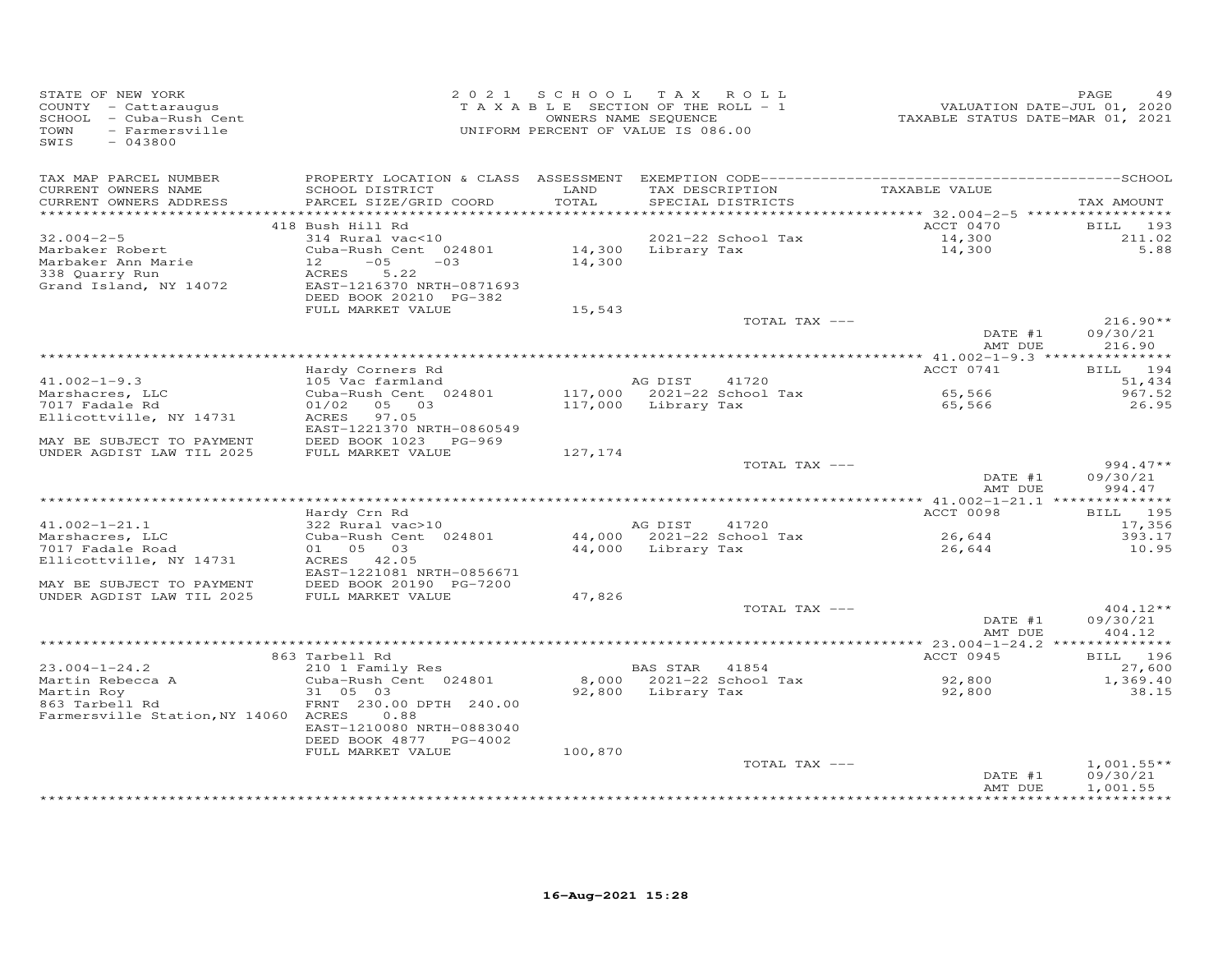| STATE OF NEW YORK<br>COUNTY - Cattaraugus<br>SCHOOL - Cuba-Rush Cent | 2 0 2 1                                             | S C H O O L       | T A X<br>ROLL<br>TAXABLE SECTION OF THE ROLL - 1<br>OWNERS NAME SEQUENCE | VALUATION DATE-JUL 01, 2020<br>TAXABLE STATUS DATE-MAR 01, 2021 | 50<br>PAGE             |
|----------------------------------------------------------------------|-----------------------------------------------------|-------------------|--------------------------------------------------------------------------|-----------------------------------------------------------------|------------------------|
| - Farmersville<br>TOWN<br>$-043800$<br>SWIS                          |                                                     |                   | UNIFORM PERCENT OF VALUE IS 086.00                                       |                                                                 |                        |
| TAX MAP PARCEL NUMBER                                                | PROPERTY LOCATION & CLASS ASSESSMENT                |                   | EXEMPTION CODE--------------------------                                 |                                                                 | --------------SCHOOL   |
| CURRENT OWNERS NAME                                                  | SCHOOL DISTRICT                                     | LAND              | TAX DESCRIPTION                                                          | TAXABLE VALUE                                                   |                        |
| CURRENT OWNERS ADDRESS<br>********************                       | PARCEL SIZE/GRID COORD                              | TOTAL<br>******** | SPECIAL DISTRICTS                                                        | ************ 23.004-1-24.4 ***************                      | TAX AMOUNT             |
|                                                                      | Tarbell Rd                                          |                   |                                                                          | <b>ACCT 1123</b>                                                | 197<br><b>BILL</b>     |
| $23.004 - 1 - 24.4$                                                  | 314 Rural vac<10                                    |                   | 2021-22 School Tax                                                       | 700                                                             | 10.33                  |
| Martin Rebecca A                                                     | Cuba-Rush Cent 024801                               | 700               | Library Tax                                                              | 700                                                             | 0.29                   |
| Martin Roy                                                           | 2nd to last course missin                           | 700               |                                                                          |                                                                 |                        |
| 863 Tarbell Rd                                                       | 80.00 DPTH 265.00<br>FRNT                           |                   |                                                                          |                                                                 |                        |
| Farmersville Station, NY 14060 ACRES                                 | 0.49                                                |                   |                                                                          |                                                                 |                        |
|                                                                      | EAST-1210124 NRTH-0882870<br>DEED BOOK 4877 PG-4002 |                   |                                                                          |                                                                 |                        |
|                                                                      | FULL MARKET VALUE                                   | 761               |                                                                          |                                                                 |                        |
|                                                                      |                                                     |                   | TOTAL TAX ---                                                            |                                                                 | $10.62**$              |
|                                                                      |                                                     |                   |                                                                          | DATE #1                                                         | 09/30/21               |
|                                                                      |                                                     |                   |                                                                          | AMT DUE                                                         | 10.62                  |
|                                                                      |                                                     |                   |                                                                          | ************ 32.001-1-6 *****                                   | * * * * * * * *        |
|                                                                      | 9322 NYS Rte 98                                     |                   |                                                                          | ACCT 0273                                                       | 198<br>BILL            |
| $32.001 - 1 - 6$<br>Marzec Steven R Jr.                              | 312 Vac w/imprv<br>Cuba-Rush Cent 024801            | 27,400            | 2021-22 School Tax<br>Library Tax                                        | 40,000<br>40,000                                                | 590.26<br>16.44        |
| 481 Hemlock Cir SE                                                   | 05<br>30<br>03                                      | 40,000            |                                                                          |                                                                 |                        |
| Atlanta, GA 30316                                                    | ACRES<br>18.80                                      |                   |                                                                          |                                                                 |                        |
|                                                                      | EAST-1207752 NRTH-0876771                           |                   |                                                                          |                                                                 |                        |
|                                                                      | DEED BOOK 24630 PG-5001                             |                   |                                                                          |                                                                 |                        |
|                                                                      | FULL MARKET VALUE                                   | 43,478            |                                                                          |                                                                 |                        |
|                                                                      |                                                     |                   | TOTAL TAX ---                                                            | DATE #1                                                         | $606.70**$<br>09/30/21 |
|                                                                      |                                                     |                   |                                                                          | AMT DUE                                                         | 606.70                 |
|                                                                      |                                                     |                   |                                                                          |                                                                 |                        |
|                                                                      | Stebbins Rd                                         |                   |                                                                          | <b>ACCT 1002</b>                                                | <b>BILL</b> 199        |
| $32.002 - 1 - 11.7$                                                  | 312 Vac w/imprv                                     |                   | 2021-22 School Tax                                                       | 37,700                                                          | 556.32                 |
| McCarthy Jeanie M                                                    | Cuba-Rush Cent 024801                               | 20,200            | Library Tax                                                              | 37,700                                                          | 15.50                  |
| 9157 Stebbins Rd                                                     | 05<br>21<br>03                                      | 37,700            |                                                                          |                                                                 |                        |
| Franklinville, NY 14737                                              | 9.85<br>ACRES<br>EAST-1213995 NRTH-0872701          |                   |                                                                          |                                                                 |                        |
|                                                                      | DEED BOOK 1014<br>PG-406                            |                   |                                                                          |                                                                 |                        |
|                                                                      | FULL MARKET VALUE                                   | 40,978            |                                                                          |                                                                 |                        |
|                                                                      |                                                     |                   | TOTAL TAX ---                                                            |                                                                 | $571.82**$             |
|                                                                      |                                                     |                   |                                                                          | DATE #1                                                         | 09/30/21               |
|                                                                      |                                                     |                   |                                                                          | AMT DUE                                                         | 571.82                 |
|                                                                      | 9157 Stebbins Rd                                    |                   |                                                                          | ** $32.002 - 1 - 11.14$<br>ACCT 1031                            | 200<br>BILL            |
| $32.002 - 1 - 11.14$                                                 | 270 Mfg housing                                     |                   | <b>BAS STAR</b><br>41854                                                 |                                                                 | 27,600                 |
| McCarthy Jeanie M                                                    | Cuba-Rush Cent 024801                               | 20,100            | 2021-22 School Tax                                                       | 51,000                                                          | 752.58                 |
| 9157 Stebbins Rd                                                     | 21 05<br>03                                         | 51,000            | Library Tax                                                              | 51,000                                                          | 20.97                  |
| Franklinville, NY 14737                                              | 9.85<br>ACRES                                       |                   |                                                                          |                                                                 |                        |
|                                                                      | EAST-1214001 NRTH-0873106                           |                   |                                                                          |                                                                 |                        |
|                                                                      | DEED BOOK 00996 PG-00331                            |                   |                                                                          |                                                                 |                        |
|                                                                      | FULL MARKET VALUE                                   | 55,435            | TOTAL TAX ---                                                            |                                                                 | $367.55**$             |
|                                                                      |                                                     |                   |                                                                          | DATE #1                                                         | 09/30/21               |
|                                                                      |                                                     |                   |                                                                          | AMT DUE                                                         | 367.55                 |
|                                                                      |                                                     |                   |                                                                          |                                                                 | .                      |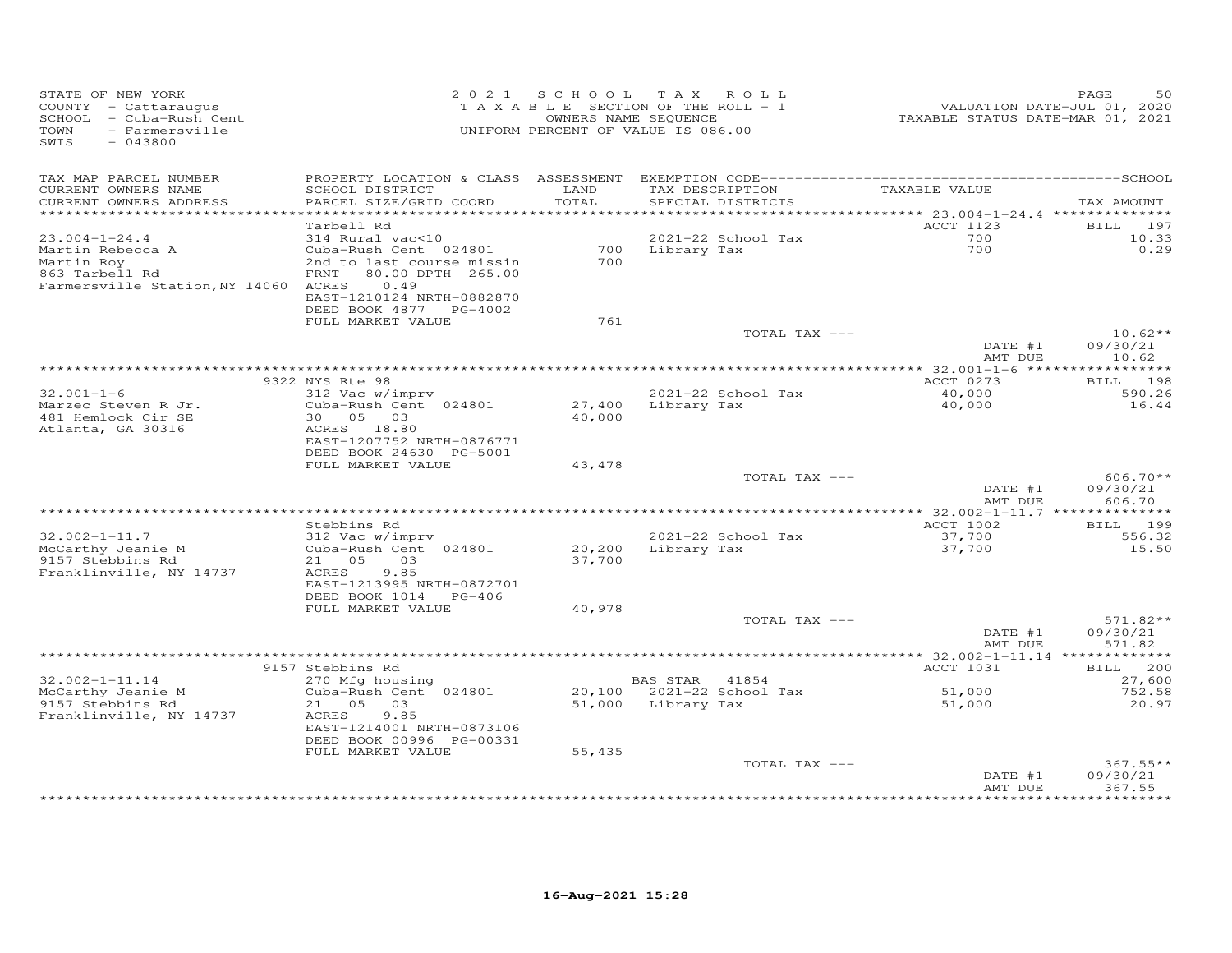| TAX MAP PARCEL NUMBER<br>TAX DESCRIPTION<br>TAXABLE VALUE<br>CURRENT OWNERS NAME<br>SCHOOL DISTRICT<br>LAND<br>TOTAL<br>CURRENT OWNERS ADDRESS<br>PARCEL SIZE/GRID COORD<br>SPECIAL DISTRICTS<br>TAX AMOUNT<br>ACCT 0294<br>Elton Rd<br>201<br>BILL<br>$23.003 - 1 - 3.1$<br>2021-22 School Tax<br>322 Rural vac>10<br>12,600<br>12,600<br>185.93<br>McCluer Samuel<br>Cuba-Rush Cent 024801<br>12,600 Library Tax<br>5.18<br>1216 Elton Rd<br>40  05  03<br>12,600<br>ACRES 25.57<br>PO Box 94<br>Farmersville Station, NY 14060 EAST-1204575 NRTH-0884149<br>DEED BOOK 888<br>PG-00149<br>FULL MARKET VALUE<br>13,696<br>TOTAL TAX ---<br>$191.11**$<br>DATE #1<br>09/30/21<br>AMT DUE<br>191.11<br>Stebbins Rd<br>ACCT 0995<br>BILL 202<br>2.95<br>$32.004 - 2 - 14.4$<br>314 Rural vac<10<br>2021-22 School Tax<br>200<br>Cuba-Rush Cent 024801<br>200<br>0.08<br>McFarland Richard<br>200 Library Tax<br>45 Green St<br>12  05  03<br>200<br>Franklinville, NY 14737<br>FRNT 26.80 DPTH 200.00<br>EAST-1216887 NRTH-0871710<br>DEED BOOK 30042 PG-7003<br>FULL MARKET VALUE<br>217<br>$3.03**$<br>TOTAL TAX ---<br>DATE #1<br>09/30/21<br>3.03<br>AMT DUE<br>******* 41.002-1-1.2 ***************<br>784 Hardy Crn. Rd<br>ACCT 0850<br>BILL 203<br>91,000<br>$41.002 - 1 - 1.2$<br>240 Rural res<br>2021-22 School Tax<br>1,342.84<br>Medina Taz W<br>Cuba-Rush Cent 024801<br>46,900<br>Library Tax<br>91,000<br>37.41<br>30 Reo Ave<br>18  05  03<br>91,000<br>Buffalo, NY 14211<br>ACRES 50.20<br>EAST-1211412 NRTH-0862551<br>DEED BOOK 31190 PG-2001<br>FULL MARKET VALUE<br>98,913<br>TOTAL TAX ---<br>$1,380.25**$<br>DATE #1<br>09/30/21<br>AMT DUE<br>1,380.25<br>ACCT 0288<br>BILL 204<br>1191 Hardy Crn. Rd<br>$41.001 - 1 - 6.1$<br>260 Seasonal res<br>AG DIST<br>41720<br>8,322<br>90,078<br>35,400 2021-22 School Tax<br>1,329.23<br>Milgate Daniel P<br>Cuba-Rush Cent 024801<br>37.03<br>5758 McPherson's Pt<br>34 05 03<br>98,400 Library Tax<br>90,078<br>Livonia, NY 14487<br>ACRES 28.60<br>EAST-1205943 NRTH-0860700<br>DEED BOOK 193<br>MAY BE SUBJECT TO PAYMENT<br>PG-3004<br>UNDER AGDIST LAW TIL 2025<br>FULL MARKET VALUE<br>106,957<br>TOTAL TAX ---<br>$1,366.26**$<br>DATE #1<br>09/30/21<br>1,366.26<br>AMT DUE | STATE OF NEW YORK<br>COUNTY - Cattaraugus<br>SCHOOL - Cuba-Rush Cent<br>- Farmersville<br>TOWN<br>SWIS<br>$-043800$ |  | 2021 SCHOOL TAX ROLL<br>TAXABLE SECTION OF THE ROLL - 1<br>OWNERS NAME SEQUENCE<br>UNIFORM PERCENT OF VALUE IS 086.00 | ------<br>VALUATION DATE-JUL 01, 2020<br>TAXABLE STATUS DATE-MAR 01, 2021 | PAGE<br>51 |
|------------------------------------------------------------------------------------------------------------------------------------------------------------------------------------------------------------------------------------------------------------------------------------------------------------------------------------------------------------------------------------------------------------------------------------------------------------------------------------------------------------------------------------------------------------------------------------------------------------------------------------------------------------------------------------------------------------------------------------------------------------------------------------------------------------------------------------------------------------------------------------------------------------------------------------------------------------------------------------------------------------------------------------------------------------------------------------------------------------------------------------------------------------------------------------------------------------------------------------------------------------------------------------------------------------------------------------------------------------------------------------------------------------------------------------------------------------------------------------------------------------------------------------------------------------------------------------------------------------------------------------------------------------------------------------------------------------------------------------------------------------------------------------------------------------------------------------------------------------------------------------------------------------------------------------------------------------------------------------------------------------------------------------------------------------------------------------------------------------------------------------------------------------------------------------------------------------------------------------------------------|---------------------------------------------------------------------------------------------------------------------|--|-----------------------------------------------------------------------------------------------------------------------|---------------------------------------------------------------------------|------------|
|                                                                                                                                                                                                                                                                                                                                                                                                                                                                                                                                                                                                                                                                                                                                                                                                                                                                                                                                                                                                                                                                                                                                                                                                                                                                                                                                                                                                                                                                                                                                                                                                                                                                                                                                                                                                                                                                                                                                                                                                                                                                                                                                                                                                                                                      |                                                                                                                     |  |                                                                                                                       |                                                                           |            |
|                                                                                                                                                                                                                                                                                                                                                                                                                                                                                                                                                                                                                                                                                                                                                                                                                                                                                                                                                                                                                                                                                                                                                                                                                                                                                                                                                                                                                                                                                                                                                                                                                                                                                                                                                                                                                                                                                                                                                                                                                                                                                                                                                                                                                                                      |                                                                                                                     |  |                                                                                                                       |                                                                           |            |
|                                                                                                                                                                                                                                                                                                                                                                                                                                                                                                                                                                                                                                                                                                                                                                                                                                                                                                                                                                                                                                                                                                                                                                                                                                                                                                                                                                                                                                                                                                                                                                                                                                                                                                                                                                                                                                                                                                                                                                                                                                                                                                                                                                                                                                                      |                                                                                                                     |  |                                                                                                                       |                                                                           |            |
|                                                                                                                                                                                                                                                                                                                                                                                                                                                                                                                                                                                                                                                                                                                                                                                                                                                                                                                                                                                                                                                                                                                                                                                                                                                                                                                                                                                                                                                                                                                                                                                                                                                                                                                                                                                                                                                                                                                                                                                                                                                                                                                                                                                                                                                      |                                                                                                                     |  |                                                                                                                       |                                                                           |            |
|                                                                                                                                                                                                                                                                                                                                                                                                                                                                                                                                                                                                                                                                                                                                                                                                                                                                                                                                                                                                                                                                                                                                                                                                                                                                                                                                                                                                                                                                                                                                                                                                                                                                                                                                                                                                                                                                                                                                                                                                                                                                                                                                                                                                                                                      |                                                                                                                     |  |                                                                                                                       |                                                                           |            |
|                                                                                                                                                                                                                                                                                                                                                                                                                                                                                                                                                                                                                                                                                                                                                                                                                                                                                                                                                                                                                                                                                                                                                                                                                                                                                                                                                                                                                                                                                                                                                                                                                                                                                                                                                                                                                                                                                                                                                                                                                                                                                                                                                                                                                                                      |                                                                                                                     |  |                                                                                                                       |                                                                           |            |
|                                                                                                                                                                                                                                                                                                                                                                                                                                                                                                                                                                                                                                                                                                                                                                                                                                                                                                                                                                                                                                                                                                                                                                                                                                                                                                                                                                                                                                                                                                                                                                                                                                                                                                                                                                                                                                                                                                                                                                                                                                                                                                                                                                                                                                                      |                                                                                                                     |  |                                                                                                                       |                                                                           |            |
|                                                                                                                                                                                                                                                                                                                                                                                                                                                                                                                                                                                                                                                                                                                                                                                                                                                                                                                                                                                                                                                                                                                                                                                                                                                                                                                                                                                                                                                                                                                                                                                                                                                                                                                                                                                                                                                                                                                                                                                                                                                                                                                                                                                                                                                      |                                                                                                                     |  |                                                                                                                       |                                                                           |            |
|                                                                                                                                                                                                                                                                                                                                                                                                                                                                                                                                                                                                                                                                                                                                                                                                                                                                                                                                                                                                                                                                                                                                                                                                                                                                                                                                                                                                                                                                                                                                                                                                                                                                                                                                                                                                                                                                                                                                                                                                                                                                                                                                                                                                                                                      |                                                                                                                     |  |                                                                                                                       |                                                                           |            |
|                                                                                                                                                                                                                                                                                                                                                                                                                                                                                                                                                                                                                                                                                                                                                                                                                                                                                                                                                                                                                                                                                                                                                                                                                                                                                                                                                                                                                                                                                                                                                                                                                                                                                                                                                                                                                                                                                                                                                                                                                                                                                                                                                                                                                                                      |                                                                                                                     |  |                                                                                                                       |                                                                           |            |
|                                                                                                                                                                                                                                                                                                                                                                                                                                                                                                                                                                                                                                                                                                                                                                                                                                                                                                                                                                                                                                                                                                                                                                                                                                                                                                                                                                                                                                                                                                                                                                                                                                                                                                                                                                                                                                                                                                                                                                                                                                                                                                                                                                                                                                                      |                                                                                                                     |  |                                                                                                                       |                                                                           |            |
|                                                                                                                                                                                                                                                                                                                                                                                                                                                                                                                                                                                                                                                                                                                                                                                                                                                                                                                                                                                                                                                                                                                                                                                                                                                                                                                                                                                                                                                                                                                                                                                                                                                                                                                                                                                                                                                                                                                                                                                                                                                                                                                                                                                                                                                      |                                                                                                                     |  |                                                                                                                       |                                                                           |            |
|                                                                                                                                                                                                                                                                                                                                                                                                                                                                                                                                                                                                                                                                                                                                                                                                                                                                                                                                                                                                                                                                                                                                                                                                                                                                                                                                                                                                                                                                                                                                                                                                                                                                                                                                                                                                                                                                                                                                                                                                                                                                                                                                                                                                                                                      |                                                                                                                     |  |                                                                                                                       |                                                                           |            |
|                                                                                                                                                                                                                                                                                                                                                                                                                                                                                                                                                                                                                                                                                                                                                                                                                                                                                                                                                                                                                                                                                                                                                                                                                                                                                                                                                                                                                                                                                                                                                                                                                                                                                                                                                                                                                                                                                                                                                                                                                                                                                                                                                                                                                                                      |                                                                                                                     |  |                                                                                                                       |                                                                           |            |
|                                                                                                                                                                                                                                                                                                                                                                                                                                                                                                                                                                                                                                                                                                                                                                                                                                                                                                                                                                                                                                                                                                                                                                                                                                                                                                                                                                                                                                                                                                                                                                                                                                                                                                                                                                                                                                                                                                                                                                                                                                                                                                                                                                                                                                                      |                                                                                                                     |  |                                                                                                                       |                                                                           |            |
|                                                                                                                                                                                                                                                                                                                                                                                                                                                                                                                                                                                                                                                                                                                                                                                                                                                                                                                                                                                                                                                                                                                                                                                                                                                                                                                                                                                                                                                                                                                                                                                                                                                                                                                                                                                                                                                                                                                                                                                                                                                                                                                                                                                                                                                      |                                                                                                                     |  |                                                                                                                       |                                                                           |            |
|                                                                                                                                                                                                                                                                                                                                                                                                                                                                                                                                                                                                                                                                                                                                                                                                                                                                                                                                                                                                                                                                                                                                                                                                                                                                                                                                                                                                                                                                                                                                                                                                                                                                                                                                                                                                                                                                                                                                                                                                                                                                                                                                                                                                                                                      |                                                                                                                     |  |                                                                                                                       |                                                                           |            |
|                                                                                                                                                                                                                                                                                                                                                                                                                                                                                                                                                                                                                                                                                                                                                                                                                                                                                                                                                                                                                                                                                                                                                                                                                                                                                                                                                                                                                                                                                                                                                                                                                                                                                                                                                                                                                                                                                                                                                                                                                                                                                                                                                                                                                                                      |                                                                                                                     |  |                                                                                                                       |                                                                           |            |
|                                                                                                                                                                                                                                                                                                                                                                                                                                                                                                                                                                                                                                                                                                                                                                                                                                                                                                                                                                                                                                                                                                                                                                                                                                                                                                                                                                                                                                                                                                                                                                                                                                                                                                                                                                                                                                                                                                                                                                                                                                                                                                                                                                                                                                                      |                                                                                                                     |  |                                                                                                                       |                                                                           |            |
|                                                                                                                                                                                                                                                                                                                                                                                                                                                                                                                                                                                                                                                                                                                                                                                                                                                                                                                                                                                                                                                                                                                                                                                                                                                                                                                                                                                                                                                                                                                                                                                                                                                                                                                                                                                                                                                                                                                                                                                                                                                                                                                                                                                                                                                      |                                                                                                                     |  |                                                                                                                       |                                                                           |            |
|                                                                                                                                                                                                                                                                                                                                                                                                                                                                                                                                                                                                                                                                                                                                                                                                                                                                                                                                                                                                                                                                                                                                                                                                                                                                                                                                                                                                                                                                                                                                                                                                                                                                                                                                                                                                                                                                                                                                                                                                                                                                                                                                                                                                                                                      |                                                                                                                     |  |                                                                                                                       |                                                                           |            |
|                                                                                                                                                                                                                                                                                                                                                                                                                                                                                                                                                                                                                                                                                                                                                                                                                                                                                                                                                                                                                                                                                                                                                                                                                                                                                                                                                                                                                                                                                                                                                                                                                                                                                                                                                                                                                                                                                                                                                                                                                                                                                                                                                                                                                                                      |                                                                                                                     |  |                                                                                                                       |                                                                           |            |
|                                                                                                                                                                                                                                                                                                                                                                                                                                                                                                                                                                                                                                                                                                                                                                                                                                                                                                                                                                                                                                                                                                                                                                                                                                                                                                                                                                                                                                                                                                                                                                                                                                                                                                                                                                                                                                                                                                                                                                                                                                                                                                                                                                                                                                                      |                                                                                                                     |  |                                                                                                                       |                                                                           |            |
|                                                                                                                                                                                                                                                                                                                                                                                                                                                                                                                                                                                                                                                                                                                                                                                                                                                                                                                                                                                                                                                                                                                                                                                                                                                                                                                                                                                                                                                                                                                                                                                                                                                                                                                                                                                                                                                                                                                                                                                                                                                                                                                                                                                                                                                      |                                                                                                                     |  |                                                                                                                       |                                                                           |            |
|                                                                                                                                                                                                                                                                                                                                                                                                                                                                                                                                                                                                                                                                                                                                                                                                                                                                                                                                                                                                                                                                                                                                                                                                                                                                                                                                                                                                                                                                                                                                                                                                                                                                                                                                                                                                                                                                                                                                                                                                                                                                                                                                                                                                                                                      |                                                                                                                     |  |                                                                                                                       |                                                                           |            |
|                                                                                                                                                                                                                                                                                                                                                                                                                                                                                                                                                                                                                                                                                                                                                                                                                                                                                                                                                                                                                                                                                                                                                                                                                                                                                                                                                                                                                                                                                                                                                                                                                                                                                                                                                                                                                                                                                                                                                                                                                                                                                                                                                                                                                                                      |                                                                                                                     |  |                                                                                                                       |                                                                           |            |
|                                                                                                                                                                                                                                                                                                                                                                                                                                                                                                                                                                                                                                                                                                                                                                                                                                                                                                                                                                                                                                                                                                                                                                                                                                                                                                                                                                                                                                                                                                                                                                                                                                                                                                                                                                                                                                                                                                                                                                                                                                                                                                                                                                                                                                                      |                                                                                                                     |  |                                                                                                                       |                                                                           |            |
|                                                                                                                                                                                                                                                                                                                                                                                                                                                                                                                                                                                                                                                                                                                                                                                                                                                                                                                                                                                                                                                                                                                                                                                                                                                                                                                                                                                                                                                                                                                                                                                                                                                                                                                                                                                                                                                                                                                                                                                                                                                                                                                                                                                                                                                      |                                                                                                                     |  |                                                                                                                       |                                                                           |            |
|                                                                                                                                                                                                                                                                                                                                                                                                                                                                                                                                                                                                                                                                                                                                                                                                                                                                                                                                                                                                                                                                                                                                                                                                                                                                                                                                                                                                                                                                                                                                                                                                                                                                                                                                                                                                                                                                                                                                                                                                                                                                                                                                                                                                                                                      |                                                                                                                     |  |                                                                                                                       |                                                                           |            |
|                                                                                                                                                                                                                                                                                                                                                                                                                                                                                                                                                                                                                                                                                                                                                                                                                                                                                                                                                                                                                                                                                                                                                                                                                                                                                                                                                                                                                                                                                                                                                                                                                                                                                                                                                                                                                                                                                                                                                                                                                                                                                                                                                                                                                                                      |                                                                                                                     |  |                                                                                                                       |                                                                           |            |
|                                                                                                                                                                                                                                                                                                                                                                                                                                                                                                                                                                                                                                                                                                                                                                                                                                                                                                                                                                                                                                                                                                                                                                                                                                                                                                                                                                                                                                                                                                                                                                                                                                                                                                                                                                                                                                                                                                                                                                                                                                                                                                                                                                                                                                                      |                                                                                                                     |  |                                                                                                                       |                                                                           |            |
|                                                                                                                                                                                                                                                                                                                                                                                                                                                                                                                                                                                                                                                                                                                                                                                                                                                                                                                                                                                                                                                                                                                                                                                                                                                                                                                                                                                                                                                                                                                                                                                                                                                                                                                                                                                                                                                                                                                                                                                                                                                                                                                                                                                                                                                      |                                                                                                                     |  |                                                                                                                       |                                                                           |            |
|                                                                                                                                                                                                                                                                                                                                                                                                                                                                                                                                                                                                                                                                                                                                                                                                                                                                                                                                                                                                                                                                                                                                                                                                                                                                                                                                                                                                                                                                                                                                                                                                                                                                                                                                                                                                                                                                                                                                                                                                                                                                                                                                                                                                                                                      |                                                                                                                     |  |                                                                                                                       |                                                                           |            |
|                                                                                                                                                                                                                                                                                                                                                                                                                                                                                                                                                                                                                                                                                                                                                                                                                                                                                                                                                                                                                                                                                                                                                                                                                                                                                                                                                                                                                                                                                                                                                                                                                                                                                                                                                                                                                                                                                                                                                                                                                                                                                                                                                                                                                                                      |                                                                                                                     |  |                                                                                                                       |                                                                           |            |
|                                                                                                                                                                                                                                                                                                                                                                                                                                                                                                                                                                                                                                                                                                                                                                                                                                                                                                                                                                                                                                                                                                                                                                                                                                                                                                                                                                                                                                                                                                                                                                                                                                                                                                                                                                                                                                                                                                                                                                                                                                                                                                                                                                                                                                                      |                                                                                                                     |  |                                                                                                                       |                                                                           |            |
|                                                                                                                                                                                                                                                                                                                                                                                                                                                                                                                                                                                                                                                                                                                                                                                                                                                                                                                                                                                                                                                                                                                                                                                                                                                                                                                                                                                                                                                                                                                                                                                                                                                                                                                                                                                                                                                                                                                                                                                                                                                                                                                                                                                                                                                      |                                                                                                                     |  |                                                                                                                       |                                                                           |            |
|                                                                                                                                                                                                                                                                                                                                                                                                                                                                                                                                                                                                                                                                                                                                                                                                                                                                                                                                                                                                                                                                                                                                                                                                                                                                                                                                                                                                                                                                                                                                                                                                                                                                                                                                                                                                                                                                                                                                                                                                                                                                                                                                                                                                                                                      |                                                                                                                     |  |                                                                                                                       |                                                                           |            |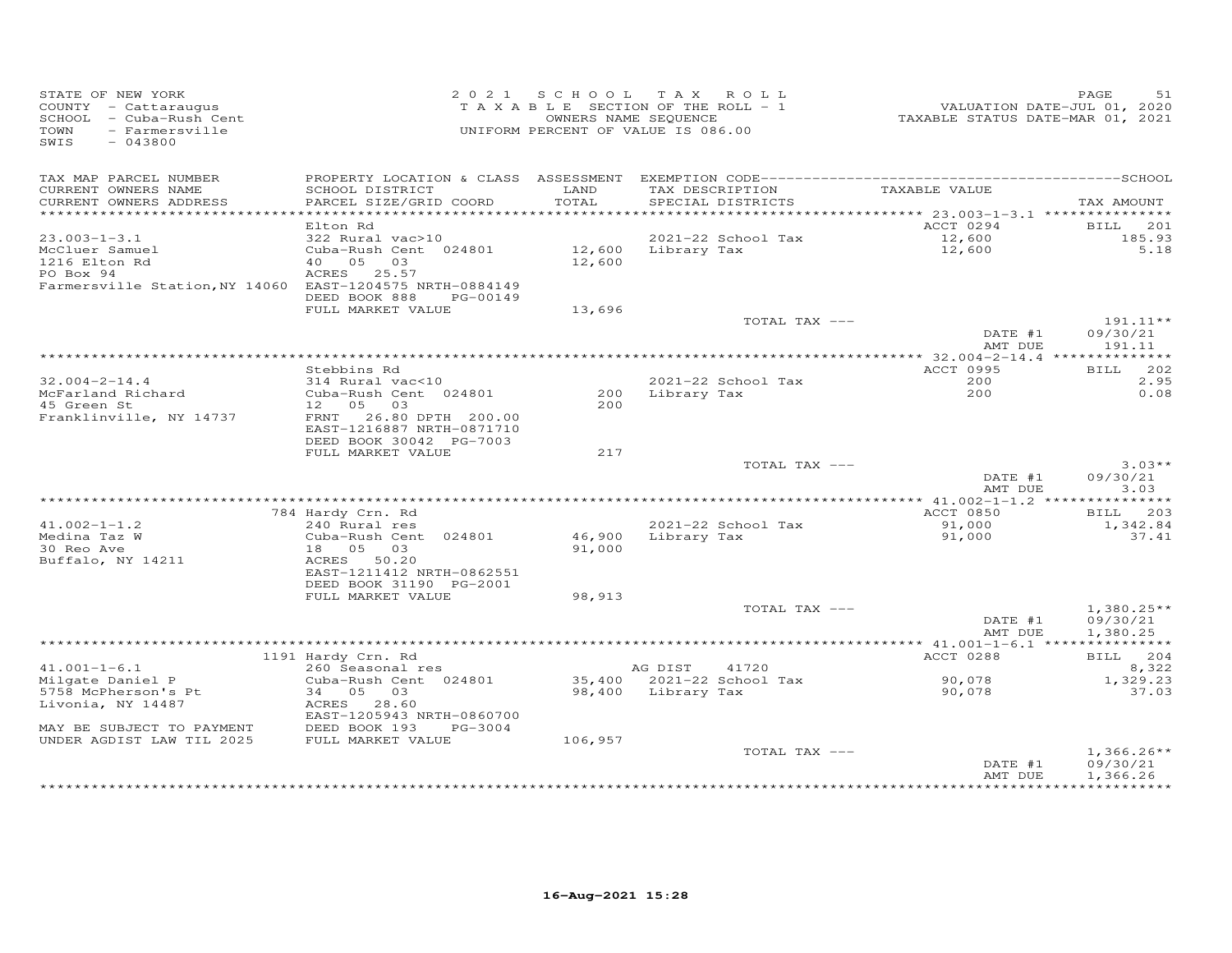| STATE OF NEW YORK<br>COUNTY - Cattaraugus<br>SCHOOL - Cuba-Rush Cent<br>- Farmersville<br>TOWN<br>$-043800$<br>SWIS |                                                                                  | 2021 SCHOOL TAX ROLL<br>TAXABLE SECTION OF THE ROLL - 1<br>UNIFORM PERCENT OF VALUE IS 086.00 | OWNERS NAME SEQUENCE |                                          | TAXABLE STATUS DATE-MAR 01, 2021 | PAGE<br>52<br>VALUATION DATE-JUL 01, 2020 |
|---------------------------------------------------------------------------------------------------------------------|----------------------------------------------------------------------------------|-----------------------------------------------------------------------------------------------|----------------------|------------------------------------------|----------------------------------|-------------------------------------------|
| TAX MAP PARCEL NUMBER<br>CURRENT OWNERS NAME<br>CURRENT OWNERS ADDRESS                                              | SCHOOL DISTRICT<br>PARCEL SIZE/GRID COORD                                        | LAND<br>TOTAL                                                                                 |                      | TAX DESCRIPTION<br>SPECIAL DISTRICTS     | TAXABLE VALUE                    | TAX AMOUNT                                |
|                                                                                                                     |                                                                                  |                                                                                               |                      |                                          |                                  |                                           |
|                                                                                                                     | 1003 Hardy Crn. Rd                                                               |                                                                                               |                      |                                          | ACCT 0551                        | BILL 205                                  |
| $41.001 - 1 - 12$<br>Miller Michael J Sr                                                                            | 312 Vac w/imprv<br>Cuba-Rush Cent 024801                                         |                                                                                               |                      | 2021-22 School Tax<br>16,500 Library Tax | 31,700                           | 467.78<br>13.03                           |
| 20 Fairbanks Ave<br>Tonawanda, NY 14223                                                                             | 26 05 04<br>ACRES<br>6.82<br>EAST-1208029 NRTH-0860587<br>DEED BOOK 6063 PG-5003 | 31,700                                                                                        |                      |                                          | 31,700                           |                                           |
|                                                                                                                     | FULL MARKET VALUE                                                                | 34,457                                                                                        |                      |                                          |                                  |                                           |
|                                                                                                                     |                                                                                  |                                                                                               |                      | TOTAL TAX ---                            |                                  | 480.81**                                  |
|                                                                                                                     |                                                                                  |                                                                                               |                      |                                          | DATE #1<br>AMT DUE               | 09/30/21<br>480.81                        |
|                                                                                                                     |                                                                                  |                                                                                               |                      |                                          |                                  |                                           |
| $23.004 - 1 - 6.1$                                                                                                  | 9767 Huyck Rd<br>240 Rural res                                                   |                                                                                               | BAS STAR             | 41854                                    | ACCT 0485                        | <b>BILL</b> 206<br>27,600                 |
| Monette Robert . K                                                                                                  | Cuba-Rush Cent 024801                                                            |                                                                                               |                      | 67,600 2021-22 School Tax                | 192,000                          | 2,833.24                                  |
| Monette Sharon M                                                                                                    | 16 05<br>03                                                                      |                                                                                               | 192,000 Library Tax  |                                          | 192,000                          | 78.93                                     |
| 9775 Huyck Rd                                                                                                       | ACRES 79.10                                                                      |                                                                                               |                      |                                          |                                  |                                           |
| Farmersville Station, NY 14060 EAST-1217971 NRTH-0884810                                                            |                                                                                  |                                                                                               |                      |                                          |                                  |                                           |
|                                                                                                                     | DEED BOOK 19816 PG-8001<br>FULL MARKET VALUE                                     | 208,696                                                                                       |                      |                                          |                                  |                                           |
|                                                                                                                     |                                                                                  |                                                                                               |                      | TOTAL TAX ---                            |                                  | $2,506.17**$                              |
|                                                                                                                     |                                                                                  |                                                                                               |                      |                                          | DATE #1<br>AMT DUE               | 09/30/21<br>2,506.17                      |
|                                                                                                                     |                                                                                  |                                                                                               |                      |                                          |                                  |                                           |
|                                                                                                                     | 9675 Hyuck Rd                                                                    |                                                                                               |                      |                                          | ACCT 0767                        | BILL 207                                  |
| $23.004 - 1 - 20.3$<br>Monkelbaan Jason                                                                             | 210 1 Family Res<br>Cuba-Rush Cent 024801                                        |                                                                                               | 21,900 Library Tax   | 2021-22 School Tax                       | 103,200<br>103,200               | 1,522.87<br>42.43                         |
| Mott Deborah                                                                                                        | 15/23 03 03                                                                      | 103,200                                                                                       |                      |                                          |                                  |                                           |
| 3659 Meadowbrook Acres                                                                                              | ACRES 11.50                                                                      |                                                                                               |                      |                                          |                                  |                                           |
| North Tonawanda, NY 14120                                                                                           | EAST-1217065 NRTH-0882599                                                        |                                                                                               |                      |                                          |                                  |                                           |
|                                                                                                                     | DEED BOOK 20385 PG-9001                                                          |                                                                                               |                      |                                          |                                  |                                           |
|                                                                                                                     | FULL MARKET VALUE                                                                | 120,000                                                                                       |                      |                                          |                                  |                                           |
|                                                                                                                     |                                                                                  |                                                                                               |                      | TOTAL TAX ---                            | DATE #1                          | $1.565.30**$<br>09/30/21                  |
|                                                                                                                     |                                                                                  |                                                                                               |                      |                                          | AMT DUE                          | 1,565.30                                  |
|                                                                                                                     |                                                                                  |                                                                                               |                      |                                          |                                  |                                           |
|                                                                                                                     | Harding Crn. Rd                                                                  |                                                                                               |                      |                                          |                                  | BILL 208                                  |
| $41.002 - 1 - 3.15$                                                                                                 | 314 Rural vac<10                                                                 |                                                                                               |                      | 2021-22 School Tax                       | 6,000                            | 88.54                                     |
| Moran Burt<br>55 Summit St                                                                                          | Cuba-Rush Cent 024801<br>1.00                                                    | 6,000<br>6,000                                                                                |                      | Library Tax                              | 6,000                            | 2.47                                      |
| Tonawanda, NY 14150                                                                                                 | ACRES<br>EAST-1212537 NRTH-0860201                                               |                                                                                               |                      |                                          |                                  |                                           |
|                                                                                                                     | DEED BOOK 26447 PG-4001                                                          |                                                                                               |                      |                                          |                                  |                                           |
|                                                                                                                     | FULL MARKET VALUE                                                                | 6,522                                                                                         |                      |                                          |                                  |                                           |
|                                                                                                                     |                                                                                  |                                                                                               |                      | TOTAL TAX ---                            |                                  | $91.01**$                                 |
|                                                                                                                     |                                                                                  |                                                                                               |                      |                                          | DATE #1                          | 09/30/21                                  |
|                                                                                                                     |                                                                                  |                                                                                               |                      |                                          | AMT DUE                          | 91.01                                     |
|                                                                                                                     |                                                                                  |                                                                                               |                      |                                          |                                  |                                           |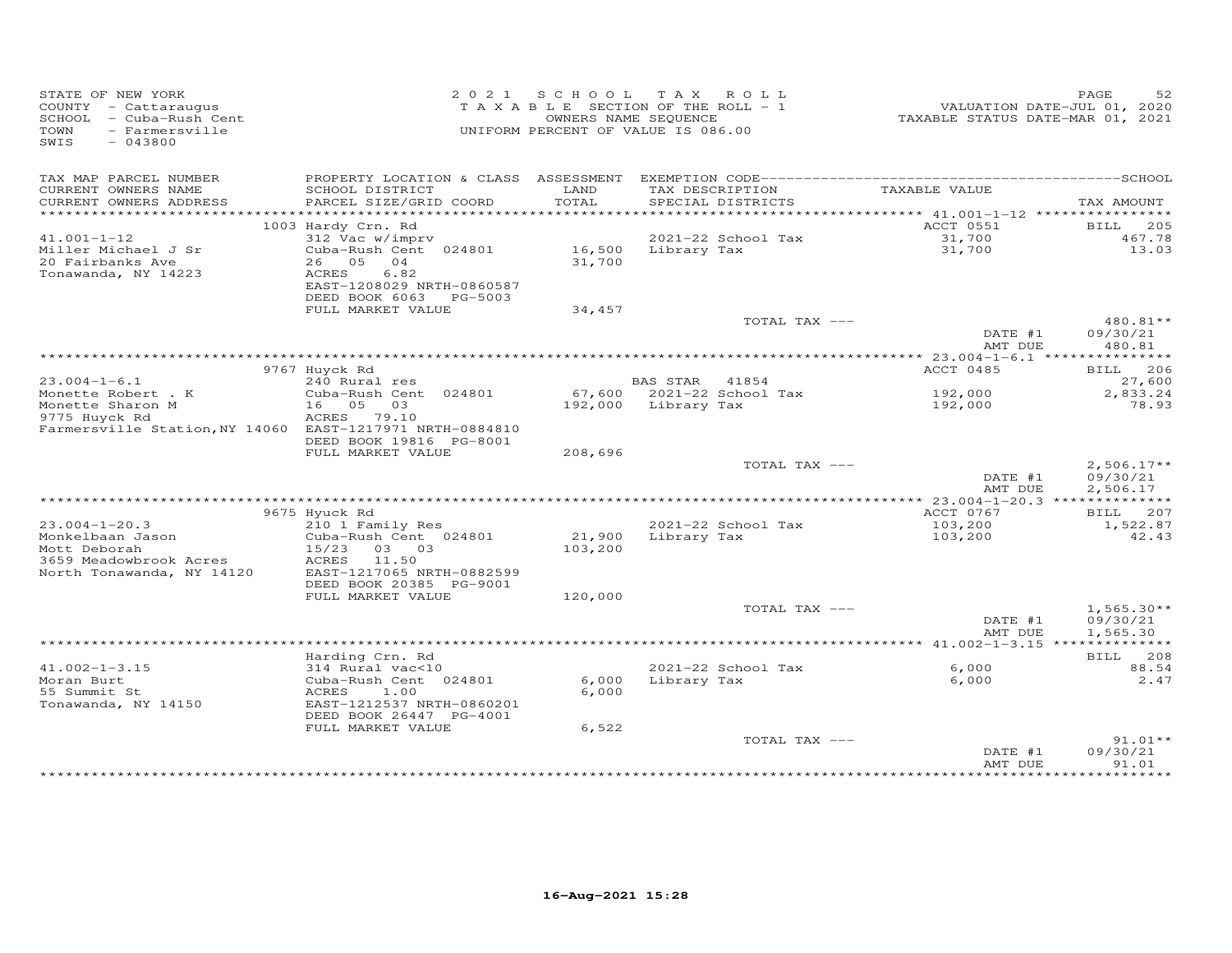| STATE OF NEW YORK<br>COUNTY - Cattaraugus<br>SCHOOL - Cuba-Rush Cent<br><b>TOWN</b><br>- Farmersville<br>SWIS<br>$-043800$ |                                                                                 |         | 2021 SCHOOL TAX ROLL<br>TAXABLE SECTION OF THE ROLL - 1<br>OWNERS NAME SEQUENCE<br>UNIFORM PERCENT OF VALUE IS 086.00 | VALUATION DATE-JUL 01, 2020<br>TAXABLE STATUS DATE-MAR 01, 2021 | PAGE<br>53                       |
|----------------------------------------------------------------------------------------------------------------------------|---------------------------------------------------------------------------------|---------|-----------------------------------------------------------------------------------------------------------------------|-----------------------------------------------------------------|----------------------------------|
| TAX MAP PARCEL NUMBER<br>CURRENT OWNERS NAME                                                                               | PROPERTY LOCATION & CLASS ASSESSMENT<br>SCHOOL DISTRICT                         | LAND    | TAX DESCRIPTION                                                                                                       | TAXABLE VALUE                                                   |                                  |
| CURRENT OWNERS ADDRESS                                                                                                     | PARCEL SIZE/GRID COORD                                                          | TOTAL   | SPECIAL DISTRICTS                                                                                                     |                                                                 | TAX AMOUNT                       |
|                                                                                                                            |                                                                                 |         |                                                                                                                       |                                                                 |                                  |
| $41.002 - 1 - 11.2$                                                                                                        | 247 Hardy Crn. Rd<br>240 Rural res                                              |         | 2021-22 School Tax                                                                                                    | ACCT 0595<br>120,000                                            | BILL 209<br>1,770.78             |
| Morgan Brent, J.                                                                                                           | Cuba-Rush Cent 024801                                                           | 22,500  | Library Tax                                                                                                           | 120,000                                                         | 49.33                            |
| 247 Hardy Corner Rd<br>Franklinville, NY 14737                                                                             | 01 05 03<br>ACRES 12.34<br>EAST-1219016 NRTH-0859436<br>DEED BOOK 20190 PG-7462 | 120,000 |                                                                                                                       |                                                                 |                                  |
|                                                                                                                            | FULL MARKET VALUE                                                               | 130,435 |                                                                                                                       |                                                                 |                                  |
|                                                                                                                            |                                                                                 |         | TOTAL TAX ---                                                                                                         | DATE #1                                                         | $1,820.11**$<br>09/30/21         |
|                                                                                                                            |                                                                                 |         |                                                                                                                       | AMT DUE                                                         | 1,820.11                         |
|                                                                                                                            |                                                                                 |         |                                                                                                                       | ***************** 41.001-1-3 ******************                 |                                  |
|                                                                                                                            | Peet Hill Rd                                                                    |         |                                                                                                                       | ACCT 0555                                                       | BILL 210                         |
| $41.001 - 1 - 3$<br>Mrugacz Thomas                                                                                         | 314 Rural vac<10<br>Cuba-Rush Cent 024801                                       |         | 2021-22 School Tax<br>14,200 Library Tax                                                                              | 14,200<br>14,200                                                | 209.54<br>5.84                   |
| Kwiatkowski Matty<br>790 Shultz Rd<br>Elma, NY 14059                                                                       | 34 05 03<br>ACRES<br>5.11<br>EAST-1205230 NRTH-0863302                          | 14,200  |                                                                                                                       |                                                                 |                                  |
|                                                                                                                            | DEED BOOK 767<br>PG-00127                                                       |         |                                                                                                                       |                                                                 |                                  |
|                                                                                                                            | FULL MARKET VALUE                                                               | 15,435  |                                                                                                                       |                                                                 |                                  |
|                                                                                                                            |                                                                                 |         | TOTAL TAX ---                                                                                                         | DATE #1<br>AMT DUE                                              | $215.38**$<br>09/30/21<br>215.38 |
|                                                                                                                            |                                                                                 |         |                                                                                                                       |                                                                 |                                  |
|                                                                                                                            | 709 Bush Hill Rd                                                                |         |                                                                                                                       | ACCT 0758                                                       | BILL 211                         |
| $32.004 - 1 - 26.3$                                                                                                        | 260 Seasonal res                                                                |         | 2021-22 School Tax                                                                                                    | 87,800                                                          | 1,295.62                         |
| Munt Ronald E                                                                                                              | Cuba-Rush Cent 024801                                                           | 25,100  | Library Tax                                                                                                           | 87,800                                                          | 36.09                            |
| Munt Norma J<br>36 Somerton Ave                                                                                            | 20  05  03<br>ACRES 15.75                                                       | 87,800  |                                                                                                                       |                                                                 |                                  |
| Kenmore, NY 14217                                                                                                          | EAST-1212552 NRTH-0870259                                                       |         |                                                                                                                       |                                                                 |                                  |
|                                                                                                                            | DEED BOOK 940<br>$PG-454$                                                       |         |                                                                                                                       |                                                                 |                                  |
|                                                                                                                            | FULL MARKET VALUE                                                               | 95,435  |                                                                                                                       |                                                                 |                                  |
|                                                                                                                            |                                                                                 |         | TOTAL TAX ---                                                                                                         |                                                                 | $1,331.71**$                     |
|                                                                                                                            |                                                                                 |         |                                                                                                                       | DATE #1<br>AMT DUE                                              | 09/30/21                         |
|                                                                                                                            |                                                                                 |         |                                                                                                                       |                                                                 | 1,331.71                         |
|                                                                                                                            | 909 Hardy Crn. Rd                                                               |         |                                                                                                                       | ACCT 0799                                                       | BILL 212                         |
| $41.001 - 1 - 15.5$                                                                                                        | 260 Seasonal res                                                                |         | 2021-22 School Tax                                                                                                    | 92,300                                                          | 1,362.02                         |
| Murphy Brian                                                                                                               | Cuba-Rush Cent 024801                                                           | 13,700  | Library Tax                                                                                                           | 92,300                                                          | 37.94                            |
| Murphy Ashley J                                                                                                            | 26 05 03                                                                        | 92,300  |                                                                                                                       |                                                                 |                                  |
| 7 MAGNOLIA STREET<br>LACKAWANNA, NY 14218                                                                                  | 4.80<br>ACRES<br>EAST-1209364 NRTH-0860526                                      |         |                                                                                                                       |                                                                 |                                  |
|                                                                                                                            | DEED BOOK 27536 PG-2001<br>FULL MARKET VALUE                                    | 100,326 |                                                                                                                       |                                                                 |                                  |
|                                                                                                                            |                                                                                 |         | TOTAL TAX ---                                                                                                         |                                                                 | $1,399.96**$                     |
|                                                                                                                            |                                                                                 |         |                                                                                                                       | DATE #1<br>AMT DUE                                              | 09/30/21<br>1,399.96             |
|                                                                                                                            |                                                                                 |         |                                                                                                                       | ******************                                              | ***********                      |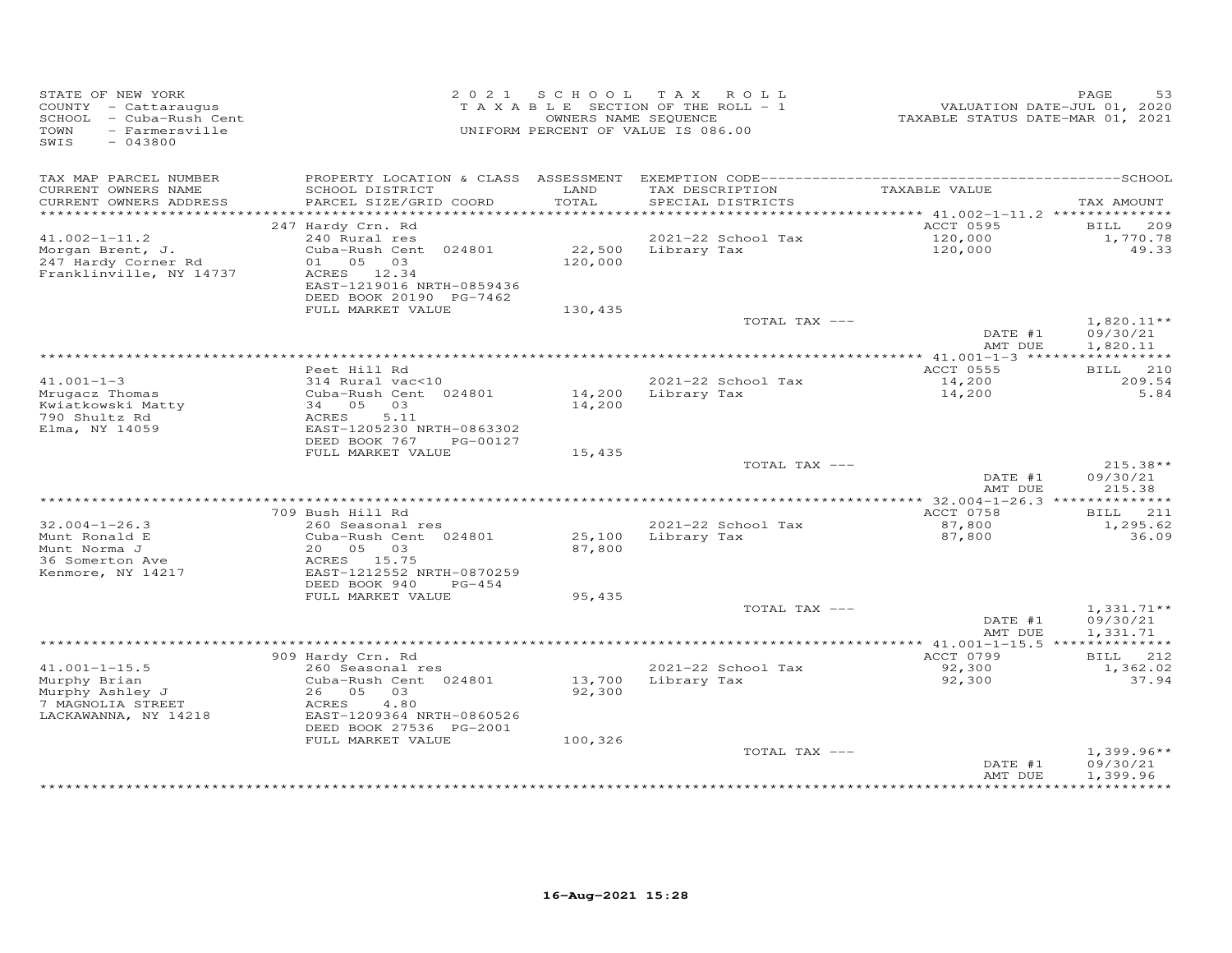| STATE OF NEW YORK<br>COUNTY - Cattaraugus<br>SCHOOL - Cuba-Rush Cent<br>- Farmersville<br>TOWN<br>SWIS<br>$-043800$ | 2 0 2 1                                                                                                           |                  | SCHOOL TAX ROLL<br>TAXABLE SECTION OF THE ROLL - 1<br>OWNERS NAME SEQUENCE<br>UNIFORM PERCENT OF VALUE IS 086.00 | VALUATION DATE-JUL 01, 2020<br>TAXABLE STATUS DATE-MAR 01, 2021 | PAGE                         |
|---------------------------------------------------------------------------------------------------------------------|-------------------------------------------------------------------------------------------------------------------|------------------|------------------------------------------------------------------------------------------------------------------|-----------------------------------------------------------------|------------------------------|
| TAX MAP PARCEL NUMBER<br>CURRENT OWNERS NAME                                                                        | PROPERTY LOCATION & CLASS ASSESSMENT<br>SCHOOL DISTRICT                                                           | LAND             | TAX DESCRIPTION                                                                                                  | TAXABLE VALUE                                                   |                              |
| CURRENT OWNERS ADDRESS                                                                                              | PARCEL SIZE/GRID COORD                                                                                            | TOTAL            | SPECIAL DISTRICTS                                                                                                |                                                                 | TAX AMOUNT                   |
|                                                                                                                     | 478 Hess Rd                                                                                                       |                  |                                                                                                                  | ACCT 0787                                                       | 213<br>BILL                  |
| $23.004 - 1 - 20.4$                                                                                                 | 260 Seasonal res                                                                                                  |                  | 2021-22 School Tax                                                                                               | 67,600                                                          | 997.54                       |
| Muscalino John O<br>30 Provincetown Ln Apt 4<br>Orchard Park, NY 14127                                              | Cuba-Rush Cent 024801<br>15/23<br>05 03<br>ACRES<br>15.85<br>EAST-1216274 NRTH-0880899<br>DEED BOOK 26283 PG-7001 | 25,100<br>67,600 | Library Tax                                                                                                      | 67,600                                                          | 27.79                        |
|                                                                                                                     | FULL MARKET VALUE                                                                                                 | 73,478           |                                                                                                                  |                                                                 |                              |
|                                                                                                                     |                                                                                                                   |                  | TOTAL TAX ---                                                                                                    | DATE #1                                                         | $1,025.33**$<br>09/30/21     |
|                                                                                                                     |                                                                                                                   |                  |                                                                                                                  | AMT DUE<br>******* 23.003-1-11.3 **************                 | 1,025.33                     |
|                                                                                                                     | 888 Tarbell Rd                                                                                                    |                  |                                                                                                                  | ACCT 0868                                                       | BILL 214                     |
| $23.003 - 1 - 11.3$                                                                                                 | 210 1 Family Res                                                                                                  |                  | 2021-22 School Tax                                                                                               | 70,000                                                          | 1,032.95                     |
| Nagel Raymond M Jr                                                                                                  | Cuba-Rush Cent 024801                                                                                             | 13,700           | Library Tax                                                                                                      | 70,000                                                          | 28.78                        |
| Nagel Susan A                                                                                                       | 31 05 03<br>4.80<br>ACRES                                                                                         | 70,000           |                                                                                                                  |                                                                 |                              |
| 888 Tarbell Rd<br>Farmersville Station, NY 14060 EAST-1209709 NRTH-0883589                                          |                                                                                                                   |                  |                                                                                                                  |                                                                 |                              |
|                                                                                                                     | DEED BOOK 20210 PG-578<br>FULL MARKET VALUE                                                                       | 76,087           |                                                                                                                  |                                                                 |                              |
|                                                                                                                     |                                                                                                                   |                  | TOTAL TAX ---                                                                                                    |                                                                 | $1,061.73**$                 |
|                                                                                                                     |                                                                                                                   |                  |                                                                                                                  | DATE #1<br>AMT DUE                                              | 09/30/21<br>1,061.73         |
|                                                                                                                     |                                                                                                                   |                  |                                                                                                                  |                                                                 |                              |
| $23.014 - 1 - 40$                                                                                                   | 9781 NYS Rte 98                                                                                                   |                  | 2021-22 School Tax                                                                                               | ACCT 0132<br>27,100                                             | <b>BILL</b><br>215<br>399.90 |
| Nazzaro Joe                                                                                                         | 210 1 Family Res<br>Cuba-Rush Cent 024801                                                                         | 7,000            | Library Tax                                                                                                      | 27,100                                                          | 11.14                        |
| Nazzaro Barb                                                                                                        | 05 03<br>32                                                                                                       | 27,100           |                                                                                                                  |                                                                 |                              |
| 3711 N Teddy Roosevelt Rd<br>Golden Valley, AZ 86413                                                                | 90.00 DPTH 125.00<br>FRNT<br>0.26<br>ACRES                                                                        |                  |                                                                                                                  |                                                                 |                              |
|                                                                                                                     | EAST-1209020 NRTH-0883998<br>DEED BOOK 20200 PG-5699                                                              |                  |                                                                                                                  |                                                                 |                              |
|                                                                                                                     | FULL MARKET VALUE                                                                                                 | 29,457           | TOTAL TAX ---                                                                                                    |                                                                 | $411.04**$                   |
|                                                                                                                     |                                                                                                                   |                  |                                                                                                                  | DATE #1<br>AMT DUE                                              | 09/30/21<br>411.04           |
|                                                                                                                     |                                                                                                                   |                  |                                                                                                                  |                                                                 |                              |
|                                                                                                                     | 9828 Huyck Rd                                                                                                     |                  |                                                                                                                  | ACCT 0123                                                       | 216<br><b>BILL</b>           |
| $23.004 - 1 - 14$                                                                                                   | 210 1 Family Res                                                                                                  |                  | BAS STAR 41854                                                                                                   |                                                                 | 27,600                       |
| Neamon Karl D<br>Neamon Laurie                                                                                      | Cuba-Rush Cent 024801<br>05 03<br>08                                                                              | 8,800<br>48,100  | 2021-22 School Tax<br>Library Tax                                                                                | 48,100<br>48,100                                                | 709.79<br>19.77              |
| 9828 Huyuck Rd<br>Farmersville Station, NY 14060 EAST-1219711 NRTH-0884634                                          | ACRES<br>1.52                                                                                                     |                  |                                                                                                                  |                                                                 |                              |
|                                                                                                                     | DEED BOOK 20200 PG-6014                                                                                           |                  |                                                                                                                  |                                                                 |                              |
|                                                                                                                     | FULL MARKET VALUE                                                                                                 | 52,283           |                                                                                                                  |                                                                 | $323.56**$                   |
|                                                                                                                     |                                                                                                                   |                  | TOTAL TAX ---                                                                                                    | DATE #1<br>AMT DUE                                              | 09/30/21<br>323.56           |
|                                                                                                                     |                                                                                                                   |                  |                                                                                                                  |                                                                 |                              |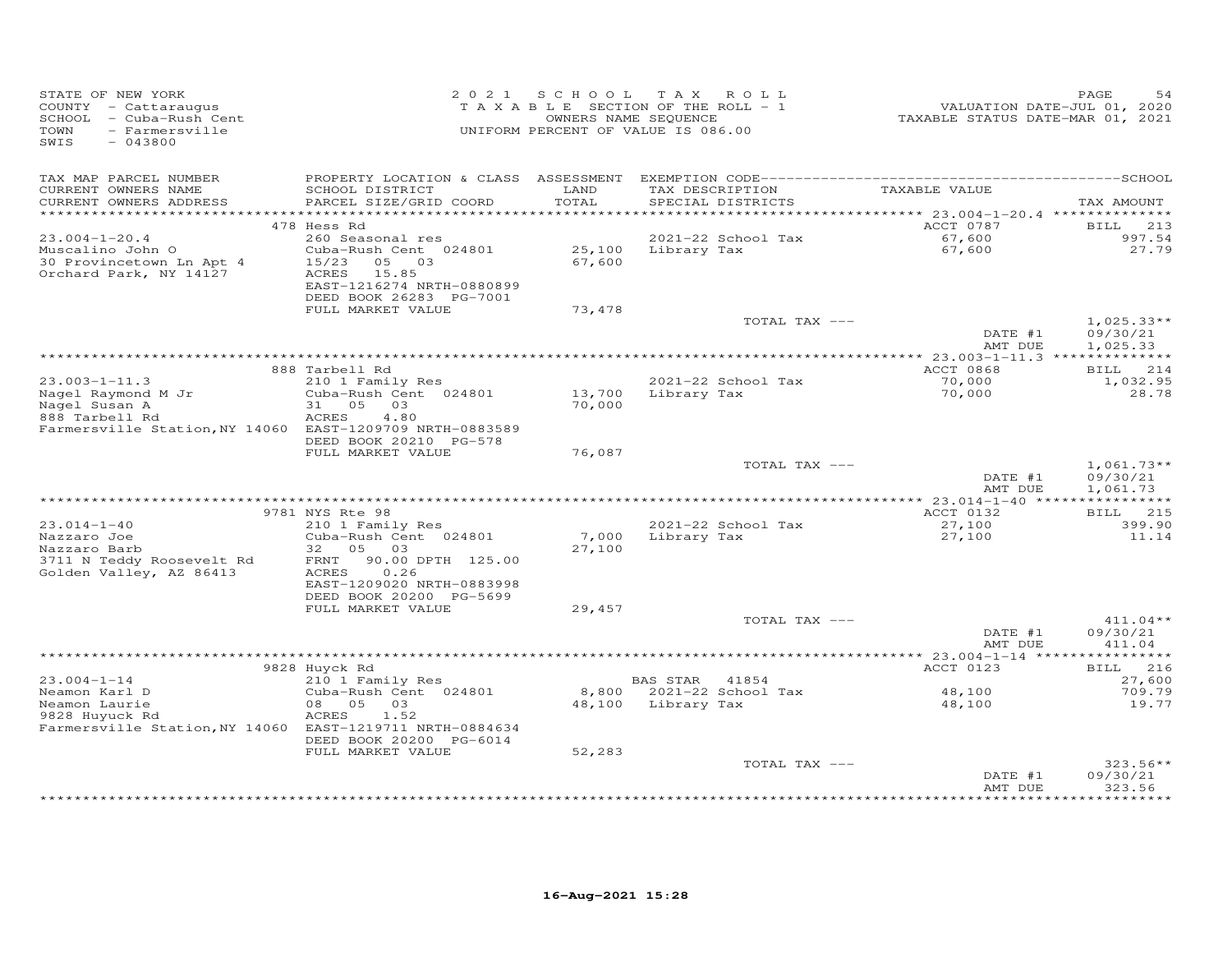| STATE OF NEW YORK<br>COUNTY - Cattaraugus<br>SCHOOL - Cuba-Rush Cent<br>TOWN<br>- Farmersville<br>SWIS<br>$-043800$                      | 2 0 2 1                                                                                                                                                                           | SCHOOL TAX<br>TAXABLE SECTION OF THE ROLL - 1<br>OWNERS NAME SEQUENCE<br>UNIFORM PERCENT OF VALUE IS 086.00 |                                      | ROLL                                 | VALUATION DATE-JUL 01, 2020<br>TAXABLE STATUS DATE-MAR 01, 2021 | PAGE<br>55                                                |
|------------------------------------------------------------------------------------------------------------------------------------------|-----------------------------------------------------------------------------------------------------------------------------------------------------------------------------------|-------------------------------------------------------------------------------------------------------------|--------------------------------------|--------------------------------------|-----------------------------------------------------------------|-----------------------------------------------------------|
| TAX MAP PARCEL NUMBER<br>CURRENT OWNERS NAME<br>CURRENT OWNERS ADDRESS<br>***********************                                        | SCHOOL DISTRICT<br>PARCEL SIZE/GRID COORD                                                                                                                                         | LAND<br>TOTAL                                                                                               |                                      | TAX DESCRIPTION<br>SPECIAL DISTRICTS | TAXABLE VALUE                                                   | TAX AMOUNT                                                |
| $23.003 - 1 - 4.4$<br>Newland Hunter<br>10300 Sandbank Rd<br>Freedom, NY 14065<br>MAY BE SUBJECT TO PAYMENT<br>UNDER AGDIST LAW TIL 2021 | Sandbank Rd<br>314 Rural vac<10<br>Cuba-Rush Cent 024801<br>$-05$<br>40<br>$-03$<br>split from 23.003-1-4.2<br>ACRES 1.86<br>EAST-1205829 NRTH-0887585<br>DEED BOOK 20200 PG-8393 | 9,300<br>9,300                                                                                              | Library Tax                          | 2021-22 School Tax                   | 9,300<br>9,300                                                  | 217<br><b>BILL</b><br>137.24<br>3.82                      |
|                                                                                                                                          | FULL MARKET VALUE                                                                                                                                                                 | 10,109                                                                                                      |                                      | TOTAL TAX ---                        | DATE #1<br>AMT DUE                                              | $141.06**$<br>09/30/21<br>141.06                          |
| $23.014 - 1 - 5.1$<br>Newland Rick<br>9877 Galen Hill Rd<br>Freedom, NY 14065                                                            | 9877 Galen Hill Rd<br>210 1 Family Res<br>Cuba-Rush Cent 024801<br>32 05<br>03<br>0.34<br><b>ACRES</b><br>EAST-1208222 NRTH-0886055<br>DEED BOOK 941<br>PG-751                    |                                                                                                             | BAS STAR 41854<br>42,900 Library Tax | 7,200 2021-22 School Tax             | ACCT 0019<br>42,900<br>42,900                                   | 218<br><b>BILL</b><br>27,600<br>633.05<br>17.64           |
|                                                                                                                                          | FULL MARKET VALUE                                                                                                                                                                 | 46,630                                                                                                      |                                      | TOTAL TAX ---                        | DATE #1<br>AMT DUE                                              | $244.69**$<br>09/30/21<br>244.69                          |
| $41.002 - 1 - 19$<br>Newton John<br>Peters Frederick J<br>5 Mechanic St<br>Middlelport, NY 14105                                         | 8063 Hardy Crn Rd<br>270 Mfg housing<br>Cuba-Rush Cent 024801<br>01 05 03<br>FRNT 174.00 DPTH 60.00<br>0.34<br>ACRES<br>EAST-1222410 NRTH-0856947<br>DEED BOOK 20029 PG-5001      | 7,200<br>14,200                                                                                             |                                      | 2021-22 School Tax<br>Library Tax    | ACCT 0106<br>14,200<br>14,200                                   | BILL 219<br>209.54<br>5.84                                |
|                                                                                                                                          | FULL MARKET VALUE                                                                                                                                                                 | 15,435                                                                                                      |                                      | TOTAL TAX ---                        | DATE #1<br>AMT DUE                                              | $215.38**$<br>09/30/21<br>215.38                          |
| $41.002 - 1 - 17$<br>Newton John F<br>Newton Peters<br>5 Mechanic St<br>Middleport, NY 14150                                             | Hardy Crn Rd<br>105 Vac farmland<br>Cuba-Rush Cent 024801<br>01/09<br>05 03<br>ACRES 147.45<br>EAST-1218666 NRTH-0858106<br>DEED BOOK 998<br>$PG-92$<br>FULL MARKET VALUE         | 85,000<br>85,000<br>92,391                                                                                  |                                      | 2021-22 School Tax<br>Library Tax    | ACCT 0533<br>85,000<br>85,000                                   | BILL 220<br>1,254.30<br>34.94                             |
|                                                                                                                                          |                                                                                                                                                                                   |                                                                                                             |                                      | TOTAL TAX ---                        | DATE #1<br>AMT DUE                                              | $1,289.24**$<br>09/30/21<br>1,289.24<br>* * * * * * * * * |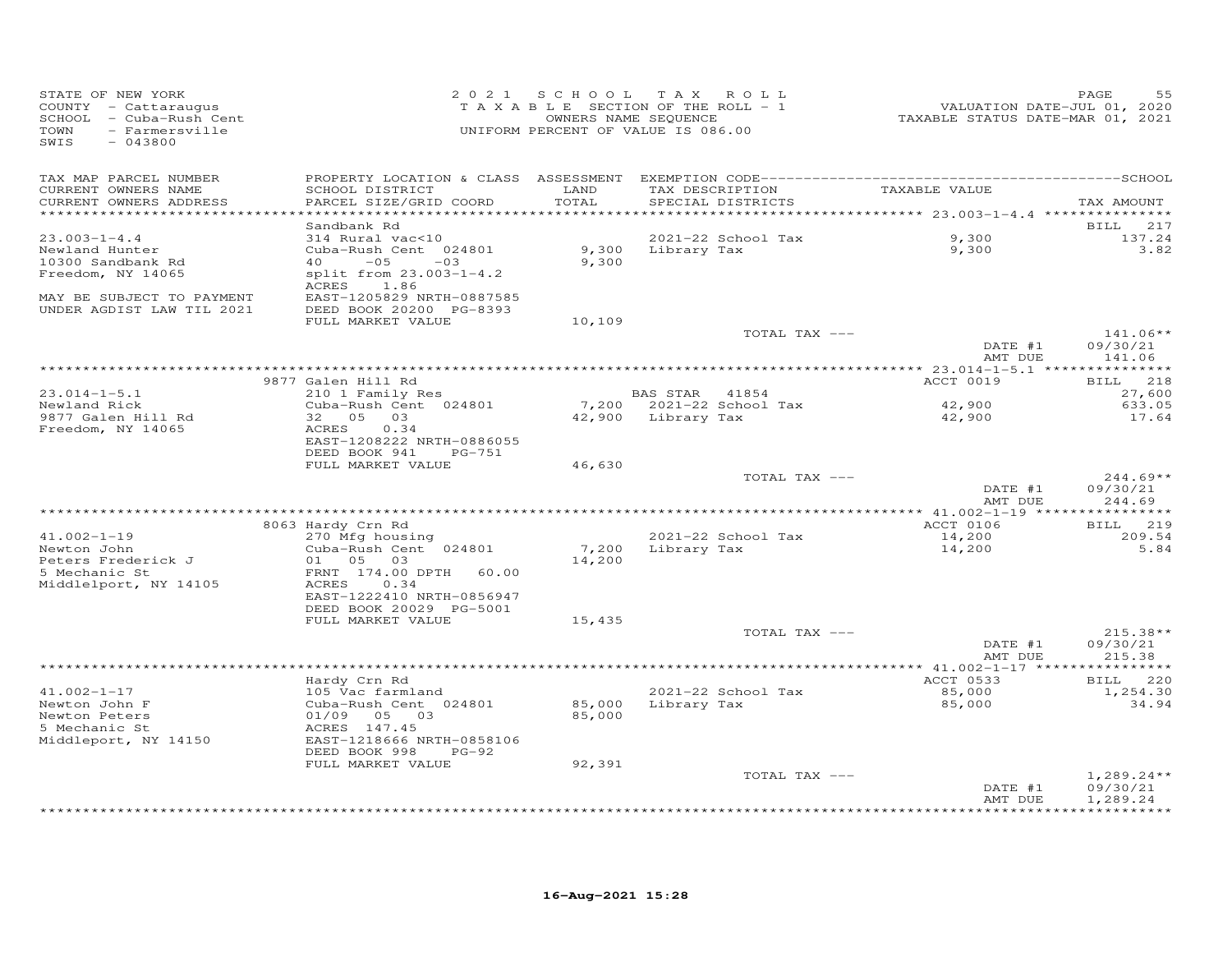| STATE OF NEW YORK<br>COUNTY - Cattaraugus<br>SCHOOL - Cuba-Rush Cent<br>TOWN<br>- Farmersville<br>SWIS<br>$-043800$ |                                              | 2021 SCHOOL<br>TAXABLE SECTION OF THE ROLL - 1<br>UNIFORM PERCENT OF VALUE IS 086.00 | TAX ROLL<br>OWNERS NAME SEQUENCE |                                    | VALUATION DATE-JUL 01, 2020<br>TAXABLE STATUS DATE-MAR 01, 2021         | PAGE<br>56                        |
|---------------------------------------------------------------------------------------------------------------------|----------------------------------------------|--------------------------------------------------------------------------------------|----------------------------------|------------------------------------|-------------------------------------------------------------------------|-----------------------------------|
| TAX MAP PARCEL NUMBER                                                                                               |                                              |                                                                                      |                                  |                                    |                                                                         |                                   |
| CURRENT OWNERS NAME<br>CURRENT OWNERS ADDRESS<br>*********************                                              | SCHOOL DISTRICT<br>PARCEL SIZE/GRID COORD    | LAND<br>TOTAL<br>************                                                        | TAX DESCRIPTION                  | SPECIAL DISTRICTS                  | TAXABLE VALUE                                                           | TAX AMOUNT                        |
|                                                                                                                     | NYS Rte 98                                   |                                                                                      |                                  |                                    | ***************************** 23.003-1-9.1 ***************<br>ACCT 0381 | BILL<br>221                       |
| $23.003 - 1 - 9.1$                                                                                                  | 105 Vac farmland                             |                                                                                      | AG DIST                          | 41720                              |                                                                         | 17,877                            |
| Nichols Allen T.                                                                                                    | Cuba-Rush Cent 024801                        |                                                                                      |                                  | 31,300 2021-22 School Tax          | 13,423                                                                  | 198.08                            |
| Lambert Tiffany E.                                                                                                  | 32 05 03                                     | 31,300                                                                               | Library Tax                      |                                    | 13,423                                                                  | 5.52                              |
| 414 Route 243                                                                                                       | See L1033 P 188 Map 2528                     |                                                                                      |                                  |                                    |                                                                         |                                   |
| Farmersville Station, NY 14060 ACRES 20.40                                                                          | EAST-1210011 NRTH-0884922                    |                                                                                      |                                  |                                    |                                                                         |                                   |
| MAY BE SUBJECT TO PAYMENT<br>UNDER AGDIST LAW TIL 2025                                                              | DEED BOOK 29779 PG-99999                     |                                                                                      |                                  |                                    |                                                                         |                                   |
|                                                                                                                     | FULL MARKET VALUE                            | 34,022                                                                               |                                  | TOTAL TAX ---                      |                                                                         | $203.60**$                        |
|                                                                                                                     |                                              |                                                                                      |                                  |                                    | DATE #1<br>AMT DUE                                                      | 09/30/21<br>203.60                |
|                                                                                                                     |                                              |                                                                                      |                                  |                                    |                                                                         |                                   |
|                                                                                                                     | County Line Rd                               |                                                                                      |                                  |                                    | ACCT 0303                                                               | 222<br>BILL                       |
| $23.004 - 1 - 17.1$<br>Nichols Douglas A                                                                            | 105 Vac farmland<br>Cuba-Rush Cent 024801    |                                                                                      | AG DIST                          | 41720<br>51,800 2021-22 School Tax | 18,207                                                                  | 33,593<br>268.67                  |
| 144 Rte 243                                                                                                         | 07   05   03                                 |                                                                                      | 51,800 Library Tax               |                                    | 18,207                                                                  | 7.48                              |
| Farmersville Station, NY 14060 ACRES 46.45                                                                          | EAST-1221812 NRTH-0882940                    |                                                                                      |                                  |                                    |                                                                         |                                   |
| MAY BE SUBJECT TO PAYMENT                                                                                           | DEED BOOK 1023 PG-515                        |                                                                                      |                                  |                                    |                                                                         |                                   |
| UNDER AGDIST LAW TIL 2025                                                                                           | FULL MARKET VALUE                            | 56,304                                                                               |                                  |                                    |                                                                         |                                   |
|                                                                                                                     |                                              |                                                                                      |                                  | TOTAL TAX ---                      |                                                                         | $276.15**$                        |
|                                                                                                                     |                                              |                                                                                      |                                  |                                    | DATE #1<br>AMT DUE                                                      | 09/30/21<br>276.15<br>*********** |
|                                                                                                                     | 9849 Huyck Rd                                |                                                                                      |                                  |                                    | ACCT 0411                                                               | BILL 223                          |
| $23.004 - 1 - 15$                                                                                                   | 240 Rural res                                |                                                                                      | AG BLDG                          | 41700                              |                                                                         | 8,000                             |
| Nichols Norman D                                                                                                    | Cuba-Rush Cent 024801                        | 78,300 AG DIST                                                                       |                                  | 41720                              |                                                                         | 19,238                            |
| Nichols Diane                                                                                                       | 08 05 03                                     |                                                                                      | 158,000 BAS STAR 41854           |                                    |                                                                         | 27,600                            |
| 9849 Huyck Rd                                                                                                       | ACRES 73.63                                  |                                                                                      |                                  | 2021-22 School Tax                 | 130,762                                                                 | 1,929.58                          |
| Farmersville Station, NY 14060 EAST-1220256 NRTH-0884599                                                            | DEED BOOK 00992 PG-00838                     |                                                                                      | Library Tax                      |                                    | 130,762                                                                 | 53.76                             |
| MAY BE SUBJECT TO PAYMENT<br>UNDER AGDIST LAW TIL 2026                                                              | FULL MARKET VALUE                            | 171,739                                                                              |                                  |                                    |                                                                         |                                   |
|                                                                                                                     |                                              |                                                                                      |                                  | TOTAL TAX ---                      | DATE #1                                                                 | $1,577.34**$<br>09/30/21          |
|                                                                                                                     |                                              |                                                                                      |                                  |                                    | AMT DUE                                                                 | 1,577.34                          |
|                                                                                                                     | 204 Hardy Crn. Rd                            |                                                                                      |                                  |                                    | ACCT 0730                                                               | BILL 224                          |
| $41.002 - 1 - 9.2$                                                                                                  | 312 Vac w/imprv                              |                                                                                      |                                  | 2021-22 School Tax                 | 24,100                                                                  | 355.63                            |
| Nottingham Linda                                                                                                    | Cuba-Rush Cent 024801                        | 13,700                                                                               | Library Tax                      |                                    | 24,100                                                                  | 9.91                              |
| 501 Cherry St                                                                                                       | 02 05<br>03                                  | 24,100                                                                               |                                  |                                    |                                                                         |                                   |
| Olean, NY 14760                                                                                                     | ACRES<br>4.80<br>EAST-1219527 NRTH-0860385   |                                                                                      |                                  |                                    |                                                                         |                                   |
|                                                                                                                     | DEED BOOK 28620 PG-5001<br>FULL MARKET VALUE | 26,196                                                                               |                                  |                                    |                                                                         |                                   |
|                                                                                                                     |                                              |                                                                                      |                                  | TOTAL TAX ---                      |                                                                         | $365.54**$                        |
|                                                                                                                     |                                              |                                                                                      |                                  |                                    | DATE #1<br>AMT DUE                                                      | 09/30/21<br>365.54                |
|                                                                                                                     |                                              |                                                                                      |                                  |                                    |                                                                         |                                   |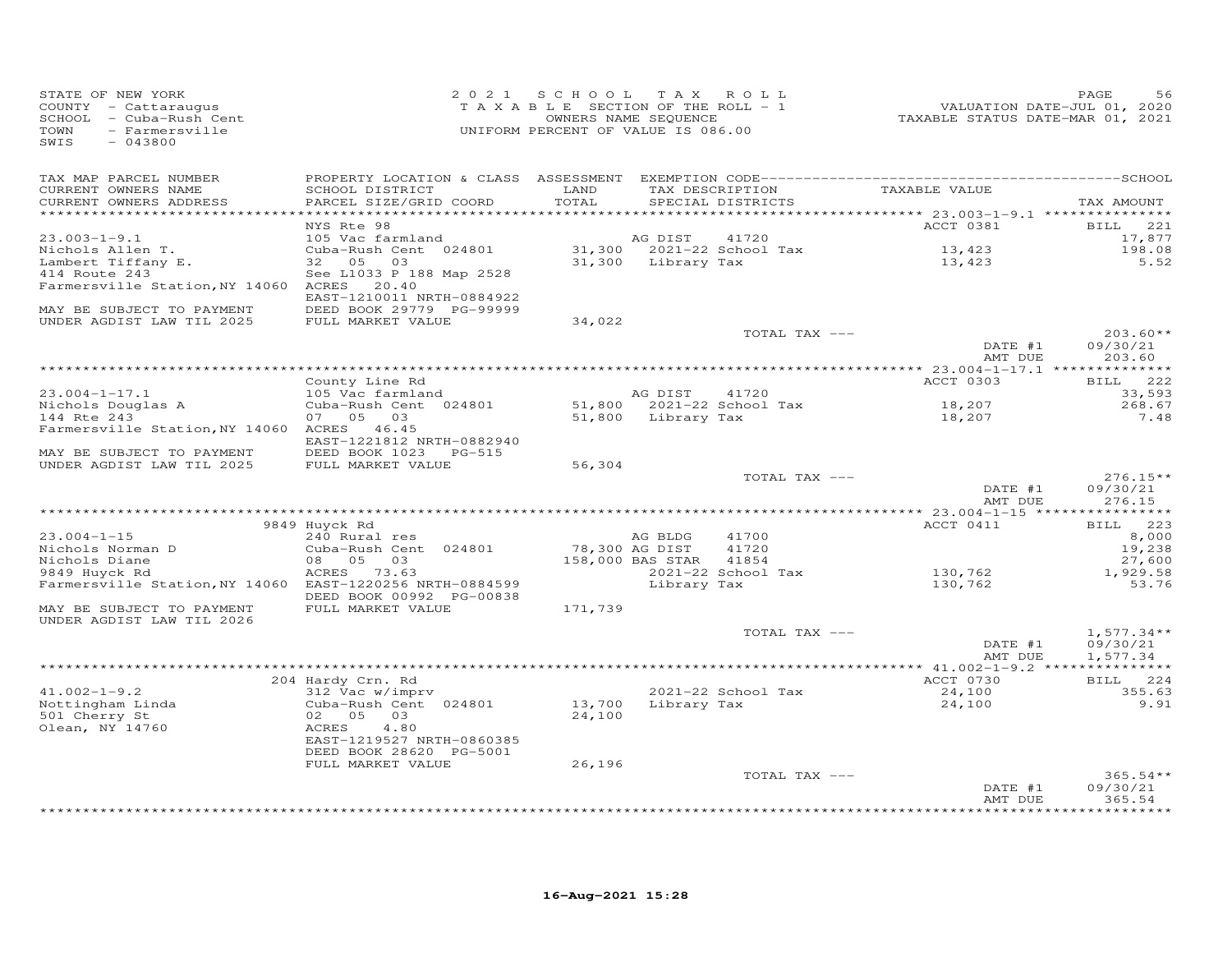| TAX MAP PARCEL NUMBER<br>TAX DESCRIPTION TAXABLE VALUE<br>SCHOOL DISTRICT<br>LAND<br>CURRENT OWNERS NAME<br>TOTAL<br>CURRENT OWNERS ADDRESS<br>PARCEL SIZE/GRID COORD<br>SPECIAL DISTRICTS<br>TAX AMOUNT<br>************************<br>ACCT 0781<br><b>BILL</b><br>212 Hardy Crn. Rd<br>16,400<br>16,400<br>314 Rural vac<10<br>2021-22 School Tax<br>$41.002 - 1 - 9.4$<br>16,400 Library Tax<br>Cuba-Rush Cent 024801<br>Nottingham, Jr. Wayne A.<br>02 03 03<br>16,400<br>1311 South Avenue<br>ACRES<br>6.75<br>Niagara Falls, NY 14305<br>EAST-1219198 NRTH-0860494<br>DEED BOOK 28758 PG-4001<br>FULL MARKET VALUE<br>17,826<br>TOTAL TAX ---<br>DATE #1<br>248.75<br>AMT DUE<br>ACCT 0920<br>9850 NYS Rte 98<br>210 1 Family Res<br>$23.004 - 1 - 1.5$<br>ENH STAR 41834<br>8,200 2021-22 School Tax<br>64,900<br>Ostrowski Robert J Sr<br>Cuba-Rush Cent 024801<br>9850 Rte. 98<br>24 05 04<br>64,900 Library Tax<br>64,900<br>Farmersville Station, NY 14060 ACRES<br>1.15<br>EAST-1211204 NRTH-0885480<br>DEED BOOK 942<br>PG-434<br>FULL MARKET VALUE<br>70,543<br>TOTAL TAX ---<br>DATE #1<br>09/30/21<br>AMT DUE<br>58.37<br>ACCT 1015<br>BILL 227<br>732 West Branch Rd<br>$32.002 - 1 - 15.3$<br>2021-22 School Tax<br>20,400<br>20,400<br>270 Mfg housing<br>Overhoff Mark A.<br>Cuba-Rush Cent 024801<br>8,000 Library Tax<br>21 05<br>20,400<br>Overhoff Diane L.<br>03<br>FRNT 225.00 DPTH 200.00<br>12497 North Lawn Court<br>Alden, NY 14004<br>ACRES 1.00<br>EAST-1211720 NRTH-0875153<br>DEED BOOK 20190 PG-3569<br>FULL MARKET VALUE<br>22,174<br>TOTAL TAX ---<br>09/30/21<br>DATE #1<br>AMT DUE<br>309.42<br>9718 NYS Rte 98<br>ACCT 0271<br>BILL 228<br>220 2 Family Res<br>$23.003 - 1 - 11.1$<br><b>BAS STAR</b> 41854<br>38,000 2021-22 School Tax<br>182,100<br>Owens Daniel R<br>Cuba-Rush Cent 024801<br>9718 NYS Rte. 98<br>31  05  03<br>182,100 Library Tax<br>182,100<br>Franklinville, NY 14737<br>See L 1033 P 186 Map 2527<br>ACRES 33.20 BANK<br>017<br>EAST-1209261 NRTH-0882407<br>DEED BOOK 1033 PG-186<br>197,935<br>FULL MARKET VALUE<br>TOTAL TAX ---<br>09/30/21<br>DATE #1<br>AMT DUE | STATE OF NEW YORK<br>COUNTY - Cattaraugus<br>SCHOOL - Cuba-Rush Cent<br>TOWN<br>- Farmersville<br>SWIS<br>$-043800$ | 2021 SCHOOL TAX ROLL<br>T A X A B L E SECTION OF THE ROLL - 1<br>OWNERS NAME SEQUENCE<br>UNIFORM PERCENT OF VALUE IS 086.00 |  | 2020<br>VALUATION DATE-JUL 01, 2020<br>TAXABLE STATUS DATE-MAR 01, 2021 | PAGE<br>57                  |
|----------------------------------------------------------------------------------------------------------------------------------------------------------------------------------------------------------------------------------------------------------------------------------------------------------------------------------------------------------------------------------------------------------------------------------------------------------------------------------------------------------------------------------------------------------------------------------------------------------------------------------------------------------------------------------------------------------------------------------------------------------------------------------------------------------------------------------------------------------------------------------------------------------------------------------------------------------------------------------------------------------------------------------------------------------------------------------------------------------------------------------------------------------------------------------------------------------------------------------------------------------------------------------------------------------------------------------------------------------------------------------------------------------------------------------------------------------------------------------------------------------------------------------------------------------------------------------------------------------------------------------------------------------------------------------------------------------------------------------------------------------------------------------------------------------------------------------------------------------------------------------------------------------------------------------------------------------------------------------------------------------------------------------------------------------------------------------------------------------------------------------------|---------------------------------------------------------------------------------------------------------------------|-----------------------------------------------------------------------------------------------------------------------------|--|-------------------------------------------------------------------------|-----------------------------|
|                                                                                                                                                                                                                                                                                                                                                                                                                                                                                                                                                                                                                                                                                                                                                                                                                                                                                                                                                                                                                                                                                                                                                                                                                                                                                                                                                                                                                                                                                                                                                                                                                                                                                                                                                                                                                                                                                                                                                                                                                                                                                                                                        |                                                                                                                     |                                                                                                                             |  |                                                                         |                             |
|                                                                                                                                                                                                                                                                                                                                                                                                                                                                                                                                                                                                                                                                                                                                                                                                                                                                                                                                                                                                                                                                                                                                                                                                                                                                                                                                                                                                                                                                                                                                                                                                                                                                                                                                                                                                                                                                                                                                                                                                                                                                                                                                        |                                                                                                                     |                                                                                                                             |  |                                                                         | 225<br>242.01<br>6.74       |
|                                                                                                                                                                                                                                                                                                                                                                                                                                                                                                                                                                                                                                                                                                                                                                                                                                                                                                                                                                                                                                                                                                                                                                                                                                                                                                                                                                                                                                                                                                                                                                                                                                                                                                                                                                                                                                                                                                                                                                                                                                                                                                                                        |                                                                                                                     |                                                                                                                             |  |                                                                         | $248.75**$<br>09/30/21      |
|                                                                                                                                                                                                                                                                                                                                                                                                                                                                                                                                                                                                                                                                                                                                                                                                                                                                                                                                                                                                                                                                                                                                                                                                                                                                                                                                                                                                                                                                                                                                                                                                                                                                                                                                                                                                                                                                                                                                                                                                                                                                                                                                        |                                                                                                                     |                                                                                                                             |  |                                                                         | BILL 226                    |
|                                                                                                                                                                                                                                                                                                                                                                                                                                                                                                                                                                                                                                                                                                                                                                                                                                                                                                                                                                                                                                                                                                                                                                                                                                                                                                                                                                                                                                                                                                                                                                                                                                                                                                                                                                                                                                                                                                                                                                                                                                                                                                                                        |                                                                                                                     |                                                                                                                             |  |                                                                         | 64,900<br>957.69<br>26.68   |
|                                                                                                                                                                                                                                                                                                                                                                                                                                                                                                                                                                                                                                                                                                                                                                                                                                                                                                                                                                                                                                                                                                                                                                                                                                                                                                                                                                                                                                                                                                                                                                                                                                                                                                                                                                                                                                                                                                                                                                                                                                                                                                                                        |                                                                                                                     |                                                                                                                             |  |                                                                         | $58.37**$                   |
|                                                                                                                                                                                                                                                                                                                                                                                                                                                                                                                                                                                                                                                                                                                                                                                                                                                                                                                                                                                                                                                                                                                                                                                                                                                                                                                                                                                                                                                                                                                                                                                                                                                                                                                                                                                                                                                                                                                                                                                                                                                                                                                                        |                                                                                                                     |                                                                                                                             |  |                                                                         |                             |
|                                                                                                                                                                                                                                                                                                                                                                                                                                                                                                                                                                                                                                                                                                                                                                                                                                                                                                                                                                                                                                                                                                                                                                                                                                                                                                                                                                                                                                                                                                                                                                                                                                                                                                                                                                                                                                                                                                                                                                                                                                                                                                                                        |                                                                                                                     |                                                                                                                             |  |                                                                         | 301.03<br>8.39              |
|                                                                                                                                                                                                                                                                                                                                                                                                                                                                                                                                                                                                                                                                                                                                                                                                                                                                                                                                                                                                                                                                                                                                                                                                                                                                                                                                                                                                                                                                                                                                                                                                                                                                                                                                                                                                                                                                                                                                                                                                                                                                                                                                        |                                                                                                                     |                                                                                                                             |  |                                                                         | $309.42**$                  |
|                                                                                                                                                                                                                                                                                                                                                                                                                                                                                                                                                                                                                                                                                                                                                                                                                                                                                                                                                                                                                                                                                                                                                                                                                                                                                                                                                                                                                                                                                                                                                                                                                                                                                                                                                                                                                                                                                                                                                                                                                                                                                                                                        |                                                                                                                     |                                                                                                                             |  |                                                                         |                             |
|                                                                                                                                                                                                                                                                                                                                                                                                                                                                                                                                                                                                                                                                                                                                                                                                                                                                                                                                                                                                                                                                                                                                                                                                                                                                                                                                                                                                                                                                                                                                                                                                                                                                                                                                                                                                                                                                                                                                                                                                                                                                                                                                        |                                                                                                                     |                                                                                                                             |  |                                                                         |                             |
|                                                                                                                                                                                                                                                                                                                                                                                                                                                                                                                                                                                                                                                                                                                                                                                                                                                                                                                                                                                                                                                                                                                                                                                                                                                                                                                                                                                                                                                                                                                                                                                                                                                                                                                                                                                                                                                                                                                                                                                                                                                                                                                                        |                                                                                                                     |                                                                                                                             |  |                                                                         | 27,600<br>2,687.15<br>74.86 |
|                                                                                                                                                                                                                                                                                                                                                                                                                                                                                                                                                                                                                                                                                                                                                                                                                                                                                                                                                                                                                                                                                                                                                                                                                                                                                                                                                                                                                                                                                                                                                                                                                                                                                                                                                                                                                                                                                                                                                                                                                                                                                                                                        |                                                                                                                     |                                                                                                                             |  |                                                                         | $2,356.01**$<br>2,356.01    |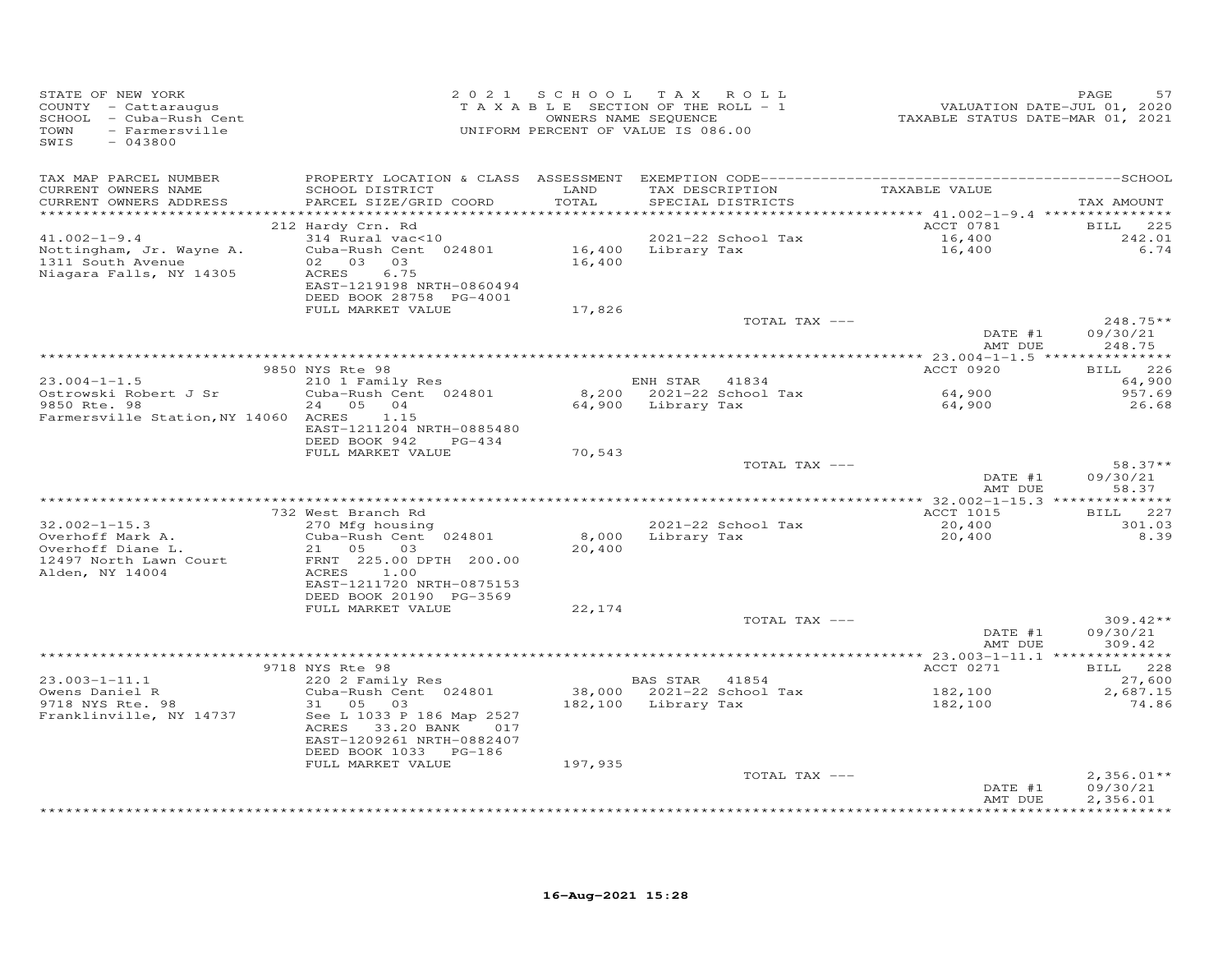| STATE OF NEW YORK<br>COUNTY - Cattaraugus<br>SCHOOL - Cuba-Rush Cent<br>- Farmersville<br>TOWN<br>SWIS<br>$-043800$ |                                                       |         | 2021 SCHOOL TAX ROLL<br>TAXABLE SECTION OF THE ROLL - 1<br>OWNERS NAME SEQUENCE<br>UNIFORM PERCENT OF VALUE IS 086.00 | VALUATION DATE-JUL 01, 2020<br>TAXABLE STATUS DATE-MAR 01, 2021 | PAGE<br>58         |
|---------------------------------------------------------------------------------------------------------------------|-------------------------------------------------------|---------|-----------------------------------------------------------------------------------------------------------------------|-----------------------------------------------------------------|--------------------|
| TAX MAP PARCEL NUMBER                                                                                               |                                                       |         |                                                                                                                       |                                                                 |                    |
| CURRENT OWNERS NAME                                                                                                 | SCHOOL DISTRICT                                       | LAND    | TAX DESCRIPTION                                                                                                       | TAXABLE VALUE                                                   |                    |
| CURRENT OWNERS ADDRESS                                                                                              | PARCEL SIZE/GRID COORD                                | TOTAL   | SPECIAL DISTRICTS                                                                                                     |                                                                 | TAX AMOUNT         |
|                                                                                                                     | 1032 Siloam Rd                                        |         |                                                                                                                       | ACCT 0997                                                       | BILL 229           |
| $23.003 - 1 - 7.4$                                                                                                  | 210 1 Family Res                                      |         | ENH STAR<br>41834                                                                                                     |                                                                 | 65,040             |
| Owens Elbert C                                                                                                      | Cuba-Rush Cent 024801                                 |         | 7,900 2021-22 School Tax                                                                                              | 92,600                                                          | 1,366.45           |
| Owens Ruth A                                                                                                        | 32 05 03                                              |         | 92,600 Library Tax                                                                                                    | 92,600                                                          | 38.07              |
| PO Box 21                                                                                                           | FRNT 285.00 DPTH 133.00                               |         |                                                                                                                       |                                                                 |                    |
| Farmersville Station, NY 14060 ACRES                                                                                | 0.87                                                  |         |                                                                                                                       |                                                                 |                    |
|                                                                                                                     | EAST-1207998 NRTH-0885930<br>DEED BOOK 978<br>PG-1132 |         |                                                                                                                       |                                                                 |                    |
|                                                                                                                     | FULL MARKET VALUE                                     | 100,652 |                                                                                                                       |                                                                 |                    |
|                                                                                                                     |                                                       |         | TOTAL TAX ---                                                                                                         |                                                                 | $478.52**$         |
|                                                                                                                     |                                                       |         |                                                                                                                       | DATE #1                                                         | 09/30/21           |
|                                                                                                                     |                                                       |         |                                                                                                                       | AMT DUE                                                         | 478.52             |
|                                                                                                                     | 9861 Galen Hill Rd                                    |         |                                                                                                                       | ACCT 0156                                                       | BILL 230           |
| $23.014 - 1 - 7$                                                                                                    | 210 1 Family Res                                      |         | BAS STAR 41854                                                                                                        |                                                                 | 27,600             |
| Owens Gregory J                                                                                                     | Cuba-Rush Cent 024801                                 |         | 7,700 2021-22 School Tax                                                                                              | 99,300                                                          | 1,465.32           |
| 9861 Galen Hill Rd                                                                                                  | 32 05 03                                              |         | 99,300 Library Tax                                                                                                    | 99,300                                                          | 40.82              |
| Freedom, NY 14065                                                                                                   | ACRES<br>0.58                                         |         |                                                                                                                       |                                                                 |                    |
|                                                                                                                     | EAST-1208229 NRTH-0885865<br>DEED BOOK 19857 PG-9001  |         |                                                                                                                       |                                                                 |                    |
|                                                                                                                     | FULL MARKET VALUE                                     | 107,935 |                                                                                                                       |                                                                 |                    |
|                                                                                                                     |                                                       |         | TOTAL TAX ---                                                                                                         |                                                                 | $1,100.14**$       |
|                                                                                                                     |                                                       |         |                                                                                                                       | DATE #1                                                         | 09/30/21           |
|                                                                                                                     |                                                       |         |                                                                                                                       | AMT DUE                                                         | 1,100.14           |
|                                                                                                                     | 9796 Church St                                        |         |                                                                                                                       | ACCT 0313                                                       | BILL 231           |
| $23.014 - 1 - 27$                                                                                                   | 210 1 Family Res                                      |         | 2021-22 School Tax                                                                                                    | 62,500                                                          | 922.28             |
| Owens Richard L                                                                                                     | Cuba-Rush Cent 024801                                 | 5,600   | Library Tax                                                                                                           | 62,500                                                          | 25.69              |
| 2797 California Hill Rd                                                                                             | 32  05  03                                            | 62,500  |                                                                                                                       |                                                                 |                    |
| Delevan, NY 14042                                                                                                   | ACRES<br>0.20                                         |         |                                                                                                                       |                                                                 |                    |
|                                                                                                                     | EAST-1208425 NRTH-0884979                             |         |                                                                                                                       |                                                                 |                    |
|                                                                                                                     | DEED BOOK 18009 PG-4001<br>FULL MARKET VALUE          | 67,935  |                                                                                                                       |                                                                 |                    |
|                                                                                                                     |                                                       |         | TOTAL TAX ---                                                                                                         |                                                                 | $947.97**$         |
|                                                                                                                     |                                                       |         |                                                                                                                       | DATE #1                                                         | 09/30/21           |
|                                                                                                                     |                                                       |         |                                                                                                                       | AMT DUE                                                         | 947.97             |
|                                                                                                                     |                                                       |         |                                                                                                                       |                                                                 |                    |
| $32.002 - 1 - 11.10$                                                                                                | 593 West Branch Rd<br>270 Mfg housing                 |         | 2021-22 School Tax                                                                                                    | ACCT 1023<br>35,700                                             | BILL 232<br>526.81 |
| Pasternak Martin A                                                                                                  | Cuba-Rush Cent 024801                                 |         | 17,700 Library Tax                                                                                                    | 35,700                                                          | 14.68              |
| Pasternak Mary J                                                                                                    | 21 05<br>03                                           | 35,700  |                                                                                                                       |                                                                 |                    |
| 480 N Ivyhurst Rd                                                                                                   | Ff 510.00                                             |         |                                                                                                                       |                                                                 |                    |
| Amherst, NY 14226                                                                                                   | ACRES<br>7.85                                         |         |                                                                                                                       |                                                                 |                    |
|                                                                                                                     | EAST-1213689 NRTH-0873660                             |         |                                                                                                                       |                                                                 |                    |
|                                                                                                                     | DEED BOOK 14504 PG-3001<br>FULL MARKET VALUE          | 38,804  |                                                                                                                       |                                                                 |                    |
|                                                                                                                     |                                                       |         | TOTAL TAX ---                                                                                                         |                                                                 | $541.49**$         |
|                                                                                                                     |                                                       |         |                                                                                                                       | DATE #1                                                         | 09/30/21           |
|                                                                                                                     |                                                       |         |                                                                                                                       | AMT DUE                                                         | 541.49             |
|                                                                                                                     |                                                       |         |                                                                                                                       |                                                                 | . <b>.</b>         |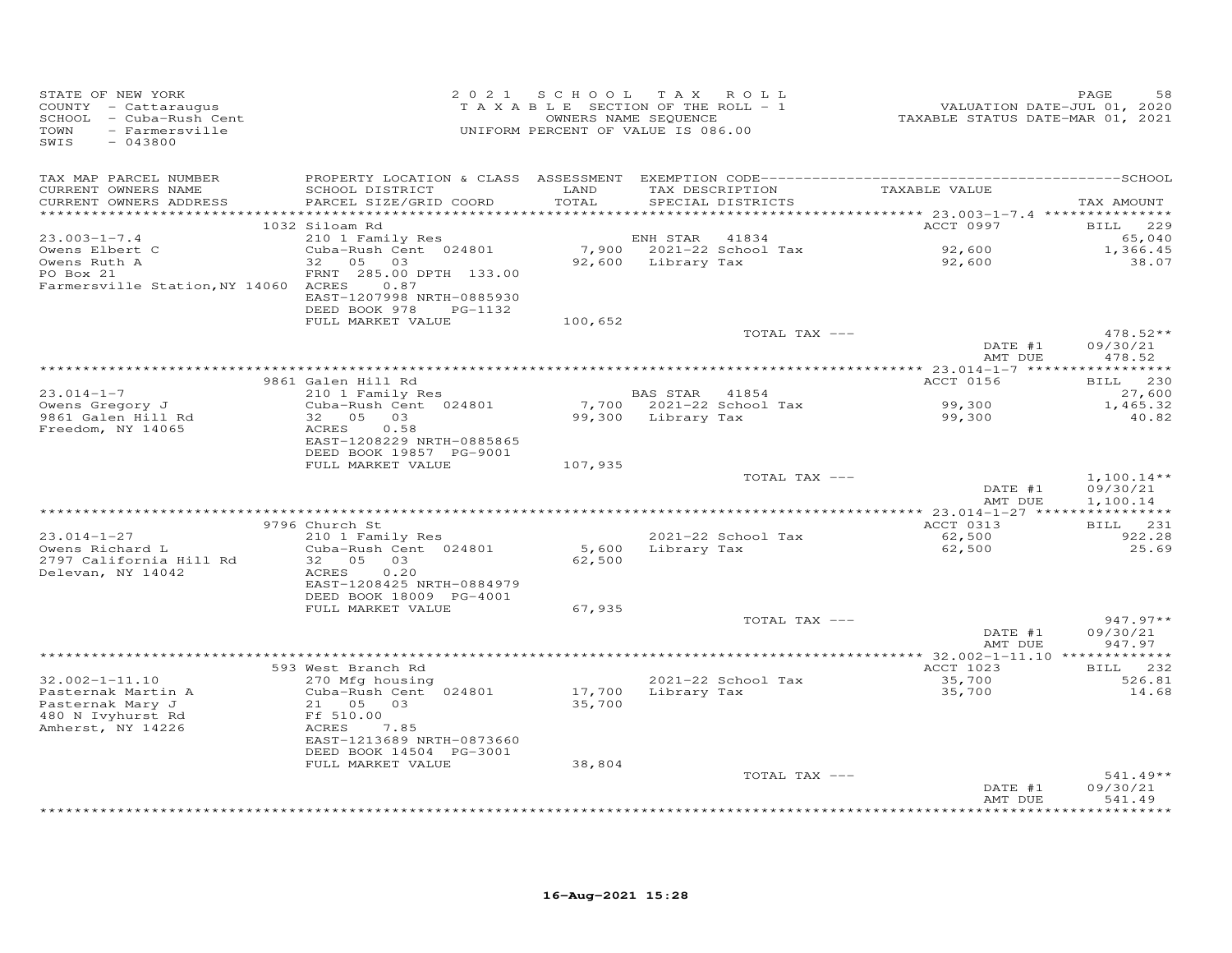| STATE OF NEW YORK<br>------- - cattaraugus<br>SCHOOL - Cuba-Rush Cent<br>TOWN - Farmersville<br>SWIS - 043800 |                                                                                          |               | 2021 SCHOOL TAX ROLL<br>TAXABLE SECTION OF THE ROLL - 1<br>OWNERS NAME SEQUENCE<br>UNIFORM PERCENT OF VALUE IS 086.00 | 25<br>VALUATION DATE-JUL 01, 2020<br>TAXABLE STATUS DATE-MAR 01, 2021 | PAGE<br>59                     |
|---------------------------------------------------------------------------------------------------------------|------------------------------------------------------------------------------------------|---------------|-----------------------------------------------------------------------------------------------------------------------|-----------------------------------------------------------------------|--------------------------------|
| TAX MAP PARCEL NUMBER<br>CURRENT OWNERS NAME<br>CURRENT OWNERS ADDRESS                                        | SCHOOL DISTRICT<br>PARCEL SIZE/GRID COORD                                                | LAND<br>TOTAL | TAX DESCRIPTION TAXABLE VALUE<br>SPECIAL DISTRICTS                                                                    |                                                                       | TAX AMOUNT                     |
|                                                                                                               | 8833 Stebbins aka Crestlane Rd                                                           |               |                                                                                                                       | ACCT 0395                                                             | 233<br><b>BILL</b>             |
| $32.004 - 1 - 15$<br>Pasternak Michael R.<br>771 Bush Hill Rd                                                 | 240 Rural res<br>Cuba-Rush Cent 024801<br>12  05  03                                     |               | 2021-22 School Tax<br>19,700     Library Tax<br>71,700                                                                | 71,700<br>71,700                                                      | 1,058.04<br>29.48              |
| Franklinville, NY 14737                                                                                       | ACRES 11.29<br>EAST-1213475 NRTH-0868361<br>DEED BOOK 26371 PG-8002<br>FULL MARKET VALUE | 77,935        |                                                                                                                       |                                                                       |                                |
|                                                                                                               |                                                                                          |               | TOTAL TAX ---                                                                                                         |                                                                       | $1,087.52**$                   |
|                                                                                                               |                                                                                          |               |                                                                                                                       | DATE #1<br>AMT DUE                                                    | 09/30/21<br>1,087.52           |
|                                                                                                               | 984 Elton Rd                                                                             |               |                                                                                                                       | ACCT 0037                                                             | BILL 234                       |
| $23.014 - 1 - 30$                                                                                             | 210 1 Family Res                                                                         |               | 2021-22 School Tax                                                                                                    | 57,100                                                                | 842.59                         |
| Pataye Craig A                                                                                                | Cuba-Rush Cent 024801                                                                    | 4,200         | Library Tax                                                                                                           | 57,100                                                                | 23.47                          |
| Pataye Amanda M<br>984 ELTON ROAD                                                                             | 32 05 03<br>FRNT 83.00 DPTH 80.00                                                        | 57,100        |                                                                                                                       |                                                                       |                                |
| PO Box 88<br>FARMERSVILLE STATION, NY 14060 EAST-1208545 NRTH-0884785                                         | ACRES<br>0.15<br>DEED BOOK 2019 PG-12679                                                 |               |                                                                                                                       |                                                                       |                                |
|                                                                                                               | FULL MARKET VALUE                                                                        | 62,065        | TOTAL TAX ---                                                                                                         |                                                                       | 866.06**                       |
|                                                                                                               |                                                                                          |               |                                                                                                                       | DATE #1<br>AMT DUE                                                    | 09/30/21<br>866.06             |
|                                                                                                               |                                                                                          |               |                                                                                                                       |                                                                       |                                |
| $32.004 - 1 - 26.1$                                                                                           | 691 Bush Hill Rd<br>260 Seasonal res                                                     |               | 2021-22 School Tax                                                                                                    | ACCT 0317<br>68,300                                                   | BILL 235<br>1,007.87           |
| Paulino Robert C<br>3104 S Creek Rd                                                                           | Cuba-Rush Cent 024801<br>20  05  03                                                      | 68,300        | 36,900 Library Tax                                                                                                    | 68,300                                                                | 28.08                          |
| Hamburg, NY 14075                                                                                             | ACRES 34.85<br>EAST-1212747 NRTH-0868789<br>DEED BOOK 745<br>PG-00627                    |               |                                                                                                                       |                                                                       |                                |
|                                                                                                               | FULL MARKET VALUE                                                                        | 74,239        |                                                                                                                       |                                                                       |                                |
|                                                                                                               |                                                                                          |               | TOTAL TAX ---                                                                                                         |                                                                       | $1,035.95**$                   |
|                                                                                                               |                                                                                          |               |                                                                                                                       | DATE #1<br>AMT DUE                                                    | 09/30/21<br>1,035.95           |
|                                                                                                               | 9826 Church St                                                                           |               |                                                                                                                       | ACCT 0300                                                             | BILL 236                       |
| $23.014 - 1 - 23$                                                                                             | 210 1 Family Res                                                                         |               | <b>BAS STAR</b> 41854                                                                                                 |                                                                       | 27,600                         |
| Perkins Jonathan G                                                                                            | Cuba-Rush Cent 024801                                                                    |               | 7,600 2021-22 School Tax                                                                                              | 55,700<br>55.700                                                      | 821.93                         |
| 9826 Church St<br>Farmersville Station, NY 14060 ACRES                                                        | 32 05 03<br>$0.52$ BANK<br>017<br>EAST-1208430 NRTH-0885392<br>DEED BOOK 20547 PG-3001   |               | 55,700 Library Tax                                                                                                    | 55,700                                                                | 22.90                          |
|                                                                                                               | FULL MARKET VALUE                                                                        | 60,543        |                                                                                                                       |                                                                       |                                |
|                                                                                                               |                                                                                          |               | TOTAL TAX ---                                                                                                         | DATE #1<br>AMT DUE                                                    | 438.83**<br>09/30/21<br>438.83 |
|                                                                                                               |                                                                                          |               |                                                                                                                       |                                                                       |                                |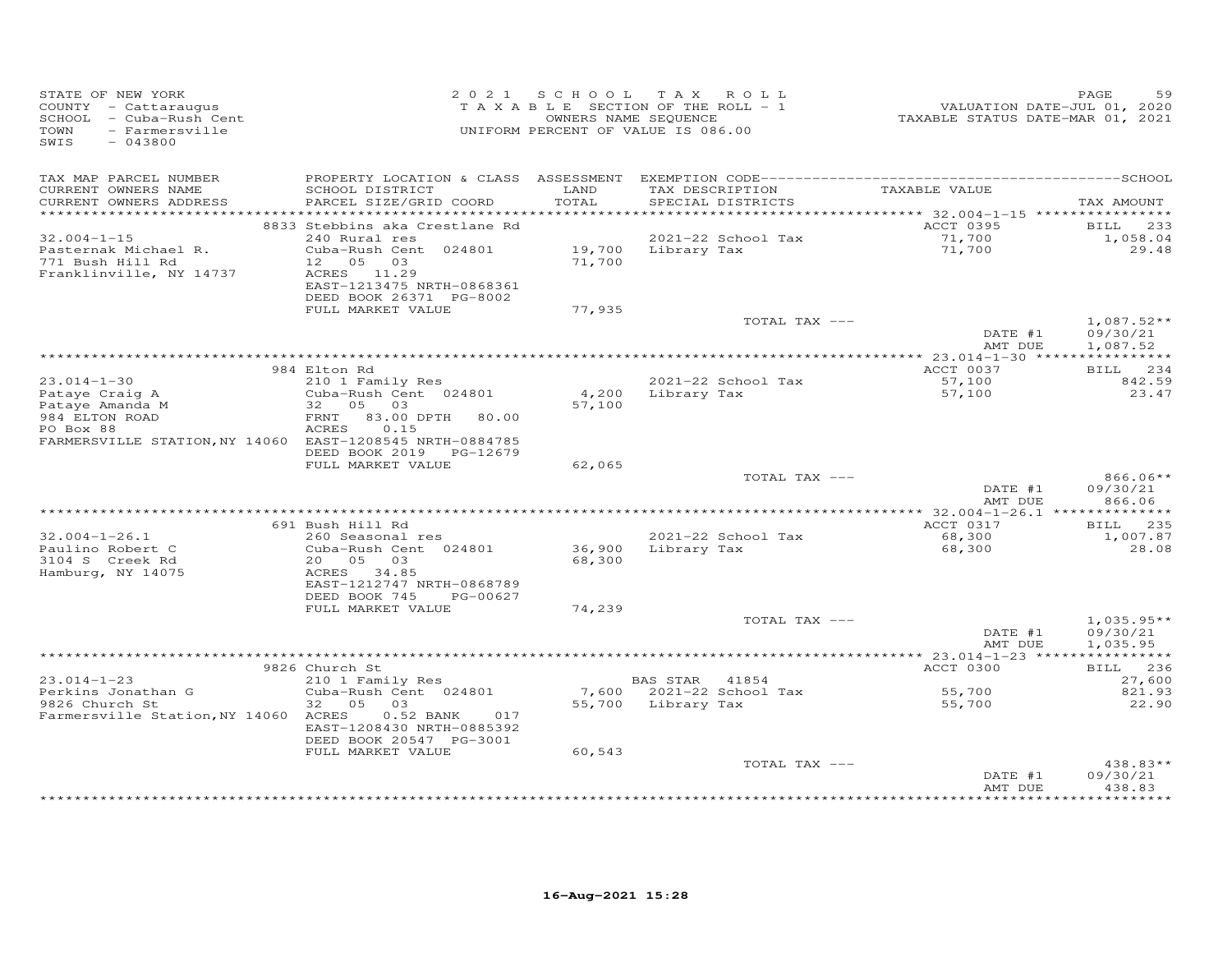| STATE OF NEW YORK<br>COUNTY - Cattaraugus<br>SCHOOL - Cuba-Rush Cent<br>TOWN<br>- Farmersville<br>SWIS<br>$-043800$ |                                                                                                                                 | 2021 SCHOOL        | T A X<br>ROLL<br>TAXABLE SECTION OF THE ROLL - 1<br>OWNERS NAME SEQUENCE<br>UNIFORM PERCENT OF VALUE IS 086.00 | VALUATION DATE-JUL 01, 2020<br>TAXABLE STATUS DATE-MAR 01, 2021 | PAGE<br>60                           |
|---------------------------------------------------------------------------------------------------------------------|---------------------------------------------------------------------------------------------------------------------------------|--------------------|----------------------------------------------------------------------------------------------------------------|-----------------------------------------------------------------|--------------------------------------|
| TAX MAP PARCEL NUMBER<br>CURRENT OWNERS NAME<br>CURRENT OWNERS ADDRESS<br>***********************                   | SCHOOL DISTRICT<br>PARCEL SIZE/GRID COORD                                                                                       | LAND<br>TOTAL      | TAX DESCRIPTION<br>SPECIAL DISTRICTS                                                                           | TAXABLE VALUE                                                   | TAX AMOUNT                           |
|                                                                                                                     | 9744 Church St                                                                                                                  |                    |                                                                                                                | ACCT 0184                                                       | 237<br><b>BILL</b>                   |
| $23.014 - 1 - 38$                                                                                                   | 210 1 Family Res                                                                                                                |                    | BAS STAR<br>41854                                                                                              |                                                                 | 27,600                               |
| Peters Lori J                                                                                                       | Cuba-Rush Cent 024801                                                                                                           |                    | 9,900 2021-22 School Tax                                                                                       | 56,900                                                          | 839.64                               |
| Morgan Daniel J<br>9744 Church St<br>Farmersville Station, NY 14060 EAST-1208684 NRTH-0884482                       | 32<br>05<br>03<br><b>ACRES</b><br>2.25 BANK<br>017<br>DEED BOOK 10739 PG-9002                                                   |                    | 56,900 Library Tax                                                                                             | 56,900                                                          | 23.39                                |
|                                                                                                                     | FULL MARKET VALUE                                                                                                               | 61,848             | TOTAL TAX ---                                                                                                  |                                                                 | $457.03**$                           |
|                                                                                                                     |                                                                                                                                 |                    |                                                                                                                | DATE #1<br>AMT DUE                                              | 09/30/21<br>457.03                   |
|                                                                                                                     |                                                                                                                                 |                    |                                                                                                                |                                                                 |                                      |
|                                                                                                                     | 9871 Galen Hill Rd                                                                                                              |                    |                                                                                                                | <b>ACCT 0155</b>                                                | BILL 238                             |
| $23.014 - 1 - 6$<br>Phillippi Michelle L.                                                                           | 210 1 Family Res<br>Cuba-Rush Cent 024801                                                                                       | 7,400              | 2021-22 School Tax<br>Library Tax                                                                              | 82,000<br>82,000                                                | 1,210.03<br>33.71                    |
| 9871 Galen Hill Rd<br>Freedom, NY 14065                                                                             | 32 05<br>03<br>98.00 DPTH 189.50<br>FRNT<br>$0.43$ BANK<br>ACRES<br>017<br>EAST-1208225 NRTH-0885958<br>DEED BOOK 25755 PG-7001 | 82,000             |                                                                                                                |                                                                 |                                      |
|                                                                                                                     | FULL MARKET VALUE                                                                                                               | 89,130             |                                                                                                                |                                                                 |                                      |
|                                                                                                                     |                                                                                                                                 |                    | TOTAL TAX ---                                                                                                  | DATE #1<br>AMT DUE                                              | $1,243.74**$<br>09/30/21<br>1,243.74 |
|                                                                                                                     | 9017 Co Line Rd                                                                                                                 |                    |                                                                                                                | ACCT 0061                                                       | BILL 239                             |
| $32.002 - 1 - 7$                                                                                                    | 260 Seasonal res                                                                                                                |                    | 2021-22 School Tax                                                                                             | 133,200                                                         | 1,965.56                             |
| Phillips Paul A<br>Crumley Jonathan<br>33 Summertime Trl                                                            | Cuba-Rush Cent 024801<br>05 05 03<br>ACRES 146.29                                                                               | 103,600<br>133,200 | Library Tax                                                                                                    | 133,200                                                         | 54.76                                |
| Hilton, NY 14468                                                                                                    | EAST-1220339 NRTH-0872959<br>DEED BOOK 14470 PG-6001                                                                            |                    |                                                                                                                |                                                                 |                                      |
|                                                                                                                     | FULL MARKET VALUE                                                                                                               | 144,783            |                                                                                                                |                                                                 |                                      |
|                                                                                                                     |                                                                                                                                 |                    | TOTAL TAX ---                                                                                                  | DATE #1<br>AMT DUE                                              | $2,020.32**$<br>09/30/21<br>2,020.32 |
|                                                                                                                     |                                                                                                                                 |                    |                                                                                                                |                                                                 |                                      |
| $32.002 - 1 - 14$                                                                                                   | 644 West Branch Rd<br>270 Mfg housing<br>Cuba-Rush Cent 024801                                                                  |                    | 2021-22 School Tax<br>Library Tax                                                                              | ACCT 0537<br>59,300<br>59,300                                   | BILL 240<br>875.06<br>24.38          |
| Pinney Corinna<br>644 West Branch Rd<br>Franklinville, NY 14737                                                     | 21 05<br>04<br>Ff 280.00<br><b>ACRES</b><br>3.00<br>EAST-1213124 NRTH-0874573<br>DEED BOOK 23458 PG-2002                        | 11,000<br>59,300   |                                                                                                                |                                                                 |                                      |
|                                                                                                                     | FULL MARKET VALUE                                                                                                               | 64,457             | TOTAL TAX ---                                                                                                  |                                                                 | $899.44**$                           |
|                                                                                                                     |                                                                                                                                 |                    |                                                                                                                | DATE #1<br>AMT DUE                                              | 09/30/21<br>899.44                   |
|                                                                                                                     |                                                                                                                                 |                    |                                                                                                                |                                                                 | *******                              |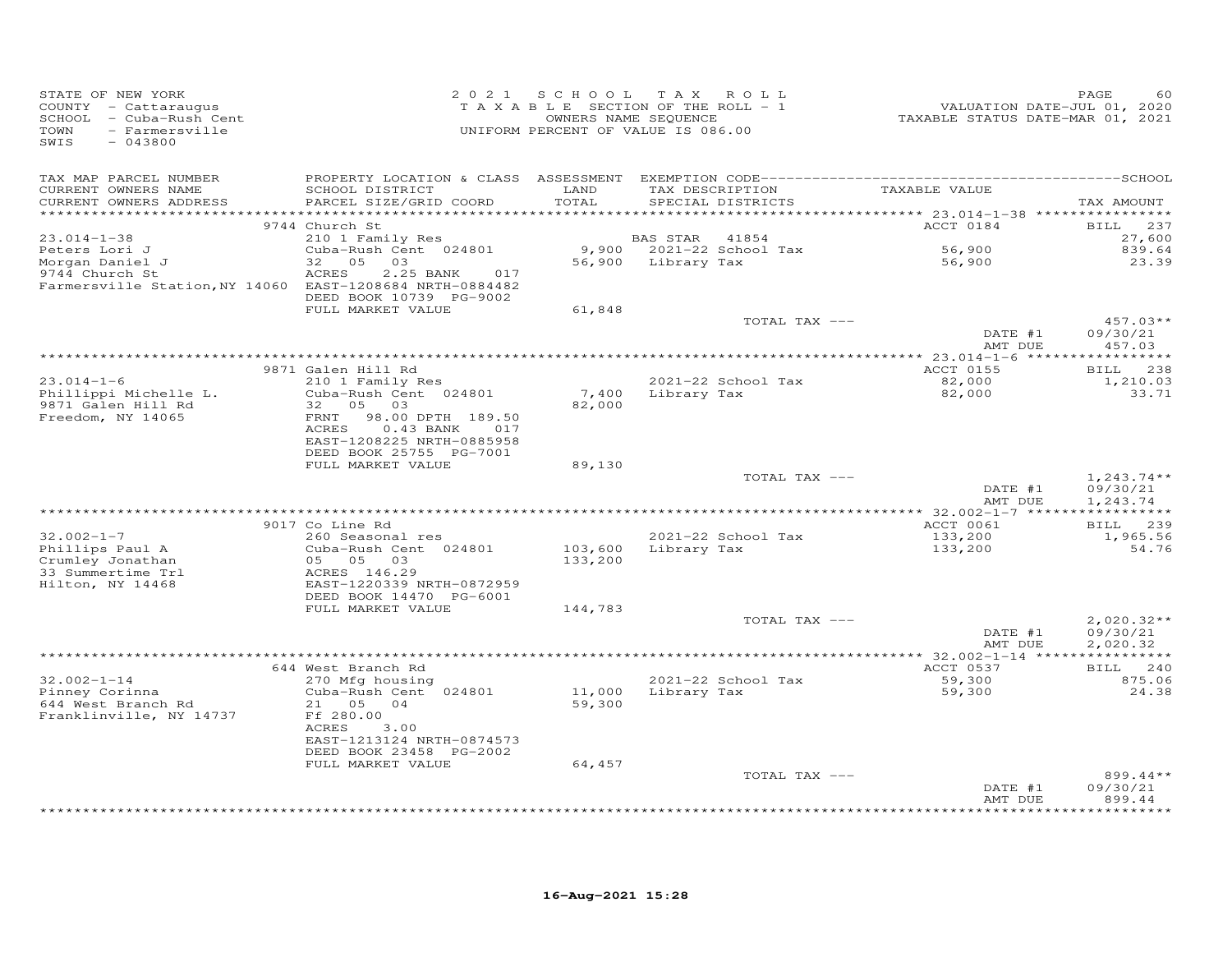| STATE OF NEW YORK<br>COUNTY - Cattaraugus<br>SCHOOL - Cuba-Rush Cent<br>TOWN<br>- Farmersville<br>SWIS<br>$-043800$ |                                                         | 2021 SCHOOL | TAX ROLL<br>TAXABLE SECTION OF THE ROLL - 1<br>OWNERS NAME SEQUENCE<br>UNIFORM PERCENT OF VALUE IS 086.00 | VALUATION DATE-JUL 01, 2020<br>TAXABLE STATUS DATE-MAR 01, 2021 | PAGE<br>61            |
|---------------------------------------------------------------------------------------------------------------------|---------------------------------------------------------|-------------|-----------------------------------------------------------------------------------------------------------|-----------------------------------------------------------------|-----------------------|
| TAX MAP PARCEL NUMBER<br>CURRENT OWNERS NAME                                                                        | PROPERTY LOCATION & CLASS ASSESSMENT<br>SCHOOL DISTRICT | LAND        | TAX DESCRIPTION                                                                                           | TAXABLE VALUE                                                   |                       |
| CURRENT OWNERS ADDRESS                                                                                              | PARCEL SIZE/GRID COORD                                  | TOTAL       | SPECIAL DISTRICTS                                                                                         |                                                                 | TAX AMOUNT            |
| ***********************                                                                                             |                                                         |             |                                                                                                           |                                                                 |                       |
| $32.004 - 2 - 13.5$                                                                                                 | Agett (Off) Rd<br>322 Rural vac>10                      |             | 2021-22 School Tax                                                                                        | ACCT 1159<br>36, 200                                            | 241<br>BILL<br>534.18 |
| Piotrowski Daryle E                                                                                                 | Cuba-Rush Cent 024801                                   | 36,200      | Library Tax                                                                                               | 36,200                                                          | 14.88                 |
| 508 Wall St                                                                                                         | 03 05 03                                                | 36,200      |                                                                                                           |                                                                 |                       |
| N.Tonawanda, NY 14120                                                                                               | ACRES 41.35                                             |             |                                                                                                           |                                                                 |                       |
|                                                                                                                     | EAST-1220881 NRTH-0863759                               |             |                                                                                                           |                                                                 |                       |
|                                                                                                                     | DEED BOOK 12680 PG-3002                                 |             |                                                                                                           |                                                                 |                       |
|                                                                                                                     | FULL MARKET VALUE                                       | 39,348      | TOTAL TAX ---                                                                                             |                                                                 | $549.06**$            |
|                                                                                                                     |                                                         |             |                                                                                                           | DATE #1                                                         | 09/30/21              |
|                                                                                                                     |                                                         |             |                                                                                                           | AMT DUE                                                         | 549.06                |
|                                                                                                                     |                                                         |             |                                                                                                           | ****************** 41.001-1-15.10 **************                |                       |
|                                                                                                                     | Hardy Crn. Rd                                           |             |                                                                                                           | ACCT 0942                                                       | 242<br><b>BILL</b>    |
| $41.001 - 1 - 15.10$                                                                                                | 314 Rural vac<10<br>Cuba-Rush Cent 024801               |             | 2021-22 School Tax<br>4,100 Library Tax                                                                   | 4,100                                                           | 60.50<br>1.69         |
| Pliszka Joseph<br>Pliszka Luigina                                                                                   | 17/18 05 03                                             | 4,100       |                                                                                                           | 4,100                                                           |                       |
| 1320 Southwestern Blvd                                                                                              | ACRES<br>2.75                                           |             |                                                                                                           |                                                                 |                       |
| Buffalo, NY 14224                                                                                                   | EAST-1210446 NRTH-0859992                               |             |                                                                                                           |                                                                 |                       |
|                                                                                                                     | DEED BOOK 954<br>PG-719                                 |             |                                                                                                           |                                                                 |                       |
|                                                                                                                     | FULL MARKET VALUE                                       | 4,457       |                                                                                                           |                                                                 |                       |
|                                                                                                                     |                                                         |             | TOTAL TAX ---                                                                                             | DATE #1                                                         | $62.19**$<br>09/30/21 |
|                                                                                                                     |                                                         |             |                                                                                                           | AMT DUE                                                         | 62.19                 |
|                                                                                                                     |                                                         |             |                                                                                                           |                                                                 |                       |
|                                                                                                                     | 817 Hardy Crn. Rd                                       |             |                                                                                                           | ACCT 0611                                                       | BILL 243              |
| $41.001 - 1 - 15.2$                                                                                                 | 270 Mfg housing                                         |             | 2021-22 School Tax                                                                                        | 110,000                                                         | 1,623.21              |
| Pliszka Joseph P                                                                                                    | Cuba-Rush Cent 024801                                   | 42,000      | Library Tax                                                                                               | 110,000                                                         | 45.22                 |
| Pliszka Lugina<br>1320 Southwestern Blvd Apt 105 ACRES                                                              | 17/18<br>05 03<br>39.10                                 | 110,000     |                                                                                                           |                                                                 |                       |
| Buffalo, NY 14224                                                                                                   | EAST-1210862 NRTH-0859805                               |             |                                                                                                           |                                                                 |                       |
|                                                                                                                     | DEED BOOK 865<br>PG-00482                               |             |                                                                                                           |                                                                 |                       |
|                                                                                                                     | FULL MARKET VALUE                                       | 127,907     |                                                                                                           |                                                                 |                       |
|                                                                                                                     |                                                         |             | TOTAL TAX ---                                                                                             |                                                                 | $1,668.43**$          |
|                                                                                                                     |                                                         |             |                                                                                                           | DATE #1<br>AMT DUE                                              | 09/30/21<br>1,668.43  |
|                                                                                                                     |                                                         |             |                                                                                                           |                                                                 | ***********           |
|                                                                                                                     | 1524 Hardy Corners Rd                                   |             |                                                                                                           | ACCT 0176                                                       | BILL 244              |
| $40.002 - 1 - 4$                                                                                                    | 260 Seasonal res                                        |             | 2021-22 School Tax                                                                                        | 61,500                                                          | 907.52                |
| Poepperling David D.                                                                                                | Cuba-Rush Cent 024801                                   | 12,700      | Library Tax                                                                                               | 61,500                                                          | 25.28                 |
| Poepperling Terri A.                                                                                                | 02 05 04                                                | 61,500      |                                                                                                           |                                                                 |                       |
| 328 Cedar Hollow Road<br>Laceyville, PA 18623                                                                       | ACRES<br>4.14<br>EAST-1200130 NRTH-0861499              |             |                                                                                                           |                                                                 |                       |
|                                                                                                                     | DEED BOOK 25252 PG-5004                                 |             |                                                                                                           |                                                                 |                       |
|                                                                                                                     | FULL MARKET VALUE                                       | 66,848      |                                                                                                           |                                                                 |                       |
|                                                                                                                     |                                                         |             | TOTAL TAX ---                                                                                             |                                                                 | 932.80**              |
|                                                                                                                     |                                                         |             |                                                                                                           | DATE #1                                                         | 09/30/21              |
|                                                                                                                     |                                                         |             |                                                                                                           | AMT DUE                                                         | 932.80                |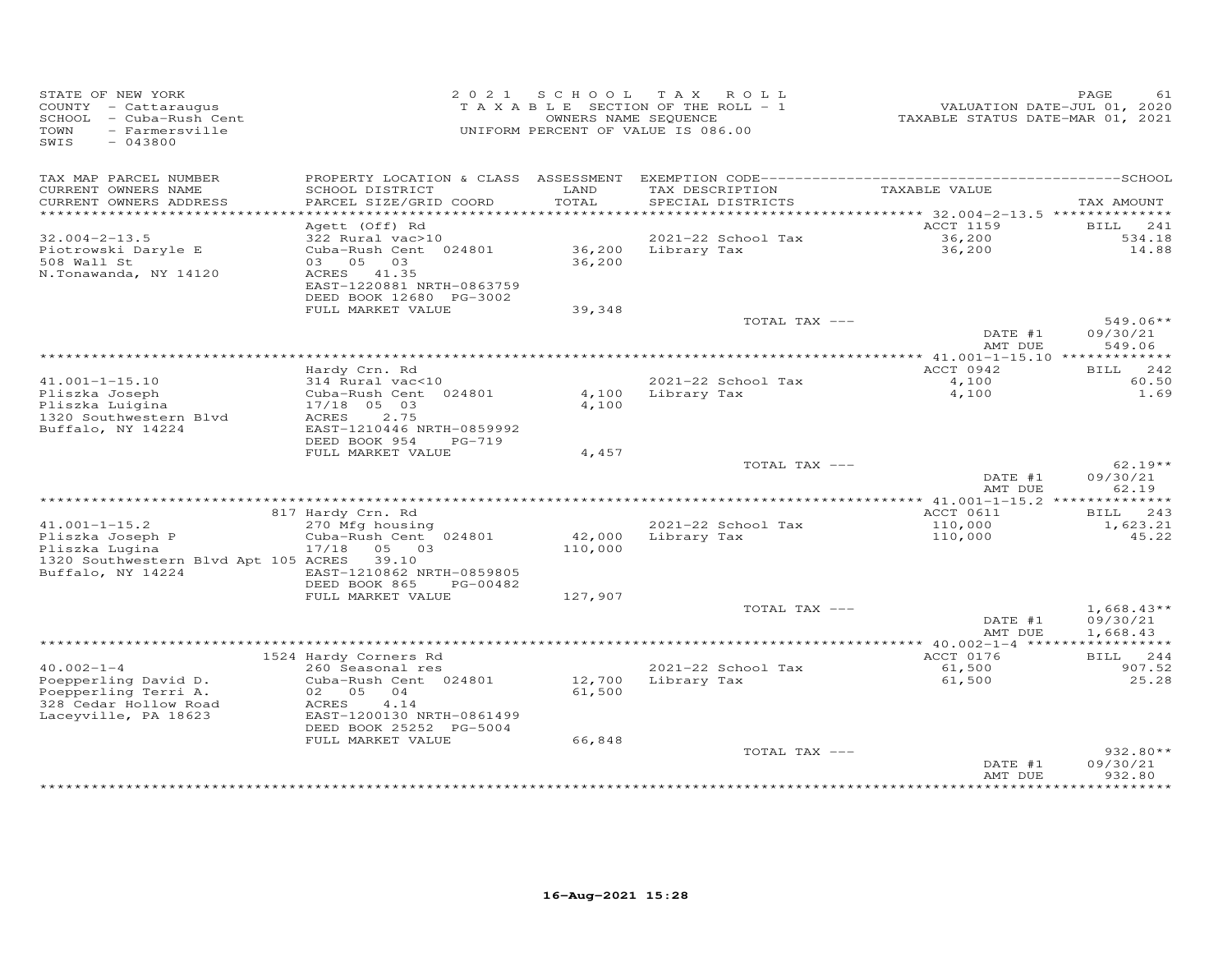| STATE OF NEW YORK<br>COUNTY - Cattaraugus<br>SCHOOL - Cuba-Rush Cent<br>TOWN<br>- Farmersville<br>SWIS<br>$-043800$ |                                                                                                                 |                | 2021 SCHOOL TAX ROLL<br>TAXABLE SECTION OF THE ROLL - 1<br>OWNERS NAME SEQUENCE<br>UNIFORM PERCENT OF VALUE IS 086.00 | VALUATION DATE-JUL 01, 2020<br>TAXABLE STATUS DATE-MAR 01, 2021 | PAGE<br>62                       |
|---------------------------------------------------------------------------------------------------------------------|-----------------------------------------------------------------------------------------------------------------|----------------|-----------------------------------------------------------------------------------------------------------------------|-----------------------------------------------------------------|----------------------------------|
| TAX MAP PARCEL NUMBER<br>CURRENT OWNERS NAME<br>CURRENT OWNERS ADDRESS                                              | SCHOOL DISTRICT<br>PARCEL SIZE/GRID COORD                                                                       | LAND<br>TOTAL  | TAX DESCRIPTION<br>SPECIAL DISTRICTS                                                                                  | TAXABLE VALUE                                                   | TAX AMOUNT                       |
| ***********************                                                                                             | 9730 School St                                                                                                  |                |                                                                                                                       | ACCT 0277                                                       | 245<br><b>BILL</b>               |
| $23.014 - 1 - 50$                                                                                                   | 210 1 Family Res                                                                                                |                | BAS STAR<br>41854                                                                                                     |                                                                 | 27,600                           |
| Prutsman John                                                                                                       | Cuba-Rush Cent 024801                                                                                           |                | 10,000 2021-22 School Tax                                                                                             | 81,600<br>81,600                                                | 1,204.13                         |
| 9730 School St                                                                                                      | 32<br>05 03                                                                                                     |                | 81,600 Library Tax                                                                                                    |                                                                 | 33.55                            |
| Farmersville Station, NY 14060 ACRES                                                                                | 2.32<br>EAST-1208251 NRTH-0884006<br>DEED BOOK 4277 PG-9001                                                     |                |                                                                                                                       |                                                                 |                                  |
|                                                                                                                     | FULL MARKET VALUE                                                                                               | 88,696         |                                                                                                                       |                                                                 |                                  |
|                                                                                                                     |                                                                                                                 |                | TOTAL TAX ---                                                                                                         | DATE #1<br>AMT DUE                                              | 831.68**<br>09/30/21<br>831.68   |
|                                                                                                                     |                                                                                                                 |                |                                                                                                                       |                                                                 |                                  |
|                                                                                                                     | Huyck Rd                                                                                                        |                |                                                                                                                       | ACCT 0362                                                       | BILL 246                         |
| $23.004 - 1 - 9.2$                                                                                                  | 314 Rural vac<10                                                                                                |                | 2021-22 School Tax                                                                                                    | 8,000                                                           | 118.05                           |
| Pszeniczny Leonard S<br>5668 Old Lake Shore Rd<br>Lakeview, NY 14085                                                | Cuba-Rush Cent 024801<br>08 05<br>03<br>FRNT 390.00 DPTH 208.00<br>ACRES<br>0.93<br>EAST-1222380 NRTH-0887570   | 8,000<br>8,000 | Library Tax                                                                                                           | 8,000                                                           | 3.29                             |
|                                                                                                                     | DEED BOOK 14155 PG-6014                                                                                         |                |                                                                                                                       |                                                                 |                                  |
|                                                                                                                     | FULL MARKET VALUE                                                                                               | 8,696          | TOTAL TAX ---                                                                                                         |                                                                 | $121.34**$                       |
|                                                                                                                     |                                                                                                                 |                |                                                                                                                       | DATE #1<br>AMT DUE                                              | 09/30/21<br>121.34               |
|                                                                                                                     |                                                                                                                 |                |                                                                                                                       |                                                                 |                                  |
| $32.004 - 1 - 18$                                                                                                   | 8989 Crestlane Dr<br>312 Vac w/imprv                                                                            |                | 2021-22 School Tax                                                                                                    | ACCT 0149<br>12,500                                             | BILL 247<br>184.46               |
| Puma Frank J Jr                                                                                                     | Cuba-Rush Cent 024801                                                                                           | 11,900         | Library Tax                                                                                                           | 12,500                                                          | 5.14                             |
| 387 Sanders Rd                                                                                                      | $20 - 05 - 03$                                                                                                  | 12,500         |                                                                                                                       |                                                                 |                                  |
| Buffalo, NY 14216                                                                                                   | 4.96<br>ACRES<br>EAST-1213481 NRTH-0869939<br>DEED BOOK 2020 PG-16293                                           |                |                                                                                                                       |                                                                 |                                  |
|                                                                                                                     | FULL MARKET VALUE                                                                                               | 13,587         |                                                                                                                       |                                                                 |                                  |
|                                                                                                                     |                                                                                                                 |                | TOTAL TAX ---                                                                                                         | DATE #1<br>AMT DUE                                              | 189.60**<br>09/30/21<br>189.60   |
|                                                                                                                     |                                                                                                                 |                |                                                                                                                       |                                                                 |                                  |
|                                                                                                                     | 572 West Branch Rd                                                                                              |                |                                                                                                                       | ACCT 0599                                                       | BILL 248                         |
| $32.002 - 1 - 11.2$<br>Raslawsky Amanda<br>Raslawsky Tracy<br>572 W Branch Rd<br>Franklinville, NY 14737            | 270 Mfg housing<br>Cuba-Rush Cent 024801<br>21 05 03<br>Ff 300.00<br>ACRES<br>1.32<br>EAST-1214200 NRTH-0874016 | 15,900         | 2021-22 School Tax<br>8,500 Library Tax                                                                               | $15,900$<br>$15,900$<br>15,900                                  | 234.63<br>6.54                   |
|                                                                                                                     | DEED BOOK 19513 PG-2007                                                                                         |                |                                                                                                                       |                                                                 |                                  |
|                                                                                                                     | FULL MARKET VALUE                                                                                               | 17,283         |                                                                                                                       |                                                                 |                                  |
|                                                                                                                     |                                                                                                                 |                | TOTAL TAX ---                                                                                                         | DATE #1<br>AMT DUE                                              | $241.17**$<br>09/30/21<br>241.17 |
|                                                                                                                     |                                                                                                                 |                |                                                                                                                       |                                                                 | *******                          |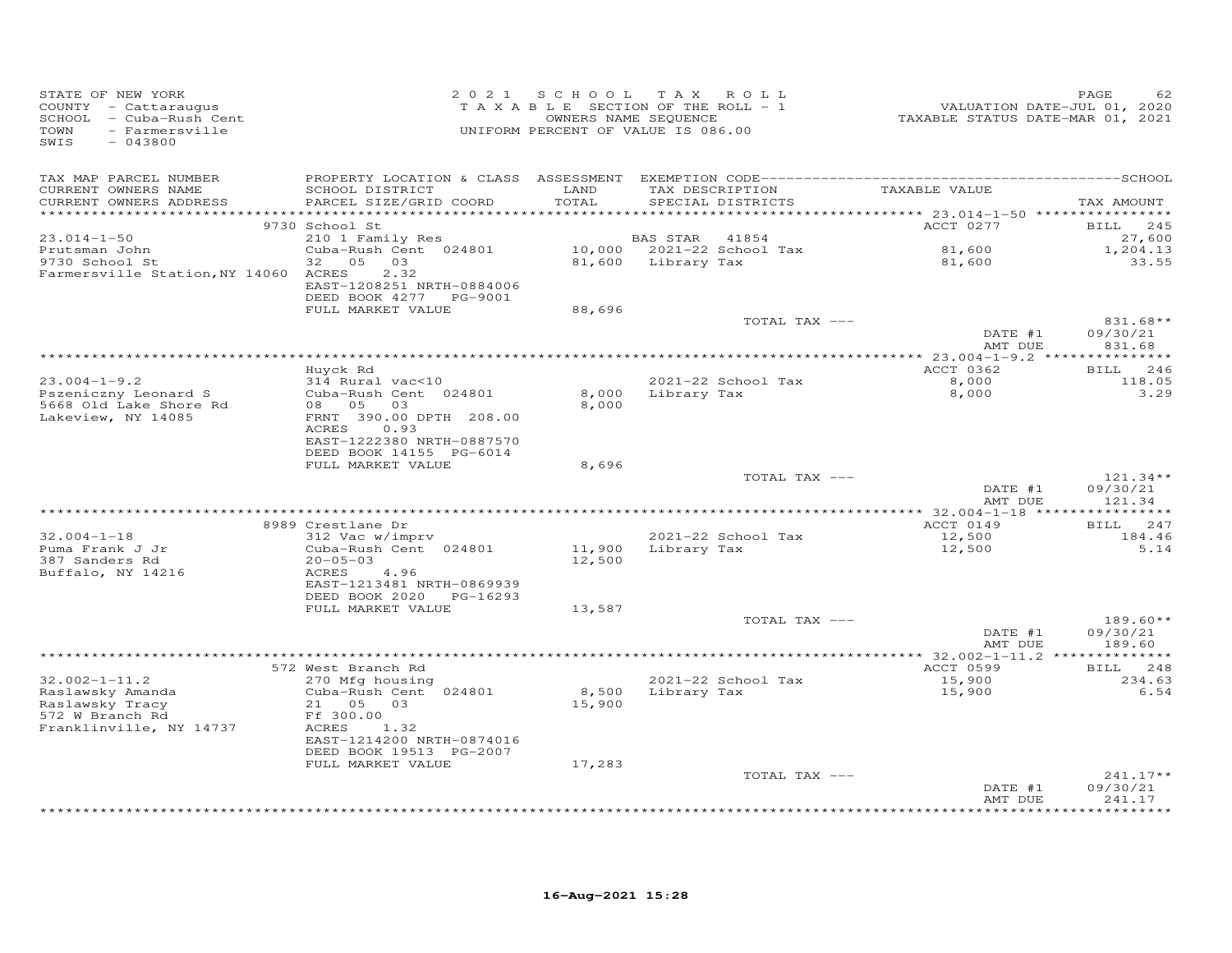| TAX MAP PARCEL NUMBER<br>TAXABLE VALUE<br>CURRENT OWNERS NAME<br>SCHOOL DISTRICT<br>LAND<br>TAX DESCRIPTION<br>TOTAL<br>CURRENT OWNERS ADDRESS<br>PARCEL SIZE/GRID COORD<br>SPECIAL DISTRICTS<br>********** 40.002-1-12.1 ***************<br>********<br>1782 Hardy Corners Rd<br>ACCT 1078<br>210 1 Family Res<br>$40.002 - 1 - 12.1$<br>BAS STAR<br>41854<br>Cuba-Rush Cent 024801<br>21,500 2021-22 School Tax<br>112,700<br>Reiss Peter<br>Reiss Jacqueline<br>17<br>05<br>04<br>112,700 Library Tax<br>112,700<br>1782 Hardy Corner Rd<br>ACRES 11.00 BANK<br>005<br>Franklinville, NY 14737<br>EAST-1196072 NRTH-0859538<br>DEED BOOK 8375 PG-4001<br>FULL MARKET VALUE<br>122,500<br>TOTAL TAX ---<br>DATE #1<br>AMT DUE<br>9335 NYS Rte 98<br>ACCT 0432<br>$32.001 - 1 - 5.1$<br>312 Vac w/imprv<br>AG DIST<br>41720<br>53,200 2021-22 School Tax<br>Ressman David<br>Cuba-Rush Cent 024801<br>34,483<br>Ressman Barbara<br>30  05  03<br>58,800 Library Tax<br>34,483<br>720 Gardenwood Dr<br>See L 1033 P 178 Map 2523<br>Lockport, NY 14094<br>ACRES 37.40<br>EAST-1206900 NRTH-0876504<br>DEED BOOK 1033 PG-178<br>MAY BE SUBJECT TO PAYMENT<br>UNDER AGDIST LAW TIL 2025<br>FULL MARKET VALUE<br>63,913<br>TOTAL TAX --- | PAGE<br>63<br>VALUATION DATE-JUL 01, 2020<br>TAXABLE STATUS DATE-MAR 01, 2021 |
|---------------------------------------------------------------------------------------------------------------------------------------------------------------------------------------------------------------------------------------------------------------------------------------------------------------------------------------------------------------------------------------------------------------------------------------------------------------------------------------------------------------------------------------------------------------------------------------------------------------------------------------------------------------------------------------------------------------------------------------------------------------------------------------------------------------------------------------------------------------------------------------------------------------------------------------------------------------------------------------------------------------------------------------------------------------------------------------------------------------------------------------------------------------------------------------------------------------------------------------|-------------------------------------------------------------------------------|
|                                                                                                                                                                                                                                                                                                                                                                                                                                                                                                                                                                                                                                                                                                                                                                                                                                                                                                                                                                                                                                                                                                                                                                                                                                       | TAX AMOUNT                                                                    |
|                                                                                                                                                                                                                                                                                                                                                                                                                                                                                                                                                                                                                                                                                                                                                                                                                                                                                                                                                                                                                                                                                                                                                                                                                                       | <b>BILL</b><br>249                                                            |
|                                                                                                                                                                                                                                                                                                                                                                                                                                                                                                                                                                                                                                                                                                                                                                                                                                                                                                                                                                                                                                                                                                                                                                                                                                       | 27,600<br>1,663.05<br>46.33                                                   |
|                                                                                                                                                                                                                                                                                                                                                                                                                                                                                                                                                                                                                                                                                                                                                                                                                                                                                                                                                                                                                                                                                                                                                                                                                                       |                                                                               |
|                                                                                                                                                                                                                                                                                                                                                                                                                                                                                                                                                                                                                                                                                                                                                                                                                                                                                                                                                                                                                                                                                                                                                                                                                                       | $1,303.38**$<br>09/30/21<br>1,303.38                                          |
|                                                                                                                                                                                                                                                                                                                                                                                                                                                                                                                                                                                                                                                                                                                                                                                                                                                                                                                                                                                                                                                                                                                                                                                                                                       |                                                                               |
|                                                                                                                                                                                                                                                                                                                                                                                                                                                                                                                                                                                                                                                                                                                                                                                                                                                                                                                                                                                                                                                                                                                                                                                                                                       | BILL 250                                                                      |
|                                                                                                                                                                                                                                                                                                                                                                                                                                                                                                                                                                                                                                                                                                                                                                                                                                                                                                                                                                                                                                                                                                                                                                                                                                       | 24,317<br>508.85<br>14.18                                                     |
|                                                                                                                                                                                                                                                                                                                                                                                                                                                                                                                                                                                                                                                                                                                                                                                                                                                                                                                                                                                                                                                                                                                                                                                                                                       |                                                                               |
|                                                                                                                                                                                                                                                                                                                                                                                                                                                                                                                                                                                                                                                                                                                                                                                                                                                                                                                                                                                                                                                                                                                                                                                                                                       |                                                                               |
| DATE #1<br>AMT DUE                                                                                                                                                                                                                                                                                                                                                                                                                                                                                                                                                                                                                                                                                                                                                                                                                                                                                                                                                                                                                                                                                                                                                                                                                    | $523.03**$<br>09/30/21<br>523.03                                              |
|                                                                                                                                                                                                                                                                                                                                                                                                                                                                                                                                                                                                                                                                                                                                                                                                                                                                                                                                                                                                                                                                                                                                                                                                                                       |                                                                               |
| 1038 Elton Rd<br>ACCT 0195<br>$23.014 - 1 - 57$<br>270 Mfg housing<br>ENH STAR<br>41834                                                                                                                                                                                                                                                                                                                                                                                                                                                                                                                                                                                                                                                                                                                                                                                                                                                                                                                                                                                                                                                                                                                                               | 251<br><b>BILL</b><br>27,100                                                  |
| Cuba-Rush Cent 024801<br>7,500 2021-22 School Tax<br>Richardson Brian<br>27,100<br>32 05 03<br>Richardson Loretta F<br>27,100<br>Library Tax<br>27,100                                                                                                                                                                                                                                                                                                                                                                                                                                                                                                                                                                                                                                                                                                                                                                                                                                                                                                                                                                                                                                                                                | 399.90<br>11.14                                                               |
| 1038 Elton Rd<br>66.00 DPTH 305.00<br>FRNT<br>PO Box 112<br>ACRES<br>0.46<br>Farmersville Station, NY 14060 EAST-1207747 NRTH-0884233<br>DEED BOOK 931<br>PG-01028                                                                                                                                                                                                                                                                                                                                                                                                                                                                                                                                                                                                                                                                                                                                                                                                                                                                                                                                                                                                                                                                    |                                                                               |
| FULL MARKET VALUE<br>29,457                                                                                                                                                                                                                                                                                                                                                                                                                                                                                                                                                                                                                                                                                                                                                                                                                                                                                                                                                                                                                                                                                                                                                                                                           |                                                                               |
| TOTAL TAX ---<br>DATE #1<br>AMT DUE                                                                                                                                                                                                                                                                                                                                                                                                                                                                                                                                                                                                                                                                                                                                                                                                                                                                                                                                                                                                                                                                                                                                                                                                   | $11.14**$<br>09/30/21<br>11.14                                                |
|                                                                                                                                                                                                                                                                                                                                                                                                                                                                                                                                                                                                                                                                                                                                                                                                                                                                                                                                                                                                                                                                                                                                                                                                                                       |                                                                               |
| ACCT 0817<br>814 Hardy Crn Rd                                                                                                                                                                                                                                                                                                                                                                                                                                                                                                                                                                                                                                                                                                                                                                                                                                                                                                                                                                                                                                                                                                                                                                                                         | BILL 252                                                                      |
| $41.001 - 1 - 15.8$<br>2021-22 School Tax<br>260 Seasonal res<br>54,400<br>Risius James E<br>Cuba-Rush Cent 024801<br>32,000<br>Library Tax<br>54,400<br>1342 Sission Dr<br>18  05  03<br>54,400<br>North Towawanda, NY 14120<br>ACRES 25.00<br>EAST-1210783 NRTH-0862541                                                                                                                                                                                                                                                                                                                                                                                                                                                                                                                                                                                                                                                                                                                                                                                                                                                                                                                                                             | 802.75<br>22.36                                                               |
| DEED BOOK 16534 PG-3002<br>59,130<br>FULL MARKET VALUE                                                                                                                                                                                                                                                                                                                                                                                                                                                                                                                                                                                                                                                                                                                                                                                                                                                                                                                                                                                                                                                                                                                                                                                |                                                                               |
| TOTAL TAX ---<br>DATE #1<br>AMT DUE                                                                                                                                                                                                                                                                                                                                                                                                                                                                                                                                                                                                                                                                                                                                                                                                                                                                                                                                                                                                                                                                                                                                                                                                   | 825.11**<br>09/30/21<br>825.11<br>*********                                   |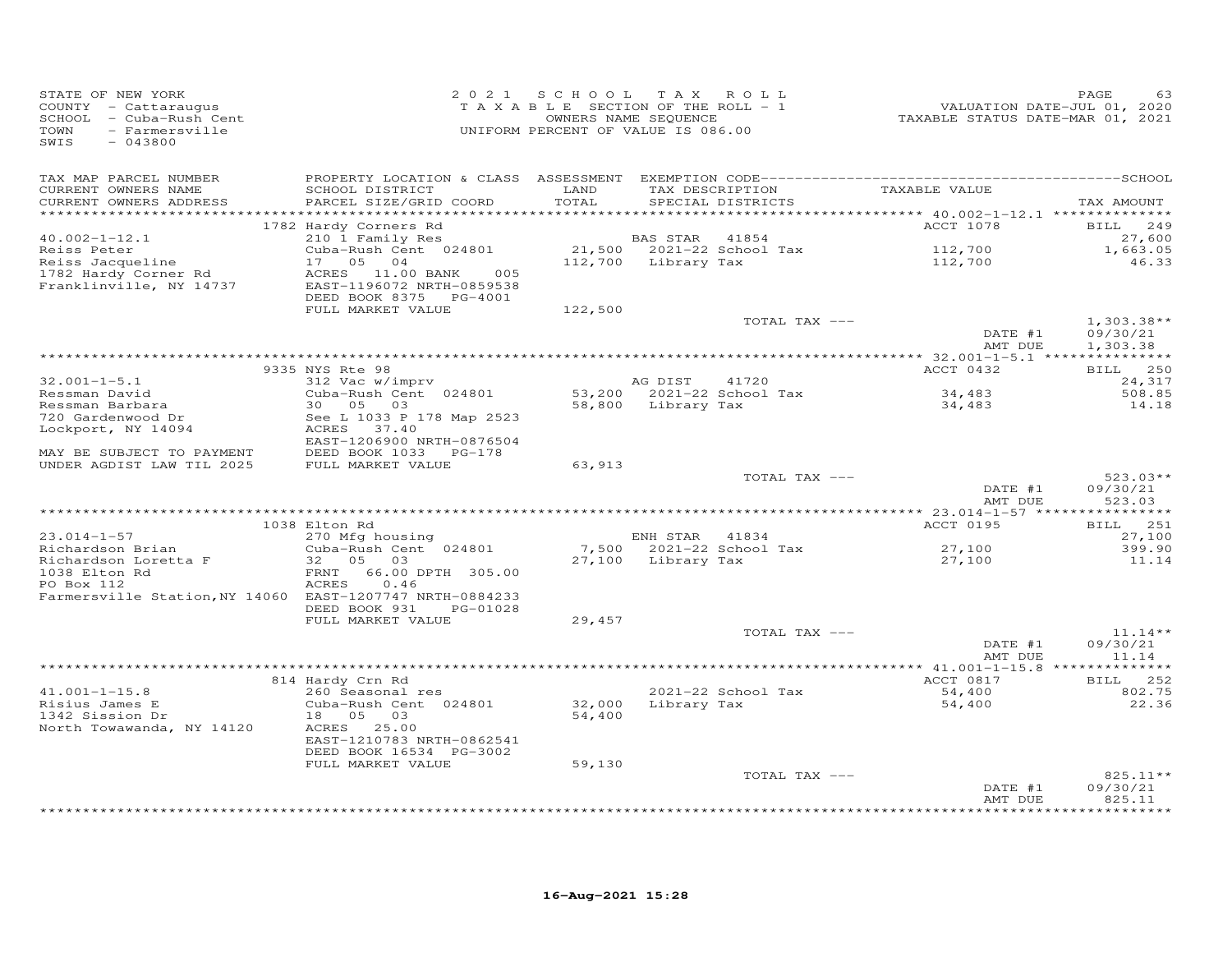| STATE OF NEW YORK<br>COUNTY - Cattaraugus<br>SCHOOL - Cuba-Rush Cent<br>TOWN<br>- Farmersville<br>SWIS<br>$-043800$ |                                                      |                  | 2021 SCHOOL TAX ROLL<br>TAXABLE SECTION OF THE ROLL - 1<br>OWNERS NAME SEQUENCE<br>UNIFORM PERCENT OF VALUE IS 086.00 | VALUATION DATE-JUL 01, 2020<br>TAXABLE STATUS DATE-MAR 01, 2021 | PAGE<br>64              |
|---------------------------------------------------------------------------------------------------------------------|------------------------------------------------------|------------------|-----------------------------------------------------------------------------------------------------------------------|-----------------------------------------------------------------|-------------------------|
| TAX MAP PARCEL NUMBER                                                                                               |                                                      |                  |                                                                                                                       |                                                                 |                         |
| CURRENT OWNERS NAME<br>CURRENT OWNERS ADDRESS                                                                       | SCHOOL DISTRICT<br>PARCEL SIZE/GRID COORD            | LAND<br>TOTAL    | TAX DESCRIPTION<br>SPECIAL DISTRICTS                                                                                  | TAXABLE VALUE                                                   | TAX AMOUNT              |
| ***********************                                                                                             |                                                      |                  |                                                                                                                       |                                                                 |                         |
| $41.002 - 1 - 9.1$                                                                                                  | Hardy Crn. Rd<br>322 Rural vac>10                    |                  | 2021-22 School Tax                                                                                                    | ACCT 0356<br>147,600                                            | 253<br>BILL<br>2,178.05 |
| Ritchie Michael Jr                                                                                                  | Cuba-Rush Cent 024801                                |                  | 147,600 Library Tax                                                                                                   | 147,600                                                         | 60.68                   |
| Ritchie Mary Jo                                                                                                     | 02 05 03                                             | 147,600          |                                                                                                                       |                                                                 |                         |
| 4144 Allendalle Pkwy                                                                                                | ACRES 234.20                                         |                  |                                                                                                                       |                                                                 |                         |
| Blasdell, NY 14219                                                                                                  | EAST-1220302 NRTH-0862250                            |                  |                                                                                                                       |                                                                 |                         |
|                                                                                                                     | DEED BOOK 2020 PG-17400                              |                  |                                                                                                                       |                                                                 |                         |
|                                                                                                                     | FULL MARKET VALUE                                    | 160,435          | TOTAL TAX ---                                                                                                         |                                                                 | $2,238.73**$            |
|                                                                                                                     |                                                      |                  |                                                                                                                       | DATE #1                                                         | 09/30/21                |
|                                                                                                                     |                                                      |                  |                                                                                                                       | AMT DUE                                                         | 2,238.73                |
|                                                                                                                     |                                                      |                  |                                                                                                                       |                                                                 |                         |
|                                                                                                                     | 9775 Church St                                       |                  |                                                                                                                       | ACCT 0364                                                       | BILL 254                |
| $23.014 - 1 - 64$                                                                                                   | 210 1 Family Res                                     |                  | ENH STAR 41834                                                                                                        |                                                                 | 65,040                  |
| Roblee Cheryl<br>PO Box 22                                                                                          | Cuba-Rush Cent 024801<br>05 03<br>32                 | 11,900<br>89,600 | 2021-22 School Tax<br>Library Tax                                                                                     | 89,600                                                          | 1,322.18<br>36.83       |
| Farmersville, NY 14060                                                                                              | FRNT 174.00 DPTH 210.00                              |                  |                                                                                                                       | 89,600                                                          |                         |
|                                                                                                                     | ACRES<br>0.88                                        |                  |                                                                                                                       |                                                                 |                         |
|                                                                                                                     | EAST-1208205 NRTH-0884748                            |                  |                                                                                                                       |                                                                 |                         |
|                                                                                                                     | DEED BOOK 911<br>PG-1131                             |                  |                                                                                                                       |                                                                 |                         |
|                                                                                                                     | FULL MARKET VALUE                                    | 104,186          |                                                                                                                       |                                                                 |                         |
|                                                                                                                     |                                                      |                  | TOTAL TAX ---                                                                                                         | DATE #1                                                         | $433.01**$<br>09/30/21  |
|                                                                                                                     |                                                      |                  |                                                                                                                       | AMT DUE                                                         | 433.01                  |
|                                                                                                                     |                                                      |                  | *************************************                                                                                 | *********** 23.003-1-21 ****                                    | **********              |
|                                                                                                                     | 1164 Co Rd 21                                        |                  |                                                                                                                       | ACCT 0148                                                       | <b>BILL</b><br>255      |
| $23.003 - 1 - 21$                                                                                                   | 270 Mfg housing                                      |                  | 2021-22 School Tax                                                                                                    | 8,000                                                           | 118.05                  |
| Roblee Kevin                                                                                                        | Cuba-Rush Cent 024801                                | 8,000            | Library Tax                                                                                                           | 8,000                                                           | 3.29                    |
| Roblee Frances                                                                                                      | 40<br>05<br>03                                       | 8,000            |                                                                                                                       |                                                                 |                         |
| 10019 Galen Hill Rd<br>Freedom, NY 14065                                                                            | FRNT 208.70 DPTH 208.00<br>ACRES<br>1.00             |                  |                                                                                                                       |                                                                 |                         |
|                                                                                                                     | EAST-1205898 NRTH-0883129                            |                  |                                                                                                                       |                                                                 |                         |
|                                                                                                                     | DEED BOOK 1018 PG-1061                               |                  |                                                                                                                       |                                                                 |                         |
|                                                                                                                     | FULL MARKET VALUE                                    | 8,696            |                                                                                                                       |                                                                 |                         |
|                                                                                                                     |                                                      |                  | TOTAL TAX ---                                                                                                         |                                                                 | $121.34**$              |
|                                                                                                                     |                                                      |                  |                                                                                                                       | DATE #1                                                         | 09/30/21                |
|                                                                                                                     |                                                      |                  |                                                                                                                       | AMT DUE                                                         | 121.34                  |
|                                                                                                                     | NYS Rte 98                                           |                  |                                                                                                                       |                                                                 | 256<br><b>BILL</b>      |
| $23.004 - 1 - 4.2$                                                                                                  | 322 Rural vac>10                                     |                  | 2021-22 School Tax                                                                                                    | 201,000                                                         | 2,966.05                |
| ROESKE PETER                                                                                                        | Cuba-Rush Cent 024801                                | 201,000          | Library Tax                                                                                                           | 201,000                                                         | 82.63                   |
| ROESKE FAITH                                                                                                        | $16/24 - 05 - 03$                                    | 201,000          |                                                                                                                       |                                                                 |                         |
| 10493 Knibloe Rd                                                                                                    | See L1033 P 194 Map 2531                             |                  |                                                                                                                       |                                                                 |                         |
| Fillmore, NY 14735                                                                                                  | ACRES 200.00                                         |                  |                                                                                                                       |                                                                 |                         |
|                                                                                                                     | EAST-1215136 NRTH-0885327<br>DEED BOOK 30488 PG-4001 |                  |                                                                                                                       |                                                                 |                         |
|                                                                                                                     | FULL MARKET VALUE                                    | 218,478          |                                                                                                                       |                                                                 |                         |
|                                                                                                                     |                                                      |                  | TOTAL TAX ---                                                                                                         |                                                                 | $3,048.68**$            |
|                                                                                                                     |                                                      |                  |                                                                                                                       | DATE #1                                                         | 09/30/21                |
|                                                                                                                     |                                                      |                  |                                                                                                                       | AMT DUE                                                         | 3,048.68                |
|                                                                                                                     |                                                      |                  |                                                                                                                       |                                                                 | * * * * * * * * * *     |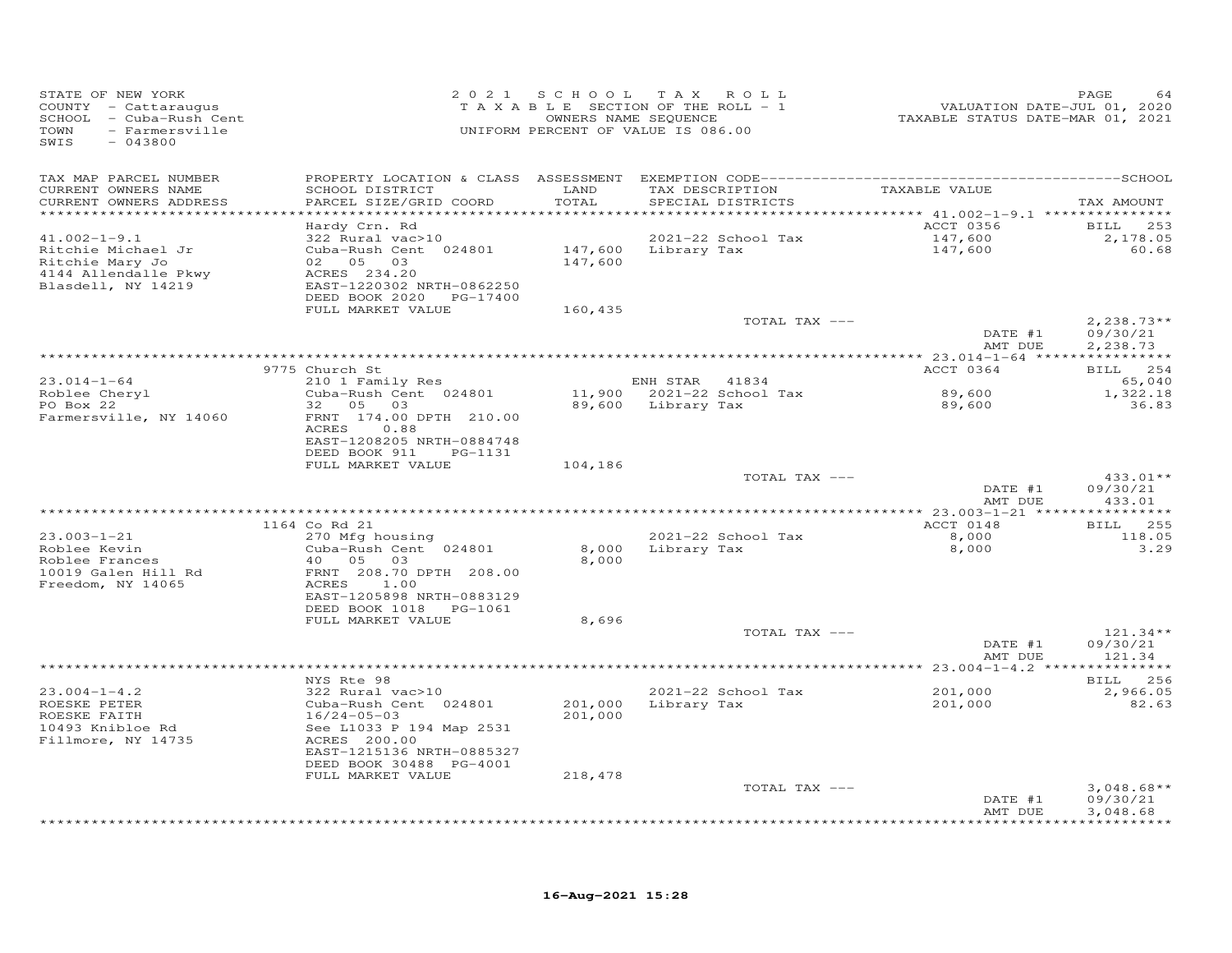| STATE OF NEW YORK<br>COUNTY - Cattaraugus<br>SCHOOL - Cuba-Rush Cent<br>TOWN<br>- Farmersville<br>SWIS<br>$-043800$ |                                                                   | 2021 SCHOOL<br>TAXABLE SECTION OF THE ROLL - 1<br>OWNERS NAME SEQUENCE<br>UNIFORM PERCENT OF VALUE IS 086.00 |                    | TAX ROLL                             | TAXABLE STATUS DATE-MAR 01, 2021        | PAGE<br>65<br>VALUATION DATE-JUL 01, 2020 |
|---------------------------------------------------------------------------------------------------------------------|-------------------------------------------------------------------|--------------------------------------------------------------------------------------------------------------|--------------------|--------------------------------------|-----------------------------------------|-------------------------------------------|
| TAX MAP PARCEL NUMBER<br>CURRENT OWNERS NAME<br>CURRENT OWNERS ADDRESS                                              | SCHOOL DISTRICT<br>PARCEL SIZE/GRID COORD                         | LAND<br>TOTAL                                                                                                |                    | TAX DESCRIPTION<br>SPECIAL DISTRICTS | TAXABLE VALUE                           | TAX AMOUNT                                |
|                                                                                                                     |                                                                   |                                                                                                              |                    |                                      | ********* 40.002-1-5.6 **************** |                                           |
|                                                                                                                     | Hardys Corners Rd                                                 |                                                                                                              |                    |                                      | ACCT 1111                               | 257<br>BILL                               |
| $40.002 - 1 - 5.6$                                                                                                  | 322 Rural vac>10                                                  |                                                                                                              |                    | 2021-22 School Tax                   | 66,300                                  | 978.35                                    |
| Rogacki Joseph S<br>Rogacki Roberta M<br>1904 Rte.238                                                               | Cuba-Rush Cent 024801<br>ACRES 83.65<br>EAST-1200026 NRTH-0862209 | 66,300<br>66,300                                                                                             | Library Tax        |                                      | 66,300                                  | 27.26                                     |
| Warsaw, NY 14569                                                                                                    | DEED BOOK 3234<br>PG-6003                                         |                                                                                                              |                    |                                      |                                         |                                           |
|                                                                                                                     | FULL MARKET VALUE                                                 | 72,065                                                                                                       |                    |                                      |                                         |                                           |
|                                                                                                                     |                                                                   |                                                                                                              |                    | TOTAL TAX ---                        | DATE #1                                 | $1,005.61**$<br>09/30/21                  |
|                                                                                                                     |                                                                   |                                                                                                              |                    |                                      | AMT DUE                                 | 1,005.61                                  |
|                                                                                                                     | 1671 Hardys Corners Rd                                            |                                                                                                              |                    |                                      | <b>ACCT 1109</b>                        | BILL 258                                  |
| $40.002 - 1 - 5.4$                                                                                                  | 240 Rural res                                                     |                                                                                                              | ENH STAR 41834     |                                      |                                         | 65,040                                    |
| Rogacki Stanley J                                                                                                   | Cuba-Rush Cent 024801                                             |                                                                                                              |                    | 67,000 2021-22 School Tax            | 153,600                                 | 2,266.59                                  |
| Rogacki Vickee A                                                                                                    | ACRES<br>85.00                                                    | 153,600                                                                                                      | Library Tax        |                                      | 153,600                                 | 63.15                                     |
| 1671 Hardys Crn Rd                                                                                                  | EAST-1197503 NRTH-0858891                                         |                                                                                                              |                    |                                      |                                         |                                           |
| Franklinville, NY 14737                                                                                             | DEED BOOK 3234 PG-6001<br>FULL MARKET VALUE                       | 166,957                                                                                                      |                    |                                      |                                         |                                           |
|                                                                                                                     |                                                                   |                                                                                                              |                    | TOTAL TAX ---                        |                                         | $1,403.74**$                              |
|                                                                                                                     |                                                                   |                                                                                                              |                    |                                      | DATE #1<br>AMT DUE                      | 09/30/21<br>1,403.74                      |
|                                                                                                                     |                                                                   |                                                                                                              |                    |                                      |                                         |                                           |
| $32.002 - 1 - 15.1$                                                                                                 | 686 West Branch Rd<br>240 Rural res                               |                                                                                                              | ENH STAR 41834     |                                      | ACCT 0370                               | BILL 259<br>65,040                        |
| Rose Jon L                                                                                                          | Cuba-Rush Cent 024801                                             |                                                                                                              |                    | 47,600 2021-22 School Tax            | 74,800                                  | 1,103.78                                  |
| Rose Beverly M<br>686 W Branch Rd                                                                                   | 21  05  03<br>Ff 1245.00                                          |                                                                                                              | 74,800 Library Tax |                                      | 74,800                                  | 30.75                                     |
| Franklinville, NY 14737                                                                                             | ACRES 42.15<br>EAST-1212625 NRTH-0875261                          |                                                                                                              |                    |                                      |                                         |                                           |
|                                                                                                                     | DEED BOOK 17931 PG-4001<br>FULL MARKET VALUE                      | 81,304                                                                                                       |                    |                                      |                                         |                                           |
|                                                                                                                     |                                                                   |                                                                                                              |                    | TOTAL TAX ---                        |                                         | $208.53**$                                |
|                                                                                                                     |                                                                   |                                                                                                              |                    |                                      | DATE #1<br>AMT DUE                      | 09/30/21<br>208.53                        |
|                                                                                                                     |                                                                   |                                                                                                              |                    |                                      |                                         |                                           |
| $41.002 - 1 - 11.4$                                                                                                 | Hardy Corners Rd                                                  |                                                                                                              |                    |                                      | ACCT 0662                               | <b>BILL</b> 260                           |
| Rose Mark K Sr                                                                                                      | 314 Rural vac<10<br>Cuba-Rush Cent 024801                         | 14,400                                                                                                       | Library Tax        | 2021-22 School Tax                   | 14,400<br>14,400                        | 212.49<br>5.92                            |
| 173 Hardys Corners Rd                                                                                               | 01 05 03                                                          | 14,400                                                                                                       |                    |                                      |                                         |                                           |
| Franklinville, NY 14737                                                                                             | 5.25<br>ACRES                                                     |                                                                                                              |                    |                                      |                                         |                                           |
|                                                                                                                     | EAST-1219743 NRTH-0859335                                         |                                                                                                              |                    |                                      |                                         |                                           |
|                                                                                                                     | DEED BOOK 00985 PG-00125                                          |                                                                                                              |                    |                                      |                                         |                                           |
|                                                                                                                     | FULL MARKET VALUE                                                 | 15,652                                                                                                       |                    | TOTAL TAX ---                        |                                         | $218.41**$                                |
|                                                                                                                     |                                                                   |                                                                                                              |                    |                                      | DATE #1<br>AMT DUE                      | 09/30/21<br>218.41                        |
|                                                                                                                     |                                                                   |                                                                                                              |                    |                                      |                                         |                                           |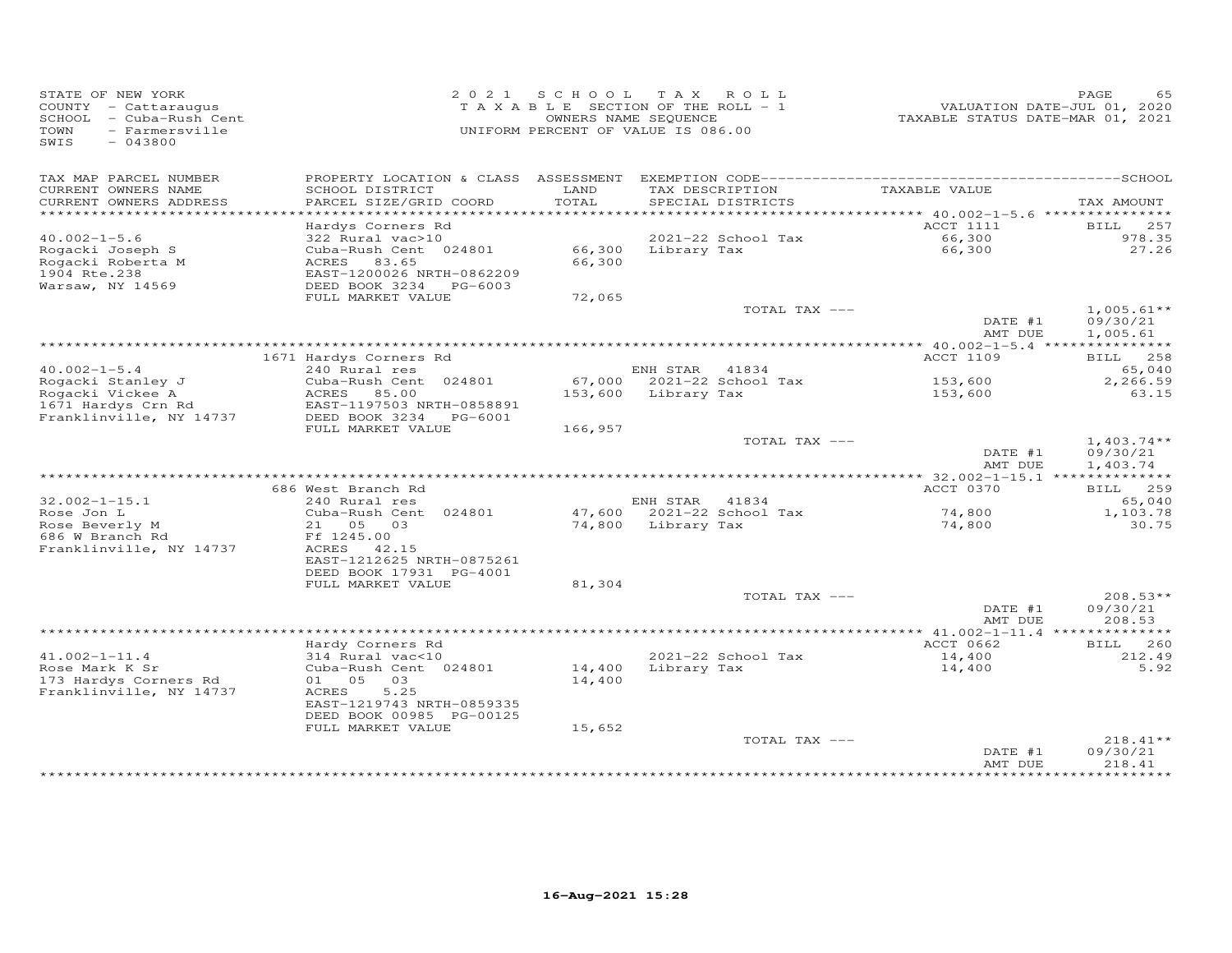| STATE OF NEW YORK<br>COUNTY - Cattaraugus<br>SCHOOL - Cuba-Rush Cent<br>TOWN<br>- Farmersville<br>SWIS<br>$-043800$ |                                                                                 | 2021 SCHOOL | TAX ROLL<br>TAXABLE SECTION OF THE ROLL - 1<br>OWNERS NAME SEQUENCE<br>UNIFORM PERCENT OF VALUE IS 086.00 | VALUATION DATE-JUL 01, 2020<br>TAXABLE STATUS DATE-MAR 01, 2021 | PAGE<br>66           |
|---------------------------------------------------------------------------------------------------------------------|---------------------------------------------------------------------------------|-------------|-----------------------------------------------------------------------------------------------------------|-----------------------------------------------------------------|----------------------|
| TAX MAP PARCEL NUMBER                                                                                               |                                                                                 | LAND        |                                                                                                           | TAXABLE VALUE                                                   |                      |
| CURRENT OWNERS NAME<br>CURRENT OWNERS ADDRESS                                                                       | SCHOOL DISTRICT<br>PARCEL SIZE/GRID COORD                                       | TOTAL       | TAX DESCRIPTION<br>SPECIAL DISTRICTS                                                                      |                                                                 | TAX AMOUNT           |
| *************************                                                                                           |                                                                                 |             |                                                                                                           |                                                                 |                      |
|                                                                                                                     | 173 Hardy Crn. Rd                                                               |             |                                                                                                           | ACCT 0566                                                       | 261<br>BILL          |
| $41.002 - 1 - 12$                                                                                                   | 210 1 Family Res                                                                |             | BAS STAR<br>41854                                                                                         |                                                                 | 27,600               |
| Rose Mark K Sr                                                                                                      | Cuba-Rush Cent 024801                                                           |             | 13,900 2021-22 School Tax                                                                                 | 56,600                                                          | 835.22               |
| Rose Patricia A                                                                                                     | 02 05<br>03                                                                     | 56,600      | Library Tax                                                                                               | 56,600                                                          | 23.27                |
| 173 Hardy Crn. Rd<br>Franklinville, NY 14737                                                                        | 4.95 BANK<br>ACRES<br>017<br>EAST-1219944 NRTH-0859333<br>DEED BOOK 1028 PG-570 |             |                                                                                                           |                                                                 |                      |
|                                                                                                                     | FULL MARKET VALUE                                                               | 61,522      |                                                                                                           |                                                                 |                      |
|                                                                                                                     |                                                                                 |             | TOTAL TAX ---                                                                                             |                                                                 | 452.49**             |
|                                                                                                                     |                                                                                 |             |                                                                                                           | DATE #1<br>AMT DUE                                              | 09/30/21<br>452.49   |
|                                                                                                                     |                                                                                 |             |                                                                                                           | ****************** $41.002 - 1 - 8.3$ ****************          |                      |
| $41.002 - 1 - 8.3$                                                                                                  | 297 Hardy Crn. Rd<br>260 Seasonal res                                           |             | 2021-22 School Tax                                                                                        | ACCT 0751<br>72,700                                             | 262<br>BILL          |
| Rosinski Allan M                                                                                                    | Cuba-Rush Cent 024801                                                           | 31,000      | Library Tax                                                                                               | 72,700                                                          | 1,072.79<br>29.89    |
| Rosinski Diane M                                                                                                    | 09/10<br>05 03                                                                  | 72,700      |                                                                                                           |                                                                 |                      |
| 37 Mullen St                                                                                                        | ACRES<br>23.65                                                                  |             |                                                                                                           |                                                                 |                      |
| Tonawanda, NY 14150                                                                                                 | EAST-1218027 NRTH-0859644                                                       |             |                                                                                                           |                                                                 |                      |
|                                                                                                                     | DEED BOOK 832<br>PG-00759                                                       |             |                                                                                                           |                                                                 |                      |
|                                                                                                                     | FULL MARKET VALUE                                                               | 79,022      |                                                                                                           |                                                                 |                      |
|                                                                                                                     |                                                                                 |             | TOTAL TAX ---                                                                                             |                                                                 | $1,102.68**$         |
|                                                                                                                     |                                                                                 |             |                                                                                                           | DATE #1<br>AMT DUE                                              | 09/30/21<br>1,102.68 |
|                                                                                                                     |                                                                                 |             |                                                                                                           |                                                                 |                      |
|                                                                                                                     | Hardy Crn. Rd                                                                   |             |                                                                                                           | ACCT 1120                                                       | BILL 263             |
| $41.002 - 1 - 8.5$                                                                                                  | 314 Rural vac<10                                                                |             | 2021-22 School Tax                                                                                        | 13,700                                                          | 202.16               |
| Rosinski James L                                                                                                    | Cuba-Rush Cent 024801                                                           | 13,700      | Library Tax                                                                                               | 13,700                                                          | 5.63                 |
| 265 Hardy Corners Rd                                                                                                | 09/10<br>05 03                                                                  | 13,700      |                                                                                                           |                                                                 |                      |
| Franklinville, NY 14737                                                                                             | 4.80<br>ACRES                                                                   |             |                                                                                                           |                                                                 |                      |
|                                                                                                                     | EAST-1218416 NRTH-0859569                                                       |             |                                                                                                           |                                                                 |                      |
|                                                                                                                     | DEED BOOK 4222 PG-3002<br>FULL MARKET VALUE                                     | 14,891      |                                                                                                           |                                                                 |                      |
|                                                                                                                     |                                                                                 |             | TOTAL TAX ---                                                                                             |                                                                 | 207.79**             |
|                                                                                                                     |                                                                                 |             |                                                                                                           | DATE #1                                                         | 09/30/21             |
|                                                                                                                     |                                                                                 |             |                                                                                                           | AMT DUE                                                         | 207.79               |
|                                                                                                                     |                                                                                 |             |                                                                                                           |                                                                 | * * * * * * * * * *  |
|                                                                                                                     | 265 Hardy Crn. Rd                                                               |             |                                                                                                           | ACCT 0373                                                       | BILL 264             |
| $41.002 - 1 - 10$                                                                                                   | 210 1 Family Res                                                                |             | BAS STAR 41854                                                                                            |                                                                 | 27,600               |
| Rosinski James L                                                                                                    | Cuba-Rush Cent 024801                                                           |             | 20,500 2021-22 School Tax                                                                                 | 69,000                                                          | 1,018.20             |
| 265 Hardy Crn. Rd                                                                                                   | 01 05 03                                                                        | 69,000      | Library Tax                                                                                               | 69,000                                                          | 28.37                |
| Franklinville, NY 14737                                                                                             | ACRES 10.20<br>EAST-1218645 NRTH-0859489                                        |             |                                                                                                           |                                                                 |                      |
|                                                                                                                     | DEED BOOK 4111 PG-3002                                                          |             |                                                                                                           |                                                                 |                      |
|                                                                                                                     | FULL MARKET VALUE                                                               | 75,000      |                                                                                                           |                                                                 |                      |
|                                                                                                                     |                                                                                 |             | TOTAL TAX ---                                                                                             |                                                                 | $640.57**$           |
|                                                                                                                     |                                                                                 |             |                                                                                                           | DATE #1                                                         | 09/30/21             |
|                                                                                                                     |                                                                                 |             |                                                                                                           | AMT DUE                                                         | 640.57               |
|                                                                                                                     |                                                                                 |             |                                                                                                           |                                                                 |                      |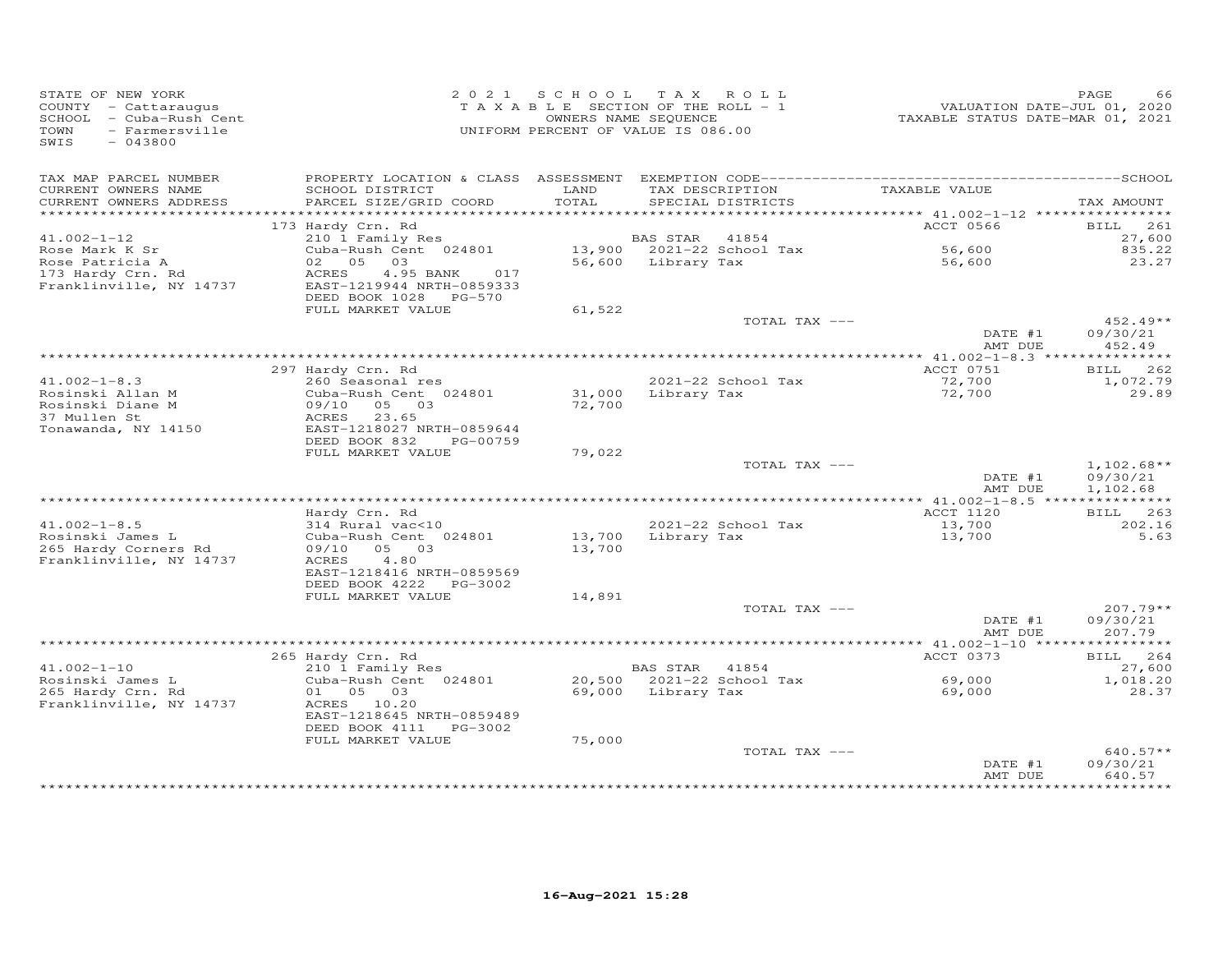| COUNTY - Cattaraugus<br>SCHOOL - Cuba-Rush Cent<br>- Farmersville<br>TOWN<br>SWIS<br>$-043800$ |                                                                                                                                                  |                  | 2021 SCHOOL TAX ROLL<br>TAXABLE SECTION OF THE ROLL - 1<br>OWNERS NAME SEQUENCE<br>UNIFORM PERCENT OF VALUE IS 086.00 |               | VALUATION DATE-JUL 01, 2020<br>TAXABLE STATUS DATE-MAR 01, 2021 | PAGE<br>67                                           |
|------------------------------------------------------------------------------------------------|--------------------------------------------------------------------------------------------------------------------------------------------------|------------------|-----------------------------------------------------------------------------------------------------------------------|---------------|-----------------------------------------------------------------|------------------------------------------------------|
| TAX MAP PARCEL NUMBER<br>CURRENT OWNERS NAME<br>CURRENT OWNERS ADDRESS                         | SCHOOL DISTRICT<br>PARCEL SIZE/GRID COORD                                                                                                        | LAND<br>TOTAL    | TAX DESCRIPTION<br>SPECIAL DISTRICTS                                                                                  |               | TAXABLE VALUE                                                   | TAX AMOUNT                                           |
| ***********************                                                                        | Agett (OFF) Rd                                                                                                                                   |                  |                                                                                                                       |               | ACCT 0358                                                       | 265<br>BILL                                          |
| $32.004 - 2 - 13.1$<br>Rovillo Christopher J<br>7602 S 72nd Ave<br>LaVista, NE 68128           | 260 Seasonal res<br>Cuba-Rush Cent 024801<br>03 05<br>03<br>ACRES 15.20<br>EAST-1222223 NRTH-0864437<br>DEED BOOK 00997 PG-01106                 | 33,700           | 2021-22 School Tax<br>24,700 Library Tax                                                                              |               | 33,700<br>33,700                                                | 497.29<br>13.85                                      |
|                                                                                                | FULL MARKET VALUE                                                                                                                                | 36,630           |                                                                                                                       | TOTAL TAX --- |                                                                 | $511.14**$                                           |
|                                                                                                |                                                                                                                                                  |                  |                                                                                                                       |               | DATE #1<br>AMT DUE                                              | 09/30/21<br>511.14                                   |
|                                                                                                |                                                                                                                                                  |                  |                                                                                                                       |               | ACCT 1021                                                       | BILL 266                                             |
| $32.002 - 1 - 11.9$                                                                            | West Branch Rd<br>322 Rural vac>10                                                                                                               |                  | 2021-22 School Tax                                                                                                    |               | 31,800                                                          | 469.26                                               |
| Rufe Rodney<br>141 Gallery Ln<br>Mount Bethel, PA 18360                                        | Cuba-Rush Cent 024801<br>13 05 03<br>Ff 470.00<br>ACRES 24.70<br>EAST-1215700 NRTH-0874432                                                       | 31,800<br>31,800 | Library Tax                                                                                                           |               | 31,800                                                          | 13.07                                                |
|                                                                                                | DEED BOOK 980<br>$PG-105$<br>FULL MARKET VALUE                                                                                                   | 34,565           |                                                                                                                       |               |                                                                 |                                                      |
|                                                                                                |                                                                                                                                                  |                  |                                                                                                                       | TOTAL TAX --- | DATE #1<br>AMT DUE                                              | $482.33**$<br>09/30/21<br>482.33                     |
|                                                                                                |                                                                                                                                                  |                  |                                                                                                                       |               |                                                                 |                                                      |
| $32.004 - 2 - 8.5$<br>Ruminski Michael<br>135 Park Ave<br>Holland, NY 14080                    | West Branch Rd<br>322 Rural vac>10<br>Cuba-Rush Cent 024801<br>03/04 05 04<br>ACRES 25.30<br>EAST-1220615 NRTH-0869315<br>DEED BOOK 4227 PG-6001 | 32,200<br>32,200 | 2021-22 School Tax<br>Library Tax                                                                                     |               | ACCT 1126<br>32,200<br>32,200                                   | BILL 267<br>475.16<br>13.24                          |
|                                                                                                | FULL MARKET VALUE                                                                                                                                | 35,000           |                                                                                                                       |               |                                                                 |                                                      |
|                                                                                                |                                                                                                                                                  |                  |                                                                                                                       | TOTAL TAX --- | DATE #1<br>AMT DUE                                              | 488.40**<br>09/30/21<br>488.40                       |
|                                                                                                |                                                                                                                                                  |                  |                                                                                                                       |               |                                                                 |                                                      |
| $40.002 - 1 - 5.2$                                                                             | 1682 Hardy Corners Rd<br>240 Rural res                                                                                                           |                  | ENH STAR 41834                                                                                                        |               | ACCT 0586                                                       | BILL 268<br>65,040                                   |
| Russ Family Trust Richard and Cuba-Rush Cent 024801                                            |                                                                                                                                                  |                  | 36,600 2021-22 School Tax                                                                                             |               | 167,800                                                         | 2,476.13                                             |
| 1682 Hardy Corners Rd<br>Franklinville, NY 14737                                               | 02 05 04<br>ACRES 31.15<br>EAST-1197777 NRTH-0860212<br>DEED BOOK 2020 PG-16399<br>FULL MARKET VALUE                                             | 182,391          | 167,800 Library Tax                                                                                                   |               | 167,800                                                         | 68.98                                                |
|                                                                                                |                                                                                                                                                  |                  |                                                                                                                       | TOTAL TAX --- | DATE #1<br>AMT DUE                                              | $1,619.11**$<br>09/30/21<br>1,619.11<br>************ |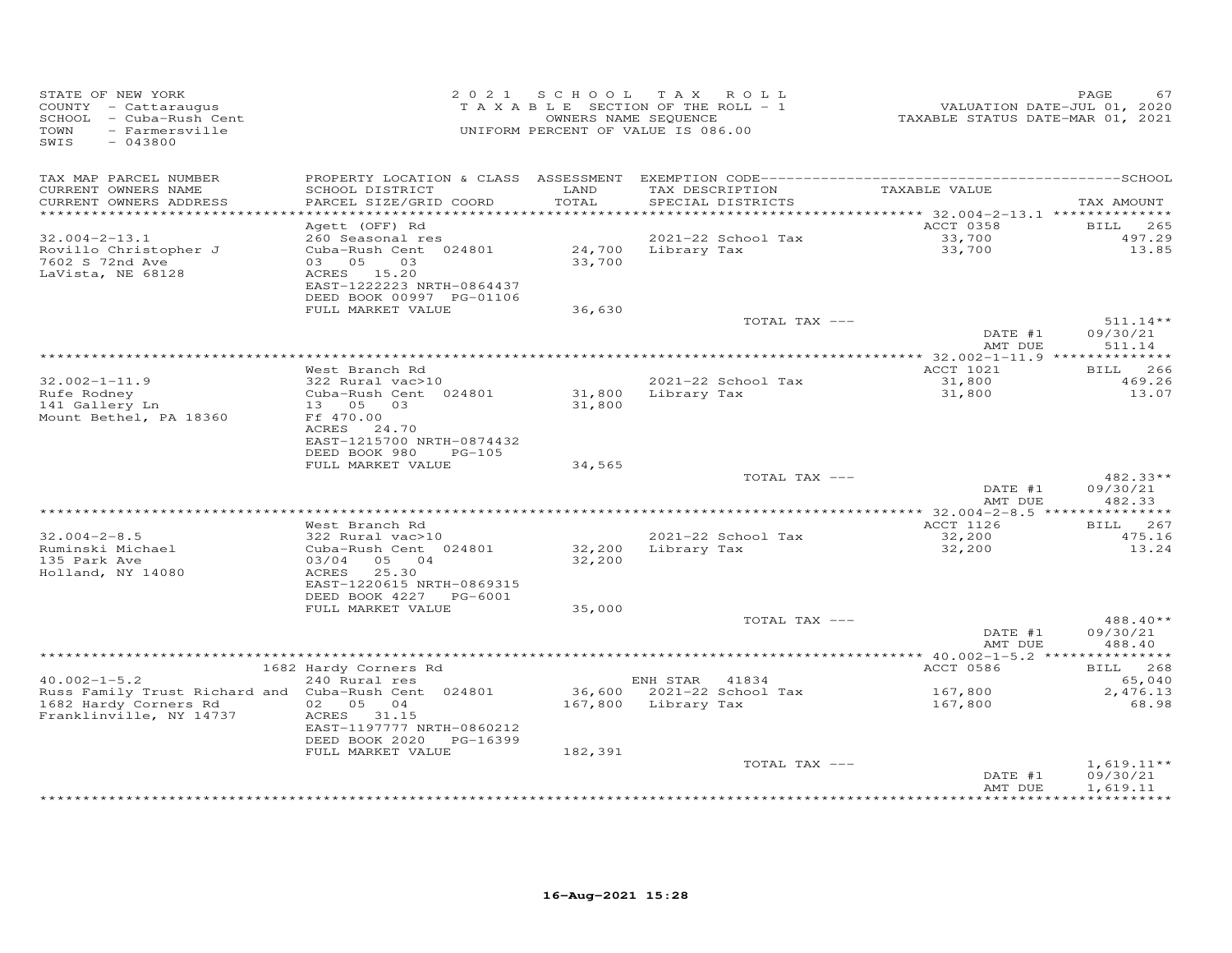| STATE OF NEW YORK<br>COUNTY - Cattaraugus<br>SCHOOL - Cuba-Rush Cent<br><b>TOWN</b><br>- Farmersville<br>SWIS<br>$-043800$ | 2021                                                 |         | SCHOOL TAX ROLL<br>TAXABLE SECTION OF THE ROLL - 1<br>OWNERS NAME SEQUENCE<br>UNIFORM PERCENT OF VALUE IS 086.00 | VALUATION DATE-JUL 01, 2020<br>TAXABLE STATUS DATE-MAR 01, 2021 | PAGE<br>68         |
|----------------------------------------------------------------------------------------------------------------------------|------------------------------------------------------|---------|------------------------------------------------------------------------------------------------------------------|-----------------------------------------------------------------|--------------------|
| TAX MAP PARCEL NUMBER<br>CURRENT OWNERS NAME                                                                               | SCHOOL DISTRICT                                      | LAND    | TAX DESCRIPTION                                                                                                  | TAXABLE VALUE                                                   |                    |
| CURRENT OWNERS ADDRESS                                                                                                     | PARCEL SIZE/GRID COORD                               | TOTAL   | SPECIAL DISTRICTS                                                                                                |                                                                 | TAX AMOUNT         |
|                                                                                                                            | 1596 Hardy Corner Rd                                 |         |                                                                                                                  |                                                                 | BILL 269           |
| $40.002 - 1 - 5.7$                                                                                                         | 240 Rural res                                        |         | 2021-22 School Tax                                                                                               | 155,600                                                         | 2,296.11           |
| Russ Robert R                                                                                                              | Cuba-Rush Cent 024801                                |         | 30,500 Library Tax                                                                                               | 155,600                                                         | 63.97              |
| Russ Kathleen A                                                                                                            | ACRES 23.00                                          | 155,600 |                                                                                                                  |                                                                 |                    |
| 1596 Hardy Crn. Rd                                                                                                         | EAST-1198949 NRTH-0860749                            |         |                                                                                                                  |                                                                 |                    |
| Franlinville, NY 14737                                                                                                     | DEED BOOK 24129 PG-5001<br>FULL MARKET VALUE         |         |                                                                                                                  |                                                                 |                    |
|                                                                                                                            |                                                      | 169,130 | TOTAL TAX ---                                                                                                    |                                                                 | $2,360.08**$       |
|                                                                                                                            |                                                      |         |                                                                                                                  | DATE #1                                                         | 09/30/21           |
|                                                                                                                            |                                                      |         |                                                                                                                  | AMT DUE                                                         | 2,360.08           |
|                                                                                                                            |                                                      |         |                                                                                                                  |                                                                 |                    |
| $23.003 - 1 - 9.2$                                                                                                         | NYS Rte 98<br>322 Rural vac>10                       |         | 2021-22 School Tax                                                                                               | 19,400                                                          | BILL 270<br>286.28 |
| Sampson Aaron                                                                                                              | Cuba-Rush Cent 024801                                |         | 19,400 Library Tax                                                                                               | 19,400                                                          | 7.98               |
| Slazak Elizabeth                                                                                                           | 32 05 03                                             | 19,400  |                                                                                                                  |                                                                 |                    |
| 11810 Route 98                                                                                                             | See L1033 P 188 Map 2528                             |         |                                                                                                                  |                                                                 |                    |
| Freedom, NY 14065                                                                                                          | ACRES 18.35                                          |         |                                                                                                                  |                                                                 |                    |
| MAY BE SUBJECT TO PAYMENT                                                                                                  | EAST-1209996 NRTH-0884162<br>DEED BOOK 29769 PG-6004 |         |                                                                                                                  |                                                                 |                    |
| UNDER AGDIST LAW TIL 2023                                                                                                  | FULL MARKET VALUE                                    | 21,087  |                                                                                                                  |                                                                 |                    |
|                                                                                                                            |                                                      |         | TOTAL TAX ---                                                                                                    |                                                                 | 294.26**           |
|                                                                                                                            |                                                      |         |                                                                                                                  | DATE #1                                                         | 09/30/21           |
|                                                                                                                            |                                                      |         |                                                                                                                  | AMT DUE                                                         | 294.26             |
|                                                                                                                            | NYS Rte 98                                           |         |                                                                                                                  | ACCT 0694                                                       | BILL 271           |
| $23.004 - 1 - 1.1$                                                                                                         | 105 Vac farmland                                     |         | 2021-22 School Tax                                                                                               | 67,500                                                          | 996.06             |
| Sampson Aaron                                                                                                              | Cuba-Rush Cent 024801                                | 67,500  | Library Tax                                                                                                      | 67,500                                                          | 27.75              |
| Slazak Elizabeth                                                                                                           | 24/32 05 03                                          | 67,500  |                                                                                                                  |                                                                 |                    |
| 11810 Route 98                                                                                                             | ACRES 63.40                                          |         |                                                                                                                  |                                                                 |                    |
| Freedom, NY 14065                                                                                                          | EAST-1210377 NRTH-0887085                            |         |                                                                                                                  |                                                                 |                    |
|                                                                                                                            | DEED BOOK 26380 PG-4002<br>FULL MARKET VALUE         | 73,370  |                                                                                                                  |                                                                 |                    |
|                                                                                                                            |                                                      |         | TOTAL TAX ---                                                                                                    |                                                                 | $1,023.81**$       |
|                                                                                                                            |                                                      |         |                                                                                                                  | DATE #1                                                         | 09/30/21           |
|                                                                                                                            |                                                      |         |                                                                                                                  | AMT DUE                                                         | 1,023.81           |
|                                                                                                                            |                                                      |         |                                                                                                                  |                                                                 |                    |
| $23.004 - 1 - 1.6$                                                                                                         | NYS Rte 98<br>322 Rural vac>10                       |         | 2021-22 School Tax                                                                                               | 10,100                                                          | BILL 272<br>149.04 |
| Sampson Aaron                                                                                                              | Cuba-Rush Cent 024801                                | 10,100  | Library Tax                                                                                                      | 10,100                                                          | 4.15               |
| Slazak Elizabeth                                                                                                           | 23/24/32 05<br>0.3                                   | 10,100  |                                                                                                                  |                                                                 |                    |
| 11810 Route 98                                                                                                             | ACRES 15.10                                          |         |                                                                                                                  |                                                                 |                    |
| Freedom, NY 14065                                                                                                          | EAST-1211084 NRTH-0884381                            |         |                                                                                                                  |                                                                 |                    |
|                                                                                                                            | DEED BOOK 29769 PG-6004<br>FULL MARKET VALUE         | 10,978  |                                                                                                                  |                                                                 |                    |
|                                                                                                                            |                                                      |         | TOTAL TAX ---                                                                                                    |                                                                 | $153.19**$         |
|                                                                                                                            |                                                      |         |                                                                                                                  | DATE #1                                                         | 09/30/21           |
|                                                                                                                            |                                                      |         |                                                                                                                  | AMT DUE                                                         | 153.19             |
|                                                                                                                            |                                                      |         |                                                                                                                  | ****************                                                | *********          |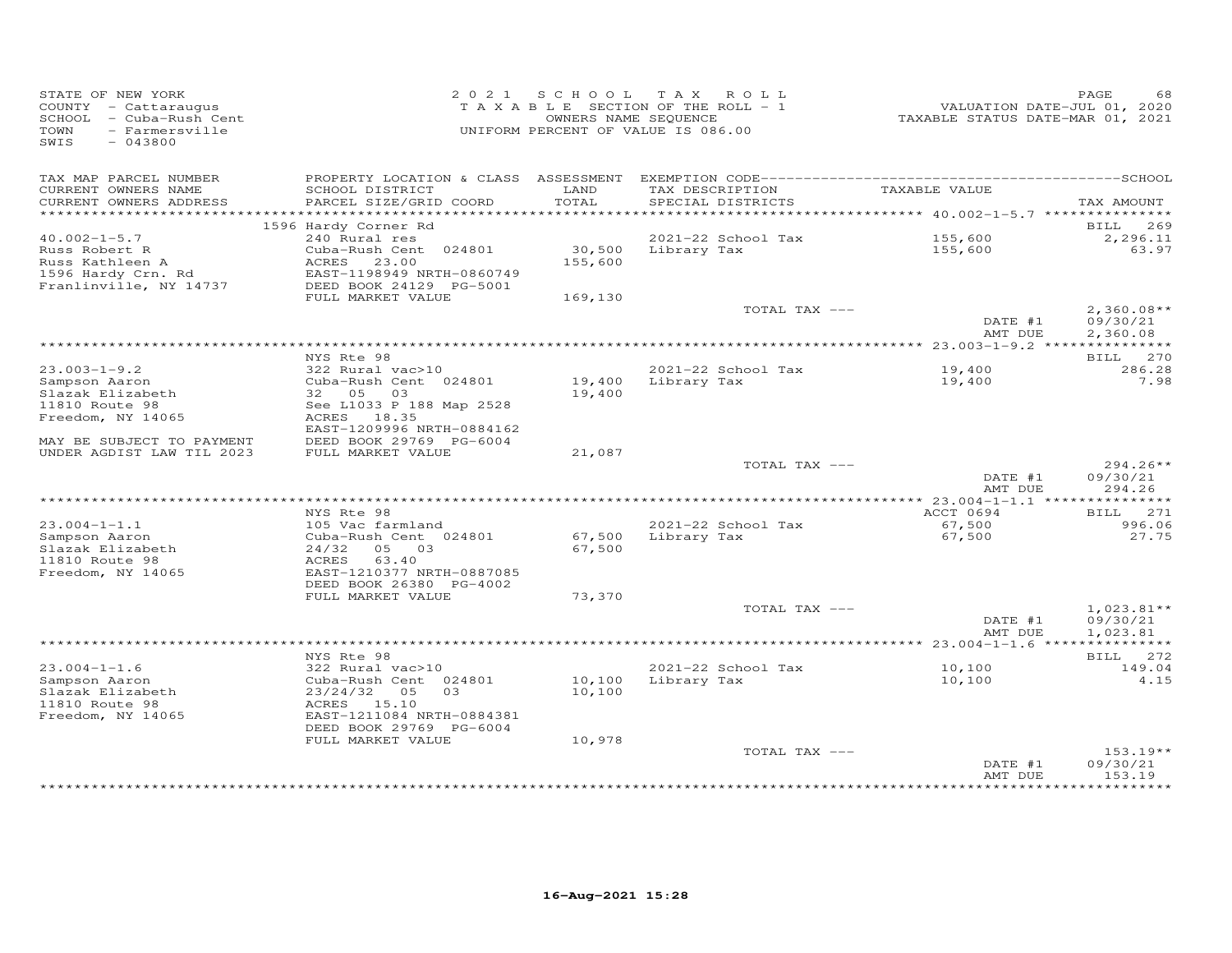| SIATE OF NEW YORK<br>COUNTY - Cattaraugus<br>SCHOOL - Cuba-Rush Cent<br>TOWN - Farmersville<br>SWIS - 042900<br>SWIS<br>$-043800$ |                                                                                 |         | 2021 SCHOOL TAX ROLL<br>T A X A B L E SECTION OF THE ROLL - 1<br>OWNERS NAME SEQUENCE<br>UNIFORM PERCENT OF VALUE IS 086.00 | 7020<br>TAXABLE STATUS DATE-JUL 01, 2020<br>TAXABLE STATUS DATE-MAR 01, 2021 | PAGE<br>69                           |
|-----------------------------------------------------------------------------------------------------------------------------------|---------------------------------------------------------------------------------|---------|-----------------------------------------------------------------------------------------------------------------------------|------------------------------------------------------------------------------|--------------------------------------|
| TAX MAP PARCEL NUMBER                                                                                                             |                                                                                 |         |                                                                                                                             |                                                                              |                                      |
| CURRENT OWNERS NAME                                                                                                               | SCHOOL DISTRICT                                                                 | LAND    | TAX DESCRIPTION                                                                                                             | TAXABLE VALUE                                                                |                                      |
| CURRENT OWNERS ADDRESS                                                                                                            | PARCEL SIZE/GRID COORD                                                          | TOTAL   | SPECIAL DISTRICTS                                                                                                           |                                                                              | TAX AMOUNT                           |
|                                                                                                                                   | 726 Tarbell Rd                                                                  |         |                                                                                                                             | ACCT 0379                                                                    | BILL 273                             |
| $23.004 - 1 - 22$                                                                                                                 | 210 1 Family Res                                                                |         | AGED C/T/S 41800                                                                                                            |                                                                              | 26,350                               |
| Sampson Alvin J<br>Sampson Janice M                                                                                               | Cuba-Rush Cent 024801<br>23 05 03                                               |         | 8,000 ENH STAR 41834                                                                                                        |                                                                              | 26,350                               |
|                                                                                                                                   | 23 05 03<br>FRNT 209.00 DPTH 184.00<br>FRNT 209.00 DPTH 184.00<br>Library Tax   |         | $52,700$ 2021-22 School Tax                                                                                                 | 26,350                                                                       | 388.83                               |
| 726 Tarbell Hill Rd<br>Farmersville Station, NY 14060 ACRES 0.88                                                                  | EAST-1212186 NRTH-0882337                                                       |         |                                                                                                                             | 26,350                                                                       | 10.83                                |
|                                                                                                                                   | DEED BOOK 729 PG-01120                                                          |         |                                                                                                                             |                                                                              |                                      |
|                                                                                                                                   | FULL MARKET VALUE                                                               | 57,283  | TOTAL TAX ---                                                                                                               |                                                                              | $10.83**$                            |
|                                                                                                                                   |                                                                                 |         |                                                                                                                             | DATE #1                                                                      | 09/30/21                             |
|                                                                                                                                   |                                                                                 |         |                                                                                                                             | AMT DUE                                                                      | 10.83                                |
|                                                                                                                                   |                                                                                 |         |                                                                                                                             | ACCT 0385                                                                    | BILL 274                             |
| $23.003 - 1 - 10$                                                                                                                 | 866 Tarbell Rd                                                                  |         | AGED C/T/S 41800                                                                                                            |                                                                              | 33,300                               |
|                                                                                                                                   | narbeir Nu<br>210 1 Family Res<br>Cuba-Rush Cent 024801                         |         | 8,200 ENH STAR 41834                                                                                                        |                                                                              | 33,300                               |
| Sampson Carol L<br>866 Tarbell Rd                                                                                                 | 31 05 03                                                                        |         | 66,600 2021-22 School Tax                                                                                                   | 33,300                                                                       | 491.39                               |
| Farmersville Station, NY 14060 FRNT 270.00 DPTH 180.00                                                                            | ACRES 1.12                                                                      |         | Library Tax                                                                                                                 | 33,300                                                                       | 13.69                                |
|                                                                                                                                   | EAST-1210097 NRTH-0883253<br>DEED BOOK 730 PG-00238                             |         |                                                                                                                             |                                                                              |                                      |
|                                                                                                                                   | FULL MARKET VALUE                                                               | 72,391  |                                                                                                                             |                                                                              |                                      |
|                                                                                                                                   |                                                                                 |         | TOTAL TAX ---                                                                                                               |                                                                              | $13.69**$                            |
|                                                                                                                                   |                                                                                 |         |                                                                                                                             | DATE #1<br>AMT DUE                                                           | 09/30/21<br>13.69                    |
|                                                                                                                                   |                                                                                 |         |                                                                                                                             |                                                                              |                                      |
| $23.004 - 1 - 24.1$                                                                                                               | Tarbell Rd<br>Tarbell Rd<br>312 Vac w/imprv                                     |         | AG DISTOUT 41730                                                                                                            | ACCT 0383                                                                    | BILL 275<br>19,099                   |
| Sampson Carol L                                                                                                                   | Cuba-Rush Cent 024801                                                           |         |                                                                                                                             |                                                                              | 1,794.40                             |
| 866 Tarbell Rd                                                                                                                    | 23/31 05 03                                                                     |         | 109,900 2021-22 School Tax<br>140,700 Library Tax                                                                           | 121,601<br>121,601                                                           | 49.99                                |
| Farmersville Station, NY 14060 ACRES 116.00                                                                                       |                                                                                 |         |                                                                                                                             |                                                                              |                                      |
|                                                                                                                                   | EAST-1210880 NRTH-0881342                                                       |         |                                                                                                                             |                                                                              |                                      |
| MAY BE SUBJECT TO PAYMENT<br>UNDER AGDIST LAW TIL 2028                                                                            | DEED BOOK 792 PG-01139<br>DEED BOOK 792     P<br>FULL MARKET VALUE              | 152,935 |                                                                                                                             |                                                                              |                                      |
|                                                                                                                                   |                                                                                 |         | TOTAL TAX ---                                                                                                               |                                                                              | $1,844.39**$                         |
|                                                                                                                                   |                                                                                 |         |                                                                                                                             | DATE #1<br>AMT DUE                                                           | 09/30/21<br>1,844.39                 |
|                                                                                                                                   |                                                                                 |         |                                                                                                                             |                                                                              |                                      |
|                                                                                                                                   | 9864 NYS Rte 98                                                                 |         |                                                                                                                             | ACCT 0386                                                                    | BILL 276                             |
| $23.004 - 1 - 2$<br>Sampson Patricia A                                                                                            | 240 Rural res<br>Cuba-Rush Cent 024801                                          |         | AGED C/T/S 41800<br>63,900 ENH STAR 41834                                                                                   |                                                                              | 56,650<br>56,650                     |
| Slazak Elizabeth                                                                                                                  |                                                                                 |         | 113,300 2021-22 School Tax                                                                                                  | 56,650                                                                       | 835.95                               |
|                                                                                                                                   |                                                                                 |         | Library Tax                                                                                                                 | 56,650                                                                       | 23.29                                |
| 11810 Rte. 98<br>Freedom, NY 14065<br>RCRES 78.70                                                                                 | 24 05 03<br>See L 1033 P 192 Map 2530<br>--- 78.70<br>EAST-1212491 NRTH-0884814 |         |                                                                                                                             |                                                                              |                                      |
|                                                                                                                                   | DEED BOOK 26380 PG-4002                                                         |         |                                                                                                                             |                                                                              |                                      |
|                                                                                                                                   | FULL MARKET VALUE                                                               | 123,152 | TOTAL TAX ---                                                                                                               |                                                                              | $23.29**$                            |
|                                                                                                                                   |                                                                                 |         |                                                                                                                             | DATE #1                                                                      | 09/30/21                             |
|                                                                                                                                   |                                                                                 |         |                                                                                                                             | AMT DUE                                                                      | 23.29<br>بان بان بان بان بان بان بان |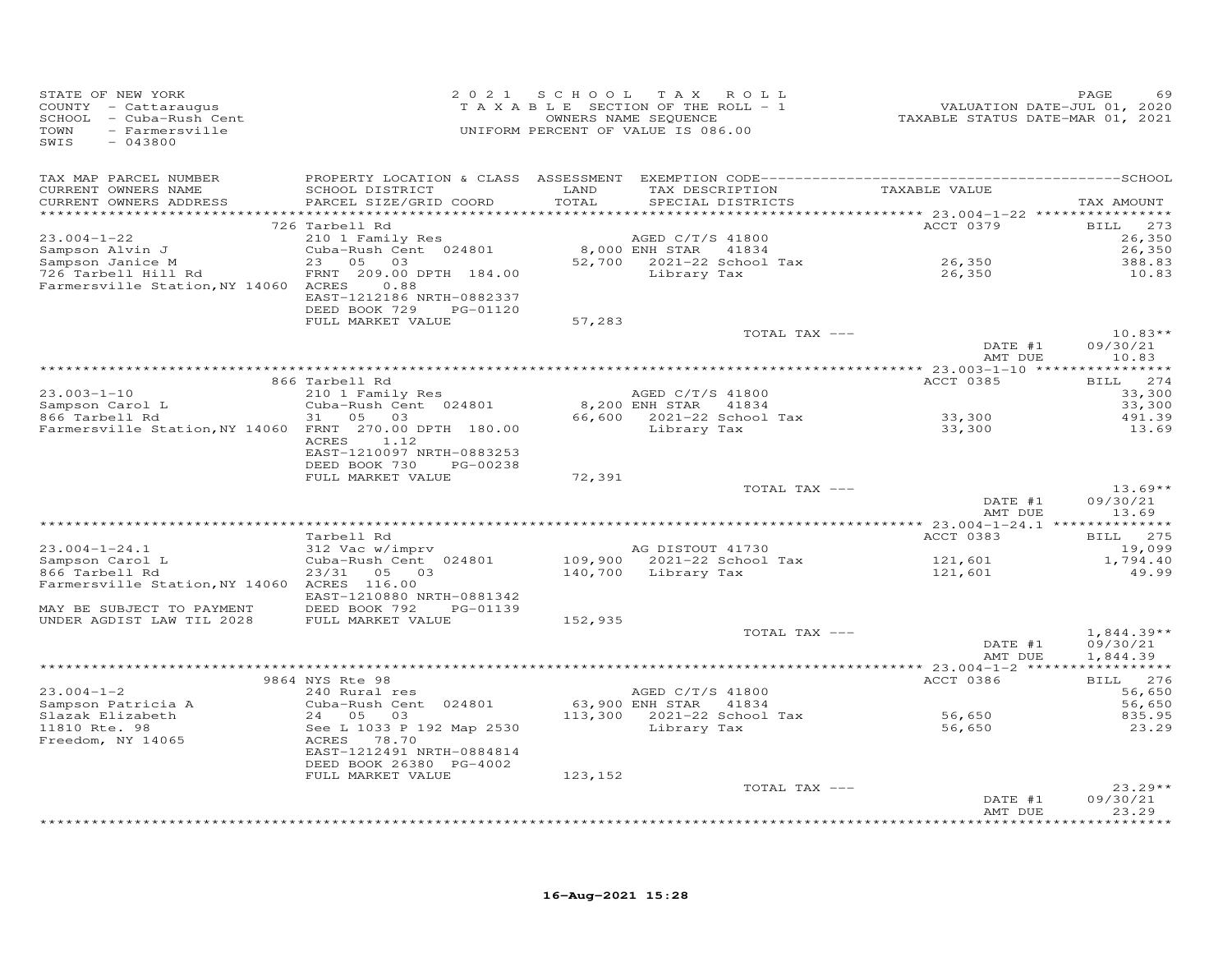| STATE OF NEW YORK<br>COUNTY - Cattaraugus<br>SCHOOL - Cuba-Rush Cent<br>- Farmersville<br>TOWN<br>SWIS<br>$-043800$ |                                                                         |                  | 2021 SCHOOL TAX ROLL<br>TAXABLE SECTION OF THE ROLL - 1<br>OWNERS NAME SEQUENCE<br>UNIFORM PERCENT OF VALUE IS 086.00 | VALUATION DATE-JUL 01, 2020<br>TAXABLE STATUS DATE-MAR 01, 2021 | PAGE<br>70                       |
|---------------------------------------------------------------------------------------------------------------------|-------------------------------------------------------------------------|------------------|-----------------------------------------------------------------------------------------------------------------------|-----------------------------------------------------------------|----------------------------------|
| TAX MAP PARCEL NUMBER<br>CURRENT OWNERS NAME<br>CURRENT OWNERS ADDRESS                                              | SCHOOL DISTRICT<br>PARCEL SIZE/GRID COORD                               | LAND<br>TOTAL    | TAX DESCRIPTION TAXABLE VALUE<br>SPECIAL DISTRICTS                                                                    |                                                                 | TAX AMOUNT                       |
|                                                                                                                     | 922 Elton Rd                                                            |                  |                                                                                                                       | ACCT 0387                                                       | BILL 277                         |
| $23.014 - 1 - 12$                                                                                                   | 210 1 Family Res                                                        |                  | ENH STAR 41834                                                                                                        |                                                                 | 65,040                           |
| Sanders Theodora                                                                                                    | Cuba-Rush Cent 024801                                                   |                  |                                                                                                                       | 84,400<br>84,400                                                | 1,245.45                         |
| 922 Elton Rd<br>Farmersville Station, NY 14060 ACRES                                                                | 32 05 03<br>4.71<br>EAST-1209598 NRTH-0885873<br>DEED BOOK 697 PG-01039 |                  | 13,600 2021-22 School Tax<br>84,400 Library Tax                                                                       |                                                                 | 34.70                            |
|                                                                                                                     | FULL MARKET VALUE                                                       | 91,739           |                                                                                                                       |                                                                 |                                  |
|                                                                                                                     |                                                                         |                  | TOTAL TAX ---                                                                                                         | DATE #1<br>AMT DUE                                              | $354.15**$<br>09/30/21<br>354.15 |
|                                                                                                                     |                                                                         |                  |                                                                                                                       |                                                                 |                                  |
|                                                                                                                     | 9031 Crestlane Dr                                                       |                  |                                                                                                                       | ACCT 0289                                                       | BILL 278                         |
| $32.004 - 1 - 14$                                                                                                   | 312 Vac w/imprv                                                         |                  | 2021-22 School Tax                                                                                                    | 8,100                                                           | 119.53                           |
| Sannicola Emil F                                                                                                    | Cuba-Rush Cent 024801                                                   |                  | 8,100 Library Tax                                                                                                     | 8,100                                                           | 3.33                             |
| 2192 Katherine Dr                                                                                                   | 12  05  03                                                              | 8,100            |                                                                                                                       |                                                                 |                                  |
| Wheatfield, NY 14304                                                                                                | 2.43<br>ACRES                                                           |                  |                                                                                                                       |                                                                 |                                  |
|                                                                                                                     | EAST-1213680 NRTH-0868007<br>DEED BOOK 8808 PG-5001                     |                  |                                                                                                                       |                                                                 |                                  |
|                                                                                                                     | FULL MARKET VALUE                                                       | 9,419            |                                                                                                                       |                                                                 |                                  |
|                                                                                                                     |                                                                         |                  | TOTAL TAX ---                                                                                                         |                                                                 | $122.86**$                       |
|                                                                                                                     |                                                                         |                  |                                                                                                                       | DATE #1                                                         | 09/30/21                         |
|                                                                                                                     |                                                                         |                  |                                                                                                                       | AMT DUE                                                         | 122.86                           |
|                                                                                                                     | 664 Bush Hill Rd                                                        |                  |                                                                                                                       | ACCT 0663                                                       | BILL 279                         |
| $32.004 - 1 - 4.3$                                                                                                  | 312 Vac w/imprv                                                         |                  | 2021-22 School Tax                                                                                                    | 13,400                                                          | 197.74                           |
| Schieno Jacob                                                                                                       | Cuba-Rush Cent 024801                                                   |                  | ZUZI-ZZ SCNOOI IAX<br>10,900   Library Tax                                                                            | 13,400                                                          | 5.51                             |
| LaFrance Anthony                                                                                                    | 20 05 03                                                                | 13,400           |                                                                                                                       |                                                                 |                                  |
| 6538 Wellington Dr.<br>Derby, NY 14075                                                                              | ACRES<br>2.90                                                           |                  |                                                                                                                       |                                                                 |                                  |
| Derby, NY 14075                                                                                                     | EAST-1213039 NRTH-0871493                                               |                  |                                                                                                                       |                                                                 |                                  |
|                                                                                                                     | DEED BOOK 27607 PG-8001<br>FULL MARKET VALUE                            | 14,565           |                                                                                                                       |                                                                 |                                  |
|                                                                                                                     |                                                                         |                  | TOTAL TAX ---                                                                                                         |                                                                 | $203.25**$                       |
|                                                                                                                     |                                                                         |                  |                                                                                                                       | DATE #1                                                         | 09/30/21                         |
|                                                                                                                     |                                                                         |                  |                                                                                                                       | AMT DUE                                                         | 203.25                           |
|                                                                                                                     |                                                                         |                  |                                                                                                                       |                                                                 |                                  |
|                                                                                                                     | 9989 NYS Rte 98                                                         |                  |                                                                                                                       |                                                                 | BILL 280                         |
| $23.004 - 1 - 5.2$                                                                                                  | 312 Vac w/imprv<br>Cuba-Rush Cent 024801                                |                  | 2021-22 School Tax<br>Library Tax                                                                                     | 89,300<br>89,300                                                | 1,317.75<br>36.71                |
| Schlabach Andy E<br>Schlabach Emma H                                                                                | 16 05 03                                                                | 43,700<br>89,300 |                                                                                                                       |                                                                 |                                  |
| 9407 Older Hill Rd                                                                                                  | split from $23.004-1-5$                                                 |                  |                                                                                                                       |                                                                 |                                  |
| Franklinville, NY 14737                                                                                             | ACRES 40.60                                                             |                  |                                                                                                                       |                                                                 |                                  |
|                                                                                                                     | EAST-1215424 NRTH-0887355                                               |                  |                                                                                                                       |                                                                 |                                  |
| MAY BE SUBJECT TO PAYMENT                                                                                           | DEED BOOK 2019 PG-10086                                                 |                  |                                                                                                                       |                                                                 |                                  |
| UNDER AGDIST LAW TIL 2023                                                                                           | FULL MARKET VALUE                                                       | 103,837          |                                                                                                                       |                                                                 |                                  |
|                                                                                                                     |                                                                         |                  | TOTAL TAX ---                                                                                                         | DATE #1                                                         | $1,354.46**$<br>09/30/21         |
|                                                                                                                     |                                                                         |                  |                                                                                                                       | AMT DUE                                                         | 1,354.46                         |
|                                                                                                                     |                                                                         |                  |                                                                                                                       |                                                                 |                                  |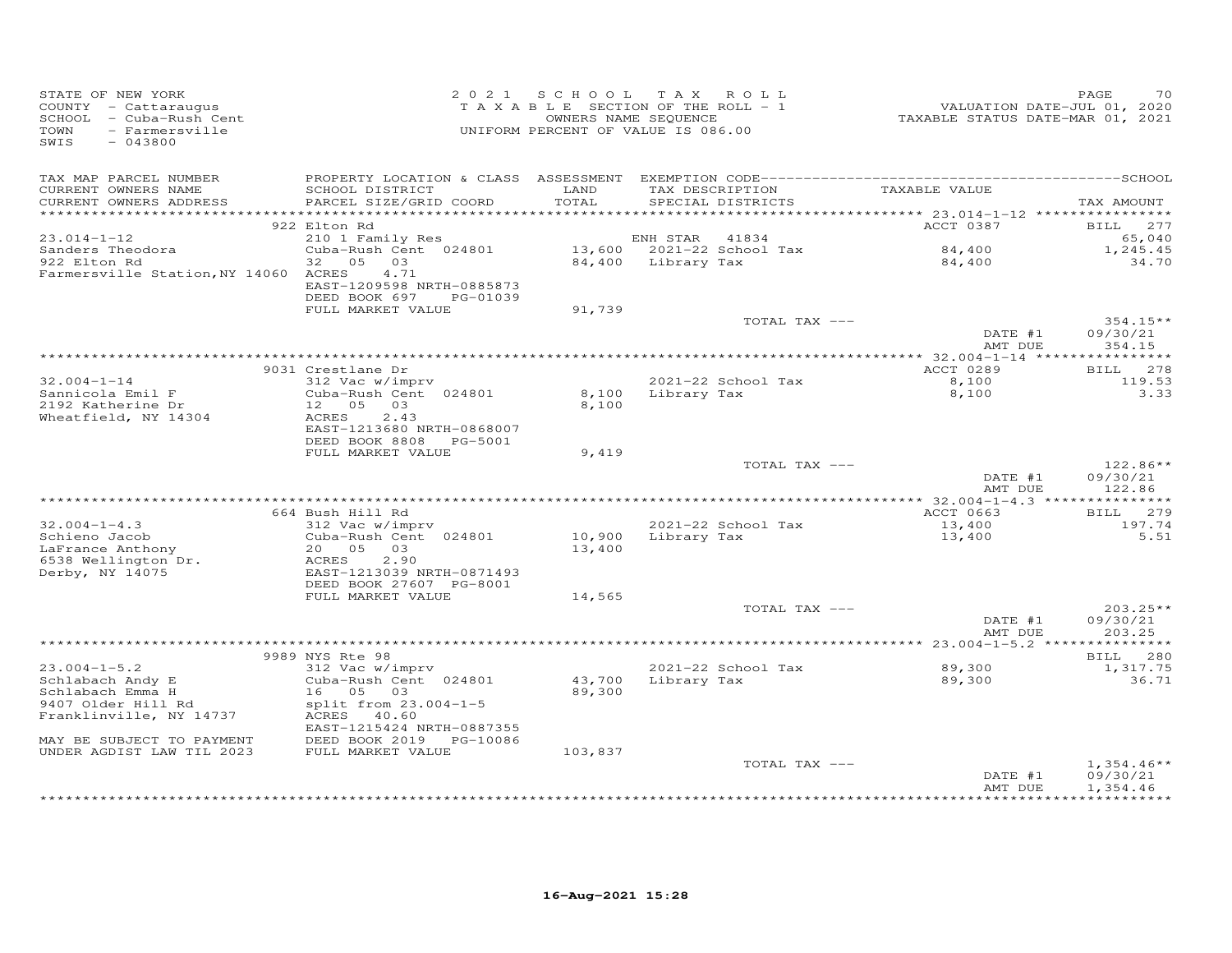| STATE OF NEW YORK<br>COUNTY - Cattaraugus<br>SCHOOL - Cuba-Rush Cent<br>TOWN - Farmersville<br>SWIS - CACCOS<br>SWIS<br>$-043800$ |                                                                                                               |               | 2021 SCHOOL TAX ROLL<br>T A X A B L E SECTION OF THE ROLL - 1<br>OWNERS NAME SEQUENCE<br>UNIFORM PERCENT OF VALUE IS 086.00 |                      | PAGE<br>71             |
|-----------------------------------------------------------------------------------------------------------------------------------|---------------------------------------------------------------------------------------------------------------|---------------|-----------------------------------------------------------------------------------------------------------------------------|----------------------|------------------------|
| TAX MAP PARCEL NUMBER<br>CURRENT OWNERS NAME<br>CURRENT OWNERS ADDRESS                                                            | SCHOOL DISTRICT<br>PARCEL SIZE/GRID COORD                                                                     | LAND<br>TOTAL | TAX DESCRIPTION<br>SPECIAL DISTRICTS                                                                                        | TAXABLE VALUE        | TAX AMOUNT             |
|                                                                                                                                   |                                                                                                               |               |                                                                                                                             |                      |                        |
|                                                                                                                                   | Hardy Corners Rd                                                                                              |               |                                                                                                                             | ACCT 0658            | BILL 281               |
| $41.002 - 1 - 11.3$                                                                                                               | 314 Rural vac<10                                                                                              |               | 2021-22 School Tax                                                                                                          | 14,700<br>14,700     | 216.92                 |
| Schmahl Tammy<br>510 Windy Hill Road, Lot 58<br>Shermansdale, PA 17090                                                            | Cuba-Rush Cent 024801<br>01/02 05 03<br>5.49<br>ACRES<br>EAST-1219543 NRTH-0859363<br>DEED BOOK 28629 PG-4001 | 14,700        | 14,700 Library Tax                                                                                                          |                      | 6.04                   |
|                                                                                                                                   | FULL MARKET VALUE                                                                                             | 15,978        |                                                                                                                             |                      |                        |
|                                                                                                                                   |                                                                                                               |               | TOTAL TAX ---                                                                                                               | DATE #1              | $222.96**$<br>09/30/21 |
|                                                                                                                                   |                                                                                                               |               |                                                                                                                             | AMT DUE              | 222.96                 |
|                                                                                                                                   | 1730 Hardy Crn. Rd                                                                                            |               |                                                                                                                             | ACCT 1079            | BILL 282               |
| $40.002 - 1 - 12.2$                                                                                                               | 322 Rural vac>10                                                                                              |               | 2021-22 School Tax                                                                                                          |                      | 348.25                 |
| SCHULTZ JEFFREY H<br>SCHULTZ LAURIE L<br>160 HIGHLAND AVE<br>TONAWANDA, NY 14150                                                  | Cuba-Rush Cent 024801<br>17 05 04<br>ACRES 13.75<br>EAST-1196792 NRTH-0859593                                 | 23,600        | 2021-22 School Tax<br>23,600   Library Tax                                                                                  | 23,600<br>23,600     | 9.70                   |
|                                                                                                                                   | DEED BOOK 28423 PG-6001<br>FULL MARKET VALUE                                                                  | 25,652        |                                                                                                                             |                      |                        |
|                                                                                                                                   |                                                                                                               |               | TOTAL TAX ---                                                                                                               |                      | $357.95**$             |
|                                                                                                                                   |                                                                                                               |               |                                                                                                                             | DATE #1<br>AMT DUE   | 09/30/21<br>357.95     |
|                                                                                                                                   |                                                                                                               |               |                                                                                                                             |                      |                        |
|                                                                                                                                   | Siloam Rd<br>uitum nu<br>105 Vac farmland                                                                     |               |                                                                                                                             | ACCT 1048            | BILL 283               |
| $23.003 - 1 - 5.4$<br>Schwab Dairy Farm Property, LLC Cuba-Rush Cent 024801                                                       |                                                                                                               |               | AG DISTOUT 41730<br>69,700 2021-22 School Tax                                                                               | 24,301               | 45,399<br>358.60       |
| 10090 Pigeon Hill Rd 32/40 05 03                                                                                                  |                                                                                                               |               | 69,700 Library Tax                                                                                                          | 24,301               | 9.99                   |
| Delevan, NY 14042                                                                                                                 | ACRES 52.40<br>EAST-1206538 NRTH-0885350                                                                      |               |                                                                                                                             |                      |                        |
| MAY BE SUBJECT TO PAYMENT DEED BOOK 17225 F<br>UNDER AGDIST LAW TIL 2028 FULL MARKET VALUE                                        | DEED BOOK 17225 PG-2005                                                                                       | 75,761        |                                                                                                                             |                      |                        |
|                                                                                                                                   |                                                                                                               |               | TOTAL TAX ---                                                                                                               |                      | $368.59**$             |
|                                                                                                                                   |                                                                                                               |               |                                                                                                                             | DATE #1<br>AMT DUE   | 09/30/21<br>368.59     |
|                                                                                                                                   |                                                                                                               |               |                                                                                                                             |                      |                        |
|                                                                                                                                   | 8145 Hardy Crn. Rd                                                                                            |               |                                                                                                                             | ACCT 0097            | BILL 284               |
| $41.002 - 1 - 18$                                                                                                                 | 240 Rural res                                                                                                 |               | ENH STAR 41834                                                                                                              |                      | 44,000                 |
| Schwartz James M                                                                                                                  | Cuba-Rush Cent 024801                                                                                         |               |                                                                                                                             | $44,000$<br>$44,000$ | 649.28                 |
| 8145 Hardy Cr. Rd<br>Cuba, NY 14727                                                                                               | 01 05 03<br>ACRES 13.47<br>EAST-1222094 NRTH-0858354<br>DEED BOOK 907<br>PG-00654                             |               |                                                                                                                             |                      | 18.09                  |
|                                                                                                                                   | FULL MARKET VALUE                                                                                             | 47,826        | TOTAL TAX ---                                                                                                               |                      | $18.09**$              |
|                                                                                                                                   |                                                                                                               |               |                                                                                                                             | DATE #1<br>AMT DUE   | 09/30/21<br>18.09      |
|                                                                                                                                   |                                                                                                               |               |                                                                                                                             |                      |                        |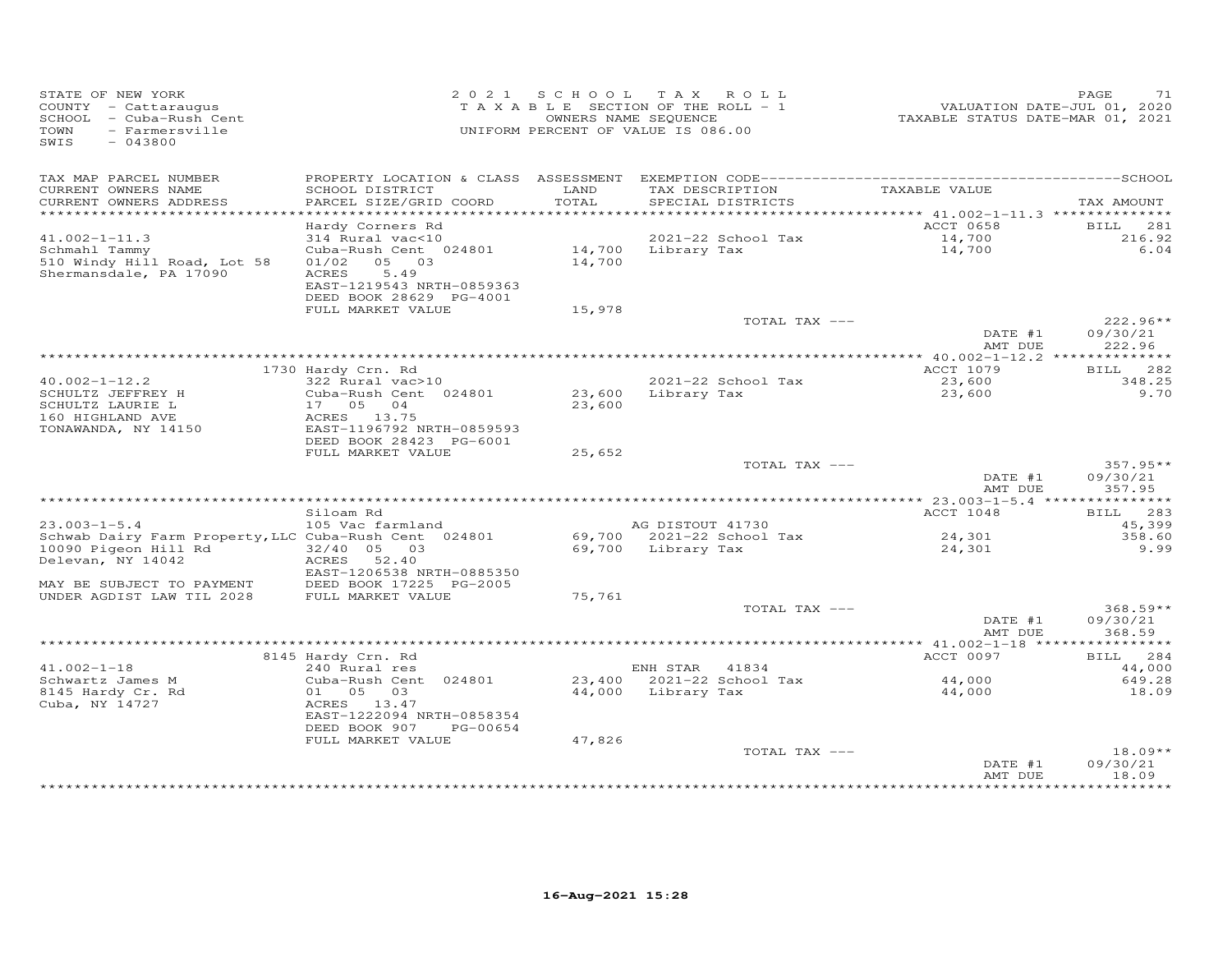| STATE OF NEW YORK<br>COUNTY - Cattaraugus<br>SCHOOL - Cuba-Rush Cent<br>- Farmersville<br>TOWN |                                                      | 2021 SCHOOL   | TAX ROLL<br>TAXABLE SECTION OF THE ROLL - 1<br>OWNERS NAME SEQUENCE<br>UNIFORM PERCENT OF VALUE IS 086.00 | VALUATION DATE-JUL 01, 2020<br>TAXABLE STATUS DATE-MAR 01, 2021 | PAGE<br>72                    |
|------------------------------------------------------------------------------------------------|------------------------------------------------------|---------------|-----------------------------------------------------------------------------------------------------------|-----------------------------------------------------------------|-------------------------------|
| SWIS<br>$-043800$                                                                              |                                                      |               |                                                                                                           |                                                                 |                               |
| TAX MAP PARCEL NUMBER                                                                          |                                                      |               |                                                                                                           |                                                                 |                               |
| CURRENT OWNERS NAME<br>CURRENT OWNERS ADDRESS                                                  | SCHOOL DISTRICT<br>PARCEL SIZE/GRID COORD            | LAND<br>TOTAL | TAX DESCRIPTION<br>SPECIAL DISTRICTS                                                                      | TAXABLE VALUE                                                   | TAX AMOUNT                    |
|                                                                                                |                                                      |               |                                                                                                           |                                                                 |                               |
| $23.004 - 1 - 1.2$                                                                             | Tarbell<br>312 Vac w/imprv                           |               | 2021-22 School Tax                                                                                        | ACCT 0693                                                       | BILL 285<br>786.52            |
| Sears Ray E., Jr.<br>Sears Ann B.                                                              | Cuba-Rush Cent 024801<br>$23/24/32$ 05<br>0.3        | 53,300        | 48,100 Library Tax                                                                                        | $53,300$<br>53,300                                              | 21.91                         |
| 812 Tarbell Road<br>Farmersville Station, NY 14060 EAST-1211105 NRTH-0883210                   | ACRES 34.40                                          |               |                                                                                                           |                                                                 |                               |
|                                                                                                | DEED BOOK 20190 PG-3299<br>FULL MARKET VALUE         | 57,935        |                                                                                                           |                                                                 |                               |
|                                                                                                |                                                      |               | TOTAL TAX ---                                                                                             |                                                                 | 808.43**                      |
|                                                                                                |                                                      |               |                                                                                                           | DATE #1<br>AMT DUE                                              | 09/30/21<br>808.43            |
|                                                                                                |                                                      |               |                                                                                                           | ACCT 0380                                                       |                               |
| $23.004 - 1 - 1.3$                                                                             | 812 Tarbell Rd<br>210 1 Family Res                   |               | 2021-22 School Tax                                                                                        | 46,600                                                          | BILL 286<br>687.65            |
| Sears Ray E., Jr.                                                                              | Cuba-Rush Cent 024801                                |               | 9,200 Library Tax                                                                                         | 46,600                                                          | 19.16                         |
| Sears Ann B.                                                                                   | 23 05 03                                             | 46,600        |                                                                                                           |                                                                 |                               |
| 812 Tarbell Road                                                                               | ACRES<br>1.79                                        |               |                                                                                                           |                                                                 |                               |
| Farmersville Station, NY 14060 EAST-1210755 NRTH-0882909                                       |                                                      |               |                                                                                                           |                                                                 |                               |
|                                                                                                | DEED BOOK 20190 PG-3299<br>FULL MARKET VALUE         | 50,652        |                                                                                                           |                                                                 |                               |
|                                                                                                |                                                      |               | TOTAL TAX ---                                                                                             |                                                                 | $706.81**$                    |
|                                                                                                |                                                      |               |                                                                                                           | DATE #1                                                         | 09/30/21                      |
|                                                                                                |                                                      |               |                                                                                                           | AMT DUE                                                         | 706.81                        |
|                                                                                                | 126 Clark Rd                                         |               |                                                                                                           | ACCT 1001                                                       | BILL 287                      |
| $41.002 - 1 - 21.4$                                                                            | 280 Res Multiple                                     |               | ENH STAR 41834                                                                                            |                                                                 | 65,040                        |
| Seymour Douglas P                                                                              | Cuba-Rush Cent 024801                                |               | 21,000 2021-22 School Tax                                                                                 | 112,300                                                         | 1,657.15                      |
| Seymour Nancy D                                                                                | 01 05 03                                             |               | 112,300 Library Tax                                                                                       | 112,300                                                         | 46.17                         |
| PO Box 346<br>Rushford, NY 14777                                                               | ACRES 10.60<br>EAST-1220586 NRTH-0856270             |               |                                                                                                           |                                                                 |                               |
|                                                                                                | DEED BOOK 976<br>$PG-228$                            |               |                                                                                                           |                                                                 |                               |
|                                                                                                | FULL MARKET VALUE                                    | 122,065       |                                                                                                           |                                                                 |                               |
|                                                                                                |                                                      |               | TOTAL TAX ---                                                                                             |                                                                 | $777.32**$                    |
|                                                                                                |                                                      |               |                                                                                                           | DATE #1                                                         | 09/30/21                      |
|                                                                                                |                                                      |               |                                                                                                           | AMT DUE                                                         | 777.32                        |
|                                                                                                | Hardy Crn. Rd                                        |               |                                                                                                           | ACCT 0011                                                       | BILL 288                      |
| $41.002 - 1 - 1.1$                                                                             | 322 Rural vac>10                                     |               | 2021-22 School Tax                                                                                        | 32,100                                                          | 473.68                        |
| Shinn Thomas                                                                                   | Cuba-Rush Cent 024801                                |               | 32,100 Library Tax                                                                                        | 32,100                                                          | 13.20                         |
| Shinn Donna                                                                                    | 18  05  03                                           | 32,100        |                                                                                                           |                                                                 |                               |
| 305 Retreat Rd                                                                                 | ACRES 25.15                                          |               |                                                                                                           |                                                                 |                               |
| Southampton, NJ 08088                                                                          | EAST-1212232 NRTH-0862544<br>DEED BOOK 16668 PG-4001 |               |                                                                                                           |                                                                 |                               |
|                                                                                                | FULL MARKET VALUE                                    | 34,891        |                                                                                                           |                                                                 |                               |
|                                                                                                |                                                      |               | TOTAL TAX ---                                                                                             |                                                                 | 486.88**                      |
|                                                                                                |                                                      |               |                                                                                                           | DATE #1                                                         | 09/30/21                      |
|                                                                                                |                                                      |               |                                                                                                           | AMT DUE                                                         | 486.88<br>* * * * * * * * * * |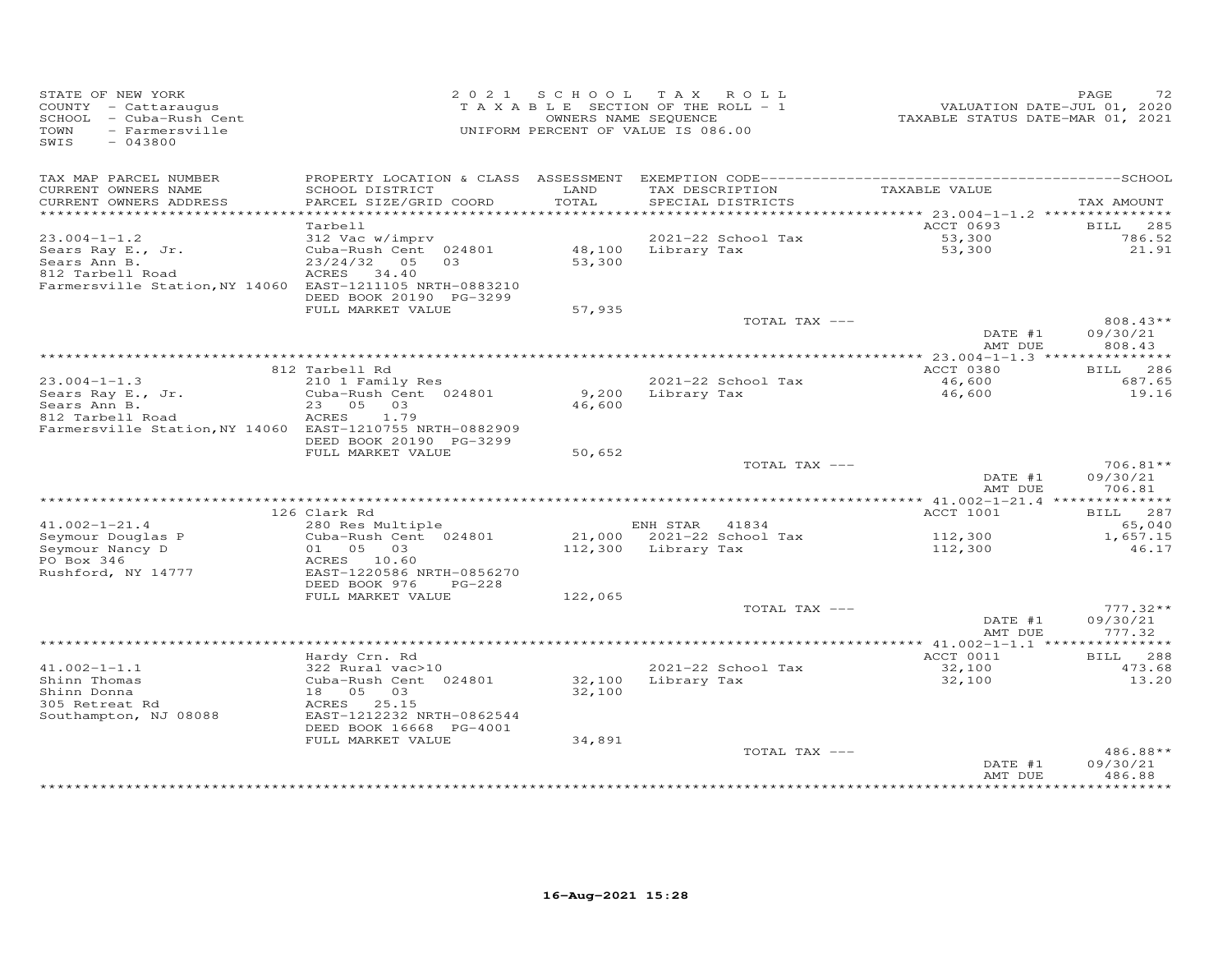| VALUATION DATE-JUL 01, 2020<br>TAXABLE STATUS DATE-MAR 01, 2021<br>T A X A B L E SECTION OF THE ROLL - 1<br>COUNTY - Cattaraugus<br>SCHOOL - Cuba-Rush Cent<br>OWNERS NAME SEQUENCE<br>TOWN<br>- Farmersville<br>UNIFORM PERCENT OF VALUE IS 086.00<br>SWIS<br>$-043800$ |                          |
|--------------------------------------------------------------------------------------------------------------------------------------------------------------------------------------------------------------------------------------------------------------------------|--------------------------|
| TAX MAP PARCEL NUMBER                                                                                                                                                                                                                                                    |                          |
| TAX DESCRIPTION<br>TAXABLE VALUE<br>CURRENT OWNERS NAME<br>SCHOOL DISTRICT<br>LAND<br>TOTAL<br>CURRENT OWNERS ADDRESS<br>PARCEL SIZE/GRID COORD<br>SPECIAL DISTRICTS                                                                                                     | TAX AMOUNT               |
|                                                                                                                                                                                                                                                                          |                          |
| ACCT 1103<br>704 Hardy Corners Rd                                                                                                                                                                                                                                        | 289<br><b>BILL</b>       |
| 2021-22 School Tax<br>$41.002 - 1 - 1.4$<br>260 Seasonal res<br>107,600<br>Shinn Thomas M<br>Cuba-Rush Cent 024801                                                                                                                                                       | 1,587.80<br>44.23        |
| 32,000 Library Tax<br>107,600<br>Shinn Donna<br>18  05  03<br>107,600                                                                                                                                                                                                    |                          |
| ACRES 25.00<br>305 Retreat Rd                                                                                                                                                                                                                                            |                          |
| Southampton, NJ 08088<br>EAST-1212032 NRTH-0862541                                                                                                                                                                                                                       |                          |
| DEED BOOK 20200 PG-6487                                                                                                                                                                                                                                                  |                          |
| FULL MARKET VALUE<br>116,957                                                                                                                                                                                                                                             |                          |
| TOTAL TAX ---<br>DATE #1                                                                                                                                                                                                                                                 | $1,632.03**$<br>09/30/21 |
| AMT DUE                                                                                                                                                                                                                                                                  | 1,632.03                 |
|                                                                                                                                                                                                                                                                          |                          |
| ACCT 0071<br>9786 NYS Rte 98                                                                                                                                                                                                                                             | BILL 290                 |
| 210 1 Family Res<br>$23.014 - 1 - 43$<br><b>BAS STAR</b><br>41854                                                                                                                                                                                                        | 27,600                   |
| 78,200<br>Cuba-Rush Cent 024801<br>9,600 2021-22 School Tax<br>Silsby Dianna                                                                                                                                                                                             | 1,153.96                 |
| 32  05  03<br>9786 Rte 98<br>78,200 Library Tax<br>78,200<br>Farmersville Station, NY 14060 ACRES<br>2.07                                                                                                                                                                | 32.15                    |
| EAST-1209280 NRTH-0883910                                                                                                                                                                                                                                                |                          |
| DEED BOOK 936<br>PG-800                                                                                                                                                                                                                                                  |                          |
| FULL MARKET VALUE<br>85,000                                                                                                                                                                                                                                              |                          |
| TOTAL TAX ---                                                                                                                                                                                                                                                            | $780.11**$               |
| DATE #1<br>AMT DUE                                                                                                                                                                                                                                                       | 09/30/21<br>780.11       |
|                                                                                                                                                                                                                                                                          |                          |
| ACCT 0844<br>830 Hardy Crn. Rd                                                                                                                                                                                                                                           | BILL 291                 |
| $41.001 - 1 - 15.9$<br>270 Mfg housing<br>BAS STAR 41854                                                                                                                                                                                                                 | 27,600                   |
| Sim Andrew<br>31,000 2021-22 School Tax<br>Cuba-Rush Cent 024801<br>57,600                                                                                                                                                                                               | 849.97                   |
| 830 Hardy Corners Rd<br>18/26<br>57,600 Library Tax<br>05 03<br>57,600<br>Franklinville, NY 14737<br>23.70<br>ACRES                                                                                                                                                      | 23.68                    |
| EAST-1210350 NRTH-0862559                                                                                                                                                                                                                                                |                          |
| DEED BOOK 20511 PG-2001                                                                                                                                                                                                                                                  |                          |
| FULL MARKET VALUE<br>62,609                                                                                                                                                                                                                                              |                          |
| TOTAL TAX ---                                                                                                                                                                                                                                                            | $467.65**$               |
| DATE #1<br>AMT DUE                                                                                                                                                                                                                                                       | 09/30/21<br>467.65       |
|                                                                                                                                                                                                                                                                          | * * * * * * * * * * *    |
| 1231 Hardy Crn. Rd<br>ACCT 0151                                                                                                                                                                                                                                          | 292<br><b>BILL</b>       |
| $41.001 - 1 - 28$<br>2021-22 School Tax<br>260 Seasonal res<br>36,400                                                                                                                                                                                                    | 537.14                   |
| Cuba-Rush Cent 024801<br>19,100 Library Tax<br>36,400<br>Siminski Sharon E                                                                                                                                                                                               | 14.96                    |
| 36,400<br>8489 County Rd<br>34 05 03                                                                                                                                                                                                                                     |                          |
| East Amherst, NY 14051<br>ACRES<br>9.01<br>EAST-1205019 NRTH-0861436                                                                                                                                                                                                     |                          |
| DEED BOOK 4843 PG-6002                                                                                                                                                                                                                                                   |                          |
| FULL MARKET VALUE<br>39,565                                                                                                                                                                                                                                              |                          |
| TOTAL TAX ---                                                                                                                                                                                                                                                            | $552.10**$               |
| DATE #1                                                                                                                                                                                                                                                                  | 09/30/21                 |
| AMT DUE                                                                                                                                                                                                                                                                  | 552.10                   |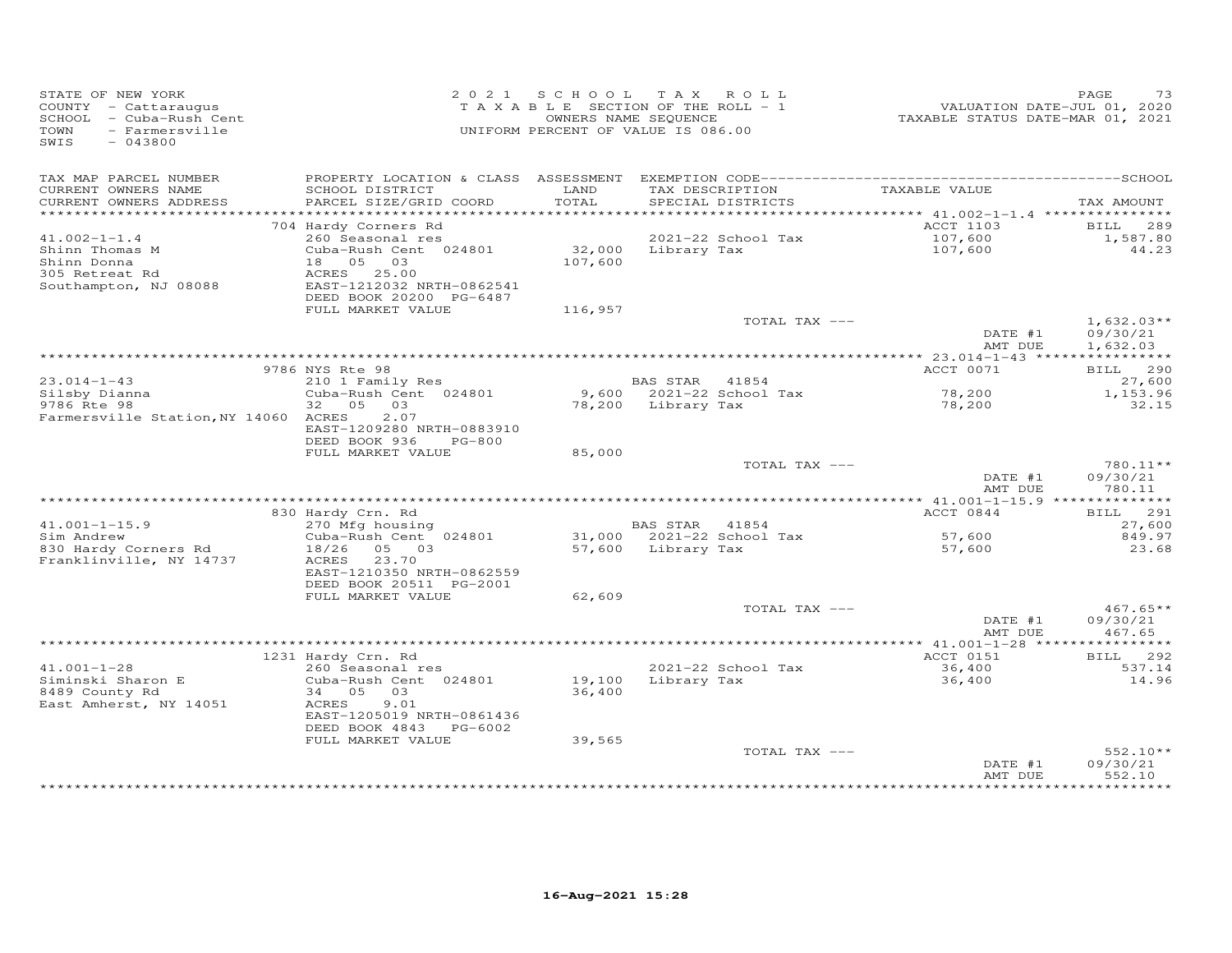| STATE OF NEW YORK<br>COUNTY - Cattaraugus<br>SCHOOL - Cuba-Rush Cent<br>TOWN<br>- Farmersville<br>SWIS<br>$-043800$ |                                                                     |         | 2021 SCHOOL TAX ROLL<br>TAXABLE SECTION OF THE ROLL - 1<br>OWNERS NAME SEQUENCE<br>UNIFORM PERCENT OF VALUE IS 086.00 | VALUATION DATE-JUL 01, 2020<br>TAXABLE STATUS DATE-MAR 01, 2021 | PAGE<br>74                   |
|---------------------------------------------------------------------------------------------------------------------|---------------------------------------------------------------------|---------|-----------------------------------------------------------------------------------------------------------------------|-----------------------------------------------------------------|------------------------------|
| TAX MAP PARCEL NUMBER<br>CURRENT OWNERS NAME                                                                        | SCHOOL DISTRICT                                                     | LAND    | TAX DESCRIPTION                                                                                                       | TAXABLE VALUE                                                   |                              |
| CURRENT OWNERS ADDRESS                                                                                              | PARCEL SIZE/GRID COORD                                              | TOTAL   | SPECIAL DISTRICTS                                                                                                     |                                                                 | TAX AMOUNT                   |
| ************************                                                                                            |                                                                     |         |                                                                                                                       |                                                                 |                              |
| $23.003 - 1 - 15.1$                                                                                                 | NYS Rte 98<br>105 Vac farmland                                      |         | AG DIST<br>41720                                                                                                      | ACCT 1181                                                       | 293<br><b>BILL</b><br>15,374 |
| Slabaugh Sam A.                                                                                                     | Cuba-Rush Cent 024801                                               |         | 44,900 2021-22 School Tax                                                                                             | 29,526                                                          | 435.70                       |
| Slabaugh Elizabeth                                                                                                  | 31 05 03                                                            |         | 44,900 Library Tax                                                                                                    | 29,526                                                          | 12.14                        |
| 9526 Older Hill Road<br>Franklinville, NY 14737                                                                     | ACRES 43.05<br>EAST-1207188 NRTH-0880426<br>DEED BOOK 23341 PG-8001 |         |                                                                                                                       |                                                                 |                              |
| MAY BE SUBJECT TO PAYMENT<br>UNDER AGDIST LAW TIL 2025                                                              | FULL MARKET VALUE                                                   | 48,804  |                                                                                                                       |                                                                 |                              |
|                                                                                                                     |                                                                     |         | TOTAL TAX ---                                                                                                         |                                                                 | 447.84**                     |
|                                                                                                                     |                                                                     |         |                                                                                                                       | DATE #1<br>AMT DUE                                              | 09/30/21<br>447.84           |
|                                                                                                                     |                                                                     |         |                                                                                                                       | **************** 23.014-1-60 *****************                  |                              |
|                                                                                                                     | 1014 Elton Rd                                                       |         |                                                                                                                       | ACCT 0029                                                       | BILL 294                     |
| $23.014 - 1 - 60$                                                                                                   | 210 1 Family Res                                                    |         | 2021-22 School Tax                                                                                                    | 80,800                                                          | 1,192.32                     |
| Sloand David M<br>1014 Elton Road                                                                                   | Cuba-Rush Cent 024801<br>32<br>05 03                                | 80,800  | 7,400 Library Tax                                                                                                     | 80,800                                                          | 33.22                        |
| Franklinville, NY 14737                                                                                             | FRNT 77.56 DPTH 206.00                                              |         |                                                                                                                       |                                                                 |                              |
|                                                                                                                     | ACRES<br>0.41                                                       |         |                                                                                                                       |                                                                 |                              |
|                                                                                                                     | EAST-1208096 NRTH-0884472<br>DEED BOOK 20190 PG-9246                |         |                                                                                                                       |                                                                 |                              |
|                                                                                                                     | FULL MARKET VALUE                                                   | 87,826  |                                                                                                                       |                                                                 |                              |
|                                                                                                                     |                                                                     |         | TOTAL TAX ---                                                                                                         |                                                                 | $1,225.54**$                 |
|                                                                                                                     |                                                                     |         |                                                                                                                       | DATE #1<br>AMT DUE                                              | 09/30/21<br>1,225.54         |
|                                                                                                                     | 949 Back St                                                         |         |                                                                                                                       | ACCT 0133                                                       | BILL 295                     |
| $23.014 - 1 - 18$                                                                                                   | 447 Truck termnl                                                    |         | 2021-22 School Tax                                                                                                    | 95,500                                                          | 1,409.24                     |
| Slocum David W Inc                                                                                                  | Cuba-Rush Cent 024801                                               | 7,400   | Library Tax                                                                                                           | 95,500                                                          | 39.26                        |
| 948 Back St                                                                                                         | 32 05<br>03                                                         | 95,500  |                                                                                                                       |                                                                 |                              |
| PO Box 157<br>Farmersville StationNY 14060 EAST-1208922 NRTH-0885400                                                | FRNT 114.50 DPTH 152.00                                             |         |                                                                                                                       |                                                                 |                              |
|                                                                                                                     | DEED BOOK 771<br>PG-00322                                           |         |                                                                                                                       |                                                                 |                              |
|                                                                                                                     | FULL MARKET VALUE                                                   | 103,804 |                                                                                                                       |                                                                 |                              |
|                                                                                                                     |                                                                     |         | TOTAL TAX ---                                                                                                         | DATE #1                                                         | $1,448.50**$<br>09/30/21     |
|                                                                                                                     |                                                                     |         |                                                                                                                       | AMT DUE                                                         | 1,448.50                     |
|                                                                                                                     |                                                                     |         |                                                                                                                       |                                                                 |                              |
|                                                                                                                     | 964 Co Rd 21                                                        |         |                                                                                                                       | ACCT 0455                                                       | BILL 296                     |
| $23.014 - 1 - 34$<br>Slocum David                                                                                   | 312 Vac w/imprv<br>Cuba-Rush Cent 024801                            |         | 2021-22 School Tax<br>1,000 Library Tax                                                                               | 1,500<br>1,500                                                  | 22.13<br>0.62                |
| 948 Back St                                                                                                         | 32 05 03                                                            | 1,500   |                                                                                                                       |                                                                 |                              |
| Farmersville Station, NY 14060 FRNT 173.00 DPTH 162.00                                                              |                                                                     |         |                                                                                                                       |                                                                 |                              |
|                                                                                                                     | ACRES<br>0.64                                                       |         |                                                                                                                       |                                                                 |                              |
|                                                                                                                     | EAST-1208830 NRTH-0885053<br>DEED BOOK 6608<br>PG-7001              |         |                                                                                                                       |                                                                 |                              |
|                                                                                                                     | FULL MARKET VALUE                                                   | 1,630   |                                                                                                                       |                                                                 |                              |
|                                                                                                                     |                                                                     |         | TOTAL TAX ---                                                                                                         |                                                                 | $22.75**$                    |
|                                                                                                                     |                                                                     |         |                                                                                                                       | DATE #1                                                         | 09/30/21                     |
|                                                                                                                     |                                                                     |         |                                                                                                                       | AMT DUE                                                         | 22.75<br>******              |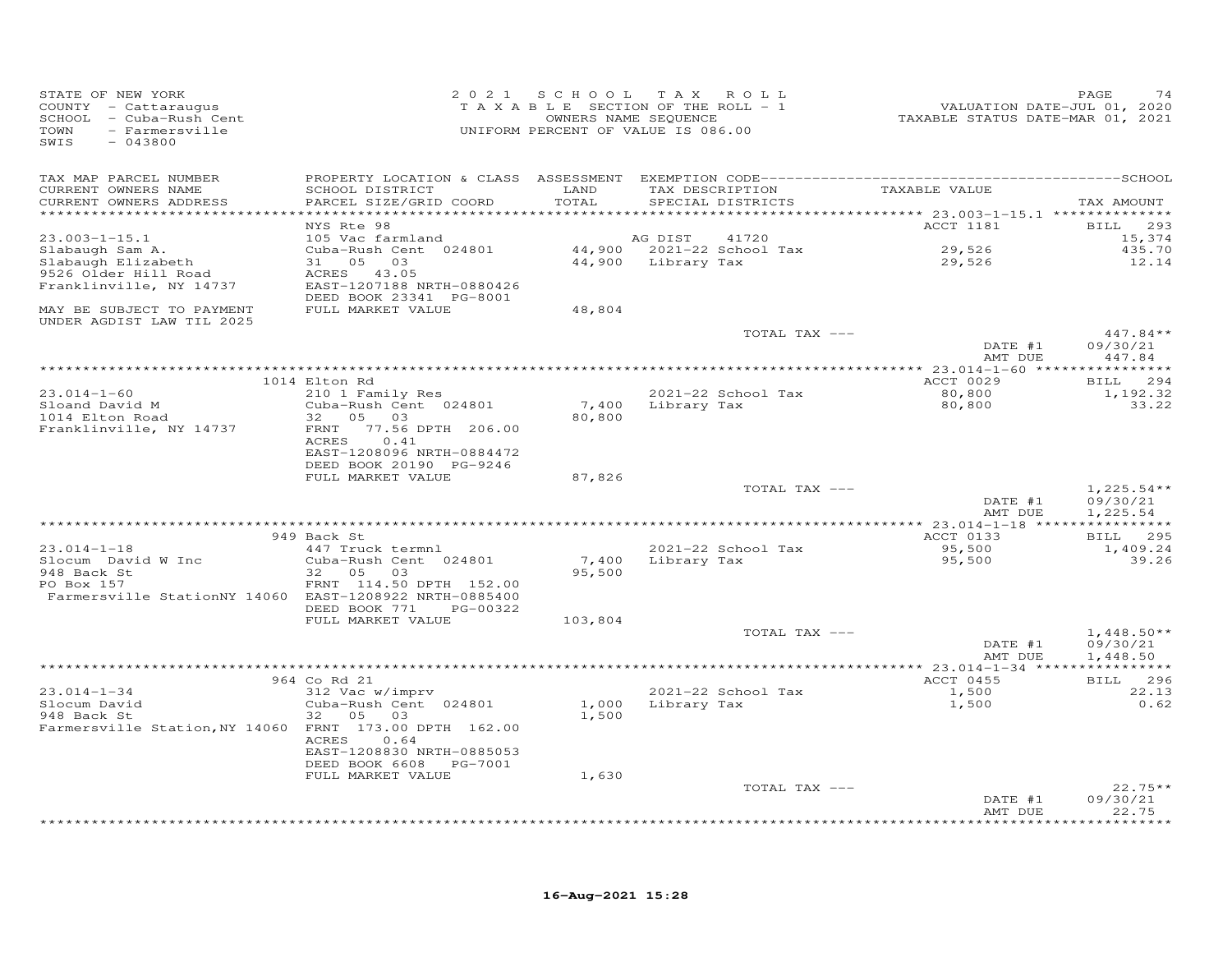|                                                                                                                                                                                      |                                                                                                                                                                     | 2021 SCHOOL TAX ROLL<br>UNIFORM PERCENT OF VALUE IS 086.00 |                                                    | PAGE 75 PAGE 75<br>TAXABLE SECTION OF THE ROLL - 1 VALUATION DATE-JUL 01, 2020<br>OWNERS NAME SEQUENCE TAXABLE STATUS DATE-MAR 01, 2021 | PAGE<br>75                   |
|--------------------------------------------------------------------------------------------------------------------------------------------------------------------------------------|---------------------------------------------------------------------------------------------------------------------------------------------------------------------|------------------------------------------------------------|----------------------------------------------------|-----------------------------------------------------------------------------------------------------------------------------------------|------------------------------|
| TAX MAP PARCEL NUMBER                                                                                                                                                                |                                                                                                                                                                     |                                                            |                                                    |                                                                                                                                         |                              |
| CURRENT OWNERS NAME<br>CURRENT OWNERS ADDRESS                                                                                                                                        | SCHOOL DISTRICT<br><b>EXAMPLE SERVICE SERVICE SERVICE SERVICE SERVICE SERVICE SERVICE SERVICE SERVICE SERVICE SERVICE SERVICE SERVICE</b><br>PARCEL SIZE/GRID COORD | TOTAL                                                      | TAX DESCRIPTION TAXABLE VALUE<br>SPECIAL DISTRICTS |                                                                                                                                         | TAX AMOUNT                   |
|                                                                                                                                                                                      |                                                                                                                                                                     |                                                            |                                                    |                                                                                                                                         |                              |
|                                                                                                                                                                                      | 948 Back St                                                                                                                                                         |                                                            |                                                    | ACCT 0684                                                                                                                               | BILL 297                     |
| $23.014 - 1 - 9.2$                                                                                                                                                                   | 2021-22 School Tax<br>Cuba-Rush Cent 024801 11,500 Library Tax                                                                                                      |                                                            | 2021-22 School Tax                                 | 137,900<br>137,900                                                                                                                      | 2,034.92<br>56.69            |
| Slocum David W<br>PO Box 157                                                                                                                                                         | 32  05  03                                                                                                                                                          | 137,900                                                    |                                                    |                                                                                                                                         |                              |
| Farmersville Station, NY 14060 ACRES                                                                                                                                                 | 3.30                                                                                                                                                                |                                                            |                                                    |                                                                                                                                         |                              |
|                                                                                                                                                                                      | EAST-1208802 NRTH-0885681                                                                                                                                           |                                                            |                                                    |                                                                                                                                         |                              |
|                                                                                                                                                                                      | DEED BOOK 15966 PG-5001                                                                                                                                             |                                                            |                                                    |                                                                                                                                         |                              |
|                                                                                                                                                                                      | FULL MARKET VALUE                                                                                                                                                   | 149,891                                                    | TOTAL TAX ---                                      |                                                                                                                                         | $2,091.61**$                 |
|                                                                                                                                                                                      |                                                                                                                                                                     |                                                            |                                                    | DATE #1                                                                                                                                 | 09/30/21                     |
|                                                                                                                                                                                      |                                                                                                                                                                     |                                                            |                                                    | AMT DUE                                                                                                                                 | 2,091.61                     |
|                                                                                                                                                                                      |                                                                                                                                                                     |                                                            |                                                    |                                                                                                                                         |                              |
|                                                                                                                                                                                      | 934 Back St                                                                                                                                                         |                                                            |                                                    | ACCT 0407                                                                                                                               | BILL 298                     |
|                                                                                                                                                                                      |                                                                                                                                                                     |                                                            |                                                    | 95,400                                                                                                                                  | 27,600<br>1,407.77           |
| 23.014-1-10<br>Slocum David W 210 1 Family Res<br>Slocum David W 2021 -22 School Tax<br>Slocum Donna<br>22 05 03<br>PO Box 157<br>ACRES 1.25<br>25<br>22 05 03<br>25,400 Library Tax |                                                                                                                                                                     |                                                            |                                                    | 95,400                                                                                                                                  | 39.22                        |
|                                                                                                                                                                                      | ACRES 1.25                                                                                                                                                          |                                                            |                                                    |                                                                                                                                         |                              |
| Farmersville Station, NY 14060 EAST-1209080 NRTH-0885715                                                                                                                             |                                                                                                                                                                     |                                                            |                                                    |                                                                                                                                         |                              |
|                                                                                                                                                                                      | DEED BOOK 15966 PG-5001<br>FULL MARKET VALUE                                                                                                                        |                                                            |                                                    |                                                                                                                                         |                              |
|                                                                                                                                                                                      |                                                                                                                                                                     | 103,696                                                    | TOTAL TAX ---                                      |                                                                                                                                         | $1,040.99**$                 |
|                                                                                                                                                                                      |                                                                                                                                                                     |                                                            |                                                    | DATE #1                                                                                                                                 | 09/30/21                     |
|                                                                                                                                                                                      |                                                                                                                                                                     |                                                            |                                                    | AMT DUE                                                                                                                                 | 1,040.99                     |
|                                                                                                                                                                                      |                                                                                                                                                                     |                                                            |                                                    |                                                                                                                                         |                              |
| $23.014 - 1 - 17$                                                                                                                                                                    | 939 Back St<br>9 Back St<br>210 1 Family Res<br>Cuba-Rush Cent 024801 7,100 2021-22 School Tax<br>32 05 03 125,200 Library Tax                                      |                                                            |                                                    | ACCT 0131                                                                                                                               | BILL 299<br>27,600           |
|                                                                                                                                                                                      |                                                                                                                                                                     |                                                            |                                                    |                                                                                                                                         | 1,847.51                     |
| Slocum Kimberly L<br>PO Box 115                                                                                                                                                      |                                                                                                                                                                     |                                                            |                                                    | 125,200<br>125,200                                                                                                                      | 51.47                        |
| Farmersville Station, NY 14060 FRNT 89.86 DPTH 155.54                                                                                                                                |                                                                                                                                                                     |                                                            |                                                    |                                                                                                                                         |                              |
|                                                                                                                                                                                      | EAST-1209021 NRTH-0885401                                                                                                                                           |                                                            |                                                    |                                                                                                                                         |                              |
|                                                                                                                                                                                      | DEED BOOK 3834 PG-6001<br>FULL MARKET VALUE                                                                                                                         | 136,087                                                    |                                                    |                                                                                                                                         |                              |
|                                                                                                                                                                                      |                                                                                                                                                                     |                                                            | TOTAL TAX ---                                      |                                                                                                                                         | $1,492.98**$                 |
|                                                                                                                                                                                      |                                                                                                                                                                     |                                                            |                                                    | DATE #1                                                                                                                                 | 09/30/21                     |
|                                                                                                                                                                                      |                                                                                                                                                                     |                                                            |                                                    | AMT DUE                                                                                                                                 | 1,492.98                     |
|                                                                                                                                                                                      |                                                                                                                                                                     |                                                            |                                                    |                                                                                                                                         |                              |
| $32.004 - 1 - 36$                                                                                                                                                                    | 839 Bush Hill Rd                                                                                                                                                    |                                                            |                                                    | ACCT 0141                                                                                                                               | BILL 300<br>13,450           |
| Smith Beverly                                                                                                                                                                        |                                                                                                                                                                     |                                                            |                                                    |                                                                                                                                         | 40,350                       |
| Waldron Ronald & Roger                                                                                                                                                               |                                                                                                                                                                     |                                                            |                                                    |                                                                                                                                         | 595.42                       |
| 839 Bush Hill Rd                                                                                                                                                                     | <b>ACRES</b><br>2.84                                                                                                                                                |                                                            | Library Tax                                        | 40,350                                                                                                                                  | 16.59                        |
| Franklinville, NY 14737                                                                                                                                                              | EAST-1210571 NRTH-0870458                                                                                                                                           |                                                            |                                                    |                                                                                                                                         |                              |
|                                                                                                                                                                                      | DEED BOOK 13785 PG-6001<br>FULL MARKET VALUE                                                                                                                        | 58,478                                                     |                                                    |                                                                                                                                         |                              |
|                                                                                                                                                                                      |                                                                                                                                                                     |                                                            | TOTAL TAX ---                                      |                                                                                                                                         | $16.59**$                    |
|                                                                                                                                                                                      |                                                                                                                                                                     |                                                            |                                                    | DATE #1                                                                                                                                 | 09/30/21                     |
|                                                                                                                                                                                      |                                                                                                                                                                     |                                                            |                                                    | AMT DUE                                                                                                                                 | 16.59<br>* * * * * * * * * * |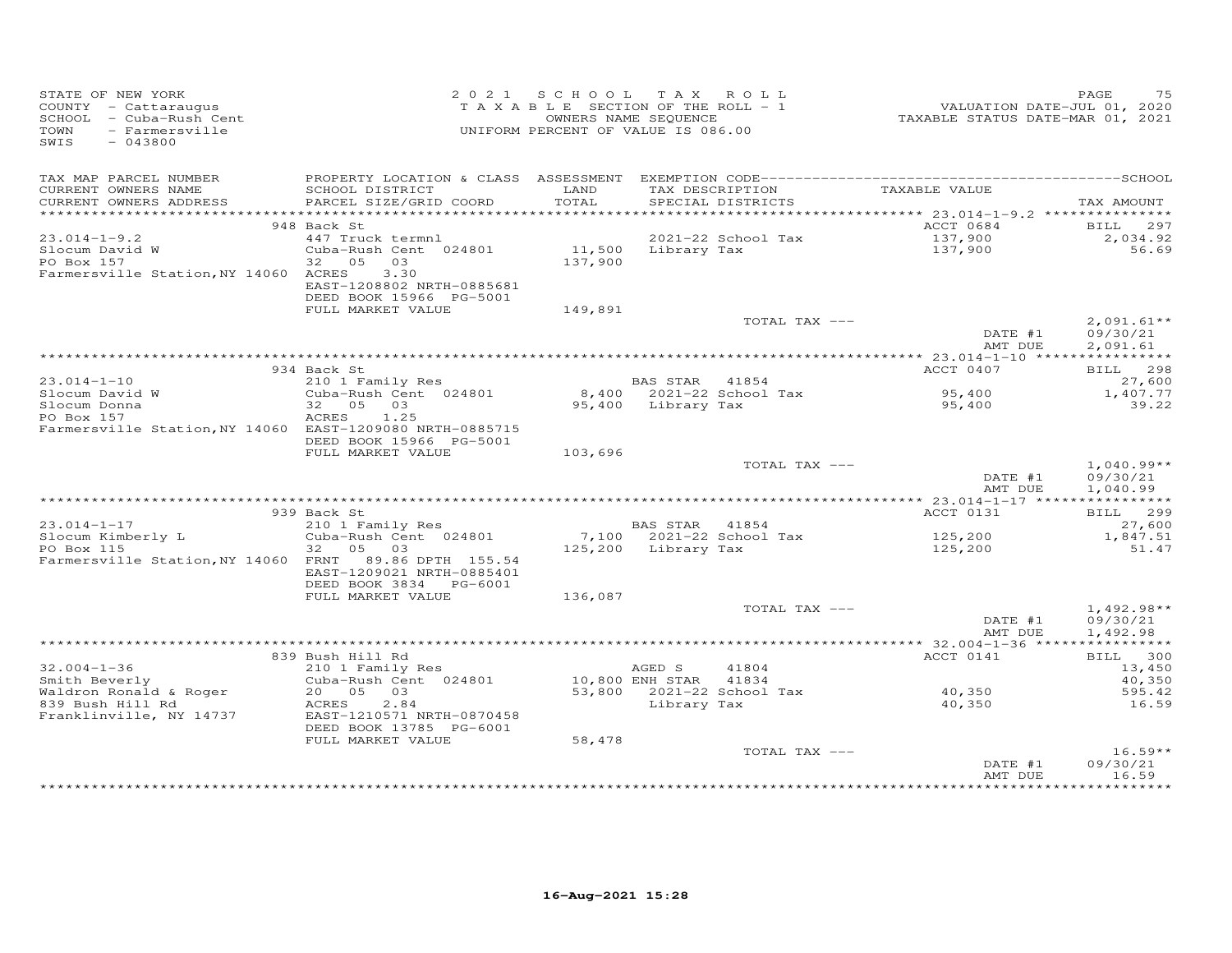| STATE OF NEW YORK<br>COUNTY - Cattaraugus<br>SCHOOL - Cuba-Rush Cent<br>- Farmersville<br>TOWN<br>SWIS<br>$-043800$ | 2 0 2 1                                   | S C H O O L     | T A X<br>ROLL<br>T A X A B L E SECTION OF THE ROLL - 1<br>OWNERS NAME SEQUENCE<br>UNIFORM PERCENT OF VALUE IS 086.00 | VALUATION DATE-JUL 01, 2020<br>TAXABLE STATUS DATE-MAR 01, 2021 | PAGE<br>76         |
|---------------------------------------------------------------------------------------------------------------------|-------------------------------------------|-----------------|----------------------------------------------------------------------------------------------------------------------|-----------------------------------------------------------------|--------------------|
| TAX MAP PARCEL NUMBER                                                                                               | PROPERTY LOCATION & CLASS                 | ASSESSMENT      |                                                                                                                      |                                                                 |                    |
| CURRENT OWNERS NAME<br>CURRENT OWNERS ADDRESS                                                                       | SCHOOL DISTRICT<br>PARCEL SIZE/GRID COORD | LAND<br>TOTAL   | TAX DESCRIPTION<br>SPECIAL DISTRICTS                                                                                 | TAXABLE VALUE                                                   | TAX AMOUNT         |
|                                                                                                                     |                                           | ******          |                                                                                                                      | ******** 23.014-1-51 ***********                                |                    |
|                                                                                                                     | Co Rd 21                                  |                 |                                                                                                                      | ACCT 0413                                                       | <b>BILL</b><br>301 |
| $23.014 - 1 - 51$<br>Smith Dean L                                                                                   | 314 Rural vac<10<br>Cuba-Rush Cent 024801 | 3,700           | 2021-22 School Tax<br>Library Tax                                                                                    | 3,700<br>3,700                                                  | 54.60<br>1.52      |
| 1024 Elton Rd                                                                                                       | 32<br>05<br>03                            | 3,700           |                                                                                                                      |                                                                 |                    |
| PO Box 1                                                                                                            | <b>ACRES</b><br>0.44                      |                 |                                                                                                                      |                                                                 |                    |
| Farmersville Station, NY 14060 EAST-1207785 NRTH-0883806                                                            |                                           |                 |                                                                                                                      |                                                                 |                    |
|                                                                                                                     | DEED BOOK 00994 PG-00827                  |                 |                                                                                                                      |                                                                 |                    |
|                                                                                                                     | FULL MARKET VALUE                         | 4,022           |                                                                                                                      |                                                                 |                    |
|                                                                                                                     |                                           |                 | TOTAL TAX ---                                                                                                        |                                                                 | $56.12**$          |
|                                                                                                                     |                                           |                 |                                                                                                                      | DATE #1<br>AMT DUE                                              | 09/30/21<br>56.12  |
|                                                                                                                     |                                           |                 |                                                                                                                      |                                                                 | * * * * * * * *    |
|                                                                                                                     | 1024 Co Rd 21                             |                 |                                                                                                                      | ACCT 0414                                                       | 302<br>BILL        |
| $23.014 - 1 - 58$                                                                                                   | 210 1 Family Res                          |                 | 2021-22 School Tax                                                                                                   | 49,500                                                          | 730.44             |
| Smith Dean L                                                                                                        | Cuba-Rush Cent 024801                     | 7,100           | Library Tax                                                                                                          | 49,500                                                          | 20.35              |
| 1020 Elton Rd                                                                                                       | 05 03<br>32                               | 49,500          |                                                                                                                      |                                                                 |                    |
| Farmersville Station, NY 14060 FRNT                                                                                 | 66.00 DPTH 206.00<br>0.31<br><b>ACRES</b> |                 |                                                                                                                      |                                                                 |                    |
|                                                                                                                     | EAST-1207988 NRTH-0884380                 |                 |                                                                                                                      |                                                                 |                    |
|                                                                                                                     | DEED BOOK 00994 PG-00827                  |                 |                                                                                                                      |                                                                 |                    |
|                                                                                                                     | FULL MARKET VALUE                         | 53,804          |                                                                                                                      |                                                                 |                    |
|                                                                                                                     |                                           |                 | TOTAL TAX ---                                                                                                        |                                                                 | $750.79**$         |
|                                                                                                                     |                                           |                 |                                                                                                                      | DATE #1<br>AMT DUE                                              | 09/30/21<br>750.79 |
|                                                                                                                     |                                           |                 |                                                                                                                      | *** 23.014-1-56 ******                                          | *********          |
|                                                                                                                     | 1042 Co Rd 21                             |                 |                                                                                                                      | ACCT 0412                                                       | 303<br><b>BILL</b> |
| $23.014 - 1 - 56$<br>Smith Howard R L                                                                               | 210 1 Family Res<br>Cuba-Rush Cent 024801 | 7,600           | 2021-22 School Tax<br>Library Tax                                                                                    | 60,000<br>60,000                                                | 885.39<br>24.67    |
| PO Box 233                                                                                                          | 32<br>05<br>03                            | 60,000          |                                                                                                                      |                                                                 |                    |
| Holland, NY 14080                                                                                                   | 66.00 DPTH 350.00<br>FRNT                 |                 |                                                                                                                      |                                                                 |                    |
|                                                                                                                     | ACRES<br>0.53                             |                 |                                                                                                                      |                                                                 |                    |
|                                                                                                                     | EAST-1207679 NRTH-0884208                 |                 |                                                                                                                      |                                                                 |                    |
|                                                                                                                     | DEED BOOK 1003<br>PG-1148                 |                 |                                                                                                                      |                                                                 |                    |
|                                                                                                                     | FULL MARKET VALUE                         | 65,217          | TOTAL TAX ---                                                                                                        |                                                                 | $910.06**$         |
|                                                                                                                     |                                           |                 |                                                                                                                      | DATE #1                                                         | 09/30/21           |
|                                                                                                                     |                                           |                 |                                                                                                                      | AMT DUE                                                         | 910.06             |
|                                                                                                                     |                                           |                 |                                                                                                                      | **** 23.014-1-2.3 *****                                         | **********         |
|                                                                                                                     | 9887 Galen Hill Rd                        |                 |                                                                                                                      | ACCT 0832                                                       | 304<br>BILL        |
| $23.014 - 1 - 2.3$                                                                                                  | 210 1 Family Res                          |                 | 2021-22 School Tax                                                                                                   | 89,400                                                          | 1,319.23           |
| Smith Joshua D.<br>9887 Galen Hill Road                                                                             | Cuba-Rush Cent 024801<br>32<br>05<br>03   | 8,000<br>89,400 | Library Tax                                                                                                          | 89,400                                                          | 36.75              |
| Freedom, NY 14065                                                                                                   | ACRES<br>1.00 BANK<br>032                 |                 |                                                                                                                      |                                                                 |                    |
|                                                                                                                     | EAST-1208216 NRTH-0886210                 |                 |                                                                                                                      |                                                                 |                    |
|                                                                                                                     | DEED BOOK 20190 PG-7298                   |                 |                                                                                                                      |                                                                 |                    |
|                                                                                                                     | FULL MARKET VALUE                         | 97,174          |                                                                                                                      |                                                                 |                    |
|                                                                                                                     |                                           |                 | TOTAL TAX ---                                                                                                        |                                                                 | $1,355.98**$       |
|                                                                                                                     |                                           |                 |                                                                                                                      | DATE #1                                                         | 09/30/21           |
|                                                                                                                     |                                           |                 |                                                                                                                      | AMT DUE                                                         | 1,355.98           |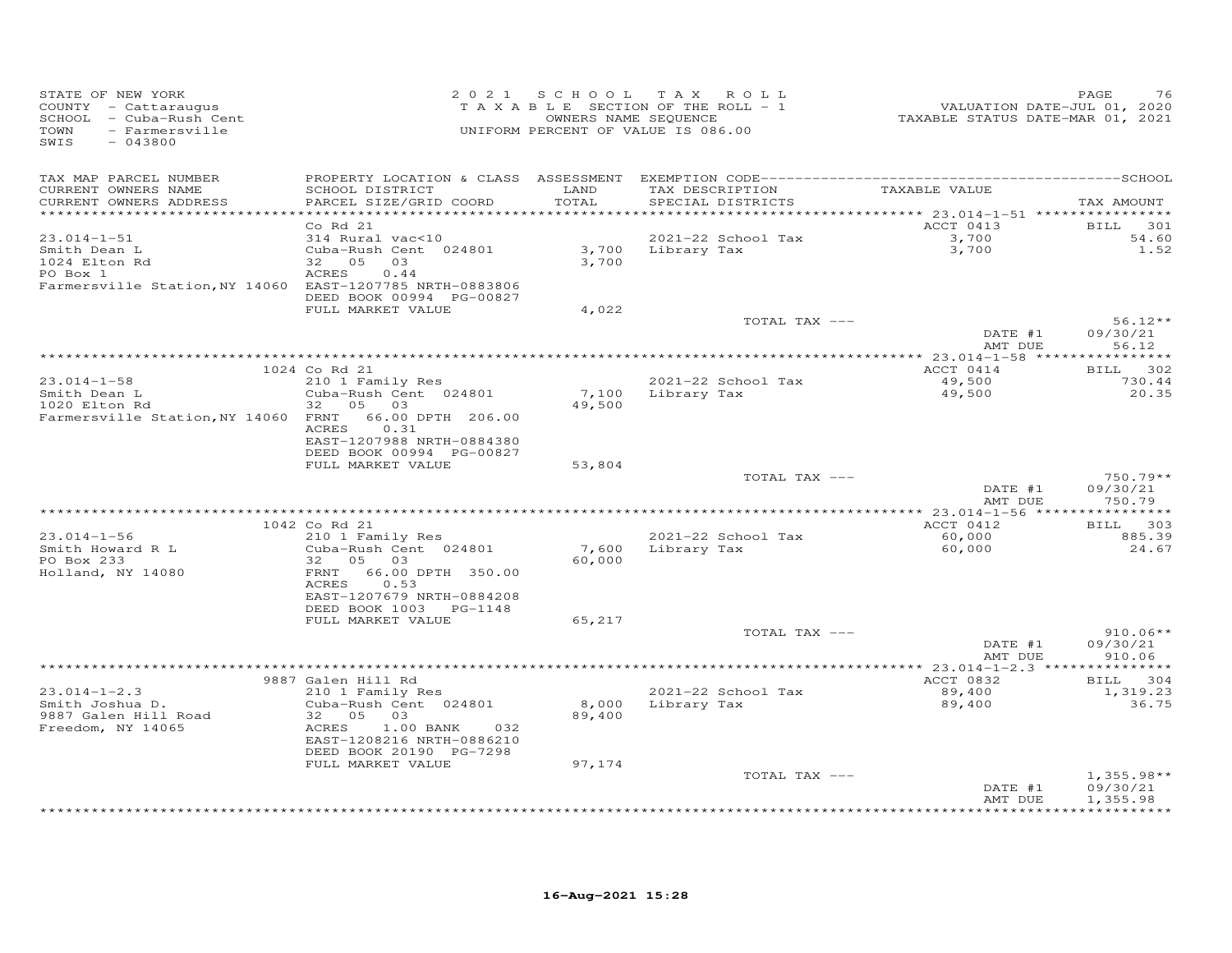| STATE OF NEW YORK<br>COUNTY - Cattaraugus<br>SCHOOL - Cuba-Rush Cent<br>TOWN<br>- Farmersville<br>SWIS<br>$-043800$ | 2 0 2 1                                                | SCHOOL TAX ROLL<br>TAXABLE SECTION OF THE ROLL - 1<br>OWNERS NAME SEQUENCE<br>UNIFORM PERCENT OF VALUE IS 086.00 |                  |                    | VALUATION DATE-JUL 01, 2020<br>TAXABLE STATUS DATE-MAR 01, 2021              | PAGE<br>77             |
|---------------------------------------------------------------------------------------------------------------------|--------------------------------------------------------|------------------------------------------------------------------------------------------------------------------|------------------|--------------------|------------------------------------------------------------------------------|------------------------|
| TAX MAP PARCEL NUMBER                                                                                               |                                                        |                                                                                                                  |                  |                    |                                                                              |                        |
| CURRENT OWNERS NAME                                                                                                 | SCHOOL DISTRICT                                        | LAND                                                                                                             |                  | TAX DESCRIPTION    | TAXABLE VALUE                                                                |                        |
| CURRENT OWNERS ADDRESS                                                                                              | PARCEL SIZE/GRID COORD                                 | TOTAL                                                                                                            |                  | SPECIAL DISTRICTS  |                                                                              | TAX AMOUNT             |
| ***********************                                                                                             | 649 Bush Hill Rd                                       | ************                                                                                                     |                  |                    | ********************************** 32.004–1–26.2 **************<br>ACCT 0729 | 305<br><b>BILL</b>     |
| $32.004 - 1 - 26.2$                                                                                                 | 260 Seasonal res                                       |                                                                                                                  |                  | 2021-22 School Tax | 56,600                                                                       | 835.22                 |
| Smith Ronald H                                                                                                      | Cuba-Rush Cent 024801                                  | 20,500                                                                                                           | Library Tax      |                    | 56,600                                                                       | 23.27                  |
| Smith Donna M                                                                                                       | 20 05<br>03                                            | 56,600                                                                                                           |                  |                    |                                                                              |                        |
| 159 Briarwood                                                                                                       | ACRES 10.20                                            |                                                                                                                  |                  |                    |                                                                              |                        |
| West Seneca, NY 14224                                                                                               | EAST-1212988 NRTH-0870360                              |                                                                                                                  |                  |                    |                                                                              |                        |
|                                                                                                                     | DEED BOOK 820<br>PG-01015                              |                                                                                                                  |                  |                    |                                                                              |                        |
|                                                                                                                     | FULL MARKET VALUE                                      | 61,522                                                                                                           |                  | TOTAL TAX ---      |                                                                              | 858.49**               |
|                                                                                                                     |                                                        |                                                                                                                  |                  |                    | DATE #1                                                                      | 09/30/21               |
|                                                                                                                     |                                                        |                                                                                                                  |                  |                    | AMT DUE                                                                      | 858.49                 |
|                                                                                                                     |                                                        |                                                                                                                  |                  |                    |                                                                              |                        |
|                                                                                                                     | 9614 NYS Rte 98                                        |                                                                                                                  |                  |                    | 44 PCT OF VALUE USED FOR EXEMPTION PURPOSES ACCT 0416                        | 306<br>BILL            |
| $23.003 - 1 - 12$                                                                                                   | 240 Rural res                                          | 92,100 AGED S                                                                                                    | AG DIST          | 41720<br>41804     |                                                                              | 40,743                 |
| Smith Rowena<br>9614 NYS Rte 98                                                                                     | Cuba-Rush Cent 024801<br>31 05 03                      |                                                                                                                  | 126,800 ENH STAR | 41834              |                                                                              | 25,106<br>60,951       |
| Franklinville, NY 14737                                                                                             | ACRES 86.10                                            |                                                                                                                  |                  | 2021-22 School Tax | 60,951                                                                       | 899.42                 |
|                                                                                                                     | EAST-1209071 NRTH-0880743                              |                                                                                                                  | Library Tax      |                    | 60,951                                                                       | 25.06                  |
| MAY BE SUBJECT TO PAYMENT                                                                                           | DEED BOOK 728<br>PG-00674                              |                                                                                                                  |                  |                    |                                                                              |                        |
| UNDER AGDIST LAW TIL 2025                                                                                           | FULL MARKET VALUE                                      | 137,826                                                                                                          |                  |                    |                                                                              |                        |
|                                                                                                                     |                                                        |                                                                                                                  |                  | TOTAL TAX ---      | DATE #1                                                                      | $25.06**$<br>09/30/21  |
|                                                                                                                     |                                                        |                                                                                                                  |                  |                    | AMT DUE                                                                      | 25.06                  |
|                                                                                                                     |                                                        |                                                                                                                  |                  |                    |                                                                              | ***********            |
|                                                                                                                     | 8095 Hardy Crn. Rd                                     |                                                                                                                  |                  |                    | ACCT 0323                                                                    | BILL 307               |
| $41.002 - 1 - 20$                                                                                                   | 240 Rural res                                          |                                                                                                                  |                  | 2021-22 School Tax | 114,400                                                                      | 1,688.14               |
| Snyder William A                                                                                                    | Cuba-Rush Cent 024801                                  | 67,000                                                                                                           | Library Tax      |                    | 114,400                                                                      | 47.03                  |
| Snyder Eileen<br>188 Bennington Rd                                                                                  | 01 05 03<br>ACRES 80.30                                | 114,400                                                                                                          |                  |                    |                                                                              |                        |
| Snyder, NY 14226                                                                                                    | EAST-1220427 NRTH-0857467                              |                                                                                                                  |                  |                    |                                                                              |                        |
|                                                                                                                     | DEED BOOK 15907 PG-4001                                |                                                                                                                  |                  |                    |                                                                              |                        |
|                                                                                                                     | FULL MARKET VALUE                                      | 124,348                                                                                                          |                  |                    |                                                                              |                        |
|                                                                                                                     |                                                        |                                                                                                                  |                  | TOTAL TAX ---      |                                                                              | $1,735.17**$           |
|                                                                                                                     |                                                        |                                                                                                                  |                  |                    | DATE #1<br>AMT DUE                                                           | 09/30/21               |
|                                                                                                                     |                                                        |                                                                                                                  |                  |                    |                                                                              | 1,735.17               |
|                                                                                                                     | 264 Clark Rd                                           |                                                                                                                  |                  |                    | ACCT 0091                                                                    | <b>BILL</b><br>308     |
| $41.002 - 1 - 23$                                                                                                   | 260 Seasonal res                                       |                                                                                                                  |                  | 2021-22 School Tax | 64,200                                                                       | 947.36                 |
| Sokolowski James B                                                                                                  | Cuba-Rush Cent 024801                                  | 36,900                                                                                                           |                  | Library Tax        | 64,200                                                                       | 26.39                  |
| 17 Barnett Drive                                                                                                    | 01 05<br>03                                            | 64,200                                                                                                           |                  |                    |                                                                              |                        |
| West Seneca, NY 14224                                                                                               | merged with 41.002-1-21.3<br>50.00 DPTH 100.00<br>FRNT |                                                                                                                  |                  |                    |                                                                              |                        |
|                                                                                                                     | ACRES 31.60                                            |                                                                                                                  |                  |                    |                                                                              |                        |
|                                                                                                                     | EAST-1219099 NRTH-0856474                              |                                                                                                                  |                  |                    |                                                                              |                        |
|                                                                                                                     | DEED BOOK 20190 PG-7203                                |                                                                                                                  |                  |                    |                                                                              |                        |
|                                                                                                                     | FULL MARKET VALUE                                      | 69,783                                                                                                           |                  |                    |                                                                              |                        |
|                                                                                                                     |                                                        |                                                                                                                  |                  | TOTAL TAX ---      |                                                                              | $973.75**$<br>09/30/21 |
|                                                                                                                     |                                                        |                                                                                                                  |                  |                    | DATE #1<br>AMT DUE                                                           | 973.75                 |
|                                                                                                                     |                                                        |                                                                                                                  |                  |                    |                                                                              | *********              |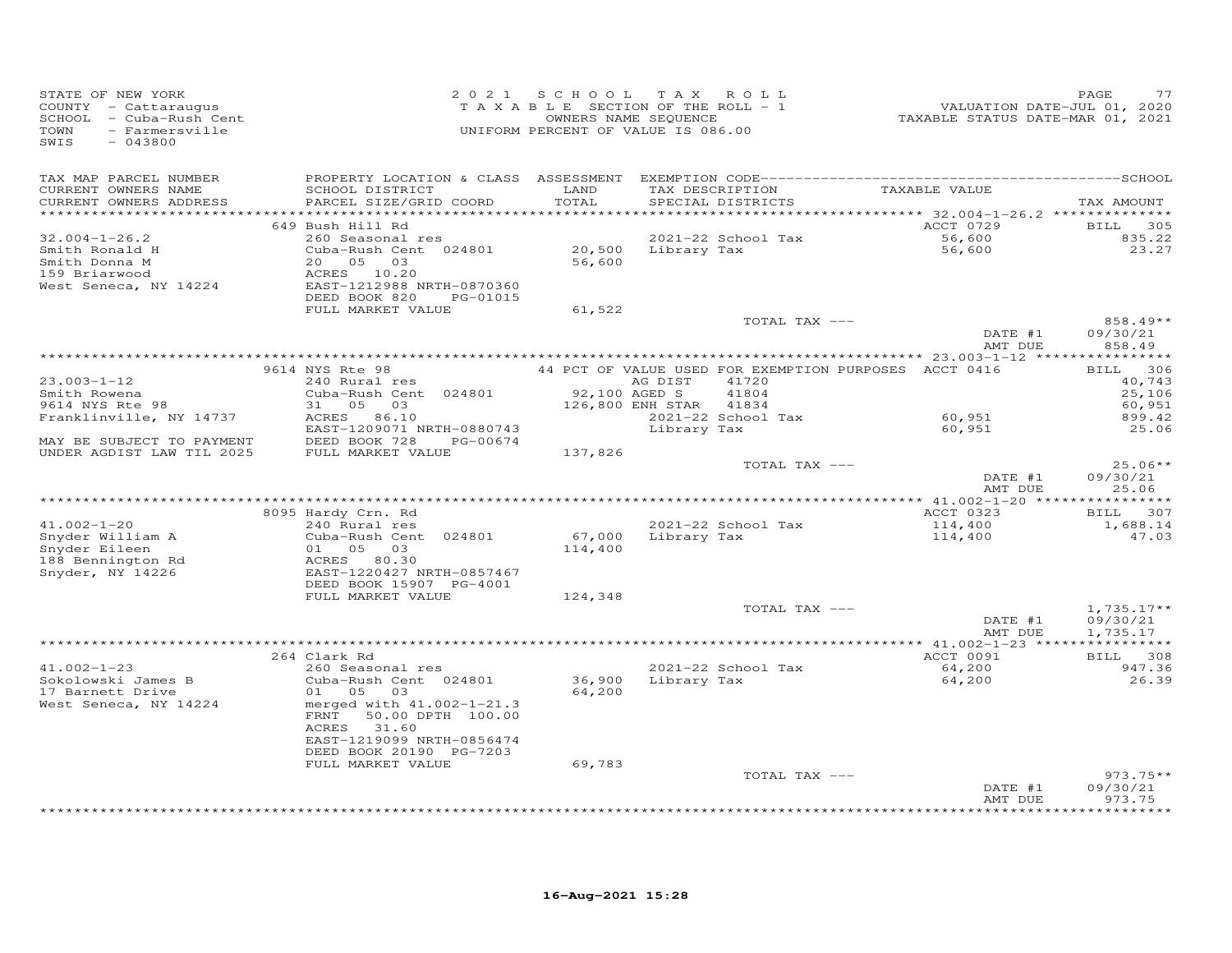| STATE OF NEW YORK<br>COUNTY - Cattaraugus<br>SCHOOL - Cuba-Rush Cent<br>- Farmersville<br>TOWN<br>SWIS<br>$-043800$ |                                                                                                                                                          | 2021 SCHOOL<br>OWNERS NAME SEQUENCE | T A X<br>ROLL<br>TAXABLE SECTION OF THE ROLL - 1<br>UNIFORM PERCENT OF VALUE IS 086.00 | VALUATION DATE-JUL 01, 2020<br>TAXABLE STATUS DATE-MAR 01, 2021 | PAGE<br>78                       |
|---------------------------------------------------------------------------------------------------------------------|----------------------------------------------------------------------------------------------------------------------------------------------------------|-------------------------------------|----------------------------------------------------------------------------------------|-----------------------------------------------------------------|----------------------------------|
| TAX MAP PARCEL NUMBER<br>CURRENT OWNERS NAME<br>CURRENT OWNERS ADDRESS                                              | SCHOOL DISTRICT<br>PARCEL SIZE/GRID COORD                                                                                                                | LAND<br>TOTAL                       | TAX DESCRIPTION<br>SPECIAL DISTRICTS                                                   | TAXABLE VALUE                                                   | TAX AMOUNT                       |
| *************************                                                                                           | 1799 Hardy Crn. Rd                                                                                                                                       |                                     |                                                                                        | ACCT 0740                                                       | 309<br>BILL                      |
| $40.002 - 1 - 5.3$<br>Spear Peter J<br>Spear Molly M<br>1799 Hardy Corners Rd<br>Franklinville, NY 14737            | 210 1 Family Res<br>Cuba-Rush Cent 024801<br>09 05 04<br>Ff 305.17<br>ACRES<br>5.75 BANK<br>017<br>EAST-1195935 NRTH-0858545<br>DEED BOOK 00995 PG-01149 | 15,100<br>113,400                   | 41834<br>ENH STAR<br>2021-22 School Tax<br>Library Tax                                 | 113,400<br>113,400                                              | 65,040<br>1,673.38<br>46.62      |
|                                                                                                                     | FULL MARKET VALUE                                                                                                                                        | 123,261                             |                                                                                        |                                                                 |                                  |
|                                                                                                                     |                                                                                                                                                          |                                     | TOTAL TAX ---                                                                          | DATE #1<br>AMT DUE                                              | 794.00**<br>09/30/21<br>794.00   |
|                                                                                                                     |                                                                                                                                                          |                                     |                                                                                        |                                                                 | ***********                      |
| $32.001 - 1 - 7$                                                                                                    | 9296 NYS Rte 98<br>210 1 Family Res                                                                                                                      |                                     | BAS STAR<br>41854                                                                      | ACCT 0441                                                       | 310<br>BILL<br>27,600            |
| Spittler Matthew<br>Spittler Cortney<br>9296 NYS Rte 98                                                             | Cuba-Rush Cent 024801<br>30 05 03<br>0.58<br>ACRES                                                                                                       | 7,700<br>78,000                     | 2021-22 School Tax<br>Library Tax                                                      | 78,000<br>78,000                                                | 1,151.00<br>32.07                |
| Franklinville, NY 14737                                                                                             | EAST-1207618 NRTH-0875822<br>DEED BOOK 8311 PG-9002<br>FULL MARKET VALUE                                                                                 | 84,783                              |                                                                                        |                                                                 |                                  |
|                                                                                                                     |                                                                                                                                                          |                                     | TOTAL TAX ---                                                                          | DATE #1<br>AMT DUE                                              | $777.07**$<br>09/30/21<br>777.07 |
|                                                                                                                     | 8398 Stebbins Rd                                                                                                                                         |                                     |                                                                                        | ACCT 0733                                                       | BILL 311                         |
| $41.002 - 1 - 3.2$<br>Stahl Craig M<br>63 Ranch Trl<br>Williamsville, NY 14221                                      | 260 Seasonal res<br>Cuba-Rush Cent 024801<br>18  05  03<br>ACRES 12.70<br>EAST-1214256 NRTH-0862960<br>DEED BOOK 13997 PG-8002                           | 22,800<br>47,700                    | 2021-22 School Tax<br>Library Tax                                                      | 47,700<br>47,700                                                | 703.88<br>19.61                  |
|                                                                                                                     | FULL MARKET VALUE                                                                                                                                        | 51,848                              |                                                                                        |                                                                 |                                  |
|                                                                                                                     |                                                                                                                                                          |                                     | TOTAL TAX ---                                                                          | DATE #1<br>AMT DUE                                              | $723.49**$<br>09/30/21<br>723.49 |
|                                                                                                                     |                                                                                                                                                          |                                     |                                                                                        |                                                                 |                                  |
| $32.004 - 1 - 5.2$                                                                                                  | 9101 Stebbins Rd<br>312 Vac w/imprv                                                                                                                      |                                     | 2021-22 School Tax                                                                     | ACCT 1190<br>19,800                                             | 312<br>BILL<br>292.18            |
| Sterry James F<br>Sterry Sandra L<br>2453 Clark Rd<br>Bliss, NY 14024                                               | Cuba-Rush Cent 024801<br>20  03  03<br>ACRES<br>5.45<br>EAST-1214258 NRTH-0871575<br>DEED BOOK 18528 PG-4001                                             | 14,700<br>19,800                    | Library Tax                                                                            | 19,800                                                          | 8.14                             |
|                                                                                                                     | FULL MARKET VALUE                                                                                                                                        | 21,522                              | TOTAL TAX ---                                                                          | DATE #1                                                         | $300.32**$<br>09/30/21           |
|                                                                                                                     |                                                                                                                                                          |                                     |                                                                                        | AMT DUE                                                         | 300.32                           |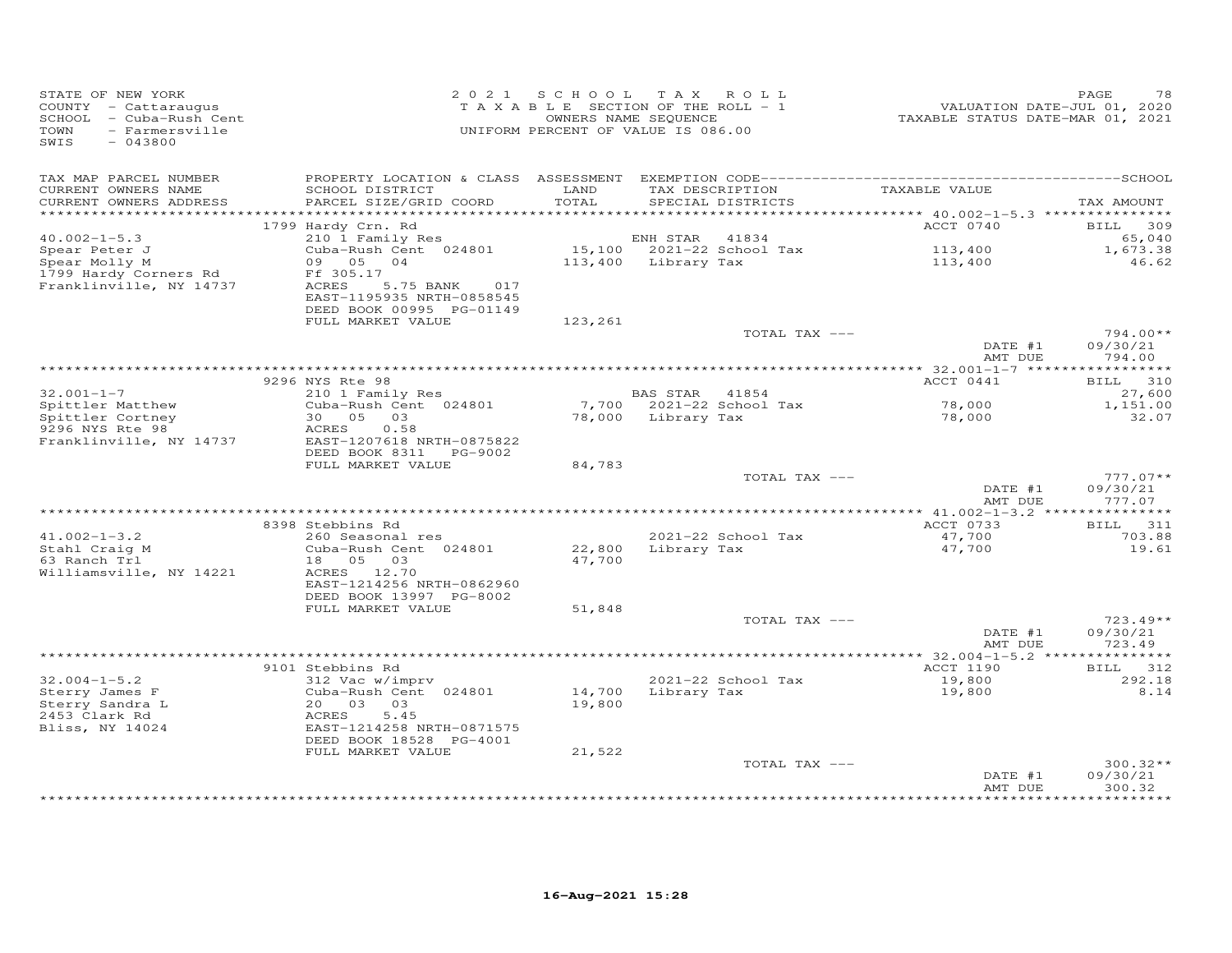| STATE OF NEW YORK<br>COUNTY - Cattaraugus<br>SCHOOL - Cuba-Rush Cent<br>TOWN<br>- Farmersville<br>SWIS<br>$-043800$ |                                                                                                                    | 2021 SCHOOL TAX ROLL<br>TAXABLE SECTION OF THE ROLL - 1<br>OWNERS NAME SEQUENCE<br>UNIFORM PERCENT OF VALUE IS 086.00 |                        |                                      | VALUATION DATE-JUL 01, 2020<br>TAXABLE STATUS DATE-MAR 01, 2021 | PAGE<br>79                            |
|---------------------------------------------------------------------------------------------------------------------|--------------------------------------------------------------------------------------------------------------------|-----------------------------------------------------------------------------------------------------------------------|------------------------|--------------------------------------|-----------------------------------------------------------------|---------------------------------------|
| TAX MAP PARCEL NUMBER<br>CURRENT OWNERS NAME<br>CURRENT OWNERS ADDRESS<br>***********************                   | SCHOOL DISTRICT<br>PARCEL SIZE/GRID COORD                                                                          | LAND<br>TOTAL                                                                                                         |                        | TAX DESCRIPTION<br>SPECIAL DISTRICTS | TAXABLE VALUE                                                   | TAX AMOUNT                            |
| $32.004 - 2 - 8.2$<br>Sturtevant Steven R<br>Sturtevant Norma<br>7759 Akron Rd<br>Lockport, NY 14094                | West Branch Rd<br>270 Mfg housing<br>Cuba-Rush Cent 024801<br>04 05 03<br>ACRES 11.00<br>EAST-1220614 NRTH-0870739 | 27,700                                                                                                                | 21,500 Library Tax     | 2021-22 School Tax                   | ACCT 0885<br>27,700<br>27,700                                   | <b>BILL</b><br>313<br>408.75<br>11.39 |
|                                                                                                                     | DEED BOOK 1015 PG-735<br>FULL MARKET VALUE                                                                         | 30,109                                                                                                                |                        | TOTAL TAX ---                        |                                                                 | $420.14**$                            |
|                                                                                                                     |                                                                                                                    |                                                                                                                       |                        |                                      | DATE #1<br>AMT DUE                                              | 09/30/21<br>420.14                    |
|                                                                                                                     |                                                                                                                    |                                                                                                                       |                        |                                      |                                                                 |                                       |
| $32.004 - 2 - 8.3$<br>Sturtevant Steven R.<br>Sturtevant Norma L.                                                   | West Branch Rd<br>314 Rural vac<10<br>Cuba-Rush Cent 024801<br>4 05 03                                             | 16,100                                                                                                                |                        | 2021-22 School Tax<br>Library Tax    | ACCT 0967<br>16,100<br>16,100                                   | BILL 314<br>237.58<br>6.62            |
| 7759 Akron Road<br>Lockport, NY 14094                                                                               | 6.50<br>ACRES<br>EAST-1220202 NRTH-0870701<br>DEED BOOK 28002 PG-3001<br>FULL MARKET VALUE                         | 16,100<br>17,500                                                                                                      |                        |                                      |                                                                 |                                       |
|                                                                                                                     |                                                                                                                    |                                                                                                                       |                        | TOTAL TAX ---                        | DATE #1<br>AMT DUE                                              | $244.20**$<br>09/30/21<br>244.20      |
|                                                                                                                     |                                                                                                                    |                                                                                                                       |                        |                                      |                                                                 |                                       |
| $41.002 - 1 - 3.6$<br>SUMMERS CRAIG A.                                                                              | Stebbins Rd<br>312 Vac w/imprv<br>Cuba-Rush Cent 024801                                                            | 11,700 Library Tax                                                                                                    |                        | 2021-22 School Tax                   | ACCT 0961<br>12,600<br>12,600                                   | <b>BILL</b><br>315<br>185.93<br>5.18  |
| SUMMERS ESTHER<br>1101 Iroquois Ave #2428<br>Naperville, IL 60563                                                   | 18  05  03<br>3.45<br>ACRES<br>EAST-1214259 NRTH-0861706<br>DEED BOOK 26852 PG-8002                                | 12,600                                                                                                                |                        |                                      |                                                                 |                                       |
|                                                                                                                     | FULL MARKET VALUE                                                                                                  | 13,696                                                                                                                |                        |                                      |                                                                 |                                       |
|                                                                                                                     |                                                                                                                    |                                                                                                                       |                        | TOTAL TAX ---                        | DATE #1<br>AMT DUE                                              | 191.11**<br>09/30/21<br>191.11        |
|                                                                                                                     |                                                                                                                    |                                                                                                                       |                        |                                      | ******* 23.004-1-23 ****************                            |                                       |
|                                                                                                                     | 725 Tarbell Rd                                                                                                     |                                                                                                                       |                        |                                      | ACCT 0382                                                       | BILL 316                              |
| $23.004 - 1 - 23$                                                                                                   | 112 Dairy farm                                                                                                     |                                                                                                                       | AG BLDG                | 41700                                |                                                                 | 1,000                                 |
| Swartzentruber Levi E<br>Swartzentruber Lizzie L                                                                    | Cuba-Rush Cent 024801<br>23 05 03                                                                                  | 145,900 AG DIST                                                                                                       | 281,500 BAS STAR 41854 | 41720                                |                                                                 | 61,722<br>27,600                      |
| 725 Tarbell Rd                                                                                                      | ACRES 148.36                                                                                                       |                                                                                                                       |                        | 2021-22 School Tax                   | 218,778                                                         | 3,228.39                              |
| Farmersville Station, NY 14060 EAST-1212589 NRTH-0882115                                                            | DEED BOOK 20634 PG-8003                                                                                            |                                                                                                                       | Library Tax            |                                      | 218,778                                                         | 89.94                                 |
| MAY BE SUBJECT TO PAYMENT<br>UNDER AGDIST LAW TIL 2025                                                              | FULL MARKET VALUE                                                                                                  | 305,978                                                                                                               |                        |                                      |                                                                 |                                       |
|                                                                                                                     |                                                                                                                    |                                                                                                                       |                        | TOTAL TAX ---                        | DATE #1                                                         | $2,912.33**$<br>09/30/21              |
|                                                                                                                     |                                                                                                                    |                                                                                                                       |                        |                                      | AMT DUE                                                         | 2,912.33                              |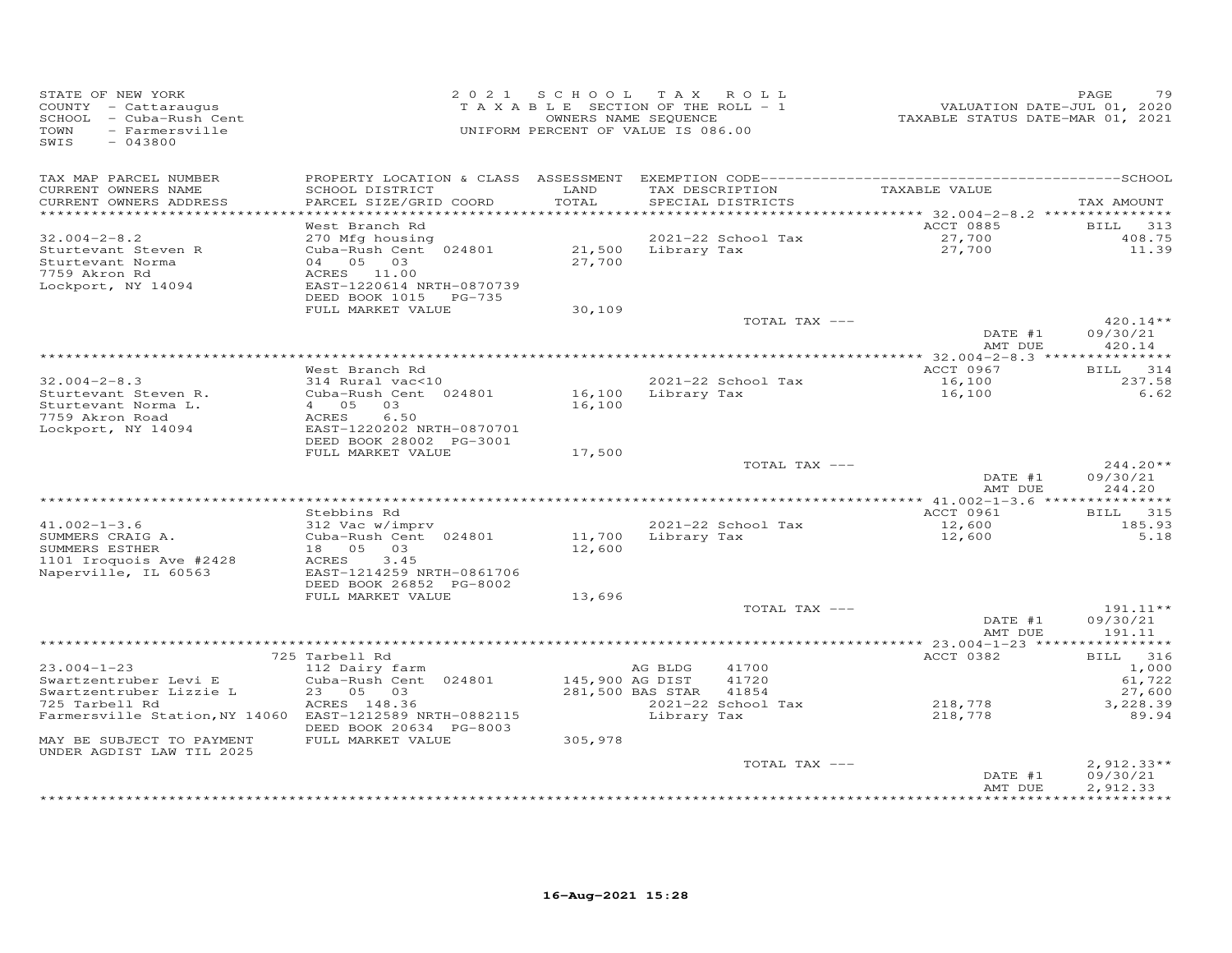| STATE OF NEW YORK<br>COUNTY - Cattaraugus<br>SCHOOL - Cuba-Rush Cent<br>TOWN<br>- Farmersville<br>SWIS<br>$-043800$ |                                                                                                 | 2021 SCHOOL      | TAX ROLL<br>TAXABLE SECTION OF THE ROLL - 1<br>OWNERS NAME SEQUENCE<br>UNIFORM PERCENT OF VALUE IS 086.00 | TAXABLE STATUS DATE-MAR 01, 2021 | PAGE<br>80<br>VALUATION DATE-JUL 01, 2020 |
|---------------------------------------------------------------------------------------------------------------------|-------------------------------------------------------------------------------------------------|------------------|-----------------------------------------------------------------------------------------------------------|----------------------------------|-------------------------------------------|
| TAX MAP PARCEL NUMBER<br>CURRENT OWNERS NAME<br>CURRENT OWNERS ADDRESS                                              | SCHOOL DISTRICT<br>PARCEL SIZE/GRID COORD                                                       | LAND<br>TOTAL    | TAX DESCRIPTION<br>SPECIAL DISTRICTS                                                                      | TAXABLE VALUE                    | TAX AMOUNT                                |
| *******************                                                                                                 |                                                                                                 |                  |                                                                                                           |                                  |                                           |
|                                                                                                                     | 9080 Stebbins Rd                                                                                |                  |                                                                                                           | ACCT 1054                        | BILL 317                                  |
| $32.002 - 1 - 11.17$                                                                                                | 312 Vac w/imprv                                                                                 |                  | 2021-22 School Tax                                                                                        | 18,300                           | 270.04                                    |
| Tatar John<br>Tatar Patricia<br>9644 Main St<br>Machias, NY 14101                                                   | Cuba-Rush Cent 024801<br>ACRES<br>9.43<br>EAST-1214897 NRTH-0871869<br>DEED BOOK 1005<br>PG-135 | 16,700<br>18,300 | Library Tax                                                                                               | 18,300                           | 7.52                                      |
|                                                                                                                     | FULL MARKET VALUE                                                                               | 19,891           |                                                                                                           |                                  |                                           |
|                                                                                                                     |                                                                                                 |                  | TOTAL TAX ---                                                                                             | DATE #1<br>AMT DUE               | $277.56**$<br>09/30/21<br>277.56          |
|                                                                                                                     |                                                                                                 |                  |                                                                                                           |                                  |                                           |
|                                                                                                                     | Co Line Rd                                                                                      |                  |                                                                                                           | ACCT 0126                        | 318<br>BILL                               |
| $32.002 - 1 - 6$                                                                                                    | 322 Rural vac>10                                                                                |                  | 2021-22 School Tax                                                                                        | 56,100                           | 827.84                                    |
| The Giorgini Partnership<br>50 Kern Rd                                                                              | Cuba-Rush Cent 024801<br>$-0.5$<br>$-03$<br>05                                                  | 56,100<br>56,100 | Library Tax                                                                                               | 56,100                           | 23.06                                     |
| Cowelsville, NY 14037                                                                                               | ACRES 63.25<br>EAST-1221713 NRTH-0873603<br>DEED BOOK 1027 PG-349                               |                  |                                                                                                           |                                  |                                           |
|                                                                                                                     | FULL MARKET VALUE                                                                               | 60,978           |                                                                                                           |                                  |                                           |
|                                                                                                                     |                                                                                                 |                  | TOTAL TAX ---                                                                                             | DATE #1<br>AMT DUE               | 850.90**<br>09/30/21<br>850.90            |
|                                                                                                                     |                                                                                                 |                  |                                                                                                           |                                  |                                           |
|                                                                                                                     | Hardy Crn. Rd                                                                                   |                  |                                                                                                           | ACCT 0188                        | <b>BILL</b><br>319                        |
| $41.002 - 1 - 13$                                                                                                   | 314 Rural vac<10                                                                                |                  | 2021-22 School Tax                                                                                        | 12,800                           | 188.88                                    |
| Tilton Kevin R<br>Tilton Pamela J                                                                                   | Cuba-Rush Cent 024801<br>01/02<br>05 03                                                         | 12,800<br>12,800 | Library Tax                                                                                               | 12,800                           | 5.26                                      |
| 107 Hardy Crn. Rd<br>Franklinville, NY 14737                                                                        | ACRES<br>4.17<br>EAST-1220733 NRTH-0859739<br>DEED BOOK 5228 PG-9001                            |                  |                                                                                                           |                                  |                                           |
|                                                                                                                     | FULL MARKET VALUE                                                                               | 13,913           |                                                                                                           |                                  |                                           |
|                                                                                                                     |                                                                                                 |                  | TOTAL TAX ---                                                                                             |                                  | $194.14**$                                |
|                                                                                                                     |                                                                                                 |                  |                                                                                                           | DATE #1<br>AMT DUE               | 09/30/21<br>194.14                        |
|                                                                                                                     |                                                                                                 |                  |                                                                                                           |                                  |                                           |
| $41.002 - 1 - 14$                                                                                                   | 107 Hardy Crn. Rd<br>210 1 Family Res                                                           |                  | BAS STAR<br>41854                                                                                         | ACCT 0175                        | BILL 320<br>27,600                        |
| Tilton Pamela J<br>Tilton Kevin R<br>107 Hardy Crn. Rd                                                              | Cuba-Rush Cent 024801<br>01/02<br>05 03<br>ACRES<br>1.80 BANK<br>044                            |                  | 9,200 2021-22 School Tax<br>98,900 Library Tax                                                            | 98,900<br>98,900                 | 1,459.41<br>40.66                         |
| Franklinville, NY 14737                                                                                             | EAST-1221045 NRTH-0859812<br>DEED BOOK 2860 PG-8001<br>FULL MARKET VALUE                        |                  |                                                                                                           |                                  |                                           |
|                                                                                                                     |                                                                                                 | 107,500          | TOTAL TAX ---                                                                                             | DATE #1<br>AMT DUE               | $1,094.07**$<br>09/30/21<br>1,094.07      |
|                                                                                                                     |                                                                                                 |                  |                                                                                                           |                                  |                                           |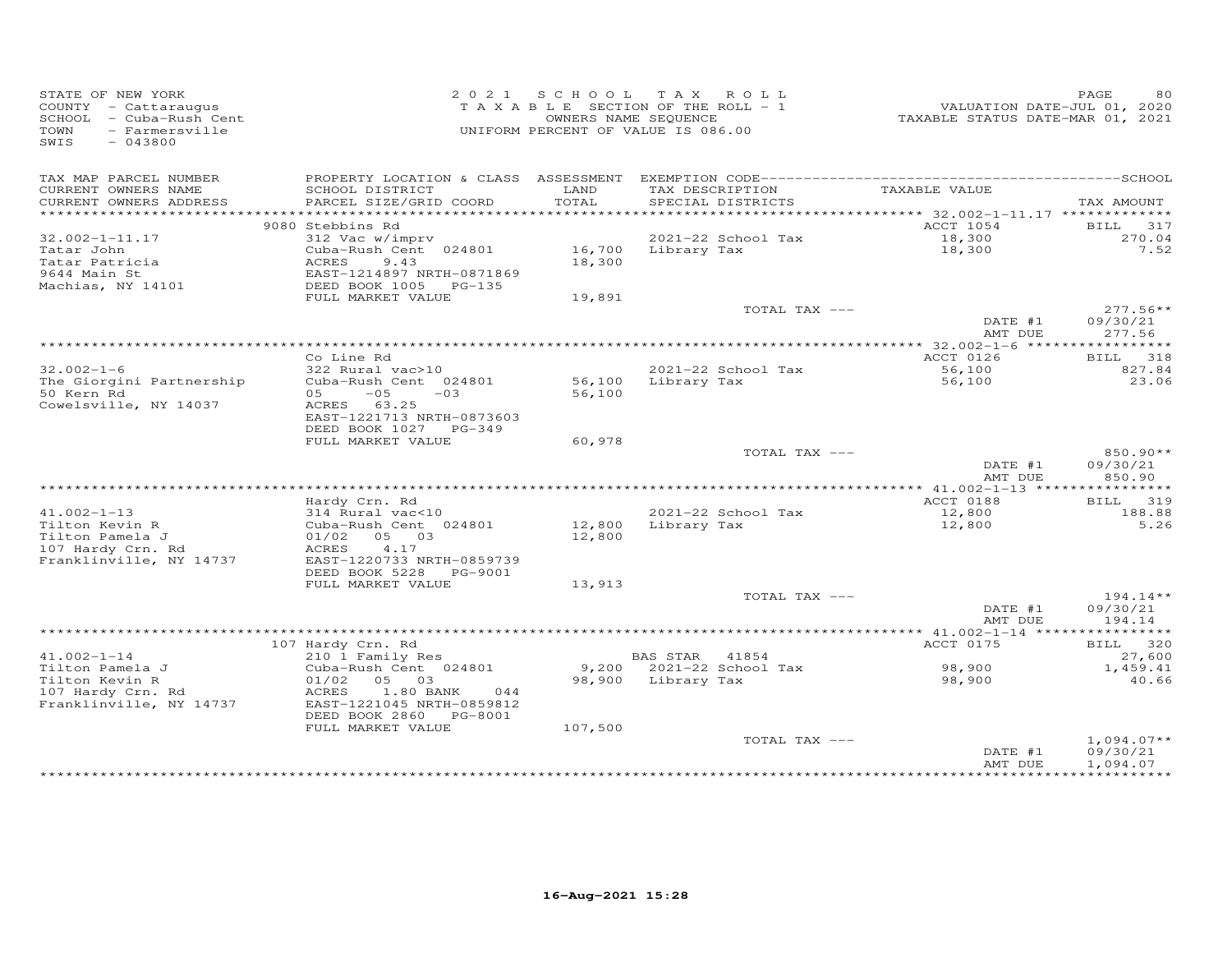| STATE OF NEW YORK<br>COUNTY - Cattaraugus<br>SCHOOL - Cuba-Rush Cent<br>- Farmersville<br>TOWN<br>SWIS<br>$-043800$ |                                                                                                                                                    | 2021 SCHOOL<br>TAXABLE SECTION OF THE ROLL - 1<br>OWNERS NAME SEQUENCE<br>UNIFORM PERCENT OF VALUE IS 086.00 | TAX ROLL           |                                      | VALUATION DATE-JUL 01, 2020<br>TAXABLE STATUS DATE-MAR 01, 2021 | PAGE<br>81                       |
|---------------------------------------------------------------------------------------------------------------------|----------------------------------------------------------------------------------------------------------------------------------------------------|--------------------------------------------------------------------------------------------------------------|--------------------|--------------------------------------|-----------------------------------------------------------------|----------------------------------|
| TAX MAP PARCEL NUMBER<br>CURRENT OWNERS NAME<br>CURRENT OWNERS ADDRESS                                              | SCHOOL DISTRICT<br>PARCEL SIZE/GRID COORD                                                                                                          | LAND<br>TOTAL                                                                                                |                    | TAX DESCRIPTION<br>SPECIAL DISTRICTS | TAXABLE VALUE                                                   | TAX AMOUNT                       |
|                                                                                                                     | 969 Elton Rd                                                                                                                                       |                                                                                                              |                    |                                      | ACCT 0250                                                       | BILL<br>321                      |
| $23.014 - 1 - 36$<br>Tingue Barry<br>Back St<br>PO Box 5<br>Farmersville Station, NY 14060 ACRES                    | 314 Rural vac<10<br>Cuba-Rush Cent 024801<br>32 05 03<br>FRNT 229.72 DPTH 153.12<br>0.80<br>EAST-1208901 NRTH-0884755<br>DEED BOOK 941<br>$PG-269$ | 7,900                                                                                                        | 7,900 Library Tax  | 2021-22 School Tax                   | 7,900<br>7,900                                                  | 116.58<br>3.25                   |
|                                                                                                                     | FULL MARKET VALUE                                                                                                                                  | 8,587                                                                                                        |                    |                                      |                                                                 |                                  |
|                                                                                                                     |                                                                                                                                                    |                                                                                                              |                    | TOTAL TAX ---                        | DATE #1<br>AMT DUE                                              | $119.83**$<br>09/30/21<br>119.83 |
|                                                                                                                     |                                                                                                                                                    |                                                                                                              |                    |                                      |                                                                 |                                  |
| $23.014 - 1 - 21$                                                                                                   | 979 Back St<br>210 1 Family Res                                                                                                                    |                                                                                                              | BAS STAR 41854     |                                      | ACCT 0009                                                       | BILL 322<br>27,600               |
| Tinque Barry D<br>Tingue Karen J<br>971 Back St                                                                     | Cuba-Rush Cent 024801<br>32  05  03<br>ACRES<br>0.58                                                                                               |                                                                                                              | 54,700 Library Tax |                                      | 54,700<br>54,700                                                | 807.18<br>22.49                  |
| Farmersville Station, NY 14060 EAST-1208591 NRTH-0885288                                                            | FULL MARKET VALUE                                                                                                                                  | 59,457                                                                                                       |                    |                                      |                                                                 |                                  |
|                                                                                                                     |                                                                                                                                                    |                                                                                                              |                    | TOTAL TAX ---                        | DATE #1<br>AMT DUE                                              | $423.67**$<br>09/30/21<br>423.67 |
|                                                                                                                     |                                                                                                                                                    |                                                                                                              |                    |                                      | ************ 23.014-1-22 ****                                   | ***********                      |
| $23.014 - 1 - 22$                                                                                                   | 983 Back St<br>314 Rural vac<10                                                                                                                    |                                                                                                              |                    | 2021-22 School Tax                   | ACCT 0157<br>3,500                                              | <b>BILL</b><br>323<br>51.65      |
| Tingue Barry D<br>Tingue Karen<br>977 Back St<br>Farmersville Station, NY 14060 ACRES                               | Cuba-Rush Cent 024801<br>32 05 03<br>FRNT 63.00 DPTH 180.00<br>0.26<br>EAST-1208525 NRTH-0885392<br>DEED BOOK 00993 PG-01030                       | 3,500                                                                                                        |                    | 3,500 Library Tax                    | 3,500                                                           | 1.44                             |
|                                                                                                                     | FULL MARKET VALUE                                                                                                                                  | 3,804                                                                                                        |                    |                                      |                                                                 |                                  |
|                                                                                                                     |                                                                                                                                                    |                                                                                                              |                    | TOTAL TAX ---                        | DATE #1<br>AMT DUE                                              | $53.09**$<br>09/30/21<br>53.09   |
|                                                                                                                     |                                                                                                                                                    |                                                                                                              |                    |                                      |                                                                 |                                  |
| $23.014 - 1 - 11$                                                                                                   | 908 Back St<br>210 1 Family Res                                                                                                                    |                                                                                                              | BAS STAR 41854     |                                      | ACCT 0285                                                       | 324<br>BILL<br>27,600            |
| Titus Brian J                                                                                                       | Cuba-Rush Cent 024801                                                                                                                              |                                                                                                              |                    | 9,400 2021-22 School Tax             | 92,400<br>92,400                                                | 1,363.50                         |
| Titus Karen E<br>PO Box 63                                                                                          | 32 05 03<br>ACRES<br>1.91                                                                                                                          |                                                                                                              | 92,400 Library Tax |                                      | 92,400                                                          | 37.99                            |
| Farmersville Station, NY 14060 EAST-1209369 NRTH-0885829                                                            | DEED BOOK 844<br>PG-00994<br>FULL MARKET VALUE                                                                                                     | 100,435                                                                                                      |                    |                                      |                                                                 |                                  |
|                                                                                                                     |                                                                                                                                                    |                                                                                                              |                    | TOTAL TAX ---                        | DATE #1<br>AMT DUE                                              | $995.49**$<br>09/30/21<br>995.49 |
|                                                                                                                     |                                                                                                                                                    |                                                                                                              |                    |                                      |                                                                 |                                  |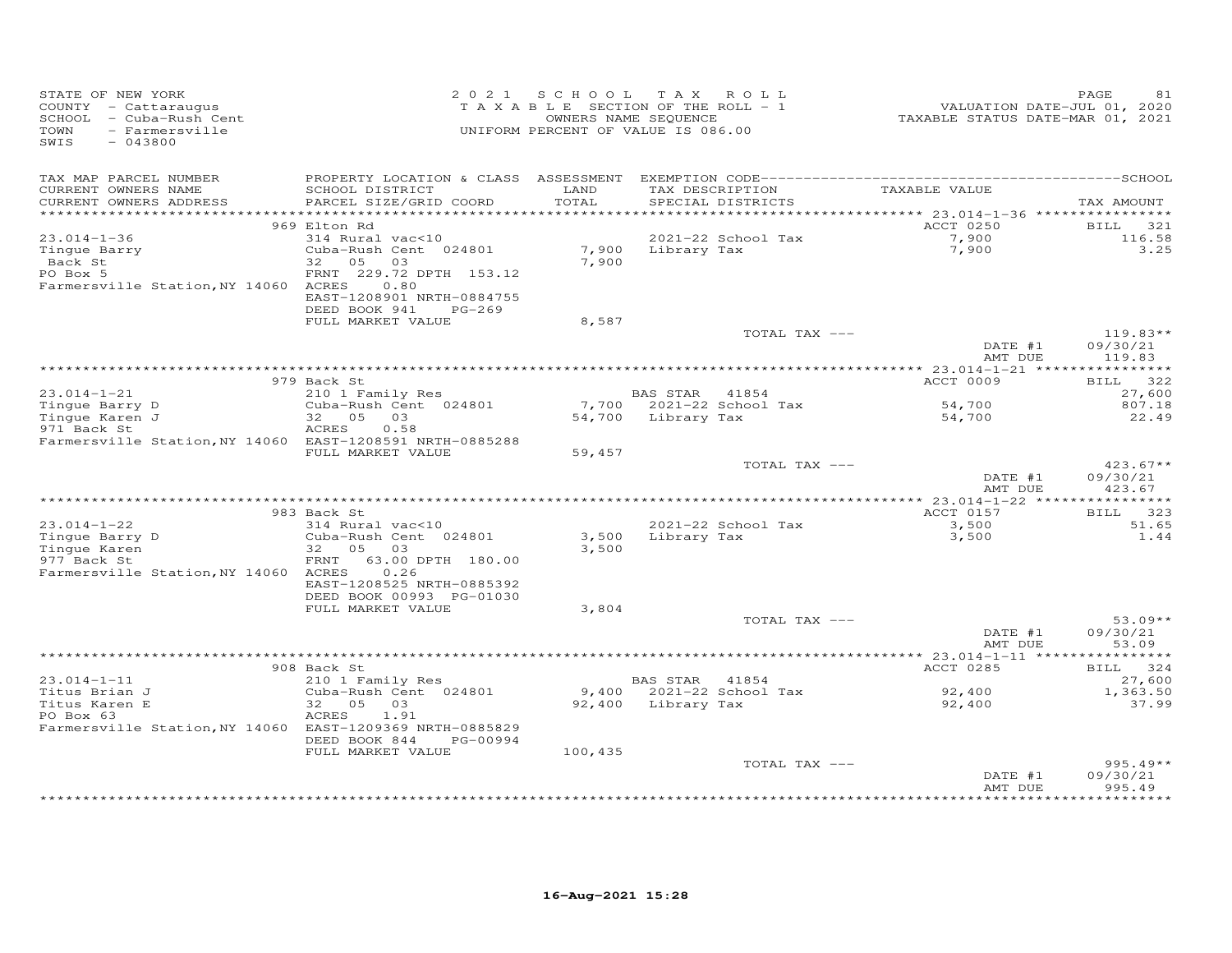| STATE OF NEW YORK<br>COUNTY - Cattaraugus<br>SCHOOL - Cuba-Rush Cent<br>TOWN<br>- Farmersville<br>SWIS<br>$-043800$ |                                                                                   |                  | 2021 SCHOOL TAX ROLL<br>TAXABLE SECTION OF THE ROLL - 1<br>OWNERS NAME SEQUENCE<br>UNIFORM PERCENT OF VALUE IS 086.00 | VALUATION DATE-JUL 01, 2020<br>TAXABLE STATUS DATE-MAR 01, 2021 | PAGE<br>82                       |
|---------------------------------------------------------------------------------------------------------------------|-----------------------------------------------------------------------------------|------------------|-----------------------------------------------------------------------------------------------------------------------|-----------------------------------------------------------------|----------------------------------|
| TAX MAP PARCEL NUMBER                                                                                               |                                                                                   |                  |                                                                                                                       |                                                                 |                                  |
| CURRENT OWNERS NAME<br>CURRENT OWNERS ADDRESS                                                                       | SCHOOL DISTRICT<br>PARCEL SIZE/GRID COORD                                         | LAND<br>TOTAL    | TAX DESCRIPTION<br>SPECIAL DISTRICTS                                                                                  | TAXABLE VALUE                                                   | TAX AMOUNT                       |
|                                                                                                                     |                                                                                   |                  |                                                                                                                       |                                                                 |                                  |
|                                                                                                                     | 1202 Hardy Crn. Rd                                                                |                  |                                                                                                                       | ACCT 0442                                                       | BILL 325                         |
| $41.001 - 1 - 4$<br>Tomczak Ann Marie                                                                               | 240 Rural res<br>Cuba-Rush Cent 024801                                            |                  | ENH STAR<br>41834<br>38,200 2021-22 School Tax                                                                        | 118,400                                                         | 65,040<br>1,747.17               |
| 1202 Hardy Corners Rd<br>Franklinville, NY 14737                                                                    | 34 05 03<br>ACRES 33.53<br>EAST-1205066 NRTH-0862469<br>DEED BOOK 718<br>$PG-628$ |                  | 118,400 Library Tax                                                                                                   | 118,400                                                         | 48.67                            |
|                                                                                                                     | FULL MARKET VALUE                                                                 | 128,696          |                                                                                                                       |                                                                 |                                  |
|                                                                                                                     |                                                                                   |                  | TOTAL TAX ---                                                                                                         | DATE #1                                                         | 869.84**<br>09/30/21             |
|                                                                                                                     |                                                                                   |                  |                                                                                                                       | AMT DUE                                                         | 869.84                           |
|                                                                                                                     |                                                                                   |                  |                                                                                                                       |                                                                 |                                  |
| $32.004 - 1 - 29$                                                                                                   | 791 D Bush Hill (Off) Rd                                                          |                  |                                                                                                                       | ACCT 0445                                                       | BILL 326                         |
| Trawinski Adam Stanley<br>Camacho C                                                                                 | 260 Seasonal res<br>Cuba-Rush Cent 024801<br>19  05  03                           | 48,600           | 2021-22 School Tax<br>$42,300$ Library Tax                                                                            | 48,600<br>48,600                                                | 717.16<br>19.98                  |
| 10856 Blanchard Rd<br>Holland, NY 14080                                                                             | ACRES 42.60<br>EAST-1211388 NRTH-0867353                                          |                  |                                                                                                                       |                                                                 |                                  |
|                                                                                                                     | DEED BOOK 1017 PG-843                                                             |                  |                                                                                                                       |                                                                 |                                  |
|                                                                                                                     | FULL MARKET VALUE                                                                 | 52,826           |                                                                                                                       |                                                                 |                                  |
|                                                                                                                     |                                                                                   |                  | TOTAL TAX ---                                                                                                         | DATE #1<br>AMT DUE                                              | $737.14**$<br>09/30/21<br>737.14 |
|                                                                                                                     |                                                                                   |                  |                                                                                                                       |                                                                 |                                  |
|                                                                                                                     | 8751 Stebbins Rd                                                                  |                  |                                                                                                                       | ACCT 0446                                                       | BILL 327                         |
| $32.004 - 1 - 27.1$                                                                                                 | 260 Seasonal res                                                                  |                  | 2021-22 School Tax                                                                                                    | 71,600                                                          | 1,056.56                         |
| Trzepacz Bruce J.<br>Trzepacz Donald Jr.                                                                            | Cuba-Rush Cent 024801<br>$19 -05 -03$                                             | 42,600<br>71,600 | Library Tax                                                                                                           | 71,600                                                          | 29.43                            |
| 11465 Bullis Road<br>Marilla, NY 14102                                                                              | ACRES 40.10<br>EAST-1213410 NRTH-0867354                                          |                  |                                                                                                                       |                                                                 |                                  |
|                                                                                                                     | DEED BOOK 27083 PG-7001                                                           |                  |                                                                                                                       |                                                                 |                                  |
|                                                                                                                     | FULL MARKET VALUE                                                                 | 77,826           | TOTAL TAX ---                                                                                                         |                                                                 | $1,085.99**$                     |
|                                                                                                                     |                                                                                   |                  |                                                                                                                       | DATE #1<br>AMT DUE                                              | 09/30/21<br>1,085.99             |
|                                                                                                                     |                                                                                   |                  |                                                                                                                       |                                                                 |                                  |
|                                                                                                                     | Stebbins Rd                                                                       |                  |                                                                                                                       |                                                                 | BILL 328                         |
| $32.004 - 1 - 27.4$                                                                                                 | 314 Rural vac<10                                                                  |                  | 2021-22 School Tax                                                                                                    | 16,200                                                          | 239.05                           |
| TTC Enterprises, LLC<br>61 Dellwood Drive                                                                           | Cuba-Rush Cent 024801<br>05 03                                                    | 16,200           | 16,200 Library Tax                                                                                                    | 16,200                                                          | 6.66                             |
| Elma, NY 14059                                                                                                      | 6.55 BANK<br>ACRES<br>005<br>EAST-1214177 NRTH-0867317<br>DEED BOOK 26916 PG-9001 |                  |                                                                                                                       |                                                                 |                                  |
|                                                                                                                     | FULL MARKET VALUE                                                                 | 17,609           |                                                                                                                       |                                                                 |                                  |
|                                                                                                                     |                                                                                   |                  | TOTAL TAX ---                                                                                                         | DATE #1<br>AMT DUE                                              | $245.71**$<br>09/30/21<br>245.71 |
|                                                                                                                     |                                                                                   |                  |                                                                                                                       |                                                                 | * * * * * * * *                  |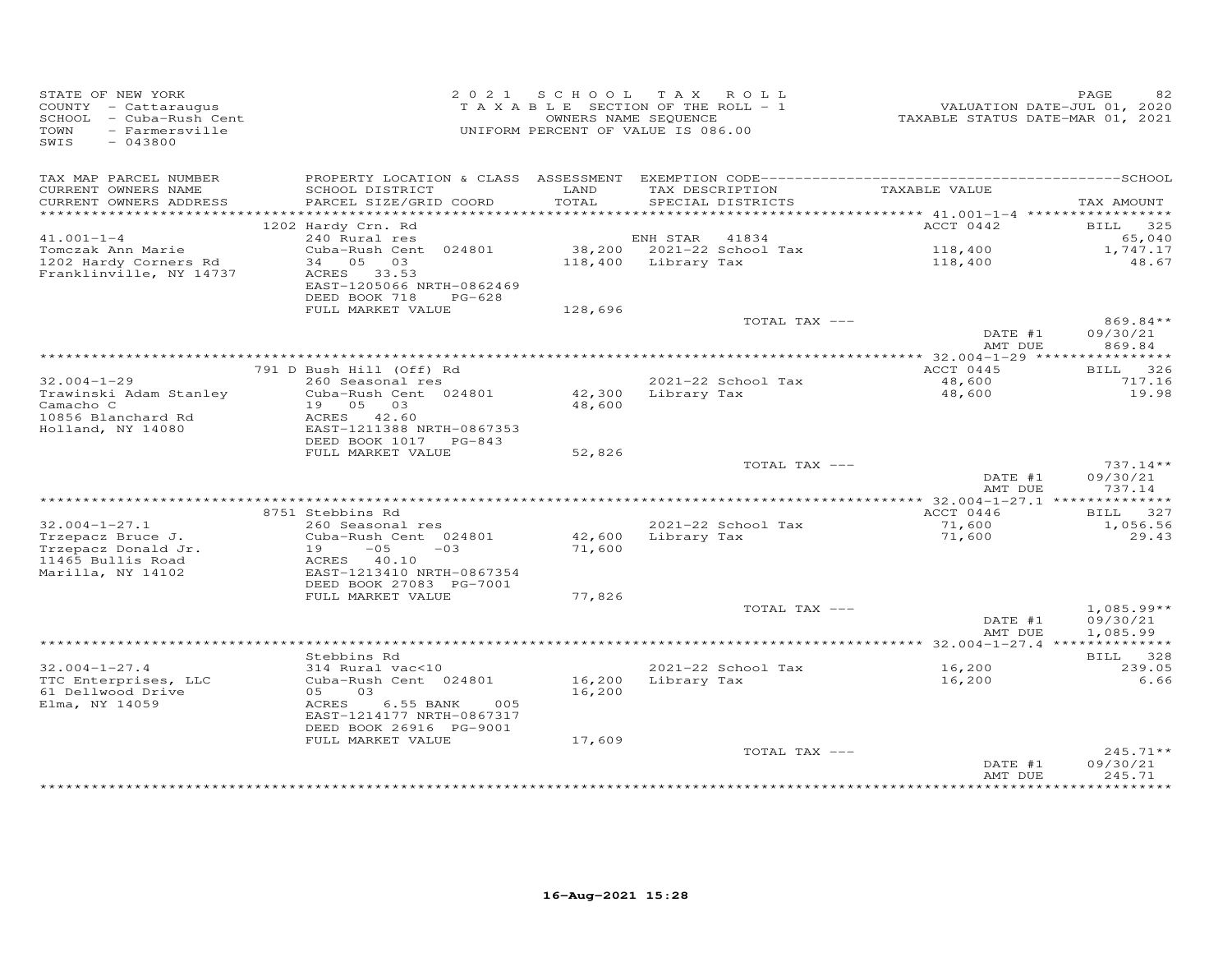| STATE OF NEW YORK<br>COUNTY - Cattaraugus<br>SCHOOL - Cuba-Rush Cent<br>TOWN<br>- Farmersville<br>SWIS<br>$-043800$ |                                                                                                       |                   | 2021 SCHOOL TAX ROLL<br>TAXABLE SECTION OF THE ROLL - 1<br>OWNERS NAME SEQUENCE<br>UNIFORM PERCENT OF VALUE IS 086.00 | VALUATION DATE-JUL 01, 2020<br>TAXABLE STATUS DATE-MAR 01, 2021 | PAGE<br>83                     |
|---------------------------------------------------------------------------------------------------------------------|-------------------------------------------------------------------------------------------------------|-------------------|-----------------------------------------------------------------------------------------------------------------------|-----------------------------------------------------------------|--------------------------------|
| TAX MAP PARCEL NUMBER<br>CURRENT OWNERS NAME<br>CURRENT OWNERS ADDRESS                                              | SCHOOL DISTRICT<br>PARCEL SIZE/GRID COORD                                                             | LAND<br>TOTAL     | TAX DESCRIPTION<br>SPECIAL DISTRICTS                                                                                  | TAXABLE VALUE                                                   | TAX AMOUNT                     |
|                                                                                                                     | 915 Back St                                                                                           |                   |                                                                                                                       | ACCT 0038                                                       | BILL 329                       |
| $23.014 - 1 - 14$<br>Tucker Sarah J<br>Tucker Daniel S<br>PO Box 51<br>Sandusky, NY 14133                           | 210 1 Family Res<br>Cuba-Rush Cent 024801<br>32  05  03<br>ACRES<br>0.49<br>EAST-1209549 NRTH-0885365 | 7,400             | 2021-22 School Tax<br>200 Library Tax                                                                                 | 7,400<br>7,400                                                  | 109.20<br>3.04                 |
|                                                                                                                     | DEED BOOK 2020 PG-12333                                                                               |                   |                                                                                                                       |                                                                 |                                |
|                                                                                                                     | FULL MARKET VALUE                                                                                     | 8,043             | TOTAL TAX ---                                                                                                         |                                                                 | 112.24**                       |
|                                                                                                                     |                                                                                                       |                   |                                                                                                                       | DATE #1<br>AMT DUE                                              | 09/30/21<br>112.24             |
|                                                                                                                     |                                                                                                       |                   |                                                                                                                       |                                                                 |                                |
|                                                                                                                     | 710 Bush Hill Rd                                                                                      |                   |                                                                                                                       | ACCT 0654                                                       | BILL 330                       |
| $32.004 - 1 - 4.2$<br>Uberty Douglas B<br>304 N Main St                                                             | 210 1 Family Res<br>Cuba-Rush Cent 024801<br>20  05  03                                               | 15,800<br>137,200 | 2021-22 School Tax<br>Library Tax                                                                                     | 137,200<br>137,200                                              | 2,024.59<br>56.40              |
| Warsaw, NY 14569                                                                                                    | 6.23<br>ACRES<br>EAST-1212532 NRTH-0871452<br>DEED BOOK 20190 PG-7132<br>FULL MARKET VALUE            | 149,130           |                                                                                                                       |                                                                 |                                |
|                                                                                                                     |                                                                                                       |                   | TOTAL TAX ---                                                                                                         |                                                                 | $2,080.99**$                   |
|                                                                                                                     |                                                                                                       |                   |                                                                                                                       | DATE #1<br>AMT DUE                                              | 09/30/21<br>2,080.99           |
|                                                                                                                     |                                                                                                       |                   |                                                                                                                       |                                                                 |                                |
| $23.004 - 1 - 13$                                                                                                   | Huyck Rd<br>314 Rural vac<10                                                                          |                   | 2021-22 School Tax                                                                                                    | ACCT 0337<br>8,400                                              | BILL 331<br>123.95             |
| Vetter Jeffrey H<br>Vetter Erin E<br>1787 North Forest Rd                                                           | Cuba-Rush Cent 024801<br>08 05 03<br>1.26<br>ACRES                                                    | 8,400             | 8,400 Library Tax                                                                                                     | 8,400                                                           | 3.45                           |
| Williamsville, NY 14221                                                                                             | EAST-1219427 NRTH-0884769<br>DEED BOOK 22532 PG-4001                                                  |                   |                                                                                                                       |                                                                 |                                |
|                                                                                                                     | FULL MARKET VALUE                                                                                     | 9,130             | TOTAL TAX ---                                                                                                         |                                                                 | $127.40**$                     |
|                                                                                                                     |                                                                                                       |                   |                                                                                                                       | DATE #1<br>AMT DUE                                              | 09/30/21<br>127.40             |
|                                                                                                                     |                                                                                                       |                   |                                                                                                                       |                                                                 |                                |
| $23.014 - 1 - 20$                                                                                                   | 971 Back St<br>210 1 Family Res                                                                       |                   | ENH STAR 41834                                                                                                        | ACCT 0452                                                       | BILL 332<br>56,600             |
| Vickman Donna M                                                                                                     | Cuba-Rush Cent 024801                                                                                 |                   | 7,400 2021-22 School Tax                                                                                              | 56,600                                                          | 835.22                         |
| Vickman Robert D<br>971 Back St<br>Farmersville Station, NY 14060 ACRES 0.42                                        | 32 05 03<br>FRNT 120.00 DPTH 152.00<br>EAST-1208686 NRTH-0885404                                      |                   | 56,600 Library Tax                                                                                                    | 56,600                                                          | 23.27                          |
|                                                                                                                     | DEED BOOK 742<br>PG-00905                                                                             |                   |                                                                                                                       |                                                                 |                                |
|                                                                                                                     | FULL MARKET VALUE                                                                                     | 61,522            |                                                                                                                       |                                                                 |                                |
|                                                                                                                     |                                                                                                       |                   | TOTAL TAX ---                                                                                                         | DATE #1<br>AMT DUE                                              | $23.27**$<br>09/30/21<br>23.27 |
|                                                                                                                     |                                                                                                       |                   |                                                                                                                       |                                                                 |                                |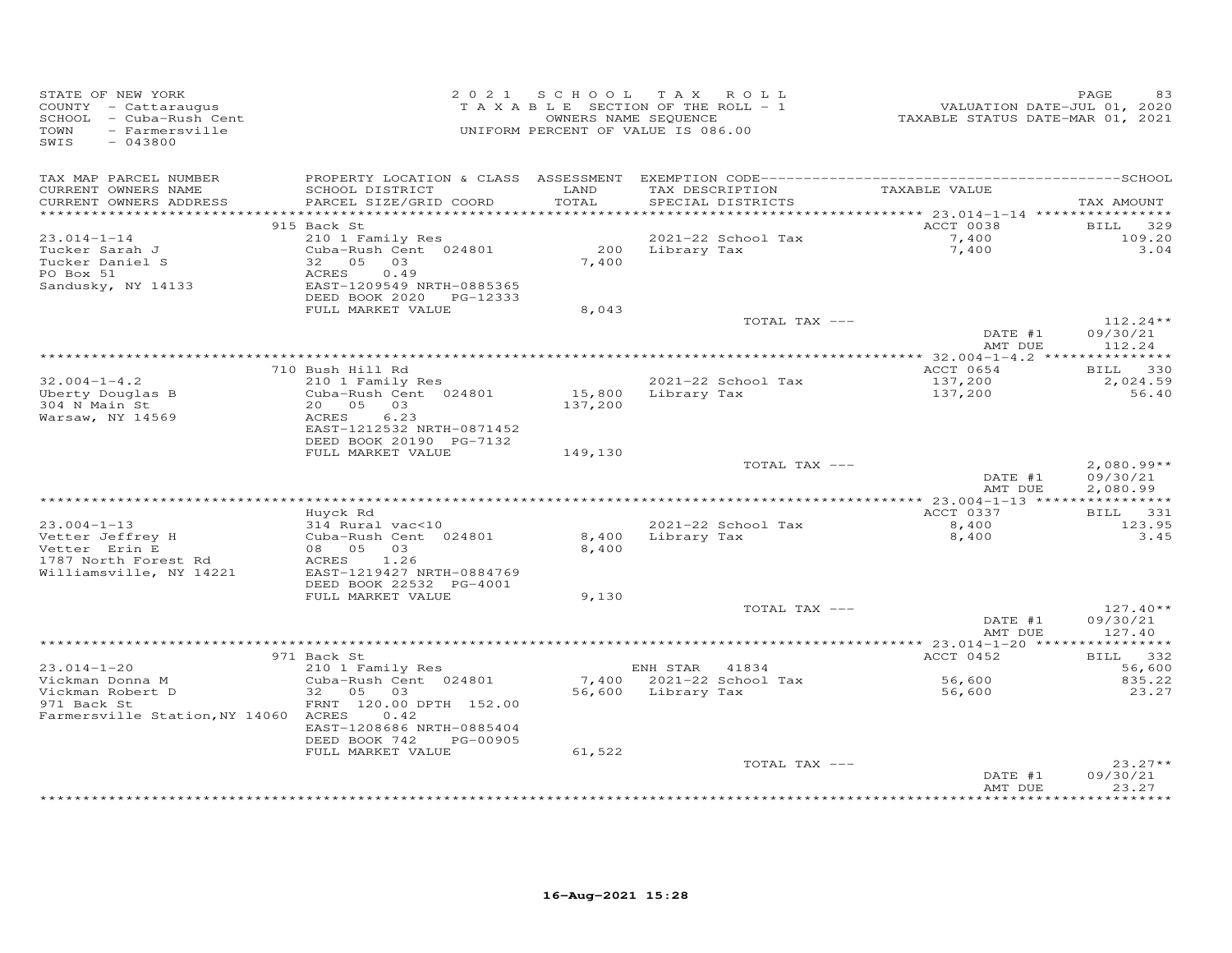| STATE OF NEW YORK<br>COUNTY - Cattaraugus<br>SCHOOL<br>- Cuba-Rush Cent<br>TOWN<br>- Farmersville<br>SWIS<br>$-043800$ | 2 0 2 1                                                                                                                                    | SCHOOL<br>TAXABLE SECTION OF THE ROLL - 1<br>UNIFORM PERCENT OF VALUE IS 086.00 | T A X<br>OWNERS NAME SEQUENCE | ROLL                                 | VALUATION DATE-JUL 01, 2020<br>TAXABLE STATUS DATE-MAR 01, 2021 | PAGE<br>84                       |
|------------------------------------------------------------------------------------------------------------------------|--------------------------------------------------------------------------------------------------------------------------------------------|---------------------------------------------------------------------------------|-------------------------------|--------------------------------------|-----------------------------------------------------------------|----------------------------------|
| TAX MAP PARCEL NUMBER<br>CURRENT OWNERS NAME<br>CURRENT OWNERS ADDRESS<br>************************                     | SCHOOL DISTRICT<br>PARCEL SIZE/GRID COORD                                                                                                  | LAND<br>TOTAL                                                                   |                               | TAX DESCRIPTION<br>SPECIAL DISTRICTS | TAXABLE VALUE                                                   | TAX AMOUNT                       |
|                                                                                                                        | Church St                                                                                                                                  |                                                                                 |                               |                                      | ACCT 0998                                                       | <b>BILL</b><br>333               |
| $23.003 - 1 - 7.5$<br>Vickman Kenneth W<br>Vickman Nancy J<br>PO Box 29<br>Farmersville Station, NY 14060              | 314 Rural vac<10<br>Cuba-Rush Cent 024801<br>32 05<br>03<br><b>ACRES</b><br>0.65<br>EAST-1208116 NRTH-0885112<br>DEED BOOK 2255<br>PG-9001 | 3,900<br>3,900                                                                  | Library Tax                   | 2021-22 School Tax                   | 3,900<br>3,900                                                  | 57.55<br>1.60                    |
|                                                                                                                        | FULL MARKET VALUE                                                                                                                          | 4,239                                                                           |                               | TOTAL TAX ---                        |                                                                 | $59.15**$                        |
|                                                                                                                        |                                                                                                                                            |                                                                                 |                               |                                      | DATE #1<br>AMT DUE                                              | 09/30/21<br>59.15                |
|                                                                                                                        |                                                                                                                                            |                                                                                 |                               |                                      |                                                                 |                                  |
| $23.003 - 1 - 7.3$                                                                                                     | 1047 Siloam Rd<br>210 1 Family Res                                                                                                         |                                                                                 | BAS STAR 41854                |                                      | ACCT 0996                                                       | BILL 334<br>27,600               |
| Vickman Kenneth W Jr                                                                                                   | Cuba-Rush Cent 024801                                                                                                                      |                                                                                 |                               | 10,700 2021-22 School Tax            | 70,400                                                          | 1,038.86                         |
| Vickman Melissa A                                                                                                      | 32 05<br>03                                                                                                                                |                                                                                 | 70,400 Library Tax            |                                      | 70,400                                                          | 28.94                            |
| 1047 Siloam Rd<br>Freedom, NY 14065                                                                                    | ACRES<br>2.80<br>EAST-1207735 NRTH-0885696<br>DEED BOOK 977<br>$PG-84$                                                                     |                                                                                 |                               |                                      |                                                                 |                                  |
|                                                                                                                        | FULL MARKET VALUE                                                                                                                          | 76,522                                                                          |                               | TOTAL TAX ---                        |                                                                 | 661.80**                         |
|                                                                                                                        |                                                                                                                                            |                                                                                 |                               |                                      | DATE #1<br>AMT DUE                                              | 09/30/21<br>661.80               |
|                                                                                                                        |                                                                                                                                            |                                                                                 |                               |                                      |                                                                 | ***********                      |
| $23.014 - 1 - 69$                                                                                                      | 9809 Church St<br>210 1 Family Res                                                                                                         |                                                                                 | ENH STAR 41834                |                                      | ACCT 0450                                                       | 335<br>BILL<br>65,040            |
| Vickman Nancy                                                                                                          | Cuba-Rush Cent 024801                                                                                                                      |                                                                                 |                               | 7,600 2021-22 School Tax             | 69,000                                                          | 1,018.20                         |
| Vickman Kenneth                                                                                                        | 32<br>05<br>03                                                                                                                             | 69,000                                                                          | Library Tax                   |                                      | 69,000                                                          | 28.37                            |
| 9809 Church St<br>Farmersville Station, NY 14060 ACRES                                                                 | FRNT 180.00 DPTH 125.00<br>0.52<br>EAST-1208254 NRTH-0885117<br>DEED BOOK 713<br>PG-00570                                                  |                                                                                 |                               |                                      |                                                                 |                                  |
|                                                                                                                        | FULL MARKET VALUE                                                                                                                          | 75,000                                                                          |                               |                                      |                                                                 |                                  |
|                                                                                                                        |                                                                                                                                            |                                                                                 |                               | TOTAL TAX ---                        | DATE #1<br>AMT DUE                                              | $120.57**$<br>09/30/21<br>120.57 |
|                                                                                                                        |                                                                                                                                            |                                                                                 |                               |                                      |                                                                 |                                  |
| $41.002 - 1 - 11.1$                                                                                                    | 211 Hardy Crn. Rd<br>210 1 Family Res                                                                                                      |                                                                                 | BAS STAR                      | 41854                                | ACCT 0621                                                       | 336<br><b>BILL</b><br>27,600     |
| Vinovrski John Jr                                                                                                      | Cuba-Rush Cent 024801                                                                                                                      | 15,100                                                                          |                               | 2021-22 School Tax                   | 68,000                                                          | 1,003.44                         |
| Vinovrski Dorothy A<br>211 Hardy Crn. Rd<br>Franklinville, NY 14737                                                    | 01 05<br>03<br>ACRES<br>5.73 BANK<br>017<br>EAST-1219333 NRTH-0859392<br>DEED BOOK 947<br>PG-831                                           | 68,000                                                                          | Library Tax                   |                                      | 68,000                                                          | 27.95                            |
|                                                                                                                        | FULL MARKET VALUE                                                                                                                          | 73,913                                                                          |                               | TOTAL TAX ---                        |                                                                 | $625.39**$                       |
|                                                                                                                        |                                                                                                                                            |                                                                                 |                               |                                      | DATE #1<br>AMT DUE                                              | 09/30/21<br>625.39               |
|                                                                                                                        |                                                                                                                                            |                                                                                 |                               |                                      |                                                                 |                                  |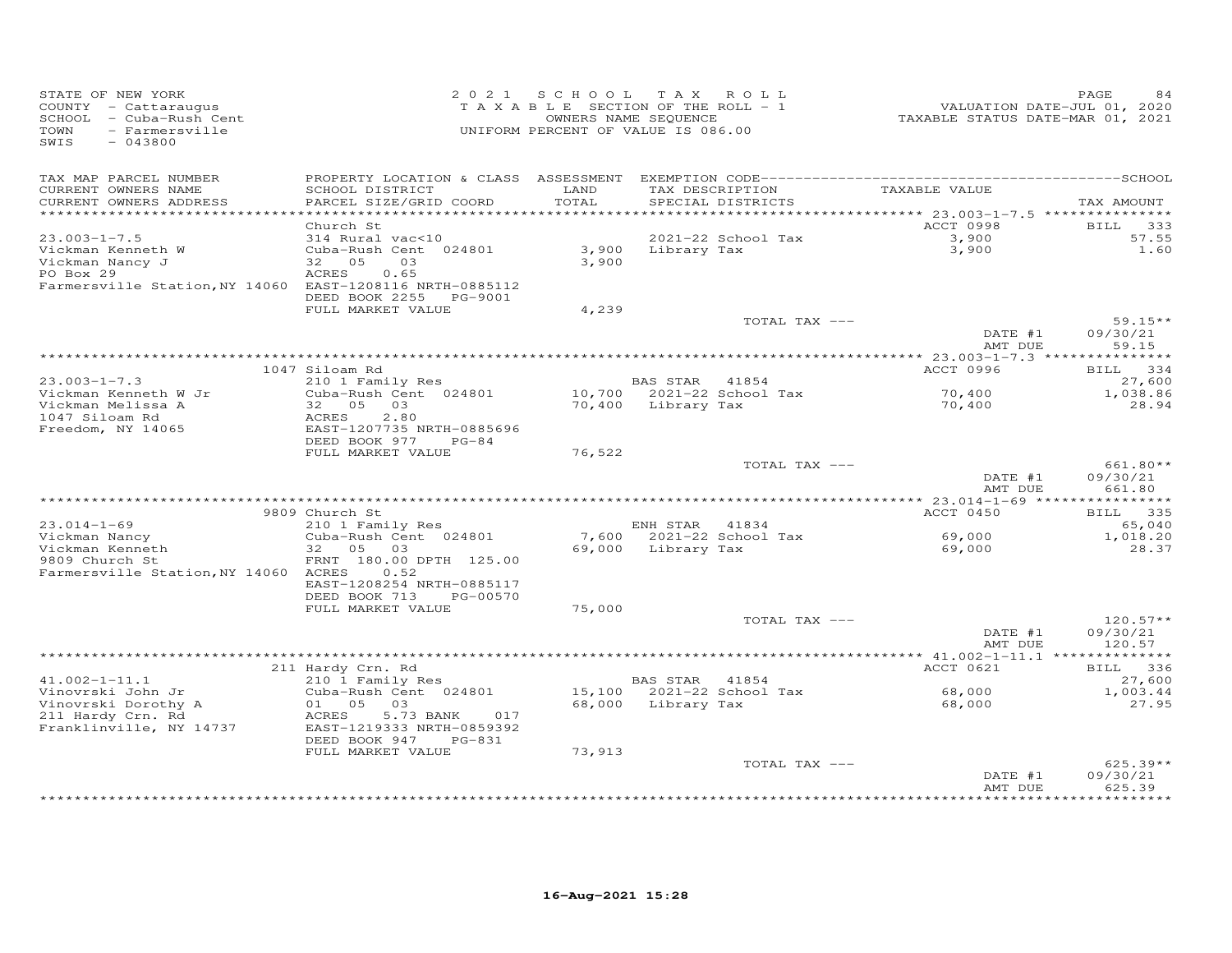| STATE OF NEW YORK<br>COUNTY - Cattaraugus<br>SCHOOL - Cuba-Rush Cent<br>TOWN<br>- Farmersville<br>SWIS<br>$-043800$ |                                          | 2021 SCHOOL TAX ROLL<br>TAXABLE SECTION OF THE ROLL - 1<br>OWNERS NAME SEQUENCE<br>UNIFORM PERCENT OF VALUE IS 086.00 |                      |                                         | VALUATION DATE-JUL 01, 2020<br>TAXABLE STATUS DATE-MAR 01, 2021 | PAGE<br>85             |
|---------------------------------------------------------------------------------------------------------------------|------------------------------------------|-----------------------------------------------------------------------------------------------------------------------|----------------------|-----------------------------------------|-----------------------------------------------------------------|------------------------|
| TAX MAP PARCEL NUMBER<br>CURRENT OWNERS NAME                                                                        | SCHOOL DISTRICT                          | LAND                                                                                                                  |                      | TAX DESCRIPTION                         | TAXABLE VALUE                                                   |                        |
| CURRENT OWNERS ADDRESS                                                                                              | PARCEL SIZE/GRID COORD                   | TOTAL                                                                                                                 |                      | SPECIAL DISTRICTS                       |                                                                 | TAX AMOUNT             |
|                                                                                                                     |                                          |                                                                                                                       |                      |                                         |                                                                 |                        |
| $23.014 - 1 - 26$                                                                                                   | 9800 Church St<br>210 1 Family Res       |                                                                                                                       | AGED S               | 41804                                   | ACCT 0454                                                       | BILL 337<br>3,000      |
| Vosburg (L/U) Vernon M                                                                                              | Cuba-Rush Cent 024801                    |                                                                                                                       | 5,900 ENH STAR 41834 |                                         |                                                                 | 57,000                 |
| Vosburg Gary                                                                                                        | 32 05 03                                 |                                                                                                                       |                      | 60,000 2021-22 School Tax               | 57,000                                                          | 841.12                 |
| Veron Vosburg                                                                                                       | ACRES<br>0.21                            |                                                                                                                       | Library Tax          |                                         | 57,000                                                          | 23.43                  |
| 9800 Church St                                                                                                      | EAST-1208424 NRTH-0885060                |                                                                                                                       |                      |                                         |                                                                 |                        |
| Farmersville Sta., NY 14060                                                                                         | DEED BOOK 16443 PG-8001                  |                                                                                                                       |                      |                                         |                                                                 |                        |
|                                                                                                                     | FULL MARKET VALUE                        | 65,217                                                                                                                |                      | TOTAL TAX ---                           |                                                                 | $23.43**$              |
|                                                                                                                     |                                          |                                                                                                                       |                      |                                         | DATE #1                                                         | 09/30/21               |
|                                                                                                                     |                                          |                                                                                                                       |                      |                                         | AMT DUE                                                         | 23.43                  |
|                                                                                                                     |                                          |                                                                                                                       |                      |                                         |                                                                 |                        |
|                                                                                                                     | 9795 NYS Rte 98                          |                                                                                                                       |                      |                                         | ACCT 0544                                                       | <b>BILL</b><br>338     |
| $23.014 - 1 - 41$<br>Vosburg Gary                                                                                   | 270 Mfg housing<br>Cuba-Rush Cent 024801 |                                                                                                                       |                      | 2021-22 School Tax<br>5,900 Library Tax | 21,400<br>21,400                                                | 315.79<br>8.80         |
| Vosburg Sheila                                                                                                      | 32  05  03                               | 21,400                                                                                                                |                      |                                         |                                                                 |                        |
| 10587 Marble Springs Rd                                                                                             | ACRES<br>0.21                            |                                                                                                                       |                      |                                         |                                                                 |                        |
| Delevan, NY 14042-9641                                                                                              | EAST-1209330 NRTH-0884371                |                                                                                                                       |                      |                                         |                                                                 |                        |
|                                                                                                                     | DEED BOOK 808<br>PG-00560                |                                                                                                                       |                      |                                         |                                                                 |                        |
|                                                                                                                     | FULL MARKET VALUE                        | 23,261                                                                                                                |                      | TOTAL TAX ---                           |                                                                 | $324.59**$             |
|                                                                                                                     |                                          |                                                                                                                       |                      |                                         | DATE #1                                                         | 09/30/21               |
|                                                                                                                     |                                          |                                                                                                                       |                      |                                         | AMT DUE                                                         | 324.59                 |
|                                                                                                                     |                                          |                                                                                                                       |                      |                                         |                                                                 |                        |
|                                                                                                                     | 537 West Branch Rd                       |                                                                                                                       |                      |                                         | ACCT 1043                                                       | BILL 339               |
| $32.002 - 1 - 11.16$<br>Wach Matthew M                                                                              | 312 Vac w/imprv<br>Cuba-Rush Cent 024801 | 2021-22 SCHO<br>19,300 Library Tax                                                                                    |                      | 2021-22 School Tax                      | 19,900<br>19,900                                                | 293.65<br>8.18         |
| 137 Groell Ave                                                                                                      | $13 \quad 5 \quad 3$                     | 19,900                                                                                                                |                      |                                         |                                                                 |                        |
| Cheektowaga, NY 14227                                                                                               | ACRES<br>9.15                            |                                                                                                                       |                      |                                         |                                                                 |                        |
|                                                                                                                     | EAST-1214884 NRTH-0873178                |                                                                                                                       |                      |                                         |                                                                 |                        |
|                                                                                                                     | DEED BOOK 2019 PG-10279                  |                                                                                                                       |                      |                                         |                                                                 |                        |
|                                                                                                                     | FULL MARKET VALUE                        | 21,630                                                                                                                |                      |                                         |                                                                 |                        |
|                                                                                                                     |                                          |                                                                                                                       |                      | TOTAL TAX ---                           | DATE #1                                                         | $301.83**$<br>09/30/21 |
|                                                                                                                     |                                          |                                                                                                                       |                      |                                         | AMT DUE                                                         | 301.83                 |
|                                                                                                                     |                                          |                                                                                                                       |                      |                                         |                                                                 |                        |
|                                                                                                                     | Stebbins Rd                              |                                                                                                                       |                      |                                         | ACCT 1066                                                       | BILL 340               |
| $32.002 - 1 - 11.18$                                                                                                | 312 Vac w/imprv                          |                                                                                                                       |                      | 2021-22 School Tax                      | 29,100                                                          | 429.41                 |
| Wach Matthew M<br>137 Groell Ave                                                                                    | Cuba-Rush Cent 024801<br>ACRES 10.15     | 20,500<br>29,100                                                                                                      |                      | Library Tax                             | 29,100                                                          | 11.96                  |
| Cheektowaga, NY 14227                                                                                               | EAST-1214905 NRTH-0872502                |                                                                                                                       |                      |                                         |                                                                 |                        |
|                                                                                                                     | DEED BOOK 2019 PG-10279                  |                                                                                                                       |                      |                                         |                                                                 |                        |
|                                                                                                                     | FULL MARKET VALUE                        | 31,630                                                                                                                |                      |                                         |                                                                 |                        |
|                                                                                                                     |                                          |                                                                                                                       |                      | TOTAL TAX ---                           |                                                                 | $441.37**$             |
|                                                                                                                     |                                          |                                                                                                                       |                      |                                         | DATE #1<br>AMT DUE                                              | 09/30/21<br>441.37     |
|                                                                                                                     |                                          |                                                                                                                       |                      |                                         |                                                                 |                        |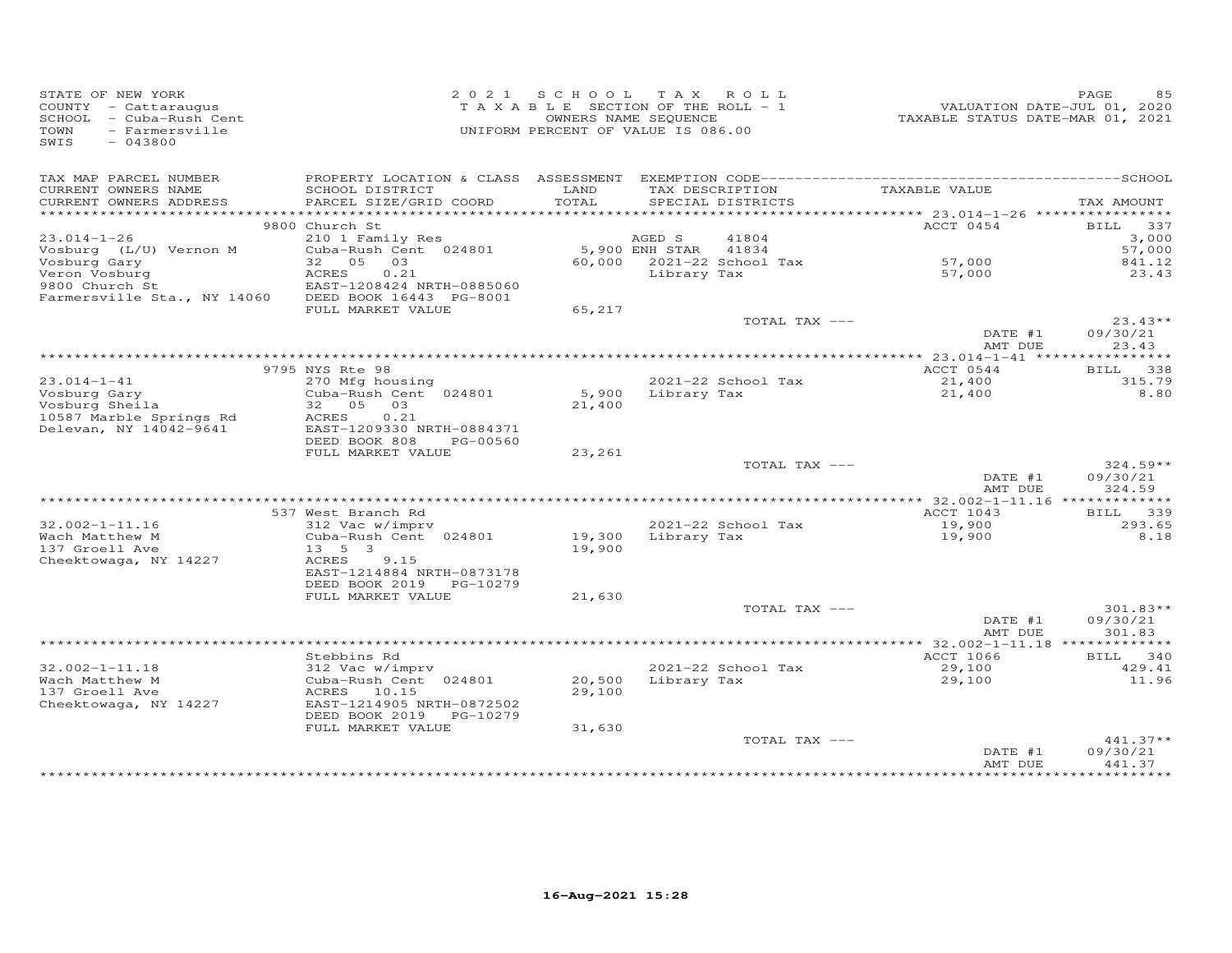| STATE OF NEW YORK<br>COUNTY - Cattaraugus<br>SCHOOL - Cuba-Rush Cent<br>- Farmersville<br>TOWN<br>$-043800$<br>SWIS |                                               | 2021 SCHOOL<br>TAXABLE SECTION OF THE ROLL - 1<br>OWNERS NAME SEQUENCE<br>UNIFORM PERCENT OF VALUE IS 086.00 |                       | TAX ROLL                  | VALUATION DATE-JUL 01, 2020<br>TAXABLE STATUS DATE-MAR 01, 2021 | PAGE<br>86           |
|---------------------------------------------------------------------------------------------------------------------|-----------------------------------------------|--------------------------------------------------------------------------------------------------------------|-----------------------|---------------------------|-----------------------------------------------------------------|----------------------|
| TAX MAP PARCEL NUMBER<br>CURRENT OWNERS NAME                                                                        | SCHOOL DISTRICT                               | LAND                                                                                                         |                       | TAX DESCRIPTION           | TAXABLE VALUE                                                   |                      |
| CURRENT OWNERS ADDRESS                                                                                              | PARCEL SIZE/GRID COORD                        | TOTAL                                                                                                        |                       | SPECIAL DISTRICTS         |                                                                 | TAX AMOUNT           |
|                                                                                                                     |                                               |                                                                                                              |                       |                           |                                                                 |                      |
| $23.003 - 1 - 7.2$                                                                                                  | 1050 Siloam Rd                                |                                                                                                              | BAS STAR              | 41854                     | ACCT 0905                                                       | BILL<br>341          |
| Wagner Douglas                                                                                                      | 210 1 Family Res<br>Cuba-Rush Cent 024801     |                                                                                                              |                       | 8,600 2021-22 School Tax  | 98,000                                                          | 27,600<br>1,446.13   |
| Wagner Lisa                                                                                                         | 32 05 03                                      |                                                                                                              | 98,000 Library Tax    |                           | 98,000                                                          | 40.29                |
| 1050 Siloam Rd                                                                                                      | ACRES<br>1.40 BANK<br>017                     |                                                                                                              |                       |                           |                                                                 |                      |
| PO Box 51                                                                                                           | EAST-1207759 NRTH-0886055                     |                                                                                                              |                       |                           |                                                                 |                      |
| Farmersville Station, NY 14060 DEED BOOK 937                                                                        | PG-370                                        |                                                                                                              |                       |                           |                                                                 |                      |
|                                                                                                                     | FULL MARKET VALUE                             | 106,522                                                                                                      |                       | TOTAL TAX ---             |                                                                 | $1,080.42**$         |
|                                                                                                                     |                                               |                                                                                                              |                       |                           | DATE #1<br>AMT DUE                                              | 09/30/21<br>1,080.42 |
|                                                                                                                     |                                               |                                                                                                              |                       |                           |                                                                 |                      |
|                                                                                                                     | Hyuck Rd                                      |                                                                                                              |                       |                           | ACCT 0983                                                       | BILL 342             |
| $23.004 - 1 - 20.6$                                                                                                 | 312 Vac w/imprv                               |                                                                                                              |                       | 2021-22 School Tax        | 47,100                                                          | 695.03               |
| Walczak Dennis                                                                                                      | Cuba-Rush Cent 024801                         |                                                                                                              | 40,400 Library Tax    |                           | 47,100                                                          | 19.36                |
| Walczak Donna<br>43 Stutzman Rd                                                                                     | 15 05 03<br>ACRES 36.80                       | 47,100                                                                                                       |                       |                           |                                                                 |                      |
| Bowmansville, NY 14026                                                                                              | EAST-1216036 NRTH-0881898                     |                                                                                                              |                       |                           |                                                                 |                      |
|                                                                                                                     | DEED BOOK 12244 PG-3001                       |                                                                                                              |                       |                           |                                                                 |                      |
|                                                                                                                     | FULL MARKET VALUE                             | 51,196                                                                                                       |                       |                           |                                                                 |                      |
|                                                                                                                     |                                               |                                                                                                              |                       | TOTAL TAX ---             |                                                                 | $714.39**$           |
|                                                                                                                     |                                               |                                                                                                              |                       |                           | DATE #1                                                         | 09/30/21             |
|                                                                                                                     |                                               |                                                                                                              |                       |                           | AMT DUE                                                         | 714.39               |
|                                                                                                                     | 517 Hardy Corners Rd                          |                                                                                                              |                       |                           | ACCT 1061                                                       | BILL 343             |
| $41.002 - 1 - 3.12$                                                                                                 | 312 Vac w/imprv                               |                                                                                                              |                       | 2021-22 School Tax        | 16,500                                                          | 243.48               |
| Walsh Neal G                                                                                                        | Cuba-Rush Cent 024801                         | 12,100                                                                                                       |                       | Library Tax               | 16,500                                                          | 6.78                 |
| Walsh Debra J                                                                                                       | 17/18 05 03                                   | 16,500                                                                                                       |                       |                           |                                                                 |                      |
| 338 N Bryant St                                                                                                     | 3.75<br>ACRES<br>EAST-1214296 NRTH-0861071    |                                                                                                              |                       |                           |                                                                 |                      |
| Depew, NY 14043                                                                                                     | DEED BOOK 19417 PG-7002                       |                                                                                                              |                       |                           |                                                                 |                      |
|                                                                                                                     | FULL MARKET VALUE                             | 17,935                                                                                                       |                       |                           |                                                                 |                      |
|                                                                                                                     |                                               |                                                                                                              |                       | TOTAL TAX ---             |                                                                 | $250.26**$           |
|                                                                                                                     |                                               |                                                                                                              |                       |                           | DATE #1                                                         | 09/30/21             |
|                                                                                                                     |                                               |                                                                                                              |                       |                           | AMT DUE                                                         | 250.26               |
|                                                                                                                     | 1025 Hardy Crn. Rd                            |                                                                                                              |                       |                           | ACCT 0459                                                       | BILL 344             |
| $41.001 - 1 - 11$                                                                                                   | 210 1 Family Res                              |                                                                                                              | AGED C/T/S 41800      |                           |                                                                 | 42,800               |
| Warner James L Jr                                                                                                   | Cuba-Rush Cent 024801                         |                                                                                                              | 16,700 ENH STAR 41834 |                           |                                                                 | 42,800               |
| Keller Diana C                                                                                                      | 26 05<br>03                                   |                                                                                                              |                       | 85,600 2021-22 School Tax | 42,800                                                          | 631.58               |
| Carol Warner                                                                                                        | ACRES<br>7.01                                 |                                                                                                              | Library Tax           |                           | 42,800                                                          | 17.60                |
| 12 Bloomer Rd                                                                                                       | EAST-1207782 NRTH-0860520                     |                                                                                                              |                       |                           |                                                                 |                      |
| Mayville, NY 14757                                                                                                  | DEED BOOK 100<br>PG-4001<br>FULL MARKET VALUE | 93,043                                                                                                       |                       |                           |                                                                 |                      |
|                                                                                                                     |                                               |                                                                                                              |                       | TOTAL TAX ---             |                                                                 | $17.60**$            |
|                                                                                                                     |                                               |                                                                                                              |                       |                           | DATE #1                                                         | 09/30/21             |
|                                                                                                                     |                                               |                                                                                                              |                       |                           | AMT DUE                                                         | 17.60<br>********    |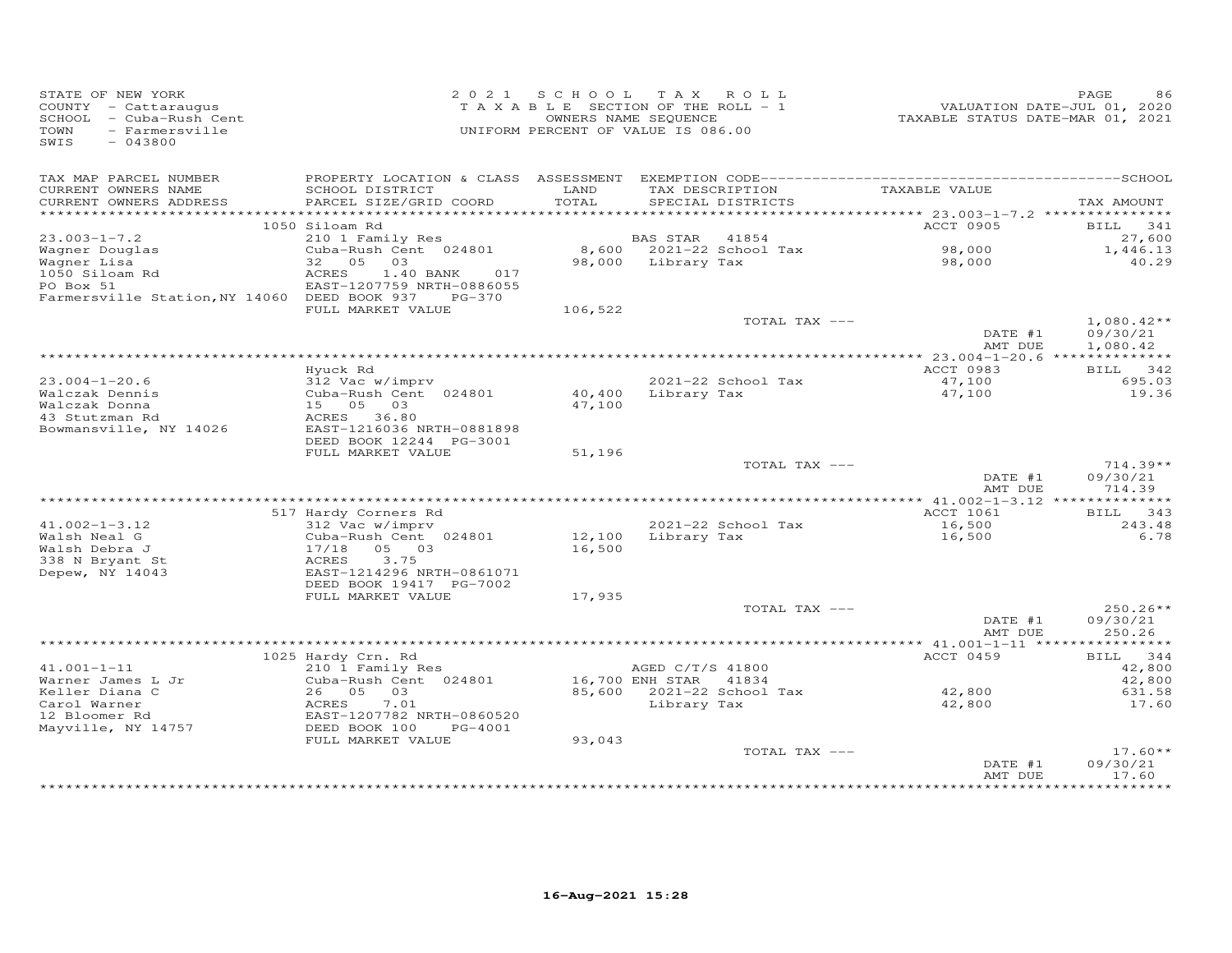| STATE OF NEW YORK<br>COUNTY - Cattaraugus<br>SCHOOL - Cuba-Rush Cent<br>TOWN<br>- Farmersville<br>SWIS<br>$-043800$ |                                                                                                                                      |                | 2021 SCHOOL TAX ROLL<br>TAXABLE SECTION OF THE ROLL - 1<br>OWNERS NAME SEQUENCE<br>UNIFORM PERCENT OF VALUE IS 086.00 | 01, 2020<br>2020, VALUATION DATE-JUL<br>2021, TAXABLE STATUS DATE-MAR 01, 2021 | PAGE<br>87                     |
|---------------------------------------------------------------------------------------------------------------------|--------------------------------------------------------------------------------------------------------------------------------------|----------------|-----------------------------------------------------------------------------------------------------------------------|--------------------------------------------------------------------------------|--------------------------------|
| TAX MAP PARCEL NUMBER<br>CURRENT OWNERS NAME<br>CURRENT OWNERS ADDRESS                                              | SCHOOL DISTRICT<br>PARCEL SIZE/GRID COORD                                                                                            | LAND<br>TOTAL  | TAX DESCRIPTION<br>SPECIAL DISTRICTS                                                                                  | TAXABLE VALUE                                                                  | TAX AMOUNT                     |
| ***********************                                                                                             | Co Rd 21                                                                                                                             |                |                                                                                                                       | ACCT 0461                                                                      | <b>BILL</b><br>345             |
| $23.003 - 1 - 17.1$<br>Warner Rick J<br>Warner Victoria C<br>1058 Elton Rd<br>Farmersville, NY 14060                | 312 Vac w/imprv<br>Cuba-Rush Cent 024801<br>$31 -05 -03$<br>5.75<br>ACRES<br>EAST-1206923 NRTH-0883650<br>DEED BOOK 15449 PG-7002    | 4,100          | 2021-22 School Tax<br>2,300 Library Tax                                                                               | 4,100<br>4,100                                                                 | 60.50<br>1.69                  |
|                                                                                                                     | FULL MARKET VALUE                                                                                                                    | 4,457          |                                                                                                                       |                                                                                |                                |
|                                                                                                                     |                                                                                                                                      |                | TOTAL TAX ---                                                                                                         | DATE #1<br>AMT DUE                                                             | $62.19**$<br>09/30/21<br>62.19 |
|                                                                                                                     |                                                                                                                                      |                |                                                                                                                       |                                                                                |                                |
| $23.003 - 1 - 18$<br>Warner Rick J                                                                                  | 1124 Co Rd 21<br>314 Rural vac<10<br>Cuba-Rush Cent 024801                                                                           | 400            | 2021-22 School Tax<br>Library Tax                                                                                     | ACCT 0389<br>400<br>400                                                        | BILL 346<br>5.90<br>0.16       |
| 1058 Elton Rd Rd<br>Farmersville Station, NY 14060 ACRES                                                            | 32  05  03<br>1.02<br>EAST-1206563 NRTH-0883431<br>DEED BOOK 21822 PG-9001                                                           | 400            |                                                                                                                       |                                                                                |                                |
|                                                                                                                     | FULL MARKET VALUE                                                                                                                    | 435            | TOTAL TAX ---                                                                                                         |                                                                                | $6.06**$                       |
|                                                                                                                     |                                                                                                                                      |                |                                                                                                                       | DATE #1<br>AMT DUE                                                             | 09/30/21<br>6.06               |
|                                                                                                                     | 1058 Co Rd 21                                                                                                                        |                |                                                                                                                       | ACCT 0462                                                                      | BILL 347                       |
| $23.014 - 1 - 53.2$                                                                                                 | 210 1 Family Res                                                                                                                     |                | BAS STAR 41854                                                                                                        |                                                                                | 27,600                         |
| Warner Rick J<br>Warner Victoria C<br>1058 Elton Rd                                                                 | Cuba-Rush Cent 024801<br>32 05 03<br>FRNT 97.00 DPTH 135.00                                                                          |                | 7,100 2021-22 School Tax<br>77,900 Library Tax                                                                        | 77,900<br>77,900                                                               | 1,149.53<br>32.02              |
| Farmersville Station, NY 14060 ACRES                                                                                | 0.30<br>EAST-1207534 NRTH-0883928<br>DEED BOOK 953<br>$PG-449$<br>FULL MARKET VALUE                                                  | 84,674         |                                                                                                                       |                                                                                |                                |
|                                                                                                                     |                                                                                                                                      |                | TOTAL TAX ---                                                                                                         | DATE #1                                                                        | $775.55**$<br>09/30/21         |
|                                                                                                                     |                                                                                                                                      |                |                                                                                                                       | AMT DUE                                                                        | 775.55                         |
|                                                                                                                     | $Co$ Rd $21$                                                                                                                         |                |                                                                                                                       | ACCT 0768                                                                      | BILL 348                       |
| $23.014 - 1 - 55.2$<br>Warner Rick J<br>Warner Victoria C<br>1058 Elton Rd<br>Farmersville, NY 14060                | 314 Rural vac<10<br>Cuba-Rush Cent 024801<br>$32 - 05 - 03$<br>ACRES<br>2.50<br>EAST-1207390 NRTH-0884052<br>DEED BOOK 15449 PG-7002 | 2,800<br>2,800 | 2021-22 School Tax<br>Library Tax                                                                                     | 2,800<br>2,800                                                                 | 41.32<br>1.15                  |
|                                                                                                                     | FULL MARKET VALUE                                                                                                                    | 3,043          | TOTAL TAX ---                                                                                                         |                                                                                | $42.47**$                      |
|                                                                                                                     |                                                                                                                                      |                |                                                                                                                       | DATE #1<br>AMT DUE<br>***************                                          | 09/30/21<br>42.47<br>********* |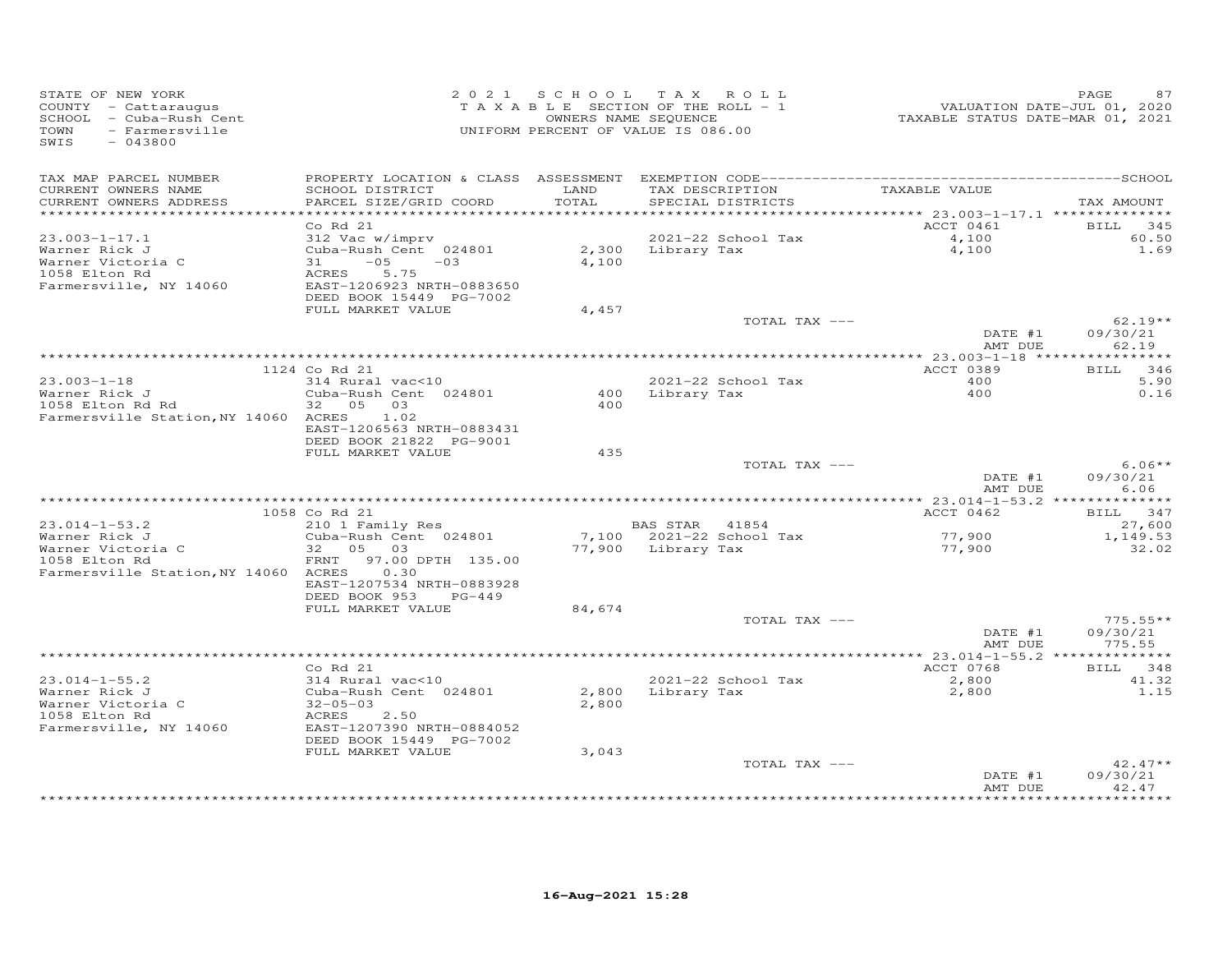| STATE OF NEW YORK<br>COUNTY - Cattaraugus<br>SCHOOL - Cuba-Rush Cent<br>- Farmersville<br>TOWN<br>SWIS<br>$-043800$ |                                                      | 2021 SCHOOL TAX ROLL<br>TAXABLE SECTION OF THE ROLL - 1<br>OWNERS NAME SEQUENCE<br>UNIFORM PERCENT OF VALUE IS 086.00 |                    |                                      | VALUATION DATE-JUL 01, 2020<br>TAXABLE STATUS DATE-MAR 01, 2021 | PAGE<br>88           |
|---------------------------------------------------------------------------------------------------------------------|------------------------------------------------------|-----------------------------------------------------------------------------------------------------------------------|--------------------|--------------------------------------|-----------------------------------------------------------------|----------------------|
| TAX MAP PARCEL NUMBER<br>CURRENT OWNERS NAME<br>CURRENT OWNERS ADDRESS                                              | SCHOOL DISTRICT<br>PARCEL SIZE/GRID COORD            | LAND<br>TOTAL                                                                                                         |                    | TAX DESCRIPTION<br>SPECIAL DISTRICTS | TAXABLE VALUE                                                   | TAX AMOUNT           |
|                                                                                                                     | 1044 Co Rd 21                                        |                                                                                                                       |                    |                                      | ACCT 0460                                                       | BILL 349             |
| $23.014 - 1 - 54$                                                                                                   | 210 1 Family Res                                     |                                                                                                                       | ENH STAR           | 41834                                |                                                                 | 63,600               |
| Warner Sharon L                                                                                                     | Cuba-Rush Cent 024801                                |                                                                                                                       |                    | 5,600 2021-22 School Tax             | 63,600                                                          | 938.51               |
| Warner Ronald                                                                                                       | 05<br>32<br>03                                       |                                                                                                                       | 63,600 Library Tax |                                      | 63,600                                                          | 26.15                |
| 1044 Co Rd 21<br>PO Box 194                                                                                         | 66.00 DPTH 135.00<br>FRNT<br>0.20<br>ACRES           |                                                                                                                       |                    |                                      |                                                                 |                      |
| Farmersville Station, NY 14060 EAST-1207648 NRTH-0884037                                                            |                                                      |                                                                                                                       |                    |                                      |                                                                 |                      |
|                                                                                                                     | DEED BOOK 1028 PG-1                                  |                                                                                                                       |                    |                                      |                                                                 |                      |
|                                                                                                                     | FULL MARKET VALUE                                    | 69,130                                                                                                                |                    | TOTAL TAX ---                        |                                                                 | $38.66**$            |
|                                                                                                                     |                                                      |                                                                                                                       |                    |                                      | DATE #1                                                         | 09/30/21             |
|                                                                                                                     |                                                      |                                                                                                                       |                    |                                      | AMT DUE                                                         | 38.66                |
|                                                                                                                     |                                                      |                                                                                                                       |                    |                                      |                                                                 |                      |
| $41.001 - 1 - 29$                                                                                                   | 8239 Healy Rd<br>270 Mfg housing                     |                                                                                                                       |                    | 2021-22 School Tax                   | ACCT 0616<br>27,100                                             | BILL 350<br>399.90   |
| WDOWIK KIM MARIE                                                                                                    | Cuba-Rush Cent 024801                                | 26,600                                                                                                                | Library Tax        |                                      | 27,100                                                          | 11.14                |
| Trzbinski Richard                                                                                                   | 34 05 03                                             | 27,100                                                                                                                |                    |                                      |                                                                 |                      |
| 50 ROWLEY ROAD                                                                                                      | ACRES 17.81                                          |                                                                                                                       |                    |                                      |                                                                 |                      |
| CHEEKTOWAGA, NY 14227                                                                                               | EAST-1203662 NRTH-0860141<br>DEED BOOK 28590 PG-6001 |                                                                                                                       |                    |                                      |                                                                 |                      |
|                                                                                                                     | FULL MARKET VALUE                                    | 29,457                                                                                                                |                    |                                      |                                                                 |                      |
|                                                                                                                     |                                                      |                                                                                                                       |                    | TOTAL TAX ---                        |                                                                 | $411.04**$           |
|                                                                                                                     |                                                      |                                                                                                                       |                    |                                      | DATE #1<br>AMT DUE                                              | 09/30/21<br>411.04   |
|                                                                                                                     | 529 Tarbell Rd                                       |                                                                                                                       |                    |                                      | ACCT 0047                                                       | BILL 351             |
| $23.004 - 1 - 20.1$                                                                                                 | 312 Vac w/imprv                                      |                                                                                                                       |                    | 2021-22 School Tax                   | 93,300                                                          | 1,376.78             |
| Weatherston Mark                                                                                                    | Cuba-Rush Cent 024801                                |                                                                                                                       |                    | 83,300 Library Tax                   | 93,300                                                          | 38.36                |
| 3043 Tazewell Ave SE                                                                                                | 15/23 05 03                                          | 93,300                                                                                                                |                    |                                      |                                                                 |                      |
| Palmbay, FL 32909                                                                                                   | ACRES 110.55<br>EAST-1214008 NRTH-0880791            |                                                                                                                       |                    |                                      |                                                                 |                      |
|                                                                                                                     | DEED BOOK 20237 PG-3001                              |                                                                                                                       |                    |                                      |                                                                 |                      |
|                                                                                                                     | FULL MARKET VALUE                                    | 101,413                                                                                                               |                    |                                      |                                                                 |                      |
|                                                                                                                     |                                                      |                                                                                                                       |                    | TOTAL TAX ---                        |                                                                 | $1,415.14**$         |
|                                                                                                                     |                                                      |                                                                                                                       |                    |                                      | DATE #1<br>AMT DUE                                              | 09/30/21<br>1,415.14 |
|                                                                                                                     |                                                      |                                                                                                                       |                    |                                      |                                                                 |                      |
|                                                                                                                     | 656 Hardy Crn. Rd                                    |                                                                                                                       |                    |                                      | ACCT 1060                                                       | BILL 352             |
| $41.002 - 1 - 3.11$                                                                                                 | 112 Dairy farm                                       |                                                                                                                       | AG BLDG            | 41700                                |                                                                 | 15,200               |
| Weaver Jonas A.<br>Weaver Lizzie E.                                                                                 | Cuba-Rush Cent 024801<br>17/18<br>05 03              | 101,500 AG BLDG<br>260,400 AG DIST                                                                                    |                    | 41700<br>41720                       |                                                                 | 55,400<br>50,995     |
| 656 Hardy Corners Rd                                                                                                | ACRES<br>99.25                                       |                                                                                                                       | BAS STAR           | 41854                                |                                                                 | 27,600               |
| Franklinville, NY 14737                                                                                             | EAST-0564435 NRTH-0860686                            |                                                                                                                       |                    | 2021-22 School Tax                   | 138,805                                                         | 2,048.27             |
|                                                                                                                     | DEED BOOK 20820 PG-9002                              |                                                                                                                       | Library Tax        |                                      | 138,805                                                         | 57.06                |
| MAY BE SUBJECT TO PAYMENT<br>UNDER AGDIST LAW TIL 2025                                                              | FULL MARKET VALUE                                    | 283,043                                                                                                               |                    |                                      |                                                                 |                      |
|                                                                                                                     |                                                      |                                                                                                                       |                    | TOTAL TAX ---                        |                                                                 | $1,699.33**$         |
|                                                                                                                     |                                                      |                                                                                                                       |                    |                                      | DATE #1                                                         | 09/30/21             |
|                                                                                                                     |                                                      |                                                                                                                       |                    |                                      | AMT DUE                                                         | 1,699.33<br>.        |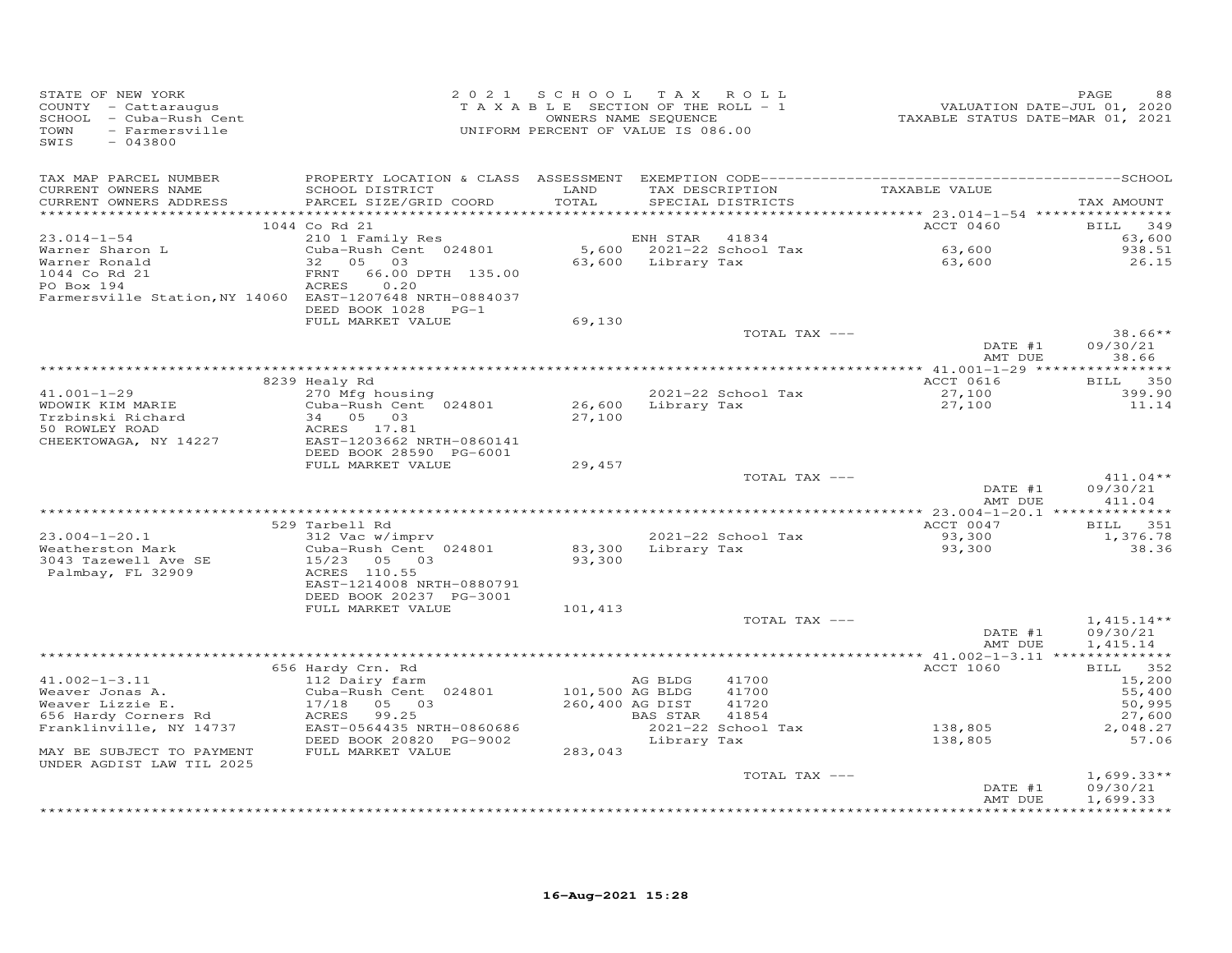| STATE OF NEW YORK<br>COUNTY - Cattaraugus<br>SCHOOL - Cuba-Rush Cent<br>TOWN<br>- Farmersville<br>SWIS<br>$-043800$ |                                              |               | 2021 SCHOOL TAX ROLL<br>TAXABLE SECTION OF THE ROLL - 1<br>OWNERS NAME SEQUENCE<br>UNIFORM PERCENT OF VALUE IS 086.00 | VALUATION DATE-JUL 01, 2020<br>TAXABLE STATUS DATE-MAR 01, 2021 | PAGE               |
|---------------------------------------------------------------------------------------------------------------------|----------------------------------------------|---------------|-----------------------------------------------------------------------------------------------------------------------|-----------------------------------------------------------------|--------------------|
| TAX MAP PARCEL NUMBER                                                                                               |                                              |               |                                                                                                                       |                                                                 |                    |
| CURRENT OWNERS NAME<br>CURRENT OWNERS ADDRESS                                                                       | SCHOOL DISTRICT<br>PARCEL SIZE/GRID COORD    | LAND<br>TOTAL | TAX DESCRIPTION<br>SPECIAL DISTRICTS                                                                                  | TAXABLE VALUE                                                   | TAX AMOUNT         |
| ***********************                                                                                             |                                              |               |                                                                                                                       |                                                                 |                    |
|                                                                                                                     | 382 Hardy Crn. Rd                            |               |                                                                                                                       | ACCT 0468                                                       | 353<br>BILL        |
| $41.002 - 1 - 6$<br>Werth Patricia M L/U                                                                            | 240 Rural res<br>Cuba-Rush Cent 024801       |               | AGED C/T/S 41800<br>105,200 ENH STAR 41834                                                                            |                                                                 | 102,550<br>65,040  |
| Werth Christopher C                                                                                                 | 10  05  03                                   |               | 205,100 2021-22 School Tax                                                                                            | 102,550                                                         | 1,513.28           |
| 382 Hardy Corners Rd                                                                                                | ACRES 161.49                                 |               | Library Tax                                                                                                           | 102,550                                                         | 42.16              |
| Franklinville, NY 14737                                                                                             | EAST-1217242 NRTH-0863889                    |               |                                                                                                                       |                                                                 |                    |
|                                                                                                                     | DEED BOOK 14994 PG-2001                      |               |                                                                                                                       |                                                                 |                    |
|                                                                                                                     | FULL MARKET VALUE                            | 222,935       |                                                                                                                       |                                                                 |                    |
|                                                                                                                     |                                              |               | TOTAL TAX ---                                                                                                         |                                                                 | $629.44**$         |
|                                                                                                                     |                                              |               |                                                                                                                       | DATE #1                                                         | 09/30/21           |
|                                                                                                                     |                                              |               |                                                                                                                       | AMT DUE                                                         | 629.44             |
|                                                                                                                     | 771 Bush Hill Rd                             |               |                                                                                                                       | ACCT 0134                                                       | 354<br>BILL        |
| $32.004 - 1 - 3.1$                                                                                                  | 210 1 Family Res                             |               | 2021-22 School Tax                                                                                                    | 72,400                                                          | 1,068.37           |
| White Ken                                                                                                           | Cuba-Rush Cent 024801                        |               | 10,200 Library Tax                                                                                                    | 72,400                                                          | 29.76              |
| Decker Christi                                                                                                      | 20  05  03                                   | 72,400        |                                                                                                                       |                                                                 |                    |
| 133 Ridge Park Ave                                                                                                  | 2.45<br>ACRES                                |               |                                                                                                                       |                                                                 |                    |
| Buffalo, NY 14211                                                                                                   | EAST-1211649 NRTH-0870788                    |               |                                                                                                                       |                                                                 |                    |
|                                                                                                                     | DEED BOOK 20210 PG-2003<br>FULL MARKET VALUE | 78,696        |                                                                                                                       |                                                                 |                    |
|                                                                                                                     |                                              |               | TOTAL TAX ---                                                                                                         |                                                                 | $1,098.13**$       |
|                                                                                                                     |                                              |               |                                                                                                                       | DATE #1                                                         | 09/30/21           |
|                                                                                                                     |                                              |               |                                                                                                                       | AMT DUE                                                         | 1,098.13           |
|                                                                                                                     |                                              |               |                                                                                                                       |                                                                 |                    |
|                                                                                                                     | 8267 Healy Rd                                |               |                                                                                                                       | ACCT 0528                                                       | BILL 355           |
| $41.001 - 1 - 31$                                                                                                   | 260 Seasonal res                             |               | 2021-22 School Tax                                                                                                    | 66,600                                                          | 982.78             |
| Zaenglein Paul                                                                                                      | Cuba-Rush Cent 024801                        | 20,200        | Library Tax                                                                                                           | 66,600                                                          | 27.38              |
| Zaenglein Dorothy                                                                                                   | 34 05 03<br>9.90                             | 66,600        |                                                                                                                       |                                                                 |                    |
| 125 North America Dr<br>West Seneca, NY 14224                                                                       | ACRES<br>EAST-1203630 NRTH-0860798           |               |                                                                                                                       |                                                                 |                    |
|                                                                                                                     | DEED BOOK 961<br>$PG-4$                      |               |                                                                                                                       |                                                                 |                    |
|                                                                                                                     | FULL MARKET VALUE                            | 72,391        |                                                                                                                       |                                                                 |                    |
|                                                                                                                     |                                              |               | TOTAL TAX ---                                                                                                         |                                                                 | $1,010.16**$       |
|                                                                                                                     |                                              |               |                                                                                                                       | DATE #1                                                         | 09/30/21           |
|                                                                                                                     |                                              |               |                                                                                                                       | AMT DUE                                                         | 1,010.16           |
|                                                                                                                     |                                              |               |                                                                                                                       |                                                                 |                    |
| $41.001 - 1 - 32.1$                                                                                                 | 8275 Healy Rd                                |               | 2021-22 School Tax                                                                                                    | ACCT 0251<br>31,100                                             | BILL 356<br>458.93 |
| Zaenglein Peter                                                                                                     | 312 Vac w/imprv<br>Cuba-Rush Cent 024801     | 20,100        | Library Tax                                                                                                           | 31,100                                                          | 12.79              |
| Zaenglein Susan                                                                                                     | 35 05 03                                     | 31,100        |                                                                                                                       |                                                                 |                    |
| 588 Commercial Street                                                                                               | ACRES<br>9.85                                |               |                                                                                                                       |                                                                 |                    |
| Farnham, NY 14061                                                                                                   | EAST-1203622 NRTH-0861085                    |               |                                                                                                                       |                                                                 |                    |
|                                                                                                                     | DEED BOOK 26155 PG-6001                      |               |                                                                                                                       |                                                                 |                    |
|                                                                                                                     | FULL MARKET VALUE                            | 33,804        |                                                                                                                       |                                                                 |                    |
|                                                                                                                     |                                              |               | TOTAL TAX ---                                                                                                         |                                                                 | $471.72**$         |
|                                                                                                                     |                                              |               |                                                                                                                       | DATE #1<br>AMT DUE                                              | 09/30/21<br>471.72 |
|                                                                                                                     |                                              |               |                                                                                                                       |                                                                 | **********         |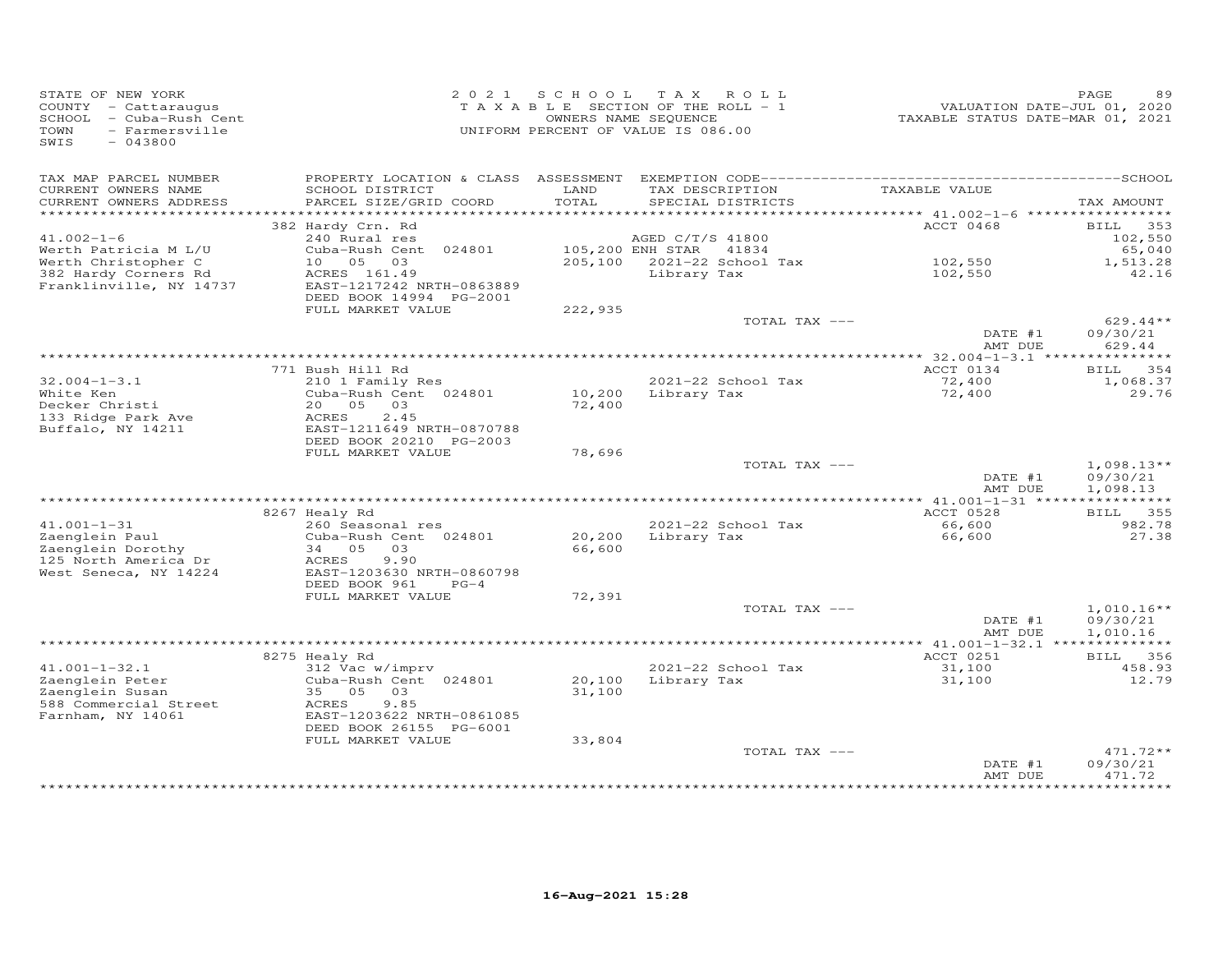| STATE OF NEW YORK<br>COUNTY - Cattaraugus<br>SCHOOL - Cuba-Rush Cent<br>- Farmersville<br>TOWN<br>SWIS<br>$-043800$ |                                                                                                                                                        |                  | 2021 SCHOOL TAX ROLL<br>TAXABLE SECTION OF THE ROLL - 1<br>OWNERS NAME SEQUENCE<br>UNIFORM PERCENT OF VALUE IS 086.00 | VALUATION DATE-JUL 01, 2020<br>TAXABLE STATUS DATE-MAR 01, 2021 | PAGE<br>90                                        |
|---------------------------------------------------------------------------------------------------------------------|--------------------------------------------------------------------------------------------------------------------------------------------------------|------------------|-----------------------------------------------------------------------------------------------------------------------|-----------------------------------------------------------------|---------------------------------------------------|
| TAX MAP PARCEL NUMBER<br>CURRENT OWNERS NAME<br>CURRENT OWNERS ADDRESS<br>************************                  | SCHOOL DISTRICT<br>PARCEL SIZE/GRID COORD                                                                                                              | LAND<br>TOTAL    | TAX DESCRIPTION<br>SPECIAL DISTRICTS                                                                                  | TAXABLE VALUE                                                   | TAX AMOUNT                                        |
| $41.001 - 1 - 6.2$<br>Zandi Daniel<br>Zandi Lori<br>1159 Hardy Corners Rd<br>Franklinville, NY 14737                | 1159 Hardy Crn. Rd<br>210 1 Family Res<br>Cuba-Rush Cent 024801<br>26 05 03<br>ACRES<br>1.67<br>EAST-1205966 NRTH-0861527<br>DEED BOOK 865<br>PG-00456 |                  | BAS STAR<br>41854<br>9,000 2021-22 School Tax<br>81,400 Library Tax                                                   | ACCT 0596<br>$81,400$<br>$81,400$<br>81,400                     | <b>BILL</b><br>357<br>27,600<br>1,201.18<br>33.46 |
|                                                                                                                     | FULL MARKET VALUE                                                                                                                                      | 88,478           | TOTAL TAX ---                                                                                                         | DATE #1<br>AMT DUE                                              | 828.64**<br>09/30/21<br>828.64                    |
|                                                                                                                     |                                                                                                                                                        |                  |                                                                                                                       |                                                                 |                                                   |
|                                                                                                                     | 171 West Branch Rd                                                                                                                                     |                  |                                                                                                                       | ACCT 0377                                                       | BILL 358                                          |
| $32.004 - 2 - 8.1$<br>Zandi Lori Jo<br>Adkins Constance Rutecki                                                     | 240 Rural res<br>Cuba-Rush Cent 024801<br>03/04 05 04                                                                                                  |                  | ENH STAR 41834<br>118,700 2021-22 School Tax<br>172,100 Library Tax                                                   | 172,100<br>172,100                                              | 65,040<br>2,539.59<br>70.75                       |
| 1159 Hardys Corners Road<br>Franklinville, NY 14737                                                                 | ACRES 212.95<br>EAST-1219683 NRTH-0868110<br>DEED BOOK 20200 PG-2876<br>FULL MARKET VALUE                                                              | 187,065          |                                                                                                                       |                                                                 |                                                   |
|                                                                                                                     |                                                                                                                                                        |                  | TOTAL TAX ---                                                                                                         | DATE #1<br>AMT DUE                                              | $1,684.34**$<br>09/30/21<br>1,684.34              |
|                                                                                                                     |                                                                                                                                                        |                  |                                                                                                                       |                                                                 |                                                   |
| $32.004 - 2 - 8.6$<br>Zandi Matthew<br>545 Washington Ave<br>Rochester, NY 14617                                    | West Branch Rd<br>314 Rural vac<10<br>Cuba-Rush Cent 024801<br>03/04 05 04<br>6.15<br>ACRES                                                            | 15,700<br>15,700 | 2021-22 School Tax<br>Library Tax                                                                                     | ACCT 1151<br>15,700<br>15,700                                   | <b>BILL</b><br>359<br>231.68<br>6.45              |
|                                                                                                                     | EAST-1218806 NRTH-0870503<br>DEED BOOK 10321 PG-9001<br>FULL MARKET VALUE                                                                              | 17,065           |                                                                                                                       |                                                                 |                                                   |
|                                                                                                                     |                                                                                                                                                        |                  | TOTAL TAX ---                                                                                                         | DATE #1<br>AMT DUE                                              | 238.13**<br>09/30/21<br>238.13                    |
|                                                                                                                     |                                                                                                                                                        |                  |                                                                                                                       | **** 32.002-1-11.8 **************                               |                                                   |
| $32.002 - 1 - 11.8$<br>Zarcone Margaret T.                                                                          | 517 West Branch Rd<br>260 Seasonal res<br>Cuba-Rush Cent 024801                                                                                        | 21,300           | 2021-22 School Tax<br>Library Tax                                                                                     | ACCT 1020<br>73,300<br>73,300                                   | BILL 360<br>1,081.65<br>30.13                     |
| Zarcone Carl<br>- 2 2 2 1 1 1<br>PO Box 11<br>Farmersville Station, NY 14060 ACRES 10.85 BANK                       | 13 05 03<br>Ff 785.00<br>017<br>EAST-1215537 NRTH-0872735<br>DEED BOOK 26965 PG-9001<br>FULL MARKET VALUE                                              | 73,300<br>79,674 |                                                                                                                       |                                                                 |                                                   |
|                                                                                                                     |                                                                                                                                                        |                  | TOTAL TAX ---                                                                                                         | DATE #1<br>AMT DUE                                              | $1,111.78**$<br>09/30/21<br>1,111.78              |
|                                                                                                                     |                                                                                                                                                        |                  |                                                                                                                       |                                                                 |                                                   |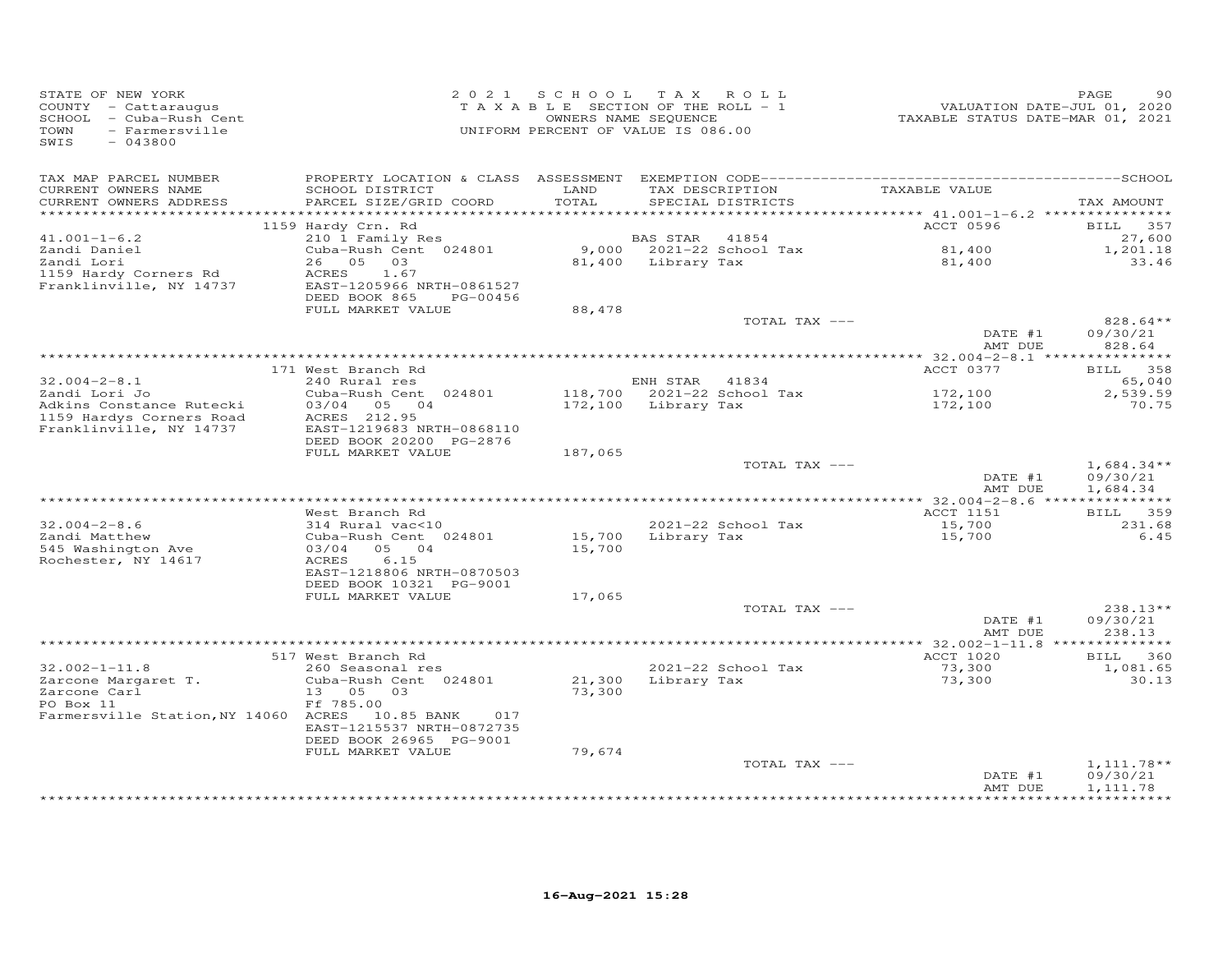| STATE OF NEW YORK<br>COUNTY - Cattaraugus<br>SCHOOL - Cuba-Rush Cent<br>- Farmersville<br>TOWN<br>$-043800$<br>SWIS |                                           | OWNERS NAME SEQUENCE | 2021 SCHOOL TAX ROLL<br>TAXABLE SECTION OF THE ROLL - 1<br>UNIFORM PERCENT OF VALUE IS 086.00 |               | TAXABLE STATUS DATE-MAR 01, 2021 | PAGE<br>VALUATION DATE-JUL 01, 2020 | 91       |
|---------------------------------------------------------------------------------------------------------------------|-------------------------------------------|----------------------|-----------------------------------------------------------------------------------------------|---------------|----------------------------------|-------------------------------------|----------|
| TAX MAP PARCEL NUMBER                                                                                               |                                           |                      |                                                                                               |               |                                  |                                     |          |
| CURRENT OWNERS NAME<br>CURRENT OWNERS ADDRESS                                                                       | SCHOOL DISTRICT<br>PARCEL SIZE/GRID COORD | LAND<br>TOTAL        | TAX DESCRIPTION<br>SPECIAL DISTRICTS                                                          |               | TAXABLE VALUE                    | TAX AMOUNT                          |          |
| **********************                                                                                              | ********************                      |                      |                                                                                               |               |                                  |                                     |          |
|                                                                                                                     | Stebbins Rd                               |                      |                                                                                               |               | ACCT 0960                        | BILL                                | 361      |
| $41.002 - 1 - 3.5$                                                                                                  | 270 Mfg housing                           |                      | 2021-22 School Tax                                                                            |               | 20,000                           |                                     | 295.13   |
| Zatkos William D                                                                                                    | Cuba-Rush Cent 024801                     | 11,300               | Library Tax                                                                                   |               | 20,000                           |                                     | 8.22     |
| Zatkos Jennifer L                                                                                                   | 18 05<br>03                               | 20,000               |                                                                                               |               |                                  |                                     |          |
| 3779 Trails End Ln                                                                                                  | ACRES<br>3.20                             |                      |                                                                                               |               |                                  |                                     |          |
| North Tonawanda, NY 14120                                                                                           | EAST-1214260 NRTH-0861984                 |                      |                                                                                               |               |                                  |                                     |          |
|                                                                                                                     | DEED BOOK 21312 PG-4003                   |                      |                                                                                               |               |                                  |                                     |          |
|                                                                                                                     | FULL MARKET VALUE                         | 21,739               |                                                                                               |               |                                  |                                     |          |
|                                                                                                                     |                                           |                      |                                                                                               | TOTAL TAX --- |                                  | $303.35**$                          |          |
|                                                                                                                     |                                           |                      |                                                                                               |               | DATE #1<br>AMT DUE               | 09/30/21<br>303.35                  |          |
|                                                                                                                     |                                           |                      |                                                                                               |               |                                  |                                     |          |
|                                                                                                                     | 9494 NYS Rte 98                           |                      |                                                                                               |               | ACCT 0222                        | BILL 362                            |          |
| $23.003 - 1 - 13$                                                                                                   | 270 Mfg housing                           |                      | <b>BAS STAR</b>                                                                               | 41854         |                                  |                                     | 27,600   |
| Zink Justin S                                                                                                       | Cuba-Rush Cent 024801                     |                      | 9,200 2021-22 School Tax                                                                      |               | 38,200                           |                                     | 563.70   |
| 9494 NYS Rte 98                                                                                                     | 31 05 03                                  |                      | 38,200 Library Tax                                                                            |               | 38,200                           |                                     | 15.70    |
| Franklinville, NY 14737                                                                                             | ACRES<br>1.81                             |                      |                                                                                               |               |                                  |                                     |          |
|                                                                                                                     | EAST-1207953 NRTH-0880235                 |                      |                                                                                               |               |                                  |                                     |          |
|                                                                                                                     | DEED BOOK 10500 PG-3001                   |                      |                                                                                               |               |                                  |                                     |          |
|                                                                                                                     | FULL MARKET VALUE                         | 41,522               |                                                                                               |               |                                  |                                     |          |
|                                                                                                                     |                                           |                      |                                                                                               | TOTAL TAX --- |                                  | $173.40**$                          |          |
|                                                                                                                     |                                           |                      |                                                                                               |               | DATE #1                          | 09/30/21                            |          |
|                                                                                                                     |                                           |                      |                                                                                               |               | AMT DUE                          | 173.40                              |          |
|                                                                                                                     | 804 Bush Hill Rd                          |                      |                                                                                               |               | ACCT 0262                        | <b>BILL</b>                         | 363      |
| $32.004 - 1 - 2$                                                                                                    | 260 Seasonal res                          |                      | 2021-22 School Tax                                                                            |               | 41,200                           |                                     | 607.97   |
| Zuppa Joseph A                                                                                                      | Cuba-Rush Cent 024801                     | 18,100               | Library Tax                                                                                   |               | 41,200                           |                                     | 16.94    |
| Hens-Zuppa Katherine J                                                                                              | 20 05<br>08                               | 41,200               |                                                                                               |               |                                  |                                     |          |
| 174 Margaret Rd                                                                                                     | 8.16<br>ACRES                             |                      |                                                                                               |               |                                  |                                     |          |
| Amherst, NY 14226                                                                                                   | EAST-1210981 NRTH-0871329                 |                      |                                                                                               |               |                                  |                                     |          |
|                                                                                                                     | DEED BOOK 18473 PG-7001                   |                      |                                                                                               |               |                                  |                                     |          |
|                                                                                                                     | FULL MARKET VALUE                         | 44,783               |                                                                                               |               |                                  |                                     |          |
|                                                                                                                     |                                           |                      |                                                                                               | TOTAL TAX --- |                                  |                                     | 624.91** |
|                                                                                                                     |                                           |                      |                                                                                               |               | DATE #1                          | 09/30/21                            |          |
|                                                                                                                     |                                           |                      |                                                                                               |               | AMT DUE                          | 624.91                              |          |
|                                                                                                                     |                                           |                      |                                                                                               |               |                                  |                                     |          |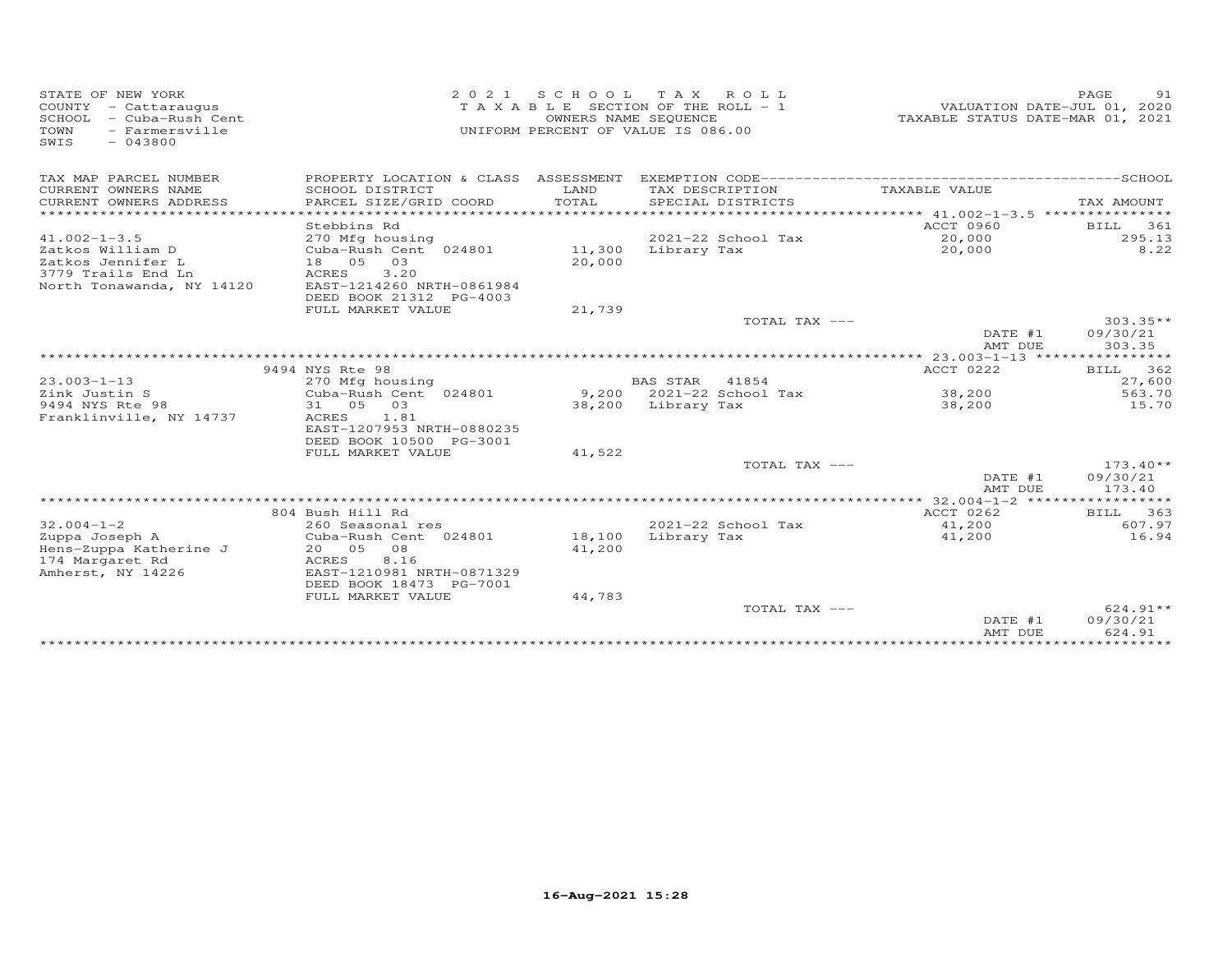| STATE OF NEW YORK<br>COUNTY - Cattaraugus<br>SCHOOL - Cuba-Rush Cent<br>TOWN - Farmersville |  | 2021 SCHOOL TAX ROLL<br>TAXABLE SECTION OF THE ROLL - 1<br>UNIFORM PERCENT OF VALUE IS 086.00 | 92<br>PAGE<br>VALUATION DATE-JUL 01, 2020<br>TAXABLE STATUS DATE-MAR 01, 2021<br>RPS155/V04/L015 |
|---------------------------------------------------------------------------------------------|--|-----------------------------------------------------------------------------------------------|--------------------------------------------------------------------------------------------------|
| SWIS<br>$-043800$                                                                           |  |                                                                                               | CURRENT DATE 8/16/2021                                                                           |
|                                                                                             |  | ROLL SUB SECTION- -TOTALS                                                                     |                                                                                                  |

|      |               | TOTAL   | <b>EXTENSION</b> | EXTENSION | VALOREM<br>AD | KEMPT: | 'AXABLE | TOTAL                 |
|------|---------------|---------|------------------|-----------|---------------|--------|---------|-----------------------|
| CODE | DISTRICT NAME | PARCELS | TYPE.            | VALUE     | VALUE         | AMOUNT | 'Alue   | $m \times r$<br>1 A X |

### NO SPECIAL DISTRICTS AT THIS LEVEL

### \*\*\* S C H O O L D I S T R I C T S U M M A R Y \*\*\*

| CODE   | DISTRICT NAME                    | TOTAL<br>PARCELS | ASSESSED<br>LAND | ASSESSED<br>TOTAL | <b>EXEMPT</b><br>AMOUNT | TOTAL<br>TAXABLE |            |
|--------|----------------------------------|------------------|------------------|-------------------|-------------------------|------------------|------------|
|        |                                  |                  |                  |                   | STAR AMOUNT             | STAR TAXABLE     | TOTAL TAX  |
|        | Cuba-Rush Cent                   | 363              | 9950,900         | 23032,700         | 1359,720                | 21,672,980       |            |
| 024801 |                                  |                  |                  |                   | 3647,261                | 18,025,719       | 274,905.57 |
|        | $SUB - TO T AL$                  | 363              | 9950,900         | 23032,700         | 1359,720                | 21,672,980       |            |
|        | $S \cup B - T \cup T A L (CONT)$ |                  |                  |                   | 3647,261                | 18,025,719       | 274,905.57 |
|        | TOTAL                            | 363              | 9950,900         | 23032,700         | 1359,720                | 21,672,980       |            |
|        | T O T A L (CONT)                 |                  |                  |                   | 3647,261                | 18,025,719       | 274,905.57 |

# \*\*\* S Y S T E M C O D E S S U M M A R Y \*\*\*

## NO SYSTEM EXEMPTIONS AT THIS LEVEL

## \*\*\* E X E M P T I O N S U M M A R Y \*\*\*

| CODE  | DESCRIPTION  | TOTAL<br>PARCELS | SCHOOL  |
|-------|--------------|------------------|---------|
| 41700 | AG BLDG      | .5               | 182,200 |
| 41720 | AG DIST      | 25               | 736,820 |
| 41730 | AG DISTOUT   | 5                | 108,954 |
| 41800 | AGED $C/T/S$ | 5                | 261,650 |
| 41804 | AGED S       | 5                | 70,096  |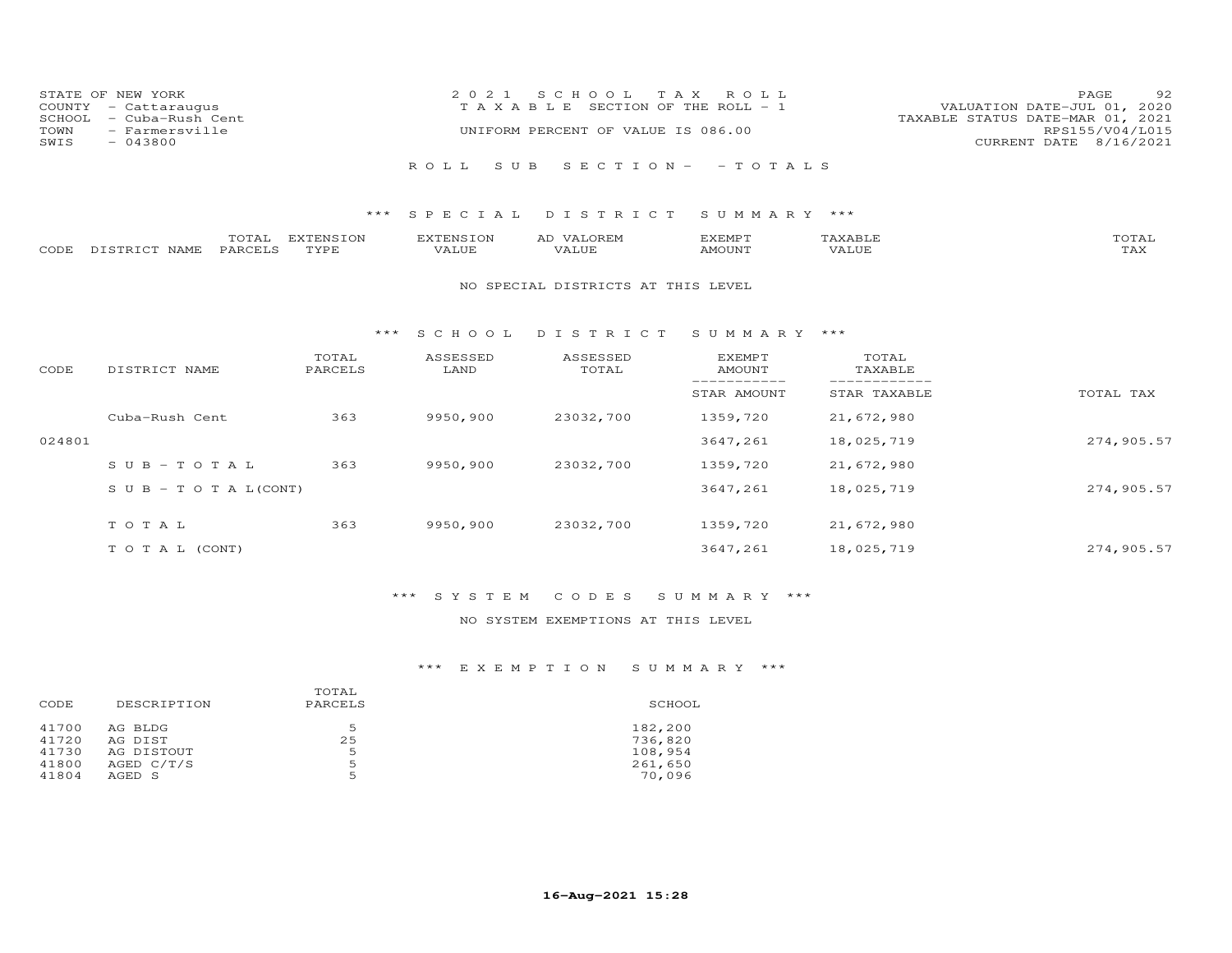|      | STATE OF NEW YORK<br>COUNTY - Cattaraugus | 2021 SCHOOL TAX ROLL<br>T A X A B L E SECTION OF THE ROLL - 1 | VALUATION DATE-JUL 01, 2020      | PAGE            | 93 |
|------|-------------------------------------------|---------------------------------------------------------------|----------------------------------|-----------------|----|
| TOWN | SCHOOL - Cuba-Rush Cent<br>- Farmersville | UNIFORM PERCENT OF VALUE IS 086.00                            | TAXABLE STATUS DATE-MAR 01, 2021 | RPS155/V04/L015 |    |
| SWIS | $-043800$                                 |                                                               | CURRENT DATE 8/16/2021           |                 |    |
|      |                                           | ROLL SUB SECTION- -TOTALS                                     |                                  |                 |    |

# \*\*\* E X E M P T I O N S U M M A R Y \*\*\*

| CODE  | DESCRIPTION | TOTAL<br>PARCELS | SCHOOL   |
|-------|-------------|------------------|----------|
| 41834 | ENH STAR    | 38               | 2156,861 |
| 41854 | BAS STAR    | 54               | 1490,400 |
|       | TOTAL       | 137              | 5006,981 |

| ROLL<br>SEC | DESCRIPTION                | TOTAL<br>PARCELS | ASSESSED<br>LAND | ASSESSED<br>TOTAL | <b>EXEMPT</b><br>AMOUNT | TOTAL<br>TAXABLE         | TOTAL<br>TAX |
|-------------|----------------------------|------------------|------------------|-------------------|-------------------------|--------------------------|--------------|
|             |                            |                  |                  |                   | STAR AMOUNT             | STAR TAXABLE             |              |
|             | $2021-22$ School Tax       |                  | 9950,900         | 23032,700         | 1,359,720<br>3647,261   | 21,672,980<br>18,025,719 | 265,995.78   |
|             | Library Tax                |                  | 9950,900         | 23032,700         | 1,359,720               | 21,672,980<br>21,672,980 | 8,909.79     |
|             | SPEC DIST TAXES<br>TAXABLE | 363              |                  |                   |                         |                          | 274,905.57   |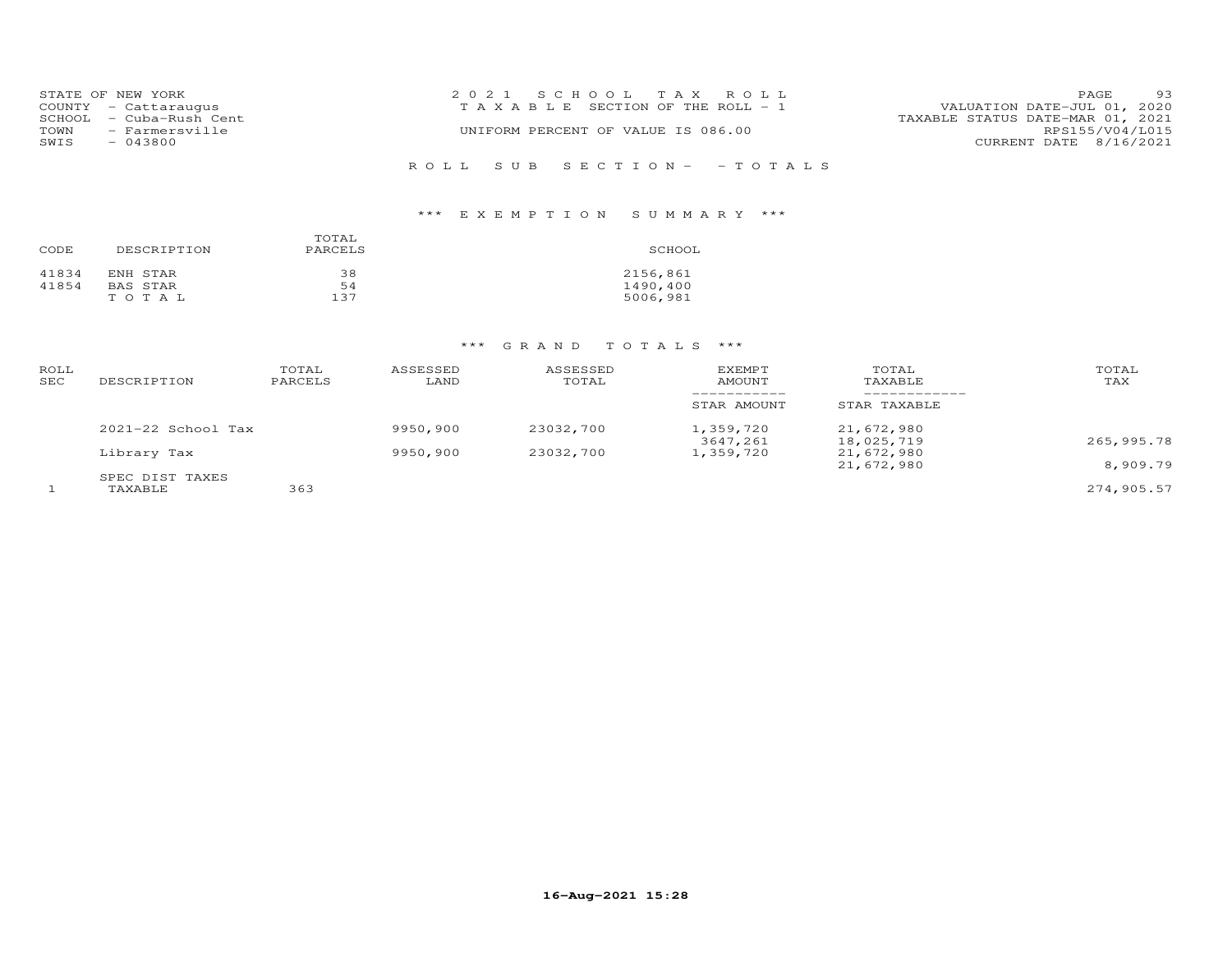| STATE OF NEW YORK<br>COUNTY - Cattaraugus<br>SCHOOL - Cuba-Rush Cent<br>- Farmersville<br>TOWN<br>SWIS<br>$-043800$ |                                                                                       |               | 2021 SCHOOL TAX ROLL<br>TAXABLE SECTION OF THE ROLL - 1<br>OWNERS NAME SEQUENCE<br>UNIFORM PERCENT OF VALUE IS 086.00 | SUB-SECT - 1 VALUATION DATE-JUL 01, 2020<br>TAXABLE STATUS DATE-MAR 01, 2021 | PAGE                         |
|---------------------------------------------------------------------------------------------------------------------|---------------------------------------------------------------------------------------|---------------|-----------------------------------------------------------------------------------------------------------------------|------------------------------------------------------------------------------|------------------------------|
| TAX MAP PARCEL NUMBER<br>CURRENT OWNERS NAME                                                                        | SCHOOL DISTRICT                                                                       | LAND          | TAX DESCRIPTION                                                                                                       | TAXABLE VALUE                                                                |                              |
| CURRENT OWNERS ADDRESS<br>**********************                                                                    | PARCEL SIZE/GRID COORD<br>*************************                                   | TOTAL         | SPECIAL DISTRICTS                                                                                                     |                                                                              | TAX AMOUNT                   |
|                                                                                                                     | Stebbins Rd                                                                           |               |                                                                                                                       | ACCT 0794                                                                    | BILL 364                     |
| $32.004 - 2 - 15.71$                                                                                                | 732 Oil-forced                                                                        |               | 2021-22 School Tax                                                                                                    | 2                                                                            | 0.03                         |
| Emerald Oil Co<br>Robert Eberling Pres<br>1001 Roosevelt Rd<br>East Rochester, NY 14445                             | Cuba-Rush Cent 024801<br>mcf 1 (2018)<br>31-009-17151<br>Strarner<br>ACRES 0.01       | $\mathcal{P}$ | 0 Library Tax                                                                                                         | 2                                                                            | 0.00                         |
|                                                                                                                     | EAST-1215560 NRTH-0868637                                                             |               |                                                                                                                       |                                                                              |                              |
|                                                                                                                     | FULL MARKET VALUE                                                                     | 2             | TOTAL TAX ---                                                                                                         |                                                                              | $0.03**$                     |
|                                                                                                                     |                                                                                       |               |                                                                                                                       | DATE #1<br>AMT DUE                                                           | 09/30/21<br>0.03             |
|                                                                                                                     |                                                                                       |               |                                                                                                                       |                                                                              |                              |
| $32.004 - 2 - 7.1/1$                                                                                                | Keem-Sadler                                                                           |               |                                                                                                                       | ACCT 0952                                                                    | BILL 365                     |
| Emerald Oil Co.<br>Robert Eberling Pres<br>1001 Roosevelt Rd<br>East Rochester, NY 14445                            | 732 Oil-forced<br>Cuba-Rush Cent 024801<br>2018 mcf 1<br>Sadler 1<br>ACRES<br>0.01    | $\mathcal{P}$ | 2021-22 School Tax<br>0 Library Tax                                                                                   | $\overline{2}$<br>2                                                          | 0.03<br>0.00                 |
|                                                                                                                     | FULL MARKET VALUE                                                                     | 2             |                                                                                                                       |                                                                              |                              |
|                                                                                                                     |                                                                                       |               | TOTAL TAX ---                                                                                                         | DATE #1<br>AMT DUE                                                           | $0.03**$<br>09/30/21<br>0.03 |
|                                                                                                                     |                                                                                       |               |                                                                                                                       | ***************** 41.001-1-15.1/2 ************                               |                              |
|                                                                                                                     | $Co$ Rd $46$                                                                          |               |                                                                                                                       | ACCT 0719                                                                    | BILL 366                     |
| $41.001 - 1 - 15.1/2$                                                                                               | 734 Junk well                                                                         |               | 2021-22 School Tax                                                                                                    | 0.00                                                                         | 0.00                         |
| Emerald Oil Co.<br>Robert Eberling Pres<br>PO Box 50<br>Richburg, NY 14774                                          | Cuba-Rush Cent 024801<br>17/18/25/26 05 03<br>Marble<br>ACRES<br>0.01                 | $\circ$       | 0 Library Tax                                                                                                         | 0.00                                                                         | 0.00                         |
|                                                                                                                     | EAST-1210390 NRTH-0860667<br>FULL MARKET VALUE                                        | $\circ$       |                                                                                                                       |                                                                              |                              |
|                                                                                                                     |                                                                                       |               | TOTAL TAX ---                                                                                                         |                                                                              | $0.00**$                     |
|                                                                                                                     |                                                                                       |               |                                                                                                                       | **** $41.002 - 1 - 6.71$ ***************                                     |                              |
|                                                                                                                     | Hardy Corners Rd                                                                      |               |                                                                                                                       | ACCT 0720                                                                    | BILL 367                     |
| $41.002 - 1 - 6.71$                                                                                                 | 732 Oil-forced                                                                        |               | 2021-22 School Tax                                                                                                    | 2                                                                            | 0.03                         |
| Emerald Oil Co.<br>Robert Eberling Pres<br>1001 Roosevelt Rd<br>East Rochester, NY 14445                            | Cuba-Rush Cent 024801<br>Mcf 1 (2018)<br>Werth, William<br>31-009-09601<br>ACRES 0.01 | 2             | 0 Library Tax                                                                                                         | 2                                                                            | 0.00                         |
|                                                                                                                     | EAST-1217040 NRTH-0863807                                                             |               |                                                                                                                       |                                                                              |                              |
|                                                                                                                     | FULL MARKET VALUE                                                                     | 2             |                                                                                                                       |                                                                              |                              |
|                                                                                                                     |                                                                                       |               | TOTAL TAX ---                                                                                                         | DATE #1<br>AMT DUE                                                           | $0.03**$<br>09/30/21<br>0.03 |
|                                                                                                                     |                                                                                       |               |                                                                                                                       | * * * * * * * * * * * * * * *                                                | *********                    |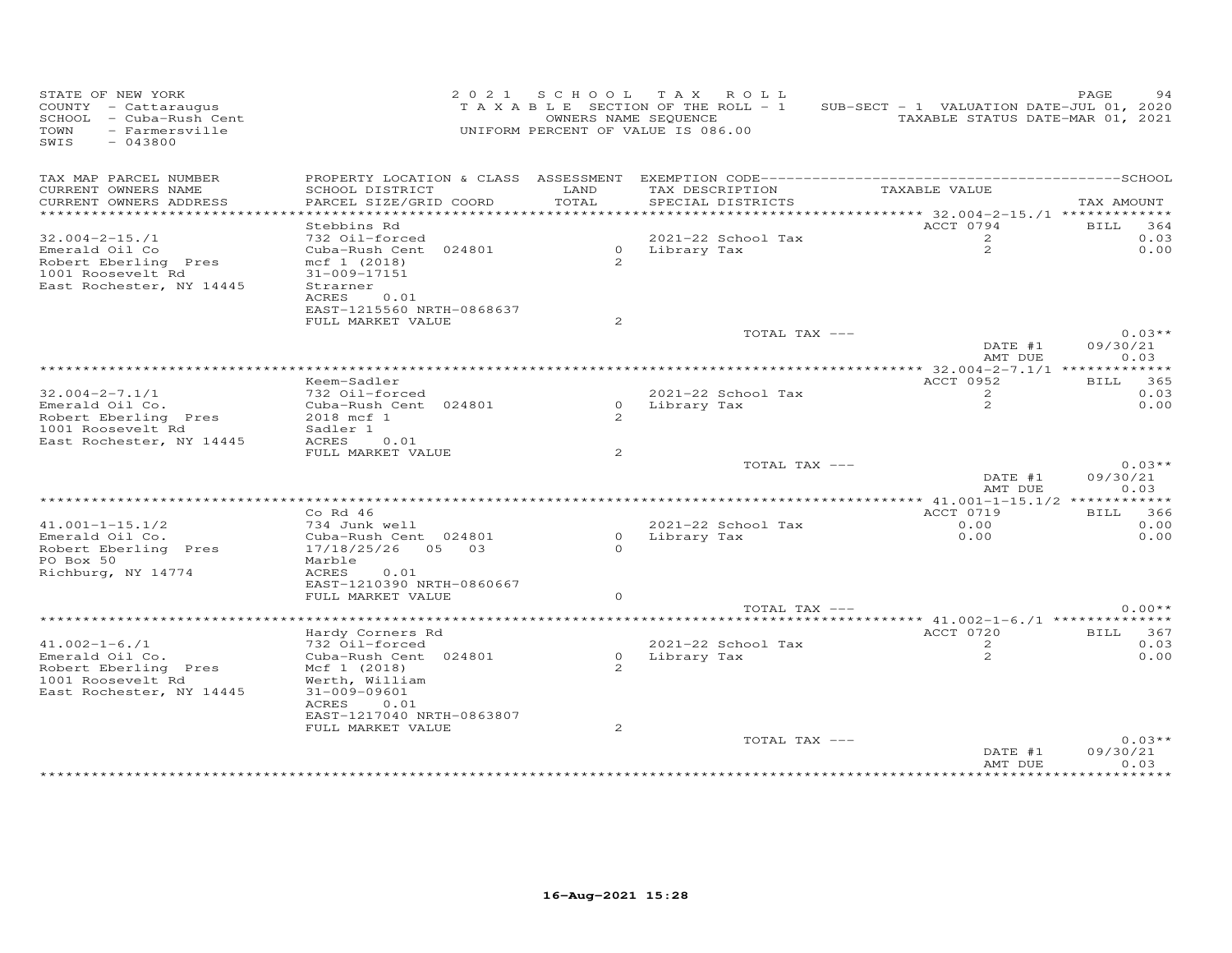| STATE OF NEW YORK | COUNTY - Cattaraugus<br>SCHOOL - Cuba-Rush Cent | 2021 SCHOOL TAX ROLL<br>T A X A B L E SECTION OF THE ROLL - 1 | 95<br>PAGE<br>SUB-SECT - 1 VALUATION DATE-JUL 01, 2020<br>TAXABLE STATUS DATE-MAR 01, 2021 |
|-------------------|-------------------------------------------------|---------------------------------------------------------------|--------------------------------------------------------------------------------------------|
| TOWN<br>SWIS      | - Farmersville<br>$-043800$                     | UNIFORM PERCENT OF VALUE IS 086.00                            | RPS155/V04/L015<br>CURRENT DATE 8/16/2021                                                  |
|                   |                                                 | ROLL SUB SECTION-1-TOTALS                                     |                                                                                            |

|      |               | TOTAL   | EXTENSION | EXTENSION | LOREM<br>77A.T.<br>AD | EXEMPT |       | TOTAL |
|------|---------------|---------|-----------|-----------|-----------------------|--------|-------|-------|
| CODE | DISTRICT NAME | PARCELS | TVDF      | VALUE     | VALUE                 | AMOUNT | VALUE | TAX   |

### NO SPECIAL DISTRICTS AT THIS LEVEL

### \*\*\* S C H O O L D I S T R I C T S U M M A R Y \*\*\*

| CODE   | DISTRICT NAME                    | TOTAL<br>PARCELS | ASSESSED<br>LAND | ASSESSED<br>TOTAL | <b>EXEMPT</b><br>AMOUNT | TOTAL<br>TAXABLE |           |
|--------|----------------------------------|------------------|------------------|-------------------|-------------------------|------------------|-----------|
|        |                                  |                  |                  |                   | STAR AMOUNT             | STAR TAXABLE     | TOTAL TAX |
|        | Cuba-Rush Cent                   | $\overline{a}$   |                  | 6                 |                         | 6                |           |
| 024801 |                                  |                  |                  |                   |                         | 6                | .09       |
|        | SUB-TOTAL                        | $\overline{4}$   |                  | 6                 |                         | 6                |           |
|        | $S \cup B - T \cup T A L (CONT)$ |                  |                  |                   |                         | 6                | .09       |
|        | TOTAL                            | 4                |                  | 6                 |                         | 6                |           |
|        | T O T A L (CONT)                 |                  |                  |                   |                         | 6                | .09       |

# \*\*\* S Y S T E M C O D E S S U M M A R Y \*\*\*

NO SYSTEM EXEMPTIONS AT THIS LEVEL

## \*\*\* E X E M P T I O N S U M M A R Y \*\*\*

NO EXEMPTIONS AT THIS LEVEL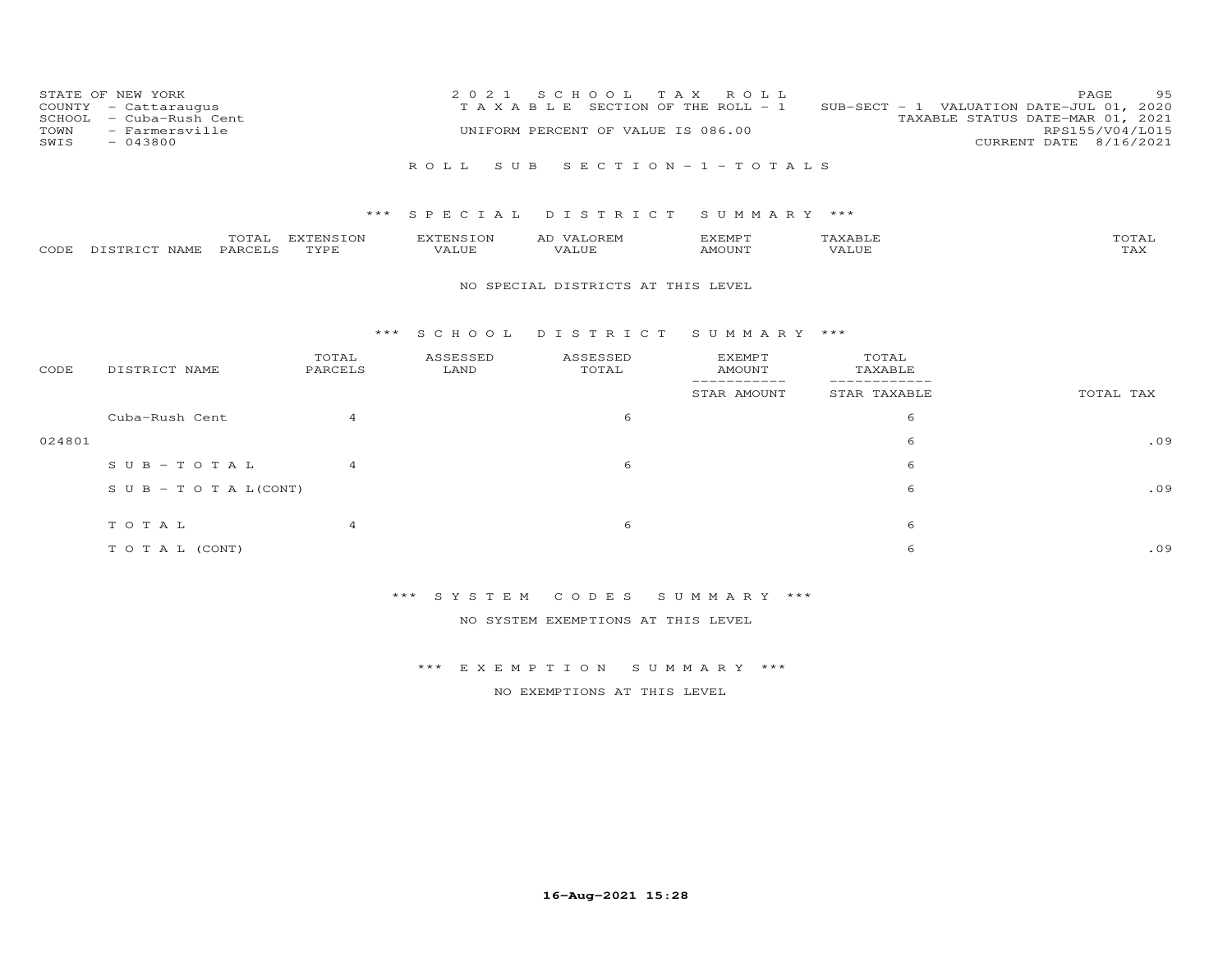| STATE OF NEW YORK       | 2021 SCHOOL TAX ROLL                  | 96<br>PAGE.                              |
|-------------------------|---------------------------------------|------------------------------------------|
| COUNTY - Cattaraugus    | T A X A B L E SECTION OF THE ROLL - 1 | SUB-SECT - 1 VALUATION DATE-JUL 01, 2020 |
| SCHOOL - Cuba-Rush Cent |                                       | TAXABLE STATUS DATE-MAR 01, 2021         |
| TOWN<br>- Farmersville  | UNIFORM PERCENT OF VALUE IS 086.00    | RPS155/V04/L015                          |
| SWIS<br>$-043800$       |                                       | CURRENT DATE 8/16/2021                   |
|                         |                                       |                                          |

## R O L L S U B S E C T I O N - 1 - T O T A L S

| ROLL<br>SEC | DESCRIPTION        | TOTAL<br>PARCELS | ASSESSED<br>LAND | ASSESSED<br>TOTAL | <b>EXEMPT</b><br><b>AMOUNT</b> | TOTAL<br>TAXABLE | TOTAL<br>TAX |
|-------------|--------------------|------------------|------------------|-------------------|--------------------------------|------------------|--------------|
|             |                    |                  |                  |                   | STAR AMOUNT                    | STAR TAXABLE     |              |
|             | 2021-22 School Tax |                  |                  | 6                 |                                | h                |              |
|             | SPEC DIST TAXES    |                  |                  |                   |                                | 6                | .09          |
|             | TAXABLE            |                  |                  |                   |                                |                  | .09          |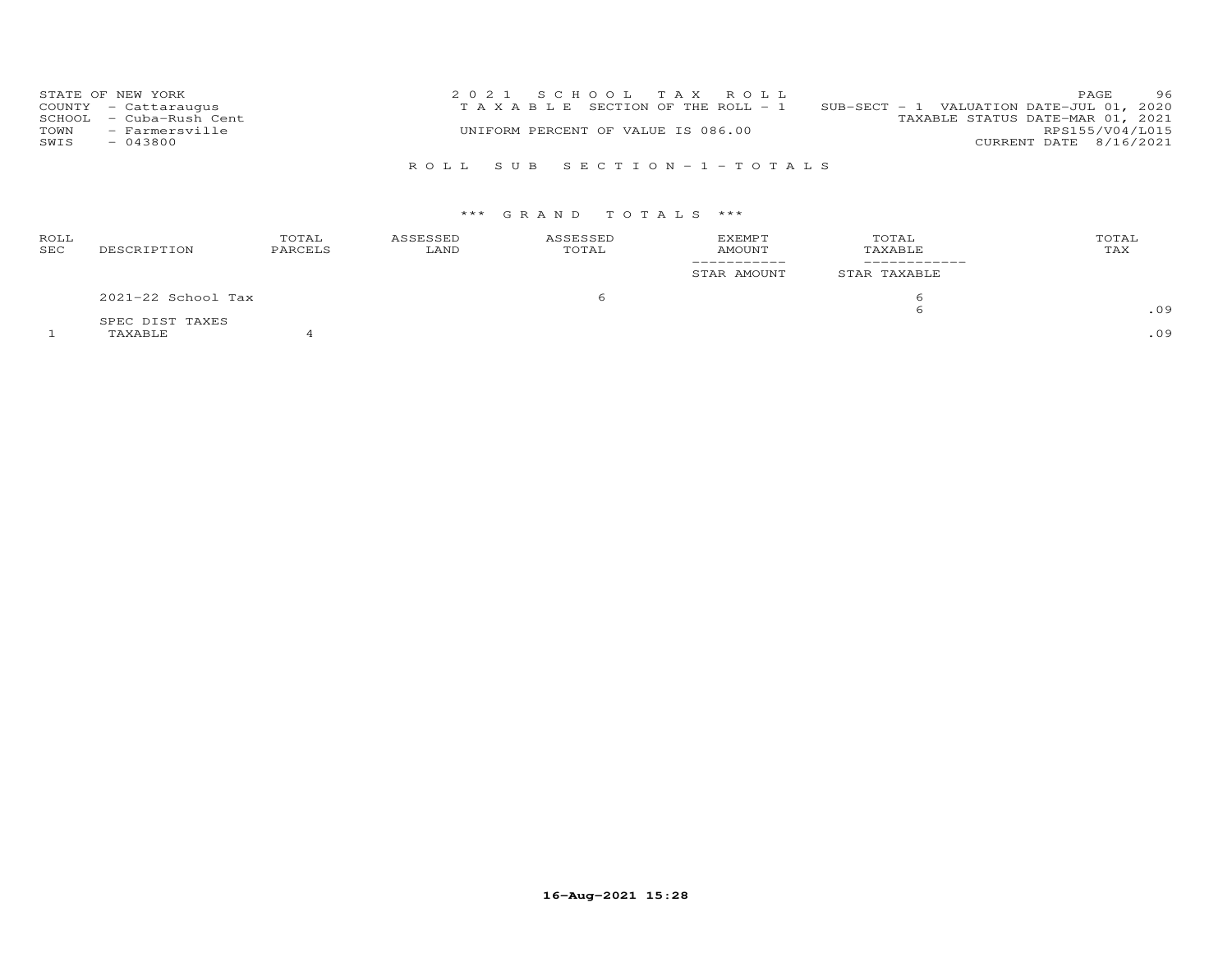| STATE OF NEW YORK       | 2021 SCHOOL TAX ROLL                  | 97<br><b>PAGE</b>                |
|-------------------------|---------------------------------------|----------------------------------|
| COUNTY - Cattaraugus    | T A X A B L E SECTION OF THE ROLL - 1 | VALUATION DATE-JUL 01, 2020      |
| SCHOOL - Cuba-Rush Cent |                                       | TAXABLE STATUS DATE-MAR 01, 2021 |
| - Farmersville<br>TOWN  | UNIFORM PERCENT OF VALUE IS 086.00    | RPS155/V04/L015                  |
| $-043800$<br>SWIS       |                                       | CURRENT DATE 8/16/2021           |
|                         |                                       |                                  |
|                         | ROLL SECTION TOTALS                   |                                  |

|      |                        | $m \wedge m \wedge n$<br>A | EXTENSION | . PENST∩™ | $\Delta$   $\lambda$<br>')R F.∟          | דסאתצי<br>عدىدى | ∸<br>$A$ $A$ $B$ $\cdots$ | TOTAI                |
|------|------------------------|----------------------------|-----------|-----------|------------------------------------------|-----------------|---------------------------|----------------------|
| CODE | <b>NAMF</b><br>TSTRICT | PARCE <sup>T</sup>         | TVDF      | 1.111     | $\left\langle \right\rangle$<br>— 11 I J | MOLINT          |                           | $m \times r$<br>-∠∆∠ |

#### NO SPECIAL DISTRICTS AT THIS LEVEL

#### \*\*\* S C H O O L D I S T R I C T S U M M A R Y \*\*\*

| CODE   | DISTRICT NAME                    | TOTAL<br>PARCELS | ASSESSED<br>LAND | ASSESSED<br>TOTAL | <b>EXEMPT</b><br>AMOUNT | TOTAL<br>TAXABLE |            |
|--------|----------------------------------|------------------|------------------|-------------------|-------------------------|------------------|------------|
|        |                                  |                  |                  |                   | STAR AMOUNT             | STAR TAXABLE     | TOTAL TAX  |
|        | Cuba-Rush Cent                   | 367              | 9950,900         | 23032,706         | 1359,720                | 21,672,986       |            |
| 024801 |                                  |                  |                  |                   | 3647,261                | 18,025,725       | 274,905.66 |
|        | $SUB - TO T AL$                  | 367              | 9950,900         | 23032,706         | 1359,720                | 21,672,986       |            |
|        | $S \cup B - T \cup T A L (CONT)$ |                  |                  |                   | 3647,261                | 18,025,725       | 274,905.66 |
|        | TOTAL                            | 367              | 9950,900         | 23032,706         | 1359,720                | 21,672,986       |            |
|        |                                  |                  |                  |                   |                         |                  |            |
|        | T O T A L (CONT)                 |                  |                  |                   | 3647,261                | 18,025,725       | 274,905.66 |

## \*\*\* S Y S T E M C O D E S S U M M A R Y \*\*\*

## NO SYSTEM EXEMPTIONS AT THIS LEVEL

## \*\*\* E X E M P T I O N S U M M A R Y \*\*\*

| DESCRIPTION | PARCELS | SCHOOL  |
|-------------|---------|---------|
| AG BLDG     | .5      | 182,200 |
| AG DIST     | 25      | 736,820 |
| AG DISTOUT  | 5       | 108,954 |
| AGED C/T/S  | 5       | 261,650 |
| AGED S      | 5       | 70,096  |
|             |         | TOTAL   |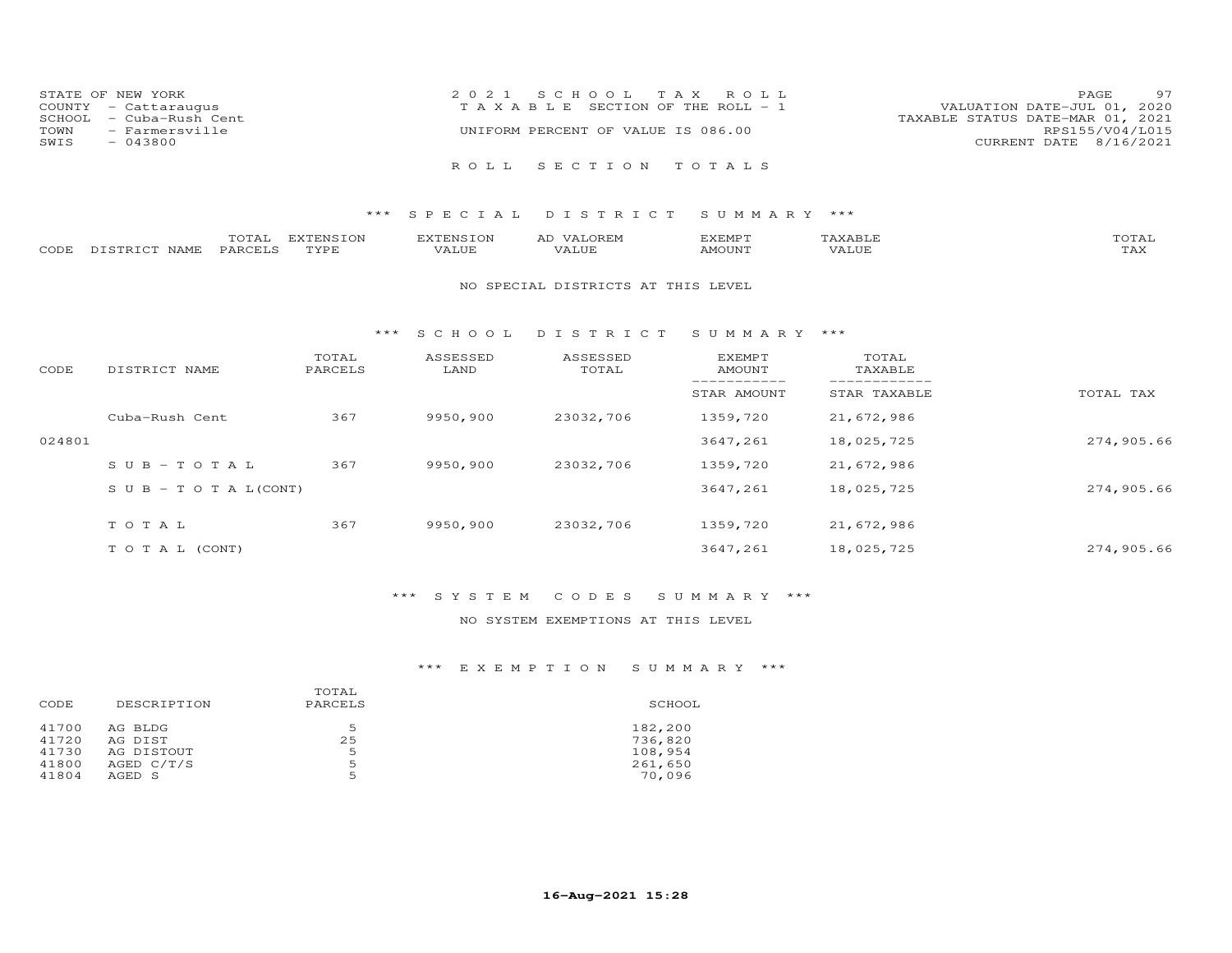|                                             | STATE OF NEW YORK<br>COUNTY - Cattaraugus | 2021 SCHOOL TAX ROLL<br>T A X A B L E SECTION OF THE ROLL - 1 | PAGE<br>VALUATION DATE-JUL 01, 2020 | 98              |
|---------------------------------------------|-------------------------------------------|---------------------------------------------------------------|-------------------------------------|-----------------|
|                                             | SCHOOL - Cuba-Rush Cent                   | TAXABLE STATUS DATE-MAR 01, 2021                              |                                     |                 |
| - Farmersville<br>TOWN<br>$-043800$<br>SWIS |                                           | UNIFORM PERCENT OF VALUE IS 086.00                            | CURRENT DATE 8/16/2021              | RPS155/V04/L015 |
|                                             |                                           | ROLL SECTION TOTALS                                           |                                     |                 |

# \*\*\* E X E M P T I O N S U M M A R Y \*\*\*

| CODE  | DESCRIPTION | TOTAL<br>PARCELS | SCHOOL   |
|-------|-------------|------------------|----------|
| 41834 | ENH STAR    | 38               | 2156,861 |
| 41854 | BAS STAR    | 54               | 1490,400 |
|       | TOTAL       | 137              | 5006,981 |

| ROLL<br>SEC | DESCRIPTION                | TOTAL<br>PARCELS | ASSESSED<br>LAND | ASSESSED<br>TOTAL | <b>EXEMPT</b><br>AMOUNT | TOTAL<br>TAXABLE         | TOTAL<br>TAX |
|-------------|----------------------------|------------------|------------------|-------------------|-------------------------|--------------------------|--------------|
|             |                            |                  |                  |                   | STAR AMOUNT             | STAR TAXABLE             |              |
|             | $2021 - 22$ School Tax     |                  | 9950,900         | 23032,706         | 1,359,720<br>3647,261   | 21,672,986<br>18,025,725 | 265,995.87   |
|             | Library Tax                |                  | 9950,900         | 23032,706         | 1,359,720               | 21,672,986<br>21,672,986 | 8,909.79     |
|             | SPEC DIST TAXES<br>TAXABLE | 367              |                  |                   |                         |                          | 274,905.66   |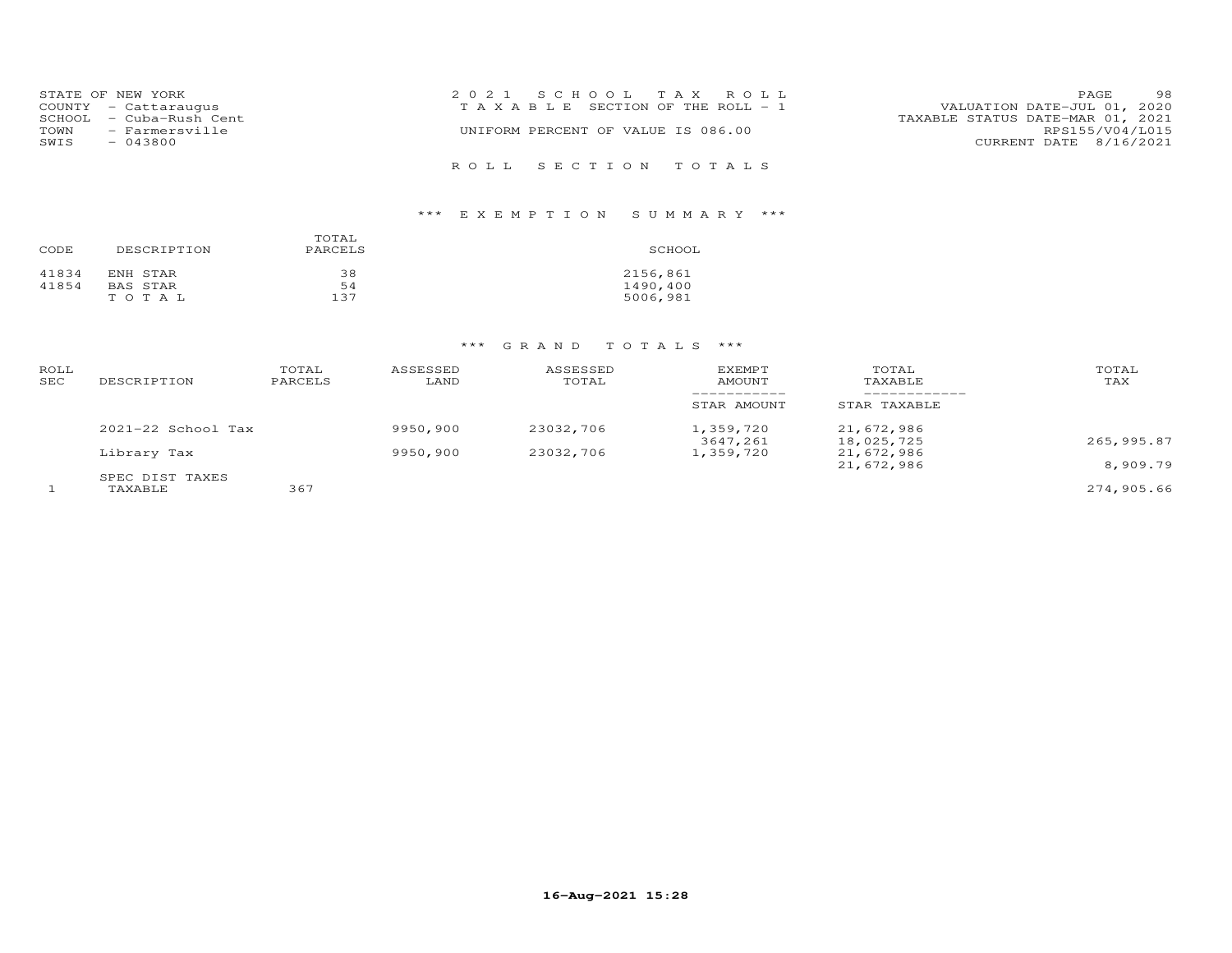| STATE OF NEW YORK<br>COUNTY - Cattaraugus<br>SCHOOL<br>- Cuba-Rush Cent<br>- Farmersville<br>TOWN<br>SWIS<br>$-043800$ | ROLL SUB-SECT - N- SECTION 534             | 2 0 2 1<br>S C H O O L<br>UNIFORM PERCENT OF VALUE IS 086.00 | TAX ROLL<br>STATE OWNED LAND SECTION OF THE ROLL - 3<br>RPTL REFORESTATION<br>OWNERS NAME SEQUENCE | SUB-SECT - N VALUATION DATE-JUL 01, 2020 | PAGE<br>99<br>TAXABLE STATUS DATE-MAR 01, 2021 |
|------------------------------------------------------------------------------------------------------------------------|--------------------------------------------|--------------------------------------------------------------|----------------------------------------------------------------------------------------------------|------------------------------------------|------------------------------------------------|
| TAX MAP PARCEL NUMBER                                                                                                  | PROPERTY LOCATION & CLASS ASSESSMENT       |                                                              |                                                                                                    |                                          |                                                |
| CURRENT OWNERS NAME                                                                                                    | SCHOOL DISTRICT                            | LAND                                                         | TAX DESCRIPTION                                                                                    | TAXABLE VALUE                            |                                                |
| CURRENT OWNERS ADDRESS<br>*************************                                                                    | PARCEL SIZE/GRID COORD                     | TOTAL                                                        | SPECIAL DISTRICTS                                                                                  |                                          | TAX AMOUNT                                     |
|                                                                                                                        | Co Line Rd                                 |                                                              |                                                                                                    | ACCT 0210002                             |                                                |
| $23.004 - 1 - 18$                                                                                                      | 932 Forest s532b                           |                                                              | 2021-22 School Tax                                                                                 | 417,000                                  | 6, 153.45                                      |
| State Of New York                                                                                                      | Cuba-Rush Cent 024801                      | 417,000                                                      | Library Tax                                                                                        | 417,000                                  | 171.43                                         |
| Attn: County Treasurer                                                                                                 | 05<br>03<br>06                             | 417,000                                                      |                                                                                                    |                                          |                                                |
| Cattaraugus County                                                                                                     | Cattaragus Reforest                        |                                                              |                                                                                                    |                                          |                                                |
| 303 Court St                                                                                                           | Area $14 - 0514$                           |                                                              |                                                                                                    |                                          |                                                |
| Little Valley, NY 14755                                                                                                | ACRES 308.70                               |                                                              |                                                                                                    |                                          |                                                |
|                                                                                                                        | EAST-1219795 NRTH-0878920<br>DEED BOOK 350 | PG-00547                                                     |                                                                                                    |                                          |                                                |
|                                                                                                                        | FULL MARKET VALUE                          | 453,261                                                      |                                                                                                    |                                          |                                                |
|                                                                                                                        |                                            |                                                              | TOTAL TAX ---                                                                                      |                                          | $6,324.88**$                                   |
|                                                                                                                        |                                            |                                                              |                                                                                                    | DATE #1                                  | 09/30/21                                       |
|                                                                                                                        |                                            |                                                              |                                                                                                    | AMT DUE                                  | 6,324.88                                       |
|                                                                                                                        |                                            |                                                              |                                                                                                    | $23.004 - 1 - 19$                        |                                                |
|                                                                                                                        | Huyck Rd                                   |                                                              |                                                                                                    | ACCT 0200002                             |                                                |
| $23.004 - 1 - 19$                                                                                                      | 932 Forest s532b                           |                                                              | 2021-22 School Tax                                                                                 | 697,600                                  | 10,294.11<br>286.78                            |
| State Of New York<br>Attn: County Treasurer                                                                            | Cuba-Rush Cent 024801<br>15 05<br>03       | 697,600<br>697,600                                           | Library Tax                                                                                        | 697,600                                  |                                                |
| Cattaraugus County                                                                                                     | Cattaragus Reforest                        |                                                              |                                                                                                    |                                          |                                                |
| 303 Court St                                                                                                           | Area $14 - 0513$                           |                                                              |                                                                                                    |                                          |                                                |
| Little Valley, NY 14755                                                                                                | ACRES 505.11                               |                                                              |                                                                                                    |                                          |                                                |
|                                                                                                                        | EAST-1216502 NRTH-0879760                  |                                                              |                                                                                                    |                                          |                                                |
|                                                                                                                        | DEED BOOK 345                              | PG-00287                                                     |                                                                                                    |                                          |                                                |
|                                                                                                                        | FULL MARKET VALUE                          | 758,261                                                      |                                                                                                    |                                          |                                                |
|                                                                                                                        |                                            |                                                              | TOTAL TAX ---                                                                                      |                                          | $10,580.89**$                                  |
|                                                                                                                        |                                            |                                                              |                                                                                                    | DATE #1<br>AMT DUE                       | 09/30/21<br>10,580.89                          |
|                                                                                                                        |                                            |                                                              |                                                                                                    | $32.002 - 1 - 4.4$                       |                                                |
|                                                                                                                        | Co Line Rd                                 |                                                              |                                                                                                    | ACCT 0220002                             |                                                |
| $32.002 - 1 - 4.4$                                                                                                     | 932 Forest s532b                           |                                                              | 2021-22 School Tax                                                                                 | 80,700                                   | 1,190.85                                       |
| State Of New York                                                                                                      | Cuba-Rush Cent 024801                      | 80,700                                                       | Library Tax                                                                                        | 80,700                                   | 33.18                                          |
| Attn: County Treasurer                                                                                                 | 05<br>03<br>06                             | 80,700                                                       |                                                                                                    |                                          |                                                |
| Cattaraugus County<br>303 Court St                                                                                     | 0762<br>ACRES 110.22                       |                                                              |                                                                                                    |                                          |                                                |
| Little Valley, NY 14755                                                                                                | EAST-1221547 NRTH-0877117                  |                                                              |                                                                                                    |                                          |                                                |
|                                                                                                                        | DEED BOOK 847                              | PG-00676                                                     |                                                                                                    |                                          |                                                |
|                                                                                                                        | FULL MARKET VALUE                          | 87,717                                                       |                                                                                                    |                                          |                                                |
|                                                                                                                        |                                            |                                                              | TOTAL TAX ---                                                                                      |                                          | $1,224.03**$                                   |
|                                                                                                                        |                                            |                                                              |                                                                                                    | DATE #1                                  | 09/30/21                                       |
|                                                                                                                        |                                            |                                                              |                                                                                                    | AMT DUE                                  | 1,224.03                                       |
|                                                                                                                        |                                            |                                                              |                                                                                                    |                                          |                                                |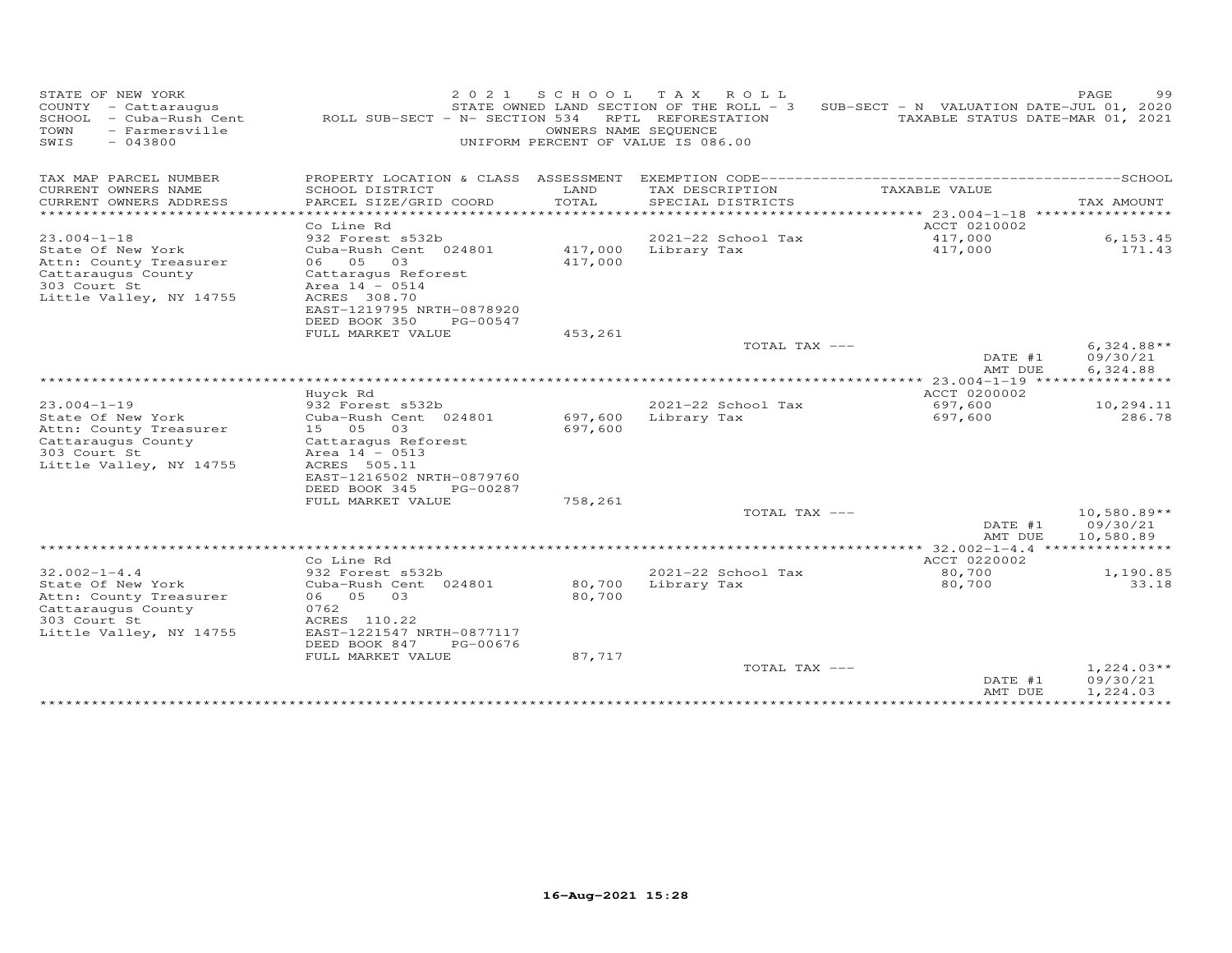| STATE OF NEW YORK<br>COUNTY - Cattaraugus<br>SCHOOL<br>- Cuba-Rush Cent<br>TOWN<br>- Farmersville<br>$-043800$<br>SWIS | 2 0 2 1<br>ROLL SUB-SECT - N- SECTION 534                                                     | S C H O O L<br>OWNERS NAME SEQUENCE<br>UNIFORM PERCENT OF VALUE IS 086.00 | T A X<br>ROLL<br>STATE OWNED LAND SECTION OF THE ROLL - 3<br>RPTL REFORESTATION | SUB-SECT - N VALUATION DATE-JUL 01, 2020        | PAGE<br>100<br>TAXABLE STATUS DATE-MAR 01, 2021 |
|------------------------------------------------------------------------------------------------------------------------|-----------------------------------------------------------------------------------------------|---------------------------------------------------------------------------|---------------------------------------------------------------------------------|-------------------------------------------------|-------------------------------------------------|
| TAX MAP PARCEL NUMBER                                                                                                  | PROPERTY LOCATION & CLASS ASSESSMENT                                                          |                                                                           |                                                                                 |                                                 |                                                 |
| CURRENT OWNERS NAME<br>CURRENT OWNERS ADDRESS                                                                          | SCHOOL DISTRICT<br>PARCEL SIZE/GRID COORD                                                     | LAND<br>TOTAL                                                             | TAX DESCRIPTION<br>SPECIAL DISTRICTS                                            | TAXABLE VALUE                                   | TAX AMOUNT                                      |
| *********************                                                                                                  |                                                                                               | **********                                                                |                                                                                 | *********************************** 32.004-1-28 | ****************                                |
| $32.004 - 1 - 28$                                                                                                      | Stebbins Rd<br>932 Forest s532b                                                               |                                                                           | 2021-22 School Tax                                                              | ACCT 0110003<br>768,500                         | 11,340.34                                       |
| State Of New York<br>Attn: County Treasurer<br>Cattaraugus County<br>303 Court St<br>Little Valley, NY 14755           | Cuba-Rush Cent 024801<br>18  05  03<br>Cattaraqus Reforest<br>Area $7 - 0504$<br>ACRES 501.80 | 768,500<br>768,500                                                        | Library Tax                                                                     | 768,500                                         | 315.93                                          |
|                                                                                                                        | EAST-1213658 NRTH-0865392<br>DEED BOOK 332<br>PG-00533                                        |                                                                           |                                                                                 |                                                 |                                                 |
|                                                                                                                        | FULL MARKET VALUE                                                                             | 835,326                                                                   |                                                                                 |                                                 |                                                 |
|                                                                                                                        |                                                                                               |                                                                           | TOTAL TAX ---                                                                   | DATE #1<br>AMT DUE                              | $11,656.27**$<br>09/30/21<br>11,656.27          |
|                                                                                                                        |                                                                                               |                                                                           |                                                                                 | ************** 41.001-1-16 *****************    |                                                 |
| $41.001 - 1 - 16$                                                                                                      | Co Rd $46$ (Off)                                                                              |                                                                           | 2021-22 School Tax                                                              | ACCT 0190001                                    |                                                 |
| State Of New York                                                                                                      | 932 Forest s532b<br>Cuba-Rush Cent 024801                                                     | 193,700                                                                   | Library Tax                                                                     | 193,700<br>193,700                              | 2,858.33<br>79.63                               |
| Attn: County Treasurer                                                                                                 | 25 05<br>03                                                                                   | 193,700                                                                   |                                                                                 |                                                 |                                                 |
| Cattaraugus County                                                                                                     | Cattaraqus Reforest                                                                           |                                                                           |                                                                                 |                                                 |                                                 |
| 303 Court St<br>Little Valley, NY 14755                                                                                | Area $7 - 0512$<br>ACRES 227.00                                                               |                                                                           |                                                                                 |                                                 |                                                 |
|                                                                                                                        | EAST-1208774 NRTH-0857854                                                                     |                                                                           |                                                                                 |                                                 |                                                 |
|                                                                                                                        | DEED BOOK 456<br>PG-00117                                                                     |                                                                           |                                                                                 |                                                 |                                                 |
|                                                                                                                        | FULL MARKET VALUE                                                                             | 210,543                                                                   |                                                                                 |                                                 |                                                 |
|                                                                                                                        |                                                                                               |                                                                           | TOTAL TAX ---                                                                   | DATE #1                                         | $2,937.96**$<br>09/30/21                        |
|                                                                                                                        |                                                                                               |                                                                           |                                                                                 | AMT DUE                                         | 2,937.96                                        |
|                                                                                                                        |                                                                                               |                                                                           |                                                                                 | ************ 41.002-1-4 ******                  | ***********                                     |
|                                                                                                                        | Hardy Corners Rd                                                                              |                                                                           |                                                                                 | ACCT 0140002                                    |                                                 |
| $41.002 - 1 - 4$<br>State Of New York<br>Attn: County Treasurer<br>Cattaraugus County                                  | 932 Forest s532b<br>Cuba-Rush Cent 024801<br>10 05<br>03<br>Cattaraqus Reforest               | 376,200<br>376,200                                                        | 2021-22 School Tax<br>Library Tax                                               | 376,200<br>376,200                              | 5,551.38<br>154.66                              |
| 303 Court St<br>Little Valley, NY 14755                                                                                | Area $7 - 0507$<br>ACRES 292.00                                                               |                                                                           |                                                                                 |                                                 |                                                 |
|                                                                                                                        | EAST-1215450 NRTH-0860322<br>DEED BOOK 362<br>PG-00289                                        |                                                                           |                                                                                 |                                                 |                                                 |
|                                                                                                                        | FULL MARKET VALUE                                                                             | 408,913                                                                   |                                                                                 |                                                 |                                                 |
|                                                                                                                        |                                                                                               |                                                                           | TOTAL TAX ---                                                                   | DATE #1<br>AMT DUE                              | $5,706.04**$<br>09/30/21<br>5,706.04            |
|                                                                                                                        |                                                                                               |                                                                           |                                                                                 | ****************                                | ***********                                     |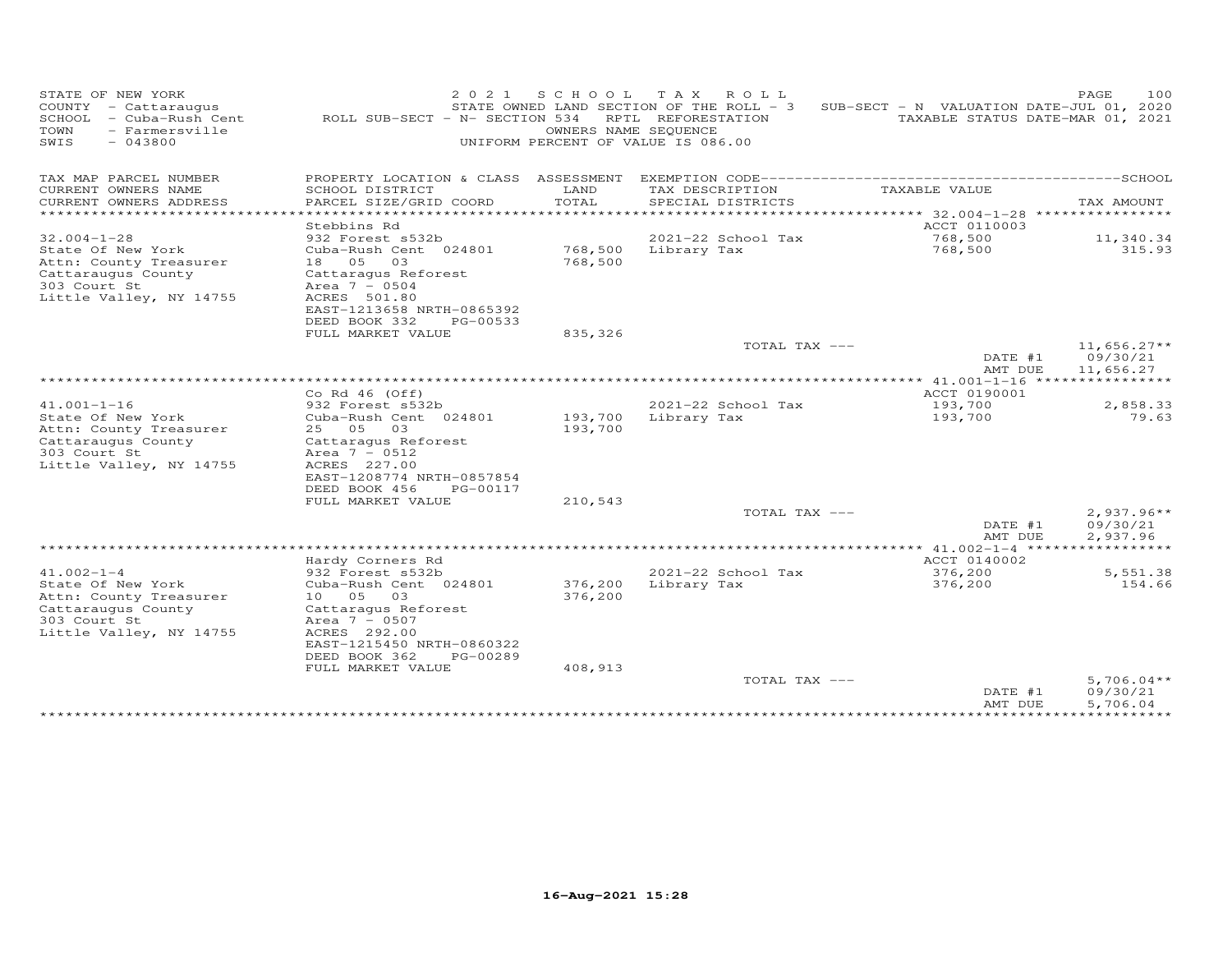| STATE OF NEW YORK<br>COUNTY - Cattaraugus<br>SCHOOL - Cuba-Rush Cent<br>TOWN<br>- Farmersville<br>$-043800$<br>SWIS | 2 0 2 1<br>ROLL SUB-SECT - N- SECTION 534              | S C H O O L<br>OWNERS NAME SEQUENCE<br>UNIFORM PERCENT OF VALUE IS 086.00 | TAX ROLL<br>STATE OWNED LAND SECTION OF THE ROLL - 3<br>RPTL REFORESTATION | SUB-SECT - N VALUATION DATE-JUL 01, 2020                             | PAGE<br>101<br>TAXABLE STATUS DATE-MAR 01, 2021 |
|---------------------------------------------------------------------------------------------------------------------|--------------------------------------------------------|---------------------------------------------------------------------------|----------------------------------------------------------------------------|----------------------------------------------------------------------|-------------------------------------------------|
| TAX MAP PARCEL NUMBER                                                                                               | PROPERTY LOCATION & CLASS ASSESSMENT                   |                                                                           |                                                                            |                                                                      |                                                 |
| CURRENT OWNERS NAME                                                                                                 | SCHOOL DISTRICT                                        | LAND                                                                      | TAX DESCRIPTION                                                            | TAXABLE VALUE                                                        |                                                 |
| CURRENT OWNERS ADDRESS<br>*********************                                                                     | PARCEL SIZE/GRID COORD<br>******************           | TOTAL<br>**********                                                       | SPECIAL DISTRICTS                                                          | ************************************** 41.002-1-25 ***************** | TAX AMOUNT                                      |
|                                                                                                                     | Clark Rd                                               |                                                                           |                                                                            | ACCT 0160001                                                         |                                                 |
| $41.002 - 1 - 25$                                                                                                   | 932 Forest s532b                                       |                                                                           | 2021-22 School Tax                                                         | 78,800                                                               | 1,162.81                                        |
| State Of New York<br>Attn: County Treasurer                                                                         | Cuba-Rush Cent 024801<br>01 05<br>03                   | 78,800<br>78,800                                                          | Library Tax                                                                | 78,800                                                               | 32.39                                           |
| Cattaraugus County                                                                                                  | Cattaraqus Reforest                                    |                                                                           |                                                                            |                                                                      |                                                 |
| 303 Court St<br>Little Valley, NY 14755                                                                             | Area $7 - 0509$<br>ACRES 40.00                         |                                                                           |                                                                            |                                                                      |                                                 |
|                                                                                                                     | EAST-1215280 NRTH-0856442                              |                                                                           |                                                                            |                                                                      |                                                 |
|                                                                                                                     | DEED BOOK 608<br>PG-00070                              |                                                                           |                                                                            |                                                                      |                                                 |
|                                                                                                                     | FULL MARKET VALUE                                      | 85,652                                                                    | TOTAL TAX ---                                                              |                                                                      | $1,195.20**$                                    |
|                                                                                                                     |                                                        |                                                                           |                                                                            | DATE #1<br>AMT DUE                                                   | 09/30/21<br>1,195.20                            |
|                                                                                                                     |                                                        |                                                                           |                                                                            | ************* 41.002-1-26 *****                                      | ***********                                     |
|                                                                                                                     | Co Rd $46$ (Off)                                       |                                                                           |                                                                            | ACCT 0101001                                                         |                                                 |
| $41.002 - 1 - 26$                                                                                                   | 932 Forest s532b                                       |                                                                           | 2021-22 School Tax                                                         | 51,700                                                               | 762.91<br>21.25                                 |
| State Of New York<br>Attn: County Treasurer                                                                         | Cuba-Rush Cent 024801<br>17 05<br>03                   | 51,700<br>51,700                                                          | Library Tax                                                                | 51,700                                                               |                                                 |
| Cattaraugus County                                                                                                  | Cattaragus Reforest                                    |                                                                           |                                                                            |                                                                      |                                                 |
| 303 Court St                                                                                                        | Area $7 - 0483$                                        |                                                                           |                                                                            |                                                                      |                                                 |
| Little Valley, NY 14755                                                                                             | ACRES<br>26.25                                         |                                                                           |                                                                            |                                                                      |                                                 |
|                                                                                                                     | EAST-1213907 NRTH-0857333<br>DEED BOOK 753<br>PG-00523 |                                                                           |                                                                            |                                                                      |                                                 |
|                                                                                                                     | FULL MARKET VALUE                                      | 56,196                                                                    |                                                                            |                                                                      |                                                 |
|                                                                                                                     |                                                        |                                                                           | TOTAL TAX ---                                                              |                                                                      | $784.16**$                                      |
|                                                                                                                     |                                                        |                                                                           |                                                                            | DATE #1<br>AMT DUE                                                   | 09/30/21<br>784.16                              |
|                                                                                                                     |                                                        |                                                                           |                                                                            | ************ 41.002-1-27 ******                                      | *********                                       |
|                                                                                                                     | Clark Rd                                               |                                                                           |                                                                            | ACCT 0170001                                                         |                                                 |
| $41.002 - 1 - 27$                                                                                                   | 932 Forest s532b                                       |                                                                           | 2021-22 School Tax                                                         | 77,200                                                               | 1,139.20                                        |
| State Of New York<br>Attn: County Treasurer                                                                         | Cuba-Rush Cent 024801<br>17 05<br>03                   | 77,200<br>77,200                                                          | Library Tax                                                                | 77,200                                                               | 31.74                                           |
| Cattaraugus County                                                                                                  | Cattaraqus Reforest                                    |                                                                           |                                                                            |                                                                      |                                                 |
| 303 Court St                                                                                                        | Area $7 - 0510$                                        |                                                                           |                                                                            |                                                                      |                                                 |
| Little Valley, NY 14755                                                                                             | ACRES 74.64                                            |                                                                           |                                                                            |                                                                      |                                                 |
|                                                                                                                     | EAST-1213156 NRTH-0856673                              |                                                                           |                                                                            |                                                                      |                                                 |
|                                                                                                                     | DEED BOOK 379<br>PG-00508<br>FULL MARKET VALUE         | 83,913                                                                    |                                                                            |                                                                      |                                                 |
|                                                                                                                     |                                                        |                                                                           | TOTAL TAX ---                                                              |                                                                      | $1,170.94**$                                    |
|                                                                                                                     |                                                        |                                                                           |                                                                            | DATE #1                                                              | 09/30/21                                        |
|                                                                                                                     |                                                        |                                                                           |                                                                            | AMT DUE<br>*************                                             | 1,170.94<br>***********                         |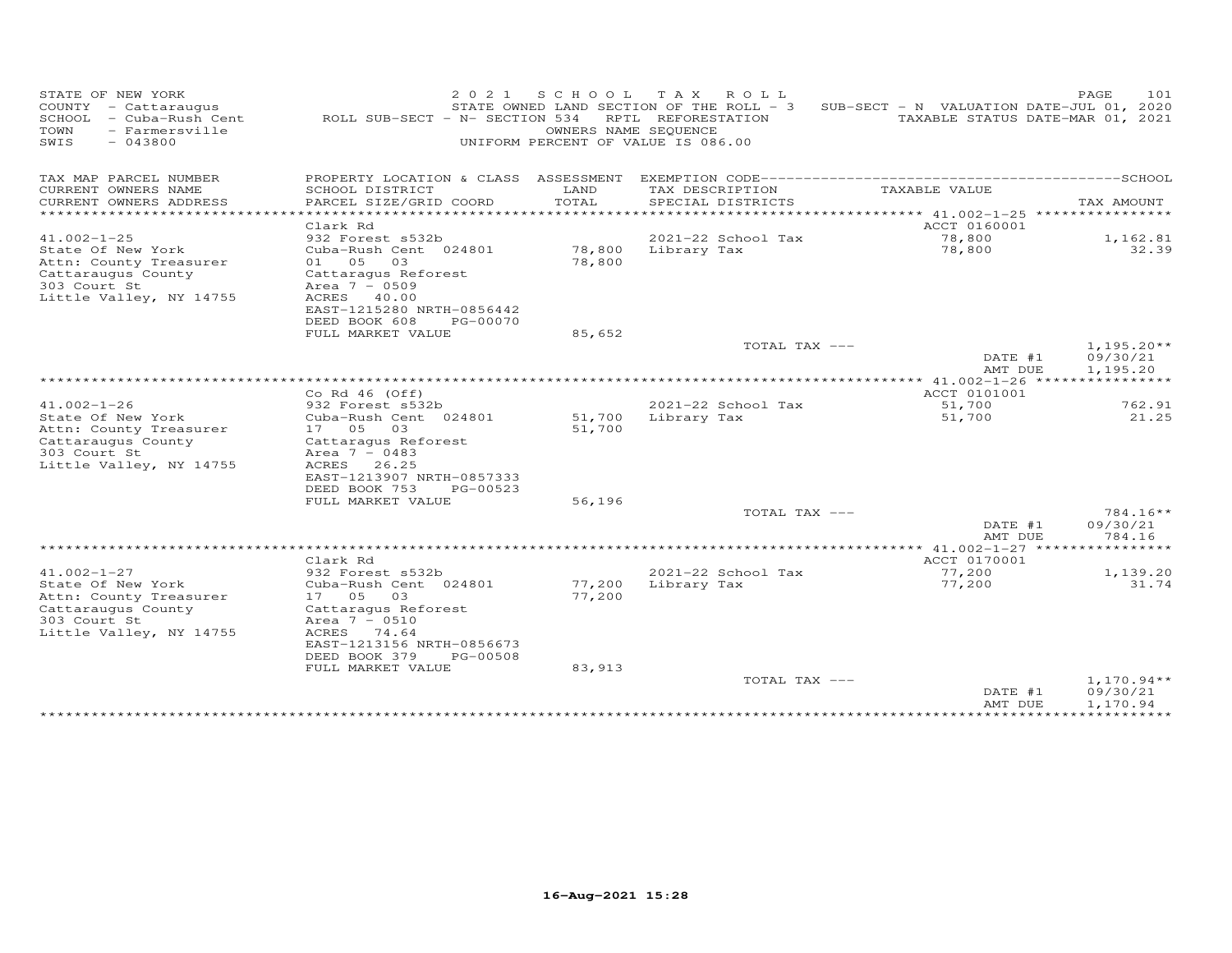| STATE OF NEW YORK<br>COUNTY<br>- Cattaraugus<br>SCHOOL<br>- Cuba-Rush Cent<br>- Farmersville<br>TOWN<br>$-043800$<br>SWIS | 2021<br>ROLL SUB-SECT - N- SECTION 534                 | S C H O O L<br>RPTL<br>OWNERS NAME SEQUENCE | T A X<br>R O L L<br>STATE OWNED LAND SECTION OF THE ROLL - 3<br>REFORESTATION<br>UNIFORM PERCENT OF VALUE IS 086.00 | SUB-SECT - N VALUATION DATE-JUL 01, 2020      | 102<br>PAGE<br>TAXABLE STATUS DATE-MAR 01, 2021 |
|---------------------------------------------------------------------------------------------------------------------------|--------------------------------------------------------|---------------------------------------------|---------------------------------------------------------------------------------------------------------------------|-----------------------------------------------|-------------------------------------------------|
| TAX MAP PARCEL NUMBER                                                                                                     | PROPERTY LOCATION & CLASS                              | ASSESSMENT                                  |                                                                                                                     |                                               |                                                 |
| CURRENT OWNERS NAME                                                                                                       | SCHOOL DISTRICT                                        | LAND                                        | TAX DESCRIPTION                                                                                                     | TAXABLE VALUE                                 |                                                 |
| CURRENT OWNERS ADDRESS                                                                                                    | PARCEL SIZE/GRID COORD                                 | TOTAL                                       | SPECIAL DISTRICTS                                                                                                   |                                               | TAX AMOUNT                                      |
|                                                                                                                           |                                                        |                                             |                                                                                                                     | *************************** $41.002 - 1 - 28$ | ****************                                |
|                                                                                                                           | Co Rd $46$ (Off)                                       |                                             |                                                                                                                     | ACCT 0180001                                  |                                                 |
| $41.002 - 1 - 28$                                                                                                         | 932 Forest s532b                                       |                                             | $2021 - 22$ School Tax                                                                                              | 72,600                                        | 1,071.32                                        |
| State Of New York                                                                                                         | Cuba-Rush Cent 024801                                  | 72,600                                      | Library Tax                                                                                                         | 72,600                                        | 29.85                                           |
| Attn: County Treasurer                                                                                                    | 17 05<br>03                                            | 72,600                                      |                                                                                                                     |                                               |                                                 |
| Cattaraugus County                                                                                                        | Cattaragus Reforest                                    |                                             |                                                                                                                     |                                               |                                                 |
| 303 Court St                                                                                                              | Area $7 - 0511$                                        |                                             |                                                                                                                     |                                               |                                                 |
| Little Valley, NY 14755                                                                                                   | ACRES<br>62.24                                         |                                             |                                                                                                                     |                                               |                                                 |
|                                                                                                                           | EAST-1211305 NRTH-0856584<br>DEED BOOK 378<br>PG-00468 |                                             |                                                                                                                     |                                               |                                                 |
|                                                                                                                           | FULL MARKET VALUE                                      |                                             |                                                                                                                     |                                               |                                                 |
|                                                                                                                           |                                                        | 78,913                                      | TOTAL TAX ---                                                                                                       |                                               | $1,101.17**$                                    |
|                                                                                                                           |                                                        |                                             |                                                                                                                     | DATE #1                                       | 09/30/21                                        |
|                                                                                                                           |                                                        |                                             |                                                                                                                     | AMT DUE                                       | 1,101.17                                        |
|                                                                                                                           |                                                        |                                             |                                                                                                                     |                                               |                                                 |
|                                                                                                                           |                                                        |                                             |                                                                                                                     |                                               |                                                 |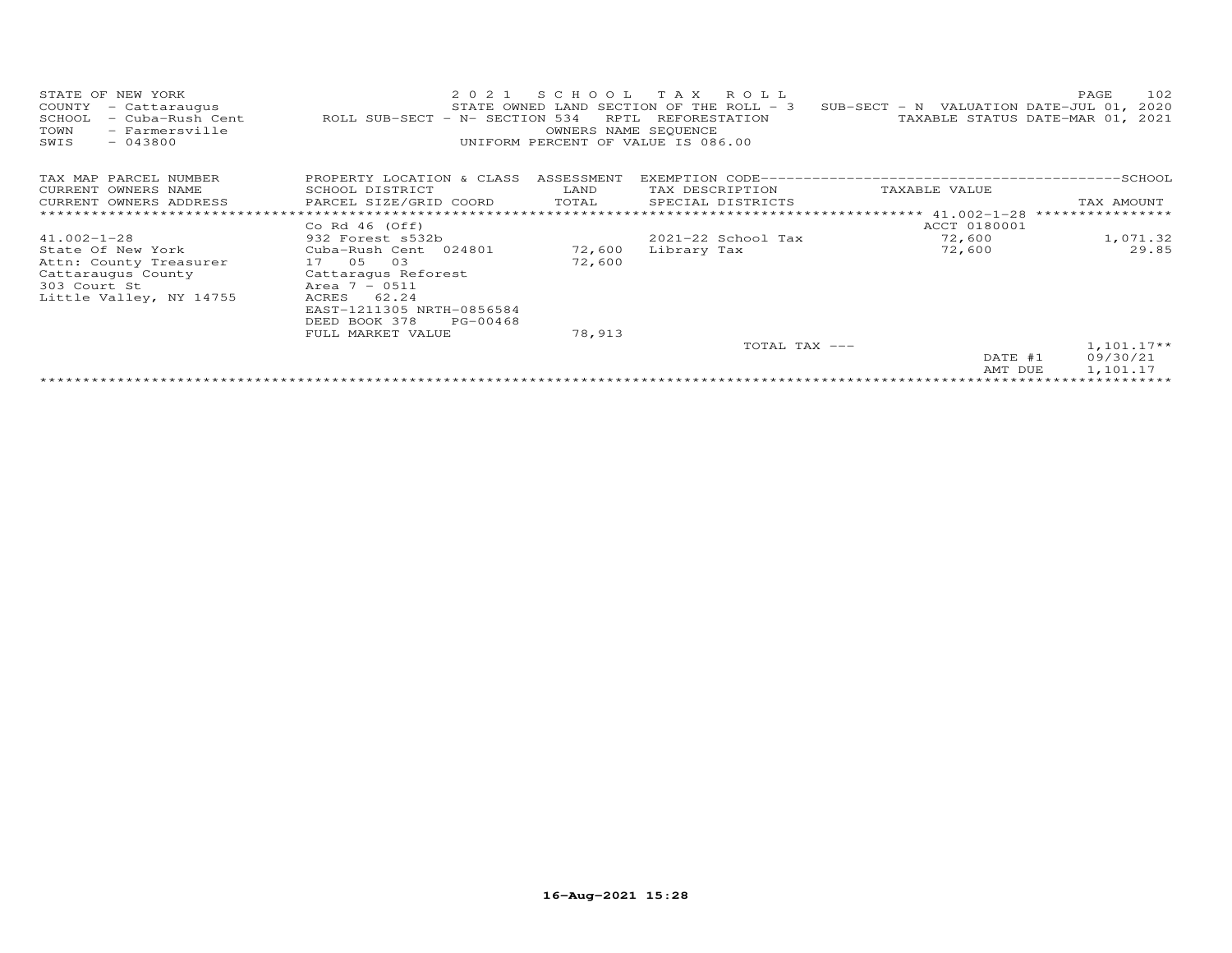| COUNTY<br>SCHOOL<br>TOWN<br>SWIS | STATE OF NEW YORK<br>- Cattaraugus<br>- Cuba-Rush Cent<br>- Farmersville<br>$-043800$ |                   | 2 0 2 1<br>ROLL SUB-SECT - N- SECTION 534 | S C H O O L<br>STATE OWNED LAND SECTION OF THE ROLL - 3<br>RPTL<br>UNIFORM PERCENT OF VALUE IS 086.00 | T A X<br>ROLL<br>REFORESTATION      |                              | 103<br>PAGE<br>SUB-SECT - N VALUATION DATE-JUL 01, 2020<br>TAXABLE STATUS DATE-MAR 01, 2021<br>RPS155/V04/L015<br>8/16/2021<br>CURRENT DATE |
|----------------------------------|---------------------------------------------------------------------------------------|-------------------|-------------------------------------------|-------------------------------------------------------------------------------------------------------|-------------------------------------|------------------------------|---------------------------------------------------------------------------------------------------------------------------------------------|
|                                  |                                                                                       |                   | ROLL<br>S U B                             |                                                                                                       | $S \tE C T I O N - N - T O T A L S$ |                              |                                                                                                                                             |
|                                  |                                                                                       | $***$             | SPECIAL                                   | DISTRICT                                                                                              | SUMMARY ***                         |                              |                                                                                                                                             |
| CODE                             | TOTAL<br>PARCELS<br>DISTRICT NAME                                                     | EXTENSION<br>TYPE | <b>EXTENSION</b><br>VALUE                 | AD VALOREM<br>VALUE                                                                                   | <b>EXEMPT</b><br><b>AMOUNT</b>      | TAXABLE<br>VALUE             | TOTAL<br>TAX                                                                                                                                |
|                                  |                                                                                       |                   |                                           | NO SPECIAL DISTRICTS AT THIS LEVEL                                                                    |                                     |                              |                                                                                                                                             |
|                                  |                                                                                       | ***               | S C H O O L                               | DISTRICT                                                                                              | SUMMARY ***                         |                              |                                                                                                                                             |
| CODE                             | DISTRICT NAME                                                                         | TOTAL<br>PARCELS  | ASSESSED<br>LAND                          | ASSESSED<br>TOTAL                                                                                     | <b>EXEMPT</b><br><b>AMOUNT</b>      | TOTAL<br>TAXABLE             |                                                                                                                                             |
|                                  |                                                                                       |                   |                                           |                                                                                                       | -----------<br>STAR AMOUNT          | ____________<br>STAR TAXABLE | TOTAL TAX                                                                                                                                   |
|                                  | Cuba-Rush Cent                                                                        | 10                | 2814,000                                  | 2814,000                                                                                              |                                     | 2,814,000                    |                                                                                                                                             |
| 024801                           |                                                                                       |                   |                                           |                                                                                                       |                                     | 2,814,000                    | 42,681.54                                                                                                                                   |
|                                  | $SUB - TO T AL$                                                                       | 10                | 2814,000                                  | 2814,000                                                                                              |                                     | 2,814,000                    |                                                                                                                                             |
|                                  | $S \cup B - T \cup T A L (CONT)$                                                      |                   |                                           |                                                                                                       |                                     | 2,814,000                    | 42,681.54                                                                                                                                   |
|                                  | TO TAL                                                                                | 10                | 2814,000                                  | 2814,000                                                                                              |                                     | 2,814,000                    |                                                                                                                                             |
|                                  | T O T A L (CONT)                                                                      |                   |                                           |                                                                                                       |                                     | 2,814,000                    | 42,681.54                                                                                                                                   |

# \*\*\* S Y S T E M C O D E S S U M M A R Y \*\*\*

NO SYSTEM EXEMPTIONS AT THIS LEVEL

\*\*\* E X E M P T I O N S U M M A R Y \*\*\*

NO EXEMPTIONS AT THIS LEVEL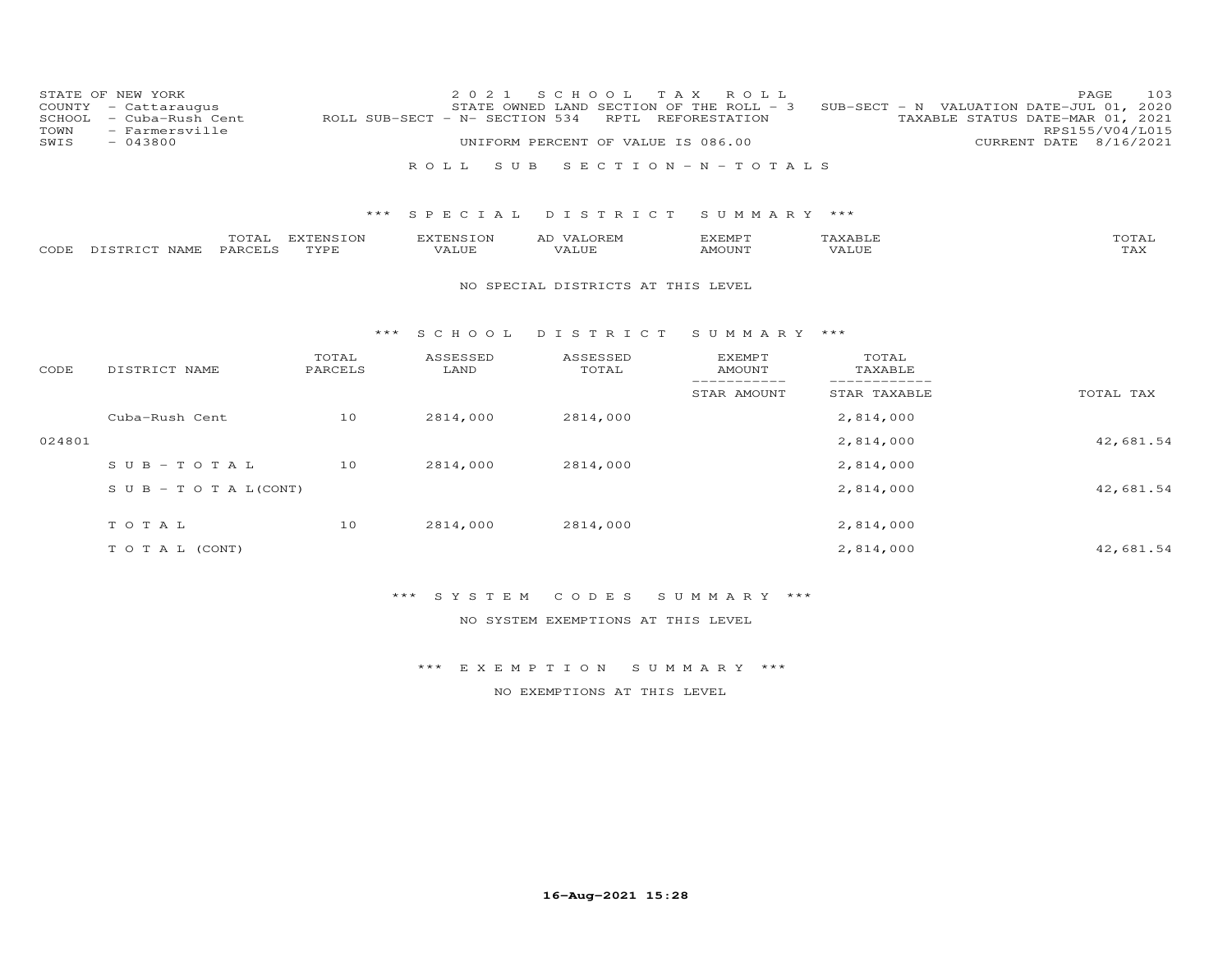|      | STATE OF NEW YORK       |                                                   | 2021 SCHOOL TAX ROLL               |  |                                                                                     |                        | PAGE. | 104 |
|------|-------------------------|---------------------------------------------------|------------------------------------|--|-------------------------------------------------------------------------------------|------------------------|-------|-----|
|      | COUNTY - Cattaraugus    |                                                   |                                    |  | STATE OWNED LAND SECTION OF THE ROLL - $3$ SUB-SECT - N VALUATION DATE-JUL 01, 2020 |                        |       |     |
|      | SCHOOL - Cuba-Rush Cent | ROLL SUB-SECT - N- SECTION 534 RPTL REFORESTATION |                                    |  | TAXABLE STATUS DATE-MAR 01, 2021                                                    |                        |       |     |
| TOWN | - Farmersville          |                                                   |                                    |  |                                                                                     | RPS155/V04/L015        |       |     |
| SWIS | $-043800$               |                                                   | UNIFORM PERCENT OF VALUE IS 086.00 |  |                                                                                     | CURRENT DATE 8/16/2021 |       |     |
|      |                         |                                                   |                                    |  |                                                                                     |                        |       |     |
|      |                         |                                                   | ROLL SUB SECTION-N-TOTALS          |  |                                                                                     |                        |       |     |

| ROLL<br>SEC | DESCRIPTION                         | TOTAL<br>PARCELS | ASSESSED<br>LAND | ASSESSED<br>TOTAL | EXEMPT<br>AMOUNT | TOTAL<br>TAXABLE       | TOTAL<br>TAX |
|-------------|-------------------------------------|------------------|------------------|-------------------|------------------|------------------------|--------------|
|             |                                     |                  |                  |                   | STAR AMOUNT      | STAR TAXABLE           |              |
|             | $2021 - 22$ School Tax              |                  | 2814,000         | 2814,000          |                  | 2,814,000<br>2,814,000 | 41,524.70    |
|             | Library Tax                         |                  | 2814,000         | 2814,000          |                  | 2,814,000<br>2,814,000 | 1,156.84     |
|             | SPEC DIST TAXES<br>STATE OWNED LAND | 10               |                  |                   |                  |                        | 42,681.54    |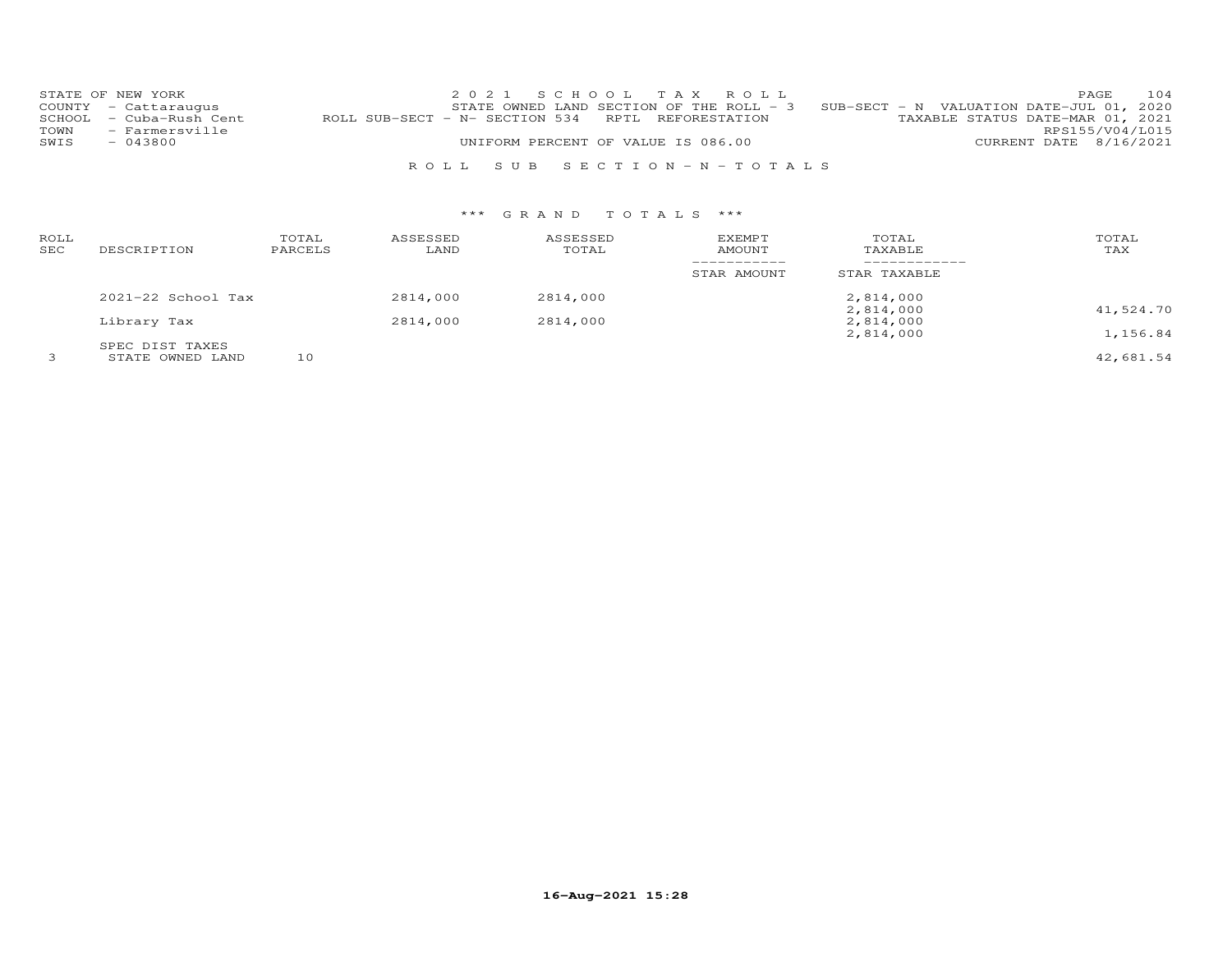| STATE OF NEW YORK<br>COUNTY<br>- Cattaraugus<br>- Cuba-Rush Cent<br>SCHOOL<br>TOWN<br>- Farmersville<br>SWIS<br>$-043800$ | 2021<br>ROLL SUB-SECT - Y- SECTION 545 | SCHOOL<br>RPTL<br>OWNERS NAME SEQUENCE | ROLL<br>T A X<br>STATE OWNED LAND SECTION OF THE ROLL $-$ 3<br>TRANSITION ASSESSMENTS<br>UNIFORM PERCENT OF VALUE IS 086.00 | SUB-SECT - Y VALUATION DATE-JUL $01$ ,<br>TAXABLE STATUS DATE-MAR 01, 2021 | 105<br>PAGE<br>2020 |
|---------------------------------------------------------------------------------------------------------------------------|----------------------------------------|----------------------------------------|-----------------------------------------------------------------------------------------------------------------------------|----------------------------------------------------------------------------|---------------------|
| TAX MAP PARCEL NUMBER                                                                                                     | PROPERTY LOCATION & CLASS              | ASSESSMENT                             |                                                                                                                             |                                                                            |                     |
| CURRENT OWNERS NAME                                                                                                       | SCHOOL DISTRICT                        | LAND                                   | TAX DESCRIPTION                                                                                                             | TAXABLE VALUE                                                              |                     |
| CURRENT OWNERS ADDRESS                                                                                                    | PARCEL SIZE/GRID COORD                 | TOTAL                                  | SPECIAL DISTRICTS                                                                                                           |                                                                            | TAX AMOUNT          |
|                                                                                                                           |                                        |                                        |                                                                                                                             |                                                                            |                     |
|                                                                                                                           | SCHOOL Transition Assessment           |                                        |                                                                                                                             | ACCT 8026401                                                               |                     |
| 333.000-38-3                                                                                                              | 993 Transition t                       |                                        | $2021 - 22$ School Tax                                                                                                      | 0.00                                                                       | 0.00                |
| State Of New York                                                                                                         | Cuba-Rush Cent 024801                  | 0                                      | Library Tax                                                                                                                 | 0.00                                                                       | 0.00                |
| Attn: County Treasurer                                                                                                    | 0.01<br>ACRES                          | $\Omega$                               |                                                                                                                             |                                                                            |                     |
| Cattaraugus County                                                                                                        | FULL MARKET VALUE                      | $\Omega$                               |                                                                                                                             |                                                                            |                     |
| 303 Court St                                                                                                              |                                        |                                        |                                                                                                                             |                                                                            |                     |
| Little Valley, NY 14755                                                                                                   |                                        |                                        |                                                                                                                             |                                                                            |                     |
|                                                                                                                           |                                        |                                        | TOTAL TAX ---                                                                                                               |                                                                            | $0.00**$            |
|                                                                                                                           |                                        |                                        |                                                                                                                             |                                                                            |                     |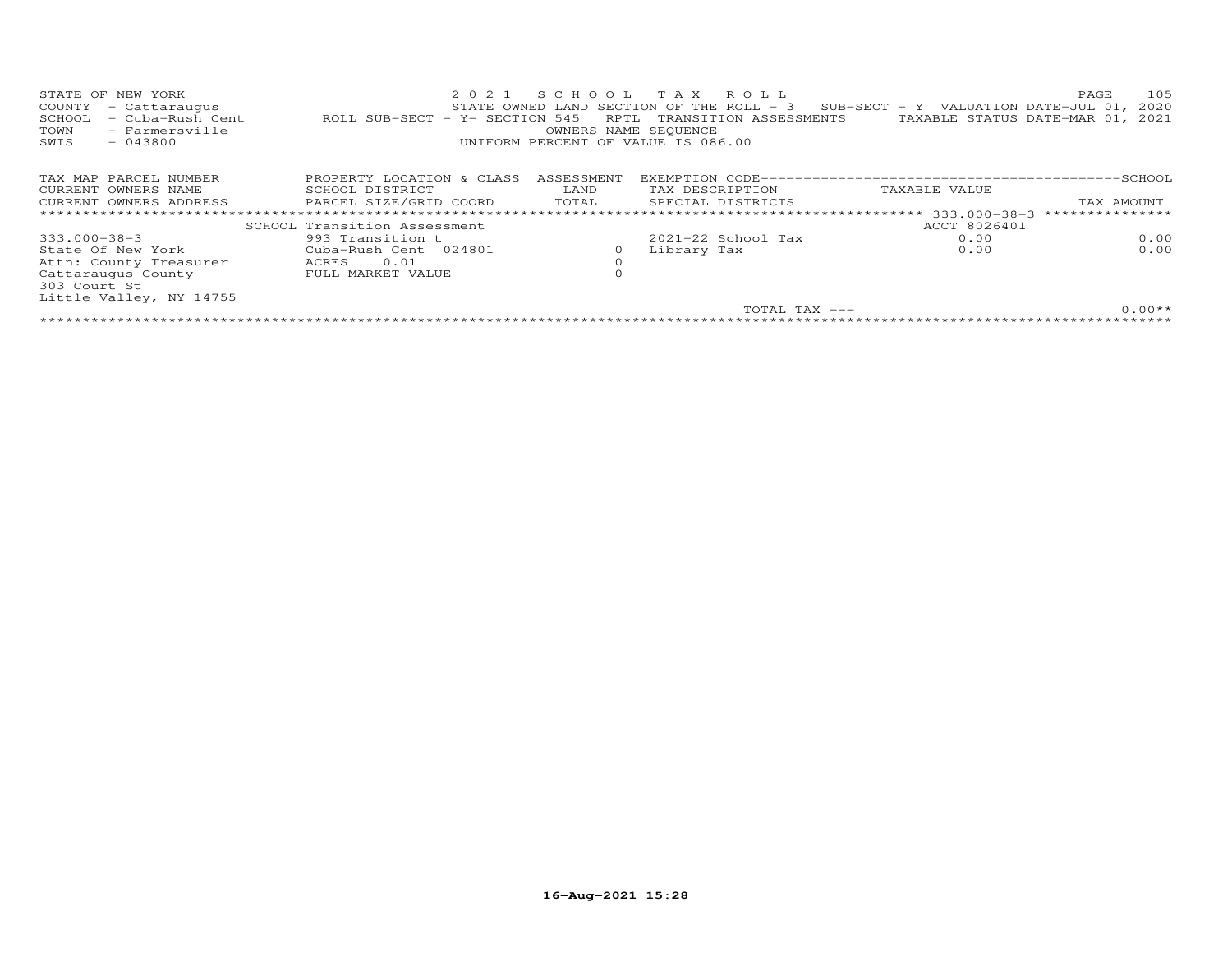| TOWN<br>SWIS | STATE OF NEW YORK<br>COUNTY - Cattaraugus<br>SCHOOL - Cuba-Rush Cent<br>- Farmersville<br>$-043800$ |                         | 2 0 2 1<br>ROLL SUB-SECT - Y- SECTION 545 | S C H O O L<br>T A X<br>UNIFORM PERCENT OF VALUE IS 086.00 | ROLL<br>RPTL TRANSITION ASSESSMENTS |                             | 106<br>PAGE<br>STATE OWNED LAND SECTION OF THE ROLL - 3 SUB-SECT - Y VALUATION DATE-JUL 01, 2020<br>TAXABLE STATUS DATE-MAR 01, 2021<br>RPS155/V04/L015<br>CURRENT DATE 8/16/2021 |
|--------------|-----------------------------------------------------------------------------------------------------|-------------------------|-------------------------------------------|------------------------------------------------------------|-------------------------------------|-----------------------------|-----------------------------------------------------------------------------------------------------------------------------------------------------------------------------------|
|              |                                                                                                     |                         | ROLL SUB                                  | SECTION-Y-TOTALS                                           |                                     |                             |                                                                                                                                                                                   |
|              |                                                                                                     |                         |                                           | *** SPECIAL DISTRICT                                       | SUMMARY ***                         |                             |                                                                                                                                                                                   |
|              | CODE DISTRICT NAME<br>PARCELS                                                                       | TOTAL EXTENSION<br>TYPE | EXTENSION<br>VALUE                        | AD VALOREM<br>VALUE                                        | EXEMPT<br>AMOUNT                    | TAXABLE<br>VALUE            | TOTAL<br>TAX                                                                                                                                                                      |
|              |                                                                                                     |                         |                                           | NO SPECIAL DISTRICTS AT THIS LEVEL                         |                                     |                             |                                                                                                                                                                                   |
|              |                                                                                                     |                         |                                           | *** SCHOOL DISTRICT                                        | SUMMARY ***                         |                             |                                                                                                                                                                                   |
| CODE         | DISTRICT NAME                                                                                       | TOTAL<br>PARCELS        | ASSESSED<br>LAND                          | ASSESSED<br>TOTAL                                          | EXEMPT<br>AMOUNT                    | TOTAL<br>TAXABLE            |                                                                                                                                                                                   |
|              |                                                                                                     |                         |                                           |                                                            | ___________<br>STAR AMOUNT          | ___________<br>STAR TAXABLE | TOTAL TAX                                                                                                                                                                         |
|              | Cuba-Rush Cent                                                                                      | $\mathbf{1}$            |                                           |                                                            |                                     |                             |                                                                                                                                                                                   |
| 024801       |                                                                                                     |                         |                                           |                                                            |                                     |                             |                                                                                                                                                                                   |
|              | $S \cup B - T \cup T A L$                                                                           | 1                       |                                           |                                                            |                                     |                             |                                                                                                                                                                                   |
|              | $S \cup B - T \cup T A L (CONT)$                                                                    |                         |                                           |                                                            |                                     |                             |                                                                                                                                                                                   |
|              | TOTAL                                                                                               | $\mathbf{1}$            |                                           |                                                            |                                     |                             |                                                                                                                                                                                   |
|              | TO TAL (CONT)                                                                                       |                         |                                           |                                                            |                                     |                             |                                                                                                                                                                                   |
|              |                                                                                                     |                         | *** SYSTEM                                | C O D E S                                                  | SUMMARY ***                         |                             |                                                                                                                                                                                   |
|              |                                                                                                     |                         |                                           | NO SYSTEM EXEMPTIONS AT THIS LEVEL                         |                                     |                             |                                                                                                                                                                                   |
|              |                                                                                                     |                         |                                           |                                                            |                                     |                             |                                                                                                                                                                                   |
|              |                                                                                                     |                         |                                           | *** EXEMPTION SUMMARY ***                                  |                                     |                             |                                                                                                                                                                                   |
|              |                                                                                                     |                         |                                           | NO EXEMPTIONS AT THIS LEVEL                                |                                     |                             |                                                                                                                                                                                   |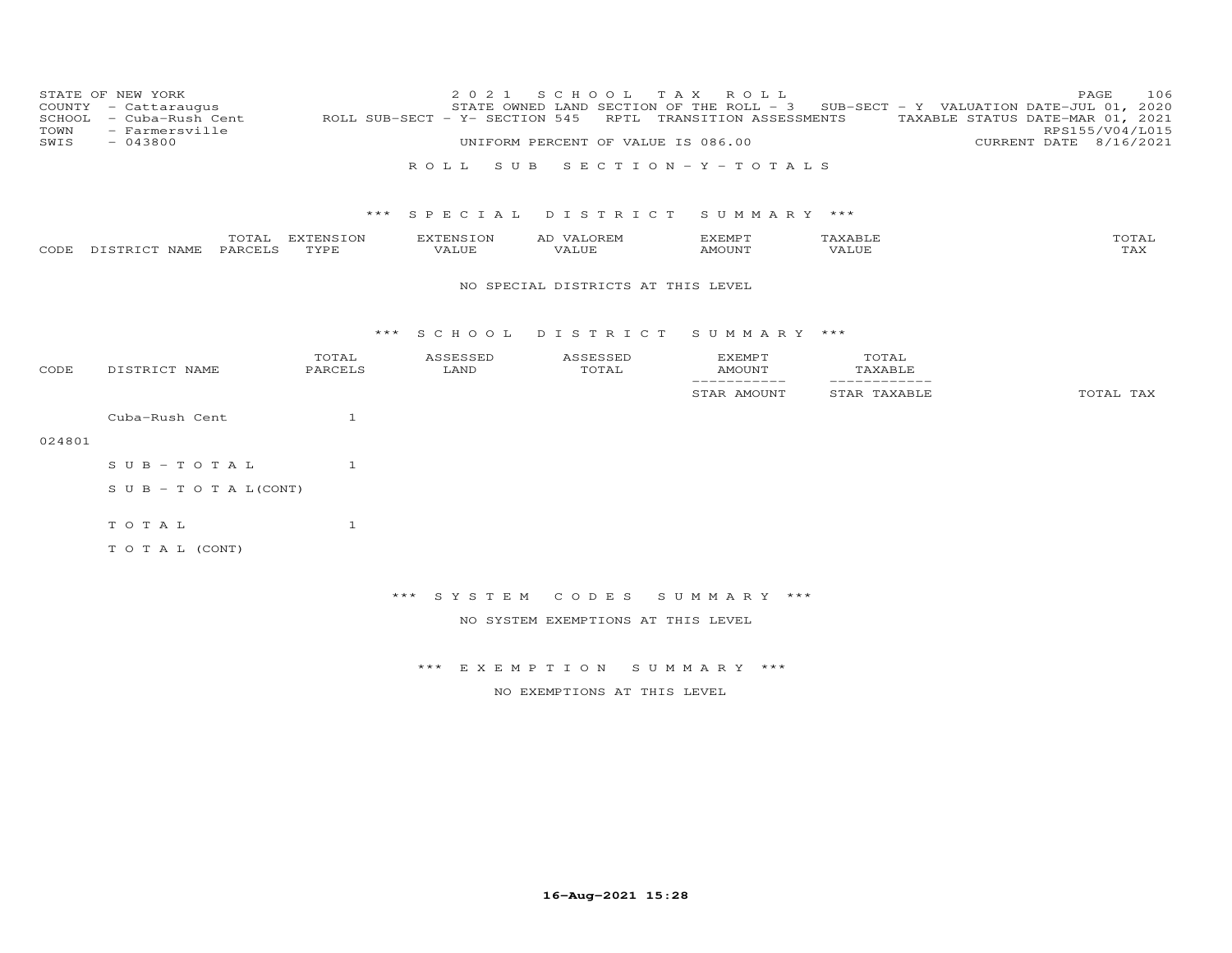|      | STATE OF NEW YORK       |                                                                                             |  |                                    | 2021 SCHOOL TAX ROLL      |                                                                                   |  | <b>PAGE 107</b>        |  |
|------|-------------------------|---------------------------------------------------------------------------------------------|--|------------------------------------|---------------------------|-----------------------------------------------------------------------------------|--|------------------------|--|
|      | COUNTY - Cattaraugus    |                                                                                             |  |                                    |                           | STATE OWNED LAND SECTION OF THE ROLL - 3 SUB-SECT - Y VALUATION DATE-JUL 01, 2020 |  |                        |  |
|      | SCHOOL - Cuba-Rush Cent | ROLL SUB-SECT - Y- SECTION 545 RPTL TRANSITION ASSESSMENTS TAXABLE STATUS DATE-MAR 01, 2021 |  |                                    |                           |                                                                                   |  |                        |  |
|      | TOWN - Farmersville     |                                                                                             |  |                                    |                           |                                                                                   |  | RPS155/V04/L015        |  |
| SWIS | $-043800$               |                                                                                             |  | UNIFORM PERCENT OF VALUE IS 086.00 |                           |                                                                                   |  | CURRENT DATE 8/16/2021 |  |
|      |                         |                                                                                             |  |                                    |                           |                                                                                   |  |                        |  |
|      |                         |                                                                                             |  |                                    | ROLL SUB SECTION-Y-TOTALS |                                                                                   |  |                        |  |

## \*\*\* G R A N D T O T A L S \*\*\*

| ROLL<br>SEC | TOTAL<br><b>DARCELS</b> | <b>CCEL</b><br>LAND | TOTAL | EXEMPT<br>AMOUNT                       | TOTAL<br>TAXABLE        | TOTAL<br>TAX |
|-------------|-------------------------|---------------------|-------|----------------------------------------|-------------------------|--------------|
|             |                         |                     |       | ____________<br>AMOUNT<br>ו ב <i>ו</i> | _____________<br>AXABLE |              |

RS 3 TOTAL

SPEC DIST TAXES 3 STATE OWNED LAND 1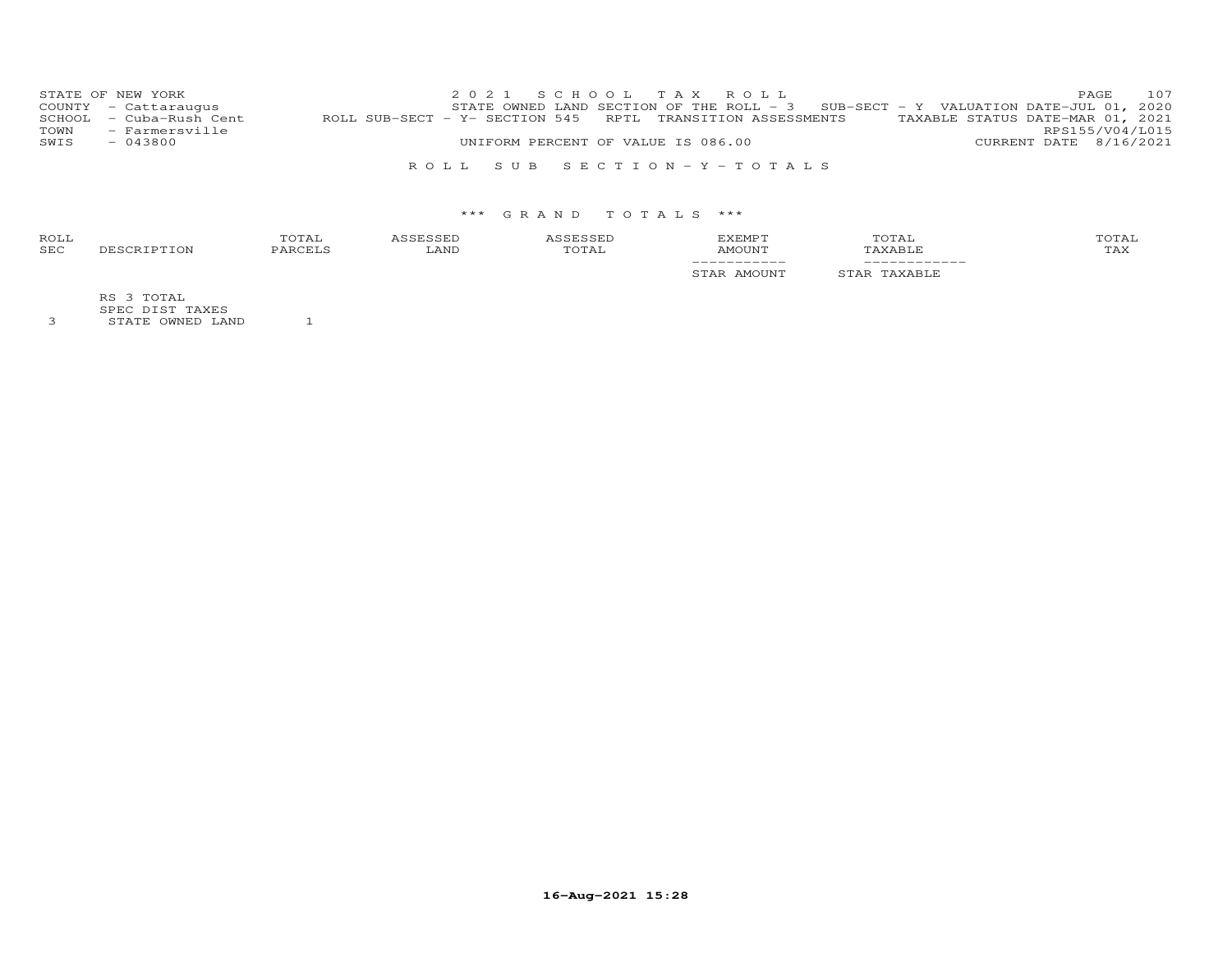|      | STATE OF NEW YORK       | 2021 SCHOOL TAX ROLL                                                      | PAGE.                  | 108 |
|------|-------------------------|---------------------------------------------------------------------------|------------------------|-----|
|      | COUNTY - Cattaraugus    | VALUATION DATE-JUL 01, 2020<br>STATE OWNED LAND SECTION OF THE ROLL $-$ 3 |                        |     |
|      | SCHOOL - Cuba-Rush Cent | TAXABLE STATUS DATE-MAR 01, 2021                                          |                        |     |
| TOWN | - Farmersville          |                                                                           | RPS155/V04/L015        |     |
| SWIS | $-043800$               | UNIFORM PERCENT OF VALUE IS 086.00                                        | CURRENT DATE 8/16/2021 |     |
|      |                         |                                                                           |                        |     |
|      |                         | ROLL SECTION TOTALS                                                       |                        |     |

|      |          | $m \wedge m \wedge$<br>UIAL | $\blacksquare$<br>,,,, | <b>EXTENSION</b> | $\mathcal{M}$<br>ΑL | ,,, <del>,</del> ,,,,,,,,<br>متتبتد | <b>XABIT</b>      | TOTAI                |
|------|----------|-----------------------------|------------------------|------------------|---------------------|-------------------------------------|-------------------|----------------------|
| CODE | 57000700 | PARCET                      | TVDI                   | <b>ALUE</b>      | 7 A I JU P          | $AMO$ UNT                           | $\tau_{\rm dIF.}$ | $m \times r$<br>-∠∆∠ |

#### NO SPECIAL DISTRICTS AT THIS LEVEL

#### \*\*\* S C H O O L D I S T R I C T S U M M A R Y \*\*\*

| CODE   | DISTRICT NAME                    | TOTAL<br>PARCELS | ASSESSED<br>LAND | ASSESSED<br>TOTAL | <b>EXEMPT</b><br>AMOUNT | TOTAL<br>TAXABLE |           |
|--------|----------------------------------|------------------|------------------|-------------------|-------------------------|------------------|-----------|
|        |                                  |                  |                  |                   | STAR AMOUNT             | STAR TAXABLE     | TOTAL TAX |
|        | Cuba-Rush Cent                   | 11               | 2814,000         | 2814,000          |                         | 2,814,000        |           |
| 024801 |                                  |                  |                  |                   |                         | 2,814,000        | 42,681.54 |
|        | $SUB - TO T AL$                  | 11               | 2814,000         | 2814,000          |                         | 2,814,000        |           |
|        | $S \cup B - T \cup T A L (CONT)$ |                  |                  |                   |                         | 2,814,000        | 42,681.54 |
|        | TOTAL                            | 11               | 2814,000         | 2814,000          |                         | 2,814,000        |           |
|        | T O T A L (CONT)                 |                  |                  |                   |                         | 2,814,000        | 42,681.54 |

# \*\*\* S Y S T E M C O D E S S U M M A R Y \*\*\*

NO SYSTEM EXEMPTIONS AT THIS LEVEL

\*\*\* E X E M P T I O N S U M M A R Y \*\*\*

NO EXEMPTIONS AT THIS LEVEL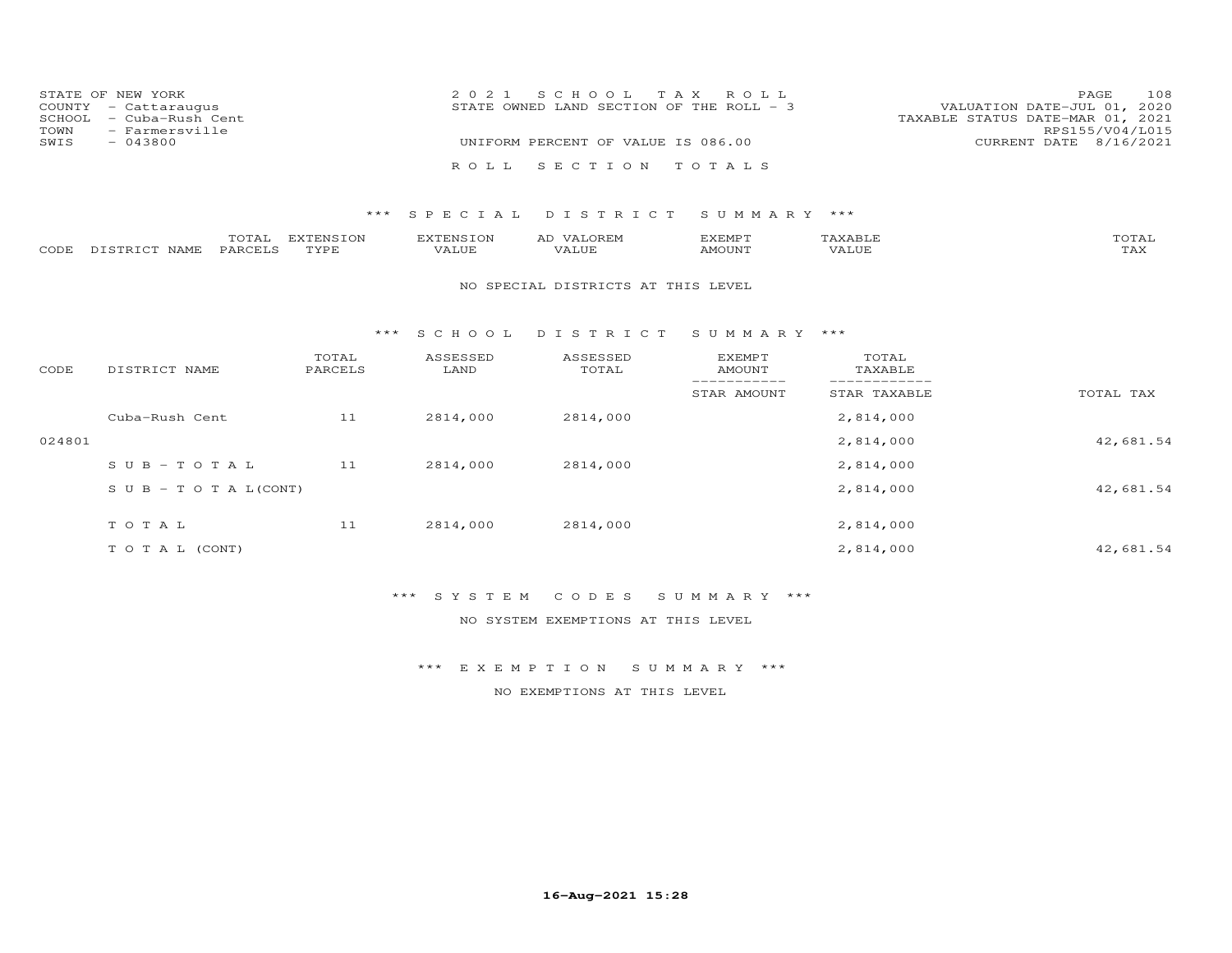|      | STATE OF NEW YORK       | 2021 SCHOOL TAX ROLL                                                      | PAGE                   | 109 |
|------|-------------------------|---------------------------------------------------------------------------|------------------------|-----|
|      | COUNTY - Cattaraugus    | VALUATION DATE-JUL 01, 2020<br>STATE OWNED LAND SECTION OF THE ROLL $-$ 3 |                        |     |
|      | SCHOOL - Cuba-Rush Cent | TAXABLE STATUS DATE-MAR 01, 2021                                          |                        |     |
| TOWN | - Farmersville          |                                                                           | RPS155/V04/L015        |     |
| SWIS | $-043800$               | UNIFORM PERCENT OF VALUE IS 086.00                                        | CURRENT DATE 8/16/2021 |     |
|      |                         | ROLL SECTION TOTALS                                                       |                        |     |

| ROLL<br>SEC | DESCRIPTION                         | TOTAL<br>PARCELS | ASSESSED<br>LAND | ASSESSED<br>TOTAL | EXEMPT<br>AMOUNT | TOTAL<br>TAXABLE       | TOTAL<br>TAX |
|-------------|-------------------------------------|------------------|------------------|-------------------|------------------|------------------------|--------------|
|             |                                     |                  |                  |                   | STAR AMOUNT      | STAR TAXABLE           |              |
|             | $2021 - 22$ School Tax              |                  | 2814,000         | 2814,000          |                  | 2,814,000<br>2,814,000 | 41,524.70    |
|             | Library Tax                         |                  | 2814,000         | 2814,000          |                  | 2,814,000<br>2,814,000 | 1,156.84     |
|             | SPEC DIST TAXES<br>STATE OWNED LAND | ᅩᅩ               |                  |                   |                  |                        | 42,681.54    |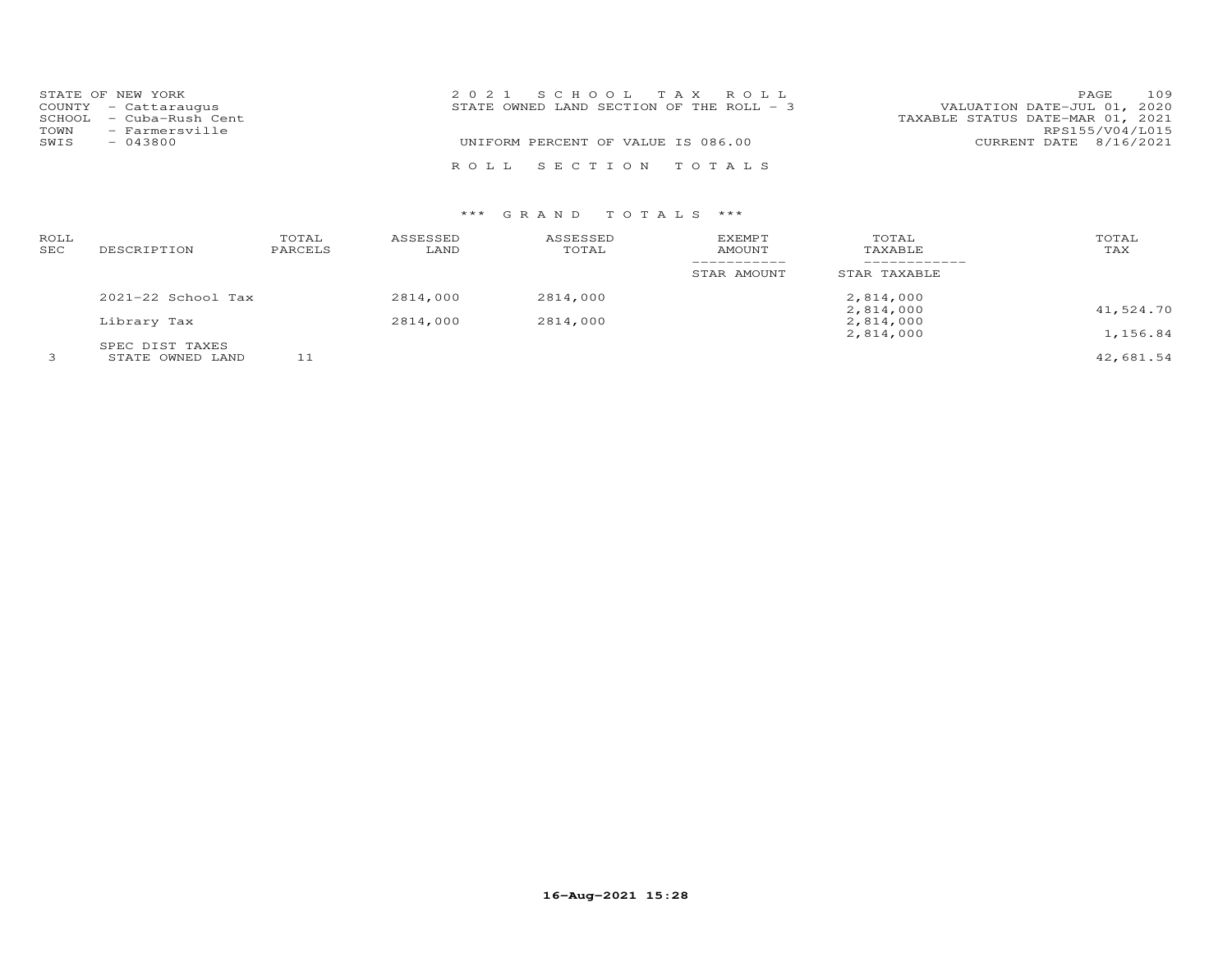| STATE OF NEW YORK<br>COUNTY<br>- Cattaraugus<br>SCHOOL<br>- Cuba-Rush Cent<br>TOWN<br>- Farmersville<br>$-043800$<br>SWIS | 2 0 2 1<br>SPECIAL FRANCHISE SECTION OF THE ROLL - 5<br>UNIFORM PERCENT OF VALUE IS 086.00 | VALUATION DATE-JUL 01,<br>TAXABLE STATUS DATE-MAR 01, | 110<br>PAGE<br>2020<br>2021 |                                                 |                          |
|---------------------------------------------------------------------------------------------------------------------------|--------------------------------------------------------------------------------------------|-------------------------------------------------------|-----------------------------|-------------------------------------------------|--------------------------|
| TAX MAP PARCEL NUMBER                                                                                                     | PROPERTY LOCATION & CLASS                                                                  | ASSESSMENT                                            |                             |                                                 |                          |
| CURRENT OWNERS NAME                                                                                                       | SCHOOL DISTRICT                                                                            | LAND                                                  | TAX DESCRIPTION             | TAXABLE VALUE                                   |                          |
| CURRENT OWNERS ADDRESS                                                                                                    | PARCEL SIZE/GRID COORD                                                                     | TOTAL                                                 | SPECIAL DISTRICTS           |                                                 | TAX AMOUNT               |
|                                                                                                                           |                                                                                            |                                                       |                             | ****************** 538.000-9901-132.350/188 *** |                          |
|                                                                                                                           | Special Franchise                                                                          |                                                       |                             | ACCT 0701                                       | BILL<br>368              |
| 538.000-9901-132.350/188                                                                                                  | 861 Elec & gas                                                                             |                                                       | $2021 - 22$ School Tax      | 461,206                                         | 6,805.77                 |
| Niagara Mohawk Power Corp                                                                                                 | Cuba-Rush Cent 024801                                                                      | $\Omega$                                              | Library Tax                 | 461,206                                         | 189.60                   |
| Real Estate Tax Dept                                                                                                      | Town Of Farmersville                                                                       | 461,206                                               |                             |                                                 |                          |
| 300 Erie Boulevard West                                                                                                   | 0.4000 Cuba/rushford                                                                       |                                                       |                             |                                                 |                          |
| Syracuse, NY 13202                                                                                                        | 0.01<br>ACRES                                                                              |                                                       |                             |                                                 |                          |
|                                                                                                                           | FULL MARKET VALUE                                                                          | 501,311                                               | TOTAL TAX ---               |                                                 |                          |
|                                                                                                                           |                                                                                            |                                                       |                             | DATE #1                                         | $6,995.37**$<br>09/30/21 |
|                                                                                                                           |                                                                                            |                                                       |                             | AMT DUE                                         | 6,995.37                 |
|                                                                                                                           |                                                                                            |                                                       |                             | 538.000-9901-631.900/188 ***                    |                          |
|                                                                                                                           | Special Franchise                                                                          |                                                       |                             | ACCT 0703                                       | 369<br><b>BILL</b>       |
| 538.000-9901-631.900/188                                                                                                  | 866 Telephone                                                                              |                                                       | 2021-22 School Tax          | 13,604                                          | 200.75                   |
| Verizon New York Inc                                                                                                      | Cuba-Rush Cent 024801                                                                      | $\Omega$                                              | Library Tax                 | 13,604                                          | 5.59                     |
| Prop Tax Compliance                                                                                                       | Town Of Farmersville                                                                       | 13,604                                                |                             |                                                 |                          |
| Duff & Phelps                                                                                                             | 0.1700 Cuba/rushford                                                                       |                                                       |                             |                                                 |                          |
| PO Box 2749                                                                                                               | 0.01<br>ACRES                                                                              |                                                       |                             |                                                 |                          |
| Addison, TX 75001                                                                                                         | FULL MARKET VALUE                                                                          | 15,819                                                |                             |                                                 |                          |
|                                                                                                                           |                                                                                            |                                                       | TOTAL TAX ---               |                                                 | $206.34**$               |
|                                                                                                                           |                                                                                            |                                                       |                             | DATE #1                                         | 09/30/21                 |
|                                                                                                                           |                                                                                            |                                                       |                             | AMT DUE                                         | 206.34                   |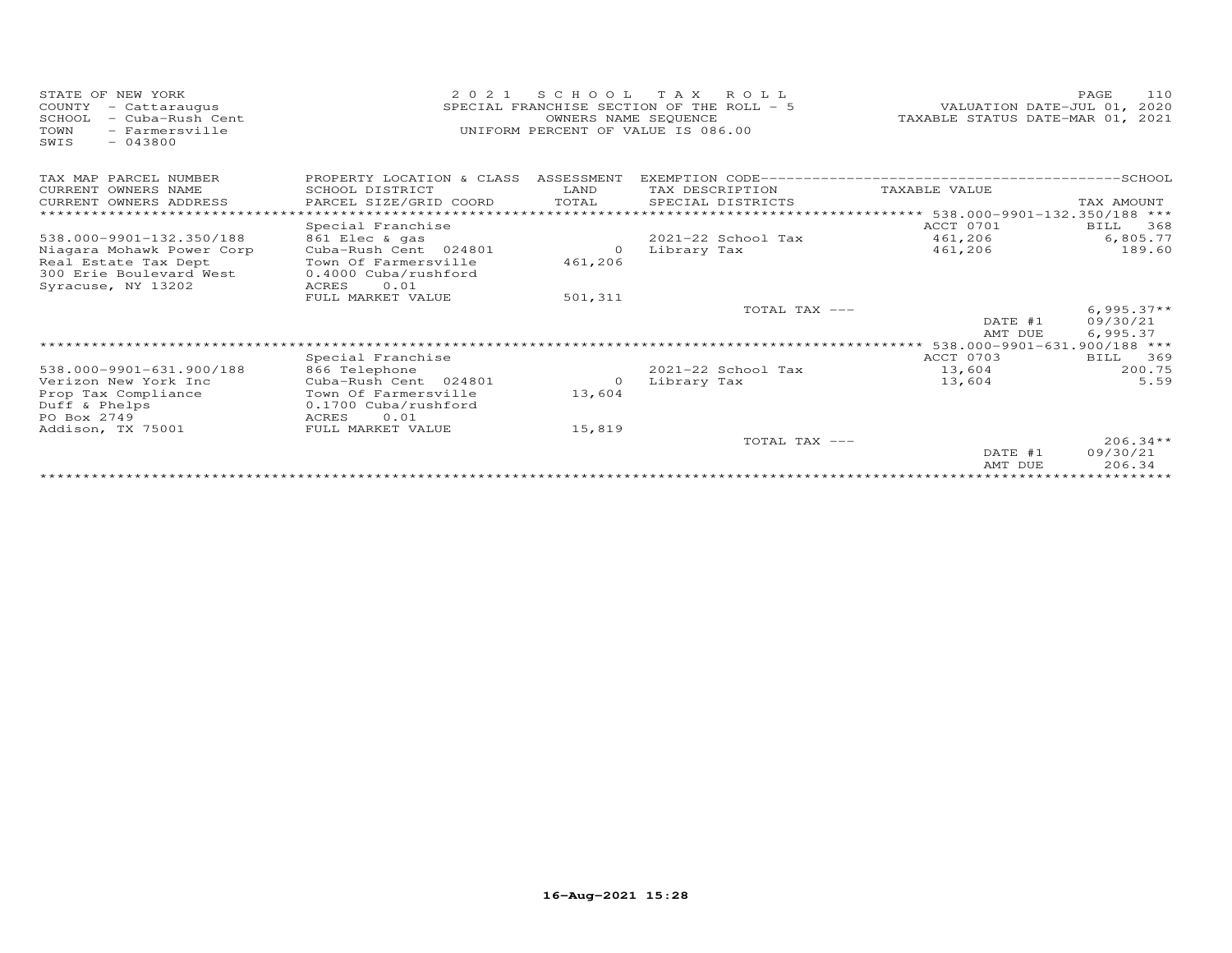| STATE OF NEW YORK<br>COUNTY<br>- Cattaraugus<br>- Cuba-Rush Cent<br>SCHOOL<br>- Farmersville<br>TOWN<br>$-043800$<br>SWIS | 2 0 2 1            | SCHOOL<br>T A X<br>SPECIAL FRANCHISE SECTION OF THE ROLL - 5 | ROLL                            |                              | 111<br>PAGE<br>VALUATION DATE-JUL 01, 2020<br>TAXABLE STATUS DATE-MAR 01, 2021<br>RPS155/V04/L015<br>CURRENT DATE 8/16/2021 |
|---------------------------------------------------------------------------------------------------------------------------|--------------------|--------------------------------------------------------------|---------------------------------|------------------------------|-----------------------------------------------------------------------------------------------------------------------------|
|                                                                                                                           | ROLL<br>S U B      |                                                              | $S E C T I O N - - T O T A L S$ |                              |                                                                                                                             |
|                                                                                                                           | *** SPECIAL        | DISTRICT                                                     | SUMMARY ***                     |                              |                                                                                                                             |
| TOTAL<br>EXTENSION<br>DISTRICT NAME<br>PARCELS<br>TYPE<br>CODE                                                            | EXTENSION<br>VALUE | AD VALOREM<br>VALUE                                          | EXEMPT<br>AMOUNT                | TAXABLE<br>VALUE             | TOTAL<br>TAX                                                                                                                |
|                                                                                                                           |                    | NO SPECIAL DISTRICTS AT THIS LEVEL                           |                                 |                              |                                                                                                                             |
|                                                                                                                           | S C H O O L<br>*** | DISTRICT                                                     | SUMMARY ***                     |                              |                                                                                                                             |
| TOTAL<br>CODE<br>DISTRICT NAME<br>PARCELS                                                                                 | ASSESSED<br>LAND   | ASSESSED<br>TOTAL                                            | EXEMPT<br><b>AMOUNT</b>         | TOTAL<br>TAXABLE             |                                                                                                                             |
|                                                                                                                           |                    |                                                              | STAR AMOUNT                     | ------------<br>STAR TAXABLE | TOTAL TAX                                                                                                                   |
| 2<br>Cuba-Rush Cent                                                                                                       |                    | 474,810                                                      |                                 | 474,810                      |                                                                                                                             |
| 024801                                                                                                                    |                    |                                                              |                                 | 474,810                      | 7,201.71                                                                                                                    |

| 024801 |                                  |                |         | 474,810 | 7,201.71 |
|--------|----------------------------------|----------------|---------|---------|----------|
|        | SUB-TOTAL                        | 2              | 474,810 | 474,810 |          |
|        | $S \cup B - T \cup T A L (CONT)$ |                |         | 474,810 | 7,201.71 |
|        | TOTAL                            | $\overline{2}$ | 474,810 | 474,810 |          |
|        | TO TAL (CONT)                    |                |         | 474,810 | 7,201.71 |

\*\*\* S Y S T E M C O D E S S U M M A R Y \*\*\*

NO SYSTEM EXEMPTIONS AT THIS LEVEL

\*\*\* E X E M P T I O N S U M M A R Y \*\*\*

NO EXEMPTIONS AT THIS LEVEL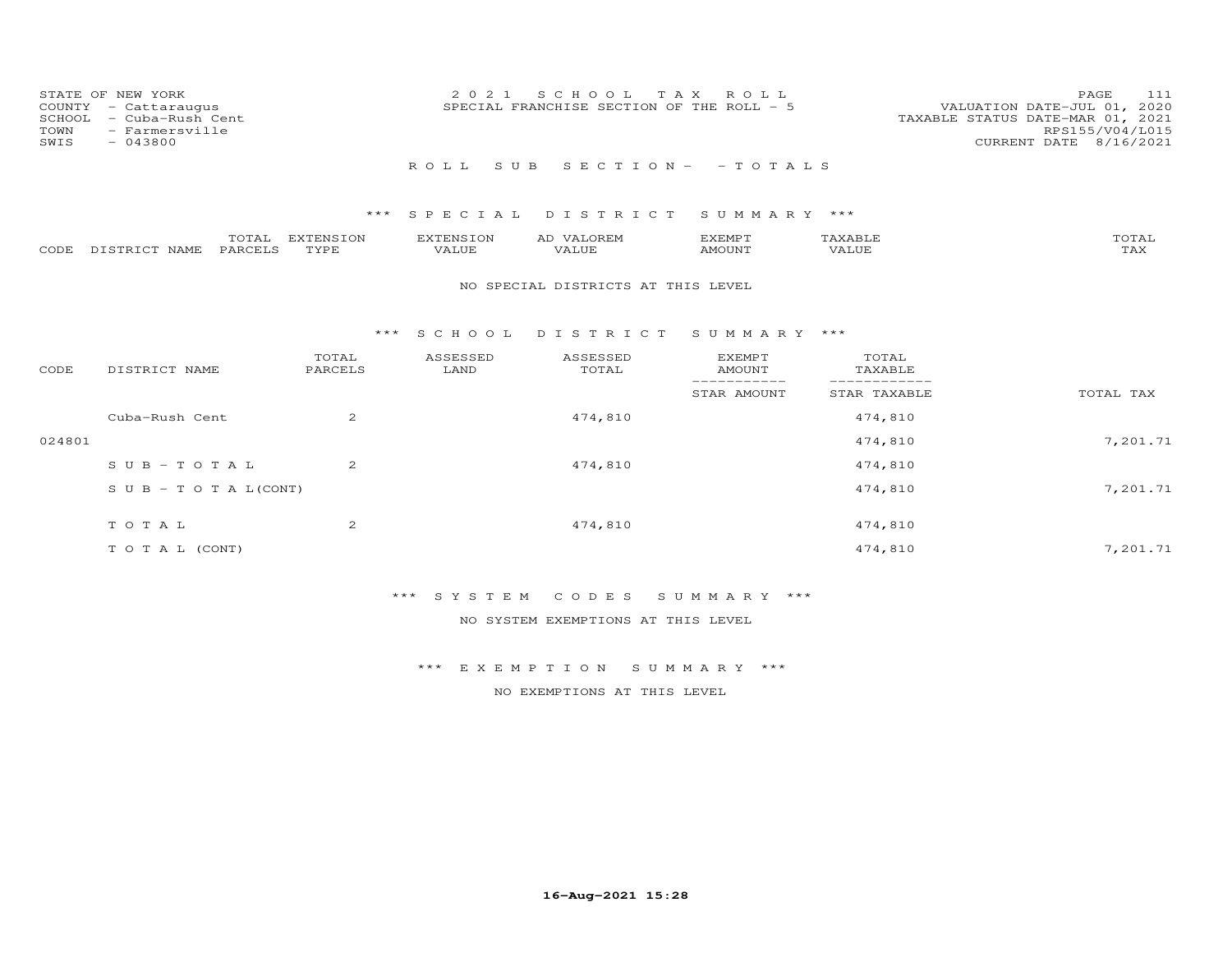| STATE OF NEW YORK          | 2021 SCHOOL TAX ROLL                       | 112<br>PAGE                      |
|----------------------------|--------------------------------------------|----------------------------------|
| COUNTY - Cattaraugus       | SPECIAL FRANCHISE SECTION OF THE ROLL $-5$ | VALUATION DATE-JUL 01, 2020      |
| - Cuba-Rush Cent<br>SCHOOL |                                            | TAXABLE STATUS DATE-MAR 01, 2021 |
| - Farmersville<br>TOWN     |                                            | RPS155/V04/L015                  |
| $-043800$<br>SWIS          |                                            | CURRENT DATE 8/16/2021           |
|                            |                                            |                                  |

## R O L L S U B S E C T I O N - - T O T A L S

| ROLL<br>SEC | DESCRIPTION          | TOTAL<br>PARCELS | ASSESSED<br>LAND | ASSESSED<br>TOTAL | <b>EXEMPT</b><br><b>AMOUNT</b> | TOTAL<br>TAXABLE | TOTAL<br>TAX |
|-------------|----------------------|------------------|------------------|-------------------|--------------------------------|------------------|--------------|
|             |                      |                  |                  |                   | STAR AMOUNT                    | STAR TAXABLE     |              |
|             | $2021-22$ School Tax |                  |                  | 474,810           |                                | 474,810          |              |
|             |                      |                  |                  |                   |                                | 474,810          | 7,006.52     |
|             | Library Tax          |                  |                  | 474,810           |                                | 474,810          |              |
|             |                      |                  |                  |                   |                                | 474,810          | 195.19       |
|             | SPEC DIST TAXES      |                  |                  |                   |                                |                  |              |
|             | SPECIAL FRANCHISE    | $\sim$           |                  |                   |                                |                  | 7,201.71     |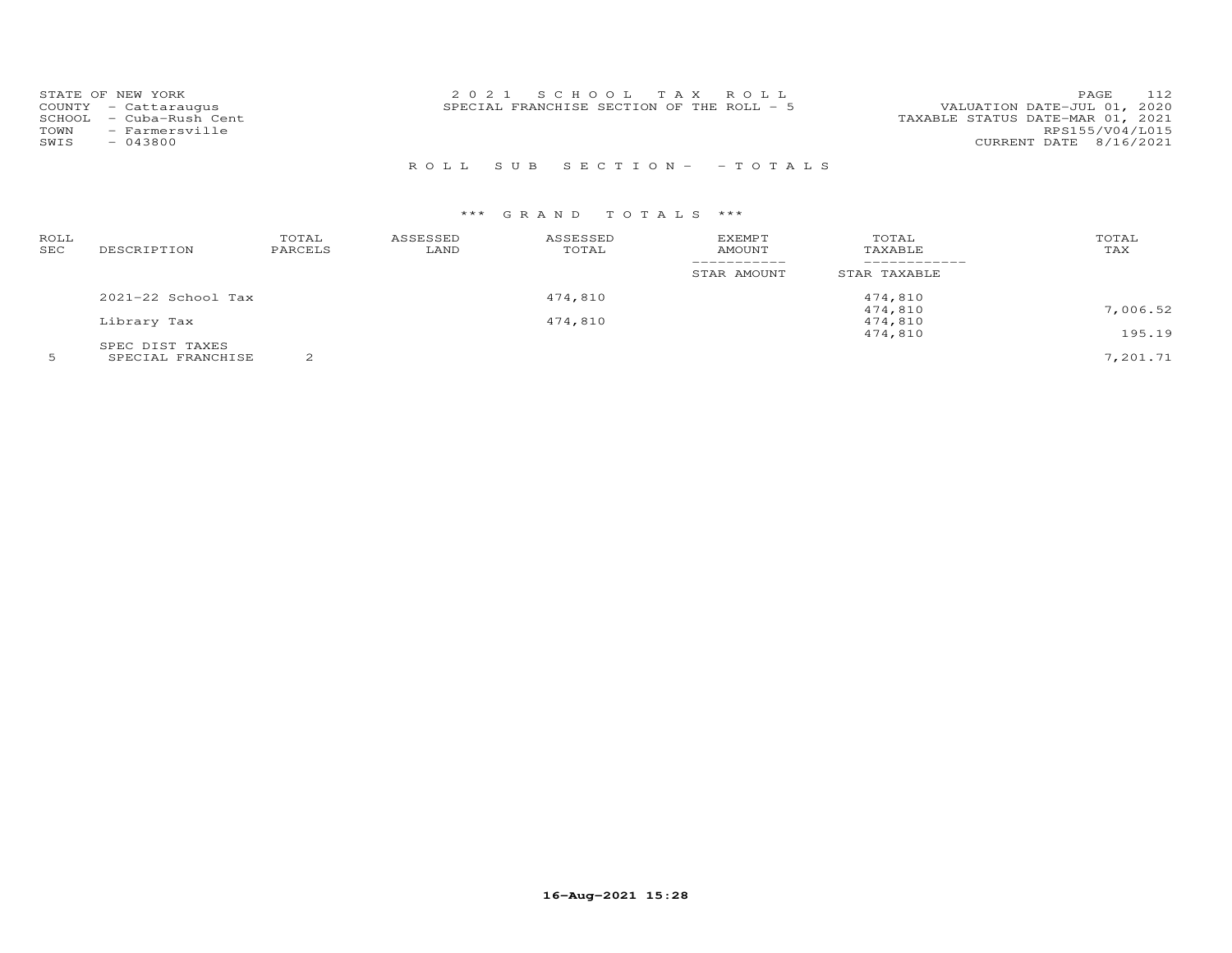| STATE OF NEW YORK<br>COUNTY<br>- Cattaraugus<br>- Cuba-Rush Cent<br>SCHOOL<br>- Farmersville<br>TOWN<br>SWIS<br>$-043800$ | 2021 SCHOOL TAX ROLL<br>SPECIAL FRANCHISE SECTION OF THE ROLL - 5 | 113<br>PAGE<br>VALUATION DATE-JUL 01, 2020<br>TAXABLE STATUS DATE-MAR 01, 2021<br>RPS155/V04/L015<br>CURRENT DATE 8/16/2021 |
|---------------------------------------------------------------------------------------------------------------------------|-------------------------------------------------------------------|-----------------------------------------------------------------------------------------------------------------------------|
|                                                                                                                           | ROLL SECTION TOTALS                                               |                                                                                                                             |
|                                                                                                                           | *** SPECIAL DISTRICT SUMMARY ***                                  |                                                                                                                             |

|      |                      | $\sim$ $\sim$ | <b>TNCTON</b><br>$\blacksquare$<br>$\cdots$ | $\sqrt{11}$         | AI. | <b>FMD</b>    |   | $  -$              |
|------|----------------------|---------------|---------------------------------------------|---------------------|-----|---------------|---|--------------------|
| CODE | <b>NAME</b><br>P T Q | ′ ′∆ ⊢⁄ ∶     | <b>TVD1</b>                                 | $\Delta$<br>$\cdot$ | .   | <b>MOLIN'</b> | △ | $- - - -$<br>- ⊊∡∧ |

#### NO SPECIAL DISTRICTS AT THIS LEVEL

#### \*\*\* S C H O O L D I S T R I C T S U M M A R Y \*\*\*

| CODE   | DISTRICT NAME                    | TOTAL<br>PARCELS | ASSESSED<br>LAND | ASSESSED<br>TOTAL | <b>EXEMPT</b><br>AMOUNT | TOTAL<br>TAXABLE |           |
|--------|----------------------------------|------------------|------------------|-------------------|-------------------------|------------------|-----------|
|        |                                  |                  |                  |                   | STAR AMOUNT             | STAR TAXABLE     | TOTAL TAX |
|        | Cuba-Rush Cent                   | 2                |                  | 474,810           |                         | 474,810          |           |
| 024801 |                                  |                  |                  |                   |                         | 474,810          | 7,201.71  |
|        | $SUB - TO T AL$                  | $\overline{2}$   |                  | 474,810           |                         | 474,810          |           |
|        | $S \cup B - T \cup T A L (CONT)$ |                  |                  |                   |                         | 474,810          | 7,201.71  |
|        | TOTAL                            | 2                |                  | 474,810           |                         | 474,810          |           |
|        | T O T A L (CONT)                 |                  |                  |                   |                         | 474,810          | 7,201.71  |

## \*\*\* S Y S T E M C O D E S S U M M A R Y \*\*\*

NO SYSTEM EXEMPTIONS AT THIS LEVEL

### \*\*\* E X E M P T I O N S U M M A R Y \*\*\*

NO EXEMPTIONS AT THIS LEVEL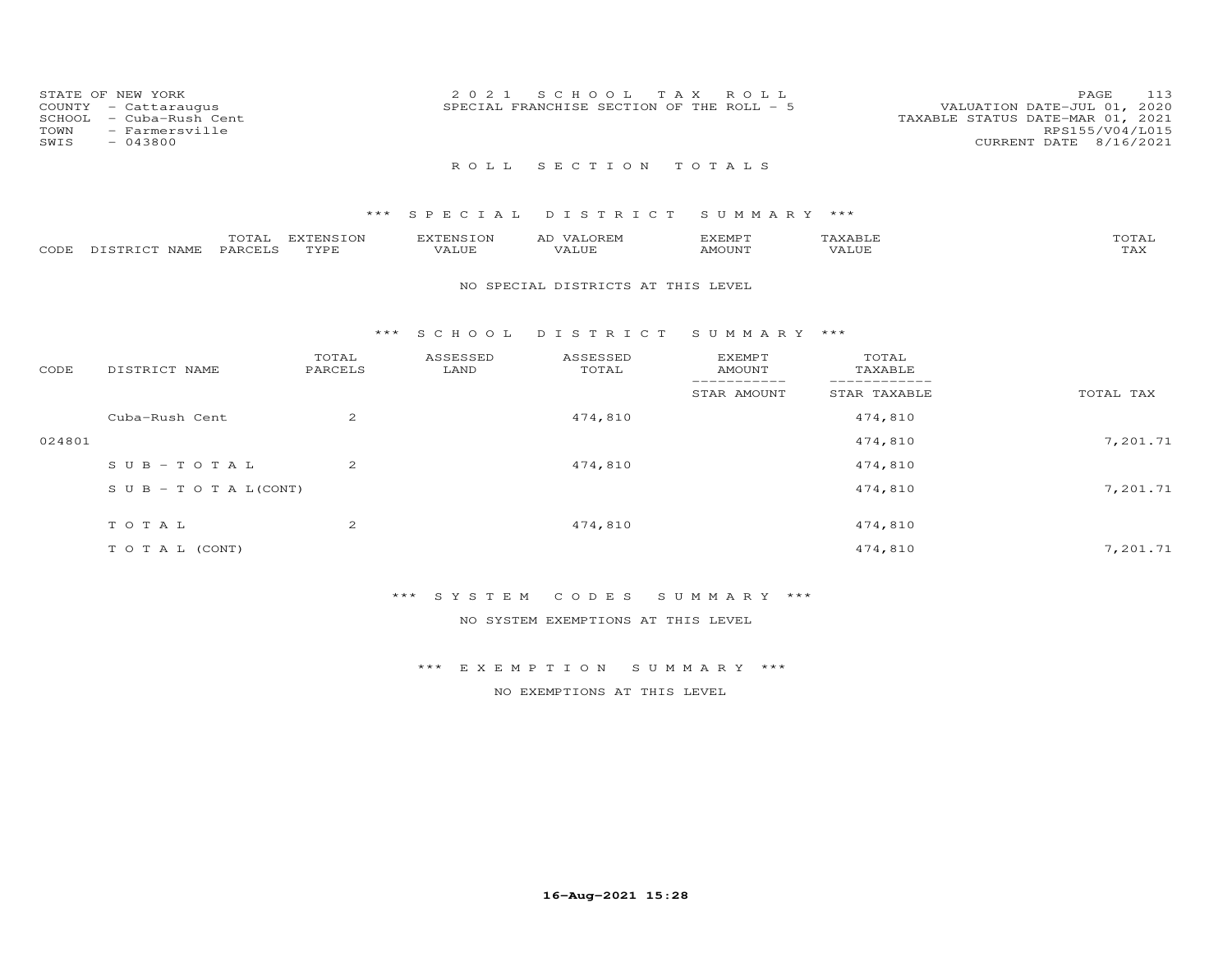| STATE OF NEW YORK<br>COUNTY - Cattaraugus<br>SCHOOL - Cuba-Rush Cent<br>TOWN<br>- Farmersville<br>SWIS<br>$-043800$ | 2021 SCHOOL TAX ROLL<br>SPECIAL FRANCHISE SECTION OF THE ROLL $-5$ | 114<br>PAGE<br>VALUATION DATE-JUL 01, 2020<br>TAXABLE STATUS DATE-MAR 01, 2021<br>RPS155/V04/L015<br>CURRENT DATE 8/16/2021 |
|---------------------------------------------------------------------------------------------------------------------|--------------------------------------------------------------------|-----------------------------------------------------------------------------------------------------------------------------|
|                                                                                                                     | ROLL SECTION TOTALS                                                |                                                                                                                             |

| ROLL<br>SEC | DESCRIPTION        | TOTAL<br>PARCELS | ASSESSED<br>LAND | ASSESSED<br>TOTAL | EXEMPT<br>AMOUNT | TOTAL<br>TAXABLE | TOTAL<br>TAX |
|-------------|--------------------|------------------|------------------|-------------------|------------------|------------------|--------------|
|             |                    |                  |                  |                   | STAR AMOUNT      | STAR TAXABLE     |              |
|             | 2021-22 School Tax |                  |                  | 474,810           |                  | 474,810          |              |
|             |                    |                  |                  |                   |                  | 474,810          | 7,006.52     |
|             | Library Tax        |                  |                  | 474,810           |                  | 474,810          |              |
|             |                    |                  |                  |                   |                  | 474,810          | 195.19       |
|             | SPEC DIST TAXES    |                  |                  |                   |                  |                  |              |
|             | SPECIAL FRANCHISE  | $\sim$           |                  |                   |                  |                  | 7.201.71     |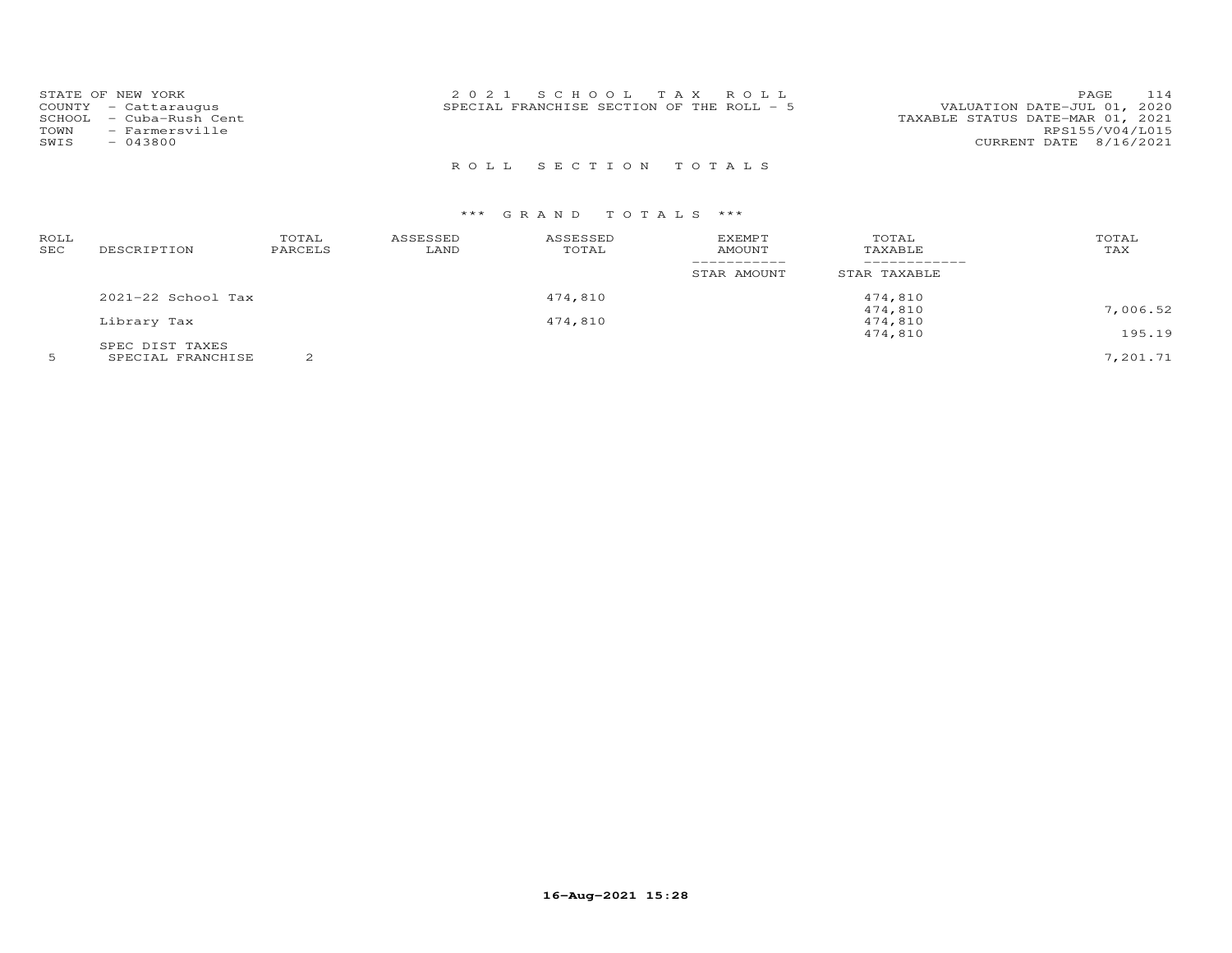| STATE OF NEW YORK<br>COUNTY - Cattaraugus<br>SCHOOL - Cuba-Rush Cent<br>TOWN<br>- Farmersville<br>SWIS<br>$-043800$ |                                                        |                                    | 2021 SCHOOL TAX ROLL<br>UTILITY & R.R. SECTION OF THE ROLL - 6<br>OWNERS NAME SEQUENCE<br>UNIFORM PERCENT OF VALUE IS 086.00 | VALUATION DATE-JUL 01, 2020<br>TAXABLE STATUS DATE-MAR 01, 2021 | PAGE<br>115              |
|---------------------------------------------------------------------------------------------------------------------|--------------------------------------------------------|------------------------------------|------------------------------------------------------------------------------------------------------------------------------|-----------------------------------------------------------------|--------------------------|
| TAX MAP PARCEL NUMBER                                                                                               |                                                        |                                    |                                                                                                                              |                                                                 |                          |
| CURRENT OWNERS NAME<br>CURRENT OWNERS ADDRESS                                                                       | SCHOOL DISTRICT<br>PARCEL SIZE/GRID COORD              | LAND<br>TOTAL<br>* * * * * * * * * | TAX DESCRIPTION<br>SPECIAL DISTRICTS                                                                                         | TAXABLE VALUE                                                   | TAX AMOUNT               |
|                                                                                                                     | 1082 Co Rd 21                                          |                                    |                                                                                                                              | ********** 23.003-1-17.2 **************<br>ACCT 0515            | <b>BILL</b><br>370       |
| $23.003 - 1 - 17.2$                                                                                                 | 882 Elec Trans Imp                                     |                                    | 2021-22 School Tax                                                                                                           | 173,274                                                         | 2,556.91                 |
| Niagara Mohawk Power Corp                                                                                           | Cuba-Rush Cent 024801                                  | 7,400                              | Library Tax                                                                                                                  | 173,274                                                         | 71.23                    |
| Real Estate Tax Dept B2                                                                                             | Loc #713668                                            | 173,274                            |                                                                                                                              |                                                                 |                          |
| 300 Erie Boulevard West                                                                                             | 1.0000 Cuba/rushford                                   |                                    |                                                                                                                              |                                                                 |                          |
| Syracuse, NY 13202                                                                                                  | Farmersville Substation                                |                                    |                                                                                                                              |                                                                 |                          |
|                                                                                                                     | FRNT 160.00 DPTH 115.00<br>EAST-1207183 NRTH-0883634   |                                    |                                                                                                                              |                                                                 |                          |
|                                                                                                                     | FULL MARKET VALUE                                      | 188,341                            |                                                                                                                              |                                                                 |                          |
|                                                                                                                     |                                                        |                                    | TOTAL TAX ---                                                                                                                |                                                                 | $2,628.14**$             |
|                                                                                                                     |                                                        |                                    |                                                                                                                              | DATE #1                                                         | 09/30/21                 |
|                                                                                                                     |                                                        |                                    |                                                                                                                              | AMT DUE                                                         | 2,628.14                 |
|                                                                                                                     |                                                        |                                    |                                                                                                                              | ACCT 1041                                                       |                          |
| 638.000-9901-132.350/100                                                                                            | Elec Tran Line<br>882 Elec Trans Imp                   |                                    | 2021-22 School Tax                                                                                                           | 9,263                                                           | BILL 371<br>136.69       |
| Niagara Mohawk Power Corp                                                                                           | Cuba-Rush Cent 024801                                  |                                    | 0 Library Tax                                                                                                                | 9,263                                                           | 3.81                     |
| Real Estate Tax Dept                                                                                                | Loc #712401                                            | 9,263                              |                                                                                                                              |                                                                 |                          |
| 300 Erie Boulvard West                                                                                              | 1.0000 Cuba/rushford                                   |                                    |                                                                                                                              |                                                                 |                          |
| Syracuse, NY 13202                                                                                                  | Farmersvile Tap #801                                   |                                    |                                                                                                                              |                                                                 |                          |
|                                                                                                                     | ACRES<br>0.01<br>FULL MARKET VALUE                     | 10,068                             |                                                                                                                              |                                                                 |                          |
|                                                                                                                     |                                                        |                                    | TOTAL TAX ---                                                                                                                |                                                                 | $140.50**$               |
|                                                                                                                     |                                                        |                                    |                                                                                                                              | DATE #1                                                         | 09/30/21                 |
|                                                                                                                     |                                                        |                                    |                                                                                                                              | AMT DUE                                                         | 140.50                   |
|                                                                                                                     |                                                        |                                    |                                                                                                                              |                                                                 |                          |
|                                                                                                                     | Outside Plant                                          |                                    | 2021-22 School Tax                                                                                                           | ACCT 0904                                                       | BILL 372<br>9,068.14     |
| 638.000-9901-132.350/188<br>Niagara Mohawk Power Corp                                                               | 884 Elec Dist Out<br>Cuba-Rush Cent 024801             |                                    | 0 Library Tax                                                                                                                | 614,520<br>614,520                                              | 252.63                   |
| Real Estate Tax Dept B2                                                                                             | Loc #888888                                            | 614,520                            |                                                                                                                              |                                                                 |                          |
| 300 Erie Blvd West                                                                                                  | 0.3900 Cuba/rushford                                   |                                    |                                                                                                                              |                                                                 |                          |
| Syracuse, NY 13202                                                                                                  | Elec Dist                                              |                                    |                                                                                                                              |                                                                 |                          |
|                                                                                                                     | 0.01<br>ACRES                                          |                                    |                                                                                                                              |                                                                 |                          |
|                                                                                                                     | FULL MARKET VALUE                                      | 667,957                            | TOTAL TAX ---                                                                                                                |                                                                 | $9,320.77**$             |
|                                                                                                                     |                                                        |                                    |                                                                                                                              | DATE #1                                                         | 09/30/21                 |
|                                                                                                                     |                                                        |                                    |                                                                                                                              | AMT DUE                                                         | 9,320.77                 |
|                                                                                                                     |                                                        |                                    |                                                                                                                              |                                                                 |                          |
|                                                                                                                     | Elton Rd                                               |                                    |                                                                                                                              | ACCT 0522                                                       | BILL 373                 |
| $23.014 - 1 - 72$<br>Rochester & Southern RR                                                                        | 843 Non-ceil. rr<br>Cuba-Rush Cent 024801              |                                    | 2021-22 School Tax<br>18,400 Library Tax                                                                                     | 18,400<br>18,400                                                | 271.52<br>7.56           |
| 200 Meridian Ctr Ste 300                                                                                            | Non-Ceiling Rd (30%)                                   | 18,400                             |                                                                                                                              |                                                                 |                          |
| Rochester, NY 14618                                                                                                 | 1.0000 Cuba/rushford                                   |                                    |                                                                                                                              |                                                                 |                          |
|                                                                                                                     | 2.27 Miles Of Row                                      |                                    |                                                                                                                              |                                                                 |                          |
|                                                                                                                     | ACRES 16.50                                            |                                    |                                                                                                                              |                                                                 |                          |
|                                                                                                                     | EAST-1209391 NRTH-0885368<br>DEED BOOK 862<br>PG-00974 |                                    |                                                                                                                              |                                                                 |                          |
|                                                                                                                     | FULL MARKET VALUE                                      | 20,000                             |                                                                                                                              |                                                                 |                          |
|                                                                                                                     |                                                        |                                    | TOTAL TAX ---                                                                                                                |                                                                 | $279.08**$               |
|                                                                                                                     |                                                        |                                    |                                                                                                                              | DATE #1                                                         | 09/30/21                 |
|                                                                                                                     |                                                        |                                    |                                                                                                                              | AMT DUE                                                         | 279.08                   |
|                                                                                                                     |                                                        |                                    |                                                                                                                              |                                                                 | ، باب باب باب باب باب با |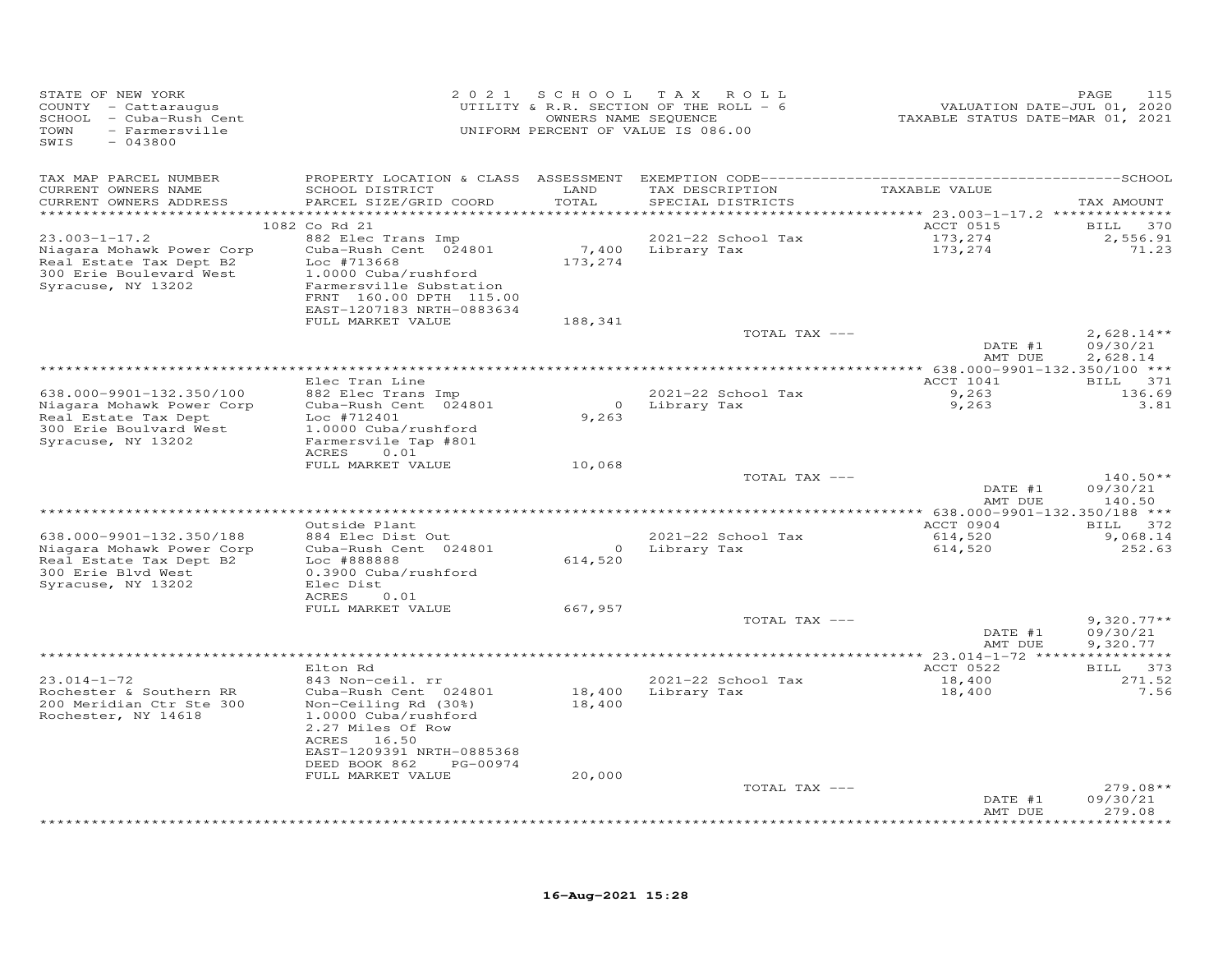| STATE OF NEW YORK<br>COUNTY - Cattaraugus<br>SCHOOL - Cuba-Rush Cent<br>- Farmersville<br>TOWN | 2021 SCHOOL TAX ROLL<br>UTILITY & R.R. SECTION OF THE ROLL - $6$<br>OWNERS NAME SEQUENCE<br>UNIFORM PERCENT OF VALUE IS 086.00 | 116<br><b>PAGE</b><br>VALUATION DATE-JUL 01, 2020<br>TAXABLE STATUS DATE-MAR 01, 2021 |
|------------------------------------------------------------------------------------------------|--------------------------------------------------------------------------------------------------------------------------------|---------------------------------------------------------------------------------------|
| SWIS<br>$-043800$                                                                              |                                                                                                                                |                                                                                       |

| TAX MAP PARCEL NUMBER    | PROPERTY LOCATION & CLASS | ASSESSMENT |                        |                              | -SCHOOL      |
|--------------------------|---------------------------|------------|------------------------|------------------------------|--------------|
| CURRENT OWNERS NAME      | SCHOOL DISTRICT           | LAND       | TAX DESCRIPTION        | TAXABLE VALUE                |              |
| CURRENT OWNERS ADDRESS   | PARCEL SIZE/GRID COORD    | TOTAL      | SPECIAL DISTRICTS      |                              | TAX AMOUNT   |
|                          |                           |            |                        | 638.000-0000-631.900/881 *** |              |
|                          | Outside Plant             |            |                        | ACCT 0705                    | 374<br>BILL  |
| 638.000-0000-631.900/881 | 836 Telecom. eq.          |            | Mass Telec 47100       |                              | 116,269      |
| Verizon New York Inc     | Cuba-Rush Cent 024801     | 0          | $2021 - 22$ School Tax | 203,367                      | 3,000.98     |
| Prop Tax Compliance      | Loc #888888               | 319,636    | Library Tax            | 203,367                      | 83.60        |
| Duff & Phelps            | 0.352100                  |            |                        |                              |              |
| PO Box 2749              | Poles, Wire Cable, Etc    |            |                        |                              |              |
| Addisoon, TX 75001       | ACRES<br>0.01             |            |                        |                              |              |
|                          | FULL MARKET VALUE         | 347,430    |                        |                              |              |
|                          |                           |            | TOTAL TAX $---$        |                              | $3,084.58**$ |
|                          |                           |            |                        | DATE #1                      | 09/30/21     |
|                          |                           |            |                        | AMT DUE                      | 3,084.58     |
|                          |                           |            |                        |                              |              |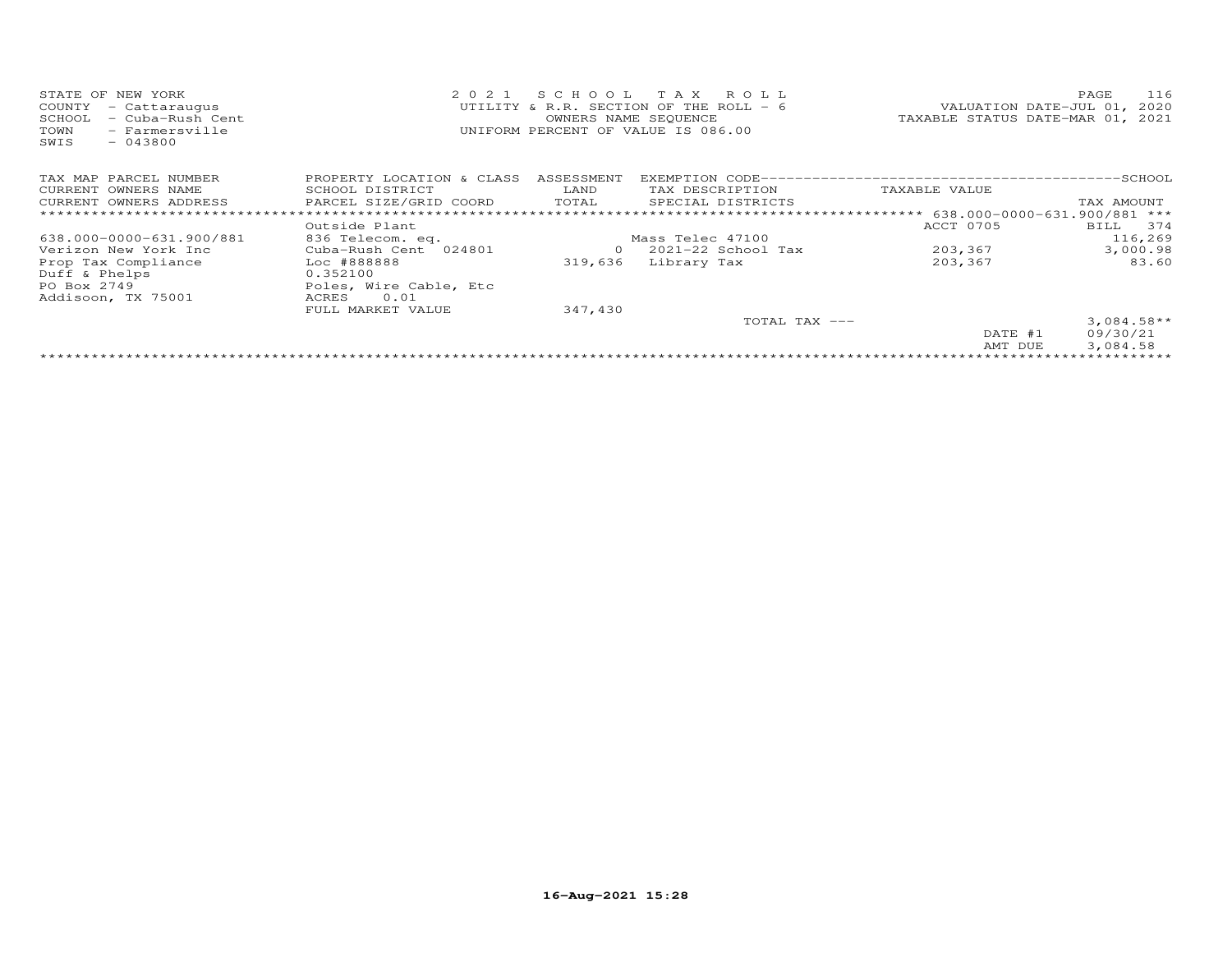| COUNTY<br>SCHOOL<br>TOWN<br>SWIS | STATE OF NEW YORK<br>- Cattaraugus<br>- Cuba-Rush Cent<br>- Farmersville<br>$-043800$ |                          | 2 0 2 1                   | T A X<br>S C H O O L<br>UTILITY & R.R. SECTION OF THE ROLL - 6<br>UNIFORM PERCENT OF VALUE IS 086.00 | ROLL                           |                         | 117<br>PAGE<br>2020<br>VALUATION DATE-JUL 01,<br>TAXABLE STATUS DATE-MAR 01, 2021<br>RPS155/V04/L015<br>CURRENT DATE 8/16/2021 |
|----------------------------------|---------------------------------------------------------------------------------------|--------------------------|---------------------------|------------------------------------------------------------------------------------------------------|--------------------------------|-------------------------|--------------------------------------------------------------------------------------------------------------------------------|
|                                  |                                                                                       |                          | R O L L<br>S U B          | $S E C T I O N -$                                                                                    | $-$ TOTALS                     |                         |                                                                                                                                |
|                                  |                                                                                       | ***                      | SPECIAL                   | DISTRICT                                                                                             | SUMMARY ***                    |                         |                                                                                                                                |
| CODE                             | TOTAL<br>PARCELS<br>DISTRICT NAME                                                     | <b>EXTENSION</b><br>TYPE | <b>EXTENSION</b><br>VALUE | AD VALOREM<br>VALUE                                                                                  | <b>EXEMPT</b><br><b>AMOUNT</b> | TAXABLE<br><b>VALUE</b> | TOTAL<br>TAX                                                                                                                   |
|                                  |                                                                                       |                          |                           | NO SPECIAL DISTRICTS AT THIS LEVEL                                                                   |                                |                         |                                                                                                                                |
|                                  |                                                                                       | $***$                    | S C H O O L               | DISTRICT                                                                                             | SUMMARY                        | ***                     |                                                                                                                                |
| CODE                             | DISTRICT NAME                                                                         | TOTAL<br>PARCELS         | ASSESSED<br>LAND          | ASSESSED<br>TOTAL                                                                                    | <b>EXEMPT</b><br><b>AMOUNT</b> | TOTAL<br>TAXABLE        |                                                                                                                                |
|                                  |                                                                                       |                          |                           |                                                                                                      | STAR AMOUNT                    | STAR TAXABLE            | TOTAL TAX                                                                                                                      |
|                                  | Cuba-Rush Cent                                                                        | 5                        | 25,800                    | 1135,093                                                                                             | 116,269                        | 1,018,824               |                                                                                                                                |
| 024801                           |                                                                                       |                          |                           |                                                                                                      |                                | 1,018,824               | 15,453.07                                                                                                                      |
|                                  | $SUB - TO TAL$                                                                        | 5                        | 25,800                    | 1135,093                                                                                             | 116,269                        | 1,018,824               |                                                                                                                                |

| SUB - TO TA L(CONT) |        | 1,018,824 | 15,453.07 |         |           |           |
|---------------------|--------|-----------|-----------|---------|-----------|-----------|
| тотаь               | $\sim$ | 25,800    | 1135,093  | 116,269 | 1,018,824 |           |
| T O T A L (CONT)    |        |           |           |         | 1,018,824 | 15,453.07 |

## \*\*\* S Y S T E M C O D E S S U M M A R Y \*\*\*

### NO SYSTEM EXEMPTIONS AT THIS LEVEL

| CODE  | DESCRIPTION         | TOTAL<br>PARCELS | SCHOOL             |
|-------|---------------------|------------------|--------------------|
| 47100 | Mass Telec<br>TOTAL |                  | 116,269<br>116,269 |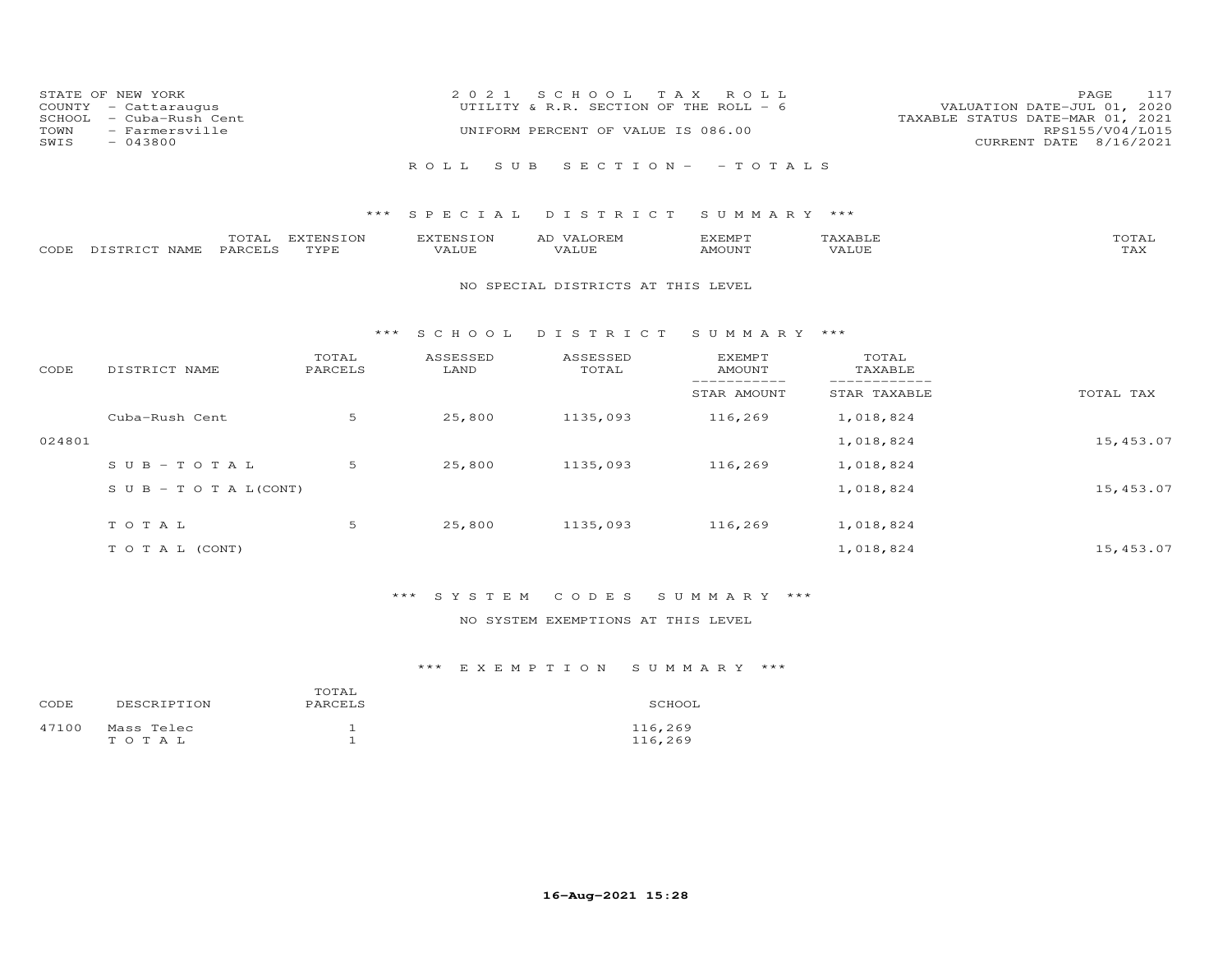|      | STATE OF NEW YORK       | 2021 SCHOOL TAX ROLL                   | PAGE                             | 118             |
|------|-------------------------|----------------------------------------|----------------------------------|-----------------|
|      | COUNTY - Cattaraugus    | UTILITY & R.R. SECTION OF THE ROLL - 6 | VALUATION DATE-JUL 01, 2020      |                 |
|      | SCHOOL - Cuba-Rush Cent |                                        | TAXABLE STATUS DATE-MAR 01, 2021 |                 |
| TOWN | - Farmersville          | UNIFORM PERCENT OF VALUE IS 086.00     |                                  | RPS155/V04/L015 |
| SWIS | $-043800$               |                                        | CURRENT DATE 8/16/2021           |                 |
|      |                         |                                        |                                  |                 |
|      |                         | ROLL SUB SECTION- -TOTALS              |                                  |                 |

| ROLL<br>SEC | DESCRIPTION                         | TOTAL<br>PARCELS | ASSESSED<br>LAND | ASSESSED<br>TOTAL | EXEMPT<br><b>AMOUNT</b> | TOTAL<br>TAXABLE       | TOTAL<br>TAX |
|-------------|-------------------------------------|------------------|------------------|-------------------|-------------------------|------------------------|--------------|
|             |                                     |                  |                  |                   | STAR AMOUNT             | STAR TAXABLE           |              |
|             | $2021-22$ School Tax                |                  | 25,800           | 1135,093          | 116,269                 | 1,018,824<br>1,018,824 | 15,034.24    |
|             | Library Tax                         |                  | 25,800           | 1135,093          | 116,269                 | 1,018,824<br>1,018,824 | 418.83       |
|             | SPEC DIST TAXES<br>UTILITIES & N.C. |                  |                  |                   |                         |                        | 15,453.07    |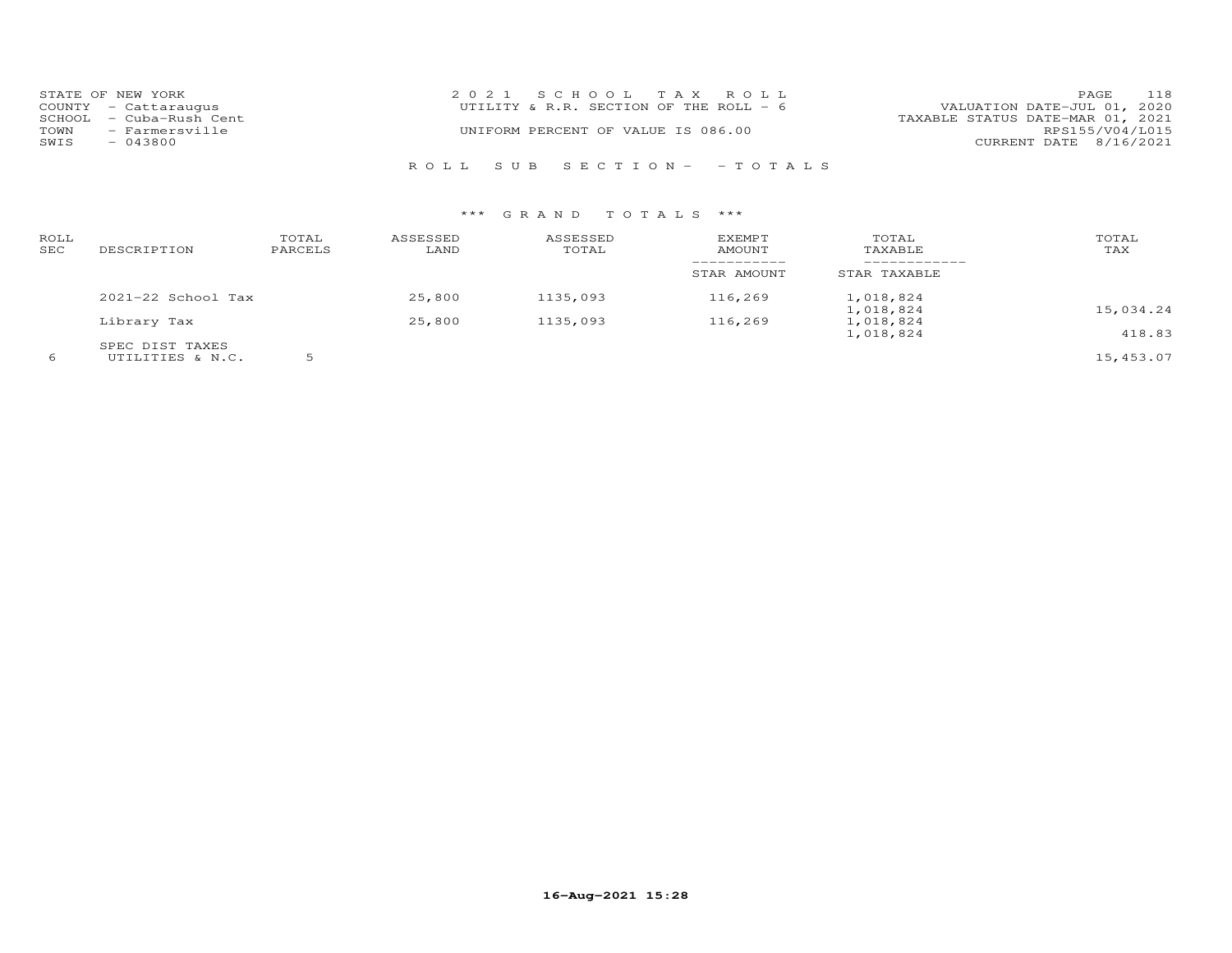|      | STATE OF NEW YORK       | 2021 SCHOOL TAX ROLL                   | 119<br><b>PAGE</b>               |
|------|-------------------------|----------------------------------------|----------------------------------|
|      | COUNTY - Cattaraugus    | UTILITY & R.R. SECTION OF THE ROLL - 6 | VALUATION DATE-JUL 01, 2020      |
|      | SCHOOL - Cuba-Rush Cent |                                        | TAXABLE STATUS DATE-MAR 01, 2021 |
| TOWN | - Farmersville          | UNIFORM PERCENT OF VALUE IS 086.00     | RPS155/V04/L015                  |
| SWIS | $-043800$               |                                        | CURRENT DATE 8/16/2021           |
|      |                         | ROLL SECTION TOTALS                    |                                  |

|      |                                | $m \wedge m \wedge n$<br>⊥A⊥∤ | EXTENSION | XTENSION:                 | $\sim$ 1<br>$\lambda$ $\lambda$ $\kappa$ $\kappa$ $\kappa$ $\kappa$ | ,,, <del>,</del> ,,, <del>,</del> ,<br>≀∧∟PIL |           | <b>noma</b><br>- - - - - - |
|------|--------------------------------|-------------------------------|-----------|---------------------------|---------------------------------------------------------------------|-----------------------------------------------|-----------|----------------------------|
| CODE | <b>NAMF</b><br>$ -$<br>T STR 1 | PARCEL T                      | TVDF      | $- - - - -$<br>$\sqrt{A}$ |                                                                     | AMOUN"                                        | $\top$ UE | $m \times r$<br>⊥⇔∧        |

#### NO SPECIAL DISTRICTS AT THIS LEVEL

#### \*\*\* S C H O O L D I S T R I C T S U M M A R Y \*\*\*

| CODE   | DISTRICT NAME                    | TOTAL<br>PARCELS | ASSESSED<br>LAND | ASSESSED<br>TOTAL | <b>EXEMPT</b><br>AMOUNT | TOTAL<br>TAXABLE |           |
|--------|----------------------------------|------------------|------------------|-------------------|-------------------------|------------------|-----------|
|        |                                  |                  |                  |                   | STAR AMOUNT             | STAR TAXABLE     | TOTAL TAX |
|        | Cuba-Rush Cent                   | 5                | 25,800           | 1135,093          | 116,269                 | 1,018,824        |           |
| 024801 |                                  |                  |                  |                   |                         | 1,018,824        | 15,453.07 |
|        | $SUB - TO T AL$                  | 5                | 25,800           | 1135,093          | 116,269                 | 1,018,824        |           |
|        | $S \cup B - T \cup T A L (CONT)$ |                  |                  |                   |                         | 1,018,824        | 15,453.07 |
|        | TOTAL                            | 5                | 25,800           | 1135,093          | 116,269                 | 1,018,824        |           |
|        | T O T A L (CONT)                 |                  |                  |                   |                         | 1,018,824        | 15,453.07 |

### \*\*\* S Y S T E M C O D E S S U M M A R Y \*\*\*

### NO SYSTEM EXEMPTIONS AT THIS LEVEL

| CODE  | DESCRIPTION         | TOTAL<br>PARCELS | SCHOOL             |
|-------|---------------------|------------------|--------------------|
| 47100 | Mass Telec<br>TOTAL |                  | 116,269<br>116,269 |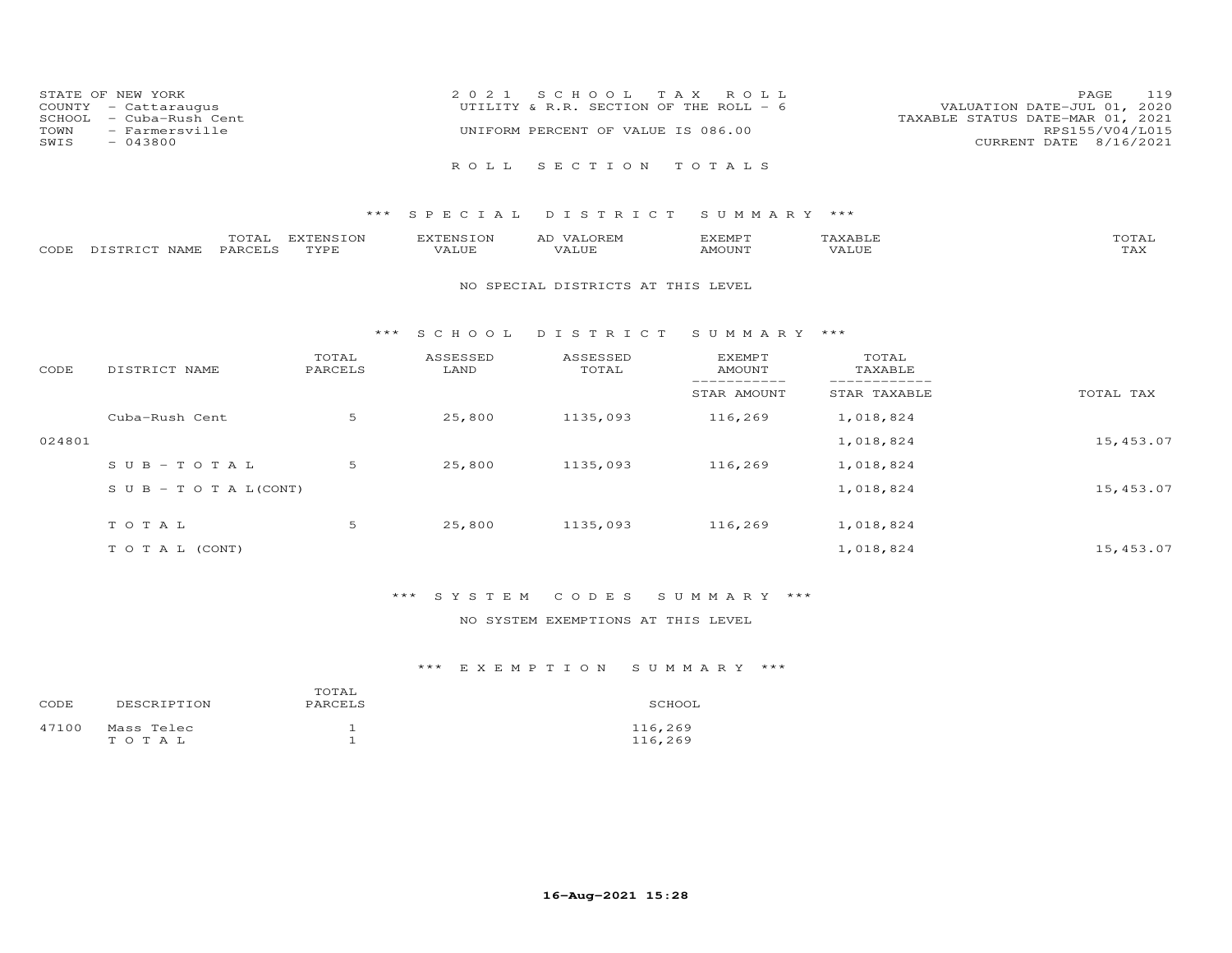|      | STATE OF NEW YORK       | 2021 SCHOOL TAX ROLL                     | PAGE                        | 120 |
|------|-------------------------|------------------------------------------|-----------------------------|-----|
|      | COUNTY - Cattaraugus    | UTILITY & R.R. SECTION OF THE ROLL - $6$ | VALUATION DATE-JUL 01, 2020 |     |
|      | SCHOOL - Cuba-Rush Cent | TAXABLE STATUS DATE-MAR 01, 2021         |                             |     |
| TOWN | - Farmersville          | UNIFORM PERCENT OF VALUE IS 086.00       | RPS155/V04/L015             |     |
| SWIS | $-043800$               |                                          | CURRENT DATE 8/16/2021      |     |
|      |                         |                                          |                             |     |
|      |                         | ROLL SECTION TOTALS                      |                             |     |

| ROLL<br>SEC | DESCRIPTION                         | TOTAL<br>PARCELS | ASSESSED<br>LAND | ASSESSED<br>TOTAL | <b>EXEMPT</b><br>AMOUNT    | TOTAL<br>TAXABLE       | TOTAL<br>TAX |
|-------------|-------------------------------------|------------------|------------------|-------------------|----------------------------|------------------------|--------------|
|             |                                     |                  |                  |                   | -----------<br>STAR AMOUNT | STAR TAXABLE           |              |
|             | $2021-22$ School Tax                |                  | 25,800           | 1135,093          | 116,269                    | 1,018,824<br>1,018,824 | 15,034.24    |
|             | Library Tax                         |                  | 25,800           | 1135,093          | 116,269                    | 1,018,824<br>1,018,824 | 418.83       |
|             | SPEC DIST TAXES<br>UTILITIES & N.C. |                  |                  |                   |                            |                        | 15,453.07    |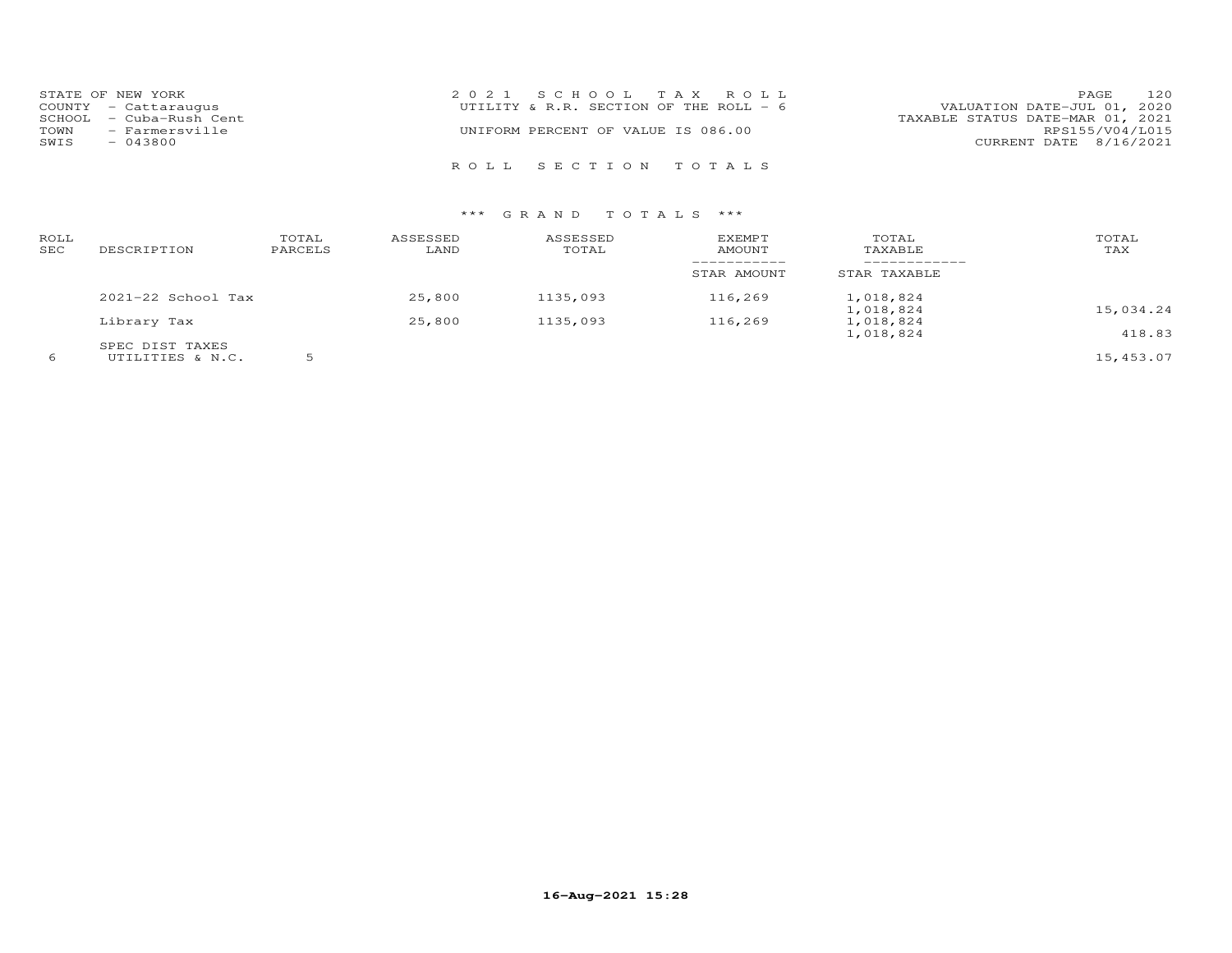| STATE OF NEW YORK<br>COUNTY - Cattaraugus<br>SCHOOL - Cuba-Rush Cent<br>TOWN<br>- Farmersville<br>SWIS<br>$-043800$ | 2 0 2 1                                                                                      |        | SCHOOL TAX ROLL<br>WHOLLY EXEMPT SECTION OF THE ROLL - 8<br>OWNERS NAME SEQUENCE<br>UNIFORM PERCENT OF VALUE IS 086.00 | VALUATION DATE-JUL 01, 2020 | PAGE<br>121<br>TAXABLE STATUS DATE-MAR 01, 2021 |
|---------------------------------------------------------------------------------------------------------------------|----------------------------------------------------------------------------------------------|--------|------------------------------------------------------------------------------------------------------------------------|-----------------------------|-------------------------------------------------|
| TAX MAP PARCEL NUMBER                                                                                               |                                                                                              |        |                                                                                                                        |                             |                                                 |
| CURRENT OWNERS NAME                                                                                                 | SCHOOL DISTRICT                                                                              | LAND   | TAX DESCRIPTION                                                                                                        | TAXABLE VALUE               |                                                 |
| CURRENT OWNERS ADDRESS                                                                                              | PARCEL SIZE/GRID COORD                                                                       | TOTAL  | SPECIAL DISTRICTS                                                                                                      |                             | TAX AMOUNT                                      |
|                                                                                                                     |                                                                                              |        |                                                                                                                        |                             |                                                 |
| $23.014 - 1 - 66$                                                                                                   | 9791 Church St<br>620 Religious                                                              |        | RELIGIOUS 25110                                                                                                        | <b>ACCT 5014</b>            | 85,000                                          |
| Farmersville Baptist Church                                                                                         | Cuba-Rush Cent 024801                                                                        |        |                                                                                                                        | 0.00                        | 0.00                                            |
| 9791 Church St                                                                                                      | 32 05<br>03                                                                                  |        | $7,400$ 2021-22 School Tax<br>85,000 Library Tax                                                                       | 0.00                        | 0.00                                            |
| Farmersville Station, NY 14042 FRNT 105.00 DPTH 175.00                                                              | ACRES<br>0.42<br>EAST-1208227 NRTH-0884925                                                   |        |                                                                                                                        |                             |                                                 |
|                                                                                                                     | FULL MARKET VALUE                                                                            | 92,391 |                                                                                                                        |                             |                                                 |
|                                                                                                                     |                                                                                              |        | TOTAL TAX ---                                                                                                          |                             | $0.00**$                                        |
|                                                                                                                     | Church St                                                                                    |        |                                                                                                                        | ACCT 0360                   |                                                 |
| $23.014 - 1 - 68.1$                                                                                                 | 314 Rural vac<10                                                                             |        | RELIGIOUS 25110                                                                                                        |                             | 800                                             |
| Farmersville Baptist Church                                                                                         | Cuba-Rush Cent 024801                                                                        |        | 800 2021-22 School Tax                                                                                                 | 0.00                        | 0.00                                            |
| 9791 Church St                                                                                                      | 32  05  03                                                                                   |        | 800 Library Tax                                                                                                        | 0.00                        | 0.00                                            |
| Farmersville Station, NY 14060 FRNT 128.00 DPTH 189.50                                                              | 0.56<br>ACRES<br>EAST-1208076 NRTH-0884927<br>DEED BOOK 794<br>PG-00254<br>FULL MARKET VALUE | 870    |                                                                                                                        |                             |                                                 |
|                                                                                                                     |                                                                                              |        | TOTAL TAX ---                                                                                                          |                             | $0.00**$                                        |
|                                                                                                                     |                                                                                              |        |                                                                                                                        |                             |                                                 |
|                                                                                                                     | 9797 Church St                                                                               |        |                                                                                                                        | ACCT 5016                   |                                                 |
| $23.014 - 1 - 67$                                                                                                   | 210 1 Family Res                                                                             |        | PARSONAGE 21600                                                                                                        |                             | 62,700                                          |
| Farmersville Baptist Church Pa Cuba-Rush Cent 024801                                                                |                                                                                              |        | 6,200 2021-22 School Tax                                                                                               | 0.00                        | 0.00                                            |
| 9797 Church St<br>Farmersville, NY 14060                                                                            | 32 05 03<br>FRNT 55.00 DPTH 175.00<br>0.22<br>ACRES<br>EAST-1208228 NRTH-0885002             |        | 62,700 Library Tax                                                                                                     | 0.00                        | 0.00                                            |
|                                                                                                                     | FULL MARKET VALUE                                                                            | 68,152 |                                                                                                                        |                             |                                                 |
|                                                                                                                     |                                                                                              |        | TOTAL TAX ---                                                                                                          |                             | $0.00**$                                        |
|                                                                                                                     |                                                                                              |        |                                                                                                                        |                             |                                                 |
|                                                                                                                     | Elton Rd                                                                                     |        |                                                                                                                        | ACCT 0408                   |                                                 |
| $23.014 - 1 - 32$                                                                                                   | 331 Com vac w/im<br>Cuba-Rush Cent 024801                                                    |        | FIRE-DEPT 26400<br>7,600 2021-22 School Tax                                                                            | 0.00                        | 8,600<br>0.00                                   |
| Farmersville Fire<br>Dept Inc                                                                                       | 32<br>$-05 - 03$                                                                             |        | 8,600 Library Tax                                                                                                      | 0.00                        | 0.00                                            |
| Farmersville, NY 14060                                                                                              | FRNT 70.00 DPTH 290.00<br>EAST-1208651 NRTH-0885001<br>DEED BOOK 802<br>PG-00143             |        |                                                                                                                        |                             |                                                 |
|                                                                                                                     | FULL MARKET VALUE                                                                            | 9,348  | TOTAL TAX ---                                                                                                          |                             | $0.00**$                                        |
|                                                                                                                     |                                                                                              |        |                                                                                                                        |                             |                                                 |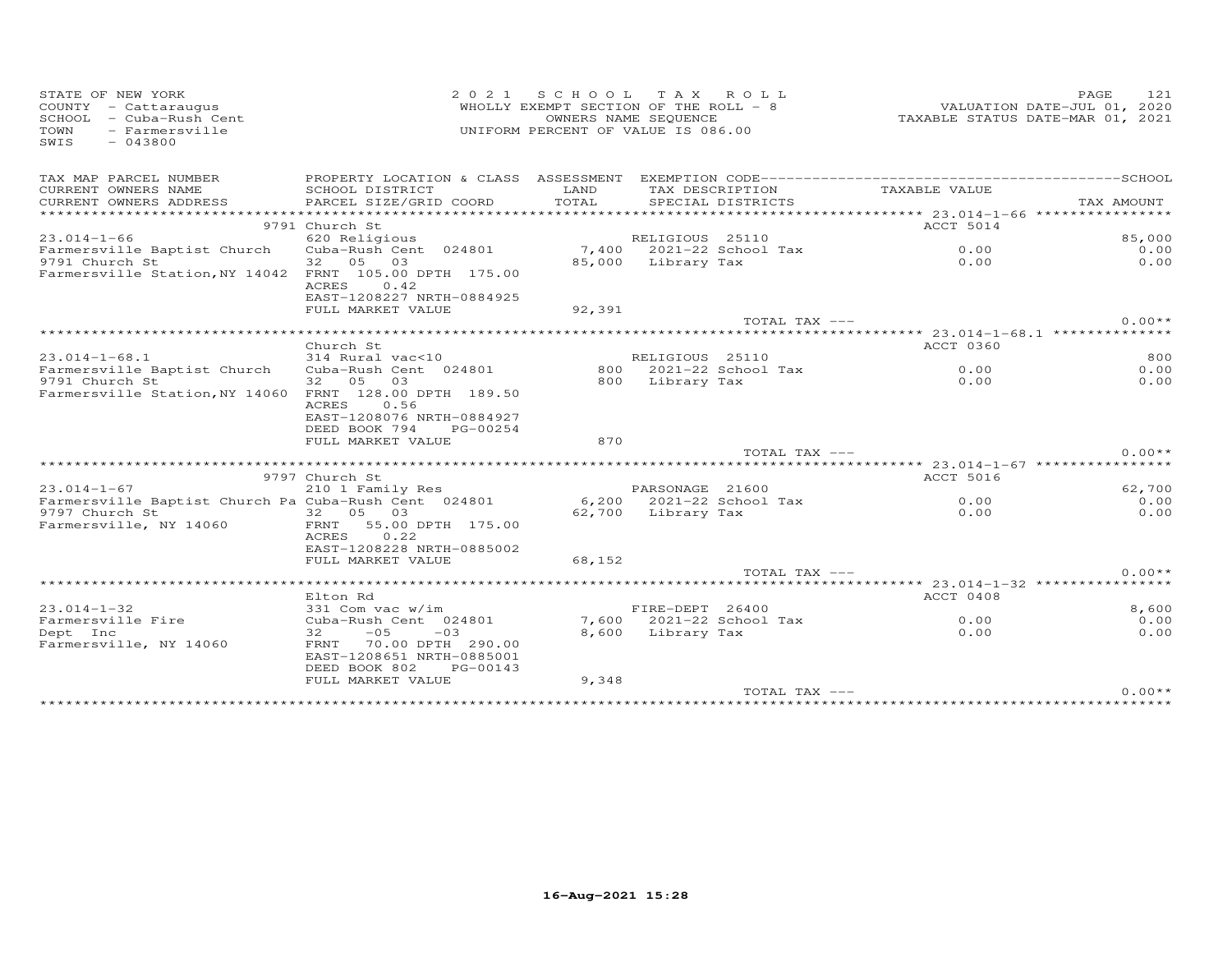| STATE OF NEW YORK<br>COUNTY - Cattaraugus<br>SCHOOL - Cuba-Rush Cent<br>TOWN<br>- Farmersville<br>SWIS<br>$-043800$ | SCHOOL TAX ROLL<br>WHOLLY EXEMPT SECTION OF THE ROLL $-8$<br>OWNERS NAME SEQUENCE<br>UNIFORM PERCENT OF VALUE IS 086.00 |                    |                    |                                      | PAGE<br>122<br>VALUATION DATE-JUL 01, 2020<br>TAXABLE STATUS DATE-MAR 01, 2021 |            |
|---------------------------------------------------------------------------------------------------------------------|-------------------------------------------------------------------------------------------------------------------------|--------------------|--------------------|--------------------------------------|--------------------------------------------------------------------------------|------------|
| TAX MAP PARCEL NUMBER                                                                                               |                                                                                                                         |                    |                    |                                      |                                                                                |            |
| CURRENT OWNERS NAME<br>CURRENT OWNERS ADDRESS                                                                       | SCHOOL DISTRICT<br>PARCEL SIZE/GRID COORD                                                                               | LAND<br>TOTAL      |                    | TAX DESCRIPTION<br>SPECIAL DISTRICTS | TAXABLE VALUE                                                                  | TAX AMOUNT |
| ************************                                                                                            |                                                                                                                         |                    |                    |                                      |                                                                                |            |
|                                                                                                                     | 980 Elton Rd                                                                                                            |                    |                    |                                      | ACCT 5012                                                                      |            |
| $23.014 - 1 - 31$                                                                                                   | 662 Police/fire                                                                                                         |                    | FIRE-DEPT 26400    |                                      |                                                                                | 186,700    |
| Farmersville Fire Dept                                                                                              | Cuba-Rush Cent 024801                                                                                                   |                    |                    | 8,100 2021-22 School Tax             | 0.00                                                                           | 0.00       |
| 980 Elton Rd<br>Farmersville, NY 14060                                                                              | 32  05  03<br>FRNT 155.00 DPTH 290.00<br>ACRES 1.03<br>EAST-1208567 NRTH-0884925<br>FULL MARKET VALUE                   | 186,700<br>202,935 | Library Tax        |                                      | 0.00                                                                           | 0.00       |
|                                                                                                                     |                                                                                                                         |                    |                    | TOTAL TAX ---                        |                                                                                | $0.00**$   |
|                                                                                                                     |                                                                                                                         |                    |                    |                                      |                                                                                |            |
|                                                                                                                     | Stebbins Rd                                                                                                             |                    |                    |                                      |                                                                                |            |
| $41.002 - 1 - 3.11/1$                                                                                               | 612 School                                                                                                              |                    | SCH-DIST 13800     |                                      |                                                                                | 5,000      |
| Locust Grove Amish School                                                                                           | Cuba-Rush Cent 024801                                                                                                   |                    |                    | 0 2021-22 School Tax                 | 0.00                                                                           | 0.00       |
| J. Weaver<br>656 Hardy Crn Rd<br>Franklinville, NY 14737                                                            | FULL MARKET VALUE                                                                                                       | 5,435              | 5,000 Library Tax  |                                      | 0.00                                                                           | 0.00       |
|                                                                                                                     |                                                                                                                         |                    |                    | TOTAL TAX ---                        |                                                                                | $0.00**$   |
|                                                                                                                     |                                                                                                                         |                    |                    |                                      |                                                                                |            |
|                                                                                                                     | Co Line Rd                                                                                                              |                    |                    |                                      | <b>ACCT 5009</b>                                                               |            |
| $23.004 - 1 - 25$                                                                                                   | 932 Forest s532b                                                                                                        |                    | NYS OWNED 12100    |                                      |                                                                                | 74,800     |
| State Of New York                                                                                                   | Cuba-Rush Cent 024801                                                                                                   |                    |                    | 74,800 2021-22 School Tax            | 0.00                                                                           | 0.00       |
| Attn: County Treasurer                                                                                              | 07 05<br>03                                                                                                             |                    | 74,800 Library Tax |                                      | 0.00                                                                           | 0.00       |
| Cattaraugus County                                                                                                  | Multiple Use                                                                                                            |                    |                    |                                      |                                                                                |            |
| 303 Court St                                                                                                        | Catt 6.1B                                                                                                               |                    |                    |                                      |                                                                                |            |
| Little Valley, NY 14755                                                                                             | ACRES 71.65<br>EAST-1221457 NRTH-0881406                                                                                |                    |                    |                                      |                                                                                |            |
|                                                                                                                     | DEED BOOK 644<br>PG-00598                                                                                               |                    |                    |                                      |                                                                                |            |
|                                                                                                                     | FULL MARKET VALUE                                                                                                       | 81,304             |                    |                                      |                                                                                |            |
|                                                                                                                     |                                                                                                                         |                    |                    | TOTAL TAX ---                        |                                                                                | $0.00**$   |
|                                                                                                                     | ********************                                                                                                    |                    |                    |                                      |                                                                                |            |
|                                                                                                                     | West Branch & Bush Rd                                                                                                   |                    |                    |                                      | <b>ACCT 5008</b>                                                               |            |
| $32.002 - 1 - 8$                                                                                                    | 932 Forest s532b                                                                                                        |                    | NYS OWNED 12100    |                                      |                                                                                | 63,200     |
| State Of New York                                                                                                   | Cuba-Rush Cent 024801                                                                                                   |                    |                    | 63,200 2021-22 School Tax            | 0.00                                                                           | 0.00       |
| Attn: County Treasurer                                                                                              | 04/05/12/13 05 03                                                                                                       |                    | 63,200 Library Tax |                                      | 0.00                                                                           | 0.00       |
| Cattaraugus County                                                                                                  | Multiple Use                                                                                                            |                    |                    |                                      |                                                                                |            |
| 303 Court St                                                                                                        | Catt 6.1A                                                                                                               |                    |                    |                                      |                                                                                |            |
| Little Valley, NY 14755                                                                                             | ACRES 146.84                                                                                                            |                    |                    |                                      |                                                                                |            |
|                                                                                                                     | EAST-1218127 NRTH-0873542                                                                                               |                    |                    |                                      |                                                                                |            |
|                                                                                                                     | DEED BOOK 643<br>PG-00436<br>FULL MARKET VALUE                                                                          | 68,696             |                    |                                      |                                                                                |            |
|                                                                                                                     |                                                                                                                         |                    |                    | TOTAL TAX ---                        |                                                                                | $0.00**$   |
|                                                                                                                     |                                                                                                                         |                    |                    |                                      | **************************************                                         |            |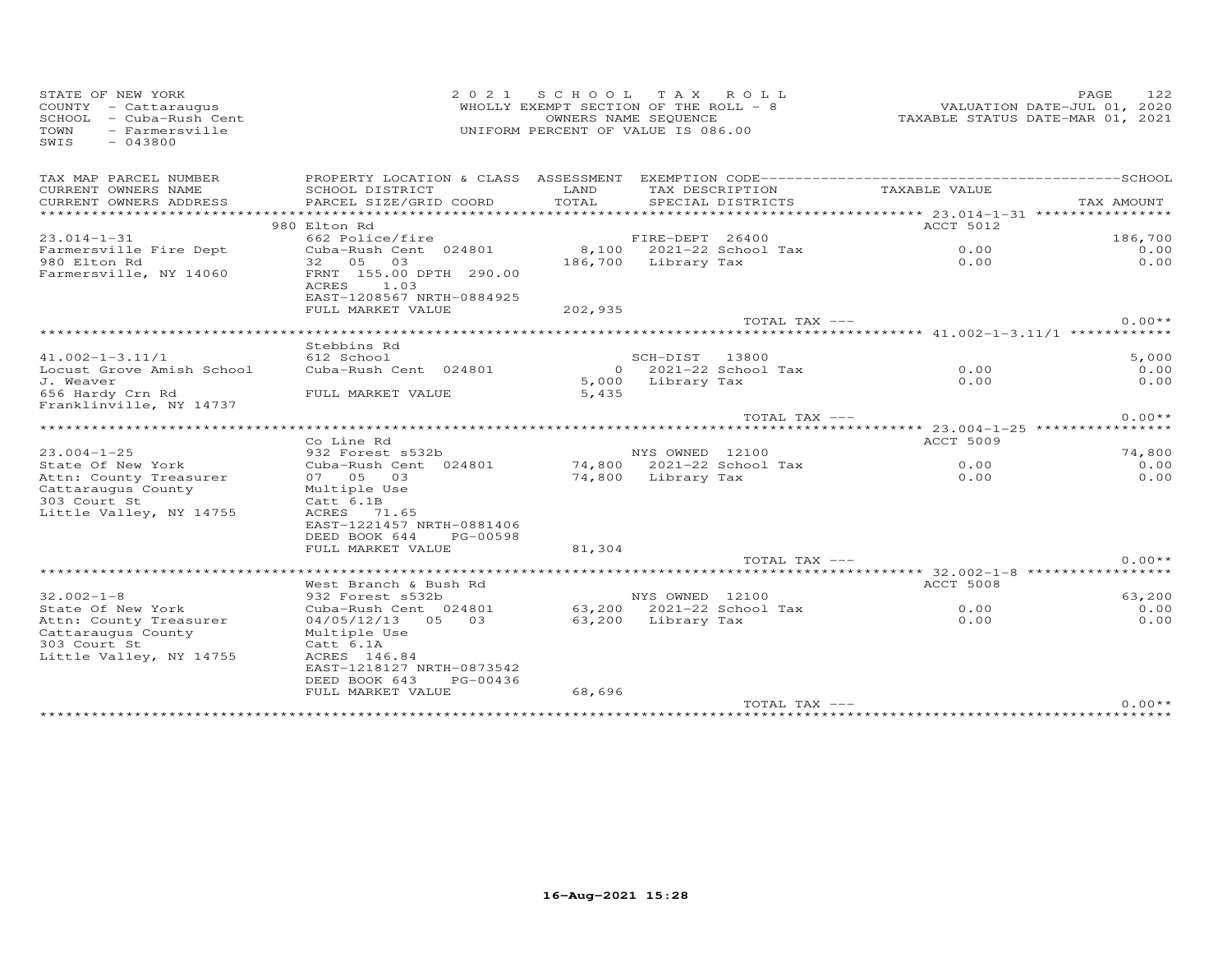| STATE OF NEW YORK<br>COUNTY<br>- Cattaraugus<br>- Cuba-Rush Cent<br>SCHOOL<br>TOWN<br>- Farmersville<br>$-043800$<br>SWIS | 2021                       | SCHOOL TAX ROLL<br>WHOLLY EXEMPT SECTION OF THE ROLL $-8$<br>OWNERS NAME SEQUENCE<br>UNIFORM PERCENT OF VALUE IS 086.00 |                   |                    |               | 123<br>PAGE<br>VALUATION DATE-JUL 01, 2020<br>TAXABLE STATUS DATE-MAR 01, 2021 |
|---------------------------------------------------------------------------------------------------------------------------|----------------------------|-------------------------------------------------------------------------------------------------------------------------|-------------------|--------------------|---------------|--------------------------------------------------------------------------------|
| TAX MAP PARCEL NUMBER                                                                                                     | PROPERTY LOCATION & CLASS  | ASSESSMENT                                                                                                              |                   |                    |               |                                                                                |
| CURRENT OWNERS NAME                                                                                                       | SCHOOL DISTRICT            | LAND                                                                                                                    |                   | TAX DESCRIPTION    | TAXABLE VALUE |                                                                                |
| CURRENT OWNERS ADDRESS                                                                                                    | PARCEL SIZE/GRID COORD     | TOTAL                                                                                                                   | SPECIAL DISTRICTS |                    |               | TAX AMOUNT                                                                     |
|                                                                                                                           |                            |                                                                                                                         |                   |                    |               | ****************                                                               |
|                                                                                                                           | 944 Co Rd 21               |                                                                                                                         |                   |                    | ACCT 0030     |                                                                                |
| 23.014-1-29                                                                                                               | 652 Govt bldgs             |                                                                                                                         | USA-PROP          | 14110              |               | 92,100                                                                         |
| Us Postal Service                                                                                                         | Cuba-Rush Cent 024801      | 8,000                                                                                                                   |                   | 2021-22 School Tax | 0.00          | 0.00                                                                           |
| PO Box 8601                                                                                                               | 32 05<br>03                | 92,100                                                                                                                  | Library Tax       |                    | 0.00          | 0.00                                                                           |
| Philadelphia, PA 19197-0120                                                                                               | 205.00 DPTH 210.00<br>FRNT |                                                                                                                         |                   |                    |               |                                                                                |
|                                                                                                                           | EAST-1208436 NRTH-0884724  |                                                                                                                         |                   |                    |               |                                                                                |
|                                                                                                                           | DEED BOOK 732<br>PG-00929  |                                                                                                                         |                   |                    |               |                                                                                |
|                                                                                                                           | FULL MARKET VALUE          | 100,109                                                                                                                 |                   |                    |               |                                                                                |
|                                                                                                                           |                            |                                                                                                                         |                   | TOTAL TAX $---$    |               | $0.00**$                                                                       |
|                                                                                                                           |                            |                                                                                                                         |                   |                    |               |                                                                                |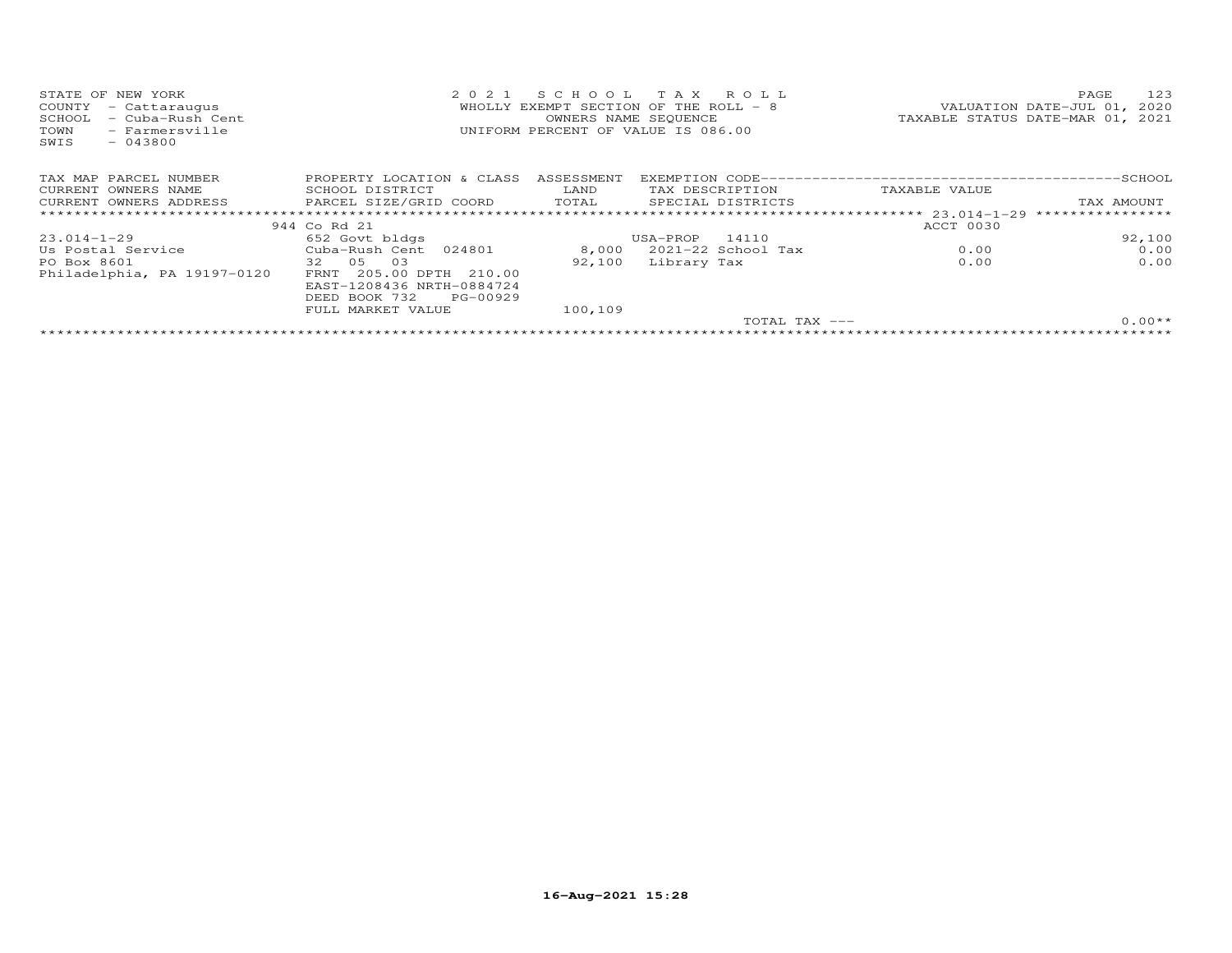| SCHOOL<br>TOWN<br>SWIS | STATE OF NEW YORK<br>COUNTY - Cattaraugus<br>- Cuba-Rush Cent<br>- Farmersville<br>$-043800$ |                   | 2 0 2 1                   | S C H O O L<br>WHOLLY EXEMPT SECTION OF THE ROLL - 8<br>UNIFORM PERCENT OF VALUE IS 086.00 | T A X<br>ROLL                   |                               | 124<br>PAGE<br>VALUATION DATE-JUL 01, 2020<br>TAXABLE STATUS DATE-MAR 01, 2021<br>RPS155/V04/L015<br>CURRENT DATE 8/16/2021 |
|------------------------|----------------------------------------------------------------------------------------------|-------------------|---------------------------|--------------------------------------------------------------------------------------------|---------------------------------|-------------------------------|-----------------------------------------------------------------------------------------------------------------------------|
|                        |                                                                                              |                   | S U B<br>ROLL             |                                                                                            | $S E C T I O N - - T O T A L S$ |                               |                                                                                                                             |
|                        |                                                                                              | ***               | SPECIAL                   | DISTRICT                                                                                   | SUMMARY ***                     |                               |                                                                                                                             |
| CODE                   | TOTAL<br>DISTRICT NAME<br>PARCELS                                                            | EXTENSION<br>TYPE | <b>EXTENSION</b><br>VALUE | AD VALOREM<br>VALUE                                                                        | <b>EXEMPT</b><br>AMOUNT         | TAXABLE<br><b>VALUE</b>       | TOTAL<br>TAX                                                                                                                |
|                        |                                                                                              |                   |                           | NO SPECIAL DISTRICTS AT THIS LEVEL                                                         |                                 |                               |                                                                                                                             |
|                        |                                                                                              | * * *             | S C H O O L               | DISTRICT                                                                                   | SUMMARY ***                     |                               |                                                                                                                             |
| CODE                   | DISTRICT NAME                                                                                | TOTAL<br>PARCELS  | ASSESSED<br>LAND          | ASSESSED<br>TOTAL                                                                          | <b>EXEMPT</b><br><b>AMOUNT</b>  | TOTAL<br>TAXABLE              |                                                                                                                             |
|                        |                                                                                              |                   |                           |                                                                                            | -----------<br>STAR AMOUNT      | -------------<br>STAR TAXABLE | TOTAL TAX                                                                                                                   |
|                        | Cuba-Rush Cent                                                                               | 9                 | 176,100                   | 578,900                                                                                    | 578,900                         |                               |                                                                                                                             |
| 024801                 |                                                                                              |                   |                           |                                                                                            |                                 |                               |                                                                                                                             |
|                        | $SUB - TO T AL$                                                                              | 9                 | 176,100                   | 578,900                                                                                    | 578,900                         |                               |                                                                                                                             |
|                        | S U B - T O T A $L$ (CONT)                                                                   |                   |                           |                                                                                            |                                 |                               |                                                                                                                             |
|                        | TOTAL                                                                                        | 9                 | 176,100                   | 578,900                                                                                    | 578,900                         |                               |                                                                                                                             |
|                        | TO TAL (CONT)                                                                                |                   |                           |                                                                                            |                                 |                               |                                                                                                                             |

## \*\*\* S Y S T E M C O D E S S U M M A R Y \*\*\*

### NO SYSTEM EXEMPTIONS AT THIS LEVEL

| SCHOOL  |
|---------|
| 138,000 |
| 5,000   |
| 92,100  |
| 62,700  |
| 85,800  |
|         |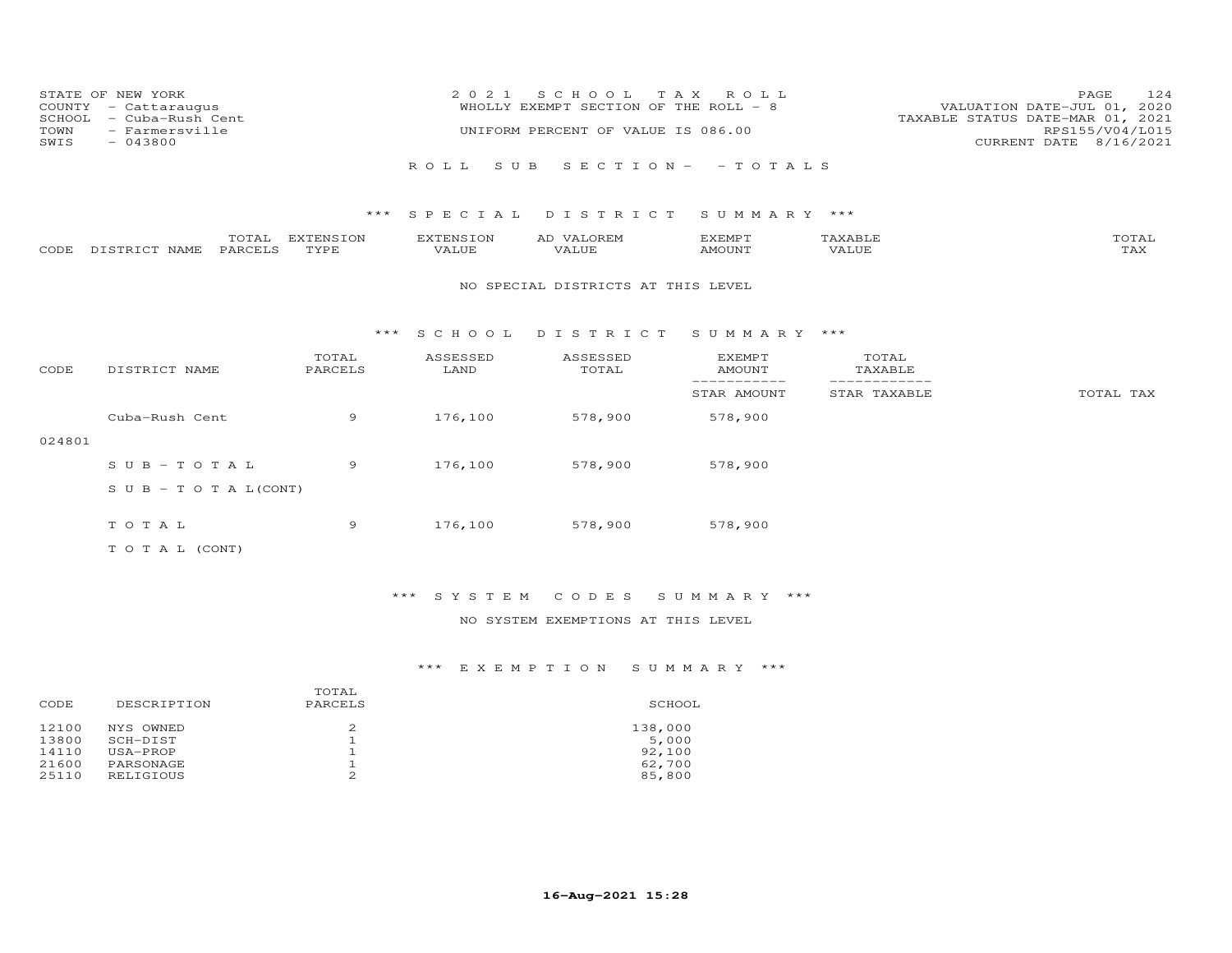|      | STATE OF NEW YORK       | 2021 SCHOOL TAX ROLL                  | <b>PAGE</b>                      | 125             |
|------|-------------------------|---------------------------------------|----------------------------------|-----------------|
|      | COUNTY - Cattaraugus    | WHOLLY EXEMPT SECTION OF THE ROLL - 8 | VALUATION DATE-JUL 01, 2020      |                 |
|      | SCHOOL - Cuba-Rush Cent |                                       | TAXABLE STATUS DATE-MAR 01, 2021 |                 |
| TOWN | - Farmersville          | UNIFORM PERCENT OF VALUE IS 086.00    |                                  | RPS155/V04/L015 |
| SWIS | $-043800$               |                                       | CURRENT DATE 8/16/2021           |                 |
|      |                         |                                       |                                  |                 |
|      |                         | ROLL SUB SECTION- -TOTALS             |                                  |                 |

| CODE  | DESCRIPTION        | TOTAL<br>PARCELS | SCHOOL             |
|-------|--------------------|------------------|--------------------|
| 26400 | FIRE-DEPT<br>TOTAL | Q                | 195,300<br>578,900 |

### \*\*\* G R A N D T O T A L S \*\*\*

| ROLL<br><b>SEC</b> | DESCRIPTION                                    | TOTAL<br>PARCELS | ASSESSED<br>LAND | ASSESSED<br>TOTAL | EXEMPT<br><b>AMOUNT</b> | TOTAL<br>TAXABLE | TOTAL<br>TAX |
|--------------------|------------------------------------------------|------------------|------------------|-------------------|-------------------------|------------------|--------------|
|                    |                                                |                  |                  |                   | STAR AMOUNT             | STAR TAXABLE     |              |
|                    | RS 8 TOTAL<br>SPEC DIST TAXES<br>WHOLLY EXEMPT |                  | 176,100          | 578,900           | 578,900                 |                  |              |

8 WHOLLY EXEMPT 9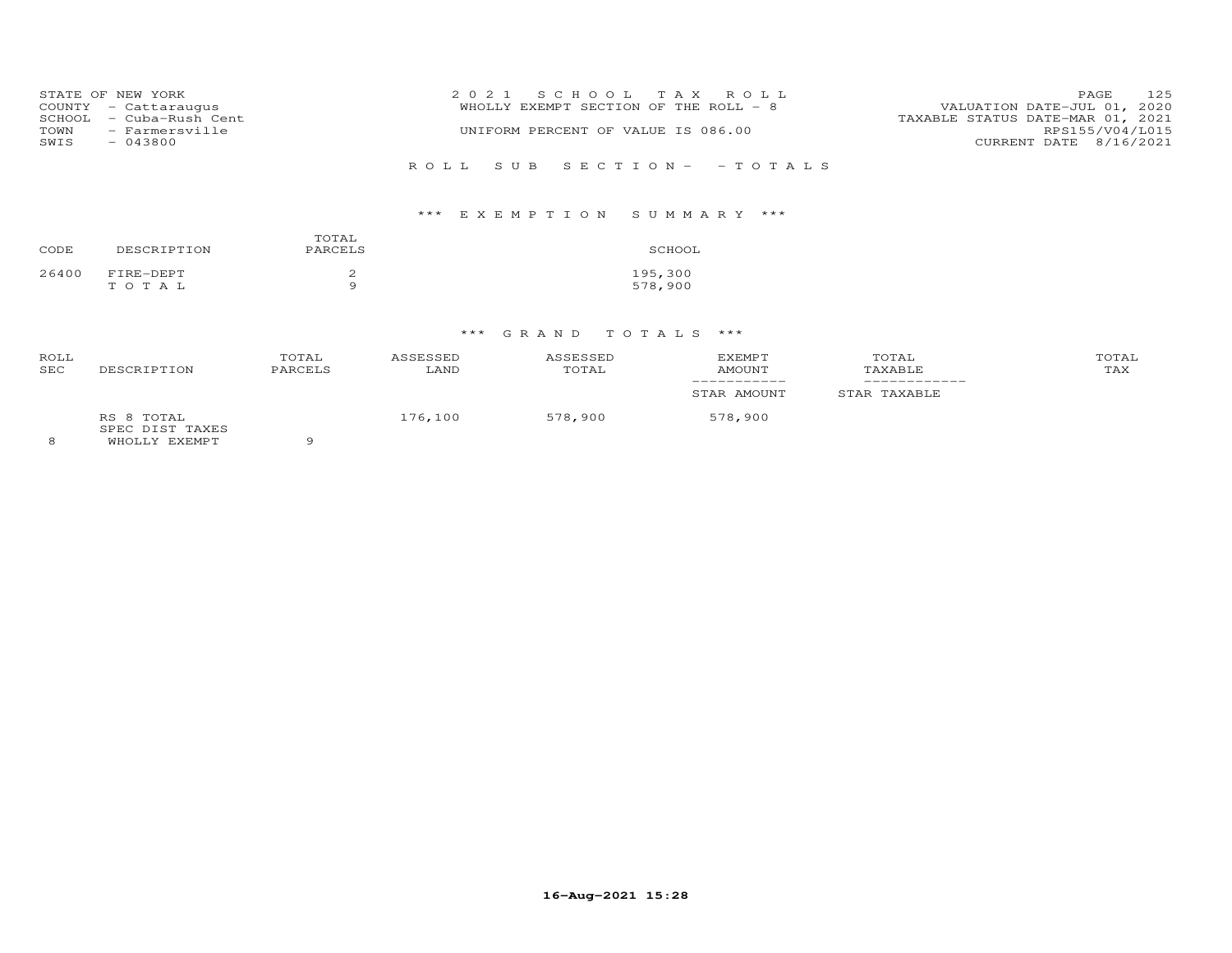| STATE OF NEW YORK<br>COUNTY - Cattaraugus<br>SCHOOL - Cuba-Rush Cent<br>TOWN - Farmersville<br>SWIS<br>$-043800$ | 2021 SCHOOL TAX ROLL<br>WHOLLY EXEMPT SECTION OF THE ROLL - 8<br>UNIFORM PERCENT OF VALUE IS 086.00 | 126<br>PAGE<br>VALUATION DATE-JUL 01, 2020<br>TAXABLE STATUS DATE-MAR 01, 2021<br>RPS155/V04/L015<br>CURRENT DATE 8/16/2021 |
|------------------------------------------------------------------------------------------------------------------|-----------------------------------------------------------------------------------------------------|-----------------------------------------------------------------------------------------------------------------------------|
|                                                                                                                  | ROLL SECTION TOTALS                                                                                 |                                                                                                                             |

|      |                  | ----                | <b>EXTENSION</b> | -NS 1           | ∼ | EXEMPT   |              | $m \wedge m \wedge \tau$<br>OTAL |
|------|------------------|---------------------|------------------|-----------------|---|----------|--------------|----------------------------------|
| CODE | DISTRICT<br>NAME | PARCEI <sup>o</sup> | TVDF             | - דדד<br>. ALUF |   | 35027370 | <b>VALUE</b> | - 777                            |

#### NO SPECIAL DISTRICTS AT THIS LEVEL

#### \*\*\* S C H O O L D I S T R I C T S U M M A R Y \*\*\*

| CODE   | DISTRICT NAME                    | TOTAL<br>PARCELS | ASSESSED<br>LAND | ASSESSED<br>TOTAL | <b>EXEMPT</b><br>AMOUNT | TOTAL<br>TAXABLE |           |
|--------|----------------------------------|------------------|------------------|-------------------|-------------------------|------------------|-----------|
|        |                                  |                  |                  |                   | STAR AMOUNT             | STAR TAXABLE     | TOTAL TAX |
|        | Cuba-Rush Cent                   | 9                | 176,100          | 578,900           | 578,900                 |                  |           |
| 024801 |                                  |                  |                  |                   |                         |                  |           |
|        | $SUB - TO T AL$                  | 9                | 176,100          | 578,900           | 578,900                 |                  |           |
|        | $S \cup B - T \cup T A L (CONT)$ |                  |                  |                   |                         |                  |           |
|        | TOTAL                            | 9                | 176,100          | 578,900           | 578,900                 |                  |           |
|        | T O T A L (CONT)                 |                  |                  |                   |                         |                  |           |

### \*\*\* S Y S T E M C O D E S S U M M A R Y \*\*\*

### NO SYSTEM EXEMPTIONS AT THIS LEVEL

|       |             | TOTAL    |         |
|-------|-------------|----------|---------|
| CODE  | DESCRIPTION | PARCELS  | SCHOOL  |
| 12100 | NYS OWNED   | 2        | 138,000 |
| 13800 | SCH-DIST    |          | 5,000   |
| 14110 | USA-PROP    |          | 92,100  |
| 21600 | PARSONAGE   |          | 62,700  |
| 25110 | RELIGIOUS   | $\Omega$ | 85,800  |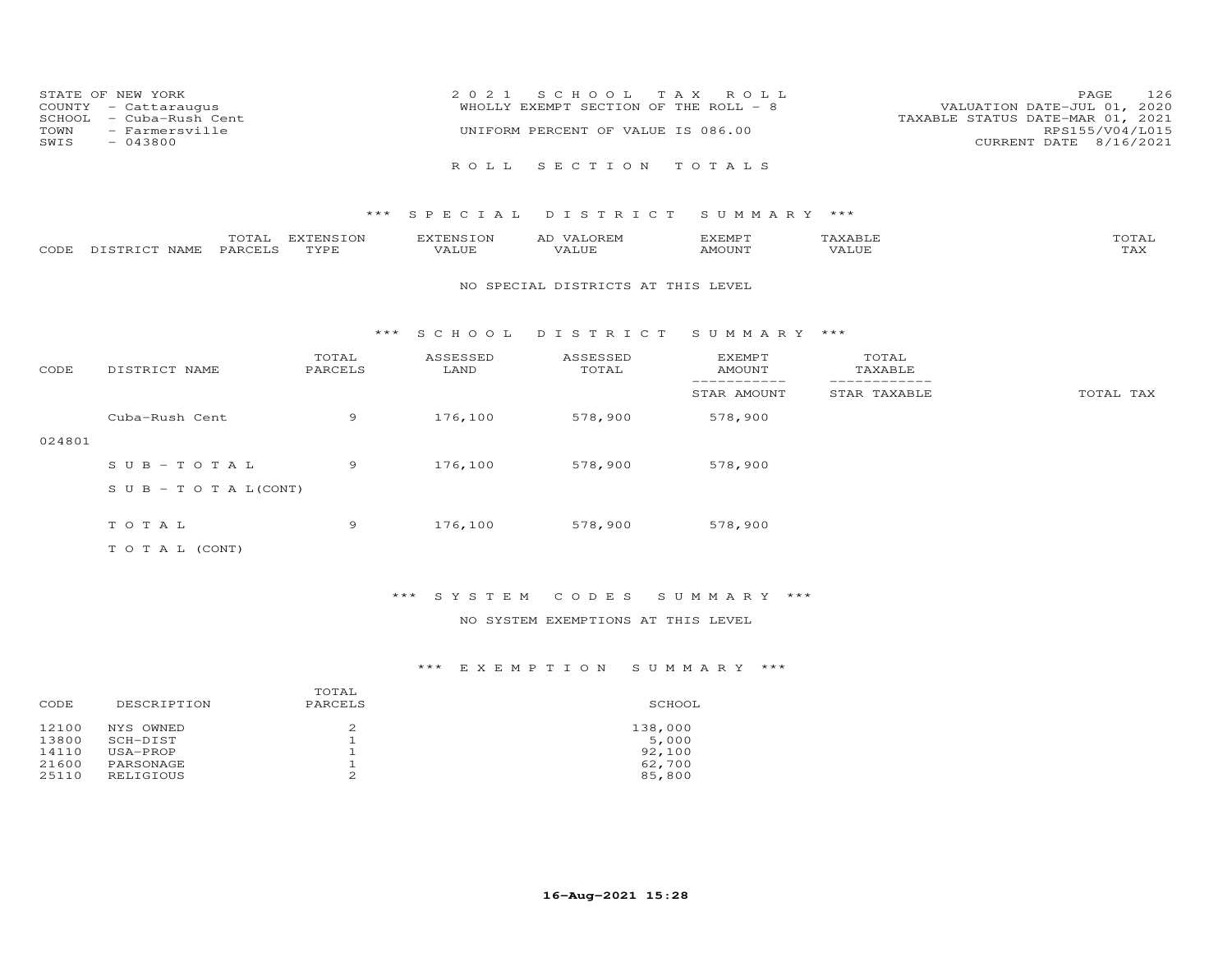| STATE OF NEW YORK<br>COUNTY - Cattaraugus         | 2021 SCHOOL TAX ROLL<br>WHOLLY EXEMPT SECTION OF THE ROLL - 8 | 127<br><b>PAGE</b><br>VALUATION DATE-JUL 01, 2020   |
|---------------------------------------------------|---------------------------------------------------------------|-----------------------------------------------------|
| SCHOOL - Cuba-Rush Cent<br>- Farmersville<br>TOWN | UNIFORM PERCENT OF VALUE IS 086.00                            | TAXABLE STATUS DATE-MAR 01, 2021<br>RPS155/V04/L015 |
| SWIS<br>$-043800$                                 | ROLL SECTION TOTALS                                           | CURRENT DATE 8/16/2021                              |

| CODE  | DESCRIPTION        | TOTAL<br>PARCELS | SCHOOL             |
|-------|--------------------|------------------|--------------------|
| 26400 | FIRE-DEPT<br>TOTAL | a                | 195,300<br>578,900 |

## \*\*\* G R A N D T O T A L S \*\*\*

| ROLL<br><b>SEC</b> | DESCRIPTION                                    | TOTAL<br>PARCELS | ASSESSED<br>LAND | ASSESSED<br>TOTAL | EXEMPT<br>AMOUNT | TOTAL<br>TAXABLE | TOTAL<br>TAX |
|--------------------|------------------------------------------------|------------------|------------------|-------------------|------------------|------------------|--------------|
|                    |                                                |                  |                  |                   | STAR AMOUNT      | STAR TAXABLE     |              |
|                    | RS 8 TOTAL<br>SPEC DIST TAXES<br>WHOLLY EXEMPT |                  | 176,100          | 578,900           | 578,900          |                  |              |

WHOLLY EXEMPT 9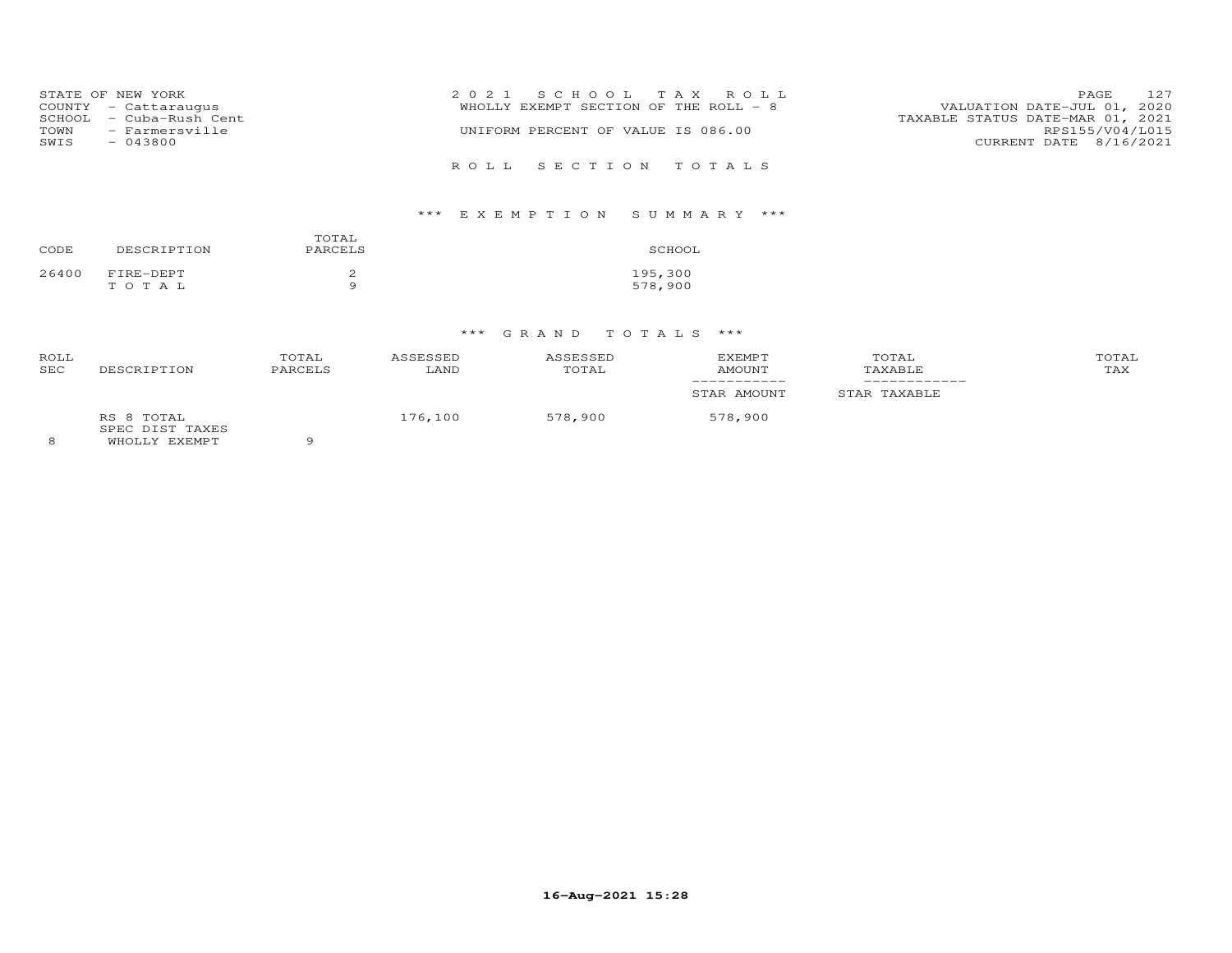| STATE OF NEW YORK          | 2021 SCHOOL TAX ROLL | 128<br>PAGE                      |
|----------------------------|----------------------|----------------------------------|
| COUNTY - Cattaraugus       |                      | VALUATION DATE-JUL 01, 2020      |
| SCHOOL<br>- Cuba-Rush Cent | SWIS TOTALS          | TAXABLE STATUS DATE-MAR 01, 2021 |
| TOWN<br>- Farmersville     |                      | RPS155/V04/L015                  |
| SWIS<br>$-043800$          |                      | CURRENT DATE 8/16/2021           |

| CODE   | TOTAL<br>PARCELS<br>DISTRICT NAME | <b>EXTENSION</b><br>TYPE | <b>EXTENSION</b><br>VALUE | AD VALOREM<br>VALUE                | <b>EXEMPT</b><br><b>AMOUNT</b> | TAXABLE<br>VALUE | TAX<br><b>RATE</b> | TOTAL<br>TAX |
|--------|-----------------------------------|--------------------------|---------------------------|------------------------------------|--------------------------------|------------------|--------------------|--------------|
|        |                                   |                          |                           | NO SPECIAL DISTRICTS AT THIS LEVEL |                                |                  |                    |              |
|        |                                   | ***                      | S C H O O L               | DISTRICT                           | SUMMARY ***                    |                  |                    |              |
| CODE   | DISTRICT NAME                     | TOTAL<br>PARCELS         | ASSESSED<br>LAND          | ASSESSED<br>TOTAL                  | EXEMPT<br><b>AMOUNT</b>        | TOTAL<br>TAXABLE |                    |              |
|        |                                   |                          |                           |                                    | STAR AMOUNT                    | STAR TAXABLE     | TAX RATE           | TOTAL TAX    |
|        | Cuba-Rush Cent                    | 394                      | 12966,800                 | 28035,509                          | 2054,889                       | 25,980,620       |                    |              |
| 024801 |                                   |                          |                           |                                    | 3647,261                       | 22, 333, 359     | .411101            | 340, 241.98  |
|        | $SUB - TO T AL$                   | 394                      | 12966,800                 | 28035,509                          | 2054,889                       | 25,980,620       |                    |              |
|        | $S \cup B - T \cup T A L (CONT)$  |                          |                           |                                    | 3647,261                       | 22, 333, 359     |                    | 340, 241.98  |
|        | TOTAL                             | 394                      | 12966,800                 | 28035,509                          | 2054,889                       | 25,980,620       |                    |              |
|        |                                   |                          |                           |                                    |                                |                  |                    |              |
|        | TO TAL (CONT)                     |                          |                           |                                    | 3647,261                       | 22, 333, 359     |                    | 340, 241.98  |

### \*\*\* S Y S T E M C O D E S S U M M A R Y \*\*\*

### NO SYSTEM EXEMPTIONS AT THIS LEVEL

| CODE  | DESCRIPTION | TOTAL<br>PARCELS | SCHOOL  |
|-------|-------------|------------------|---------|
| 12100 | NYS OWNED   | 2                | 138,000 |
| 13800 | SCH-DIST    |                  | 5,000   |
| 14110 | USA-PROP    |                  | 92,100  |
| 21600 | PARSONAGE   | 2                | 62,700  |
| 25110 | RELIGIOUS   |                  | 85,800  |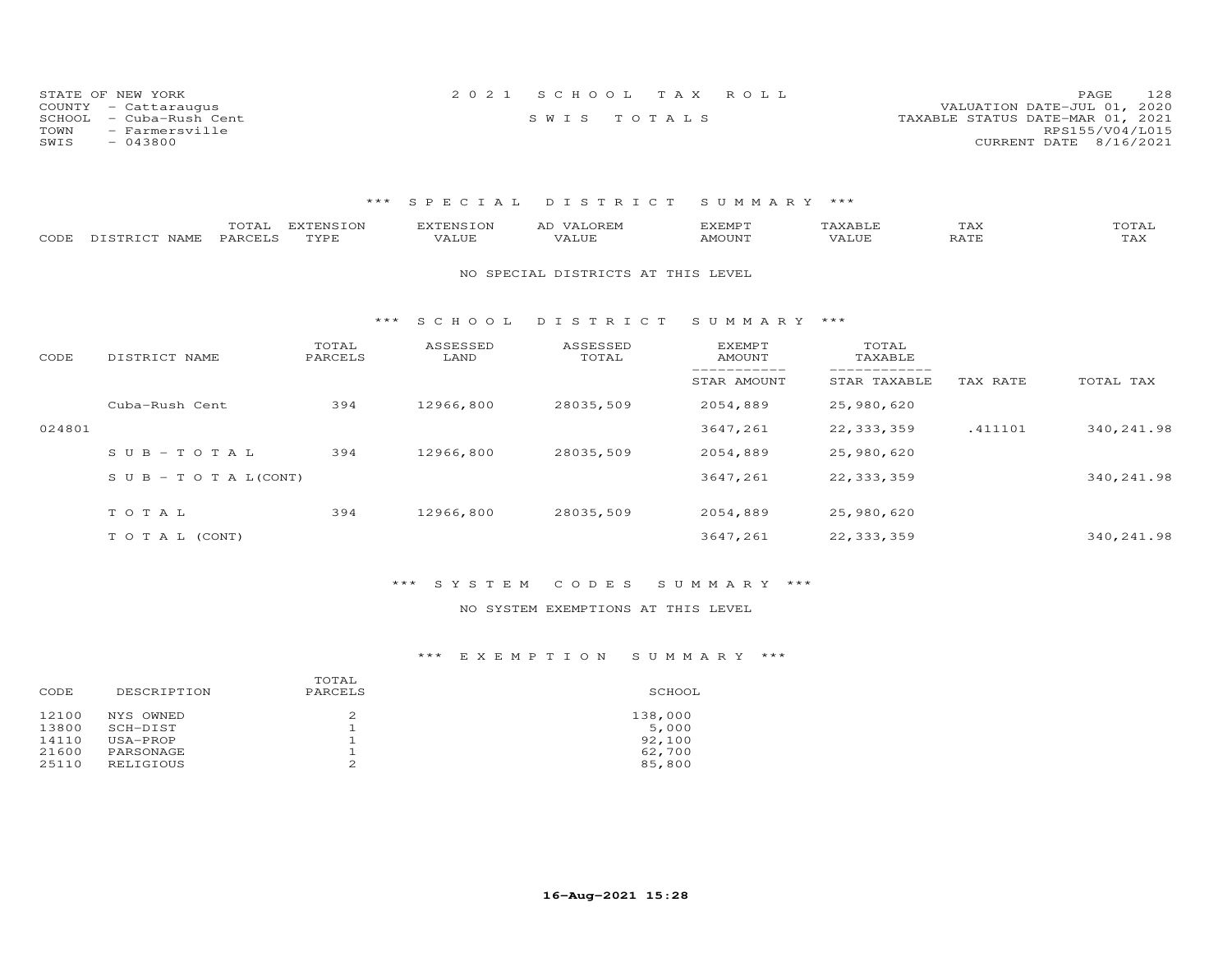| STATE OF NEW YORK       | 2021 SCHOOL TAX ROLL | 129<br><b>PAGE</b>               |
|-------------------------|----------------------|----------------------------------|
| COUNTY - Cattaraugus    |                      | VALUATION DATE-JUL 01, 2020      |
| SCHOOL - Cuba-Rush Cent | SWIS TOTALS          | TAXABLE STATUS DATE-MAR 01, 2021 |
| - Farmersville<br>TOWN  |                      | RPS155/V04/L015                  |
| $-043800$<br>SWIS       |                      | CURRENT DATE 8/16/2021           |
|                         |                      |                                  |

|       |             | TOTAL   |          |
|-------|-------------|---------|----------|
| CODE  | DESCRIPTION | PARCELS | SCHOOL   |
|       |             |         |          |
| 26400 | FIRE-DEPT   | 2       | 195,300  |
| 41700 | AG BLDG     | 5       | 182,200  |
| 41720 | AG DIST     | 25      | 736,820  |
| 41730 | AG DISTOUT  | 5       | 108,954  |
| 41800 | AGED C/T/S  | 5       | 261,650  |
| 41804 | AGED S      | 5       | 70,096   |
| 41834 | ENH STAR    | 38      | 2156,861 |
| 41854 | BAS STAR    | 54      | 1490,400 |
| 47100 | Mass Telec  |         | 116,269  |
|       | TOTAL       | 147     | 5702,150 |
|       |             |         |          |

| ROLL<br>SEC  | DESCRIPTION                         | TOTAL<br>PARCELS | ASSESSED<br>LAND | ASSESSED<br>TOTAL | <b>EXEMPT</b><br>AMOUNT | TOTAL<br>TAXABLE         |             |            |
|--------------|-------------------------------------|------------------|------------------|-------------------|-------------------------|--------------------------|-------------|------------|
|              |                                     |                  |                  |                   | STAR AMOUNT             | STAR TAXABLE             | TAX<br>RATE |            |
|              | 2021-22 School Tax                  |                  | 9950,900         | 23032,706         | 1,359,720<br>3647,261   | 21,672,986<br>18,025,725 | 14.756463   | 265,995.87 |
|              | Library Tax                         |                  | 9950,900         | 23032,706         | 1,359,720               | 21,672,986<br>21,672,986 | 0.411101    | 8,909.79   |
| $\mathbf{1}$ | SPEC DIST TAXES<br>TAXABLE          | 367              |                  |                   |                         |                          |             | 274,905.66 |
|              | 2021-22 School Tax                  |                  | 2814,000         | 2814,000          |                         | 2,814,000<br>2,814,000   | 14.756463   | 41,524.70  |
|              | Library Tax                         |                  | 2814,000         | 2814,000          |                         | 2,814,000<br>2,814,000   | 0.411101    | 1,156.84   |
| $\mathbf{3}$ | SPEC DIST TAXES<br>STATE OWNED LAND | 11               |                  |                   |                         |                          |             | 42,681.54  |
|              | 2021-22 School Tax                  |                  |                  | 474,810           |                         | 474,810<br>474,810       | 14.756463   | 7,006.52   |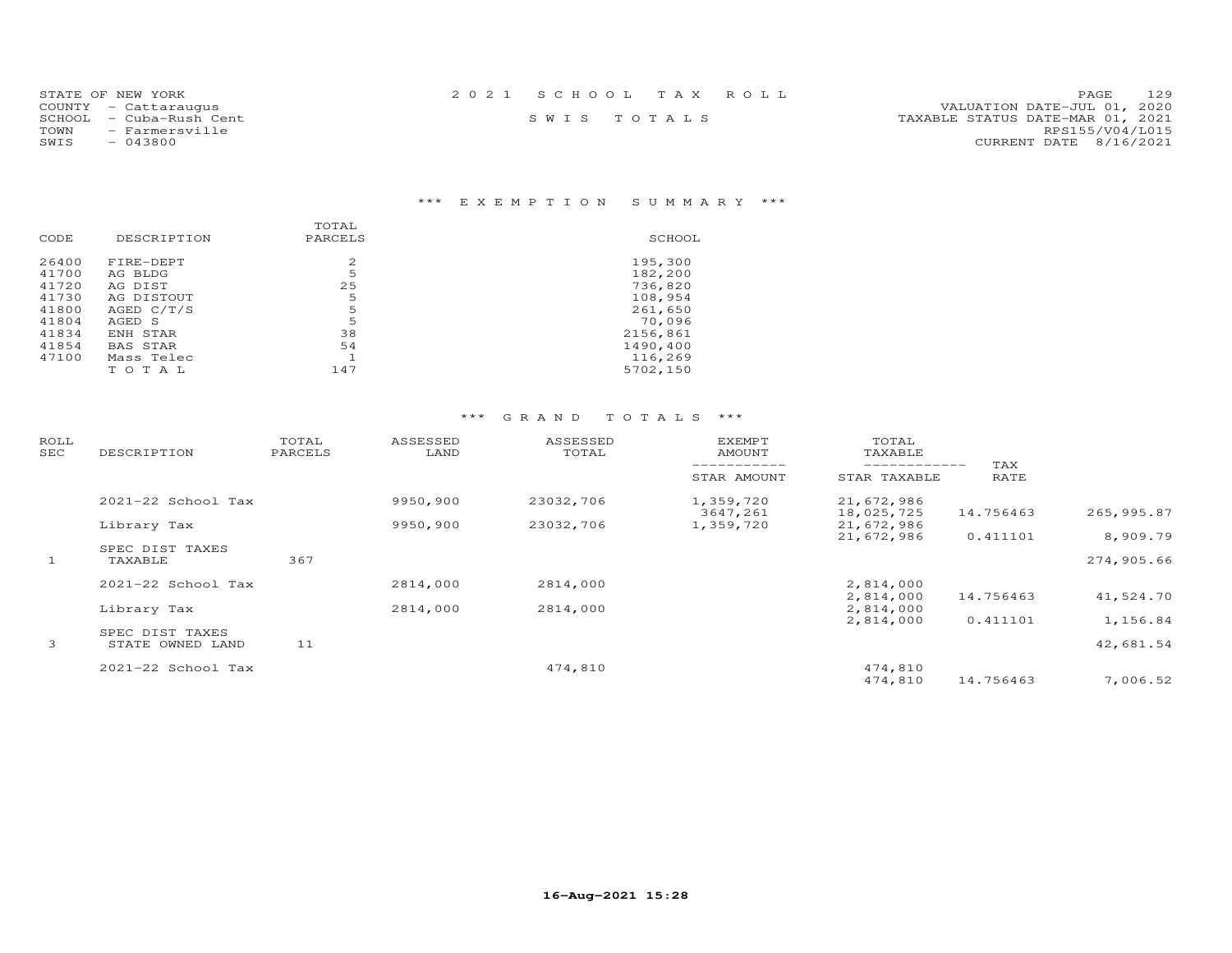| STATE OF NEW YORK       | 2021 SCHOOL TAX ROLL | 130<br><b>PAGE</b>               |
|-------------------------|----------------------|----------------------------------|
| COUNTY - Cattaraugus    |                      | VALUATION DATE-JUL 01, 2020      |
| SCHOOL - Cuba-Rush Cent | SWIS TOTALS          | TAXABLE STATUS DATE-MAR 01, 2021 |
| TOWN<br>- Farmersville  |                      | RPS155/V04/L015                  |
| SWIS<br>- 043800        |                      | CURRENT DATE 8/16/2021           |

| ROLL<br><b>SEC</b> | DESCRIPTION                         | TOTAL<br>PARCELS | ASSESSED<br>LAND | ASSESSED<br>TOTAL | <b>EXEMPT</b><br><b>AMOUNT</b> | TOTAL<br>TAXABLE              |                    |             |
|--------------------|-------------------------------------|------------------|------------------|-------------------|--------------------------------|-------------------------------|--------------------|-------------|
|                    |                                     |                  |                  |                   | -----------<br>STAR AMOUNT     | -------------<br>STAR TAXABLE | TAX<br><b>RATE</b> |             |
|                    | Library Tax                         |                  |                  | 474,810           |                                | 474,810<br>474,810            | 0.411101           | 195.19      |
|                    | SPEC DIST TAXES                     |                  |                  |                   |                                |                               |                    |             |
| 5                  | SPECIAL FRANCHISE                   | 2                |                  |                   |                                |                               |                    | 7,201.71    |
|                    | 2021-22 School Tax                  |                  | 25,800           | 1135,093          | 116,269                        | 1,018,824                     |                    |             |
|                    | Library Tax                         |                  | 25,800           | 1135,093          | 116,269                        | 1,018,824<br>1,018,824        | 14.756463          | 15,034.24   |
|                    |                                     |                  |                  |                   |                                | 1,018,824                     | 0.411101           | 418.83      |
| 6                  | SPEC DIST TAXES<br>UTILITIES & N.C. | 5                |                  |                   |                                |                               |                    | 15,453.07   |
|                    |                                     |                  |                  |                   | 578,900                        |                               |                    |             |
| 8                  | SPEC DIST TAXES<br>WHOLLY EXEMPT    | 9                |                  |                   |                                |                               |                    |             |
|                    | 2021-22 School Tax                  |                  | 12966,800        | 28035,509         | 2,054,889                      | 25,980,620                    |                    |             |
|                    |                                     |                  |                  |                   | 3647,261                       | 22, 333, 359                  | 14.756463          | 329, 561.33 |
|                    | Library Tax                         |                  | 12966,800        | 28035,509         | 2,054,889                      | 25,980,620<br>25,980,620      | 0.411101           | 10,680.65   |
|                    | SPEC DIST TAXES                     |                  |                  |                   |                                |                               |                    |             |
| $\star$            | TOTAL<br>SUB                        | 394              |                  |                   |                                |                               |                    | 340, 241.98 |
|                    | 2021-22 School Tax                  |                  | 12966,800        | 28035,509         | 2,054,889                      | 25,980,620                    |                    |             |
|                    | Library Tax                         |                  | 12966,800        | 28035,509         | 3647,261<br>2,054,889          | 22, 333, 359<br>25,980,620    | 14.756463          | 329, 561.33 |
|                    |                                     |                  |                  |                   |                                | 25,980,620                    | 0.411101           | 10,680.65   |
|                    | SPEC DIST TAXES                     |                  |                  |                   |                                |                               |                    |             |
| $\star\star$       | GRAND TOTAL                         | 394              |                  |                   |                                |                               |                    | 340, 241.98 |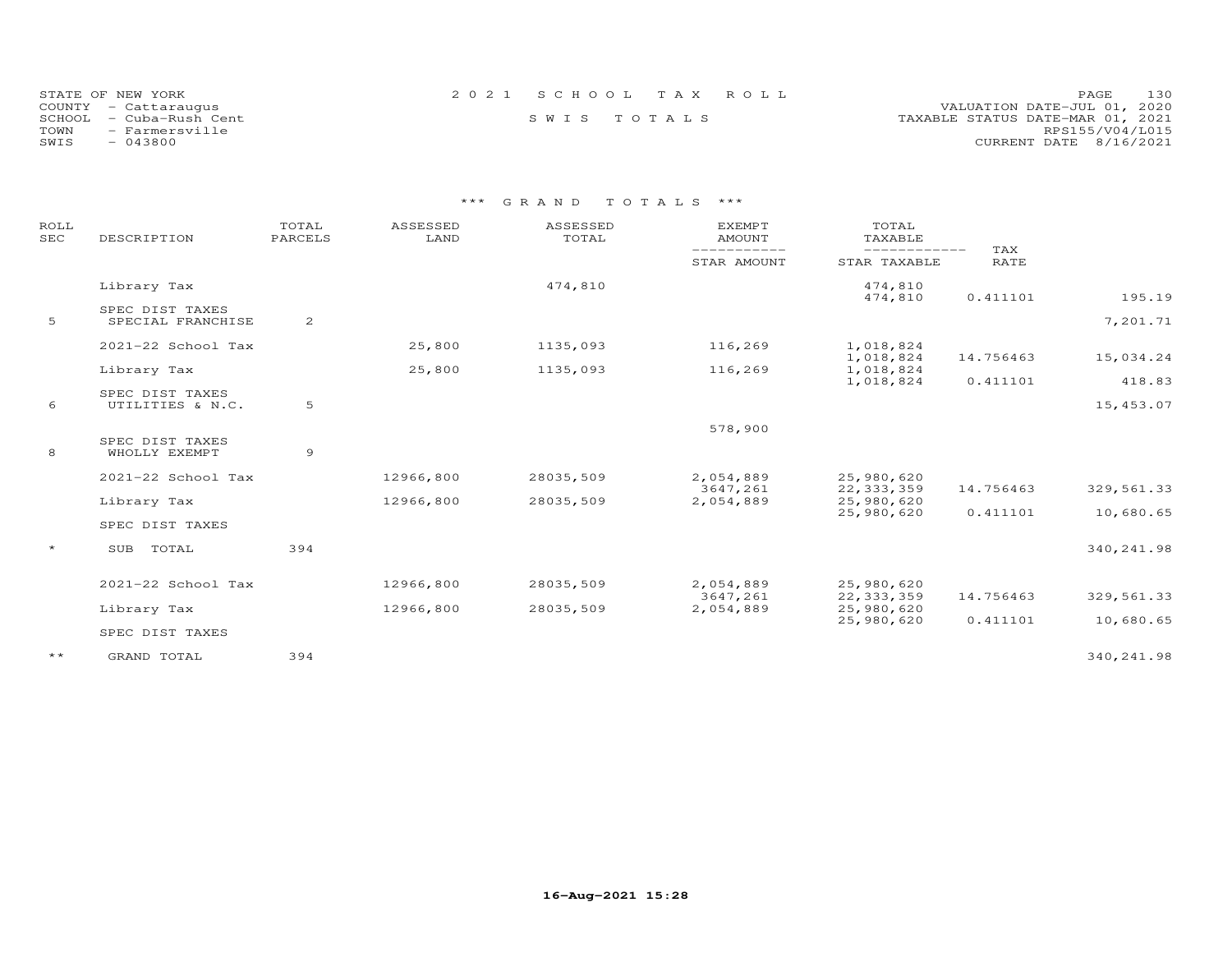| STATE OF NEW YORK<br>COUNTY - Cattaraugus<br>SCHOOL - Cuba-Rush Cent<br>TOWN<br>- Freedom<br>SWIS<br>$-044200$ |                                                                              | 2021 SCHOOL TAX ROLL<br>TAXABLE SECTION OF THE ROLL - 1<br>UNIFORM PERCENT OF VALUE IS 100.00 | OWNERS NAME SEQUENCE |                                      | VALUATION DATE-JUL 01, 2020<br>TAXABLE STATUS DATE-MAR 01, 2021 | PAGE<br>131          |
|----------------------------------------------------------------------------------------------------------------|------------------------------------------------------------------------------|-----------------------------------------------------------------------------------------------|----------------------|--------------------------------------|-----------------------------------------------------------------|----------------------|
| TAX MAP PARCEL NUMBER                                                                                          |                                                                              |                                                                                               |                      |                                      |                                                                 |                      |
| CURRENT OWNERS NAME<br>CURRENT OWNERS ADDRESS                                                                  | SCHOOL DISTRICT<br>PARCEL SIZE/GRID COORD                                    | LAND<br>TOTAL                                                                                 |                      | TAX DESCRIPTION<br>SPECIAL DISTRICTS | TAXABLE VALUE                                                   | TAX AMOUNT           |
|                                                                                                                |                                                                              |                                                                                               |                      |                                      |                                                                 |                      |
|                                                                                                                | 24 Rte 243                                                                   |                                                                                               |                      |                                      | ACCT 0617                                                       | BILL 375             |
| $23.002 - 2 - 11$                                                                                              | 210 1 Family Res                                                             |                                                                                               | <b>BAS STAR</b>      | 41854                                |                                                                 | 32,490               |
| Barker Phillip<br>24 Rte 243                                                                                   | Cuba-Rush Cent 024801<br>01 06 03                                            |                                                                                               | 110,100 Library Tax  | 14,200 2021-22 School Tax            | 110,100<br>110,100                                              | 1,397.23<br>38.93    |
| Farmersville Sta., NY 14060                                                                                    | <b>ACRES</b><br>3.20<br>EAST-1222275 NRTH-0888101<br>DEED BOOK 14938 PG-4001 |                                                                                               |                      |                                      |                                                                 |                      |
|                                                                                                                | FULL MARKET VALUE                                                            | 110,100                                                                                       |                      |                                      |                                                                 |                      |
|                                                                                                                |                                                                              |                                                                                               |                      | TOTAL TAX ---                        |                                                                 | $1,030.16**$         |
|                                                                                                                |                                                                              |                                                                                               |                      |                                      | DATE #1<br>AMT DUE                                              | 09/30/21<br>1,030.16 |
|                                                                                                                | East County Line Rd                                                          |                                                                                               |                      |                                      | ACCT 1485                                                       | <b>BILL</b><br>376   |
| $14.004 - 1 - 18.12$                                                                                           | 322 Rural vac>10                                                             |                                                                                               |                      | 2021-22 School Tax                   | 22,800                                                          | 289.34               |
| Bennett Donald G.                                                                                              | Cuba-Rush Cent 024801                                                        |                                                                                               | 22,800 Library Tax   |                                      | 22,800                                                          | 8.06                 |
| 10396 Osmun Road                                                                                               | ACRES<br>20.62                                                               | 22,800                                                                                        |                      |                                      |                                                                 |                      |
| Farmersville Station, NY 14060 EAST-1220060 NRTH-0865771                                                       | DEED BOOK 19133 PG-7001                                                      |                                                                                               |                      |                                      |                                                                 |                      |
|                                                                                                                | FULL MARKET VALUE                                                            | 22,800                                                                                        |                      |                                      |                                                                 |                      |
|                                                                                                                |                                                                              |                                                                                               |                      | TOTAL TAX ---                        |                                                                 | $297.40**$           |
|                                                                                                                |                                                                              |                                                                                               |                      |                                      | DATE #1                                                         | 09/30/21             |
|                                                                                                                |                                                                              |                                                                                               |                      |                                      | AMT DUE                                                         | 297.40               |
|                                                                                                                | East County Line Rd                                                          |                                                                                               |                      |                                      | ACCT 1487                                                       | BILL 377             |
| $23.002 - 1 - 16$                                                                                              | 322 Rural vac>10                                                             |                                                                                               |                      | 2021-22 School Tax                   | 20,400                                                          | 258.89               |
| Buchner Bruce R                                                                                                | Cuba-Rush Cent 024801                                                        | 20,400                                                                                        | Library Tax          |                                      | 20,400                                                          | 7.21                 |
| Buchner Mary K                                                                                                 | ACRES 13.30<br>EAST-1221934 NRTH-0895045                                     | 20,400                                                                                        |                      |                                      |                                                                 |                      |
| 7016 Lakeside Dr<br>Niagra Falls, NY 14304                                                                     | DEED BOOK 2752 PG-8001                                                       |                                                                                               |                      |                                      |                                                                 |                      |
|                                                                                                                | FULL MARKET VALUE                                                            | 20,400                                                                                        |                      |                                      |                                                                 |                      |
|                                                                                                                |                                                                              |                                                                                               |                      | TOTAL TAX ---                        |                                                                 | $266.10**$           |
|                                                                                                                |                                                                              |                                                                                               |                      |                                      | DATE #1                                                         | 09/30/21             |
|                                                                                                                |                                                                              |                                                                                               |                      |                                      | AMT DUE                                                         | 266.10               |
|                                                                                                                | East County Line Rd                                                          |                                                                                               |                      |                                      | ACCT 0513                                                       | BILL 378             |
| $14.004 - 1 - 18.1$                                                                                            | 322 Rural vac>10                                                             |                                                                                               |                      | 2021-22 School Tax                   | 21,200                                                          | 269.04               |
| Cielencki Kevin                                                                                                | Cuba-Rush Cent 024801                                                        | 21,200                                                                                        | Library Tax          |                                      | 21,200                                                          | 7.50                 |
| 116 Cunard Rd<br>Buffalo, NY 14216                                                                             | 03 06 03<br>Ff 390.00                                                        | 21,200                                                                                        |                      |                                      |                                                                 |                      |
|                                                                                                                | ACRES 19.78                                                                  |                                                                                               |                      |                                      |                                                                 |                      |
|                                                                                                                | EAST-1218924 NRTH-0896085                                                    |                                                                                               |                      |                                      |                                                                 |                      |
|                                                                                                                | DEED BOOK 7509 PG-7001                                                       |                                                                                               |                      |                                      |                                                                 |                      |
|                                                                                                                | FULL MARKET VALUE                                                            | 21,200                                                                                        |                      | TOTAL TAX ---                        |                                                                 | $276.54**$           |
|                                                                                                                |                                                                              |                                                                                               |                      |                                      | DATE #1<br>AMT DUE                                              | 09/30/21<br>276.54   |
|                                                                                                                |                                                                              |                                                                                               |                      |                                      |                                                                 |                      |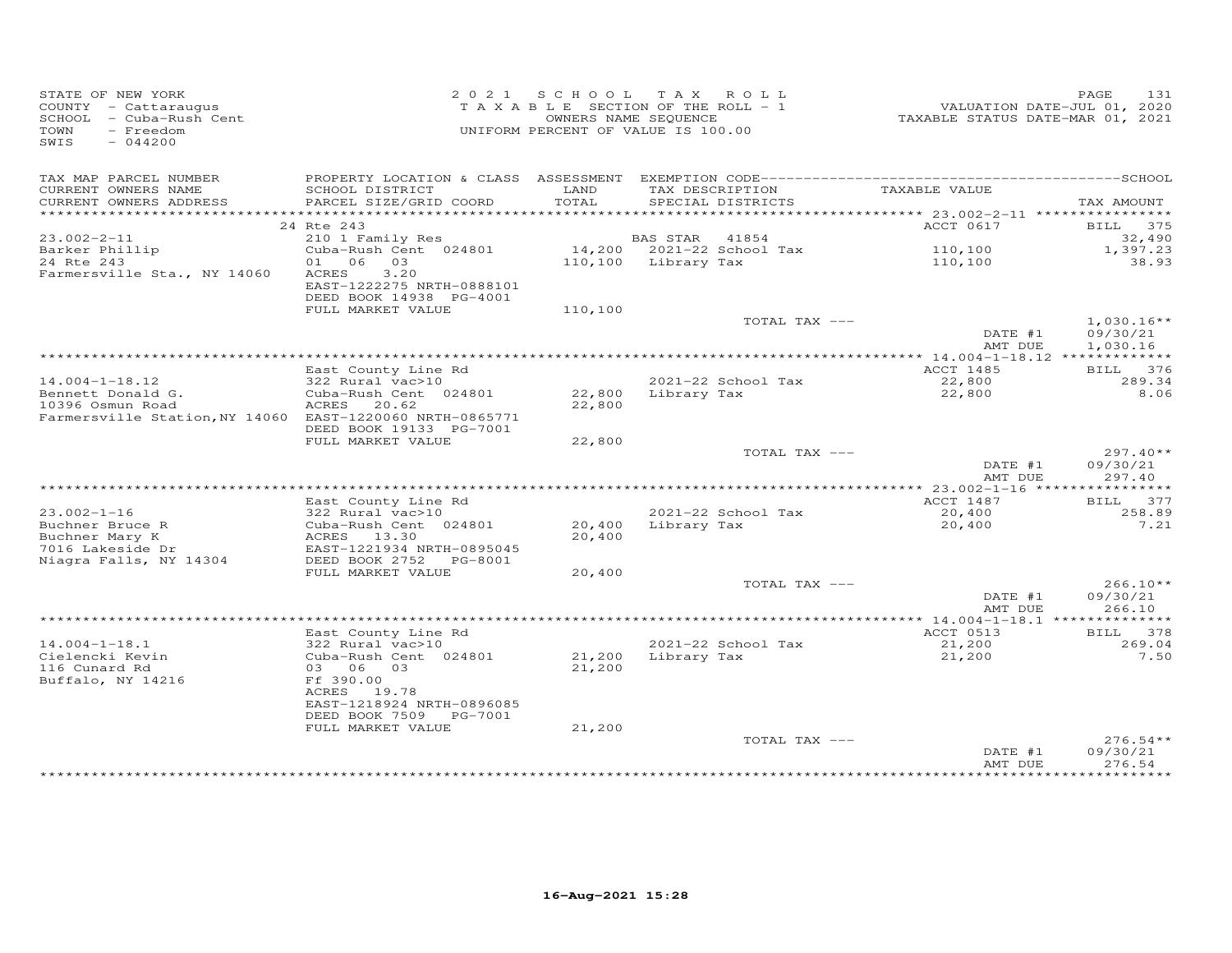| STATE OF NEW YORK<br>COUNTY - Cattaraugus<br>SCHOOL - Cuba-Rush Cent<br>TOWN<br>- Freedom<br>SWIS<br>$-044200$ |                                                                                                                                                         |                  | 2021 SCHOOL TAX ROLL<br>TAXABLE SECTION OF THE ROLL - 1<br>OWNERS NAME SEQUENCE<br>UNIFORM PERCENT OF VALUE IS 100.00 | rand Tax<br>1520 VALUATION DATE-JUL 01, 2020<br>2021 TAXABLE STATUS DATE-MAR | 132<br>PAGE                          |
|----------------------------------------------------------------------------------------------------------------|---------------------------------------------------------------------------------------------------------------------------------------------------------|------------------|-----------------------------------------------------------------------------------------------------------------------|------------------------------------------------------------------------------|--------------------------------------|
| TAX MAP PARCEL NUMBER<br>CURRENT OWNERS NAME<br>CURRENT OWNERS ADDRESS<br>************************             | SCHOOL DISTRICT<br>PARCEL SIZE/GRID COORD                                                                                                               | LAND<br>TOTAL    | TAX DESCRIPTION TAXABLE VALUE<br>SPECIAL DISTRICTS                                                                    |                                                                              | TAX AMOUNT                           |
| $23.002 - 1 - 17$<br>Cielencki Kevin J<br>116 Cunard Rd<br>Buffalo, NY 14216                                   | Town Line Rd<br>322 Rural vac>10<br>Cuba-Rush Cent 024801<br>ACRES<br>52.08<br>EAST-1220198 NRTH-0894450<br>DEED BOOK 2792 PG-5001<br>FULL MARKET VALUE | 42,500<br>42,500 | 2021-22 School Tax<br>42,500 Library Tax                                                                              | ACCT 1488<br>42,500<br>42,500                                                | BILL 379<br>539.35<br>15.03          |
|                                                                                                                |                                                                                                                                                         |                  | TOTAL TAX ---                                                                                                         | DATE #1<br>AMT DUE                                                           | $554.38**$<br>09/30/21<br>554.38     |
| $23.002 - 1 - 5.2$<br>Cook Ronald H<br>9510 Transit Rd Apt 241<br>E. Amherst, NY 14051                         | B&S Rd<br>322 Rural vac>10<br>Cuba-Rush Cent 024801<br>ACRES 43.70<br>EAST-1221697 NRTH-0892213<br>DEED BOOK 4885 PG-8002                               | 34,400           | 2021-22 School Tax<br>34,400 Library Tax                                                                              | ACCT 1506<br>34,400<br>34,400                                                | BILL 380<br>436.56<br>12.16          |
|                                                                                                                | FULL MARKET VALUE                                                                                                                                       | 34,400           | TOTAL TAX ---                                                                                                         | DATE #1<br>AMT DUE                                                           | $448.72**$<br>09/30/21<br>448.72     |
|                                                                                                                | Rte 243                                                                                                                                                 |                  |                                                                                                                       | ACCT 0152                                                                    | BILL 381                             |
| $23.002 - 2 - 12.1$<br>Czelusta Daniel P<br>Monin John E<br>11686 Cary Rd<br>Alden, NY 14004                   | 105 Vac farmland<br>Cuba-Rush Cent 024801<br>09 06 03<br>L/p 678-392<br>ACRES 163.24                                                                    |                  | AG DIST<br>41720<br>185,500 2021-22 School Tax<br>211,800 Library Tax                                                 | 130,495<br>130,495                                                           | 81,305<br>1,656.05<br>46.14          |
| MAY BE SUBJECT TO PAYMENT<br>UNDER AGDIST LAW TIL 2025                                                         | EAST-1216880 NRTH-0888881<br>DEED BOOK 27081 PG-4001<br>FULL MARKET VALUE                                                                               | 211,800          | TOTAL TAX ---                                                                                                         | DATE #1<br>AMT DUE                                                           | $1,702.19**$<br>09/30/21<br>1,702.19 |
|                                                                                                                |                                                                                                                                                         |                  |                                                                                                                       |                                                                              |                                      |
| $14.004 - 1 - 18.7$<br>Evrard Richard C<br>Evrard Tina M<br>294 Ward Rd<br>North Tonawanda, NY 14120           | East County Line Rd<br>240 Rural res<br>Cuba-Rush Cent 024801<br>02/03 06 03<br>L/p 704-557<br>Ff 660.00<br>ACRES 29.53<br>EAST-1219731 NRTH-0897765    | 82,400           | 2021-22 School Tax<br>36,300 Library Tax                                                                              | ACCT 1385<br>82,400<br>82,400                                                | BILL 382<br>1,045.70<br>29.13        |
|                                                                                                                | DEED BOOK 5723 PG-6001<br>FULL MARKET VALUE                                                                                                             | 82,400           | TOTAL TAX ---                                                                                                         | DATE #1<br>AMT DUE                                                           | $1,074.83**$<br>09/30/21<br>1,074.83 |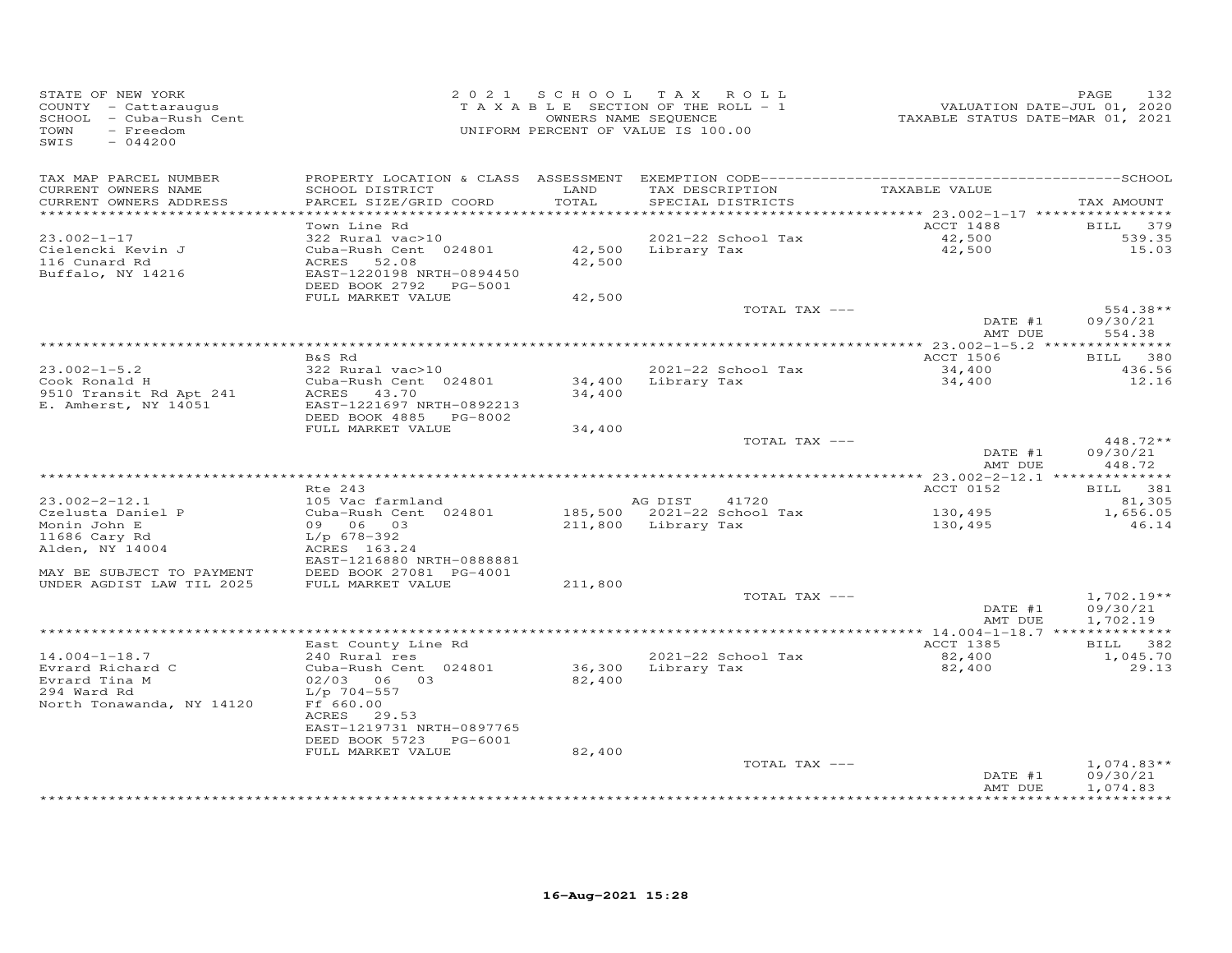| STATE OF NEW YORK              | 2 0 2 1                              | S C H O O L                           | T A X            | ROLL               |                                  | 133<br>PAGE                 |
|--------------------------------|--------------------------------------|---------------------------------------|------------------|--------------------|----------------------------------|-----------------------------|
| COUNTY - Cattaraugus           |                                      | T A X A B L E SECTION OF THE ROLL - 1 |                  |                    |                                  | VALUATION DATE-JUL 01, 2020 |
| - Cuba-Rush Cent<br>SCHOOL     |                                      | OWNERS NAME SEQUENCE                  |                  |                    | TAXABLE STATUS DATE-MAR 01, 2021 |                             |
| $-$ Freedom<br>TOWN            |                                      | UNIFORM PERCENT OF VALUE IS 100.00    |                  |                    |                                  |                             |
| SWIS<br>$-044200$              |                                      |                                       |                  |                    |                                  |                             |
|                                |                                      |                                       |                  |                    |                                  |                             |
|                                |                                      |                                       |                  |                    |                                  |                             |
| TAX MAP PARCEL NUMBER          | PROPERTY LOCATION & CLASS ASSESSMENT |                                       |                  |                    |                                  |                             |
| CURRENT OWNERS NAME            | SCHOOL DISTRICT                      | LAND                                  |                  | TAX DESCRIPTION    | TAXABLE VALUE                    |                             |
| CURRENT OWNERS ADDRESS         | PARCEL SIZE/GRID COORD               | TOTAL                                 |                  | SPECIAL DISTRICTS  |                                  | TAX AMOUNT                  |
| ***********************        | ***************************          |                                       |                  |                    |                                  | *****                       |
|                                | 10048 Galen Hill Rd                  |                                       |                  |                    | ACCT 0214                        | 383<br>BILL                 |
| $23.001 - 1 - 11$              | 113 Cattle farm                      |                                       | AG DIST          | 41720              |                                  | 53,276                      |
| Finch Jack                     | Cuba-Rush Cent 024801                |                                       | 111,300 BAS STAR | 41854              |                                  | 32,490                      |
| Finch Thomas R                 | 25 06<br>03                          | 167,500                               |                  | 2021-22 School Tax | 114,224                          | 1,449.57                    |
| 930 Elton Rd                   | ACRES 109.65                         |                                       | Library Tax      |                    | 114,224                          | 40.38                       |
| PO Box 74                      | EAST-1209524 NRTH-0888831            |                                       |                  |                    |                                  |                             |
| Farmersville Station, NY 14060 | DEED BOOK 14880 PG-6001              |                                       |                  |                    |                                  |                             |
|                                | FULL MARKET VALUE                    | 167,500                               |                  |                    |                                  |                             |
| MAY BE SUBJECT TO PAYMENT      |                                      |                                       |                  |                    |                                  |                             |
| UNDER AGDIST LAW TIL 2025      |                                      |                                       |                  |                    |                                  |                             |
|                                |                                      |                                       |                  | TOTAL TAX ---      |                                  | $1,083.95**$                |
|                                |                                      |                                       |                  |                    |                                  |                             |
|                                |                                      |                                       |                  |                    | DATE #1                          | 09/30/21                    |
|                                |                                      |                                       |                  |                    | AMT DUE                          | 1,083.95                    |
|                                |                                      |                                       |                  |                    |                                  |                             |
|                                | 122 Rte 243                          |                                       |                  |                    | ACCT <sub>2</sub>                | BILL<br>384                 |
| $23.002 - 2 - 10.1$            | 312 Vac w/imprv                      |                                       |                  | 2021-22 School Tax | 46,900                           | 595.19                      |
| Franco Christopher             | Cuba-Rush Cent 024801                | 46,100                                | Library Tax      |                    | 46,900                           | 16.58                       |
| Franco Tameeka                 | 01 06<br>03                          | 46,900                                |                  |                    |                                  |                             |
| 1098 Woodstock Ave             | ACRES<br>50.00                       |                                       |                  |                    |                                  |                             |
| Tonawanda, NY 14150            | EAST-1221576 NRTH-0889946            |                                       |                  |                    |                                  |                             |
|                                | DEED BOOK 5300<br>PG-2002            |                                       |                  |                    |                                  |                             |
|                                | FULL MARKET VALUE                    | 46,900                                |                  |                    |                                  |                             |
|                                |                                      |                                       |                  | TOTAL TAX ---      |                                  | $611.77**$                  |
|                                |                                      |                                       |                  |                    | DATE #1                          | 09/30/21                    |
|                                |                                      |                                       |                  |                    | AMT DUE                          | 611.77                      |
|                                |                                      |                                       |                  |                    |                                  |                             |
|                                | E County Line/ Tower Rd              |                                       |                  |                    | ACCT 1479                        | 385<br>BILL                 |
| $14.004 - 1 - 18.10$           | 322 Rural vac>10                     |                                       |                  | 2021-22 School Tax | 18,900                           | 239.85                      |
| Froebel Rodd                   | Cuba-Rush Cent 024801                | 18,900                                | Library Tax      |                    | 18,900                           | 6.68                        |
| 13298 Rail Road St             | 02/03 06 03                          | 18,900                                |                  |                    |                                  |                             |
| Alden, NY 14004                | $L/p$ 704-557                        |                                       |                  |                    |                                  |                             |
|                                | Ff 660.00                            |                                       |                  |                    |                                  |                             |
|                                | ACRES<br>11.30                       |                                       |                  |                    |                                  |                             |
|                                | EAST-1220519 NRTH-0897526            |                                       |                  |                    |                                  |                             |
|                                |                                      |                                       |                  |                    |                                  |                             |
|                                | DEED BOOK 2576<br>PG-5001            |                                       |                  |                    |                                  |                             |
|                                | FULL MARKET VALUE                    | 18,900                                |                  |                    |                                  |                             |
|                                |                                      |                                       |                  | TOTAL TAX ---      |                                  | $246.53**$                  |
|                                |                                      |                                       |                  |                    | DATE #1                          | 09/30/21                    |
|                                |                                      |                                       |                  |                    | AMT DUE                          | 246.53                      |
|                                |                                      |                                       |                  |                    | * * * * * * * * * * *            |                             |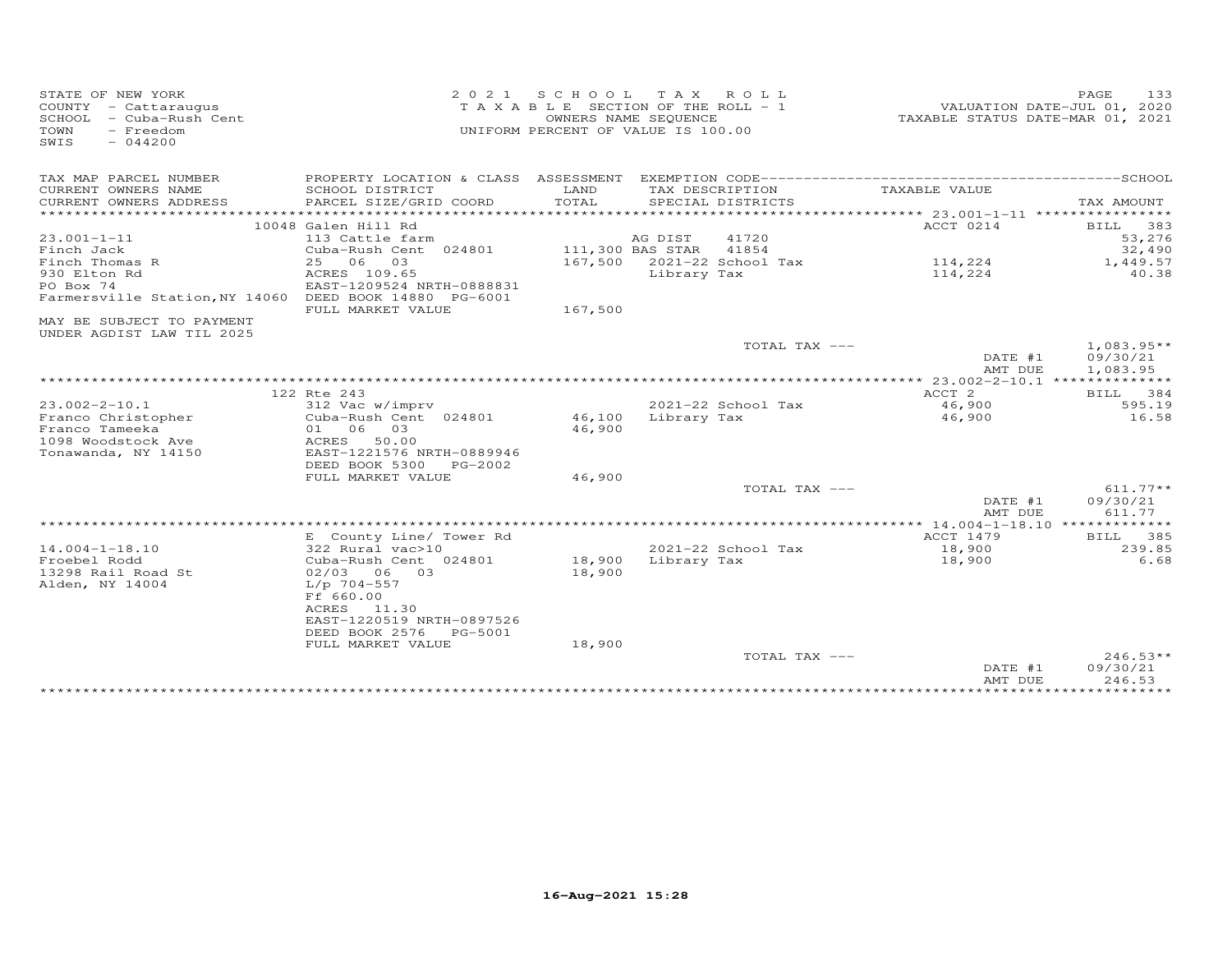| STATE OF NEW YORK<br>COUNTY - Cattaraugus<br>SCHOOL - Cuba-Rush Cent<br>TOWN<br>- Freedom<br>SWIS<br>$-044200$ |                                                |               | 2021 SCHOOL TAX ROLL<br>T A X A B L E SECTION OF THE ROLL - 1<br>OWNERS NAME SEQUENCE<br>UNIFORM PERCENT OF VALUE IS 100.00 | 1<br>2020 VALUATION DATE-JUL 01, 2020<br>2021 TAXABLE STATUS DATE-MART | PAGE<br>134              |
|----------------------------------------------------------------------------------------------------------------|------------------------------------------------|---------------|-----------------------------------------------------------------------------------------------------------------------------|------------------------------------------------------------------------|--------------------------|
| TAX MAP PARCEL NUMBER                                                                                          |                                                |               |                                                                                                                             |                                                                        |                          |
| CURRENT OWNERS NAME<br>CURRENT OWNERS ADDRESS                                                                  | SCHOOL DISTRICT<br>PARCEL SIZE/GRID COORD      | LAND<br>TOTAL | TAX DESCRIPTION<br>SPECIAL DISTRICTS                                                                                        | TAXABLE VALUE                                                          | TAX AMOUNT               |
|                                                                                                                |                                                |               |                                                                                                                             |                                                                        |                          |
|                                                                                                                | 414 B & S Rd                                   |               |                                                                                                                             | ACCT 1048                                                              | BILL 386                 |
| $23.002 - 2 - 7.1$                                                                                             | 240 Rural res                                  |               | ENH STAR 41834<br>57,300 2021-22 School Tax                                                                                 |                                                                        | 76,570                   |
| Hermann Linda L                                                                                                | Cuba-Rush Cent 024801<br>09 06 03              |               | 186,100 Library Tax                                                                                                         | 186,100<br>186,100                                                     | 2,361.71<br>65.80        |
| Hermann John M<br>414 B & S Rd                                                                                 | ACRES 67.20                                    |               |                                                                                                                             |                                                                        |                          |
| Farmersville Station, NY 14060 EAST-1217030 NRTH-0890617                                                       | DEED BOOK 00927 PG-00708                       |               |                                                                                                                             |                                                                        |                          |
|                                                                                                                | FULL MARKET VALUE                              | 186,100       |                                                                                                                             |                                                                        |                          |
|                                                                                                                |                                                |               | TOTAL TAX ---                                                                                                               | DATE #1                                                                | $1,501.51**$<br>09/30/21 |
|                                                                                                                |                                                |               |                                                                                                                             | AMT DUE                                                                | 1,501.51                 |
|                                                                                                                |                                                |               |                                                                                                                             | <b>ACCT 1580</b>                                                       | BILL 387                 |
| $14.004 - 1 - 18.17$                                                                                           | East County Line Rd<br>314 Rural vac<10        |               | 2021-22 School Tax                                                                                                          |                                                                        | 72.34                    |
| King Donald D Jr                                                                                               | Cuba-Rush Cent 024801                          |               | 5,700 Library Tax                                                                                                           | 5,700<br>5,700                                                         | 2.02                     |
| 6511 Seneca St                                                                                                 | 02/03 06 03                                    | 5,700         |                                                                                                                             |                                                                        |                          |
| Elma, NY 14059                                                                                                 | L/p 704-557                                    |               |                                                                                                                             |                                                                        |                          |
|                                                                                                                | Ff 660.00                                      |               |                                                                                                                             |                                                                        |                          |
|                                                                                                                | ACRES 4.10                                     |               |                                                                                                                             |                                                                        |                          |
|                                                                                                                | EAST-1222182 NRTH-0897583                      |               |                                                                                                                             |                                                                        |                          |
|                                                                                                                | DEED BOOK 24917 PG-4002                        |               |                                                                                                                             |                                                                        |                          |
|                                                                                                                | FULL MARKET VALUE                              | 5,700         | TOTAL TAX ---                                                                                                               |                                                                        | $74.36**$                |
|                                                                                                                |                                                |               |                                                                                                                             | DATE #1                                                                | 09/30/21                 |
|                                                                                                                |                                                |               |                                                                                                                             | AMT DUE                                                                | 74.36                    |
|                                                                                                                |                                                |               |                                                                                                                             |                                                                        |                          |
|                                                                                                                | 49 Ruff Rd                                     |               |                                                                                                                             | ACCT 1491                                                              | BILL 388                 |
| $14.004 - 1 - 18.15$                                                                                           | 210 1 Family Res                               |               | 2021-22 School Tax                                                                                                          | 120,000                                                                | 1,522.87                 |
| King Donald D Jr.                                                                                              | Cuba-Rush Cent 024801                          |               | 18,400 Library Tax                                                                                                          | 120,000                                                                | 42.43                    |
| 6511 Seneca St                                                                                                 | ACRES<br>9.67                                  | 120,000       |                                                                                                                             |                                                                        |                          |
| Elma, NY 14057                                                                                                 | EAST-1221514 NRTH-0897584                      |               |                                                                                                                             |                                                                        |                          |
|                                                                                                                | DEED BOOK 24917 PG-4001                        |               |                                                                                                                             |                                                                        |                          |
|                                                                                                                | FULL MARKET VALUE                              | 120,000       | TOTAL TAX ---                                                                                                               |                                                                        | $1,565.30**$             |
|                                                                                                                |                                                |               |                                                                                                                             | DATE #1                                                                | 09/30/21                 |
|                                                                                                                |                                                |               |                                                                                                                             | AMT DUE                                                                | 1,565.30                 |
|                                                                                                                |                                                |               |                                                                                                                             |                                                                        |                          |
|                                                                                                                | East County Line Rd                            |               |                                                                                                                             | ACCT 1486                                                              | BILL 389                 |
| $14.004 - 1 - 18.13$                                                                                           | 322 Rural vac>10                               |               | 2021-22 School Tax                                                                                                          | 22,400<br>22,400                                                       | 284.27                   |
| Leiffer Ronald C                                                                                               | Cuba-Rush Cent 024801                          |               | 22,400 Library Tax                                                                                                          |                                                                        | 7.92                     |
| 164 Edison St                                                                                                  | ACRES 13.90                                    | 22,400        |                                                                                                                             |                                                                        |                          |
| Lackawanna, NY 14218                                                                                           | EAST-1222028 NRTH-0895824                      |               |                                                                                                                             |                                                                        |                          |
|                                                                                                                | DEED BOOK 4884    PG-2001<br>FULL MARKET VALUE |               |                                                                                                                             |                                                                        |                          |
|                                                                                                                |                                                | 22,400        | TOTAL TAX ---                                                                                                               |                                                                        | $292.19**$               |
|                                                                                                                |                                                |               |                                                                                                                             | DATE #1                                                                | 09/30/21                 |
|                                                                                                                |                                                |               |                                                                                                                             | AMT DUE                                                                | 292.19                   |
|                                                                                                                |                                                |               |                                                                                                                             |                                                                        | **********               |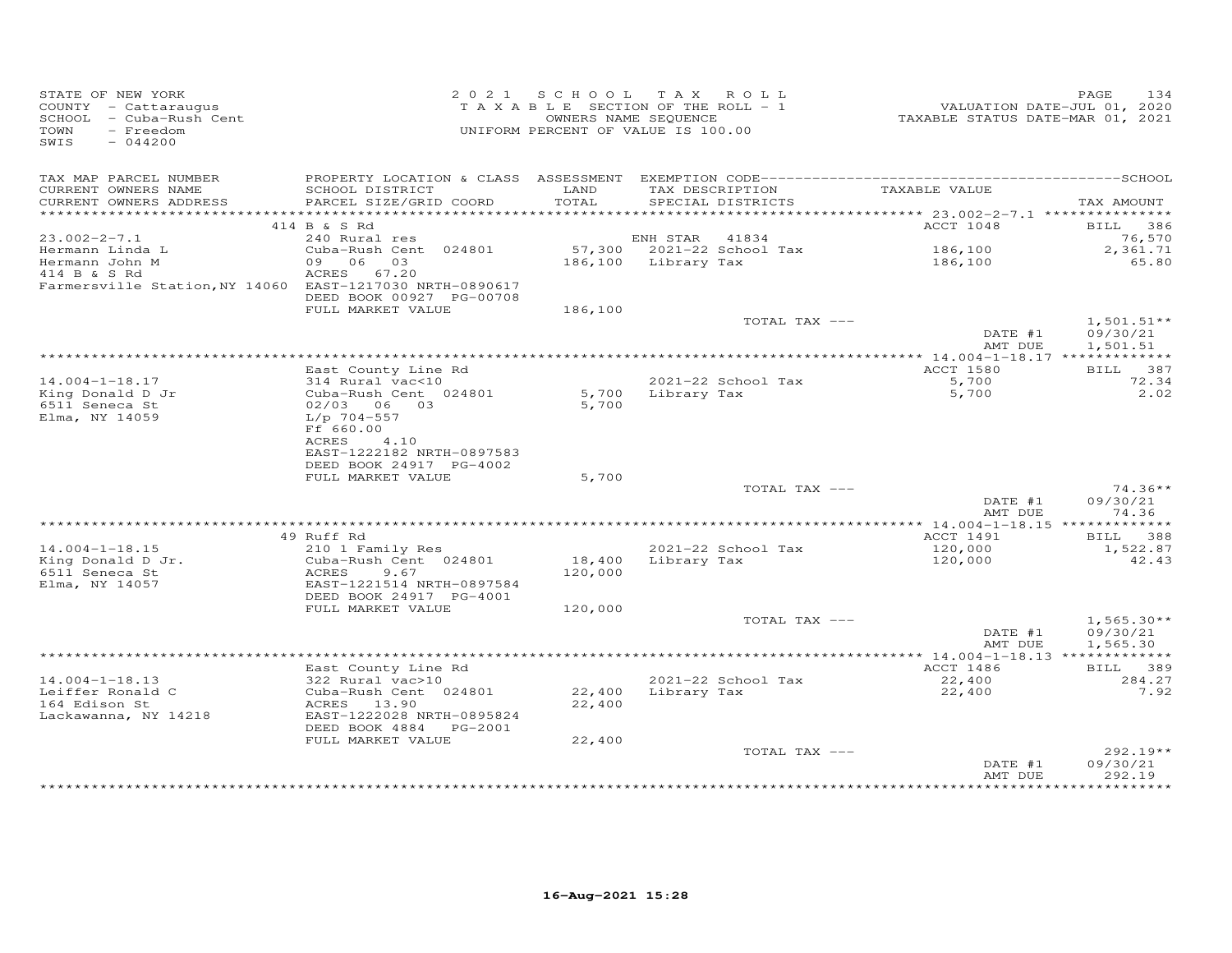| STATE OF NEW YORK<br>COUNTY - Cattaraugus<br>SCHOOL - Cuba-Rush Cent<br>- Freedom<br>TOWN<br>SWIS<br>$-044200$ | 2 0 2 1                                                                                                                                   | SCHOOL TAX ROLL<br>TAXABLE SECTION OF THE ROLL - 1<br>OWNERS NAME SEQUENCE<br>UNIFORM PERCENT OF VALUE IS 100.00 |                           |                                      | TAXABLE STATUS DATE-MAR 01, 2021 | 135<br>PAGE<br>VALUATION DATE-JUL 01, 2020 |
|----------------------------------------------------------------------------------------------------------------|-------------------------------------------------------------------------------------------------------------------------------------------|------------------------------------------------------------------------------------------------------------------|---------------------------|--------------------------------------|----------------------------------|--------------------------------------------|
| TAX MAP PARCEL NUMBER<br>CURRENT OWNERS NAME<br>CURRENT OWNERS ADDRESS                                         | PROPERTY LOCATION & CLASS ASSESSMENT<br>SCHOOL DISTRICT<br>PARCEL SIZE/GRID COORD                                                         | LAND<br>TOTAL                                                                                                    |                           | TAX DESCRIPTION<br>SPECIAL DISTRICTS | TAXABLE VALUE                    | TAX AMOUNT                                 |
| *************************                                                                                      |                                                                                                                                           |                                                                                                                  |                           |                                      |                                  |                                            |
| $23.002 - 1 - 5.1$<br>Murray Kevin<br>521 Willardshire St<br>Orchard Park, NY 14127                            | B & S Rd<br>322 Rural vac>10<br>Cuba-Rush Cent 024801<br>02 06 03<br>ACRES 116.09<br>EAST-1220525 NRTH-0893091<br>DEED BOOK 10352 PG-4001 | 79,900<br>79,900                                                                                                 | Library Tax               | 2021-22 School Tax                   | ACCT 0094<br>79,900<br>79,900    | BILL 390<br>1,013.98<br>28.25              |
|                                                                                                                | FULL MARKET VALUE                                                                                                                         | 79,900                                                                                                           |                           |                                      |                                  |                                            |
|                                                                                                                |                                                                                                                                           |                                                                                                                  |                           | TOTAL TAX ---                        | DATE #1<br>AMT DUE               | $1,042.23**$<br>09/30/21<br>1,042.23       |
|                                                                                                                | 332 B & S Rd                                                                                                                              |                                                                                                                  |                           |                                      | ACCT 1449                        | BILL 391                                   |
| $23.002 - 2 - 7.2$                                                                                             | 240 Rural res                                                                                                                             |                                                                                                                  | BAS STAR 41854            |                                      |                                  | 32,490                                     |
| Myers Scott R                                                                                                  | Cuba-Rush Cent 024801<br>0.9 0.6 0.3                                                                                                      |                                                                                                                  | 124,600 Library Tax       | 31,500 2021-22 School Tax            | 124,600<br>124,600               | 1,581.24<br>44.05                          |
| Hermann-Myers Jennifer M<br>332 B & S Rd<br>Farmersville, NY 14060                                             | ACRES 15.50 BANK<br>017<br>EAST-1218219 NRTH-0891214<br>DEED BOOK 1026<br>PG-771                                                          |                                                                                                                  |                           |                                      |                                  |                                            |
|                                                                                                                | FULL MARKET VALUE                                                                                                                         | 124,600                                                                                                          |                           | TOTAL TAX ---                        |                                  | $1,219.29**$                               |
|                                                                                                                |                                                                                                                                           |                                                                                                                  |                           |                                      | DATE #1<br>AMT DUE               | 09/30/21<br>1,219.29                       |
|                                                                                                                |                                                                                                                                           |                                                                                                                  |                           |                                      |                                  |                                            |
| $23.002 - 2 - 12.3$                                                                                            | Route 243                                                                                                                                 |                                                                                                                  |                           | 41700                                |                                  | 392<br><b>BILL</b>                         |
| Nichols Allen                                                                                                  | 100 Agricultural<br>Cuba-Rush Cent 024801                                                                                                 |                                                                                                                  | AG BLDG<br>10,200 AG DIST | 41720                                |                                  | 21,100<br>9,702                            |
| Nichols Emily                                                                                                  | ACRES<br>1.15                                                                                                                             |                                                                                                                  |                           | 31,300 2021-22 School Tax            | 498                              | 6.32                                       |
| 414 Rte. 243<br>Farmersville Station, NY 14060 DEED BOOK 30559 PG-9001                                         | EAST-1218049 NRTH-0877987                                                                                                                 |                                                                                                                  | Library Tax               |                                      | 498                              | 0.18                                       |
| MAY BE SUBJECT TO PAYMENT                                                                                      | FULL MARKET VALUE                                                                                                                         | 31,300                                                                                                           |                           |                                      |                                  |                                            |
| UNDER AGDIST LAW TIL 2029                                                                                      |                                                                                                                                           |                                                                                                                  |                           |                                      |                                  |                                            |
|                                                                                                                |                                                                                                                                           |                                                                                                                  |                           | TOTAL TAX ---                        |                                  | $6.50**$                                   |
|                                                                                                                |                                                                                                                                           |                                                                                                                  |                           |                                      | DATE #1<br>AMT DUE               | 09/30/21<br>6.50                           |
|                                                                                                                |                                                                                                                                           |                                                                                                                  |                           |                                      |                                  |                                            |
|                                                                                                                | 414 Rte 243                                                                                                                               |                                                                                                                  |                           |                                      | ACCT 0861                        | 393<br>BILL                                |
| $23.002 - 2 - 12.2$<br>Nichols Allen T                                                                         | 210 1 Family Res<br>Cuba-Rush Cent 024801                                                                                                 | 10,700                                                                                                           | BAS STAR                  | 41854<br>2021-22 School Tax          | 108,800                          | 32,490<br>1,380.73                         |
| 414 Rte 243                                                                                                    | 09<br>06 03                                                                                                                               | 108,800                                                                                                          | Library Tax               |                                      | 108,800                          | 38.47                                      |
| Farmersville Station, NY 14060 ACRES                                                                           | 1.35<br>EAST-1217858 NRTH-0887993<br>DEED BOOK 19583 PG-2002                                                                              |                                                                                                                  |                           |                                      |                                  |                                            |
|                                                                                                                | FULL MARKET VALUE                                                                                                                         | 108,800                                                                                                          |                           |                                      |                                  |                                            |
|                                                                                                                |                                                                                                                                           |                                                                                                                  |                           | TOTAL TAX ---                        | DATE #1<br>AMT DUE               | $1,013.20**$<br>09/30/21<br>1,013.20       |
|                                                                                                                |                                                                                                                                           |                                                                                                                  |                           |                                      |                                  |                                            |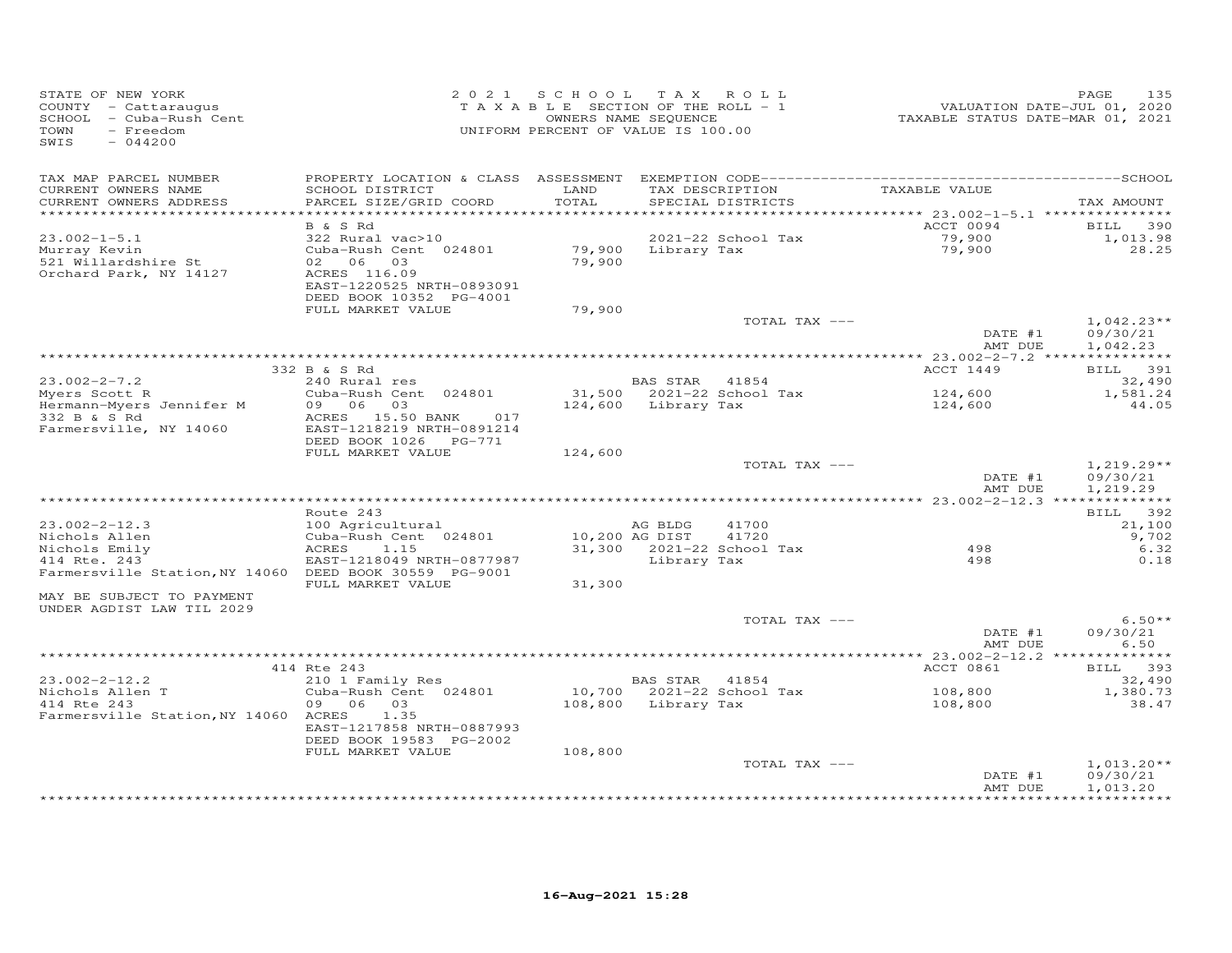| STATE OF NEW YORK       | 2021 SCHOOL TAX ROLL               | 136<br>PAGE                      |
|-------------------------|------------------------------------|----------------------------------|
| COUNTY - Cattaraugus    | TAXABLE SECTION OF THE ROLL - 1    | VALUATION DATE-JUL 01, 2020      |
| SCHOOL - Cuba-Rush Cent | OWNERS NAME SEQUENCE               | TAXABLE STATUS DATE-MAR 01, 2021 |
| TOWN<br>- Freedom       | UNIFORM PERCENT OF VALUE IS 100.00 |                                  |
| SWIS<br>$-044200$       |                                    |                                  |

| TAX MAP PARCEL NUMBER                                   |                               |                  |                     |                           |               |              |
|---------------------------------------------------------|-------------------------------|------------------|---------------------|---------------------------|---------------|--------------|
| CURRENT OWNERS NAME                                     | SCHOOL DISTRICT               | LAND             |                     | TAX DESCRIPTION           | TAXABLE VALUE |              |
| CURRENT OWNERS ADDRESS                                  | PARCEL SIZE/GRID COORD        | TOTAL            |                     | SPECIAL DISTRICTS         |               | TAX AMOUNT   |
|                                                         |                               |                  |                     |                           | ACCT 0431     | BILL 394     |
| $23.002 - 2 - 9.1$                                      | 220 Rte 243<br>112 Dairy farm |                  | AG BLDG             | 41700                     |               | 25,700       |
| Nichols Douglas A                                       | Cuba-Rush Cent 024801         | 299,900 AG BLDG  |                     | 41700                     |               | 141,900      |
| 144 Route 243                                           | 01 06 03                      | 1030,700 AG DIST |                     | 41720                     |               | 158,676      |
| Farmersville Station, NY 14061 ACRES 244.30             |                               |                  | SILO T/C/S 42100    |                           |               | 123,700      |
|                                                         | EAST-1219904 NRTH-0889844     |                  |                     | 2021-22 School Tax        | 580,724       | 7,369.71     |
| MAY BE SUBJECT TO PAYMENT                               | DEED BOOK 1023 PG-515         |                  | Library Tax         |                           | 580,724       | 205.31       |
| UNDER AGDIST LAW TIL 2025                               | FULL MARKET VALUE             | 1030,700         |                     |                           |               |              |
|                                                         |                               |                  |                     | TOTAL TAX ---             |               | $7,575.02**$ |
|                                                         |                               |                  |                     |                           | DATE #1       | 09/30/21     |
|                                                         |                               |                  |                     |                           | AMT DUE       | 7,575.02     |
|                                                         |                               |                  |                     |                           |               |              |
|                                                         | 144 NYS Rte. 243              |                  |                     |                           | ACCT 1148     | BILL 395     |
| $23.002 - 2 - 9.2$                                      | 210 1 Family Res              |                  | BAS STAR 41854      |                           |               | 32,490       |
| Nichols Douglas A                                       | Cuba-Rush Cent 024801         |                  |                     | 12,700 2021-22 School Tax | 100,600       | 1,276.67     |
| Nichols Betty                                           | 01 06 03                      |                  | 100,600 Library Tax |                           | 100,600       | 35.57        |
| 144 Rte. 243                                            | ACRES<br>2.55                 |                  |                     |                           |               |              |
| Farmersville StatioonNY 14060 EAST-1220831 NRTH-0888050 |                               |                  |                     |                           |               |              |
|                                                         | DEED BOOK 00926 PG-00803      |                  |                     |                           |               |              |
|                                                         | FULL MARKET VALUE             | 100,600          |                     | TOTAL TAX ---             |               | $906.24**$   |
|                                                         |                               |                  |                     |                           | DATE #1       | 09/30/21     |
|                                                         |                               |                  |                     |                           | AMT DUE       | 906.24       |
|                                                         |                               |                  |                     |                           |               |              |
|                                                         | Osmum Rd                      |                  |                     |                           | ACCT 0151     | BILL 396     |
| $23.002 - 1 - 4$                                        | 322 Rural vac>10              |                  |                     | 2021-22 School Tax        | 33,000        | 418.79       |
| Richart Robert                                          | Cuba-Rush Cent 024801         |                  | 33,000 Library Tax  |                           | 33,000        | 11.67        |
| Maggione Wendy                                          | 02 06 03                      | 33,000           |                     |                           |               |              |
| 4951 Kraus Rd Rear                                      | ACRES 24.45                   |                  |                     |                           |               |              |
| Clarence, NY 14031                                      | EAST-1221897 NRTH-0894329     |                  |                     |                           |               |              |
|                                                         | DEED BOOK 1024 PG-485         |                  |                     |                           |               |              |
|                                                         | FULL MARKET VALUE             | 33,000           |                     |                           |               |              |
|                                                         |                               |                  |                     | TOTAL TAX ---             |               | $430.46**$   |
|                                                         |                               |                  |                     |                           | DATE #1       | 09/30/21     |
|                                                         |                               |                  |                     |                           | AMT DUE       | 430.46       |
|                                                         |                               |                  |                     |                           |               |              |
|                                                         | 10575 E County Line/Tower Rd  |                  |                     |                           | ACCT 1384     | BILL 397     |
| $14.004 - 1 - 18.6$                                     | 322 Rural vac>10              |                  |                     | 2021-22 School Tax        | 56,500        | 717.02       |
| Roberts Lori                                            | Cuba-Rush Cent 024801         | 56,500<br>56,500 |                     | Library Tax               | 56,500        | 19.98        |
| Murdoch Stephen<br>465 74th St.                         | 03 06 03<br>Ff 1137.00        |                  |                     |                           |               |              |
| Niagara Falls, NY 14304                                 | ACRES 50.50                   |                  |                     |                           |               |              |
|                                                         | EAST-1220442 NRTH-0897022     |                  |                     |                           |               |              |
|                                                         | DEED BOOK 25549 PG-6003       |                  |                     |                           |               |              |
|                                                         | FULL MARKET VALUE             | 56,500           |                     |                           |               |              |
|                                                         |                               |                  |                     | TOTAL TAX ---             |               | $737.00**$   |
|                                                         |                               |                  |                     |                           | DATE #1       | 09/30/21     |
|                                                         |                               |                  |                     |                           | AMT DUE       | 737.00       |
|                                                         |                               |                  |                     |                           |               |              |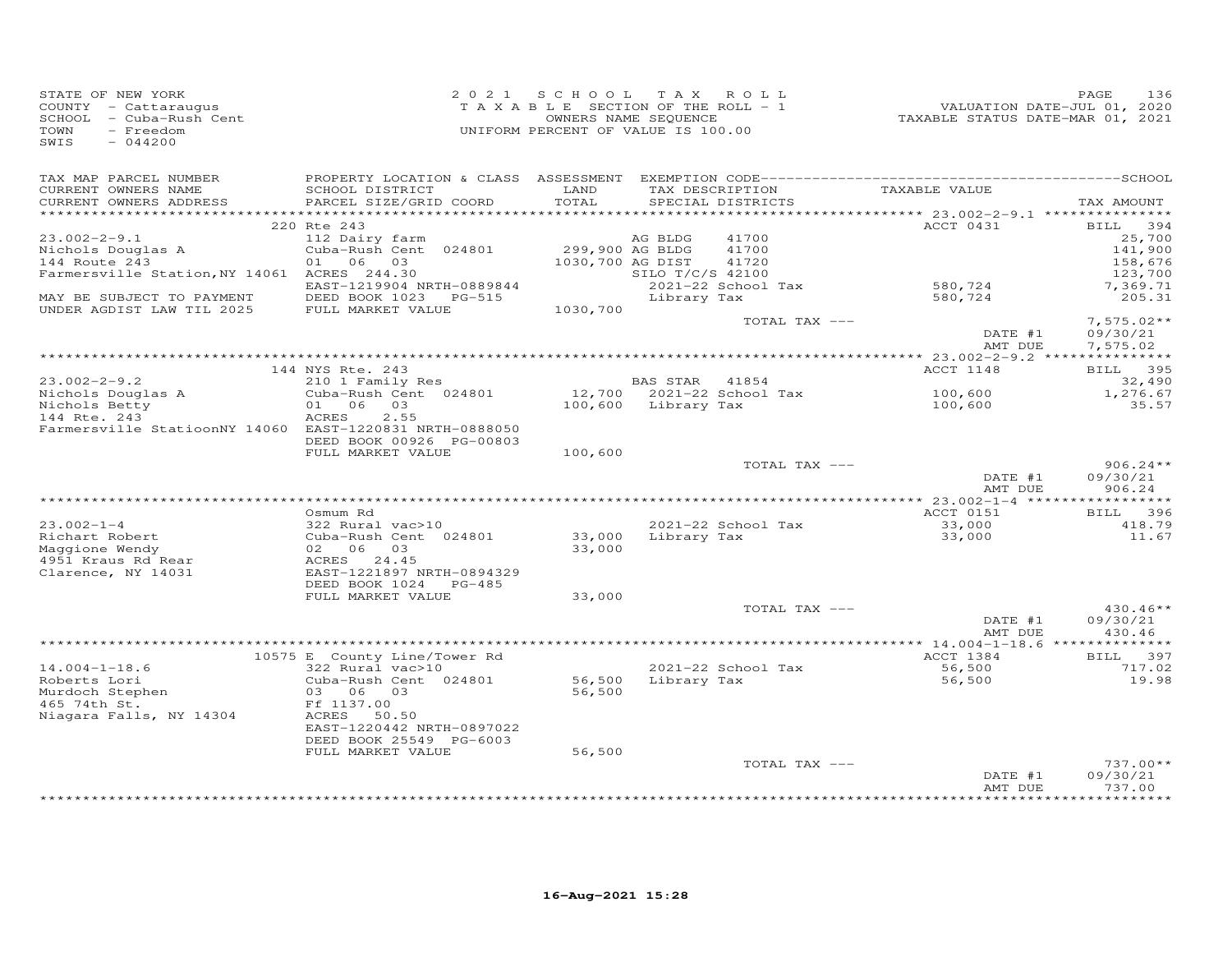| STATE OF NEW YORK<br>COUNTY - Cattaraugus<br>SCHOOL - Cuba-Rush Cent<br>SWIS<br>$-044200$           |                                                                                                                                                                                 | 2021 SCHOOL                   | TAX ROLL<br>T A X A B L E SECTION OF THE ROLL - 1<br>OWNERS NAME SEQUENCE<br>UNIFORM PERCENT OF VALUE IS 100.00 | ratuation date-JUL 01, 2020<br>TAXABLE STATUS DATE-MAR 01, 2021 | 137<br>PAGE                                        |
|-----------------------------------------------------------------------------------------------------|---------------------------------------------------------------------------------------------------------------------------------------------------------------------------------|-------------------------------|-----------------------------------------------------------------------------------------------------------------|-----------------------------------------------------------------|----------------------------------------------------|
| TAX MAP PARCEL NUMBER<br>CURRENT OWNERS NAME<br>CURRENT OWNERS ADDRESS<br>***********************   | SCHOOL DISTRICT<br>PARCEL SIZE/GRID COORD                                                                                                                                       | LAND<br>TOTAL<br>************ | TAX DESCRIPTION<br>SPECIAL DISTRICTS                                                                            | TAXABLE VALUE                                                   | TAX AMOUNT                                         |
| $14.004 - 1 - 18.11$<br>Roberts Lori<br>465 74th St<br>Niagara Falls, NY 14304                      | 10571 Tower Rd<br>314 Rural vac<10<br>Cuba-Rush Cent 024801<br>02/03 06 03<br>L/p 704-557<br>Ff 660.00<br>ACRES<br>5.40<br>EAST-1222020 NRTH-0897914<br>DEED BOOK 19454 PG-9001 |                               | 2021-22 School Tax<br>18,400 Library Tax<br>18,400                                                              | ACCT 1478<br>18,400<br>18,400                                   | <b>BILL</b><br>398<br>233.51<br>6.51               |
|                                                                                                     | FULL MARKET VALUE                                                                                                                                                               | 18,400                        | TOTAL TAX ---                                                                                                   | DATE #1<br>AMT DUE                                              | $240.02**$<br>09/30/21<br>240.02                   |
|                                                                                                     |                                                                                                                                                                                 |                               |                                                                                                                 |                                                                 |                                                    |
| $23.001 - 1 - 13$                                                                                   | 10075 Galen Hill Rd<br>Galen Hill Rd<br>113 Cattle farm                                                                                                                         |                               | BAS STAR 41854                                                                                                  | ACCT 0231                                                       | BILL 399<br>32,490                                 |
| Roblee Kenneth J<br>Roblee Kenneth J<br>10075 Galen Hill Rd<br>Freedom, NY 14065                    | Cuba-Rush Cent 024801<br>25 06 03<br>22<br>ACRES 93.76<br>EAST-1207472 N<br>EAST-1207472 NRTH-0888974                                                                           |                               | 95,400 2021-22 School Tax<br>158,100 Library Tax                                                                | 158,100<br>158,100                                              | 2,006.38<br>55.90                                  |
|                                                                                                     | DEED BOOK 00933 PG-00745<br>FULL MARKET VALUE                                                                                                                                   | 158,100                       |                                                                                                                 |                                                                 |                                                    |
|                                                                                                     |                                                                                                                                                                                 |                               | TOTAL TAX ---                                                                                                   | DATE #1<br>AMT DUE                                              | $1,656.28**$<br>09/30/21<br>1,656.28               |
|                                                                                                     |                                                                                                                                                                                 |                               |                                                                                                                 |                                                                 |                                                    |
| $23.001 - 1 - 10$<br>Roblee Kevin P<br>Roblee Frances M<br>10019 Galen Hill Rd<br>Freedom, NY 14065 | Galen Hill Rd<br>$314$ Rural vac<10<br>Cuba-Rush Cent 024801<br>25 06 03<br>ACRES 1.87<br>EAST-1208152 NRTH-0890141                                                             | 11,700                        | 2021-22 School Tax<br>2021-22 School Tax<br>11,700   Library Tax                                                | ACCT 0697<br>11,700<br>11,700                                   | BILL 400<br>148.48<br>4.14                         |
|                                                                                                     | DEED BOOK 748<br>PG-01042<br>FULL MARKET VALUE                                                                                                                                  | 11,700                        | TOTAL TAX ---                                                                                                   |                                                                 | $152.62**$                                         |
|                                                                                                     |                                                                                                                                                                                 |                               |                                                                                                                 | DATE #1<br>AMT DUE                                              | 09/30/21<br>152.62                                 |
|                                                                                                     |                                                                                                                                                                                 |                               |                                                                                                                 |                                                                 |                                                    |
| $23.001 - 1 - 12$<br>Roblee Kevin P<br>Roblee Frances M<br>10019 Galen Hill Rd<br>Freedom, NY 14065 | 10019 Galen Hill Rd<br>210 1 Family Res<br>Cuba-Rush Cent 024801<br>25 06 04<br>ACRES 1.02<br>EAST-1208283 NRTH-0887919<br>DEED BOOK 871<br>PG-00465<br>FULL MARKET VALUE       | 148,600                       | ENH STAR 41834<br>$10,000$ $2021-22$ School Tax<br>148,600 Library Tax                                          | ACCT 0497<br>148,600<br>148,600                                 | BILL 401<br>76,570<br>1,885.82<br>52.54            |
|                                                                                                     |                                                                                                                                                                                 |                               | TOTAL TAX ---                                                                                                   | DATE #1<br>AMT DUE                                              | $1,012.36**$<br>09/30/21<br>1,012.36<br>********** |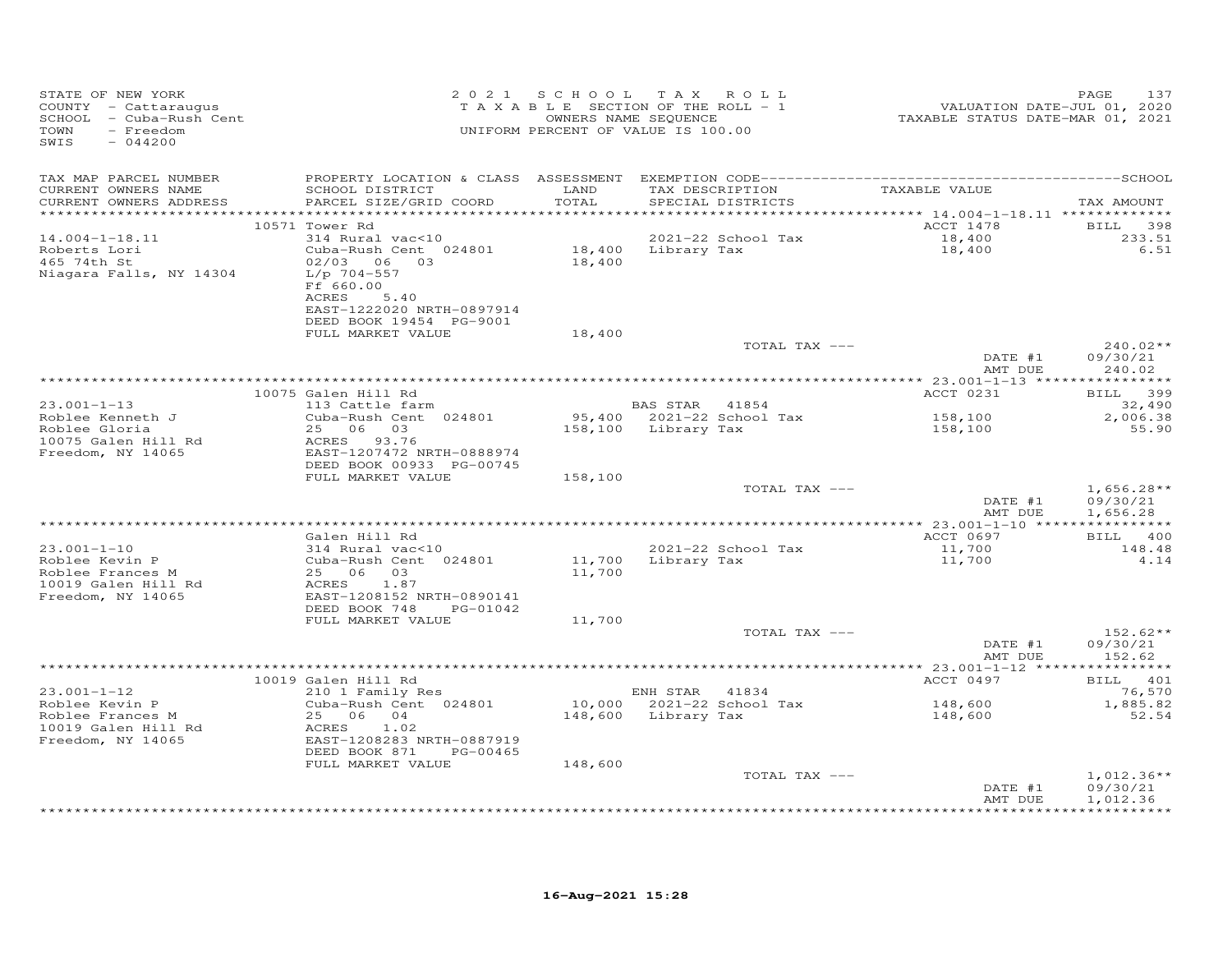| STATE OF NEW YORK<br>COUNTY - Cattaraugus<br>SCHOOL - Cuba-Rush Cent<br>TOWN<br>- Freedom<br>SWIS<br>$-044200$ |                                                                                             | 2021 SCHOOL<br>TAXABLE SECTION OF THE ROLL - 1<br>UNIFORM PERCENT OF VALUE IS 100.00 | OWNERS NAME SEQUENCE | TAX ROLL                          | VALUATION DATE-JUL 01, 2020<br>TAXABLE STATUS DATE-MAR 01, 2021 | PAGE<br>138            |
|----------------------------------------------------------------------------------------------------------------|---------------------------------------------------------------------------------------------|--------------------------------------------------------------------------------------|----------------------|-----------------------------------|-----------------------------------------------------------------|------------------------|
| TAX MAP PARCEL NUMBER<br>CURRENT OWNERS NAME                                                                   | SCHOOL DISTRICT                                                                             | LAND                                                                                 |                      | TAX DESCRIPTION                   | TAXABLE VALUE                                                   |                        |
| CURRENT OWNERS ADDRESS<br>*************************                                                            | PARCEL SIZE/GRID COORD                                                                      | TOTAL                                                                                |                      | SPECIAL DISTRICTS                 |                                                                 | TAX AMOUNT             |
|                                                                                                                | 93 Baird Rd                                                                                 |                                                                                      |                      |                                   | 98 PCT OF VALUE USED FOR EXEMPTION PURPOSES ACCT 1181           | BILL 402               |
| $14.004 - 1 - 18.8$                                                                                            | 240 Rural res                                                                               |                                                                                      | AGED S               | 41804                             |                                                                 | 21,095                 |
| Scarantino Francis G                                                                                           | Cuba-Rush Cent 024801                                                                       | 19,900 ENH STAR 41834                                                                |                      |                                   |                                                                 | 76,570                 |
| PO Box 25                                                                                                      | 03 06 03                                                                                    |                                                                                      |                      | 143,500 2021-22 School Tax        | 122,405                                                         | 1,553.39               |
| Freedom, NY 14065                                                                                              | ACRES 16.05<br>EAST-1221441 NRTH-0898967<br>DEED BOOK 1025 PG-359                           |                                                                                      | Library Tax          |                                   | 122,405                                                         | 43.28                  |
|                                                                                                                | FULL MARKET VALUE                                                                           | 143,500                                                                              |                      |                                   |                                                                 |                        |
|                                                                                                                |                                                                                             |                                                                                      |                      | TOTAL TAX ---                     | DATE #1                                                         | $670.67**$<br>09/30/21 |
|                                                                                                                |                                                                                             |                                                                                      |                      |                                   | AMT DUE                                                         | 670.67                 |
|                                                                                                                | 88 NYS Rte. 243                                                                             |                                                                                      |                      |                                   | ACCT 1512                                                       | BILL 403               |
| $23.002 - 2 - 10.2$                                                                                            | 240 Rural res                                                                               |                                                                                      |                      | 2021-22 School Tax                | 143,900                                                         | 1,826.17               |
| Schmidt Eric                                                                                                   | Cuba-Rush Cent 024801                                                                       | 32,800                                                                               |                      | Library Tax                       | 143,900                                                         | 50.88                  |
| Schmidt Bruce                                                                                                  | ACRES 30.00                                                                                 | 143,900                                                                              |                      |                                   |                                                                 |                        |
| 181 Clark St                                                                                                   | EAST-1222226 NRTH-0889463                                                                   |                                                                                      |                      |                                   |                                                                 |                        |
| Kenmore, NY 14223                                                                                              | DEED BOOK 5150<br>PG-5002<br>FULL MARKET VALUE                                              |                                                                                      |                      |                                   |                                                                 |                        |
|                                                                                                                |                                                                                             | 143,900                                                                              |                      | TOTAL TAX ---                     |                                                                 | $1,877.05**$           |
|                                                                                                                |                                                                                             |                                                                                      |                      |                                   | DATE #1<br>AMT DUE                                              | 09/30/21<br>1,877.05   |
|                                                                                                                |                                                                                             |                                                                                      |                      |                                   |                                                                 |                        |
|                                                                                                                | 88 NYS Rte. 243                                                                             |                                                                                      |                      |                                   | ACCT 1513                                                       | BILL 404               |
| $23.002 - 2 - 10.3$<br>Schmidt Eric                                                                            | 322 Rural vac>10<br>Cuba-Rush Cent 024801                                                   | 20,000                                                                               |                      | 2021-22 School Tax<br>Library Tax | 20,000<br>20,000                                                | 253.81<br>7.07         |
| Schmidt Bruce                                                                                                  | Cuba-Rush Cent 024801<br>ACRES 20.33<br>EAST-1221576 NRTH-0889946<br>DEED BOOK 5150 PG-5003 | 20,000                                                                               |                      |                                   |                                                                 |                        |
| 181 Clark St                                                                                                   |                                                                                             |                                                                                      |                      |                                   |                                                                 |                        |
| Kenmore, NY 14223                                                                                              | DEED BOOK 5150 PG-5003                                                                      |                                                                                      |                      |                                   |                                                                 |                        |
|                                                                                                                | FULL MARKET VALUE                                                                           | 20,000                                                                               |                      |                                   |                                                                 |                        |
|                                                                                                                |                                                                                             |                                                                                      |                      | TOTAL TAX ---                     |                                                                 | $260.88**$             |
|                                                                                                                |                                                                                             |                                                                                      |                      |                                   | DATE #1<br>AMT DUE                                              | 09/30/21<br>260.88     |
|                                                                                                                |                                                                                             |                                                                                      |                      |                                   |                                                                 |                        |
|                                                                                                                | E County Line Rd                                                                            |                                                                                      |                      |                                   | ACCT 1461                                                       | BILL 405               |
| $14.004 - 1 - 18.2$                                                                                            | 322 Rural vac>10                                                                            |                                                                                      |                      | 2021-22 School Tax                | 65,000                                                          | 824.89                 |
| Stromecki Robert                                                                                               | Cuba-Rush Cent 024801                                                                       | 65,000                                                                               | Library Tax          |                                   | 65,000                                                          | 22.98                  |
| PO Box 45                                                                                                      | 03 06 03                                                                                    | 65,000                                                                               |                      |                                   |                                                                 |                        |
| Freedom, NY 14065                                                                                              | ACRES 61.50                                                                                 |                                                                                      |                      |                                   |                                                                 |                        |
|                                                                                                                | EAST-1221440 NRTH-0898967<br>DEED BOOK 2113<br>$PG-2003$                                    |                                                                                      |                      |                                   |                                                                 |                        |
|                                                                                                                | FULL MARKET VALUE                                                                           | 65,000                                                                               |                      |                                   |                                                                 |                        |
|                                                                                                                |                                                                                             |                                                                                      |                      | TOTAL TAX ---                     |                                                                 | 847.87**               |
|                                                                                                                |                                                                                             |                                                                                      |                      |                                   | DATE #1                                                         | 09/30/21               |
|                                                                                                                |                                                                                             |                                                                                      |                      |                                   | AMT DUE                                                         | 847.87                 |
|                                                                                                                |                                                                                             |                                                                                      |                      |                                   |                                                                 |                        |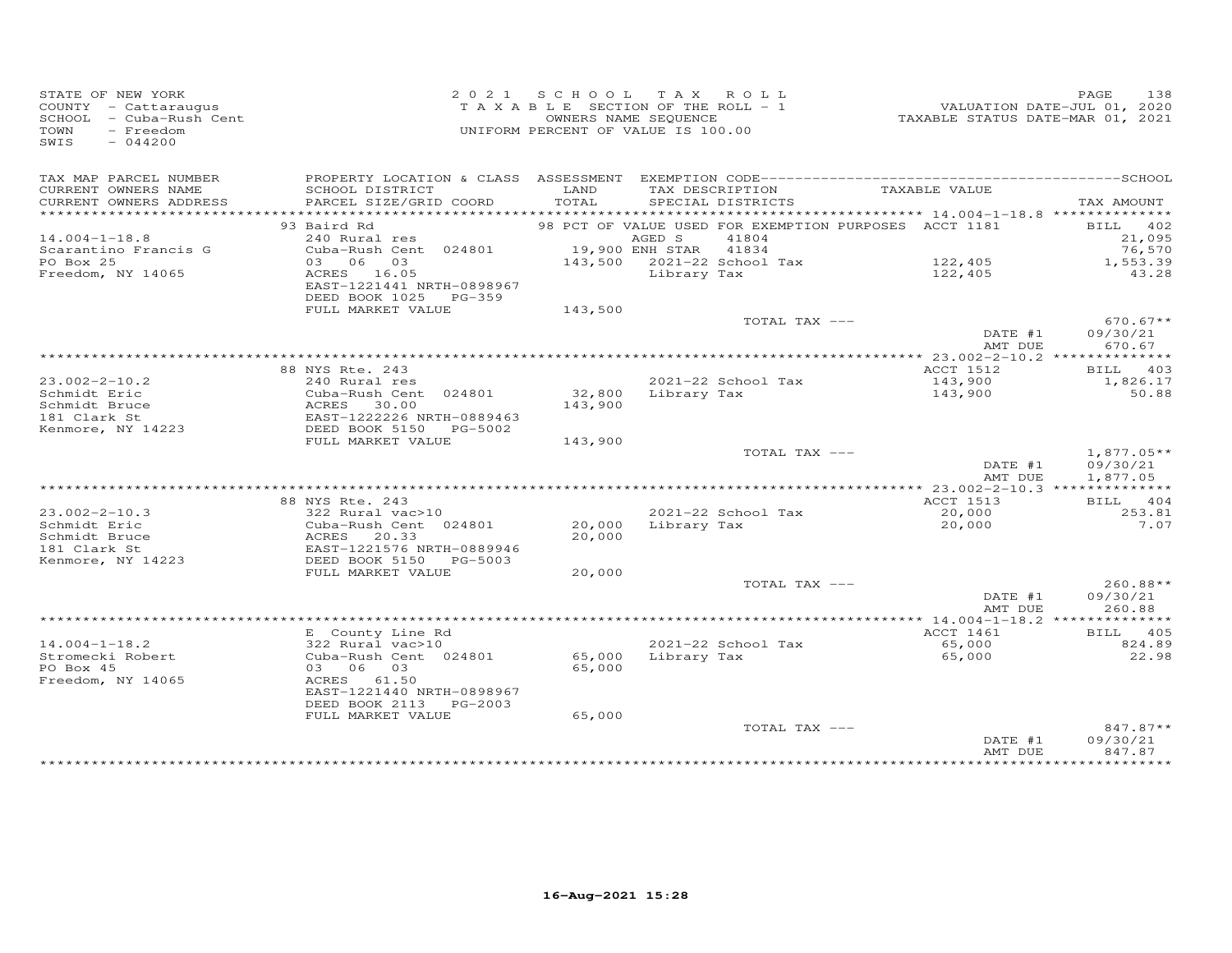| STATE OF NEW YORK<br>COUNTY - Cattaraugus<br>SCHOOL - Cuba-Rush Cent<br>TOWN<br>- Freedom<br>SWIS<br>$-044200$ | 2 0 2 1                                                                                | OWNERS NAME SEQUENCE | SCHOOL TAX ROLL<br>TAXABLE SECTION OF THE ROLL - 1<br>UNIFORM PERCENT OF VALUE IS 100.00 | TAXABLE STATUS DATE-MAR 01, 2021 | PAGE<br>139<br>VALUATION DATE-JUL 01, 2020 |
|----------------------------------------------------------------------------------------------------------------|----------------------------------------------------------------------------------------|----------------------|------------------------------------------------------------------------------------------|----------------------------------|--------------------------------------------|
| TAX MAP PARCEL NUMBER                                                                                          | PROPERTY LOCATION & CLASS ASSESSMENT                                                   |                      |                                                                                          |                                  |                                            |
| CURRENT OWNERS NAME<br>CURRENT OWNERS ADDRESS                                                                  | SCHOOL DISTRICT<br>PARCEL SIZE/GRID COORD<br>*****************                         | LAND<br>TOTAL        | TAX DESCRIPTION<br>SPECIAL DISTRICTS                                                     | TAXABLE VALUE                    | TAX AMOUNT                                 |
| *******************                                                                                            |                                                                                        |                      |                                                                                          |                                  |                                            |
|                                                                                                                | 10681 E County Line Rd                                                                 |                      |                                                                                          | ACCT 1474                        | BILL<br>406                                |
| $14.004 - 1 - 18.9$                                                                                            | 210 1 Family Res                                                                       |                      | <b>BAS STAR</b><br>41854                                                                 |                                  | 32,490                                     |
| Stromecki Robert                                                                                               | Cuba-Rush Cent 024801                                                                  |                      | 18,100 2021-22 School Tax                                                                | 272,800                          | 3,461.98                                   |
| PO Box 45<br>Freedom, NY 14065                                                                                 | 03 06<br>03<br>5.35<br>ACRES<br>EAST-1222176 NRTH-0898850<br>DEED BOOK 2113<br>PG-2003 |                      | 272,800 Library Tax                                                                      | 272,800                          | 96.45                                      |
|                                                                                                                | FULL MARKET VALUE                                                                      | 272,800              |                                                                                          |                                  |                                            |
|                                                                                                                |                                                                                        |                      | TOTAL TAX ---                                                                            |                                  | $3,152.43**$                               |
|                                                                                                                |                                                                                        |                      |                                                                                          | DATE #1<br>AMT DUE               | 09/30/21<br>3, 152.43                      |
|                                                                                                                |                                                                                        |                      |                                                                                          |                                  |                                            |
|                                                                                                                | E County Line/Tower Rd                                                                 |                      |                                                                                          |                                  | BILL 407                                   |
| $14.004 - 1 - 18.18$                                                                                           | 312 Vac w/imprv                                                                        |                      | $2021 - 22$ School Tax                                                                   | 51,500                           | 653.56                                     |
| Williams Daniel H                                                                                              | Cuba-Rush Cent 024801                                                                  | 45,400               | Library Tax                                                                              | 51,500                           | 18.21                                      |
| Williams Susan C                                                                                               | 03 06 03                                                                               | 51,500               |                                                                                          |                                  |                                            |
| 2634 Four Rod Rd                                                                                               | Ff 1137.00                                                                             |                      |                                                                                          |                                  |                                            |
| East Aurora, NY 14052                                                                                          | ACRES<br>36.00<br>EAST-1221246 NRTH-0896605<br>DEED BOOK 22638 PG-9004                 |                      |                                                                                          |                                  |                                            |
|                                                                                                                | FULL MARKET VALUE                                                                      | 51,500               |                                                                                          |                                  |                                            |
|                                                                                                                |                                                                                        |                      | TOTAL TAX ---                                                                            |                                  | $671.77**$                                 |
|                                                                                                                |                                                                                        |                      |                                                                                          | DATE #1<br>AMT DUE               | 09/30/21<br>671.77                         |
|                                                                                                                |                                                                                        |                      |                                                                                          |                                  |                                            |
|                                                                                                                | East County Line Rd                                                                    |                      |                                                                                          | <b>ACCT 1489</b>                 | <b>BILL</b><br>408                         |
| $14.004 - 1 - 18.14$                                                                                           | 312 Vac w/imprv                                                                        |                      | 2021-22 School Tax                                                                       | 57,000                           | 723.36                                     |
| Wittenrich Curtis J                                                                                            | Cuba-Rush Cent 024801                                                                  | 23,400               | Library Tax                                                                              | 57,000                           | 20.15                                      |
| 117 Whetsell St<br>Kingwood, WV 26537                                                                          | ACRES<br>21.51<br>EAST-1219531 NRTH-0895776<br>DEED BOOK 24917 PG-2001                 | 57,000               |                                                                                          |                                  |                                            |
|                                                                                                                | FULL MARKET VALUE                                                                      | 57,000               |                                                                                          |                                  |                                            |
|                                                                                                                |                                                                                        |                      | TOTAL TAX ---                                                                            | DATE #1                          | $743.51**$<br>09/30/21                     |
|                                                                                                                |                                                                                        |                      |                                                                                          | AMT DUE                          | 743.51                                     |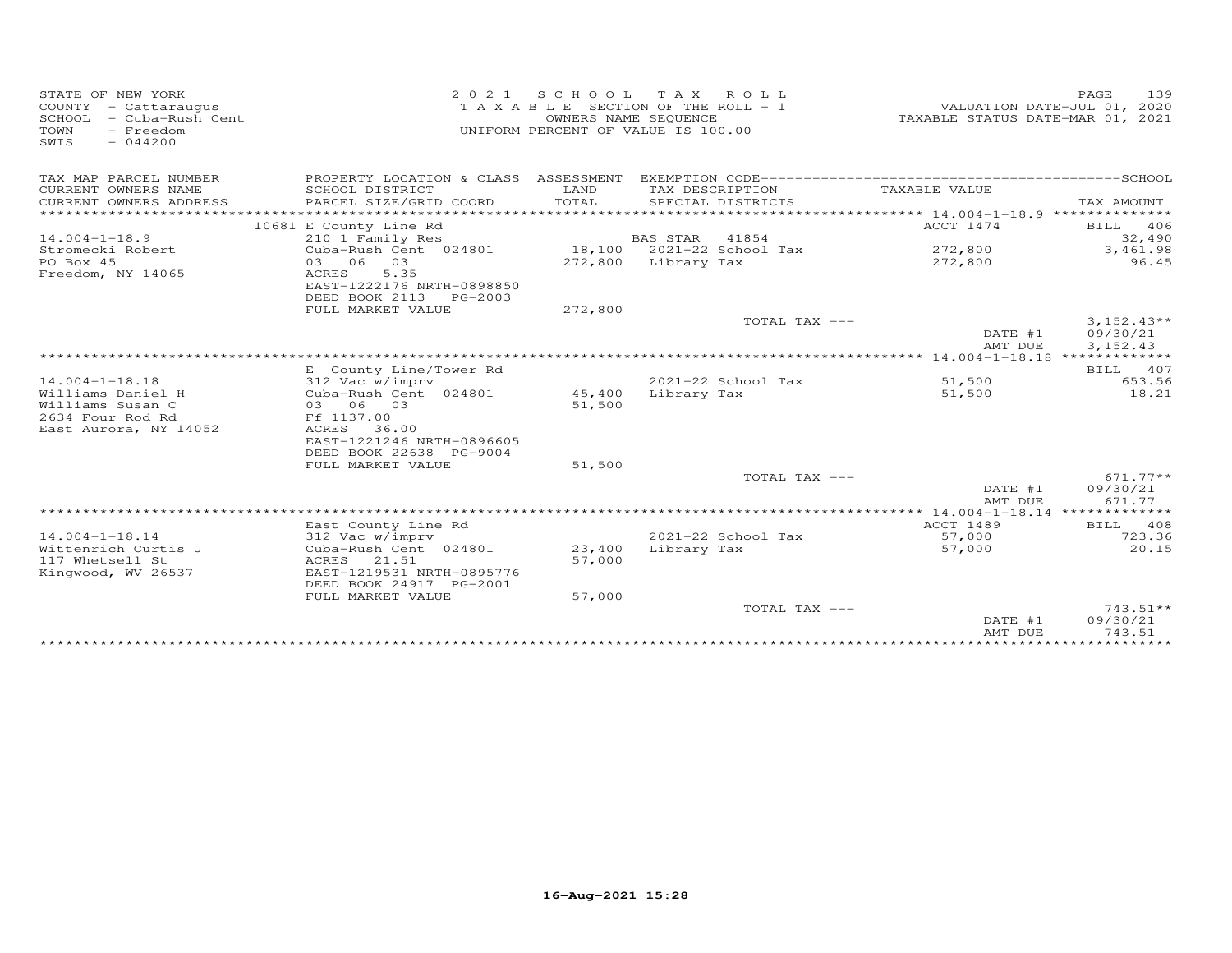| TOWN<br>SWIS | STATE OF NEW YORK<br>COUNTY - Cattaraugus<br>SCHOOL - Cuba-Rush Cent<br>- Freedom<br>$-044200$ | 2021 SCHOOL TAX ROLL<br>VALUATION DATE-JUL 01, 2020<br>T A X A B L E SECTION OF THE ROLL - 1<br>TAXABLE STATUS DATE-MAR 01, 2021 | <b>PAGE</b><br>RPS155/V04/L015<br>CURRENT DATE 8/16/2021 | 140 |
|--------------|------------------------------------------------------------------------------------------------|----------------------------------------------------------------------------------------------------------------------------------|----------------------------------------------------------|-----|
|              |                                                                                                | ROLL SUB SECTION - - TOTALS                                                                                                      |                                                          |     |

|                    | TOTAL   | EXTENSION   | <b>EXTENSION</b> | VALOREM<br>AD | EXEMPT | {XABI∂ | TOTAL       |
|--------------------|---------|-------------|------------------|---------------|--------|--------|-------------|
| CODE DISTRICT NAME | PARCELS | <b>TYPE</b> | VALUE            | VALUE         | AMOUNT | VALUE  | ጥአህ<br>∡AX. |

#### NO SPECIAL DISTRICTS AT THIS LEVEL

#### \*\*\* S C H O O L D I S T R I C T S U M M A R Y \*\*\*

| CODE   | DISTRICT NAME                    | TOTAL<br>PARCELS | ASSESSED<br>LAND | ASSESSED<br>TOTAL | EXEMPT<br>AMOUNT | TOTAL<br>TAXABLE |           |
|--------|----------------------------------|------------------|------------------|-------------------|------------------|------------------|-----------|
|        |                                  |                  |                  |                   | STAR AMOUNT      | STAR TAXABLE     | TOTAL TAX |
|        | Cuba-Rush Cent                   | 34               | 1551,900         | 3769,000          | 636,454          | 3, 132, 546      |           |
| 024801 |                                  |                  |                  |                   | 457,140          | 2,675,406        | 35,059.97 |
|        | $SUB - TO T AL$                  | 34               | 1551,900         | 3769,000          | 636,454          | 3,132,546        |           |
|        | $S \cup B - T \cup T A L (CONT)$ |                  |                  |                   | 457,140          | 2,675,406        | 35,059.97 |
|        | TOTAL                            | 34               | 1551,900         | 3769,000          | 636,454          | 3,132,546        |           |
|        | T O T A L (CONT)                 |                  |                  |                   | 457,140          | 2,675,406        | 35,059.97 |

## \*\*\* S Y S T E M C O D E S S U M M A R Y \*\*\*

### NO SYSTEM EXEMPTIONS AT THIS LEVEL

| DESCRIPTION        | PARCELS | SCHOOL             |
|--------------------|---------|--------------------|
| AG BLDG<br>AG DIST | 4       | 188,700<br>302,959 |
|                    |         | 21,095             |
| ENH STAR           |         | 229,710            |
| BAS STAR           |         | 227,430            |
|                    | AGED S  | TOTAL              |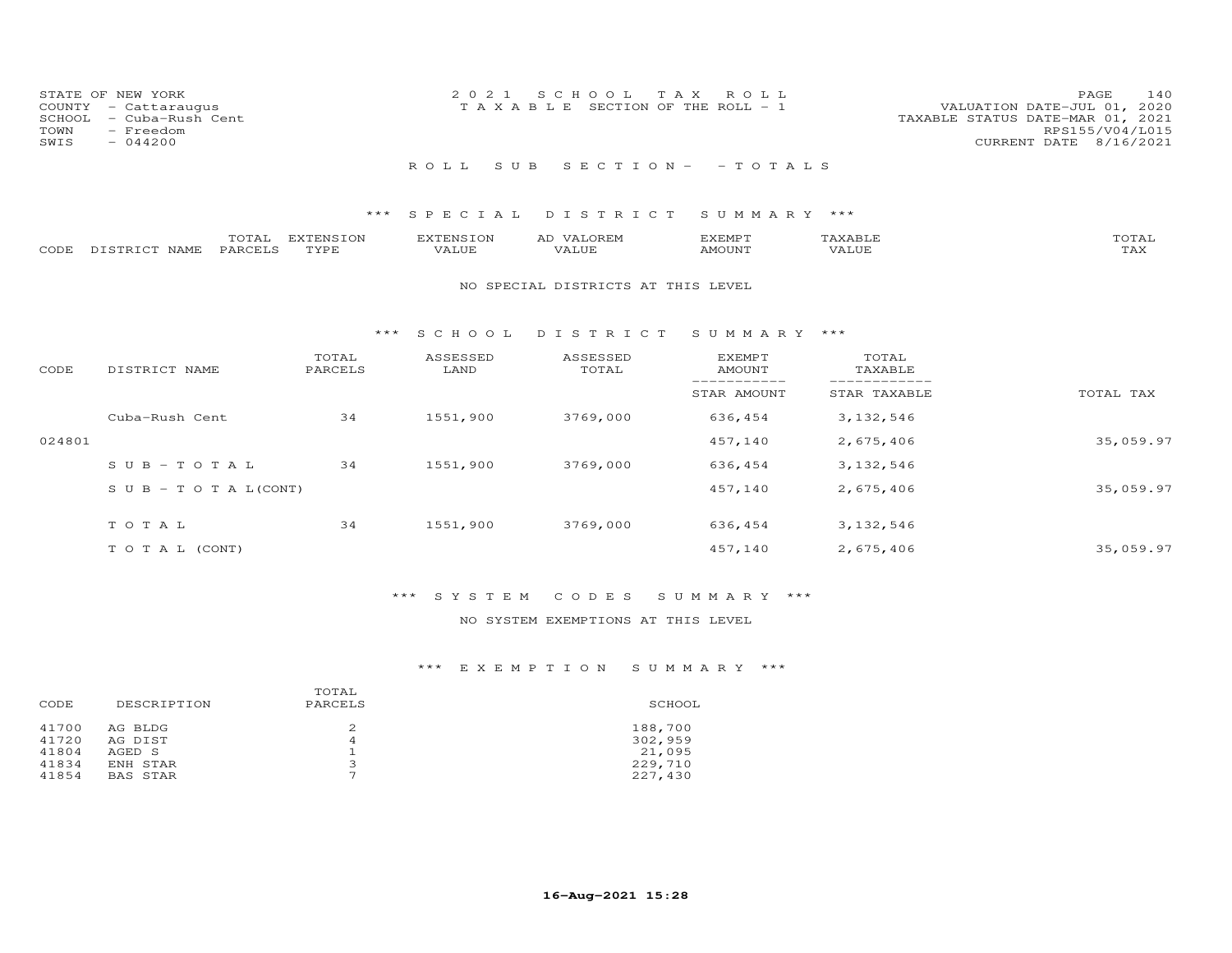| SCHOOL<br>TOWN<br>SWIS | STATE OF NEW YORK<br>COUNTY - Cattaraugus<br>- Cuba-Rush Cent<br>- Freedom<br>$-044200$ | 2021 SCHOOL TAX ROLL<br>VALUATION DATE-JUL 01, 2020<br>T A X A B L E SECTION OF THE ROLL - 1<br>TAXABLE STATUS DATE-MAR 01, 2021<br>CURRENT DATE 8/16/2021 | PAGE<br>RPS155/V04/L015 | 141 |
|------------------------|-----------------------------------------------------------------------------------------|------------------------------------------------------------------------------------------------------------------------------------------------------------|-------------------------|-----|
|                        |                                                                                         | ROLL SUB SECTION- - TOTALS                                                                                                                                 |                         |     |

| CODE  | DESCRIPTION         | TOTAL<br>PARCELS | SCHOOL              |
|-------|---------------------|------------------|---------------------|
| 42100 | SILO T/C/S<br>TOTAL | 18               | 123,700<br>1093,594 |

| ROLL<br>SEC | DESCRIPTION            | TOTAL<br>PARCELS | ASSESSED<br>LAND | ASSESSED<br>TOTAL | <b>EXEMPT</b><br>AMOUNT | TOTAL<br>TAXABLE<br>___________ | TAX  | TOTAL<br>TAX |
|-------------|------------------------|------------------|------------------|-------------------|-------------------------|---------------------------------|------|--------------|
|             |                        |                  |                  |                   | STAR AMOUNT             | STAR TAXABLE                    | RATE |              |
|             | $2021 - 22$ School Tax |                  | 1551,900         | 3769,000          | 636,454<br>457,140      | 3,132,546<br>2,675,406          |      | 33,952.41    |
|             | Library Tax            |                  | 1551,900         | 3769,000          | 636,454                 | 3, 132, 546                     |      |              |
|             |                        |                  |                  |                   |                         | 3, 132, 546                     |      | 1,107.56     |
|             | SPEC DIST TAXES        |                  |                  |                   |                         |                                 |      |              |
|             | TAXABLE                | 34               |                  |                   |                         |                                 |      | 35,059.97    |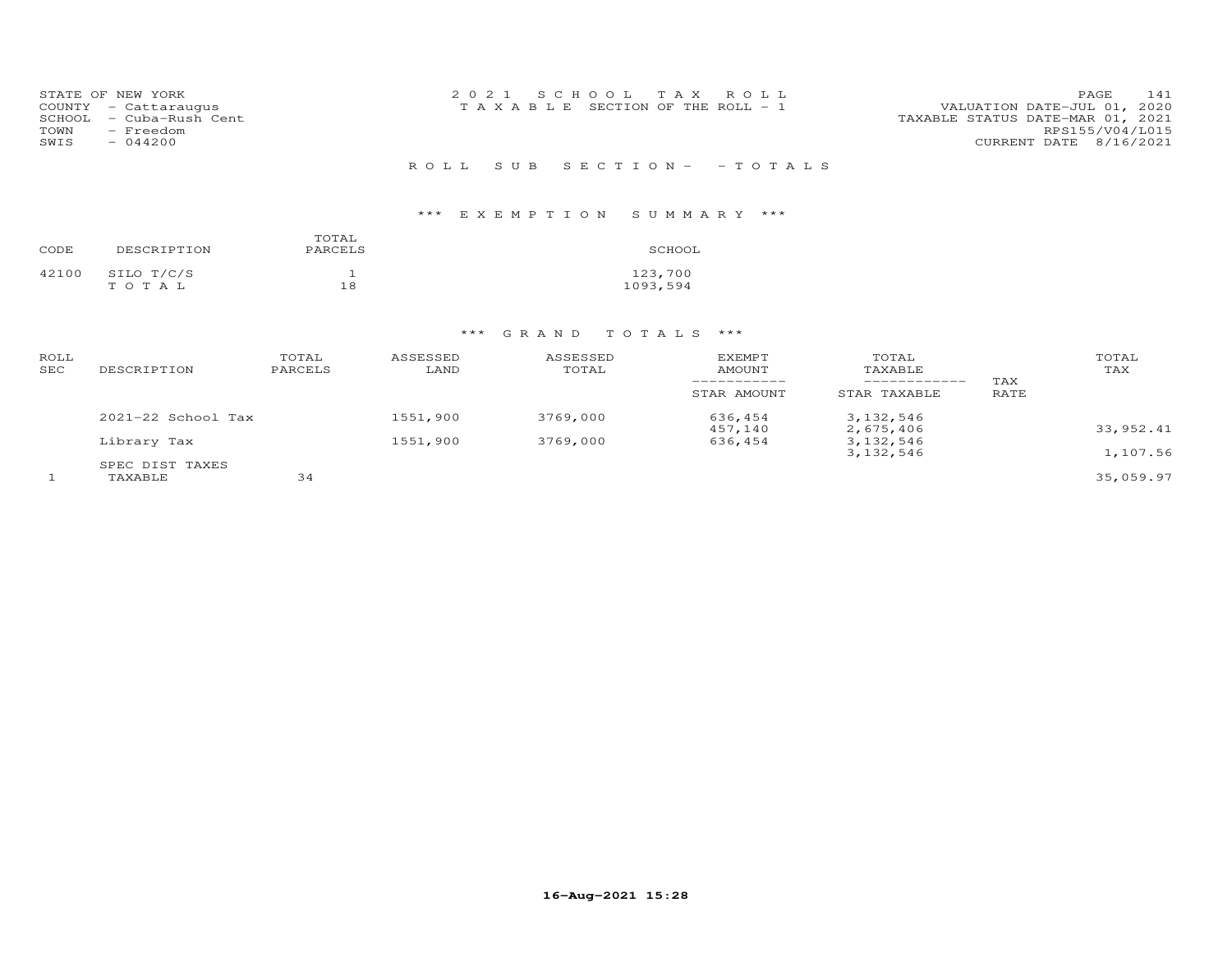| STATE OF NEW YORK<br>COUNTY - Cattaraugus<br>SCHOOL - Cuba-Rush Cent<br>TOWN<br>- Freedom<br>SWIS<br>$-044200$ | 2021 SCHOOL TAX ROLL<br>T A X A B L E SECTION OF THE ROLL - 1 | 142<br>PAGE<br>VALUATION DATE-JUL 01, 2020<br>TAXABLE STATUS DATE-MAR 01, 2021<br>RPS155/V04/L015<br>CURRENT DATE 8/16/2021 |
|----------------------------------------------------------------------------------------------------------------|---------------------------------------------------------------|-----------------------------------------------------------------------------------------------------------------------------|
|                                                                                                                | ROLL SECTION TOTALS                                           |                                                                                                                             |

|      |                         | ----- | <b>EXTENSION</b><br>⊥∪⊾ | <b>PINS</b> | .OREN<br>∼      | EXEMPT        |       | ◡⊥凸 |
|------|-------------------------|-------|-------------------------|-------------|-----------------|---------------|-------|-----|
| CODE | <b>NAMF</b><br>DISTRICT | PARO  | TVDL                    | 'ALUE       | חדד ד<br>. ALUF | <b>AMOUNT</b> | VALUE | ⊥冖⌒ |

#### NO SPECIAL DISTRICTS AT THIS LEVEL

#### \*\*\* S C H O O L D I S T R I C T S U M M A R Y \*\*\*

| CODE   | DISTRICT NAME                    | TOTAL<br>PARCELS | ASSESSED<br>LAND | ASSESSED<br>TOTAL | <b>EXEMPT</b><br>AMOUNT | TOTAL<br>TAXABLE |           |
|--------|----------------------------------|------------------|------------------|-------------------|-------------------------|------------------|-----------|
|        |                                  |                  |                  |                   | STAR AMOUNT             | STAR TAXABLE     | TOTAL TAX |
|        | Cuba-Rush Cent                   | 34               | 1551,900         | 3769,000          | 636,454                 | 3, 132, 546      |           |
| 024801 |                                  |                  |                  |                   | 457,140                 | 2,675,406        | 35,059.97 |
|        | $SUB - TO T AL$                  | 34               | 1551,900         | 3769,000          | 636,454                 | 3, 132, 546      |           |
|        | $S \cup B - T \cup T A L (CONT)$ |                  |                  |                   | 457,140                 | 2,675,406        | 35,059.97 |
|        | TOTAL                            | 34               | 1551,900         | 3769,000          | 636,454                 | 3, 132, 546      |           |
|        | T O T A L (CONT)                 |                  |                  |                   | 457,140                 | 2,675,406        | 35,059.97 |

### \*\*\* S Y S T E M C O D E S S U M M A R Y \*\*\*

### NO SYSTEM EXEMPTIONS AT THIS LEVEL

| DESCRIPTION        | PARCELS                  | SCHOOL             |
|--------------------|--------------------------|--------------------|
| AG BLDG<br>AG DIST | 4                        | 188,700<br>302,959 |
| AGED S             |                          | 21,095             |
| ENH STAR           | $\mathbf{z}$             | 229,710            |
| BAS STAR           | $\overline{\phantom{0}}$ | 227,430            |
|                    |                          | TOTAL              |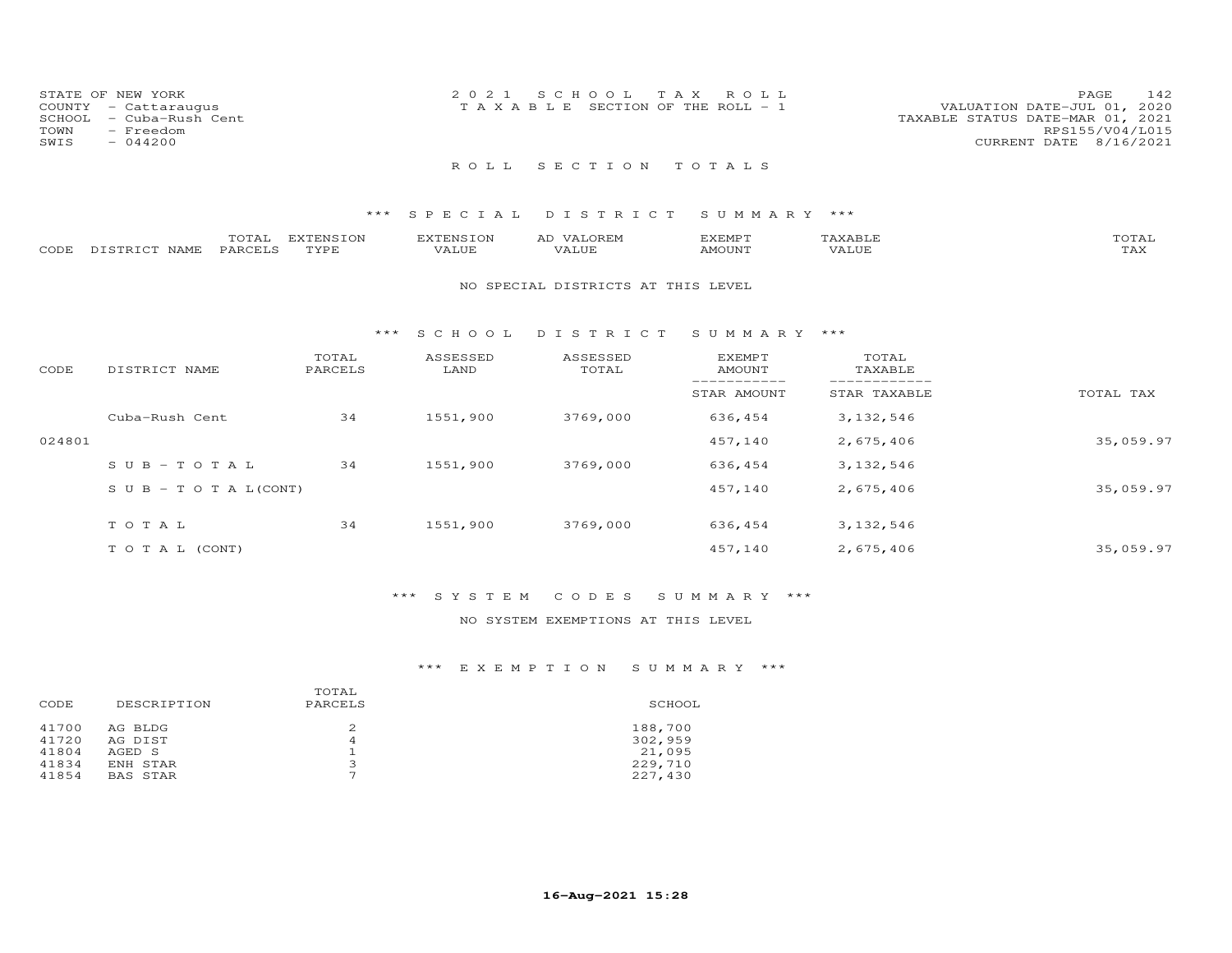| STATE OF NEW YORK<br>COUNTY - Cattaraugus<br>- Cuba-Rush Cent<br>SCHOOL<br>TOWN<br>- Freedom | 2021 SCHOOL TAX ROLL<br>T A X A B L E SECTION OF THE ROLL - 1 | 143<br>PAGE<br>VALUATION DATE-JUL 01, 2020<br>TAXABLE STATUS DATE-MAR 01, 2021<br>RPS155/V04/L015 |  |
|----------------------------------------------------------------------------------------------|---------------------------------------------------------------|---------------------------------------------------------------------------------------------------|--|
| SWIS<br>$-044200$                                                                            | ROLL SECTION TOTALS                                           | CURRENT DATE 8/16/2021                                                                            |  |

| CODE  | DESCRIPTION         | TOTAL<br>PARCELS | SCHOOL              |
|-------|---------------------|------------------|---------------------|
| 42100 | SILO T/C/S<br>TOTAL | 18               | 123,700<br>1093,594 |

| ROLL<br>SEC | DESCRIPTION                | TOTAL<br>PARCELS | ASSESSED<br>LAND | ASSESSED<br>TOTAL | <b>EXEMPT</b><br>AMOUNT<br>STAR AMOUNT | TOTAL<br>TAXABLE<br>------------<br>STAR TAXABLE | TAX<br>RATE | TOTAL<br>TAX |
|-------------|----------------------------|------------------|------------------|-------------------|----------------------------------------|--------------------------------------------------|-------------|--------------|
|             | $2021 - 22$ School Tax     |                  | 1551,900         | 3769,000          | 636,454                                | 3, 132, 546                                      |             | 33, 952.41   |
|             | Library Tax                |                  | 1551,900         | 3769,000          | 457,140<br>636,454                     | 2,675,406<br>3, 132, 546<br>3, 132, 546          |             | 1,107.56     |
|             | SPEC DIST TAXES<br>TAXABLE | 34               |                  |                   |                                        |                                                  |             | 35,059.97    |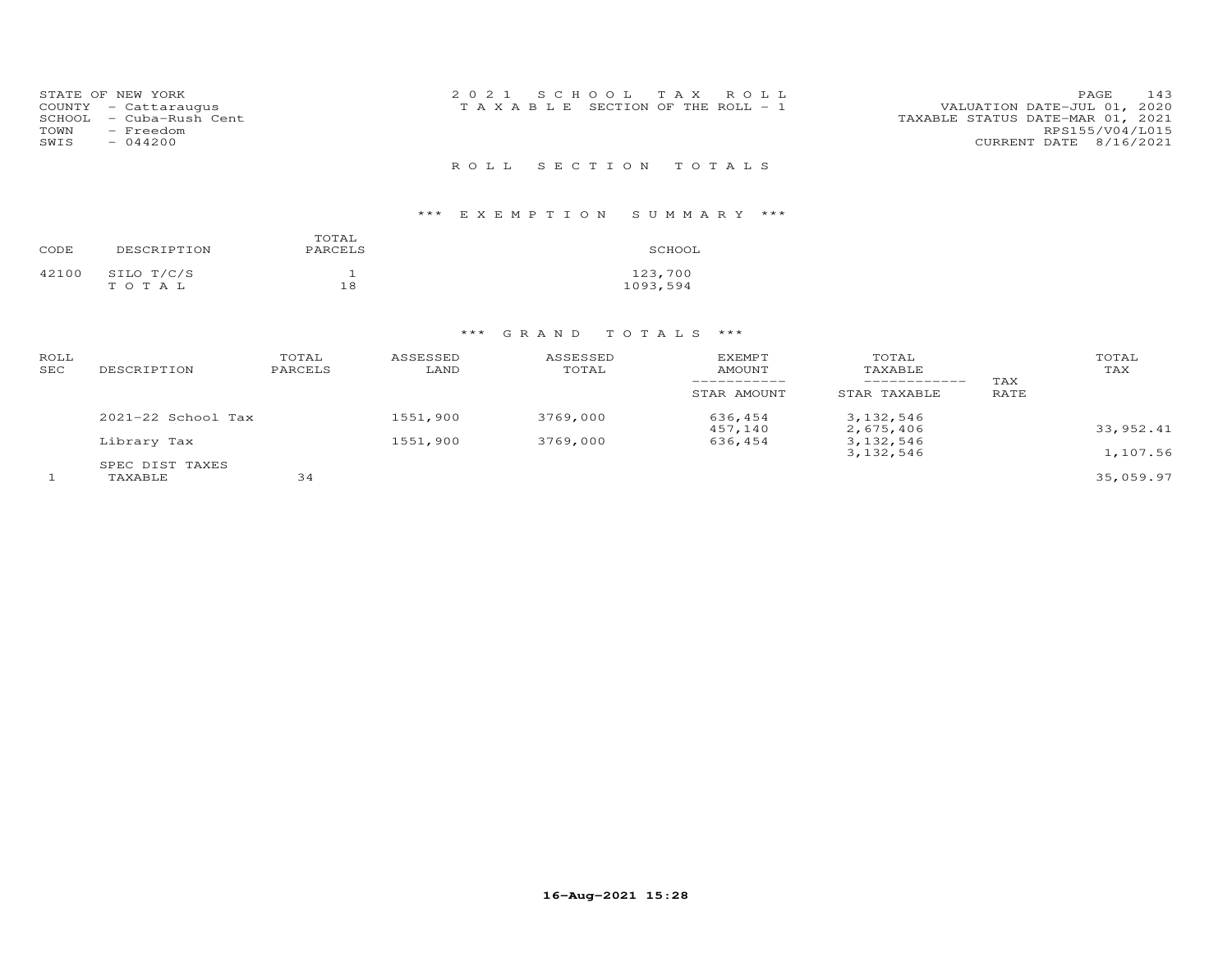| STATE OF NEW YORK                      | 2021                                      |                                  | SCHOOL TAX ROLL             |               | 144<br>PAGE |
|----------------------------------------|-------------------------------------------|----------------------------------|-----------------------------|---------------|-------------|
| COUNTY<br>- Cattaraugus                | SPECIAL FRANCHISE SECTION OF THE ROLL - 5 |                                  | VALUATION DATE-JUL 01, 2020 |               |             |
| - Cuba-Rush Cent<br>SCHOOL             |                                           | TAXABLE STATUS DATE-MAR 01, 2021 |                             |               |             |
| TOWN<br>- Freedom<br>$-044200$<br>SWIS | UNIFORM PERCENT OF VALUE IS 100.00        |                                  |                             |               |             |
| TAX MAP PARCEL NUMBER                  | PROPERTY LOCATION & CLASS                 | ASSESSMENT                       |                             |               |             |
| CURRENT OWNERS NAME                    | SCHOOL DISTRICT                           | LAND                             | TAX DESCRIPTION             | TAXABLE VALUE |             |
| CURRENT OWNERS ADDRESS                 | PARCEL SIZE/GRID COORD                    | TOTAL                            | SPECIAL DISTRICTS           |               | TAX AMOUNT  |
|                                        |                                           |                                  |                             |               |             |
|                                        | Special Franchise                         |                                  |                             | ACCT 0890     | BILL 409    |
| 542.000-9901-631.900/188               | 866 Telephone                             |                                  | $2021 - 22$ School Tax      | 1,468         | 18.63       |
| Verizon New York Inc                   | Cuba-Rush Cent 024801                     | $\circ$                          | Library Tax                 | 1,468         | 0.52        |
| PO Box 2749                            | Town Of Freedom                           | 1,468                            |                             |               |             |
| Addison, TX 75001                      | 0.0100 Cuba/rushford<br>ACRES<br>0.01     |                                  |                             |               |             |
|                                        | FULL MARKET VALUE                         | 1,468                            |                             |               |             |
|                                        |                                           |                                  | TOTAL TAX ---               |               | $19.15**$   |
|                                        |                                           |                                  |                             | DATE #1       | 09/30/21    |
|                                        |                                           |                                  |                             | AMT DUE       | 19.15       |
|                                        |                                           |                                  |                             |               |             |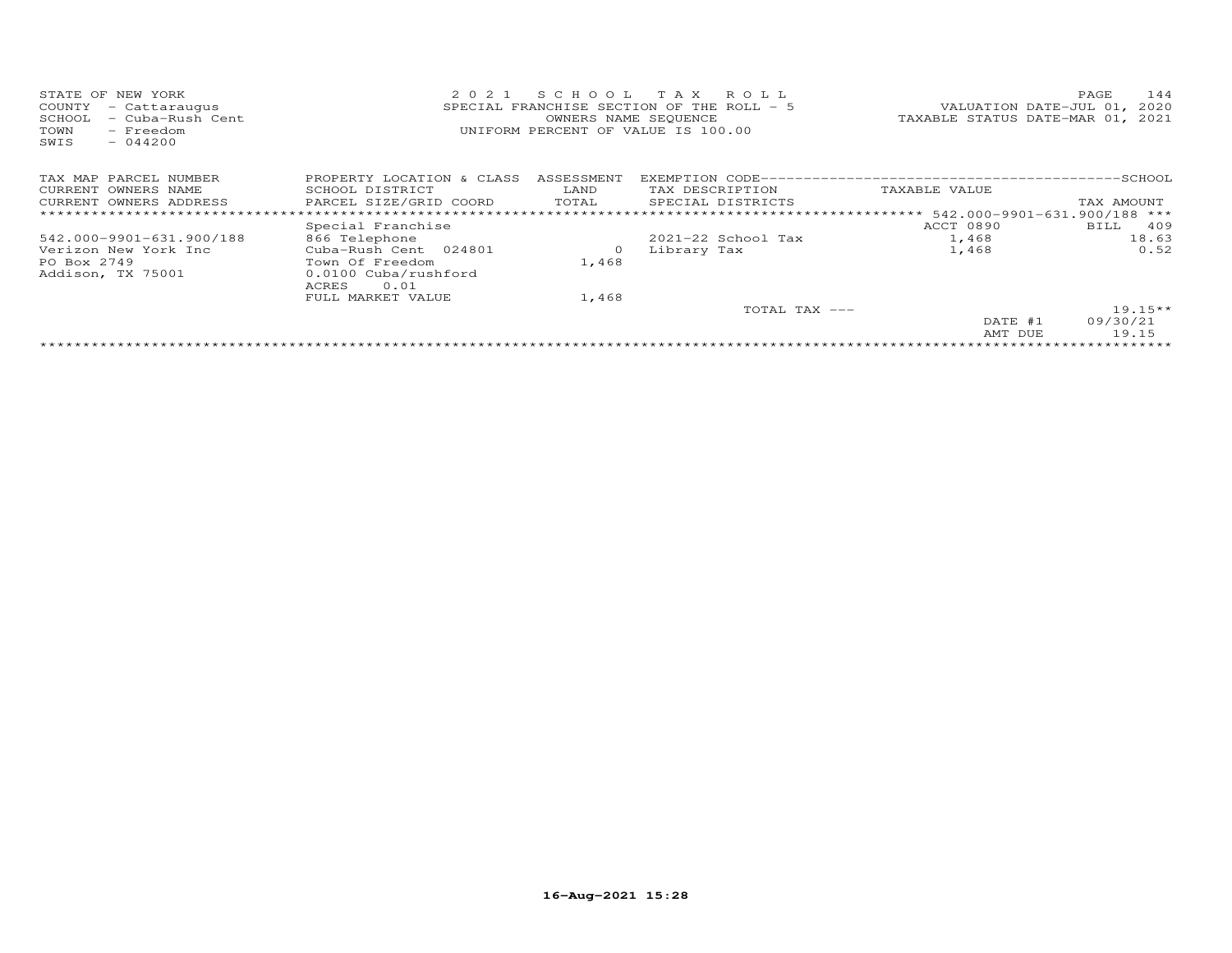| COUNTY<br>SCHOOL<br>TOWN<br>SWIS | STATE OF NEW YORK<br>- Cattaraugus<br>- Cuba-Rush Cent<br>- Freedom<br>$-044200$ |                   | 2 0 2 1                   | S C H O O L<br>SPECIAL FRANCHISE SECTION OF THE ROLL - 5<br>UNIFORM PERCENT OF VALUE IS 100.00 | T A X<br>ROLL                   |                  | 145<br>PAGE<br>VALUATION DATE-JUL 01, 2020<br>TAXABLE STATUS DATE-MAR 01, 2021<br>RPS155/V04/L015<br>CURRENT DATE 8/16/2021 |
|----------------------------------|----------------------------------------------------------------------------------|-------------------|---------------------------|------------------------------------------------------------------------------------------------|---------------------------------|------------------|-----------------------------------------------------------------------------------------------------------------------------|
|                                  |                                                                                  |                   | ROLL                      | S U B                                                                                          | $S E C T I O N - - T O T A L S$ |                  |                                                                                                                             |
|                                  |                                                                                  | ***               | S P E C I A L             | DISTRICT                                                                                       | SUMMARY ***                     |                  |                                                                                                                             |
| CODE                             | TOTAL<br>PARCELS<br>DISTRICT NAME                                                | EXTENSION<br>TYPE | <b>EXTENSION</b><br>VALUE | AD VALOREM<br>VALUE                                                                            | <b>EXEMPT</b><br>AMOUNT         | TAXABLE<br>VALUE | TOTAL<br>TAX                                                                                                                |
|                                  |                                                                                  |                   |                           | NO SPECIAL DISTRICTS AT THIS LEVEL                                                             |                                 |                  |                                                                                                                             |
|                                  |                                                                                  |                   | $***$ SCHOOL              | DISTRICT                                                                                       | SUMMARY ***                     |                  |                                                                                                                             |
| CODE                             | DISTRICT NAME                                                                    | TOTAL<br>PARCELS  | ASSESSED<br>LAND          | ASSESSED<br>TOTAL                                                                              | <b>EXEMPT</b><br><b>AMOUNT</b>  | TOTAL<br>TAXABLE |                                                                                                                             |
|                                  |                                                                                  |                   |                           |                                                                                                | ------------<br>STAR AMOUNT     | STAR TAXABLE     | TOTAL TAX                                                                                                                   |
|                                  | Cuba-Rush Cent                                                                   | $\mathbf{1}$      |                           | 1,468                                                                                          |                                 | 1,468            |                                                                                                                             |
| 024801                           |                                                                                  |                   |                           |                                                                                                |                                 | 1,468            | 19.15                                                                                                                       |
|                                  | $SUB - TO TAL$                                                                   | 1                 |                           | 1,468                                                                                          |                                 | 1,468            |                                                                                                                             |
|                                  | S U B - T O T A $L$ (CONT)                                                       |                   |                           |                                                                                                |                                 | 1,468            | 19.15                                                                                                                       |
|                                  | TOTAL                                                                            | $\mathbf{1}$      |                           | 1,468                                                                                          |                                 | 1,468            |                                                                                                                             |
|                                  | TO TAL (CONT)                                                                    |                   |                           |                                                                                                |                                 | 1,468            | 19.15                                                                                                                       |

\*\*\* S Y S T E M C O D E S S U M M A R Y \*\*\*

NO SYSTEM EXEMPTIONS AT THIS LEVEL

\*\*\* E X E M P T I O N S U M M A R Y \*\*\*

NO EXEMPTIONS AT THIS LEVEL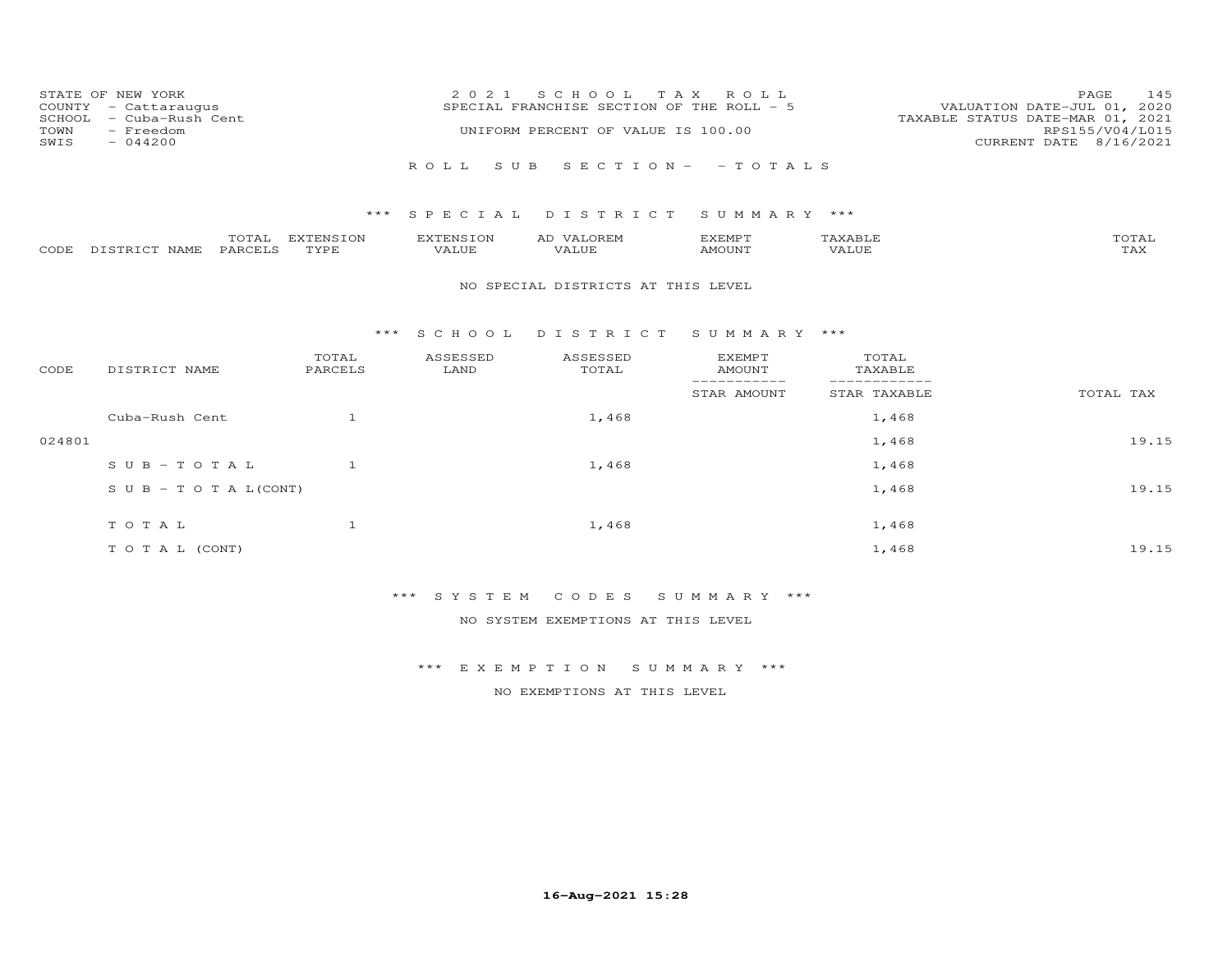|      | STATE OF NEW YORK       | 2021 SCHOOL TAX ROLL                      |                                  | PAGE | 146 |
|------|-------------------------|-------------------------------------------|----------------------------------|------|-----|
|      | COUNTY - Cattaraugus    | SPECIAL FRANCHISE SECTION OF THE ROLL - 5 | VALUATION DATE-JUL 01, 2020      |      |     |
|      | SCHOOL - Cuba-Rush Cent |                                           | TAXABLE STATUS DATE-MAR 01, 2021 |      |     |
| TOWN | - Freedom               | UNIFORM PERCENT OF VALUE IS 100.00        | RPS155/V04/L015                  |      |     |
| SWIS | $-044200$               |                                           | CURRENT DATE 8/16/2021           |      |     |
|      |                         |                                           |                                  |      |     |
|      |                         | ROLL SUB SECTION- -TOTALS                 |                                  |      |     |

| ROLL<br>SEC | DESCRIPTION            | TOTAL<br>PARCELS | ASSESSED<br>LAND | ASSESSED<br>TOTAL | EXEMPT<br><b>AMOUNT</b><br>STAR AMOUNT | TOTAL<br>TAXABLE<br>STAR TAXABLE | TAX<br>RATE | TOTAL<br>TAX |
|-------------|------------------------|------------------|------------------|-------------------|----------------------------------------|----------------------------------|-------------|--------------|
|             | $2021 - 22$ School Tax |                  |                  | 1,468             |                                        | 1,468                            |             |              |
|             |                        |                  |                  |                   |                                        | 1,468                            |             | 18.63        |
|             | Library Tax            |                  |                  | 1,468             |                                        | 1,468                            |             |              |
|             |                        |                  |                  |                   |                                        | 1,468                            |             | .52          |
|             | SPEC DIST TAXES        |                  |                  |                   |                                        |                                  |             |              |
|             | SPECIAL FRANCHISE      |                  |                  |                   |                                        |                                  |             | 19.15        |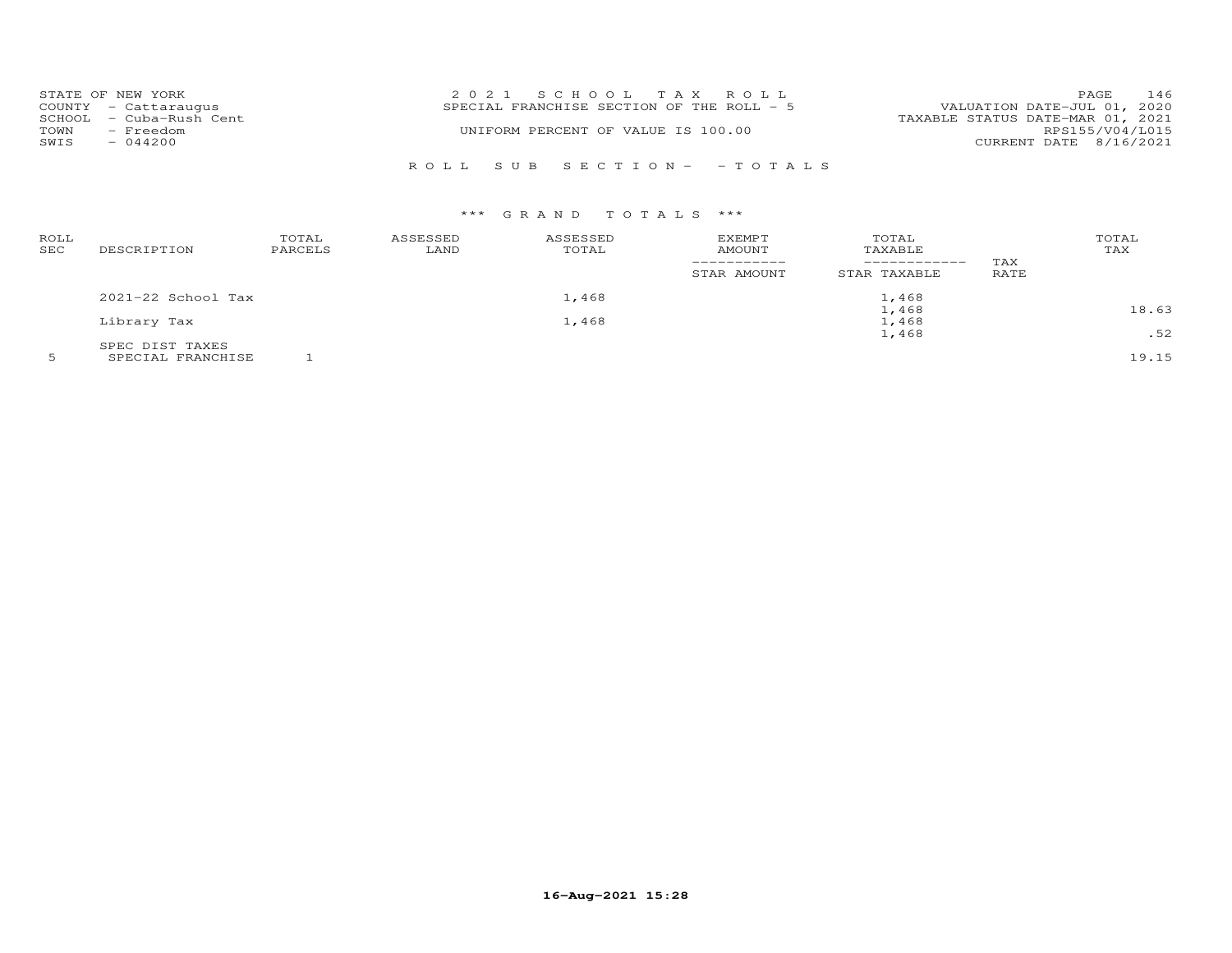|              | STATE OF NEW YORK<br>COUNTY - Cattaraugus         | 2021 SCHOOL TAX ROLL<br>SPECIAL FRANCHISE SECTION OF THE ROLL - 5      | <b>PAGE</b><br>VALUATION DATE-JUL 01, 2020 | 147 |
|--------------|---------------------------------------------------|------------------------------------------------------------------------|--------------------------------------------|-----|
| TOWN<br>SWIS | SCHOOL - Cuba-Rush Cent<br>- Freedom<br>$-044200$ | TAXABLE STATUS DATE-MAR 01, 2021<br>UNIFORM PERCENT OF VALUE IS 100.00 | RPS155/V04/L015<br>CURRENT DATE 8/16/2021  |     |
|              |                                                   | ROLL SECTION TOTALS                                                    |                                            |     |

|      |                  | $- - -$<br>UIAL | EXTENSION | ----------------<br>. IN . | AL | d'XEMP"      |                            | $T$ $\cap$ $T$ $\geq$ $\cap$<br>UIAI |
|------|------------------|-----------------|-----------|----------------------------|----|--------------|----------------------------|--------------------------------------|
| CODE | רפד¤דרי<br>NAMF. | . PARCET C      | TVDE      | .UP                        |    | <b>MOUNT</b> | . <del>.</del><br>$\Delta$ | $m \times r$<br>∸∽                   |

#### NO SPECIAL DISTRICTS AT THIS LEVEL

#### \*\*\* S C H O O L D I S T R I C T S U M M A R Y \*\*\*

| CODE   | DISTRICT NAME                    | TOTAL<br>PARCELS | ASSESSED<br>LAND | ASSESSED<br>TOTAL | <b>EXEMPT</b><br>AMOUNT | TOTAL<br>TAXABLE |           |
|--------|----------------------------------|------------------|------------------|-------------------|-------------------------|------------------|-----------|
|        |                                  |                  |                  |                   | --------<br>STAR AMOUNT | STAR TAXABLE     | TOTAL TAX |
|        | Cuba-Rush Cent                   |                  |                  | 1,468             |                         | 1,468            |           |
| 024801 |                                  |                  |                  |                   |                         | 1,468            | 19.15     |
|        | SUB-TOTAL                        |                  |                  | 1,468             |                         | 1,468            |           |
|        | $S \cup B - T \cup T A L (CONT)$ |                  |                  |                   |                         | 1,468            | 19.15     |
|        | TOTAL                            |                  |                  | 1,468             |                         | 1,468            |           |
|        | T O T A L (CONT)                 |                  |                  |                   |                         | 1,468            | 19.15     |

# \*\*\* S Y S T E M C O D E S S U M M A R Y \*\*\*

NO SYSTEM EXEMPTIONS AT THIS LEVEL

### \*\*\* E X E M P T I O N S U M M A R Y \*\*\*

NO EXEMPTIONS AT THIS LEVEL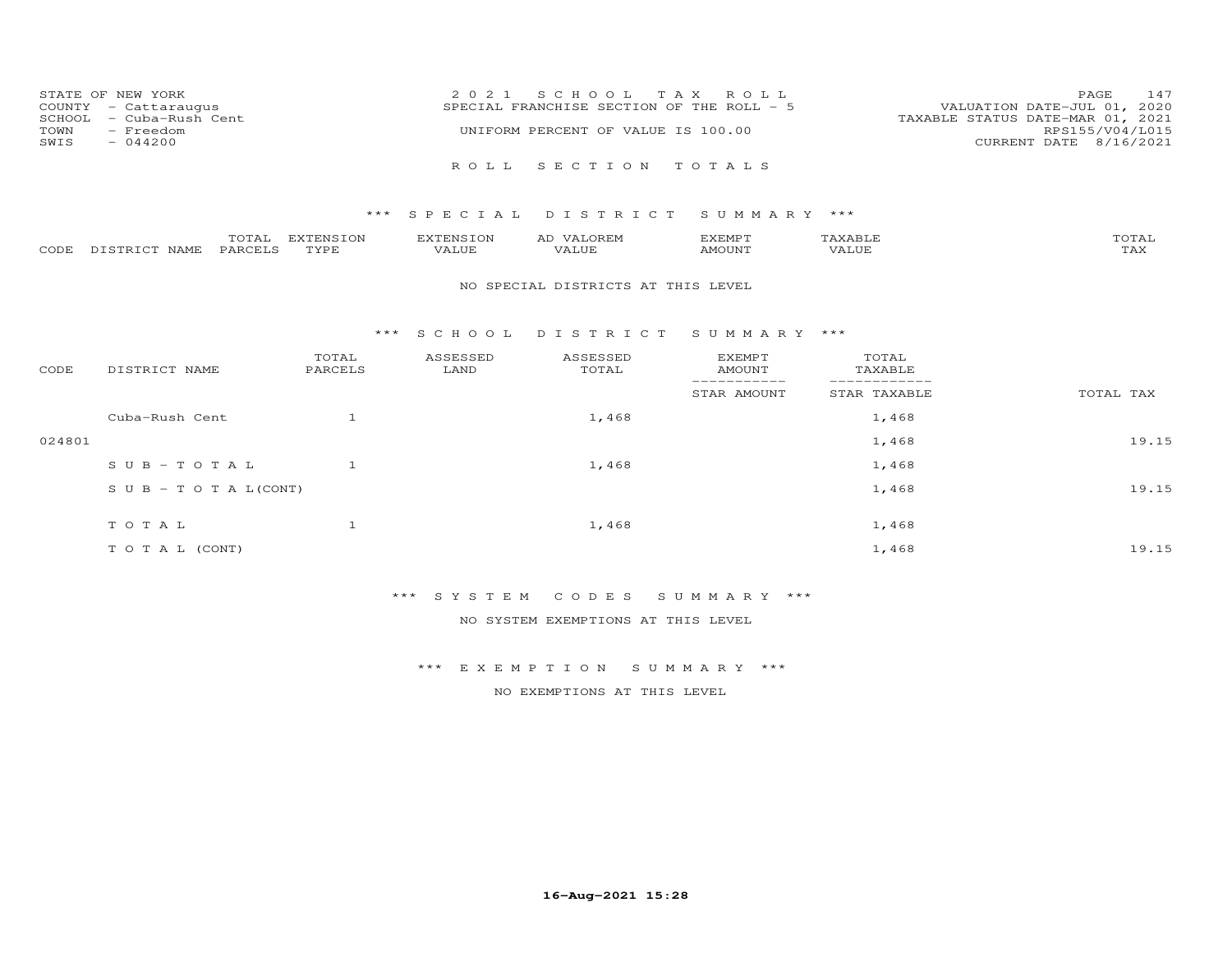|      | STATE OF NEW YORK       | 2021 SCHOOL TAX ROLL                      | PAGE                        | 148 |
|------|-------------------------|-------------------------------------------|-----------------------------|-----|
|      | COUNTY - Cattaraugus    | SPECIAL FRANCHISE SECTION OF THE ROLL - 5 | VALUATION DATE-JUL 01, 2020 |     |
|      | SCHOOL - Cuba-Rush Cent | TAXABLE STATUS DATE-MAR 01, 2021          |                             |     |
| TOWN | - Freedom               | UNIFORM PERCENT OF VALUE IS 100.00        | RPS155/V04/L015             |     |
| SWIS | $-044200$               |                                           | CURRENT DATE 8/16/2021      |     |
|      |                         |                                           |                             |     |
|      |                         | ROLL SECTION TOTALS                       |                             |     |

| ROLL<br>SEC | DESCRIPTION            | TOTAL<br>PARCELS | ASSESSED<br>LAND | ASSESSED<br>TOTAL | EXEMPT<br>AMOUNT | TOTAL<br>TAXABLE<br>------------ | TAX  | TOTAL<br>TAX |
|-------------|------------------------|------------------|------------------|-------------------|------------------|----------------------------------|------|--------------|
|             |                        |                  |                  |                   | STAR AMOUNT      | STAR TAXABLE                     | RATE |              |
|             | $2021 - 22$ School Tax |                  |                  | 1,468             |                  | 1,468                            |      |              |
|             |                        |                  |                  |                   | 1,468            |                                  |      | 18.63        |
|             | Library Tax            |                  |                  | 1,468             |                  | 1,468                            |      |              |
|             |                        |                  |                  |                   |                  | 1,468                            |      | .52          |
|             | SPEC DIST TAXES        |                  |                  |                   |                  |                                  |      |              |
|             | SPECIAL FRANCHISE      |                  |                  |                   |                  |                                  |      | 19.15        |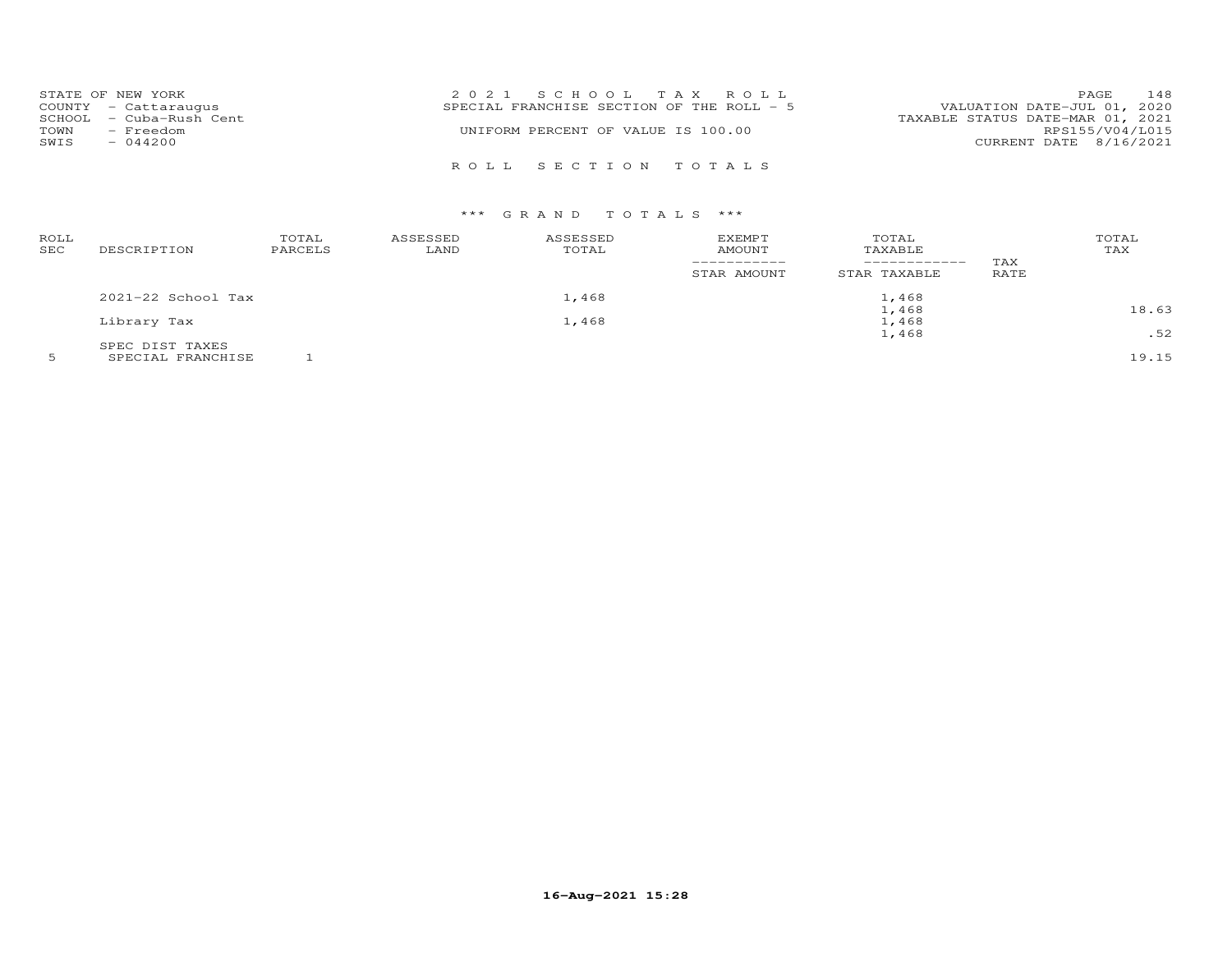| STATE OF NEW YORK<br>COUNTY - Cattaraugus<br>SCHOOL - Cuba-Rush Cent<br>- Freedom<br>TOWN<br>$-044200$<br>SWIS | 2 0 2 1                                                                                          | SCHOOL TAX<br>OWNERS NAME SEQUENCE | ROLL<br>UTILITY & R.R. SECTION OF THE ROLL - 6<br>UNIFORM PERCENT OF VALUE IS 100.00 | VALUATION DATE-JUL 01, 2020<br>TAXABLE STATUS DATE-MAR 01, 2021 | PAGE<br>149          |
|----------------------------------------------------------------------------------------------------------------|--------------------------------------------------------------------------------------------------|------------------------------------|--------------------------------------------------------------------------------------|-----------------------------------------------------------------|----------------------|
| TAX MAP PARCEL NUMBER                                                                                          | PROPERTY LOCATION & CLASS ASSESSMENT                                                             |                                    |                                                                                      |                                                                 |                      |
| CURRENT OWNERS NAME                                                                                            | SCHOOL DISTRICT                                                                                  | T.AND                              | TAX DESCRIPTION                                                                      | TAXABLE VALUE                                                   |                      |
| CURRENT OWNERS ADDRESS                                                                                         | PARCEL SIZE/GRID COORD                                                                           | TOTAL                              | SPECIAL DISTRICTS                                                                    |                                                                 | TAX AMOUNT           |
| **********************                                                                                         |                                                                                                  | *************                      | ********************************** 642.000-9901-132.350/101 ***                      |                                                                 |                      |
|                                                                                                                | Rsville Tap #801                                                                                 |                                    |                                                                                      | ACCT 0895                                                       | BILL<br>410          |
| 642.000-9901-132.350/101                                                                                       | 882 Elec Trans Imp                                                                               |                                    | 2021-22 School Tax                                                                   | 382,496                                                         | 4,854.09             |
| Niagara Mohawk Power Corp<br>Real Estate Tax Dept<br>300 Erie Blvd West<br>Syracuse, NY 13202                  | Cuba-Rush Cent 024801<br>Loc #712401<br>1.0000 Cuba/rushford<br>Elec Trans Line<br>ACRES<br>0.01 | $\circ$<br>382,496                 | Library Tax                                                                          | 382,496                                                         | 135.23               |
|                                                                                                                | FULL MARKET VALUE                                                                                | 382,496                            |                                                                                      |                                                                 |                      |
|                                                                                                                |                                                                                                  |                                    | TOTAL TAX ---                                                                        |                                                                 | $4,989.32**$         |
|                                                                                                                |                                                                                                  |                                    |                                                                                      | DATE #1<br>AMT DUE                                              | 09/30/21<br>4,989.32 |
|                                                                                                                |                                                                                                  |                                    |                                                                                      | $******$ 642.000-9901-132.350/188 ***                           |                      |
|                                                                                                                | Electric Distribution                                                                            |                                    |                                                                                      | ACCT 0662                                                       | BILL 411             |
| 642.000-9901-132.350/188                                                                                       | 884 Elec Dist Out                                                                                |                                    | 2021-22 School Tax                                                                   | 28,149                                                          | 357.23               |
| Niagara Mohawk Power Corp                                                                                      | Cuba-Rush Cent 024801                                                                            | $\Omega$                           | Library Tax                                                                          | 28,149                                                          | 9.95                 |
| Real Estate Tax Dept                                                                                           | Loc #888888                                                                                      | 28,149                             |                                                                                      |                                                                 |                      |
| 300 Erie Blvd W                                                                                                | 0.0329 Cuba/rushford                                                                             |                                    |                                                                                      |                                                                 |                      |
| Syracuse, NY 13202                                                                                             | Outside Plant<br>ACRES<br>0.01                                                                   |                                    |                                                                                      |                                                                 |                      |
|                                                                                                                | FULL MARKET VALUE                                                                                | 28,149                             |                                                                                      |                                                                 |                      |
|                                                                                                                |                                                                                                  |                                    | TOTAL TAX ---                                                                        |                                                                 | 367.18**             |
|                                                                                                                |                                                                                                  |                                    |                                                                                      | DATE #1                                                         | 09/30/21             |
|                                                                                                                |                                                                                                  |                                    |                                                                                      | AMT DUE                                                         | 367.18               |
|                                                                                                                |                                                                                                  |                                    |                                                                                      |                                                                 |                      |
|                                                                                                                | 11642 Bixby Hill Rd                                                                              |                                    |                                                                                      | ACCT 0669                                                       | BILL 412             |
| 642.000-0000-631.900/1881                                                                                      | 836 Telecom. eq.                                                                                 |                                    | Mass Telec 47100                                                                     |                                                                 | 582                  |
| Verizon New York Inc                                                                                           | Cuba-Rush Cent 024801                                                                            |                                    | $0$ 2021-22 School Tax                                                               | 2,580                                                           | 32.74                |
| PO Box 2749                                                                                                    | Loc #888888                                                                                      |                                    | 3,162 Library Tax                                                                    | 2,580                                                           | 0.91                 |
| Addison, TX 75001                                                                                              | 0.024400                                                                                         |                                    |                                                                                      |                                                                 |                      |
|                                                                                                                | Poles, Wire, Cable, Etc<br>0.01<br>ACRES                                                         |                                    |                                                                                      |                                                                 |                      |
|                                                                                                                | FULL MARKET VALUE                                                                                | 3,162                              |                                                                                      |                                                                 |                      |
|                                                                                                                |                                                                                                  |                                    | TOTAL TAX ---                                                                        |                                                                 | $33.65**$            |
|                                                                                                                |                                                                                                  |                                    |                                                                                      | DATE #1                                                         | 09/30/21             |
|                                                                                                                |                                                                                                  |                                    |                                                                                      | AMT DUE                                                         | 33.65                |
|                                                                                                                |                                                                                                  |                                    |                                                                                      |                                                                 |                      |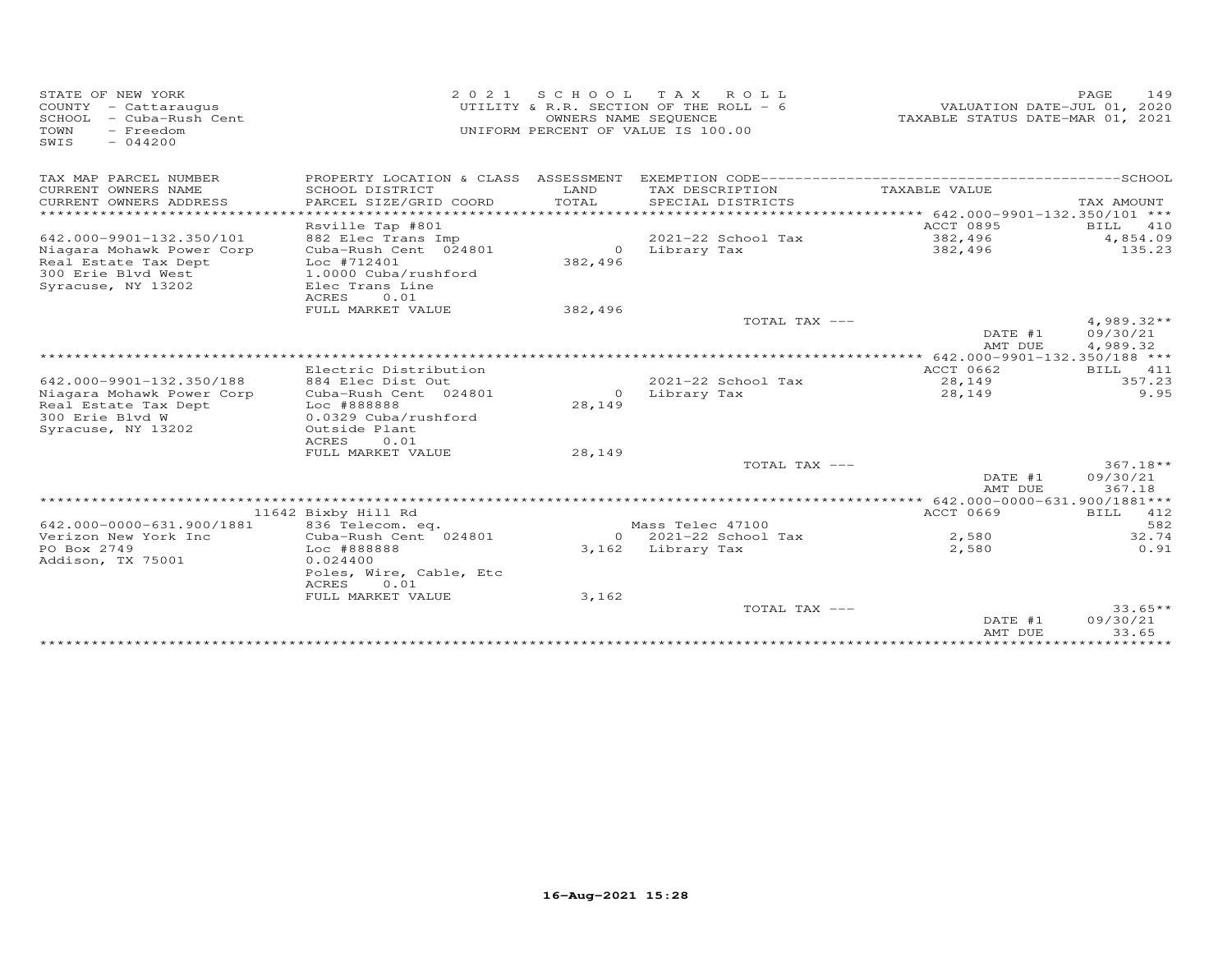| STATE OF NEW YORK<br>COUNTY - Cattaraugus<br>SCHOOL - Cuba-Rush Cent<br>TOWN<br>- Freedom<br>SWIS<br>$-044200$ | 2021 SCHOOL TAX ROLL<br>UTILITY & R.R. SECTION OF THE ROLL - 6 | 150<br><b>PAGE</b><br>VALUATION DATE-JUL 01, 2020<br>TAXABLE STATUS DATE-MAR 01, 2021<br>RPS155/V04/L015<br>CURRENT DATE 8/16/2021 |
|----------------------------------------------------------------------------------------------------------------|----------------------------------------------------------------|------------------------------------------------------------------------------------------------------------------------------------|
|                                                                                                                | ROLL SUB SECTION - - TOTALS                                    |                                                                                                                                    |

|                    | TOTAL   | EXTENSION | <b>EXTENSION</b> | <b>VALOREM</b><br>AD | KEMP T |       | TOTAL        |
|--------------------|---------|-----------|------------------|----------------------|--------|-------|--------------|
| CODE DISTRICT NAME | PARCELS | TYPE      | VALUE            | VALUE                | AMOUNT | VALUE | ጥአህ<br>1 AX. |

#### NO SPECIAL DISTRICTS AT THIS LEVEL

#### \*\*\* S C H O O L D I S T R I C T S U M M A R Y \*\*\*

| CODE   | DISTRICT NAME              | TOTAL<br>PARCELS | ASSESSED<br>LAND | ASSESSED<br>TOTAL | <b>EXEMPT</b><br>AMOUNT | TOTAL<br>TAXABLE |           |
|--------|----------------------------|------------------|------------------|-------------------|-------------------------|------------------|-----------|
|        |                            |                  |                  |                   | STAR AMOUNT             | STAR TAXABLE     | TOTAL TAX |
|        | Cuba-Rush Cent             | 3                |                  | 413,807           | 582                     | 413,225          |           |
| 024801 |                            |                  |                  |                   |                         | 413,225          | 5,390.15  |
|        | $SUB - TO TAL$             | 3                |                  | 413,807           | 582                     | 413,225          |           |
|        | S U B - T O T A $L$ (CONT) |                  |                  |                   |                         | 413,225          | 5,390.15  |
|        | TOTAL                      | 3                |                  | 413,807           | 582                     | 413,225          |           |
|        |                            |                  |                  |                   |                         |                  |           |
|        | T O T A L (CONT)           |                  |                  |                   |                         | 413,225          | 5,390.15  |

# \*\*\* S Y S T E M C O D E S S U M M A R Y \*\*\*

### NO SYSTEM EXEMPTIONS AT THIS LEVEL

| CODE  | DESCRIPTION         | TOTAL<br>PARCELS | SCHOOL     |
|-------|---------------------|------------------|------------|
| 47100 | Mass Telec<br>тотаь |                  | 582<br>582 |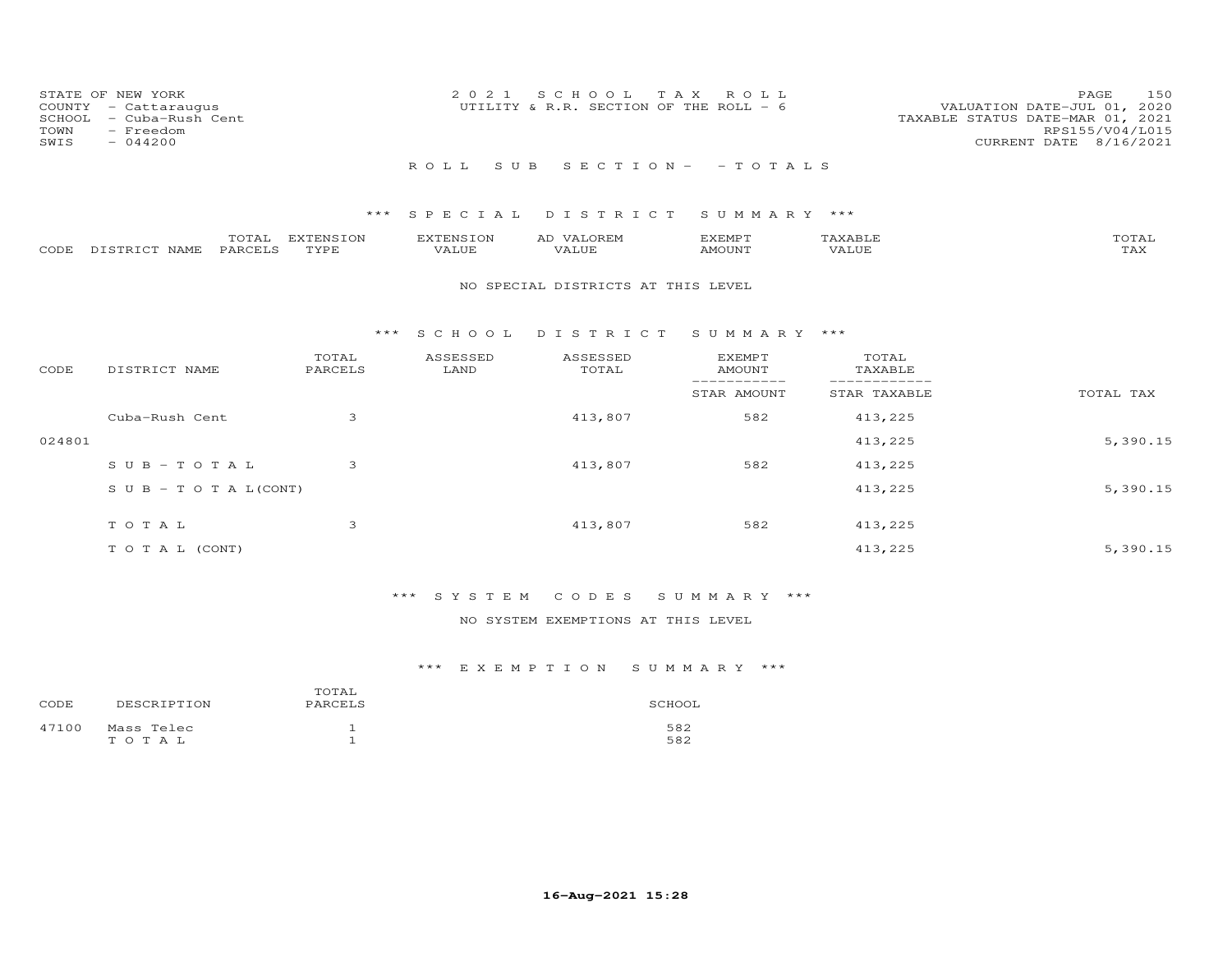|        | STATE OF NEW YORK    | 2021 SCHOOL TAX ROLL<br>PAGE                                            | 151 |
|--------|----------------------|-------------------------------------------------------------------------|-----|
|        | COUNTY - Cattaraugus | VALUATION DATE-JUL 01, 2020<br>UTILITY & R.R. SECTION OF THE ROLL - $6$ |     |
| SCHOOL | - Cuba-Rush Cent     | TAXABLE STATUS DATE-MAR 01, 2021                                        |     |
| TOWN   | - Freedom            | RPS155/V04/L015                                                         |     |
| SWIS   | $-044200$            | CURRENT DATE 8/16/2021                                                  |     |
|        |                      |                                                                         |     |

# R O L L S U B S E C T I O N - - T O T A L S

| ROLL<br>SEC | DESCRIPTION            | TOTAL<br>PARCELS | ASSESSED<br>LAND | ASSESSED<br>TOTAL | <b>EXEMPT</b><br><b>AMOUNT</b> | TOTAL<br>TAXABLE<br>------------- | TAX  | TOTAL<br>TAX |
|-------------|------------------------|------------------|------------------|-------------------|--------------------------------|-----------------------------------|------|--------------|
|             |                        |                  |                  |                   | STAR AMOUNT                    | STAR TAXABLE                      | RATE |              |
|             | $2021 - 22$ School Tax |                  |                  | 413,807           | 582                            | 413,225                           |      |              |
|             |                        |                  |                  |                   |                                | 413,225                           |      | 5,244.06     |
|             | Library Tax            |                  |                  | 413,807           | 582                            | 413,225                           |      |              |
|             |                        |                  |                  |                   |                                | 413,225                           |      | 146.09       |
|             | SPEC DIST TAXES        |                  |                  |                   |                                |                                   |      |              |
| 6           | UTILITIES & N.C.       |                  |                  |                   |                                |                                   |      | 5,390.15     |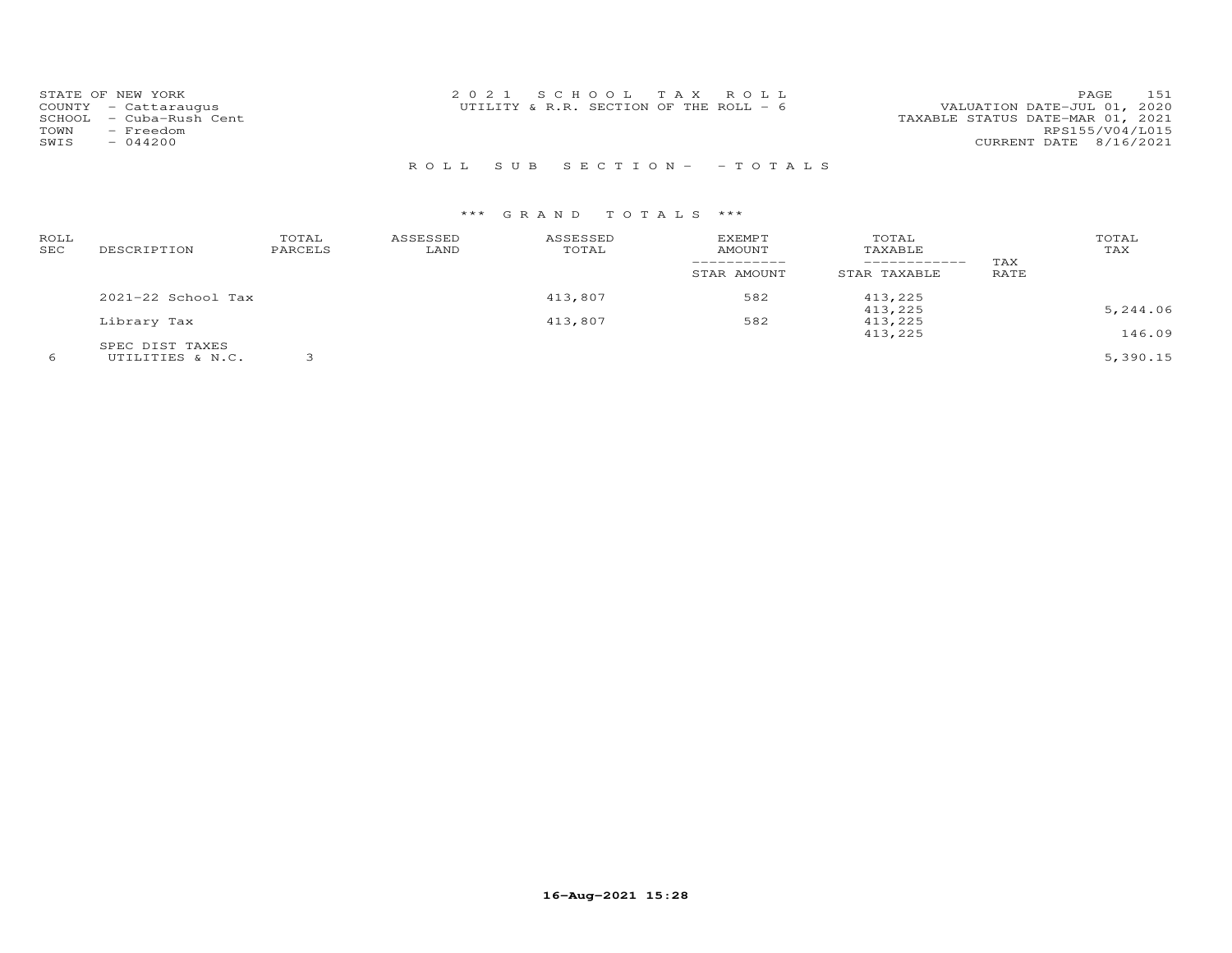| STATE OF NEW YORK<br>COUNTY - Cattaraugus<br>TOWN<br>SWIS | SCHOOL - Cuba-Rush Cent<br>- Freedom<br>$-044200$ | 2021 SCHOOL TAX ROLL<br>UTILITY & R.R. SECTION OF THE ROLL - $6$ |  | VALUATION DATE-JUL 01, 2020<br>TAXABLE STATUS DATE-MAR 01, 2021<br>CURRENT DATE 8/16/2021 | PAGE<br>RPS155/V04/L015 | 152 |
|-----------------------------------------------------------|---------------------------------------------------|------------------------------------------------------------------|--|-------------------------------------------------------------------------------------------|-------------------------|-----|
|                                                           |                                                   | ROLL SECTION TOTALS                                              |  |                                                                                           |                         |     |

|      |                                          | ---                 | <b>EXTENSION</b> | FNRT∩N | 57778500<br>للتالية المتحدي | $\mathbf{x}$ $\mathbf{A}$ . | $\pi$ $\sim$ $\pi$ $\pi$ |
|------|------------------------------------------|---------------------|------------------|--------|-----------------------------|-----------------------------|--------------------------|
| CODE | $5.79$ mm $7.9$ m.<br><b>NAMF</b><br>. ت | ⊢ARCF™ <sup>−</sup> | TVDE             | 1117   | AMOIJN <sup>T</sup>         | T.UE.                       | $- - - -$<br>- ∠∡∨       |

#### NO SPECIAL DISTRICTS AT THIS LEVEL

#### \*\*\* S C H O O L D I S T R I C T S U M M A R Y \*\*\*

| CODE   | DISTRICT NAME              | TOTAL<br>PARCELS | ASSESSED<br>LAND | ASSESSED<br>TOTAL | <b>EXEMPT</b><br>AMOUNT | TOTAL<br>TAXABLE |           |
|--------|----------------------------|------------------|------------------|-------------------|-------------------------|------------------|-----------|
|        |                            |                  |                  |                   | STAR AMOUNT             | STAR TAXABLE     | TOTAL TAX |
|        | Cuba-Rush Cent             | 3                |                  | 413,807           | 582                     | 413,225          |           |
| 024801 |                            |                  |                  |                   |                         | 413,225          | 5,390.15  |
|        | $SUB - TO TAL$             | 3                |                  | 413,807           | 582                     | 413,225          |           |
|        | S U B - T O T A $L$ (CONT) |                  |                  |                   |                         | 413,225          | 5,390.15  |
|        | TOTAL                      | 3                |                  | 413,807           | 582                     | 413,225          |           |
|        |                            |                  |                  |                   |                         |                  |           |
|        | T O T A L (CONT)           |                  |                  |                   |                         | 413,225          | 5,390.15  |

### \*\*\* S Y S T E M C O D E S S U M M A R Y \*\*\*

### NO SYSTEM EXEMPTIONS AT THIS LEVEL

| CODE  | DESCRIPTION         | TOTAL<br>PARCELS | SCHOOL     |
|-------|---------------------|------------------|------------|
| 47100 | Mass Telec<br>тотаь |                  | 582<br>582 |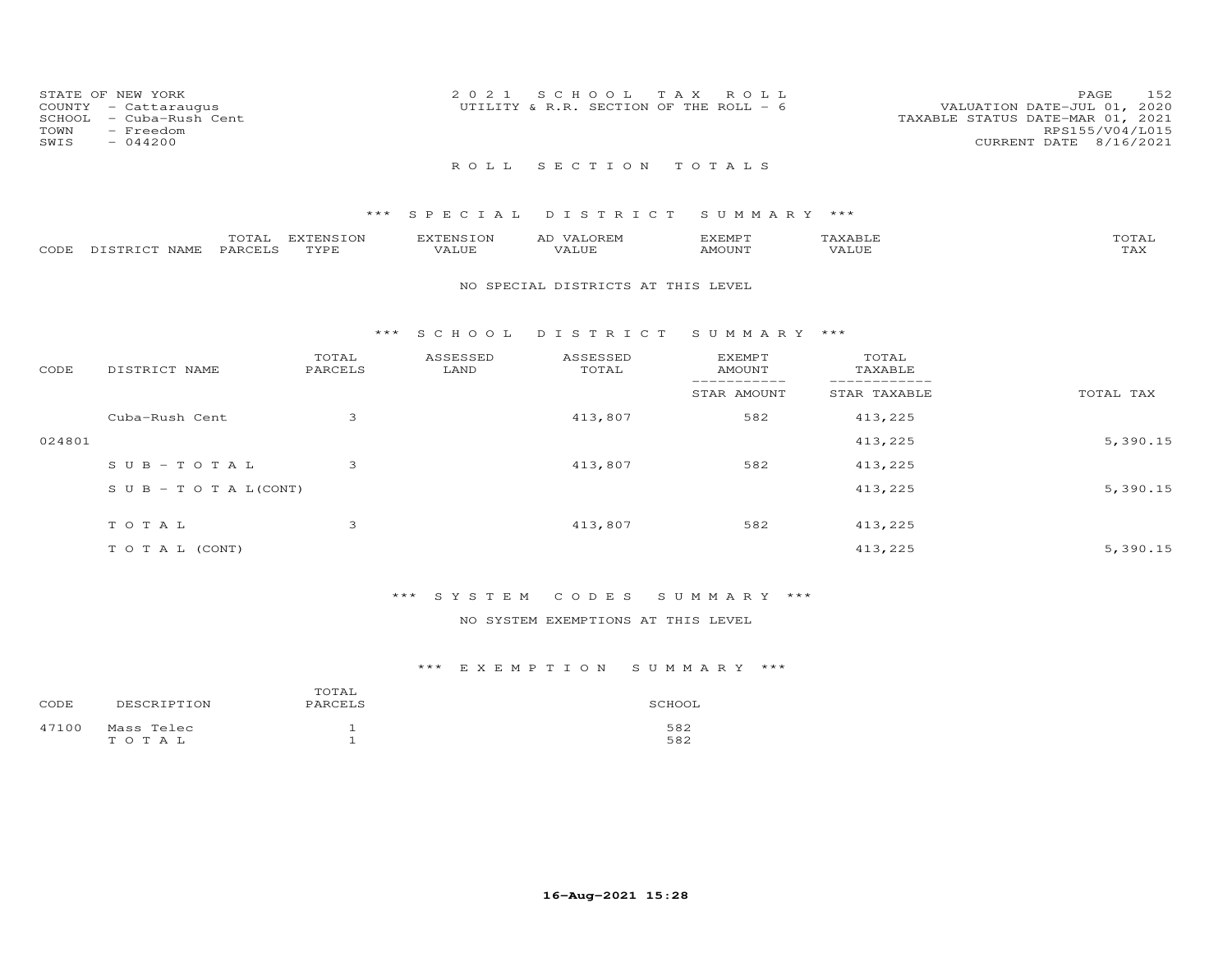| STATE OF NEW YORK<br>COUNTY - Cattaraugus<br>SCHOOL - Cuba-Rush Cent | 2021 SCHOOL TAX ROLL<br>UTILITY & R.R. SECTION OF THE ROLL - 6 | 153<br>PAGE<br>VALUATION DATE-JUL 01, 2020<br>TAXABLE STATUS DATE-MAR 01, 2021<br>RPS155/V04/L015 |
|----------------------------------------------------------------------|----------------------------------------------------------------|---------------------------------------------------------------------------------------------------|
| TOWN<br>- Freedom<br>$-044200$<br>SWIS                               |                                                                | CURRENT DATE 8/16/2021                                                                            |

R O L L S E C T I O N T O T A L S

| ROLL<br>SEC | DESCRIPTION        | TOTAL<br>PARCELS | ASSESSED<br>LAND | ASSESSED<br>TOTAL | <b>EXEMPT</b><br>AMOUNT<br>STAR AMOUNT | TOTAL<br>TAXABLE<br>------------<br>STAR TAXABLE | TAX<br>RATE | TOTAL<br>TAX |
|-------------|--------------------|------------------|------------------|-------------------|----------------------------------------|--------------------------------------------------|-------------|--------------|
|             | 2021-22 School Tax |                  |                  | 413,807           | 582                                    | 413,225                                          |             |              |
|             |                    |                  |                  |                   |                                        | 413,225                                          |             | 5,244.06     |
|             | Library Tax        |                  |                  | 413,807           | 582                                    | 413,225                                          |             |              |
|             |                    |                  |                  |                   |                                        | 413,225                                          |             | 146.09       |
|             | SPEC DIST TAXES    |                  |                  |                   |                                        |                                                  |             |              |
|             | UTILITIES & N.C.   |                  |                  |                   |                                        |                                                  |             | 5,390.15     |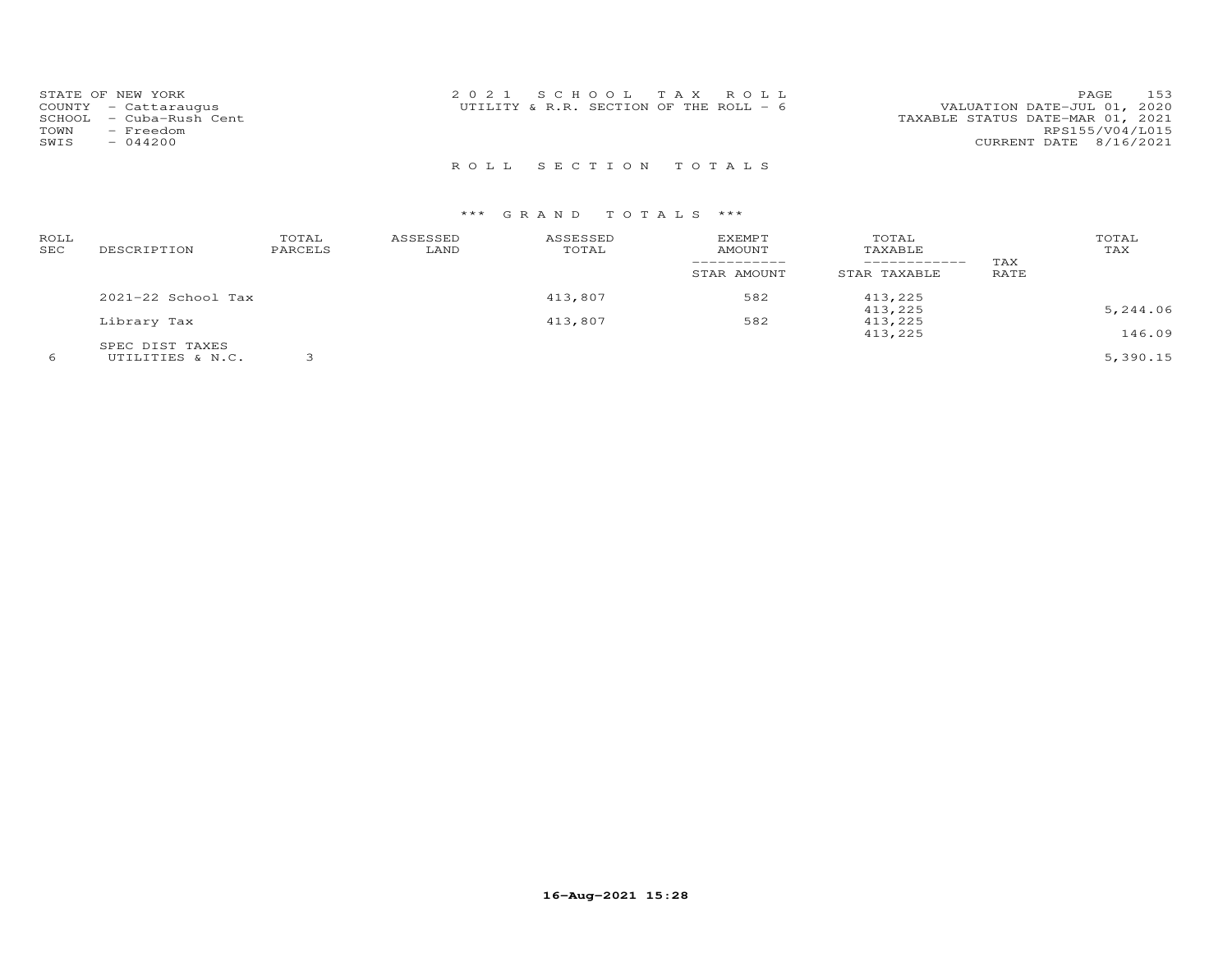| STATE OF NEW YORK       | 2021 SCHOOL TAX ROLL | 154<br><b>PAGE</b>               |
|-------------------------|----------------------|----------------------------------|
| COUNTY - Cattaraugus    |                      | VALUATION DATE-JUL 01, 2020      |
| SCHOOL - Cuba-Rush Cent | SWIS TOTALS          | TAXABLE STATUS DATE-MAR 01, 2021 |
| TOWN<br>- Freedom       |                      | RPS155/V04/L015                  |
| SWIS<br>$-044200$       |                      | CURRENT DATE 8/16/2021           |

| CODE   | TOTAL<br>PARCELS<br>DISTRICT NAME | <b>EXTENSION</b><br>TYPE | <b>EXTENSION</b><br>VALUE | AD VALOREM<br>VALUE                | <b>EXEMPT</b><br>AMOUNT | TAXABLE<br>VALUE | TAX<br>RATE | TOTAL<br>TAX |
|--------|-----------------------------------|--------------------------|---------------------------|------------------------------------|-------------------------|------------------|-------------|--------------|
|        |                                   |                          |                           | NO SPECIAL DISTRICTS AT THIS LEVEL |                         |                  |             |              |
|        |                                   | ***                      | SCHOOL                    | DISTRICT                           | SUMMARY ***             |                  |             |              |
| CODE   | DISTRICT NAME                     | TOTAL<br>PARCELS         | ASSESSED<br>LAND          | ASSESSED<br>TOTAL                  | EXEMPT<br>AMOUNT        | TOTAL<br>TAXABLE |             |              |
|        |                                   |                          |                           |                                    | STAR AMOUNT             | STAR TAXABLE     | TAX RATE    | TOTAL TAX    |
|        | Cuba-Rush Cent                    | 38                       | 1551,900                  | 4184,275                           | 637,036                 | 3,547,239        |             |              |
| 024801 |                                   |                          |                           |                                    | 457,140                 | 3,090,099        | .353548     | 40,469.27    |
|        | $SUB - TO T AL$                   | 38                       | 1551,900                  | 4184,275                           | 637,036                 | 3,547,239        |             |              |
|        | S U B - T O T A $L$ (CONT)        |                          |                           |                                    | 457,140                 | 3,090,099        |             | 40,469.27    |
|        | TOTAL                             | 38                       | 1551,900                  | 4184,275                           | 637,036                 | 3,547,239        |             |              |
|        |                                   |                          |                           |                                    |                         |                  |             |              |
|        | TO TAL (CONT)                     |                          |                           |                                    | 457,140                 | 3,090,099        |             | 40,469.27    |

### \*\*\* S Y S T E M C O D E S S U M M A R Y \*\*\*

### NO SYSTEM EXEMPTIONS AT THIS LEVEL

| DESCRIPTION<br>CODE                                                                               | TOTAL<br>PARCELS | SCHOOL                                             |
|---------------------------------------------------------------------------------------------------|------------------|----------------------------------------------------|
| 41700<br>AG BLDG<br>41720<br>AG DIST<br>41804<br>AGED S<br>41834<br>ENH STAR<br>41854<br>BAS STAR | 2<br>4<br>3<br>⇁ | 188,700<br>302,959<br>21,095<br>229,710<br>227,430 |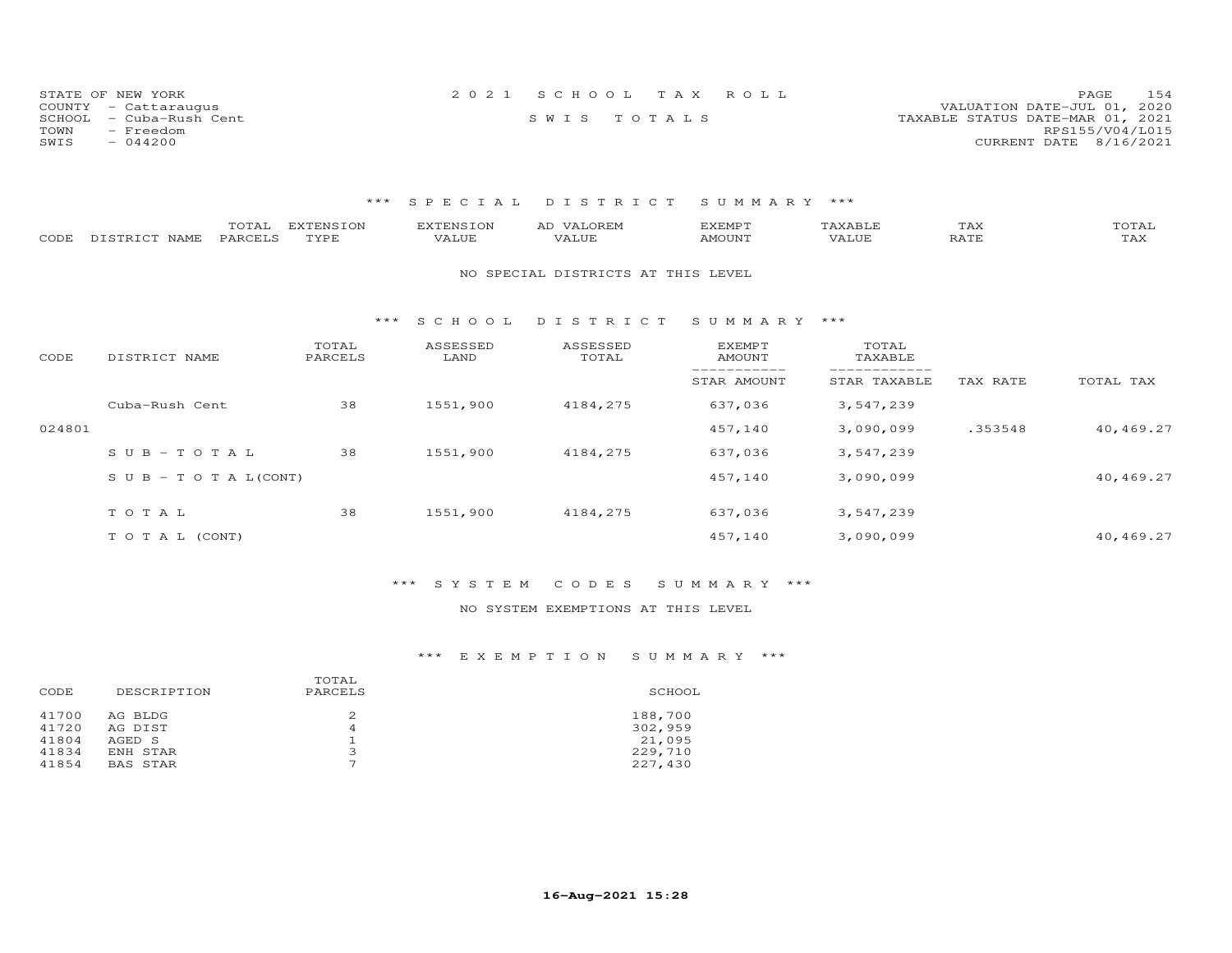| STATE OF NEW YORK       | 2021 SCHOOL TAX ROLL | 155<br>PAGE.                     |
|-------------------------|----------------------|----------------------------------|
| COUNTY - Cattaraugus    |                      | VALUATION DATE-JUL 01, 2020      |
| SCHOOL - Cuba-Rush Cent | SWIS TOTALS          | TAXABLE STATUS DATE-MAR 01, 2021 |
| TOWN<br>- Freedom       |                      | RPS155/V04/L015                  |
| SWIS<br>$-044200$       |                      | CURRENT DATE 8/16/2021           |

# \*\*\* E X E M P T I O N S U M M A R Y \*\*\*

| CODE  | DESCRIPTION | TOTAL<br>PARCELS | SCHOOL   |
|-------|-------------|------------------|----------|
| 42100 | SILO T/C/S  |                  | 123,700  |
| 47100 | Mass Telec  |                  | 582      |
|       | TOTAL       | 19               | 1094,176 |

| ROLL<br><b>SEC</b> | DESCRIPTION                          | TOTAL<br>PARCELS | ASSESSED<br>LAND | ASSESSED<br>TOTAL | EXEMPT<br>AMOUNT   | TOTAL<br>TAXABLE             |                    |            |
|--------------------|--------------------------------------|------------------|------------------|-------------------|--------------------|------------------------------|--------------------|------------|
|                    |                                      |                  |                  |                   | STAR AMOUNT        | ------------<br>STAR TAXABLE | TAX<br><b>RATE</b> |            |
|                    | 2021-22 School Tax                   |                  | 1551,900         | 3769,000          | 636,454<br>457,140 | 3, 132, 546<br>2,675,406     | 12.690557          | 33, 952.41 |
|                    | Library Tax                          |                  | 1551,900         | 3769,000          | 636,454            | 3, 132, 546                  |                    |            |
|                    |                                      |                  |                  |                   |                    | 3, 132, 546                  | 0.353548           | 1,107.56   |
| $\mathbf{1}$       | SPEC DIST TAXES<br>TAXABLE           | 34               |                  |                   |                    |                              |                    | 35,059.97  |
|                    | 2021-22 School Tax                   |                  |                  | 1,468             |                    | 1,468                        |                    |            |
|                    | Library Tax                          |                  |                  | 1,468             |                    | 1,468<br>1,468               | 12.690557          | 18.63      |
|                    |                                      |                  |                  |                   |                    | 1,468                        | 0.353548           | .52        |
| 5                  | SPEC DIST TAXES<br>SPECIAL FRANCHISE | $\mathbf{1}$     |                  |                   |                    |                              |                    | 19.15      |
|                    | 2021-22 School Tax                   |                  |                  | 413,807           | 582                | 413,225                      |                    |            |
|                    |                                      |                  |                  |                   |                    | 413,225                      | 12.690557          | 5,244.06   |
|                    | Library Tax                          |                  |                  | 413,807           | 582                | 413,225                      |                    |            |
|                    |                                      |                  |                  |                   |                    | 413,225                      | 0.353548           | 146.09     |
| 6                  | SPEC DIST TAXES<br>UTILITIES & N.C.  | 3                |                  |                   |                    |                              |                    | 5,390.15   |
|                    | 2021-22 School Tax                   |                  | 1551,900         | 4184,275          | 637,036            | 3,547,239                    |                    |            |
|                    |                                      |                  |                  |                   | 457,140            | 3,090,099                    | 12.690557          | 39,215.10  |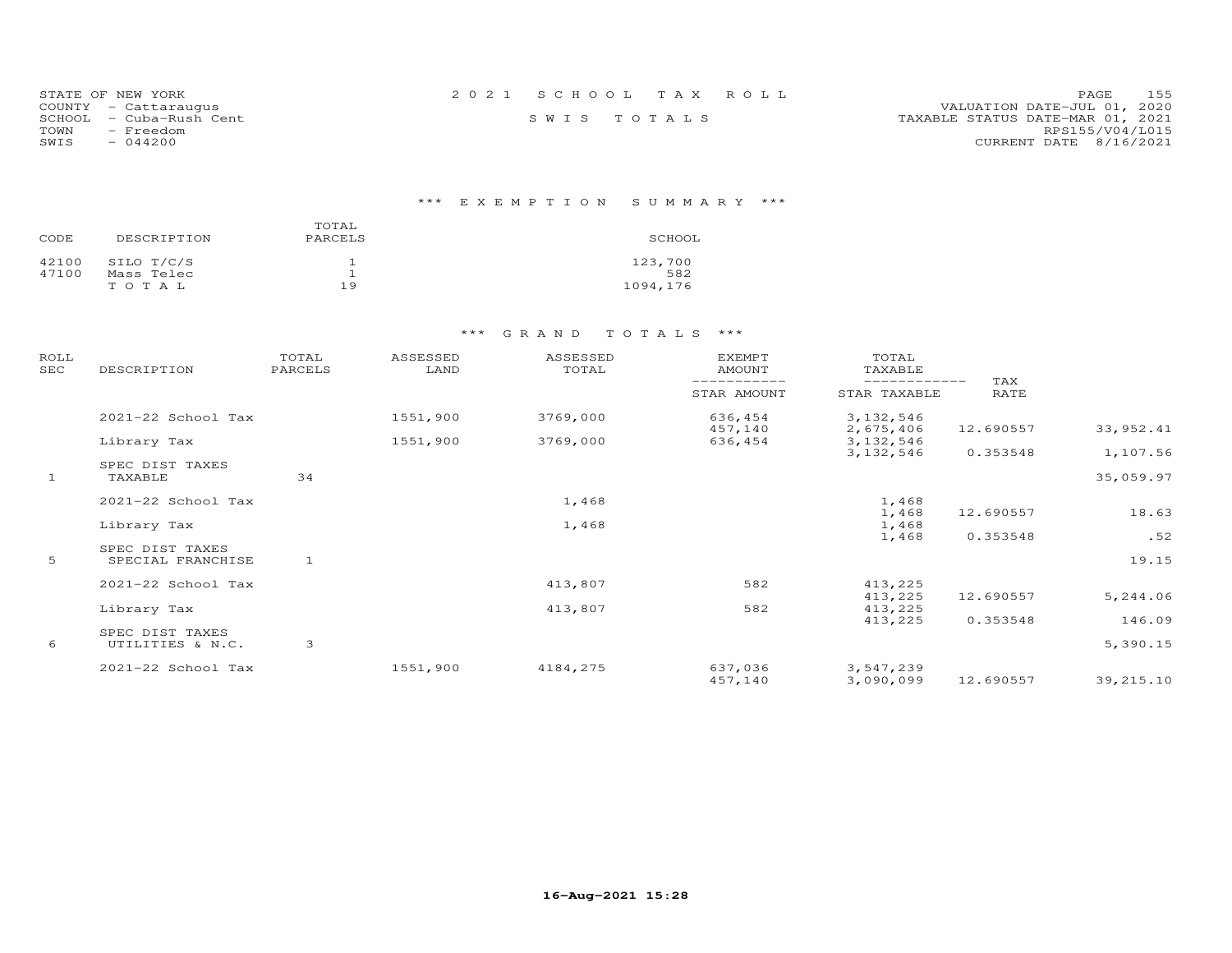| STATE OF NEW YORK       | 2021 SCHOOL TAX ROLL | 156<br>PAGE.                     |
|-------------------------|----------------------|----------------------------------|
| COUNTY - Cattaraugus    |                      | VALUATION DATE-JUL 01, 2020      |
| SCHOOL - Cuba-Rush Cent | SWIS TOTALS          | TAXABLE STATUS DATE-MAR 01, 2021 |
| TOWN<br>- Freedom       |                      | RPS155/V04/L015                  |
| SWIS<br>$-044200$       |                      | CURRENT DATE 8/16/2021           |

| ROLL<br>SEC  | DESCRIPTION            | TOTAL<br>PARCELS | ASSESSED<br>LAND | ASSESSED<br>TOTAL | <b>EXEMPT</b><br>AMOUNT<br>__________ | TOTAL<br>TAXABLE<br>------------- | TAX       |           |
|--------------|------------------------|------------------|------------------|-------------------|---------------------------------------|-----------------------------------|-----------|-----------|
|              |                        |                  |                  |                   | STAR AMOUNT                           | STAR TAXABLE                      | RATE      |           |
|              | Library Tax            |                  | 1551,900         | 4184,275          | 637,036                               | 3,547,239<br>3,547,239            | 0.353548  | 1,254.17  |
|              | SPEC DIST TAXES        |                  |                  |                   |                                       |                                   |           |           |
| $\star$      | SUB<br>TOTAL           | 38               |                  |                   |                                       |                                   |           | 40,469.27 |
|              | $2021 - 22$ School Tax |                  | 1551,900         | 4184,275          | 637,036                               | 3,547,239                         |           |           |
|              | Library Tax            |                  | 1551,900         | 4184,275          | 457,140<br>637,036                    | 3,090,099<br>3,547,239            | 12.690557 | 39,215.10 |
|              | SPEC DIST TAXES        |                  |                  |                   |                                       | 3,547,239                         | 0.353548  | 1,254.17  |
| $\star\star$ | GRAND TOTAL            | 38               |                  |                   |                                       |                                   |           | 40,469.27 |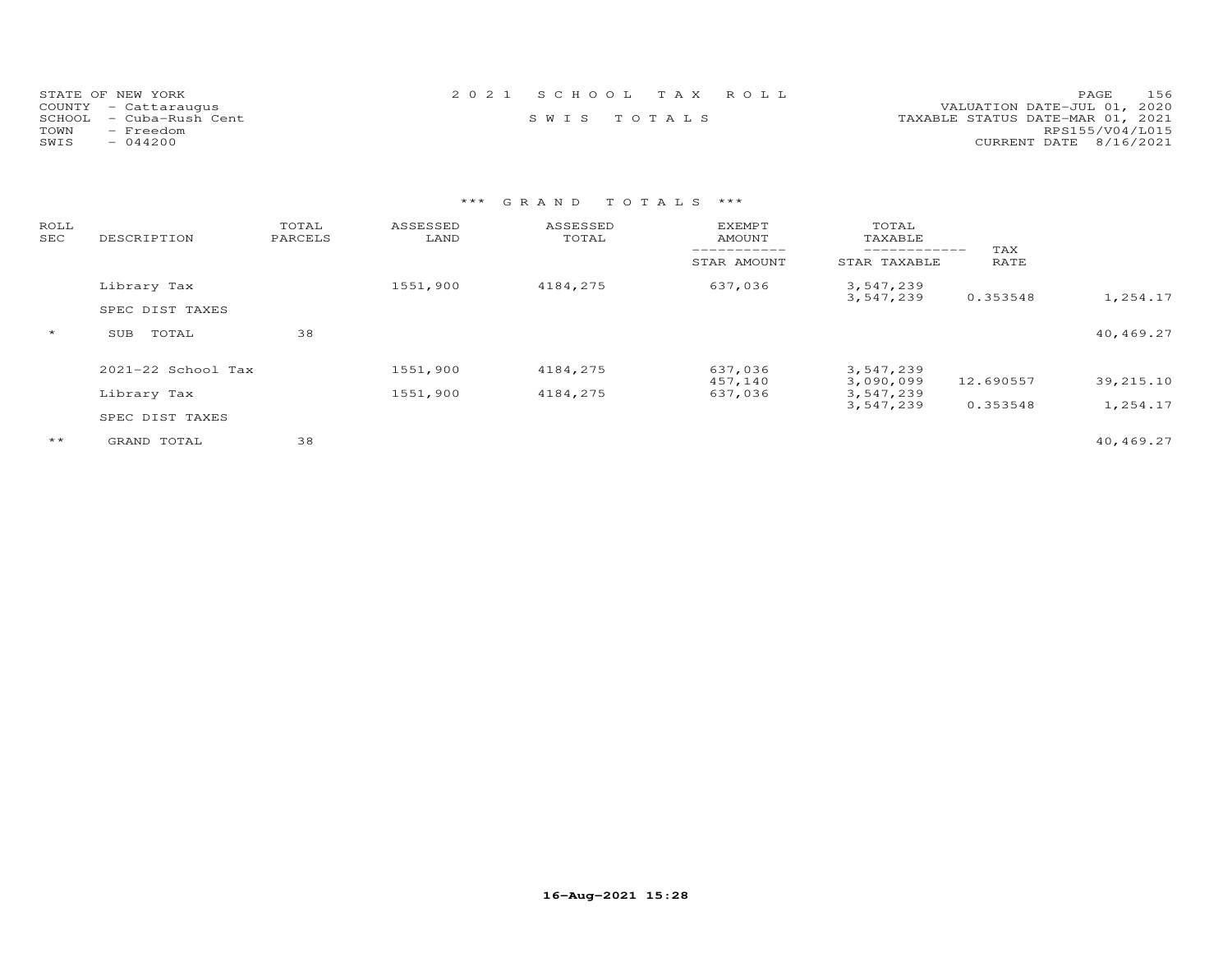| STATE OF NEW YORK<br>COUNTY - Cattaraugus<br>SCHOOL - Cuba-Rush Cent<br>TOWN<br>- Hinsdale<br>SWIS<br>$-044600$ |                                                                                                                            | 2021 SCHOOL TAX ROLL<br>TAXABLE SECTION OF THE ROLL - 1<br>UNIFORM PERCENT OF VALUE IS 085.00 | OWNERS NAME SEQUENCE |                           | VALUATION DATE-JUL 01, 2020<br>TAXABLE STATUS DATE-MAR 01, 2021 | 157<br>PAGE                      |
|-----------------------------------------------------------------------------------------------------------------|----------------------------------------------------------------------------------------------------------------------------|-----------------------------------------------------------------------------------------------|----------------------|---------------------------|-----------------------------------------------------------------|----------------------------------|
| TAX MAP PARCEL NUMBER<br>CURRENT OWNERS NAME                                                                    | SCHOOL DISTRICT                                                                                                            | LAND                                                                                          |                      | TAX DESCRIPTION           | TAXABLE VALUE                                                   |                                  |
| CURRENT OWNERS ADDRESS<br>***********************                                                               | PARCEL SIZE/GRID COORD                                                                                                     | TOTAL                                                                                         |                      | SPECIAL DISTRICTS         |                                                                 | TAX AMOUNT                       |
|                                                                                                                 | 484 Nys Rte 446                                                                                                            |                                                                                               |                      |                           | ACCT 0119                                                       | BILL 413                         |
| $68.004 - 2 - 4$                                                                                                | 210 1 Family Res                                                                                                           |                                                                                               | ENH STAR             | 41834                     |                                                                 | 53,500                           |
| Anastasia Albert                                                                                                | Cuba-Rush Cent 024801                                                                                                      |                                                                                               |                      | 13,000 2021-22 School Tax | 53,500                                                          | 798.76                           |
| 484 Nys Rte 446<br>Cuba, NY 14727                                                                               | 11 03 03<br>FRNT 141.74 DPTH<br>ACRES<br>2.00<br>EAST-1215762 NRTH-0803396<br>DEED BOOK 844<br>PG-00756                    |                                                                                               | 53,500 Library Tax   |                           | 53,500                                                          | 22.25                            |
|                                                                                                                 | FULL MARKET VALUE                                                                                                          | 62,941                                                                                        |                      |                           |                                                                 |                                  |
|                                                                                                                 |                                                                                                                            |                                                                                               |                      | TOTAL TAX ---             | DATE #1                                                         | $22.25**$<br>09/30/21            |
|                                                                                                                 |                                                                                                                            |                                                                                               |                      |                           | AMT DUE                                                         | 22.25                            |
|                                                                                                                 | Keller Hill Rd W (Off)                                                                                                     |                                                                                               |                      |                           | ACCT 0742                                                       | BILL 414                         |
| $77.002 - 1 - 4$                                                                                                | 260 Seasonal res                                                                                                           |                                                                                               |                      | 2021-22 School Tax        | 22,000                                                          | 328.46                           |
| Arnold Kristen                                                                                                  | Cuba-Rush Cent 024801                                                                                                      |                                                                                               | 8,700 Library Tax    |                           | 22,000                                                          | 9.15                             |
| 2190 Dutch Hollow Rd<br>Avon, NY 14414                                                                          | 10 03 03<br>4.29<br>ACRES<br>EAST-1218691 NRTH-0796480<br>DEED BOOK 8423 PG-8001                                           | 22,000                                                                                        |                      |                           |                                                                 |                                  |
|                                                                                                                 | FULL MARKET VALUE                                                                                                          | 25,882                                                                                        |                      |                           |                                                                 |                                  |
|                                                                                                                 |                                                                                                                            |                                                                                               |                      | TOTAL TAX ---             | DATE #1<br>AMT DUE                                              | $337.61**$<br>09/30/21<br>337.61 |
|                                                                                                                 |                                                                                                                            |                                                                                               |                      |                           |                                                                 |                                  |
|                                                                                                                 | Off Town Line Rd                                                                                                           |                                                                                               |                      |                           | ACCT 1584                                                       | BILL 415                         |
| $68.004 - 2 - 14.3$                                                                                             | 311 Res vac land                                                                                                           |                                                                                               |                      | 2021-22 School Tax        | 14,800                                                          | 220.96                           |
| Austin Eric w<br>636 Garden Avenue<br>Olean, NY 14760                                                           | Cuba-Rush Cent 024801<br>3/3/3<br>ACRES 13.60<br>EAST-1218985 NRTH-0803274<br>DEED BOOK 2019 PG-10467<br>FULL MARKET VALUE | 14,800                                                                                        | 14,800 Library Tax   |                           | 14,800                                                          | 6.16                             |
|                                                                                                                 |                                                                                                                            | 17,412                                                                                        |                      | TOTAL TAX ---             |                                                                 | $227.12**$                       |
|                                                                                                                 |                                                                                                                            |                                                                                               |                      |                           | DATE #1<br>AMT DUE                                              | 09/30/21<br>227.12               |
|                                                                                                                 |                                                                                                                            |                                                                                               |                      |                           |                                                                 |                                  |
|                                                                                                                 | 506 Nys Rte 446                                                                                                            |                                                                                               |                      |                           | ACCT 1243                                                       | BILL 416                         |
| $68.004 - 2 - 3.4$                                                                                              | 270 Mfg housing                                                                                                            |                                                                                               | BAS STAR 41854       |                           |                                                                 | 25,500                           |
| Baldwin Donald                                                                                                  | Cuba-Rush Cent 024801                                                                                                      |                                                                                               |                      | 22,400 2021-22 School Tax | 28,000                                                          | 418.04                           |
| Baldwin Jennifer L<br>506 Nys Rte 446<br>Cuba, NY 14727                                                         | 11 03 03<br>FRNT 300.00 DPTH 234.24<br>EAST-1215801 NRTH-0802995<br>DEED BOOK 00936 PG-01178<br>FULL MARKET VALUE          | 32,941                                                                                        | 28,000 Library Tax   |                           | 28,000                                                          | 11.65                            |
|                                                                                                                 |                                                                                                                            |                                                                                               |                      | TOTAL TAX ---             |                                                                 | 48.98**                          |
|                                                                                                                 |                                                                                                                            |                                                                                               |                      |                           | DATE #1<br>AMT DUE                                              | 09/30/21<br>48.98                |
|                                                                                                                 |                                                                                                                            |                                                                                               |                      |                           |                                                                 |                                  |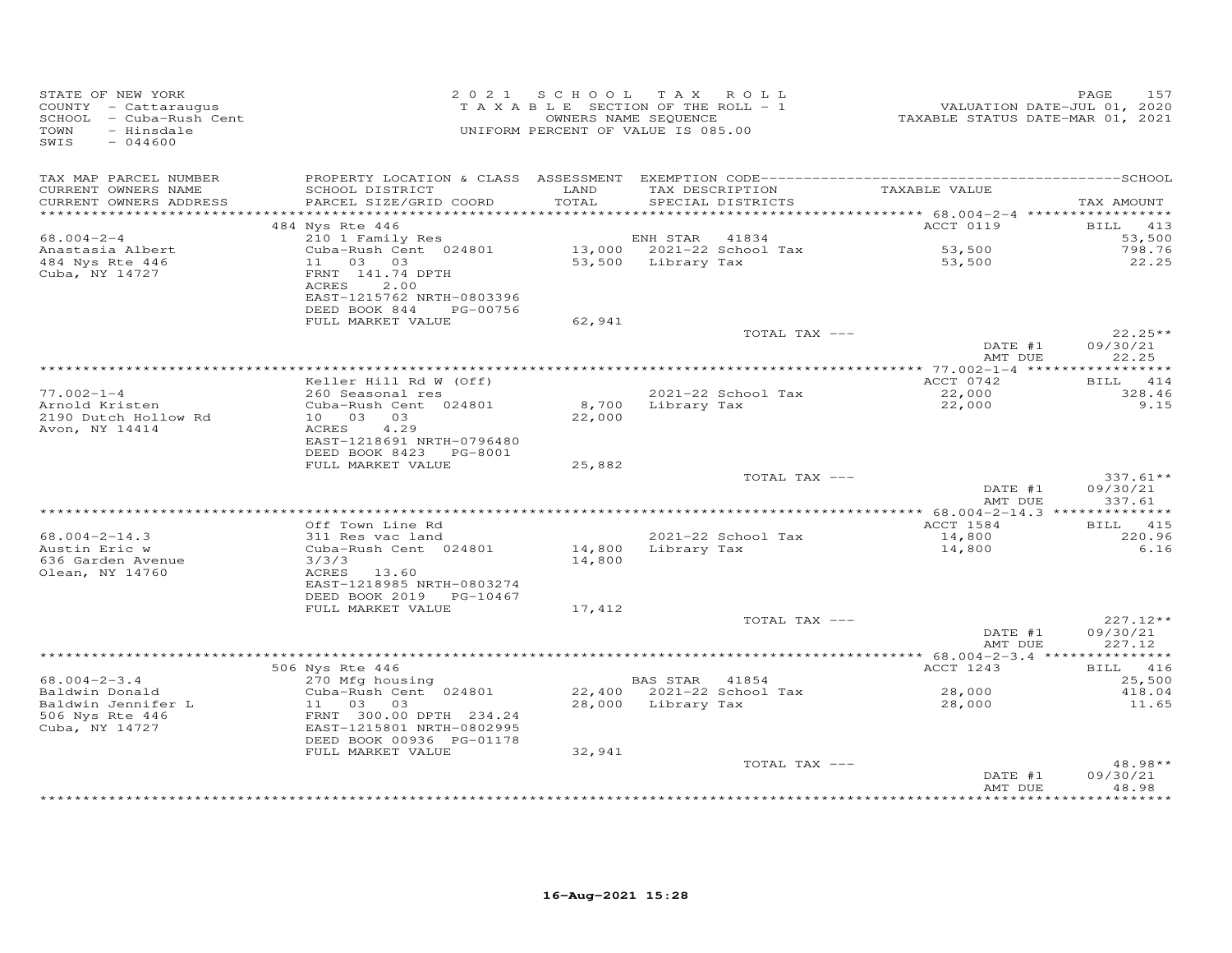| STATE OF NEW YORK<br>COUNTY - Cattaraugus<br>SCHOOL - Cuba-Rush Cent<br>- Hinsdale<br>TOWN<br>$-044600$<br>SWIS |                                                      | 2021 SCHOOL | TAX ROLL<br>TAXABLE SECTION OF THE ROLL - 1<br>OWNERS NAME SEQUENCE<br>UNIFORM PERCENT OF VALUE IS 085.00 | VALUATION DATE-JUL 01, 2020<br>TAXABLE STATUS DATE-MAR 01, 2021 | PAGE<br>158        |
|-----------------------------------------------------------------------------------------------------------------|------------------------------------------------------|-------------|-----------------------------------------------------------------------------------------------------------|-----------------------------------------------------------------|--------------------|
| TAX MAP PARCEL NUMBER                                                                                           |                                                      |             |                                                                                                           |                                                                 |                    |
| CURRENT OWNERS NAME                                                                                             | SCHOOL DISTRICT                                      | LAND        | TAX DESCRIPTION                                                                                           | TAXABLE VALUE                                                   |                    |
| CURRENT OWNERS ADDRESS                                                                                          | PARCEL SIZE/GRID COORD                               | TOTAL       | SPECIAL DISTRICTS                                                                                         |                                                                 | TAX AMOUNT         |
| ***********************                                                                                         |                                                      |             |                                                                                                           |                                                                 |                    |
| $68.004 - 1 - 4.6$                                                                                              | 304 Nys Rte 446<br>210 1 Family Res                  |             | BAS STAR 41854                                                                                            | ACCT 1455                                                       | BILL 417<br>25,500 |
| Beatty David J                                                                                                  | Cuba-Rush Cent 024801                                |             |                                                                                                           |                                                                 | 1,082.43           |
| Beatty Debra A                                                                                                  | 03<br>12 03                                          |             | 72,500 Library Tax                                                                                        | 72,500<br>72,500                                                | 30.16              |
| 304 NYS Route 446                                                                                               | FRNT 590.00 DPTH                                     |             |                                                                                                           |                                                                 |                    |
| Cuba, NY 14727                                                                                                  | ACRES<br>4.65                                        |             |                                                                                                           |                                                                 |                    |
|                                                                                                                 | EAST-1217062 NRTH-0806856                            |             |                                                                                                           |                                                                 |                    |
|                                                                                                                 | DEED BOOK 15652 PG-9001<br>FULL MARKET VALUE         | 85,294      |                                                                                                           |                                                                 |                    |
|                                                                                                                 |                                                      |             | TOTAL TAX ---                                                                                             |                                                                 | $731.87**$         |
|                                                                                                                 |                                                      |             |                                                                                                           | DATE #1                                                         | 09/30/21           |
|                                                                                                                 |                                                      |             |                                                                                                           | AMT DUE                                                         | 731.87             |
|                                                                                                                 |                                                      |             |                                                                                                           |                                                                 |                    |
| $68.004 - 2 - 16$                                                                                               | Keller Hill Rd N<br>322 Rural vac>10                 |             | 2021-22 School Tax                                                                                        | ACCT 0890<br>12,800                                             | BILL 418<br>191.10 |
| Benham Robert L.                                                                                                | Cuba-Rush Cent 024801                                | 12,800      | Library Tax                                                                                               | 12,800                                                          | 5.32               |
| Benham Connie J.                                                                                                | 03 03 03                                             | 12,800      |                                                                                                           |                                                                 |                    |
| 10472 Alleghany Road                                                                                            | FRNT 550.00 DPTH                                     |             |                                                                                                           |                                                                 |                    |
| Darien Center, NY 14040                                                                                         | ACRES 12.19                                          |             |                                                                                                           |                                                                 |                    |
|                                                                                                                 | EAST-1221404 NRTH-0802984<br>DEED BOOK 24692 PG-9001 |             |                                                                                                           |                                                                 |                    |
|                                                                                                                 | FULL MARKET VALUE                                    | 15,059      |                                                                                                           |                                                                 |                    |
|                                                                                                                 |                                                      |             | TOTAL TAX ---                                                                                             |                                                                 | $196.42**$         |
|                                                                                                                 |                                                      |             |                                                                                                           | DATE #1                                                         | 09/30/21           |
|                                                                                                                 |                                                      |             |                                                                                                           | AMT DUE                                                         | 196.42             |
|                                                                                                                 | Keller Hill Rd N                                     |             |                                                                                                           | ACCT 0911                                                       | BILL 419           |
| $68.004 - 2 - 19$                                                                                               | 322 Rural vac>10                                     |             | 2021-22 School Tax                                                                                        |                                                                 | 204.54             |
| Benham Robert L.                                                                                                | Cuba-Rush Cent 024801                                |             | 13,700 Library Tax                                                                                        | 13,700<br>13,700                                                | 5.70               |
| Benham Connie J.                                                                                                | 03 03<br>03                                          | 13,700      |                                                                                                           |                                                                 |                    |
| 10472 Alleghany Road                                                                                            | FRNT 520.00 DPTH                                     |             |                                                                                                           |                                                                 |                    |
| Darien Center, NY 14040                                                                                         | ACRES 14.53<br>EAST-1221502 NRTH-0802489             |             |                                                                                                           |                                                                 |                    |
|                                                                                                                 | DEED BOOK 24692 PG-9001                              |             |                                                                                                           |                                                                 |                    |
|                                                                                                                 | FULL MARKET VALUE                                    | 16,118      |                                                                                                           |                                                                 |                    |
|                                                                                                                 |                                                      |             | TOTAL TAX ---                                                                                             |                                                                 | $210.24**$         |
|                                                                                                                 |                                                      |             |                                                                                                           | DATE #1                                                         | 09/30/21           |
|                                                                                                                 |                                                      |             | *************************************                                                                     | AMT DUE<br>************** 68.004-2-22.5 ***************         | 210.24             |
|                                                                                                                 | Keller Hill Rd N                                     |             |                                                                                                           | ACCT 1485                                                       | BILL 420           |
| $68.004 - 2 - 22.5$                                                                                             | 312 Vac w/imprv                                      |             | 2021-22 School Tax                                                                                        | 7,700                                                           | 114.96             |
| Bennett Diane                                                                                                   | Cuba-Rush Cent 024801                                |             | 7,600 Library Tax                                                                                         | 7,700                                                           | 3.20               |
| PO Box 59                                                                                                       | 03 03 03                                             | 7,700       |                                                                                                           |                                                                 |                    |
| Westons Mills, NY 14788                                                                                         | FRNT 270.00 DPTH<br>ACRES<br>2.35                    |             |                                                                                                           |                                                                 |                    |
|                                                                                                                 | EAST-1222427 NRTH-0801080                            |             |                                                                                                           |                                                                 |                    |
|                                                                                                                 | DEED BOOK 00985 PG-00888                             |             |                                                                                                           |                                                                 |                    |
|                                                                                                                 | FULL MARKET VALUE                                    | 9,059       |                                                                                                           |                                                                 |                    |
|                                                                                                                 |                                                      |             | TOTAL TAX ---                                                                                             |                                                                 | $118.16**$         |
|                                                                                                                 |                                                      |             |                                                                                                           | DATE #1<br>AMT DUE                                              | 09/30/21<br>118.16 |
|                                                                                                                 |                                                      |             |                                                                                                           |                                                                 |                    |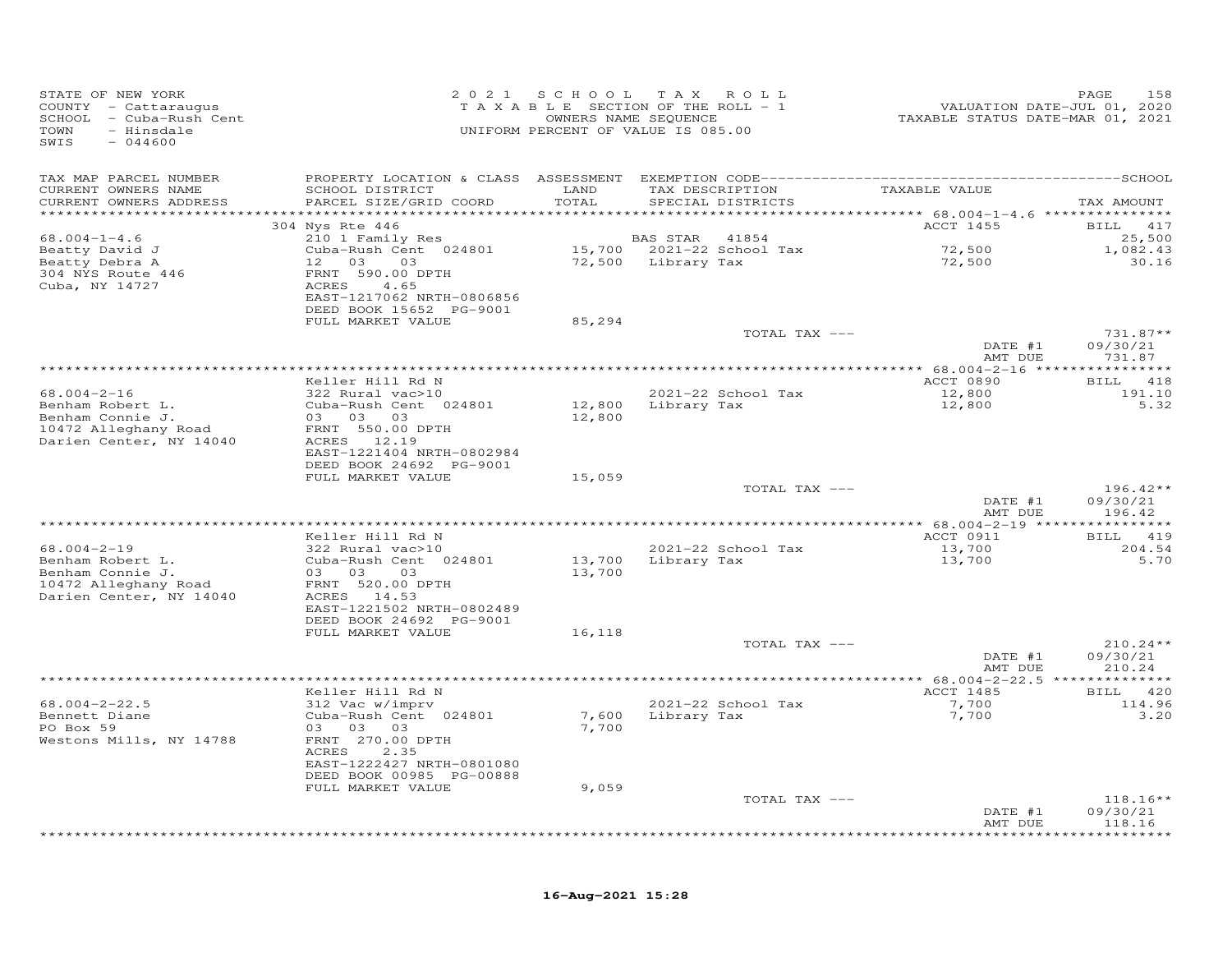| STATE OF NEW YORK<br>COUNTY - Cattaraugus<br>SCHOOL - Cuba-Rush Cent<br>TOWN<br>- Hinsdale<br>SWIS<br>$-044600$ | 2 0 2 1                                              | SCHOOL           | T A X<br>ROLL<br>TAXABLE SECTION OF THE ROLL - 1<br>OWNERS NAME SEQUENCE<br>UNIFORM PERCENT OF VALUE IS 085.00 | VALUATION DATE-JUL 01, 2020<br>TAXABLE STATUS DATE-MAR 01, 2021 | PAGE<br>159        |
|-----------------------------------------------------------------------------------------------------------------|------------------------------------------------------|------------------|----------------------------------------------------------------------------------------------------------------|-----------------------------------------------------------------|--------------------|
| TAX MAP PARCEL NUMBER                                                                                           |                                                      |                  |                                                                                                                |                                                                 |                    |
| CURRENT OWNERS NAME<br>CURRENT OWNERS ADDRESS                                                                   | SCHOOL DISTRICT<br>PARCEL SIZE/GRID COORD            | LAND<br>TOTAL    | TAX DESCRIPTION<br>SPECIAL DISTRICTS                                                                           | TAXABLE VALUE                                                   | TAX AMOUNT         |
| ************************                                                                                        |                                                      |                  |                                                                                                                |                                                                 |                    |
|                                                                                                                 | 251 Nys Rte 446                                      |                  |                                                                                                                | ACCT 1204                                                       | 421<br><b>BILL</b> |
| $68.004 - 1 - 4.3$                                                                                              | 210 1 Family Res                                     |                  | 2021-22 School Tax                                                                                             | 99,000                                                          | 1,478.08           |
| Byler Daniel<br>Byler Elizabeth                                                                                 | Cuba-Rush Cent 024801<br>12 03 03                    | 99,000           | 49,500 Library Tax                                                                                             | 99,000                                                          | 41.18              |
| 251 NYS Route 446                                                                                               | FRNT 2950.00 DPTH                                    |                  |                                                                                                                |                                                                 |                    |
| Cuba, NY 14727                                                                                                  | ACRES 88.65                                          |                  |                                                                                                                |                                                                 |                    |
|                                                                                                                 | EAST-1217425 NRTH-0805482                            |                  |                                                                                                                |                                                                 |                    |
|                                                                                                                 | DEED BOOK 20200 PG-4410                              |                  |                                                                                                                |                                                                 |                    |
|                                                                                                                 | FULL MARKET VALUE                                    | 116,471          | TOTAL TAX ---                                                                                                  |                                                                 | $1,519.26**$       |
|                                                                                                                 |                                                      |                  |                                                                                                                | DATE #1                                                         | 09/30/21           |
|                                                                                                                 |                                                      |                  |                                                                                                                | AMT DUE                                                         | 1,519.26           |
|                                                                                                                 |                                                      |                  |                                                                                                                |                                                                 |                    |
|                                                                                                                 | Nys Rte 446                                          |                  |                                                                                                                | ACCT 0937                                                       | BILL 422           |
| $68.004 - 2 - 6$                                                                                                | 314 Rural vac<10                                     |                  | 2021-22 School Tax                                                                                             | 17,500                                                          | 261.28             |
| Charles R. Richardson and Bern Cuba-Rush Cent 024801<br>B.C. Richardson Trust dat Febr 19 03 03                 |                                                      | 17,500<br>17,500 | Library Tax                                                                                                    | 17,500                                                          | 7.28               |
| 625 Route 446                                                                                                   | Ff 600.00                                            |                  |                                                                                                                |                                                                 |                    |
| Cuba, NY 14727                                                                                                  | ACRES<br>8.75                                        |                  |                                                                                                                |                                                                 |                    |
|                                                                                                                 | EAST-1214675 NRTH-0801230                            |                  |                                                                                                                |                                                                 |                    |
|                                                                                                                 | DEED BOOK 29164 PG-2002<br>FULL MARKET VALUE         |                  |                                                                                                                |                                                                 |                    |
|                                                                                                                 |                                                      | 20,588           | TOTAL TAX ---                                                                                                  |                                                                 | $268.56**$         |
|                                                                                                                 |                                                      |                  |                                                                                                                | DATE #1                                                         | 09/30/21           |
|                                                                                                                 |                                                      |                  |                                                                                                                | AMT DUE                                                         | 268.56             |
|                                                                                                                 |                                                      |                  |                                                                                                                |                                                                 |                    |
| $68.004 - 2 - 10$                                                                                               | 625 Nys Rte 446<br>210 1 Family Res                  |                  | ENH STAR 41834                                                                                                 | ACCT 0453                                                       | BILL 423<br>60,100 |
| Charles R. Richardson and Bern Cuba-Rush Cent 024801                                                            |                                                      | 13,200           | 2021-22 School Tax                                                                                             | 61,000                                                          | 910.73             |
| B.C. Richardson Trust dat Febr 11 03 03                                                                         |                                                      | 61,000           | Library Tax                                                                                                    | 61,000                                                          | 25.37              |
| 625 Route 446                                                                                                   | Ff 430.00                                            |                  |                                                                                                                |                                                                 |                    |
| Cuba, NY 14727                                                                                                  | 2.16<br>ACRES                                        |                  |                                                                                                                |                                                                 |                    |
|                                                                                                                 | EAST-1215150 NRTH-0801150<br>DEED BOOK 29164 PG-2002 |                  |                                                                                                                |                                                                 |                    |
|                                                                                                                 | FULL MARKET VALUE                                    | 71,765           |                                                                                                                |                                                                 |                    |
|                                                                                                                 |                                                      |                  | TOTAL TAX ---                                                                                                  |                                                                 | $40.10**$          |
|                                                                                                                 |                                                      |                  |                                                                                                                | DATE #1                                                         | 09/30/21           |
|                                                                                                                 |                                                      |                  |                                                                                                                | AMT DUE                                                         | 40.10              |
|                                                                                                                 | Keller Hill Rd N                                     |                  |                                                                                                                | ***************** 68.004-2-14.2 **************<br>ACCT 0907     | BILL<br>424        |
| $68.004 - 2 - 14.2$                                                                                             | 321 Abandoned ag                                     |                  | 2021-22 School Tax                                                                                             | 18,900                                                          | 282.18             |
| Church Carol S                                                                                                  | Cuba-Rush Cent 024801                                | 18,900           | Library Tax                                                                                                    | 18,900                                                          | 7.86               |
| Bitterman Margaret                                                                                              | 03 03 03                                             | 18,900           |                                                                                                                |                                                                 |                    |
| Richard L Church Family                                                                                         | FRNT 1090.00 DPTH                                    |                  |                                                                                                                |                                                                 |                    |
| 3732 Bowen Rd<br>Lancaster, NY 14086                                                                            | ACRES 34.98<br>EAST-1220285 NRTH-0803423             |                  |                                                                                                                |                                                                 |                    |
|                                                                                                                 | DEED BOOK 00964 PG-01055                             |                  |                                                                                                                |                                                                 |                    |
|                                                                                                                 | FULL MARKET VALUE                                    | 22,235           |                                                                                                                |                                                                 |                    |
|                                                                                                                 |                                                      |                  | TOTAL TAX ---                                                                                                  |                                                                 | $290.04**$         |
|                                                                                                                 |                                                      |                  |                                                                                                                | DATE #1                                                         | 09/30/21           |
|                                                                                                                 |                                                      |                  |                                                                                                                | AMT DUE                                                         | 290.04<br>*******  |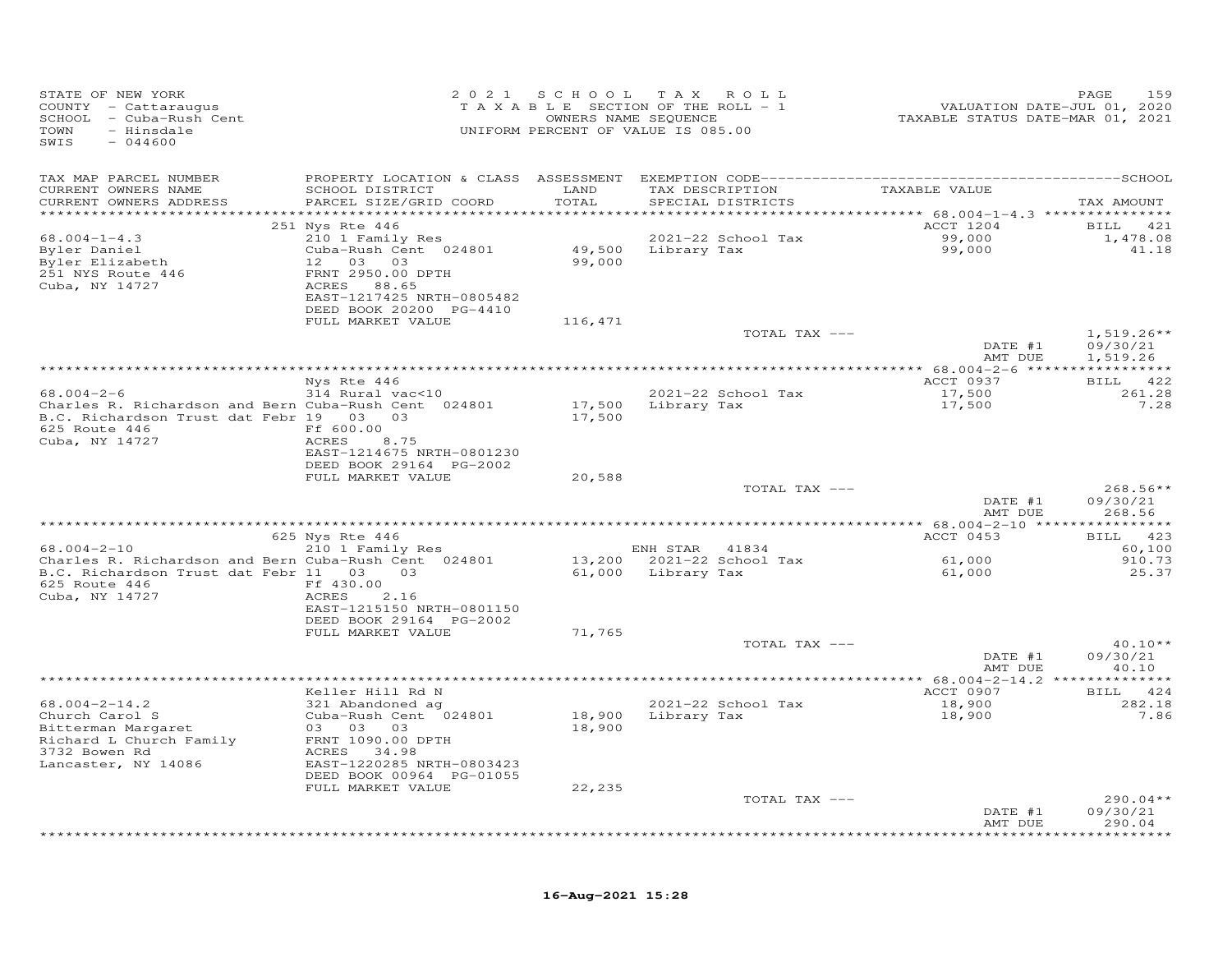| STATE OF NEW YORK<br>COUNTY - Cattaraugus<br>SCHOOL - Cuba-Rush Cent<br>- Hinsdale<br>TOWN<br>SWIS<br>$-044600$ |                                                                                      |               | 2021 SCHOOL TAX ROLL<br>TAXABLE SECTION OF THE ROLL - 1<br>OWNERS NAME SEQUENCE<br>UNIFORM PERCENT OF VALUE IS 085.00 | VALUATION DATE-JUL 01, 2020<br>TAXABLE STATUS DATE-MAR 01, 2021 | 160<br>PAGE                          |
|-----------------------------------------------------------------------------------------------------------------|--------------------------------------------------------------------------------------|---------------|-----------------------------------------------------------------------------------------------------------------------|-----------------------------------------------------------------|--------------------------------------|
| TAX MAP PARCEL NUMBER<br>CURRENT OWNERS NAME<br>CURRENT OWNERS ADDRESS<br>***********************               | SCHOOL DISTRICT<br>PARCEL SIZE/GRID COORD<br>*************************               | LAND<br>TOTAL | TAX DESCRIPTION<br>SPECIAL DISTRICTS                                                                                  | TAXABLE VALUE                                                   | TAX AMOUNT                           |
|                                                                                                                 | Keller Hill Rd N                                                                     |               |                                                                                                                       | ACCT 0609                                                       | BILL 425                             |
| $68.004 - 2 - 22.1$<br>Clark Charles A.R.<br>330 S Barry St<br>Olean, NY 14760                                  | 314 Rural vac<10<br>Cuba-Rush Cent 024801<br>03 03 03<br>FRNT 520.00 DPTH            | 9,400         | 2021-22 School Tax<br>9,400 Library Tax                                                                               | 9,400<br>9,400                                                  | 140.34<br>3.91                       |
|                                                                                                                 | ACRES<br>4.45<br>EAST-1222425 NRTH-0801477<br>DEED BOOK 7916 PG-4001                 |               |                                                                                                                       |                                                                 |                                      |
|                                                                                                                 | FULL MARKET VALUE                                                                    | 11,059        | TOTAL TAX ---                                                                                                         |                                                                 | $144.25**$                           |
|                                                                                                                 |                                                                                      |               |                                                                                                                       | DATE #1<br>AMT DUE                                              | 09/30/21<br>144.25                   |
|                                                                                                                 |                                                                                      |               | *************************************                                                                                 | ************ 77.002-1-11.1 ***                                  | **********                           |
| $77.002 - 1 - 11.1$                                                                                             | 4361 Keller Hill Rd<br>557 Outdr sport                                               |               | 2021-22 School Tax                                                                                                    | ACCT 0192<br>80,000                                             | <b>BILL</b><br>426<br>1,194.41       |
| Cuba Rod Gun Club<br>PO Box 122<br>Cuba, NY 14727                                                               | Cuba-Rush Cent 024801<br>02<br>03<br>0.3<br>ACRES 135.70                             | 80,000        | 40,500 Library Tax                                                                                                    | 80,000                                                          | 33.28                                |
|                                                                                                                 | EAST-1220850 NRTH-0799287<br>DEED BOOK 1000 PG-549                                   |               |                                                                                                                       |                                                                 |                                      |
|                                                                                                                 | FULL MARKET VALUE                                                                    | 94,118        | TOTAL TAX ---                                                                                                         |                                                                 | $1,227.69**$                         |
|                                                                                                                 |                                                                                      |               |                                                                                                                       | DATE #1<br>AMT DUE                                              | 09/30/21<br>1,227.69                 |
|                                                                                                                 | Keller Hill Rd W                                                                     |               |                                                                                                                       | ACCT 1454                                                       | BILL 427                             |
| $77.002 - 1 - 3.3$                                                                                              | 260 Seasonal res                                                                     |               | 2021-22 School Tax                                                                                                    | 24,000                                                          | 358.32                               |
| Doeing William H<br>333 Brookwood Dr<br>Hamburg, NY 14075                                                       | Cuba-Rush Cent 024801<br>10 03 03<br>FRNT 275.00 DPTH                                | 24,000        | 12,600 Library Tax                                                                                                    | 24,000                                                          | 9.98                                 |
|                                                                                                                 | ACRES<br>8.00<br>EAST-1218347 NRTH-0797787<br>DEED BOOK 00946 PG-01162               |               |                                                                                                                       |                                                                 |                                      |
|                                                                                                                 | FULL MARKET VALUE                                                                    | 28,235        | TOTAL TAX ---                                                                                                         |                                                                 | $368.30**$                           |
|                                                                                                                 |                                                                                      |               |                                                                                                                       | DATE #1<br>AMT DUE                                              | 09/30/21<br>368.30                   |
|                                                                                                                 |                                                                                      |               |                                                                                                                       | ACCT 0946                                                       | BILL 428                             |
| $68.004 - 2 - 2$                                                                                                | Nys Rte 446 (Off)<br>910 Priv forest                                                 |               | 2021-22 School Tax                                                                                                    | 96,700                                                          | 1,443.74                             |
| EWP Lumbering<br>2955 Smith Hollow Rd<br>Allegany, NY 14706                                                     | Cuba-Rush Cent 024801<br>11/12/19 03 03<br>ACRES 168.33<br>EAST-1213663 NRTH-0802395 | 96,700        | 96,700 Library Tax                                                                                                    | 96,700                                                          | 40.22                                |
|                                                                                                                 | DEED BOOK 770<br>$PG-239$                                                            |               |                                                                                                                       |                                                                 |                                      |
|                                                                                                                 | FULL MARKET VALUE                                                                    | 113,765       |                                                                                                                       |                                                                 |                                      |
|                                                                                                                 |                                                                                      |               | TOTAL TAX ---                                                                                                         | DATE #1<br>AMT DUE                                              | $1,483.96**$<br>09/30/21<br>1,483.96 |
|                                                                                                                 |                                                                                      |               |                                                                                                                       |                                                                 | ***********                          |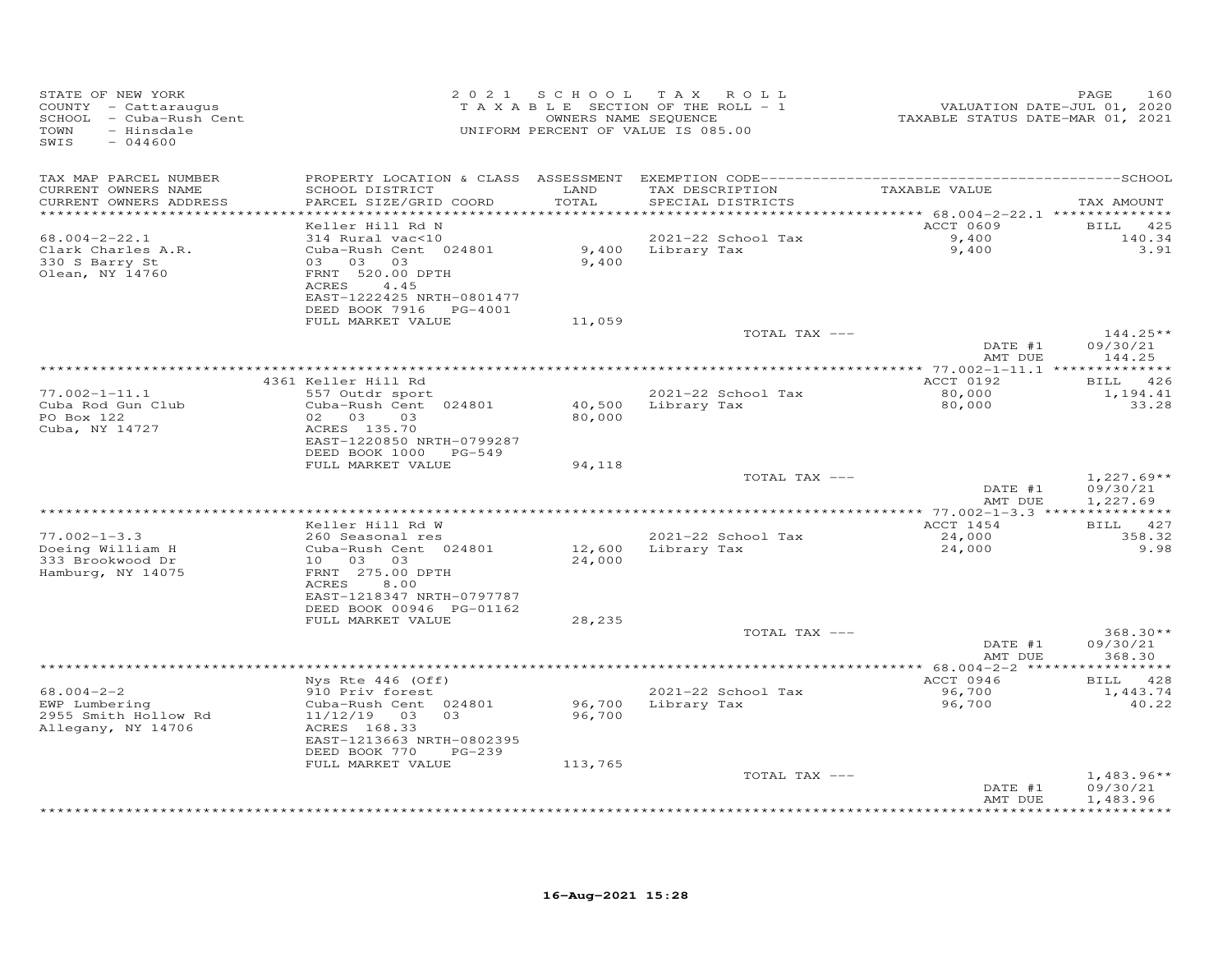| STATE OF NEW YORK<br>COUNTY - Cattaraugus<br>SCHOOL - Cuba-Rush Cent<br>TAXABLE SECTION OF THE ROLL - 1<br>OWNERS NAME SEQUENCE<br>TOWN - Hinsdale<br>TOWN - Hinsdale<br>ONIFORM PERCENT OF VALUE IS 085.00<br>$-044600$<br>SWIS                         |                                                       |        |                                                                                               | 161 PAGE<br>2020 VALUATION DATE-JUL<br>2021 TAXABLE STATUS DATE-MAR | PAGE<br>161                |
|----------------------------------------------------------------------------------------------------------------------------------------------------------------------------------------------------------------------------------------------------------|-------------------------------------------------------|--------|-----------------------------------------------------------------------------------------------|---------------------------------------------------------------------|----------------------------|
| TAX MAP PARCEL NUMBER<br>CURRENT OWNERS NAME                                                                                                                                                                                                             |                                                       |        | SCHOOL DISTRICT                    LAND        TAX DESCRIPTION                  TAXABLE VALUE |                                                                     |                            |
| CURRENT OWNERS ADDRESS<br>***********************                                                                                                                                                                                                        | PARCEL SIZE/GRID COORD                                | TOTAL  | SPECIAL DISTRICTS                                                                             |                                                                     | TAX AMOUNT                 |
|                                                                                                                                                                                                                                                          | 4587 Town Line Rd                                     |        |                                                                                               | ACCT 1060                                                           | BILL 429                   |
| $68.004 - 2 - 22.3$                                                                                                                                                                                                                                      | 270 Mfg housing                                       |        | ENH STAR 41834<br>9,000 2021-22 School Tax<br>18,000 Library Tax                              |                                                                     | 18,000                     |
|                                                                                                                                                                                                                                                          | Cuba-Rush Cent 024801                                 |        |                                                                                               | 18,000<br>18,000                                                    | 268.74<br>7.49             |
|                                                                                                                                                                                                                                                          | 03 03 03<br>Land Contract                             |        |                                                                                               |                                                                     |                            |
| Exton William C<br>Exton Linda L<br>4587 Town Line Rd<br>Cuba, NY 14727                                                                                                                                                                                  | FRNT 250.00 DPTH                                      |        |                                                                                               |                                                                     |                            |
|                                                                                                                                                                                                                                                          | 2.18<br>ACRES                                         |        |                                                                                               |                                                                     |                            |
|                                                                                                                                                                                                                                                          | EAST-1222435 NRTH-0800565                             |        |                                                                                               |                                                                     |                            |
|                                                                                                                                                                                                                                                          | DEED BOOK 1023 PG-885<br>FULL MARKET VALUE            | 21,176 |                                                                                               |                                                                     |                            |
|                                                                                                                                                                                                                                                          |                                                       |        | TOTAL TAX ---                                                                                 |                                                                     | $7.49**$                   |
|                                                                                                                                                                                                                                                          |                                                       |        |                                                                                               | DATE #1                                                             | 09/30/21                   |
|                                                                                                                                                                                                                                                          |                                                       |        |                                                                                               | AMT DUE                                                             | 7.49                       |
|                                                                                                                                                                                                                                                          |                                                       |        |                                                                                               | ACCT 1242                                                           | BILL 430                   |
| 68.004-2-3.3<br>622 Nys Rte 446<br>68.004-2-3.3<br>Flicker Edward J Jr Cuba-Rush Cent 024801<br>79,500 Library Tax<br>622 Rte 446<br>622 Rte 446<br>622 Rte 446<br>622 Rte 446<br>623 Rte 446<br>623 Rte 446<br>623 Rte 446<br>623 Rte 446<br>623 Rte 44 |                                                       |        |                                                                                               |                                                                     | 25,500                     |
|                                                                                                                                                                                                                                                          |                                                       |        |                                                                                               | 79,500<br>79,500                                                    | 1,186.94                   |
|                                                                                                                                                                                                                                                          |                                                       |        |                                                                                               |                                                                     | 33.07                      |
|                                                                                                                                                                                                                                                          |                                                       |        |                                                                                               |                                                                     |                            |
|                                                                                                                                                                                                                                                          | EAST-1215284 NRTH-0802306                             |        |                                                                                               |                                                                     |                            |
|                                                                                                                                                                                                                                                          | DEED BOOK 861 PG-00304                                |        |                                                                                               |                                                                     |                            |
|                                                                                                                                                                                                                                                          | FULL MARKET VALUE                                     | 93,529 | TOTAL TAX ---                                                                                 |                                                                     | $839.29**$                 |
|                                                                                                                                                                                                                                                          |                                                       |        |                                                                                               | DATE #1                                                             | 09/30/21                   |
|                                                                                                                                                                                                                                                          |                                                       |        |                                                                                               | AMT DUE                                                             | 839.29                     |
|                                                                                                                                                                                                                                                          |                                                       |        |                                                                                               |                                                                     |                            |
| $77.002 - 1 - 19.5$                                                                                                                                                                                                                                      | Cooper Rd & Town Line Rd                              |        | 2021-22 School Tax                                                                            | ACCT 1533                                                           | BILL 431<br>258.29         |
| Gisel Robert J Jr                                                                                                                                                                                                                                        |                                                       |        | 17,300 Library Tax                                                                            | 17,300<br>17,300                                                    | 7.20                       |
| Gisel Jeanne M                                                                                                                                                                                                                                           | 322 Rural vac>10<br>Cuba-Rush Cent 024801<br>01 03 03 | 17,300 |                                                                                               |                                                                     |                            |
| 129 14th Avenue                                                                                                                                                                                                                                          | Ff 2110.00                                            |        |                                                                                               |                                                                     |                            |
| N. Tonawanda, NY 14120                                                                                                                                                                                                                                   | ACRES 19.65<br>EAST-1220620 NRTH-0792757              |        |                                                                                               |                                                                     |                            |
|                                                                                                                                                                                                                                                          | DEED BOOK 24455 PG-8001                               |        |                                                                                               |                                                                     |                            |
|                                                                                                                                                                                                                                                          | FULL MARKET VALUE                                     | 20,353 |                                                                                               |                                                                     |                            |
|                                                                                                                                                                                                                                                          |                                                       |        | TOTAL TAX ---                                                                                 | DATE #1                                                             | $265.49**$                 |
|                                                                                                                                                                                                                                                          |                                                       |        |                                                                                               |                                                                     | 09/30/21<br>AMT DUE 265.49 |
|                                                                                                                                                                                                                                                          |                                                       |        |                                                                                               |                                                                     |                            |
|                                                                                                                                                                                                                                                          | 4591 Keller Hill Rd<br>270 Mfg housing                |        |                                                                                               | ACCT 1065                                                           | BILL 432                   |
| $68.004 - 2 - 22.2$                                                                                                                                                                                                                                      |                                                       |        | 2021-22 School Tax<br>7,200 Library Tax                                                       | 65,000<br>65,000                                                    | 970.45<br>27.04            |
| Gloss Norman R Jr<br>1357 Chestnut St                                                                                                                                                                                                                    | Cuba-Rush Cent 024801<br>$03$ $03$ $03$               | 65,000 |                                                                                               |                                                                     |                            |
| Alden, NY 14004                                                                                                                                                                                                                                          | Roulo, Todd & Sharon LCont                            |        |                                                                                               |                                                                     |                            |
|                                                                                                                                                                                                                                                          | FRNT 215.00 DPTH                                      |        |                                                                                               |                                                                     |                            |
|                                                                                                                                                                                                                                                          | ACRES 1.87<br>EAST-1222435 NRTH-0800791               |        |                                                                                               |                                                                     |                            |
|                                                                                                                                                                                                                                                          | DEED BOOK 30378 PG-2003                               |        |                                                                                               |                                                                     |                            |
|                                                                                                                                                                                                                                                          | FULL MARKET VALUE                                     | 76,471 |                                                                                               |                                                                     |                            |
|                                                                                                                                                                                                                                                          |                                                       |        | TOTAL TAX ---                                                                                 |                                                                     | $997.49**$                 |
|                                                                                                                                                                                                                                                          |                                                       |        |                                                                                               | DATE #1<br>AMT DUE                                                  | 09/30/21<br>997.49         |
|                                                                                                                                                                                                                                                          |                                                       |        |                                                                                               | * * * * * * * * * * * * * *                                         | ********                   |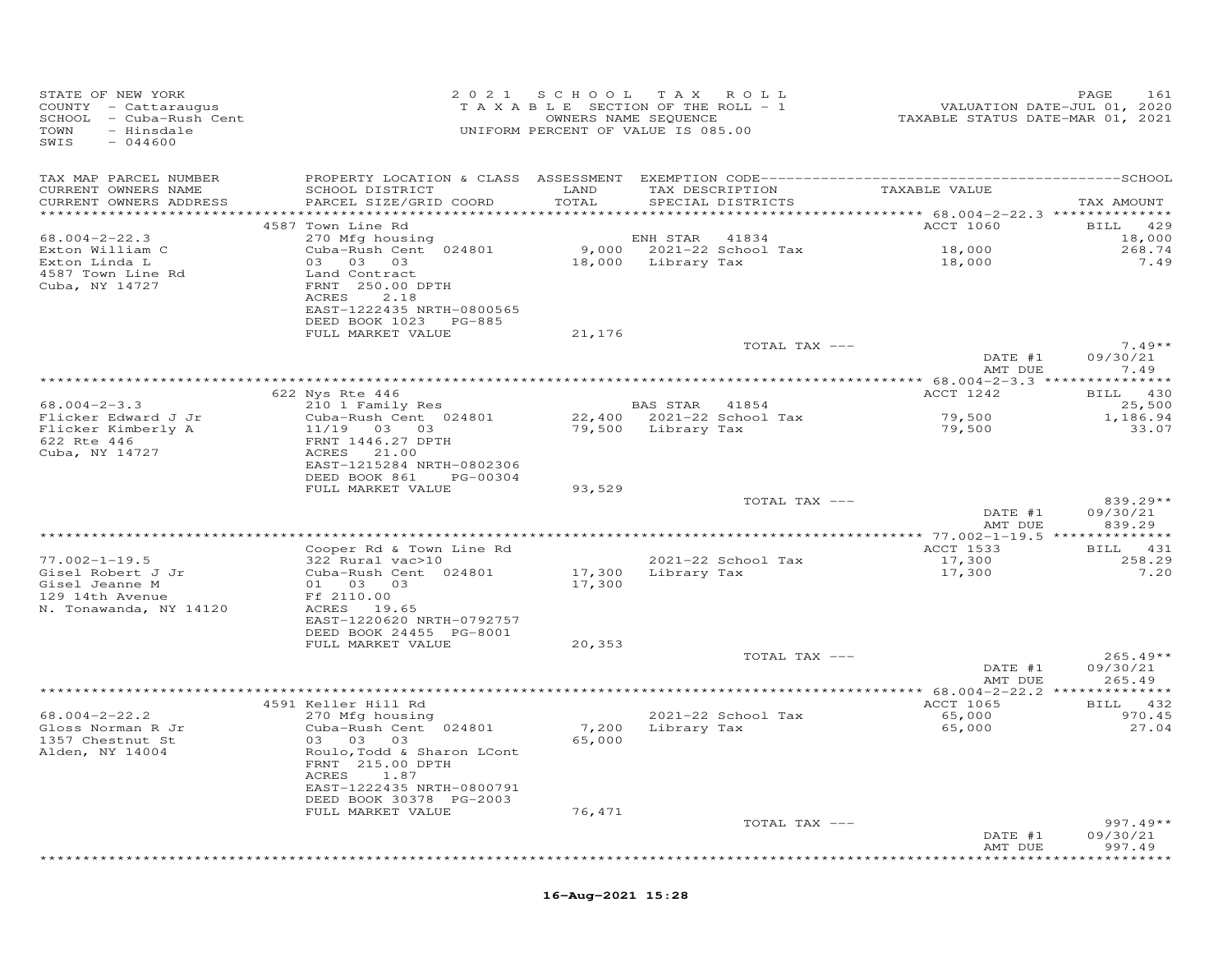| TAX MAP PARCEL NUMBER<br>TAXABLE VALUE<br>SCHOOL DISTRICT<br>TAX DESCRIPTION<br>CURRENT OWNERS NAME<br>LAND<br>CURRENT OWNERS ADDRESS<br>PARCEL SIZE/GRID COORD<br>TOTAL<br>SPECIAL DISTRICTS<br>**********************<br>ACCT 1580<br>497 Nys Rte 446<br>BILL 433<br>$68.004 - 2 - 11.1$<br>210 1 Family Res<br>BAS STAR<br>41854<br>Cuba-Rush Cent 024801<br>12,600 2021-22 School Tax<br>83,000<br>Gross Mark A<br>11 03<br>83,000 Library Tax<br>83,000<br>Gross Rhonda K<br>03<br>497 Nys Rte 446<br>FRNT 100.00 DPTH<br>Cuba, NY 14727<br>ACRES<br>1.62<br>EAST-1216050 NRTH-0802760<br>DEED BOOK 00961 PG-00659<br>FULL MARKET VALUE<br>97,647<br>893.00**<br>TOTAL TAX ---<br>DATE #1<br>893.00<br>AMT DUE<br>************************************<br>**************** 68.004-2-18.1 ***************<br>ACCT 0878<br>Keller Hill Rd N<br>$68.004 - 2 - 18.1$<br>2021-22 School Tax<br>9,400<br>312 Vac w/imprv<br>Grosskopf Brian<br>Cuba-Rush Cent 024801<br>9,100 Library Tax<br>9,400<br>Grosskopf Deborah<br>03 03 03<br>9,400<br>156 Bouck St<br>FRNT 400.00 DPTH<br>4.05<br>Tonawanda, NY 14150<br>ACRES<br>EAST-1222399 NRTH-0802570<br>DEED BOOK 1016 PG-422<br>FULL MARKET VALUE<br>11,059<br>TOTAL TAX ---<br>DATE #1<br>AMT DUE<br>Keller Hill Rd N<br>ACCT 1402<br>BILL 435<br>$68.004 - 2 - 18.2$<br>260 Seasonal res<br>2021-22 School Tax<br>18,000<br>Grosskopf Bryan<br>Cuba-Rush Cent 024801<br>8,700<br>Library Tax<br>18,000<br>Himmelback Debra<br>03 03 03<br>18,000<br>156 Bouck St<br>Ff 750.00<br>Tonawanda, NY 14150<br>ACRES<br>3.55<br>EAST-1222457 NRTH-0802169<br>DEED BOOK 00989 PG-00075<br>FULL MARKET VALUE<br>21,176<br>TOTAL TAX ---<br>DATE #1<br>AMT DUE<br>276.23<br>************ 68.004-1-8.3 ****************<br>43 Bunny Rd<br>ACCT 1135<br>$68.004 - 1 - 8.3$<br>271 Mfg housings<br>BAS STAR 41854<br>Hartzell John E<br>Cuba-Rush Cent 024801<br>23,900 2021-22 School Tax<br>27,000<br>PO Box 231<br>04 03<br>27,000 Library Tax<br>03<br>27,000<br>Cuba, NY 14727<br>ACRES 60.00<br>EAST-1220980 NRTH-0805307<br>DEED BOOK 804<br>PG-00300<br>FULL MARKET VALUE<br>31,765<br>TOTAL TAX ---<br>DATE #1 | STATE OF NEW YORK<br>COUNTY - Cattaraugus<br>SCHOOL - Cuba-Rush Cent<br>TOWN<br>- Hinsdale<br>SWIS<br>$-044600$ | 2021 SCHOOL | TAX ROLL<br>TAXABLE SECTION OF THE ROLL - 1<br>OWNERS NAME SEQUENCE<br>UNIFORM PERCENT OF VALUE IS 085.00 | VALUATION DATE-JUL 01, 2020<br>TAXABLE STATUS DATE-MAR 01, 2021 | PAGE<br>162               |
|---------------------------------------------------------------------------------------------------------------------------------------------------------------------------------------------------------------------------------------------------------------------------------------------------------------------------------------------------------------------------------------------------------------------------------------------------------------------------------------------------------------------------------------------------------------------------------------------------------------------------------------------------------------------------------------------------------------------------------------------------------------------------------------------------------------------------------------------------------------------------------------------------------------------------------------------------------------------------------------------------------------------------------------------------------------------------------------------------------------------------------------------------------------------------------------------------------------------------------------------------------------------------------------------------------------------------------------------------------------------------------------------------------------------------------------------------------------------------------------------------------------------------------------------------------------------------------------------------------------------------------------------------------------------------------------------------------------------------------------------------------------------------------------------------------------------------------------------------------------------------------------------------------------------------------------------------------------------------------------------------------------------------------------------------------------------------------------------------------------------------------------------------------------|-----------------------------------------------------------------------------------------------------------------|-------------|-----------------------------------------------------------------------------------------------------------|-----------------------------------------------------------------|---------------------------|
|                                                                                                                                                                                                                                                                                                                                                                                                                                                                                                                                                                                                                                                                                                                                                                                                                                                                                                                                                                                                                                                                                                                                                                                                                                                                                                                                                                                                                                                                                                                                                                                                                                                                                                                                                                                                                                                                                                                                                                                                                                                                                                                                                               |                                                                                                                 |             |                                                                                                           |                                                                 | TAX AMOUNT                |
|                                                                                                                                                                                                                                                                                                                                                                                                                                                                                                                                                                                                                                                                                                                                                                                                                                                                                                                                                                                                                                                                                                                                                                                                                                                                                                                                                                                                                                                                                                                                                                                                                                                                                                                                                                                                                                                                                                                                                                                                                                                                                                                                                               |                                                                                                                 |             |                                                                                                           |                                                                 |                           |
|                                                                                                                                                                                                                                                                                                                                                                                                                                                                                                                                                                                                                                                                                                                                                                                                                                                                                                                                                                                                                                                                                                                                                                                                                                                                                                                                                                                                                                                                                                                                                                                                                                                                                                                                                                                                                                                                                                                                                                                                                                                                                                                                                               |                                                                                                                 |             |                                                                                                           |                                                                 | 25,500                    |
|                                                                                                                                                                                                                                                                                                                                                                                                                                                                                                                                                                                                                                                                                                                                                                                                                                                                                                                                                                                                                                                                                                                                                                                                                                                                                                                                                                                                                                                                                                                                                                                                                                                                                                                                                                                                                                                                                                                                                                                                                                                                                                                                                               |                                                                                                                 |             |                                                                                                           |                                                                 | 1,239.20<br>34.52         |
|                                                                                                                                                                                                                                                                                                                                                                                                                                                                                                                                                                                                                                                                                                                                                                                                                                                                                                                                                                                                                                                                                                                                                                                                                                                                                                                                                                                                                                                                                                                                                                                                                                                                                                                                                                                                                                                                                                                                                                                                                                                                                                                                                               |                                                                                                                 |             |                                                                                                           |                                                                 |                           |
|                                                                                                                                                                                                                                                                                                                                                                                                                                                                                                                                                                                                                                                                                                                                                                                                                                                                                                                                                                                                                                                                                                                                                                                                                                                                                                                                                                                                                                                                                                                                                                                                                                                                                                                                                                                                                                                                                                                                                                                                                                                                                                                                                               |                                                                                                                 |             |                                                                                                           |                                                                 |                           |
|                                                                                                                                                                                                                                                                                                                                                                                                                                                                                                                                                                                                                                                                                                                                                                                                                                                                                                                                                                                                                                                                                                                                                                                                                                                                                                                                                                                                                                                                                                                                                                                                                                                                                                                                                                                                                                                                                                                                                                                                                                                                                                                                                               |                                                                                                                 |             |                                                                                                           |                                                                 | 09/30/21                  |
|                                                                                                                                                                                                                                                                                                                                                                                                                                                                                                                                                                                                                                                                                                                                                                                                                                                                                                                                                                                                                                                                                                                                                                                                                                                                                                                                                                                                                                                                                                                                                                                                                                                                                                                                                                                                                                                                                                                                                                                                                                                                                                                                                               |                                                                                                                 |             |                                                                                                           |                                                                 |                           |
|                                                                                                                                                                                                                                                                                                                                                                                                                                                                                                                                                                                                                                                                                                                                                                                                                                                                                                                                                                                                                                                                                                                                                                                                                                                                                                                                                                                                                                                                                                                                                                                                                                                                                                                                                                                                                                                                                                                                                                                                                                                                                                                                                               |                                                                                                                 |             |                                                                                                           |                                                                 | BILL 434                  |
|                                                                                                                                                                                                                                                                                                                                                                                                                                                                                                                                                                                                                                                                                                                                                                                                                                                                                                                                                                                                                                                                                                                                                                                                                                                                                                                                                                                                                                                                                                                                                                                                                                                                                                                                                                                                                                                                                                                                                                                                                                                                                                                                                               |                                                                                                                 |             |                                                                                                           |                                                                 | 140.34<br>3.91            |
|                                                                                                                                                                                                                                                                                                                                                                                                                                                                                                                                                                                                                                                                                                                                                                                                                                                                                                                                                                                                                                                                                                                                                                                                                                                                                                                                                                                                                                                                                                                                                                                                                                                                                                                                                                                                                                                                                                                                                                                                                                                                                                                                                               |                                                                                                                 |             |                                                                                                           |                                                                 |                           |
|                                                                                                                                                                                                                                                                                                                                                                                                                                                                                                                                                                                                                                                                                                                                                                                                                                                                                                                                                                                                                                                                                                                                                                                                                                                                                                                                                                                                                                                                                                                                                                                                                                                                                                                                                                                                                                                                                                                                                                                                                                                                                                                                                               |                                                                                                                 |             |                                                                                                           |                                                                 | $144.25**$                |
|                                                                                                                                                                                                                                                                                                                                                                                                                                                                                                                                                                                                                                                                                                                                                                                                                                                                                                                                                                                                                                                                                                                                                                                                                                                                                                                                                                                                                                                                                                                                                                                                                                                                                                                                                                                                                                                                                                                                                                                                                                                                                                                                                               |                                                                                                                 |             |                                                                                                           |                                                                 | 09/30/21<br>144.25        |
|                                                                                                                                                                                                                                                                                                                                                                                                                                                                                                                                                                                                                                                                                                                                                                                                                                                                                                                                                                                                                                                                                                                                                                                                                                                                                                                                                                                                                                                                                                                                                                                                                                                                                                                                                                                                                                                                                                                                                                                                                                                                                                                                                               |                                                                                                                 |             |                                                                                                           |                                                                 |                           |
|                                                                                                                                                                                                                                                                                                                                                                                                                                                                                                                                                                                                                                                                                                                                                                                                                                                                                                                                                                                                                                                                                                                                                                                                                                                                                                                                                                                                                                                                                                                                                                                                                                                                                                                                                                                                                                                                                                                                                                                                                                                                                                                                                               |                                                                                                                 |             |                                                                                                           |                                                                 | 268.74<br>7.49            |
|                                                                                                                                                                                                                                                                                                                                                                                                                                                                                                                                                                                                                                                                                                                                                                                                                                                                                                                                                                                                                                                                                                                                                                                                                                                                                                                                                                                                                                                                                                                                                                                                                                                                                                                                                                                                                                                                                                                                                                                                                                                                                                                                                               |                                                                                                                 |             |                                                                                                           |                                                                 |                           |
|                                                                                                                                                                                                                                                                                                                                                                                                                                                                                                                                                                                                                                                                                                                                                                                                                                                                                                                                                                                                                                                                                                                                                                                                                                                                                                                                                                                                                                                                                                                                                                                                                                                                                                                                                                                                                                                                                                                                                                                                                                                                                                                                                               |                                                                                                                 |             |                                                                                                           |                                                                 | $276.23**$<br>09/30/21    |
|                                                                                                                                                                                                                                                                                                                                                                                                                                                                                                                                                                                                                                                                                                                                                                                                                                                                                                                                                                                                                                                                                                                                                                                                                                                                                                                                                                                                                                                                                                                                                                                                                                                                                                                                                                                                                                                                                                                                                                                                                                                                                                                                                               |                                                                                                                 |             |                                                                                                           |                                                                 |                           |
|                                                                                                                                                                                                                                                                                                                                                                                                                                                                                                                                                                                                                                                                                                                                                                                                                                                                                                                                                                                                                                                                                                                                                                                                                                                                                                                                                                                                                                                                                                                                                                                                                                                                                                                                                                                                                                                                                                                                                                                                                                                                                                                                                               |                                                                                                                 |             |                                                                                                           |                                                                 | BILL 436                  |
|                                                                                                                                                                                                                                                                                                                                                                                                                                                                                                                                                                                                                                                                                                                                                                                                                                                                                                                                                                                                                                                                                                                                                                                                                                                                                                                                                                                                                                                                                                                                                                                                                                                                                                                                                                                                                                                                                                                                                                                                                                                                                                                                                               |                                                                                                                 |             |                                                                                                           |                                                                 | 25,500<br>403.11<br>11.23 |
|                                                                                                                                                                                                                                                                                                                                                                                                                                                                                                                                                                                                                                                                                                                                                                                                                                                                                                                                                                                                                                                                                                                                                                                                                                                                                                                                                                                                                                                                                                                                                                                                                                                                                                                                                                                                                                                                                                                                                                                                                                                                                                                                                               |                                                                                                                 |             |                                                                                                           |                                                                 | $33.63**$                 |
|                                                                                                                                                                                                                                                                                                                                                                                                                                                                                                                                                                                                                                                                                                                                                                                                                                                                                                                                                                                                                                                                                                                                                                                                                                                                                                                                                                                                                                                                                                                                                                                                                                                                                                                                                                                                                                                                                                                                                                                                                                                                                                                                                               |                                                                                                                 |             |                                                                                                           | AMT DUE                                                         | 09/30/21<br>33.63         |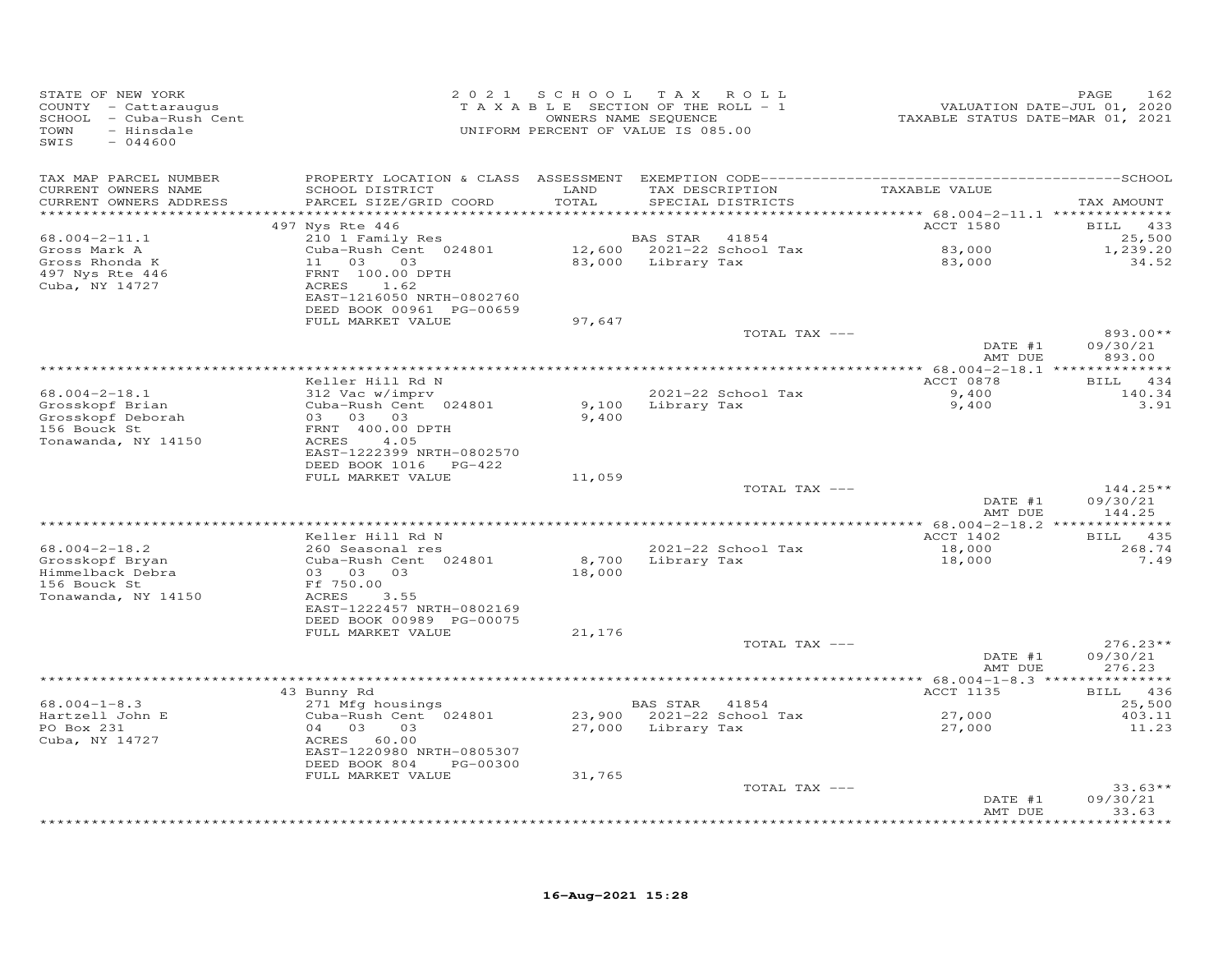| STATE OF NEW YORK<br>COUNTY - Cattaraugus<br>SCHOOL - Cuba-Rush Cent<br>TOWN<br>- Hinsdale<br>SWIS<br>$-044600$ |                                                                                                                                                                  | 2021 SCHOOL                | T A X<br>ROLL<br>TAXABLE SECTION OF THE ROLL - 1<br>OWNERS NAME SEQUENCE<br>UNIFORM PERCENT OF VALUE IS 085.00 | VALUATION DATE-JUL 01, 2020<br>TAXABLE STATUS DATE-MAR 01, 2021 | 163<br>PAGE                    |
|-----------------------------------------------------------------------------------------------------------------|------------------------------------------------------------------------------------------------------------------------------------------------------------------|----------------------------|----------------------------------------------------------------------------------------------------------------|-----------------------------------------------------------------|--------------------------------|
| TAX MAP PARCEL NUMBER                                                                                           |                                                                                                                                                                  |                            |                                                                                                                |                                                                 |                                |
| CURRENT OWNERS NAME<br>CURRENT OWNERS ADDRESS                                                                   | SCHOOL DISTRICT<br>PARCEL SIZE/GRID COORD                                                                                                                        | LAND<br>TOTAL              | TAX DESCRIPTION<br>SPECIAL DISTRICTS                                                                           | TAXABLE VALUE                                                   | TAX AMOUNT                     |
| ********************                                                                                            |                                                                                                                                                                  | * * * * * * * * * * *      |                                                                                                                | *********** 68.004-2-23 *****************                       |                                |
| $68.004 - 2 - 23$<br>Hopfer Wayne D<br>49 Keats Ave<br>Tonawanda, NY 14150                                      | Torrey Rd<br>311 Res vac land<br>Cuba-Rush Cent 024801<br>03 03 03<br>FRNT 310.00 DPTH<br>ACRES<br>4.23<br>EAST-1222111 NRTH-0800546<br>DEED BOOK 00971 PG-00965 | 9,200<br>9,200             | 2021-22 School Tax<br>Library Tax                                                                              | ACCT 0917<br>9,200<br>9,200                                     | BILL 437<br>137.36<br>3.83     |
|                                                                                                                 | FULL MARKET VALUE                                                                                                                                                | 10,824                     |                                                                                                                |                                                                 |                                |
|                                                                                                                 |                                                                                                                                                                  |                            | TOTAL TAX ---                                                                                                  | DATE #1                                                         | $141.19**$<br>09/30/21         |
|                                                                                                                 |                                                                                                                                                                  |                            |                                                                                                                | AMT DUE                                                         | 141.19                         |
|                                                                                                                 | Union Hill Rd (Off)                                                                                                                                              |                            |                                                                                                                | ACCT 0818                                                       | BILL 438                       |
| $68.004 - 1 - 2$<br>Jay Timberlands LLC<br>245 North St<br>Arcade, NY 14009                                     | 910 Priv forest<br>Cuba-Rush Cent 024801<br>20  03  03<br>ACRES 70.42<br>EAST-1213662 NRTH-0807391                                                               | 40,200                     | 2021-22 School Tax<br>40,200 Library Tax                                                                       | 40,200<br>40,200                                                | 600.19<br>16.72                |
|                                                                                                                 | DEED BOOK 521<br>PG-7001                                                                                                                                         |                            |                                                                                                                |                                                                 |                                |
|                                                                                                                 | FULL MARKET VALUE                                                                                                                                                | 47,294                     | TOTAL TAX ---                                                                                                  | DATE #1                                                         | $616.91**$<br>09/30/21         |
|                                                                                                                 |                                                                                                                                                                  |                            |                                                                                                                | AMT DUE                                                         | 616.91                         |
|                                                                                                                 | 464 Nys Rte 446                                                                                                                                                  |                            |                                                                                                                | ACCT 1212                                                       | BILL 439                       |
| $68.004 - 2 - 3.2$                                                                                              | 270 Mfg housing                                                                                                                                                  |                            | BAS STAR 41854                                                                                                 |                                                                 | 25,500                         |
| Jefferds Margaret R<br>464 Rte 446<br>Cuba, NY 14727-9621                                                       | Cuba-Rush Cent 024801<br>$11/12$ 03 03<br>FRNT 925.90 DPTH<br>ACRES 11.00<br>EAST-1215871 NRTH-0803827<br>DEED BOOK 846<br>PG-00099                              |                            | 18,400 2021-22 School Tax<br>26,400 Library Tax                                                                | 26,400<br>26,400                                                | 394.15<br>10.98                |
|                                                                                                                 | FULL MARKET VALUE                                                                                                                                                | 31,059                     |                                                                                                                |                                                                 |                                |
|                                                                                                                 |                                                                                                                                                                  |                            | TOTAL TAX ---                                                                                                  | DATE #1<br>AMT DUE                                              | $24.42**$<br>09/30/21<br>24.42 |
|                                                                                                                 |                                                                                                                                                                  |                            |                                                                                                                |                                                                 |                                |
| $68.004 - 2 - 27$                                                                                               | Torrey Rd<br>312 Vac w/imprv                                                                                                                                     |                            | 2021-22 School Tax                                                                                             | ACCT 0933<br>16,200                                             | BILL 440<br>241.87             |
| Jensen Erik T<br>427 Tremont Ave<br>Kenmore, NY 14217                                                           | Cuba-Rush Cent 024801<br>03 03 03<br>FRNT 700.00 DPTH<br>ACRES 17.51<br>EAST-1220568 NRTH-0802056<br>DEED BOOK 21942 PG-4003<br>FULL MARKET VALUE                | 14,900<br>16,200<br>19,059 | Library Tax                                                                                                    | 16,200                                                          | 6.74                           |
|                                                                                                                 |                                                                                                                                                                  |                            | TOTAL TAX ---                                                                                                  |                                                                 | $248.61**$                     |
|                                                                                                                 |                                                                                                                                                                  |                            |                                                                                                                | DATE #1<br>AMT DUE                                              | 09/30/21<br>248.61<br>******** |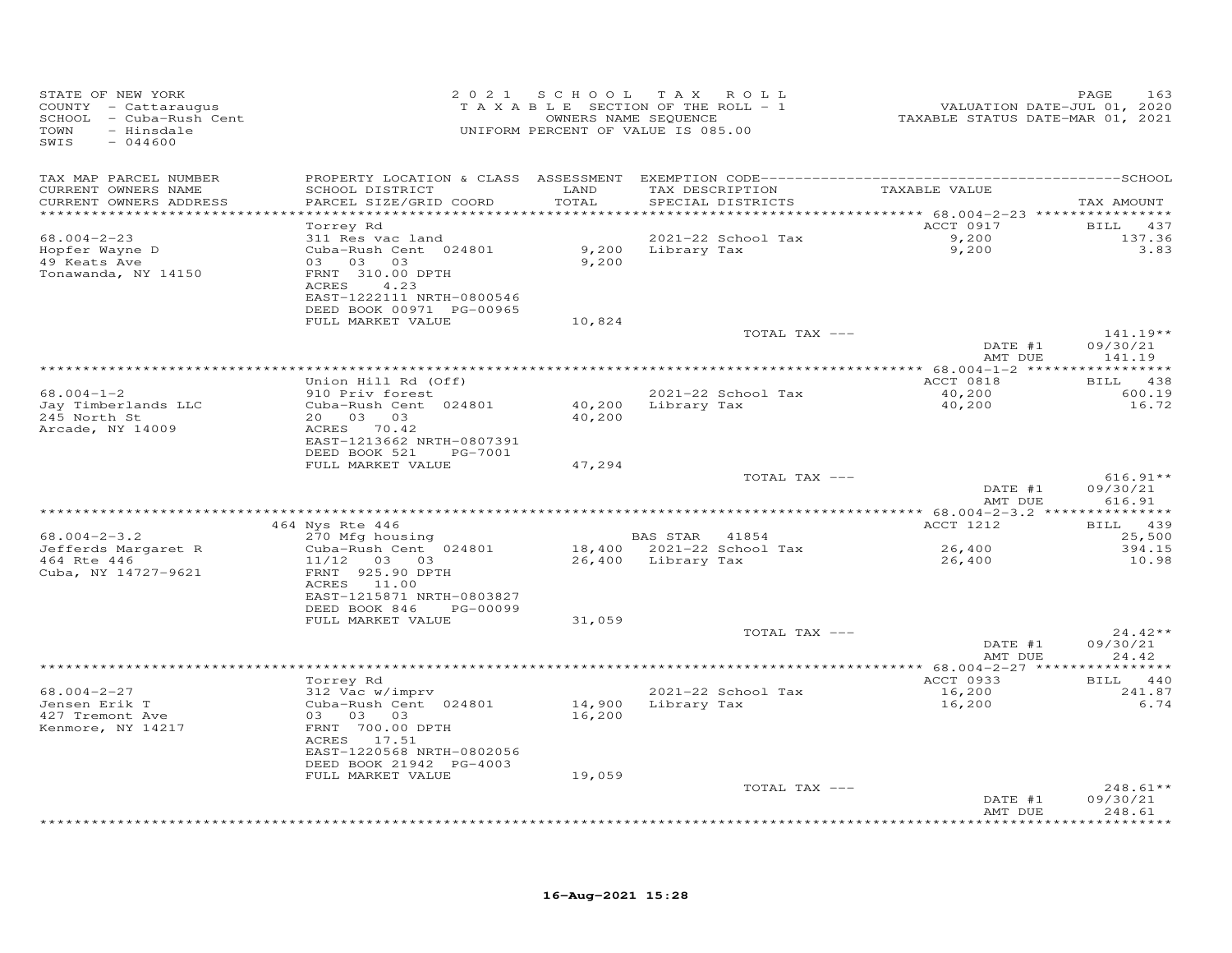| STATE OF NEW YORK<br>COUNTY - Cattaraugus<br>SCHOOL - Cuba-Rush Cent<br>- Hinsdale<br>TOWN<br>SWIS<br>$-044600$ | 2 0 2 1                                                                                             |                    | SCHOOL TAX ROLL<br>TAXABLE SECTION OF THE ROLL - 1<br>OWNERS NAME SEQUENCE<br>UNIFORM PERCENT OF VALUE IS 085.00 | VALUATION DATE-JUL 01, 2020<br>TAXABLE STATUS DATE-MAR 01, 2021 | PAGE<br>164                          |
|-----------------------------------------------------------------------------------------------------------------|-----------------------------------------------------------------------------------------------------|--------------------|------------------------------------------------------------------------------------------------------------------|-----------------------------------------------------------------|--------------------------------------|
| TAX MAP PARCEL NUMBER<br>CURRENT OWNERS NAME<br>CURRENT OWNERS ADDRESS                                          | PROPERTY LOCATION & CLASS ASSESSMENT<br>SCHOOL DISTRICT<br>PARCEL SIZE/GRID COORD                   | LAND<br>TOTAL      | TAX DESCRIPTION<br>SPECIAL DISTRICTS                                                                             | TAXABLE VALUE                                                   | TAX AMOUNT                           |
| ************************                                                                                        |                                                                                                     |                    |                                                                                                                  |                                                                 |                                      |
| $77.002 - 1 - 10$<br>Jensen Erik T<br>427 Tremont Ave.<br>Kenmore, NY 14217                                     | 4307 Keller Hill Rd<br>312 Vac w/imprv<br>Cuba-Rush Cent 024801<br>10<br>03 03<br>ACRES 28.18       | 17,500<br>60,000   | 2021-22 School Tax<br>Library Tax                                                                                | ACCT 0799<br>60,000<br>60,000                                   | BILL<br>441<br>895.80<br>24.96       |
|                                                                                                                 | EAST-1218227 NRTH-0799570<br>DEED BOOK 24303 PG-7004                                                |                    |                                                                                                                  |                                                                 |                                      |
|                                                                                                                 | FULL MARKET VALUE                                                                                   | 70,588             | TOTAL TAX ---                                                                                                    |                                                                 | $920.76**$                           |
|                                                                                                                 |                                                                                                     |                    |                                                                                                                  | DATE #1<br>AMT DUE                                              | 09/30/21<br>920.76                   |
|                                                                                                                 |                                                                                                     |                    |                                                                                                                  | ******* 68.004-2-20.1 ***************                           |                                      |
|                                                                                                                 | 145 Keller Hill Rd N                                                                                |                    |                                                                                                                  | ACCT 0877                                                       | 442<br><b>BILL</b>                   |
| $68.004 - 2 - 20.1$<br>Jensen Keith A<br>340 University Ave                                                     | 210 1 Family Res<br>Cuba-Rush Cent 024801<br>03 03<br>03                                            | 10,200<br>73,000   | 2021-22 School Tax<br>Library Tax                                                                                | 73,000<br>73,000                                                | 1,089.89<br>30.36                    |
| Buffalo, NY 14223                                                                                               | FRNT 475.00 DPTH<br><b>ACRES</b><br>5.80<br>EAST-1221814 NRTH-0802097<br>DEED BOOK 2020<br>PG-12958 |                    |                                                                                                                  |                                                                 |                                      |
|                                                                                                                 | FULL MARKET VALUE                                                                                   | 85,882             |                                                                                                                  |                                                                 |                                      |
|                                                                                                                 |                                                                                                     |                    | TOTAL TAX ---                                                                                                    | DATE #1<br>AMT DUE                                              | $1,120.25**$<br>09/30/21<br>1,120.25 |
|                                                                                                                 |                                                                                                     |                    |                                                                                                                  |                                                                 |                                      |
|                                                                                                                 | Union Hill Rd (Off)                                                                                 |                    |                                                                                                                  | ACCT 0117                                                       | BILL 443                             |
| $68.004 - 1 - 3$<br>Jones John F<br>786 Lippert Hollow Rd                                                       | 910 Priv forest<br>Cuba-Rush Cent 024801<br>20  03  03                                              | 100,900<br>100,900 | 2021-22 School Tax<br>Library Tax                                                                                | 100,900<br>100,900                                              | 1,506.44<br>41.97                    |
| Allegany, NY 14706                                                                                              | ACRES 176.78<br>EAST-1213453 NRTH-0805471<br>DEED BOOK 761<br>PG-1147                               |                    |                                                                                                                  |                                                                 |                                      |
|                                                                                                                 | FULL MARKET VALUE                                                                                   | 118,706            |                                                                                                                  |                                                                 |                                      |
|                                                                                                                 |                                                                                                     |                    | TOTAL TAX ---                                                                                                    |                                                                 | $1,548.41**$                         |
|                                                                                                                 |                                                                                                     |                    |                                                                                                                  | DATE #1<br>AMT DUE                                              | 09/30/21<br>1,548.41                 |
|                                                                                                                 | 4191 Town Line Rd                                                                                   |                    |                                                                                                                  | ACCT 0395                                                       | BILL 444                             |
| $77.002 - 1 - 19.1$                                                                                             | 270 Mfg housing                                                                                     |                    | ENH STAR<br>41834                                                                                                |                                                                 | 11,700                               |
| Joseph John                                                                                                     | Cuba-Rush Cent 024801                                                                               | 6,400              | 2021-22 School Tax                                                                                               | 11,700                                                          | 174.68                               |
| Kwiatkowski Marion<br>4191 Townline Rd<br>Cuba, NY 14727                                                        | 01<br>03<br>03<br>FRNT 150.00 DPTH 175.00<br>EAST-1222581 NRTH-0794767<br>DEED BOOK 00989 PG-00043  | 11,700             | Library Tax                                                                                                      | 11,700                                                          | 4.87                                 |
|                                                                                                                 | FULL MARKET VALUE                                                                                   | 13,765             |                                                                                                                  |                                                                 |                                      |
|                                                                                                                 |                                                                                                     |                    | TOTAL TAX ---                                                                                                    | DATE #1<br>AMT DUE                                              | $4.87**$<br>09/30/21<br>4.87         |
|                                                                                                                 |                                                                                                     |                    | *******************************                                                                                  |                                                                 |                                      |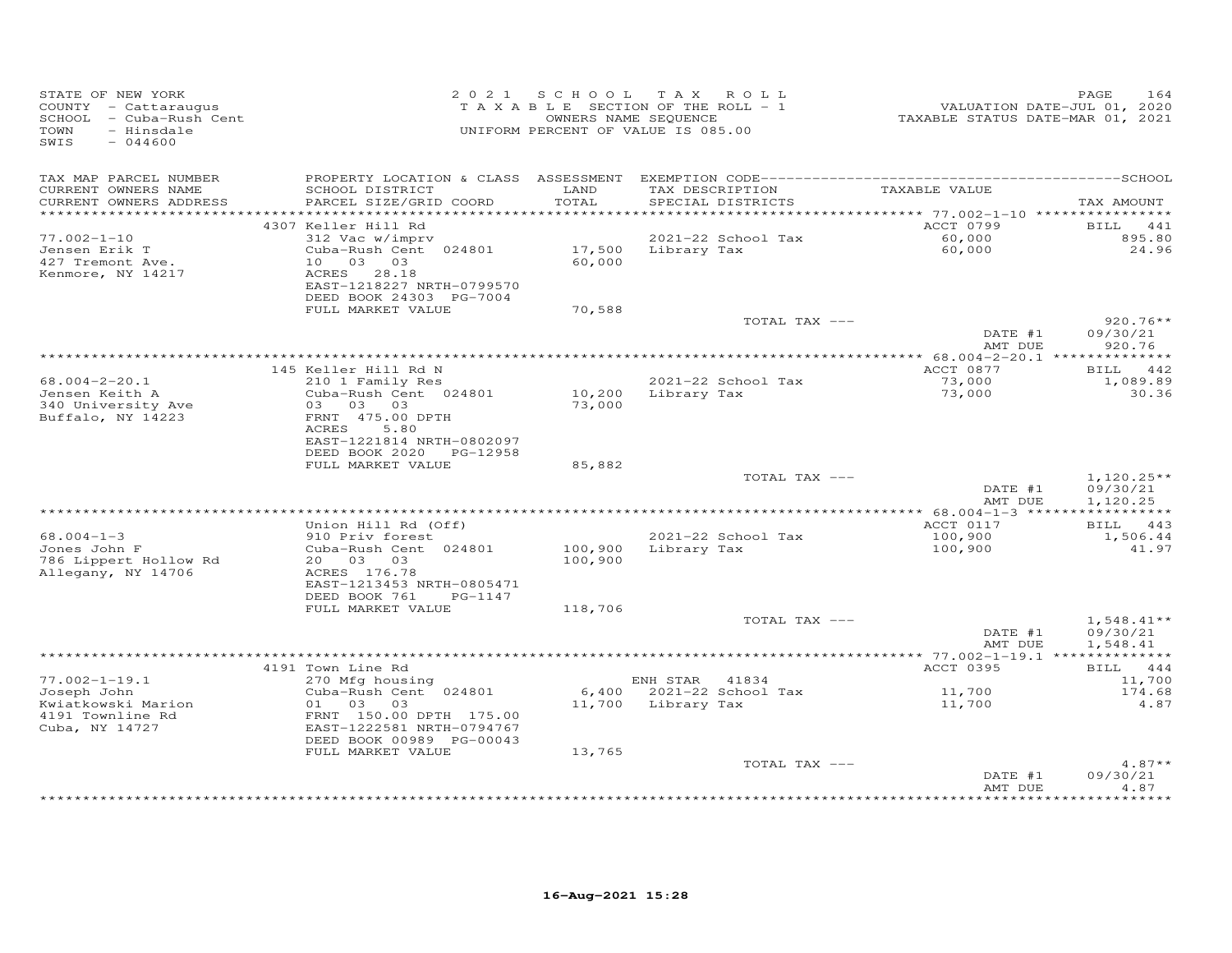| STATE OF NEW YORK<br>COUNTY - Cattaraugus<br>SCHOOL - Cuba-Rush Cent<br>TOWN<br>- Hinsdale<br>SWIS<br>$-044600$                          |                                                                                                                                               |                  | 2021 SCHOOL TAX ROLL<br>TAXABLE SECTION OF THE ROLL - 1<br>OWNERS NAME SEQUENCE<br>UNIFORM PERCENT OF VALUE IS 085.00 | VALUATION DATE-JUL 01, 2020<br>TAXABLE STATUS DATE-MAR 01, 2021 | 165<br>PAGE                          |
|------------------------------------------------------------------------------------------------------------------------------------------|-----------------------------------------------------------------------------------------------------------------------------------------------|------------------|-----------------------------------------------------------------------------------------------------------------------|-----------------------------------------------------------------|--------------------------------------|
| TAX MAP PARCEL NUMBER<br>CURRENT OWNERS NAME<br>CURRENT OWNERS ADDRESS<br>***********************                                        | SCHOOL DISTRICT<br>PARCEL SIZE/GRID COORD                                                                                                     | LAND<br>TOTAL    | TAX DESCRIPTION<br>SPECIAL DISTRICTS                                                                                  | TAXABLE VALUE                                                   | TAX AMOUNT                           |
| 68.004-1-7<br>Kelley Ronald P<br>9715 W Cuba Rd<br>Cuba, NY 14727                                                                        | 25 Bunny Rd<br>322 Rural vac>10<br>Cuba-Rush Cent 024801<br>04 03 03<br>ACRES 59.53<br>EAST-1222064 NRTH-0805407<br>DEED BOOK 911<br>PG-00786 | 23,800           | 2021-22 School Tax<br>23,800 Library Tax                                                                              | ACCT 0075<br>23,800<br>23,800                                   | BILL<br>445<br>355.34<br>9.90        |
|                                                                                                                                          | FULL MARKET VALUE                                                                                                                             | 28,000           | TOTAL TAX ---                                                                                                         | DATE #1                                                         | $365.24**$<br>09/30/21               |
|                                                                                                                                          |                                                                                                                                               |                  |                                                                                                                       | AMT DUE                                                         | 365.24                               |
|                                                                                                                                          | 4300 Keller Hill Rd W (Off)                                                                                                                   |                  |                                                                                                                       | ACCT 0517                                                       | BILL 446                             |
| $77.002 - 1 - 5$<br>Klampt Christopher C<br>4300 W Keller Hill Rd                                                                        | 210 1 Family Res<br>Cuba-Rush Cent 024801<br>10 03 03                                                                                         | 11,400<br>70,000 | 2021-22 School Tax<br>Library Tax                                                                                     | 70,000<br>70,000                                                | 1,045.10<br>29.12                    |
| Cuba, NY 14727                                                                                                                           | ACRES<br>8.80 BANK<br>004<br>EAST-1218677 NRTH-0797384<br>DEED BOOK 24467 PG-8001<br>FULL MARKET VALUE                                        | 82,353           |                                                                                                                       |                                                                 |                                      |
|                                                                                                                                          |                                                                                                                                               |                  | TOTAL TAX ---                                                                                                         | DATE #1<br>AMT DUE                                              | $1,074.22**$<br>09/30/21<br>1,074.22 |
|                                                                                                                                          |                                                                                                                                               |                  |                                                                                                                       |                                                                 |                                      |
| $77.002 - 1 - 19.2$<br>Kwiatkowski Lawrence<br>346 Arbella Loop<br>The Villages, FL 32162                                                | 157 Cooper Rd Rd<br>312 Vac w/imprv<br>Cuba-Rush Cent 024801<br>01 03 03<br>Ff 2110.00<br>ACRES 47.55<br>EAST-1219559 NRTH-0791725            | 26,300           | 2021-22 School Tax<br>22,900 Library Tax                                                                              | ACCT 1533<br>26,300<br>26,300                                   | BILL 447<br>392.66<br>10.94          |
|                                                                                                                                          | DEED BOOK 1016 PG-550<br>FULL MARKET VALUE                                                                                                    | 30,941           |                                                                                                                       |                                                                 |                                      |
|                                                                                                                                          |                                                                                                                                               |                  | TOTAL TAX ---                                                                                                         | DATE #1<br>AMT DUE                                              | $403.60**$<br>09/30/21<br>403.60     |
|                                                                                                                                          |                                                                                                                                               |                  |                                                                                                                       |                                                                 |                                      |
| $68.004 - 2 - 15.2$<br>LOGALBO & LOGALBO ROBERT & JON Cuba-Rush Cent 024801<br>KORBS JOSHUA<br>139 Lyndale Avenue<br>Tonawanda, NY 14223 | Keller Hill Rd N<br>260 Seasonal res<br>03 03 03<br>FRNT 1520.00 DPTH<br>ACRES 10.47<br>EAST-1221267 NRTH-0803514                             | 12,300<br>27,900 | 2021-22 School Tax<br>Library Tax                                                                                     | ACCT 0912<br>27,900<br>27,900                                   | BILL 448<br>416.55<br>11.60          |
|                                                                                                                                          | DEED BOOK 2020 PG-10656                                                                                                                       |                  |                                                                                                                       |                                                                 |                                      |
|                                                                                                                                          | FULL MARKET VALUE                                                                                                                             | 32,824           | TOTAL TAX ---                                                                                                         | DATE #1                                                         | $428.15**$<br>09/30/21               |
|                                                                                                                                          |                                                                                                                                               |                  |                                                                                                                       | AMT DUE                                                         | 428.15<br>*******                    |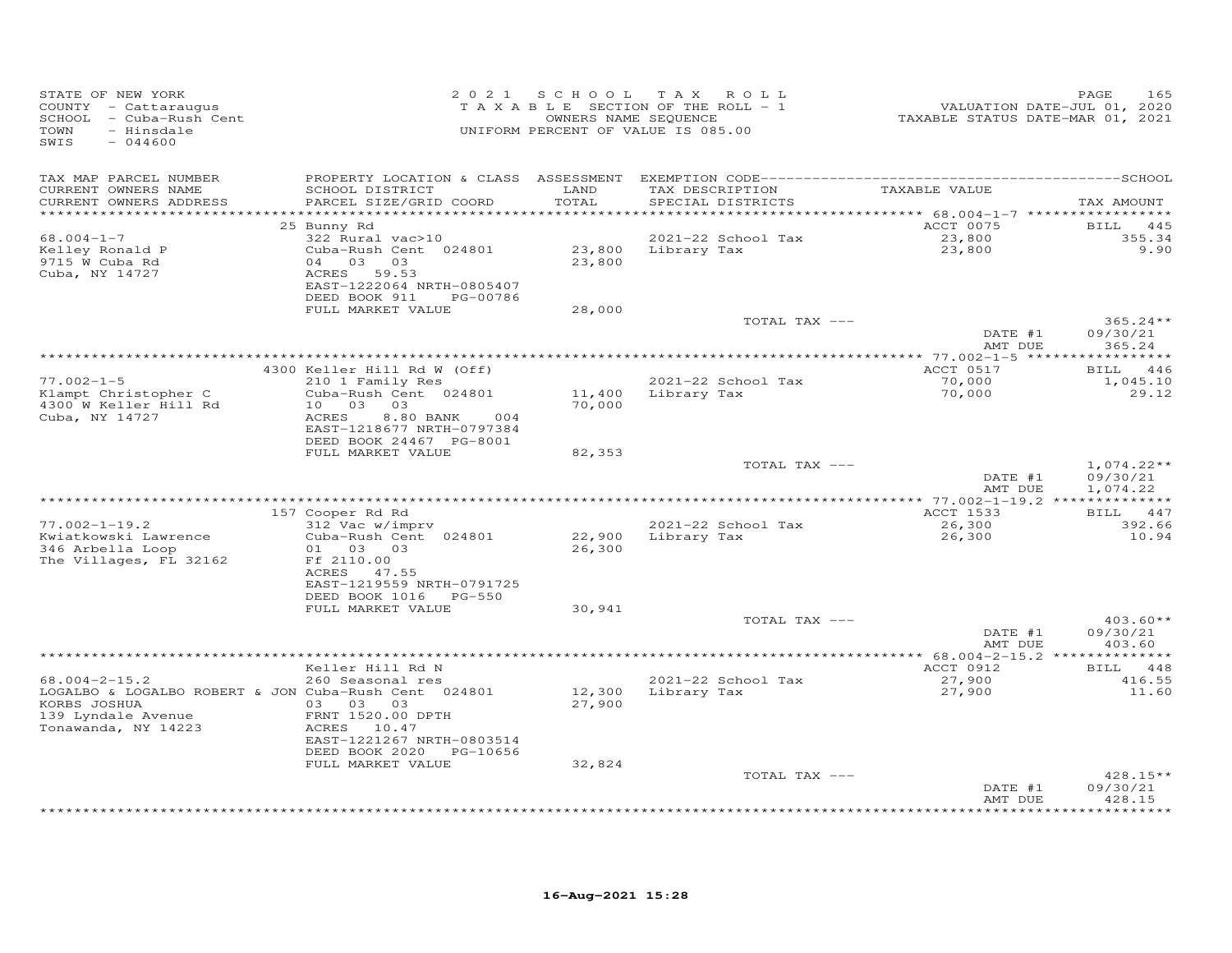| COUNTY - Cattaraugus<br>SCHOOL - Cuba-Rush Cent<br>TOWN<br>- Hinsdale<br>SWIS<br>$-044600$ |                                                                                                       |               | TAXABLE SECTION OF THE ROLL - 1<br>OWNERS NAME SEQUENCE<br>UNIFORM PERCENT OF VALUE IS 085.00 | VALUATION DATE-JUL 01, 2020<br>TAXABLE STATUS DATE-MAR 01, 2021 | 166<br>PAGE                     |
|--------------------------------------------------------------------------------------------|-------------------------------------------------------------------------------------------------------|---------------|-----------------------------------------------------------------------------------------------|-----------------------------------------------------------------|---------------------------------|
| TAX MAP PARCEL NUMBER<br>CURRENT OWNERS NAME<br>CURRENT OWNERS ADDRESS                     | SCHOOL DISTRICT<br>PARCEL SIZE/GRID COORD                                                             | LAND<br>TOTAL | TAX DESCRIPTION<br>SPECIAL DISTRICTS                                                          | TAXABLE VALUE                                                   | TAX AMOUNT                      |
| ***********************                                                                    | ******************************                                                                        |               |                                                                                               |                                                                 |                                 |
|                                                                                            | 4499 Town Line Rd                                                                                     |               |                                                                                               | ACCT 1136                                                       | <b>BILL</b><br>449              |
| $77.002 - 1 - 11.2$                                                                        | 314 Rural vac<10                                                                                      |               | 2021-22 School Tax                                                                            | 11,100<br>11,100                                                | 165.72                          |
| Marciniak Patricia A                                                                       | Cuba-Rush Cent 024801                                                                                 |               | 11,100 Library Tax                                                                            |                                                                 | 4.62                            |
| 206 Wagner Ave<br>Sloan, NY 14212                                                          | 02 03 03<br>FRNT 544.00 DPTH<br>ACRES<br>4.70<br>EAST-1222437 NRTH-0799928                            | 11,100        |                                                                                               |                                                                 |                                 |
|                                                                                            | DEED BOOK 1010 PG-641<br>FULL MARKET VALUE                                                            | 13,059        |                                                                                               |                                                                 |                                 |
|                                                                                            |                                                                                                       |               | TOTAL TAX ---                                                                                 |                                                                 | $170.34**$                      |
|                                                                                            |                                                                                                       |               |                                                                                               | DATE #1<br>AMT DUE                                              | 09/30/21<br>170.34              |
|                                                                                            |                                                                                                       |               |                                                                                               | ************ 68.004-1-4.1 ****************                      |                                 |
| $68.004 - 1 - 4.1$                                                                         | Nys Rte 446<br>105 Vac farmland                                                                       |               | 2021-22 School Tax                                                                            | ACCT 0765<br>14,100                                             | BILL 450<br>210.51              |
| Marshacres, LLC                                                                            | Cuba-Rush Cent 024801                                                                                 |               | 14,100 Library Tax                                                                            | 14,100                                                          | 5.86                            |
| 7017 Fadale Rd<br>Ellicottville, NY 14731                                                  | 12 03 03<br>FRNT 350.00 DPTH<br>ACRES 27.50<br>EAST-1218528 NRTH-0806817                              | 14,100        |                                                                                               |                                                                 |                                 |
|                                                                                            | DEED BOOK 24017 PG-9002                                                                               |               |                                                                                               |                                                                 |                                 |
|                                                                                            | FULL MARKET VALUE                                                                                     | 16,588        |                                                                                               |                                                                 |                                 |
|                                                                                            |                                                                                                       |               | TOTAL TAX ---                                                                                 |                                                                 | $216.37**$                      |
|                                                                                            |                                                                                                       |               |                                                                                               | DATE #1<br>AMT DUE                                              | 09/30/21<br>216.37              |
|                                                                                            |                                                                                                       |               |                                                                                               | *********** 68.004-1-5.3 ***************                        | BILL 451                        |
| $68.004 - 1 - 5.3$                                                                         | Nys Rte 446<br>322 Rural vac>10                                                                       |               | 2021-22 School Tax                                                                            | ACCT 0643                                                       | 432.97                          |
| Marshacres, LLC<br>7017 Fadale Rd<br>Ellicottville, NY 14731                               | Cuba-Rush Cent 024801<br>04/12 03 03<br>FRNT 3400.00 DPTH<br>ACRES 37.40<br>EAST-1218951 NRTH-0807402 | 29,000        | 29,000 Library Tax                                                                            | 29,000<br>29,000                                                | 12.06                           |
|                                                                                            | DEED BOOK 24017 PG-9002                                                                               |               |                                                                                               |                                                                 |                                 |
|                                                                                            | FULL MARKET VALUE                                                                                     | 34,118        |                                                                                               |                                                                 |                                 |
|                                                                                            |                                                                                                       |               | TOTAL TAX ---                                                                                 |                                                                 | $445.03**$                      |
|                                                                                            |                                                                                                       |               |                                                                                               | DATE #1<br>AMT DUE                                              | 09/30/21<br>445.03              |
|                                                                                            |                                                                                                       |               |                                                                                               |                                                                 |                                 |
| $68.004 - 2 - 24.3$                                                                        | Torry Rd<br>312 Vac w/imprv                                                                           |               | 2021-22 School Tax                                                                            | ACCT 1560                                                       | BILL 452<br>150.79              |
| McCarthy James E<br>McCarthY Donna M<br>4208 Torrey Rd                                     | Cuba-Rush Cent 024801<br>5.05<br>ACRES<br>EAST-1221728 NRTH-0800613                                   | 10,100        | 9,900 Library Tax                                                                             | 10,100<br>10,100                                                | 4,20                            |
| Cuba, NY 14727                                                                             | DEED BOOK 25114 PG-3001                                                                               |               |                                                                                               |                                                                 |                                 |
|                                                                                            | FULL MARKET VALUE                                                                                     | 11,882        |                                                                                               |                                                                 | $154.99**$                      |
|                                                                                            |                                                                                                       |               | TOTAL TAX ---                                                                                 | DATE #1<br>AMT DUE                                              | 09/30/21<br>154.99<br>********* |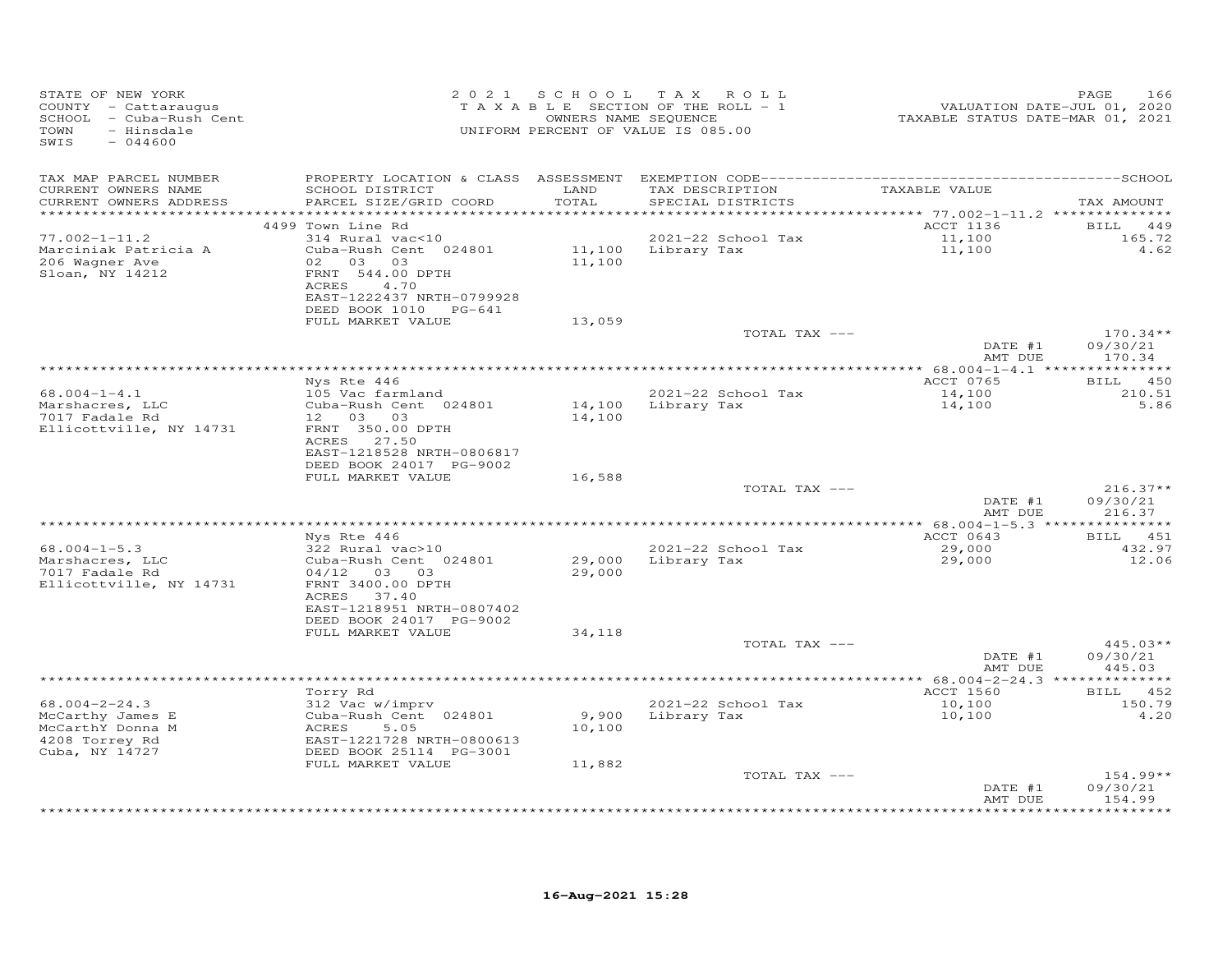| STATE OF NEW YORK<br>COUNTY - Cattaraugus<br>SCHOOL - Cuba-Rush Cent<br>TOWN<br>- Hinsdale<br>SWIS<br>$-044600$ |                                            | 2021 SCHOOL   | T A X<br>ROLL<br>TAXABLE SECTION OF THE ROLL - 1<br>OWNERS NAME SEQUENCE<br>UNIFORM PERCENT OF VALUE IS 085.00 | VALUATION DATE-JUL 01, 2020<br>TAXABLE STATUS DATE-MAR 01, 2021 | PAGE<br>167               |
|-----------------------------------------------------------------------------------------------------------------|--------------------------------------------|---------------|----------------------------------------------------------------------------------------------------------------|-----------------------------------------------------------------|---------------------------|
| TAX MAP PARCEL NUMBER                                                                                           |                                            |               |                                                                                                                |                                                                 |                           |
| CURRENT OWNERS NAME<br>CURRENT OWNERS ADDRESS                                                                   | SCHOOL DISTRICT<br>PARCEL SIZE/GRID COORD  | LAND<br>TOTAL | TAX DESCRIPTION<br>SPECIAL DISTRICTS                                                                           | TAXABLE VALUE                                                   | TAX AMOUNT                |
| ***********************                                                                                         |                                            |               |                                                                                                                |                                                                 |                           |
|                                                                                                                 | Cooper Hl                                  |               |                                                                                                                | ACCT 1555                                                       | <b>BILL</b><br>453        |
| $77.002 - 1 - 19.3$                                                                                             | 322 Rural vac>10                           |               | 2021-22 School Tax                                                                                             | 25,200                                                          | 376.24                    |
| Mcgarvey Robert P                                                                                               | Cuba-Rush Cent 024801                      |               | 25,200 Library Tax                                                                                             | 25,200                                                          | 10.48                     |
| Kem Edna M<br>PO Box 11                                                                                         | 01 03<br>03<br>Ff 1780.00                  | 25,200        |                                                                                                                |                                                                 |                           |
| Red Oak, NC 27868                                                                                               | ACRES 59.10                                |               |                                                                                                                |                                                                 |                           |
|                                                                                                                 | EAST-1221809 NRTH-0792766                  |               |                                                                                                                |                                                                 |                           |
|                                                                                                                 | DEED BOOK 2020 PG-11905                    |               |                                                                                                                |                                                                 |                           |
|                                                                                                                 | FULL MARKET VALUE                          | 29,647        |                                                                                                                |                                                                 |                           |
|                                                                                                                 |                                            |               | TOTAL TAX ---                                                                                                  |                                                                 | $386.72**$                |
|                                                                                                                 |                                            |               |                                                                                                                | DATE #1<br>AMT DUE                                              | 09/30/21<br>386.72        |
|                                                                                                                 |                                            |               | ************************************* 68.004–2–13 ****************                                             |                                                                 |                           |
|                                                                                                                 | Keller Hill Rd N                           |               |                                                                                                                | ACCT 0607                                                       | BILL 454                  |
| 68.004-2-13                                                                                                     | 322 Rural vac>10                           |               | 2021-22 School Tax                                                                                             | 45,000                                                          | 671.85                    |
| Meldrum Dale F                                                                                                  | Cuba-Rush Cent 024801                      | 45,000        | Library Tax                                                                                                    | 45,000                                                          | 18.72                     |
| 333 Desmond                                                                                                     | 11 03 03                                   | 45,000        |                                                                                                                |                                                                 |                           |
| Tonawanda, NY 14150                                                                                             | Ff 1610.00<br>ACRES 92.00                  |               |                                                                                                                |                                                                 |                           |
|                                                                                                                 | EAST-1219158 NRTH-0802345                  |               |                                                                                                                |                                                                 |                           |
|                                                                                                                 | DEED BOOK 16686 PG-7001                    |               |                                                                                                                |                                                                 |                           |
|                                                                                                                 | FULL MARKET VALUE                          | 52,941        |                                                                                                                |                                                                 |                           |
|                                                                                                                 |                                            |               | TOTAL TAX ---                                                                                                  |                                                                 | $690.57**$                |
|                                                                                                                 |                                            |               |                                                                                                                | DATE #1<br>AMT DUE                                              | 09/30/21<br>690.57        |
|                                                                                                                 |                                            |               |                                                                                                                |                                                                 |                           |
|                                                                                                                 | Torrey Rd                                  |               |                                                                                                                | ACCT 0893                                                       | BILL 455                  |
| $68.004 - 2 - 21.2$                                                                                             | 260 Seasonal res                           |               | 2021-22 School Tax                                                                                             | 27,000                                                          | 403.11                    |
| Meldrum Dale F                                                                                                  | Cuba-Rush Cent 024801                      | 8,500         | Library Tax                                                                                                    | 27,000                                                          | 11.23                     |
| Meldrum Sharon A                                                                                                | 03 03 03                                   | 27,000        |                                                                                                                |                                                                 |                           |
| 333 Desmond Dr<br>Tonawanda, NY 14150-7841                                                                      | FRNT 310.00 DPTH<br>ACRES<br>3.40          |               |                                                                                                                |                                                                 |                           |
|                                                                                                                 | EAST-1221857 NRTH-0801444                  |               |                                                                                                                |                                                                 |                           |
|                                                                                                                 | DEED BOOK 913<br>PG-00019                  |               |                                                                                                                |                                                                 |                           |
|                                                                                                                 | FULL MARKET VALUE                          | 31,765        |                                                                                                                |                                                                 |                           |
|                                                                                                                 |                                            |               | TOTAL TAX ---                                                                                                  |                                                                 | $414.34**$                |
|                                                                                                                 |                                            |               |                                                                                                                | DATE #1<br>AMT DUE                                              | 09/30/21<br>414.34        |
|                                                                                                                 |                                            |               |                                                                                                                |                                                                 |                           |
|                                                                                                                 | Torrey Rd                                  |               |                                                                                                                | ACCT 0906                                                       | BILL<br>456               |
| $68.004 - 2 - 26$                                                                                               | 314 Rural vac<10                           |               | 2021-22 School Tax                                                                                             | 10,500                                                          | 156.77                    |
| Meldrum Dale F                                                                                                  | Cuba-Rush Cent 024801                      | 10,500        | Library Tax                                                                                                    | 10,500                                                          | 4.37                      |
| 333 Desmond Dr                                                                                                  | 03 03<br>03                                | 10,500        |                                                                                                                |                                                                 |                           |
| Tonawanda, NY 14150-7841                                                                                        | Ff 440.00                                  |               |                                                                                                                |                                                                 |                           |
|                                                                                                                 | ACRES<br>6.46<br>EAST-1221083 NRTH-0801898 |               |                                                                                                                |                                                                 |                           |
|                                                                                                                 | DEED BOOK 00988 PG-01031                   |               |                                                                                                                |                                                                 |                           |
|                                                                                                                 | FULL MARKET VALUE                          | 12,353        |                                                                                                                |                                                                 |                           |
|                                                                                                                 |                                            |               | TOTAL TAX ---                                                                                                  |                                                                 | $161.14**$                |
|                                                                                                                 |                                            |               |                                                                                                                | DATE #1                                                         | 09/30/21                  |
|                                                                                                                 |                                            |               |                                                                                                                | AMT DUE                                                         | 161.14<br>* * * * * * * * |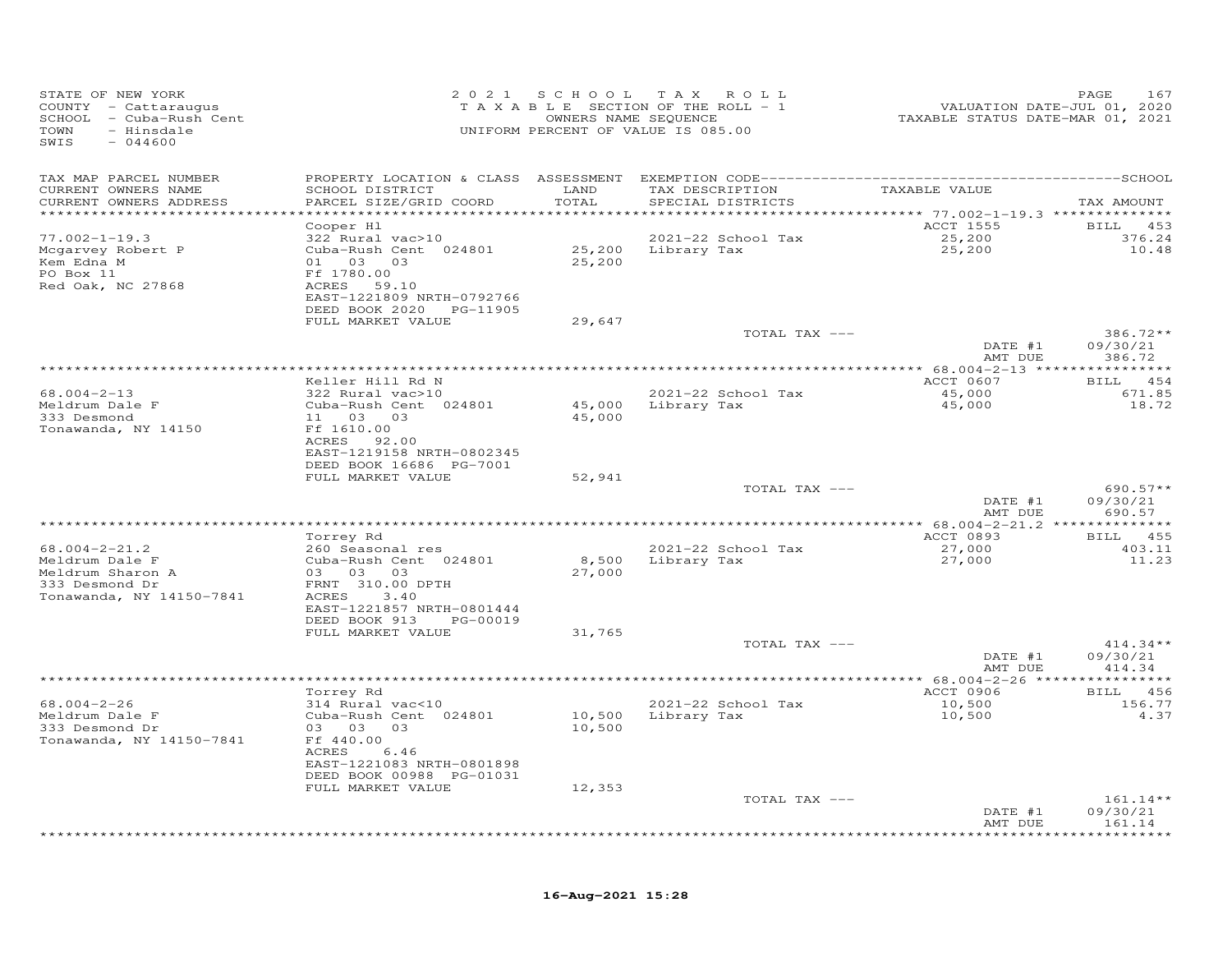| STATE OF NEW YORK<br>COUNTY - Cattaraugus<br>SCHOOL - Cuba-Rush Cent<br>- Hinsdale<br>TOWN<br>$-044600$<br>SWIS |                                                                                                    | 2021 SCHOOL TAX ROLL<br>TAXABLE SECTION OF THE ROLL - 1<br>OWNERS NAME SEQUENCE<br>UNIFORM PERCENT OF VALUE IS 085.00 |                                      |                                         | VALUATION DATE-JUL 01, 2020<br>TAXABLE STATUS DATE-MAR 01, 2021 | PAGE<br>168                             |
|-----------------------------------------------------------------------------------------------------------------|----------------------------------------------------------------------------------------------------|-----------------------------------------------------------------------------------------------------------------------|--------------------------------------|-----------------------------------------|-----------------------------------------------------------------|-----------------------------------------|
| TAX MAP PARCEL NUMBER<br>CURRENT OWNERS NAME<br>CURRENT OWNERS ADDRESS<br>***********************               | SCHOOL DISTRICT<br>PARCEL SIZE/GRID COORD                                                          | LAND<br>TOTAL                                                                                                         |                                      | SPECIAL DISTRICTS                       | TAX DESCRIPTION TAXABLE VALUE                                   | TAX AMOUNT                              |
|                                                                                                                 | 504 Nys Rte 446                                                                                    |                                                                                                                       |                                      |                                         | ACCT 0120                                                       | BILL 457                                |
| $68.004 - 2 - 5$<br>Michalski Martin A Jr<br>Michalski Dennelle T<br>504 Nys Rte 446                            | 210 1 Family Res<br>Cuba-Rush Cent 024801<br>11 03 03<br>Life Use - Dennis                         |                                                                                                                       | BAS STAR 41854<br>70,500 Library Tax | 15,000 2021-22 School Tax               | 70,500<br>70,500                                                | 25,500<br>1,052.57<br>29.32             |
| Cuba, NY 14727                                                                                                  | FRNT 181.55 DPTH 255.06<br>EAST-1215877 NRTH-0803178<br>DEED BOOK 1021 PG-952<br>FULL MARKET VALUE | 82,941                                                                                                                |                                      |                                         |                                                                 |                                         |
|                                                                                                                 |                                                                                                    |                                                                                                                       |                                      | TOTAL TAX ---                           | DATE #1                                                         | $701.17**$<br>09/30/21                  |
|                                                                                                                 |                                                                                                    |                                                                                                                       |                                      |                                         | AMT DUE                                                         | 701.17                                  |
|                                                                                                                 | 4264 Keller Hill Rd W                                                                              |                                                                                                                       |                                      |                                         | ACCT 0908                                                       | 458<br><b>BILL</b>                      |
| $77.002 - 1 - 8$<br>Miller Bonnie                                                                               | 311 Res vac land<br>Cuba-Rush Cent 024801                                                          |                                                                                                                       |                                      | 2021-22 School Tax<br>5,400 Library Tax | 5,400<br>5,400                                                  | 80.62<br>2.25                           |
| 208 South Street<br>Olean, NY 14760                                                                             | 10 03 03<br>FRNT 150.00 DPTH 125.00<br>EAST-1218520 NRTH-0798579<br>DEED BOOK 2020<br>PG-10892     | 5,400                                                                                                                 |                                      |                                         |                                                                 |                                         |
|                                                                                                                 | FULL MARKET VALUE                                                                                  | 6,353                                                                                                                 |                                      |                                         |                                                                 |                                         |
|                                                                                                                 |                                                                                                    |                                                                                                                       |                                      | TOTAL TAX ---                           | DATE #1<br>AMT DUE                                              | $82.87**$<br>09/30/21<br>82.87          |
|                                                                                                                 |                                                                                                    |                                                                                                                       |                                      |                                         |                                                                 |                                         |
| $77.002 - 1 - 9$                                                                                                | Keller Hill Rd W<br>312 Vac w/imprv                                                                |                                                                                                                       |                                      | 2021-22 School Tax                      | ACCT 0416<br>9,800                                              | BILL 459<br>146.31                      |
| Moore Linda<br>Moore Don                                                                                        | Cuba-Rush Cent 024801<br>10 03 03                                                                  | 8,800<br>9,800                                                                                                        |                                      | Library Tax                             | 9,800                                                           | 4.08                                    |
| 4322 West Keller Hill Rd<br>Cuba, NY 14727                                                                      | Ff 430.00<br>ACRES<br>1.89<br>EAST-1218701 NRTH-0798652                                            |                                                                                                                       |                                      |                                         |                                                                 |                                         |
|                                                                                                                 | DEED BOOK 29196 PG-7001<br>FULL MARKET VALUE                                                       | 11,529                                                                                                                |                                      |                                         |                                                                 |                                         |
|                                                                                                                 |                                                                                                    |                                                                                                                       |                                      | TOTAL TAX ---                           | DATE #1<br>AMT DUE                                              | $150.39**$<br>09/30/21<br>150.39        |
|                                                                                                                 |                                                                                                    |                                                                                                                       |                                      |                                         |                                                                 |                                         |
| $77.002 - 1 - 12$                                                                                               | 4322 W Keller Hill Rd<br>210 1 Family Res                                                          |                                                                                                                       | BAS STAR 41854                       |                                         | ACCT 0658                                                       | BILL 460<br>25,500                      |
| Moore Linda S                                                                                                   | Cuba-Rush Cent 024801                                                                              |                                                                                                                       |                                      | 17,000 2021-22 School Tax               | 38,500                                                          | 574.81                                  |
| Moore Don N<br>4322 West Keller Rd<br>Cuba, NY 14727                                                            | 02 03 03<br>ACRES 19.00<br>EAST-1219359 NRTH-0798628<br>DEED BOOK 28707 PG-5001                    |                                                                                                                       | 38,500 Library Tax                   |                                         | 38,500                                                          | 16.01                                   |
|                                                                                                                 | FULL MARKET VALUE                                                                                  | 45,294                                                                                                                |                                      |                                         |                                                                 |                                         |
|                                                                                                                 |                                                                                                    |                                                                                                                       |                                      | TOTAL TAX ---                           | DATE #1                                                         | $210.10**$<br>09/30/21                  |
|                                                                                                                 |                                                                                                    |                                                                                                                       |                                      |                                         | AMT DUE                                                         | 210.10<br>بله بله بله بله بله بله بله . |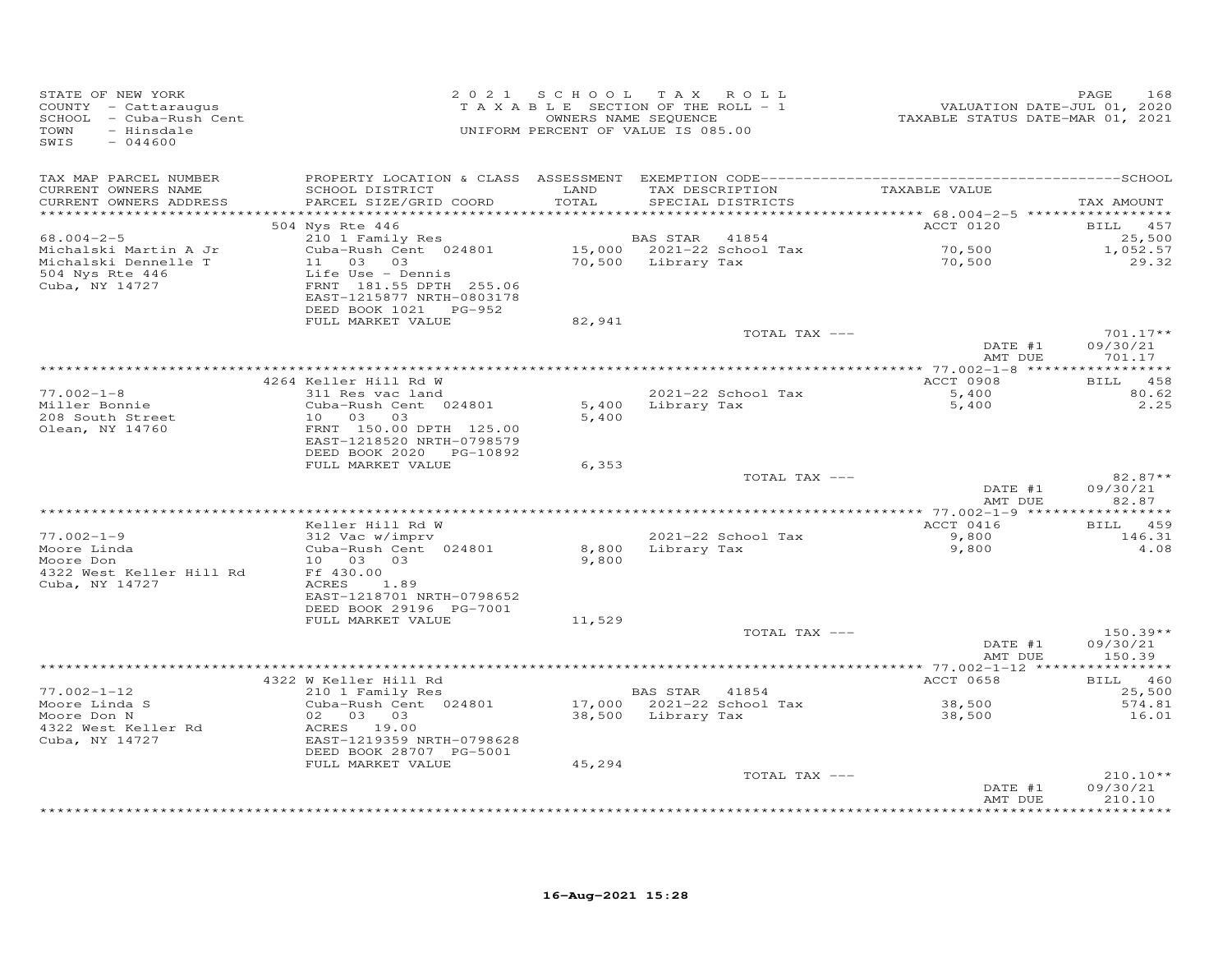| STATE OF NEW YORK<br>COUNTY - Cattaraugus<br>SCHOOL - Cuba-Rush Cent<br>TOWN<br>- Hinsdale<br>$-044600$<br>SWIS | 2 0 2 1                                                                      | SCHOOL           | T A X<br>ROLL<br>TAXABLE SECTION OF THE ROLL - 1<br>OWNERS NAME SEQUENCE<br>UNIFORM PERCENT OF VALUE IS 085.00 | VALUATION DATE-JUL 01, 2020<br>TAXABLE STATUS DATE-MAR 01, 2021 | PAGE<br>169           |
|-----------------------------------------------------------------------------------------------------------------|------------------------------------------------------------------------------|------------------|----------------------------------------------------------------------------------------------------------------|-----------------------------------------------------------------|-----------------------|
| TAX MAP PARCEL NUMBER                                                                                           | PROPERTY LOCATION & CLASS ASSESSMENT EXEMPTION CODE------------------------- |                  |                                                                                                                |                                                                 | --------------SCHOOL  |
| CURRENT OWNERS NAME<br>CURRENT OWNERS ADDRESS                                                                   | SCHOOL DISTRICT<br>PARCEL SIZE/GRID COORD                                    | LAND<br>TOTAL    | TAX DESCRIPTION<br>SPECIAL DISTRICTS                                                                           | TAXABLE VALUE                                                   | TAX AMOUNT            |
| ***********************                                                                                         | **************************                                                   |                  |                                                                                                                |                                                                 |                       |
|                                                                                                                 | Nys Rte 446                                                                  |                  |                                                                                                                | ACCT 0643                                                       | BILL<br>461           |
| $68.004 - 1 - 5.1$                                                                                              | 112 Dairy farm                                                               |                  | 2021-22 School Tax                                                                                             | 65,600                                                          | 979.41                |
| Morehouse Todd J.<br>Morehouse Kathryn L.                                                                       | Cuba-Rush Cent 024801<br>03 03<br>04/12                                      | 26,500<br>65,600 | Library Tax                                                                                                    | 65,600                                                          | 27.29                 |
| 281 Kinney Hollow Rd                                                                                            | FRNT 3400.00 DPTH                                                            |                  |                                                                                                                |                                                                 |                       |
| Cuba, NY 14727                                                                                                  | 31.30<br>ACRES                                                               |                  |                                                                                                                |                                                                 |                       |
|                                                                                                                 | EAST-1216593 NRTH-0807810                                                    |                  |                                                                                                                |                                                                 |                       |
|                                                                                                                 | DEED BOOK 25062 PG-5001                                                      |                  |                                                                                                                |                                                                 |                       |
|                                                                                                                 | FULL MARKET VALUE                                                            | 77,176           | TOTAL TAX ---                                                                                                  |                                                                 | $1,006.70**$          |
|                                                                                                                 |                                                                              |                  |                                                                                                                | DATE #1                                                         | 09/30/21              |
|                                                                                                                 |                                                                              |                  |                                                                                                                | AMT DUE                                                         | 1,006.70              |
|                                                                                                                 |                                                                              |                  | ***************************                                                                                    | ** 68.004-1-8.1 ****************                                |                       |
|                                                                                                                 | Nys Rte 446                                                                  |                  |                                                                                                                | ACCT 0076                                                       | BILL 462              |
| $68.004 - 1 - 8.1$<br>Osterhout Michael J                                                                       | 423 Snack bar<br>Cuba-Rush Cent 024801                                       | 19,600           | 2021-22 School Tax<br>Library Tax                                                                              | 72,000<br>72,000                                                | 1,074.96<br>29.95     |
| Osterhout Diane                                                                                                 | 04 02<br>03                                                                  | 72,000           |                                                                                                                |                                                                 |                       |
| 15 Ivy Cottage Ln                                                                                               | FRNT 620.00 DPTH                                                             |                  |                                                                                                                |                                                                 |                       |
| Rochester, NY 14623                                                                                             | ACRES 13.90                                                                  |                  |                                                                                                                |                                                                 |                       |
|                                                                                                                 | EAST-1221710 NRTH-0807647                                                    |                  |                                                                                                                |                                                                 |                       |
|                                                                                                                 | DEED BOOK 00970 PG-00703<br>FULL MARKET VALUE                                | 84,706           |                                                                                                                |                                                                 |                       |
|                                                                                                                 |                                                                              |                  | TOTAL TAX ---                                                                                                  |                                                                 | $1,104.91**$          |
|                                                                                                                 |                                                                              |                  |                                                                                                                | DATE #1                                                         | 09/30/21              |
|                                                                                                                 |                                                                              |                  |                                                                                                                | AMT DUE                                                         | 1,104.91              |
|                                                                                                                 |                                                                              |                  |                                                                                                                |                                                                 |                       |
| $68.004 - 2 - 21.1$                                                                                             | 4209 Torrey Rd<br>270 Mfg housing                                            |                  | 2021-22 School Tax                                                                                             | ACCT 0892<br>38,000                                             | BILL 463<br>567.34    |
| Paolucci Joseph                                                                                                 | Cuba-Rush Cent 024801                                                        | 9,300            | Library Tax                                                                                                    | 38,000                                                          | 15.81                 |
| 113 Colonial Ave                                                                                                | 03 03 03                                                                     | 38,000           |                                                                                                                |                                                                 |                       |
| Kenmore, NY 14217                                                                                               | FRNT 290.00 DPTH                                                             |                  |                                                                                                                |                                                                 |                       |
|                                                                                                                 | ACRES<br>4.30                                                                |                  |                                                                                                                |                                                                 |                       |
|                                                                                                                 | EAST-1222104 NRTH-0801349<br>DEED BOOK 4080<br>PG-9001                       |                  |                                                                                                                |                                                                 |                       |
|                                                                                                                 | FULL MARKET VALUE                                                            | 44,706           |                                                                                                                |                                                                 |                       |
|                                                                                                                 |                                                                              |                  | TOTAL TAX ---                                                                                                  |                                                                 | 583.15**              |
|                                                                                                                 |                                                                              |                  |                                                                                                                | DATE #1                                                         | 09/30/21              |
|                                                                                                                 |                                                                              |                  |                                                                                                                | AMT DUE<br>**************** 68.004-1-5.2 ****                   | 583.15<br>*********** |
|                                                                                                                 | Nys Rte 446                                                                  |                  |                                                                                                                | ACCT 1690                                                       | BILL<br>464           |
| $68.004 - 1 - 5.2$                                                                                              | 311 Res vac land                                                             |                  | 2021-22 School Tax                                                                                             | 6,000                                                           | 89.58                 |
| Payne Derek C.                                                                                                  | Cuba-Rush Cent 024801                                                        | 6,000            | Library Tax                                                                                                    | 6,000                                                           | 2.50                  |
| DeStefano DeeAnna                                                                                               | 04/12<br>03<br>03                                                            | 6,000            |                                                                                                                |                                                                 |                       |
| 101 NYS Route 446                                                                                               | FRNT 500.00 DPTH                                                             |                  |                                                                                                                |                                                                 |                       |
| Cuba, NY 14727                                                                                                  | 12.90<br>ACRES<br>EAST-1220140 NRTH-0807614                                  |                  |                                                                                                                |                                                                 |                       |
|                                                                                                                 | DEED BOOK 20200 PG-6914                                                      |                  |                                                                                                                |                                                                 |                       |
|                                                                                                                 | FULL MARKET VALUE                                                            | 7,059            |                                                                                                                |                                                                 |                       |
|                                                                                                                 |                                                                              |                  | TOTAL TAX ---                                                                                                  |                                                                 | $92.08**$             |
|                                                                                                                 |                                                                              |                  |                                                                                                                | DATE #1                                                         | 09/30/21              |
|                                                                                                                 |                                                                              |                  |                                                                                                                | AMT DUE                                                         | 92.08<br>******       |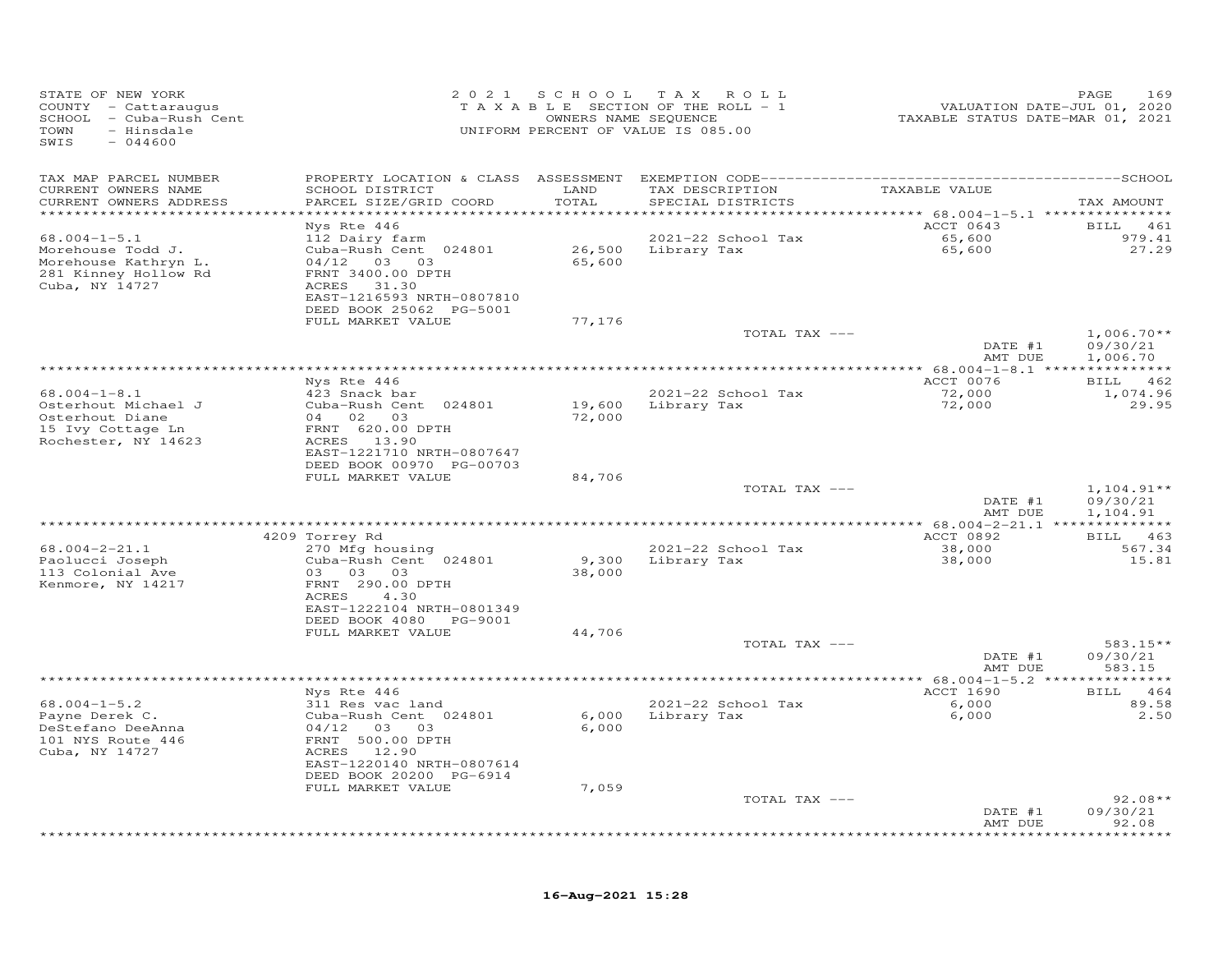| STATE OF NEW YORK<br>COUNTY - Cattaraugus<br>SCHOOL - Cuba-Rush Cent<br>TOWN<br>- Hinsdale<br>SWIS<br>$-044600$ |                                                                                                                                                      | 2021 SCHOOL                | T A X<br>ROLL<br>TAXABLE SECTION OF THE ROLL - 1<br>OWNERS NAME SEQUENCE<br>UNIFORM PERCENT OF VALUE IS 085.00 | VALUATION DATE-JUL 01, 2020<br>TAXABLE STATUS DATE-MAR 01, 2021 | PAGE<br>170                          |
|-----------------------------------------------------------------------------------------------------------------|------------------------------------------------------------------------------------------------------------------------------------------------------|----------------------------|----------------------------------------------------------------------------------------------------------------|-----------------------------------------------------------------|--------------------------------------|
| TAX MAP PARCEL NUMBER<br>CURRENT OWNERS NAME<br>CURRENT OWNERS ADDRESS                                          | SCHOOL DISTRICT<br>PARCEL SIZE/GRID COORD                                                                                                            | LAND<br>TOTAL              | TAX DESCRIPTION<br>SPECIAL DISTRICTS                                                                           | TAXABLE VALUE                                                   | TAX AMOUNT                           |
| *********************                                                                                           |                                                                                                                                                      | ***********                |                                                                                                                | ************ 68.004-1-6 ******************                      |                                      |
| $68.004 - 1 - 6$<br>Payne Derek C.<br>DeStefano DeeAnna<br>101 NYS Route 446<br>Cuba, NY 14727                  | Nys Rte 446<br>210 1 Family Res<br>Cuba-Rush Cent 024801<br>04 03 03<br>Ff 1090.00<br>20.86<br>ACRES<br>EAST-1220882 NRTH-0807693                    | 22,300<br>85,000           | 2021-22 School Tax<br>Library Tax                                                                              | ACCT 0665<br>85,000<br>85,000                                   | <b>BILL</b> 465<br>1,269.06<br>35.35 |
|                                                                                                                 | DEED BOOK 20200 PG-6914<br>FULL MARKET VALUE                                                                                                         | 100,000                    |                                                                                                                |                                                                 |                                      |
|                                                                                                                 |                                                                                                                                                      |                            | TOTAL TAX ---                                                                                                  | DATE #1<br>AMT DUE                                              | $1,304.41**$<br>09/30/21<br>1,304.41 |
|                                                                                                                 | ***********************                                                                                                                              |                            |                                                                                                                |                                                                 |                                      |
| $68.004 - 2 - 11.2$<br>Piganelli Brenda<br>4116 Chishalm Trail<br>Crowley, TX 76036                             | 506 Nys Rte 446<br>270 Mfg housing<br>Cuba-Rush Cent 024801<br>11 03<br>03<br>Ff 285.00<br>ACRES<br>1.24                                             | 12,200<br>19,200           | 2021-22 School Tax<br>Library Tax                                                                              | ACCT 1148<br>19,200<br>19,200                                   | BILL 466<br>286.66<br>7.99           |
|                                                                                                                 | EAST-1215912 NRTH-0802624<br>DEED BOOK 1013 PG-81<br>FULL MARKET VALUE                                                                               | 22,588                     |                                                                                                                |                                                                 |                                      |
|                                                                                                                 |                                                                                                                                                      |                            | TOTAL TAX ---                                                                                                  | DATE #1<br>AMT DUE                                              | $294.65**$<br>09/30/21<br>294.65     |
|                                                                                                                 | Nys Rte 446                                                                                                                                          |                            |                                                                                                                | ACCT 0764                                                       | BILL 467                             |
| $68.004 - 1 - 4.2$<br>Potter Lumber Co., LLC<br>PO Box 10<br>Allegany, NY 14706                                 | 910 Priv forest<br>Cuba-Rush Cent 024801<br>12 03 03<br>FRNT 2308.00 DPTH<br>ACRES 130.00<br>EAST-1215748 NRTH-0805932                               | 70,000<br>70,000           | 2021-22 School Tax<br>Library Tax                                                                              | 70,000<br>70,000                                                | 1,045.10<br>29.12                    |
|                                                                                                                 | DEED BOOK 21269 PG-7002                                                                                                                              |                            |                                                                                                                |                                                                 |                                      |
|                                                                                                                 | FULL MARKET VALUE                                                                                                                                    | 82,353                     | TOTAL TAX ---                                                                                                  | DATE #1<br>AMT DUE                                              | $1,074.22**$<br>09/30/21<br>1,074.22 |
|                                                                                                                 |                                                                                                                                                      |                            | *************************                                                                                      | ********* 68.004-1-8.4 ****************                         |                                      |
|                                                                                                                 | Nys Rte 446 (Off)                                                                                                                                    |                            |                                                                                                                | ACCT 1423                                                       | BILL 468                             |
| $68.004 - 1 - 8.4$<br>Resch Timothy J<br>Resch Elizabeth<br>6224 Rawson Rd<br>Cuba, NY 14727                    | 442 MiniWhseSelf<br>Cuba-Rush Cent 024801<br>04 02 03<br>2.30<br>ACRES<br>EAST-1222351 NRTH-0807971<br>DEED BOOK 00937 PG-00933<br>FULL MARKET VALUE | 13,300<br>67,200<br>79,059 | 2021-22 School Tax<br>Library Tax                                                                              | 67,200<br>67,200                                                | 1,003.30<br>27.95                    |
|                                                                                                                 |                                                                                                                                                      |                            | TOTAL TAX ---                                                                                                  |                                                                 | $1,031.25**$                         |
|                                                                                                                 |                                                                                                                                                      |                            |                                                                                                                | DATE #1<br>AMT DUE                                              | 09/30/21<br>1,031.25<br>***********  |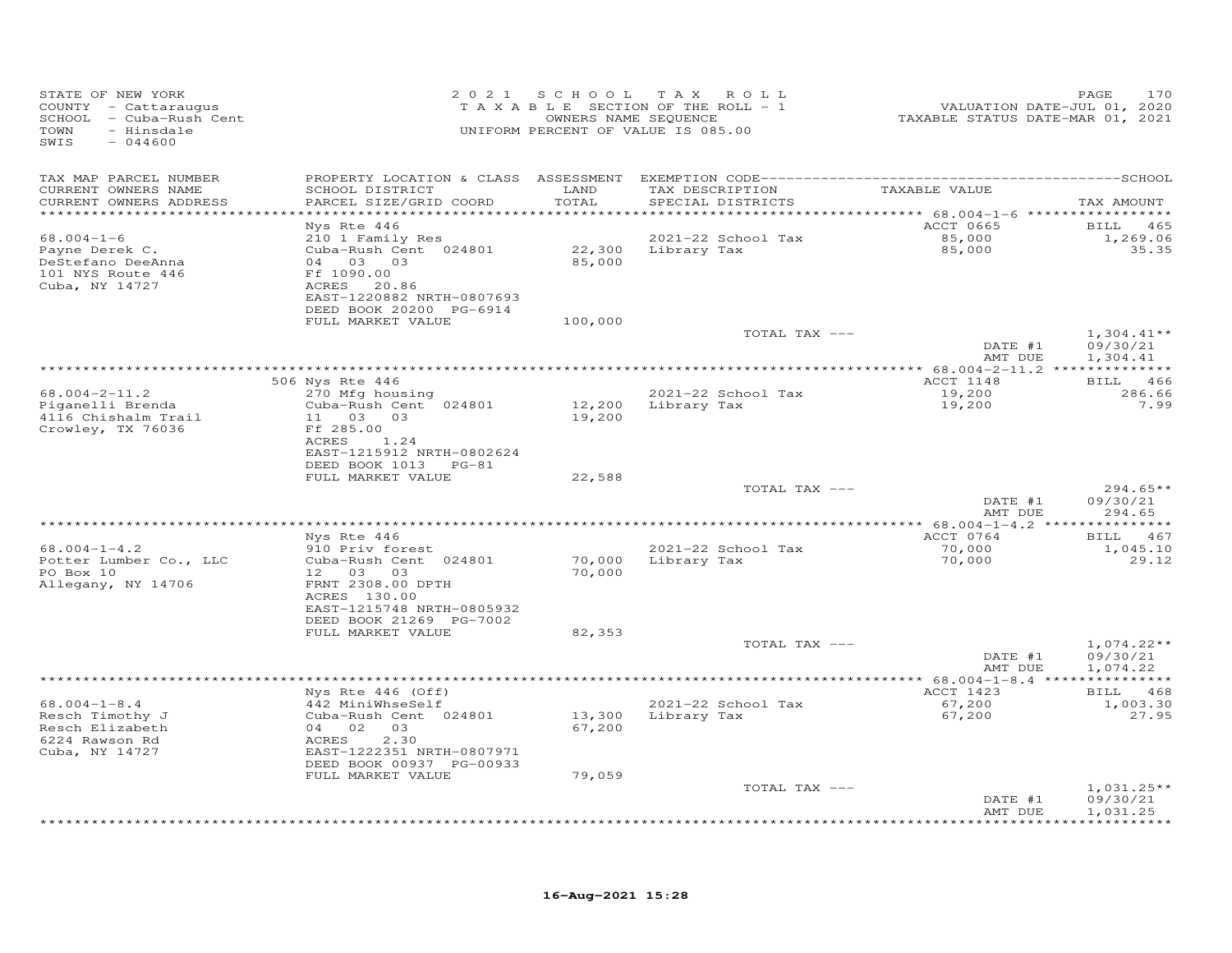| STATE OF NEW YORK<br>COUNTY - Cattaraugus<br>SCHOOL - Cuba-Rush Cent<br>TOWN<br>- Hinsdale<br>SWIS<br>$-044600$ |                                                       | 2021 SCHOOL<br>TAXABLE SECTION OF THE ROLL - 1<br>UNIFORM PERCENT OF VALUE IS 085.00 | TAX ROLL<br>OWNERS NAME SEQUENCE |                          | VALUATION DATE-JUL 01, 2020<br>TAXABLE STATUS DATE-MAR 01, 2021 | PAGE<br>171        |
|-----------------------------------------------------------------------------------------------------------------|-------------------------------------------------------|--------------------------------------------------------------------------------------|----------------------------------|--------------------------|-----------------------------------------------------------------|--------------------|
| TAX MAP PARCEL NUMBER<br>CURRENT OWNERS NAME<br>CURRENT OWNERS ADDRESS                                          | SCHOOL DISTRICT<br>PARCEL SIZE/GRID COORD             | LAND<br>TOTAL                                                                        | TAX DESCRIPTION                  | SPECIAL DISTRICTS        | TAXABLE VALUE                                                   | TAX AMOUNT         |
|                                                                                                                 |                                                       |                                                                                      |                                  |                          |                                                                 |                    |
|                                                                                                                 | 4277 Town Line Rd                                     |                                                                                      |                                  |                          | 90 PCT OF VALUE USED FOR EXEMPTION PURPOSES ACCT 0815           | BILL 469           |
| $77.002 - 1 - 18.1$<br>Rix Linda M                                                                              | 112 Dairy farm<br>Cuba-Rush Cent 024801               |                                                                                      | AGED C/T/S 41800                 |                          |                                                                 | 69,165<br>60,100   |
| Rix Michael D                                                                                                   | 01/09  03  03                                         | 97,600 ENH STAR 41834<br>153,700 2021-22 School Tax                                  |                                  |                          | 84,535                                                          | 1,262.11           |
| 4277 Town Line Rd                                                                                               | L/u - Katherine-Donald                                |                                                                                      | Library Tax                      |                          | 84,535                                                          | 35.16              |
| Cuba, NY 14727                                                                                                  | Ff 1095.0                                             |                                                                                      |                                  |                          |                                                                 |                    |
|                                                                                                                 | ACRES 215.30                                          |                                                                                      |                                  |                          |                                                                 |                    |
|                                                                                                                 | EAST-1219439 NRTH-0795385<br>DEED BOOK 10594 PG-8002  |                                                                                      |                                  |                          |                                                                 |                    |
|                                                                                                                 | FULL MARKET VALUE                                     | 180,824                                                                              |                                  |                          |                                                                 |                    |
|                                                                                                                 |                                                       |                                                                                      |                                  | TOTAL TAX ---            |                                                                 | $401.27**$         |
|                                                                                                                 |                                                       |                                                                                      |                                  |                          | DATE #1                                                         | 09/30/21           |
|                                                                                                                 |                                                       |                                                                                      |                                  |                          | AMT DUE                                                         | 401.27             |
|                                                                                                                 | 4283 Town Line Rd                                     |                                                                                      |                                  |                          | ACCT 1469                                                       | BILL 470           |
| $77.002 - 1 - 18.2$                                                                                             | 210 1 Family Res                                      |                                                                                      | BAS STAR 41854                   |                          |                                                                 | 25,500             |
| Rix Mark D                                                                                                      | Cuba-Rush Cent 024801                                 |                                                                                      |                                  | 6,700 2021-22 School Tax | 45,000                                                          | 671.85             |
| 4283 Town Line Rd                                                                                               | 01  03  01                                            |                                                                                      | 45,000 Library Tax               |                          | 45,000                                                          | 18.72              |
| Cuba, NY 14727                                                                                                  | FRNT 300.00 DPTH<br>ACRES<br>1.20                     |                                                                                      |                                  |                          |                                                                 |                    |
|                                                                                                                 | EAST-1222576 NRTH-0795620                             |                                                                                      |                                  |                          |                                                                 |                    |
|                                                                                                                 | DEED BOOK 00955 PG-00399                              |                                                                                      |                                  |                          |                                                                 |                    |
|                                                                                                                 | FULL MARKET VALUE                                     | 52,941                                                                               |                                  |                          |                                                                 |                    |
|                                                                                                                 |                                                       |                                                                                      |                                  | TOTAL TAX ---            |                                                                 | $309.86**$         |
|                                                                                                                 |                                                       |                                                                                      |                                  |                          | DATE #1<br>AMT DUE                                              | 09/30/21<br>309.86 |
|                                                                                                                 |                                                       |                                                                                      |                                  |                          |                                                                 |                    |
|                                                                                                                 | 487 Nys Rte 446                                       |                                                                                      |                                  |                          | ACCT 0250                                                       | BILL 471           |
| $68.004 - 2 - 12$                                                                                               | 312 Vac w/imprv                                       |                                                                                      |                                  | 2021-22 School Tax       | 24,600                                                          | 367.28             |
| Roll Donald                                                                                                     | Cuba-Rush Cent 024801                                 | 14,600                                                                               |                                  | Library Tax              | 24,600                                                          | 10.23              |
| Roll Nancy<br>5557 Howe Hill Road                                                                               | 11/12 03 03<br>FRNT 1310.00 DPTH                      | 24,600                                                                               |                                  |                          |                                                                 |                    |
| Great Valley, NY 14741                                                                                          | ACRES 25.30                                           |                                                                                      |                                  |                          |                                                                 |                    |
|                                                                                                                 | EAST-1216711 NRTH-0803661                             |                                                                                      |                                  |                          |                                                                 |                    |
|                                                                                                                 | DEED BOOK 2020 PG-13483                               |                                                                                      |                                  |                          |                                                                 |                    |
|                                                                                                                 | FULL MARKET VALUE                                     | 28,941                                                                               |                                  | TOTAL TAX ---            |                                                                 | $377.51**$         |
|                                                                                                                 |                                                       |                                                                                      |                                  |                          | DATE #1                                                         | 09/30/21           |
|                                                                                                                 |                                                       |                                                                                      |                                  |                          | AMT DUE                                                         | 377.51             |
|                                                                                                                 |                                                       |                                                                                      |                                  |                          |                                                                 |                    |
| $68.004 - 2 - 25$                                                                                               | Torrey Rd                                             |                                                                                      |                                  |                          | ACCT 0910                                                       | BILL 472           |
| Roma Edward                                                                                                     | 312 Vac w/imprv<br>Cuba-Rush Cent 024801              | 9,000                                                                                | Library Tax                      | 2021-22 School Tax       | 9,100<br>9,100                                                  | 135.86<br>3.79     |
| Roma Cimmy                                                                                                      | 03 03 03                                              | 9,100                                                                                |                                  |                          |                                                                 |                    |
| 2232 Cleveland Ave                                                                                              | FRNT 500.00 DPTH                                      |                                                                                      |                                  |                          |                                                                 |                    |
| Niagara Falls, NY 14305                                                                                         | ACRES<br>3.90                                         |                                                                                      |                                  |                          |                                                                 |                    |
|                                                                                                                 | EAST-1221533 NRTH-0801585<br>DEED BOOK 00985 PG-00417 |                                                                                      |                                  |                          |                                                                 |                    |
|                                                                                                                 | FULL MARKET VALUE                                     | 10,706                                                                               |                                  |                          |                                                                 |                    |
|                                                                                                                 |                                                       |                                                                                      |                                  | TOTAL TAX ---            |                                                                 | $139.65**$         |
|                                                                                                                 |                                                       |                                                                                      |                                  |                          | DATE #1                                                         | 09/30/21           |
|                                                                                                                 |                                                       |                                                                                      |                                  |                          | AMT DUE                                                         | 139.65<br>******** |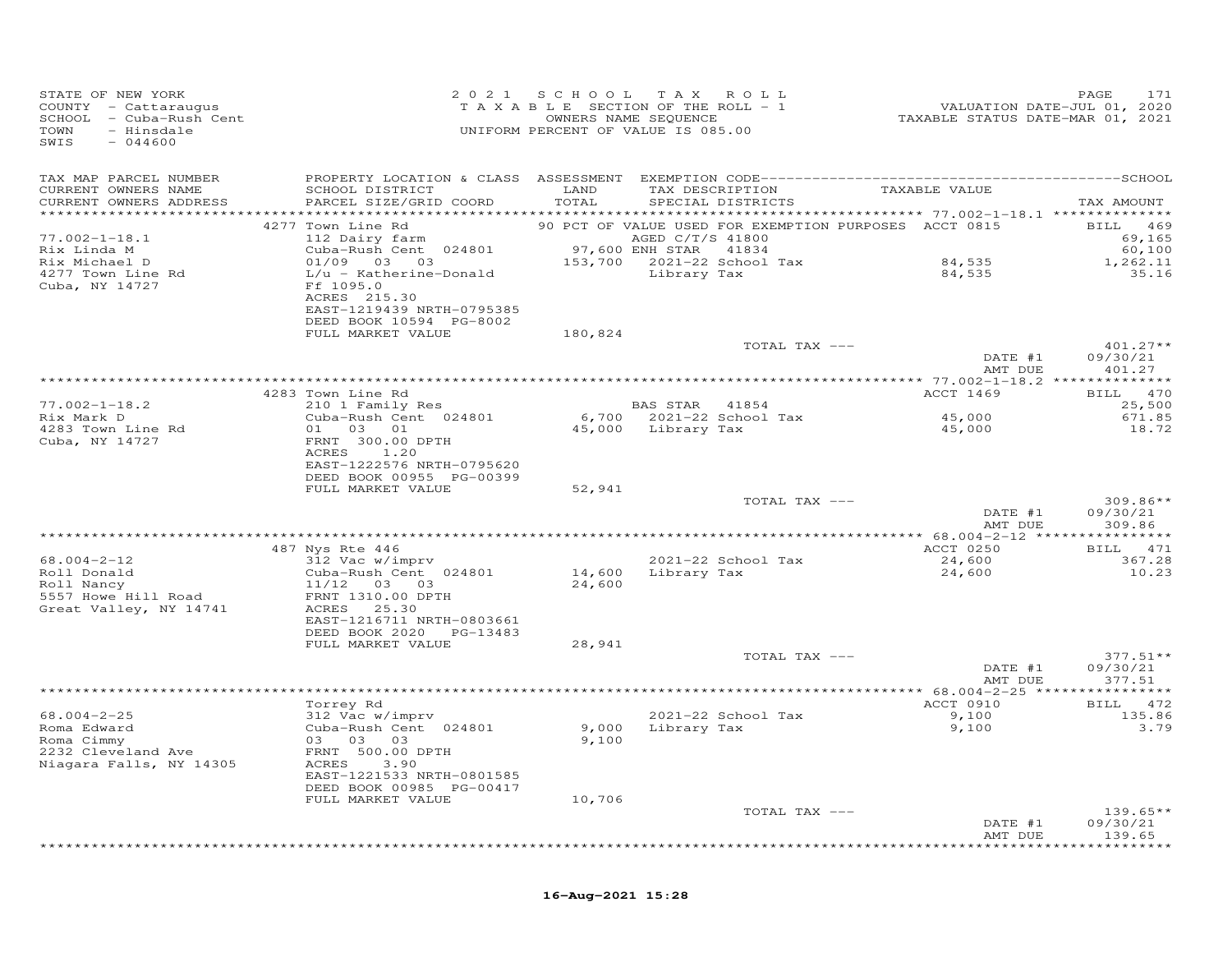| STATE OF NEW YORK<br>COUNTY - Cattaraugus<br>SCHOOL - Cuba-Rush Cent<br>TOWN<br>- Hinsdale<br>SWIS<br>$-044600$ |                                           |               | 2021 SCHOOL TAX ROLL<br>T A X A B L E SECTION OF THE ROLL - 1<br>OWNERS NAME SEQUENCE<br>UNIFORM PERCENT OF VALUE IS 085.00 | 1, 2020<br>TAXABLE STATUS DATE-JUL 01, 2020<br>TAXABLE STATUS DATE-MAR 01, 2021 | PAGE<br>172 |
|-----------------------------------------------------------------------------------------------------------------|-------------------------------------------|---------------|-----------------------------------------------------------------------------------------------------------------------------|---------------------------------------------------------------------------------|-------------|
| TAX MAP PARCEL NUMBER                                                                                           |                                           |               |                                                                                                                             |                                                                                 |             |
| CURRENT OWNERS NAME<br>CURRENT OWNERS ADDRESS                                                                   | SCHOOL DISTRICT<br>PARCEL SIZE/GRID COORD | LAND<br>TOTAL | TAX DESCRIPTION<br>SPECIAL DISTRICTS                                                                                        | TAXABLE VALUE                                                                   | TAX AMOUNT  |
|                                                                                                                 |                                           |               |                                                                                                                             |                                                                                 |             |
|                                                                                                                 | 4565 Townline Rd                          |               |                                                                                                                             | ACCT 1051                                                                       | BILL 473    |
| $68.004 - 2 - 22.4$                                                                                             | 314 Rural vac<10                          |               | 2021-22 School Tax                                                                                                          | 7,500<br>7,500                                                                  | 111.98      |
| SAWICKI BRITTANY                                                                                                | Cuba-Rush Cent 024801                     |               | 7,500 Library Tax                                                                                                           |                                                                                 | 3.12        |
| 119 Lockwood Ave.                                                                                               | 03 03 03                                  | 7,500         |                                                                                                                             |                                                                                 |             |
| Buffalo, NY 14220                                                                                               | FRNT 250.00 DPTH<br>2.18<br>ACRES         |               |                                                                                                                             |                                                                                 |             |
| PRIOR OWNER ON 3/01/2021                                                                                        | EAST-1222439 NRTH-0800315                 |               |                                                                                                                             |                                                                                 |             |
| Urbanczyk Kevin                                                                                                 | DEED BOOK 20210 PG-2677                   |               |                                                                                                                             |                                                                                 |             |
|                                                                                                                 | FULL MARKET VALUE                         | 8,824         |                                                                                                                             |                                                                                 |             |
|                                                                                                                 |                                           |               | TOTAL TAX ---                                                                                                               |                                                                                 | $115.10**$  |
|                                                                                                                 |                                           |               |                                                                                                                             | DATE #1                                                                         | 09/30/21    |
|                                                                                                                 |                                           |               |                                                                                                                             | AMT DUE                                                                         | 115.10      |
|                                                                                                                 | Keller Hill Rd W                          |               |                                                                                                                             | ACCT 0018                                                                       | BILL 474    |
| $77.002 - 1 - 14$                                                                                               | 314 Rural vac<10                          |               | 2021-22 School Tax                                                                                                          | $\frac{8,700}{ }$                                                               | 129.89      |
| Say Derwood                                                                                                     | Cuba-Rush Cent 024801                     |               | 8,700 Library Tax                                                                                                           | 8,700                                                                           | 3.62        |
| 4771 Route 305                                                                                                  | 02  03  03                                | 8,700         |                                                                                                                             |                                                                                 |             |
| Cuba, NY 14727                                                                                                  | FRNT 300.00 DPTH                          |               |                                                                                                                             |                                                                                 |             |
|                                                                                                                 | ACRES 1.88                                |               |                                                                                                                             |                                                                                 |             |
|                                                                                                                 | EAST-1220058 NRTH-0798887                 |               |                                                                                                                             |                                                                                 |             |
|                                                                                                                 | DEED BOOK 9287 PG-9001                    |               |                                                                                                                             |                                                                                 |             |
|                                                                                                                 | FULL MARKET VALUE                         | 10,235        | TOTAL TAX ---                                                                                                               |                                                                                 | $133.51**$  |
|                                                                                                                 |                                           |               |                                                                                                                             | DATE #1                                                                         | 09/30/21    |
|                                                                                                                 |                                           |               |                                                                                                                             | AMT DUE                                                                         | 133.51      |
|                                                                                                                 |                                           |               |                                                                                                                             |                                                                                 |             |
|                                                                                                                 | Torrey Rd                                 |               |                                                                                                                             | <b>ACCT 1510</b>                                                                | BILL 475    |
| $68.004 - 2 - 24.2$                                                                                             | 260 Seasonal res                          |               | 2021-22 School Tax                                                                                                          | 23,500                                                                          | 350.86      |
| Shadden Michele A                                                                                               | Cuba-Rush Cent 024801                     |               | 10,000 Library Tax                                                                                                          | 23,500                                                                          | 9.77        |
| 70 Sherwin Dr<br>Tonawanda, NY 14150                                                                            | 03 03 03<br>FRNT 430.00 DPTH              | 23,500        |                                                                                                                             |                                                                                 |             |
|                                                                                                                 | 5.20<br>ACRES                             |               |                                                                                                                             |                                                                                 |             |
|                                                                                                                 | EAST-1220932 NRTH-0801232                 |               |                                                                                                                             |                                                                                 |             |
|                                                                                                                 | DEED BOOK 00974 PG-00763                  |               |                                                                                                                             |                                                                                 |             |
|                                                                                                                 | FULL MARKET VALUE                         | 27,647        |                                                                                                                             |                                                                                 |             |
|                                                                                                                 |                                           |               | TOTAL TAX ---                                                                                                               |                                                                                 | $360.63**$  |
|                                                                                                                 |                                           |               |                                                                                                                             | DATE #1                                                                         | 09/30/21    |
|                                                                                                                 |                                           |               |                                                                                                                             | AMT DUE                                                                         | 360.63      |
|                                                                                                                 | Torrey Rd                                 |               |                                                                                                                             | ACCT 0894                                                                       | BILL 476    |
| $68.004 - 2 - 24.1$                                                                                             | 311 Res vac land                          |               | 2021-22 School Tax                                                                                                          | 8,500                                                                           | 126.91      |
| Shaffer Kenneth N                                                                                               | Cuba-Rush Cent 024801                     | 8,500         | Library Tax                                                                                                                 | 8,500                                                                           | 3.54        |
| 3067 Creek Rd Ste 1                                                                                             | 03 03 03                                  | 8,500         |                                                                                                                             |                                                                                 |             |
| Cuba, NY 14727                                                                                                  | 3.35<br>ACRES                             |               |                                                                                                                             |                                                                                 |             |
|                                                                                                                 | EAST-1220585 NRTH-0800742                 |               |                                                                                                                             |                                                                                 |             |
|                                                                                                                 | DEED BOOK 00933 PG-00331                  |               |                                                                                                                             |                                                                                 |             |
|                                                                                                                 | FULL MARKET VALUE                         | 10,000        | TOTAL TAX ---                                                                                                               |                                                                                 | $130.45**$  |
|                                                                                                                 |                                           |               |                                                                                                                             | DATE #1                                                                         | 09/30/21    |
|                                                                                                                 |                                           |               |                                                                                                                             | AMT DUE                                                                         | 130.45      |
|                                                                                                                 |                                           |               |                                                                                                                             |                                                                                 | *********   |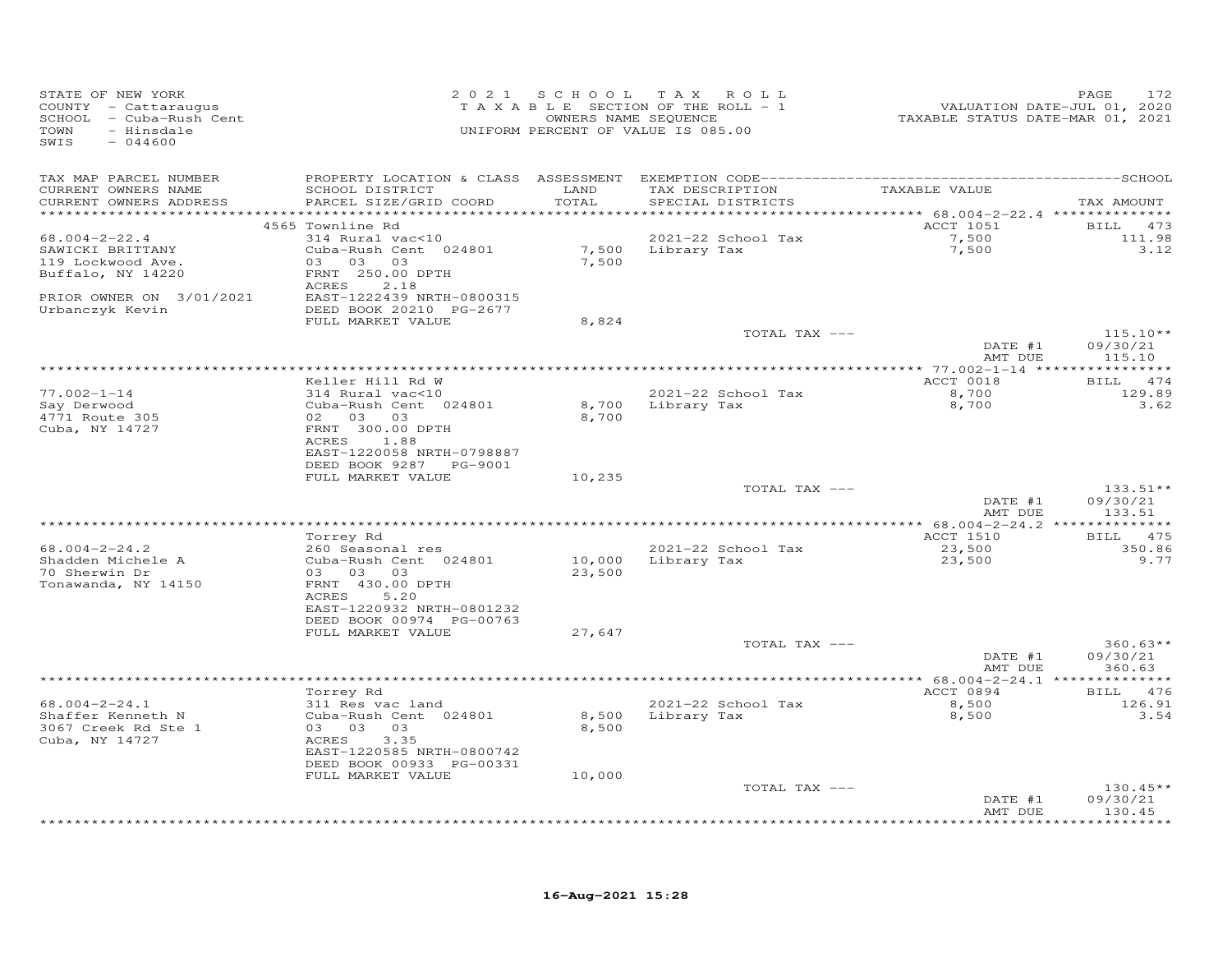| STATE OF NEW YORK<br>COUNTY - Cattaraugus<br>SCHOOL - Cuba-Rush Cent<br>TOWN<br>- Hinsdale<br>$-044600$<br>SWIS |                                                                                                            |                | 2021 SCHOOL TAX ROLL<br>TAXABLE SECTION OF THE ROLL - 1<br>OWNERS NAME SEQUENCE<br>UNIFORM PERCENT OF VALUE IS 085.00 | VALUATION DATE-JUL 01, 2020<br>TAXABLE STATUS DATE-MAR 01, 2021 | 173<br>PAGE                      |
|-----------------------------------------------------------------------------------------------------------------|------------------------------------------------------------------------------------------------------------|----------------|-----------------------------------------------------------------------------------------------------------------------|-----------------------------------------------------------------|----------------------------------|
| TAX MAP PARCEL NUMBER<br>CURRENT OWNERS NAME<br>CURRENT OWNERS ADDRESS                                          | SCHOOL DISTRICT<br>PARCEL SIZE/GRID COORD                                                                  | LAND<br>TOTAL  | TAX DESCRIPTION<br>SPECIAL DISTRICTS                                                                                  | TAXABLE VALUE                                                   | TAX AMOUNT                       |
|                                                                                                                 |                                                                                                            |                |                                                                                                                       | ********** 68.004-2-24.5 ***************                        |                                  |
|                                                                                                                 | Torrey Rd                                                                                                  |                |                                                                                                                       | ACCT 0894                                                       | 477<br>BILL                      |
| $68.004 - 2 - 24.5$                                                                                             | 311 Res vac land                                                                                           |                | 2021-22 School Tax                                                                                                    | 10,000                                                          | 149.30                           |
| Shaffer Kenneth N<br>63 Wolf Run Rd<br>Cuba, NY 14727                                                           | Cuba-Rush Cent 024801<br>03 03 03<br>5.25<br>ACRES<br>EAST-1221377 NRTH-0800517<br>DEED BOOK 22722 PG-5001 | 10,000         | 10,000 Library Tax                                                                                                    | 10,000                                                          | 4.16                             |
|                                                                                                                 | FULL MARKET VALUE                                                                                          | 11,765         |                                                                                                                       |                                                                 |                                  |
|                                                                                                                 |                                                                                                            |                | TOTAL TAX ---                                                                                                         | DATE #1<br>AMT DUE                                              | $153.46**$<br>09/30/21<br>153.46 |
|                                                                                                                 |                                                                                                            |                |                                                                                                                       |                                                                 |                                  |
|                                                                                                                 | Torrey Rd                                                                                                  |                |                                                                                                                       | ACCT 0894                                                       | BILL 478                         |
| $68.004 - 2 - 24.11$<br>Shaffer Kenneth Noel<br>3067 Creek Road Suite 1<br>Cuba, NY 14727                       | 311 Res vac land<br>Cuba-Rush Cent 024801<br>03 03 03<br>4.65<br>ACRES<br>EAST-1220448 NRTH-0801015        | 9,600          | 2021-22 School Tax<br>9,600 Library Tax                                                                               | 9,600<br>9,600                                                  | 143.33<br>3.99                   |
|                                                                                                                 | DEED BOOK 20200 PG-3812                                                                                    |                |                                                                                                                       |                                                                 |                                  |
|                                                                                                                 | FULL MARKET VALUE                                                                                          | 11,294         |                                                                                                                       |                                                                 |                                  |
|                                                                                                                 |                                                                                                            |                | TOTAL TAX ---                                                                                                         | DATE #1<br>AMT DUE                                              | $147.32**$<br>09/30/21<br>147.32 |
|                                                                                                                 |                                                                                                            |                |                                                                                                                       |                                                                 |                                  |
| $68.004 - 2 - 24.6$                                                                                             | Torrey Rd<br>311 Res vac land                                                                              |                | 2021-22 School Tax                                                                                                    | ACCT 0894<br>9,000                                              | BILL 479<br>134.37               |
| Shaffer Kris Ross<br>3067 Suite 1 Creek Rd<br>Cuba, NY 14727                                                    | Cuba-Rush Cent 024801<br>03 03 03<br>ACRES<br>4.90                                                         | 9,000<br>9,000 | Library Tax                                                                                                           | 9,000                                                           | 3.74                             |
|                                                                                                                 | EAST-1221306 NRTH-0801225<br>DEED BOOK 31007 PG-2001                                                       |                |                                                                                                                       |                                                                 |                                  |
|                                                                                                                 | FULL MARKET VALUE                                                                                          | 10,588         |                                                                                                                       |                                                                 |                                  |
|                                                                                                                 |                                                                                                            |                | TOTAL TAX ---                                                                                                         | DATE #1<br>AMT DUE                                              | $138.11**$<br>09/30/21<br>138.11 |
|                                                                                                                 |                                                                                                            |                |                                                                                                                       |                                                                 |                                  |
| $68.004 - 2 - 24.7$                                                                                             | Torrey Rd<br>311 Res vac land                                                                              |                | 2021-22 School Tax                                                                                                    | ACCT 0894<br>7,800                                              | 480<br><b>BILL</b><br>116.45     |
| Shaffer Kris Ross<br>3067 Suite 1 Creek Rd<br>Cuba, NY 14727                                                    | Cuba-Rush Cent 024801<br>03 03 03<br>ACRES<br>2.56<br>EAST-0122410 NRTH-0800332<br>DEED BOOK 31007 PG-2002 | 7,800<br>7,800 | Library Tax                                                                                                           | 7,800                                                           | 3.24                             |
|                                                                                                                 | FULL MARKET VALUE                                                                                          | 9,176          |                                                                                                                       |                                                                 |                                  |
|                                                                                                                 |                                                                                                            |                | TOTAL TAX ---                                                                                                         | DATE #1<br>AMT DUE                                              | $119.69**$<br>09/30/21<br>119.69 |
|                                                                                                                 |                                                                                                            |                |                                                                                                                       |                                                                 |                                  |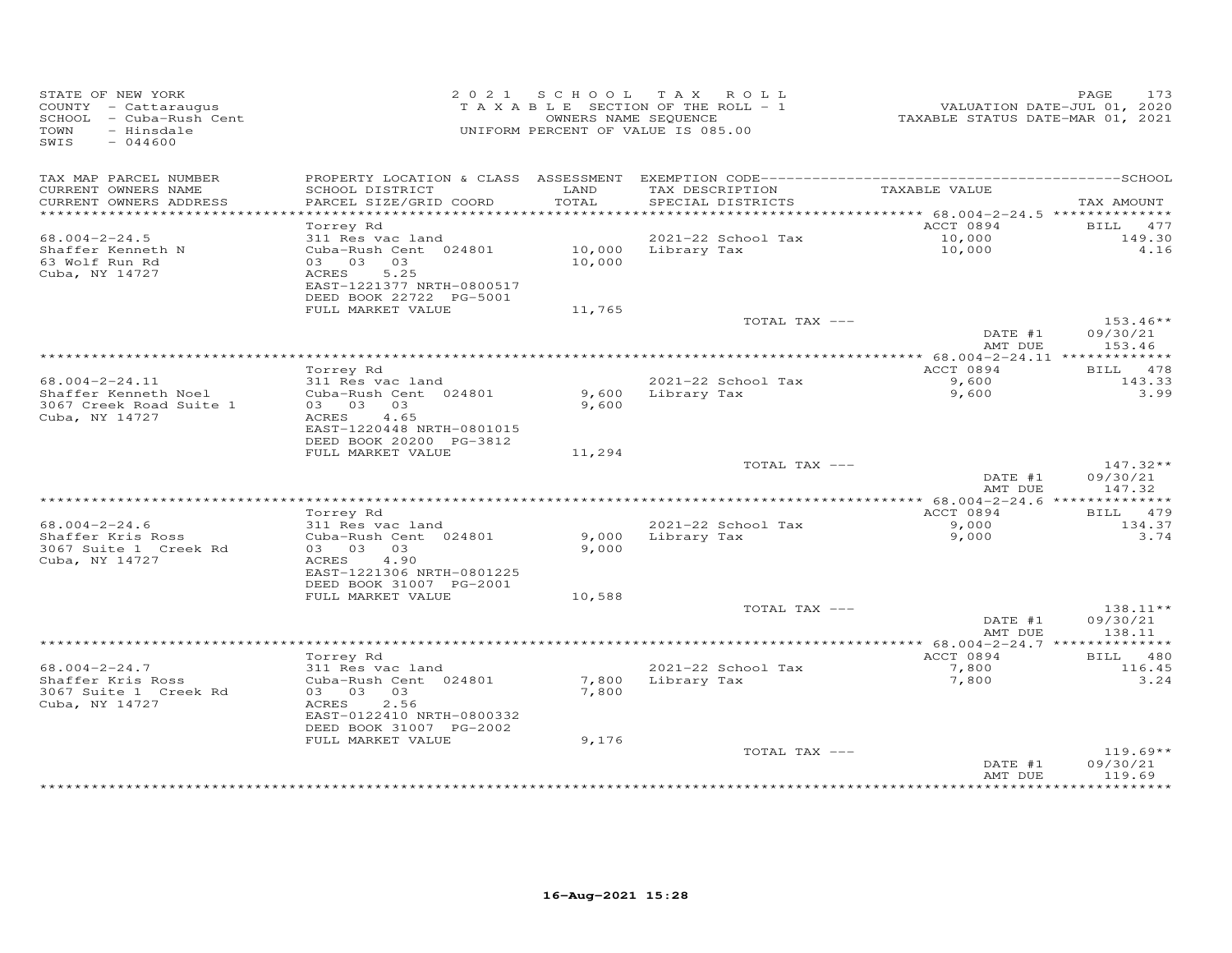| STATE OF NEW YORK<br>COUNTY - Cattaraugus<br>SCHOOL - Cuba-Rush Cent<br>- Hinsdale<br>TOWN<br>SWIS<br>$-044600$ |                                                                                                                             | OWNERS NAME SEQUENCE | 2021 SCHOOL TAX ROLL<br>TAXABLE SECTION OF THE ROLL - 1<br>UNIFORM PERCENT OF VALUE IS 085.00 | VALUATION DATE-JUL 01, 2020<br>TAXABLE STATUS DATE-MAR 01, 2021 | PAGE<br>174                      |
|-----------------------------------------------------------------------------------------------------------------|-----------------------------------------------------------------------------------------------------------------------------|----------------------|-----------------------------------------------------------------------------------------------|-----------------------------------------------------------------|----------------------------------|
| TAX MAP PARCEL NUMBER<br>CURRENT OWNERS NAME<br>CURRENT OWNERS ADDRESS                                          | SCHOOL DISTRICT<br>PARCEL SIZE/GRID COORD                                                                                   | LAND<br>TOTAL        | TAX DESCRIPTION<br>SPECIAL DISTRICTS                                                          | TAXABLE VALUE                                                   | TAX AMOUNT                       |
| ************************                                                                                        | Torrey Rd                                                                                                                   |                      |                                                                                               | ACCT 0894                                                       | <b>BILL</b><br>481               |
| $68.004 - 2 - 24.8$<br>Shaffer Kris Ross<br>3067 Suite 1 Creek Rd<br>Cuba, NY 14727                             | 311 Res vac land<br>Cuba-Rush Cent 024801<br>03 03 03<br>2.55<br>ACRES<br>EAST-1220202 NRTH-0800548                         | 7,800                | 2021-22 School Tax<br>7,800 Library Tax                                                       | 7,800<br>7,800                                                  | 116.45<br>3.24                   |
|                                                                                                                 | DEED BOOK 31007 PG-2003                                                                                                     |                      |                                                                                               |                                                                 |                                  |
|                                                                                                                 | FULL MARKET VALUE                                                                                                           | 9,176                | TOTAL TAX ---                                                                                 | DATE #1                                                         | $119.69**$<br>09/30/21           |
|                                                                                                                 |                                                                                                                             |                      |                                                                                               | AMT DUE                                                         | 119.69                           |
|                                                                                                                 | Torrey Rd                                                                                                                   |                      |                                                                                               | ACCT 0894                                                       | BILL 482                         |
| $68.004 - 2 - 24.9$                                                                                             | 314 Rural vac<10                                                                                                            |                      | 2021-22 School Tax                                                                            | 10,000                                                          | 149.30                           |
| SHaffer Kris Ross<br>3067 Suite 1 Creek Rd<br>Cuba, NY 14727                                                    | Cuba-Rush Cent 024801<br>03 03 03<br>5.40<br>ACRES<br>EAST-1220999 NRTH-0800707                                             | 10,000<br>10,000     | Library Tax                                                                                   | 10,000                                                          | 4.16                             |
|                                                                                                                 | DEED BOOK 31007 PG-2004<br>FULL MARKET VALUE                                                                                | 11,765               |                                                                                               |                                                                 |                                  |
|                                                                                                                 |                                                                                                                             |                      | TOTAL TAX ---                                                                                 | DATE #1                                                         | $153.46**$<br>09/30/21           |
|                                                                                                                 |                                                                                                                             |                      |                                                                                               | AMT DUE                                                         | 153.46                           |
|                                                                                                                 | Torrey Rd                                                                                                                   |                      |                                                                                               | ACCT 0894                                                       | BILL 483                         |
| $68.004 - 2 - 24.10$<br>Shaffer Kris Ross<br>3067 Suite 1 Creek Rd<br>Cuba, NY 14727                            | 311 Res vac land<br>Cuba-Rush Cent 024801<br>03 03 03<br>5.30<br>ACRES<br>EAST-1220967 NRTH-0800352                         | 10,000               | 2021-22 School Tax<br>10,000 Library Tax                                                      | 10,000<br>10,000                                                | 149.30<br>4.16                   |
|                                                                                                                 | DEED BOOK 31007 PG-2001<br>FULL MARKET VALUE                                                                                | 11,765               |                                                                                               |                                                                 |                                  |
|                                                                                                                 |                                                                                                                             |                      | TOTAL TAX ---                                                                                 | DATE #1<br>AMT DUE                                              | $153.46**$<br>09/30/21<br>153.46 |
|                                                                                                                 |                                                                                                                             |                      |                                                                                               |                                                                 |                                  |
| $77.002 - 1 - 3.1$<br>Shattuck Vincent A                                                                        | Keller Hill Rd W<br>260 Seasonal res<br>Cuba-Rush Cent 024801                                                               | 10,600               | 2021-22 School Tax<br>Library Tax                                                             | ACCT 0519<br>28,000<br>28,000                                   | BILL 484<br>418.04<br>11.65      |
| Shattuck Christine M<br>54 Marlowe St<br>Blasdell, NY 14219                                                     | 10 03 03<br>FRNT 250.00 DPTH<br>4.00<br>ACRES<br>EAST-1218568 NRTH-0798284<br>DEED BOOK 00957 PG-00210<br>FULL MARKET VALUE | 28,000<br>32,941     |                                                                                               |                                                                 |                                  |
|                                                                                                                 |                                                                                                                             |                      | TOTAL TAX ---                                                                                 | DATE #1<br>AMT DUE                                              | $429.69**$<br>09/30/21<br>429.69 |
|                                                                                                                 |                                                                                                                             |                      |                                                                                               |                                                                 |                                  |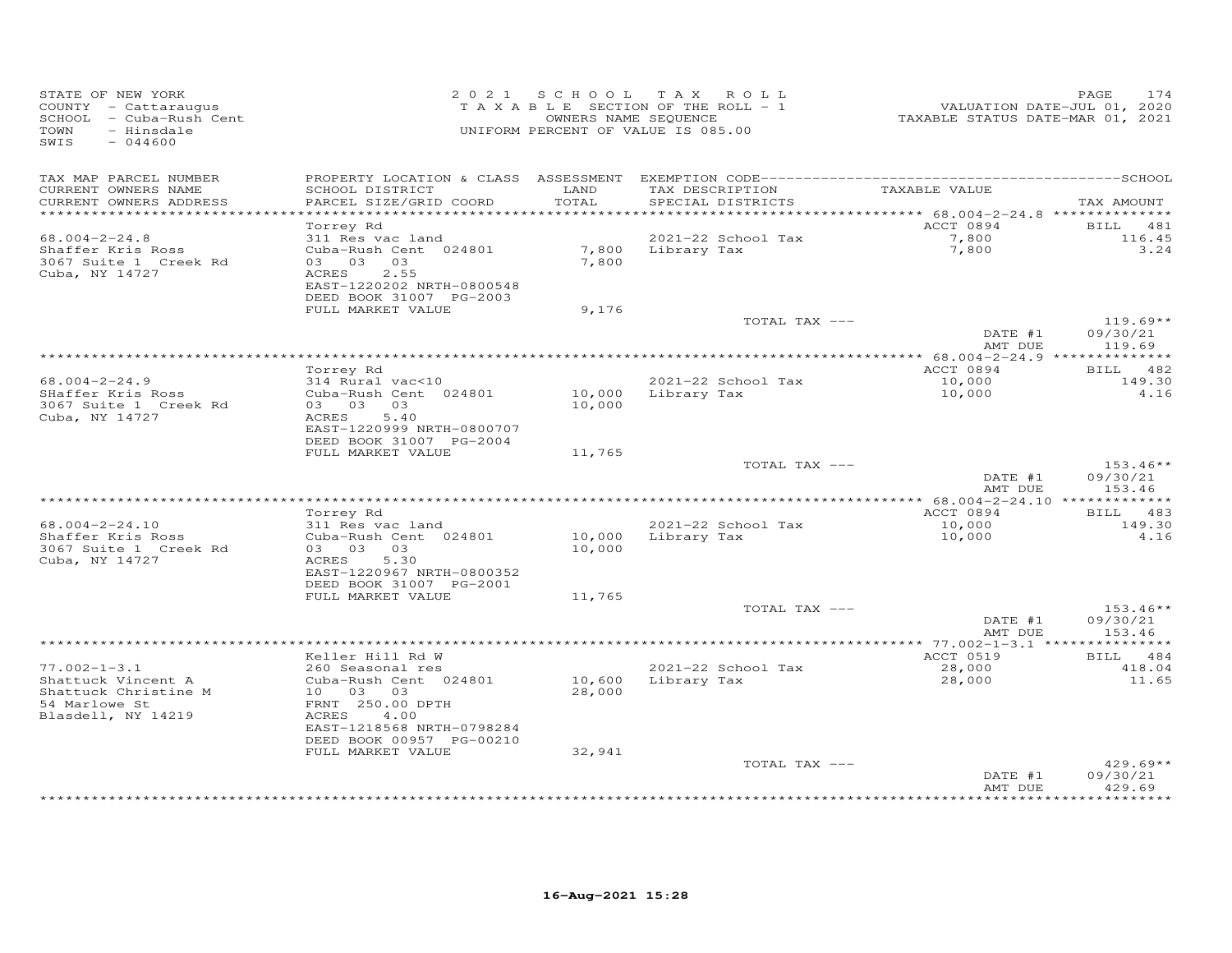| STATE OF NEW YORK<br>COUNTY - Cattaraugus<br>SCHOOL - Cuba-Rush Cent<br>TOWN<br>- Hinsdale<br>SWIS<br>$-044600$ | 2 0 2 1                                    |        | SCHOOL TAX ROLL<br>TAXABLE SECTION OF THE ROLL - 1<br>OWNERS NAME SEQUENCE<br>UNIFORM PERCENT OF VALUE IS 085.00 | VALUATION DATE-JUL 01, 2020<br>TAXABLE STATUS DATE-MAR 01, 2021 | PAGE<br>175        |
|-----------------------------------------------------------------------------------------------------------------|--------------------------------------------|--------|------------------------------------------------------------------------------------------------------------------|-----------------------------------------------------------------|--------------------|
| TAX MAP PARCEL NUMBER                                                                                           |                                            |        |                                                                                                                  |                                                                 |                    |
| CURRENT OWNERS NAME                                                                                             | SCHOOL DISTRICT                            | LAND   | TAX DESCRIPTION                                                                                                  | TAXABLE VALUE                                                   |                    |
| CURRENT OWNERS ADDRESS<br>***********************                                                               | PARCEL SIZE/GRID COORD                     | TOTAL  | SPECIAL DISTRICTS                                                                                                |                                                                 | TAX AMOUNT         |
|                                                                                                                 | Keller Hill Rd W                           |        |                                                                                                                  | ACCT 0740                                                       | BILL 485           |
| $77.002 - 1 - 7$                                                                                                | 312 Vac w/imprv                            |        | 2021-22 School Tax                                                                                               | 23,300                                                          | 347.87             |
| Shattuck Vincent A                                                                                              | Cuba-Rush Cent 024801                      |        | 18,200 Library Tax                                                                                               | 23,300                                                          | 9.69               |
| Shattuck Christine M                                                                                            | 10 03 03                                   | 23,300 |                                                                                                                  |                                                                 |                    |
| 54 Marlowe Ave<br>Blasdell, NY 14219                                                                            | ACRES 24.09<br>EAST-1217830 NRTH-0798561   |        |                                                                                                                  |                                                                 |                    |
|                                                                                                                 | DEED BOOK 00986 PG-00672                   |        |                                                                                                                  |                                                                 |                    |
|                                                                                                                 | FULL MARKET VALUE                          | 27,412 |                                                                                                                  |                                                                 |                    |
|                                                                                                                 |                                            |        | TOTAL TAX ---                                                                                                    |                                                                 | $357.56**$         |
|                                                                                                                 |                                            |        |                                                                                                                  | DATE #1                                                         | 09/30/21           |
|                                                                                                                 |                                            |        |                                                                                                                  | AMT DUE                                                         | 357.56             |
|                                                                                                                 | 257 Nys Rte 446                            |        |                                                                                                                  | ACCT 1205                                                       | BILL<br>486        |
| $68.004 - 1 - 4.4$                                                                                              | 210 1 Family Res                           |        | 2021-22 School Tax                                                                                               | 62,000                                                          | 925.66             |
| Shetler Emanuel D.                                                                                              | Cuba-Rush Cent 024801                      | 15,800 | Library Tax                                                                                                      | 62,000                                                          | 25.79              |
| Shetler Amanda B.                                                                                               | 12 03<br>03                                | 62,000 |                                                                                                                  |                                                                 |                    |
| 257 NYS Route 446                                                                                               | FRNT 650.00 DPTH                           |        |                                                                                                                  |                                                                 |                    |
| Cuba, NY 14727                                                                                                  | ACRES<br>4.65<br>EAST-1217766 NRTH-0807068 |        |                                                                                                                  |                                                                 |                    |
|                                                                                                                 | DEED BOOK 27049 PG-6002                    |        |                                                                                                                  |                                                                 |                    |
|                                                                                                                 | FULL MARKET VALUE                          | 72,941 |                                                                                                                  |                                                                 |                    |
|                                                                                                                 |                                            |        | TOTAL TAX ---                                                                                                    |                                                                 | $951.45**$         |
|                                                                                                                 |                                            |        |                                                                                                                  | DATE #1                                                         | 09/30/21           |
|                                                                                                                 |                                            |        | ************************************                                                                             | AMT DUE<br>************* 68.004-2-20.2 ***************          | 951.45             |
|                                                                                                                 | 133 N Keller Hill Rd                       |        |                                                                                                                  | ACCT 1435                                                       | 487<br>BILL        |
| $68.004 - 2 - 20.2$                                                                                             | 270 Mfg housing                            |        | 2021-22 School Tax                                                                                               | 11,500                                                          | 171.70             |
| Sisson Robert Donald J                                                                                          | Cuba-Rush Cent 024801                      | 10,500 | Library Tax                                                                                                      | 11,500                                                          | 4.78               |
| 133 North Keller Rd                                                                                             | 03 03 03                                   | 11,500 |                                                                                                                  |                                                                 |                    |
| Cuba, NY 14727                                                                                                  | FRNT 275.00 DPTH<br>6.60<br>ACRES          |        |                                                                                                                  |                                                                 |                    |
|                                                                                                                 | EAST-1221885 NRTH-0801855                  |        |                                                                                                                  |                                                                 |                    |
|                                                                                                                 | DEED BOOK 25480 PG-4001                    |        |                                                                                                                  |                                                                 |                    |
|                                                                                                                 | FULL MARKET VALUE                          | 13,529 |                                                                                                                  |                                                                 |                    |
|                                                                                                                 |                                            |        | TOTAL TAX ---                                                                                                    |                                                                 | $176.48**$         |
|                                                                                                                 |                                            |        |                                                                                                                  | DATE #1<br>AMT DUE                                              | 09/30/21<br>176.48 |
|                                                                                                                 |                                            |        |                                                                                                                  |                                                                 |                    |
|                                                                                                                 | 569 Nys Rte 446                            |        |                                                                                                                  | ACCT 0881                                                       | BILL 488           |
| $68.004 - 2 - 3.1$                                                                                              | 270 Mfg housing                            |        | 2021-22 School Tax                                                                                               | 51,300                                                          | 765.91             |
| Smith Tyler                                                                                                     | Cuba-Rush Cent 024801                      |        | 34,100 Library Tax                                                                                               | 51,300                                                          | 21.34              |
| 169 Dundee Street<br>Buffalo, NY 14727                                                                          | 11 03 03<br>FRNT 1330.00 DPTH              | 51,300 |                                                                                                                  |                                                                 |                    |
|                                                                                                                 | ACRES 53.00                                |        |                                                                                                                  |                                                                 |                    |
|                                                                                                                 | EAST-1216142 NRTH-0802015                  |        |                                                                                                                  |                                                                 |                    |
|                                                                                                                 | DEED BOOK 2020 PG-12204                    |        |                                                                                                                  |                                                                 |                    |
|                                                                                                                 | FULL MARKET VALUE                          | 60,353 |                                                                                                                  |                                                                 |                    |
|                                                                                                                 |                                            |        | TOTAL TAX ---                                                                                                    |                                                                 | $787.25**$         |
|                                                                                                                 |                                            |        |                                                                                                                  | DATE #1<br>AMT DUE                                              | 09/30/21<br>787.25 |
|                                                                                                                 |                                            |        | ***************************                                                                                      |                                                                 | *********          |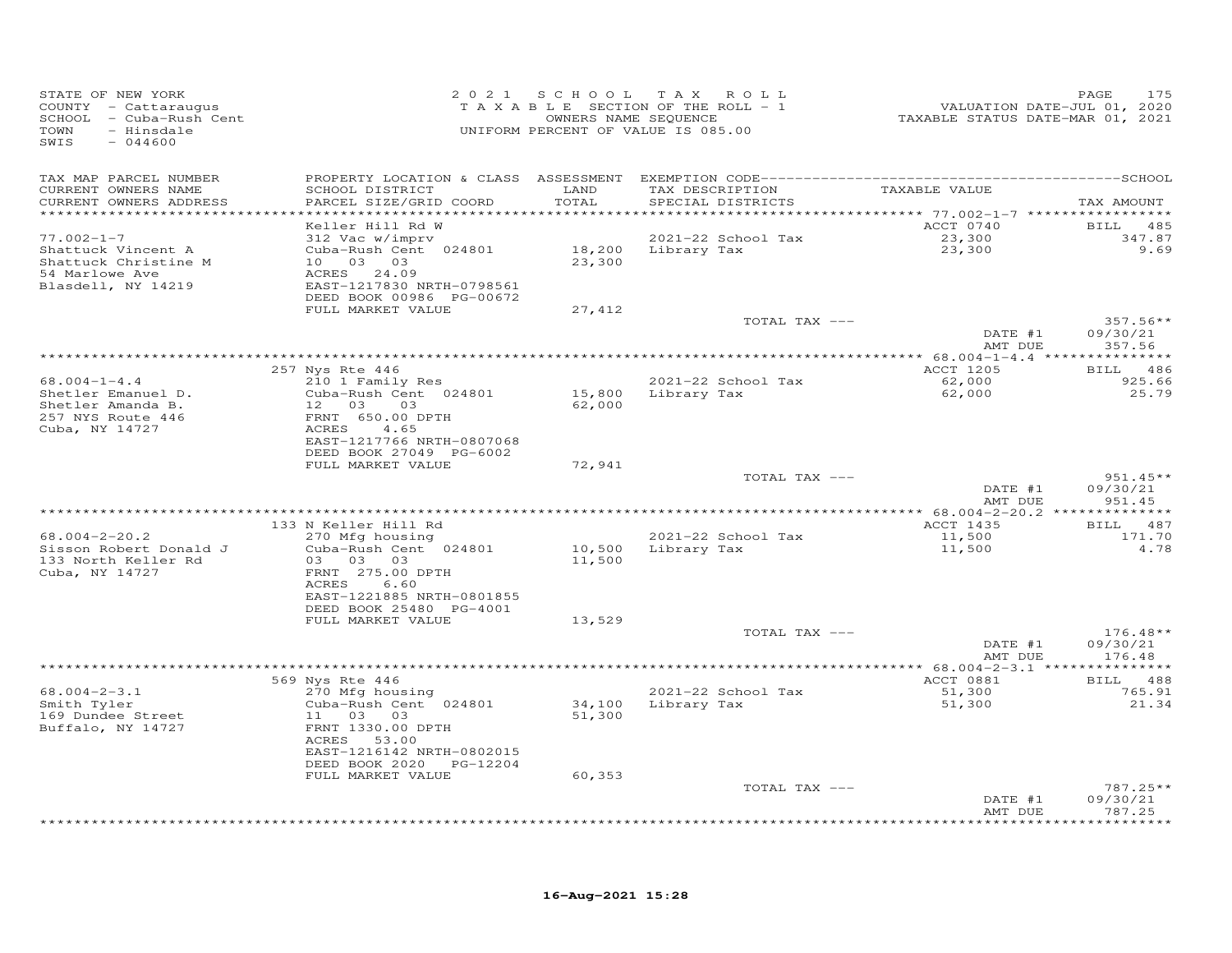| STATE OF NEW YORK<br>COUNTY - Cattaraugus<br>SCHOOL<br>- Cuba-Rush Cent<br>TOWN<br>- Hinsdale<br>SWIS<br>$-044600$ | 2 0 2 1                                     | S C H O O L<br>OWNERS NAME SEQUENCE | T A X<br>ROLL<br>T A X A B L E SECTION OF THE ROLL - 1<br>UNIFORM PERCENT OF VALUE IS 085.00 | VALUATION DATE-JUL 01, 2020<br>TAXABLE STATUS DATE-MAR 01, 2021 | 176<br>PAGE          |
|--------------------------------------------------------------------------------------------------------------------|---------------------------------------------|-------------------------------------|----------------------------------------------------------------------------------------------|-----------------------------------------------------------------|----------------------|
| TAX MAP PARCEL NUMBER                                                                                              | PROPERTY LOCATION & CLASS ASSESSMENT        |                                     |                                                                                              |                                                                 |                      |
| CURRENT OWNERS NAME<br>CURRENT OWNERS ADDRESS                                                                      | SCHOOL DISTRICT<br>PARCEL SIZE/GRID COORD   | LAND<br>TOTAL                       | TAX DESCRIPTION<br>SPECIAL DISTRICTS                                                         | TAXABLE VALUE                                                   |                      |
| *************************                                                                                          |                                             |                                     |                                                                                              |                                                                 | TAX AMOUNT           |
|                                                                                                                    | Keller Hill Rd W                            |                                     |                                                                                              | ACCT 1445                                                       | 489<br>BILL          |
| $77.002 - 1 - 3.2$                                                                                                 | 260 Seasonal res                            |                                     | 2021-22 School Tax                                                                           | 31,000                                                          | 462.83               |
| Stoughton Robert A                                                                                                 | Cuba-Rush Cent 024801                       | 20,600                              | Library Tax                                                                                  | 31,000                                                          | 12.89                |
| Stoughton Michael P                                                                                                | 03<br>03<br>10                              | 31,000                              |                                                                                              |                                                                 |                      |
| 5060 Freeman Rd                                                                                                    | FRNT 1000.00 DPTH                           |                                     |                                                                                              |                                                                 |                      |
| Middleport, NY 14105-9643                                                                                          | ACRES<br>43.30<br>EAST-1217895 NRTH-0796996 |                                     |                                                                                              |                                                                 |                      |
|                                                                                                                    | DEED BOOK 00941 PG-00092                    |                                     |                                                                                              |                                                                 |                      |
|                                                                                                                    | FULL MARKET VALUE                           | 36,471                              |                                                                                              |                                                                 |                      |
|                                                                                                                    |                                             |                                     | TOTAL TAX ---                                                                                |                                                                 | 475.72**             |
|                                                                                                                    |                                             |                                     |                                                                                              | DATE #1                                                         | 09/30/21             |
|                                                                                                                    |                                             |                                     | ************************                                                                     | AMT DUE<br>***** 77.002-1-16 *****                              | 475.72<br>*********  |
|                                                                                                                    | Keller Hill Rd N                            |                                     |                                                                                              | ACCT 0434                                                       | 490<br>BILL          |
| $77.002 - 1 - 16$                                                                                                  | 321 Abandoned ag                            |                                     | 2021-22 School Tax                                                                           | 22,500                                                          | 335.93               |
| Summers Edward                                                                                                     | Cuba-Rush Cent 024801                       | 22,500                              | Library Tax                                                                                  | 22,500                                                          | 9.36                 |
| Barbara                                                                                                            | 02 03<br>03                                 | 22,500                              |                                                                                              |                                                                 |                      |
| Stephania                                                                                                          | $L/u$ - Edward-Stephania K                  |                                     |                                                                                              |                                                                 |                      |
| 33 Buffum St                                                                                                       | FRNT 420.00 DPTH                            |                                     |                                                                                              |                                                                 |                      |
| Buffalo, NY 14210-2403                                                                                             | ACRES<br>52.81<br>EAST-1221560 NRTH-0797749 |                                     |                                                                                              |                                                                 |                      |
|                                                                                                                    | DEED BOOK 00975 PG-00031                    |                                     |                                                                                              |                                                                 |                      |
|                                                                                                                    | FULL MARKET VALUE                           | 26,471                              |                                                                                              |                                                                 |                      |
|                                                                                                                    |                                             |                                     | TOTAL TAX ---                                                                                |                                                                 | 345.29**             |
|                                                                                                                    |                                             |                                     |                                                                                              | DATE #1                                                         | 09/30/21             |
|                                                                                                                    |                                             |                                     |                                                                                              | AMT DUE<br>************* 77.002-1-17 ****************           | 345.29               |
|                                                                                                                    | Town Line Rd                                |                                     |                                                                                              | ACCT 0433                                                       | 491<br>BILL          |
| $77.002 - 1 - 17$                                                                                                  | 321 Abandoned ag                            |                                     | 2021-22 School Tax                                                                           | 39,100                                                          | 583.77               |
| Summers Edward                                                                                                     | Cuba-Rush Cent 024801                       | 39,100                              | Library Tax                                                                                  | 39,100                                                          | 16.26                |
| Barbara                                                                                                            | 03<br>03<br>02                              | 39,100                              |                                                                                              |                                                                 |                      |
| Stephania                                                                                                          | $L/u$ - Edward-Stephania K                  |                                     |                                                                                              |                                                                 |                      |
| 33 Buffum St                                                                                                       | FRNT 525.00 DPTH                            |                                     |                                                                                              |                                                                 |                      |
| Buffalo, NY 14210                                                                                                  | ACRES 128.43<br>EAST-1220405 NRTH-0797024   |                                     |                                                                                              |                                                                 |                      |
|                                                                                                                    | DEED BOOK 00975 PG-00031                    |                                     |                                                                                              |                                                                 |                      |
|                                                                                                                    | FULL MARKET VALUE                           | 46,000                              |                                                                                              |                                                                 |                      |
|                                                                                                                    |                                             |                                     | TOTAL TAX ---                                                                                |                                                                 | 600.03**             |
|                                                                                                                    |                                             |                                     |                                                                                              | DATE #1                                                         | 09/30/21             |
|                                                                                                                    |                                             |                                     |                                                                                              | AMT DUE<br>***********                                          | 600.03<br>********** |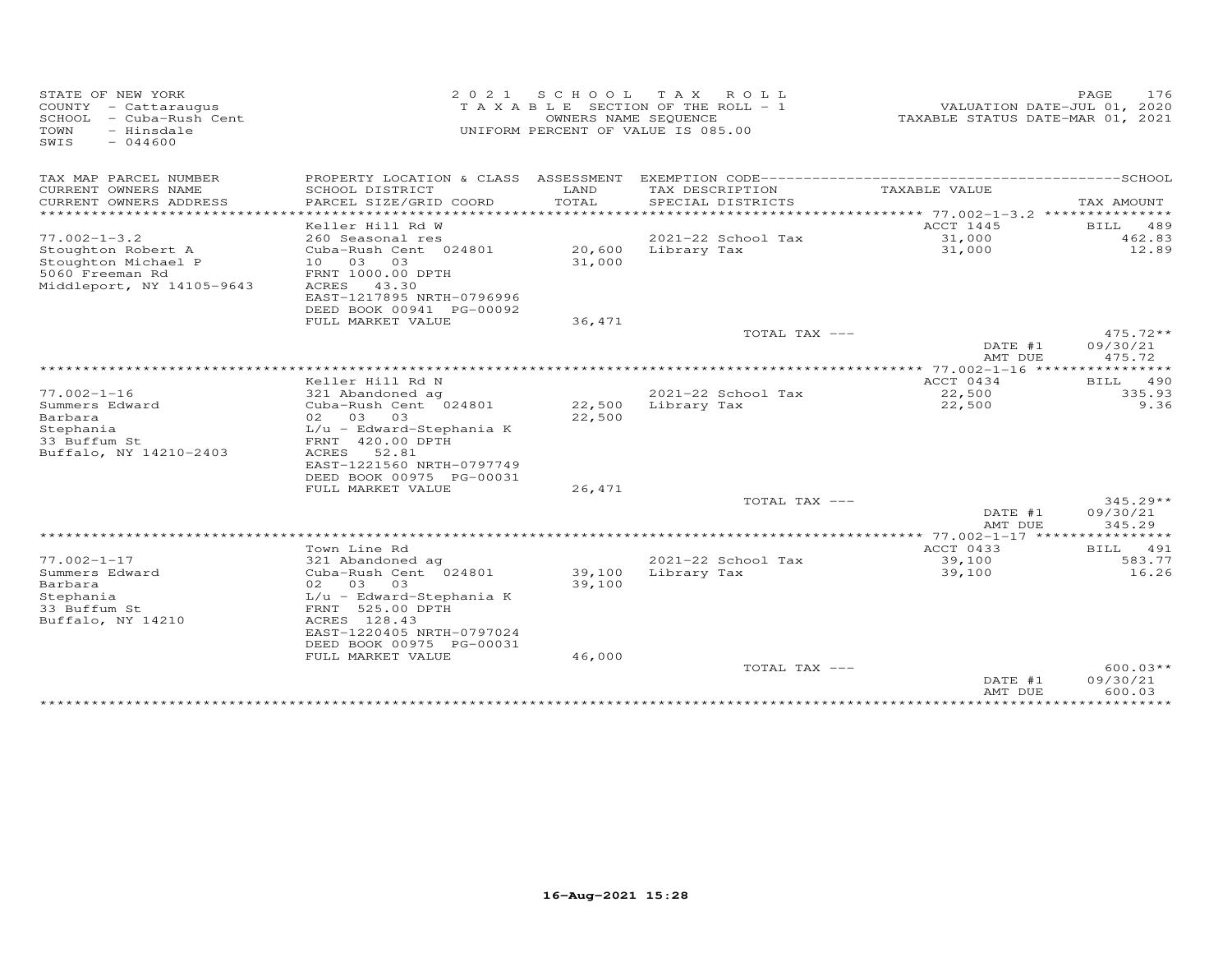| STATE OF NEW YORK<br>COUNTY - Cattaraugus<br>SCHOOL - Cuba-Rush Cent<br>TOWN<br>- Hinsdale<br>SWIS<br>$-044600$ | 2 0 2 1                                               | SCHOOL                | T A X<br>ROLL<br>TAXABLE SECTION OF THE ROLL - 1<br>OWNERS NAME SEQUENCE<br>UNIFORM PERCENT OF VALUE IS 085.00 | VALUATION DATE-JUL 01, 2020<br>TAXABLE STATUS DATE-MAR 01, 2021 | PAGE<br>177          |
|-----------------------------------------------------------------------------------------------------------------|-------------------------------------------------------|-----------------------|----------------------------------------------------------------------------------------------------------------|-----------------------------------------------------------------|----------------------|
| TAX MAP PARCEL NUMBER                                                                                           |                                                       |                       |                                                                                                                |                                                                 |                      |
| CURRENT OWNERS NAME                                                                                             | SCHOOL DISTRICT                                       | LAND                  | TAX DESCRIPTION                                                                                                | TAXABLE VALUE                                                   |                      |
| CURRENT OWNERS ADDRESS<br>*********************                                                                 | PARCEL SIZE/GRID COORD                                | TOTAL<br>************ | SPECIAL DISTRICTS                                                                                              |                                                                 | TAX AMOUNT           |
|                                                                                                                 | 100 Bunny Rd                                          |                       |                                                                                                                | ACCT 1603                                                       | <b>BILL</b><br>492   |
| $68.004 - 1 - 9$                                                                                                | 321 Abandoned ag                                      |                       | 2021-22 School Tax                                                                                             | 18,300                                                          | 273.22               |
| Szopinski Ramon P                                                                                               | Cuba-Rush Cent 024801                                 | 18,300                | Library Tax                                                                                                    | 18,300                                                          | 7.61                 |
| Szopinski Karen                                                                                                 | 04 03 03                                              | 18,300                |                                                                                                                |                                                                 |                      |
| 61 Greenmeadow Dr<br>Orchard Park, NY 14127                                                                     | ACRES 76.27<br>EAST-1219637 NRTH-0805224              |                       |                                                                                                                |                                                                 |                      |
|                                                                                                                 | DEED BOOK 1010 PG-172                                 |                       |                                                                                                                |                                                                 |                      |
|                                                                                                                 | FULL MARKET VALUE                                     | 21,529                |                                                                                                                |                                                                 |                      |
|                                                                                                                 |                                                       |                       | TOTAL TAX ---                                                                                                  |                                                                 | 280.83**             |
|                                                                                                                 |                                                       |                       |                                                                                                                | DATE #1                                                         | 09/30/21             |
|                                                                                                                 |                                                       |                       |                                                                                                                | AMT DUE                                                         | 280.83               |
|                                                                                                                 | Bunny Rd                                              |                       |                                                                                                                | ACCT 0776                                                       | 493<br>BILL          |
| $68.004 - 1 - 11$                                                                                               | 314 Rural vac<10                                      |                       | 2021-22 School Tax                                                                                             | 500                                                             | 7.47                 |
| Szopinski Ramon P                                                                                               | Cuba-Rush Cent 024801                                 | 500                   | Library Tax                                                                                                    | 500                                                             | 0.21                 |
| Szopinski Karen                                                                                                 | 04 03<br>03                                           | 500                   |                                                                                                                |                                                                 |                      |
| 61 Greenmeadow Dr<br>Orchard Park, NY 14127                                                                     | right of way<br>FRNT 50.00 DPTH 559.00                |                       |                                                                                                                |                                                                 |                      |
|                                                                                                                 | EAST-1221777 NRTH-0806627                             |                       |                                                                                                                |                                                                 |                      |
|                                                                                                                 | DEED BOOK 1010 PG-172                                 |                       |                                                                                                                |                                                                 |                      |
|                                                                                                                 | FULL MARKET VALUE                                     | 588                   |                                                                                                                |                                                                 |                      |
|                                                                                                                 |                                                       |                       | TOTAL TAX ---                                                                                                  | DATE #1                                                         | $7.68**$<br>09/30/21 |
|                                                                                                                 |                                                       |                       |                                                                                                                | AMT DUE                                                         | 7.68                 |
|                                                                                                                 |                                                       |                       |                                                                                                                |                                                                 |                      |
|                                                                                                                 | 4103 Town Line Rd                                     |                       |                                                                                                                | ACCT 1556                                                       | <b>BILL</b><br>494   |
| $77.002 - 1 - 19.4$                                                                                             | 210 1 Family Res                                      |                       | BAS STAR 41854                                                                                                 |                                                                 | 25,500               |
| Vander Leest Terry A<br>4103 Townline Rd                                                                        | Cuba-Rush Cent 024801<br>01<br>03 03                  | 209,500               | 36,600 2021-22 School Tax<br>Library Tax                                                                       | 209,500<br>209,500                                              | 3,127.85<br>87.14    |
| Cuba, NY 14727                                                                                                  | Ff 3850.00                                            |                       |                                                                                                                |                                                                 |                      |
|                                                                                                                 | ACRES 116.10                                          |                       |                                                                                                                |                                                                 |                      |
|                                                                                                                 | EAST-1220728 NRTH-0794120                             |                       |                                                                                                                |                                                                 |                      |
|                                                                                                                 | DEED BOOK 5371 PG-9001                                |                       |                                                                                                                |                                                                 |                      |
|                                                                                                                 | FULL MARKET VALUE                                     | 246,471               | TOTAL TAX ---                                                                                                  |                                                                 | $2,834.27**$         |
|                                                                                                                 |                                                       |                       |                                                                                                                | DATE #1                                                         | 09/30/21             |
|                                                                                                                 |                                                       |                       |                                                                                                                | AMT DUE                                                         | 2,834.27             |
|                                                                                                                 |                                                       |                       |                                                                                                                |                                                                 |                      |
| $68.004 - 2 - 17$                                                                                               | Keller Hill Rd N<br>312 Vac w/imprv                   |                       | 2021-22 School Tax                                                                                             | ACCT 0880<br>19,400                                             | BILL 495<br>289.64   |
| Watson James E Jr                                                                                               | Cuba-Rush Cent 024801                                 | 18,100                | Library Tax                                                                                                    | 19,400                                                          | 8.07                 |
| Watson Andrea                                                                                                   | 03 03 03                                              | 19,400                |                                                                                                                |                                                                 |                      |
| 6711 Maple Hill Rd                                                                                              | Ff 2000.00                                            |                       |                                                                                                                |                                                                 |                      |
| South Wales, NY 14139                                                                                           | ACRES 30.80                                           |                       |                                                                                                                |                                                                 |                      |
|                                                                                                                 | EAST-1222045 NRTH-0803621<br>DEED BOOK 00996 PG-00622 |                       |                                                                                                                |                                                                 |                      |
|                                                                                                                 | FULL MARKET VALUE                                     | 22,824                |                                                                                                                |                                                                 |                      |
|                                                                                                                 |                                                       |                       | TOTAL TAX ---                                                                                                  |                                                                 | $297.71**$           |
|                                                                                                                 |                                                       |                       |                                                                                                                | DATE #1                                                         | 09/30/21             |
|                                                                                                                 |                                                       |                       |                                                                                                                | AMT DUE                                                         | 297.71<br>*******    |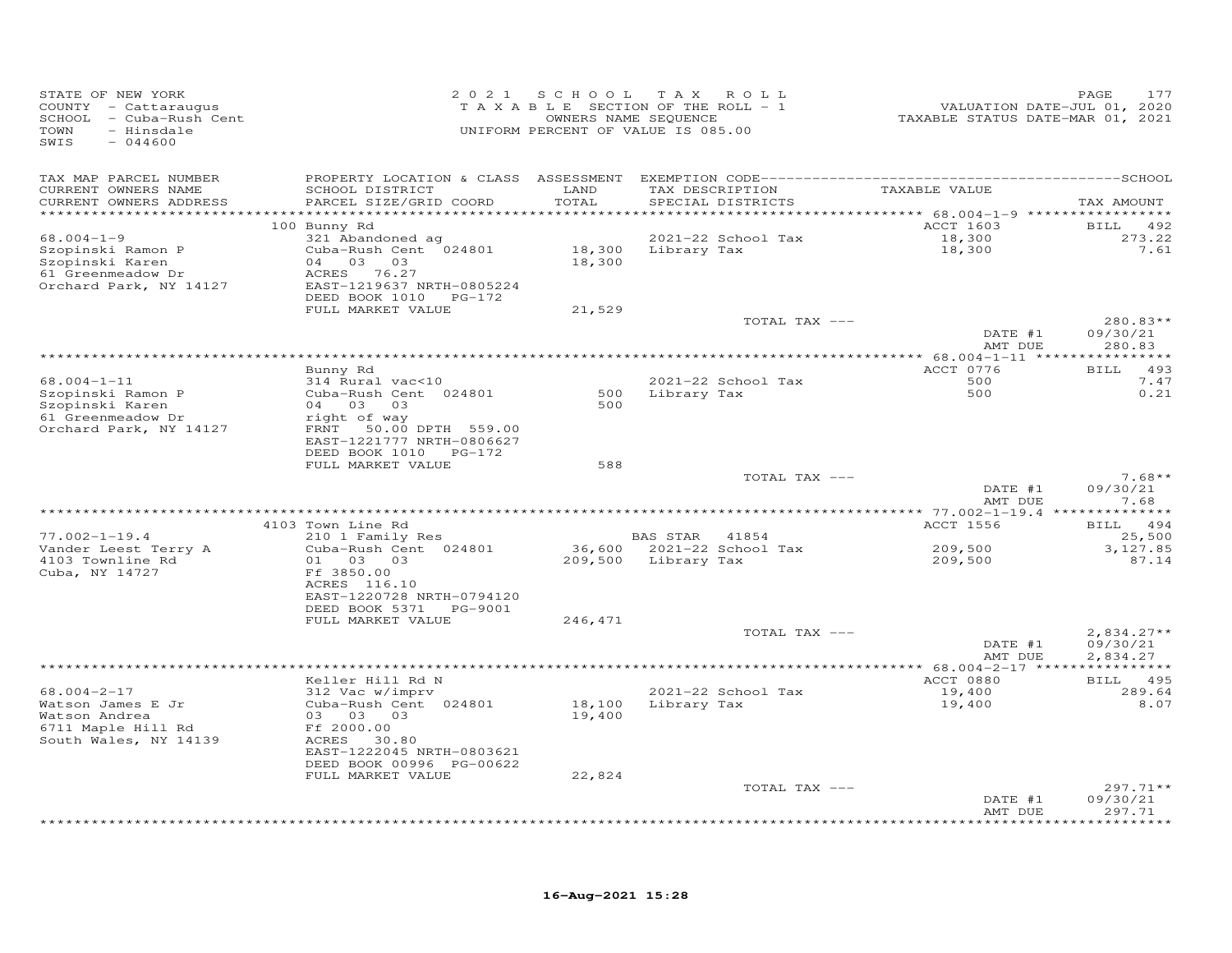| STATE OF NEW YORK<br>COUNTY - Cattaraugus<br>SCHOOL - Cuba-Rush Cent<br>TOWN<br>- Hinsdale<br>$-044600$<br>SWIS | 2 0 2 1                                                                                             |                  | SCHOOL TAX ROLL<br>TAXABLE SECTION OF THE ROLL - 1<br>OWNERS NAME SEQUENCE<br>UNIFORM PERCENT OF VALUE IS 085.00 | 1<br>2020 - VALUATION DATE-JUL<br>2021 - TAXABLE STATUS DATE-MAR | PAGE<br>178                      |
|-----------------------------------------------------------------------------------------------------------------|-----------------------------------------------------------------------------------------------------|------------------|------------------------------------------------------------------------------------------------------------------|------------------------------------------------------------------|----------------------------------|
| TAX MAP PARCEL NUMBER<br>CURRENT OWNERS NAME<br>CURRENT OWNERS ADDRESS                                          | SCHOOL DISTRICT<br>PARCEL SIZE/GRID COORD                                                           | LAND<br>TOTAL    | TAX DESCRIPTION<br>SPECIAL DISTRICTS                                                                             | TAXABLE VALUE                                                    | TAX AMOUNT                       |
| ************************                                                                                        | Torrey Rd                                                                                           |                  |                                                                                                                  | ACCT 0934                                                        | <b>BILL</b><br>496               |
| $68.004 - 2 - 33$<br>Wilson John H Sr<br>Wilson John H Jr<br>2 Union St<br>Cuba, NY 14727                       | 314 Rural vac<10<br>Cuba-Rush Cent 024801<br>03 03 03<br>8.25<br>ACRES<br>EAST-1219046 NRTH-0800478 | 11,200           | 2021-22 School Tax<br>11,200 Library Tax                                                                         | 11,200<br>11,200                                                 | 167.22<br>4.66                   |
|                                                                                                                 | DEED BOOK 1029    PG-1127                                                                           |                  |                                                                                                                  |                                                                  |                                  |
|                                                                                                                 | FULL MARKET VALUE                                                                                   | 13,176           | TOTAL TAX ---                                                                                                    |                                                                  | $171.88**$                       |
|                                                                                                                 |                                                                                                     |                  |                                                                                                                  | DATE #1<br>AMT DUE                                               | 09/30/21<br>171.88               |
|                                                                                                                 |                                                                                                     |                  |                                                                                                                  |                                                                  |                                  |
|                                                                                                                 | Torrey Rd (Off)                                                                                     |                  |                                                                                                                  | ACCT 0800                                                        | BILL 497                         |
| 68.004-2-34                                                                                                     | 322 Rural vac>10                                                                                    |                  | 2021-22 School Tax                                                                                               | 21,200                                                           | 316.52<br>8.82                   |
| Wilson John H Sr<br>Wilson John H Jr                                                                            | Cuba-Rush Cent 024801<br>11 03 03                                                                   | 21,200<br>21,200 | Library Tax                                                                                                      | 21,200                                                           |                                  |
| 2 Union St                                                                                                      | ACRES 46.55                                                                                         |                  |                                                                                                                  |                                                                  |                                  |
| Cuba, NY 14727                                                                                                  | EAST-1217663 NRTH-0800548<br>DEED BOOK 1029    PG-1127                                              |                  |                                                                                                                  |                                                                  |                                  |
|                                                                                                                 | FULL MARKET VALUE                                                                                   | 24,941           |                                                                                                                  |                                                                  |                                  |
|                                                                                                                 |                                                                                                     |                  | TOTAL TAX ---                                                                                                    | DATE #1<br>AMT DUE                                               | $325.34**$<br>09/30/21<br>325.34 |
|                                                                                                                 |                                                                                                     |                  |                                                                                                                  |                                                                  |                                  |
|                                                                                                                 | Keller Hill Rd N                                                                                    |                  |                                                                                                                  | ACCT 0935                                                        | BILL 498                         |
| $68.004 - 2 - 35$                                                                                               | 322 Rural vac>10                                                                                    |                  | 2021-22 School Tax                                                                                               | 22,000<br>22,000                                                 | 328.46                           |
| Wilson John H Sr<br>2 Union St                                                                                  | Cuba-Rush Cent 024801<br>11 03 03                                                                   | 22,000           | 22,000 Library Tax                                                                                               |                                                                  | 9.15                             |
| Cuba, NY 14727                                                                                                  | FRNT 1260.00 DPTH                                                                                   |                  |                                                                                                                  |                                                                  |                                  |
|                                                                                                                 | ACRES 50.37                                                                                         |                  |                                                                                                                  |                                                                  |                                  |
|                                                                                                                 | EAST-1217957 NRTH-0801664                                                                           |                  |                                                                                                                  |                                                                  |                                  |
|                                                                                                                 | DEED BOOK 00974 PG-00944<br>FULL MARKET VALUE                                                       | 25,882           |                                                                                                                  |                                                                  |                                  |
|                                                                                                                 |                                                                                                     |                  | TOTAL TAX ---                                                                                                    |                                                                  | $337.61**$                       |
|                                                                                                                 |                                                                                                     |                  |                                                                                                                  | DATE #1                                                          | 09/30/21                         |
|                                                                                                                 |                                                                                                     |                  |                                                                                                                  | AMT DUE                                                          | 337.61                           |
|                                                                                                                 | 268 Nys Rte 446                                                                                     |                  |                                                                                                                  | ACCT 1206                                                        | BILL 499                         |
| $68.004 - 1 - 4.5$                                                                                              | 210 1 Family Res                                                                                    |                  | BAS STAR 41854                                                                                                   |                                                                  | 25,500                           |
| Wise David W                                                                                                    | Cuba-Rush Cent 024801                                                                               |                  | 22,100 2021-22 School Tax                                                                                        | 84,000                                                           | 1,254.13                         |
| Charlene L<br>268 Rte 446                                                                                       | 12 03<br>03<br>FRNT 987.00 DPTH                                                                     |                  | 84,000 Library Tax                                                                                               | 84,000                                                           | 34.94                            |
| Cuba, NY 14727                                                                                                  | ACRES 20.15 BANK<br>004                                                                             |                  |                                                                                                                  |                                                                  |                                  |
|                                                                                                                 | EAST-1216851 NRTH-0807368<br>DEED BOOK 1008 PG-422                                                  |                  |                                                                                                                  |                                                                  |                                  |
|                                                                                                                 | FULL MARKET VALUE                                                                                   | 98,824           |                                                                                                                  |                                                                  |                                  |
|                                                                                                                 |                                                                                                     |                  | TOTAL TAX ---                                                                                                    |                                                                  | $908.35**$                       |
|                                                                                                                 |                                                                                                     |                  |                                                                                                                  | DATE #1<br>AMT DUE                                               | 09/30/21<br>908.35               |
|                                                                                                                 |                                                                                                     |                  |                                                                                                                  |                                                                  | * * * * * * * * *                |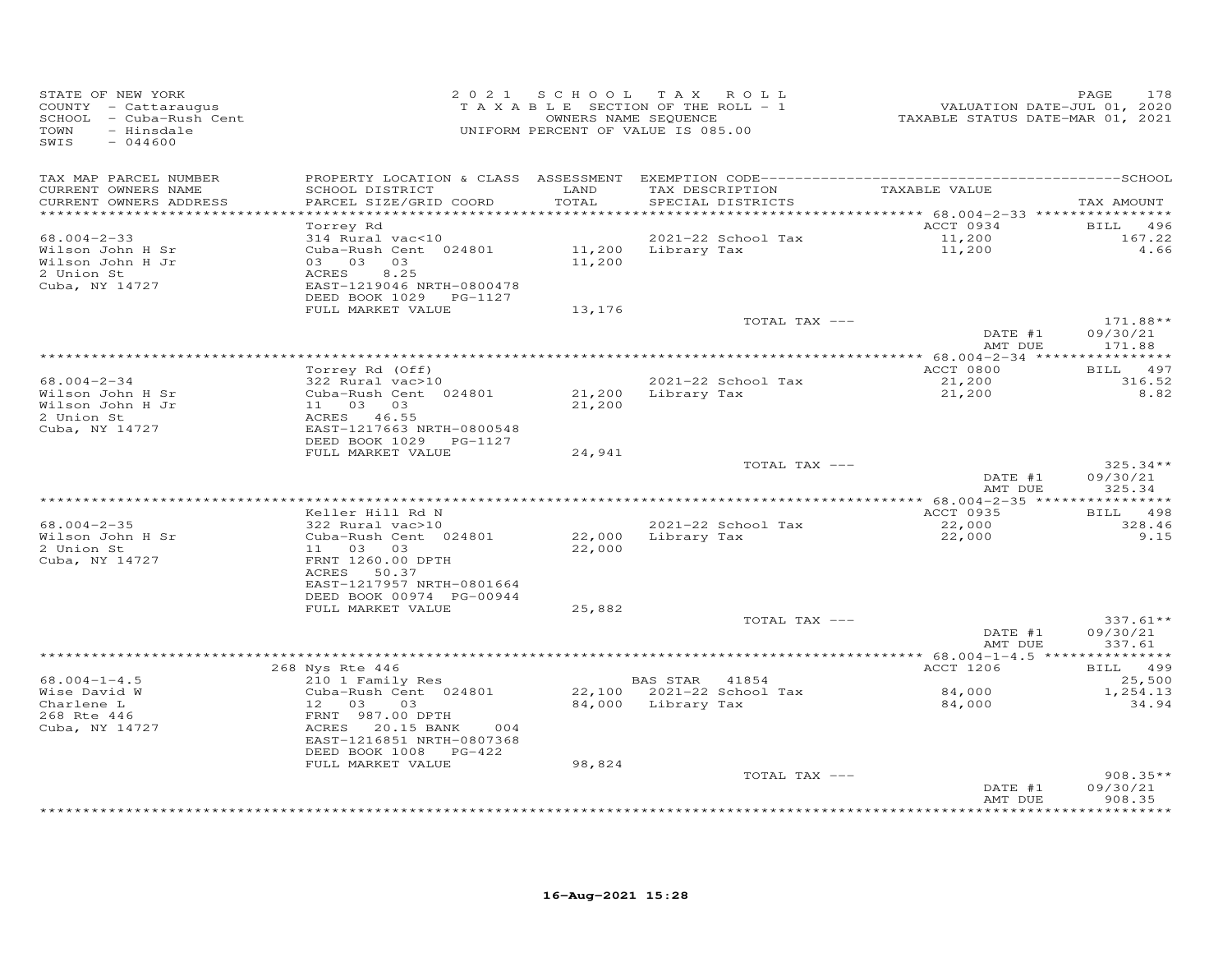| STATE OF NEW YORK<br>COUNTY - Cattaraugus<br>SCHOOL - Cuba-Rush Cent<br>TOWN<br>- Hinsdale<br>SWIS<br>$-044600$ | 2 0 2 1                                                                   |                | SCHOOL TAX ROLL<br>TAXABLE SECTION OF THE ROLL - 1<br>OWNERS NAME SEQUENCE<br>UNIFORM PERCENT OF VALUE IS 085.00 | <br>VALUATION DATE-JUL 01, 2020<br>TAXABLE STATUS DATE-MAR 01, 2021 | 179<br>PAGE                      |
|-----------------------------------------------------------------------------------------------------------------|---------------------------------------------------------------------------|----------------|------------------------------------------------------------------------------------------------------------------|---------------------------------------------------------------------|----------------------------------|
| TAX MAP PARCEL NUMBER<br>CURRENT OWNERS NAME<br>CURRENT OWNERS ADDRESS                                          | SCHOOL DISTRICT<br>PARCEL SIZE/GRID COORD                                 | LAND<br>TOTAL  | TAX DESCRIPTION<br>SPECIAL DISTRICTS                                                                             | TAXABLE VALUE                                                       | TAX AMOUNT                       |
| ***********************                                                                                         | Keller Hill Rd N                                                          |                |                                                                                                                  | ACCT 0613                                                           | <b>BILL</b><br>500               |
| $68.004 - 2 - 14.1$<br>WOOD WILLIAM J.<br>WOOD ANGELA M.<br>4526 Candlewood Dr                                  | 311 Res vac land<br>Cuba-Rush Cent 024801<br>03 03 03<br>ACRES 13.68      | 13,400         | 2021-22 School Tax<br>13,400 Library Tax                                                                         | 13,400<br>13,400                                                    | 200.06<br>5.57                   |
| Lockport, NY 14094                                                                                              | EAST-1219477 NRTH-0803331<br>DEED BOOK 29360 PG-2001                      |                |                                                                                                                  |                                                                     |                                  |
|                                                                                                                 | FULL MARKET VALUE                                                         | 15,765         | TOTAL TAX ---                                                                                                    |                                                                     | $205.63**$                       |
|                                                                                                                 |                                                                           |                |                                                                                                                  | DATE #1<br>AMT DUE                                                  | 09/30/21<br>205.63               |
|                                                                                                                 |                                                                           |                |                                                                                                                  |                                                                     |                                  |
| $68.004 - 2 - 14.4$                                                                                             | Keller Hill Rd N<br>311 Res vac land                                      |                | 2021-22 School Tax                                                                                               | ACCT 1601<br>8,200                                                  | BILL 501<br>122.43               |
| Wood William James<br>Wood Angela M.<br>4526 Candlewood Drive ACRES 3.05<br>Lockport, NY 14094                  | Cuba-Rush Cent 024801<br>03 03 03<br>EAST-1219459 NRTH-0804014            | 8,200<br>8,200 | Library Tax                                                                                                      | 8,200                                                               | 3.41                             |
|                                                                                                                 | DEED BOOK 20200 PG-7952                                                   |                |                                                                                                                  |                                                                     |                                  |
|                                                                                                                 | FULL MARKET VALUE                                                         | 9,647          | TOTAL TAX ---                                                                                                    | DATE #1<br>AMT DUE                                                  | $125.84**$<br>09/30/21<br>125.84 |
|                                                                                                                 |                                                                           |                |                                                                                                                  |                                                                     |                                  |
| $68.004 - 2 - 14.5$<br>Wood William S<br>Wood Joan E                                                            | Keller Hill Rd N<br>311 Res vac land<br>Cuba-Rush Cent 024801<br>03 03 03 | 8,500          | 2021-22 School Tax<br>8,500 Library Tax                                                                          | ACCT 1656<br>8,500<br>8,500                                         | BILL 502<br>126.91<br>3.54       |
| 662 Ruie Rd<br>N. Tonawanda, NY 14120                                                                           | ACRES<br>3.32<br>EAST-1218977 NRTH-0804016<br>DEED BOOK 8358<br>PG-2001   |                |                                                                                                                  |                                                                     |                                  |
|                                                                                                                 | FULL MARKET VALUE                                                         | 10,000         |                                                                                                                  |                                                                     |                                  |
|                                                                                                                 |                                                                           |                | TOTAL TAX ---                                                                                                    | DATE #1<br>AMT DUE                                                  | $130.45**$<br>09/30/21<br>130.45 |
|                                                                                                                 |                                                                           |                |                                                                                                                  |                                                                     |                                  |
| $68.004 - 2 - 32$                                                                                               | Torrey Rd<br>260 Seasonal res                                             |                | 2021-22 School Tax                                                                                               | ACCT 0889<br>37,700                                                 | BILL 503<br>562.86               |
| Zoll Marjorie A<br>9033 Buffalo St<br>PO Box 32                                                                 | Cuba-Rush Cent 024801<br>03 03 03<br>incl. 68.004-2-31                    | 37,700         | 13,400 Library Tax                                                                                               | 37,700                                                              | 15.68                            |
| Rushford, NY 14777                                                                                              | FRNT 440.00 DPTH<br>ACRES 13.82<br>EAST-1219724 NRTH-8000551              |                |                                                                                                                  |                                                                     |                                  |
|                                                                                                                 | DEED BOOK 891<br>PG-01130<br>FULL MARKET VALUE                            | 44,353         |                                                                                                                  |                                                                     |                                  |
|                                                                                                                 |                                                                           |                | TOTAL TAX ---                                                                                                    | DATE #1                                                             | $578.54**$<br>09/30/21           |
|                                                                                                                 |                                                                           |                |                                                                                                                  | AMT DUE                                                             | 578.54<br>*********              |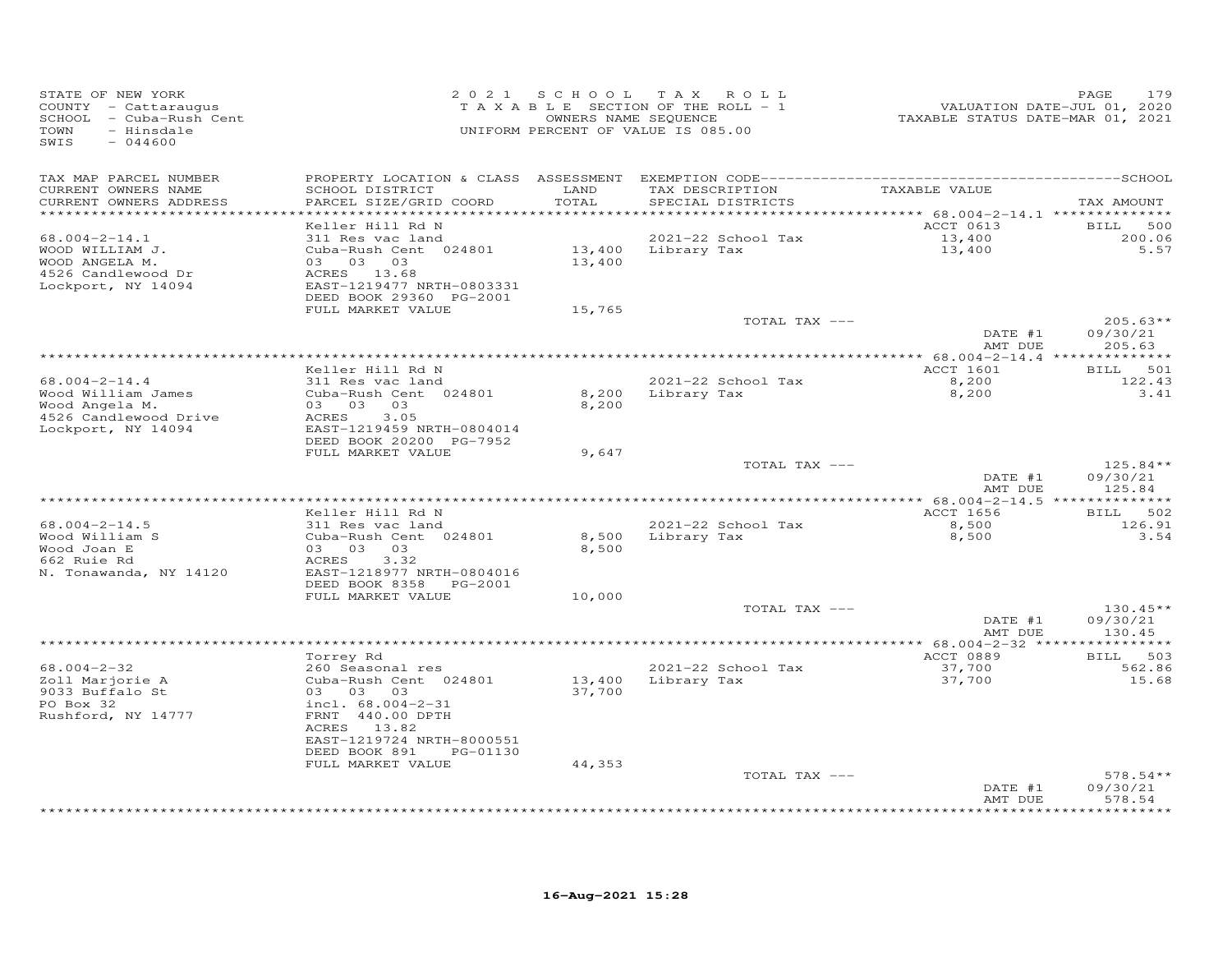|      | STATE OF NEW YORK       | 2021 SCHOOL TAX ROLL                                                 | PAGE            | 180 |
|------|-------------------------|----------------------------------------------------------------------|-----------------|-----|
|      | COUNTY - Cattaraugus    | VALUATION DATE-JUL 01, 2020<br>T A X A B L E SECTION OF THE ROLL - 1 |                 |     |
|      | SCHOOL - Cuba-Rush Cent | TAXABLE STATUS DATE-MAR 01, 2021                                     |                 |     |
| TOWN | - Hinsdale              |                                                                      | RPS155/V04/L015 |     |
| SWIS | $-044600$               | CURRENT DATE 8/16/2021                                               |                 |     |
|      |                         |                                                                      |                 |     |
|      |                         | ROLL SUB SECTION - - TOTALS                                          |                 |     |

|                    | TOTAL   | EXTENSION   | <b>EXTENSION</b> | VALOREM<br>AD | EXEMPT | {XABI∂ | TOTAL       |
|--------------------|---------|-------------|------------------|---------------|--------|--------|-------------|
| CODE DISTRICT NAME | PARCELS | <b>TYPE</b> | VALUE            | VALUE         | AMOUNT | VALUE  | ጥአህ<br>∡AX. |

#### NO SPECIAL DISTRICTS AT THIS LEVEL

#### \*\*\* S C H O O L D I S T R I C T S U M M A R Y \*\*\*

| CODE   | DISTRICT NAME                    | TOTAL<br>PARCELS | ASSESSED<br>LAND | ASSESSED<br>TOTAL | <b>EXEMPT</b><br>AMOUNT | TOTAL<br>TAXABLE |            |
|--------|----------------------------------|------------------|------------------|-------------------|-------------------------|------------------|------------|
|        |                                  |                  |                  |                   | STAR AMOUNT             | STAR TAXABLE     | TOTAL TAX  |
|        | Cuba-Rush Cent                   | 91               | 1735,700         | 3220,900          | 69,165                  | 3, 151, 735      |            |
| 024801 |                                  |                  |                  |                   | 483,900                 | 2,667,835        | 41, 141.90 |
|        | $SUB - TO T AL$                  | 91               | 1735,700         | 3220,900          | 69,165                  | 3, 151, 735      |            |
|        | $S \cup B - T \cup T A L (CONT)$ |                  |                  |                   | 483,900                 | 2,667,835        | 41,141.90  |
|        | TOTAL                            | 91               | 1735,700         | 3220,900          | 69,165                  | 3, 151, 735      |            |
|        | T O T A L (CONT)                 |                  |                  |                   | 483,900                 | 2,667,835        | 41,141.90  |

# \*\*\* S Y S T E M C O D E S S U M M A R Y \*\*\*

### NO SYSTEM EXEMPTIONS AT THIS LEVEL

|       |                 | TOTAL   |         |
|-------|-----------------|---------|---------|
| CODE  | DESCRIPTION     | PARCELS | SCHOOL  |
| 41800 | AGED C/T/S      |         | 69,165  |
| 41834 | ENH STAR        | 5       | 203,400 |
| 41854 | <b>BAS STAR</b> | 11      | 280,500 |
|       | TOTAL           | 17      | 553,065 |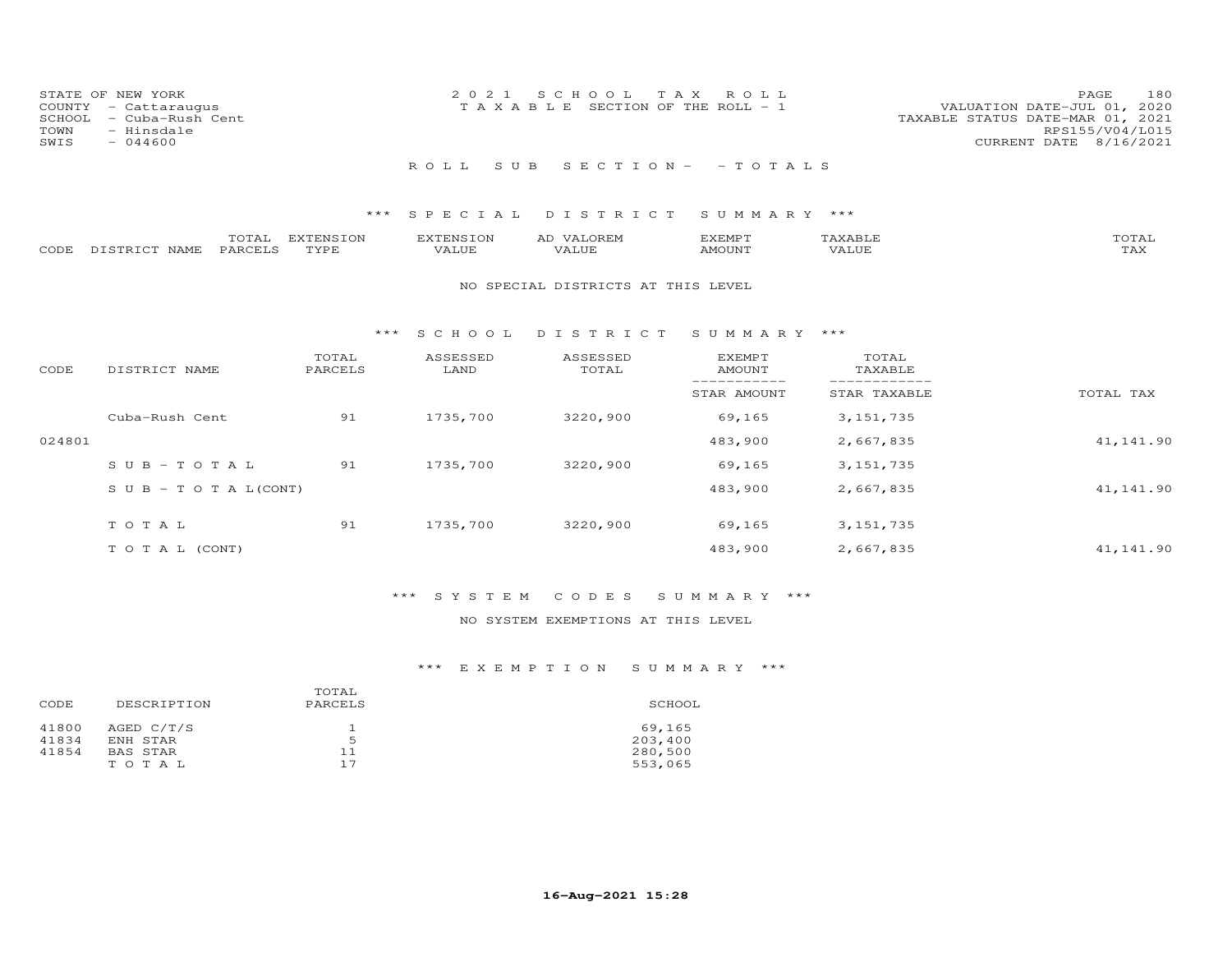| STATE OF NEW YORK       | 2021 SCHOOL TAX ROLL            | 181<br>PAGE.                     |
|-------------------------|---------------------------------|----------------------------------|
| COUNTY - Cattaraugus    | TAXABLE SECTION OF THE ROLL - 1 | VALUATION DATE-JUL 01, 2020      |
| SCHOOL - Cuba-Rush Cent |                                 | TAXABLE STATUS DATE-MAR 01, 2021 |
| TOWN<br>- Hinsdale      |                                 | RPS155/V04/L015                  |
| SWIS<br>- 044600        |                                 | CURRENT DATE 8/16/2021           |
|                         |                                 |                                  |

R O L L S U B S E C T I O N - - T O T A L S

| ROLL<br>SEC | DESCRIPTION            | TOTAL<br>PARCELS | ASSESSED<br>LAND | ASSESSED<br>TOTAL | EXEMPT<br>AMOUNT  | TOTAL<br>TAXABLE<br>___________ | TAX  | TOTAL<br>TAX |
|-------------|------------------------|------------------|------------------|-------------------|-------------------|---------------------------------|------|--------------|
|             |                        |                  |                  |                   | STAR AMOUNT       | STAR TAXABLE                    | RATE |              |
|             | $2021 - 22$ School Tax |                  | 1735,700         | 3220,900          | 69,165<br>483,900 | 3, 151, 735<br>2,667,835        |      | 39,830.93    |
|             | Library Tax            |                  | 1735,700         | 3220,900          | 69,165            | 3, 151, 735<br>3, 151, 735      |      | 1,310.97     |
|             | SPEC DIST TAXES        |                  |                  |                   |                   |                                 |      |              |
|             | TAXABLE                | 91               |                  |                   |                   |                                 |      | 41,141.90    |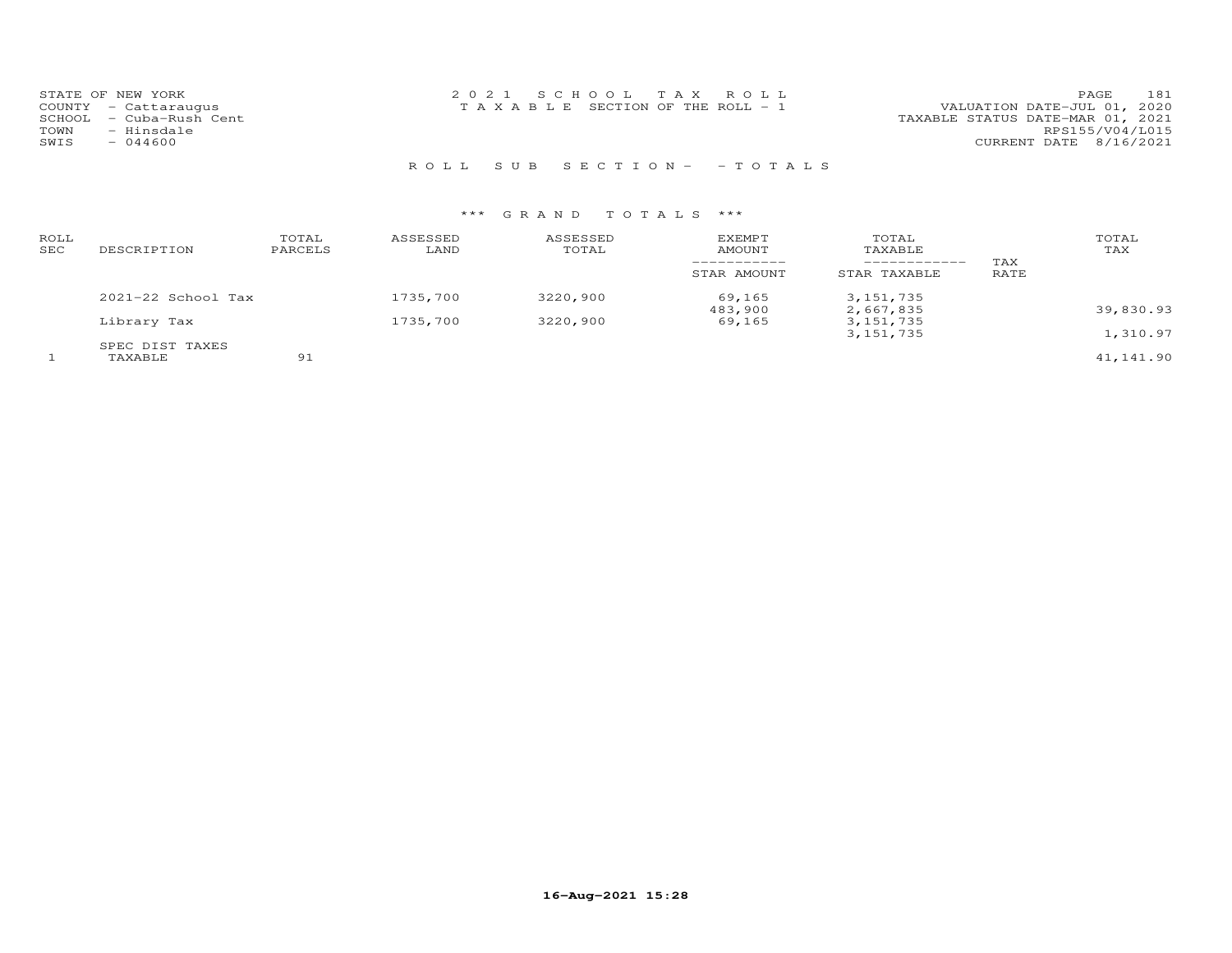| STATE OF NEW YORK<br>COUNTY - Cattaraugus<br>SCHOOL - Cuba-Rush Cent<br>TOWN<br>- Hinsdale<br>SWIS<br>$-044600$ | 2021 SCHOOL TAX ROLL<br>T A X A B L E SECTION OF THE ROLL - 1 | 182<br>PAGE<br>VALUATION DATE-JUL 01, 2020<br>TAXABLE STATUS DATE-MAR 01, 2021<br>RPS155/V04/L015<br>CURRENT DATE 8/16/2021 |
|-----------------------------------------------------------------------------------------------------------------|---------------------------------------------------------------|-----------------------------------------------------------------------------------------------------------------------------|
|                                                                                                                 | ROLL SECTION TOTALS                                           |                                                                                                                             |

|      |                  | $- - - -$<br>UIAL | T1170T110T0T11<br>∸ີ | <b>ENS</b> | .OREN<br>ΑD | EXEMPT |                     | $m \wedge m \wedge n$<br>UIAL |
|------|------------------|-------------------|----------------------|------------|-------------|--------|---------------------|-------------------------------|
| CODE | DISTRICT<br>NAME | PARCELS           | TVDI                 | 'ALUE      |             | AMOUNT | <b><i>JALUE</i></b> | .<br>⊥冖◠                      |

#### NO SPECIAL DISTRICTS AT THIS LEVEL

#### \*\*\* S C H O O L D I S T R I C T S U M M A R Y \*\*\*

| CODE   | DISTRICT NAME                    | TOTAL<br>PARCELS | ASSESSED<br>LAND | ASSESSED<br>TOTAL | <b>EXEMPT</b><br>AMOUNT | TOTAL<br>TAXABLE |            |
|--------|----------------------------------|------------------|------------------|-------------------|-------------------------|------------------|------------|
|        |                                  |                  |                  |                   | STAR AMOUNT             | STAR TAXABLE     | TOTAL TAX  |
|        | Cuba-Rush Cent                   | 91               | 1735,700         | 3220,900          | 69,165                  | 3, 151, 735      |            |
| 024801 |                                  |                  |                  |                   | 483,900                 | 2,667,835        | 41, 141.90 |
|        | $SUB - TO T AL$                  | 91               | 1735,700         | 3220,900          | 69,165                  | 3, 151, 735      |            |
|        | $S \cup B - T \cup T A L (CONT)$ |                  |                  |                   | 483,900                 | 2,667,835        | 41,141.90  |
|        | TOTAL                            | 91               | 1735,700         | 3220,900          | 69,165                  | 3, 151, 735      |            |
|        | T O T A L (CONT)                 |                  |                  |                   | 483,900                 | 2,667,835        | 41,141.90  |

## \*\*\* S Y S T E M C O D E S S U M M A R Y \*\*\*

## NO SYSTEM EXEMPTIONS AT THIS LEVEL

|       |                 | TOTAL   |         |
|-------|-----------------|---------|---------|
| CODE  | DESCRIPTION     | PARCELS | SCHOOL  |
| 41800 | AGED C/T/S      |         | 69,165  |
| 41834 | ENH STAR        | 5       | 203,400 |
| 41854 | <b>BAS STAR</b> | 11      | 280,500 |
|       | TOTAL           | 17      | 553,065 |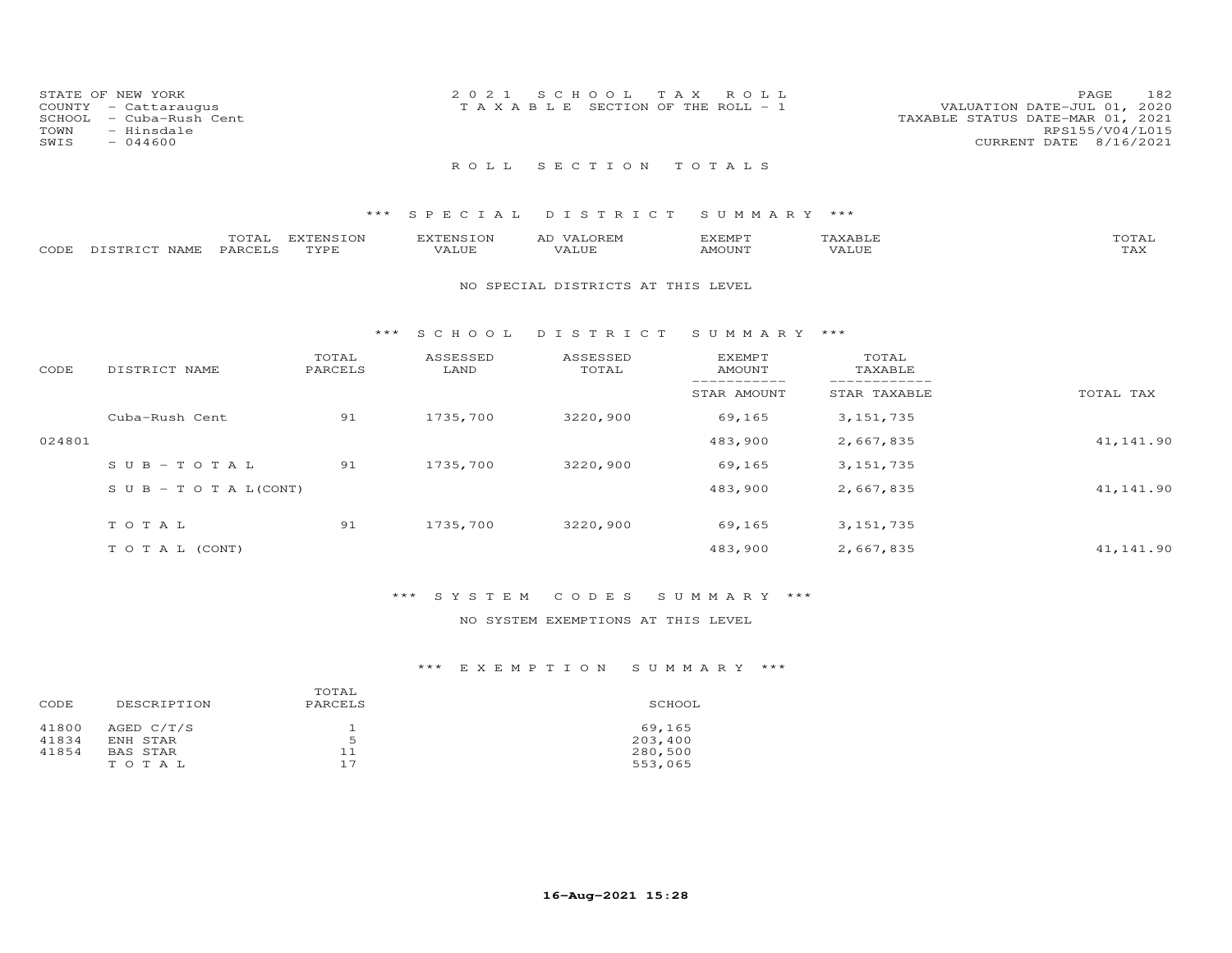| STATE OF NEW YORK       | 2021 SCHOOL TAX ROLL                  | 183<br>PAGE                      |
|-------------------------|---------------------------------------|----------------------------------|
| COUNTY - Cattaraugus    | T A X A B L E SECTION OF THE ROLL - 1 | VALUATION DATE-JUL 01, 2020      |
| SCHOOL - Cuba-Rush Cent |                                       | TAXABLE STATUS DATE-MAR 01, 2021 |
| - Hinsdale<br>TOWN      |                                       | RPS155/V04/L015                  |
| $-044600$<br>SWIS       |                                       | CURRENT DATE 8/16/2021           |
|                         |                                       |                                  |

R O L L S E C T I O N T O T A L S

| ROLL<br>SEC | DESCRIPTION            | TOTAL<br>PARCELS | ASSESSED<br>LAND | ASSESSED<br>TOTAL | EXEMPT<br>AMOUNT  | TOTAL<br>TAXABLE         | TAX  | TOTAL<br>TAX |
|-------------|------------------------|------------------|------------------|-------------------|-------------------|--------------------------|------|--------------|
|             |                        |                  |                  |                   | STAR AMOUNT       | STAR TAXABLE             | RATE |              |
|             | $2021 - 22$ School Tax |                  | 1735,700         | 3220,900          | 69,165<br>483,900 | 3, 151, 735<br>2,667,835 |      | 39,830.93    |
|             | Library Tax            |                  | 1735,700         | 3220,900          | 69,165            | 3, 151, 735              |      |              |
|             | SPEC DIST TAXES        |                  |                  |                   |                   | 3, 151, 735              |      | 1,310.97     |
|             | TAXABLE                | 91               |                  |                   |                   |                          |      | 41,141.90    |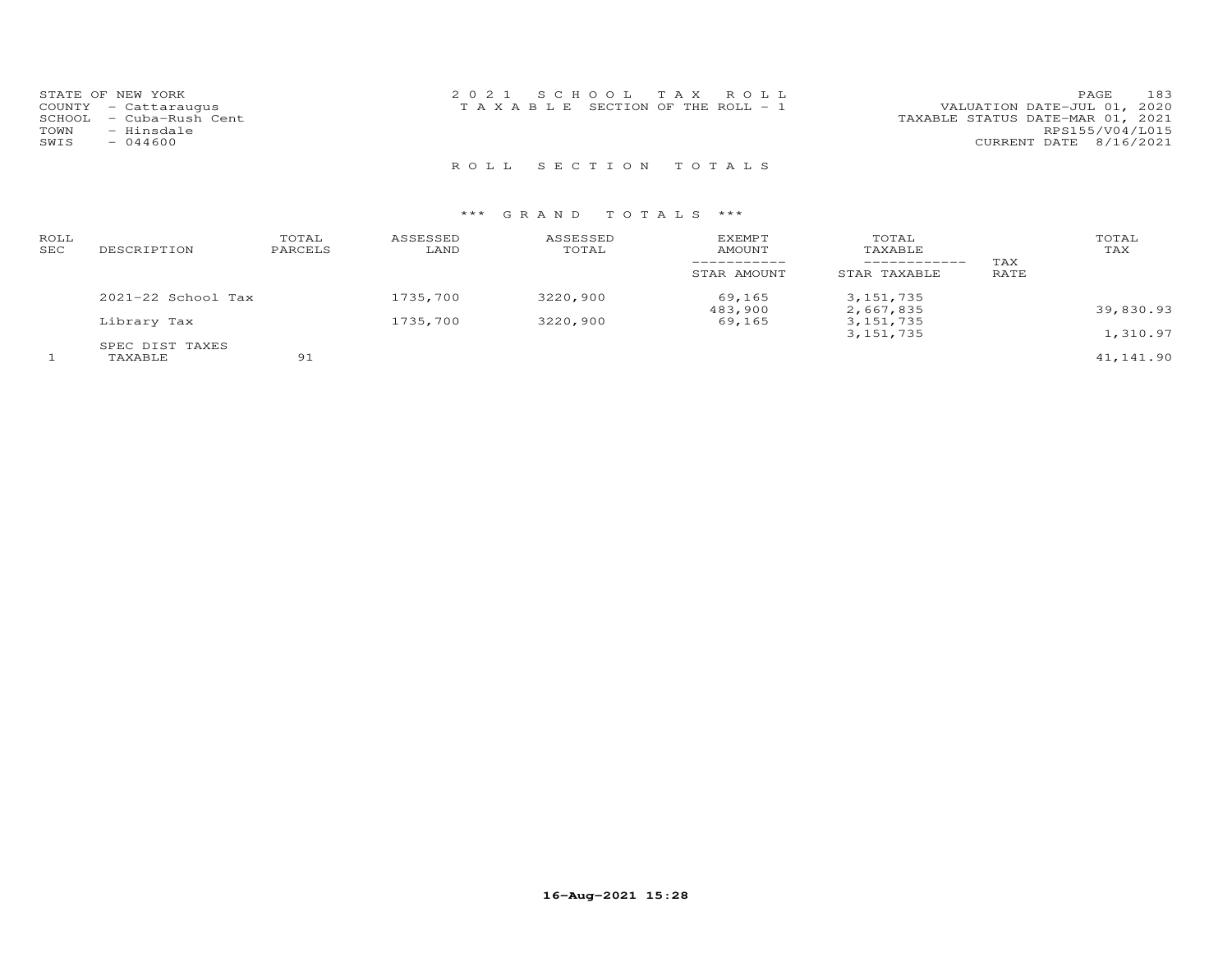| STATE OF NEW YORK<br>- Cattaraugus<br>COUNTY<br>- Cuba-Rush Cent<br>SCHOOL<br>TOWN<br>- Hinsdale<br>$-044600$<br>SWIS | 2 0 2 1                                   | S C H O O L<br>OWNERS NAME SEQUENCE | T A X<br>ROLL<br>SPECIAL FRANCHISE SECTION OF THE ROLL - 5<br>UNIFORM PERCENT OF VALUE IS 085.00 | VALUATION DATE-JUL 01,<br>TAXABLE STATUS DATE-MAR 01, | 184<br>PAGE<br>2020<br>2021 |
|-----------------------------------------------------------------------------------------------------------------------|-------------------------------------------|-------------------------------------|--------------------------------------------------------------------------------------------------|-------------------------------------------------------|-----------------------------|
| TAX MAP PARCEL NUMBER                                                                                                 | PROPERTY LOCATION & CLASS ASSESSMENT      |                                     |                                                                                                  |                                                       |                             |
| CURRENT OWNERS NAME                                                                                                   | SCHOOL DISTRICT                           | LAND                                | TAX DESCRIPTION                                                                                  | TAXABLE VALUE                                         |                             |
| CURRENT OWNERS ADDRESS                                                                                                | PARCEL SIZE/GRID COORD                    | TOTAL                               | SPECIAL DISTRICTS                                                                                |                                                       | TAX AMOUNT                  |
|                                                                                                                       | ********************                      |                                     |                                                                                                  | **** 546.000-9901-132.350/188 ***                     |                             |
|                                                                                                                       | Special Franchise                         |                                     |                                                                                                  | ACCT 1118                                             | BILL<br>504                 |
| 546.000-9901-132.350/188                                                                                              | 861 Elec & gas                            |                                     | $2021 - 22$ School Tax                                                                           | 169,523                                               | 2,530.99                    |
| Niagara Mohawk Power Corp                                                                                             | Cuba-Rush Cent 024801                     | $\circ$                             | Library Tax                                                                                      | 169,523                                               | 70.51                       |
| Real Estate Tax Dept                                                                                                  | Town Of Hinsdale                          | 169,523                             |                                                                                                  |                                                       |                             |
| 300 Erie Blvd West                                                                                                    | .14% Cuba/rushford                        |                                     |                                                                                                  |                                                       |                             |
| Syracuse, NY 13202                                                                                                    | 0.01<br><b>ACRES</b><br>FULL MARKET VALUE | 199,439                             |                                                                                                  |                                                       |                             |
|                                                                                                                       |                                           |                                     | TOTAL TAX ---                                                                                    |                                                       | $2,601.50**$                |
|                                                                                                                       |                                           |                                     |                                                                                                  | DATE #1                                               | 09/30/21                    |
|                                                                                                                       |                                           |                                     |                                                                                                  | AMT DUE                                               | 2,601.50                    |
|                                                                                                                       |                                           |                                     |                                                                                                  | 546.000-9901-631.900/188 ***                          |                             |
|                                                                                                                       | Special Franchise                         |                                     |                                                                                                  | ACCT 1117                                             | 505<br><b>BILL</b>          |
| 546.000-9901-631.900/188                                                                                              | 866 Telephone                             |                                     | 2021-22 School Tax                                                                               | 32,115                                                | 479.48                      |
| Verizon Communications, Inc.                                                                                          | Cuba-Rush Cent 024801                     | $\circ$                             | Library Tax                                                                                      | 32,115                                                | 13.36                       |
| Duff & Phelps                                                                                                         | Town Of Hinsdale                          | 32,115                              |                                                                                                  |                                                       |                             |
| PO Box 2749                                                                                                           | Cuba/rushford                             |                                     |                                                                                                  |                                                       |                             |
| Addison, TX 75001                                                                                                     | .25%                                      |                                     |                                                                                                  |                                                       |                             |
|                                                                                                                       | <b>ACRES</b><br>0.01                      |                                     |                                                                                                  |                                                       |                             |
|                                                                                                                       | FULL MARKET VALUE                         | 37,782                              |                                                                                                  |                                                       |                             |
|                                                                                                                       |                                           |                                     | TOTAL TAX ---                                                                                    | DATE #1                                               | $492.84**$<br>09/30/21      |
|                                                                                                                       |                                           |                                     |                                                                                                  | AMT DUE                                               | 492.84                      |
|                                                                                                                       |                                           |                                     |                                                                                                  | ***************************                           |                             |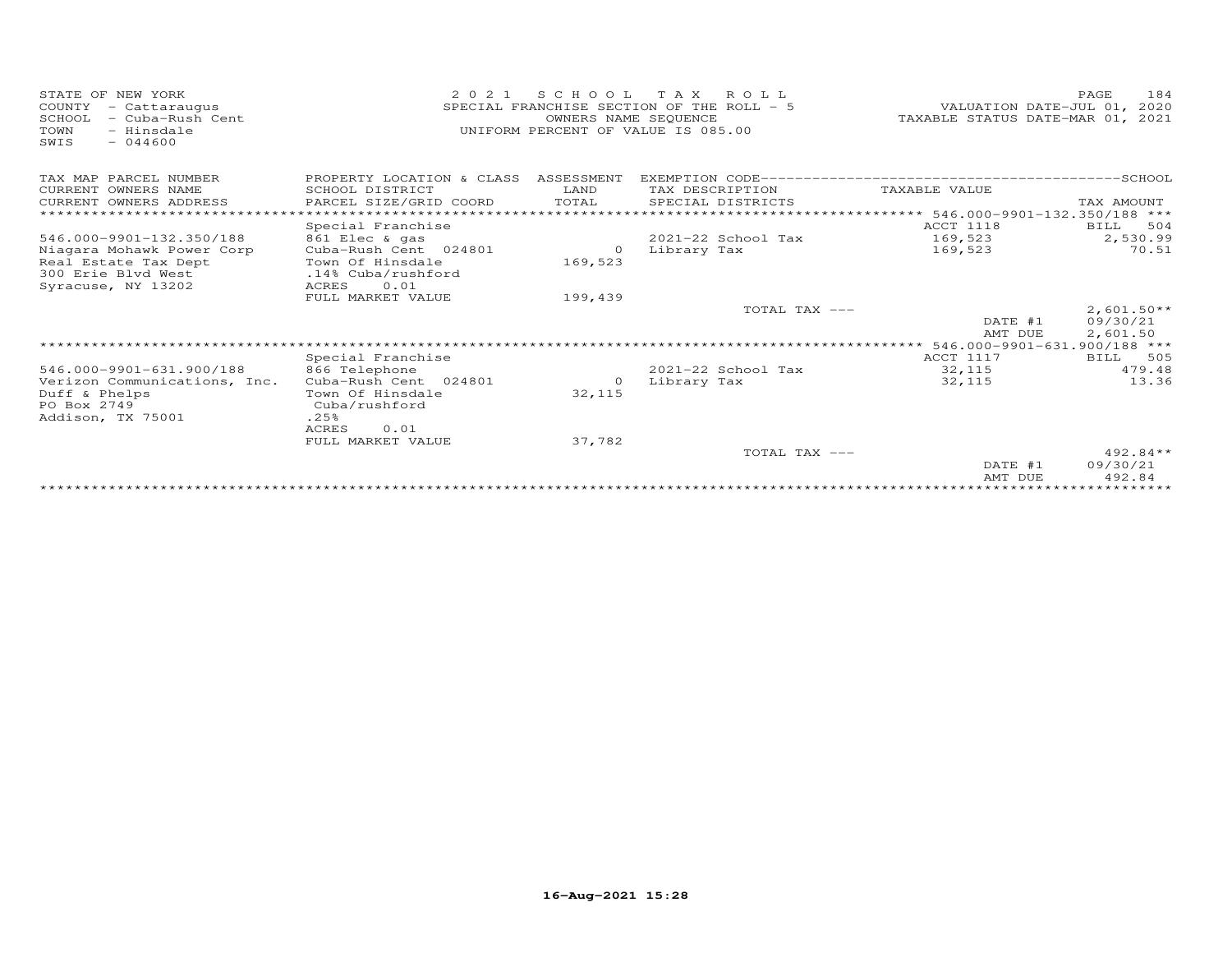| COUNTY<br>SCHOOL<br>TOWN<br>SWIS | STATE OF NEW YORK<br>- Cattaraugus<br>- Cuba-Rush Cent<br>- Hinsdale<br>$-044600$ |                   | 2021                      | SCHOOL TAX<br>SPECIAL FRANCHISE SECTION OF THE ROLL - 5 | ROLL                                        |                  | PAGE<br>185<br>VALUATION DATE-JUL 01, 2020<br>TAXABLE STATUS DATE-MAR 01, 2021<br>RPS155/V04/L015<br>CURRENT DATE 8/16/2021 |
|----------------------------------|-----------------------------------------------------------------------------------|-------------------|---------------------------|---------------------------------------------------------|---------------------------------------------|------------------|-----------------------------------------------------------------------------------------------------------------------------|
|                                  |                                                                                   |                   | ROLL<br>S U B             |                                                         | $S E C T I O N - - T O T A L S$             |                  |                                                                                                                             |
|                                  |                                                                                   | ***               | SPECIAL                   | DISTRICT                                                | SUMMARY ***                                 |                  |                                                                                                                             |
| CODE                             | TOTAL<br>PARCELS<br>DISTRICT NAME                                                 | EXTENSION<br>TYPE | <b>EXTENSION</b><br>VALUE | AD VALOREM<br>VALUE                                     | <b>EXEMPT</b><br><b>AMOUNT</b>              | TAXABLE<br>VALUE | TOTAL<br>TAX                                                                                                                |
|                                  |                                                                                   |                   |                           | NO SPECIAL DISTRICTS AT THIS LEVEL                      |                                             |                  |                                                                                                                             |
|                                  |                                                                                   | ***               | S C H O O L               | DISTRICT                                                | SUMMARY ***                                 |                  |                                                                                                                             |
| CODE                             | DISTRICT NAME                                                                     | TOTAL<br>PARCELS  | ASSESSED<br>LAND          | ASSESSED<br>TOTAL                                       | <b>EXEMPT</b><br><b>AMOUNT</b><br>--------- | TOTAL<br>TAXABLE |                                                                                                                             |
|                                  |                                                                                   |                   |                           |                                                         | STAR AMOUNT                                 | STAR TAXABLE     | TOTAL TAX                                                                                                                   |
|                                  | Cuba-Rush Cent                                                                    | 2                 |                           | 201,638                                                 |                                             | 201,638          |                                                                                                                             |
| 024801                           |                                                                                   |                   |                           |                                                         |                                             | 201,638          | 3,094.34                                                                                                                    |
|                                  | $S \cup B - T \cup T A$                                                           | 2                 |                           | 201,638                                                 |                                             | 201,638          |                                                                                                                             |
|                                  | $S \cup B - T \cup T A L (CONT)$                                                  |                   |                           |                                                         |                                             | 201,638          | 3,094.34                                                                                                                    |
|                                  |                                                                                   |                   |                           |                                                         |                                             |                  |                                                                                                                             |

T O T A L 2 201, 638 201, 638 201, 638 201, 638 201, 638 201, 638 201, 638 201, 638 201, 638 201, 638 201, 638 T O T A L (CONT) 201,638 3,094.34

\*\*\* S Y S T E M C O D E S S U M M A R Y \*\*\*

NO SYSTEM EXEMPTIONS AT THIS LEVEL

\*\*\* E X E M P T I O N S U M M A R Y \*\*\*

NO EXEMPTIONS AT THIS LEVEL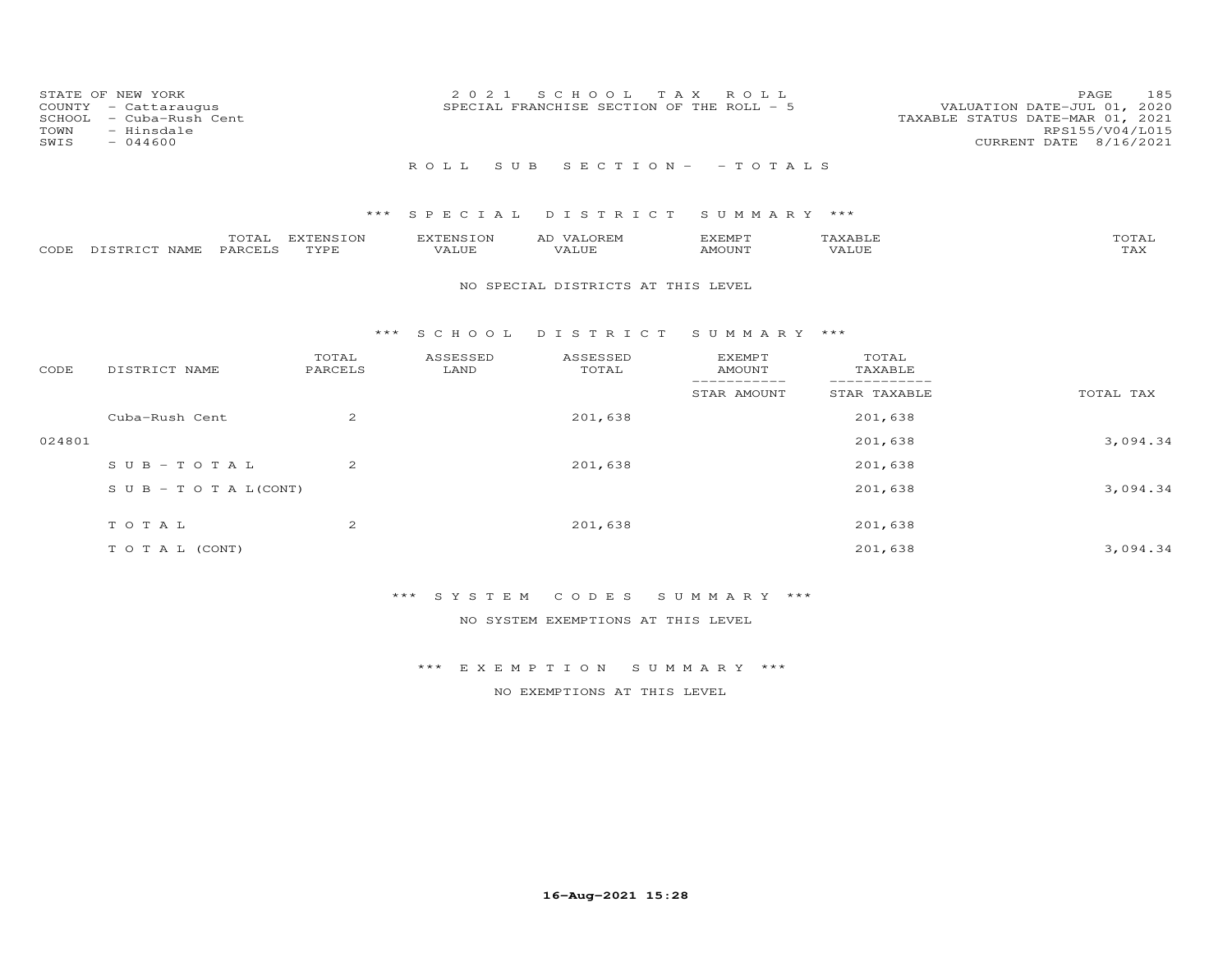| STATE OF NEW YORK          | 2021 SCHOOL TAX ROLL                       | 186<br>PAGE                      |
|----------------------------|--------------------------------------------|----------------------------------|
| COUNTY - Cattaraugus       | SPECIAL FRANCHISE SECTION OF THE ROLL $-5$ | VALUATION DATE-JUL 01, 2020      |
| - Cuba-Rush Cent<br>SCHOOL |                                            | TAXABLE STATUS DATE-MAR 01, 2021 |
| TOWN<br>- Hinsdale         |                                            | RPS155/V04/L015                  |
| SWIS<br>$-044600$          |                                            | CURRENT DATE 8/16/2021           |
|                            |                                            |                                  |

## R O L L S U B S E C T I O N - - T O T A L S

| ROLL<br>SEC | DESCRIPTION          | TOTAL<br>PARCELS | ASSESSED<br>LAND | ASSESSED<br>TOTAL | <b>EXEMPT</b><br><b>AMOUNT</b> | TOTAL<br>TAXABLE<br>------------ | TAX         | TOTAL<br>TAX |
|-------------|----------------------|------------------|------------------|-------------------|--------------------------------|----------------------------------|-------------|--------------|
|             |                      |                  |                  |                   | STAR AMOUNT                    | STAR TAXABLE                     | <b>RATE</b> |              |
|             | $2021-22$ School Tax |                  |                  | 201,638           |                                | 201,638                          |             |              |
|             |                      |                  |                  |                   |                                | 201,638                          |             | 3,010.47     |
|             | Library Tax          |                  |                  | 201,638           |                                | 201,638                          |             |              |
|             |                      |                  |                  |                   |                                | 201,638                          |             | 83.87        |
|             | SPEC DIST TAXES      |                  |                  |                   |                                |                                  |             |              |
|             | SPECIAL FRANCHISE    |                  |                  |                   |                                |                                  |             | 3,094.34     |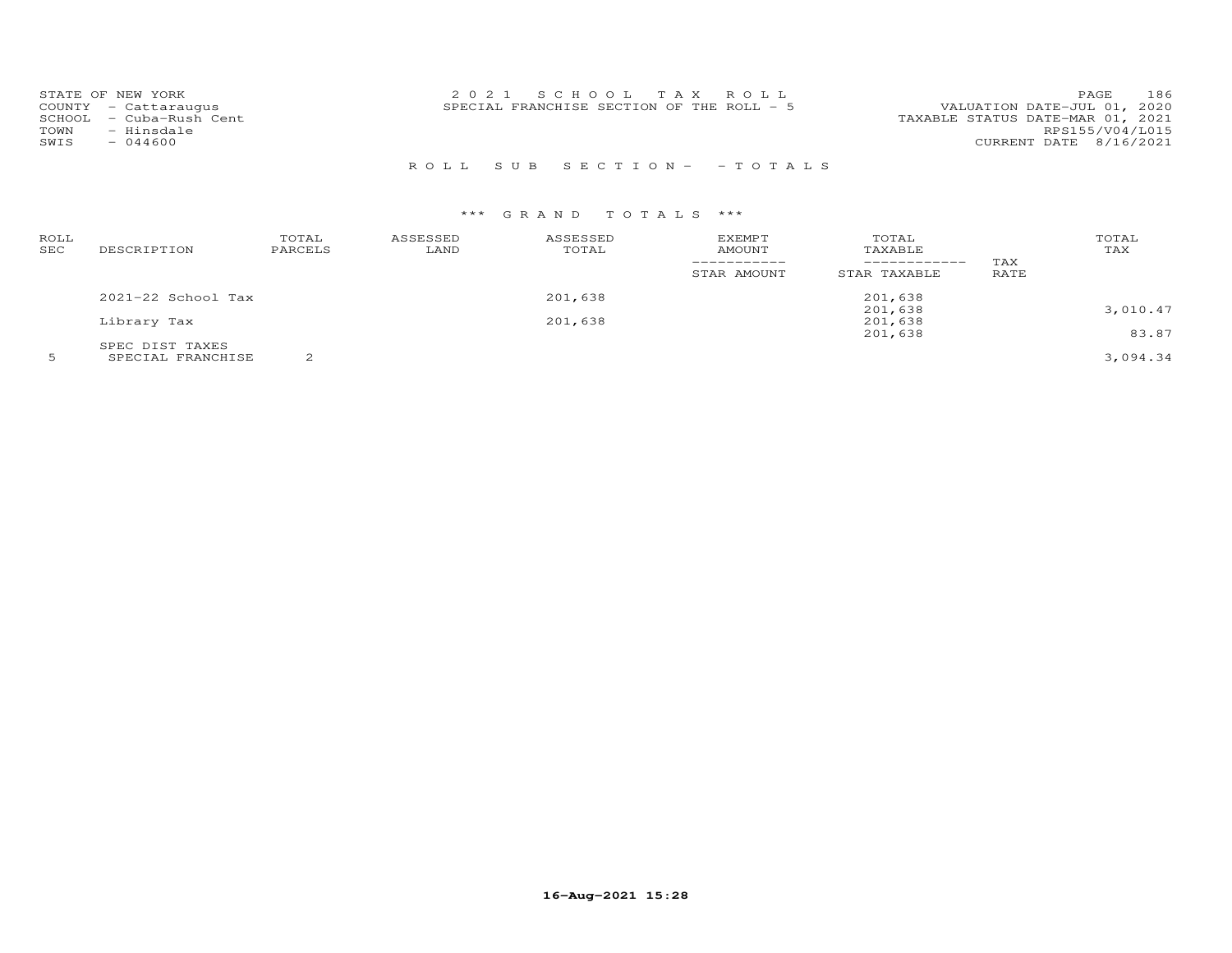| COUNTY<br>SCHOOL<br>TOWN<br>SWIS | STATE OF NEW YORK<br>- Cattaraugus<br>- Cuba-Rush Cent<br>- Hinsdale<br>$-044600$ |                  |                   | 2021               | SCHOOL TAX<br>SPECIAL FRANCHISE SECTION OF THE ROLL - 5 | ROLL             |                  | 187<br>PAGE<br>VALUATION DATE-JUL 01, 2020<br>TAXABLE STATUS DATE-MAR 01, 2021<br>RPS155/V04/L015<br>CURRENT DATE 8/16/2021 |
|----------------------------------|-----------------------------------------------------------------------------------|------------------|-------------------|--------------------|---------------------------------------------------------|------------------|------------------|-----------------------------------------------------------------------------------------------------------------------------|
|                                  |                                                                                   |                  |                   | R O L L            | SECTION TOTALS                                          |                  |                  |                                                                                                                             |
|                                  |                                                                                   |                  |                   |                    | *** SPECIAL DISTRICT SUMMARY ***                        |                  |                  |                                                                                                                             |
| CODE                             | DISTRICT NAME                                                                     | TOTAL<br>PARCELS | EXTENSION<br>TYPE | EXTENSION<br>VALUE | AD VALOREM<br>VALUE                                     | EXEMPT<br>AMOUNT | TAXABLE<br>VALUE | TOTAL<br>TAX                                                                                                                |

## NO SPECIAL DISTRICTS AT THIS LEVEL

### \*\*\* S C H O O L D I S T R I C T S U M M A R Y \*\*\*

| CODE   | DISTRICT NAME              | TOTAL<br>PARCELS | ASSESSED<br>LAND | ASSESSED<br>TOTAL | <b>EXEMPT</b><br>AMOUNT | TOTAL<br>TAXABLE |           |
|--------|----------------------------|------------------|------------------|-------------------|-------------------------|------------------|-----------|
|        |                            |                  |                  |                   | STAR AMOUNT             | STAR TAXABLE     | TOTAL TAX |
|        | Cuba-Rush Cent             | 2                |                  | 201,638           |                         | 201,638          |           |
| 024801 |                            |                  |                  |                   |                         | 201,638          | 3,094.34  |
|        | $SUB - TO T AL$            | 2                |                  | 201,638           |                         | 201,638          |           |
|        | S U B - T O T A $L$ (CONT) |                  |                  |                   |                         | 201,638          | 3,094.34  |
|        | TOTAL                      | 2                |                  | 201,638           |                         | 201,638          |           |
|        | T O T A L (CONT)           |                  |                  |                   |                         | 201,638          | 3,094.34  |

## \*\*\* S Y S T E M C O D E S S U M M A R Y \*\*\*

NO SYSTEM EXEMPTIONS AT THIS LEVEL

\*\*\* E X E M P T I O N S U M M A R Y \*\*\*

NO EXEMPTIONS AT THIS LEVEL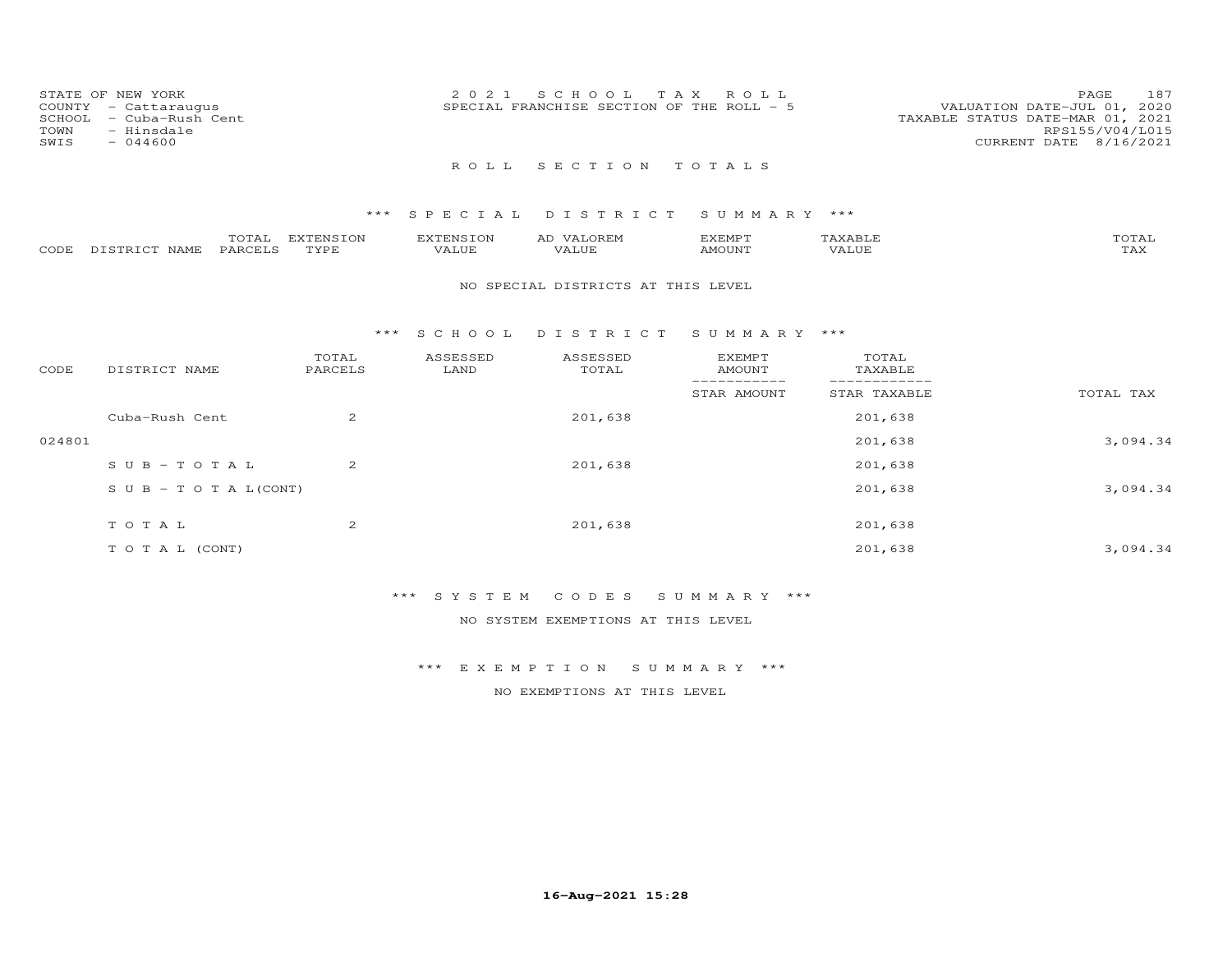| STATE OF NEW YORK<br>COUNTY - Cattaraugus<br>- Cuba-Rush Cent<br>SCHOOL<br>TOWN<br>- Hinsdale<br>SWIS<br>$-044600$ | 2021 SCHOOL TAX ROLL<br>SPECIAL FRANCHISE SECTION OF THE ROLL $-5$ | 188<br>PAGE<br>VALUATION DATE-JUL 01, 2020<br>TAXABLE STATUS DATE-MAR 01, 2021<br>RPS155/V04/L015<br>CURRENT DATE 8/16/2021 |
|--------------------------------------------------------------------------------------------------------------------|--------------------------------------------------------------------|-----------------------------------------------------------------------------------------------------------------------------|
|                                                                                                                    | ROLL SECTION TOTALS                                                |                                                                                                                             |

| ROLL<br>SEC | DESCRIPTION            | TOTAL<br>PARCELS | ASSESSED<br>LAND | ASSESSED<br>TOTAL | EXEMPT<br>AMOUNT<br>STAR AMOUNT | TOTAL<br>TAXABLE<br>------------<br>STAR TAXABLE | TAX<br>RATE | TOTAL<br>TAX |
|-------------|------------------------|------------------|------------------|-------------------|---------------------------------|--------------------------------------------------|-------------|--------------|
|             | $2021 - 22$ School Tax |                  |                  | 201,638           |                                 | 201,638                                          |             |              |
|             |                        |                  |                  |                   |                                 | 201,638                                          |             | 3,010.47     |
|             | Library Tax            |                  |                  | 201,638           |                                 | 201,638                                          |             |              |
|             |                        |                  |                  |                   |                                 | 201,638                                          |             | 83.87        |
|             | SPEC DIST TAXES        |                  |                  |                   |                                 |                                                  |             |              |
|             | SPECIAL FRANCHISE      |                  |                  |                   |                                 |                                                  |             | 3,094.34     |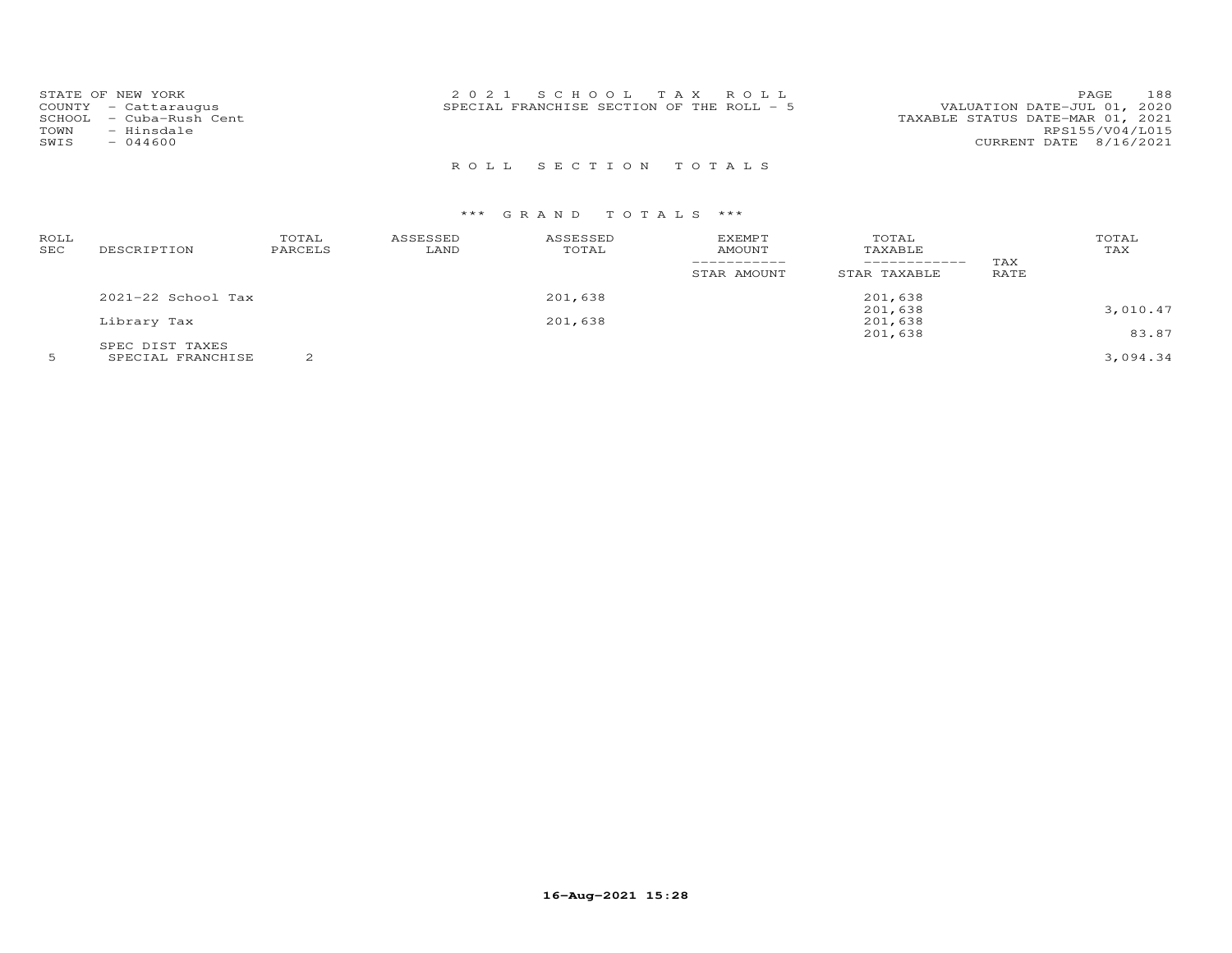| STATE OF NEW YORK<br>COUNTY - Cattaraugus<br>SCHOOL - Cuba-Rush Cent<br>TOWN<br>- Hinsdale<br>SWIS<br>$-044600$ |                                                                                                |               | 2021 SCHOOL TAX ROLL<br>UTILITY & R.R. SECTION OF THE ROLL - 6<br>OWNERS NAME SEQUENCE<br>UNIFORM PERCENT OF VALUE IS 085.00 | VALUATION DATE-JUL 01, 2020<br>TAXABLE STATUS DATE-MAR 01, 2021 | 189<br>PAGE                          |
|-----------------------------------------------------------------------------------------------------------------|------------------------------------------------------------------------------------------------|---------------|------------------------------------------------------------------------------------------------------------------------------|-----------------------------------------------------------------|--------------------------------------|
| TAX MAP PARCEL NUMBER<br>CURRENT OWNERS NAME<br>CURRENT OWNERS ADDRESS<br>*************************             | SCHOOL DISTRICT<br>PARCEL SIZE/GRID COORD                                                      | LAND<br>TOTAL | TAX DESCRIPTION<br>SPECIAL DISTRICTS                                                                                         | TAXABLE VALUE                                                   | TAX AMOUNT                           |
|                                                                                                                 | Nys Rte 446                                                                                    |               |                                                                                                                              | ACCT 1596                                                       | <b>BILL</b> 506                      |
| $68.004 - 1 - 4.1/1$                                                                                            | 837 Cell Tower                                                                                 |               | 2021-22 School Tax                                                                                                           | 150,000                                                         | 2,239.51                             |
| American Tower Corporation<br>Property Tax Department<br>PO Box 723597<br>Atlanta, GA 31139                     | Cuba-Rush Cent 024801<br>12 03<br>03<br>EAST-1218484 NRTH-0806873<br>DEED BOOK 836<br>PG-00921 | 150,000       | 0 Library Tax                                                                                                                | 150,000                                                         | 62.39                                |
|                                                                                                                 | FULL MARKET VALUE                                                                              | 176,471       |                                                                                                                              |                                                                 |                                      |
|                                                                                                                 |                                                                                                |               | TOTAL TAX ---                                                                                                                | DATE #1<br>AMT DUE                                              | $2,301.90**$<br>09/30/21<br>2,301.90 |
|                                                                                                                 |                                                                                                |               |                                                                                                                              |                                                                 |                                      |
|                                                                                                                 | telecomunications ceiling                                                                      |               |                                                                                                                              | ACCT 1117                                                       | BILL 507                             |
| 646.000-000-704.000/1881                                                                                        | 866 Telephone                                                                                  |               | Mass Telec 47100                                                                                                             |                                                                 | 132                                  |
| First Light Fiber, Inc<br>41 State St. Suite 1001                                                               | Cuba-Rush Cent 024801<br>Town Of Hinsdale                                                      |               | 0 2021-22 School Tax<br>1,220 Library Tax                                                                                    | 1,088<br>1,088                                                  | 16.24<br>0.45                        |
| Albany, NY 12207                                                                                                | NEW 2015 WAS ION<br>4%<br>ACRES<br>0.01                                                        |               |                                                                                                                              |                                                                 |                                      |
|                                                                                                                 | FULL MARKET VALUE                                                                              | 1,435         |                                                                                                                              |                                                                 |                                      |
|                                                                                                                 |                                                                                                |               | TOTAL TAX ---                                                                                                                | DATE #1                                                         | $16.69**$<br>09/30/21                |
|                                                                                                                 |                                                                                                |               |                                                                                                                              | AMT DUE                                                         | 16.69                                |
|                                                                                                                 | Outside Plant                                                                                  |               |                                                                                                                              | ACCT 1124                                                       | BILL 508                             |
| 646.000-9901-132.350/188                                                                                        | 884 Elec Dist Out                                                                              |               | 2021-22 School Tax                                                                                                           | 55,535                                                          | 829.14                               |
| Niagara Mohawk Power Corp<br>Real Estate Tax Dept<br>300 Erie Blvd West<br>Syracuse, NY 13202                   | Cuba-Rush Cent 024801<br>Loc #888888<br>0.0420 Cuba/rushford<br>Elec Dist                      | 55,535        | 0 Library Tax                                                                                                                | 55,535                                                          | 23.10                                |
|                                                                                                                 | ACRES<br>0.01                                                                                  |               |                                                                                                                              |                                                                 |                                      |
|                                                                                                                 | FULL MARKET VALUE                                                                              | 65,335        |                                                                                                                              |                                                                 |                                      |
|                                                                                                                 |                                                                                                |               | TOTAL TAX ---                                                                                                                | DATE #1<br>AMT DUE                                              | 852.24**<br>09/30/21<br>852.24       |
|                                                                                                                 |                                                                                                |               |                                                                                                                              |                                                                 |                                      |
|                                                                                                                 | telecomunications                                                                              |               |                                                                                                                              | ACCT 1123                                                       | BILL 509                             |
| 646.000-0000-631.900/1881<br>Verizon Communications, Inc.<br>Duff & Phelps<br>PO Box 2749                       | 836 Telecom. eq.<br>Cuba-Rush Cent 024801<br>Loc #888888<br>0.0400 Cuba/rushford               |               | Mass Telec 47100<br>0 2021-22 School Tax<br>7,114 Library Tax                                                                | 6,631<br>6,631                                                  | 483<br>99.00<br>2.76                 |
| Addison, TX 75001                                                                                               | Poles, Wire, Cable, Etc<br>ACRES<br>0.01                                                       |               |                                                                                                                              |                                                                 |                                      |
|                                                                                                                 | FULL MARKET VALUE                                                                              | 8,369         |                                                                                                                              |                                                                 |                                      |
|                                                                                                                 |                                                                                                |               | TOTAL TAX ---                                                                                                                | DATE #1<br>AMT DUE                                              | $101.76**$<br>09/30/21<br>101.76     |
|                                                                                                                 |                                                                                                |               |                                                                                                                              |                                                                 |                                      |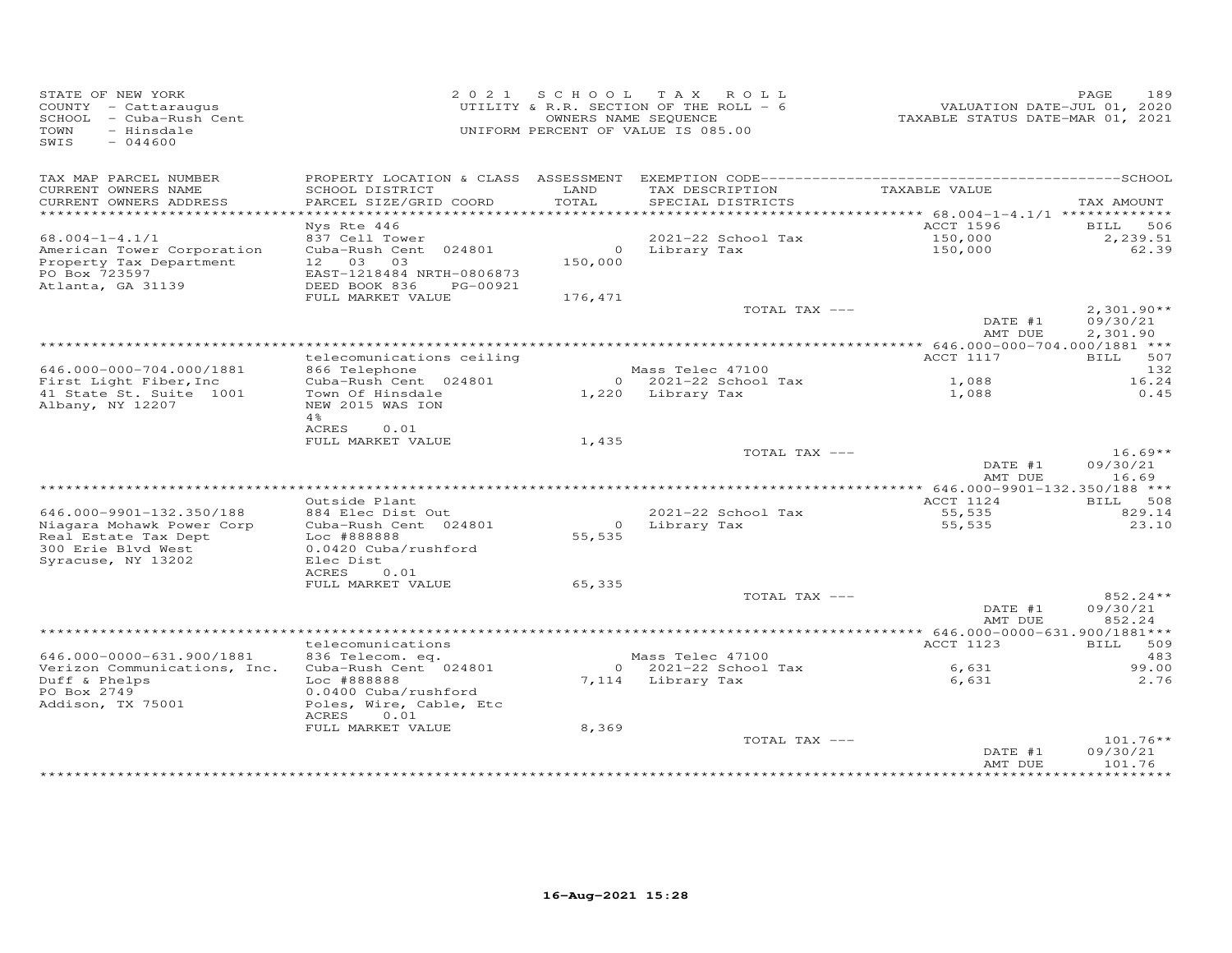| STATE OF NEW YORK<br>COUNTY - Cattaraugus<br>SCHOOL - Cuba-Rush Cent<br>TOWN<br>- Hinsdale<br>SWIS<br>- 044600 |                            | 2021 SCHOOL TAX ROLL<br>UTILITY & R.R. SECTION OF THE ROLL - 6 |  | VALUATION DATE-JUL 01, 2020<br>TAXABLE STATUS DATE-MAR 01, 2021<br>CURRENT DATE 8/16/2021 | PAGE.<br>RPS155/V04/L015 | 190 |
|----------------------------------------------------------------------------------------------------------------|----------------------------|----------------------------------------------------------------|--|-------------------------------------------------------------------------------------------|--------------------------|-----|
|                                                                                                                | ROLL SUB SECTION- - TOTALS |                                                                |  |                                                                                           |                          |     |

|                    | TOTAL   | EXTENSION   | <b>EXTENSION</b> | VALOREM<br>AD | EXEMPT | {XABI∂ | TOTAL       |
|--------------------|---------|-------------|------------------|---------------|--------|--------|-------------|
| CODE DISTRICT NAME | PARCELS | <b>TYPE</b> | VALUE            | VALUE         | AMOUNT | VALUE  | ጥአህ<br>∡AX. |

### NO SPECIAL DISTRICTS AT THIS LEVEL

### \*\*\* S C H O O L D I S T R I C T S U M M A R Y \*\*\*

| CODE   | DISTRICT NAME                    | TOTAL<br>PARCELS | ASSESSED<br>LAND | ASSESSED<br>TOTAL | <b>EXEMPT</b><br>AMOUNT | TOTAL<br>TAXABLE |           |
|--------|----------------------------------|------------------|------------------|-------------------|-------------------------|------------------|-----------|
|        |                                  |                  |                  |                   | STAR AMOUNT             | STAR TAXABLE     | TOTAL TAX |
|        | Cuba-Rush Cent                   | $\overline{4}$   |                  | 213,869           | 615                     | 213,254          |           |
| 024801 |                                  |                  |                  |                   |                         | 213,254          | 3, 272.59 |
|        | $SUB-TOTAL$                      | 4                |                  | 213,869           | 615                     | 213,254          |           |
|        | $S \cup B - T \cup T A L (CONT)$ |                  |                  |                   |                         | 213,254          | 3, 272.59 |
|        | TOTAL                            | 4                |                  | 213,869           | 615                     | 213,254          |           |
|        |                                  |                  |                  |                   |                         |                  |           |
|        | T O T A L (CONT)                 |                  |                  |                   |                         | 213,254          | 3,272.59  |

## \*\*\* S Y S T E M C O D E S S U M M A R Y \*\*\*

## NO SYSTEM EXEMPTIONS AT THIS LEVEL

| CODE  | DESCRIPTION | TOTAL<br>PARCELS | SCHOOL |
|-------|-------------|------------------|--------|
| 47100 | Mass Telec  | ∼                | 615    |
|       | TOTAL       | ∼                | 615    |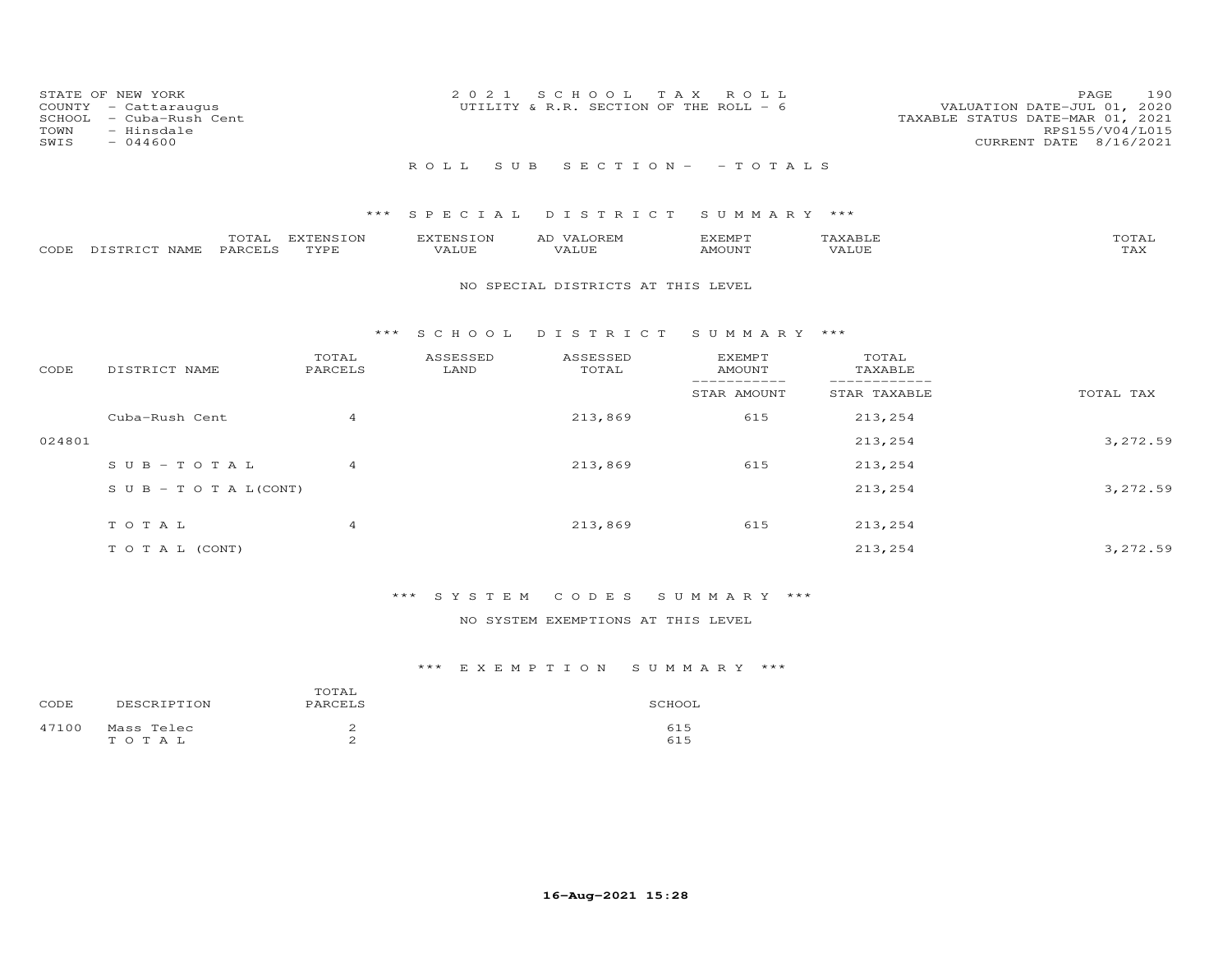| STATE OF NEW YORK       | 2021 SCHOOL TAX ROLL                   |  |                                  | PAGE.                  | 191 |
|-------------------------|----------------------------------------|--|----------------------------------|------------------------|-----|
| COUNTY - Cattaraugus    | UTILITY & R.R. SECTION OF THE ROLL - 6 |  | VALUATION DATE-JUL 01, 2020      |                        |     |
| SCHOOL - Cuba-Rush Cent |                                        |  | TAXABLE STATUS DATE-MAR 01, 2021 |                        |     |
| - Hinsdale<br>TOWN      |                                        |  |                                  | RPS155/V04/L015        |     |
| $-044600$<br>SWIS       |                                        |  |                                  | CURRENT DATE 8/16/2021 |     |
|                         |                                        |  |                                  |                        |     |

## R O L L S U B S E C T I O N - - T O T A L S

| ROLL<br>SEC | DESCRIPTION            | TOTAL<br>PARCELS | ASSESSED<br>LAND | ASSESSED<br>TOTAL | <b>EXEMPT</b><br>AMOUNT | TOTAL<br>TAXABLE   | TAX  | TOTAL<br>TAX |
|-------------|------------------------|------------------|------------------|-------------------|-------------------------|--------------------|------|--------------|
|             |                        |                  |                  |                   | STAR AMOUNT             | STAR TAXABLE       | RATE |              |
|             | $2021 - 22$ School Tax |                  |                  | 213,869           | 615                     | 213,254            |      |              |
|             | Library Tax            |                  |                  | 213,869           | 615                     | 213,254<br>213,254 |      | 3,183.89     |
|             | SPEC DIST TAXES        |                  |                  |                   |                         | 213,254            |      | 88.70        |
| 6           | UTILITIES & N.C.       |                  |                  |                   |                         |                    |      | 3,272.59     |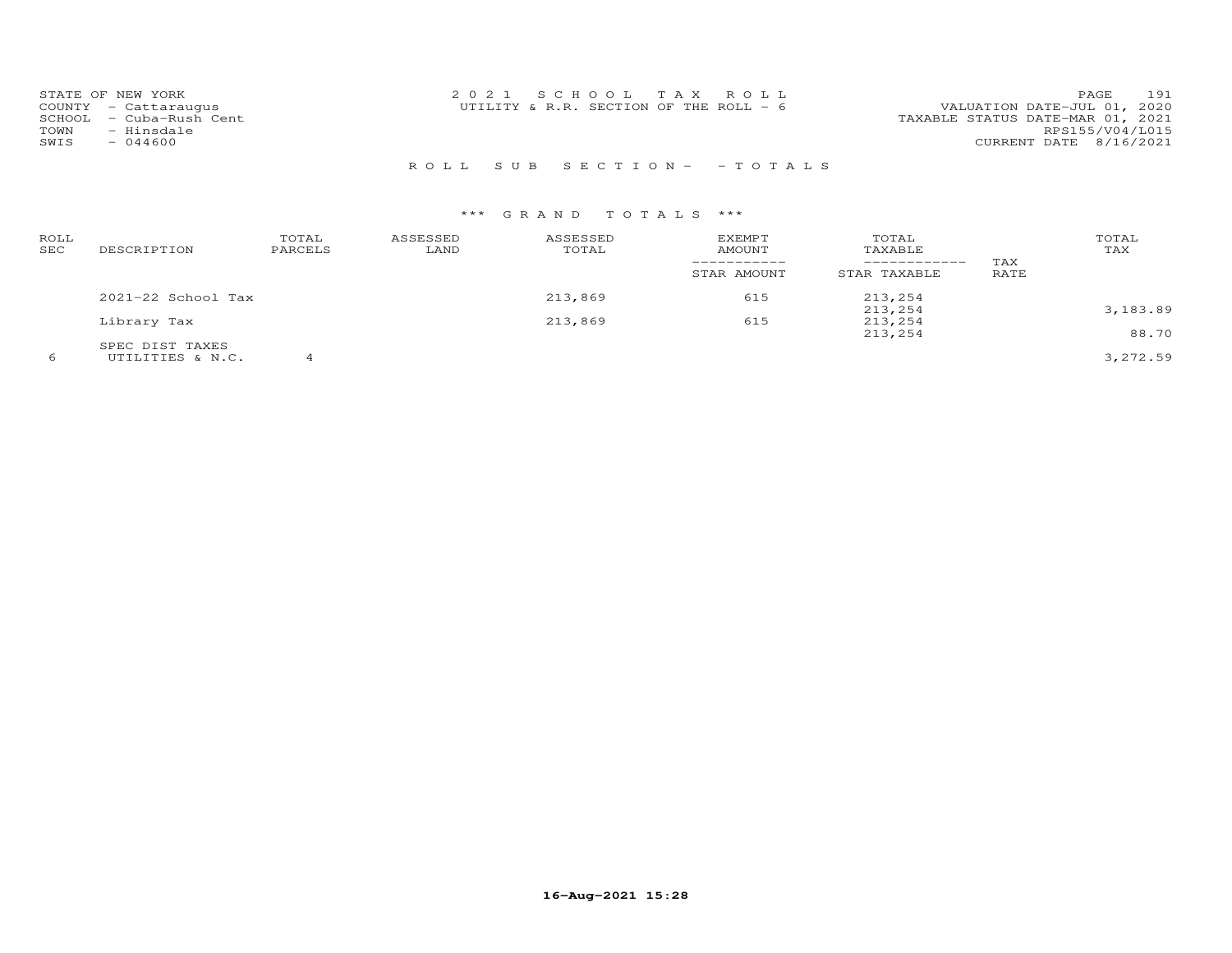| STATE OF NEW YORK<br>COUNTY - Cattaraugus<br>SCHOOL - Cuba-Rush Cent<br>TOWN<br>- Hinsdale<br>SWIS<br>$-044600$ | 2021 SCHOOL TAX ROLL<br>UTILITY & R.R. SECTION OF THE ROLL - 6 | 192<br>PAGE<br>VALUATION DATE-JUL 01, 2020<br>TAXABLE STATUS DATE-MAR 01, 2021<br>RPS155/V04/L015<br>CURRENT DATE 8/16/2021 |
|-----------------------------------------------------------------------------------------------------------------|----------------------------------------------------------------|-----------------------------------------------------------------------------------------------------------------------------|
|                                                                                                                 | ROLL SECTION TOTALS                                            |                                                                                                                             |

|      |                                          | ---                 | <b>EXTENSION</b> | ਸ਼\ਸ਼ਵ⊤∩\ਸ | 57778500<br>للتالية المتحدي | $\mathbf{x}$ $\mathbf{A}$ . | $\pi$ $\sim$ $\pi$ $\pi$ |
|------|------------------------------------------|---------------------|------------------|------------|-----------------------------|-----------------------------|--------------------------|
| CODE | $5.79$ mm $7.9$ m.<br><b>NAMF</b><br>. ت | ⊢ARCF™ <sup>−</sup> | TVDE             | 1117       | AMOIJN <sup>T</sup>         | T.UE.                       | $- - - -$<br>- ∠∡∨       |

#### NO SPECIAL DISTRICTS AT THIS LEVEL

### \*\*\* S C H O O L D I S T R I C T S U M M A R Y \*\*\*

| CODE   | DISTRICT NAME                    | TOTAL<br>PARCELS | ASSESSED<br>LAND | ASSESSED<br>TOTAL | <b>EXEMPT</b><br>AMOUNT | TOTAL<br>TAXABLE |           |
|--------|----------------------------------|------------------|------------------|-------------------|-------------------------|------------------|-----------|
|        |                                  |                  |                  |                   | STAR AMOUNT             | STAR TAXABLE     | TOTAL TAX |
|        | Cuba-Rush Cent                   | $\overline{4}$   |                  | 213,869           | 615                     | 213,254          |           |
| 024801 |                                  |                  |                  |                   |                         | 213,254          | 3,272.59  |
|        | $SUB - TO TAL$                   | $\overline{4}$   |                  | 213,869           | 615                     | 213,254          |           |
|        | $S \cup B - T \cup T A L (CONT)$ |                  |                  |                   |                         | 213,254          | 3,272.59  |
|        | TOTAL                            | $\overline{4}$   |                  | 213,869           | 615                     | 213,254          |           |
|        |                                  |                  |                  |                   |                         |                  |           |
|        | T O T A L (CONT)                 |                  |                  |                   |                         | 213,254          | 3,272.59  |

## \*\*\* S Y S T E M C O D E S S U M M A R Y \*\*\*

## NO SYSTEM EXEMPTIONS AT THIS LEVEL

| CODE  | DESCRIPTION | TOTAL<br>PARCELS | SCHOOL |
|-------|-------------|------------------|--------|
| 47100 | Mass Telec  | ∼                | 615    |
|       | тотаь       | ∼                | 615    |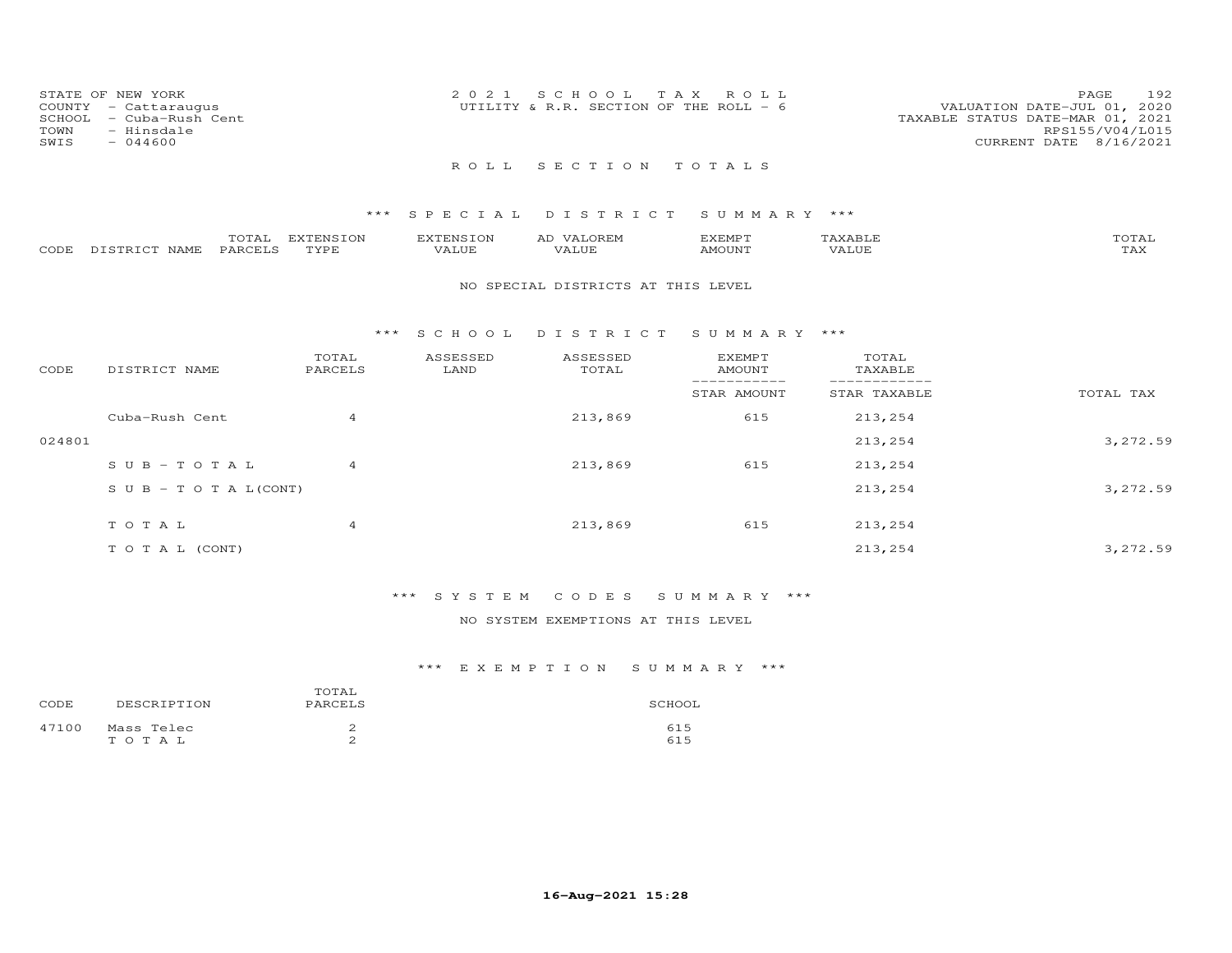| STATE OF NEW YORK          | 2021 SCHOOL TAX ROLL                   | 193<br>PAGE                      |
|----------------------------|----------------------------------------|----------------------------------|
| COUNTY - Cattaraugus       | UTILITY & R.R. SECTION OF THE ROLL - 6 | VALUATION DATE-JUL 01, 2020      |
| - Cuba-Rush Cent<br>SCHOOL |                                        | TAXABLE STATUS DATE-MAR 01, 2021 |
| TOWN<br>- Hinsdale         |                                        | RPS155/V04/L015                  |
| SWIS<br>$-044600$          |                                        | CURRENT DATE 8/16/2021           |
|                            |                                        |                                  |

R O L L S E C T I O N T O T A L S

| ROLL<br>SEC | DESCRIPTION        | TOTAL<br>PARCELS | ASSESSED<br>LAND | ASSESSED<br>TOTAL | <b>EXEMPT</b><br>AMOUNT<br>-----------<br>STAR AMOUNT | TOTAL<br>TAXABLE<br>------------<br>STAR TAXABLE | TAX<br>RATE | TOTAL<br>TAX |
|-------------|--------------------|------------------|------------------|-------------------|-------------------------------------------------------|--------------------------------------------------|-------------|--------------|
|             | 2021-22 School Tax |                  |                  | 213,869           | 615                                                   | 213,254                                          |             |              |
|             |                    |                  |                  |                   |                                                       | 213,254                                          |             | 3,183.89     |
|             | Library Tax        |                  |                  | 213,869           | 615                                                   | 213,254                                          |             |              |
|             |                    |                  |                  |                   |                                                       | 213,254                                          |             | 88.70        |
|             | SPEC DIST TAXES    |                  |                  |                   |                                                       |                                                  |             |              |
|             | UTILITIES & N.C.   |                  |                  |                   |                                                       |                                                  |             | 3,272.59     |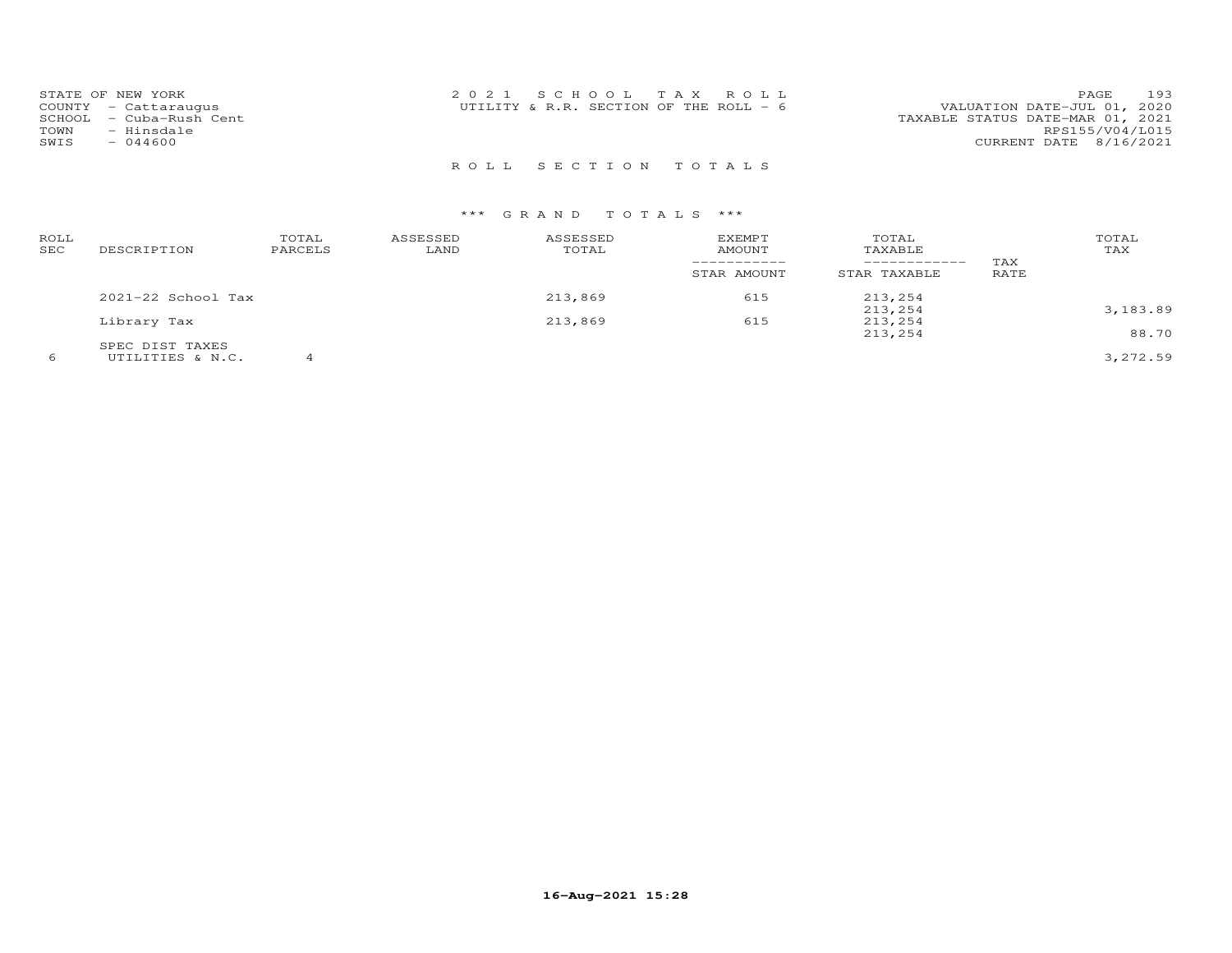| STATE OF NEW YORK<br>- Cattaraugus<br>COUNTY<br>- Cuba-Rush Cent<br>SCHOOL<br>- Hinsdale<br>TOWN<br>$-044600$<br>SWIS | 2021                      | SCHOOL TAX ROLL<br>WHOLLY EXEMPT SECTION OF THE ROLL - 8<br>UNIFORM PERCENT OF VALUE IS 085.00 | OWNERS NAME SEQUENCE |                 | TAXABLE STATUS DATE-MAR 01, 2021 | PAGE<br>VALUATION DATE-JUL 01, 2020 | 194      |
|-----------------------------------------------------------------------------------------------------------------------|---------------------------|------------------------------------------------------------------------------------------------|----------------------|-----------------|----------------------------------|-------------------------------------|----------|
| TAX MAP PARCEL NUMBER                                                                                                 | PROPERTY LOCATION & CLASS | ASSESSMENT                                                                                     |                      |                 |                                  |                                     |          |
| CURRENT OWNERS NAME                                                                                                   | SCHOOL DISTRICT           | LAND                                                                                           |                      | TAX DESCRIPTION | TAXABLE VALUE                    |                                     |          |
| CURRENT OWNERS ADDRESS                                                                                                | PARCEL SIZE/GRID COORD    | TOTAL                                                                                          | SPECIAL DISTRICTS    |                 |                                  | TAX AMOUNT                          |          |
|                                                                                                                       |                           |                                                                                                |                      |                 |                                  | ****************                    |          |
|                                                                                                                       | Nys Rte 446 (Off)         |                                                                                                |                      |                 | ACCT 1233                        |                                     |          |
| 68.004-1-10                                                                                                           | 314 Rural vac<10          |                                                                                                | NYS OWNED 12100      |                 |                                  |                                     | 200      |
| State of New York                                                                                                     | Cuba-Rush Cent 024801     | 200                                                                                            | 2021-22 School Tax   |                 | 0.00                             |                                     | 0.00     |
| 50 Wolf Rd                                                                                                            | 04 03 03                  | 200                                                                                            | Library Tax          |                 | 0.00                             |                                     | 0.00     |
| Albany, NY 12233-0001                                                                                                 | 70.00 DPTH 129.37<br>FRNT |                                                                                                |                      |                 |                                  |                                     |          |
|                                                                                                                       | EAST-1222551 NRTH-0807104 |                                                                                                |                      |                 |                                  |                                     |          |
|                                                                                                                       | DEED BOOK 00990 PG-00602  |                                                                                                |                      |                 |                                  |                                     |          |
|                                                                                                                       | FULL MARKET VALUE         | 235                                                                                            |                      |                 |                                  |                                     |          |
|                                                                                                                       |                           |                                                                                                |                      | TOTAL TAX ---   |                                  |                                     | $0.00**$ |
|                                                                                                                       |                           |                                                                                                |                      |                 |                                  |                                     |          |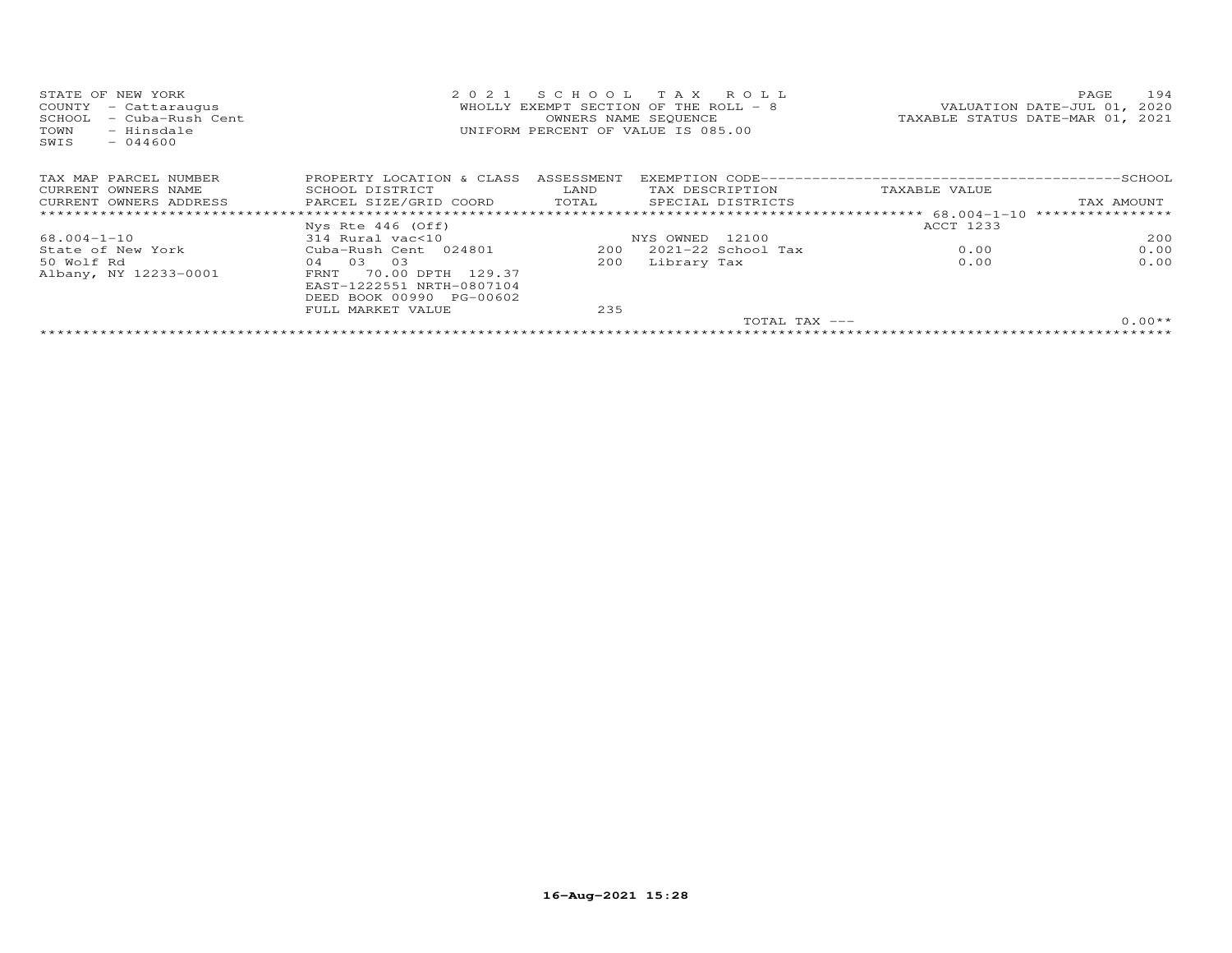| STATE OF NEW YORK<br>COUNTY - Cattaraugus<br>SCHOOL<br>- Cuba-Rush Cent<br>TOWN<br>- Hinsdale<br>$-044600$<br>SWIS |                                   |                   | 2 0 2 1<br>SCHOOL TAX ROLL<br>WHOLLY EXEMPT SECTION OF THE ROLL - 8<br>UNIFORM PERCENT OF VALUE IS 085.00 |                                    |                                |                              | 195<br>PAGE<br>VALUATION DATE-JUL 01, 2020<br>TAXABLE STATUS DATE-MAR 01, 2021<br>RPS155/V04/L015<br>CURRENT DATE 8/16/2021 |  |
|--------------------------------------------------------------------------------------------------------------------|-----------------------------------|-------------------|-----------------------------------------------------------------------------------------------------------|------------------------------------|--------------------------------|------------------------------|-----------------------------------------------------------------------------------------------------------------------------|--|
|                                                                                                                    |                                   |                   |                                                                                                           | ROLL SUB SECTION- - TOTALS         |                                |                              |                                                                                                                             |  |
|                                                                                                                    |                                   |                   |                                                                                                           | *** SPECIAL DISTRICT               | SUMMARY ***                    |                              |                                                                                                                             |  |
| CODE                                                                                                               | TOTAL<br>DISTRICT NAME<br>PARCELS | EXTENSION<br>TYPE | EXTENSION<br>VALUE                                                                                        | AD VALOREM<br>VALUE                | EXEMPT<br>AMOUNT               | TAXABLE<br>VALUE             | TOTAL<br>TAX                                                                                                                |  |
|                                                                                                                    |                                   |                   |                                                                                                           | NO SPECIAL DISTRICTS AT THIS LEVEL |                                |                              |                                                                                                                             |  |
|                                                                                                                    |                                   |                   | *** SCHOOL                                                                                                | DISTRICT                           | SUMMARY ***                    |                              |                                                                                                                             |  |
| CODE                                                                                                               | DISTRICT NAME                     | TOTAL<br>PARCELS  | ASSESSED<br>LAND                                                                                          | ASSESSED<br>TOTAL                  | <b>EXEMPT</b><br><b>AMOUNT</b> | TOTAL<br>TAXABLE             |                                                                                                                             |  |
|                                                                                                                    |                                   |                   |                                                                                                           |                                    | -----------<br>STAR AMOUNT     | ------------<br>STAR TAXABLE | TOTAL TAX                                                                                                                   |  |
|                                                                                                                    | Cuba-Rush Cent                    | $\mathbf{1}$      | 200                                                                                                       | 200                                | 200                            |                              |                                                                                                                             |  |
| 024801                                                                                                             |                                   |                   |                                                                                                           |                                    |                                |                              |                                                                                                                             |  |
|                                                                                                                    | $S \cup B - T \cup T A L$         | $\mathbf{1}$      | 200                                                                                                       | 200                                | 200                            |                              |                                                                                                                             |  |
|                                                                                                                    | S U B - T O T A $L$ (CONT)        |                   |                                                                                                           |                                    |                                |                              |                                                                                                                             |  |
|                                                                                                                    | TOTAL                             | $\mathbf{1}$      | 200                                                                                                       | 200                                | 200                            |                              |                                                                                                                             |  |
|                                                                                                                    | TO TAL (CONT)                     |                   |                                                                                                           |                                    |                                |                              |                                                                                                                             |  |

\*\*\* S Y S T E M C O D E S S U M M A R Y \*\*\*

NO SYSTEM EXEMPTIONS AT THIS LEVEL

| CODE  | DESCRIPTION        | TOTAL<br>PARCELS | SCHOOL     |
|-------|--------------------|------------------|------------|
| 12100 | NYS OWNED<br>TOTAL |                  | 200<br>200 |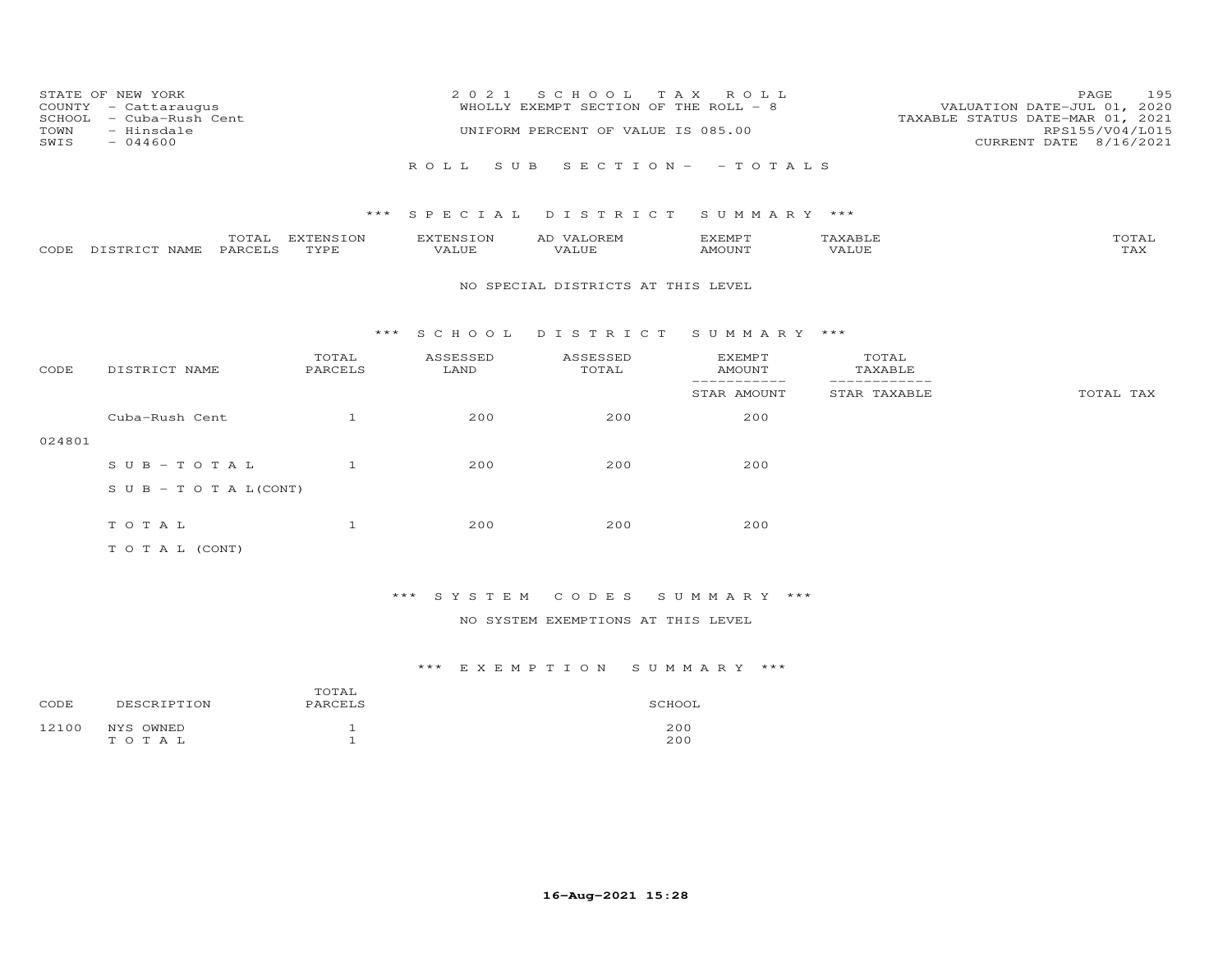|      | STATE OF NEW YORK       | 2021 SCHOOL TAX ROLL                  |                                  | PAGE            | 196 |
|------|-------------------------|---------------------------------------|----------------------------------|-----------------|-----|
|      | COUNTY - Cattaraugus    | WHOLLY EXEMPT SECTION OF THE ROLL - 8 | VALUATION DATE-JUL 01, 2020      |                 |     |
|      | SCHOOL - Cuba-Rush Cent |                                       | TAXABLE STATUS DATE-MAR 01, 2021 |                 |     |
| TOWN | - Hinsdale              | UNIFORM PERCENT OF VALUE IS 085.00    |                                  | RPS155/V04/L015 |     |
| SWIS | $-044600$               |                                       | CURRENT DATE 8/16/2021           |                 |     |
|      |                         |                                       |                                  |                 |     |
|      |                         | ROLL SUB SECTION- -TOTALS             |                                  |                 |     |

| ROLL<br><b>SEC</b> | DESCRIPTION                                    | TOTAL<br>PARCELS | ASSESSED<br>LAND | ASSESSED<br>TOTAL | <b>EXEMPT</b><br>AMOUNT | TOTAL<br>TAXABLE | TAX         | TOTAL<br>TAX |
|--------------------|------------------------------------------------|------------------|------------------|-------------------|-------------------------|------------------|-------------|--------------|
|                    |                                                |                  |                  |                   | STAR AMOUNT             | STAR TAXABLE     | <b>RATE</b> |              |
|                    | RS 8 TOTAL<br>SPEC DIST TAXES<br>WHOLLY EXEMPT |                  | 200              | 200               | 200                     |                  |             |              |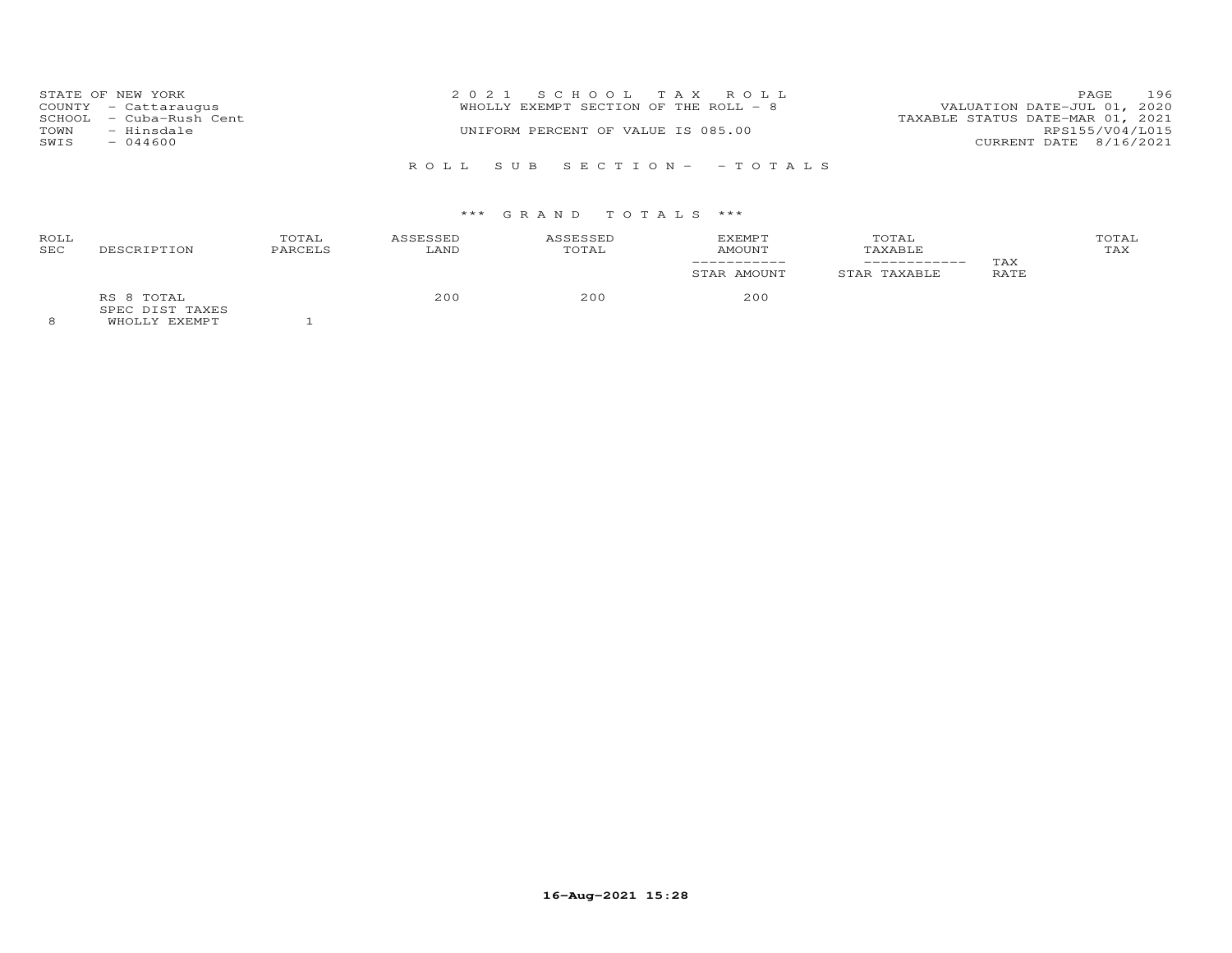| 197                              |
|----------------------------------|
| VALUATION DATE-JUL 01, 2020      |
| TAXABLE STATUS DATE-MAR 01, 2021 |
| RPS155/V04/L015                  |
| CURRENT DATE 8/16/2021           |
|                                  |
|                                  |

|      |                  | $- - -$<br>$\sim$ | EXTENSION | <b>AYTEMSTON</b> | ZXEMPT       |       | $m \wedge m \wedge \tau$<br>OTAL |
|------|------------------|-------------------|-----------|------------------|--------------|-------|----------------------------------|
| CODE | NAME<br>DISTRICT | PARCELS           | TVDF      | ۳ ال سلمہ        | <b>MOUNT</b> | VALUE | ב/בית.                           |

#### NO SPECIAL DISTRICTS AT THIS LEVEL

### \*\*\* S C H O O L D I S T R I C T S U M M A R Y \*\*\*

| CODE   | DISTRICT NAME                    | TOTAL<br>PARCELS | ASSESSED<br>LAND | ASSESSED<br>TOTAL | <b>EXEMPT</b><br>AMOUNT | TOTAL<br>TAXABLE |           |
|--------|----------------------------------|------------------|------------------|-------------------|-------------------------|------------------|-----------|
|        |                                  |                  |                  |                   | STAR AMOUNT             | STAR TAXABLE     | TOTAL TAX |
|        | Cuba-Rush Cent                   |                  | 200              | 200               | 200                     |                  |           |
| 024801 |                                  |                  |                  |                   |                         |                  |           |
|        | $SUB - TO T AL$                  |                  | 200              | 200               | 200                     |                  |           |
|        | $S \cup B - T \cup T A L (CONT)$ |                  |                  |                   |                         |                  |           |
|        |                                  |                  |                  |                   |                         |                  |           |
|        | TOTAL                            |                  | 200              | 200               | 200                     |                  |           |
|        | T O T A L (CONT)                 |                  |                  |                   |                         |                  |           |

## \*\*\* S Y S T E M C O D E S S U M M A R Y \*\*\*

## NO SYSTEM EXEMPTIONS AT THIS LEVEL

| CODE  | DESCRIPTION        | TOTAL<br>PARCELS | SCHOOL     |
|-------|--------------------|------------------|------------|
| 12100 | NYS OWNED<br>TOTAL |                  | 200<br>200 |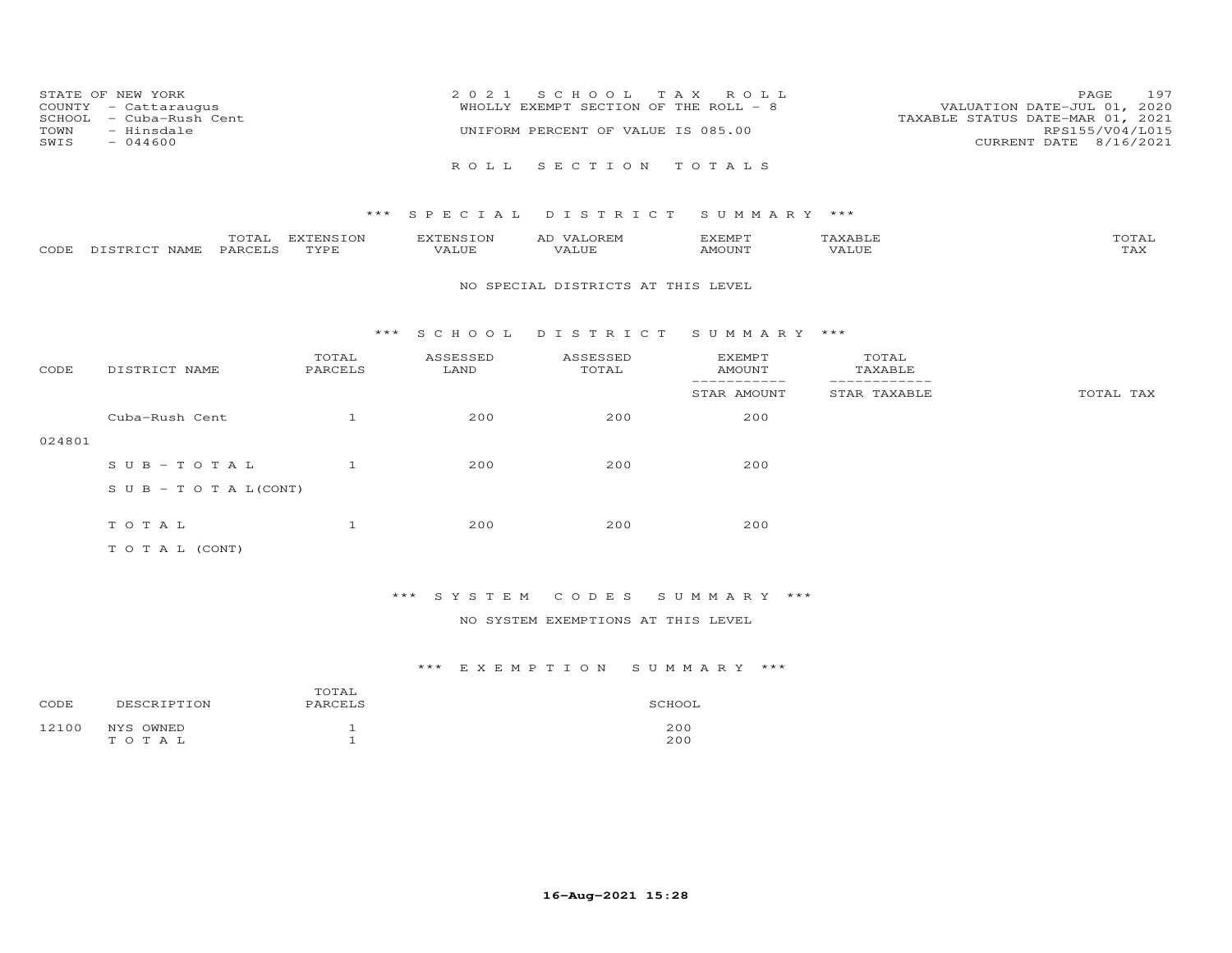| TOWN<br>SWIS | STATE OF NEW YORK<br>COUNTY - Cattaraugus<br>SCHOOL - Cuba-Rush Cent<br>- Hinsdale<br>$-044600$ | 2021 SCHOOL TAX ROLL<br>VALUATION DATE-JUL 01, 2020<br>WHOLLY EXEMPT SECTION OF THE ROLL - 8<br>TAXABLE STATUS DATE-MAR 01, 2021<br>UNIFORM PERCENT OF VALUE IS 085.00<br>CURRENT DATE 8/16/2021 | PAGE<br>RPS155/V04/L015 | 198 |
|--------------|-------------------------------------------------------------------------------------------------|--------------------------------------------------------------------------------------------------------------------------------------------------------------------------------------------------|-------------------------|-----|
|              |                                                                                                 | ROLL SECTION TOTALS                                                                                                                                                                              |                         |     |

| ROLL<br>SEC | DESCRIPTION                                          | TOTAL<br>PARCELS | ASSESSED<br>LAND | ASSESSED<br>TOTAL | EXEMPT<br><b>AMOUNT</b> | TOTAL<br>TAXABLE |             | TOTAL<br>TAX |
|-------------|------------------------------------------------------|------------------|------------------|-------------------|-------------------------|------------------|-------------|--------------|
|             |                                                      |                  |                  |                   | STAR AMOUNT             | STAR TAXABLE     | TAX<br>RATE |              |
| $\Omega$    | RS 8 TOTAL<br>SPEC DIST TAXES<br>EUDATION THE STREET |                  | 200              | 200               | 200                     |                  |             |              |

8 WHOLLY EXEMPT 1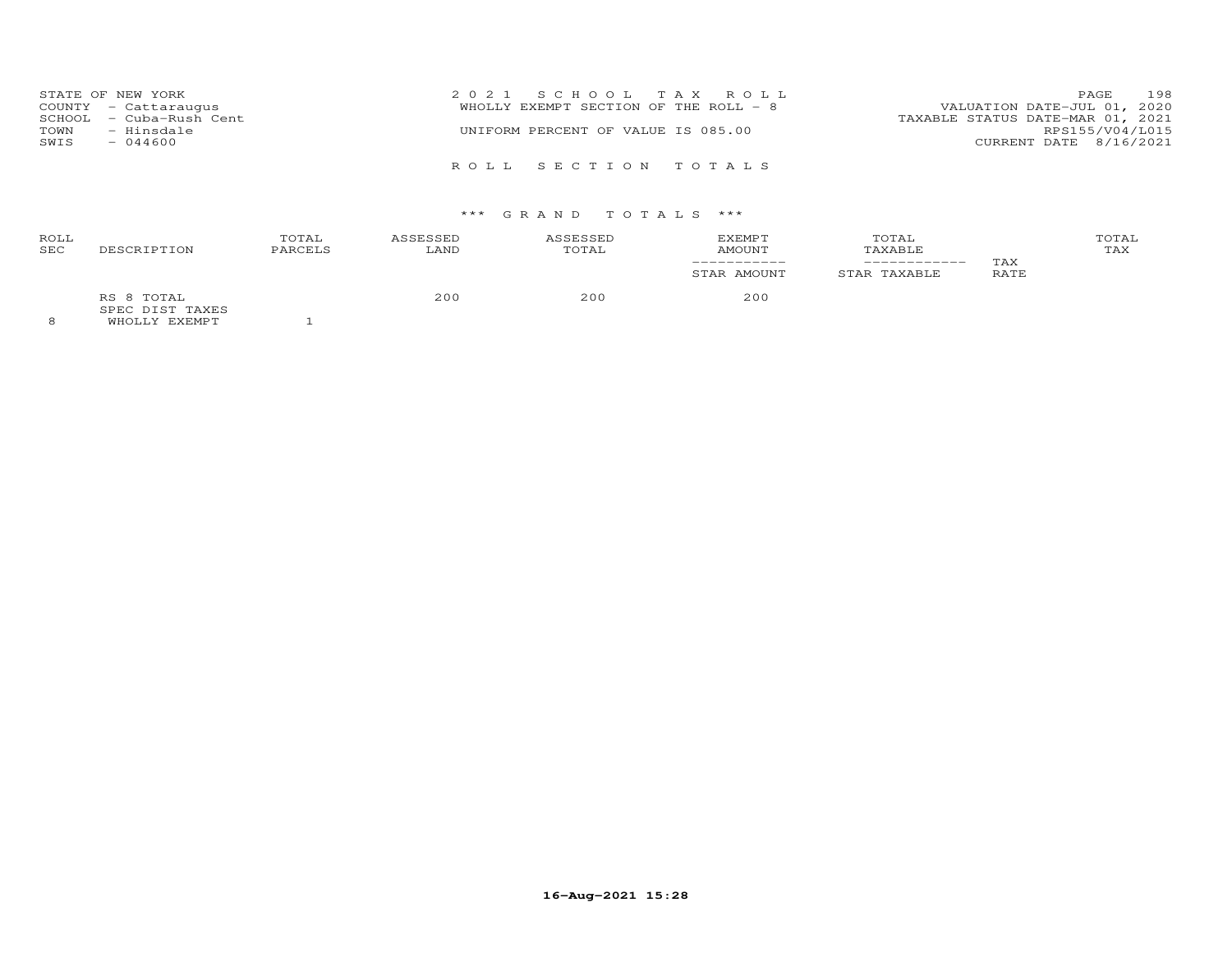| STATE OF NEW YORK          | 2021 SCHOOL TAX ROLL | 199<br>PAGE                      |
|----------------------------|----------------------|----------------------------------|
| COUNTY - Cattaraugus       |                      | VALUATION DATE-JUL 01, 2020      |
| SCHOOL<br>- Cuba-Rush Cent | SWIS TOTALS          | TAXABLE STATUS DATE-MAR 01, 2021 |
| TOWN<br>- Hinsdale         |                      | RPS155/V04/L015                  |
| SWIS<br>$-044600$          |                      | CURRENT DATE 8/16/2021           |

| CODE   | TOTAL<br>PARCELS<br>DISTRICT NAME | <b>EXTENSION</b><br>TYPE | <b>EXTENSION</b><br>VALUE | AD VALOREM<br>VALUE                | <b>EXEMPT</b><br><b>AMOUNT</b> | TAXABLE<br>VALUE | TAX<br>RATE | TOTAL<br>TAX |
|--------|-----------------------------------|--------------------------|---------------------------|------------------------------------|--------------------------------|------------------|-------------|--------------|
|        |                                   |                          |                           | NO SPECIAL DISTRICTS AT THIS LEVEL |                                |                  |             |              |
|        |                                   | * * *                    | S C H O O L               | DISTRICT                           | SUMMARY ***                    |                  |             |              |
| CODE   | DISTRICT NAME                     | TOTAL<br>PARCELS         | ASSESSED<br>LAND          | ASSESSED<br>TOTAL                  | EXEMPT<br><b>AMOUNT</b>        | TOTAL<br>TAXABLE |             |              |
|        |                                   |                          |                           |                                    | STAR AMOUNT                    | STAR TAXABLE     | TAX RATE    | TOTAL TAX    |
|        | Cuba-Rush Cent                    | 98                       | 1735,900                  | 3636,607                           | 69,980                         | 3,566,627        |             |              |
| 024801 |                                   |                          |                           |                                    | 483,900                        | 3,082,727        | .415939     | 47,508.83    |
|        | $SUB - TO T AL$                   | 98                       | 1735,900                  | 3636,607                           | 69,980                         | 3,566,627        |             |              |
|        | S U B - T O T A $L$ (CONT)        |                          |                           |                                    | 483,900                        | 3,082,727        |             | 47,508.83    |
|        | TOTAL                             | 98                       | 1735,900                  | 3636,607                           | 69,980                         | 3,566,627        |             |              |
|        | TO TAL (CONT)                     |                          |                           |                                    | 483,900                        | 3,082,727        |             | 47,508.83    |

## \*\*\* S Y S T E M C O D E S S U M M A R Y \*\*\*

## NO SYSTEM EXEMPTIONS AT THIS LEVEL

| DESCRIPTION | TOTAL<br>PARCELS | SCHOOL  |
|-------------|------------------|---------|
| NYS OWNED   |                  | 200     |
| AGED C/T/S  |                  | 69,165  |
| ENH STAR    | 5                | 203,400 |
| BAS STAR    | 11               | 280,500 |
| Mass Telec  |                  | 615     |
|             |                  |         |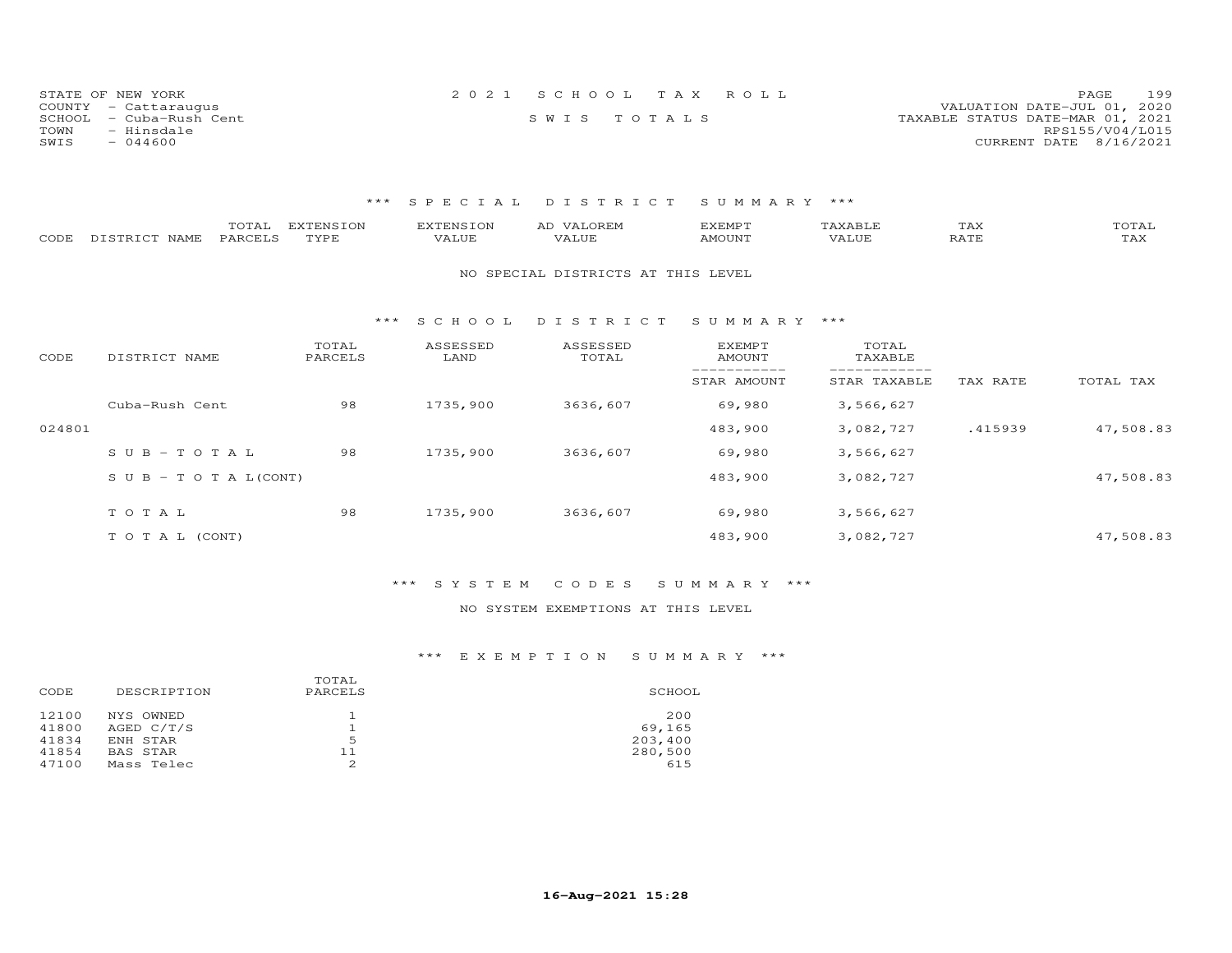| STATE OF NEW YORK       | 2021 SCHOOL TAX ROLL | 200<br><b>PAGE</b>               |
|-------------------------|----------------------|----------------------------------|
| COUNTY - Cattaraugus    |                      | VALUATION DATE-JUL 01, 2020      |
| SCHOOL - Cuba-Rush Cent | SWIS TOTALS          | TAXABLE STATUS DATE-MAR 01, 2021 |
| TOWN<br>- Hinsdale      |                      | RPS155/V04/L015                  |
| SWIS<br>- 044600        |                      | CURRENT DATE 8/16/2021           |

## \*\*\* E X E M P T I O N S U M M A R Y \*\*\*

| CODE | DESCRIPTION | TOTAL<br>PARCELS |         |  |  |  |
|------|-------------|------------------|---------|--|--|--|
|      | тотаь       | 20               | 553,880 |  |  |  |

| ROLL<br>$_{\rm{SEC}}$ | DESCRIPTION                          | TOTAL<br>PARCELS | ASSESSED<br>LAND | ASSESSED<br>TOTAL | <b>EXEMPT</b><br>AMOUNT | TOTAL<br>TAXABLE             |                    |            |
|-----------------------|--------------------------------------|------------------|------------------|-------------------|-------------------------|------------------------------|--------------------|------------|
|                       |                                      |                  |                  |                   | STAR AMOUNT             | ------------<br>STAR TAXABLE | TAX<br><b>RATE</b> |            |
|                       | 2021-22 School Tax                   |                  | 1735,700         | 3220,900          | 69,165<br>483,900       | 3, 151, 735<br>2,667,835     | 14.930067          | 39,830.93  |
|                       | Library Tax                          |                  | 1735,700         | 3220,900          | 69,165                  | 3, 151, 735                  |                    |            |
|                       |                                      |                  |                  |                   |                         | 3, 151, 735                  | 0.415939           | 1,310.97   |
| $\mathbf{1}$          | SPEC DIST TAXES<br>TAXABLE           | 91               |                  |                   |                         |                              |                    | 41, 141.90 |
|                       | 2021-22 School Tax                   |                  |                  | 201,638           |                         | 201,638                      |                    |            |
|                       | Library Tax                          |                  |                  | 201,638           |                         | 201,638<br>201,638           | 14.930067          | 3,010.47   |
|                       |                                      |                  |                  |                   |                         | 201,638                      | 0.415939           | 83.87      |
| 5                     | SPEC DIST TAXES<br>SPECIAL FRANCHISE | 2                |                  |                   |                         |                              |                    | 3,094.34   |
|                       | 2021-22 School Tax                   |                  |                  | 213,869           | 615                     | 213,254                      |                    |            |
|                       |                                      |                  |                  |                   |                         | 213,254                      | 14.930067          | 3,183.89   |
|                       | Library Tax                          |                  |                  | 213,869           | 615                     | 213,254<br>213,254           | 0.415939           | 88.70      |
|                       | SPEC DIST TAXES                      |                  |                  |                   |                         |                              |                    |            |
| 6                     | UTILITIES & N.C.                     | 4                |                  |                   |                         |                              |                    | 3,272.59   |
|                       |                                      |                  |                  |                   | 200                     |                              |                    |            |
| 8                     | SPEC DIST TAXES<br>WHOLLY EXEMPT     |                  |                  |                   |                         |                              |                    |            |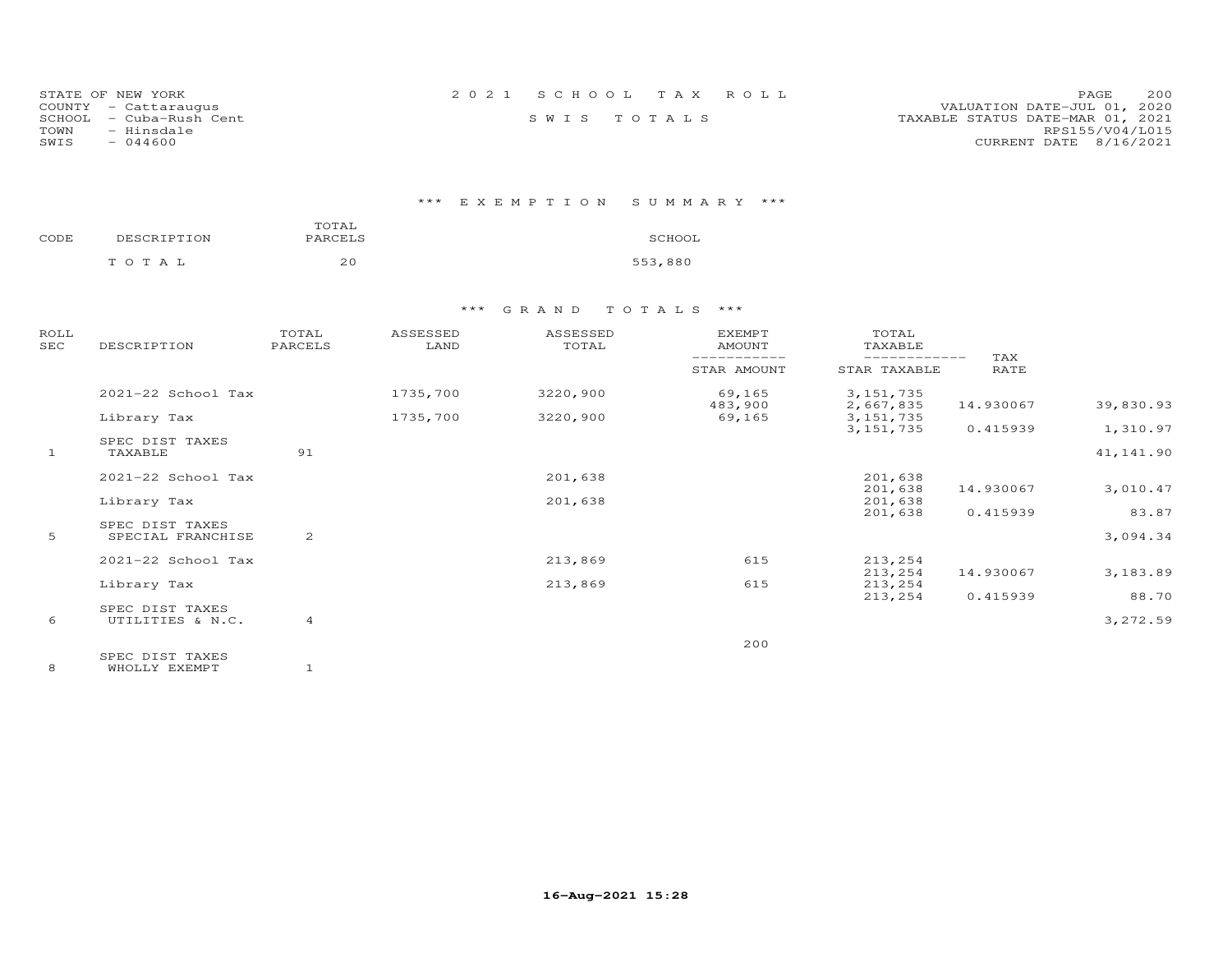| STATE OF NEW YORK          | 2021 SCHOOL TAX ROLL | 201<br>PAGE.                     |
|----------------------------|----------------------|----------------------------------|
| COUNTY - Cattaraugus       |                      | VALUATION DATE-JUL 01, 2020      |
| SCHOOL<br>– Cuba-Rush Cent | SWIS TOTALS          | TAXABLE STATUS DATE-MAR 01, 2021 |
| TOWN<br>- Hinsdale         |                      | RPS155/V04/L015                  |
| SWIS<br>$-044600$          |                      | CURRENT DATE 8/16/2021           |

| ROLL<br>SEC  | DESCRIPTION            | TOTAL<br>PARCELS | ASSESSED<br>LAND | ASSESSED<br>TOTAL | <b>EXEMPT</b><br>AMOUNT | TOTAL<br>TAXABLE       |             |           |
|--------------|------------------------|------------------|------------------|-------------------|-------------------------|------------------------|-------------|-----------|
|              |                        |                  |                  |                   | STAR AMOUNT             | STAR TAXABLE           | TAX<br>RATE |           |
|              | $2021 - 22$ School Tax |                  | 1735,900         | 3636,607          | 69,980<br>483,900       | 3,566,627<br>3,082,727 | 14.930067   | 46,025.29 |
|              | Library Tax            |                  | 1735,900         | 3636,607          | 69,980                  | 3,566,627<br>3,566,627 | 0.415939    | 1,483.54  |
|              | SPEC DIST TAXES        |                  |                  |                   |                         |                        |             |           |
| $\star$      | SUB<br>TOTAL           | 98               |                  |                   |                         |                        |             | 47,508.83 |
|              | 2021-22 School Tax     |                  | 1735,900         | 3636,607          | 69,980<br>483,900       | 3,566,627<br>3,082,727 | 14.930067   | 46,025.29 |
|              | Library Tax            |                  | 1735,900         | 3636,607          | 69,980                  | 3,566,627              |             |           |
|              | SPEC DIST TAXES        |                  |                  |                   |                         | 3,566,627              | 0.415939    | 1,483.54  |
| $\star\star$ | GRAND TOTAL            | 98               |                  |                   |                         |                        |             | 47,508.83 |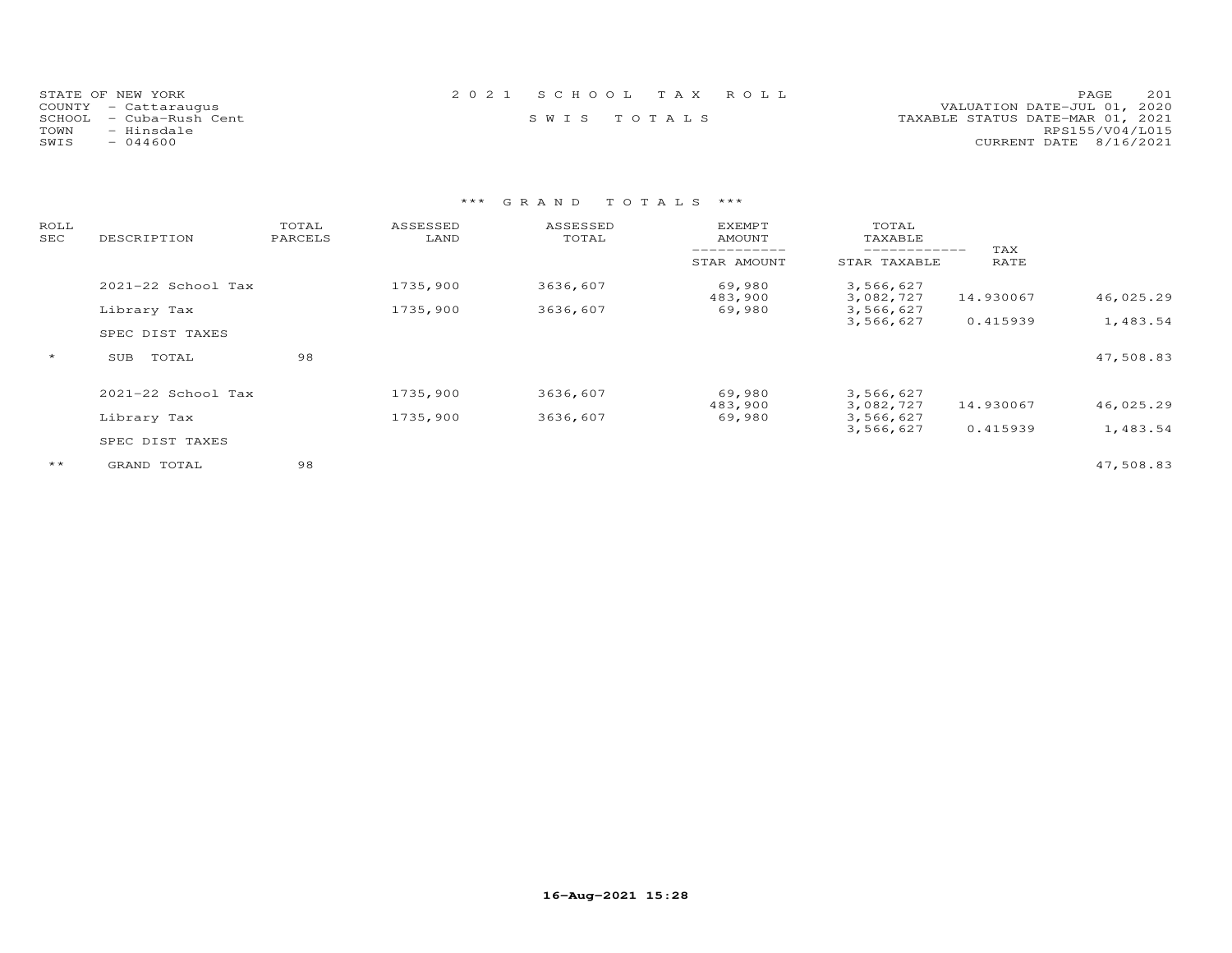| STATE OF NEW YORK<br>COUNTY - Cattaraugus<br>SCHOOL - Cuba-Rush Cent<br>TOWN<br>- Ischua<br>SWIS<br>$-045000$ |                                                                                                                              | 2021 SCHOOL<br>TAXABLE SECTION OF THE ROLL - 1<br>UNIFORM PERCENT OF VALUE IS 085.00 | TAX ROLL<br>OWNERS NAME SEQUENCE |                                      | TAXABLE STATUS DATE-MAR 01, 2021 | 2.02<br>PAGE<br>VALUATION DATE-JUL 01, 2020 |
|---------------------------------------------------------------------------------------------------------------|------------------------------------------------------------------------------------------------------------------------------|--------------------------------------------------------------------------------------|----------------------------------|--------------------------------------|----------------------------------|---------------------------------------------|
| TAX MAP PARCEL NUMBER<br>CURRENT OWNERS NAME<br>CURRENT OWNERS ADDRESS                                        | PROPERTY LOCATION & CLASS ASSESSMENT<br>SCHOOL DISTRICT<br>PARCEL SIZE/GRID COORD                                            | LAND<br>TOTAL                                                                        |                                  | TAX DESCRIPTION<br>SPECIAL DISTRICTS | TAXABLE VALUE                    | TAX AMOUNT                                  |
| ***********************                                                                                       |                                                                                                                              |                                                                                      |                                  |                                      |                                  |                                             |
| $68.002 - 2 - 19.1$                                                                                           | 5120 Miller Hill Rd<br>210 1 Family Res                                                                                      |                                                                                      |                                  | 2021-22 School Tax                   | ACCT 0309<br>51,000              | BILL 510<br>761.43                          |
| Adams Tom L<br>5120 Miller Hill Rd<br>Cuba, NY 14727                                                          | Cuba-Rush Cent 024801<br>13 03 03<br>ACRES 17.80<br>EAST-1215843 NRTH-0809688<br>DEED BOOK 856<br>PG-00139                   | 17,700<br>51,000                                                                     |                                  | Library Tax                          | 51,000                           | 21.21                                       |
|                                                                                                               | FULL MARKET VALUE                                                                                                            | 60,000                                                                               |                                  |                                      |                                  |                                             |
|                                                                                                               |                                                                                                                              |                                                                                      |                                  | TOTAL TAX ---                        | DATE #1<br>AMT DUE               | 782.64**<br>09/30/21<br>782.64              |
|                                                                                                               |                                                                                                                              |                                                                                      |                                  |                                      |                                  |                                             |
| $59.004 - 2 - 7$                                                                                              | 141 Abbott Rd<br>210 1 Family Res                                                                                            |                                                                                      | AGED S                           | 41804                                | ACCT 0040                        | 511<br><b>BILL</b><br>21,600                |
| Allen Laurette L                                                                                              | Cuba-Rush Cent 024801                                                                                                        |                                                                                      | 5,100 ENH STAR 41834             |                                      |                                  | 26,400                                      |
| Joseph L/U Joan D<br>362 SW Pineland Rd<br>Mableton, GA 30126                                                 | 08 03 03<br>life use joan joseph<br>1.10<br>ACRES<br>EAST-1219793 NRTH-0822550<br>DEED BOOK 17250 PG-6001                    |                                                                                      | Library Tax                      | 48,000 2021-22 School Tax            | 26,400<br>26,400                 | 394.15<br>10.98                             |
|                                                                                                               | FULL MARKET VALUE                                                                                                            | 56,471                                                                               |                                  |                                      |                                  | $10.98**$                                   |
|                                                                                                               |                                                                                                                              |                                                                                      |                                  | TOTAL TAX ---                        | DATE #1<br>AMT DUE               | 09/30/21<br>10.98                           |
|                                                                                                               |                                                                                                                              |                                                                                      |                                  |                                      | ACCT 0777                        | BILL 512                                    |
| $68.002 - 1 - 15.2$                                                                                           | 5301 Miller Hill Rd<br>270 Mfg housing                                                                                       |                                                                                      |                                  | 2021-22 School Tax                   | 20,000                           | 298.60                                      |
| Amrhein Gerald J Jr<br>6310 Edgewood Drive<br>Niagara Falls, NY 14304                                         | Cuba-Rush Cent 024801<br>22 03 03<br>5.60<br>ACRES<br>EAST-1212715 NRTH-0813295                                              | 8,700<br>20,000                                                                      |                                  | Library Tax                          | 20,000                           | 8.32                                        |
|                                                                                                               | DEED BOOK 20200 PG-9077                                                                                                      |                                                                                      |                                  |                                      |                                  |                                             |
|                                                                                                               | FULL MARKET VALUE                                                                                                            | 23,529                                                                               |                                  | TOTAL TAX ---                        | DATE #1<br>AMT DUE               | $306.92**$<br>09/30/21<br>306.92            |
|                                                                                                               |                                                                                                                              |                                                                                      |                                  |                                      |                                  |                                             |
| $59.004 - 3 - 21.74$<br>Armstrong Elizabeth<br>3000 Lake View Rd<br>Hamburg, NY 14075                         | 213 West Shore Rd<br>210 1 Family Res<br>Cuba-Rush Cent 024801<br>00 03 03<br>EAST-1221650 NRTH-0813047<br>FULL MARKET VALUE | 144,000<br>169,412                                                                   | 0 Library Tax                    | $2021-22$ School Tax                 | ACCT 0312<br>144,000<br>144,000  | BILL 513<br>2,149.93<br>59.90               |
|                                                                                                               |                                                                                                                              |                                                                                      |                                  | TOTAL TAX ---                        | DATE #1<br>AMT DUE               | $2,209.83**$<br>09/30/21<br>2,209.83        |
|                                                                                                               |                                                                                                                              |                                                                                      |                                  |                                      |                                  |                                             |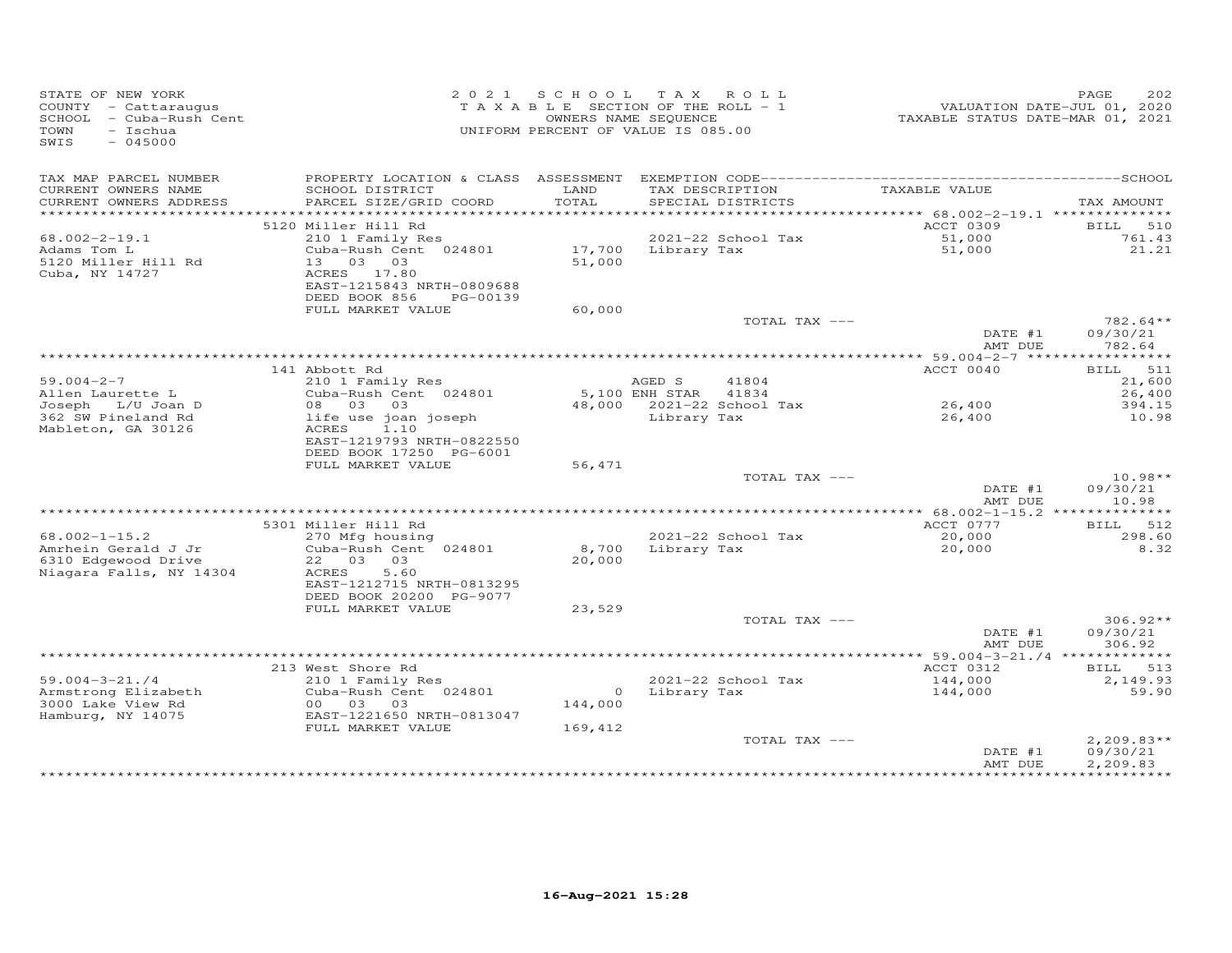| STATE OF NEW YORK<br>COUNTY - Cattaraugus<br>SCHOOL - Cuba-Rush Cent<br>TOWN<br>- Ischua<br>SWIS<br>$-045000$ |                                           | 2021 SCHOOL TAX ROLL<br>TAXABLE SECTION OF THE ROLL - 1<br>OWNERS NAME SEQUENCE<br>UNIFORM PERCENT OF VALUE IS 085.00 |                     |                        | VALUATION DATE-JUL 01, 2020<br>TAXABLE STATUS DATE-MAR 01, 2021 | 203<br>PAGE              |
|---------------------------------------------------------------------------------------------------------------|-------------------------------------------|-----------------------------------------------------------------------------------------------------------------------|---------------------|------------------------|-----------------------------------------------------------------|--------------------------|
| TAX MAP PARCEL NUMBER<br>CURRENT OWNERS NAME                                                                  | SCHOOL DISTRICT                           | LAND                                                                                                                  |                     | TAX DESCRIPTION        | TAXABLE VALUE                                                   |                          |
| CURRENT OWNERS ADDRESS                                                                                        | PARCEL SIZE/GRID COORD                    | TOTAL                                                                                                                 |                     | SPECIAL DISTRICTS      |                                                                 | TAX AMOUNT               |
|                                                                                                               |                                           |                                                                                                                       |                     |                        |                                                                 |                          |
|                                                                                                               | 223 West Shore Rd                         |                                                                                                                       |                     |                        | ACCT 0011                                                       | BILL 514                 |
| $59.004 - 3 - 21.714$<br>Aungst Judson A                                                                      | 210 1 Family Res<br>Cuba-Rush Cent 024801 |                                                                                                                       | 0 Library Tax       | 2021-22 School Tax     | 95,500<br>95,500                                                | 1,425.82<br>39.72        |
| 117 N Grove St                                                                                                | 0 <sub>0</sub><br>03 03                   | 95,500                                                                                                                |                     |                        |                                                                 |                          |
| East Aurora, NY 14052                                                                                         | 024<br>BANK                               |                                                                                                                       |                     |                        |                                                                 |                          |
|                                                                                                               | EAST-1221650 NRTH-0813047                 |                                                                                                                       |                     |                        |                                                                 |                          |
|                                                                                                               | FULL MARKET VALUE                         | 112,353                                                                                                               |                     |                        |                                                                 |                          |
|                                                                                                               |                                           |                                                                                                                       |                     | TOTAL TAX ---          | DATE #1                                                         | $1,465.54**$<br>09/30/21 |
|                                                                                                               |                                           |                                                                                                                       |                     |                        | AMT DUE                                                         | 1,465.54                 |
|                                                                                                               |                                           |                                                                                                                       |                     |                        |                                                                 |                          |
|                                                                                                               | 217 West Shore Rd                         |                                                                                                                       |                     |                        | ACCT 0490                                                       | BILL 515                 |
| $59.004 - 3 - 21.78$                                                                                          | 210 1 Family Res                          |                                                                                                                       | BAS STAR 41854      |                        |                                                                 | 25,500                   |
| Austin Stephen M<br>217 W Shore Rd                                                                            | Cuba-Rush Cent 024801<br>00 03<br>03      |                                                                                                                       | 142,500 Library Tax | $0$ 2021-22 School Tax | 142,500<br>142,500                                              | 2,127.53<br>59.27        |
| Cuba, NY 14727                                                                                                | EAST-1221650 NRTH-0813047                 |                                                                                                                       |                     |                        |                                                                 |                          |
|                                                                                                               | DEED BOOK 3720 PG-2003                    |                                                                                                                       |                     |                        |                                                                 |                          |
|                                                                                                               | FULL MARKET VALUE                         | 167,647                                                                                                               |                     |                        |                                                                 |                          |
|                                                                                                               |                                           |                                                                                                                       |                     | TOTAL TAX ---          | DATE #1<br>AMT DUE                                              | $1,806.09**$<br>09/30/21 |
|                                                                                                               |                                           |                                                                                                                       |                     |                        |                                                                 | 1,806.09                 |
|                                                                                                               | Munger Hollow Rd                          |                                                                                                                       |                     |                        | ACCT 0342                                                       | BILL 516                 |
| $59.004 - 2 - 23.1$                                                                                           | 314 Rural vac<10                          |                                                                                                                       |                     | 2021-22 School Tax     | 5,200                                                           | 77.64                    |
| Bainbridge Larry & Robert                                                                                     | Cuba-Rush Cent 024801                     | 5,200                                                                                                                 |                     | Library Tax            | 5,200                                                           | 2.16                     |
| Arena Diane<br>2034 Sweet Home Road                                                                           | 08 03 03<br>ACRES<br>1.25                 | 5,200                                                                                                                 |                     |                        |                                                                 |                          |
| Amherst, NY 14228                                                                                             | EAST-1220043 NRTH-0819860                 |                                                                                                                       |                     |                        |                                                                 |                          |
|                                                                                                               | DEED BOOK 30853 PG-6001                   |                                                                                                                       |                     |                        |                                                                 |                          |
|                                                                                                               | FULL MARKET VALUE                         | 6,118                                                                                                                 |                     |                        |                                                                 |                          |
|                                                                                                               |                                           |                                                                                                                       |                     | TOTAL TAX ---          |                                                                 | $79.80**$                |
|                                                                                                               |                                           |                                                                                                                       |                     |                        | DATE #1<br>AMT DUE                                              | 09/30/21<br>79.80        |
|                                                                                                               |                                           |                                                                                                                       |                     |                        |                                                                 | ********                 |
|                                                                                                               | 92 Munger Hollow Rd                       |                                                                                                                       |                     |                        | ACCT 0019                                                       | BILL 517                 |
| $59.004 - 3 - 8$                                                                                              | 260 Seasonal res                          |                                                                                                                       |                     | 2021-22 School Tax     | 30,000                                                          | 447.90                   |
| Bainbridge Larry & Robert                                                                                     | Cuba-Rush Cent 024801                     | 11,400                                                                                                                | Library Tax         |                        | 30,000                                                          | 12.48                    |
| Arena Diane<br>2034 Sweet Home Road                                                                           | 07 03<br>03<br>Life Use                   | 30,000                                                                                                                |                     |                        |                                                                 |                          |
| Amherst, NY 14228                                                                                             | ACRES<br>9.30                             |                                                                                                                       |                     |                        |                                                                 |                          |
|                                                                                                               | EAST-1220889 NRTH-0819653                 |                                                                                                                       |                     |                        |                                                                 |                          |
|                                                                                                               | DEED BOOK 30853 PG-6001                   |                                                                                                                       |                     |                        |                                                                 |                          |
|                                                                                                               | FULL MARKET VALUE                         | 35,294                                                                                                                |                     |                        |                                                                 |                          |
|                                                                                                               |                                           |                                                                                                                       |                     | TOTAL TAX ---          | DATE #1                                                         | 460.38**<br>09/30/21     |
|                                                                                                               |                                           |                                                                                                                       |                     |                        | AMT DUE                                                         | 460.38                   |
|                                                                                                               |                                           |                                                                                                                       |                     |                        |                                                                 |                          |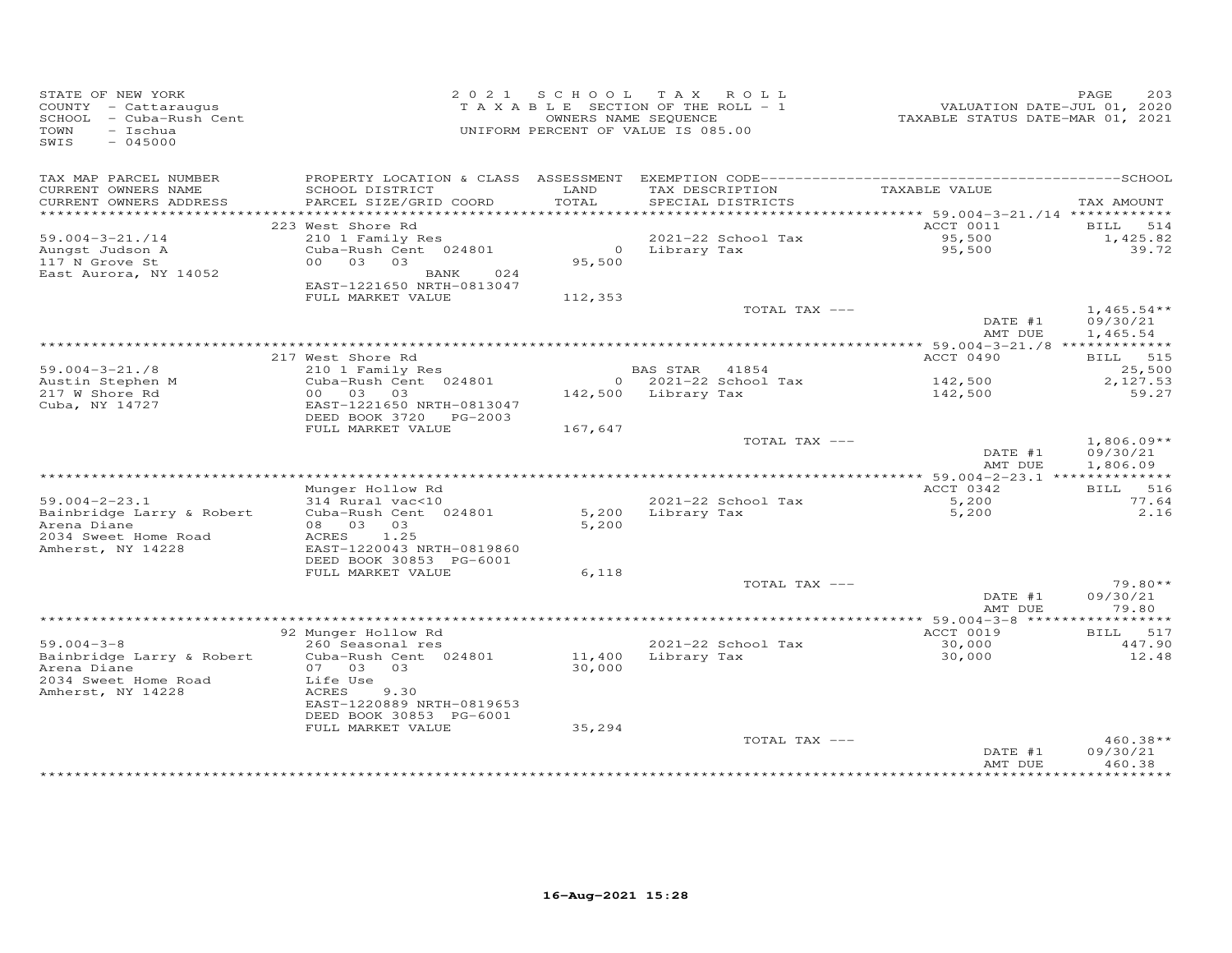| STATE OF NEW YORK<br>COUNTY - Cattaraugus<br>SCHOOL - Cuba-Rush Cent<br>TOWN<br>- Ischua<br>SWIS<br>$-045000$ |                                                                                            | 2021 SCHOOL TAX  | ROLL<br>TAXABLE SECTION OF THE ROLL - 1<br>OWNERS NAME SEQUENCE<br>UNIFORM PERCENT OF VALUE IS 085.00 | VALUATION DATE-JUL 01, 2020<br>TAXABLE STATUS DATE-MAR 01, 2021 | PAGE<br>204                      |
|---------------------------------------------------------------------------------------------------------------|--------------------------------------------------------------------------------------------|------------------|-------------------------------------------------------------------------------------------------------|-----------------------------------------------------------------|----------------------------------|
| TAX MAP PARCEL NUMBER<br>CURRENT OWNERS NAME<br>CURRENT OWNERS ADDRESS                                        | SCHOOL DISTRICT<br>PARCEL SIZE/GRID COORD                                                  | LAND<br>TOTAL    | TAX DESCRIPTION<br>SPECIAL DISTRICTS                                                                  | TAXABLE VALUE                                                   | TAX AMOUNT                       |
| ***********************                                                                                       |                                                                                            |                  |                                                                                                       |                                                                 |                                  |
| $59.004 - 3 - 13$<br>Bainbridge Larry & Robert<br>Arena Diane                                                 | Munger Hollow Rd<br>260 Seasonal res<br>Cuba-Rush Cent 024801<br>07 03 03                  | 21,000           | 2021-22 School Tax<br>5,400 Library Tax                                                               | ACCT 0022<br>21,000<br>21,000                                   | BILL 518<br>313.53<br>8.73       |
| 2034 Sweet Home Road<br>Amherst, NY 14228                                                                     | Life Use<br>1.50<br>ACRES<br>EAST-1221675 NRTH-0819327<br>DEED BOOK 30853 PG-6001          |                  |                                                                                                       |                                                                 |                                  |
|                                                                                                               | FULL MARKET VALUE                                                                          | 24,706           |                                                                                                       |                                                                 |                                  |
|                                                                                                               |                                                                                            |                  | TOTAL TAX ---                                                                                         | DATE #1<br>AMT DUE                                              | $322.26**$<br>09/30/21<br>322.26 |
|                                                                                                               |                                                                                            |                  |                                                                                                       |                                                                 |                                  |
|                                                                                                               | Munger Hollow Rd                                                                           |                  |                                                                                                       | ACCT 0318                                                       | BILL 519                         |
| $59.004 - 3 - 14$<br>Bainbridge Larry & Robert<br>Arena Diane<br>2034 Sweet Home Road                         | 323 Vacant rural<br>Cuba-Rush Cent 024801<br>07 03 03<br>ACRES 12.20                       | 10,600           | 2021-22 School Tax<br>10,600 Library Tax                                                              | 10,600<br>10,600                                                | 158.26<br>4.41                   |
| Amherst, NY 14228                                                                                             | EAST-1221505 NRTH-0819658<br>DEED BOOK 30853 PG-6001                                       |                  |                                                                                                       |                                                                 |                                  |
|                                                                                                               | FULL MARKET VALUE                                                                          | 12,471           |                                                                                                       |                                                                 |                                  |
|                                                                                                               |                                                                                            |                  | TOTAL TAX ---                                                                                         | DATE #1<br>AMT DUE                                              | $162.67**$<br>09/30/21<br>162.67 |
|                                                                                                               |                                                                                            |                  |                                                                                                       |                                                                 |                                  |
|                                                                                                               | Burt Hill Rd                                                                               |                  |                                                                                                       | ACCT 0027                                                       | 520<br><b>BILL</b>               |
| 68.002-2-27<br>Becker Paul & Melinda<br>Becker Brian C                                                        | 260 Seasonal res<br>Cuba-Rush Cent 024801<br>14 03<br>03                                   | 18,300<br>46,500 | 2021-22 School Tax<br>Library Tax                                                                     | 46,500<br>46,500                                                | 694.25<br>19.34                  |
| 7715 Akron Road<br>Lockport, NY 14094                                                                         | comb $24.3$<br>Life Use<br>ACRES 18.60<br>EAST-1215228 NRTH-0812581                        |                  |                                                                                                       |                                                                 |                                  |
|                                                                                                               | DEED BOOK 2019 PG-14146                                                                    |                  |                                                                                                       |                                                                 |                                  |
|                                                                                                               | FULL MARKET VALUE                                                                          | 54,706           | TOTAL TAX ---                                                                                         | DATE #1                                                         | $713.59**$<br>09/30/21           |
|                                                                                                               |                                                                                            |                  |                                                                                                       | AMT DUE                                                         | 713.59                           |
|                                                                                                               |                                                                                            |                  |                                                                                                       |                                                                 |                                  |
|                                                                                                               | 5370 Miller Hill Rd                                                                        |                  |                                                                                                       | ACCT 0188                                                       | BILL 521                         |
| $68.002 - 1 - 3$<br>Bennett Emma                                                                              | 210 1 Family Res<br>Cuba-Rush Cent 024801                                                  |                  | BAS STAR 41854<br>6,900 2021-22 School Tax                                                            | 46,500                                                          | 25,500<br>694.25                 |
| 5370 Miller Hill Rd<br>CUBA, NY 14727                                                                         | 22 03 03<br>ACRES<br>3.35 BANK<br>017<br>EAST-1213763 NRTH-0814870<br>DEED BOOK 1024 PG-48 |                  | 46,500 Library Tax                                                                                    | 46,500                                                          | 19.34                            |
|                                                                                                               | FULL MARKET VALUE                                                                          | 54,706           |                                                                                                       |                                                                 |                                  |
|                                                                                                               |                                                                                            |                  | TOTAL TAX ---                                                                                         | DATE #1                                                         | $332.87**$<br>09/30/21           |
|                                                                                                               |                                                                                            |                  |                                                                                                       | AMT DUE                                                         | 332.87<br>********               |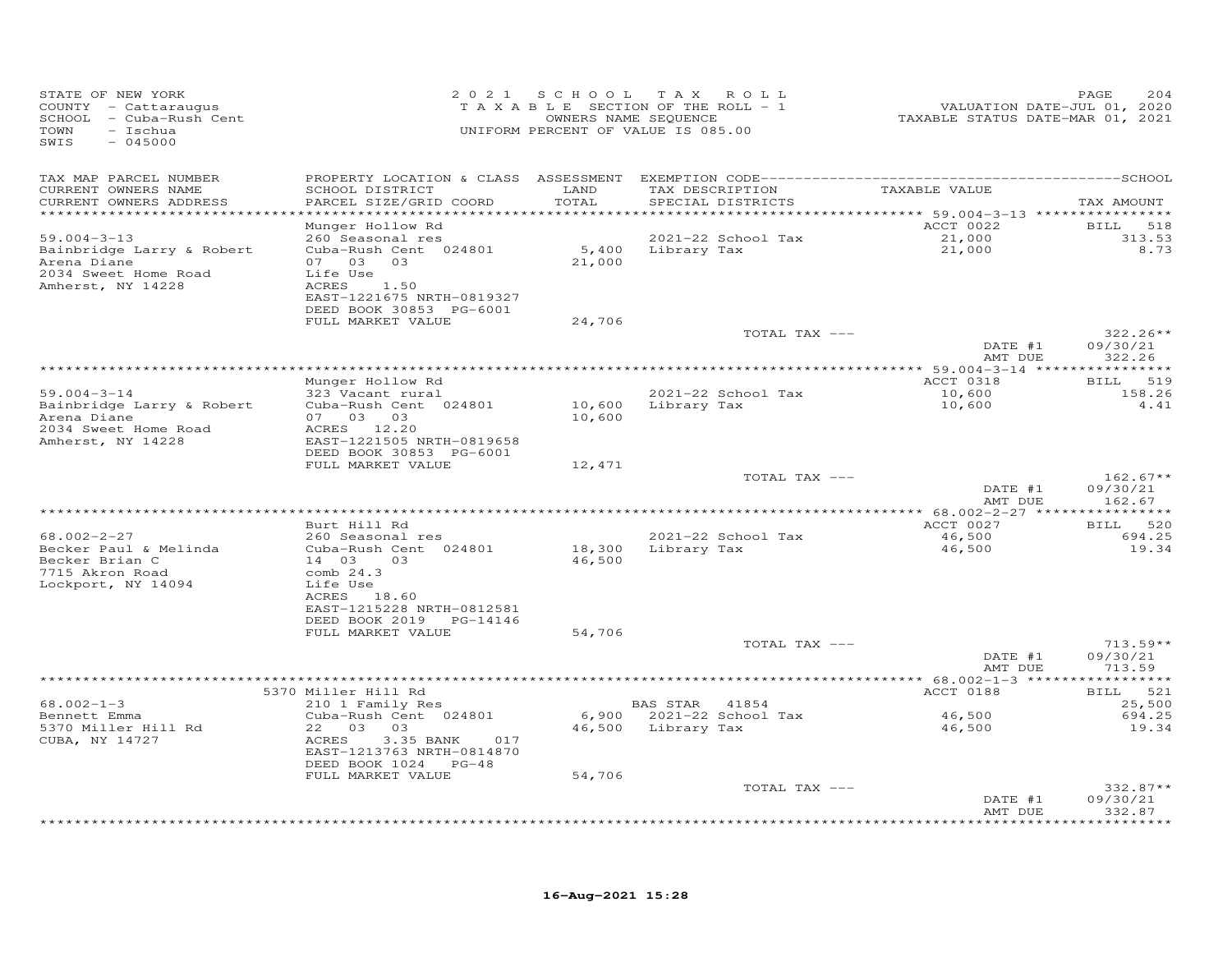| STATE OF NEW YORK<br>COUNTY - Cattaraugus<br>SCHOOL - Cuba-Rush Cent<br>TOWN<br>- Ischua<br>$-045000$<br>SWIS |                                                                                  | 2021 SCHOOL   | TAX ROLL<br>TAXABLE SECTION OF THE ROLL - 1<br>OWNERS NAME SEQUENCE<br>UNIFORM PERCENT OF VALUE IS 085.00 | VALUATION DATE-JUL 01, 2020<br>TAXABLE STATUS DATE-MAR 01, 2021 | 205<br>PAGE                          |
|---------------------------------------------------------------------------------------------------------------|----------------------------------------------------------------------------------|---------------|-----------------------------------------------------------------------------------------------------------|-----------------------------------------------------------------|--------------------------------------|
| TAX MAP PARCEL NUMBER<br>CURRENT OWNERS NAME<br>CURRENT OWNERS ADDRESS<br>*************************           | SCHOOL DISTRICT<br>PARCEL SIZE/GRID COORD                                        | LAND<br>TOTAL | TAX DESCRIPTION<br>SPECIAL DISTRICTS                                                                      | TAXABLE VALUE                                                   | TAX AMOUNT                           |
|                                                                                                               | Union Valley Rd                                                                  |               |                                                                                                           | ACCT 0121                                                       | BILL 522                             |
| $59.004 - 1 - 5$                                                                                              | 910 Priv forest                                                                  |               | FOREST/A74 47460                                                                                          |                                                                 | 28,894                               |
| Biss Russell D                                                                                                | Cuba-Rush Cent 024801                                                            |               | 49,000 2021-22 School Tax                                                                                 | 20,106                                                          | 300.18                               |
| Biss Doris<br>564 Johnson Holloe Rd<br>Cuba, NY 14727                                                         | 27 03 03<br>ACRES 95.35<br>EAST-1213730 NRTH-0816756<br>DEED BOOK 00951 PG-00850 |               | 49,000 Library Tax                                                                                        | 20,106                                                          | 8.36                                 |
| MAY BE SUBJECT TO PAYMENT<br>UNDER RPTL480A UNTIL 2030                                                        | FULL MARKET VALUE                                                                | 57,647        |                                                                                                           |                                                                 |                                      |
|                                                                                                               |                                                                                  |               | TOTAL TAX ---                                                                                             | DATE #1<br>AMT DUE                                              | $308.54**$<br>09/30/21<br>308.54     |
|                                                                                                               |                                                                                  |               |                                                                                                           |                                                                 |                                      |
| $59.004 - 3 - 20.2$                                                                                           | Johnson Hollow Rd<br>314 Rural vac<10                                            |               | FOREST/A74 47460                                                                                          | ACCT 0759                                                       | BILL 523<br>4,112                    |
| Biss Russell D                                                                                                | Cuba-Rush Cent 024801                                                            |               | 9,500 2021-22 School Tax                                                                                  | 5,388                                                           | 80.44                                |
| Biss Doris G                                                                                                  | 15 03 03                                                                         |               | 9,500 Library Tax                                                                                         | 5,388                                                           | 2.24                                 |
| 564 Johnson Hollow Rd<br>Cuba, NY 14727                                                                       | ACRES<br>6.55<br>EAST-1214956 NRTH-0816425<br>DEED BOOK 00994 PG-00307           |               |                                                                                                           |                                                                 |                                      |
| MAY BE SUBJECT TO PAYMENT<br>UNDER RPTL480A UNTIL 2030                                                        | FULL MARKET VALUE                                                                | 11,176        |                                                                                                           |                                                                 |                                      |
|                                                                                                               |                                                                                  |               | TOTAL TAX ---                                                                                             | DATE #1<br>AMT DUE                                              | $82.68**$<br>09/30/21<br>82.68       |
|                                                                                                               |                                                                                  |               |                                                                                                           |                                                                 |                                      |
|                                                                                                               | 564 Johnson Hollow Rd                                                            |               |                                                                                                           | ACCT 0507                                                       | BILL 524                             |
| $68.002 - 1 - 4$<br>Biss Russell D<br>Biss Doris C                                                            | 210 1 Family Res<br>Cuba-Rush Cent 024801<br>22 03 03                            |               | BAS STAR 41854<br>8,200 2021-22 School Tax<br>93,500 Library Tax                                          | 93,500<br>93,500                                                | 25,500<br>1,395.96<br>38.89          |
| 564 Johnson Hollow Rd<br>Cuba, NY 14727                                                                       | ACRES<br>5.02<br>EAST-1214122 NRTH-0815604<br>DEED BOOK 847 PG-00393             |               |                                                                                                           |                                                                 |                                      |
|                                                                                                               | FULL MARKET VALUE                                                                | 110,000       |                                                                                                           |                                                                 |                                      |
|                                                                                                               |                                                                                  |               | TOTAL TAX ---                                                                                             | DATE #1<br>AMT DUE                                              | $1,054.13**$<br>09/30/21<br>1,054.13 |
|                                                                                                               |                                                                                  |               |                                                                                                           |                                                                 |                                      |
|                                                                                                               | Johnson Hollow Rd (Off)                                                          |               |                                                                                                           | ACCT 0162                                                       | BILL 525                             |
| $68.002 - 1 - 6.1$<br>Biss Russell D                                                                          | 314 Rural vac<10<br>Cuba-Rush Cent 024801                                        |               | FOREST/A74 47460<br>5,500 2021-22 School Tax                                                              | 1,100                                                           | 4,400<br>16.42                       |
| Biss Doris                                                                                                    | 22 03 03                                                                         |               | 5,500 Library Tax                                                                                         | 1,100                                                           | 0.46                                 |
| 564 Johnson Hollow Rd                                                                                         | ACRES<br>1.60                                                                    |               |                                                                                                           |                                                                 |                                      |
| Cuba, NY 14727                                                                                                | EAST-1214558 NRTH-0815753                                                        |               |                                                                                                           |                                                                 |                                      |
| MAY BE SUBJECT TO PAYMENT<br>UNDER RPTL480A UNTIL 2030                                                        | DEED BOOK 00951 PG-00850<br>FULL MARKET VALUE                                    | 6,471         |                                                                                                           |                                                                 |                                      |
|                                                                                                               |                                                                                  |               | TOTAL TAX ---                                                                                             |                                                                 | $16.88**$                            |
|                                                                                                               |                                                                                  |               |                                                                                                           | DATE #1<br>AMT DUE                                              | 09/30/21<br>16.88                    |
|                                                                                                               |                                                                                  |               |                                                                                                           |                                                                 | *******                              |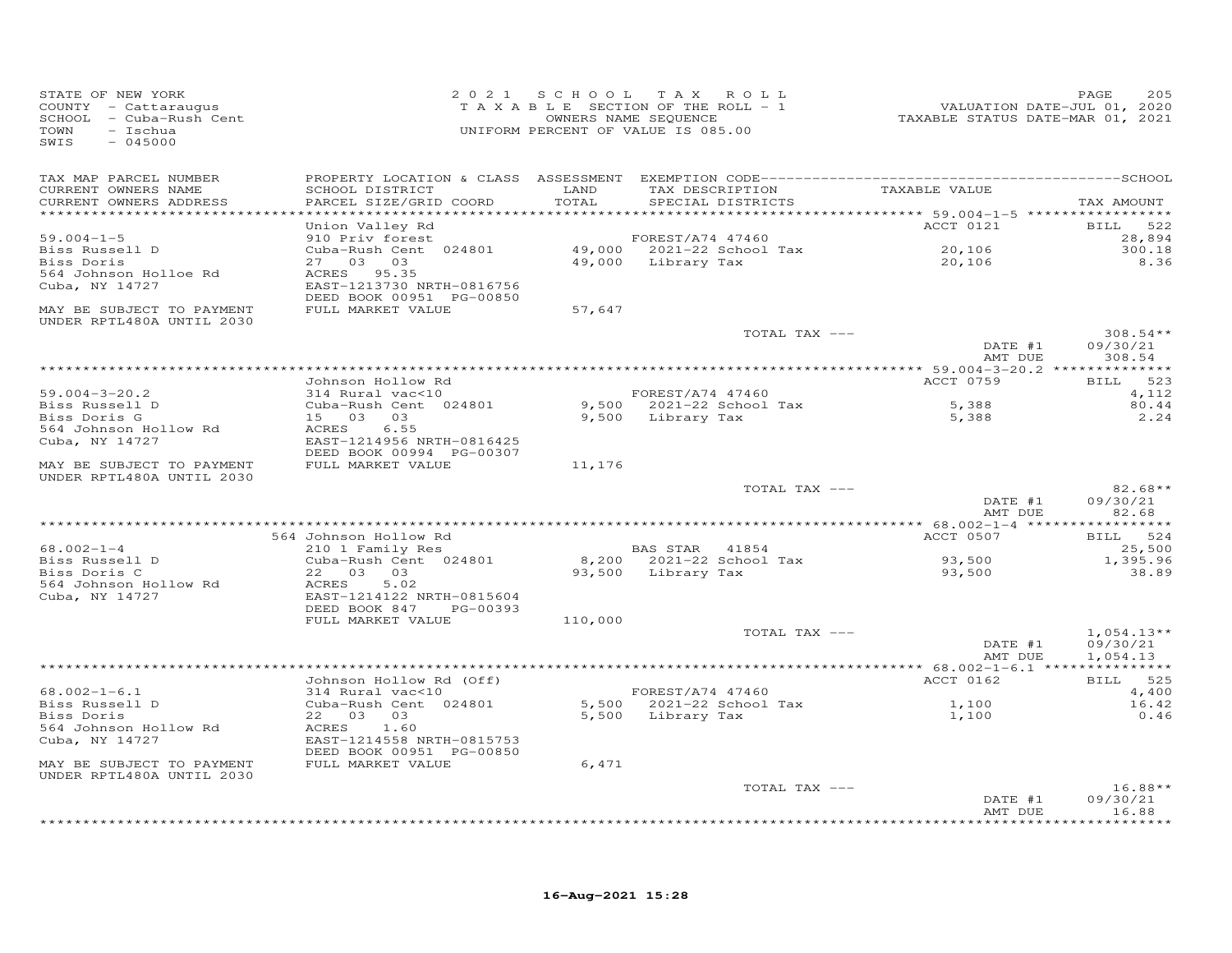| STATE OF NEW YORK<br>COUNTY - Cattaraugus<br>- Cuba-Rush Cent<br>SCHOOL<br>TOWN<br>- Ischua<br>SWIS<br>$-045000$ | 2 0 2 1                                                                                                                                                       |                   | SCHOOL TAX ROLL<br>TAXABLE SECTION OF THE ROLL - 1<br>OWNERS NAME SEQUENCE<br>UNIFORM PERCENT OF VALUE IS 085.00 | VALUATION DATE-JUL 01, 2020<br>TAXABLE STATUS DATE-MAR 01, 2021 | PAGE<br>206                             |
|------------------------------------------------------------------------------------------------------------------|---------------------------------------------------------------------------------------------------------------------------------------------------------------|-------------------|------------------------------------------------------------------------------------------------------------------|-----------------------------------------------------------------|-----------------------------------------|
| TAX MAP PARCEL NUMBER<br>CURRENT OWNERS NAME<br>CURRENT OWNERS ADDRESS                                           | SCHOOL DISTRICT<br>PARCEL SIZE/GRID COORD                                                                                                                     | LAND<br>TOTAL     | TAX DESCRIPTION<br>SPECIAL DISTRICTS                                                                             | TAXABLE VALUE                                                   | TAX AMOUNT                              |
| ***********************                                                                                          | ***************************                                                                                                                                   |                   |                                                                                                                  | ACCT 0428                                                       |                                         |
| $59.004 - 1 - 2.1$<br>Blatner Richard P Jr<br>Blatner Mary E<br>26 S Shore Dr<br>Elma, NY 14059                  | Yankee Rd<br>323 Vacant rural<br>Cuba-Rush Cent 024801<br>23/24<br>03 03<br>ACRES 100.00<br>EAST-1213774 NRTH-0818923<br>DEED BOOK 14569 PG-3002              | 57,500<br>57,500  | 2021-22 School Tax<br>Library Tax                                                                                | 57,500<br>57,500                                                | BILL<br>526<br>858.48<br>23.92          |
|                                                                                                                  | FULL MARKET VALUE                                                                                                                                             | 67,647            | TOTAL TAX ---                                                                                                    |                                                                 | 882.40**                                |
|                                                                                                                  |                                                                                                                                                               |                   |                                                                                                                  | DATE #1<br>AMT DUE                                              | 09/30/21<br>882.40                      |
|                                                                                                                  |                                                                                                                                                               |                   |                                                                                                                  |                                                                 |                                         |
| $59.004 - 1 - 2.2$<br>Blatner Richard P Jr<br>Blatner Mary E<br>26 S Shore Dr<br>Elma, NY 14059                  | 600 Yankee Rd<br>312 Vac w/imprv<br>Cuba-Rush Cent 024801<br>23/24<br>03 03<br>ACRES 145.40<br>EAST-1213776 NRTH-0821338                                      | 79,900<br>115,000 | 2021-22 School Tax<br>Library Tax                                                                                | ACCT 0929<br>115,000<br>115,000                                 | 527<br><b>BILL</b><br>1,716.96<br>47.83 |
|                                                                                                                  | DEED BOOK 13066 PG-4006<br>FULL MARKET VALUE                                                                                                                  | 135,294           |                                                                                                                  |                                                                 |                                         |
|                                                                                                                  |                                                                                                                                                               |                   | TOTAL TAX ---                                                                                                    | DATE #1<br>AMT DUE                                              | $1,764.79**$<br>09/30/21<br>1,764.79    |
|                                                                                                                  |                                                                                                                                                               |                   |                                                                                                                  |                                                                 |                                         |
| $59.004 - 1 - 10$<br>Blatner Richard P Jr<br>Blatner Mary E<br>26 S Shore Dr<br>Elma, NY 14059                   | 600 Yankee Rd<br>314 Rural vac<10<br>Cuba-Rush Cent 024801<br>2.4<br>03<br>03<br>FRNT 250.00 DPTH 175.00<br><b>ACRES</b><br>1.00<br>EAST-1213442 NRTH-0820092 | 5,000<br>5,000    | 2021-22 School Tax<br>Library Tax                                                                                | ACCT 0437<br>5,000<br>5,000                                     | 528<br><b>BILL</b><br>74.65<br>2.08     |
|                                                                                                                  | DEED BOOK 13066 PG-4006<br>FULL MARKET VALUE                                                                                                                  | 5,882             |                                                                                                                  |                                                                 |                                         |
|                                                                                                                  |                                                                                                                                                               |                   | TOTAL TAX ---                                                                                                    |                                                                 | $76.73**$                               |
|                                                                                                                  |                                                                                                                                                               |                   |                                                                                                                  | DATE #1<br>AMT DUE                                              | 09/30/21<br>76.73                       |
|                                                                                                                  | 640 Yankee Rd                                                                                                                                                 |                   |                                                                                                                  | ACCT 0112                                                       | 529<br>BILL                             |
| $59.004 - 1 - 13.1$<br>Blatner Richard P Jr<br>Blatner Mary E<br>26 S Shore Dr<br>Elma, NY 14059                 | 240 Rural res<br>Cuba-Rush Cent 024801<br>24 03 03<br>ACRES<br>26.60<br>EAST-1212304 NRTH-0821281<br>DEED BOOK 13066 PG-4005                                  | 23,900<br>205,000 | 2021-22 School Tax<br>Library Tax                                                                                | 205,000<br>205,000                                              | 3,060.66<br>85.27                       |
|                                                                                                                  | FULL MARKET VALUE                                                                                                                                             | 241,176           | TOTAL TAX ---                                                                                                    | DATE #1<br>AMT DUE                                              | $3,145.93**$<br>09/30/21<br>3,145.93    |
|                                                                                                                  |                                                                                                                                                               |                   |                                                                                                                  |                                                                 |                                         |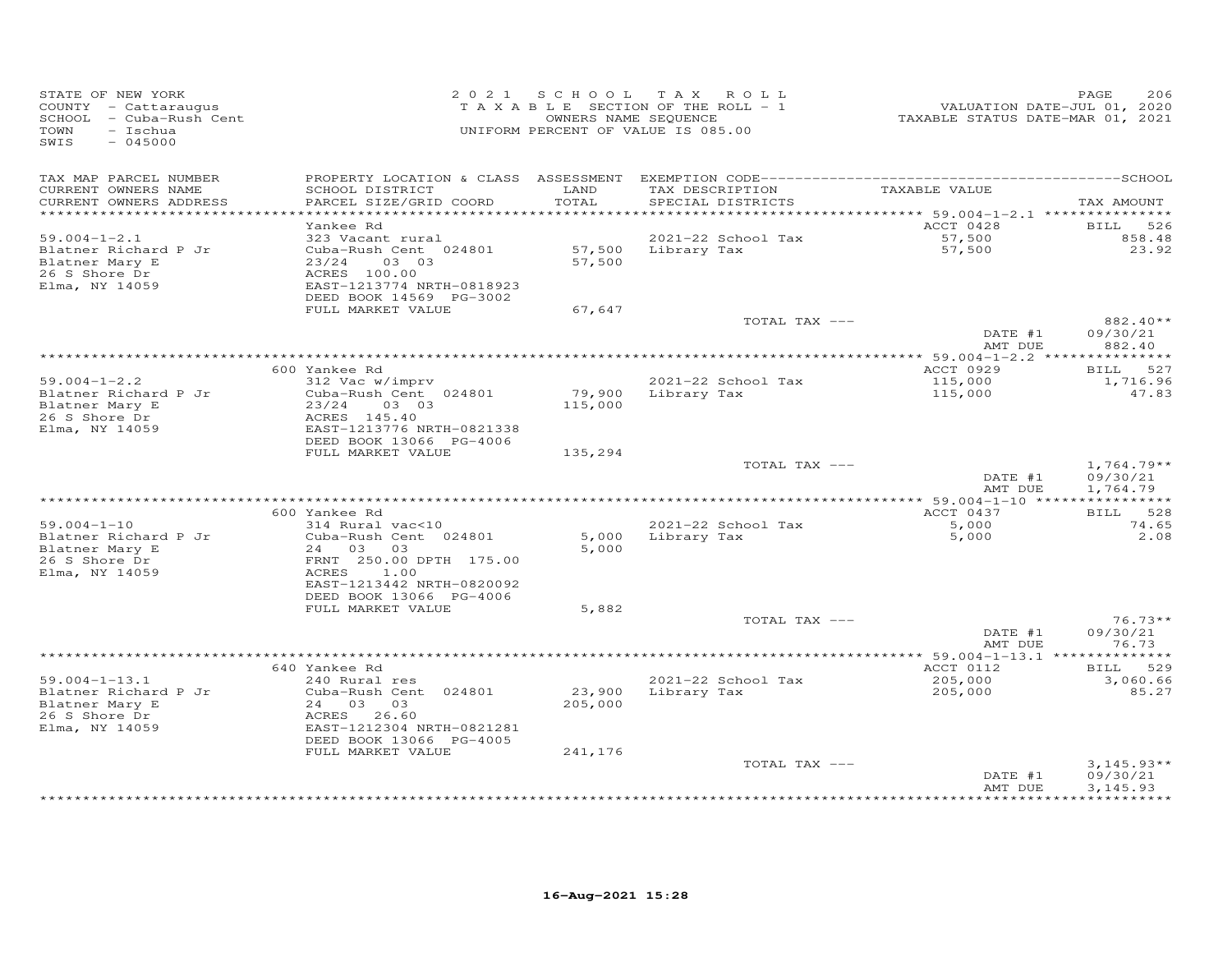| STATE OF NEW YORK<br>COUNTY - Cattaraugus<br>SCHOOL - Cuba-Rush Cent<br>TOWN<br>- Ischua<br>SWIS<br>$-045000$ |                                                                                                                                   | 2021 SCHOOL TAX           | ROLL<br>TAXABLE SECTION OF THE ROLL - 1<br>OWNERS NAME SEQUENCE<br>UNIFORM PERCENT OF VALUE IS 085.00 | TAXABLE STATUS DATE-MAR 01, 2021  | 207<br>PAGE<br>VALUATION DATE-JUL 01, 2020 |
|---------------------------------------------------------------------------------------------------------------|-----------------------------------------------------------------------------------------------------------------------------------|---------------------------|-------------------------------------------------------------------------------------------------------|-----------------------------------|--------------------------------------------|
| TAX MAP PARCEL NUMBER<br>CURRENT OWNERS NAME<br>CURRENT OWNERS ADDRESS                                        | SCHOOL DISTRICT<br>PARCEL SIZE/GRID COORD                                                                                         | LAND<br>TOTAL             | TAX DESCRIPTION<br>SPECIAL DISTRICTS                                                                  | TAXABLE VALUE                     | TAX AMOUNT                                 |
| **********************<br>$59.004 - 1 - 13.5$                                                                 | ************************<br>Yankee Hill Rd<br>323 Vacant rural                                                                    |                           | 2021-22 School Tax                                                                                    | ACCT 0861<br>19,000               | BILL<br>530<br>283.67                      |
| Blatner Richard P Jr<br>Blatner Mary E<br>26 S Shore Dr<br>Elma, NY 14059                                     | Cuba-Rush Cent 024801<br>24 03 03<br>Ff 181.63<br>ACRES 19.75                                                                     | 19,000<br>19,000          | Library Tax                                                                                           | 19,000                            | 7.90                                       |
|                                                                                                               | EAST-1211789 NRTH-0820402<br>DEED BOOK 13066 PG-4005<br>FULL MARKET VALUE                                                         | 22,353                    |                                                                                                       |                                   |                                            |
|                                                                                                               |                                                                                                                                   |                           | TOTAL TAX ---                                                                                         | DATE #1<br>AMT DUE                | $291.57**$<br>09/30/21<br>291.57           |
|                                                                                                               |                                                                                                                                   |                           |                                                                                                       | **************** 59.004-2-10 **** | **********                                 |
| $59.004 - 2 - 10$                                                                                             | Abbott Rd<br>314 Rural vac<10                                                                                                     |                           | 2021-22 School Tax                                                                                    | ACCT 0039<br>5,200                | 531<br>BILL<br>77.64                       |
| Booth Allan M<br>Booth Maryjean E<br>5103 Kraus Rd<br>Clarence, NY 14031                                      | Cuba-Rush Cent 024801<br>03<br>08 03<br>FRNT 181.00 DPTH 300.00<br>ACRES<br>1.20<br>EAST-1219865 NRTH-0822796                     | 5,200<br>5,200            | Library Tax                                                                                           | 5,200                             | 2.16                                       |
|                                                                                                               | DEED BOOK 00932 PG-00602                                                                                                          |                           |                                                                                                       |                                   |                                            |
|                                                                                                               | FULL MARKET VALUE                                                                                                                 | 6,118                     | TOTAL TAX ---                                                                                         | DATE #1                           | $79.80**$<br>09/30/21                      |
|                                                                                                               |                                                                                                                                   |                           |                                                                                                       | AMT DUE                           | 79.80                                      |
|                                                                                                               |                                                                                                                                   |                           |                                                                                                       |                                   |                                            |
| $59.004 - 2 - 11$                                                                                             | Abbott Rd<br>314 Rural vac<10                                                                                                     |                           | 2021-22 School Tax                                                                                    | ACCT 0423<br>3,900                | <b>BILL</b><br>532<br>58.23                |
| Booth Chester L III<br>Booth Darla<br>13605 Buffalo Rd<br>Springfield, NE 68059                               | Cuba-Rush Cent 024801<br>08 03<br>03<br>FRNT 175.00 DPTH 175.00<br>EAST-1219959 NRTH-0822643<br>DEED BOOK 00931 PG-01073          | 3,900<br>3,900            | Library Tax                                                                                           | 3,900                             | 1.62                                       |
|                                                                                                               | FULL MARKET VALUE                                                                                                                 | 4,588                     |                                                                                                       |                                   |                                            |
|                                                                                                               |                                                                                                                                   |                           | TOTAL TAX ---                                                                                         | DATE #1<br>AMT DUE                | $59.85**$<br>09/30/21<br>59.85             |
|                                                                                                               |                                                                                                                                   |                           |                                                                                                       |                                   |                                            |
| $59.004 - 3 - 19$                                                                                             | 426 Johnson Hollow Rd<br>210 1 Family Res                                                                                         |                           | ENH STAR 41834                                                                                        | ACCT 0041                         | BILL 533<br>58,000                         |
| Borden Jack<br>Borden Charlotte<br>426 Johnson Hollow Rd<br>Cuba, NY 14727                                    | Cuba-Rush Cent 024801<br>15 03 03<br>ACRES<br>2.50<br>EAST-1216930 NRTH-0816067<br>DEED BOOK 747<br>PG-00019<br>FULL MARKET VALUE | 6,200<br>58,000<br>68,235 | 2021-22 School Tax<br>Library Tax                                                                     | 58,000<br>58,000                  | 865.94<br>24.12                            |
|                                                                                                               |                                                                                                                                   |                           | TOTAL TAX ---                                                                                         |                                   | $24.12**$                                  |
|                                                                                                               |                                                                                                                                   |                           |                                                                                                       | DATE #1<br>AMT DUE                | 09/30/21<br>24.12<br>.                     |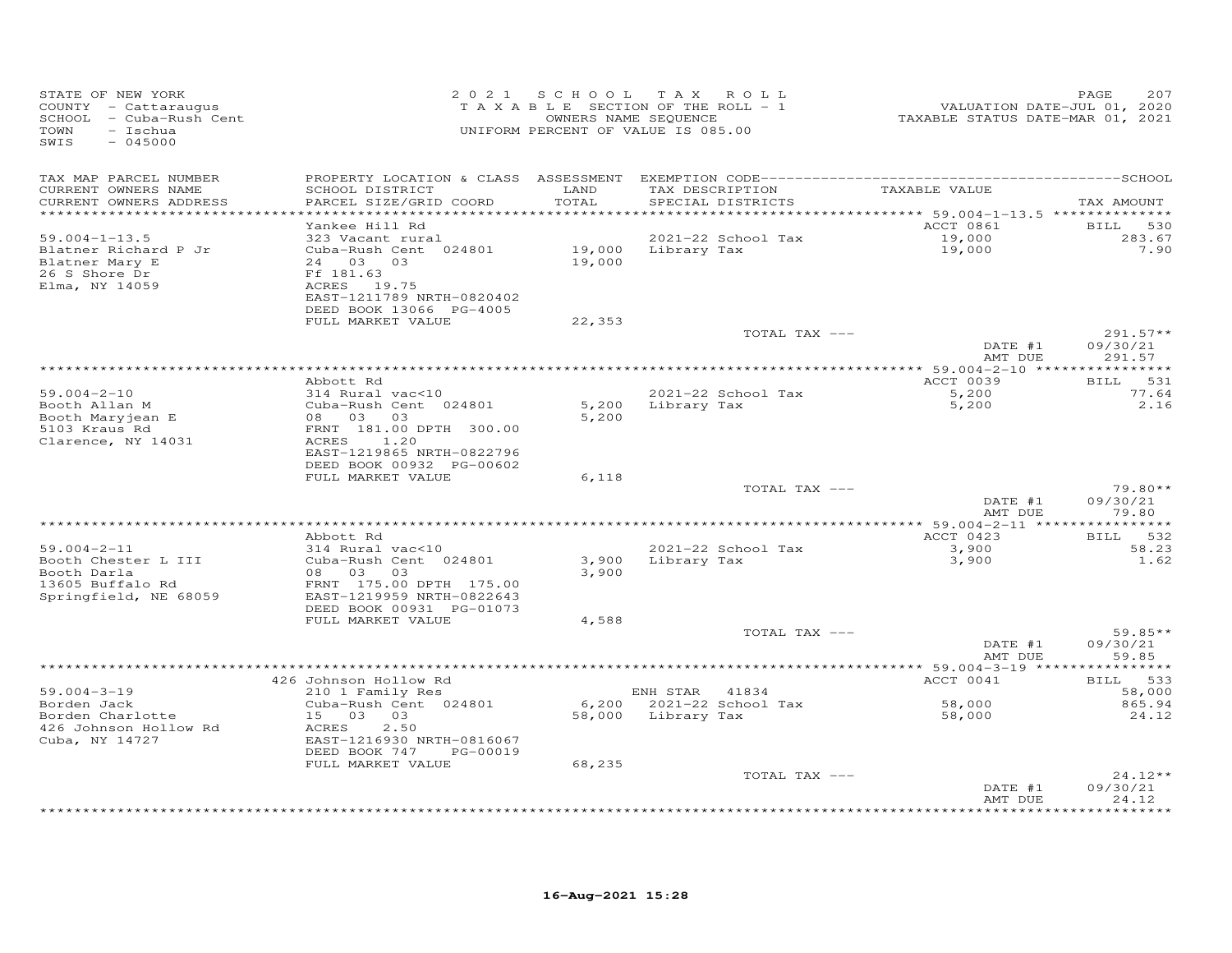| STATE OF NEW YORK<br>COUNTY - Cattaraugus<br>SCHOOL - Cuba-Rush Cent<br>$-$ Ischua<br>TOWN<br>SWIS<br>$-045000$                               |                                                                                                                                                                              |                    | 2021 SCHOOL TAX ROLL<br>TAXABLE SECTION OF THE ROLL - 1<br>OWNERS NAME SEQUENCE<br>UNIFORM PERCENT OF VALUE IS 085.00 | VALUATION DATE-JUL 01, 2020<br>TAXABLE STATUS DATE-MAR 01, 2021 | PAGE<br>208                             |
|-----------------------------------------------------------------------------------------------------------------------------------------------|------------------------------------------------------------------------------------------------------------------------------------------------------------------------------|--------------------|-----------------------------------------------------------------------------------------------------------------------|-----------------------------------------------------------------|-----------------------------------------|
| TAX MAP PARCEL NUMBER<br>CURRENT OWNERS NAME<br>CURRENT OWNERS ADDRESS                                                                        | SCHOOL DISTRICT<br>PARCEL SIZE/GRID COORD                                                                                                                                    | LAND<br>TOTAL      | TAX DESCRIPTION<br>SPECIAL DISTRICTS                                                                                  | TAXABLE VALUE                                                   | TAX AMOUNT                              |
| *************************<br>$59.004 - 2 - 23.2$<br>Brainard Gabrielle<br>148 Munger Hollow Rd<br>Cuba, NY 14727                              | 148 Munger Hollow Rd<br>210 1 Family Res<br>Cuba-Rush Cent 024801<br>07/08<br>03 03<br>ACRES<br>1.20 BANK<br>017<br>EAST-1219805 NRTH-0820043<br>DEED BOOK 14651 PG-2001     | 89,500             | 2021-22 School Tax<br>5,200 Library Tax                                                                               | ACCT 0773<br>89,500<br>89,500                                   | 534<br>BILL<br>1,336.24<br>37.23        |
|                                                                                                                                               | FULL MARKET VALUE                                                                                                                                                            | 105,294            | TOTAL TAX ---                                                                                                         | DATE #1                                                         | $1,373.47**$<br>09/30/21                |
|                                                                                                                                               | Johnson Hollow Rd                                                                                                                                                            |                    |                                                                                                                       | AMT DUE<br>ACCT 0769                                            | 1,373.47<br>BILL 535                    |
| $68.001 - 1 - 5.2$<br>Briggs, Thomas R. Briggs, Jame Cuba-Rush Cent 024801<br>Fanara James J.<br>103 Forest Drive<br>North Syracuse, NY 13212 | 910 Priv forest<br>22/23/29/30/31<br>0303<br>ACRES 287.80<br>EAST-1209310 NRTH-0813831<br>DEED BOOK 2019 PG-14168                                                            | 169,000<br>169,000 | 2021-22 School Tax<br>Library Tax                                                                                     | 169,000<br>169,000                                              | 2,523.18<br>70.29                       |
|                                                                                                                                               | FULL MARKET VALUE                                                                                                                                                            | 198,824            | TOTAL TAX ---                                                                                                         | DATE #1<br>AMT DUE                                              | $2,593.47**$<br>09/30/21<br>2,593.47    |
|                                                                                                                                               |                                                                                                                                                                              |                    |                                                                                                                       |                                                                 |                                         |
| $59.004 - 3 - 5.1$<br>Brinkwart George<br>Brinkwart Nancy<br>241 Munger Hollow Rd<br>Cuba, NY 14727                                           | 241 Munger Hollow Rd<br>280 Res Multiple<br>Cuba-Rush Cent 024801<br>15 03 03<br>ACRES 83.95<br>EAST-1217649 NRTH-0818821<br>DEED BOOK 800<br>PG-00889                       |                    | ENH STAR 41834<br>60,500 2021-22 School Tax<br>234,500 Library Tax                                                    | ACCT 0047<br>234,500<br>234,500                                 | BILL 536<br>60,100<br>3,501.10<br>97.54 |
|                                                                                                                                               | FULL MARKET VALUE                                                                                                                                                            | 275,882            | TOTAL TAX ---                                                                                                         | DATE #1                                                         | $2,702.64**$<br>09/30/21                |
|                                                                                                                                               |                                                                                                                                                                              |                    |                                                                                                                       | AMT DUE                                                         | 2,702.64                                |
| $59.004 - 3 - 5.2$<br>Brinkwart Paul<br>273 Munger Hollow Rd<br>Cuba, NY 14727                                                                | 273 Munger Hollow Rd<br>210 1 Family Res<br>Cuba-Rush Cent 024801<br>15 03 03<br>Life Use<br>FRNT 199.00 DPTH 136.70<br>EAST-1217369 NRTH-0819891<br>DEED BOOK 13526 PG-6001 | 4,000<br>47,000    | 2021-22 School Tax<br>Library Tax                                                                                     | ACCT 0954<br>47,000<br>47,000                                   | BILL 537<br>701.71<br>19.55             |
|                                                                                                                                               | FULL MARKET VALUE                                                                                                                                                            | 55,294             | TOTAL TAX ---                                                                                                         | DATE #1<br>AMT DUE                                              | 721.26**<br>09/30/21<br>721.26          |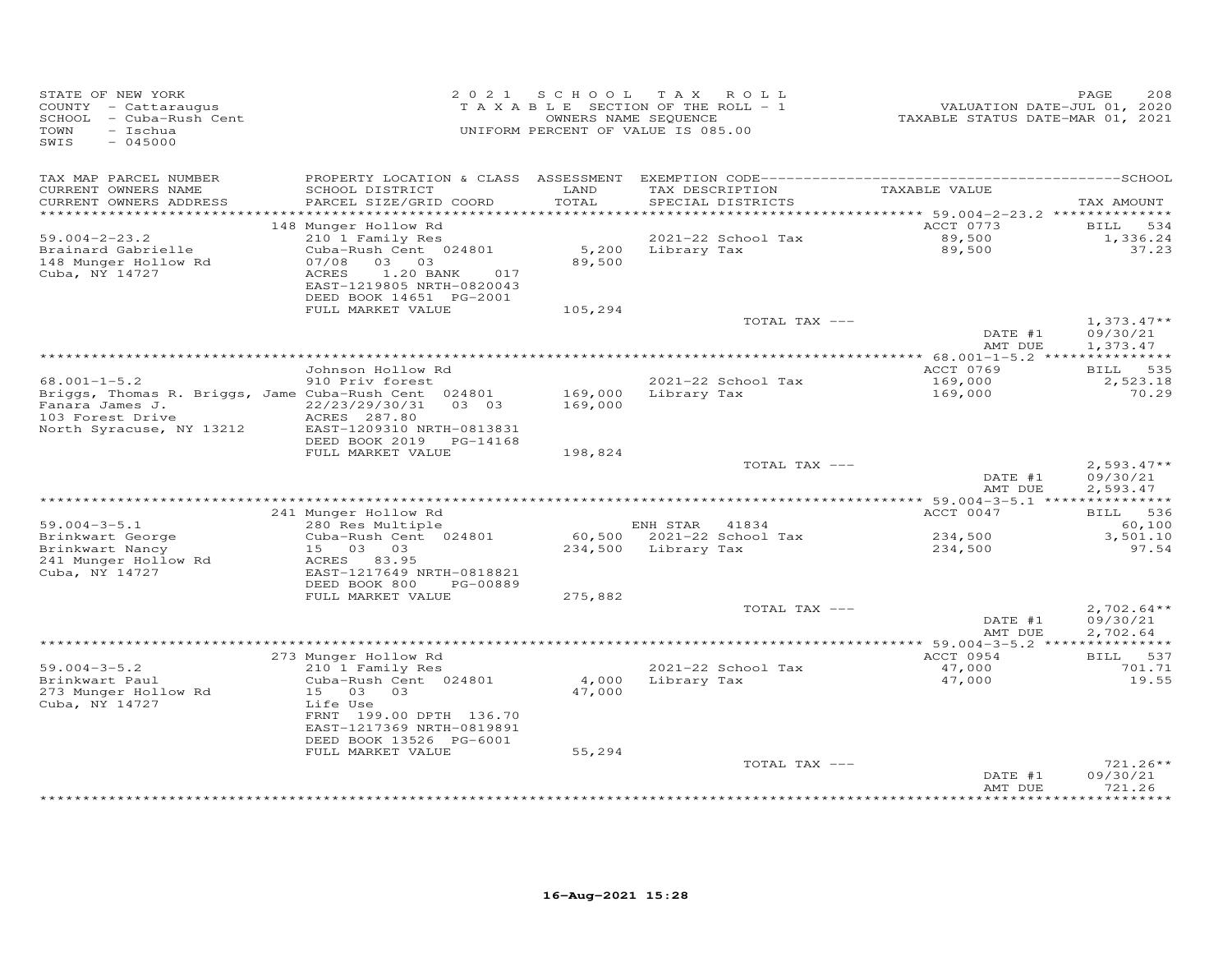| STATE OF NEW YORK<br>COUNTY - Cattaraugus<br>SCHOOL - Cuba-Rush Cent<br>TOWN<br>- Ischua<br>$-045000$<br>SWIS |                                                      |               | 2021 SCHOOL TAX ROLL<br>TAXABLE SECTION OF THE ROLL - 1<br>OWNERS NAME SEQUENCE<br>UNIFORM PERCENT OF VALUE IS 085.00 | VALUATION DATE-JUL 01, 2020<br>TAXABLE STATUS DATE-MAR 01, 2021 | 209<br>PAGE        |
|---------------------------------------------------------------------------------------------------------------|------------------------------------------------------|---------------|-----------------------------------------------------------------------------------------------------------------------|-----------------------------------------------------------------|--------------------|
| TAX MAP PARCEL NUMBER                                                                                         |                                                      |               |                                                                                                                       |                                                                 |                    |
| CURRENT OWNERS NAME<br>CURRENT OWNERS ADDRESS                                                                 | SCHOOL DISTRICT<br>PARCEL SIZE/GRID COORD            | LAND<br>TOTAL | TAX DESCRIPTION TAXABLE VALUE<br>SPECIAL DISTRICTS                                                                    |                                                                 | TAX AMOUNT         |
|                                                                                                               |                                                      |               |                                                                                                                       |                                                                 |                    |
| $59.004 - 3 - 7.2$                                                                                            | 211 Munger Hollow Rd<br>314 Rural vac<10             |               | 2021-22 School Tax                                                                                                    | ACCT 0963                                                       | BILL 538<br>74.65  |
| Brinkwart Peter                                                                                               | Cuba-Rush Cent 024801                                |               | 5,000 Library Tax                                                                                                     | $5,000$<br>5.000                                                | 2.08               |
| Brinkwart Peter                                                                                               | 07 03 03                                             | 5,000         |                                                                                                                       |                                                                 |                    |
|                                                                                                               | FRNT 180.00 DPTH 255.00                              |               |                                                                                                                       |                                                                 |                    |
| PO Box 67                                                                                                     | EAST-1218322 NRTH-0820134                            |               |                                                                                                                       |                                                                 |                    |
| Cold Spring Harbor, NY 11724 DEED BOOK 20200 PG-7553                                                          | FULL MARKET VALUE                                    | 5,882         |                                                                                                                       |                                                                 |                    |
|                                                                                                               |                                                      |               | TOTAL TAX ---                                                                                                         |                                                                 | $76.73**$          |
|                                                                                                               |                                                      |               |                                                                                                                       | DATE #1                                                         | 09/30/21           |
|                                                                                                               |                                                      |               |                                                                                                                       | AMT DUE                                                         | 76.73              |
|                                                                                                               | 57 Abbotts Rd                                        |               |                                                                                                                       | ACCT 0055                                                       | BILL 539           |
| $59.004 - 2 - 20$                                                                                             | 210 1 Family Res                                     |               | 2021-22 School Tax                                                                                                    | 85,000                                                          | 1,269.06           |
| Brown Mary                                                                                                    | Cuba-Rush Cent 024801                                |               | 6,800 Library Tax                                                                                                     | 85,000                                                          | 35.35              |
| Cuba Realator                                                                                                 | 08  03  03  03                                       | 85,000        |                                                                                                                       |                                                                 |                    |
| 5758 Rte 305                                                                                                  | ACRES<br>3.23                                        |               |                                                                                                                       |                                                                 |                    |
| Cuba, NY 14727                                                                                                | EAST-1221231 NRTH-0821998<br>DEED BOOK 20190 PG-6137 |               |                                                                                                                       |                                                                 |                    |
|                                                                                                               | FULL MARKET VALUE                                    | 100,000       |                                                                                                                       |                                                                 |                    |
|                                                                                                               |                                                      |               | TOTAL TAX ---                                                                                                         |                                                                 | $1,304.41**$       |
|                                                                                                               |                                                      |               |                                                                                                                       | DATE #1                                                         | 09/30/21           |
|                                                                                                               |                                                      |               |                                                                                                                       | AMT DUE                                                         | 1,304.41           |
|                                                                                                               |                                                      |               |                                                                                                                       |                                                                 |                    |
| $59.004 - 1 - 6.2$                                                                                            | 5527 Union Valley Rd<br>270 Mfg housing              |               | 2021-22 School Tax                                                                                                    | ACCT 0608<br>28,800                                             | BILL 540<br>429.99 |
| Burdsall Thomas James                                                                                         | Cuba-Rush Cent 024801                                | 5,500         | Library Tax                                                                                                           | 28,800                                                          | 11.98              |
| Pang Yee Man                                                                                                  | 23 03 03                                             | 28,800        |                                                                                                                       |                                                                 |                    |
| 5527 Union Valley Rd                                                                                          | ACRES 1.60                                           |               |                                                                                                                       |                                                                 |                    |
| Cuba, NY 14727                                                                                                | EAST-1211959 NRTH-0816510                            |               |                                                                                                                       |                                                                 |                    |
|                                                                                                               | DEED BOOK 23733 PG-3001<br>FULL MARKET VALUE         | 33,882        |                                                                                                                       |                                                                 |                    |
|                                                                                                               |                                                      |               | TOTAL TAX ---                                                                                                         |                                                                 | 441.97**           |
|                                                                                                               |                                                      |               |                                                                                                                       | DATE #1                                                         | 09/30/21           |
|                                                                                                               |                                                      |               |                                                                                                                       | AMT DUE                                                         | 441.97             |
|                                                                                                               |                                                      |               |                                                                                                                       |                                                                 |                    |
|                                                                                                               | 36 Nys Rte 446                                       |               |                                                                                                                       | ACCT 0044                                                       | BILL 541           |
| $68.002 - 2 - 12$<br>Caggiano Richard J                                                                       | 210 1 Family Res<br>Cuba-Rush Cent 024801            |               | BAS STAR 41854<br>2,800 2021-22 School Tax                                                                            | 38,500                                                          | 25,500<br>574.81   |
| Caggiano Christine M                                                                                          | 05 03 03                                             |               | 38,500 Library Tax                                                                                                    | 38,500                                                          | 16.01              |
| 36 Nys Rte 446                                                                                                | FRNT 132.00 DPTH 140.00                              |               |                                                                                                                       |                                                                 |                    |
| Cuba, NY 14727                                                                                                | EAST-1221835 NRTH-0808260                            |               |                                                                                                                       |                                                                 |                    |
|                                                                                                               | DEED BOOK 00985 PG-00756                             |               |                                                                                                                       |                                                                 |                    |
|                                                                                                               | FULL MARKET VALUE                                    | 45,294        |                                                                                                                       |                                                                 | $210.10**$         |
|                                                                                                               |                                                      |               | TOTAL TAX ---                                                                                                         | DATE #1                                                         | 09/30/21           |
|                                                                                                               |                                                      |               |                                                                                                                       | AMT DUE                                                         | 210.10             |
|                                                                                                               |                                                      |               |                                                                                                                       |                                                                 | ***********        |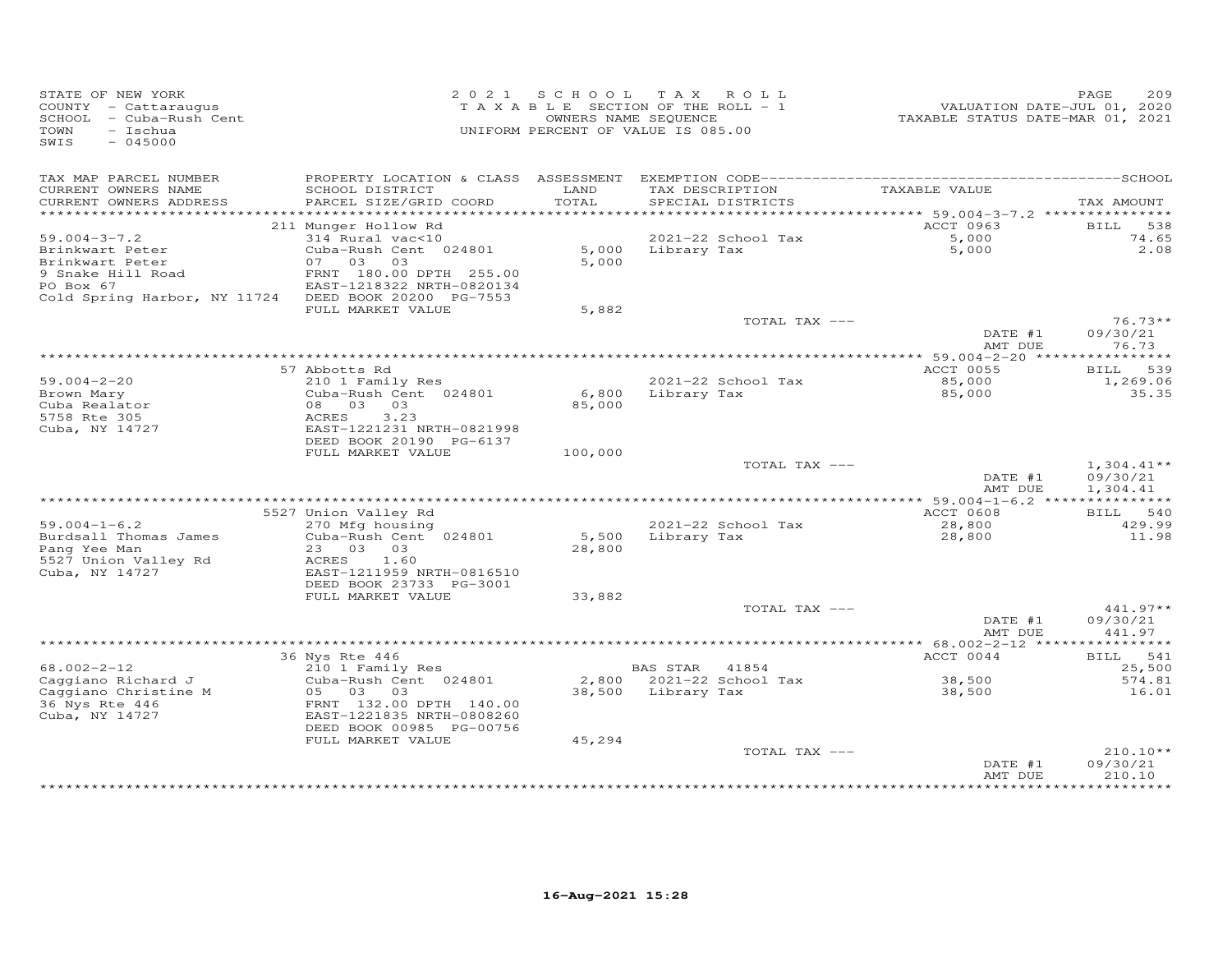| STATE OF NEW YORK<br>COUNTY - Cattaraugus<br>SCHOOL - Cuba-Rush Cent<br>- Ischua<br>TOWN<br>SWIS<br>$-045000$ |                                               |               | 2021 SCHOOL TAX ROLL<br>TAXABLE SECTION OF THE ROLL - 1<br>OWNERS NAME SEQUENCE<br>UNIFORM PERCENT OF VALUE IS 085.00 |               | VALUATION DATE-JUL 01, 2020<br>TAXABLE STATUS DATE-MAR 01, 2021 | PAGE<br>210        |
|---------------------------------------------------------------------------------------------------------------|-----------------------------------------------|---------------|-----------------------------------------------------------------------------------------------------------------------|---------------|-----------------------------------------------------------------|--------------------|
| TAX MAP PARCEL NUMBER                                                                                         |                                               |               |                                                                                                                       |               |                                                                 |                    |
| CURRENT OWNERS NAME<br>CURRENT OWNERS ADDRESS<br>************************                                     | SCHOOL DISTRICT<br>PARCEL SIZE/GRID COORD     | LAND<br>TOTAL | SPECIAL DISTRICTS                                                                                                     |               | TAX DESCRIPTION TAXABLE VALUE                                   | TAX AMOUNT         |
|                                                                                                               | Union Valley Rd                               |               |                                                                                                                       |               | ACCT 0574                                                       | BILL<br>542        |
| $59.004 - 1 - 7.2$                                                                                            | 323 Vacant rural                              |               | 2021-22 School Tax                                                                                                    |               |                                                                 | 382.21             |
| Calhoun Donald                                                                                                | Cuba-Rush Cent 024801                         |               | 25,600 Library Tax                                                                                                    |               | 25,600<br>25,600                                                | 10.65              |
| Duvall Terri                                                                                                  | 23 03 03                                      | 25,600        |                                                                                                                       |               |                                                                 |                    |
| Attn: Terri Duvall                                                                                            | Life Use - Donald-Rose                        |               |                                                                                                                       |               |                                                                 |                    |
| 9936 Lake St Apt C                                                                                            | ACRES 29.11                                   |               |                                                                                                                       |               |                                                                 |                    |
| Delevan, NY 14042                                                                                             | EAST-1212148 NRTH-0817068                     |               |                                                                                                                       |               |                                                                 |                    |
|                                                                                                               | DEED BOOK 00950 PG-01099<br>FULL MARKET VALUE | 30,118        |                                                                                                                       |               |                                                                 |                    |
|                                                                                                               |                                               |               |                                                                                                                       | TOTAL TAX --- |                                                                 | $392.86**$         |
|                                                                                                               |                                               |               |                                                                                                                       |               | DATE #1<br>AMT DUE                                              | 09/30/21<br>392.86 |
|                                                                                                               |                                               |               |                                                                                                                       |               |                                                                 |                    |
|                                                                                                               | 5589 Union Valley Rd                          |               |                                                                                                                       |               | ACCT 0071                                                       | BILL 543           |
| $59.004 - 1 - 8.1$                                                                                            | 210 1 Family Res                              |               | AGED C/T/S 41800                                                                                                      |               |                                                                 | 30,950             |
| Calhoun Donald C                                                                                              | Cuba-Rush Cent 024801<br>23 03 03             |               | 7,700 ENH STAR 41834<br>61,900 2021-22 School Tax                                                                     |               | 30,950                                                          | 30,950             |
| Sage Penny<br>Terri Duvall                                                                                    | ACRES<br>3.07                                 |               | Library Tax                                                                                                           |               | 30,950                                                          | 462.09<br>12.87    |
| 9936 Lake St Apt c                                                                                            | EAST-1211790 NRTH-0817210                     |               |                                                                                                                       |               |                                                                 |                    |
| Delevan, NY 14042                                                                                             | DEED BOOK 00950 PG-01102                      |               |                                                                                                                       |               |                                                                 |                    |
|                                                                                                               | FULL MARKET VALUE                             | 72,824        |                                                                                                                       |               |                                                                 |                    |
|                                                                                                               |                                               |               |                                                                                                                       | TOTAL TAX --- |                                                                 | $12.87**$          |
|                                                                                                               |                                               |               |                                                                                                                       |               | DATE #1<br>AMT DUE                                              | 09/30/21<br>12.87  |
|                                                                                                               | 516 Johnson Hollow Rd                         |               |                                                                                                                       |               | ACCT 0074                                                       | BILL 544           |
| $59.004 - 3 - 20.1$                                                                                           | 240 Rural res                                 |               | ENH STAR 41834                                                                                                        |               |                                                                 | 60,100             |
| Carlson Barbara Jane                                                                                          | Cuba-Rush Cent 024801                         |               | 24,200 2021-22 School Tax                                                                                             |               | 135,000                                                         | 2,015.56           |
| Zayac Judith A                                                                                                | 15 03<br>03                                   |               | 135,000 Library Tax                                                                                                   |               | 135,000                                                         | 56.15              |
| 516 Johnson Hollow Rd                                                                                         | ACRES 27.05                                   |               |                                                                                                                       |               |                                                                 |                    |
| Cuba, NY 14727                                                                                                | EAST-1216183 NRTH-0816468                     |               |                                                                                                                       |               |                                                                 |                    |
|                                                                                                               | DEED BOOK 997<br>PG-1042<br>FULL MARKET VALUE | 158,824       |                                                                                                                       |               |                                                                 |                    |
|                                                                                                               |                                               |               |                                                                                                                       | TOTAL TAX --- |                                                                 | $1, 175.71**$      |
|                                                                                                               |                                               |               |                                                                                                                       |               | DATE #1                                                         | 09/30/21           |
|                                                                                                               |                                               |               |                                                                                                                       |               | AMT DUE                                                         | 1,175.71           |
|                                                                                                               |                                               |               |                                                                                                                       |               |                                                                 |                    |
|                                                                                                               | 551 Johnson Hollow Rd                         |               |                                                                                                                       |               | ACCT 0779                                                       | BILL 545           |
| $68.002 - 2 - 1.3$                                                                                            | 270 Mfg housing                               |               | ENH STAR 41834                                                                                                        |               |                                                                 | 37,000             |
| Carlson Gary<br>Baker Angela                                                                                  | Cuba-Rush Cent 024801<br>14 03 03             |               | 13,300 2021-22 School Tax<br>37,000 Library Tax                                                                       |               | 37,000<br>37,000                                                | 552.41<br>15.39    |
| 551 Johnson Hollow Rd                                                                                         | ACRES 11.80                                   |               |                                                                                                                       |               |                                                                 |                    |
| cuba, NY 14727                                                                                                | EAST-1215028 NRTH-0815050                     |               |                                                                                                                       |               |                                                                 |                    |
|                                                                                                               | DEED BOOK 20200 PG-3937                       |               |                                                                                                                       |               |                                                                 |                    |
|                                                                                                               | FULL MARKET VALUE                             | 43,529        |                                                                                                                       |               |                                                                 |                    |
|                                                                                                               |                                               |               |                                                                                                                       | TOTAL TAX --- |                                                                 | $15.39**$          |
|                                                                                                               |                                               |               |                                                                                                                       |               | DATE #1<br>AMT DUE                                              | 09/30/21<br>15.39  |
|                                                                                                               |                                               |               |                                                                                                                       |               | ****************                                                | *********          |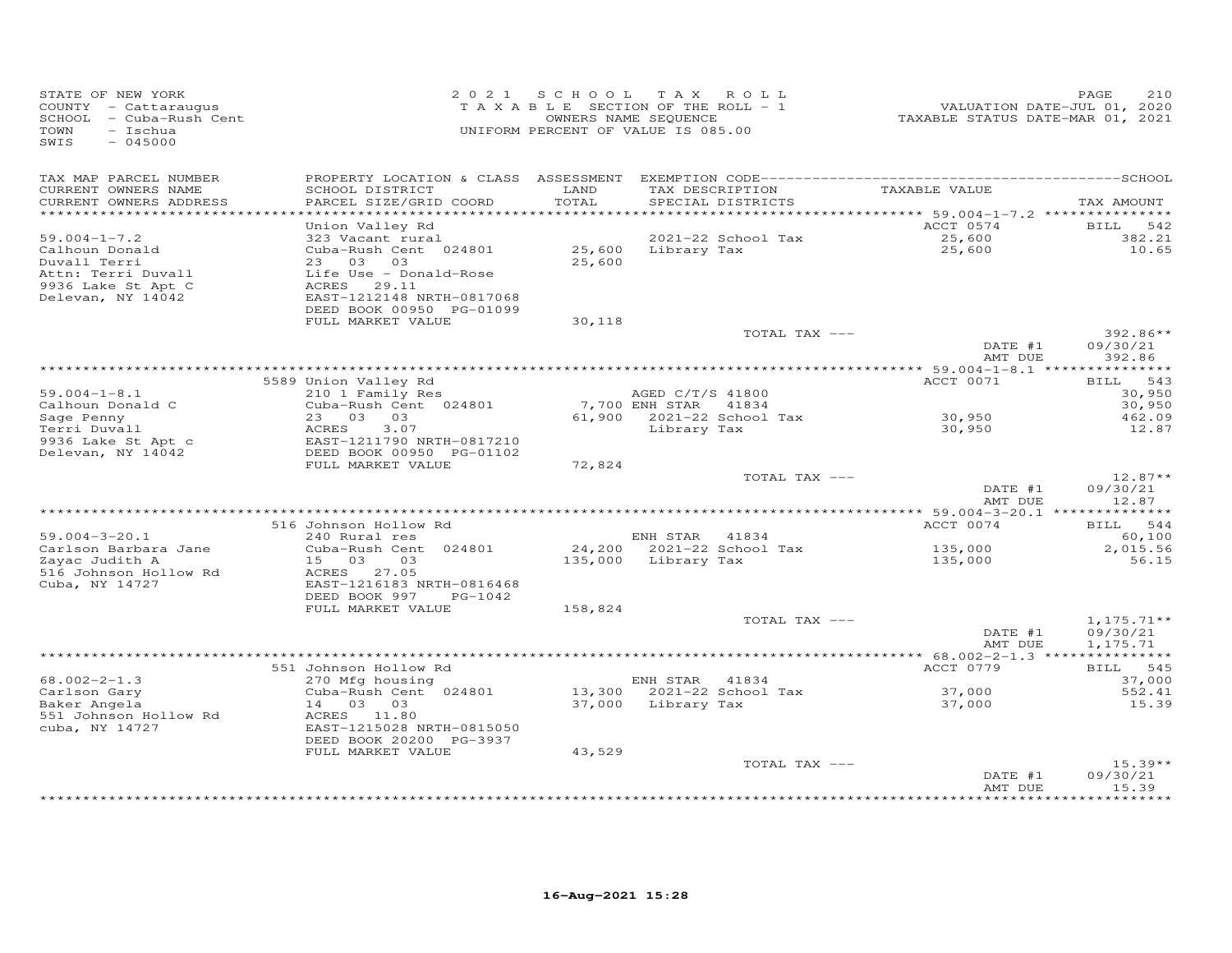| STATE OF NEW YORK<br>COUNTY - Cattaraugus<br>SCHOOL - Cuba-Rush Cent<br>TOWN<br>- Ischua<br>SWIS<br>$-045000$ |                                                                                                                           |                  | 2021 SCHOOL TAX ROLL<br>TAXABLE SECTION OF THE ROLL - 1<br>OWNERS NAME SEQUENCE<br>UNIFORM PERCENT OF VALUE IS 085.00 | VALUATION DATE-JUL 01, 2020<br>TAXABLE STATUS DATE-MAR 01, 2021 | PAGE<br>211                          |
|---------------------------------------------------------------------------------------------------------------|---------------------------------------------------------------------------------------------------------------------------|------------------|-----------------------------------------------------------------------------------------------------------------------|-----------------------------------------------------------------|--------------------------------------|
| TAX MAP PARCEL NUMBER                                                                                         |                                                                                                                           |                  |                                                                                                                       | TAXABLE VALUE                                                   |                                      |
| CURRENT OWNERS NAME<br>CURRENT OWNERS ADDRESS<br>**********************                                       | SCHOOL DISTRICT<br>PARCEL SIZE/GRID COORD                                                                                 | LAND<br>TOTAL    | TAX DESCRIPTION<br>SPECIAL DISTRICTS                                                                                  |                                                                 | TAX AMOUNT                           |
|                                                                                                               | 651 Kinney Hollow Rd                                                                                                      |                  |                                                                                                                       | ACCT 0881                                                       | 546<br><b>BILL</b>                   |
| $68.002 - 1 - 10.5$                                                                                           | 240 Rural res                                                                                                             |                  | BAS STAR 41854                                                                                                        |                                                                 | 25,500                               |
| Caster Richard L                                                                                              | Cuba-Rush Cent 024801                                                                                                     |                  | 77,600 2021-22 School Tax                                                                                             | 159,200                                                         | 2,376.87                             |
| Caster Linda                                                                                                  | 21<br>03 03                                                                                                               |                  | 159,200 Library Tax                                                                                                   | 159,200                                                         | 66.22                                |
| 651 Kinney Hollow Rd<br>Cuba, NY 14727                                                                        | 68.002-1-10.1 & 10<br>comb<br>comb 68.002-1-10.7<br>ACRES 121.75<br>EAST-1213118 NRTH-0809967<br>DEED BOOK 01007 PG-01148 |                  |                                                                                                                       |                                                                 |                                      |
|                                                                                                               | FULL MARKET VALUE                                                                                                         | 187,294          |                                                                                                                       |                                                                 |                                      |
|                                                                                                               |                                                                                                                           |                  | TOTAL TAX ---                                                                                                         | DATE #1<br>AMT DUE                                              | $2,062.37**$<br>09/30/21<br>2,062.37 |
|                                                                                                               |                                                                                                                           |                  |                                                                                                                       |                                                                 |                                      |
|                                                                                                               | 1018 Yankee Rd                                                                                                            |                  |                                                                                                                       | ACCT 0073                                                       | BILL 547                             |
| $59.003 - 1 - 17.1$                                                                                           | 210 1 Family Res                                                                                                          |                  | BAS STAR 41854                                                                                                        |                                                                 | 25,500                               |
| Childs Michael<br>Huebner JoAnn                                                                               | Cuba-Rush Cent 024801<br>32 03 03                                                                                         |                  | 9,000 2021-22 School Tax<br>46,500 Library Tax                                                                        | 46,500<br>46,500                                                | 694.25<br>19.34                      |
| 1018 Yankee Rd                                                                                                | 6.00<br>ACRES                                                                                                             |                  |                                                                                                                       |                                                                 |                                      |
| Cuba, NY 14727                                                                                                | EAST-1209045 NRTH-0820151                                                                                                 |                  |                                                                                                                       |                                                                 |                                      |
|                                                                                                               | DEED BOOK 1025 PG-799                                                                                                     |                  |                                                                                                                       |                                                                 |                                      |
|                                                                                                               | FULL MARKET VALUE                                                                                                         | 54,706           |                                                                                                                       |                                                                 |                                      |
|                                                                                                               |                                                                                                                           |                  | TOTAL TAX ---                                                                                                         | DATE #1                                                         | 332.87**<br>09/30/21                 |
|                                                                                                               |                                                                                                                           |                  |                                                                                                                       | AMT DUE                                                         | 332.87                               |
|                                                                                                               |                                                                                                                           |                  |                                                                                                                       |                                                                 |                                      |
|                                                                                                               | Burt Hill Rd                                                                                                              |                  |                                                                                                                       | ACCT 0139                                                       | BILL<br>548                          |
| $68.002 - 2 - 6.1$                                                                                            | 323 Vacant rural                                                                                                          |                  | 2021-22 School Tax                                                                                                    | 33,000                                                          | 492.69                               |
| Chuba Brian<br>1577 S Bendln                                                                                  | Cuba-Rush Cent 024801<br>13 03 03                                                                                         | 33,000<br>33,000 | Library Tax                                                                                                           | 33,000                                                          | 13.73                                |
| Lakeview, NY 14085                                                                                            | ACRES 40.20                                                                                                               |                  |                                                                                                                       |                                                                 |                                      |
|                                                                                                               | EAST-1219812 NRTH-0814344                                                                                                 |                  |                                                                                                                       |                                                                 |                                      |
|                                                                                                               | DEED BOOK 18991 PG-5003                                                                                                   |                  |                                                                                                                       |                                                                 |                                      |
|                                                                                                               | FULL MARKET VALUE                                                                                                         | 38,824           |                                                                                                                       |                                                                 |                                      |
|                                                                                                               |                                                                                                                           |                  | TOTAL TAX ---                                                                                                         | DATE #1<br>AMT DUE                                              | $506.42**$<br>09/30/21<br>506.42     |
|                                                                                                               |                                                                                                                           |                  |                                                                                                                       |                                                                 |                                      |
|                                                                                                               | 5287 Burt Rd                                                                                                              |                  |                                                                                                                       | ACCT 0819                                                       | 549<br><b>BILL</b>                   |
| $68.002 - 2 - 6.4$<br>Chuba Brian                                                                             | 260 Seasonal res                                                                                                          |                  | 2021-22 School Tax                                                                                                    | 37,000                                                          | 552.41                               |
| 1577 S Bendln Rd                                                                                              | Cuba-Rush Cent 024801<br>06 03 03                                                                                         | 14,400<br>37,000 | Library Tax                                                                                                           | 37,000                                                          | 15.39                                |
| Lakewood, NY 14085                                                                                            | ACRES 13.20                                                                                                               |                  |                                                                                                                       |                                                                 |                                      |
|                                                                                                               | EAST-1219138 NRTH-0813826                                                                                                 |                  |                                                                                                                       |                                                                 |                                      |
|                                                                                                               | DEED BOOK 18874 PG-5001                                                                                                   |                  |                                                                                                                       |                                                                 |                                      |
|                                                                                                               | FULL MARKET VALUE                                                                                                         | 43,529           |                                                                                                                       |                                                                 |                                      |
|                                                                                                               |                                                                                                                           |                  | TOTAL TAX ---                                                                                                         | DATE #1                                                         | $567.80**$<br>09/30/21               |
|                                                                                                               |                                                                                                                           |                  |                                                                                                                       | AMT DUE                                                         | 567.80                               |
|                                                                                                               |                                                                                                                           |                  |                                                                                                                       |                                                                 | ********                             |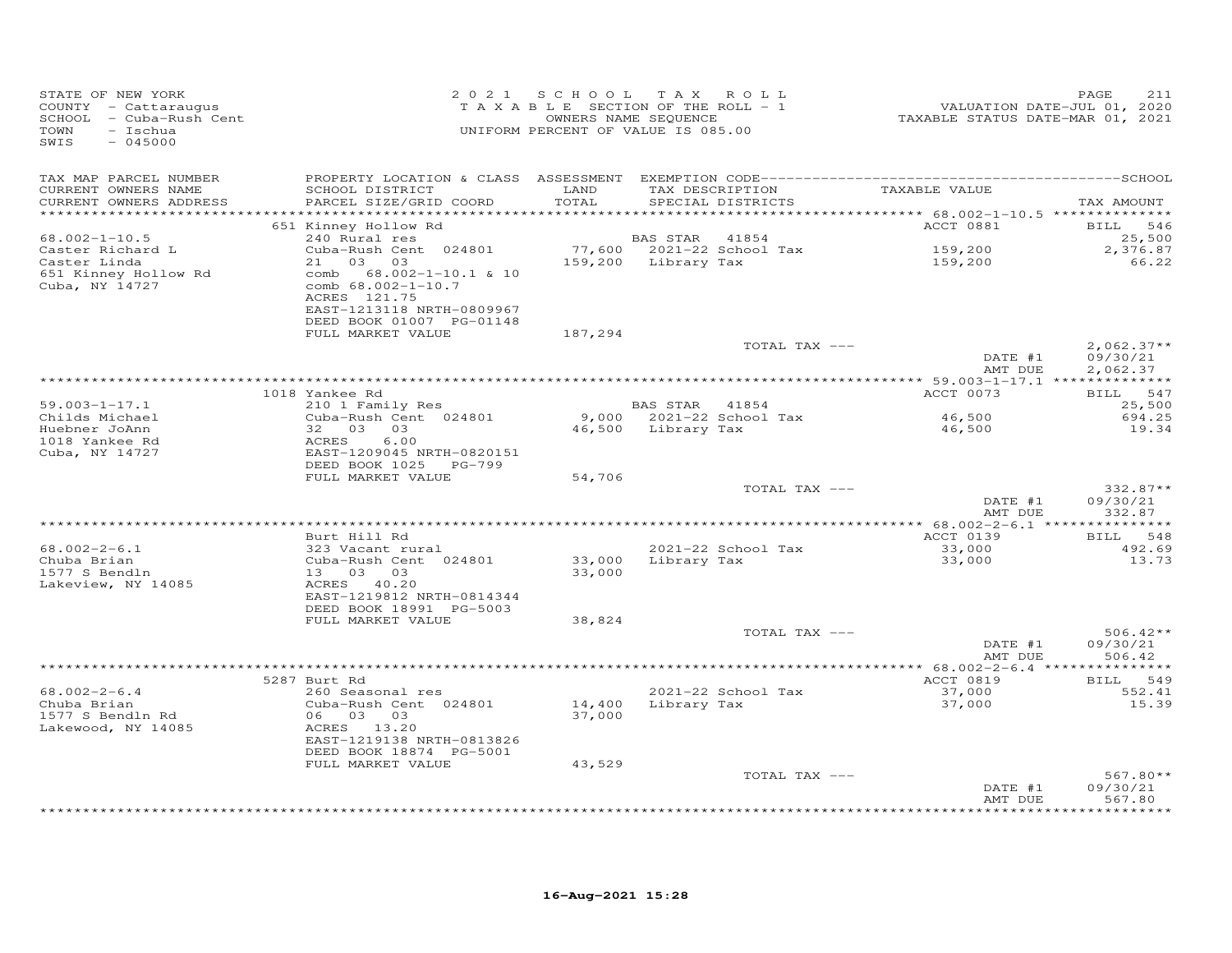| STATE OF NEW YORK<br>COUNTY - Cattaraugus<br>SCHOOL<br>- Cuba-Rush Cent<br>$-$ Ischua<br>TOWN<br>SWIS<br>$-045000$ | 2 0 2 1                                                                                         | S C H O O L<br>OWNERS NAME SEQUENCE | TAX ROLL<br>TAXABLE SECTION OF THE ROLL - 1<br>UNIFORM PERCENT OF VALUE IS 085.00 | VALUATION DATE-JUL 01, 2020<br>TAXABLE STATUS DATE-MAR 01, 2021 | PAGE<br>212                          |
|--------------------------------------------------------------------------------------------------------------------|-------------------------------------------------------------------------------------------------|-------------------------------------|-----------------------------------------------------------------------------------|-----------------------------------------------------------------|--------------------------------------|
| TAX MAP PARCEL NUMBER<br>CURRENT OWNERS NAME                                                                       | SCHOOL DISTRICT                                                                                 | LAND                                | TAX DESCRIPTION                                                                   | TAXABLE VALUE                                                   |                                      |
| CURRENT OWNERS ADDRESS<br>***********************                                                                  | PARCEL SIZE/GRID COORD                                                                          | TOTAL                               | SPECIAL DISTRICTS                                                                 |                                                                 | TAX AMOUNT                           |
|                                                                                                                    | 311 Munger Hollow Rd                                                                            |                                     |                                                                                   | ACCT 0046                                                       | 550<br>BILL                          |
| $59.004 - 3 - 4.1$                                                                                                 | 210 1 Family Res                                                                                |                                     | <b>BAS STAR</b><br>41854                                                          |                                                                 | 25,500                               |
| Clayson Christopher J                                                                                              | Cuba-Rush Cent 024801                                                                           |                                     | 44,300 2021-22 School Tax                                                         | 135,000                                                         | 2,015.56                             |
| Clayson Kelly<br>311 Munger Hollow<br>Cuba, NY 14727                                                               | 15 03 03<br>Ff 970.00<br>ACRES<br>59.20<br>EAST-1216408 NRTH-0818538<br>DEED BOOK 12819 PG-4002 |                                     | 135,000 Library Tax                                                               | 135,000                                                         | 56.15                                |
|                                                                                                                    | FULL MARKET VALUE                                                                               | 158,824                             |                                                                                   |                                                                 |                                      |
|                                                                                                                    |                                                                                                 |                                     | TOTAL TAX ---                                                                     | DATE #1<br>AMT DUE                                              | $1,690.99**$<br>09/30/21<br>1,690.99 |
|                                                                                                                    | ****************                                                                                |                                     | *************************************                                             | *********** 59.004-2-29.2 **************                        |                                      |
| $59.004 - 2 - 29.2$                                                                                                | 346 Munger Hollow Rd<br>270 Mfg housing                                                         |                                     | AG DISTOUT 41730                                                                  | ACCT 0713                                                       | BILL 551<br>385                      |
| Clayson Eric E                                                                                                     | Cuba-Rush Cent 024801                                                                           |                                     | 7,800 BAS STAR<br>41854                                                           |                                                                 | 25,500                               |
| Clayson Diane S                                                                                                    | 16 03<br>03                                                                                     |                                     | 77,000 2021-22 School Tax                                                         | 76,615                                                          | 1,143.87                             |
| 346 Munger Hollow Rd<br>Cuba, NY 14727                                                                             | 59.004-2-33 combined<br>59.004-2-34 combined<br>ACRES<br>4.48                                   |                                     | Library Tax                                                                       | 76,615                                                          | 31.87                                |
| MAY BE SUBJECT TO PAYMENT<br>UNDER AGDIST LAW TIL 2028                                                             | EAST-1215940 NRTH-0820204<br>DEED BOOK 00927 PG-00562                                           |                                     |                                                                                   |                                                                 |                                      |
|                                                                                                                    | FULL MARKET VALUE                                                                               | 90,588                              | TOTAL TAX ---                                                                     |                                                                 | $795.02**$                           |
|                                                                                                                    |                                                                                                 |                                     | ********************************                                                  | DATE #1<br>AMT DUE                                              | 09/30/21<br>795.02                   |
|                                                                                                                    | 300 Yankee Rd                                                                                   |                                     |                                                                                   | ***** 59.004-2-32 ***<br>ACCT 0108                              | BILL 552                             |
| $59.004 - 2 - 32$                                                                                                  | 270 Mfg housing                                                                                 |                                     | 2021-22 School Tax                                                                | 18,000                                                          | 268.74                               |
| Clayson Lanny E<br>Clayson Marie A<br>300 Yankee Hill Road                                                         | Cuba-Rush Cent 024801<br>16 03<br>03<br>ACRES<br>3.99                                           | 7,400<br>18,000                     | Library Tax                                                                       | 18,000                                                          | 7.49                                 |
| Cuba, NY 14727                                                                                                     | EAST-1217009 NRTH-0821392<br>DEED BOOK 2020 PG-11759                                            |                                     |                                                                                   |                                                                 |                                      |
|                                                                                                                    | FULL MARKET VALUE                                                                               | 21,176                              | TOTAL TAX ---                                                                     |                                                                 | $276.23**$                           |
|                                                                                                                    |                                                                                                 |                                     |                                                                                   | DATE #1<br>AMT DUE                                              | 09/30/21<br>276.23                   |
|                                                                                                                    |                                                                                                 |                                     | ****************                                                                  | *** 59.004-2-29.4 **************                                |                                      |
|                                                                                                                    | Yankee Hill Rd                                                                                  |                                     |                                                                                   | ACCT 0840                                                       | <b>BILL</b><br>553                   |
| $59.004 - 2 - 29.4$<br>Clayson Larry C.<br>PO Box 251<br>Friendship, NY 14739                                      | 314 Rural vac<10<br>Cuba-Rush Cent 024801<br>16 03<br>03<br>3.30<br>ACRES                       | 6,800<br>6,800                      | 2021-22 School Tax<br>Library Tax                                                 | 6,800<br>6,800                                                  | 101.52<br>2.83                       |
|                                                                                                                    | EAST-1214869 NRTH-0820493<br>DEED BOOK 23530 PG-8001                                            |                                     |                                                                                   |                                                                 |                                      |
|                                                                                                                    | FULL MARKET VALUE                                                                               | 8,000                               | TOTAL TAX ---                                                                     |                                                                 | $104.35**$                           |
|                                                                                                                    |                                                                                                 |                                     |                                                                                   | DATE #1<br>AMT DUE                                              | 09/30/21<br>104.35                   |
|                                                                                                                    |                                                                                                 |                                     |                                                                                   |                                                                 | ********                             |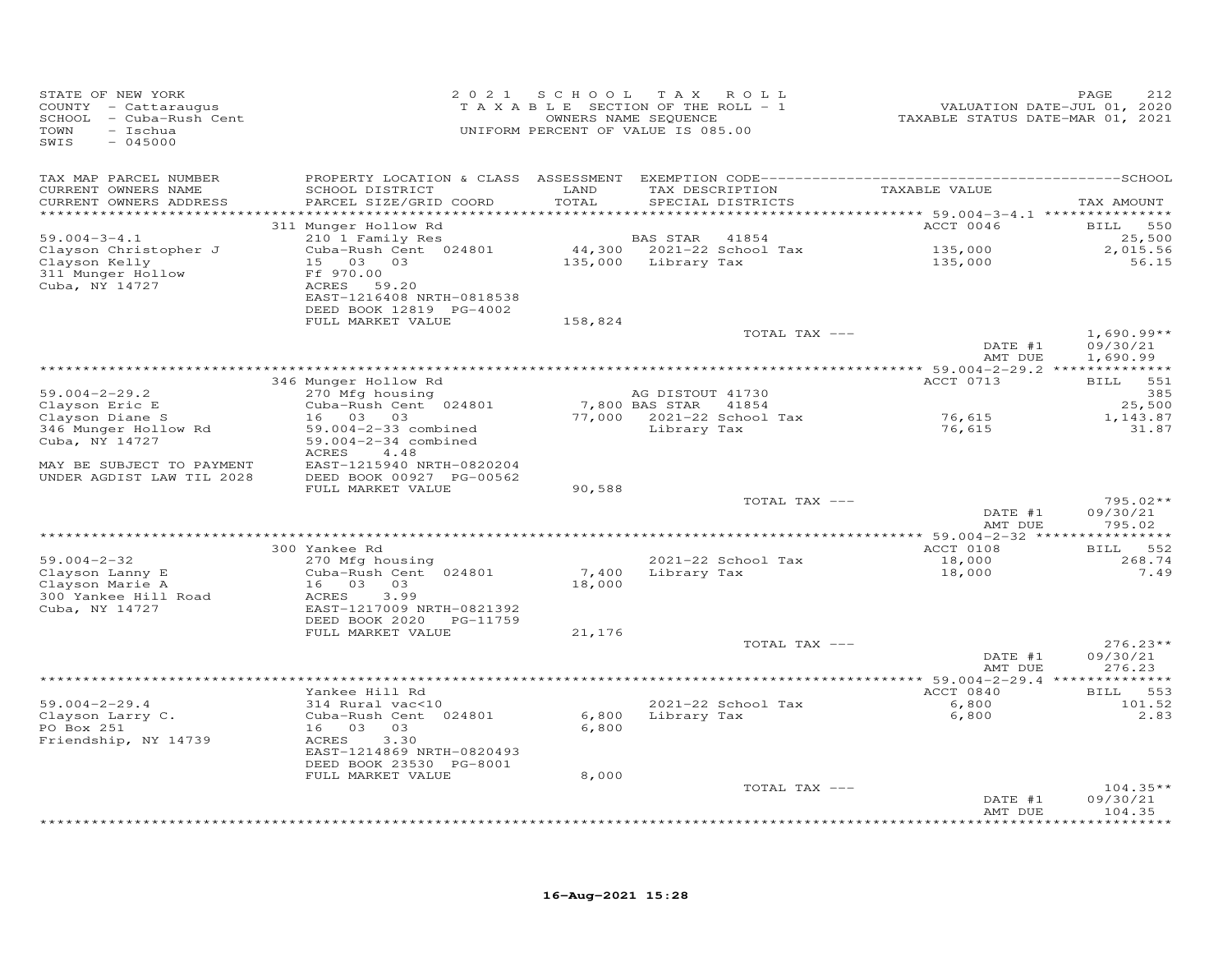| STATE OF NEW YORK<br>COUNTY - Cattaraugus<br>SCHOOL - Cuba-Rush Cent<br>- Ischua<br>TOWN<br>$-045000$<br>SWIS |                                              | 2021 SCHOOL   | T A X<br>ROLL<br>TAXABLE SECTION OF THE ROLL - 1<br>OWNERS NAME SEQUENCE<br>UNIFORM PERCENT OF VALUE IS 085.00 | TAXABLE STATUS DATE-MAR 01, 2021 | PAGE<br>213<br>VALUATION DATE-JUL 01, 2020 |
|---------------------------------------------------------------------------------------------------------------|----------------------------------------------|---------------|----------------------------------------------------------------------------------------------------------------|----------------------------------|--------------------------------------------|
| TAX MAP PARCEL NUMBER                                                                                         |                                              |               |                                                                                                                |                                  |                                            |
| CURRENT OWNERS NAME<br>CURRENT OWNERS ADDRESS                                                                 | SCHOOL DISTRICT<br>PARCEL SIZE/GRID COORD    | LAND<br>TOTAL | TAX DESCRIPTION<br>SPECIAL DISTRICTS                                                                           | TAXABLE VALUE                    | TAX AMOUNT                                 |
|                                                                                                               |                                              |               |                                                                                                                |                                  |                                            |
|                                                                                                               | 338 Yankee Rd                                |               |                                                                                                                | ACCT 0107                        | BILL 554                                   |
| $59.004 - 2 - 29.1$                                                                                           | 240 Rural res                                |               | <b>BAS STAR</b><br>41854                                                                                       |                                  | 25,500                                     |
| Clayson, Virginia LU Clayson, Cuba-Rush Cent 024801                                                           |                                              |               | 47,500 2021-22 School Tax                                                                                      | 95,000                           | 1,418.36                                   |
| Clayson Larry Craig<br>338 Yankee Hill Road                                                                   | 16 03 03<br>ACRES 65.10                      |               | 95,000 Library Tax                                                                                             | 95,000                           | 39.51                                      |
| Cuba, NY 14727                                                                                                | EAST-1216972 NRTH-0820745                    |               |                                                                                                                |                                  |                                            |
|                                                                                                               | DEED BOOK 27227 PG-2001                      |               |                                                                                                                |                                  |                                            |
|                                                                                                               | FULL MARKET VALUE                            | 111,765       |                                                                                                                |                                  |                                            |
|                                                                                                               |                                              |               | TOTAL TAX ---                                                                                                  | DATE #1                          | $1,077.15**$<br>09/30/21                   |
|                                                                                                               |                                              |               |                                                                                                                | AMT DUE                          | 1,077.15                                   |
|                                                                                                               |                                              |               |                                                                                                                |                                  |                                            |
| $68.002 - 2 - 14.2$                                                                                           | 5138 Burt Hill Rd                            |               |                                                                                                                | ACCT 0598                        | 555<br>BILL                                |
| Colangelo Heather'                                                                                            | 270 Mfg housing<br>Cuba-Rush Cent 024801     | 25,400        | 2021-22 School Tax<br>Library Tax                                                                              | 61,500<br>61,500                 | 918.20<br>25.58                            |
| Zajac David & Frank                                                                                           | 05/13 03 03                                  | 61,500        |                                                                                                                |                                  |                                            |
| 2759 Welch Ave                                                                                                | ACRES 28.80                                  |               |                                                                                                                |                                  |                                            |
| Niagara Falls, NY 14303                                                                                       | EAST-1219046 NRTH-0810389                    |               |                                                                                                                |                                  |                                            |
|                                                                                                               | DEED BOOK 15183 PG-5001<br>FULL MARKET VALUE | 72,353        |                                                                                                                |                                  |                                            |
|                                                                                                               |                                              |               | TOTAL TAX ---                                                                                                  |                                  | $943.78**$                                 |
|                                                                                                               |                                              |               |                                                                                                                | DATE #1<br>AMT DUE               | 09/30/21<br>943.78                         |
|                                                                                                               |                                              |               |                                                                                                                |                                  |                                            |
|                                                                                                               | 929 Carpenter Hill Rd                        |               |                                                                                                                | ACCT 0419                        | 556<br>BILL                                |
| $59.003 - 1 - 12$<br>Cole Patricia                                                                            | 270 Mfg housing<br>Cuba-Rush Cent 024801     | 6,500         | 2021-22 School Tax<br>Library Tax                                                                              | 38,900<br>38,900                 | 580.78<br>16.18                            |
| Cole Kimberly A.                                                                                              | 32 03 04                                     | 38,900        |                                                                                                                |                                  |                                            |
| 929 Carpenter Hill Rd.                                                                                        | 2.82<br>ACRES                                |               |                                                                                                                |                                  |                                            |
| Cuba, NY 14727                                                                                                | EAST-1210169 NRTH-0823752                    |               |                                                                                                                |                                  |                                            |
|                                                                                                               | DEED BOOK 20190 PG-7226<br>FULL MARKET VALUE | 45,765        |                                                                                                                |                                  |                                            |
|                                                                                                               |                                              |               | TOTAL TAX ---                                                                                                  |                                  | $596.96**$                                 |
|                                                                                                               |                                              |               |                                                                                                                | DATE #1                          | 09/30/21                                   |
|                                                                                                               |                                              |               |                                                                                                                | AMT DUE                          | 596.96                                     |
|                                                                                                               |                                              |               |                                                                                                                |                                  |                                            |
| $59.004 - 3 - 21.711$                                                                                         | 220 West Shore Rd<br>210 1 Family Res        |               | 2021-22 School Tax                                                                                             | ACCT 0357<br>200,000             | BILL 557<br>2,986.01                       |
| Crandall Gary                                                                                                 | Cuba-Rush Cent 024801                        | $\circ$       | Library Tax                                                                                                    | 200,000                          | 83.19                                      |
| Crandall Debbie                                                                                               | 00 03<br>03                                  | 200,000       |                                                                                                                |                                  |                                            |
| 503 Ridgeview Dr                                                                                              | EAST-1221650 NRTH-0813047                    |               |                                                                                                                |                                  |                                            |
| Murphy, TX 57094                                                                                              | DEED BOOK 1000 PG-10000<br>FULL MARKET VALUE | 235,294       |                                                                                                                |                                  |                                            |
|                                                                                                               |                                              |               | TOTAL TAX ---                                                                                                  |                                  | $3,069.20**$                               |
|                                                                                                               |                                              |               |                                                                                                                | DATE #1                          | 09/30/21                                   |
|                                                                                                               |                                              |               |                                                                                                                | AMT DUE                          | 3,069.20                                   |
|                                                                                                               |                                              |               |                                                                                                                | * * * * * * * * * * * * * * *    | ***********                                |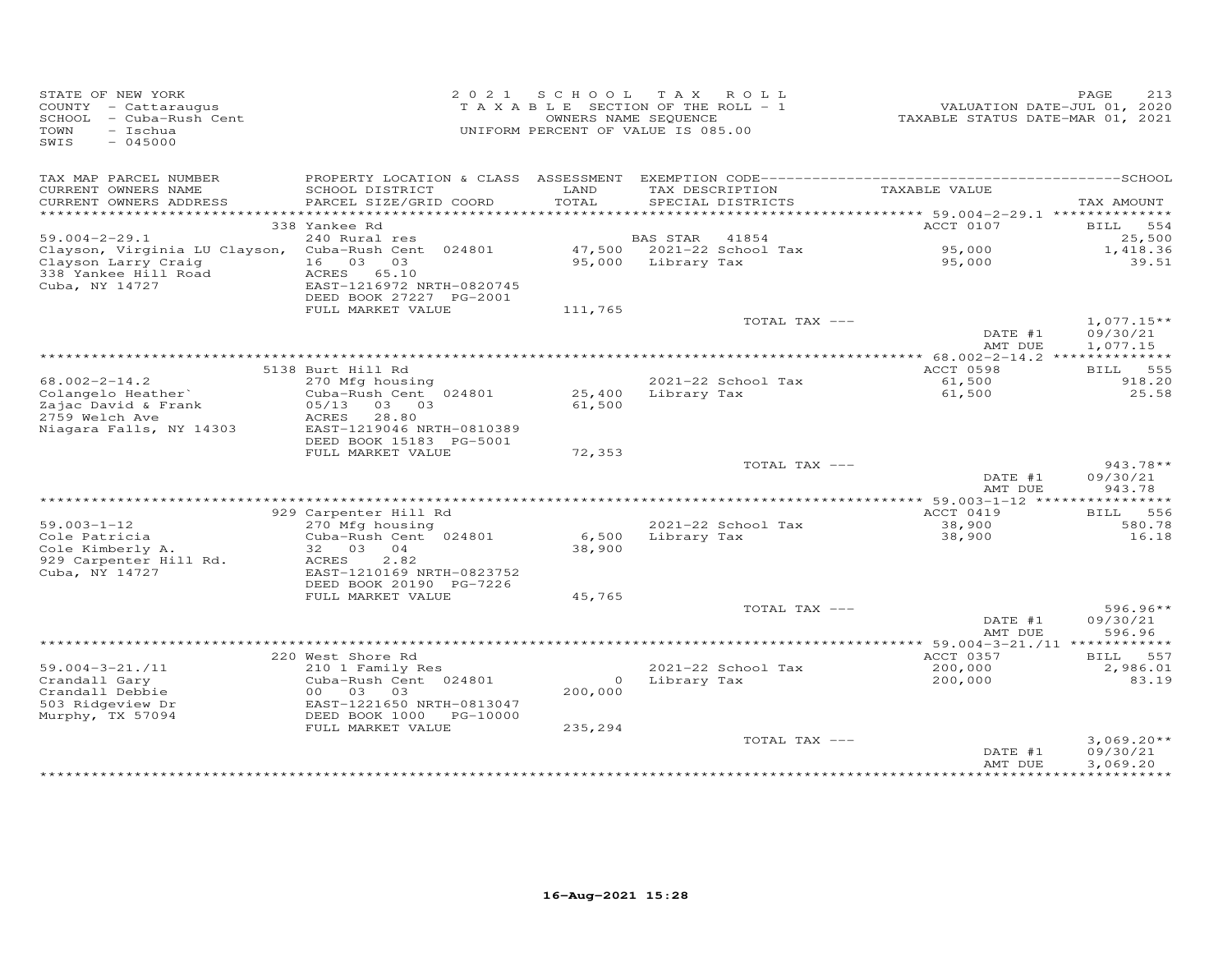| STATE OF NEW YORK<br>COUNTY - Cattaraugus<br>SCHOOL - Cuba-Rush Cent<br>TOWN<br>- Ischua<br>$-045000$<br>SWIS |                                                                                                                                          |                  | 2021 SCHOOL TAX ROLL<br>TAXABLE SECTION OF THE ROLL - 1<br>OWNERS NAME SEQUENCE<br>UNIFORM PERCENT OF VALUE IS 085.00 | VALUATION DATE-JUL 01, 2020<br>TAXABLE STATUS DATE-MAR 01, 2021 | 214<br>PAGE                          |
|---------------------------------------------------------------------------------------------------------------|------------------------------------------------------------------------------------------------------------------------------------------|------------------|-----------------------------------------------------------------------------------------------------------------------|-----------------------------------------------------------------|--------------------------------------|
| TAX MAP PARCEL NUMBER<br>CURRENT OWNERS NAME<br>CURRENT OWNERS ADDRESS                                        | SCHOOL DISTRICT<br>PARCEL SIZE/GRID COORD                                                                                                | LAND<br>TOTAL    | TAX DESCRIPTION<br>SPECIAL DISTRICTS                                                                                  | TAXABLE VALUE                                                   | TAX AMOUNT                           |
| ***********************                                                                                       |                                                                                                                                          |                  |                                                                                                                       |                                                                 |                                      |
| $68.002 - 2 - 4.1$                                                                                            | Johnson Hollow Rd<br>323 Vacant rural                                                                                                    |                  | 2021-22 School Tax                                                                                                    | ACCT 0439                                                       | BILL<br>558<br>226.94                |
| Crosby John M<br>Crosby Donna L<br>209 Johnson Hollow Rd<br>Cuba, NY 14727                                    | Cuba-Rush Cent 024801<br>06 03 03<br>ACRES 14.35 BANK<br>032<br>EAST-1218942 NRTH-0815428<br>DEED BOOK 18757 PG-6003                     | 15,200           | 15,200 Library Tax                                                                                                    | 15,200<br>15,200                                                | 6.32                                 |
|                                                                                                               | FULL MARKET VALUE                                                                                                                        | 17,882           |                                                                                                                       |                                                                 |                                      |
|                                                                                                               |                                                                                                                                          |                  | TOTAL TAX ---                                                                                                         | DATE #1                                                         | $233.26**$<br>09/30/21               |
|                                                                                                               |                                                                                                                                          |                  |                                                                                                                       | AMT DUE                                                         | 233.26                               |
|                                                                                                               | Johnson Hollow Rd                                                                                                                        |                  |                                                                                                                       | ACCT 0629                                                       | <b>BILL</b><br>559                   |
| $68.002 - 2 - 4.3$<br>Crosby John M<br>Crosby Donna L<br>209 Johnson Hollow Rd<br>Cuba, NY 14727              | 323 Vacant rural<br>Cuba-Rush Cent 024801<br>06 03 03<br>ACRES 22.10 BANK<br>032<br>EAST-1219802 NRTH-0815330                            | 20,700           | 2021-22 School Tax<br>20,700 Library Tax                                                                              | 20,700<br>20,700                                                | 309.05<br>8.61                       |
|                                                                                                               | DEED BOOK 18757 PG-6003                                                                                                                  |                  |                                                                                                                       |                                                                 |                                      |
|                                                                                                               | FULL MARKET VALUE                                                                                                                        | 24,353           |                                                                                                                       |                                                                 |                                      |
|                                                                                                               |                                                                                                                                          |                  | TOTAL TAX ---                                                                                                         | DATE #1<br>AMT DUE                                              | $317.66**$<br>09/30/21<br>317.66     |
|                                                                                                               |                                                                                                                                          |                  |                                                                                                                       |                                                                 |                                      |
|                                                                                                               | 209 Johnson Hollow Rd                                                                                                                    |                  |                                                                                                                       | ACCT 0211                                                       | BILL 560                             |
| $68.002 - 2 - 5$<br>Crosby John M                                                                             | 210 1 Family Res<br>Cuba-Rush Cent 024801                                                                                                |                  | BAS STAR 41854<br>6,300 2021-22 School Tax                                                                            | 143,000                                                         | 25,500<br>2,135.00                   |
| Crosby Donna L<br>209 Johnson Hollow Rd<br>Cuba, NY 14727                                                     | 06 03 03<br>2.65 BANK<br>ACRES<br>032<br>EAST-1219964 NRTH-0815666<br>DEED BOOK 18757 PG-6003                                            |                  | 143,000 Library Tax                                                                                                   | 143,000                                                         | 59.48                                |
|                                                                                                               | FULL MARKET VALUE                                                                                                                        | 168,235          |                                                                                                                       |                                                                 |                                      |
|                                                                                                               |                                                                                                                                          |                  | TOTAL TAX ---                                                                                                         | DATE #1<br>AMT DUE                                              | $1,813.76**$<br>09/30/21<br>1,813.76 |
|                                                                                                               |                                                                                                                                          |                  |                                                                                                                       | ********** 68.002-2-14.6 **************                         |                                      |
| $68.002 - 2 - 14.6$                                                                                           | 5110 Burt Hill Rd<br>270 Mfg housing                                                                                                     |                  | 2021-22 School Tax                                                                                                    | ACCT 0752<br>35,500                                             | BILL 561<br>530.02                   |
| Danielski Dennis<br>84 King St<br>Depew, NY 14043                                                             | Cuba-Rush Cent 024801<br>05/13<br>03 03<br>16.80<br>ACRES<br>EAST-1219070 NRTH-0809075<br>DEED BOOK 873<br>PG-00514<br>FULL MARKET VALUE | 35,500<br>41,765 | 17,000 Library Tax                                                                                                    | 35,500                                                          | 14.77                                |
|                                                                                                               |                                                                                                                                          |                  | TOTAL TAX ---                                                                                                         | DATE #1<br>AMT DUE                                              | $544.79**$<br>09/30/21<br>544.79     |
|                                                                                                               |                                                                                                                                          |                  |                                                                                                                       |                                                                 |                                      |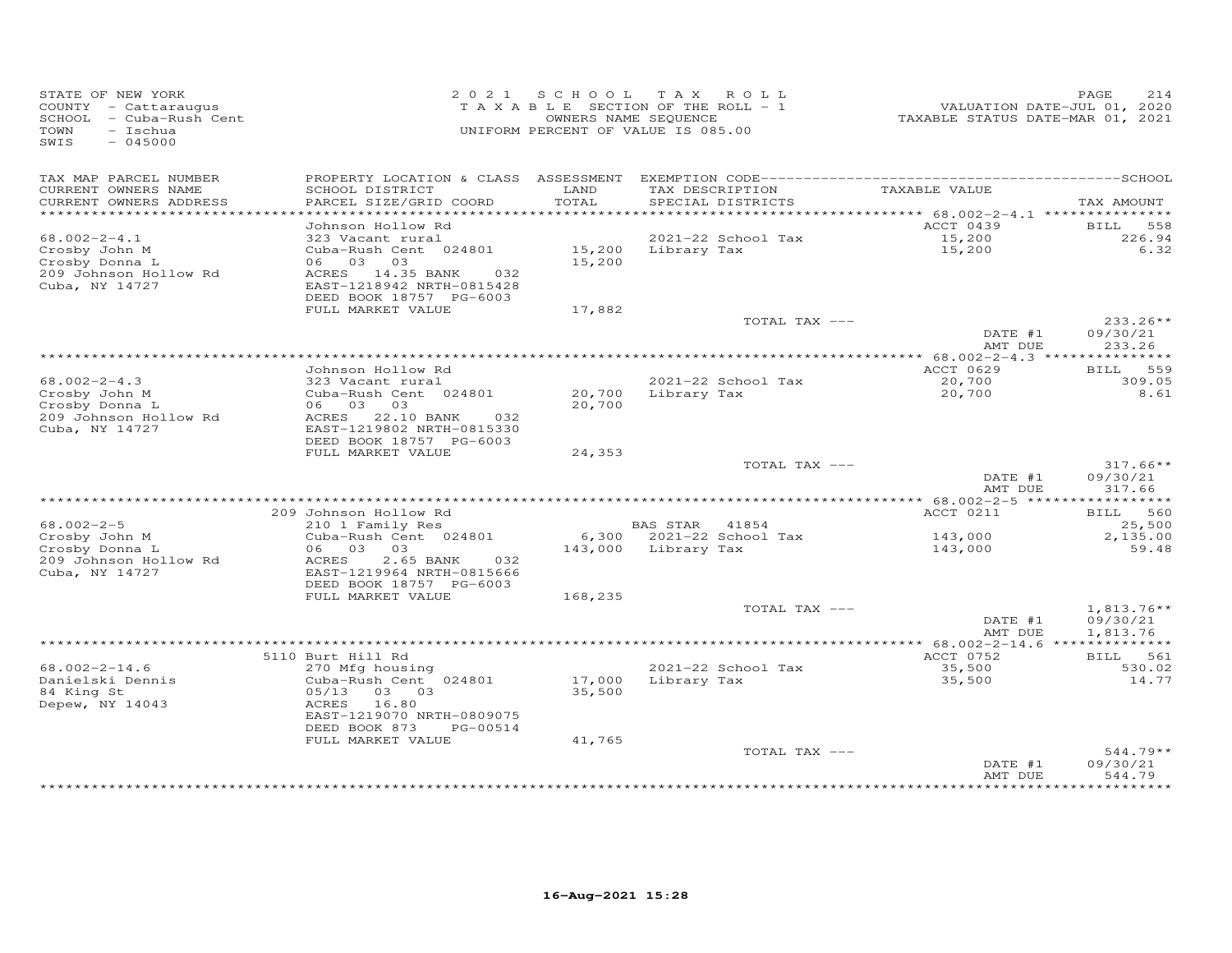| STATE OF NEW YORK<br>COUNTY - Cattaraugus<br>SCHOOL - Cuba-Rush Cent<br>TOWN<br>- Ischua<br>$-045000$<br>SWIS |                                                                                                                                                    | OWNERS NAME SEQUENCE | 2021 SCHOOL TAX ROLL<br>TAXABLE SECTION OF THE ROLL - 1<br>UNIFORM PERCENT OF VALUE IS 085.00 | VALUATION DATE-JUL 01, 2020<br>TAXABLE STATUS DATE-MAR 01, 2021 | PAGE<br>215                          |
|---------------------------------------------------------------------------------------------------------------|----------------------------------------------------------------------------------------------------------------------------------------------------|----------------------|-----------------------------------------------------------------------------------------------|-----------------------------------------------------------------|--------------------------------------|
| TAX MAP PARCEL NUMBER<br>CURRENT OWNERS NAME                                                                  | SCHOOL DISTRICT                                                                                                                                    | LAND                 | TAX DESCRIPTION                                                                               | TAXABLE VALUE                                                   |                                      |
| CURRENT OWNERS ADDRESS<br>******************************                                                      | PARCEL SIZE/GRID COORD                                                                                                                             | TOTAL                | SPECIAL DISTRICTS                                                                             |                                                                 | TAX AMOUNT                           |
|                                                                                                               | Burt Hill Rd                                                                                                                                       |                      |                                                                                               | ACCT 0799                                                       | BILL 562                             |
| $68.002 - 2 - 14.7$                                                                                           | 311 Res vac land                                                                                                                                   |                      | 2021-22 School Tax                                                                            | 9,200                                                           | 137.36                               |
| Danielski Dennis D<br>Danielski Christine<br>84 King St<br>Depew, NY 14043                                    | Cuba-Rush Cent 024801<br>05/13<br>03 03<br>6.30<br>ACRES<br>EAST-1219006 NRTH-0809583<br>DEED BOOK 00932 PG-01113                                  | 9,200                | 9,200 Library Tax                                                                             | 9,200                                                           | 3.83                                 |
|                                                                                                               | FULL MARKET VALUE                                                                                                                                  | 10,824               |                                                                                               |                                                                 |                                      |
|                                                                                                               |                                                                                                                                                    |                      | TOTAL TAX ---                                                                                 | DATE #1                                                         | $141.19**$<br>09/30/21               |
|                                                                                                               |                                                                                                                                                    |                      |                                                                                               | AMT DUE                                                         | 141.19                               |
|                                                                                                               | Burt Rd                                                                                                                                            |                      |                                                                                               | ACCT 0905                                                       | 563<br>BILL                          |
| $68.002 - 2 - 24.6$                                                                                           | 105 Vac farmland                                                                                                                                   |                      | 2021-22 School Tax                                                                            | 25,000                                                          | 373.25                               |
| DAVIS JR. JOHN V.<br>DAVIS PATRICIA K.<br>693 Auburn Ave<br>Buffalo, NY 14222                                 | Cuba-Rush Cent 024801<br>$13 \quad 3 \quad 3$<br>ACRES 28.00<br>EAST-1217928 NRTH-0809226                                                          | 25,000               | 25,000 Library Tax                                                                            | 25,000                                                          | 10.40                                |
|                                                                                                               | DEED BOOK 31045 PG-3001<br>FULL MARKET VALUE                                                                                                       | 29,412               |                                                                                               |                                                                 |                                      |
|                                                                                                               |                                                                                                                                                    |                      | TOTAL TAX ---                                                                                 | DATE #1                                                         | 383.65**<br>09/30/21                 |
|                                                                                                               |                                                                                                                                                    |                      |                                                                                               | AMT DUE                                                         | 383.65                               |
|                                                                                                               | Burt Rd                                                                                                                                            |                      |                                                                                               | ACCT 0906                                                       | 564<br><b>BILL</b>                   |
| $68.002 - 2 - 24.7$                                                                                           | 105 Vac farmland                                                                                                                                   |                      | 2021-22 School Tax                                                                            | 200                                                             | 2.99                                 |
| DAVIS JR. JOHN V.<br>DAVIS PATRICIA K.<br>693 Auburn Ave<br>Buffalo, NY 14222                                 | Cuba-Rush Cent 024801<br>$13 \quad 3 \quad 3$<br>0.75 DPTH 174.00<br>FRNT<br>0.19<br>ACRES<br>EAST-1217122 NRTH-0808364<br>DEED BOOK 31045 PG-3001 | 200                  | 200 Library Tax                                                                               | 200                                                             | 0.08                                 |
|                                                                                                               | FULL MARKET VALUE                                                                                                                                  | 235                  |                                                                                               |                                                                 |                                      |
|                                                                                                               |                                                                                                                                                    |                      | TOTAL TAX ---                                                                                 | DATE #1<br>AMT DUE                                              | $3.07**$<br>09/30/21<br>3.07         |
|                                                                                                               |                                                                                                                                                    |                      |                                                                                               |                                                                 |                                      |
|                                                                                                               | 216 West Shore Rd                                                                                                                                  |                      |                                                                                               | ACCT 0127                                                       | BILL 565                             |
| $59.004 - 3 - 21.77$<br>Davison Daniel                                                                        | 260 Seasonal res<br>Cuba-Rush Cent 024801<br>$00 - 03$                                                                                             |                      | 2021-22 School Tax<br>0 Library Tax                                                           | 88,800<br>88,800                                                | 1,325.79<br>36.94                    |
| Davison Charlene<br>7853 Salt Rising Rd                                                                       | $-03$<br>EAST-1221650 NRTH-0813047                                                                                                                 | 88,800               |                                                                                               |                                                                 |                                      |
| Bolivar, NY 14715                                                                                             | FULL MARKET VALUE                                                                                                                                  | 104,471              |                                                                                               |                                                                 |                                      |
|                                                                                                               |                                                                                                                                                    |                      | TOTAL TAX ---                                                                                 | DATE #1<br>AMT DUE                                              | $1,362.73**$<br>09/30/21<br>1,362.73 |
|                                                                                                               |                                                                                                                                                    |                      |                                                                                               |                                                                 |                                      |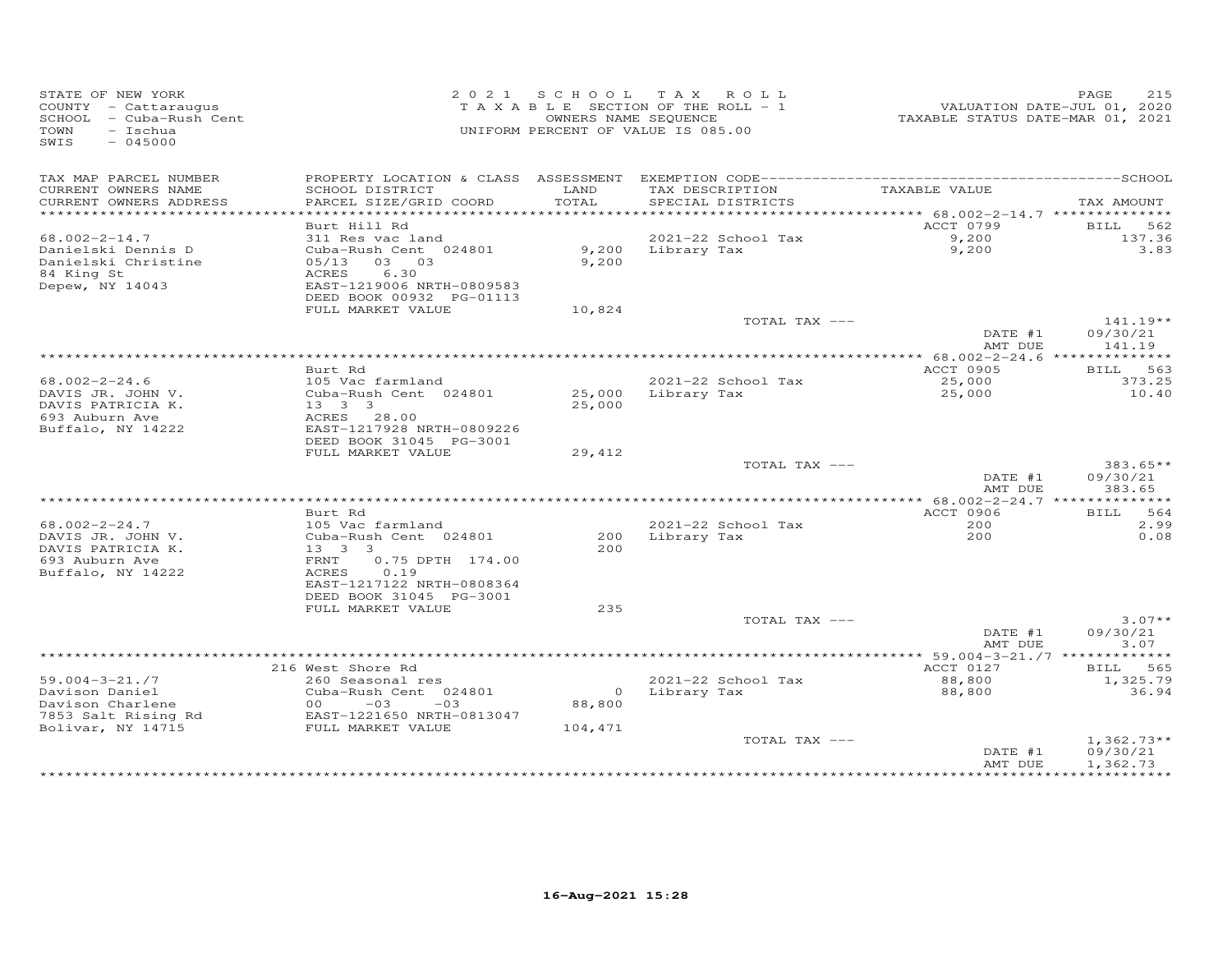| STATE OF NEW YORK<br>COUNTY - Cattaraugus<br>SCHOOL - Cuba-Rush Cent<br>TOWN<br>- Ischua<br>SWIS<br>$-045000$ |                                                                                                                                             | 2021 SCHOOL               | TAX ROLL<br>TAXABLE SECTION OF THE ROLL - 1<br>OWNERS NAME SEQUENCE<br>UNIFORM PERCENT OF VALUE IS 085.00 |                                                         | PAGE<br>216<br>VALUATION DATE-JUL 01, 2020<br>TAXABLE STATUS DATE-MAR 01, 2021 |
|---------------------------------------------------------------------------------------------------------------|---------------------------------------------------------------------------------------------------------------------------------------------|---------------------------|-----------------------------------------------------------------------------------------------------------|---------------------------------------------------------|--------------------------------------------------------------------------------|
| TAX MAP PARCEL NUMBER<br>CURRENT OWNERS NAME<br>CURRENT OWNERS ADDRESS                                        | SCHOOL DISTRICT<br>PARCEL SIZE/GRID COORD                                                                                                   | LAND<br>TOTAL<br>******** | TAX DESCRIPTION<br>SPECIAL DISTRICTS                                                                      | TAXABLE VALUE<br>********* 59.003-1-19.3 ************** | TAX AMOUNT                                                                     |
|                                                                                                               | 1005 Yankee Hill Rd                                                                                                                         |                           |                                                                                                           | ACCT 0814                                               | <b>BILL</b><br>566                                                             |
| $59.003 - 1 - 19.3$<br>Deibler Michael<br>Deibler Jeannette<br>1005 Yankee Hill Rd<br>Cuba, NY 14727          | 210 1 Family Res<br>Cuba-Rush Cent 024801<br>31 03<br>03<br>ACRES<br>9.65 BANK<br>017<br>EAST-1209929 NRTH-0819592<br>DEED BOOK 1005 PG-858 |                           | BAS STAR<br>41854<br>11,700 2021-22 School Tax<br>93,000 Library Tax                                      | 93,000<br>93,000                                        | 25,500<br>1,388.50<br>38.68                                                    |
|                                                                                                               | FULL MARKET VALUE                                                                                                                           | 109,412                   |                                                                                                           |                                                         |                                                                                |
|                                                                                                               |                                                                                                                                             |                           |                                                                                                           | TOTAL TAX ---<br>DATE #1<br>AMT DUE                     | $1,046.46**$<br>09/30/21<br>1,046.46                                           |
|                                                                                                               |                                                                                                                                             |                           |                                                                                                           |                                                         |                                                                                |
| $68.002 - 2 - 2.3$<br>Dembski Michelle R<br>3149 Warwick Ter<br>Hamburg, NY 14075                             | Johnson Hollow Rd<br>323 Vacant rural<br>Cuba-Rush Cent 024801<br>14 03 03<br>FRNT 374.00 DPTH<br>ACRES<br>6.35                             | 9,000<br>9,000            | 2021-22 School Tax<br>Library Tax                                                                         | ACCT 0951<br>9,000<br>9,000                             | <b>BILL</b><br>567<br>134.37<br>3.74                                           |
|                                                                                                               | EAST-1215902 NRTH-0815217<br>DEED BOOK 12183 PG-4001                                                                                        |                           |                                                                                                           |                                                         |                                                                                |
|                                                                                                               | FULL MARKET VALUE                                                                                                                           | 10,588                    |                                                                                                           | TOTAL TAX ---<br>DATE #1<br>AMT DUE                     | $138.11**$<br>09/30/21<br>138.11                                               |
|                                                                                                               |                                                                                                                                             |                           |                                                                                                           |                                                         | **** 68.002-1-10.4 ***************                                             |
|                                                                                                               | 607 Kinney Hollow Rd                                                                                                                        |                           |                                                                                                           | ACCT 0654                                               | 568<br><b>BILL</b>                                                             |
| $68.002 - 1 - 10.4$<br>Demick Sara J<br>2807 Rte 16 N<br>Olean, NY 14760                                      | 270 Mfg housing<br>Cuba-Rush Cent 024801<br>21 03 03<br>Ff 475.00<br>ACRES<br>1.60<br>EAST-1213347 NRTH-0809948                             | 5,500<br>31,000           | 2021-22 School Tax<br>Library Tax                                                                         | 31,000<br>31,000                                        | 462.83<br>12.89                                                                |
|                                                                                                               | DEED BOOK 15441 PG-8002<br>FULL MARKET VALUE                                                                                                | 36,471                    |                                                                                                           |                                                         |                                                                                |
|                                                                                                               |                                                                                                                                             |                           |                                                                                                           | TOTAL TAX ---<br>DATE #1<br>AMT DUE                     | 475.72**<br>09/30/21<br>475.72                                                 |
|                                                                                                               |                                                                                                                                             |                           |                                                                                                           | ** $68.002 - 1 - 1.2$ ***                               | * * * * * * * * * *                                                            |
| $68.002 - 1 - 1.2$<br>Demick William C<br>9 Keller St<br>22<br>03<br>Cuba, NY 14727<br>ACRES                  | 778 Johnson Hollow Rd<br>270 Mfg housing<br>Cuba-Rush Cent 024801<br>03<br>3.25<br>EAST-1211870 NRTH-0814510<br>DEED BOOK 00949 PG-00379    | 6,800<br>61,600           | 2021-22 School Tax<br>Library Tax                                                                         | ACCT 0526<br>61,600<br>61,600                           | BILL 569<br>919.69<br>25.62                                                    |
|                                                                                                               | FULL MARKET VALUE                                                                                                                           | 72,471                    |                                                                                                           | TOTAL TAX ---<br>DATE #1<br>AMT DUE                     | 945.31**<br>09/30/21<br>945.31                                                 |
|                                                                                                               |                                                                                                                                             |                           |                                                                                                           |                                                         |                                                                                |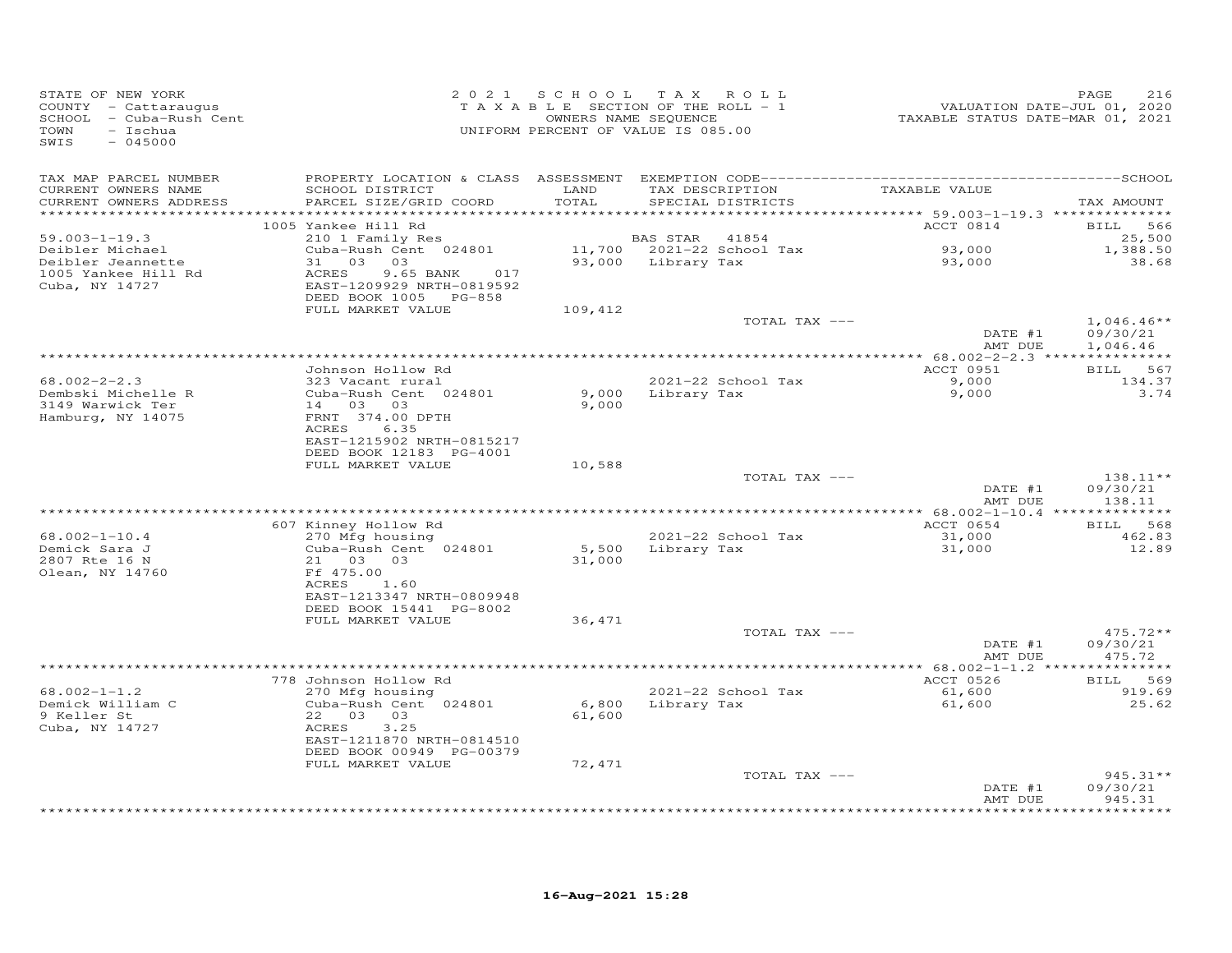| STATE OF NEW YORK<br>COUNTY - Cattaraugus<br>SCHOOL - Cuba-Rush Cent<br>TOWN<br>- Ischua<br>SWIS<br>$-045000$ | 2 0 2 1                                  |         | SCHOOL TAX ROLL<br>TAXABLE SECTION OF THE ROLL - 1<br>OWNERS NAME SEQUENCE<br>UNIFORM PERCENT OF VALUE IS 085.00 | VALUATION DATE-JUL 01, 2020<br>TAXABLE STATUS DATE-MAR 01, 2021 | PAGE<br>217              |
|---------------------------------------------------------------------------------------------------------------|------------------------------------------|---------|------------------------------------------------------------------------------------------------------------------|-----------------------------------------------------------------|--------------------------|
| TAX MAP PARCEL NUMBER<br>CURRENT OWNERS NAME                                                                  | SCHOOL DISTRICT                          | LAND    | TAX DESCRIPTION                                                                                                  | TAXABLE VALUE                                                   |                          |
| CURRENT OWNERS ADDRESS                                                                                        | PARCEL SIZE/GRID COORD                   | TOTAL   | SPECIAL DISTRICTS                                                                                                |                                                                 | TAX AMOUNT               |
|                                                                                                               |                                          |         |                                                                                                                  |                                                                 |                          |
| $59.004 - 2 - 3$                                                                                              | Abbott Rd (Co Rd 24)<br>314 Rural vac<10 |         | 2021-22 School Tax                                                                                               | ACCT 0317<br>5,400                                              | BILL 570<br>80.62        |
| Edwards Beverly A                                                                                             | Cuba-Rush Cent 024801                    |         | 5,400 Library Tax                                                                                                | 5,400                                                           | 2.25                     |
| Edwards Rodney                                                                                                | 16 03 03                                 | 5,400   |                                                                                                                  |                                                                 |                          |
| 7194 Cloverleaf Rd                                                                                            | FRNT 520.00 DPTH 240.00                  |         |                                                                                                                  |                                                                 |                          |
| Belfast, NY 14711                                                                                             | ACRES 1.56<br>EAST-1218304 NRTH-0823369  |         |                                                                                                                  |                                                                 |                          |
|                                                                                                               | DEED BOOK 00946 PG-00112                 |         |                                                                                                                  |                                                                 |                          |
|                                                                                                               | FULL MARKET VALUE                        | 6,353   |                                                                                                                  |                                                                 |                          |
|                                                                                                               |                                          |         | TOTAL TAX ---                                                                                                    |                                                                 | $82.87**$                |
|                                                                                                               |                                          |         |                                                                                                                  | DATE #1<br>AMT DUE                                              | 09/30/21<br>82.87        |
|                                                                                                               |                                          |         |                                                                                                                  |                                                                 |                          |
|                                                                                                               | 282 Yankee Hill Rd                       |         |                                                                                                                  | ACCT 0859                                                       | <b>BILL</b><br>571       |
| $59.004 - 2 - 30.3$                                                                                           | 210 1 Family Res                         |         | AGED S<br>41804                                                                                                  |                                                                 | 34,400                   |
| Edwards Dale R Sr                                                                                             | Cuba-Rush Cent 024801                    |         | 6,800 ENH STAR 41834                                                                                             | 51,600                                                          | 51,600                   |
| Edwards Susan J<br>282 Yankee Hill Rd                                                                         | 16 03 03<br>Ff 280.00                    |         | 86,000 2021-22 School Tax<br>Library Tax                                                                         | 51,600                                                          | 770.39<br>21.46          |
| Cuba, NY 14727                                                                                                | ACRES<br>3.25                            |         |                                                                                                                  |                                                                 |                          |
|                                                                                                               | EAST-1217285 NRTH-0821350                |         |                                                                                                                  |                                                                 |                          |
|                                                                                                               | DEED BOOK 4565 PG-2001                   |         |                                                                                                                  |                                                                 |                          |
|                                                                                                               | FULL MARKET VALUE                        | 101,176 | TOTAL TAX ---                                                                                                    |                                                                 | $21.46**$                |
|                                                                                                               |                                          |         |                                                                                                                  | DATE #1                                                         | 09/30/21                 |
|                                                                                                               |                                          |         |                                                                                                                  | AMT DUE                                                         | 21.46                    |
|                                                                                                               |                                          |         |                                                                                                                  |                                                                 |                          |
| $68.002 - 1 - 10.2$                                                                                           | 699 Kinney Hollow Rd<br>210 1 Family Res |         | BAS STAR 41854                                                                                                   | ACCT 0556                                                       | BILL 572<br>25,500       |
| Edwards Francis R                                                                                             | Cuba-Rush Cent 024801                    |         | 4,900 2021-22 School Tax                                                                                         | 75,000                                                          | 1,119.76                 |
| 699 Kinney Hollow Rd                                                                                          | 21 03 03                                 |         | 75,000 Library Tax                                                                                               | 75,000                                                          | 31.20                    |
| Cuba, NY 14727                                                                                                | FRNT 214.00 DPTH 178.00                  |         |                                                                                                                  |                                                                 |                          |
|                                                                                                               | BANK 017<br>EAST-1212612 NRTH-0811090    |         |                                                                                                                  |                                                                 |                          |
|                                                                                                               | DEED BOOK 14259 PG-2001                  |         |                                                                                                                  |                                                                 |                          |
|                                                                                                               | FULL MARKET VALUE                        | 88,235  |                                                                                                                  |                                                                 |                          |
|                                                                                                               |                                          |         | TOTAL TAX ---                                                                                                    |                                                                 | $770.24**$               |
|                                                                                                               |                                          |         |                                                                                                                  | DATE #1<br>AMT DUE                                              | 09/30/21<br>770.24       |
|                                                                                                               |                                          |         |                                                                                                                  |                                                                 |                          |
|                                                                                                               | 208 Johnson Hollow Rd                    |         |                                                                                                                  | ACCT 0359                                                       | BILL 573                 |
| $59.004 - 3 - 17.1$                                                                                           | 240 Rural res                            |         | BAS STAR 41854                                                                                                   |                                                                 | 25,500                   |
| Emmons Harriet E                                                                                              | Cuba-Rush Cent 024801                    |         | 171,200 2021-22 School Tax                                                                                       | 233,000                                                         | 3,478.71                 |
| Patten Jeffrey L<br>208 Johnson Hollow Rd                                                                     | 06/07/15 03<br>03<br>ACRES 309.85        |         | 233,000 Library Tax                                                                                              | 233,000                                                         | 96.91                    |
| Cuba, NY 14727                                                                                                | EAST-1220003 NRTH-0817429                |         |                                                                                                                  |                                                                 |                          |
|                                                                                                               | DEED BOOK 1032 PG-386                    |         |                                                                                                                  |                                                                 |                          |
|                                                                                                               | FULL MARKET VALUE                        | 274,118 |                                                                                                                  |                                                                 |                          |
|                                                                                                               |                                          |         | TOTAL TAX ---                                                                                                    | DATE #1                                                         | $3,194.90**$<br>09/30/21 |
|                                                                                                               |                                          |         |                                                                                                                  | AMT DUE                                                         | 3,194.90                 |
|                                                                                                               |                                          |         |                                                                                                                  |                                                                 | <b>++++++++++++</b>      |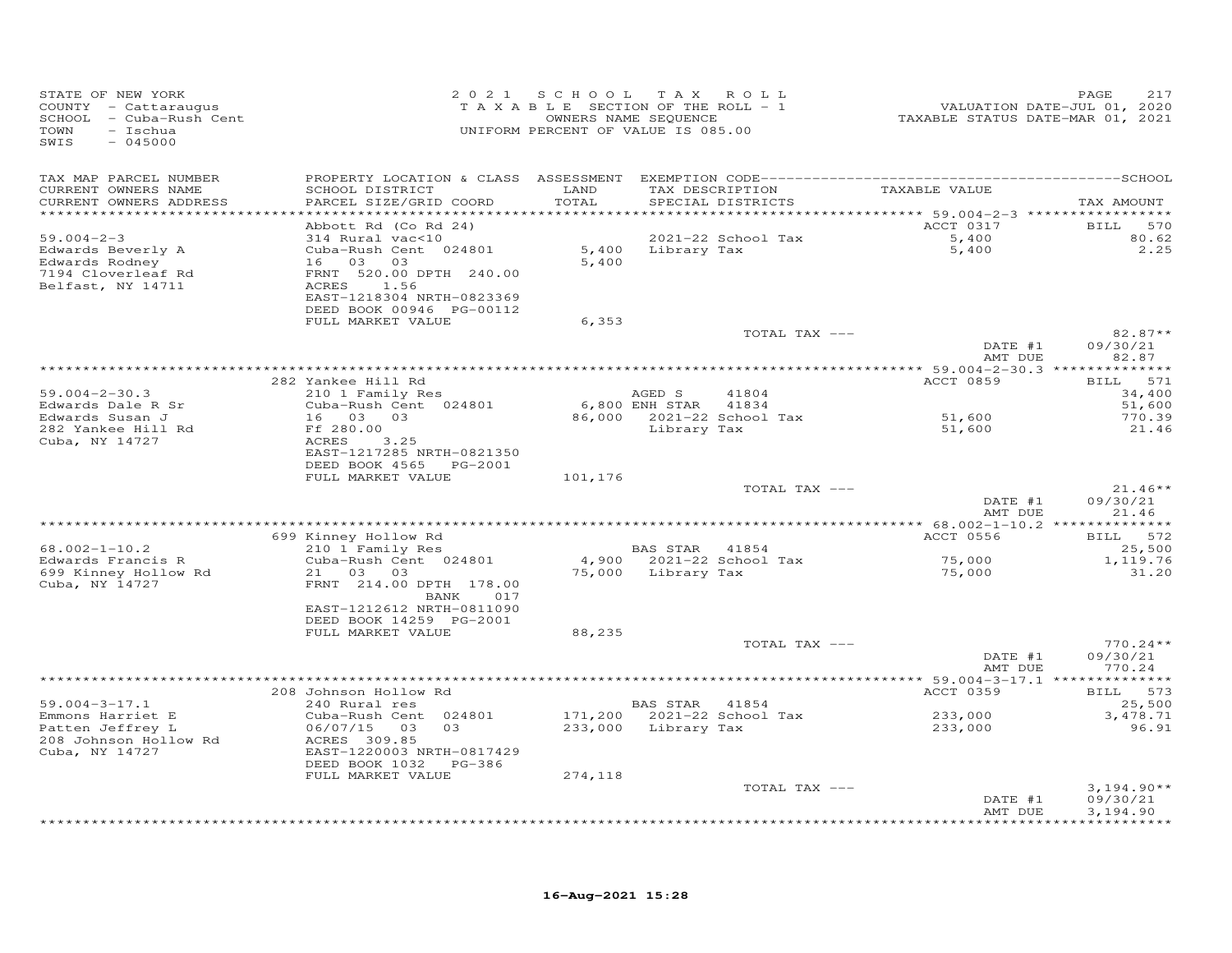| STATE OF NEW YORK<br>COUNTY - Cattaraugus<br>SCHOOL - Cuba-Rush Cent<br>- Ischua<br>TOWN<br>$-045000$<br>SWIS | 2 0 2 1                                                                                                                                                            | SCHOOL<br>TAXABLE SECTION OF THE ROLL - 1<br>OWNERS NAME SEQUENCE<br>UNIFORM PERCENT OF VALUE IS 085.00 | T A X                   | ROLL                                 | VALUATION DATE-JUL 01, 2020<br>TAXABLE STATUS DATE-MAR 01, 2021  | PAGE<br>218                               |
|---------------------------------------------------------------------------------------------------------------|--------------------------------------------------------------------------------------------------------------------------------------------------------------------|---------------------------------------------------------------------------------------------------------|-------------------------|--------------------------------------|------------------------------------------------------------------|-------------------------------------------|
| TAX MAP PARCEL NUMBER<br>CURRENT OWNERS NAME<br>CURRENT OWNERS ADDRESS                                        | SCHOOL DISTRICT<br>PARCEL SIZE/GRID COORD                                                                                                                          | LAND<br>TOTAL<br>******                                                                                 |                         | TAX DESCRIPTION<br>SPECIAL DISTRICTS | TAXABLE VALUE                                                    | TAX AMOUNT                                |
| $59.004 - 3 - 17.2$<br>Emmons Robert B<br>Emmons Harriet E<br>153 Munger Hollow Rd<br>Cuba, NY 14727          | 153 Munger Hollow Rd<br>240 Rural res<br>Cuba-Rush Cent 024801<br>07 03 03<br>ACRES 19.50<br>EAST-1219826 NRTH-0819306<br>DEED BOOK 787<br>PG-00233                | 18,900<br>45,000                                                                                        | Library Tax             | 2021-22 School Tax                   | ******* 59.004-3-17.2 *********<br>ACCT 0548<br>45,000<br>45,000 | <b>BILL</b><br>574<br>671.85<br>18.72     |
|                                                                                                               | FULL MARKET VALUE                                                                                                                                                  | 52,941                                                                                                  |                         | TOTAL TAX ---                        | DATE #1<br>AMT DUE                                               | $690.57**$<br>09/30/21<br>690.57          |
|                                                                                                               |                                                                                                                                                                    |                                                                                                         |                         |                                      | ** $68.002 - 2 - 16$ **                                          |                                           |
| $68.002 - 2 - 16$<br>Farris Bambi Lynn<br>Farris Philip J<br>2719 Haskel Road<br>Cuba, NY 14727               | 275 Kinney Holw<br>210 1 Family Res<br>Cuba-Rush Cent 024801<br>13 03 03<br>ACRES<br>3.05<br>EAST-1216681 NRTH-0808299<br>DEED BOOK 20200 PG-8544                  | 5,500<br>69,000                                                                                         | Library Tax             | 2021-22 School Tax                   | ACCT 0213<br>69,000<br>69,000                                    | <b>BILL</b><br>575<br>1,030.17<br>28.70   |
|                                                                                                               | FULL MARKET VALUE                                                                                                                                                  | 81,176                                                                                                  |                         |                                      |                                                                  |                                           |
|                                                                                                               |                                                                                                                                                                    |                                                                                                         |                         | TOTAL TAX ---                        | DATE #1<br>AMT DUE                                               | $1,058.87**$<br>09/30/21<br>1,058.87      |
|                                                                                                               | 347 Johnson Hollow Rd                                                                                                                                              |                                                                                                         | *********************** |                                      | * 68.002-2-3.2 ****************<br>ACCT 0597                     | BILL 576                                  |
| $68.002 - 2 - 3.2$                                                                                            | 210 1 Family Res                                                                                                                                                   |                                                                                                         | <b>BAS STAR</b>         | 41854                                |                                                                  | 25,500                                    |
| Fields Michael J<br>Jones Penny<br>347 Johnson Hollow Rd<br>Cuba, NY 14727                                    | Cuba-Rush Cent 024801<br>14 03 03<br>FRNT 100.00 DPTH 275.00<br>BANK<br>032<br>EAST-1218562 NRTH-0815789                                                           | 75,000                                                                                                  | Library Tax             | 2,900 2021-22 School Tax             | 75,000<br>75,000                                                 | 1,119.76<br>31.20                         |
|                                                                                                               | DEED BOOK 1005 PG-54<br>FULL MARKET VALUE                                                                                                                          | 88,235                                                                                                  |                         |                                      |                                                                  |                                           |
|                                                                                                               |                                                                                                                                                                    |                                                                                                         |                         | TOTAL TAX ---                        | DATE #1<br>AMT DUE                                               | $770.24**$<br>09/30/21<br>770.24          |
|                                                                                                               |                                                                                                                                                                    |                                                                                                         |                         |                                      | **** 59.004-2-19 *****************                               |                                           |
| $59.004 - 2 - 19$<br>Freeman Shawn M<br>Freeman Sheila R<br>47 Abbott Road<br>Cuba, NY 14727                  | 47 Abbott Rd<br>240 Rural res<br>Cuba-Rush Cent 024801<br>08 03<br>03<br>split to cty for highway<br>1221969/821208<br>ACRES<br>61.32<br>EAST-1221933 NRTH-0821155 | 41,000<br>120,000                                                                                       | Library Tax             | 2021-22 School Tax                   | ACCT 0249<br>120,000<br>120,000                                  | 577<br><b>BILL</b><br>1,791.61<br>49.91   |
|                                                                                                               | DEED BOOK 2019 PG-11037<br>FULL MARKET VALUE                                                                                                                       | 141,176                                                                                                 |                         |                                      |                                                                  |                                           |
|                                                                                                               |                                                                                                                                                                    |                                                                                                         |                         | TOTAL TAX ---                        | DATE #1<br>AMT DUE                                               | $1,841.52**$<br>09/30/21<br>1,841.52<br>. |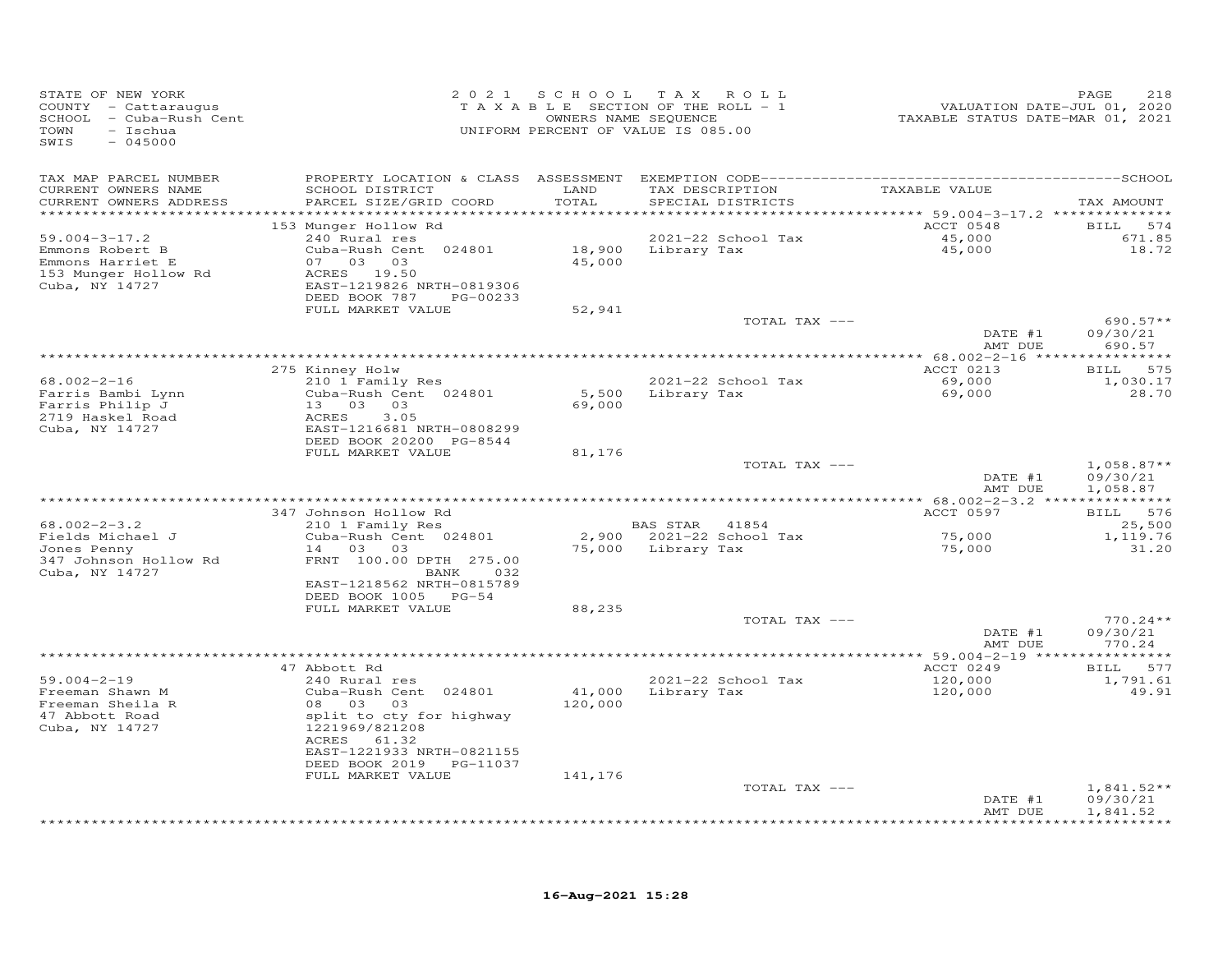| STATE OF NEW YORK<br>COUNTY - Cattaraugus<br>SCHOOL - Cuba-Rush Cent<br>$-$ Ischua<br>TOWN<br>$-045000$<br>SWIS |                                                                                                            |               | 2021 SCHOOL TAX ROLL<br>T A X A B L E SECTION OF THE ROLL - 1<br>OWNERS NAME SEQUENCE<br>UNIFORM PERCENT OF VALUE IS 085.00 | VALUATION DATE-JUL 01, 2020<br>TAXABLE STATUS DATE-MAR 01, 2021 | 219<br>PAGE                          |
|-----------------------------------------------------------------------------------------------------------------|------------------------------------------------------------------------------------------------------------|---------------|-----------------------------------------------------------------------------------------------------------------------------|-----------------------------------------------------------------|--------------------------------------|
| TAX MAP PARCEL NUMBER<br>CURRENT OWNERS NAME<br>CURRENT OWNERS ADDRESS                                          | SCHOOL DISTRICT<br>PARCEL SIZE/GRID COORD                                                                  | LAND<br>TOTAL | TAX DESCRIPTION<br>SPECIAL DISTRICTS                                                                                        | TAXABLE VALUE                                                   | TAX AMOUNT                           |
|                                                                                                                 |                                                                                                            |               |                                                                                                                             |                                                                 |                                      |
|                                                                                                                 | 241 Munger Hollow Rd                                                                                       |               |                                                                                                                             | ACCT 0964                                                       | 578<br><b>BILL</b>                   |
| $59.004 - 3 - 5.4$                                                                                              | 314 Rural vac<10                                                                                           |               | 2021-22 School Tax                                                                                                          | 5,000                                                           | 74.65                                |
| Frungillo Steven<br>211 Munger Hollow<br>Cuba, NY 14747                                                         | Cuba-Rush Cent 024801<br>15 03 03<br>ACRES<br>1.00<br>EAST-1218417 NRTH-0819690<br>DEED BOOK 27979 PG-3001 | 5,000         | 5,000 Library Tax                                                                                                           | 5,000                                                           | 2.08                                 |
|                                                                                                                 | FULL MARKET VALUE                                                                                          | 5,882         |                                                                                                                             |                                                                 |                                      |
|                                                                                                                 |                                                                                                            |               | TOTAL TAX ---                                                                                                               |                                                                 | $76.73**$                            |
|                                                                                                                 |                                                                                                            |               |                                                                                                                             | DATE #1<br>AMT DUE                                              | 09/30/21<br>76.73                    |
|                                                                                                                 | 211 Munger Hollow Rd                                                                                       |               |                                                                                                                             | ACCT 0132                                                       | BILL 579                             |
| $59.004 - 3 - 7.1$                                                                                              | 240 Rural res                                                                                              |               | 2021-22 School Tax                                                                                                          | 112,000                                                         | 1,672.17                             |
| Frungillo Steven<br>211 Munger Hollow<br>Cuba, NY 14747                                                         | Cuba-Rush Cent 024801<br>07  03  03<br>ACRES 23.05<br>EAST-1218929 NRTH-0819557<br>DEED BOOK 27979 PG-3001 | 112,000       | 21,400 Library Tax                                                                                                          | 112,000                                                         | 46.59                                |
|                                                                                                                 | FULL MARKET VALUE                                                                                          | 131,765       |                                                                                                                             |                                                                 |                                      |
|                                                                                                                 |                                                                                                            |               | TOTAL TAX ---                                                                                                               | DATE #1<br>AMT DUE                                              | $1,718.76**$<br>09/30/21<br>1,718.76 |
|                                                                                                                 |                                                                                                            |               |                                                                                                                             |                                                                 |                                      |
|                                                                                                                 | 353 Munger Hollow Rd                                                                                       |               |                                                                                                                             | ACCT 0435                                                       | BILL 580                             |
| $59.004 - 3 - 3$<br>Goodale Clayton W                                                                           | 270 Mfg housing<br>Cuba-Rush Cent 024801                                                                   | 24,300        | 2021-22 School Tax<br>Library Tax                                                                                           | 50,400<br>50,400                                                | 752.48<br>20.96                      |
| 4804 Littleville Road<br>Avon, NY 14414                                                                         | 35 03<br>03<br>ACRES 27.15                                                                                 | 50,400        |                                                                                                                             |                                                                 |                                      |
|                                                                                                                 | EAST-1215741 NRTH-0818483<br>DEED BOOK 22592 PG-2004                                                       |               |                                                                                                                             |                                                                 |                                      |
|                                                                                                                 | FULL MARKET VALUE                                                                                          | 59,294        |                                                                                                                             |                                                                 |                                      |
|                                                                                                                 |                                                                                                            |               | TOTAL TAX ---                                                                                                               | DATE #1<br>AMT DUE                                              | $773.44**$<br>09/30/21<br>773.44     |
|                                                                                                                 |                                                                                                            |               | *************************************                                                                                       | ********** 59.004-3-20.3 **************                         |                                      |
|                                                                                                                 | 530 Johnson Hollow Rd                                                                                      |               |                                                                                                                             | ACCT 0866                                                       | BILL 581                             |
| $59.004 - 3 - 20.3$                                                                                             | 270 Mfg housing                                                                                            |               | 2021-22 School Tax                                                                                                          | 57,500                                                          | 858.48                               |
| Greene James<br>530 Johnson Hollow Rd<br>Cuba, NY 14727                                                         | Cuba-Rush Cent 024801<br>15 03 03<br>5.25<br>ACRES<br>EAST-1215374 NRTH-0816080<br>DEED BOOK 26817 PG-5002 | 57,500        | 8,400 Library Tax                                                                                                           | 57,500                                                          | 23.92                                |
|                                                                                                                 | FULL MARKET VALUE                                                                                          | 67,647        |                                                                                                                             |                                                                 |                                      |
|                                                                                                                 |                                                                                                            |               | TOTAL TAX ---                                                                                                               | DATE #1<br>AMT DUE                                              | 882.40**<br>09/30/21<br>882.40       |
|                                                                                                                 |                                                                                                            |               |                                                                                                                             |                                                                 |                                      |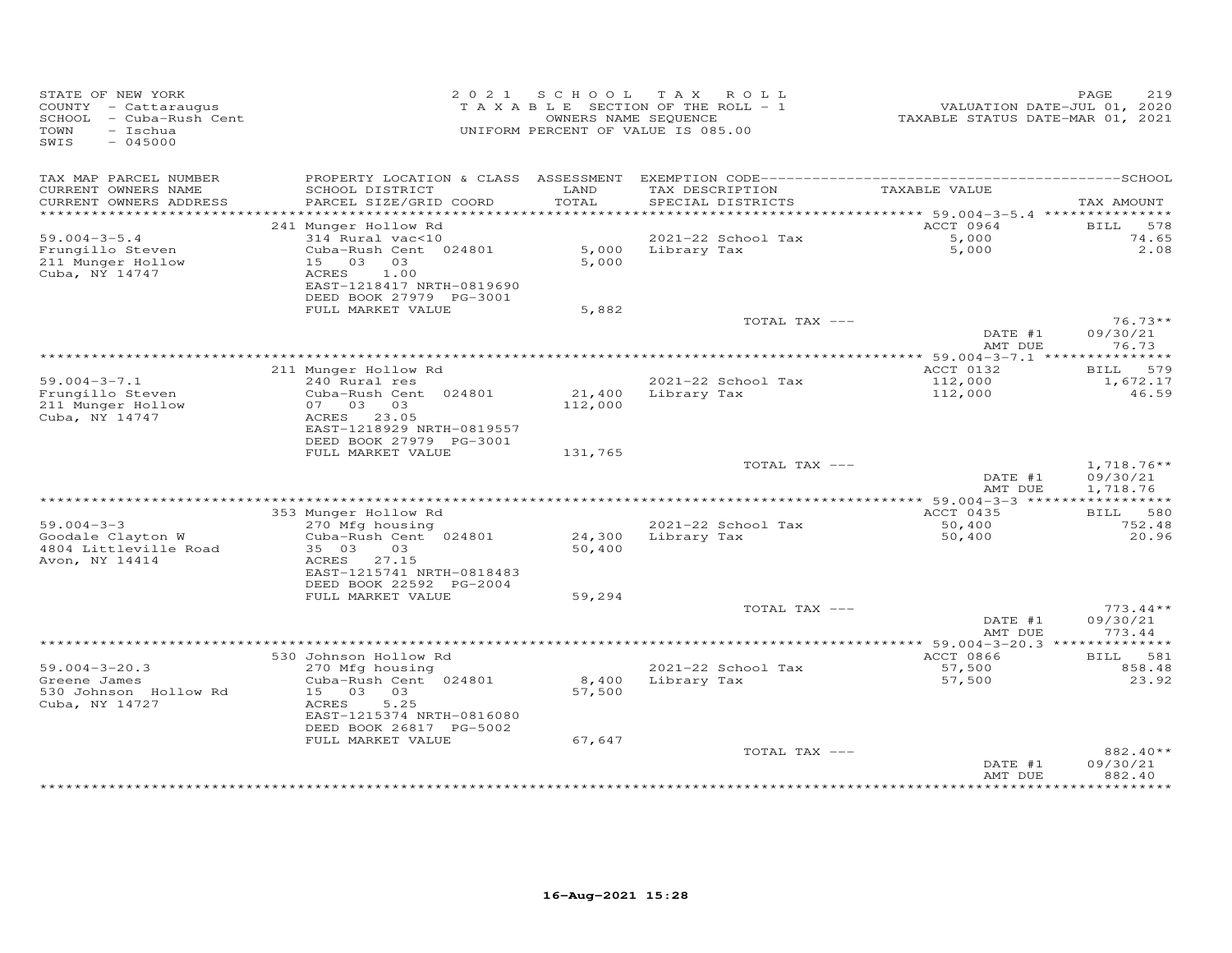| STATE OF NEW YORK<br>COUNTY - Cattaraugus<br>SCHOOL - Cuba-Rush Cent<br>- Ischua<br>TOWN<br>SWIS<br>$-045000$ |                                                                                                                                                             |                  | 2021 SCHOOL TAX ROLL<br>TAXABLE SECTION OF THE ROLL - 1<br>OWNERS NAME SEQUENCE<br>UNIFORM PERCENT OF VALUE IS 085.00 | VALUATION DATE-JUL 01, 2020<br>TAXABLE STATUS DATE-MAR 01, 2021 | 220<br>PAGE                          |
|---------------------------------------------------------------------------------------------------------------|-------------------------------------------------------------------------------------------------------------------------------------------------------------|------------------|-----------------------------------------------------------------------------------------------------------------------|-----------------------------------------------------------------|--------------------------------------|
| TAX MAP PARCEL NUMBER<br>CURRENT OWNERS NAME<br>CURRENT OWNERS ADDRESS                                        | SCHOOL DISTRICT<br>PARCEL SIZE/GRID COORD                                                                                                                   | LAND<br>TOTAL    | TAX DESCRIPTION<br>SPECIAL DISTRICTS                                                                                  | TAXABLE VALUE                                                   | TAX AMOUNT                           |
| ************************<br>$59.004 - 3 - 20.4$<br>Greene James<br>530 Johnson Hollow Rd<br>Cuba, NY 14727    | Co Rd $59$ (Off)<br>323 Vacant rural<br>Cuba-Rush Cent 024801<br>ACRES<br>9.45<br>EAST-1215353 NRTH-0816648<br>DEED BOOK 26817 PG-5002<br>FULL MARKET VALUE | 11,500<br>13,529 | 2021-22 School Tax<br>11,500 Library Tax                                                                              | ACCT 0876<br>11,500<br>11,500                                   | BILL<br>582<br>171.70<br>4.78        |
|                                                                                                               |                                                                                                                                                             |                  | TOTAL TAX ---                                                                                                         | DATE #1<br>AMT DUE                                              | $176.48**$<br>09/30/21<br>176.48     |
|                                                                                                               |                                                                                                                                                             |                  |                                                                                                                       |                                                                 |                                      |
| $68.002 - 2 - 3.1$                                                                                            | 351 Johnson Hollow Rd<br>240 Rural res                                                                                                                      |                  | ENH STAR 41834                                                                                                        | ACCT 0192                                                       | BILL 583<br>60,100                   |
| Gross Peter J<br>Gross Gloria D                                                                               | Cuba-Rush Cent 024801<br>14 03 03                                                                                                                           |                  | 36,700 2021-22 School Tax<br>89,000 Library Tax                                                                       | 89,000<br>89,000                                                | 1,328.78<br>37.02                    |
| 351 Johnson Hollow Rd<br>Cuba, NY 14727                                                                       | Life Use<br>ACRES 67.93<br>EAST-1217668 NRTH-0815111<br>DEED BOOK 00938 PG-00627<br>FULL MARKET VALUE                                                       | 104,706          |                                                                                                                       |                                                                 |                                      |
|                                                                                                               |                                                                                                                                                             |                  | TOTAL TAX ---                                                                                                         | DATE #1                                                         | 469.80**<br>09/30/21                 |
|                                                                                                               |                                                                                                                                                             |                  |                                                                                                                       | AMT DUE                                                         | 469.80                               |
|                                                                                                               | 5176 Union Hill Rd                                                                                                                                          |                  |                                                                                                                       | ACCT 0248                                                       | BILL<br>584                          |
| $68.002 - 1 - 11.1$<br>Gulczewski Ronald<br>116 Randsom Rd<br>Lancaster, NY 14086                             | 260 Seasonal res<br>Cuba-Rush Cent 024801<br>21 03<br>03<br>ACRES 110.90<br>EAST-1211687 NRTH-0809687                                                       | 62,700<br>69,000 | 2021-22 School Tax<br>Library Tax                                                                                     | 69,000<br>69,000                                                | 1,030.17<br>28,70                    |
|                                                                                                               | DEED BOOK 30360 PG-9001<br>FULL MARKET VALUE                                                                                                                | 81,176           |                                                                                                                       |                                                                 |                                      |
|                                                                                                               |                                                                                                                                                             |                  | TOTAL TAX ---                                                                                                         | DATE #1<br>AMT DUE                                              | $1,058.87**$<br>09/30/21<br>1,058.87 |
|                                                                                                               |                                                                                                                                                             |                  |                                                                                                                       | **** 68.002-1-2 ******************                              |                                      |
| $68.002 - 1 - 2$<br>Hamer Martha E<br>Witter Thomas A Jr<br>728 Johnson Hollow Rd                             | 728 Johnson Hollow Rd<br>210 1 Family Res<br>Cuba-Rush Cent 024801<br>22 03 03<br>L/u - Martha Hamer                                                        | 6,800<br>24,400  | 2021-22 School Tax<br>Library Tax                                                                                     | ACCT 0199<br>24,400<br>24,400                                   | BILL 585<br>364.29<br>10.15          |
| Cuba, NY 14727                                                                                                | ACRES<br>3.22<br>EAST-1213575 NRTH-0815161<br>DEED BOOK 00990 PG-00533                                                                                      |                  |                                                                                                                       |                                                                 |                                      |
|                                                                                                               | FULL MARKET VALUE                                                                                                                                           | 28,706           | TOTAL TAX ---                                                                                                         | DATE #1                                                         | $374.44**$<br>09/30/21               |
|                                                                                                               |                                                                                                                                                             |                  | ************************************                                                                                  | AMT DUE                                                         | 374.44                               |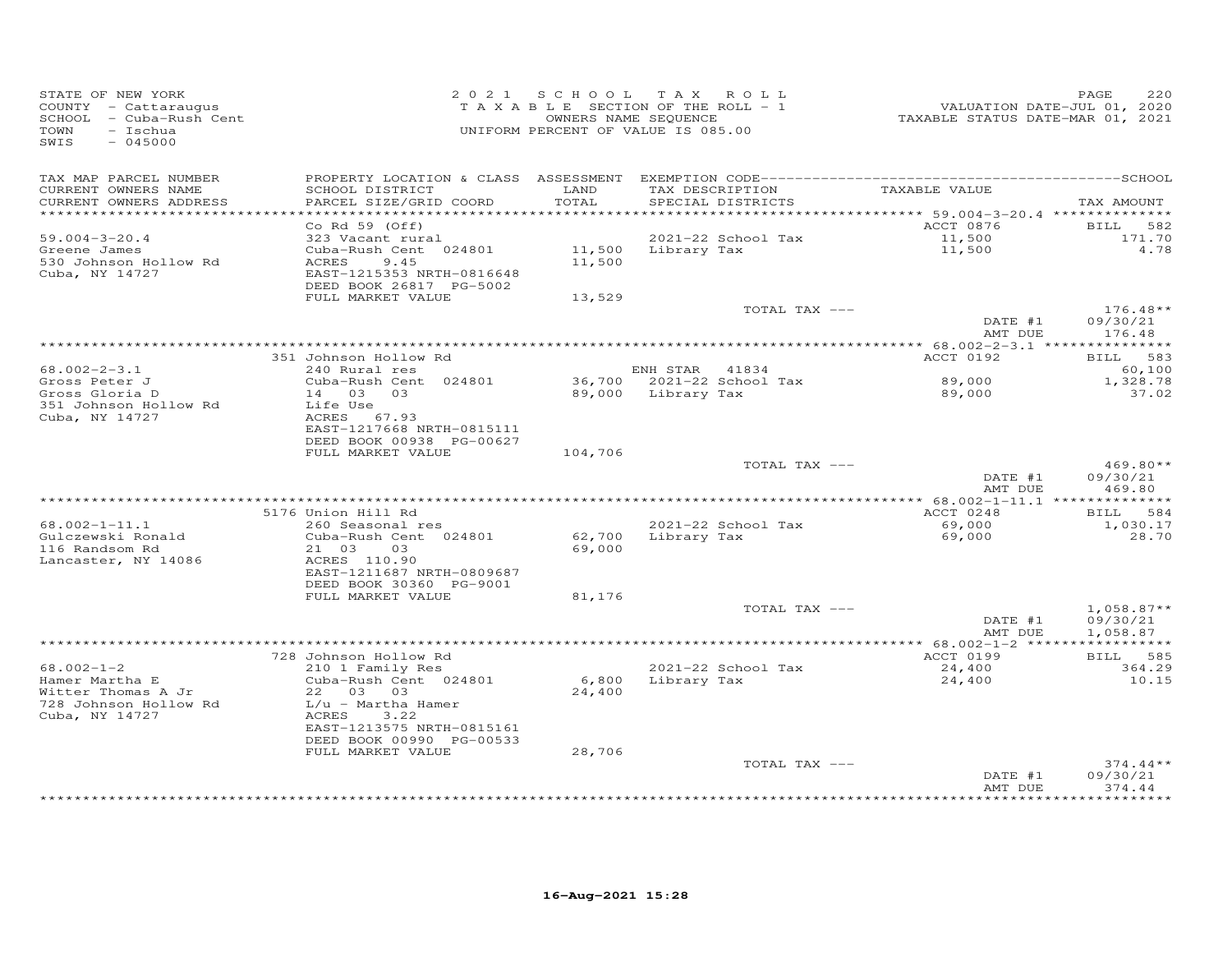| STATE OF NEW YORK<br>COUNTY - Cattaraugus<br>SCHOOL - Cuba-Rush Cent<br>TOWN<br>- Ischua<br>SWIS<br>$-045000$ |                                                                                                |                 | 2021 SCHOOL TAX ROLL<br>TAXABLE SECTION OF THE ROLL - 1<br>OWNERS NAME SEQUENCE<br>UNIFORM PERCENT OF VALUE IS 085.00 | TAXABLE STATUS DATE-MAR 01, 2021 | PAGE<br>221<br>VALUATION DATE-JUL 01, 2020 |
|---------------------------------------------------------------------------------------------------------------|------------------------------------------------------------------------------------------------|-----------------|-----------------------------------------------------------------------------------------------------------------------|----------------------------------|--------------------------------------------|
| TAX MAP PARCEL NUMBER<br>CURRENT OWNERS NAME<br>CURRENT OWNERS ADDRESS                                        | SCHOOL DISTRICT<br>PARCEL SIZE/GRID COORD                                                      | LAND<br>TOTAL   | TAX DESCRIPTION<br>SPECIAL DISTRICTS                                                                                  | TAXABLE VALUE                    | TAX AMOUNT                                 |
|                                                                                                               |                                                                                                |                 |                                                                                                                       |                                  |                                            |
| $68.002 - 2 - 19.3$                                                                                           | Miller Hill Rd<br>260 Seasonal res                                                             |                 | 2021-22 School Tax                                                                                                    | ACCT 0892<br>18,300              | <b>BILL</b><br>586<br>273.22               |
| Hamilton Chris E.<br>8005 County Road 41<br>Black Creek, NY 14714                                             | Cuba-Rush Cent 024801<br>ACRES<br>2.95<br>EAST-1215211 NRTH-0810247<br>DEED BOOK 28112 PG-9001 | 6,600<br>18,300 | Library Tax                                                                                                           | 18,300                           | 7.61                                       |
|                                                                                                               | FULL MARKET VALUE                                                                              | 21,529          |                                                                                                                       |                                  |                                            |
|                                                                                                               |                                                                                                |                 | TOTAL TAX ---                                                                                                         | DATE #1<br>AMT DUE               | 280.83**<br>09/30/21<br>280.83             |
|                                                                                                               |                                                                                                |                 |                                                                                                                       |                                  |                                            |
|                                                                                                               | 5119 Burt Rd                                                                                   |                 |                                                                                                                       | ACCT 0602                        | 587<br>BILL                                |
| $68.002 - 2 - 22.3$<br>Harvey Dana E.                                                                         | 210 1 Family Res<br>Cuba-Rush Cent 024801                                                      | 11,600          | 2021-22 School Tax<br>Library Tax                                                                                     | 65,000<br>65,000                 | 970.45<br>27.04                            |
| 235 Burt Road                                                                                                 | 13 03 03                                                                                       | 65,000          |                                                                                                                       |                                  |                                            |
| Cuba, NY 14727                                                                                                | 4.00<br>ACRES<br>EAST-1218305 NRTH-0809206<br>DEED BOOK 26522 PG-5001                          |                 |                                                                                                                       |                                  |                                            |
|                                                                                                               | FULL MARKET VALUE                                                                              | 76,471          |                                                                                                                       |                                  |                                            |
|                                                                                                               |                                                                                                |                 | TOTAL TAX ---                                                                                                         | DATE #1                          | $997.49**$<br>09/30/21                     |
|                                                                                                               |                                                                                                |                 |                                                                                                                       | AMT DUE                          | 997.49                                     |
|                                                                                                               | 716 Yankee Hill Rd                                                                             |                 |                                                                                                                       | ACCT 0801                        | 588<br>BILL                                |
| $59.003 - 1 - 18.3$                                                                                           | 210 1 Family Res                                                                               |                 | 2021-22 School Tax                                                                                                    | 33,000                           | 492.69                                     |
| Hastings II Robert<br>354 Gold St<br>Buffalo, NY 14206                                                        | Cuba-Rush Cent 024801<br>32 03 03<br>ACRES<br>4.80                                             | 8,000<br>33,000 | Library Tax                                                                                                           | 33,000                           | 13.73                                      |
|                                                                                                               | EAST-1210649 NRTH-0820252<br>DEED BOOK 30208 PG-5001                                           |                 |                                                                                                                       |                                  |                                            |
|                                                                                                               | FULL MARKET VALUE                                                                              | 38,824          | TOTAL TAX ---                                                                                                         |                                  | $506.42**$                                 |
|                                                                                                               |                                                                                                |                 |                                                                                                                       | DATE #1<br>AMT DUE               | 09/30/21<br>506.42                         |
|                                                                                                               |                                                                                                |                 |                                                                                                                       |                                  |                                            |
| $59.004 - 2 - 24$                                                                                             | 152 Munger Hollow Rd<br>210 1 Family Res                                                       |                 | BAS STAR<br>41854                                                                                                     | ACCT 0343                        | BILL 589<br>25,500                         |
| Hatch Scott L<br>Hatch Cynthia J<br>152 Munger Hollow Rd                                                      | Cuba-Rush Cent 024801<br>08 03 03<br>ACRES<br>1.46                                             |                 | 5,400 2021-22 School Tax<br>85,000 Library Tax                                                                        | 85,000<br>85,000                 | 1,269.06<br>35.35                          |
| Cuba, NY 14727                                                                                                | EAST-1219585 NRTH-0820134<br>DEED BOOK 899<br>PG-00494<br>FULL MARKET VALUE                    | 100,000         |                                                                                                                       |                                  |                                            |
|                                                                                                               |                                                                                                |                 | TOTAL TAX ---                                                                                                         | DATE #1<br>AMT DUE               | $923.69**$<br>09/30/21<br>923.69           |
|                                                                                                               |                                                                                                |                 |                                                                                                                       |                                  | ***********                                |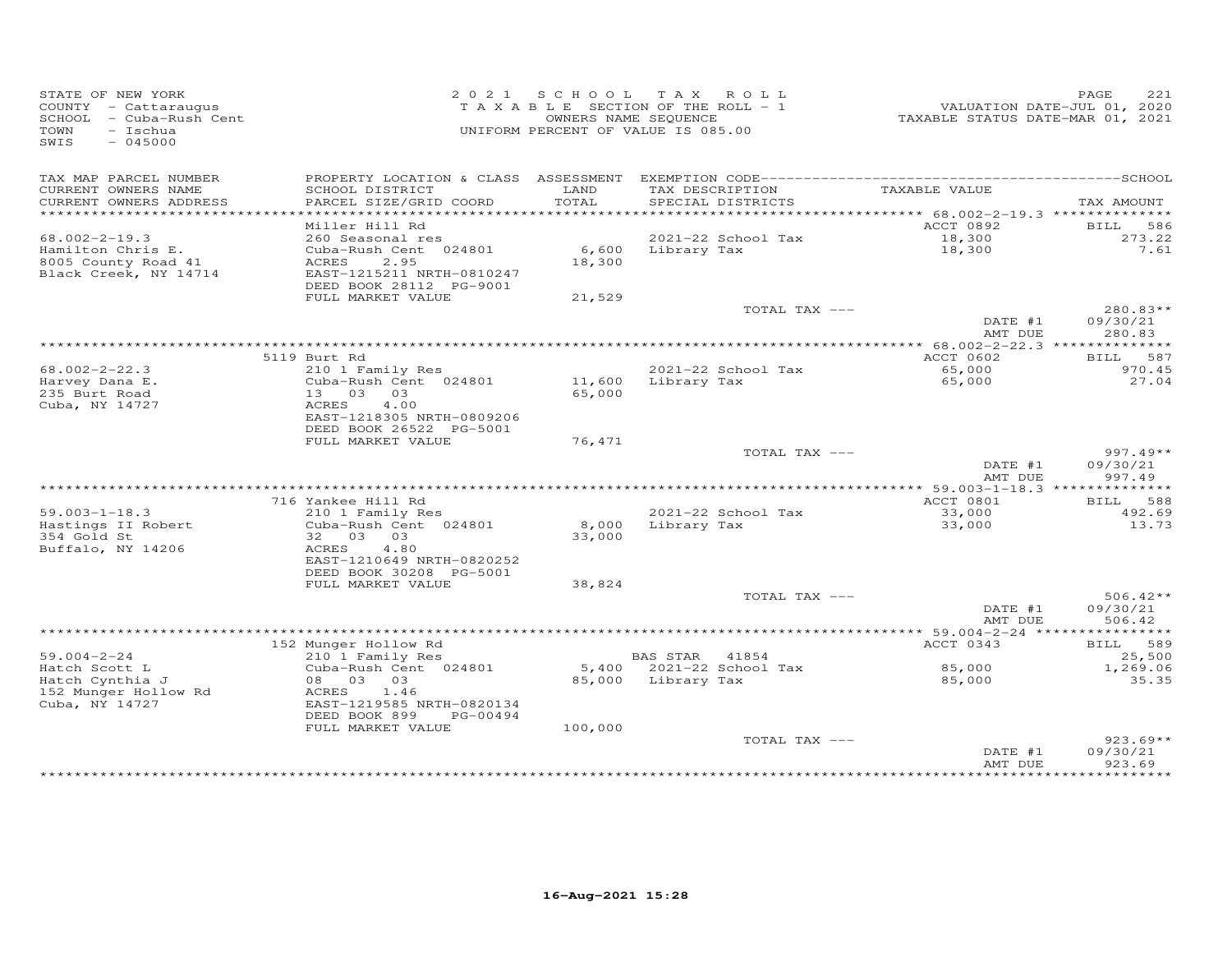| STATE OF NEW YORK<br>COUNTY - Cattaraugus<br>SCHOOL - Cuba-Rush Cent<br>- Ischua<br>TOWN<br>SWIS<br>$-045000$ |                                                | 2021 SCHOOL   | TAX ROLL<br>TAXABLE SECTION OF THE ROLL - 1<br>OWNERS NAME SEQUENCE<br>UNIFORM PERCENT OF VALUE IS 085.00 | VALUATION DATE-JUL 01, 2020<br>TAXABLE STATUS DATE-MAR 01, 2021 | PAGE<br>222        |
|---------------------------------------------------------------------------------------------------------------|------------------------------------------------|---------------|-----------------------------------------------------------------------------------------------------------|-----------------------------------------------------------------|--------------------|
| TAX MAP PARCEL NUMBER<br>CURRENT OWNERS NAME<br>CURRENT OWNERS ADDRESS                                        | SCHOOL DISTRICT<br>PARCEL SIZE/GRID COORD      | LAND<br>TOTAL | TAX DESCRIPTION<br>SPECIAL DISTRICTS                                                                      | TAXABLE VALUE                                                   | TAX AMOUNT         |
|                                                                                                               |                                                |               |                                                                                                           |                                                                 |                    |
| $59.003 - 1 - 19.5$                                                                                           | Yankee Hill Rd                                 |               | 2021-22 School Tax                                                                                        | ACCT 0816<br>8,100                                              | BILL 590<br>120.93 |
| Hawkins Tobias                                                                                                | 323 Vacant rural<br>Cuba-Rush Cent 024801      | 8,100         | Library Tax                                                                                               | 8,100                                                           | 3.37               |
| Hawkins Ann                                                                                                   | 31 03 03                                       | 8,100         |                                                                                                           |                                                                 |                    |
| 3546 Rte 16                                                                                                   | 4.85<br>ACRES                                  |               |                                                                                                           |                                                                 |                    |
| Hinsdale, NY 14743                                                                                            | EAST-1210678 NRTH-0819526                      |               |                                                                                                           |                                                                 |                    |
|                                                                                                               | DEED BOOK 3368 PG-5005                         |               |                                                                                                           |                                                                 |                    |
|                                                                                                               | FULL MARKET VALUE                              | 9,529         | TOTAL TAX ---                                                                                             |                                                                 | $124.30**$         |
|                                                                                                               |                                                |               |                                                                                                           | DATE #1<br>AMT DUE                                              | 09/30/21<br>124.30 |
|                                                                                                               |                                                |               |                                                                                                           |                                                                 |                    |
|                                                                                                               | Union Valley Rd                                |               |                                                                                                           | ACCT 0817                                                       | BILL 591           |
| $59.003 - 1 - 19.6$                                                                                           | 312 Vac w/imprv                                |               | 2021-22 School Tax                                                                                        | 17,000                                                          | 253.81             |
| Hawkins Tobias J                                                                                              | Cuba-Rush Cent 024801                          | 11,000        | Library Tax                                                                                               | 17,000                                                          | 7.07               |
| Hawkins Ann E<br>3546 Rte 16                                                                                  | 31 03 03<br>8.75<br>ACRES                      | 17,000        |                                                                                                           |                                                                 |                    |
| Hinsdale, NY 14743                                                                                            | EAST-1209974 NRTH-0819000                      |               |                                                                                                           |                                                                 |                    |
|                                                                                                               | DEED BOOK 4645<br>PG-2001                      |               |                                                                                                           |                                                                 |                    |
|                                                                                                               | FULL MARKET VALUE                              | 20,000        |                                                                                                           |                                                                 |                    |
|                                                                                                               |                                                |               | TOTAL TAX ---                                                                                             |                                                                 | 260.88**           |
|                                                                                                               |                                                |               |                                                                                                           | DATE #1                                                         | 09/30/21           |
|                                                                                                               |                                                |               |                                                                                                           | AMT DUE                                                         | 260.88             |
|                                                                                                               | 5343 Miller Hill Rd                            |               |                                                                                                           | ACCT 0348                                                       | BILL 592           |
| $68.002 - 1 - 16$                                                                                             | 210 1 Family Res                               |               | BAS STAR 41854                                                                                            |                                                                 | 25,500             |
| Henderson Marcia                                                                                              | Cuba-Rush Cent 024801                          |               | 15,600 2021-22 School Tax                                                                                 | 90,000                                                          | 1,343.71           |
| 5343 Miller Hill Rd                                                                                           | 22 03 03                                       |               | 90,000 Library Tax                                                                                        | 90,000                                                          | 37.43              |
| Cuba, NY 14727                                                                                                | ACRES 14.80                                    |               |                                                                                                           |                                                                 |                    |
|                                                                                                               | EAST-1213564 NRTH-0813799                      |               |                                                                                                           |                                                                 |                    |
|                                                                                                               | DEED BOOK 904<br>PG-00638<br>FULL MARKET VALUE | 105,882       |                                                                                                           |                                                                 |                    |
|                                                                                                               |                                                |               | TOTAL TAX ---                                                                                             |                                                                 | $1,000.42**$       |
|                                                                                                               |                                                |               |                                                                                                           | DATE #1                                                         | 09/30/21           |
|                                                                                                               |                                                |               |                                                                                                           | AMT DUE                                                         | 1,000.42           |
|                                                                                                               |                                                |               |                                                                                                           | ***** 59.004-3-21./12 *************                             |                    |
|                                                                                                               | 221 West Shore Rd                              |               |                                                                                                           | ACCT 0464                                                       | BILL 593           |
| $59.004 - 3 - 21.712$                                                                                         | 210 1 Family Res                               |               | 2021-22 School Tax                                                                                        | 126,000                                                         | 1,881.19           |
| Herdic James Jr<br>Herdic Warren W. & Nancy L                                                                 | Cuba-Rush Cent 024801<br>00 03 03              | 126,000       | 0 Library Tax                                                                                             | 126,000                                                         | 52.41              |
| 4313 Rushford Dr                                                                                              | EAST-1221650 NRTH-0813047                      |               |                                                                                                           |                                                                 |                    |
| Hamburg, NY 14075                                                                                             | FULL MARKET VALUE                              | 148,235       |                                                                                                           |                                                                 |                    |
|                                                                                                               |                                                |               | TOTAL TAX ---                                                                                             |                                                                 | $1,933.60**$       |
|                                                                                                               |                                                |               |                                                                                                           | DATE #1                                                         | 09/30/21           |
|                                                                                                               |                                                |               |                                                                                                           | AMT DUE                                                         | 1,933.60           |
|                                                                                                               |                                                |               |                                                                                                           |                                                                 |                    |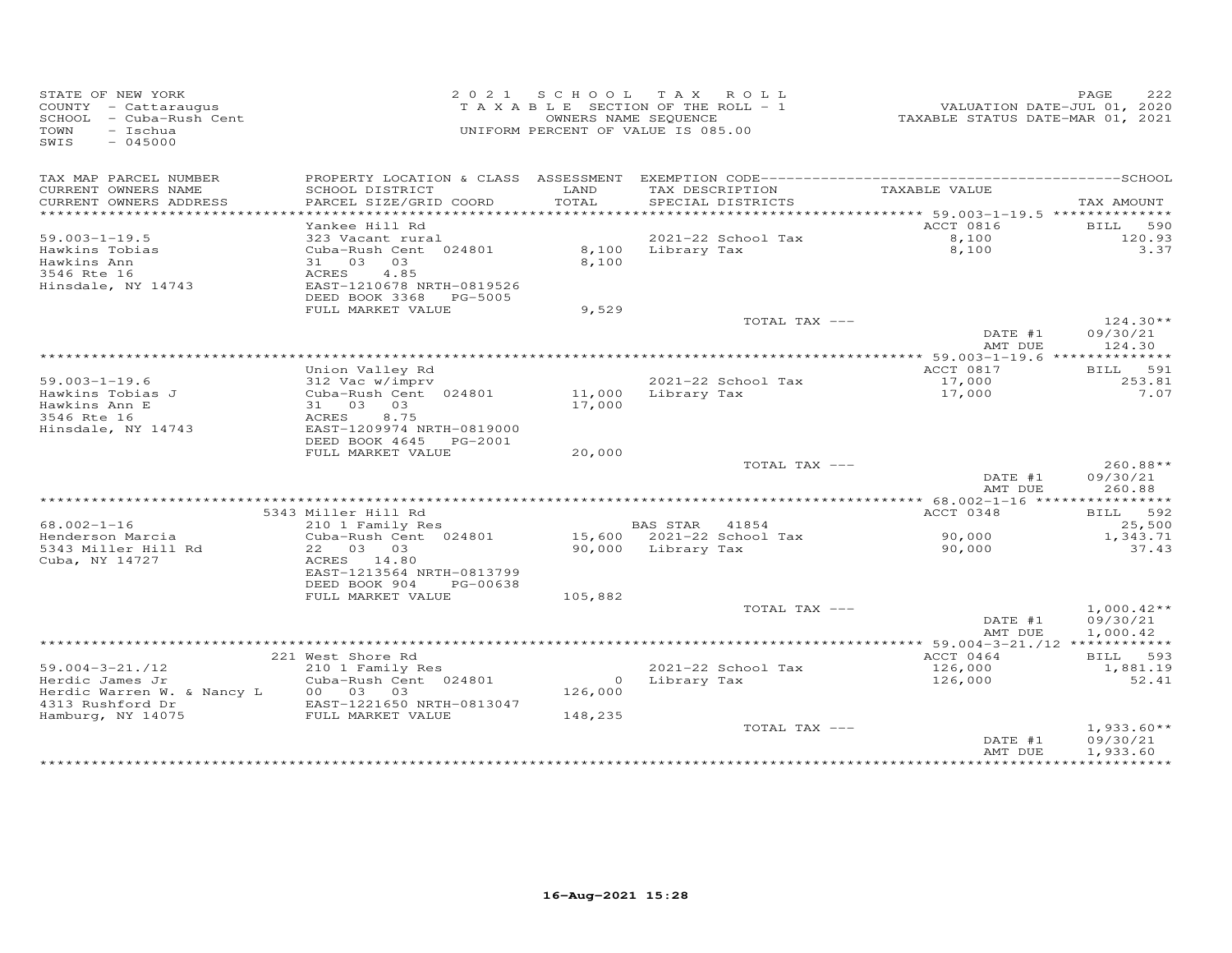| STATE OF NEW YORK<br>COUNTY - Cattaraugus<br>SCHOOL - Cuba-Rush Cent<br><b>TOWN</b><br>$-$ Ischua<br>$-045000$<br>SWIS |                                                    | OWNERS NAME SEQUENCE | 2021 SCHOOL TAX ROLL<br>TAXABLE SECTION OF THE ROLL - 1<br>UNIFORM PERCENT OF VALUE IS 085.00 | VALUATION DATE-JUL 01, 2020<br>TAXABLE STATUS DATE-MAR 01, 2021 | PAGE<br>223         |
|------------------------------------------------------------------------------------------------------------------------|----------------------------------------------------|----------------------|-----------------------------------------------------------------------------------------------|-----------------------------------------------------------------|---------------------|
| TAX MAP PARCEL NUMBER<br>CURRENT OWNERS NAME                                                                           | SCHOOL DISTRICT                                    | LAND                 | TAX DESCRIPTION                                                                               | TAXABLE VALUE                                                   |                     |
| CURRENT OWNERS ADDRESS                                                                                                 | PARCEL SIZE/GRID COORD                             | TOTAL                | SPECIAL DISTRICTS                                                                             |                                                                 | TAX AMOUNT          |
|                                                                                                                        | 5265 Miller Hill Rd                                |                      |                                                                                               | ACCT 0516                                                       | <b>BILL</b><br>594  |
| $68.002 - 1 - 13$                                                                                                      | 312 Vac w/imprv                                    |                      | 2021-22 School Tax                                                                            | 40,000                                                          | 597.20              |
| Hickey William W Jr                                                                                                    | Cuba-Rush Cent 024801                              |                      | 13,200 Library Tax                                                                            | 40,000                                                          | 16.64               |
| Hickey Denise M                                                                                                        | 22 03 03                                           | 40,000               |                                                                                               |                                                                 |                     |
| 616 75th Street                                                                                                        | ACRES 19.48                                        |                      |                                                                                               |                                                                 |                     |
| Niagara Falls, NY 14304                                                                                                | EAST-1212750 NRTH-0812167                          |                      |                                                                                               |                                                                 |                     |
|                                                                                                                        | DEED BOOK 28195 PG-9001<br>FULL MARKET VALUE       | 47,059               |                                                                                               |                                                                 |                     |
|                                                                                                                        |                                                    |                      | TOTAL TAX ---                                                                                 |                                                                 | $613.84**$          |
|                                                                                                                        |                                                    |                      |                                                                                               | DATE #1                                                         | 09/30/21            |
|                                                                                                                        |                                                    |                      |                                                                                               | AMT DUE                                                         | 613.84              |
|                                                                                                                        |                                                    |                      |                                                                                               |                                                                 |                     |
| $68.001 - 1 - 8$                                                                                                       | 968 Johnson Hollow Rd<br>210 1 Family Res          |                      | BAS STAR 41854                                                                                | ACCT 0177                                                       | BILL 595<br>25,500  |
| Higley Michael D                                                                                                       | Cuba-Rush Cent 024801                              |                      | 10,400 2021-22 School Tax                                                                     | 71,000                                                          | 1,060.03            |
| 968 Johnson Hollow Rd                                                                                                  | 29 03 03                                           |                      | 71,000 Library Tax                                                                            | 71,000                                                          | 29.53               |
| Hinsdale, NY 14743                                                                                                     | ACRES<br>7.91                                      |                      |                                                                                               |                                                                 |                     |
|                                                                                                                        | EAST-1209464 NRTH-0810479                          |                      |                                                                                               |                                                                 |                     |
|                                                                                                                        | DEED BOOK 00940 PG-01051<br>FULL MARKET VALUE      | 83,529               |                                                                                               |                                                                 |                     |
|                                                                                                                        |                                                    |                      | TOTAL TAX ---                                                                                 |                                                                 | $708.85**$          |
|                                                                                                                        |                                                    |                      |                                                                                               | DATE #1                                                         | 09/30/21            |
|                                                                                                                        |                                                    |                      |                                                                                               | AMT DUE                                                         | 708.85              |
|                                                                                                                        | $Co$ Rd $87$                                       |                      |                                                                                               | ACCT 0875                                                       | BILL 596            |
| $59.004 - 1 - 9.4$                                                                                                     | 323 Vacant rural                                   |                      | 2021-22 School Tax                                                                            | 17,500                                                          | 261.28              |
| Hillman Kenneth                                                                                                        | Cuba-Rush Cent 024801                              | 17,500               | Library Tax                                                                                   | 17,500                                                          | 7.28                |
| Hillman Merrie C                                                                                                       | 23 03 03                                           | 17,500               |                                                                                               |                                                                 |                     |
| 678 Yankee Rd                                                                                                          | ACRES 17.30                                        |                      |                                                                                               |                                                                 |                     |
| Cuba, NY 14727                                                                                                         | EAST-1211335 NRTH-0819528<br>DEED BOOK 1005 PG-243 |                      |                                                                                               |                                                                 |                     |
|                                                                                                                        | FULL MARKET VALUE                                  | 20,588               |                                                                                               |                                                                 |                     |
|                                                                                                                        |                                                    |                      | TOTAL TAX ---                                                                                 |                                                                 | 268.56**            |
|                                                                                                                        |                                                    |                      |                                                                                               | DATE #1                                                         | 09/30/21            |
|                                                                                                                        |                                                    |                      |                                                                                               | AMT DUE                                                         | 268.56              |
|                                                                                                                        | 678 Yankee Rd                                      |                      |                                                                                               | ACCT 0788                                                       |                     |
| $59.004 - 1 - 13.2$                                                                                                    | 210 1 Family Res                                   |                      | ENH STAR 41834                                                                                |                                                                 | BILL 597<br>60,100  |
| Hillman Kenneth D                                                                                                      | Cuba-Rush Cent 024801                              |                      | 22,600 2021-22 School Tax                                                                     | 111,000                                                         | 1,657.24            |
| Hillman Merrie                                                                                                         | 24 03 03                                           |                      | 111,000 Library Tax                                                                           | 111,000                                                         | 46.17               |
| 678 Yankee Rd                                                                                                          | ACRES 24.75                                        |                      |                                                                                               |                                                                 |                     |
| Cuba, NY 14727                                                                                                         | EAST-1211445 NRTH-0821243                          |                      |                                                                                               |                                                                 |                     |
|                                                                                                                        | DEED BOOK 00922 PG-01136<br>FULL MARKET VALUE      | 130,588              |                                                                                               |                                                                 |                     |
|                                                                                                                        |                                                    |                      | TOTAL TAX ---                                                                                 |                                                                 | $807.41**$          |
|                                                                                                                        |                                                    |                      |                                                                                               | DATE #1                                                         | 09/30/21            |
|                                                                                                                        |                                                    |                      |                                                                                               | AMT DUE                                                         | 807.41              |
|                                                                                                                        |                                                    |                      |                                                                                               |                                                                 | * * * * * * * * * * |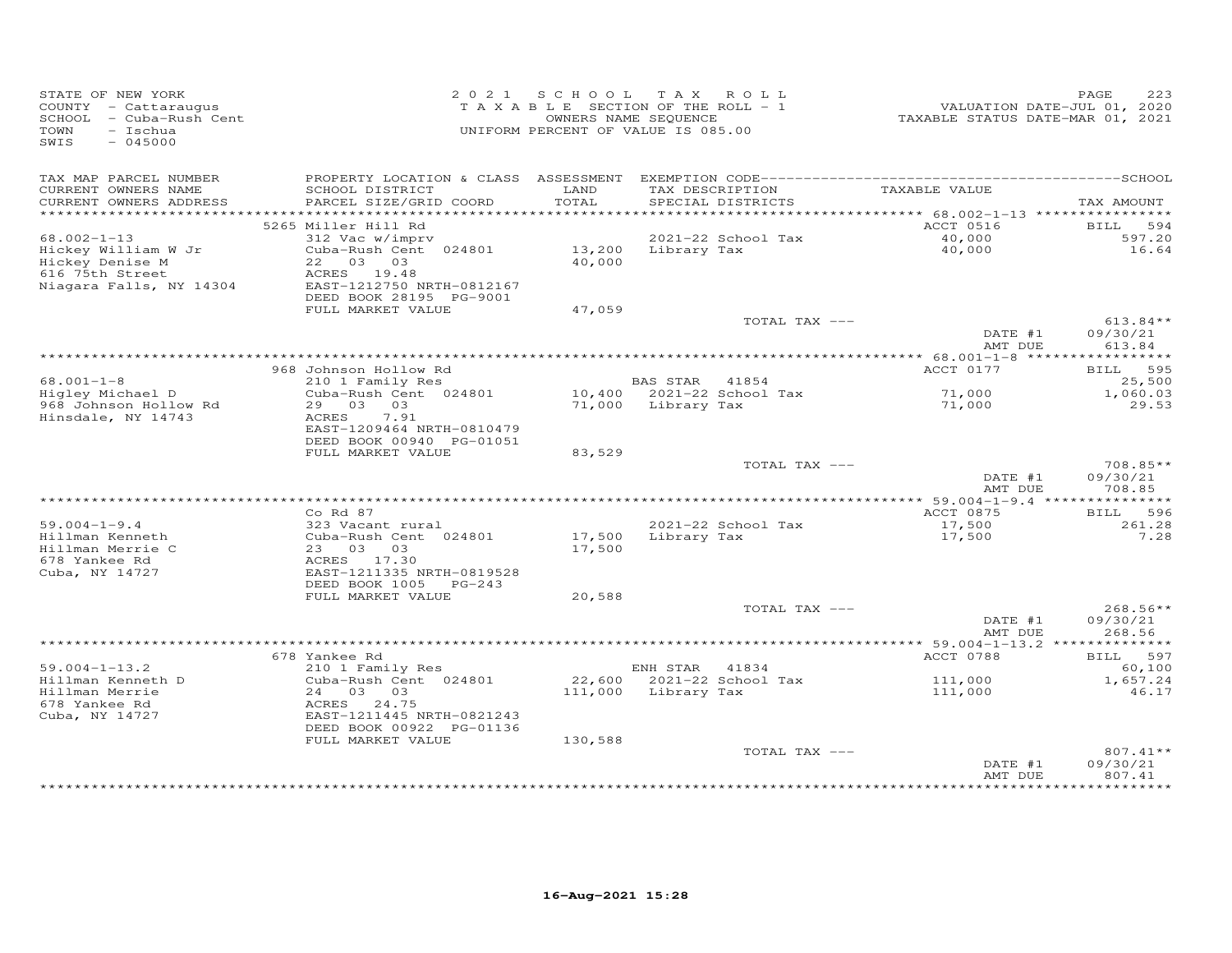| STATE OF NEW YORK<br>COUNTY - Cattaraugus<br>SCHOOL - Cuba-Rush Cent<br>- Ischua<br>TOWN<br>SWIS<br>$-045000$ |                                                                                  |                  | 2021 SCHOOL TAX ROLL<br>TAXABLE SECTION OF THE ROLL - 1<br>OWNERS NAME SEQUENCE<br>UNIFORM PERCENT OF VALUE IS 085.00 | VALUATION DATE-JUL 01, 2020<br>TAXABLE STATUS DATE-MAR 01, 2021 | PAGE<br>224                          |
|---------------------------------------------------------------------------------------------------------------|----------------------------------------------------------------------------------|------------------|-----------------------------------------------------------------------------------------------------------------------|-----------------------------------------------------------------|--------------------------------------|
| TAX MAP PARCEL NUMBER<br>CURRENT OWNERS NAME                                                                  | SCHOOL DISTRICT                                                                  | LAND             | TAX DESCRIPTION                                                                                                       | TAXABLE VALUE                                                   |                                      |
| CURRENT OWNERS ADDRESS<br>************************                                                            | PARCEL SIZE/GRID COORD                                                           | TOTAL            | SPECIAL DISTRICTS                                                                                                     |                                                                 | TAX AMOUNT                           |
|                                                                                                               | Miller Hill Rd                                                                   |                  |                                                                                                                       | ACCT 0230                                                       | BILL<br>598                          |
| $68.002 - 1 - 9$<br>Hupp John W<br>22 Stevens Ave                                                             | 910 Priv forest<br>Cuba-Rush Cent 024801<br>21 03 03                             | 93,000<br>93,000 | 2021-22 School Tax<br>Library Tax                                                                                     | 93,000<br>93,000                                                | 1,388.50<br>38.68                    |
| Cuba, NY 14727                                                                                                | ACRES 170.70<br>EAST-1214788 NRTH-0810712<br>DEED BOOK 888<br>PG-00233           |                  |                                                                                                                       |                                                                 |                                      |
|                                                                                                               | FULL MARKET VALUE                                                                | 109,412          |                                                                                                                       |                                                                 |                                      |
|                                                                                                               |                                                                                  |                  | TOTAL TAX ---                                                                                                         | DATE #1<br>AMT DUE                                              | $1,427.18**$<br>09/30/21<br>1,427.18 |
|                                                                                                               |                                                                                  |                  |                                                                                                                       |                                                                 |                                      |
|                                                                                                               | 149 Yankee Rd                                                                    |                  |                                                                                                                       | ACCT 0775                                                       | BILL 599                             |
| $59.004 - 2 - 4.3$                                                                                            | 210 1 Family Res                                                                 |                  | AG DISTOUT 41730                                                                                                      |                                                                 | 9,523                                |
| Hurlbuirt Terry<br>Revocable Living Trust                                                                     | Cuba-Rush Cent 024801<br>07/08<br>03 03                                          | 47,400 AGED S    | 41804<br>125,000 ENH STAR<br>41834                                                                                    |                                                                 | 40,417<br>60,100                     |
| 149 Yankee St.                                                                                                | ACRES<br>64.95                                                                   |                  | 2021-22 School Tax                                                                                                    | 75,060                                                          | 1,120.65                             |
| Cuba, NY 14727                                                                                                | EAST-1219536 NRTH-0820997<br>DEED BOOK 20200 PG-2429                             |                  | Library Tax                                                                                                           | 75,060                                                          | 31.22                                |
| MAY BE SUBJECT TO PAYMENT<br>UNDER AGDIST LAW TIL 2028                                                        | FULL MARKET VALUE                                                                | 147,059          |                                                                                                                       |                                                                 |                                      |
|                                                                                                               |                                                                                  |                  | TOTAL TAX ---                                                                                                         | DATE #1<br>AMT DUE                                              | $255.87**$<br>09/30/21<br>255.87     |
|                                                                                                               |                                                                                  |                  |                                                                                                                       |                                                                 |                                      |
|                                                                                                               | 324 Kinney Hollow Rd                                                             |                  |                                                                                                                       | ACCT 0750                                                       | BILL 600                             |
| $68.002 - 2 - 22.4$                                                                                           | 210 1 Family Res                                                                 |                  | ENH STAR<br>41834                                                                                                     |                                                                 | 60,100                               |
| Italiano Raymond<br>Italiano Diane<br>324 Kinney Hollow Rd                                                    | Cuba-Rush Cent 024801<br>13 03<br>03<br>ACRES<br>9.75                            |                  | 11,800 2021-22 School Tax<br>99,500 Library Tax                                                                       | 99,500<br>99,500                                                | 1,485.54<br>41.39                    |
| Cuba, NY 14727                                                                                                | EAST-1216761 NRTH-0808779<br>DEED BOOK 890<br>PG-00960<br>FULL MARKET VALUE      | 117,059          |                                                                                                                       |                                                                 |                                      |
|                                                                                                               |                                                                                  |                  | TOTAL TAX ---                                                                                                         |                                                                 | $630.93**$                           |
|                                                                                                               |                                                                                  |                  |                                                                                                                       | DATE #1<br>AMT DUE                                              | 09/30/21<br>630.93                   |
|                                                                                                               |                                                                                  |                  |                                                                                                                       |                                                                 |                                      |
|                                                                                                               | Miller Hill Rd                                                                   |                  |                                                                                                                       | ACCT 0517                                                       | BILL 601                             |
| $68.002 - 1 - 14$<br>Jakubczak Randolph L                                                                     | 323 Vacant rural<br>Cuba-Rush Cent 024801                                        | 17,700           | 2021-22 School Tax<br>Library Tax                                                                                     | 17,700<br>17,700                                                | 264.26<br>7.36                       |
| PO Box 421<br>Depew, NY 14043                                                                                 | 22 03 03<br>ACRES 17.79<br>EAST-1212707 NRTH-0812509<br>DEED BOOK 1021<br>PG-131 | 17,700           |                                                                                                                       |                                                                 |                                      |
|                                                                                                               | FULL MARKET VALUE                                                                | 20,824           |                                                                                                                       |                                                                 |                                      |
|                                                                                                               |                                                                                  |                  | TOTAL TAX ---                                                                                                         | DATE #1<br>AMT DUE                                              | $271.62**$<br>09/30/21<br>271.62     |
|                                                                                                               |                                                                                  |                  |                                                                                                                       |                                                                 |                                      |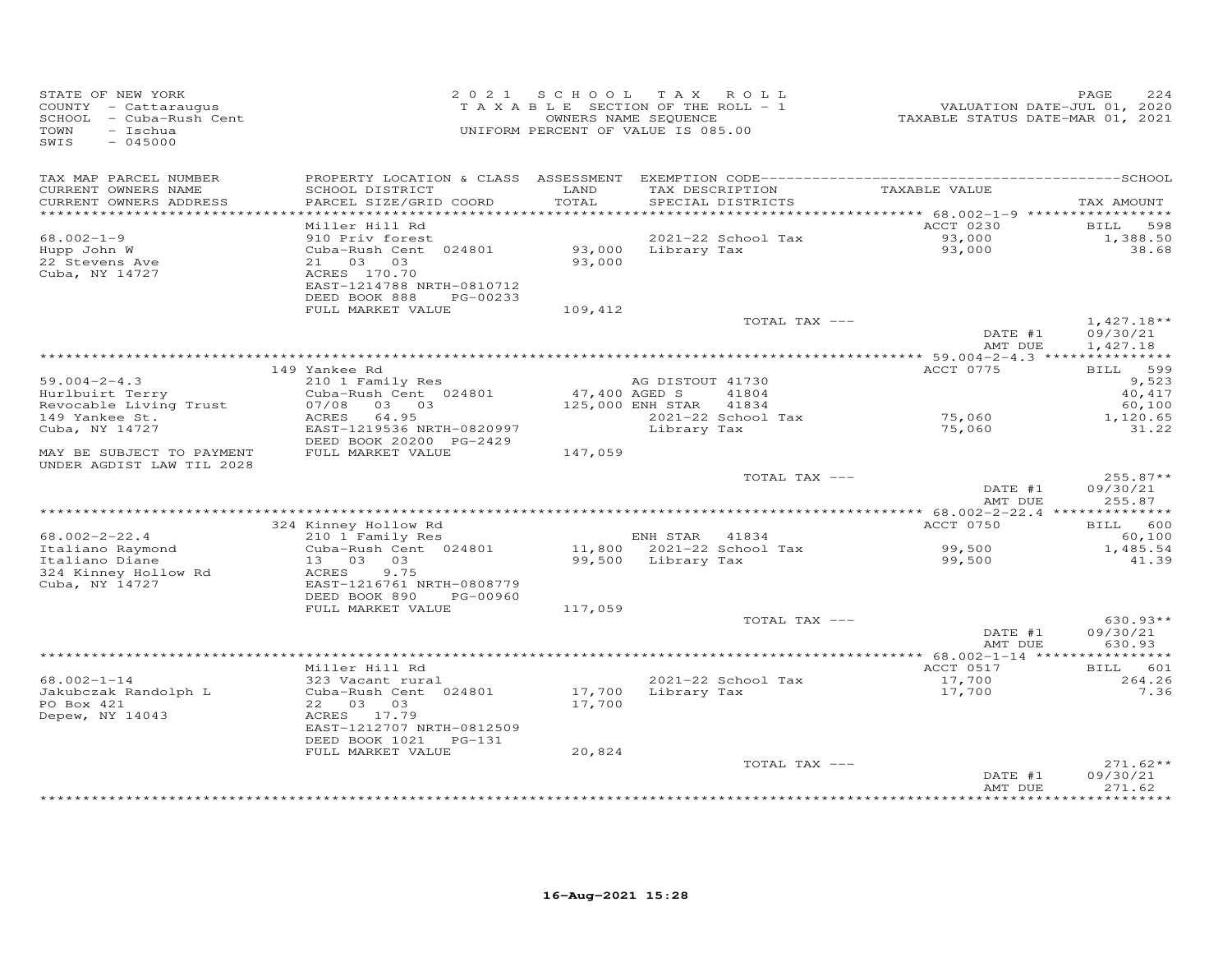| STATE OF NEW YORK<br>COUNTY - Cattaraugus<br>SCHOOL - Cuba-Rush Cent<br>TOWN<br>- Ischua<br>$-045000$<br>SWIS       | 2021 SCHOOL TAX ROLL<br>TAXABLE SECTION OF THE ROLL - 1<br>OWNERS NAME SEQUENCE<br>UNIFORM PERCENT OF VALUE IS 085.00 |                    |                                      | ------<br>2020 TAXABLE STATUS DATE-JUL 01, 2020<br>2021 TAXABLE STATUS DATE-MAR | PAGE<br>225            |
|---------------------------------------------------------------------------------------------------------------------|-----------------------------------------------------------------------------------------------------------------------|--------------------|--------------------------------------|---------------------------------------------------------------------------------|------------------------|
| TAX MAP PARCEL NUMBER<br>CURRENT OWNERS NAME<br>SCHOOL DISTRICT<br>PARCEL SIZE/GRID COORD<br>CURRENT OWNERS ADDRESS | LAND<br>TOTAL                                                                                                         |                    | TAX DESCRIPTION<br>SPECIAL DISTRICTS | TAXABLE VALUE                                                                   | TAX AMOUNT             |
| *************************                                                                                           |                                                                                                                       |                    |                                      |                                                                                 |                        |
| Munger Hollow Rd                                                                                                    |                                                                                                                       |                    |                                      | ACCT 0503                                                                       | 602<br>BILL            |
| $59.004 - 3 - 15.2$<br>323 Vacant rural                                                                             |                                                                                                                       |                    | 2021-22 School Tax                   | 18,600<br>18,600                                                                | 277.70                 |
| Jasulevich Paul G.<br>Cuba-Rush Cent 024801<br>Jasulevich Sara J.<br>07 03 03                                       | 18,600 Library Tax<br>18,600                                                                                          |                    |                                      |                                                                                 | 7.74                   |
| ACRES 19.10<br>6584 Nash Road                                                                                       |                                                                                                                       |                    |                                      |                                                                                 |                        |
| Wheatfield, NY 14120<br>EAST-1222252 NRTH-0817957                                                                   |                                                                                                                       |                    |                                      |                                                                                 |                        |
| DEED BOOK 24656 PG-9001                                                                                             |                                                                                                                       |                    |                                      |                                                                                 |                        |
| FULL MARKET VALUE                                                                                                   | 21,882                                                                                                                |                    |                                      |                                                                                 |                        |
|                                                                                                                     |                                                                                                                       |                    | TOTAL TAX ---                        | DATE #1                                                                         | $285.44**$<br>09/30/21 |
|                                                                                                                     |                                                                                                                       |                    |                                      | AMT DUE                                                                         | 285.44                 |
|                                                                                                                     |                                                                                                                       |                    |                                      |                                                                                 |                        |
| 5174 Miller Hill Rd                                                                                                 |                                                                                                                       |                    |                                      | ACCT 0716                                                                       | BILL 603               |
| $68.002 - 2 - 19.2$<br>210 1 Family Res                                                                             |                                                                                                                       | BAS STAR 41854     |                                      |                                                                                 | 25,500                 |
| Jefferies Matthew D<br>Cuba-Rush Cent 024801                                                                        |                                                                                                                       |                    | 5,800 2021-22 School Tax             | 63,700                                                                          | 951.05                 |
| 5174 Miller Hill Rd<br>13/21 03 03<br>Cuba, NY 14727<br>ACRES<br>2,00                                               |                                                                                                                       | 63,700 Library Tax |                                      | 63,700                                                                          | 26.50                  |
| EAST-1214978 NRTH-0810535                                                                                           |                                                                                                                       |                    |                                      |                                                                                 |                        |
| DEED BOOK 19226 PG-4001                                                                                             |                                                                                                                       |                    |                                      |                                                                                 |                        |
| FULL MARKET VALUE                                                                                                   | 74,941                                                                                                                |                    |                                      |                                                                                 |                        |
|                                                                                                                     |                                                                                                                       |                    | TOTAL TAX ---                        |                                                                                 | $596.83**$             |
|                                                                                                                     |                                                                                                                       |                    |                                      | DATE #1<br>AMT DUE                                                              | 09/30/21<br>596.83     |
|                                                                                                                     |                                                                                                                       |                    |                                      |                                                                                 |                        |
| Miller Hill Rd                                                                                                      |                                                                                                                       |                    |                                      | ACCT 0968                                                                       | BILL 604               |
| $68.002 - 2 - 19.4$<br>314 Rural vac<10                                                                             |                                                                                                                       |                    | 2021-22 School Tax                   | 1,000                                                                           | 14.93                  |
| Jefferies Matthew D<br>Cuba-Rush Cent 024801                                                                        | 1,000                                                                                                                 |                    | Library Tax                          | 1,000                                                                           | 0.42                   |
| 5174 Miller Hill Rd<br>13/21 03 03<br>Cuba, NY 14727<br>3.20<br>ACRES                                               | 1,000                                                                                                                 |                    |                                      |                                                                                 |                        |
| EAST-1215300 NRTH-0810101                                                                                           |                                                                                                                       |                    |                                      |                                                                                 |                        |
| DEED BOOK 19226 PG-4001                                                                                             |                                                                                                                       |                    |                                      |                                                                                 |                        |
| FULL MARKET VALUE                                                                                                   | 1,176                                                                                                                 |                    |                                      |                                                                                 |                        |
|                                                                                                                     |                                                                                                                       |                    | TOTAL TAX ---                        |                                                                                 | $15.35**$              |
|                                                                                                                     |                                                                                                                       |                    |                                      | DATE #1                                                                         | 09/30/21<br>15.35      |
|                                                                                                                     |                                                                                                                       |                    |                                      | AMT DUE<br>************** 59.004-3-1 *****                                      | ********               |
| 431 Yankee Rd                                                                                                       |                                                                                                                       |                    |                                      | ACCT 0436                                                                       | 605<br>BILL            |
| $59.004 - 3 - 1$<br>105 Vac farmland                                                                                |                                                                                                                       |                    | 2021-22 School Tax                   | 36,400                                                                          | 543.45                 |
| Cuba-Rush Cent 024801<br>JLP Woodlands, LLC                                                                         | 36,400                                                                                                                | Library Tax        |                                      | 36,400                                                                          | 15.14                  |
| 15 03 03<br>PO Box 836                                                                                              | 36,400                                                                                                                |                    |                                      |                                                                                 |                        |
| Buffalo, NY 14207<br>ACRES 45.60<br>EAST-1215158 NRTH-0818450                                                       |                                                                                                                       |                    |                                      |                                                                                 |                        |
| DEED BOOK 24785 PG-2001                                                                                             |                                                                                                                       |                    |                                      |                                                                                 |                        |
| FULL MARKET VALUE                                                                                                   | 42,824                                                                                                                |                    |                                      |                                                                                 |                        |
|                                                                                                                     |                                                                                                                       |                    | TOTAL TAX ---                        |                                                                                 | 558.59**               |
|                                                                                                                     |                                                                                                                       |                    |                                      | DATE #1                                                                         | 09/30/21               |
|                                                                                                                     |                                                                                                                       |                    |                                      | AMT DUE                                                                         | 558.59                 |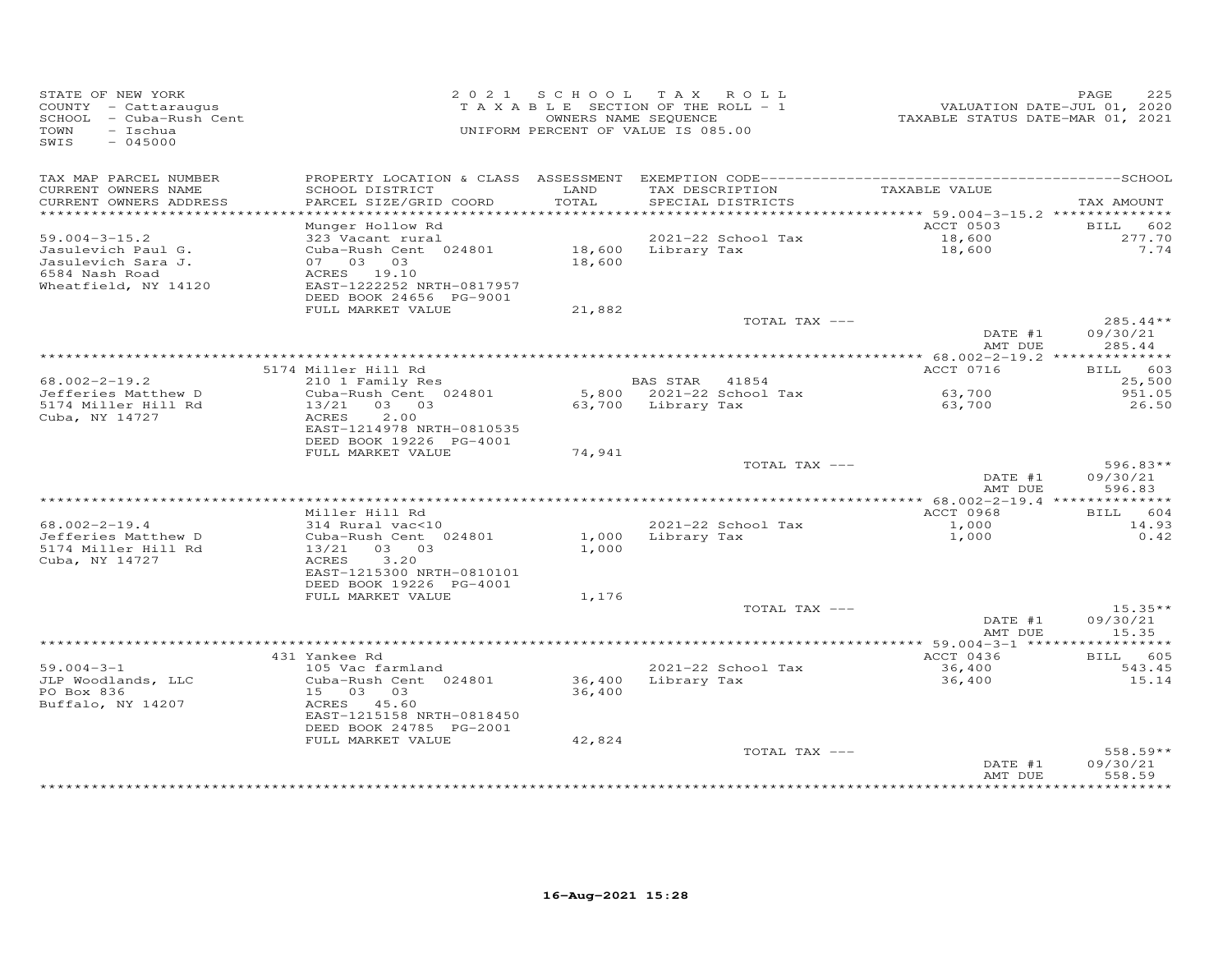| STATE OF NEW YORK<br>COUNTY - Cattaraugus<br>SCHOOL - Cuba-Rush Cent<br>TOWN<br>- Ischua<br>$-045000$<br>SWIS |                                                                                                                                                  |               | 2021 SCHOOL TAX ROLL<br>TAXABLE SECTION OF THE ROLL - 1<br>OWNERS NAME SEQUENCE<br>UNIFORM PERCENT OF VALUE IS 085.00 | 72020<br>TAXABLE STATUS DATE-JUL 01, 2020<br>TAXABLE STATUS DATE-MAR 01, 2021 | PAGE<br>226                                          |
|---------------------------------------------------------------------------------------------------------------|--------------------------------------------------------------------------------------------------------------------------------------------------|---------------|-----------------------------------------------------------------------------------------------------------------------|-------------------------------------------------------------------------------|------------------------------------------------------|
| TAX MAP PARCEL NUMBER<br>CURRENT OWNERS NAME<br>CURRENT OWNERS ADDRESS                                        | SCHOOL DISTRICT<br>PARCEL SIZE/GRID COORD                                                                                                        | LAND<br>TOTAL | TAX DESCRIPTION<br>SPECIAL DISTRICTS                                                                                  | TAXABLE VALUE                                                                 | TAX AMOUNT                                           |
|                                                                                                               |                                                                                                                                                  |               |                                                                                                                       |                                                                               |                                                      |
| $59.004 - 1 - 9.3$<br>Johnson Cheryl Proffitt<br>614 Garden Ave<br>Olean, NY 14760                            | 615 Yankee Hill Rd<br>270 Mfg housing<br>Cuba-Rush Cent 024801<br>23 03 03<br>ACRES<br>3.20<br>EAST-1212695 NRTH-0819556<br>DEED BOOK 1004 PG-98 | 33,500        | 2021-22 School Tax<br>6,800 Library Tax                                                                               | ACCT 0872<br>33,500<br>33,500                                                 | <b>BILL</b><br>606<br>500.16<br>13.93                |
|                                                                                                               | FULL MARKET VALUE                                                                                                                                | 39,412        |                                                                                                                       |                                                                               |                                                      |
|                                                                                                               |                                                                                                                                                  |               | TOTAL TAX ---                                                                                                         | DATE #1<br>AMT DUE                                                            | $514.09**$<br>09/30/21<br>514.09                     |
|                                                                                                               |                                                                                                                                                  |               |                                                                                                                       |                                                                               |                                                      |
| $59.003 - 1 - 19.4$<br>Kaczmarzyk Stephen P                                                                   | Yankee Hill Rd<br>323 Vacant rural<br>Cuba-Rush Cent 024801                                                                                      | 8,600         | 2021-22 School Tax<br>Library Tax                                                                                     | ACCT 0815<br>8,600<br>8,600                                                   | BILL 607<br>128.40<br>3.58                           |
| 7 62a Cayuga Vlg<br>Niagara Falls, NY 14304                                                                   | 31 03 03<br>5.55<br>ACRES<br>EAST-1210410 NRTH-0819388<br>DEED BOOK 00948 PG-00219                                                               | 8,600         |                                                                                                                       |                                                                               |                                                      |
|                                                                                                               | FULL MARKET VALUE                                                                                                                                | 10,118        | TOTAL TAX ---                                                                                                         |                                                                               | 131.98**                                             |
|                                                                                                               |                                                                                                                                                  |               |                                                                                                                       | DATE #1<br>AMT DUE                                                            | 09/30/21<br>131.98                                   |
|                                                                                                               |                                                                                                                                                  |               |                                                                                                                       |                                                                               |                                                      |
| $68.002 - 2 - 18.3$                                                                                           | 5055 Miller Hill Rd<br>210 1 Family Res                                                                                                          |               | ENH STAR 41834                                                                                                        | ACCT 0580                                                                     | BILL 608<br>60,100                                   |
| Karn Clifford C<br>Karn Audrey L<br>5055 Miller Hill Rd                                                       | Cuba-Rush Cent 024801<br>13 03 03<br>ACRES<br>3.74                                                                                               |               | 7,200 2021-22 School Tax<br>78,300 Library Tax                                                                        | 78,300<br>78,300<br>78,300                                                    | 1,169.02<br>32.57                                    |
| Cuba, NY 14727                                                                                                | EAST-1216059 NRTH-0808699<br>DEED BOOK 801<br>PG-01107<br>FULL MARKET VALUE                                                                      | 92,118        |                                                                                                                       |                                                                               |                                                      |
|                                                                                                               |                                                                                                                                                  |               | TOTAL TAX ---                                                                                                         |                                                                               | $305.59**$                                           |
|                                                                                                               | *****************                                                                                                                                |               |                                                                                                                       | DATE #1<br>AMT DUE                                                            | 09/30/21<br>305.59                                   |
|                                                                                                               | 805 Johnson Hollow Rd                                                                                                                            |               |                                                                                                                       | ACCT 0242                                                                     | BILL 609                                             |
| $68.001 - 1 - 5.1$<br>Karn James O                                                                            | 240 Rural res<br>Cuba-Rush Cent 024801                                                                                                           |               | AG DISTOUT 41730<br>41,500 BAS STAR<br>41854                                                                          |                                                                               | 16,425<br>25,500                                     |
| Karn Deborah L<br>805 Johnson Hollow Rd<br>Cuba, NY 14727                                                     | 22/30 03 03<br>ACRES 53.95<br>EAST-1211032 NRTH-0813297<br>DEED BOOK 852<br>PG-00032                                                             |               | 154,000 2021-22 School Tax<br>Library Tax                                                                             | 137,575<br>137,575                                                            | 2,054.00<br>57.22                                    |
| MAY BE SUBJECT TO PAYMENT<br>UNDER AGDIST LAW TIL 2028                                                        | FULL MARKET VALUE                                                                                                                                | 181,176       |                                                                                                                       |                                                                               |                                                      |
|                                                                                                               |                                                                                                                                                  |               | TOTAL TAX ---                                                                                                         | DATE #1<br>AMT DUE                                                            | $1,730.51**$<br>09/30/21<br>1,730.51<br>************ |
|                                                                                                               |                                                                                                                                                  |               |                                                                                                                       |                                                                               |                                                      |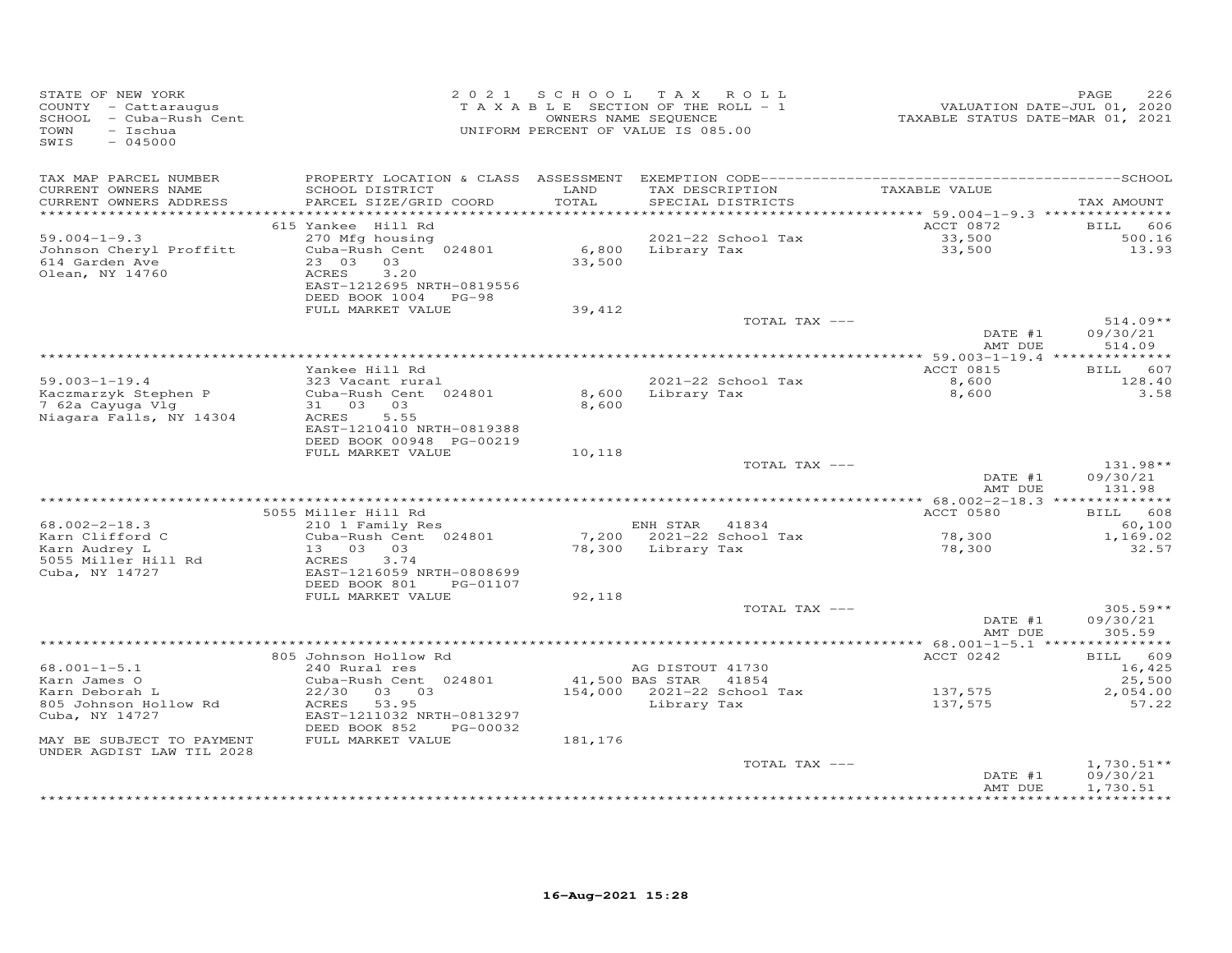| STATE OF NEW YORK<br>COUNTY - Cattaraugus<br>SCHOOL - Cuba-Rush Cent<br>TOWN<br>- Ischua<br>SWIS<br>$-045000$ | 2 0 2 1                                                                                           | SCHOOL           | TAX ROLL<br>TAXABLE SECTION OF THE ROLL - 1<br>OWNERS NAME SEQUENCE<br>UNIFORM PERCENT OF VALUE IS 085.00 | VALUATION DATE-JUL 01, 2020<br>TAXABLE STATUS DATE-MAR 01, 2021 | PAGE<br>227                       |
|---------------------------------------------------------------------------------------------------------------|---------------------------------------------------------------------------------------------------|------------------|-----------------------------------------------------------------------------------------------------------|-----------------------------------------------------------------|-----------------------------------|
| TAX MAP PARCEL NUMBER<br>CURRENT OWNERS NAME<br>CURRENT OWNERS ADDRESS                                        | SCHOOL DISTRICT<br>PARCEL SIZE/GRID COORD                                                         | LAND<br>TOTAL    | TAX DESCRIPTION<br>SPECIAL DISTRICTS                                                                      | TAXABLE VALUE                                                   | TAX AMOUNT                        |
| ***********************                                                                                       | **************************<br>Johnson Hollow Rd                                                   |                  |                                                                                                           | ACCT 0243                                                       | 610<br><b>BILL</b>                |
| $68.002 - 1 - 17$<br>Karn James O<br>Karn Deborah L<br>805 Johnson Hollow Rd<br>Cuba, NY 14727                | 323 Vacant rural<br>Cuba-Rush Cent 024801<br>22 03 03<br>ACRES 55.08<br>EAST-1212579 NRTH-0814034 |                  | AG DISTOUT 41730<br>42,000 2021-22 School Tax<br>42,000 Library Tax                                       | 22,560<br>22,560                                                | 19,440<br>336.82<br>9.38          |
| MAY BE SUBJECT TO PAYMENT                                                                                     | DEED BOOK 852<br>PG-00032<br>FULL MARKET VALUE                                                    | 49,412           |                                                                                                           |                                                                 |                                   |
| UNDER AGDIST LAW TIL 2028                                                                                     |                                                                                                   |                  | TOTAL TAX ---                                                                                             | DATE #1                                                         | $346.20**$<br>09/30/21            |
|                                                                                                               |                                                                                                   |                  |                                                                                                           | AMT DUE                                                         | 346.20<br>* * * * * * * * * * * * |
|                                                                                                               | West Shore Rd                                                                                     |                  |                                                                                                           | ACCT 0241                                                       | BILL 611                          |
| $68.002 - 2 - 9.1$<br>Karn Kendal A<br>Karn Gwen E                                                            | 314 Rural vac<10<br>Cuba-Rush Cent 024801<br>05 03<br>03                                          | 12,000           | 2021-22 School Tax<br>12,000 Library Tax                                                                  | 12,000<br>12,000                                                | 179.16<br>4.99                    |
| 6171 New Mexico Rd<br>Cuba, NY 14727                                                                          | ACRES<br>5.30<br>EAST-1222280 NRTH-0810309<br>DEED BOOK 5928<br>PG-5001                           |                  |                                                                                                           |                                                                 |                                   |
|                                                                                                               | FULL MARKET VALUE                                                                                 | 14,118           | TOTAL TAX ---                                                                                             | DATE #1                                                         | $184.15**$<br>09/30/21            |
|                                                                                                               |                                                                                                   |                  |                                                                                                           | AMT DUE                                                         | 184.15                            |
|                                                                                                               | 5006 West Shore Rd                                                                                |                  |                                                                                                           | ACCT 0786                                                       | BILL 612                          |
| $68.002 - 2 - 9.4$<br>Karn Kendal A<br>Karn Gwen E                                                            | 210 1 Family Res<br>Cuba-Rush Cent 024801<br>05 03<br>03                                          | 16,300<br>52,500 | 2021-22 School Tax<br>Library Tax                                                                         | 52,500<br>52,500                                                | 783.83<br>21.84                   |
| 6171 New Mexico Rd<br>Cuba, NY 14727                                                                          | ACRES<br>8.75<br>EAST-1222323 NRTH-0808569<br>DEED BOOK 5928<br>PG-5001                           |                  |                                                                                                           |                                                                 |                                   |
|                                                                                                               | FULL MARKET VALUE                                                                                 | 61,765           |                                                                                                           |                                                                 |                                   |
|                                                                                                               |                                                                                                   |                  | TOTAL TAX ---                                                                                             | DATE #1<br>AMT DUE                                              | $805.67**$<br>09/30/21<br>805.67  |
|                                                                                                               |                                                                                                   |                  |                                                                                                           |                                                                 | * * * * * * * * * * * *           |
| $68.002 - 2 - 10$<br>Karn Kendal A                                                                            | 5012 West Shore Rd<br>210 1 Family Res<br>Cuba-Rush Cent 024801                                   | 4,300            | 2021-22 School Tax<br>Library Tax                                                                         | ACCT 0244<br>43,000<br>43,000                                   | BILL 613<br>641.99<br>17.89       |
| Karn Gwen E<br>6171 New Mexico Rd<br>Cuba, NY 14727                                                           | 05 03<br>03<br>FRNT 160.00 DPTH 105.00<br>EAST-1222121 NRTH-0808371<br>DEED BOOK 5928<br>PG-5001  | 43,000           |                                                                                                           |                                                                 |                                   |
|                                                                                                               | FULL MARKET VALUE                                                                                 | 50,588           | TOTAL TAX ---                                                                                             |                                                                 | $659.88**$                        |
|                                                                                                               |                                                                                                   |                  |                                                                                                           | DATE #1<br>AMT DUE<br>***************                           | 09/30/21<br>659.88<br>*********   |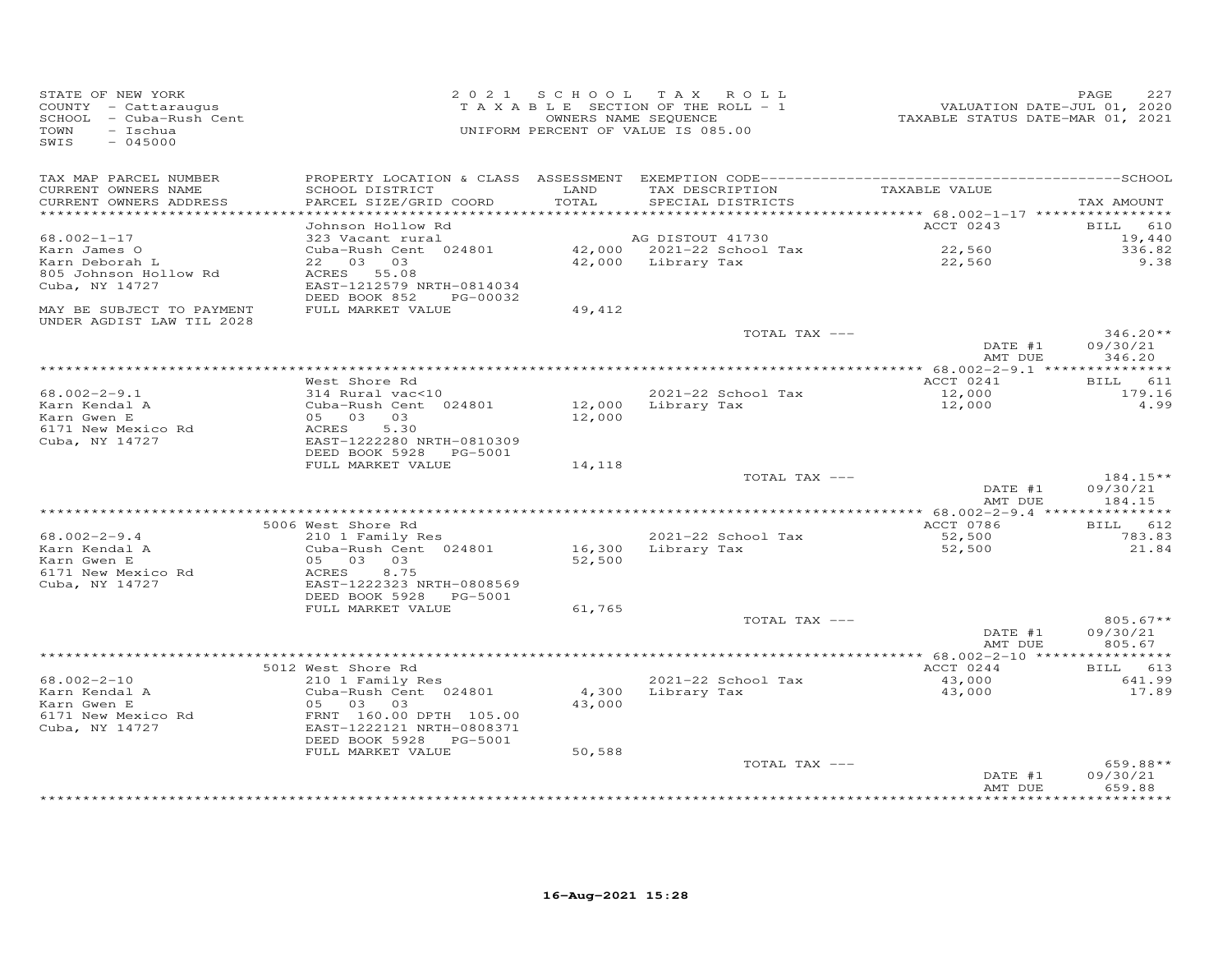| STATE OF NEW YORK<br>COUNTY - Cattaraugus<br>SCHOOL - Cuba-Rush Cent<br>$-$ Ischua<br>TOWN<br>$-045000$<br>SWIS |                                                                                       |               | 2021 SCHOOL TAX ROLL<br>TAXABLE SECTION OF THE ROLL - 1<br>OWNERS NAME SEQUENCE<br>UNIFORM PERCENT OF VALUE IS 085.00 | VALUATION DATE-JUL 01, 2020<br>TAXABLE STATUS DATE-MAR 01, 2021 | PAGE<br>228                           |
|-----------------------------------------------------------------------------------------------------------------|---------------------------------------------------------------------------------------|---------------|-----------------------------------------------------------------------------------------------------------------------|-----------------------------------------------------------------|---------------------------------------|
| TAX MAP PARCEL NUMBER                                                                                           |                                                                                       |               |                                                                                                                       |                                                                 |                                       |
| CURRENT OWNERS NAME<br>CURRENT OWNERS ADDRESS                                                                   | SCHOOL DISTRICT<br>PARCEL SIZE/GRID COORD                                             | LAND<br>TOTAL | TAX DESCRIPTION<br>SPECIAL DISTRICTS                                                                                  | TAXABLE VALUE                                                   | TAX AMOUNT                            |
| ***********************                                                                                         | 5386 Miller Rd                                                                        |               |                                                                                                                       | ACCT 0076                                                       | BILL 614                              |
| $68.002 - 1 - 5$                                                                                                | 210 1 Family Res                                                                      |               | BAS STAR 41854                                                                                                        |                                                                 | 25,500                                |
| Karn Kurt J                                                                                                     | Cuba-Rush Cent 024801                                                                 |               | 11,000 2021-22 School Tax                                                                                             |                                                                 | 1,060.03                              |
| Karn Emily M                                                                                                    | 22 03 03                                                                              |               | 71,000 Library Tax                                                                                                    | 71,000<br>71,000                                                | 29.53                                 |
| 5386 Miller Hill Rd<br>Cuba, NY 14727                                                                           | ACRES<br>8,70<br>EAST-1214173 NRTH-0814929<br>DEED BOOK 21196 PG-9001                 |               |                                                                                                                       |                                                                 |                                       |
|                                                                                                                 | FULL MARKET VALUE                                                                     | 83,529        |                                                                                                                       |                                                                 |                                       |
|                                                                                                                 |                                                                                       |               | TOTAL TAX ---                                                                                                         |                                                                 | 708.85**                              |
|                                                                                                                 |                                                                                       |               |                                                                                                                       | DATE #1<br>AMT DUE                                              | 09/30/21<br>708.85                    |
|                                                                                                                 |                                                                                       |               |                                                                                                                       |                                                                 |                                       |
|                                                                                                                 | 224 West Shore Rd<br>West Shore ka<br>210 1 Family Res<br>Cuba-Rush Cent 024801<br>^^ |               |                                                                                                                       | ACCT 0206                                                       | <b>BILL</b> 615                       |
| $59.004 - 3 - 21.715$                                                                                           |                                                                                       |               | ENH STAR 41834                                                                                                        |                                                                 | 60,100                                |
| Keenan Sandra L                                                                                                 |                                                                                       |               | 0 2021-22 School Tax                                                                                                  | 135,000                                                         | 2,015.56                              |
| Keenan William M<br>224 West Shore Rd                                                                           | 00 03 03<br>EAST-1221650 NRTH-0813047                                                 |               | 135,000 Library Tax                                                                                                   | 135,000                                                         | 56.15                                 |
| Cuba, NY 14727                                                                                                  | FULL MARKET VALUE                                                                     | 158,824       |                                                                                                                       |                                                                 |                                       |
|                                                                                                                 |                                                                                       |               | TOTAL TAX ---                                                                                                         | DATE #1<br>AMT DUE                                              | $1, 175.71**$<br>09/30/21<br>1,175.71 |
|                                                                                                                 |                                                                                       |               |                                                                                                                       |                                                                 |                                       |
|                                                                                                                 | 170 NYS Rte 446                                                                       |               |                                                                                                                       | ACCT 0616                                                       | BILL 616                              |
| $68.002 - 2 - 14.4$                                                                                             | 210 1 Family Res                                                                      |               | AGED C/T/S 41800                                                                                                      |                                                                 | 45,750                                |
| Keesler Molly I                                                                                                 | Cuba-Rush Cent 024801                                                                 |               | 9,000 ENH STAR 41834<br>91,500 2021-22 School Tax                                                                     |                                                                 | 45,750                                |
| 170 Nys Rte 446                                                                                                 | 05/13 03 03                                                                           |               |                                                                                                                       | 45,750                                                          | 683.05                                |
| Cuba, NY 14727                                                                                                  | 6.05<br>ACRES<br>EAST-1219282 NRTH-0808396                                            |               | Library Tax                                                                                                           | 45,750                                                          | 19.03                                 |
|                                                                                                                 | DEED BOOK 811 PG-01117<br>FULL MARKET VALUE                                           | 107,647       |                                                                                                                       |                                                                 |                                       |
|                                                                                                                 |                                                                                       |               | TOTAL TAX ---                                                                                                         |                                                                 | $19.03**$                             |
|                                                                                                                 |                                                                                       |               |                                                                                                                       | DATE #1<br>AMT DUE                                              | 09/30/21<br>19.03                     |
|                                                                                                                 |                                                                                       |               |                                                                                                                       |                                                                 |                                       |
|                                                                                                                 | 5252 Burt Hill Rd                                                                     |               |                                                                                                                       | ACCT 0908                                                       | BILL 617                              |
| $68.002 - 2 - 6.5$                                                                                              | 210 1 Family Res                                                                      |               | 2021-22 School Tax                                                                                                    | 220,000                                                         | 3,284.61                              |
| Keller Eric J<br>Keller Tracy L<br>5252 Burt Rd<br>Cuba, NY 14727                                               | Cuba-Rush Cent 024801<br>13 03 03<br>ACRES 59.50<br>EAST-1219715 NRTH-0812872         | 220,000       | $40,000$ Library Tax                                                                                                  | 220,000                                                         | 91.51                                 |
|                                                                                                                 | DEED BOOK 5169 PG-4001                                                                |               |                                                                                                                       |                                                                 |                                       |
|                                                                                                                 | FULL MARKET VALUE                                                                     | 258,824       |                                                                                                                       |                                                                 |                                       |
|                                                                                                                 |                                                                                       |               | TOTAL TAX ---                                                                                                         | DATE #1                                                         | $3,376.12**$<br>09/30/21              |
|                                                                                                                 |                                                                                       |               |                                                                                                                       | AMT DUE                                                         | 3,376.12<br>**********                |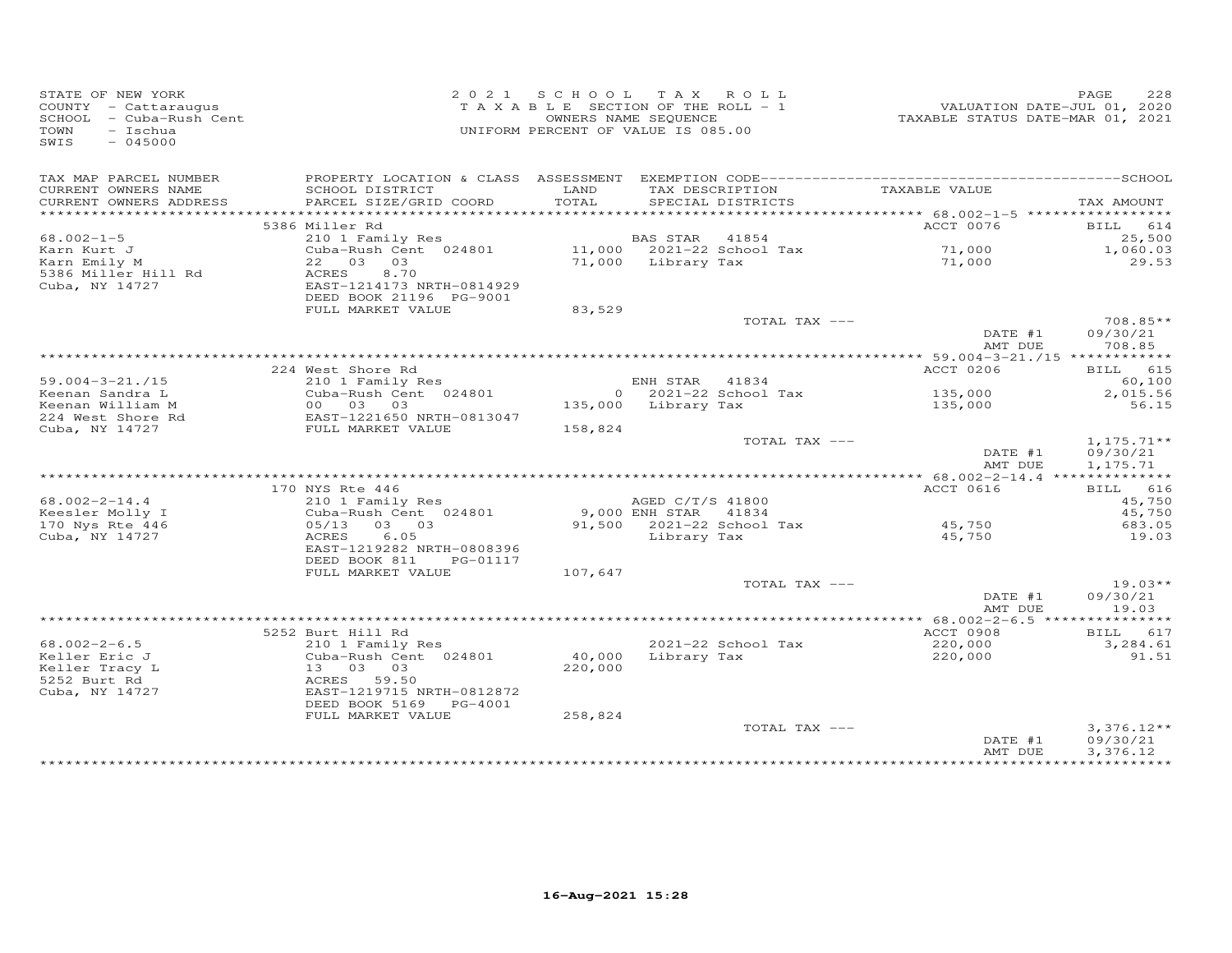| STATE OF NEW YORK<br>COUNTY - Cattaraugus<br>SCHOOL - Cuba-Rush Cent<br>TOWN<br>- Ischua<br>$-045000$<br>SWIS        |                                                                                                                                          | 2021 SCHOOL TAX ROLL<br>TAXABLE SECTION OF THE ROLL - 1<br>UNIFORM PERCENT OF VALUE IS 085.00 | OWNERS NAME SEQUENCE                  |                                         | VALUATION DATE-JUL 01, 2020<br>TAXABLE STATUS DATE-MAR 01, 2021 | PAGE<br>229                          |
|----------------------------------------------------------------------------------------------------------------------|------------------------------------------------------------------------------------------------------------------------------------------|-----------------------------------------------------------------------------------------------|---------------------------------------|-----------------------------------------|-----------------------------------------------------------------|--------------------------------------|
| TAX MAP PARCEL NUMBER<br>CURRENT OWNERS NAME                                                                         | SCHOOL DISTRICT                                                                                                                          | LAND<br>TOTAL                                                                                 |                                       |                                         | TAX DESCRIPTION TAXABLE VALUE                                   |                                      |
| CURRENT OWNERS ADDRESS<br>***********************                                                                    | PARCEL SIZE/GRID COORD                                                                                                                   |                                                                                               |                                       | SPECIAL DISTRICTS                       |                                                                 | TAX AMOUNT                           |
|                                                                                                                      | 5290 Burt Rd                                                                                                                             |                                                                                               |                                       |                                         | ACCT 0818                                                       | BILL 618                             |
| $68.002 - 2 - 6.3$                                                                                                   | 210 1 Family Res                                                                                                                         |                                                                                               |                                       | 2021-22 School Tax                      | 145,000                                                         | 2,164.86                             |
| Kempf Timothy M<br>5290 Burt Road<br>Cuba, NY 14727                                                                  | Cuba-Rush Cent 024801<br>06 03 03<br>ACRES<br>3.45<br>EAST-1218830 NRTH-0813816<br>DEED BOOK 28200 PG-3002                               | 7,000<br>145,000                                                                              |                                       | Library Tax                             | 145,000                                                         | 60.31                                |
|                                                                                                                      | FULL MARKET VALUE                                                                                                                        | 170,588                                                                                       |                                       |                                         |                                                                 |                                      |
|                                                                                                                      |                                                                                                                                          |                                                                                               |                                       | TOTAL TAX ---                           | DATE #1<br>AMT DUE                                              | $2,225.17**$<br>09/30/21<br>2,225.17 |
|                                                                                                                      |                                                                                                                                          |                                                                                               |                                       |                                         |                                                                 |                                      |
|                                                                                                                      | 90 Abbott Rd                                                                                                                             |                                                                                               |                                       |                                         | ACCT 0316                                                       | BILL 619                             |
| $59.004 - 2 - 16$<br>Kenneth E. Miller and Sallie J Cuba-Rush Cent 024801<br>of the Red Hen Trust dated Dec 08 03 03 | 210 1 Family Res                                                                                                                         |                                                                                               | BAS STAR 41854<br>112,000 Library Tax | 54,800 2021-22 School Tax               | 112,000<br>112,000                                              | 25,500<br>1,672.17<br>46.59          |
| 90 Abbott Road<br>Cuba, NY 14727                                                                                     | Inc. $59.004 - 2 - 17.2$ 81.90<br>ACRES 84.26<br>EAST-1220820 NRTH-0821774<br>DEED BOOK 20210 PG-1026<br>FULL MARKET VALUE               | 131,765                                                                                       |                                       |                                         |                                                                 |                                      |
|                                                                                                                      |                                                                                                                                          |                                                                                               |                                       | TOTAL TAX ---                           | DATE #1<br>AMT DUE                                              | $1,338.04**$<br>09/30/21<br>1,338.04 |
|                                                                                                                      |                                                                                                                                          |                                                                                               |                                       |                                         |                                                                 |                                      |
|                                                                                                                      | 214 West Shore Rd                                                                                                                        |                                                                                               |                                       |                                         | ACCT 0182                                                       | BILL 620                             |
| $59.004 - 3 - 21.75$<br>Kerl Ken<br>8594 SW 94th Cir                                                                 | 210 1 Family Res<br>Cuba-Rush Cent 024801<br>00 03 03                                                                                    | 195,000                                                                                       |                                       | 2021-22 School Tax<br>0 Library Tax     | 195,000<br>195,000                                              | 2,911.36<br>81.11                    |
| Ocala, FL 34481                                                                                                      | EAST-1221650 NRTH-0813047<br>FULL MARKET VALUE                                                                                           | 229,412                                                                                       |                                       |                                         |                                                                 |                                      |
|                                                                                                                      |                                                                                                                                          |                                                                                               |                                       | TOTAL TAX ---                           | DATE #1<br>AMT DUE                                              | $2,992.47**$<br>09/30/21<br>2,992.47 |
|                                                                                                                      |                                                                                                                                          |                                                                                               |                                       |                                         |                                                                 |                                      |
|                                                                                                                      | Union Hill Rd                                                                                                                            |                                                                                               |                                       |                                         | ACCT 0058                                                       | BILL 621                             |
| $68.001 - 1 - 9.1$<br>Kocher James<br>Chesney Brenda<br>82 Leander Rd<br>Rochester, NY 14612                         | 314 Rural vac<10<br>Cuba-Rush Cent 024801<br>29 03 03<br>FRNT 120.00 DPTH 300.00<br>EAST-1210889 NRTH-0810244<br>DEED BOOK 18838 PG-8002 | 4,700                                                                                         |                                       | 2021-22 School Tax<br>4,700 Library Tax | 4,700<br>4,700                                                  | 70.17<br>1.95                        |
|                                                                                                                      | FULL MARKET VALUE                                                                                                                        | 5,529                                                                                         |                                       |                                         |                                                                 |                                      |
|                                                                                                                      |                                                                                                                                          |                                                                                               |                                       | TOTAL TAX ---                           | DATE #1<br>AMT DUE                                              | $72.12**$<br>09/30/21<br>72.12       |
|                                                                                                                      |                                                                                                                                          |                                                                                               |                                       |                                         |                                                                 | ********                             |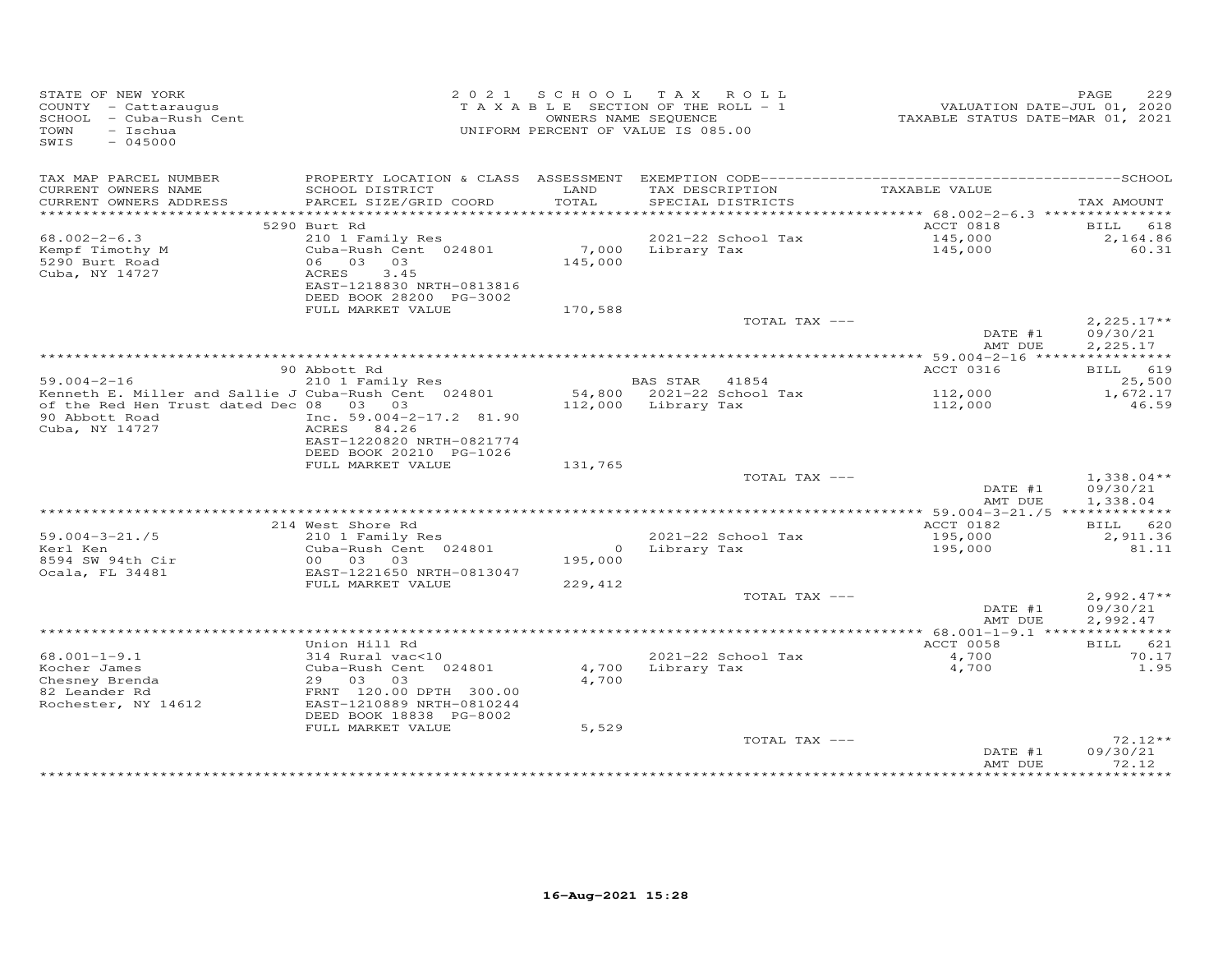| STATE OF NEW YORK<br>COUNTY - Cattaraugus<br>SCHOOL - Cuba-Rush Cent<br>TOWN<br>- Ischua<br>SWIS<br>$-045000$ |                                                |               | 2021 SCHOOL TAX ROLL<br>TAXABLE SECTION OF THE ROLL - 1<br>OWNERS NAME SEQUENCE<br>UNIFORM PERCENT OF VALUE IS 085.00 |                    | 230<br>PAGE                  |
|---------------------------------------------------------------------------------------------------------------|------------------------------------------------|---------------|-----------------------------------------------------------------------------------------------------------------------|--------------------|------------------------------|
| TAX MAP PARCEL NUMBER                                                                                         |                                                |               |                                                                                                                       |                    |                              |
| CURRENT OWNERS NAME<br>CURRENT OWNERS ADDRESS                                                                 | SCHOOL DISTRICT<br>PARCEL SIZE/GRID COORD      | LAND<br>TOTAL | TAX DESCRIPTION<br>SPECIAL DISTRICTS                                                                                  | TAXABLE VALUE      | TAX AMOUNT                   |
|                                                                                                               |                                                |               |                                                                                                                       |                    |                              |
| $68.001 - 1 - 9.2$                                                                                            | Union Hill Rd<br>240 Rural res                 |               | 2021-22 School Tax                                                                                                    | ACCT 0922          | <b>BILL</b><br>622<br>962.99 |
| Kocher James                                                                                                  | Cuba-Rush Cent 024801                          |               | 31,800 Library Tax                                                                                                    | 64,500<br>64,500   | 26.83                        |
| Chesney Brenda<br>82 Leander Rd                                                                               | 29 03 03                                       | 64,500        |                                                                                                                       |                    |                              |
| 82 Leander Rd                                                                                                 | ACRES 38.50                                    |               |                                                                                                                       |                    |                              |
| Rochester, NY 14612                                                                                           | EAST-1210451 NRTH-0810127                      |               |                                                                                                                       |                    |                              |
|                                                                                                               | DEED BOOK 18838 PG-8002<br>FULL MARKET VALUE   | 75,882        |                                                                                                                       |                    |                              |
|                                                                                                               |                                                |               | TOTAL TAX ---                                                                                                         |                    | 989.82**                     |
|                                                                                                               |                                                |               |                                                                                                                       | DATE #1<br>AMT DUE | 09/30/21<br>989.82           |
|                                                                                                               |                                                |               |                                                                                                                       |                    |                              |
|                                                                                                               | Burt Hill Rd                                   |               |                                                                                                                       | ACCT 0723          | BILL 623                     |
| $68.002 - 2 - 6.2$<br>L & D Construction Co                                                                   | 314 Rural vac<10<br>Cuba-Rush Cent 024801      |               | 2021-22 School Tax<br>7,200 Library Tax                                                                               | 7,200<br>7,200     | 107.50<br>2.99               |
| PO Box 935                                                                                                    | 06 03 03                                       | 7,200         |                                                                                                                       |                    |                              |
| West Seneca, NY 14224                                                                                         | ACRES<br>3.74                                  |               |                                                                                                                       |                    |                              |
|                                                                                                               | EAST-1220260 NRTH-0814729                      |               |                                                                                                                       |                    |                              |
|                                                                                                               | DEED BOOK 859<br>PG-01171<br>FULL MARKET VALUE | 8,471         |                                                                                                                       |                    |                              |
|                                                                                                               |                                                |               | TOTAL TAX ---                                                                                                         |                    | $110.49**$                   |
|                                                                                                               |                                                |               |                                                                                                                       | DATE #1            | 09/30/21                     |
|                                                                                                               |                                                |               |                                                                                                                       | AMT DUE            | 110.49                       |
|                                                                                                               | 1027 Carpenter Hill Rd                         |               |                                                                                                                       | ACCT 0926          | BILL 624                     |
| $59.003 - 1 - 11.5$                                                                                           | 323 Vacant rural                               |               | 2021-22 School Tax                                                                                                    | 36,000             | 537.48                       |
| Dy. 000 - 1 11<br>Labushesky Robert                                                                           | Cuba-Rush Cent 024801                          | 36,000        | Library Tax                                                                                                           | 36,000             | 14.97                        |
| 1482 Moll St                                                                                                  | 32 03 03                                       | 36,000        |                                                                                                                       |                    |                              |
| N. Tonawanda, NY 14120                                                                                        | ACRES 45.20<br>EAST-1209025 NRTH-0823151       |               |                                                                                                                       |                    |                              |
|                                                                                                               | DEED BOOK 8612 PG-4003                         |               |                                                                                                                       |                    |                              |
|                                                                                                               | FULL MARKET VALUE                              | 42,353        |                                                                                                                       |                    |                              |
|                                                                                                               |                                                |               | TOTAL TAX ---                                                                                                         |                    | $552.45**$                   |
|                                                                                                               |                                                |               |                                                                                                                       | DATE #1<br>AMT DUE | 09/30/21<br>552.45           |
|                                                                                                               |                                                |               |                                                                                                                       |                    |                              |
|                                                                                                               | Munger Hollow Rd                               |               |                                                                                                                       | ACCT 0940          | BILL 625                     |
| $59.004 - 3 - 15.5$                                                                                           | 314 Rural vac<10                               |               | 2021-22 School Tax                                                                                                    | $2,400$<br>2.400   | 35.83                        |
| Laine Marianne L.<br>215 N Third Street                                                                       | Cuba-Rush Cent 024801<br>07 03 03              | 2,400         | 2,400 Library Tax                                                                                                     |                    | 1.00                         |
| Olean, NY 14760                                                                                               | ACRES<br>0.31                                  |               |                                                                                                                       |                    |                              |
|                                                                                                               | EAST-1222469 NRTH-0817289                      |               |                                                                                                                       |                    |                              |
| PRIOR OWNER ON 3/01/2021                                                                                      | DEED BOOK 20210 PG-5918                        |               |                                                                                                                       |                    |                              |
| Laine Erick J                                                                                                 | FULL MARKET VALUE                              | 2,824         |                                                                                                                       |                    |                              |
|                                                                                                               |                                                |               | TOTAL TAX ---                                                                                                         | DATE #1            | $36.83**$<br>09/30/21        |
|                                                                                                               |                                                |               |                                                                                                                       | AMT DUE            | 36.83                        |
|                                                                                                               |                                                |               |                                                                                                                       |                    | *******                      |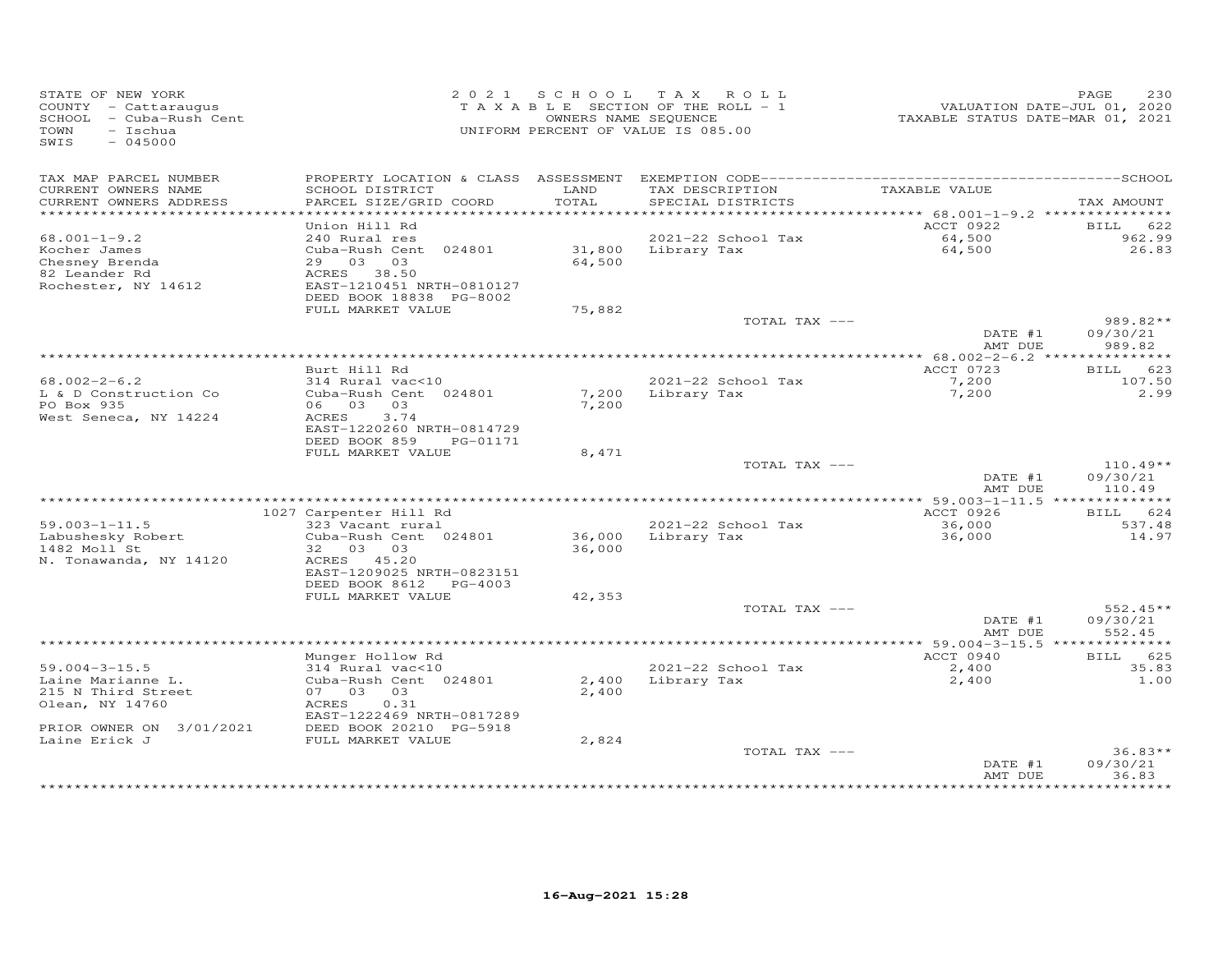| STATE OF NEW YORK<br>COUNTY - Cattaraugus<br>SCHOOL - Cuba-Rush Cent<br>TOWN<br>- Ischua<br>SWIS<br>$-045000$ | 2021 SCHOOL TAX ROLL<br>TAXABLE SECTION OF THE ROLL - 1<br>UNIFORM PERCENT OF VALUE IS 085.00 | OWNERS NAME SEQUENCE                        | VALUATION DATE-JUL 01, 2020<br>TAXABLE STATUS DATE-MAR 01, 2021 | PAGE<br>231                   |
|---------------------------------------------------------------------------------------------------------------|-----------------------------------------------------------------------------------------------|---------------------------------------------|-----------------------------------------------------------------|-------------------------------|
| TAX MAP PARCEL NUMBER<br>CURRENT OWNERS NAME<br>SCHOOL DISTRICT                                               | LAND                                                                                          | TAX DESCRIPTION                             | TAXABLE VALUE                                                   |                               |
| CURRENT OWNERS ADDRESS<br>PARCEL SIZE/GRID COORD<br>**********************                                    | TOTAL<br>* * * * * * * * * *                                                                  | SPECIAL DISTRICTS                           | ************ 68.002-2-15 *****************                      | TAX AMOUNT                    |
| 206 Miller Hill Rd                                                                                            |                                                                                               |                                             | ACCT 0478                                                       | BILL 626                      |
| $68.002 - 2 - 15$<br>210 1 Family Res                                                                         |                                                                                               | 2021-22 School Tax                          | 32,300                                                          | 482.24                        |
| Cuba-Rush Cent 024801<br>Layman Amanda                                                                        |                                                                                               | 4,100 Library Tax                           | 32,300                                                          | 13.43                         |
| 206 Rte 446<br>13 03<br>03                                                                                    | 32,300                                                                                        |                                             |                                                                 |                               |
| Cuba, NY 14727<br>FRNT 272.00 DPTH<br>EAST-1218451 NRTH-0808177<br>DEED BOOK 25600 PG-7002                    | 99.00                                                                                         |                                             |                                                                 |                               |
| FULL MARKET VALUE                                                                                             | 38,000                                                                                        |                                             |                                                                 |                               |
|                                                                                                               |                                                                                               | TOTAL TAX ---                               |                                                                 | $495.67**$                    |
|                                                                                                               |                                                                                               |                                             | DATE #1                                                         | 09/30/21                      |
|                                                                                                               |                                                                                               |                                             | AMT DUE                                                         | 495.67                        |
| Abbotts Rd                                                                                                    |                                                                                               |                                             | ACCT 0231                                                       | BILL 627                      |
| $59.004 - 2 - 2.1$<br>323 Vacant rural                                                                        |                                                                                               | 2021-22 School Tax                          | 50,800                                                          | 758.45                        |
| Linderman Casey J Sr<br>Cuba-Rush Cent 024801                                                                 | 50,800                                                                                        | Library Tax                                 | 50,800                                                          | 21.13                         |
| 16 03 03<br>94 W Main St                                                                                      | 50,800                                                                                        |                                             |                                                                 |                               |
| Cuba, NY 14727<br>ACRES 71.23                                                                                 |                                                                                               |                                             |                                                                 |                               |
| EAST-1217001 NRTH-0823268                                                                                     |                                                                                               |                                             |                                                                 |                               |
| DEED BOOK 5097 PG-8001<br>FULL MARKET VALUE                                                                   | 59,765                                                                                        |                                             |                                                                 |                               |
|                                                                                                               |                                                                                               | TOTAL TAX ---                               |                                                                 | $779.58**$                    |
|                                                                                                               |                                                                                               |                                             | DATE #1                                                         | 09/30/21                      |
|                                                                                                               |                                                                                               |                                             | AMT DUE                                                         | 779.58                        |
|                                                                                                               |                                                                                               |                                             | *********** 59.004-2-2.2 ***                                    | ************                  |
| 416 Abbotts Rd<br>$59.004 - 2 - 2.2$<br>210 1 Family Res                                                      |                                                                                               | 2021-22 School Tax                          | ACCT 0952<br>25,000                                             | BILL 628<br>373.25            |
| Linderman John<br>Cuba-Rush Cent 024801                                                                       | 5,100                                                                                         | Library Tax                                 | 25,000                                                          | 10.40                         |
| Linderman Roxanne<br>16 03 03                                                                                 | 25,000                                                                                        |                                             |                                                                 |                               |
| 416 Abbotts Rd<br>ACRES<br>1.18                                                                               |                                                                                               |                                             |                                                                 |                               |
| EAST-1217269 NRTH-0823874<br>Cuba, NY 14727                                                                   |                                                                                               |                                             |                                                                 |                               |
| DEED BOOK 12547 PG-8001<br>FULL MARKET VALUE                                                                  | 29,412                                                                                        |                                             |                                                                 |                               |
|                                                                                                               |                                                                                               | TOTAL TAX ---                               |                                                                 | $383.65**$                    |
|                                                                                                               |                                                                                               |                                             | DATE #1                                                         | 09/30/21                      |
|                                                                                                               |                                                                                               |                                             | AMT DUE                                                         | 383.65                        |
|                                                                                                               |                                                                                               |                                             |                                                                 |                               |
| 262 Yankee Rd                                                                                                 |                                                                                               |                                             | ACCT 0288                                                       | BILL 629<br>60,100            |
| $59.004 - 2 - 30.1$<br>280 Res Multiple<br>Lockwood Vernon L<br>Cuba-Rush Cent 024801                         |                                                                                               | ENH STAR 41834<br>63,700 2021-22 School Tax | 100,800                                                         | 1,504.95                      |
| Lockwood Leslie<br>16 03 03                                                                                   | 100,800                                                                                       | Library Tax                                 | 100,800                                                         | 41.93                         |
| 262 Yankee Rd<br>Life Use - Roxey                                                                             |                                                                                               |                                             |                                                                 |                               |
| Cuba, NY 14727<br>Ff 360.00                                                                                   |                                                                                               |                                             |                                                                 |                               |
| ACRES 80.29                                                                                                   |                                                                                               |                                             |                                                                 |                               |
| EAST-1216776 NRTH-0822170<br>DEED BOOK 1011 PG-1099                                                           |                                                                                               |                                             |                                                                 |                               |
| FULL MARKET VALUE                                                                                             | 118,588                                                                                       |                                             |                                                                 |                               |
|                                                                                                               |                                                                                               | TOTAL TAX ---                               |                                                                 | 650.88**                      |
|                                                                                                               |                                                                                               |                                             | DATE #1                                                         | 09/30/21                      |
|                                                                                                               |                                                                                               |                                             | AMT DUE                                                         | 650.88<br>* * * * * * * * * * |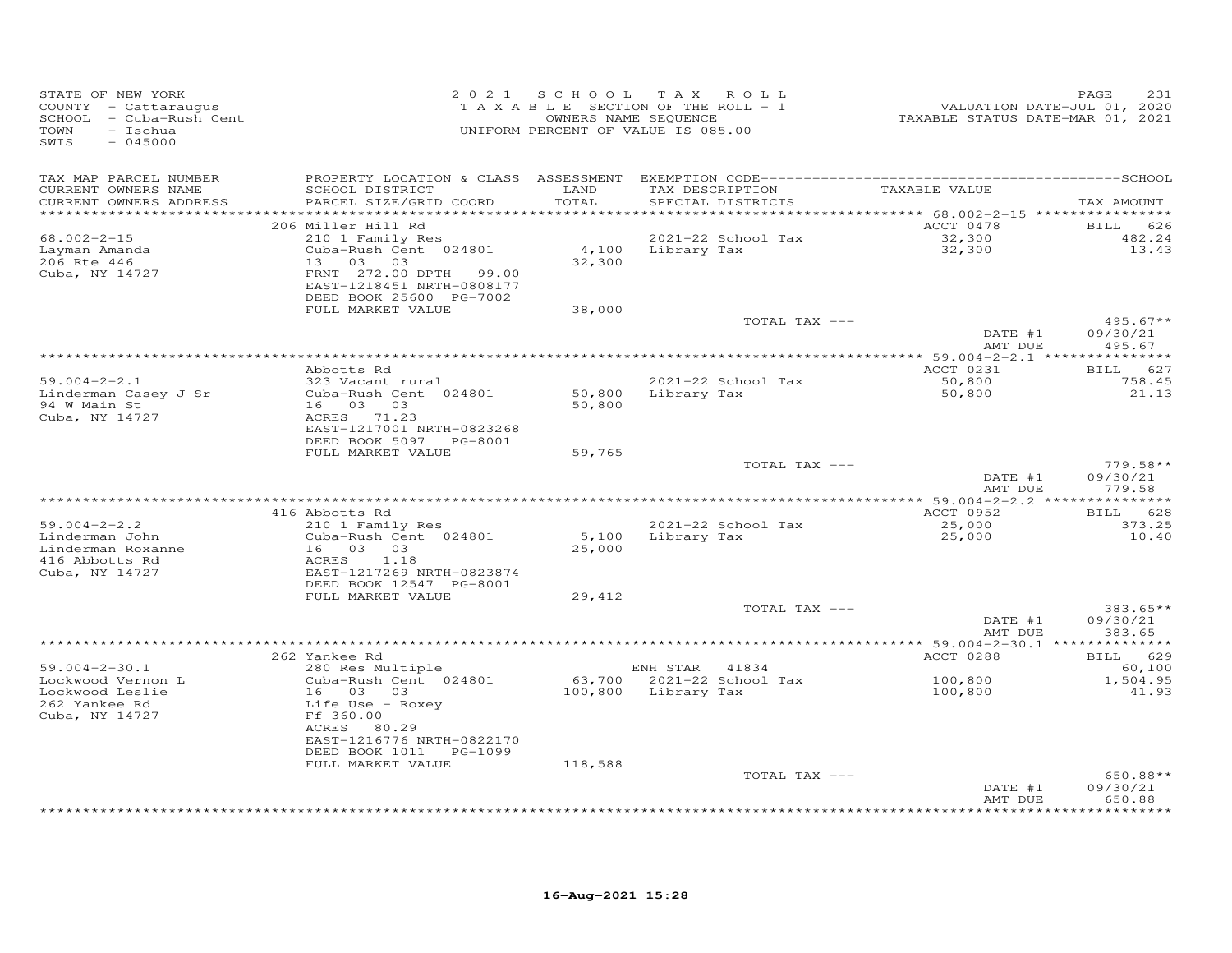| STATE OF NEW YORK<br>COUNTY - Cattaraugus<br>SCHOOL - Cuba-Rush Cent<br>TOWN<br>$-$ Ischua<br>SWIS<br>$-045000$ |                                                      |         | 2021 SCHOOL TAX ROLL<br>TAXABLE SECTION OF THE ROLL - 1<br>OWNERS NAME SEQUENCE<br>UNIFORM PERCENT OF VALUE IS 085.00 | TAXABLE STATUS DATE-MAR 01, 2021 | PAGE<br>232<br>VALUATION DATE-JUL 01, 2020 |
|-----------------------------------------------------------------------------------------------------------------|------------------------------------------------------|---------|-----------------------------------------------------------------------------------------------------------------------|----------------------------------|--------------------------------------------|
| TAX MAP PARCEL NUMBER<br>CURRENT OWNERS NAME                                                                    | SCHOOL DISTRICT                                      | LAND    | TAX DESCRIPTION                                                                                                       | TAXABLE VALUE                    |                                            |
| CURRENT OWNERS ADDRESS                                                                                          | PARCEL SIZE/GRID COORD                               | TOTAL   | SPECIAL DISTRICTS                                                                                                     |                                  | TAX AMOUNT                                 |
|                                                                                                                 |                                                      |         |                                                                                                                       |                                  |                                            |
| $59.003 - 1 - 18.1$                                                                                             | 800 Yankee Rd                                        |         |                                                                                                                       | ACCT 0111                        | <b>BILL</b> 630                            |
| Marks Wayne                                                                                                     | 260 Seasonal res<br>Cuba-Rush Cent 024801            | 39,800  | 2021-22 School Tax<br>Library Tax                                                                                     | 90,500<br>90,500                 | 1,351.17<br>37.64                          |
| Marks Donna                                                                                                     | 32 03 03                                             | 90,500  |                                                                                                                       |                                  |                                            |
| 5773 Herman Hill Rd                                                                                             | ACRES 50.70                                          |         |                                                                                                                       |                                  |                                            |
| Hamburg, NY 14075                                                                                               | EAST-1210218 NRTH-0821111                            |         |                                                                                                                       |                                  |                                            |
|                                                                                                                 | DEED BOOK 23485 PG-2003                              |         |                                                                                                                       |                                  |                                            |
|                                                                                                                 | FULL MARKET VALUE                                    | 106,471 | TOTAL TAX ---                                                                                                         |                                  | $1,388.81**$                               |
|                                                                                                                 |                                                      |         |                                                                                                                       | DATE #1                          | 09/30/21                                   |
|                                                                                                                 |                                                      |         |                                                                                                                       | AMT DUE                          | 1,388.81                                   |
|                                                                                                                 |                                                      |         |                                                                                                                       |                                  |                                            |
| $59.004 - 3 - 16$                                                                                               | 5459 West Shore Rd<br>210 1 Family Res               |         | 2021-22 School Tax                                                                                                    | ACCT 0463<br>155,000             | BILL 631<br>2,314.16                       |
| Maurer Richard                                                                                                  | Cuba-Rush Cent 024801                                |         | 11,800 Library Tax                                                                                                    | 155,000                          | 64.47                                      |
| Maurer Nancy                                                                                                    | 07 03 03                                             | 155,000 |                                                                                                                       |                                  |                                            |
| 5459 W Shore Rd                                                                                                 | ACRES<br>3.88                                        |         |                                                                                                                       |                                  |                                            |
| Cuba, NY 14727                                                                                                  | EAST-1222097 NRTH-0816241<br>DEED BOOK 15188 PG-4001 |         |                                                                                                                       |                                  |                                            |
|                                                                                                                 | FULL MARKET VALUE                                    | 182,353 |                                                                                                                       |                                  |                                            |
|                                                                                                                 |                                                      |         | TOTAL TAX ---                                                                                                         |                                  | $2,378.63**$                               |
|                                                                                                                 |                                                      |         |                                                                                                                       | DATE #1                          | 09/30/21                                   |
|                                                                                                                 |                                                      |         |                                                                                                                       | AMT DUE                          | 2,378.63                                   |
|                                                                                                                 | 279 Burt Rd                                          |         |                                                                                                                       | ACCT 0066                        | BILL 632                                   |
| $68.002 - 2 - 24.1$                                                                                             | 210 1 Family Res                                     |         | BAS STAR 41854                                                                                                        |                                  | 25,500                                     |
| Meyers Michael Jr                                                                                               | Cuba-Rush Cent 024801                                |         | 7,600 2021-22 School Tax                                                                                              | 68,500                           | 1,022.71                                   |
| Karn Katie                                                                                                      | 14 03 03                                             |         | 68,500 Library Tax                                                                                                    | 68,500                           | 28.49                                      |
| 279 Burt Rd                                                                                                     | Split $37.1$ acres to $2-24$ .                       |         |                                                                                                                       |                                  |                                            |
| Cuba, NY 14727                                                                                                  | ACRES<br>4.30<br>EAST-1218287 NRTH-0813024           |         |                                                                                                                       |                                  |                                            |
|                                                                                                                 | DEED BOOK 5905 PG-8012                               |         |                                                                                                                       |                                  |                                            |
|                                                                                                                 | FULL MARKET VALUE                                    | 80,588  |                                                                                                                       |                                  |                                            |
|                                                                                                                 |                                                      |         | TOTAL TAX ---                                                                                                         |                                  | $670.48**$                                 |
|                                                                                                                 |                                                      |         |                                                                                                                       | DATE #1                          | 09/30/21                                   |
|                                                                                                                 |                                                      |         |                                                                                                                       | AMT DUE                          | 670.48                                     |
|                                                                                                                 | 215 West Shore Rd                                    |         |                                                                                                                       | ACCT 0313                        | BILL 633                                   |
| $59.004 - 3 - 21.76$                                                                                            | 210 1 Family Res                                     |         | AGED C/T/S 41800                                                                                                      |                                  | 63,500                                     |
| Mikowicz Casimir E                                                                                              | Cuba-Rush Cent 024801                                |         | 0 ENH STAR 41834                                                                                                      |                                  | 60,100                                     |
| 215 West Shore Rd                                                                                               | 00 03 03                                             |         | 127,000 2021-22 School Tax                                                                                            | 63,500                           | 948.06                                     |
| Cuba, NY 14727                                                                                                  | EAST-1221650 NRTH-0813047<br>FULL MARKET VALUE       | 149,412 | Library Tax                                                                                                           | 63,500                           | 26.41                                      |
|                                                                                                                 |                                                      |         | TOTAL TAX ---                                                                                                         |                                  | $78.47**$                                  |
|                                                                                                                 |                                                      |         |                                                                                                                       | DATE #1                          | 09/30/21                                   |
|                                                                                                                 |                                                      |         |                                                                                                                       | AMT DUE                          | 78.47                                      |
|                                                                                                                 |                                                      |         |                                                                                                                       |                                  | ********                                   |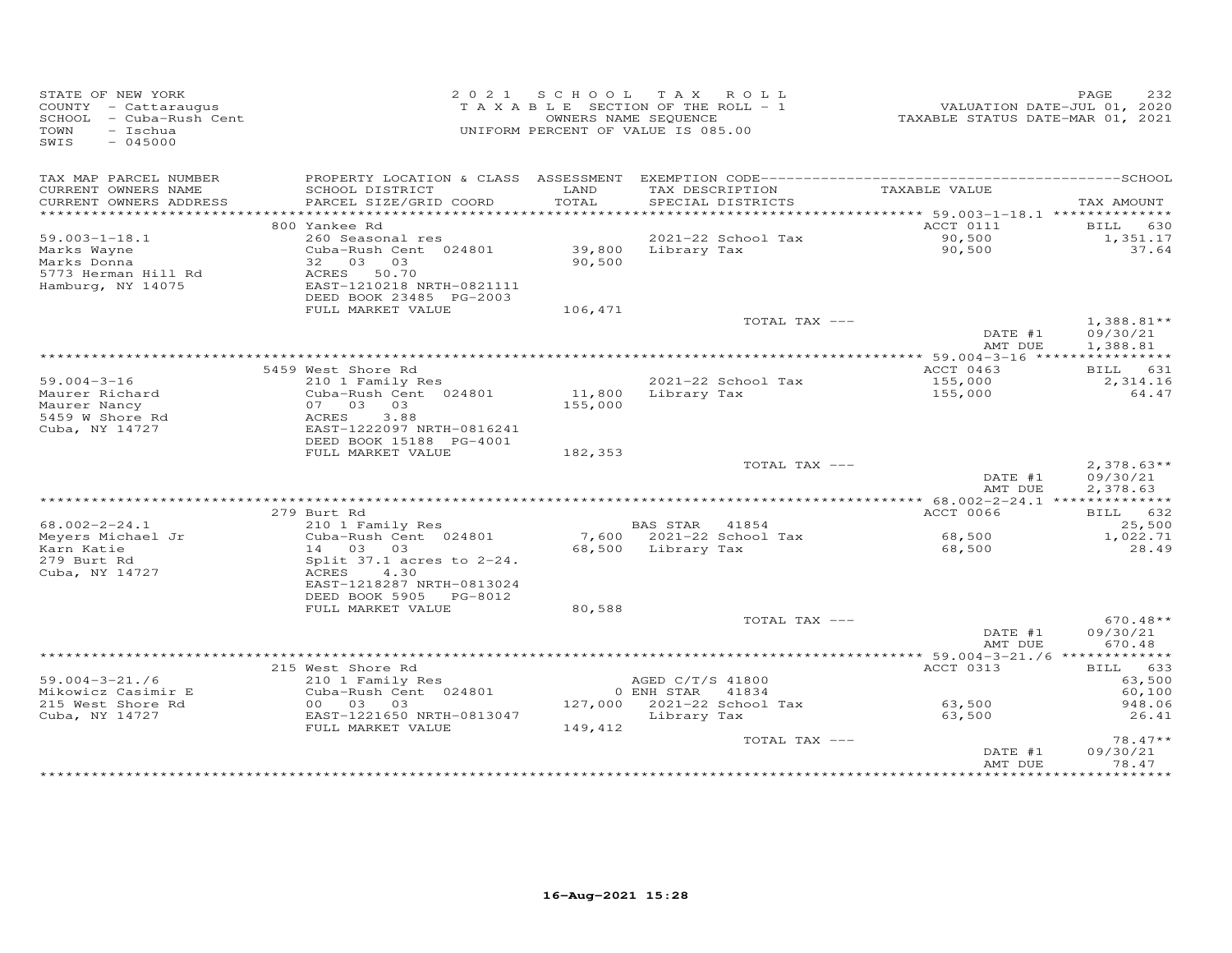| STATE OF NEW YORK<br>COUNTY - Cattaraugus<br>SCHOOL - Cuba-Rush Cent<br>TOWN<br>- Ischua<br>SWIS<br>$-045000$ |                                               | 2021 SCHOOL TAX ROLL<br>TAXABLE SECTION OF THE ROLL - 1<br>OWNERS NAME SEQUENCE<br>UNIFORM PERCENT OF VALUE IS 085.00 |                     |                                      | VALUATION DATE-JUL 01, 2020<br>TAXABLE STATUS DATE-MAR 01, 2021 | 233<br>PAGE        |
|---------------------------------------------------------------------------------------------------------------|-----------------------------------------------|-----------------------------------------------------------------------------------------------------------------------|---------------------|--------------------------------------|-----------------------------------------------------------------|--------------------|
| TAX MAP PARCEL NUMBER                                                                                         |                                               |                                                                                                                       |                     |                                      |                                                                 |                    |
| CURRENT OWNERS NAME<br>CURRENT OWNERS ADDRESS                                                                 | SCHOOL DISTRICT<br>PARCEL SIZE/GRID COORD     | LAND<br>TOTAL                                                                                                         |                     | TAX DESCRIPTION<br>SPECIAL DISTRICTS | TAXABLE VALUE                                                   | TAX AMOUNT         |
| ***********************                                                                                       |                                               |                                                                                                                       |                     |                                      | ACCT 0890                                                       | BILL 634           |
| $68.002 - 1 - 10.6$                                                                                           | Kinney Hollow Rd<br>314 Rural vac<10          |                                                                                                                       |                     | 2021-22 School Tax                   | 7,900                                                           | 117.95             |
| Mikush Paul                                                                                                   | Cuba-Rush Cent 024801                         |                                                                                                                       | 7,900 Library Tax   |                                      | 7,900                                                           | 3.29               |
| Mikush Barbara Jo                                                                                             | ACRES<br>4.65                                 | 7,900                                                                                                                 |                     |                                      |                                                                 |                    |
| 644 Kettle Town Rd                                                                                            | EAST-1212731 NRTH-0811359                     |                                                                                                                       |                     |                                      |                                                                 |                    |
| Southbury, CT 06499                                                                                           | DEED BOOK 1013 PG-313                         |                                                                                                                       |                     |                                      |                                                                 |                    |
|                                                                                                               | FULL MARKET VALUE                             | 9,294                                                                                                                 |                     | TOTAL TAX ---                        |                                                                 | $121.24**$         |
|                                                                                                               |                                               |                                                                                                                       |                     |                                      | DATE #1                                                         | 09/30/21           |
|                                                                                                               |                                               |                                                                                                                       |                     |                                      | AMT DUE                                                         | 121.24             |
|                                                                                                               |                                               |                                                                                                                       |                     |                                      |                                                                 |                    |
|                                                                                                               | 73 Abbott Rd                                  |                                                                                                                       |                     |                                      | ACCT 0315                                                       | BILL 635           |
| $59.004 - 2 - 17.1$                                                                                           | 210 1 Family Res                              |                                                                                                                       | BAS STAR 41854      |                                      |                                                                 | 25,500             |
| Miller Martha K                                                                                               | Cuba-Rush Cent 024801<br>08 03 03             |                                                                                                                       |                     | 8,200 2021-22 School Tax             | 56,000                                                          | 836.08             |
| 73 Abbotts Rd<br>Cuba, NY 14727                                                                               | 5.00<br>ACRES                                 |                                                                                                                       | 56,000 Library Tax  |                                      | 56,000                                                          | 23.29              |
|                                                                                                               | EAST-1220888 NRTH-0822132                     |                                                                                                                       |                     |                                      |                                                                 |                    |
|                                                                                                               | DEED BOOK 10141 PG-7002                       |                                                                                                                       |                     |                                      |                                                                 |                    |
|                                                                                                               | FULL MARKET VALUE                             | 65,882                                                                                                                |                     |                                      |                                                                 |                    |
|                                                                                                               |                                               |                                                                                                                       |                     | TOTAL TAX ---                        |                                                                 | 478.66**           |
|                                                                                                               |                                               |                                                                                                                       |                     |                                      | DATE #1                                                         | 09/30/21<br>478.66 |
|                                                                                                               |                                               |                                                                                                                       |                     |                                      | AMT DUE                                                         |                    |
|                                                                                                               | 212 West Shore Rd                             |                                                                                                                       |                     |                                      | ACCT 0042                                                       | BILL 636           |
| $59.004 - 3 - 21.71$                                                                                          | 210 1 Family Res                              |                                                                                                                       | ENH STAR 41834      |                                      |                                                                 | 60,100             |
| Mohr Robert F                                                                                                 | Cuba-Rush Cent 024801                         |                                                                                                                       |                     | $0$ 2021-22 School Tax               | 190,000                                                         | 2,836.71           |
| Mohr Barbara A                                                                                                | 00 03<br>03                                   |                                                                                                                       | 190,000 Library Tax |                                      | 190,000                                                         | 79.03              |
| 212 W Shore Rd                                                                                                | EAST-1221650 NRTH-0813047                     |                                                                                                                       |                     |                                      |                                                                 |                    |
| Cuba, NY 14727                                                                                                | DEED BOOK 00951 PG-00738<br>FULL MARKET VALUE | 223,529                                                                                                               |                     |                                      |                                                                 |                    |
|                                                                                                               |                                               |                                                                                                                       |                     | TOTAL TAX ---                        |                                                                 | $2,019.74**$       |
|                                                                                                               |                                               |                                                                                                                       |                     |                                      | DATE #1                                                         | 09/30/21           |
|                                                                                                               |                                               |                                                                                                                       |                     |                                      | AMT DUE                                                         | 2,019.74           |
|                                                                                                               |                                               |                                                                                                                       |                     |                                      |                                                                 |                    |
|                                                                                                               | 5100 Miller Hill Rd                           |                                                                                                                       |                     |                                      | ACCT 0519                                                       | BILL 637           |
| $68.002 - 2 - 22.2$<br>Morehouse Donald J.                                                                    | 210 1 Family Res<br>Cuba-Rush Cent 024801     | 6,700                                                                                                                 | Library Tax         | 2021-22 School Tax                   | 30,000<br>30,000                                                | 447.90<br>12.48    |
| 5100 Miller Hill Rd                                                                                           | 13 03 03                                      | 30,000                                                                                                                |                     |                                      |                                                                 |                    |
| Cuba, NY 14727                                                                                                | $22.5$ combined $w/22.2$                      |                                                                                                                       |                     |                                      |                                                                 |                    |
|                                                                                                               | ACRES<br>3.10                                 |                                                                                                                       |                     |                                      |                                                                 |                    |
|                                                                                                               | EAST-1216099 NRTH-0809018                     |                                                                                                                       |                     |                                      |                                                                 |                    |
|                                                                                                               | DEED BOOK 20190 PG-8905                       |                                                                                                                       |                     |                                      |                                                                 |                    |
|                                                                                                               | FULL MARKET VALUE                             | 35,294                                                                                                                |                     | TOTAL TAX ---                        |                                                                 | 460.38**           |
|                                                                                                               |                                               |                                                                                                                       |                     |                                      | DATE #1                                                         | 09/30/21           |
|                                                                                                               |                                               |                                                                                                                       |                     |                                      | AMT DUE                                                         | 460.38             |
|                                                                                                               |                                               |                                                                                                                       |                     |                                      |                                                                 |                    |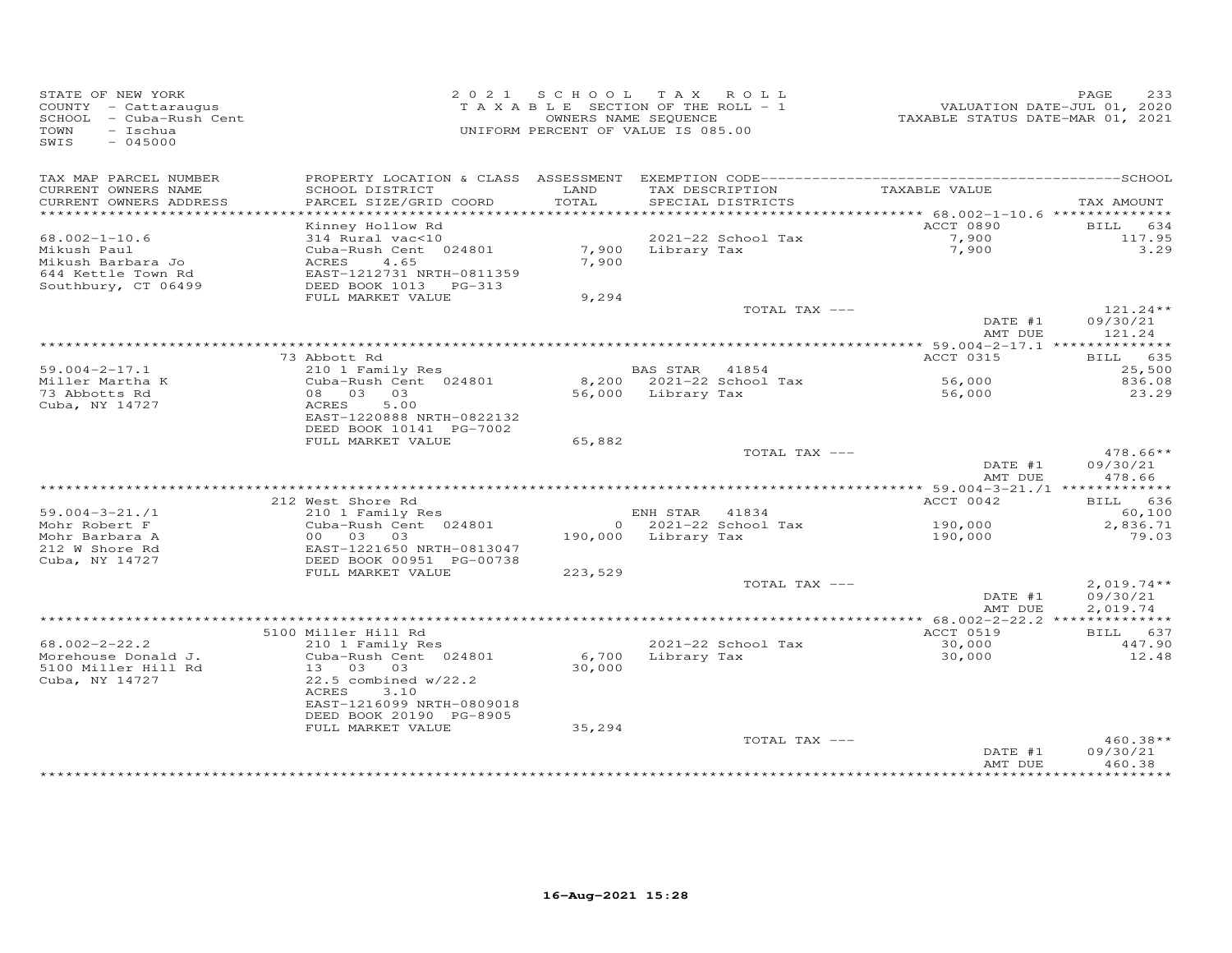| STATE OF NEW YORK<br>COUNTY - Cattaraugus<br>SCHOOL - Cuba-Rush Cent<br>TOWN<br>- Ischua<br>$-045000$<br>SWIS |                                                                                                | 2021 SCHOOL       | TAX ROLL<br>TAXABLE SECTION OF THE ROLL - 1<br>OWNERS NAME SEQUENCE<br>UNIFORM PERCENT OF VALUE IS 085.00 | VALUATION DATE-JUL 01, 2020<br>TAXABLE STATUS DATE-MAR 01, 2021 | 234<br>PAGE                          |
|---------------------------------------------------------------------------------------------------------------|------------------------------------------------------------------------------------------------|-------------------|-----------------------------------------------------------------------------------------------------------|-----------------------------------------------------------------|--------------------------------------|
| TAX MAP PARCEL NUMBER<br>CURRENT OWNERS NAME<br>CURRENT OWNERS ADDRESS                                        | SCHOOL DISTRICT<br>PARCEL SIZE/GRID COORD                                                      | LAND<br>TOTAL     | TAX DESCRIPTION<br>SPECIAL DISTRICTS                                                                      | TAXABLE VALUE                                                   | TAX AMOUNT                           |
| **********************                                                                                        |                                                                                                |                   |                                                                                                           | ********** 68.002-2-29 *****************                        |                                      |
|                                                                                                               | Kinney Holw                                                                                    |                   |                                                                                                           | ACCT 0953                                                       | BILL<br>638                          |
| $68.002 - 2 - 29$                                                                                             | 314 Rural vac<10                                                                               |                   | 2021-22 School Tax                                                                                        | 1,800                                                           | 26.87                                |
| Morehouse Todd J.<br>Morehouse Kathryn L.<br>281 Kinney Hollow Rd<br>Cuba, NY 14727                           | Cuba-Rush Cent 024801<br>ACRES<br>2.30<br>EAST-1216982 NRTH-0808147<br>DEED BOOK 25062 PG-5001 | 1,800             | 1,800 Library Tax                                                                                         | 1,800                                                           | 0.75                                 |
|                                                                                                               | FULL MARKET VALUE                                                                              | 2,118             |                                                                                                           |                                                                 |                                      |
|                                                                                                               |                                                                                                |                   | TOTAL TAX ---                                                                                             | DATE #1<br>AMT DUE                                              | $27.62**$<br>09/30/21<br>27.62       |
|                                                                                                               |                                                                                                |                   |                                                                                                           |                                                                 |                                      |
|                                                                                                               | 399 Kinney Holw                                                                                |                   |                                                                                                           | ACCT 0334                                                       | BILL 639                             |
| $68.002 - 2 - 18.1$                                                                                           | 240 Rural res                                                                                  |                   | ENH STAR 41834                                                                                            |                                                                 | 60,100                               |
| Napier Richard R<br>399 Kinney Holw                                                                           | Cuba-Rush Cent 024801<br>13 03 03                                                              | 80,000            | 24,900 2021-22 School Tax<br>Library Tax                                                                  | 80,000<br>80,000                                                | 1,194.41<br>33.28                    |
| Cuba, NY 14727                                                                                                | ACRES 28.10<br>EAST-1215773 NRTH-0808297<br>DEED BOOK 813<br>PG-00360                          |                   |                                                                                                           |                                                                 |                                      |
|                                                                                                               | FULL MARKET VALUE                                                                              | 94,118            |                                                                                                           |                                                                 |                                      |
|                                                                                                               |                                                                                                |                   | TOTAL TAX ---                                                                                             | DATE #1                                                         | $331.69**$<br>09/30/21               |
|                                                                                                               |                                                                                                |                   |                                                                                                           | AMT DUE<br>*************** 59.003-1-24 *****************        | 331.69                               |
|                                                                                                               | 1160 Yankee Hill Rd                                                                            |                   |                                                                                                           | ACCT 0222                                                       | BILL 640                             |
| $59.003 - 1 - 24$                                                                                             | 270 Mfg housing                                                                                |                   | 2021-22 School Tax                                                                                        | 38,000                                                          | 567.34                               |
| Neff Joseph                                                                                                   | Cuba-Rush Cent 024801                                                                          |                   | 6,500 Library Tax                                                                                         | 38,000                                                          | 15.81                                |
| 3748 Main St<br>Hinsdale, NY 14743                                                                            | 32 03 03<br>ACRES<br>2.86                                                                      | 38,000            |                                                                                                           |                                                                 |                                      |
|                                                                                                               | EAST-1207829 NRTH-0820083                                                                      |                   |                                                                                                           |                                                                 |                                      |
|                                                                                                               | DEED BOOK 20530 PG-5002<br>FULL MARKET VALUE                                                   | 44,706            |                                                                                                           |                                                                 |                                      |
|                                                                                                               |                                                                                                |                   | TOTAL TAX ---                                                                                             |                                                                 | $583.15**$                           |
|                                                                                                               |                                                                                                |                   |                                                                                                           | DATE #1<br>AMT DUE                                              | 09/30/21<br>583.15                   |
|                                                                                                               |                                                                                                |                   |                                                                                                           |                                                                 |                                      |
|                                                                                                               | 344 Burt Rd                                                                                    |                   |                                                                                                           | ACCT 0862                                                       | BILL 641                             |
| $68.002 - 2 - 25.2$                                                                                           | 240 Rural res                                                                                  |                   | 2021-22 School Tax                                                                                        | 140,000                                                         | 2,090.21                             |
| Nicol William S<br>Nicol Tracy A<br>344 Burt Rd<br>Cuba, NY 14727                                             | Cuba-Rush Cent 024801<br>14 03 03<br>Ff 1040.00<br>ACRES 26.85<br>EAST-1217263 NRTH-0813767    | 24,000<br>140,000 | Library Tax                                                                                               | 140,000                                                         | 58.23                                |
|                                                                                                               | DEED BOOK 19405 PG-7001                                                                        |                   |                                                                                                           |                                                                 |                                      |
|                                                                                                               | FULL MARKET VALUE                                                                              | 164,706           |                                                                                                           |                                                                 |                                      |
|                                                                                                               |                                                                                                |                   | TOTAL TAX ---                                                                                             | DATE #1<br>AMT DUE                                              | $2,148.44**$<br>09/30/21<br>2.148.44 |
|                                                                                                               |                                                                                                |                   |                                                                                                           |                                                                 |                                      |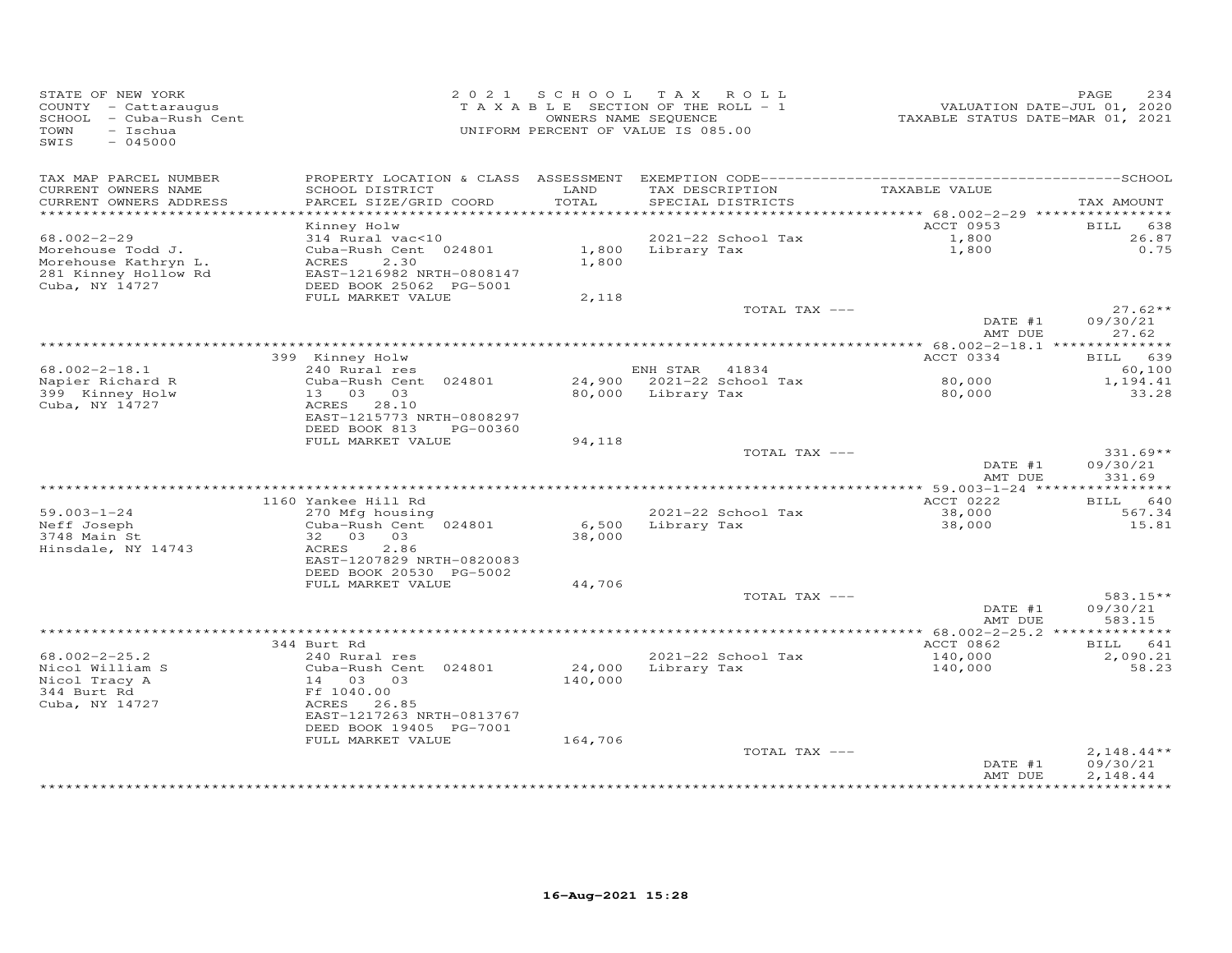| STATE OF NEW YORK<br>COUNTY - Cattaraugus<br>SCHOOL - Cuba-Rush Cent<br>TOWN<br>- Ischua<br>$-045000$<br>SWIS | 2 0 2 1                                                             |               | SCHOOL TAX ROLL<br>T A X A B L E SECTION OF THE ROLL - 1<br>OWNERS NAME SEQUENCE<br>UNIFORM PERCENT OF VALUE IS 085.00 | VALUATION DATE-JUL 01, 2020<br>TAXABLE STATUS DATE-MAR 01, 2021 | PAGE<br>235                  |
|---------------------------------------------------------------------------------------------------------------|---------------------------------------------------------------------|---------------|------------------------------------------------------------------------------------------------------------------------|-----------------------------------------------------------------|------------------------------|
| TAX MAP PARCEL NUMBER<br>CURRENT OWNERS NAME<br>CURRENT OWNERS ADDRESS<br>***********************             | SCHOOL DISTRICT<br>PARCEL SIZE/GRID COORD                           | LAND<br>TOTAL | TAX DESCRIPTION<br>SPECIAL DISTRICTS                                                                                   | TAXABLE VALUE                                                   | TAX AMOUNT                   |
|                                                                                                               | 5354 Miller Hill Rd                                                 |               |                                                                                                                        | ACCT 0792                                                       | <b>BILL</b><br>642           |
| $68.002 - 1 - 6.2$                                                                                            | 210 1 Family Res                                                    |               | BAS STAR 41854                                                                                                         |                                                                 | 25,500                       |
| O'Neill Dennis                                                                                                | Cuba-Rush Cent 024801                                               |               | 18,900 2021-22 School Tax                                                                                              | 34,000                                                          | 507.62                       |
| Van Schaick Yvonne                                                                                            | 22 03 03                                                            |               | 34,000 Library Tax                                                                                                     | 34,000                                                          | 14.14                        |
| 5354 Miller Hill Rd<br>Cuba, NY 14727                                                                         | ACRES 19.50<br>EAST-1214622 NRTH-0814810<br>DEED BOOK 12183 PG-4003 |               |                                                                                                                        |                                                                 |                              |
|                                                                                                               | FULL MARKET VALUE                                                   | 40,000        | TOTAL TAX ---                                                                                                          |                                                                 | $141.05**$                   |
|                                                                                                               |                                                                     |               |                                                                                                                        | DATE #1<br>AMT DUE                                              | 09/30/21<br>141.05           |
|                                                                                                               |                                                                     |               |                                                                                                                        |                                                                 |                              |
|                                                                                                               | Abbott Rd                                                           |               |                                                                                                                        | ACCT 0477                                                       | BILL 643                     |
| $59.004 - 2 - 6$                                                                                              | 314 Rural vac<10                                                    |               | 2021-22 School Tax                                                                                                     | 100                                                             | 1.49                         |
| O'Neill J. Christopher                                                                                        | Cuba-Rush Cent 024801                                               | 100           | Library Tax                                                                                                            | 100                                                             | 0.04                         |
| O'Neill Elizabeth A<br>7495 E Flats Rd                                                                        | 08 03 03<br>36.00 DPTH<br>FRNT<br>29.00                             | 100           |                                                                                                                        |                                                                 |                              |
| East Otto, NY 14729                                                                                           | 0.02<br>ACRES                                                       |               |                                                                                                                        |                                                                 |                              |
|                                                                                                               | EAST-1219634 NRTH-0822753                                           |               |                                                                                                                        |                                                                 |                              |
|                                                                                                               | DEED BOOK 8237 PG-8002                                              |               |                                                                                                                        |                                                                 |                              |
|                                                                                                               | FULL MARKET VALUE                                                   | 118           |                                                                                                                        |                                                                 |                              |
|                                                                                                               |                                                                     |               | TOTAL TAX ---                                                                                                          | DATE #1<br>AMT DUE                                              | $1.53**$<br>09/30/21<br>1.53 |
|                                                                                                               |                                                                     |               |                                                                                                                        |                                                                 |                              |
|                                                                                                               | Johnson Hollow Rd                                                   |               |                                                                                                                        | ACCT 0951                                                       | BILL 644                     |
| $68.002 - 2 - 2.2$                                                                                            | 323 Vacant rural                                                    |               | 2021-22 School Tax                                                                                                     | 9,000                                                           | 134.37                       |
| O'Neill Jennifer E                                                                                            | Cuba-Rush Cent 024801                                               | 9,000         | Library Tax                                                                                                            | 9,000                                                           | 3.74                         |
| Klubek Brandon<br>766 French Rd                                                                               | 14 03 03<br>FRNT 374.00 DPTH                                        | 9,000         |                                                                                                                        |                                                                 |                              |
| Cheektowaga, NY 14227                                                                                         | ACRES<br>6.00                                                       |               |                                                                                                                        |                                                                 |                              |
|                                                                                                               | EAST-1216052 NRTH-0814920                                           |               |                                                                                                                        |                                                                 |                              |
|                                                                                                               | DEED BOOK 29064 PG-3001                                             |               |                                                                                                                        |                                                                 |                              |
|                                                                                                               | FULL MARKET VALUE                                                   | 10,588        |                                                                                                                        |                                                                 |                              |
|                                                                                                               |                                                                     |               | TOTAL TAX ---                                                                                                          | DATE #1                                                         | 138.11**<br>09/30/21         |
|                                                                                                               |                                                                     |               |                                                                                                                        | AMT DUE                                                         | 138.11                       |
|                                                                                                               |                                                                     |               |                                                                                                                        |                                                                 |                              |
|                                                                                                               | 5521 Union Valley Rd                                                |               |                                                                                                                        | ACCT 0356                                                       | BILL 645                     |
| $59.004 - 1 - 6.1$                                                                                            | 280 Res Multiple                                                    |               | 2021-22 School Tax                                                                                                     | 51,600                                                          | 770.39                       |
| Ostrum Timothy R                                                                                              | Cuba-Rush Cent 024801                                               |               | 20,200 Library Tax                                                                                                     | 51,600                                                          | 21.46                        |
| Ostrum Deborah R<br>3239 Cooper Hill Rd                                                                       | 27 03 03<br>ACRES 21.35                                             | 51,600        |                                                                                                                        |                                                                 |                              |
| Hinsdale, NY 14743                                                                                            | EAST-1211742 NRTH-0816183                                           |               |                                                                                                                        |                                                                 |                              |
|                                                                                                               | DEED BOOK 1012    PG-181                                            |               |                                                                                                                        |                                                                 |                              |
|                                                                                                               | FULL MARKET VALUE                                                   | 60,706        |                                                                                                                        |                                                                 |                              |
|                                                                                                               |                                                                     |               | TOTAL TAX ---                                                                                                          |                                                                 | 791.85**                     |
|                                                                                                               |                                                                     |               |                                                                                                                        | DATE #1<br>AMT DUE                                              | 09/30/21<br>791.85           |
|                                                                                                               |                                                                     |               |                                                                                                                        | *****************                                               | **********                   |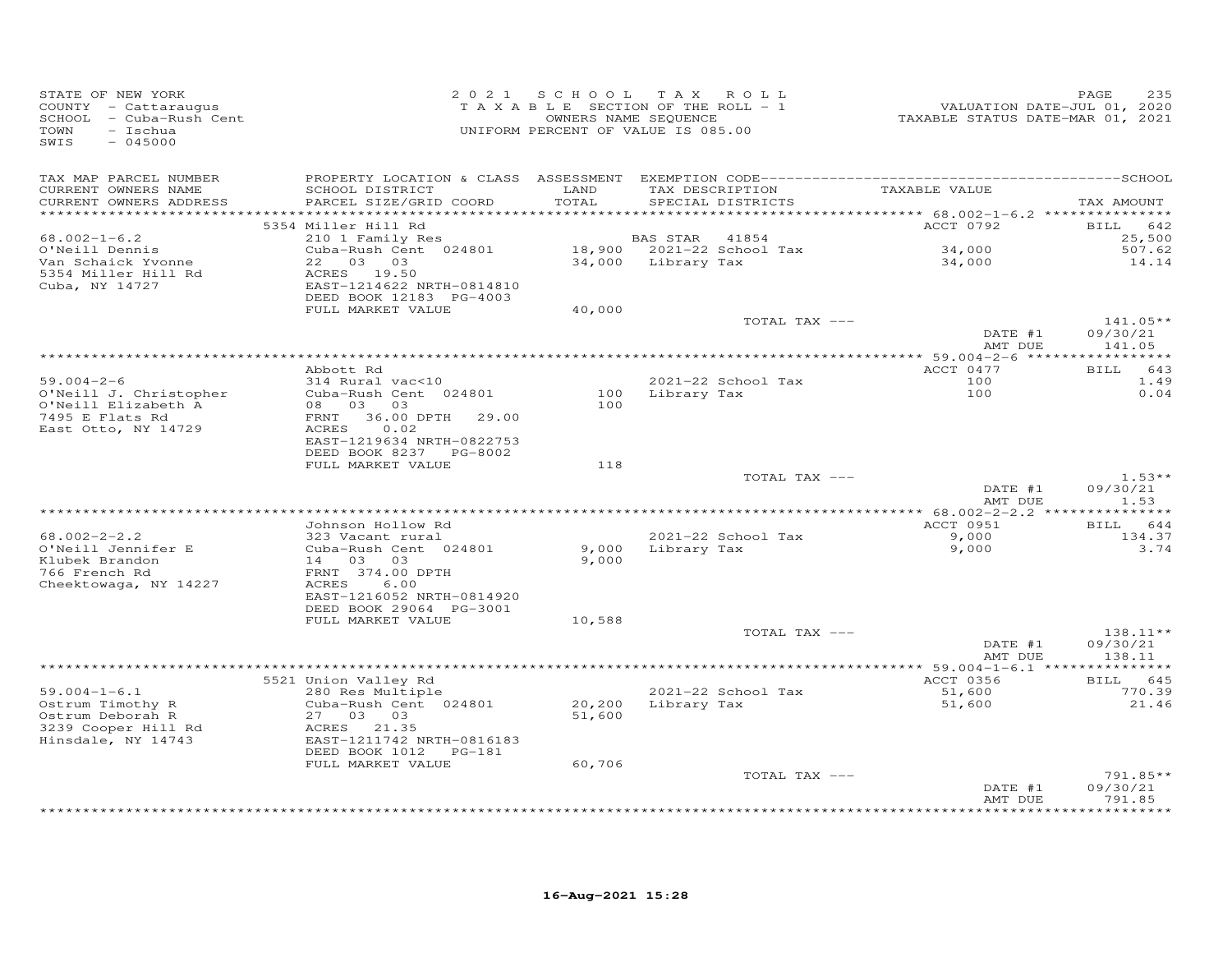| STATE OF NEW YORK<br>COUNTY - Cattaraugus<br>SCHOOL - Cuba-Rush Cent<br>TOWN<br>- Ischua<br>SWIS<br>$-045000$ |                                                                                                          | 2021 SCHOOL      | TAX ROLL<br>TAXABLE SECTION OF THE ROLL - 1<br>OWNERS NAME SEQUENCE<br>UNIFORM PERCENT OF VALUE IS 085.00 | TAXABLE STATUS DATE-MAR 01, 2021                | 236<br>PAGE<br>VALUATION DATE-JUL 01, 2020 |
|---------------------------------------------------------------------------------------------------------------|----------------------------------------------------------------------------------------------------------|------------------|-----------------------------------------------------------------------------------------------------------|-------------------------------------------------|--------------------------------------------|
| TAX MAP PARCEL NUMBER<br>CURRENT OWNERS NAME                                                                  | SCHOOL DISTRICT                                                                                          | LAND<br>TOTAL    | TAX DESCRIPTION                                                                                           | TAXABLE VALUE                                   |                                            |
| CURRENT OWNERS ADDRESS                                                                                        | PARCEL SIZE/GRID COORD                                                                                   |                  | SPECIAL DISTRICTS                                                                                         |                                                 | TAX AMOUNT                                 |
|                                                                                                               | Johnson Hollow Rd                                                                                        |                  |                                                                                                           | ACCT 0349                                       | 646<br>BILL                                |
| $68.001 - 1 - 7.1$                                                                                            | 260 Seasonal res                                                                                         |                  | 2021-22 School Tax                                                                                        | 52,000                                          | 776.36                                     |
| Parsons Terry<br>Parsons Elizabeth<br>386 Broad St<br>Tonawanda, NY 14150                                     | Cuba-Rush Cent 024801<br>29 03 03<br>ACRES 12.68<br>EAST-1210643 NRTH-0811311<br>DEED BOOK 11904 PG-9001 | 52,000           | 14,000 Library Tax                                                                                        |                                                 | 21.63                                      |
|                                                                                                               | FULL MARKET VALUE                                                                                        | 61,176           |                                                                                                           |                                                 |                                            |
|                                                                                                               |                                                                                                          |                  | TOTAL TAX ---                                                                                             | DATE #1<br>AMT DUE                              | $797.99**$<br>09/30/21<br>797.99           |
|                                                                                                               |                                                                                                          |                  |                                                                                                           | ****************** 59.004-3-18 **************** |                                            |
|                                                                                                               | 208 Johnson Hollow Rd                                                                                    |                  |                                                                                                           | ACCT 0355                                       | BILL 647                                   |
| $59.004 - 3 - 18$<br>Patten Brian T<br>117 Sparling Dr<br>Rochester, NY 14616                                 | 323 Vacant rural<br>Cuba-Rush Cent 024801<br>15 03 03<br>ACRES 22.33<br>EAST-1217255 NRTH-0816535        | 21,000           | 2021-22 School Tax<br>21,000 Library Tax                                                                  | 21,000<br>21,000                                | 313.53<br>8.73                             |
|                                                                                                               | DEED BOOK 8780 PG-9001                                                                                   |                  |                                                                                                           |                                                 |                                            |
|                                                                                                               | FULL MARKET VALUE                                                                                        | 24,706           |                                                                                                           |                                                 | $322.26**$                                 |
|                                                                                                               |                                                                                                          |                  | TOTAL TAX ---                                                                                             | DATE #1<br>AMT DUE                              | 09/30/21<br>322.26                         |
|                                                                                                               |                                                                                                          |                  |                                                                                                           |                                                 |                                            |
| $68.002 - 1 - 11.3$                                                                                           | Kinney Hollow Rd<br>323 Vacant rural                                                                     |                  | 2021-22 School Tax                                                                                        | ACCT 0596<br>16,900                             | BILL 648<br>252.32                         |
| Penn York Resources Inc<br>1716 Honeoye Rd<br>Shinglehouse, PA 16748                                          | Cuba-Rush Cent 024801<br>21 03 03<br>ACRES 16.63<br>EAST-1211826 NRTH-0811708<br>DEED BOOK 1010 PG-543   | 16,900<br>16,900 | Library Tax                                                                                               | 16,900                                          | 7.03                                       |
|                                                                                                               | FULL MARKET VALUE                                                                                        | 19,882           |                                                                                                           |                                                 |                                            |
|                                                                                                               |                                                                                                          |                  | TOTAL TAX ---                                                                                             | DATE #1<br>AMT DUE                              | $259.35**$<br>09/30/21<br>259.35           |
|                                                                                                               |                                                                                                          |                  |                                                                                                           |                                                 |                                            |
|                                                                                                               | Yankee Rd                                                                                                |                  |                                                                                                           | ACCT 0719                                       | 649<br>BILL                                |
| $59.003 - 1 - 18.2$<br>Phillips Mark J                                                                        | 260 Seasonal res<br>Cuba-Rush Cent 024801                                                                | 25,100           | 2021-22 School Tax<br>Library Tax                                                                         | 27,100<br>27,100                                | 404.60<br>11.27                            |
| Phillips Margaret A<br>RD 3 Brown Rd<br>Cuba, NY 14727                                                        | 32 03 03<br>ACRES 28.33<br>EAST-1210183 NRTH-0822720<br>DEED BOOK 998<br>$PG-86$<br>FULL MARKET VALUE    | 27,100<br>31,882 |                                                                                                           |                                                 |                                            |
|                                                                                                               |                                                                                                          |                  | TOTAL TAX ---                                                                                             |                                                 | $415.87**$                                 |
|                                                                                                               |                                                                                                          |                  |                                                                                                           | DATE #1<br>AMT DUE                              | 09/30/21<br>415.87<br>********             |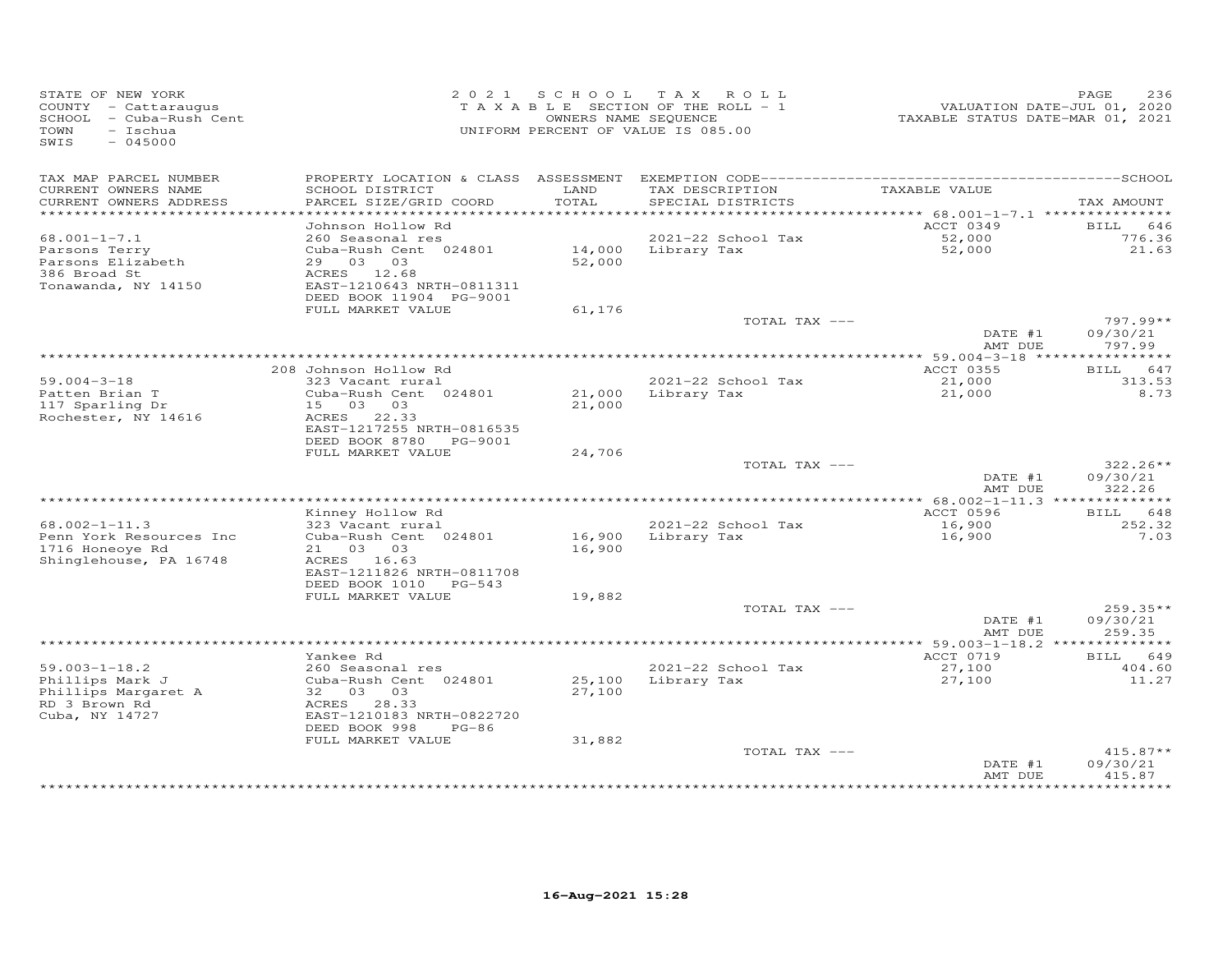| STATE OF NEW YORK<br>COUNTY - Cattaraugus<br>SCHOOL - Cuba-Rush Cent<br>TOWN<br>$-$ Ischua<br>$-045000$<br>SWIS |                                                   |         | 2021 SCHOOL TAX ROLL<br>TAXABLE SECTION OF THE ROLL - 1<br>OWNERS NAME SEQUENCE<br>UNIFORM PERCENT OF VALUE IS 085.00 | TAXABLE STATUS DATE-MAR 01, 2021               | 237<br>PAGE<br>VALUATION DATE-JUL 01, 2020 |
|-----------------------------------------------------------------------------------------------------------------|---------------------------------------------------|---------|-----------------------------------------------------------------------------------------------------------------------|------------------------------------------------|--------------------------------------------|
| TAX MAP PARCEL NUMBER                                                                                           |                                                   |         |                                                                                                                       |                                                |                                            |
| CURRENT OWNERS NAME                                                                                             | SCHOOL DISTRICT                                   | LAND    | TAX DESCRIPTION                                                                                                       | TAXABLE VALUE                                  |                                            |
| CURRENT OWNERS ADDRESS                                                                                          | PARCEL SIZE/GRID COORD                            | TOTAL   | SPECIAL DISTRICTS                                                                                                     | ***************** 59.003-1-11.2 ************** | TAX AMOUNT                                 |
|                                                                                                                 | Carpenter Hill Rd                                 |         |                                                                                                                       | ACCT 0590                                      | BILL 650                                   |
| $59.003 - 1 - 11.2$                                                                                             | 314 Rural vac<10                                  |         | 2021-22 School Tax                                                                                                    | 15,000                                         | 223.95                                     |
| Phillips Mark J.                                                                                                | Cuba-Rush Cent 024801                             |         | 15,000 Library Tax                                                                                                    | 15,000                                         | 6.24                                       |
| 5950 Brown Road                                                                                                 | 32 03 03                                          | 15,000  |                                                                                                                       |                                                |                                            |
| Cuba, NY 14727                                                                                                  | ACRES 14.75<br>EAST-1208150 NRTH-0823093          |         |                                                                                                                       |                                                |                                            |
|                                                                                                                 | DEED BOOK 25239 PG-9001                           |         |                                                                                                                       |                                                |                                            |
|                                                                                                                 | FULL MARKET VALUE                                 | 17,647  |                                                                                                                       |                                                |                                            |
|                                                                                                                 |                                                   |         | TOTAL TAX ---                                                                                                         |                                                | $230.19**$                                 |
|                                                                                                                 |                                                   |         |                                                                                                                       | DATE #1<br>AMT DUE                             | 09/30/21<br>230.19                         |
|                                                                                                                 |                                                   |         |                                                                                                                       |                                                |                                            |
|                                                                                                                 | 5180 Burt Rd                                      |         |                                                                                                                       | ACCT 0063                                      | BILL 651                                   |
| $68.002 - 2 - 25.1$                                                                                             | 240 Rural res                                     |         | 2021-22 School Tax                                                                                                    | 99,500                                         | 1,485.54                                   |
| Piosenka Charles A                                                                                              | Cuba-Rush Cent 024801                             | 13,900  | Library Tax                                                                                                           | 99,500                                         | 41.39                                      |
| 5180 Burt Hill Rd<br>Cuba, NY 14727                                                                             | 14 03 03<br>ACRES 12.55                           | 99,500  |                                                                                                                       |                                                |                                            |
|                                                                                                                 | EAST-1218401 NRTH-0813791                         |         |                                                                                                                       |                                                |                                            |
|                                                                                                                 | DEED BOOK 7331    PG-2001                         |         |                                                                                                                       |                                                |                                            |
|                                                                                                                 | FULL MARKET VALUE                                 | 117,059 |                                                                                                                       |                                                |                                            |
|                                                                                                                 |                                                   |         | TOTAL TAX ---                                                                                                         |                                                | $1,526.93**$                               |
|                                                                                                                 |                                                   |         |                                                                                                                       | DATE #1<br>AMT DUE                             | 09/30/21<br>1,526.93                       |
|                                                                                                                 |                                                   |         |                                                                                                                       |                                                |                                            |
|                                                                                                                 | 212 1/2A West Shore Rd                            |         |                                                                                                                       | ACCT 0200                                      | BILL 652                                   |
| $59.004 - 3 - 21.72$                                                                                            | 210 1 Family Res                                  |         | ENH STAR 41834                                                                                                        |                                                | 60,100                                     |
| Place Carol                                                                                                     | Cuba-Rush Cent 024801                             |         | $0$ 2021-22 School Tax                                                                                                | 152,000                                        | 2,269.37                                   |
| 212 1/2 W West Shore Rd<br>Cuba, NY 14727                                                                       | $-03$<br>00<br>$-03$<br>EAST-1221650 NRTH-0813047 |         | 152,000 Library Tax                                                                                                   | 152,000                                        | 63.22                                      |
|                                                                                                                 | FULL MARKET VALUE                                 | 178,824 |                                                                                                                       |                                                |                                            |
|                                                                                                                 |                                                   |         | TOTAL TAX ---                                                                                                         |                                                | $1,436.59**$                               |
|                                                                                                                 |                                                   |         |                                                                                                                       | DATE #1                                        | 09/30/21                                   |
|                                                                                                                 |                                                   |         |                                                                                                                       | AMT DUE                                        | 1,436.59                                   |
|                                                                                                                 | 212 B West Shore Rd                               |         |                                                                                                                       | ACCT 0475                                      | BILL 653                                   |
| $59.004 - 3 - 21.73$                                                                                            | 312 Vac w/imprv                                   |         | $2021 - 22$ School Tax                                                                                                | 500                                            | 7.47                                       |
| Place Carol                                                                                                     | Cuba-Rush Cent 024801                             |         | 0 Library Tax                                                                                                         | 500                                            | 0.21                                       |
| 212 1/2 West Shore Rd                                                                                           | $00 -03 -03$                                      | 500     |                                                                                                                       |                                                |                                            |
| Cuba, NY 14727                                                                                                  | EAST-1221650 NRTH-0813047                         |         |                                                                                                                       |                                                |                                            |
|                                                                                                                 | FULL MARKET VALUE                                 | 588     | TOTAL TAX ---                                                                                                         |                                                | $7.68**$                                   |
|                                                                                                                 |                                                   |         |                                                                                                                       | DATE #1                                        | 09/30/21                                   |
|                                                                                                                 |                                                   |         |                                                                                                                       | AMT DUE                                        | 7.68                                       |
|                                                                                                                 |                                                   |         |                                                                                                                       |                                                | *****                                      |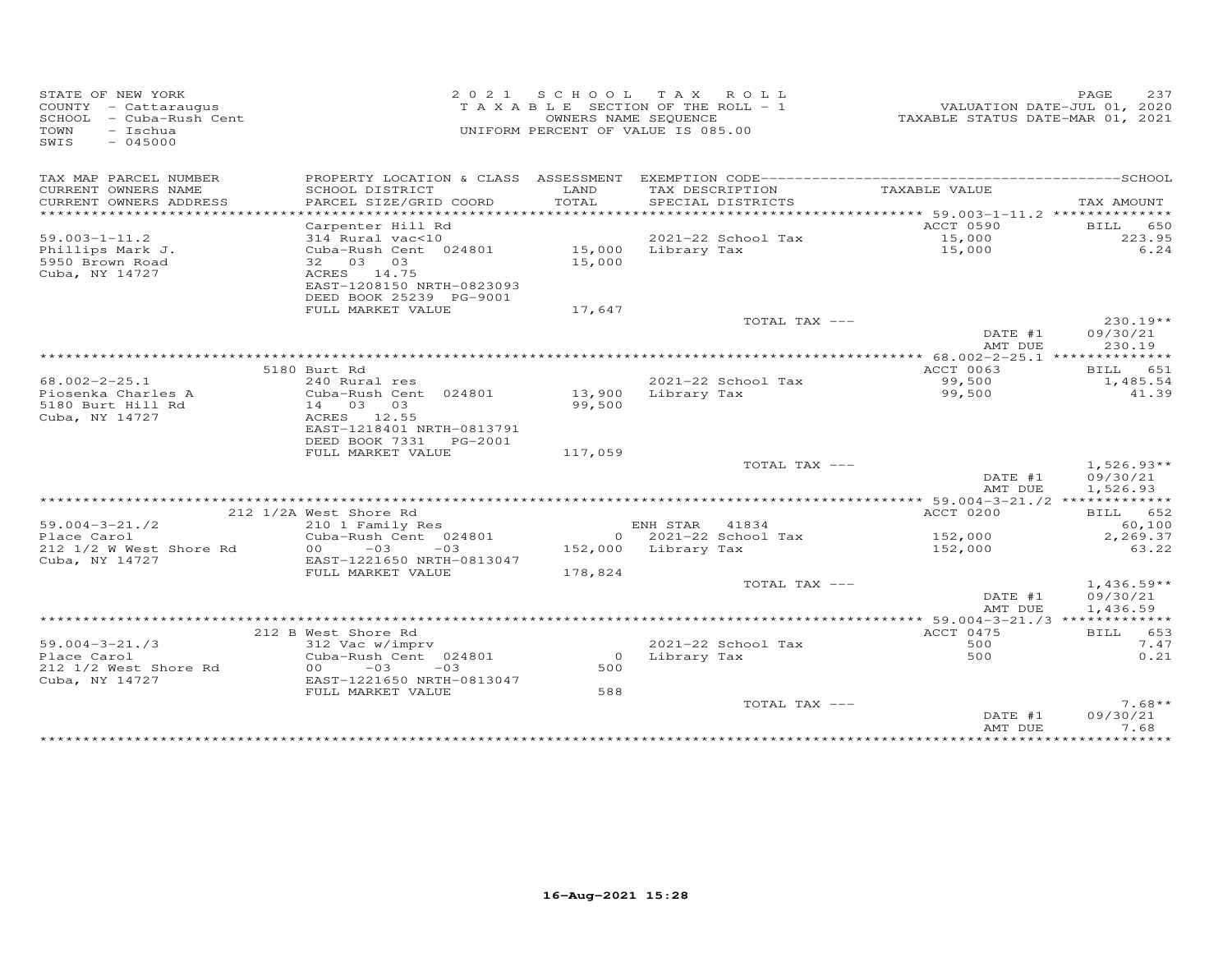| STATE OF NEW YORK<br>COUNTY - Cattaraugus<br>SCHOOL - Cuba-Rush Cent<br>TOWN<br>- Ischua<br>SWIS<br>$-045000$ | 2 0 2 1                                                                                                                                                                                               | SCHOOL TAX ROLL<br>TAXABLE SECTION OF THE ROLL - 1<br>OWNERS NAME SEQUENCE<br>UNIFORM PERCENT OF VALUE IS 085.00 |                                      |                                      | VALUATION DATE-JUL 01, 2020<br>TAXABLE STATUS DATE-MAR 01, 2021 | PAGE<br>238                           |
|---------------------------------------------------------------------------------------------------------------|-------------------------------------------------------------------------------------------------------------------------------------------------------------------------------------------------------|------------------------------------------------------------------------------------------------------------------|--------------------------------------|--------------------------------------|-----------------------------------------------------------------|---------------------------------------|
| TAX MAP PARCEL NUMBER<br>CURRENT OWNERS NAME<br>CURRENT OWNERS ADDRESS<br>***********************             | SCHOOL DISTRICT<br>PARCEL SIZE/GRID COORD                                                                                                                                                             | LAND<br>TOTAL                                                                                                    |                                      | TAX DESCRIPTION<br>SPECIAL DISTRICTS | TAXABLE VALUE                                                   | TAX AMOUNT                            |
| $59.004 - 2 - 9.2$<br>Poore Erick A<br>Poore Abby<br>5955 Ingalls Road<br>Cuba, NY 14727                      | 5955 Ingalls Rd<br>240 Rural res<br>Cuba-Rush Cent 024801<br>08 03 03<br>ACRES 11.15<br>EAST-1218991 NRTH-0823615<br>DEED BOOK 23933 PG-3001<br>FULL MARKET VALUE                                     | 13,300<br>100,000<br>117,647                                                                                     | Library Tax                          | 2021-22 School Tax                   | ACCT 0335<br>100,000<br>100,000                                 | 654<br>BILL<br>1,493.01<br>41.59      |
|                                                                                                               |                                                                                                                                                                                                       |                                                                                                                  |                                      | TOTAL TAX ---                        | DATE #1<br>AMT DUE                                              | $1,534.60**$<br>09/30/21<br>1,534.60  |
|                                                                                                               | 1001 Johnson Hollow Rd                                                                                                                                                                                |                                                                                                                  |                                      |                                      | ACCT 0023                                                       | BILL 655                              |
| $68.001 - 1 - 13$<br>Ratzel Daniel J<br>1001 Johnson Hollow Rd<br>Hinsdale, NY 14743                          | 210 1 Family Res<br>Cuba-Rush Cent 024801<br>29 03 03<br>ACRES<br>8.42<br>EAST-1209521 NRTH-0809799<br>DEED BOOK 00970 PG-00321<br>FULL MARKET VALUE                                                  | 61,176                                                                                                           | BAS STAR 41854<br>52,000 Library Tax | 10,800 2021-22 School Tax            | 52,000<br>52,000                                                | 25,500<br>776.36<br>21.63             |
|                                                                                                               |                                                                                                                                                                                                       |                                                                                                                  |                                      | TOTAL TAX ---                        | DATE #1<br>AMT DUE                                              | $417.28**$<br>09/30/21<br>417.28      |
|                                                                                                               |                                                                                                                                                                                                       |                                                                                                                  |                                      |                                      |                                                                 |                                       |
| $59.003 - 1 - 10$<br>Ratzel Richard<br>1049 Carpenter Hill Rd<br>Cuba, NY 14727                               | 1049 Carpenter Hill Rd<br>210 1 Family Res<br>Cuba-Rush Cent 024801<br>32 03<br>03<br>Inc. 59.003-1-11.1 .20 a<br>ACRES<br>1.41<br>EAST-1208655 NRTH-0823818                                          |                                                                                                                  | ENH STAR<br>40,000 Library Tax       | 41834<br>5,200 2021-22 School Tax    | ACCT 0387<br>40,000<br>40,000                                   | BILL 656<br>40,000<br>597.20<br>16.64 |
|                                                                                                               | DEED BOOK 702<br>PG-00228<br>FULL MARKET VALUE                                                                                                                                                        | 47,059                                                                                                           |                                      | TOTAL TAX ---                        | DATE #1<br>AMT DUE                                              | $16.64**$<br>09/30/21<br>16.64        |
|                                                                                                               |                                                                                                                                                                                                       |                                                                                                                  |                                      |                                      |                                                                 |                                       |
| $68.002 - 1 - 7$<br>Rebon Charles Jr<br>1763A Lake Rd<br>Youngstown, NY 14174                                 | 410 Burt Rd<br>270 Mfg housing<br>Cuba-Rush Cent 024801<br>22 03<br>03<br>$68.002 - 2 - 26$ combined with<br>ACRES 62.27<br>EAST-1215360 NRTH-0813742<br>DEED BOOK 16734 PG-4001<br>FULL MARKET VALUE | 46,000<br>60,500<br>71,176                                                                                       | Library Tax                          | 2021-22 School Tax                   | ACCT 0029<br>60,500<br>60,500                                   | BILL 657<br>903.27<br>25.16           |
|                                                                                                               |                                                                                                                                                                                                       |                                                                                                                  |                                      | TOTAL TAX ---                        | DATE #1<br>AMT DUE                                              | $928.43**$<br>09/30/21<br>928.43      |
|                                                                                                               |                                                                                                                                                                                                       |                                                                                                                  |                                      |                                      |                                                                 | ********                              |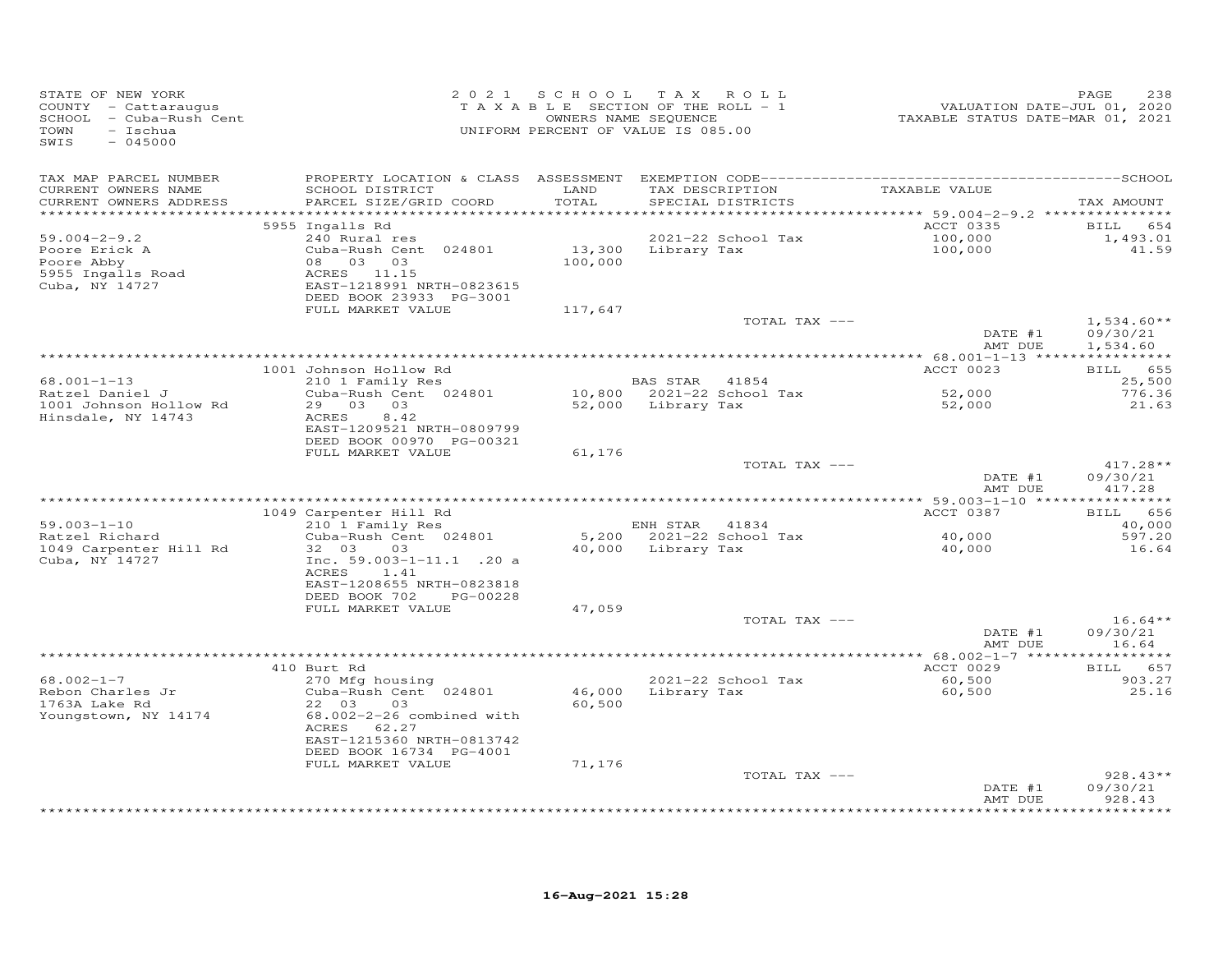| STATE OF NEW YORK<br>COUNTY - Cattaraugus<br>SCHOOL - Cuba-Rush Cent<br>TOWN<br>- Ischua<br>$-045000$<br>SWIS |                                                                       |               | 2021 SCHOOL TAX ROLL<br>TAXABLE SECTION OF THE ROLL - 1<br>OWNERS NAME SEQUENCE<br>UNIFORM PERCENT OF VALUE IS 085.00 | VALUATION DATE-JUL 01, 2020<br>TAXABLE STATUS DATE-MAR 01, 2021 | PAGE<br>239                    |
|---------------------------------------------------------------------------------------------------------------|-----------------------------------------------------------------------|---------------|-----------------------------------------------------------------------------------------------------------------------|-----------------------------------------------------------------|--------------------------------|
| TAX MAP PARCEL NUMBER                                                                                         |                                                                       |               |                                                                                                                       |                                                                 |                                |
| CURRENT OWNERS NAME<br>CURRENT OWNERS ADDRESS                                                                 | SCHOOL DISTRICT<br>PARCEL SIZE/GRID COORD                             | LAND<br>TOTAL | TAX DESCRIPTION<br>SPECIAL DISTRICTS                                                                                  | TAXABLE VALUE                                                   | TAX AMOUNT                     |
|                                                                                                               |                                                                       |               |                                                                                                                       |                                                                 |                                |
|                                                                                                               | 5248 S Burt Hill Rd                                                   |               |                                                                                                                       | ACCT 0909                                                       | 658<br><b>BILL</b>             |
| $68.002 - 2 - 6.6$                                                                                            | 323 Vacant rural                                                      |               | 2021-22 School Tax<br>58,300 Library Tax                                                                              | 58,300<br>58,300                                                | 870.42                         |
| Rebon, Jr. Charles<br>1763A Lake Rd                                                                           | Cuba-Rush Cent 024801<br>13 03 03                                     | 58,300        |                                                                                                                       |                                                                 | 24.25                          |
| Youngstown, NY 14174                                                                                          | ACRES 102.10<br>EAST-1219831 NRTH-0810683<br>DEED BOOK 22500 PG-8001  |               |                                                                                                                       |                                                                 |                                |
|                                                                                                               | FULL MARKET VALUE                                                     | 68,588        |                                                                                                                       |                                                                 |                                |
|                                                                                                               |                                                                       |               | TOTAL TAX ---                                                                                                         | DATE #1                                                         | $894.67**$<br>09/30/21         |
|                                                                                                               |                                                                       |               |                                                                                                                       | AMT DUE                                                         | 894.67                         |
|                                                                                                               |                                                                       |               |                                                                                                                       |                                                                 |                                |
| $59.003 - 1 - 17.2$                                                                                           | Co Rd 87 (Yankee Hill Rd)<br>314 Rural vac<10                         |               | 2021-22 School Tax                                                                                                    | ACCT 0889<br>12,000                                             | BILL 659<br>179.16             |
| Rex Michael                                                                                                   | Cuba-Rush Cent 024801                                                 |               | 12,000 Library Tax                                                                                                    | 12,000                                                          | 4.99                           |
| 4515 Simmons Rd<br>Ransomville, NY 14131                                                                      | $32 \quad 3 \quad 3$<br>ACRES 9.80                                    | 12,000        |                                                                                                                       |                                                                 |                                |
|                                                                                                               | EAST-1209355 NRTH-0820361<br>DEED BOOK 1012 PG-263                    |               |                                                                                                                       |                                                                 |                                |
|                                                                                                               | FULL MARKET VALUE                                                     | 14,118        |                                                                                                                       |                                                                 |                                |
|                                                                                                               |                                                                       |               | TOTAL TAX ---                                                                                                         |                                                                 | $184.15**$                     |
|                                                                                                               |                                                                       |               |                                                                                                                       | DATE #1<br>AMT DUE                                              | 09/30/21<br>184.15             |
|                                                                                                               |                                                                       |               |                                                                                                                       |                                                                 |                                |
| $59.003 - 1 - 13.1$                                                                                           | Yankee Rd (Off)<br>$314$ Rural $vac<10$                               |               | 2021-22 School Tax                                                                                                    | ACCT 0300<br>10,100                                             | BILL 660<br>150.79             |
| Rex Michael J                                                                                                 | Cuba-Rush Cent 024801                                                 | 10,100        | Library Tax                                                                                                           | 10,100                                                          | 4.20                           |
| 4515 Simmons Rd                                                                                               | 32 03 03                                                              | 10,100        |                                                                                                                       |                                                                 |                                |
| Ransomville, NY 14141                                                                                         | ACRES 7.47<br>EAST-1208113 NRTH-0821799                               |               |                                                                                                                       |                                                                 |                                |
|                                                                                                               | DEED BOOK 998<br>PG-813                                               |               |                                                                                                                       |                                                                 |                                |
|                                                                                                               | FULL MARKET VALUE                                                     | 11,882        |                                                                                                                       |                                                                 |                                |
|                                                                                                               |                                                                       |               | TOTAL TAX ---                                                                                                         |                                                                 | $154.99**$                     |
|                                                                                                               |                                                                       |               |                                                                                                                       | DATE #1<br>AMT DUE                                              | 09/30/21<br>154.99             |
|                                                                                                               |                                                                       |               |                                                                                                                       |                                                                 |                                |
|                                                                                                               | 1120 Yankee Rd (Off)                                                  |               |                                                                                                                       | ACCT 0068                                                       | BILL 661                       |
| $59.003 - 1 - 15.1$                                                                                           | 270 Mfg housing                                                       |               | 2021-22 School Tax                                                                                                    | 54,000                                                          | 806.22                         |
| Rex Michael J                                                                                                 | Cuba-Rush Cent 024801                                                 |               | 25,000 Library Tax                                                                                                    | 54,000                                                          | 22.46                          |
| 4515 Simmons Rd                                                                                               | 32 03 03                                                              | 54,000        |                                                                                                                       |                                                                 |                                |
| Ransomville, NY 14141                                                                                         | ACRES 28.15<br>EAST-1209212 NRTH-0821746<br>DEED BOOK 998<br>$PG-813$ |               |                                                                                                                       |                                                                 |                                |
|                                                                                                               | FULL MARKET VALUE                                                     | 63,529        |                                                                                                                       |                                                                 |                                |
|                                                                                                               |                                                                       |               | TOTAL TAX ---                                                                                                         | DATE #1<br>AMT DUE                                              | 828.68**<br>09/30/21<br>828.68 |
|                                                                                                               |                                                                       |               |                                                                                                                       |                                                                 | ********                       |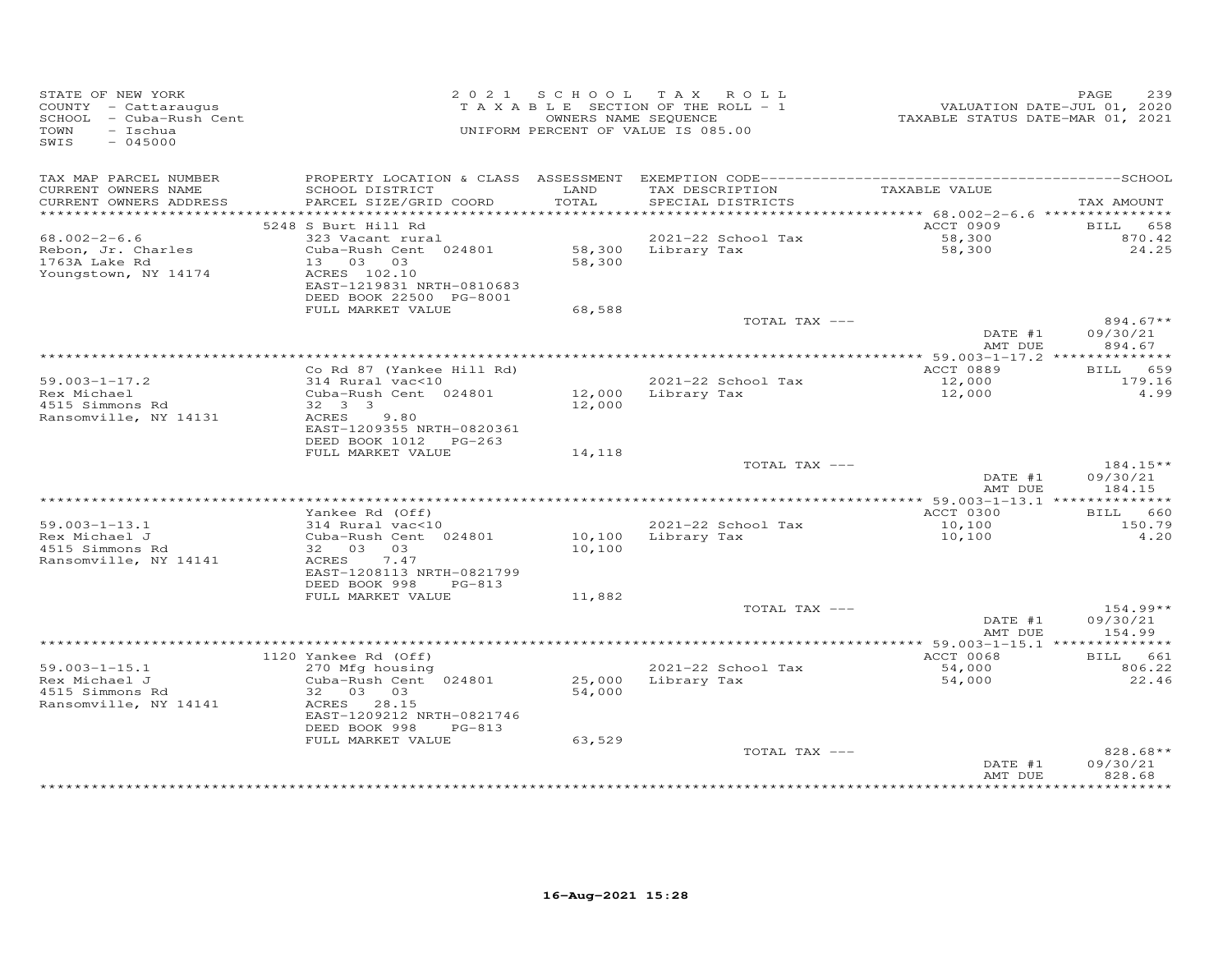| STATE OF NEW YORK<br>COUNTY - Cattaraugus<br>SCHOOL - Cuba-Rush Cent<br>TOWN<br>- Ischua<br>$-045000$<br>SWIS |                                                                                    | 2021 SCHOOL TAX ROLL<br>TAXABLE SECTION OF THE ROLL - 1<br>OWNERS NAME SEQUENCE<br>UNIFORM PERCENT OF VALUE IS 085.00 |                    |                                      | VALUATION DATE-JUL 01, 2020<br>TAXABLE STATUS DATE-MAR 01, 2021 | PAGE<br>240                          |
|---------------------------------------------------------------------------------------------------------------|------------------------------------------------------------------------------------|-----------------------------------------------------------------------------------------------------------------------|--------------------|--------------------------------------|-----------------------------------------------------------------|--------------------------------------|
| TAX MAP PARCEL NUMBER                                                                                         |                                                                                    |                                                                                                                       |                    |                                      |                                                                 |                                      |
| CURRENT OWNERS NAME<br>CURRENT OWNERS ADDRESS                                                                 | SCHOOL DISTRICT<br>PARCEL SIZE/GRID COORD                                          | LAND<br>TOTAL                                                                                                         |                    | TAX DESCRIPTION<br>SPECIAL DISTRICTS | TAXABLE VALUE                                                   | TAX AMOUNT                           |
|                                                                                                               |                                                                                    |                                                                                                                       |                    |                                      |                                                                 |                                      |
|                                                                                                               | Yankee Rd                                                                          |                                                                                                                       |                    |                                      | ACCT 0069                                                       | <b>BILL</b><br>662                   |
| $59.003 - 1 - 16$                                                                                             | 314 Rural vac<10                                                                   |                                                                                                                       |                    | 2021-22 School Tax                   | 31,400                                                          | 468.80                               |
| Rex Michael J<br>4515 Simmons Rd<br>Ransomville, NY 14141                                                     | Cuba-Rush Cent 024801<br>32 03 03<br>ACRES 37.86<br>EAST-1208602 NRTH-0820784      | 31,400                                                                                                                | 31,400 Library Tax |                                      | 31,400                                                          | 13.06                                |
|                                                                                                               | DEED BOOK 998<br>PG-813<br>FULL MARKET VALUE                                       | 36,941                                                                                                                |                    |                                      |                                                                 |                                      |
|                                                                                                               |                                                                                    |                                                                                                                       |                    | TOTAL TAX ---                        |                                                                 | $481.86**$                           |
|                                                                                                               |                                                                                    |                                                                                                                       |                    |                                      | DATE #1<br>AMT DUE                                              | 09/30/21<br>481.86                   |
|                                                                                                               |                                                                                    |                                                                                                                       |                    |                                      |                                                                 |                                      |
|                                                                                                               | 500 Yankee Hill Rd                                                                 |                                                                                                                       |                    |                                      | ACCT 0442                                                       | BILL 663                             |
| $59.004 - 1 - 3$<br>Riley Stephen J                                                                           | 210 1 Family Res<br>Cuba-Rush Cent 024801                                          |                                                                                                                       | BAS STAR 41854     | 7,300 2021-22 School Tax             | 91,000                                                          | 25,500<br>1,358.64                   |
| 500 Yankee Hill Rd<br>Cuba, NY 14727                                                                          | 24 03 03<br>ACRES<br>3.82<br>EAST-1214524 NRTH-0820188<br>DEED BOOK 00979 PG-00356 |                                                                                                                       | 91,000 Library Tax |                                      | 91,000                                                          | 37.85                                |
|                                                                                                               | FULL MARKET VALUE                                                                  | 107,059                                                                                                               |                    |                                      |                                                                 |                                      |
|                                                                                                               |                                                                                    |                                                                                                                       |                    | TOTAL TAX ---                        | DATE #1<br>AMT DUE                                              | $1,015.77**$<br>09/30/21<br>1,015.77 |
|                                                                                                               |                                                                                    |                                                                                                                       |                    |                                      |                                                                 |                                      |
|                                                                                                               | Munger Hollow Rd                                                                   |                                                                                                                       |                    |                                      | ACCT 0205                                                       | BILL 664                             |
| $59.004 - 3 - 15.1$                                                                                           | 323 Vacant rural                                                                   |                                                                                                                       |                    | 2021-22 School Tax                   | 18,400                                                          | 274.71<br>7.65                       |
| Riley Stephen J<br>500 Yankee Hill Road<br>Cuba, NY 14727                                                     | Cuba-Rush Cent 024801<br>07 03 03<br>ACRES 18.85<br>EAST-1222233 NRTH-0819376      | 18,400<br>18,400                                                                                                      |                    | Library Tax                          | 18,400                                                          |                                      |
|                                                                                                               | DEED BOOK 21610 PG-3001                                                            |                                                                                                                       |                    |                                      |                                                                 |                                      |
|                                                                                                               | FULL MARKET VALUE                                                                  | 21,647                                                                                                                |                    | TOTAL TAX ---                        |                                                                 | 282.36**                             |
|                                                                                                               |                                                                                    |                                                                                                                       |                    |                                      | DATE #1<br>AMT DUE                                              | 09/30/21<br>282.36                   |
|                                                                                                               |                                                                                    |                                                                                                                       |                    |                                      |                                                                 |                                      |
|                                                                                                               | 406 Kinney Hollow Rd                                                               |                                                                                                                       |                    |                                      | ACCT 0567                                                       | BILL 665                             |
| $68.002 - 2 - 18.2$                                                                                           | 210 1 Family Res                                                                   |                                                                                                                       | BAS STAR 41854     |                                      |                                                                 | 25,500                               |
| Robinson William R<br>406 Kinney Hollow Rd<br>Cuba, NY 14727                                                  | Cuba-Rush Cent 024801<br>13 03 03<br>ACRES<br>1.62<br>EAST-1215659 NRTH-0808690    |                                                                                                                       | 82,000 Library Tax | 5,500 2021-22 School Tax             | $82,000$<br>82.000<br>82,000                                    | 1,224.27<br>34.11                    |
|                                                                                                               | DEED BOOK 792<br>PG-00525                                                          |                                                                                                                       |                    |                                      |                                                                 |                                      |
|                                                                                                               | FULL MARKET VALUE                                                                  | 96,471                                                                                                                |                    |                                      |                                                                 |                                      |
|                                                                                                               |                                                                                    |                                                                                                                       |                    | TOTAL TAX ---                        | DATE #1<br>AMT DUE                                              | $877.66**$<br>09/30/21<br>877.66     |
|                                                                                                               |                                                                                    |                                                                                                                       |                    |                                      |                                                                 |                                      |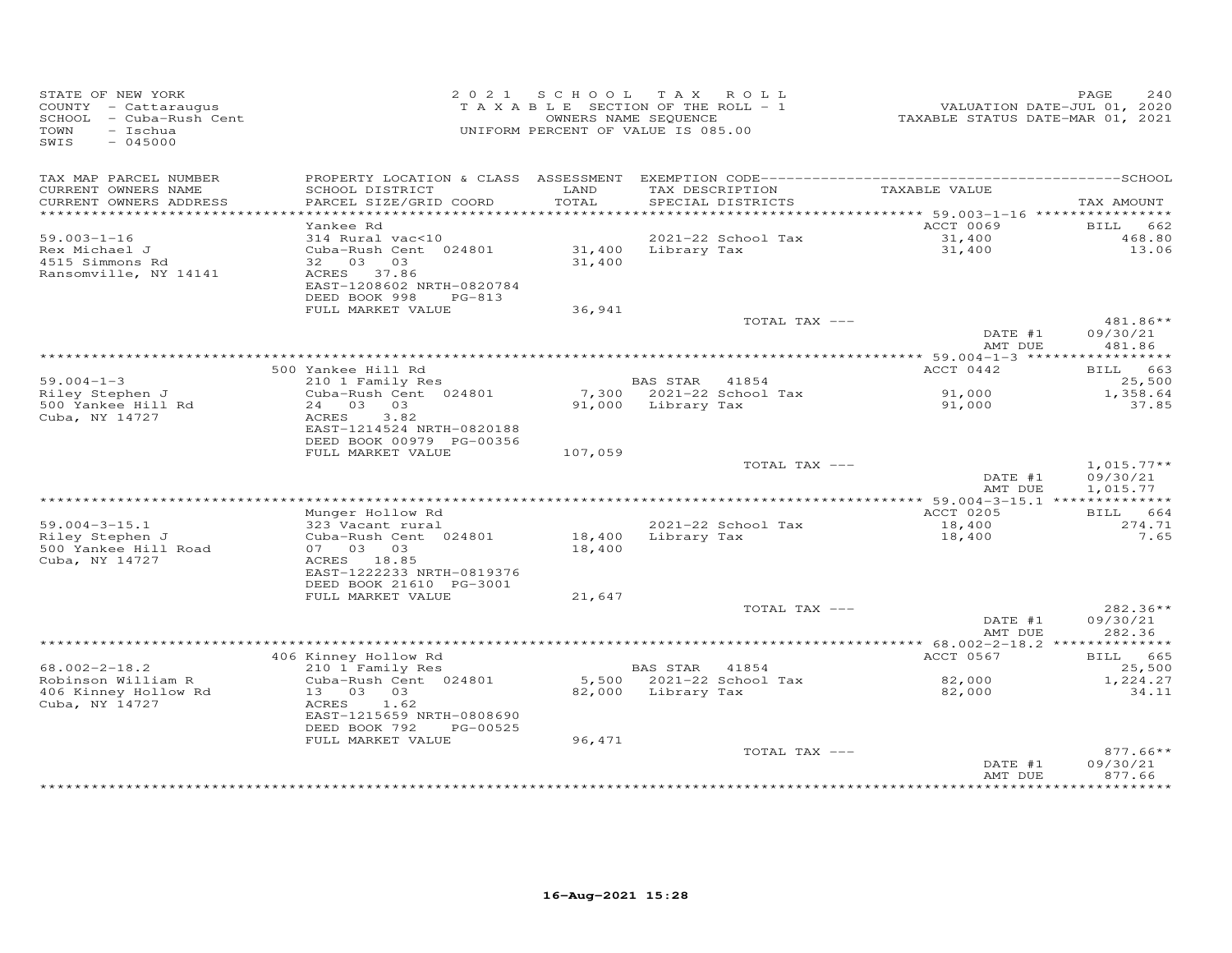| STATE OF NEW YORK<br>STATE OF NEW LOAN<br>COUNTY - Cattaraugus<br>SCHOOL - Cuba-Rush Cent<br>TOWN<br>- Ischua<br>SWIS<br>$-045000$                                           |                                                                       | 2021 SCHOOL TAX ROLL<br>T A X A B L E SECTION OF THE ROLL - 1<br>OWNERS NAME SEQUENCE<br>UNIFORM PERCENT OF VALUE IS 085.00 |                       |                                               |                    | PAGE<br>241                      |
|------------------------------------------------------------------------------------------------------------------------------------------------------------------------------|-----------------------------------------------------------------------|-----------------------------------------------------------------------------------------------------------------------------|-----------------------|-----------------------------------------------|--------------------|----------------------------------|
| TAX MAP PARCEL NUMBER                                                                                                                                                        |                                                                       |                                                                                                                             |                       |                                               |                    |                                  |
| CURRENT OWNERS NAME<br>CURRENT OWNERS ADDRESS                                                                                                                                | SCHOOL DISTRICT<br>PARCEL SIZE/GRID COORD                             | LAND<br>TOTAL                                                                                                               |                       | TAX DESCRIPTION<br>SPECIAL DISTRICTS          | TAXABLE VALUE      | TAX AMOUNT                       |
|                                                                                                                                                                              | 222 West Shore Rd                                                     |                                                                                                                             |                       |                                               | ACCT 0381          | 666<br>BILL                      |
|                                                                                                                                                                              |                                                                       |                                                                                                                             |                       | 2021-22 School Tax                            |                    | 1,485.54                         |
| 59.004-3-21./13 210 1 Family Res<br>SADER, MICHAEL J. SADER, KATHL Cuba-Rush Cent 024801<br>SADER, CHELSEA, ALYSSA SADER, 00 03 03<br>5 UPLAND TERRACE<br>ALLEGANY, NY 14706 | EAST-1221650 NRTH-0813047<br>DEED BOOK 20190 PG-5131                  |                                                                                                                             |                       | 2021-22 SCROOL TAX<br>0 Library Tax<br>99,500 | 99,500<br>99,500   | 41.39                            |
|                                                                                                                                                                              | FULL MARKET VALUE                                                     | 117,059                                                                                                                     |                       |                                               |                    |                                  |
|                                                                                                                                                                              |                                                                       |                                                                                                                             |                       | TOTAL TAX ---                                 | DATE #1            | $1,526.93**$<br>09/30/21         |
|                                                                                                                                                                              |                                                                       |                                                                                                                             |                       |                                               | AMT DUE            | 1,526.93                         |
|                                                                                                                                                                              |                                                                       |                                                                                                                             |                       |                                               |                    |                                  |
| $59.004 - 1 - 8.2$                                                                                                                                                           | 5639 Union Valley Rd<br>$210$ 1 Family Res                            |                                                                                                                             | <b>BAS STAR</b> 41854 |                                               | ACCT 0893          | BILL 667<br>25,500               |
|                                                                                                                                                                              | Cuba-Rush Cent 024801                                                 |                                                                                                                             |                       | 5,300 2021-22 School Tax                      |                    | 1,364.61                         |
| Sage Mark<br>Sage Penny Malley Rd Mark 2007 - 1.35<br>5639 Union Valley Rd BEED BOOK 1021 PG-994<br>DEED BOOK 1021 PG-994                                                    | EAST-1211901 NRTH-0817514                                             |                                                                                                                             | 91,400 Library Tax    |                                               | 91,400<br>91,400   | 38.02                            |
| PO Box 5639<br>Cuba, NY 14727                                                                                                                                                |                                                                       |                                                                                                                             |                       |                                               |                    |                                  |
|                                                                                                                                                                              | FULL MARKET VALUE                                                     | 107,529                                                                                                                     |                       | TOTAL TAX ---                                 |                    | $1,021.91**$                     |
|                                                                                                                                                                              |                                                                       |                                                                                                                             |                       |                                               | DATE #1<br>AMT DUE | 09/30/21<br>1,021.91             |
|                                                                                                                                                                              |                                                                       |                                                                                                                             |                       |                                               |                    |                                  |
|                                                                                                                                                                              | 5589 Union Valley Rd                                                  |                                                                                                                             |                       |                                               | ACCT 0071          | BILL 668                         |
| $59.004 - 1 - 8.3$<br>Sage Mark<br>5639 Union Valley Rd                                                                                                                      | $312$ Vac w/imprv<br>Cuba-Rush Cent 024801<br>23 03 03<br>1.78        | 13,600                                                                                                                      |                       | 2021-22 School Tax<br>5,600 Library Tax       | 13,600<br>13,600   | 203.05<br>5.66                   |
| Cuba, NY 14727                                                                                                                                                               | ACRES<br>EAST-1121685 NRTH-0817525<br>DEED BOOK 2020 PG-17242         |                                                                                                                             |                       |                                               |                    |                                  |
|                                                                                                                                                                              | FULL MARKET VALUE                                                     | 16,000                                                                                                                      |                       | TOTAL TAX ---                                 |                    | $208.71**$                       |
|                                                                                                                                                                              |                                                                       |                                                                                                                             |                       |                                               | DATE #1<br>AMT DUE | 09/30/21<br>208.71               |
|                                                                                                                                                                              |                                                                       |                                                                                                                             |                       |                                               |                    |                                  |
|                                                                                                                                                                              | 241 Munger Hollow Rd                                                  |                                                                                                                             |                       |                                               | ACCT 0957          | BILL 669                         |
| $59.004 - 3 - 5.3$                                                                                                                                                           | 270 Mfg housing                                                       | 5,000 Library Tax                                                                                                           |                       | 2021-22 School Tax                            | 15,000<br>15,000   | 223.95                           |
| 59.004-5-5.5<br>Scott Bradley<br>COS1 Strauss Rd<br>6061 Strauss Rd<br>Lockport, NY 14094                                                                                    | Cuba-Rush Cent 024801<br>15 03 03<br>Life Use                         | 15,000                                                                                                                      |                       |                                               |                    | 6.24                             |
|                                                                                                                                                                              | FRNT 100.00 DPTH 275.00<br>0.63<br>ACRES<br>EAST-1217006 NRTH-0819829 |                                                                                                                             |                       |                                               |                    |                                  |
|                                                                                                                                                                              | DEED BOOK 14563 PG-4001                                               |                                                                                                                             |                       |                                               |                    |                                  |
|                                                                                                                                                                              | FULL MARKET VALUE                                                     | 17,647                                                                                                                      |                       |                                               |                    |                                  |
|                                                                                                                                                                              |                                                                       |                                                                                                                             |                       | TOTAL TAX ---                                 | DATE #1<br>AMT DUE | $230.19**$<br>09/30/21<br>230.19 |
|                                                                                                                                                                              |                                                                       |                                                                                                                             |                       |                                               |                    |                                  |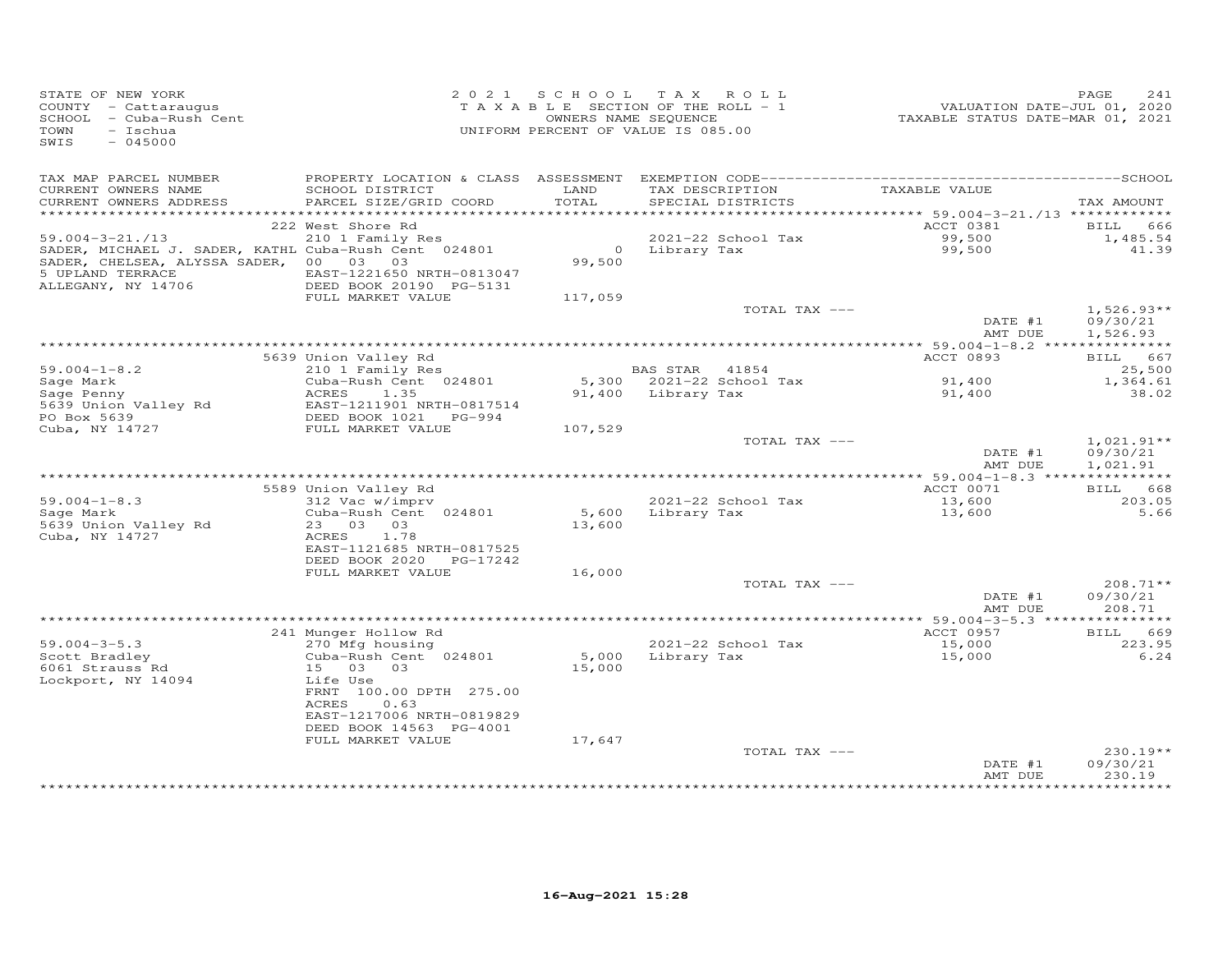| STATE OF NEW YORK<br>COUNTY - Cattaraugus<br>SCHOOL - Cuba-Rush Cent<br>TOWN<br>$-$ Ischua<br>$-045000$<br>SWIS |                                                            |               | 2021 SCHOOL TAX ROLL<br>TAXABLE SECTION OF THE ROLL - 1<br>OWNERS NAME SEQUENCE<br>UNIFORM PERCENT OF VALUE IS 085.00 | VALUATION DATE-JUL 01, 2020<br>TAXABLE STATUS DATE-MAR 01, 2021 | PAGE<br>2.42     |
|-----------------------------------------------------------------------------------------------------------------|------------------------------------------------------------|---------------|-----------------------------------------------------------------------------------------------------------------------|-----------------------------------------------------------------|------------------|
| TAX MAP PARCEL NUMBER                                                                                           |                                                            |               |                                                                                                                       |                                                                 |                  |
| CURRENT OWNERS NAME<br>CURRENT OWNERS ADDRESS                                                                   | SCHOOL DISTRICT<br>PARCEL SIZE/GRID COORD                  | LAND<br>TOTAL | TAX DESCRIPTION<br>SPECIAL DISTRICTS                                                                                  | TAXABLE VALUE                                                   | TAX AMOUNT       |
| *************************                                                                                       |                                                            |               |                                                                                                                       |                                                                 |                  |
| $59.004 - 2 - 14$                                                                                               | 100 Abbott Rd                                              |               |                                                                                                                       | ACCT 0002                                                       | BILL 670         |
| Seamon Cornelius                                                                                                | 210 1 Family Res<br>Cuba-Rush Cent 024801                  |               | ENH STAR<br>41834<br>3,800 2021-22 School Tax                                                                         | 32,000                                                          | 32,000<br>477.76 |
| Seamon Angela                                                                                                   | 08 03 03                                                   |               | 32,000 Library Tax                                                                                                    | 32,000                                                          | 13.31            |
| 100 Abbott Rd                                                                                                   | FRNT 210.00 DPTH 108.00                                    |               |                                                                                                                       |                                                                 |                  |
| Cuba, NY 14727                                                                                                  | EAST-1220214 NRTH-0822428                                  |               |                                                                                                                       |                                                                 |                  |
|                                                                                                                 | DEED BOOK 10211 PG-3001                                    |               |                                                                                                                       |                                                                 |                  |
|                                                                                                                 | FULL MARKET VALUE                                          | 37,647        |                                                                                                                       |                                                                 |                  |
|                                                                                                                 |                                                            |               | TOTAL TAX ---                                                                                                         |                                                                 | $13.31**$        |
|                                                                                                                 |                                                            |               |                                                                                                                       | DATE #1                                                         | 09/30/21         |
|                                                                                                                 |                                                            |               |                                                                                                                       | AMT DUE                                                         | 13.31            |
|                                                                                                                 | 5955 Ingalls Rd                                            |               |                                                                                                                       | ACCT 0973                                                       | BILL 671         |
| $59.004 - 2 - 9.3$                                                                                              | 311 Res vac land                                           |               | 2021-22 School Tax                                                                                                    | 17,600                                                          | 262.77           |
| Shaffer Carol                                                                                                   | Cuba-Rush Cent 024801                                      | 17,600        | Library Tax                                                                                                           | 17,600                                                          | 7.32             |
| 8645 Spring Valley Rd                                                                                           | 08 03 03                                                   | 17,600        |                                                                                                                       |                                                                 |                  |
| Friendship, NY 14739                                                                                            | ACRES 21.86                                                |               |                                                                                                                       |                                                                 |                  |
|                                                                                                                 | EAST-0192708 NRTH-0061672                                  |               |                                                                                                                       |                                                                 |                  |
|                                                                                                                 | DEED BOOK 19270 PG-80021                                   |               |                                                                                                                       |                                                                 |                  |
|                                                                                                                 | FULL MARKET VALUE                                          | 20,706        | TOTAL TAX ---                                                                                                         |                                                                 | $270.09**$       |
|                                                                                                                 |                                                            |               |                                                                                                                       | DATE #1                                                         | 09/30/21         |
|                                                                                                                 |                                                            |               |                                                                                                                       | AMT DUE                                                         | 270.09           |
|                                                                                                                 |                                                            |               |                                                                                                                       | ****** 59.004-3-4.3 ***************                             |                  |
|                                                                                                                 | 349 Munger Hollow Rd                                       |               |                                                                                                                       | ACCT 0902                                                       | BILL 672         |
| $59.004 - 3 - 4.3$                                                                                              | 210 1 Family Res                                           |               | BAS STAR 41854                                                                                                        |                                                                 | 25,500           |
| Shaffer Daniel                                                                                                  | Cuba-Rush Cent 024801                                      |               | 5,400 2021-22 School Tax                                                                                              | 61,000                                                          | 910.73           |
| Shaffer Chassagne                                                                                               | ACRES<br>1.50                                              |               | 61,000 Library Tax                                                                                                    | 61,000                                                          | 25.37            |
| 349 Munger Hollow Rd<br>Cuba, NY 14727                                                                          | EAST-1215878 NRTH-0819836<br>DEED BOOK 10752 PG-7001       |               |                                                                                                                       |                                                                 |                  |
|                                                                                                                 | FULL MARKET VALUE                                          | 71,765        |                                                                                                                       |                                                                 |                  |
|                                                                                                                 |                                                            |               | TOTAL TAX ---                                                                                                         |                                                                 | 555.39**         |
|                                                                                                                 |                                                            |               |                                                                                                                       | DATE #1                                                         | 09/30/21         |
|                                                                                                                 |                                                            |               |                                                                                                                       | AMT DUE                                                         | 555.39           |
|                                                                                                                 |                                                            |               |                                                                                                                       | ********** 59.004-3-21./9 *************                         |                  |
|                                                                                                                 | 218 West Shore Rd                                          |               |                                                                                                                       | ACCT 0031                                                       | 673<br>BILL      |
| $59.004 - 3 - 21.79$                                                                                            | 312 Vac w/imprv                                            | $\circ$       | 2021-22 School Tax                                                                                                    | 16,000                                                          | 238.88           |
| Shemeld David<br>Shemeld Mary Sue                                                                               | Cuba-Rush Cent 024801<br>$-03$<br>00 <sup>o</sup><br>$-03$ | 16,000        | Library Tax                                                                                                           | 16,000                                                          | 6.66             |
| 219 West Shore Rd                                                                                               | EAST-1221650 NRTH-0813047                                  |               |                                                                                                                       |                                                                 |                  |
| Cuba, NY 14727                                                                                                  | FULL MARKET VALUE                                          | 18,824        |                                                                                                                       |                                                                 |                  |
|                                                                                                                 |                                                            |               | TOTAL TAX ---                                                                                                         |                                                                 | $245.54**$       |
|                                                                                                                 |                                                            |               |                                                                                                                       | DATE #1                                                         | 09/30/21         |
|                                                                                                                 |                                                            |               |                                                                                                                       | AMT DUE                                                         | 245.54           |
|                                                                                                                 |                                                            |               | ***********************                                                                                               |                                                                 | *********        |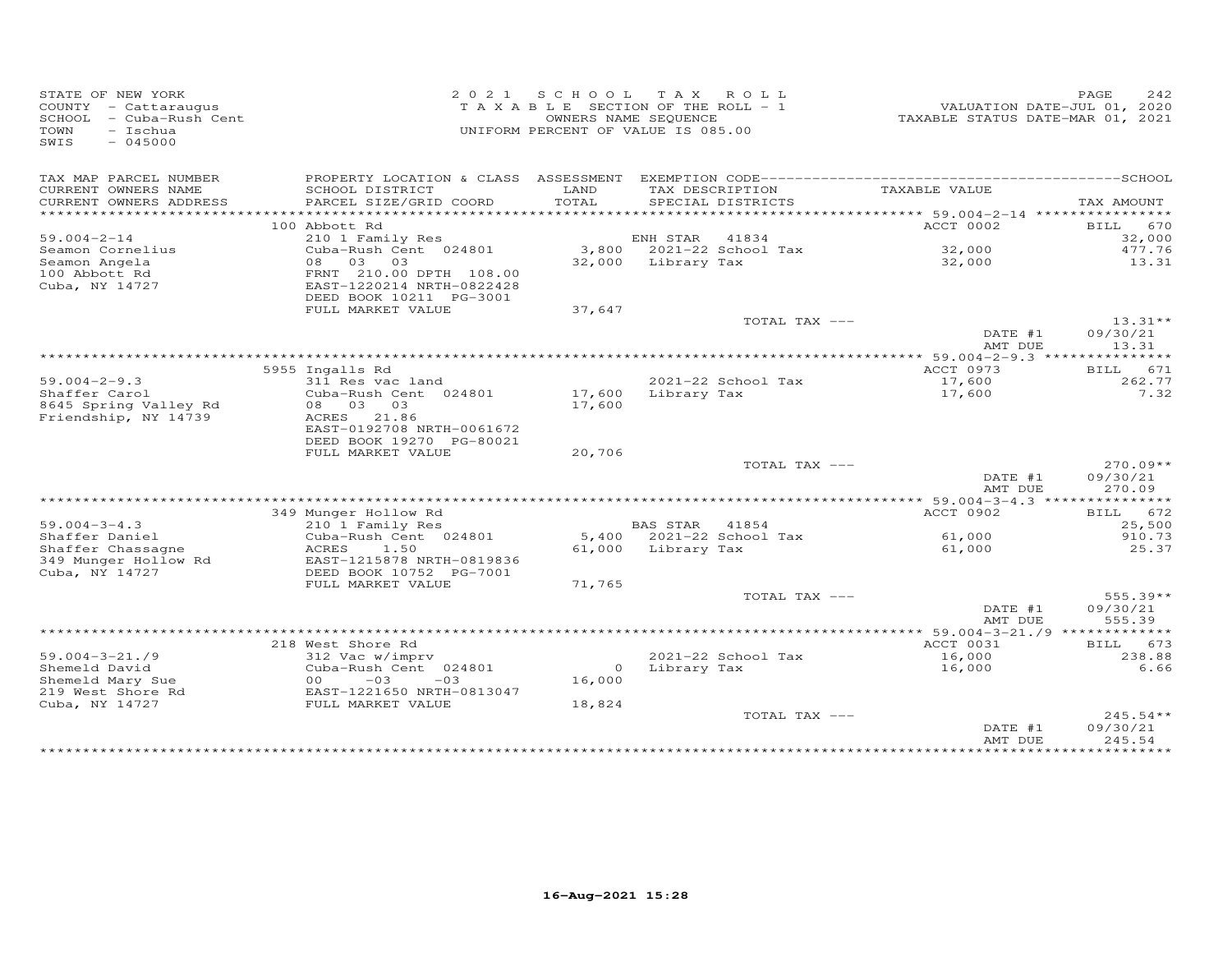| STATE OF NEW YORK<br>COUNTY - Cattaraugus<br>SCHOOL - Cuba-Rush Cent<br>TOWN<br>- Ischua<br>SWIS<br>$-045000$ |                                               | 2021 SCHOOL<br>TAXABLE SECTION OF THE ROLL - 1<br>OWNERS NAME SEQUENCE<br>UNIFORM PERCENT OF VALUE IS 085.00 |                     | TAX ROLL                             | VALUATION DATE-JUL 01, 2020<br>TAXABLE STATUS DATE-MAR 01, 2021 | PAGE<br>243              |
|---------------------------------------------------------------------------------------------------------------|-----------------------------------------------|--------------------------------------------------------------------------------------------------------------|---------------------|--------------------------------------|-----------------------------------------------------------------|--------------------------|
| TAX MAP PARCEL NUMBER<br>CURRENT OWNERS NAME<br>CURRENT OWNERS ADDRESS                                        | SCHOOL DISTRICT<br>PARCEL SIZE/GRID COORD     | LAND<br>TOTAL                                                                                                |                     | TAX DESCRIPTION<br>SPECIAL DISTRICTS | TAXABLE VALUE                                                   | TAX AMOUNT               |
|                                                                                                               |                                               |                                                                                                              |                     |                                      |                                                                 |                          |
| $59.004 - 3 - 21.710$                                                                                         | 219 West Shore Rd<br>210 1 Family Res         |                                                                                                              | ENH STAR            | 41834                                | ACCT 0168                                                       | BILL 674<br>60,100       |
| Shemeld David                                                                                                 | Cuba-Rush Cent 024801                         |                                                                                                              |                     | $0$ 2021-22 School Tax               | 246,500                                                         | 3,680.26                 |
| Shemeld Sue Mary                                                                                              | 00 03 03                                      |                                                                                                              | 246,500 Library Tax |                                      | 246,500                                                         | 102.53                   |
| 219 West Shore Rd                                                                                             | EAST-1221650 NRTH-0813047                     |                                                                                                              |                     |                                      |                                                                 |                          |
| Cuba, NY 14727                                                                                                | DEED BOOK 843<br>PG-00187                     |                                                                                                              |                     |                                      |                                                                 |                          |
|                                                                                                               | FULL MARKET VALUE                             | 290,000                                                                                                      |                     |                                      |                                                                 |                          |
|                                                                                                               |                                               |                                                                                                              |                     | TOTAL TAX ---                        | DATE #1                                                         | $2,886.79**$<br>09/30/21 |
|                                                                                                               |                                               |                                                                                                              |                     |                                      | AMT DUE                                                         | 2,886.79                 |
|                                                                                                               |                                               |                                                                                                              |                     |                                      |                                                                 |                          |
|                                                                                                               | 135 Yankee Hill Rd                            |                                                                                                              |                     |                                      | ACCT 0014                                                       | BILL 675                 |
| $59.004 - 2 - 21$                                                                                             | 210 1 Family Res                              |                                                                                                              |                     | 2021-22 School Tax                   | 20,500                                                          | 306.07                   |
| Shetler John J                                                                                                | Cuba-Rush Cent 024801                         |                                                                                                              | 7,500 Library Tax   |                                      | 20,500                                                          | 8.53                     |
| 3543 Arcaadia Zurich Norris R 08<br>Lyons, NY 14489                                                           | 03 03<br>ACRES<br>4.10                        | 20,500                                                                                                       |                     |                                      |                                                                 |                          |
|                                                                                                               | EAST-1220076 NRTH-0822162                     |                                                                                                              |                     |                                      |                                                                 |                          |
|                                                                                                               | DEED BOOK 15350 PG-6003                       |                                                                                                              |                     |                                      |                                                                 |                          |
|                                                                                                               | FULL MARKET VALUE                             | 24,118                                                                                                       |                     |                                      |                                                                 |                          |
|                                                                                                               |                                               |                                                                                                              |                     | TOTAL TAX ---                        |                                                                 | $314.60**$               |
|                                                                                                               |                                               |                                                                                                              |                     |                                      | DATE #1                                                         | 09/30/21                 |
|                                                                                                               |                                               |                                                                                                              |                     |                                      | AMT DUE                                                         | 314.60                   |
|                                                                                                               | Yankee Rd                                     |                                                                                                              |                     |                                      | ACCT 0789                                                       | BILL 676                 |
| $59.004 - 1 - 13.3$                                                                                           | 314 Rural vac<10                              |                                                                                                              |                     | 2021-22 School Tax                   | 22,600                                                          | 337.42                   |
| Smith Gregory J                                                                                               | Cuba-Rush Cent 024801                         | 22,600                                                                                                       | Library Tax         |                                      | 22,600                                                          | 9.40                     |
| 3964 Mapleton Rd                                                                                              | 24 03 03                                      | 22,600                                                                                                       |                     |                                      |                                                                 |                          |
| North Tonawanda, NY 14120                                                                                     | ACRES 24.75                                   |                                                                                                              |                     |                                      |                                                                 |                          |
|                                                                                                               | EAST-1211020 NRTH-0821244                     |                                                                                                              |                     |                                      |                                                                 |                          |
|                                                                                                               | DEED BOOK 00931 PG-00208<br>FULL MARKET VALUE | 26,588                                                                                                       |                     |                                      |                                                                 |                          |
|                                                                                                               |                                               |                                                                                                              |                     | TOTAL TAX ---                        |                                                                 | $346.82**$               |
|                                                                                                               |                                               |                                                                                                              |                     |                                      | DATE #1                                                         | 09/30/21                 |
|                                                                                                               |                                               |                                                                                                              |                     |                                      | AMT DUE                                                         | 346.82                   |
|                                                                                                               |                                               |                                                                                                              |                     |                                      |                                                                 |                          |
|                                                                                                               | 369 Munger Hollow Rd                          |                                                                                                              |                     |                                      | ACCT 0434                                                       | BILL 677                 |
| $59.004 - 3 - 2.1$<br>Smith Lawerance                                                                         | 210 1 Family Res<br>Cuba-Rush Cent 024801     |                                                                                                              | ENH STAR 41834      | 6,200 2021-22 School Tax             | 45,800                                                          | 45,800<br>683.80         |
| 369 Munger Hollow Rd                                                                                          | 15 03 03                                      | 45,800                                                                                                       | Library Tax         |                                      | 45,800                                                          | 19.05                    |
| Cuba, NY 14727                                                                                                | inc. $59.004 - 3 - 4.2$<br>26.                |                                                                                                              |                     |                                      |                                                                 |                          |
|                                                                                                               | 2.56<br>ACRES                                 |                                                                                                              |                     |                                      |                                                                 |                          |
|                                                                                                               | EAST-1215375 NRTH-0819896                     |                                                                                                              |                     |                                      |                                                                 |                          |
|                                                                                                               | DEED BOOK 22592 PG-2004                       |                                                                                                              |                     |                                      |                                                                 |                          |
|                                                                                                               | FULL MARKET VALUE                             | 53,882                                                                                                       |                     |                                      |                                                                 | $19.05**$                |
|                                                                                                               |                                               |                                                                                                              |                     | TOTAL TAX ---                        | DATE #1                                                         | 09/30/21                 |
|                                                                                                               |                                               |                                                                                                              |                     |                                      | AMT DUE                                                         | 19.05                    |
|                                                                                                               |                                               |                                                                                                              |                     |                                      |                                                                 | *****                    |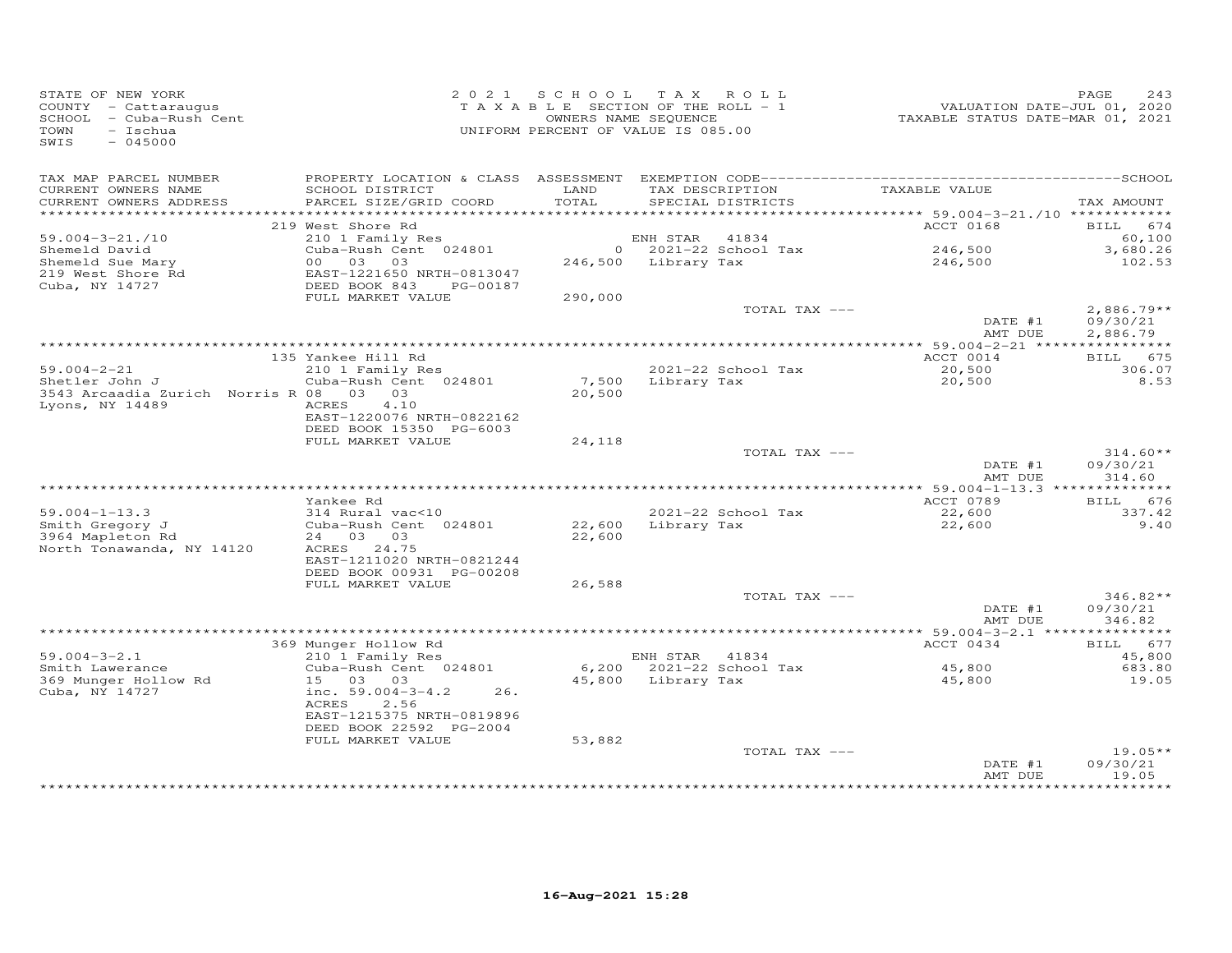| STATE OF NEW YORK<br>COUNTY - Cattaraugus<br>SCHOOL - Cuba-Rush Cent<br>TOWN<br>$-$ Ischua<br>SWIS<br>$-045000$  | 2 0 2 1                                                                                                                                                       | S C H O O L<br>TAXABLE SECTION OF THE ROLL - 1<br>UNIFORM PERCENT OF VALUE IS 085.00 | OWNERS NAME SEQUENCE | TAX ROLL                             | TAXABLE STATUS DATE-MAR 01, 2021 | PAGE<br>244<br>VALUATION DATE-JUL 01, 2020 |
|------------------------------------------------------------------------------------------------------------------|---------------------------------------------------------------------------------------------------------------------------------------------------------------|--------------------------------------------------------------------------------------|----------------------|--------------------------------------|----------------------------------|--------------------------------------------|
| TAX MAP PARCEL NUMBER<br>CURRENT OWNERS NAME<br>CURRENT OWNERS ADDRESS                                           | SCHOOL DISTRICT<br>PARCEL SIZE/GRID COORD<br>*************************                                                                                        | LAND<br>TOTAL                                                                        |                      | TAX DESCRIPTION<br>SPECIAL DISTRICTS | TAXABLE VALUE                    | TAX AMOUNT                                 |
| ************************                                                                                         | Yankee Hill Rd                                                                                                                                                |                                                                                      |                      |                                      | ACCT 0110                        | BILL<br>678                                |
| $59.004 - 1 - 9.1$<br>Smith Lawrence L<br>369 Munger Hollow Rd<br>Cuba, NY 14727                                 | 323 Vacant rural<br>Cuba-Rush Cent 024801<br>23 03 03<br>inc. $59.004 - 1 - 9.2$<br>62<br>ACRES 75.00<br>EAST-1211934 NRTH-0818560<br>DEED BOOK 10118 PG-4002 | 52,800<br>52,800                                                                     | Library Tax          | 2021-22 School Tax                   | 52,800<br>52,800                 | 788.31<br>21.96                            |
|                                                                                                                  | FULL MARKET VALUE                                                                                                                                             | 62,118                                                                               |                      |                                      |                                  |                                            |
|                                                                                                                  |                                                                                                                                                               |                                                                                      |                      | TOTAL TAX ---                        | DATE #1<br>AMT DUE               | 810.27**<br>09/30/21<br>810.27             |
|                                                                                                                  |                                                                                                                                                               |                                                                                      |                      |                                      |                                  |                                            |
|                                                                                                                  | 5776 Union Valley Rd                                                                                                                                          |                                                                                      |                      |                                      | ACCT 0113                        | BILL 679                                   |
| $59.003 - 1 - 19.1$<br>Smith Lawrence L.                                                                         | 210 1 Family Res<br>Cuba-Rush Cent 024801                                                                                                                     |                                                                                      | BAS STAR 41854       | 9,200 2021-22 School Tax             | 70,000                           | 25,500<br>1,045.10                         |
| Tuttle Melissa & Sean<br>5776 Union Valley Rd<br>Cuba, NY 14727                                                  | 31 03 03<br>land contract Melissa Tut<br>ACRES 15.40<br>EAST-1210581 NRTH-0818579                                                                             | 70,000                                                                               | Library Tax          |                                      | 70,000                           | 29.12                                      |
|                                                                                                                  | DEED BOOK 19624 PG-3003                                                                                                                                       |                                                                                      |                      |                                      |                                  |                                            |
|                                                                                                                  | FULL MARKET VALUE                                                                                                                                             | 82,353                                                                               |                      | TOTAL TAX ---                        |                                  | 693.51**                                   |
|                                                                                                                  |                                                                                                                                                               |                                                                                      |                      |                                      | DATE #1<br>AMT DUE               | 09/30/21<br>693.51                         |
|                                                                                                                  |                                                                                                                                                               |                                                                                      |                      |                                      |                                  |                                            |
| $68.002 - 2 - 24.4$                                                                                              | 5241 Burt Rd<br>210 1 Family Res                                                                                                                              |                                                                                      | BAS STAR 41854       |                                      | ACCT 0884                        | 680<br><b>BILL</b><br>25,500               |
| Snyder James Jr                                                                                                  | Cuba-Rush Cent 024801                                                                                                                                         |                                                                                      |                      | 87,400 2021-22 School Tax            | 285,000                          | 4,255.07                                   |
| Snyder Barbara L<br>5241 S Burt Hill Rd<br>Cuba, NY 14727                                                        | $13, 14$ 3 3<br>ACRES 198.20<br>EAST-1217093 NRTH-0810732<br>DEED BOOK 1009<br>PG-1030                                                                        | 285,000                                                                              | Library Tax          |                                      | 285,000                          | 118.54                                     |
|                                                                                                                  | FULL MARKET VALUE                                                                                                                                             | 335,294                                                                              |                      |                                      |                                  |                                            |
|                                                                                                                  |                                                                                                                                                               |                                                                                      |                      | TOTAL TAX ---                        | DATE #1<br>AMT DUE               | $3,992.89**$<br>09/30/21<br>3,992.89       |
|                                                                                                                  |                                                                                                                                                               |                                                                                      |                      |                                      |                                  |                                            |
| $68.002 - 2 - 9.2$<br>Southern Tier Aero Radio Soc<br>Attn: Thomas Orcult<br>547 Prospect Ave<br>Olean, NY 14760 | West Shore Rd<br>312 Vac w/imprv<br>Cuba-Rush Cent 024801<br>05 03 03<br>ACRES 14.25<br>EAST-1222292 NRTH-0809514<br>DEED BOOK 00920 PG-00525                 | 20,400<br>37,500                                                                     |                      | 2021-22 School Tax<br>Library Tax    | ACCT 0784<br>37,500<br>37,500    | BILL 681<br>559.88<br>15.60                |
|                                                                                                                  | FULL MARKET VALUE                                                                                                                                             | 44,118                                                                               |                      |                                      |                                  |                                            |
|                                                                                                                  |                                                                                                                                                               |                                                                                      |                      | TOTAL TAX ---                        | DATE #1<br>AMT DUE               | $575.48**$<br>09/30/21<br>575.48           |
|                                                                                                                  |                                                                                                                                                               |                                                                                      |                      |                                      |                                  | .                                          |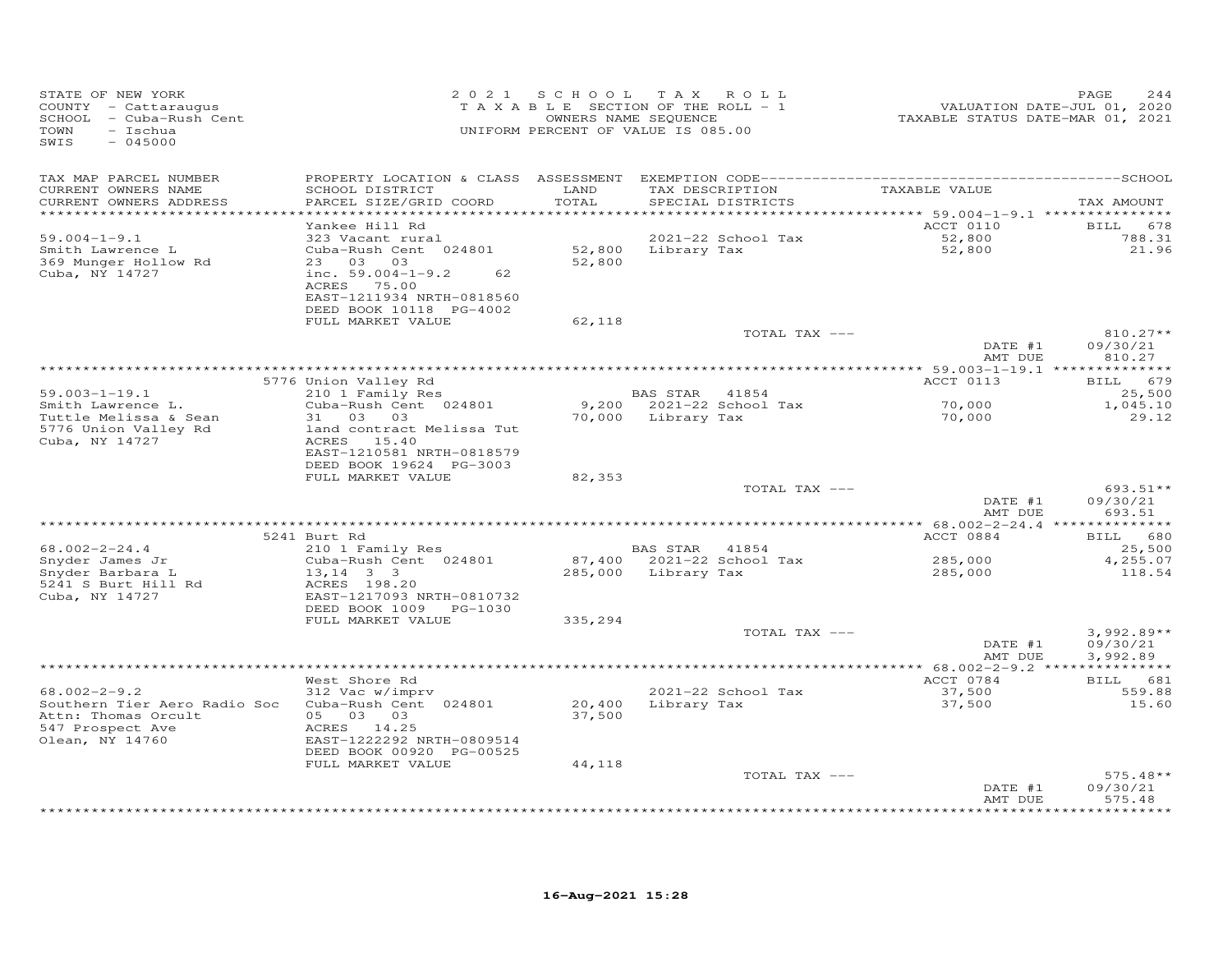| STATE OF NEW YORK<br>COUNTY - Cattaraugus<br>SCHOOL - Cuba-Rush Cent<br>TOWN<br>$-$ Ischua<br>$-045000$<br>SWIS | 2 0 2 1                                   |               | SCHOOL TAX ROLL<br>TAXABLE SECTION OF THE ROLL - 1<br>OWNERS NAME SEQUENCE<br>UNIFORM PERCENT OF VALUE IS 085.00 | VALUATION DATE-JUL 01, 2020<br>TAXABLE STATUS DATE-MAR 01, 2021 | PAGE<br>245        |
|-----------------------------------------------------------------------------------------------------------------|-------------------------------------------|---------------|------------------------------------------------------------------------------------------------------------------|-----------------------------------------------------------------|--------------------|
| TAX MAP PARCEL NUMBER                                                                                           |                                           |               |                                                                                                                  |                                                                 |                    |
| CURRENT OWNERS NAME<br>CURRENT OWNERS ADDRESS                                                                   | SCHOOL DISTRICT<br>PARCEL SIZE/GRID COORD | LAND<br>TOTAL | TAX DESCRIPTION<br>SPECIAL DISTRICTS                                                                             | TAXABLE VALUE                                                   | TAX AMOUNT         |
|                                                                                                                 |                                           |               |                                                                                                                  | ********* 59.004-2-4.1 ****************                         |                    |
|                                                                                                                 | Abbott Rd                                 |               |                                                                                                                  | ACCT 0454                                                       | <b>BILL</b><br>682 |
| $59.004 - 2 - 4.1$                                                                                              | 105 Vac farmland                          |               | 2021-22 School Tax                                                                                               | 28,500                                                          | 425.51<br>11.85    |
| Stadler Dale C<br>Stadler Lisa A                                                                                | Cuba-Rush Cent 024801<br>16 03 03         | 28,500        | 28,500 Library Tax                                                                                               | 28,500                                                          |                    |
| 170 Munger Hollow Rd                                                                                            | ACRES 54.15                               |               |                                                                                                                  |                                                                 |                    |
| Cuba, NY 14727                                                                                                  | EAST-1218799 NRTH-0822394                 |               |                                                                                                                  |                                                                 |                    |
|                                                                                                                 | DEED BOOK 15462 PG-8002                   |               |                                                                                                                  |                                                                 |                    |
|                                                                                                                 | FULL MARKET VALUE                         | 33,529        | TOTAL TAX ---                                                                                                    |                                                                 | $437.36**$         |
|                                                                                                                 |                                           |               |                                                                                                                  | DATE #1                                                         | 09/30/21           |
|                                                                                                                 |                                           |               |                                                                                                                  | AMT DUE                                                         | 437.36             |
|                                                                                                                 |                                           |               |                                                                                                                  |                                                                 |                    |
|                                                                                                                 | 170 Munger Hollow Rd                      |               |                                                                                                                  | ACCT 0712                                                       | BILL 683           |
| $59.004 - 2 - 4.2$                                                                                              | 210 1 Family Res                          |               | ENH STAR 41834<br>8,100 2021-22 School Tax                                                                       |                                                                 | 60,100             |
| Stadler Dale C<br>Stadler Lisa A                                                                                | Cuba-Rush Cent 024801<br>08 03 03         |               | 100,000 Library Tax                                                                                              | 100,000<br>100,000                                              | 1,493.01<br>41.59  |
| 170 Munger Hollow Rd                                                                                            | 4.90<br>ACRES                             |               |                                                                                                                  |                                                                 |                    |
| Cuba, NY 14727                                                                                                  | EAST-1219165 NRTH-0820247                 |               |                                                                                                                  |                                                                 |                    |
|                                                                                                                 | DEED BOOK 855<br>PG-00426                 |               |                                                                                                                  |                                                                 |                    |
|                                                                                                                 | FULL MARKET VALUE                         | 117,647       | TOTAL TAX ---                                                                                                    |                                                                 | $638.60**$         |
|                                                                                                                 |                                           |               |                                                                                                                  | DATE #1                                                         | 09/30/21           |
|                                                                                                                 |                                           |               |                                                                                                                  | AMT DUE                                                         | 638.60             |
|                                                                                                                 |                                           |               |                                                                                                                  |                                                                 |                    |
|                                                                                                                 | 176 Yankee Hill Rd                        |               |                                                                                                                  | ACCT 9510                                                       | BILL 684           |
| $59.004 - 2 - 4.4$<br>Stadler Jason S                                                                           | 210 1 Family Res<br>Cuba-Rush Cent 024801 |               | BAS STAR 41854<br>13,100 2021-22 School Tax                                                                      | 106,000                                                         | 25,500<br>1,582.59 |
| 176 Yankee Hill Rd                                                                                              | 16 03 03                                  |               | 106,000 Library Tax                                                                                              | 106,000                                                         | 44.09              |
| Cuba, NY 14727                                                                                                  | ACRES 11.50                               |               |                                                                                                                  |                                                                 |                    |
|                                                                                                                 | EAST-1218805 NRTH-0821900                 |               |                                                                                                                  |                                                                 |                    |
|                                                                                                                 | DEED BOOK 16549 PG-9001                   |               |                                                                                                                  |                                                                 |                    |
|                                                                                                                 | FULL MARKET VALUE                         | 124,706       | TOTAL TAX ---                                                                                                    |                                                                 | $1,245.96**$       |
|                                                                                                                 |                                           |               |                                                                                                                  | DATE #1                                                         | 09/30/21           |
|                                                                                                                 |                                           |               |                                                                                                                  | AMT DUE                                                         | 1,245.96           |
|                                                                                                                 |                                           |               | *************************************                                                                            | *********** 59.004-2-27 ****                                    | ***********        |
| $59.004 - 2 - 27$                                                                                               | Abbott Rd<br>314 Rural vac<10             |               | 2021-22 School Tax                                                                                               | ACCT 0013<br>6,500                                              | BILL 685<br>97.05  |
| Stadler Jason S                                                                                                 | Cuba-Rush Cent 024801                     | 6,500         | Library Tax                                                                                                      | 6,500                                                           | 2.70               |
| 176 Yankee Hill Rd                                                                                              | 16 03 03                                  | 6,500         |                                                                                                                  |                                                                 |                    |
| Cuba, NY 14727                                                                                                  | ACRES<br>7.23                             |               |                                                                                                                  |                                                                 |                    |
|                                                                                                                 | EAST-1218411 NRTH-0820659                 |               |                                                                                                                  |                                                                 |                    |
|                                                                                                                 | DEED BOOK 15464 PG-2001                   |               |                                                                                                                  |                                                                 |                    |
|                                                                                                                 | FULL MARKET VALUE                         | 7,647         | TOTAL TAX ---                                                                                                    |                                                                 | $99.75**$          |
|                                                                                                                 |                                           |               |                                                                                                                  | DATE #1                                                         | 09/30/21           |
|                                                                                                                 |                                           |               |                                                                                                                  | AMT DUE                                                         | 99.75              |
|                                                                                                                 |                                           |               |                                                                                                                  |                                                                 |                    |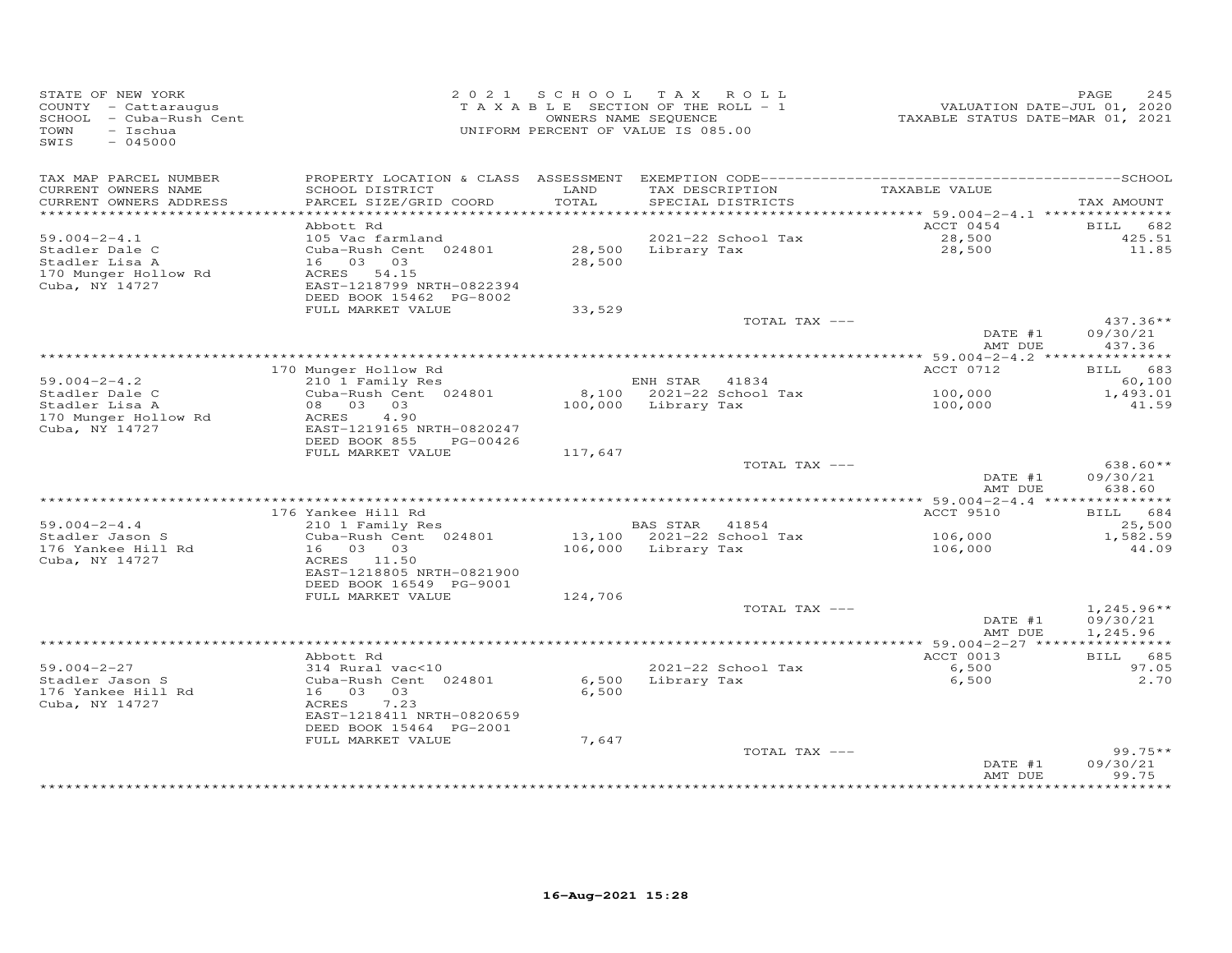| STATE OF NEW YORK<br>COUNTY - Cattaraugus<br>SCHOOL - Cuba-Rush Cent<br>- Ischua<br>TOWN<br>SWIS<br>$-045000$ | 2 0 2 1                                      |                 | SCHOOL TAX ROLL<br>TAXABLE SECTION OF THE ROLL - 1<br>OWNERS NAME SEQUENCE<br>UNIFORM PERCENT OF VALUE IS 085.00 | VALUATION DATE-JUL 01, 2020<br>TAXABLE STATUS DATE-MAR 01, 2021 | PAGE<br>246        |
|---------------------------------------------------------------------------------------------------------------|----------------------------------------------|-----------------|------------------------------------------------------------------------------------------------------------------|-----------------------------------------------------------------|--------------------|
| TAX MAP PARCEL NUMBER                                                                                         | PROPERTY LOCATION & CLASS ASSESSMENT         |                 |                                                                                                                  |                                                                 |                    |
| CURRENT OWNERS NAME<br>CURRENT OWNERS ADDRESS                                                                 | SCHOOL DISTRICT<br>PARCEL SIZE/GRID COORD    | LAND<br>TOTAL   | TAX DESCRIPTION<br>SPECIAL DISTRICTS                                                                             | TAXABLE VALUE                                                   | TAX AMOUNT         |
|                                                                                                               | 5079 West Shore Rd                           |                 |                                                                                                                  | ACCT 0224                                                       | 686<br>BILL        |
| $68.002 - 2 - 8$                                                                                              | 240 Rural res                                |                 | 2021-22 School Tax                                                                                               | 66,500                                                          | 992.85             |
| Stoklosa Robert L                                                                                             | Cuba-Rush Cent 024801                        | 33,400          | Library Tax                                                                                                      | 66,500                                                          | 27.66              |
| Stoklosa Marilee A                                                                                            | 05 03 03                                     | 66,500          |                                                                                                                  |                                                                 |                    |
| 26 Dennybrooke LN                                                                                             | ACRES 41.45                                  |                 |                                                                                                                  |                                                                 |                    |
| West Seneca, NY 14224                                                                                         | EAST-1221257 NRTH-0809860                    |                 |                                                                                                                  |                                                                 |                    |
|                                                                                                               | DEED BOOK 19144 PG-6001<br>FULL MARKET VALUE | 78,235          |                                                                                                                  |                                                                 |                    |
|                                                                                                               |                                              |                 | TOTAL TAX ---                                                                                                    |                                                                 | $1,020.51**$       |
|                                                                                                               |                                              |                 |                                                                                                                  | DATE #1                                                         | 09/30/21           |
|                                                                                                               |                                              |                 |                                                                                                                  | AMT DUE                                                         | 1,020.51           |
|                                                                                                               |                                              |                 |                                                                                                                  | ******** 68.002-2-25.3 **************                           |                    |
|                                                                                                               | Burt Rd                                      |                 |                                                                                                                  | ACCT 0886                                                       | BILL 687           |
| $68.002 - 2 - 25.3$<br>SULEIMAN WAIL J.                                                                       | 210 1 Family Res<br>Cuba-Rush Cent 024801    | 12,000          | 2021-22 School Tax<br>Library Tax                                                                                | 40,000<br>40,000                                                | 597.20<br>16.64    |
| SULEIMAN MAYYADA                                                                                              | 14 3 3                                       | 40,000          |                                                                                                                  |                                                                 |                    |
| 4911 BROADWAY                                                                                                 | ACRES<br>9.80                                |                 |                                                                                                                  |                                                                 |                    |
| DEPEW, NY 14043                                                                                               | EAST-1217972 NRTH-0813784                    |                 |                                                                                                                  |                                                                 |                    |
|                                                                                                               | DEED BOOK 20200 PG-8446                      |                 |                                                                                                                  |                                                                 |                    |
|                                                                                                               | FULL MARKET VALUE                            | 47,059          | TOTAL TAX ---                                                                                                    |                                                                 | $613.84**$         |
|                                                                                                               |                                              |                 |                                                                                                                  | DATE #1                                                         | 09/30/21           |
|                                                                                                               |                                              |                 |                                                                                                                  | AMT DUE                                                         | 613.84             |
|                                                                                                               |                                              |                 |                                                                                                                  |                                                                 |                    |
|                                                                                                               | 646 Yankee Rd                                |                 |                                                                                                                  | ACCT 0790                                                       | <b>BILL</b><br>688 |
| $59.004 - 1 - 13.4$                                                                                           | 260 Seasonal res                             |                 | 2021-22 School Tax                                                                                               | 46,500                                                          | 694.25             |
| Sumbrum Robert<br>64 Brosr Dr                                                                                 | Cuba-Rush Cent 024801<br>24 03 03            | 8,200<br>46,500 | Library Tax                                                                                                      | 46,500                                                          | 19.34              |
| Buffalo, NY 14220                                                                                             | Ff 240.00                                    |                 |                                                                                                                  |                                                                 |                    |
|                                                                                                               | ACRES<br>5.00                                |                 |                                                                                                                  |                                                                 |                    |
|                                                                                                               | EAST-1211886 NRTH-0821451                    |                 |                                                                                                                  |                                                                 |                    |
|                                                                                                               | DEED BOOK 13450 PG-2001                      |                 |                                                                                                                  |                                                                 |                    |
|                                                                                                               | FULL MARKET VALUE                            | 54,706          | TOTAL TAX ---                                                                                                    |                                                                 | $713.59**$         |
|                                                                                                               |                                              |                 |                                                                                                                  | DATE #1                                                         | 09/30/21           |
|                                                                                                               |                                              |                 |                                                                                                                  | AMT DUE                                                         | 713.59             |
|                                                                                                               |                                              |                 |                                                                                                                  |                                                                 |                    |
|                                                                                                               | 289 Kinney Hollow Rd                         |                 |                                                                                                                  | ACCT 0120                                                       | 689<br><b>BILL</b> |
| $68.002 - 2 - 17$                                                                                             | 270 Mfg housing                              |                 | 2021-22 School Tax                                                                                               | 35,000                                                          | 522.55             |
| SWARTZENTRUBER JOSEPH<br>SWARTZENTRUBER AMANDA                                                                | Cuba-Rush Cent 024801<br>13 03               | 3,300<br>35,000 | Library Tax                                                                                                      | 35,000                                                          | 14.56              |
| 126 NYS Route 446                                                                                             | 03<br>FRNT 150.00 DPTH 125.00                |                 |                                                                                                                  |                                                                 |                    |
| Cuba, NY 14727                                                                                                | EAST-1216417 NRTH-0808451                    |                 |                                                                                                                  |                                                                 |                    |
|                                                                                                               | DEED BOOK 2019 PG-12370                      |                 |                                                                                                                  |                                                                 |                    |
|                                                                                                               | FULL MARKET VALUE                            | 41,176          |                                                                                                                  |                                                                 |                    |
|                                                                                                               |                                              |                 | TOTAL TAX ---                                                                                                    |                                                                 | $537.11**$         |
|                                                                                                               |                                              |                 |                                                                                                                  | DATE #1                                                         | 09/30/21           |
|                                                                                                               |                                              |                 |                                                                                                                  | AMT DUE                                                         | 537.11             |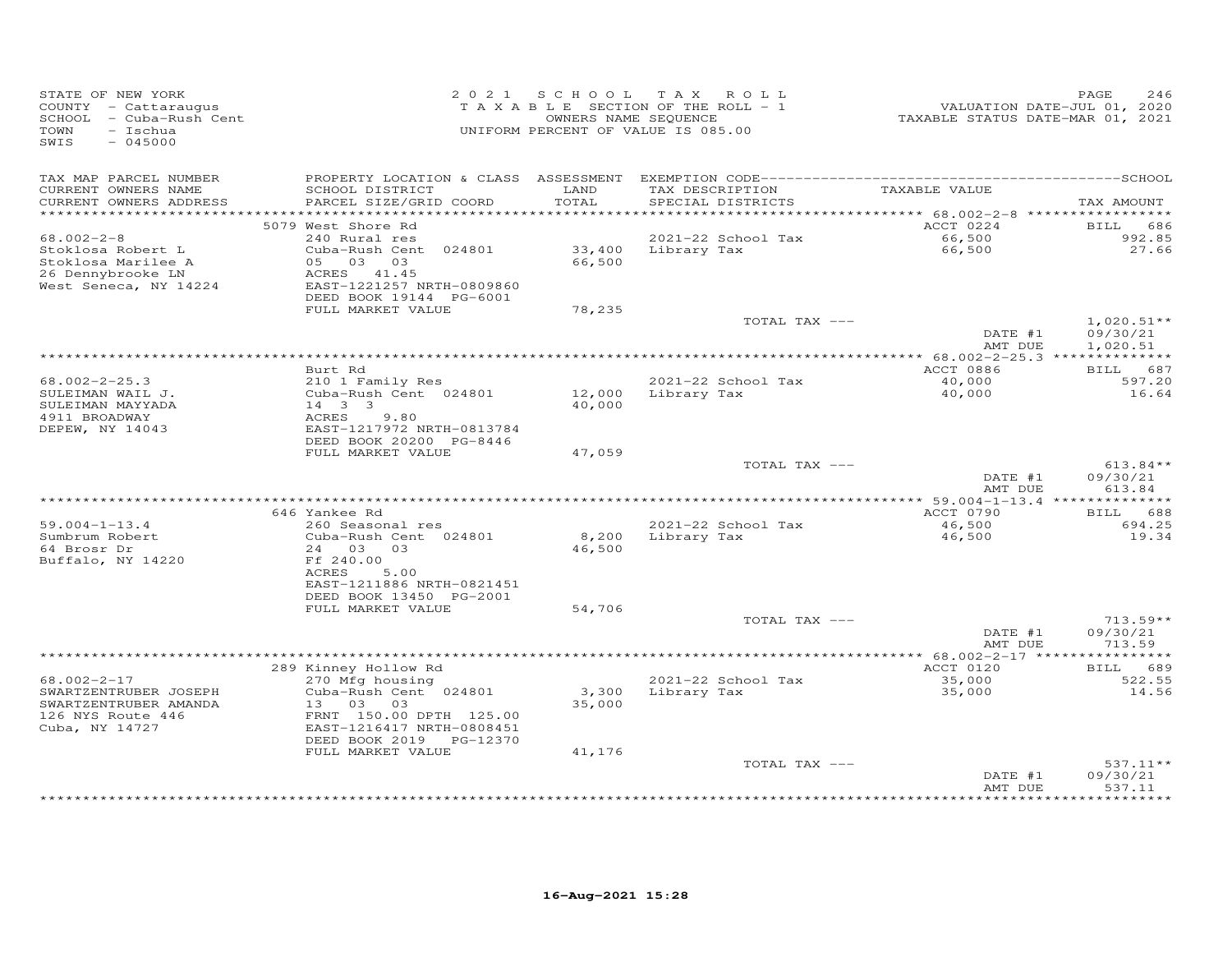| STATE OF NEW YORK<br>COUNTY - Cattaraugus<br>SCHOOL - Cuba-Rush Cent<br>$-$ Ischua<br>TOWN<br>SWIS<br>$-045000$ |                                           |                  | 2021 SCHOOL TAX ROLL<br>T A X A B L E SECTION OF THE ROLL - 1<br>OWNERS NAME SEQUENCE<br>UNIFORM PERCENT OF VALUE IS 085.00 | VALUATION DATE-JUL 01, 2020<br>TAXABLE STATUS DATE-MAR 01, 2021 | 247<br>PAGE            |
|-----------------------------------------------------------------------------------------------------------------|-------------------------------------------|------------------|-----------------------------------------------------------------------------------------------------------------------------|-----------------------------------------------------------------|------------------------|
| TAX MAP PARCEL NUMBER<br>CURRENT OWNERS NAME<br>CURRENT OWNERS ADDRESS                                          | SCHOOL DISTRICT<br>PARCEL SIZE/GRID COORD | LAND<br>TOTAL    | TAX DESCRIPTION<br>SPECIAL DISTRICTS                                                                                        | TAXABLE VALUE                                                   | TAX AMOUNT             |
| *************************                                                                                       |                                           |                  |                                                                                                                             |                                                                 |                        |
|                                                                                                                 | 5010 West Shore Rd                        |                  |                                                                                                                             | ACCT 0240                                                       | <b>BILL</b><br>690     |
| $68.002 - 2 - 11$                                                                                               | 323 Vacant rural                          |                  | 2021-22 School Tax                                                                                                          | 20,900                                                          | 312.04<br>8.69         |
| Swartzentruber Joseph D<br>Swartzentruber Amanda                                                                | Cuba-Rush Cent 024801<br>17 03 03         | 20,900<br>20,900 | Library Tax                                                                                                                 | 20,900                                                          |                        |
| 120 State Route 446                                                                                             | ACRES 14.84                               |                  |                                                                                                                             |                                                                 |                        |
| Cuba, NY 14727                                                                                                  | EAST-1221415 NRTH-0808926                 |                  |                                                                                                                             |                                                                 |                        |
|                                                                                                                 | DEED BOOK 20210 PG-4615                   |                  |                                                                                                                             |                                                                 |                        |
| PRIOR OWNER ON 3/01/2021                                                                                        | FULL MARKET VALUE                         | 24,588           |                                                                                                                             |                                                                 |                        |
| Karn Kendal A                                                                                                   |                                           |                  | TOTAL TAX ---                                                                                                               | DATE #1                                                         | $320.73**$<br>09/30/21 |
|                                                                                                                 |                                           |                  |                                                                                                                             | AMT DUE                                                         | 320.73                 |
|                                                                                                                 |                                           |                  |                                                                                                                             |                                                                 |                        |
|                                                                                                                 | Nys Rte 446                               |                  |                                                                                                                             | ACCT 0399                                                       | BILL 691               |
| $68.002 - 2 - 7.1$                                                                                              | 312 Vac w/imprv                           |                  | 2021-22 School Tax                                                                                                          | 30,000                                                          | 447.90                 |
| Swartzentruber Joseph D.<br>Swartzentruber Amanda                                                               | Cuba-Rush Cent 024801<br>17 03 03         | 30,000           | 23,300 Library Tax                                                                                                          | 30,000                                                          | 12.48                  |
| 122 Route 446                                                                                                   | ACRES 25.75                               |                  |                                                                                                                             |                                                                 |                        |
| Cuba, NY 14727                                                                                                  | EAST-1220659 NRTH-0808545                 |                  |                                                                                                                             |                                                                 |                        |
|                                                                                                                 | DEED BOOK 26747 PG-3002                   |                  |                                                                                                                             |                                                                 |                        |
|                                                                                                                 | FULL MARKET VALUE                         | 35,294           |                                                                                                                             |                                                                 |                        |
|                                                                                                                 |                                           |                  | TOTAL TAX ---                                                                                                               | DATE #1                                                         | $460.38**$<br>09/30/21 |
|                                                                                                                 |                                           |                  |                                                                                                                             | AMT DUE                                                         | 460.38                 |
|                                                                                                                 |                                           |                  |                                                                                                                             |                                                                 |                        |
|                                                                                                                 | 120 Nys Rte 446                           |                  |                                                                                                                             | ACCT 0400                                                       | BILL 692               |
| $68.002 - 2 - 13$                                                                                               | 210 1 Family Res                          |                  | 2021-22 School Tax                                                                                                          | 98,000                                                          | 1,463.15               |
| Swartzentruber Joseph D.<br>Swartzentruber Amanda                                                               | Cuba-Rush Cent 024801<br>04 03 03         | 5,400<br>98,000  | Library Tax                                                                                                                 | 98,000                                                          | 40.76                  |
| 120 Route 446                                                                                                   | ACRES<br>1.47                             |                  |                                                                                                                             |                                                                 |                        |
| Cuba, NY 14727                                                                                                  | EAST-1220443 NRTH-0808289                 |                  |                                                                                                                             |                                                                 |                        |
|                                                                                                                 | DEED BOOK 26747 PG-3002                   |                  |                                                                                                                             |                                                                 |                        |
|                                                                                                                 | FULL MARKET VALUE                         | 115,294          |                                                                                                                             |                                                                 |                        |
|                                                                                                                 |                                           |                  | TOTAL TAX ---                                                                                                               |                                                                 | $1,503.91**$           |
|                                                                                                                 |                                           |                  |                                                                                                                             | DATE #1<br>AMT DUE                                              | 09/30/21<br>1,503.91   |
|                                                                                                                 |                                           |                  |                                                                                                                             |                                                                 |                        |
|                                                                                                                 | 538 Abbott Rd (Off)                       |                  |                                                                                                                             | ACCT 0449                                                       | BILL 693               |
| $59.004 - 2 - 1$                                                                                                | 323 Vacant rural                          |                  | 2021-22 School Tax                                                                                                          | 26,500                                                          | 395.65                 |
| Swift Randy                                                                                                     | Cuba-Rush Cent 024801                     | 26,500           | Library Tax                                                                                                                 | 26,500                                                          | 11.02                  |
| Swift Judy A<br>538 Abbotts Rd                                                                                  | 16 03<br>03<br>ACRES 30.38                | 26,500           |                                                                                                                             |                                                                 |                        |
| Cuba, NY 14727                                                                                                  | EAST-1215256 NRTH-0823287                 |                  |                                                                                                                             |                                                                 |                        |
|                                                                                                                 | DEED BOOK 00983 PG-00662                  |                  |                                                                                                                             |                                                                 |                        |
|                                                                                                                 | FULL MARKET VALUE                         | 31,176           |                                                                                                                             |                                                                 |                        |
|                                                                                                                 |                                           |                  | TOTAL TAX ---                                                                                                               |                                                                 | $406.67**$             |
|                                                                                                                 |                                           |                  |                                                                                                                             | DATE #1<br>AMT DUE                                              | 09/30/21<br>406.67     |
|                                                                                                                 |                                           |                  |                                                                                                                             |                                                                 |                        |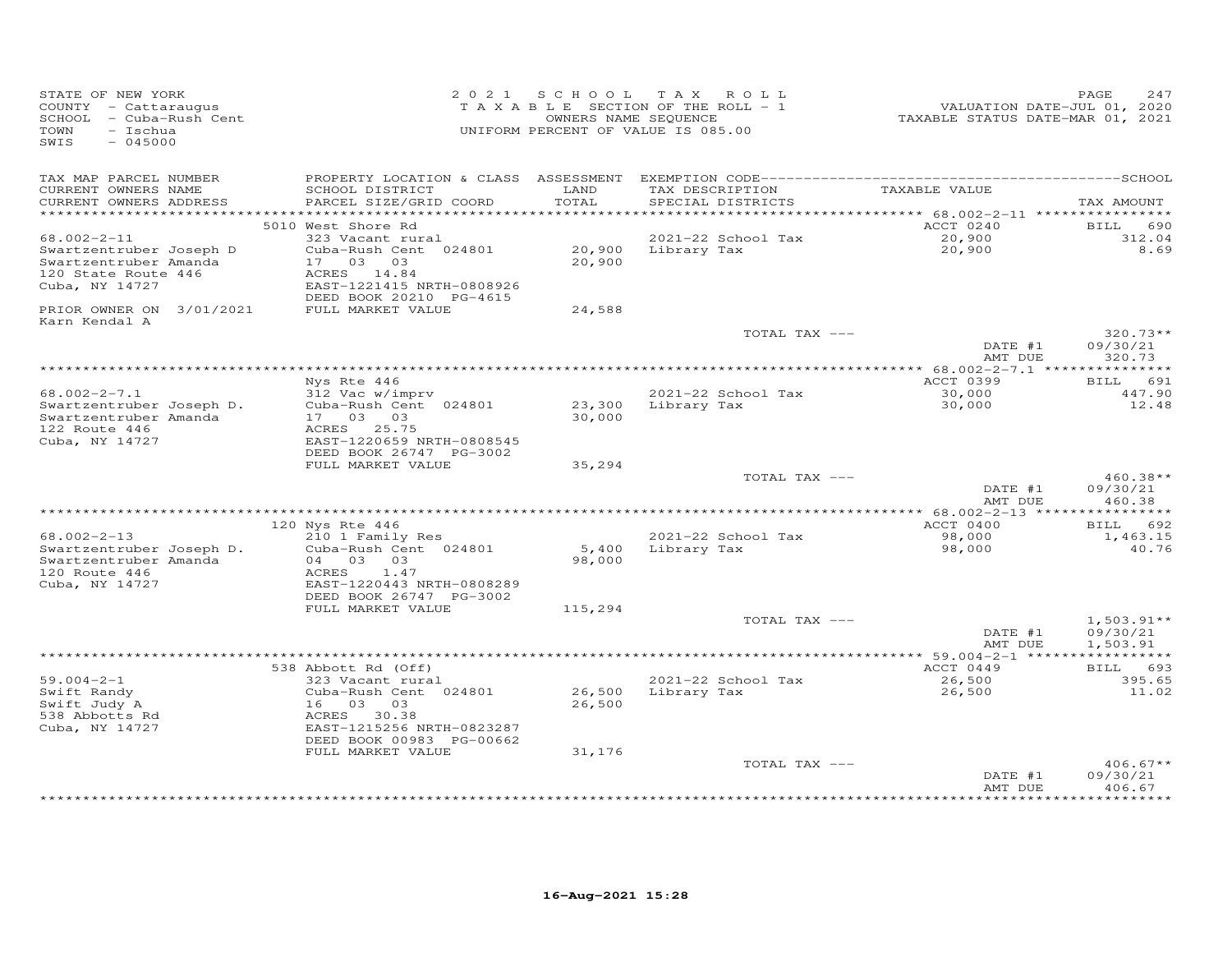| STATE OF NEW YORK<br>COUNTY - Cattaraugus<br>SCHOOL - Cuba-Rush Cent<br>TOWN<br>$-$ Ischua<br>$-045000$<br>SWIS               |                                                                                                            |                 | 2021 SCHOOL TAX ROLL<br>TAXABLE SECTION OF THE ROLL - 1<br>OWNERS NAME SEQUENCE<br>UNIFORM PERCENT OF VALUE IS 085.00 |               | TAXABLE STATUS DATE-MAR 01, 2021                      | PAGE<br>VALUATION DATE-JUL 01, 2020 | 248                                  |
|-------------------------------------------------------------------------------------------------------------------------------|------------------------------------------------------------------------------------------------------------|-----------------|-----------------------------------------------------------------------------------------------------------------------|---------------|-------------------------------------------------------|-------------------------------------|--------------------------------------|
| TAX MAP PARCEL NUMBER<br>CURRENT OWNERS NAME                                                                                  | SCHOOL DISTRICT                                                                                            | LAND            | TAX DESCRIPTION                                                                                                       |               | TAXABLE VALUE                                         |                                     |                                      |
| CURRENT OWNERS ADDRESS                                                                                                        | PARCEL SIZE/GRID COORD                                                                                     | TOTAL           | SPECIAL DISTRICTS                                                                                                     |               |                                                       |                                     | TAX AMOUNT                           |
|                                                                                                                               | 833 Carpenter Hill Rd                                                                                      |                 |                                                                                                                       |               | ********** 59.004-1-1 ******************<br>ACCT 0448 | BILL                                | 694                                  |
| $59.004 - 1 - 1$                                                                                                              | 240 Rural res                                                                                              |                 | BAS STAR<br>41854                                                                                                     |               |                                                       |                                     | 25,500                               |
| Swift Robert<br>Swift Scott<br>833 Carpenter Road<br>Cuba, NY 14727                                                           | Cuba-Rush Cent 024801<br>24 03 03<br>ACRES 125.10<br>EAST-1212195 NRTH-0823274                             |                 | 70,500 2021-22 School Tax<br>154,500 Library Tax                                                                      |               | 154,500<br>154,500                                    |                                     | 2,306.70<br>64.26                    |
|                                                                                                                               | DEED BOOK 29931 PG-2001                                                                                    |                 |                                                                                                                       |               |                                                       |                                     |                                      |
|                                                                                                                               | FULL MARKET VALUE                                                                                          | 181,765         |                                                                                                                       |               |                                                       |                                     |                                      |
|                                                                                                                               |                                                                                                            |                 |                                                                                                                       | TOTAL TAX --- | DATE #1<br>AMT DUE                                    |                                     | $1,990.24**$<br>09/30/21<br>1,990.24 |
|                                                                                                                               |                                                                                                            |                 |                                                                                                                       |               |                                                       |                                     |                                      |
|                                                                                                                               | Johnson Hollow Rd                                                                                          |                 |                                                                                                                       |               | ACCT 0075                                             |                                     | BILL 695                             |
| $68.002 - 2 - 1.1$<br>Tamburlin Ronald F. 25%<br>Harvey Andrew J. 75%<br>3759 Teachers Lane Apt. #7<br>Orchard Park, NY 14127 | 323 Vacant rural<br>Cuba-Rush Cent 024801<br>14 03 03<br>ACRES 15.25<br>EAST-1215445 NRTH-0814950          | 16,000          | 2021-22 School Tax<br>16,000 Library Tax                                                                              |               | 16,000<br>16,000                                      |                                     | 238.88<br>6.66                       |
|                                                                                                                               | DEED BOOK 23446 PG-9002                                                                                    |                 |                                                                                                                       |               |                                                       |                                     |                                      |
|                                                                                                                               | FULL MARKET VALUE                                                                                          | 18,824          |                                                                                                                       |               |                                                       |                                     |                                      |
|                                                                                                                               |                                                                                                            |                 |                                                                                                                       | TOTAL TAX --- | DATE #1<br>AMT DUE                                    |                                     | $245.54**$<br>09/30/21<br>245.54     |
|                                                                                                                               |                                                                                                            |                 |                                                                                                                       |               |                                                       |                                     |                                      |
|                                                                                                                               | Johnson Hollow Rd                                                                                          |                 |                                                                                                                       |               | ACCT 0740                                             |                                     | BILL 696                             |
| $68.002 - 2 - 1.2$<br>Tamburlin Ronald F. 25%<br>Harvey Andrew J. 75%                                                         | 314 Rural vac<10<br>Cuba-Rush Cent 024801<br>14 03 03                                                      | 9,000<br>9,000  | 2021-22 School Tax<br>Library Tax                                                                                     |               | 9,000<br>9,000                                        |                                     | 134.37<br>3.74                       |
| 3759 Teachers Lane Apt. #7<br>Orchard Park, NY 14127                                                                          | 6.25<br>ACRES<br>EAST-1215675 NRTH-0815357<br>DEED BOOK 23446 PG-9002                                      |                 |                                                                                                                       |               |                                                       |                                     |                                      |
|                                                                                                                               | FULL MARKET VALUE                                                                                          | 10,588          |                                                                                                                       |               |                                                       |                                     |                                      |
|                                                                                                                               |                                                                                                            |                 |                                                                                                                       | TOTAL TAX --- | DATE #1<br>AMT DUE                                    |                                     | 138.11**<br>09/30/21<br>138.11       |
|                                                                                                                               |                                                                                                            |                 |                                                                                                                       |               |                                                       |                                     |                                      |
| $59.004 - 2 - 28$                                                                                                             | 215 Yankee Rd<br>210 1 Family Res                                                                          |                 | 2021-22 School Tax                                                                                                    |               | ACCT 0258<br>26,500                                   |                                     | BILL 697<br>395.65                   |
| Terry L Hurlburt<br>Revocable Living Trust<br>149 Yankee St.<br>Cuba, NY 14727                                                | Cuba-Rush Cent 024801<br>16 03 03<br>ACRES<br>2.10<br>EAST-1218425 NRTH-0821172<br>DEED BOOK 20200 PG-2429 | 5,900<br>26,500 | Library Tax                                                                                                           |               | 26,500                                                |                                     | 11.02                                |
|                                                                                                                               | FULL MARKET VALUE                                                                                          | 31,176          |                                                                                                                       |               |                                                       |                                     |                                      |
|                                                                                                                               |                                                                                                            |                 |                                                                                                                       | TOTAL TAX --- | DATE #1<br>AMT DUE                                    |                                     | $406.67**$<br>09/30/21<br>406.67     |
|                                                                                                                               |                                                                                                            |                 |                                                                                                                       |               |                                                       |                                     | **********                           |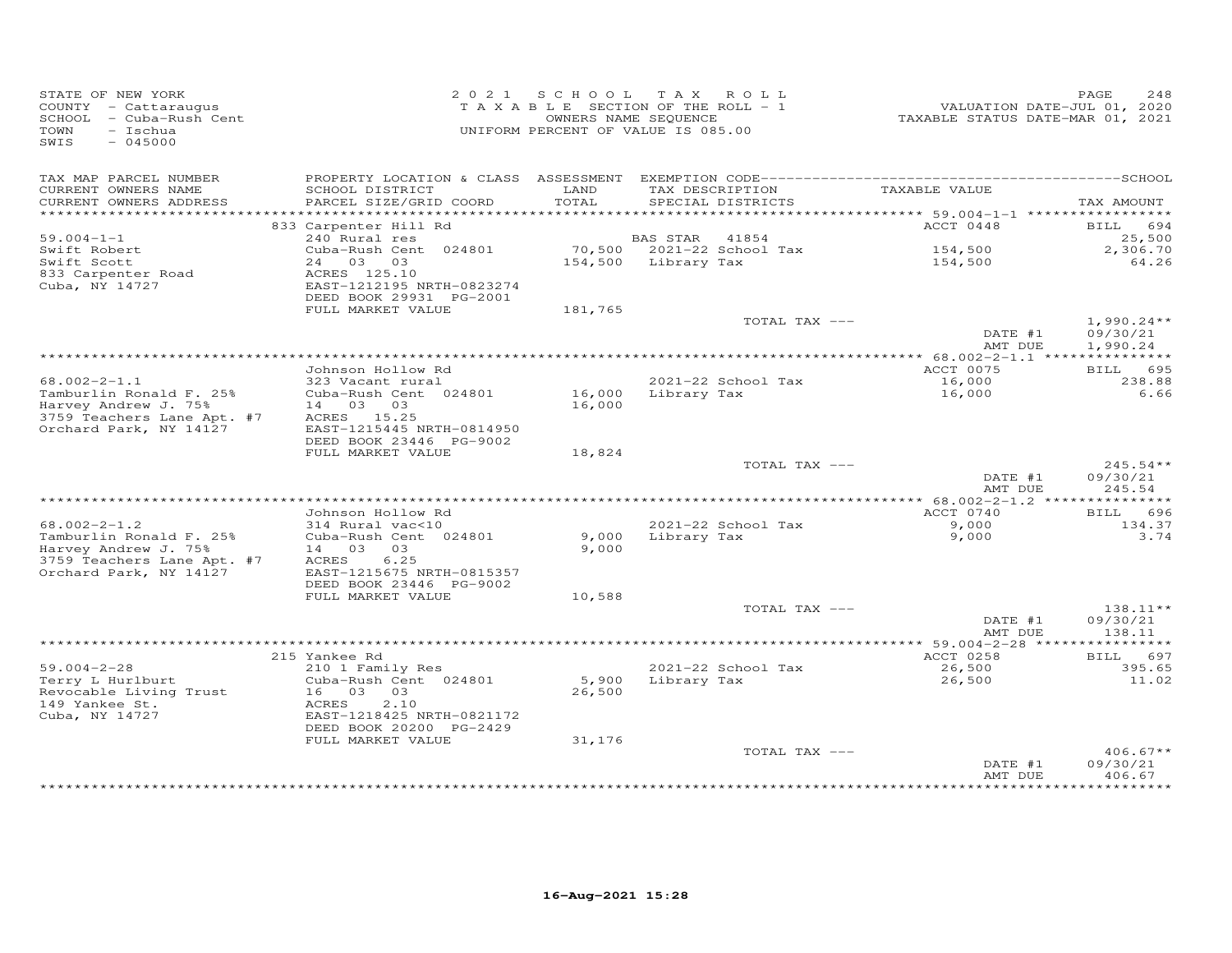| STATE OF NEW YORK<br>COUNTY - Cattaraugus<br>SCHOOL - Cuba-Rush Cent<br>- Ischua<br>TOWN<br>$-045000$<br>SWIS |                                                                                              | 2021 SCHOOL      | TAX ROLL<br>TAXABLE SECTION OF THE ROLL - 1<br>OWNERS NAME SEQUENCE<br>UNIFORM PERCENT OF VALUE IS 085.00 | VALUATION DATE-JUL 01, 2020<br>TAXABLE STATUS DATE-MAR 01, 2021 | PAGE<br>2.49                     |
|---------------------------------------------------------------------------------------------------------------|----------------------------------------------------------------------------------------------|------------------|-----------------------------------------------------------------------------------------------------------|-----------------------------------------------------------------|----------------------------------|
| TAX MAP PARCEL NUMBER<br>CURRENT OWNERS NAME<br>CURRENT OWNERS ADDRESS                                        | SCHOOL DISTRICT<br>PARCEL SIZE/GRID COORD                                                    | LAND<br>TOTAL    | TAX DESCRIPTION<br>SPECIAL DISTRICTS                                                                      | TAXABLE VALUE                                                   | TAX AMOUNT                       |
|                                                                                                               | 5105 Miller Hill Rd                                                                          |                  |                                                                                                           | ACCT 0715                                                       | <b>BILL</b><br>698               |
| $68.002 - 2 - 18.4$                                                                                           | 270 Mfg housing                                                                              |                  | 41854<br>BAS STAR                                                                                         |                                                                 | 25,500                           |
| Tredway Thomas L                                                                                              | Cuba-Rush Cent 024801                                                                        |                  | 12,000 2021-22 School Tax                                                                                 | 39,000<br>39,000                                                | 582.27                           |
| Tredway Tracy<br>5105 Miller Hill Rd<br>Cuba, NY 14727                                                        | 13 03 03<br>ACRES 10.10 BANK<br>017<br>EAST-1215223 NRTH-0809215<br>DEED BOOK 00993 PG-00127 |                  | 39,000 Library Tax                                                                                        |                                                                 | 16.22                            |
|                                                                                                               | FULL MARKET VALUE                                                                            | 45,882           |                                                                                                           |                                                                 |                                  |
|                                                                                                               |                                                                                              |                  | TOTAL TAX ---                                                                                             | DATE #1<br>AMT DUE                                              | $217.78**$<br>09/30/21<br>217.78 |
|                                                                                                               |                                                                                              |                  |                                                                                                           |                                                                 |                                  |
| $68.002 - 2 - 14.1$                                                                                           | 5022 Burt Rd<br>210 1 Family Res                                                             |                  | ENH STAR 41834                                                                                            | ACCT 0388                                                       | BILL 699<br>60,100               |
| Tucker David J.                                                                                               | Cuba-Rush Cent 024801                                                                        |                  | 5,600 2021-22 School Tax                                                                                  |                                                                 | 1,269.06                         |
| Tucker Lisa D.                                                                                                | 05 03 03                                                                                     |                  | 85,000 Library Tax                                                                                        | 85,000<br>85,000                                                | 35.35                            |
| 5022 Burt Road                                                                                                | 1.80<br>ACRES                                                                                |                  |                                                                                                           |                                                                 |                                  |
| Cuba, NY 14727                                                                                                | EAST-1217408 NRTH-0808229<br>DEED BOOK 20210 PG-5638                                         |                  |                                                                                                           |                                                                 |                                  |
| PRIOR OWNER ON 3/01/2021<br>Keesler Kent D.                                                                   | FULL MARKET VALUE                                                                            | 100,000          |                                                                                                           |                                                                 |                                  |
|                                                                                                               |                                                                                              |                  | TOTAL TAX ---                                                                                             | DATE #1<br>AMT DUE                                              | $408.41**$<br>09/30/21<br>408.41 |
|                                                                                                               |                                                                                              |                  |                                                                                                           |                                                                 |                                  |
| $68.001 - 1 - 6$                                                                                              | 900 Johnson Hollow Rd<br>270 Mfg housing                                                     |                  | 2021-22 School Tax                                                                                        | ACCT 0458<br>62,350                                             | BILL 700<br>930.89               |
| Vaeth, Richard B. and Marlene Cuba-Rush Cent 024801<br>5615 Lette Rd                                          | 36 03 03                                                                                     | 52,800<br>62,350 | Library Tax                                                                                               | 62,350                                                          | 25.93                            |
| Lockport, NY 14094                                                                                            | ACRES 74.94<br>EAST-1208661 NRTH-0811339<br>DEED BOOK 21579 PG-5001                          |                  |                                                                                                           |                                                                 |                                  |
|                                                                                                               | FULL MARKET VALUE                                                                            | 73,353           |                                                                                                           |                                                                 |                                  |
|                                                                                                               |                                                                                              |                  | TOTAL TAX ---                                                                                             | DATE #1                                                         | $956.82**$<br>09/30/21           |
|                                                                                                               |                                                                                              |                  |                                                                                                           | AMT DUE                                                         | 956.82                           |
|                                                                                                               |                                                                                              |                  |                                                                                                           |                                                                 |                                  |
|                                                                                                               | 5232 Burt Rd                                                                                 |                  |                                                                                                           | ACCT 0884                                                       | BILL 701                         |
| $68.002 - 2 - 24.9$<br>VAN DE WALL JAMES                                                                      | 210 1 Family Res<br>Cuba-Rush Cent 024801                                                    | 18,000           | 2021-22 School Tax<br>Library Tax                                                                         | 300,400<br>300,400                                              | 4,484.99<br>124.95               |
| VAN DE WALL LORI<br>5232 BURT ROAD<br>ISCHUA, NY 14727                                                        | $13, 14$ 3 3<br>ACRES 10.05<br>EAST-1218520 NRTH-0811028                                     | 300,400          |                                                                                                           |                                                                 |                                  |
|                                                                                                               | DEED BOOK 28178 PG-6001                                                                      |                  |                                                                                                           |                                                                 |                                  |
|                                                                                                               | FULL MARKET VALUE                                                                            | 353,412          | TOTAL TAX ---                                                                                             | DATE #1                                                         | $4,609.94**$<br>09/30/21         |
|                                                                                                               |                                                                                              |                  |                                                                                                           | AMT DUE                                                         | 4,609.94                         |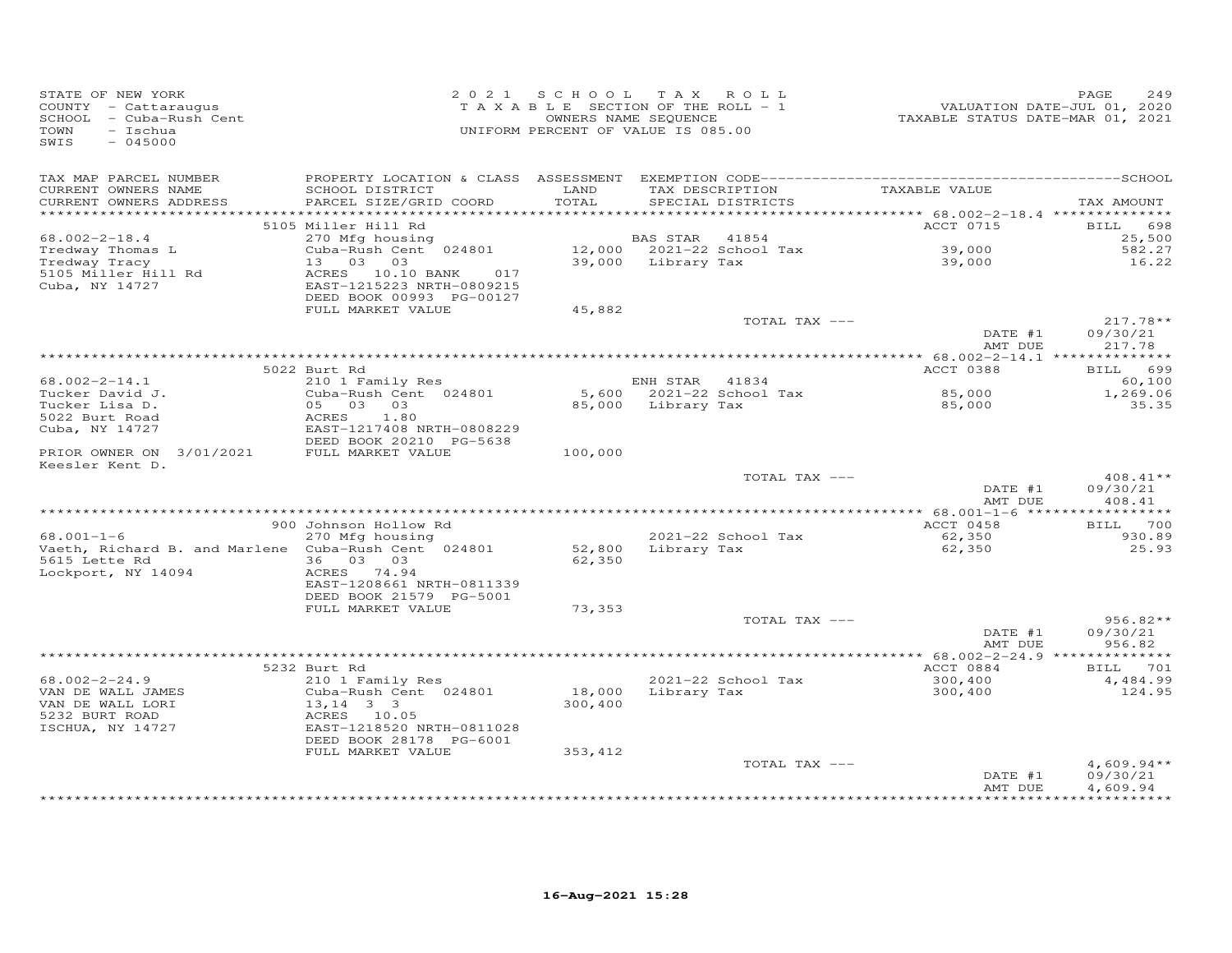| STATE OF NEW YORK<br>COUNTY - Cattaraugus<br>SCHOOL - Cuba-Rush Cent<br>- Ischua<br>TOWN<br>$-045000$<br>SWIS |                                                                                                                                                                                                          | 2021 SCHOOL TAX ROLL<br>TAXABLE SECTION OF THE ROLL - 1<br>OWNERS NAME SEQUENCE<br>UNIFORM PERCENT OF VALUE IS 085.00 |                    |                                                         | 1<br>2020 VALUATION DATE-JUL 01, 2020<br>2021 TAXABLE STATUS DATE-MAR | PAGE<br>250                    |
|---------------------------------------------------------------------------------------------------------------|----------------------------------------------------------------------------------------------------------------------------------------------------------------------------------------------------------|-----------------------------------------------------------------------------------------------------------------------|--------------------|---------------------------------------------------------|-----------------------------------------------------------------------|--------------------------------|
| TAX MAP PARCEL NUMBER<br>CURRENT OWNERS NAME<br>CURRENT OWNERS ADDRESS                                        | SCHOOL DISTRICT<br>PARCEL SIZE/GRID COORD                                                                                                                                                                | LAND<br>TOTAL                                                                                                         |                    | TAX DESCRIPTION<br>SPECIAL DISTRICTS                    | TAXABLE VALUE                                                         | TAX AMOUNT                     |
| ***********************                                                                                       | 5340 Miller Hill Rd                                                                                                                                                                                      |                                                                                                                       |                    |                                                         | ACCT 0950                                                             | BILL 702                       |
| $68.002 - 1 - 6.3$<br>Van Schaick Robert<br>Van Schaick Kathryn<br>5340 Miller Hill Rd<br>Cuba, NY 14727      | 270 Mfg housing<br>Cuba-Rush Cent 024801<br>22 03 03<br>FRNT 275.00 DPTH<br>ACRES<br>5.60                                                                                                                |                                                                                                                       | ENH STAR           | 41834<br>8,700 2021-22 School Tax<br>13,000 Library Tax | 13,000<br>13,000                                                      | 13,000<br>194.09<br>5.41       |
|                                                                                                               | EAST-1214397 NRTH-0813980<br>DEED BOOK 12183 PG-4002<br>FULL MARKET VALUE                                                                                                                                | 15,294                                                                                                                |                    |                                                         |                                                                       |                                |
|                                                                                                               |                                                                                                                                                                                                          |                                                                                                                       |                    | TOTAL TAX ---                                           | DATE #1                                                               | $5.41**$<br>09/30/21           |
|                                                                                                               |                                                                                                                                                                                                          |                                                                                                                       |                    |                                                         | AMT DUE                                                               | 5.41                           |
|                                                                                                               | Johnson Hollow Rd                                                                                                                                                                                        |                                                                                                                       |                    |                                                         | ACCT 0163                                                             | BILL 703                       |
| $68.002 - 2 - 2.1$                                                                                            | 240 Rural res                                                                                                                                                                                            |                                                                                                                       | ENH STAR 41834     |                                                         |                                                                       | 34,500                         |
| Van Schaick Theodore D<br>475 Johnson Hollow Rd<br>Cuba, NY 14727                                             | Cuba-Rush Cent 024801<br>14 03 03<br>FRNT 564.00 DPTH<br>ACRES 19.48<br>EAST-1216052 NRTH-0814920                                                                                                        |                                                                                                                       | 34,500 Library Tax | 18,900 2021-22 School Tax                               | 34,500<br>34,500                                                      | 515.09<br>14.35                |
|                                                                                                               | DEED BOOK 12183 PG-4004                                                                                                                                                                                  |                                                                                                                       |                    |                                                         |                                                                       |                                |
|                                                                                                               | FULL MARKET VALUE                                                                                                                                                                                        | 40,588                                                                                                                |                    | TOTAL TAX ---                                           | DATE #1<br>AMT DUE                                                    | $14.35**$<br>09/30/21<br>14.35 |
|                                                                                                               |                                                                                                                                                                                                          |                                                                                                                       |                    |                                                         |                                                                       |                                |
| $59.004 - 1 - 7.3$<br>Vanmort Lawrence<br>Vanmort Wendy<br>PO Box 192<br>Lakeville, NY 14480                  | Union Valley Rd<br>260 Seasonal res<br>200 Seasonal res<br>Cuba-Rush Cent 024801<br>ACRES 11.55<br>EAST-1211188 NRTH-08172<br>DEED BOOK 1007 PG-58<br>Cuba-Rush Cent 024801<br>EAST-1211188 NRTH-0817297 | 20,400                                                                                                                |                    | 2021-22 School Tax<br>13,100 Library Tax                | ACCT 0877<br>20,400<br>20,400                                         | BILL 704<br>304.57<br>8.49     |
|                                                                                                               | FULL MARKET VALUE                                                                                                                                                                                        | 24,000                                                                                                                |                    | TOTAL TAX ---                                           |                                                                       | $313.06**$                     |
|                                                                                                               |                                                                                                                                                                                                          |                                                                                                                       |                    |                                                         | DATE #1<br>AMT DUE                                                    | 09/30/21<br>313.06             |
|                                                                                                               |                                                                                                                                                                                                          |                                                                                                                       |                    |                                                         |                                                                       |                                |
|                                                                                                               | 1009 Yankee Hill Rd<br>210 1 Family Res                                                                                                                                                                  |                                                                                                                       |                    |                                                         | ACCT 0427                                                             | BILL 705                       |
| $59.003 - 1 - 20$<br>Walczak Paul S.<br>5 Fawn Terrace<br>Orchard Park, NY 14127                              | Cuba-Rush Cent 024801<br>34 03 03<br>ACRES<br>4.25<br>EAST-1209442 NRTH-0819521<br>DEED BOOK 30062 PG-6001                                                                                               | 48,100                                                                                                                |                    | 2021-22 School Tax<br>7,600 Library Tax                 | 48,100<br>48,100                                                      | 718.14<br>20.01                |
|                                                                                                               | FULL MARKET VALUE                                                                                                                                                                                        | 56,588                                                                                                                |                    | TOTAL TAX ---                                           |                                                                       | 738.15**                       |
|                                                                                                               |                                                                                                                                                                                                          |                                                                                                                       |                    |                                                         | DATE #1<br>AMT DUE                                                    | 09/30/21<br>738.15             |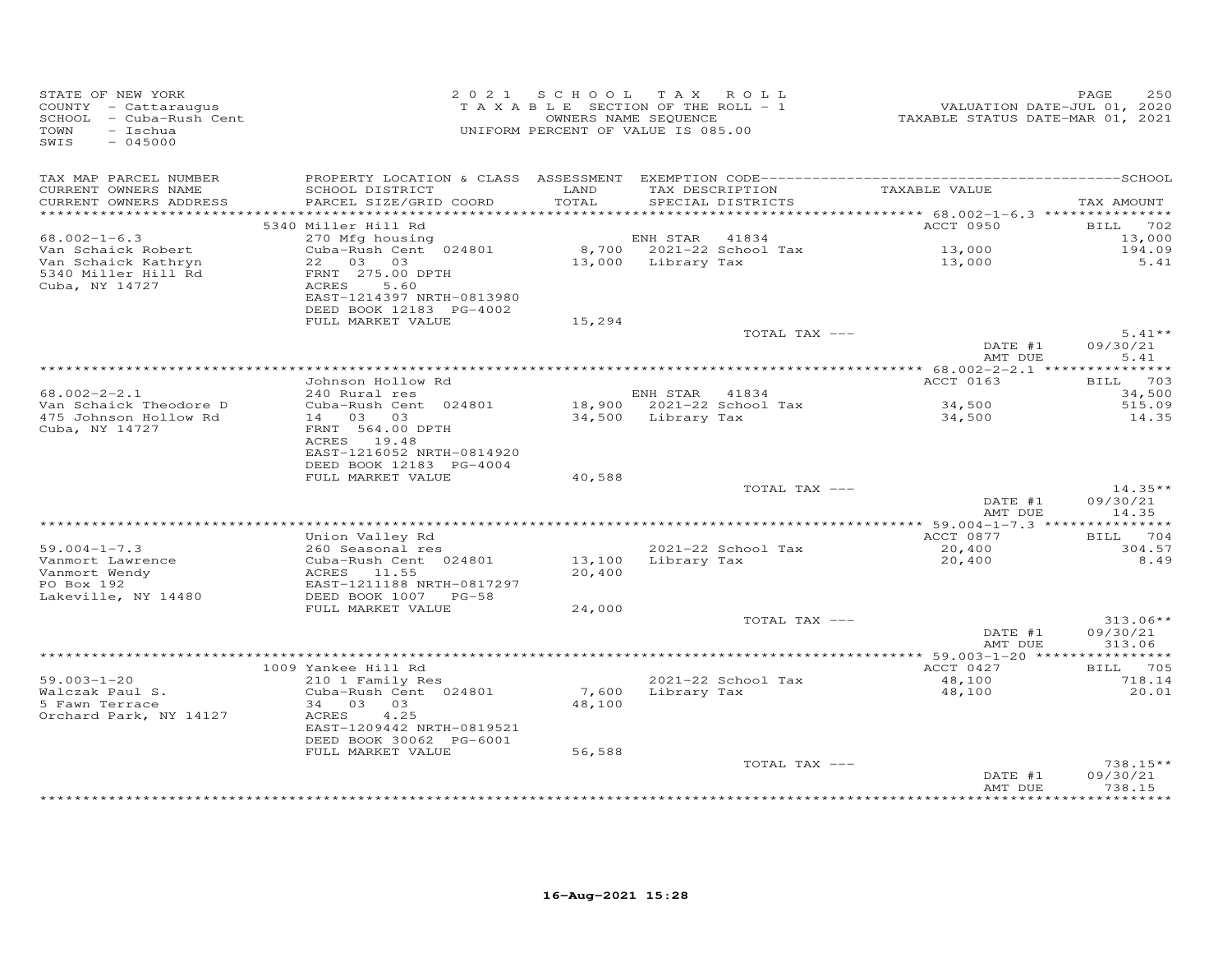| STATE OF NEW YORK<br>COUNTY - Cattaraugus<br>SCHOOL - Cuba-Rush Cent<br>TOWN<br>- Ischua<br>SWIS<br>$-045000$ |                                                                                                                           |                | 2021 SCHOOL TAX ROLL<br>TAXABLE SECTION OF THE ROLL - 1<br>OWNERS NAME SEQUENCE<br>UNIFORM PERCENT OF VALUE IS 085.00          | VALUATION DATE-JUL 01, 2020<br>TAXABLE STATUS DATE-MAR 01, 2021 | PAGE<br>251                           |
|---------------------------------------------------------------------------------------------------------------|---------------------------------------------------------------------------------------------------------------------------|----------------|--------------------------------------------------------------------------------------------------------------------------------|-----------------------------------------------------------------|---------------------------------------|
| TAX MAP PARCEL NUMBER<br>CURRENT OWNERS NAME<br>CURRENT OWNERS ADDRESS<br>***********************             | SCHOOL DISTRICT<br>PARCEL SIZE/GRID COORD                                                                                 | LAND<br>TOTAL  | TAX DESCRIPTION<br>SPECIAL DISTRICTS                                                                                           | TAXABLE VALUE                                                   | TAX AMOUNT                            |
| $59.004 - 1 - 7.1$<br>Washburn Elizabeth M<br>Appleby Paul D                                                  | 5739 Union Valley Rd<br>270 Mfg housing<br>Cuba-Rush Cent 024801<br>23 03 03                                              |                | 55 PCT OF VALUE USED FOR EXEMPTION PURPOSES ACCT 0197<br>AGED C/T/S 41800<br>5,600 ENH STAR 41834<br>32,000 2021-22 School Tax | 23,200                                                          | BILL 706<br>8,800<br>23,200<br>346.38 |
| 5739 Union Valley Rd<br>Cuba, NY 14727                                                                        | ACRES<br>1.70<br>EAST-1210979 NRTH-0817724<br>DEED BOOK 1032 PG-242<br>FULL MARKET VALUE                                  | 37,647         | Library Tax                                                                                                                    | 23,200                                                          | 9.65                                  |
|                                                                                                               |                                                                                                                           |                | TOTAL TAX ---                                                                                                                  | DATE #1                                                         | $9.65**$<br>09/30/21                  |
|                                                                                                               |                                                                                                                           |                |                                                                                                                                | AMT DUE                                                         | 9.65                                  |
|                                                                                                               |                                                                                                                           |                |                                                                                                                                | ACCT 0930                                                       | BILL 707                              |
| $59.004 - 2 - 12.2$                                                                                           | 120 Abbott Rd<br>210 1 Family Res                                                                                         |                | BAS STAR 41854                                                                                                                 |                                                                 | 13,000                                |
| Weatherly Burton J                                                                                            | Cuba-Rush Cent 024801                                                                                                     |                | 3,500 2021-22 School Tax                                                                                                       | 13,000                                                          | 194.09                                |
| Weatherly Donna<br>120 Abbott Rd<br>Cuba, NY 14727                                                            | 08 03 03<br>split from 2-12 #17<br>FRNT 165.00 DPTH 125.00<br>0.47<br>ACRES<br>EAST-1220039 NRTH-0822512                  |                | 13,000 Library Tax                                                                                                             | 13,000                                                          | 5.41                                  |
|                                                                                                               | DEED BOOK 8928 PG-5001<br>FULL MARKET VALUE                                                                               | 15,294         |                                                                                                                                |                                                                 |                                       |
|                                                                                                               |                                                                                                                           |                | TOTAL TAX ---                                                                                                                  | DATE #1<br>AMT DUE                                              | $5.41**$<br>09/30/21<br>5.41          |
|                                                                                                               | Yankee Rd                                                                                                                 |                |                                                                                                                                | ACCT 0466                                                       | BILL 708                              |
| $59.003 - 1 - 23$<br>Weishaar Jack<br>Weishaar June<br>55821 Elmhurst Rd<br>Lake View, NY 14085               | 314 Rural vac<10<br>Cuba-Rush Cent 024801<br>32 03 03<br>FRNT 125.00 DPTH 108.20<br>EAST-1208629 NRTH-0819824             | 2,400<br>2,400 | 2021-22 School Tax<br>Library Tax                                                                                              | 2,400<br>2,400                                                  | 35.83<br>1.00                         |
|                                                                                                               | FULL MARKET VALUE                                                                                                         | 2,824          |                                                                                                                                |                                                                 | $36.83**$                             |
|                                                                                                               |                                                                                                                           |                | TOTAL TAX ---                                                                                                                  | DATE #1<br>AMT DUE                                              | 09/30/21<br>36.83                     |
|                                                                                                               | Yankee Rd (Off)                                                                                                           |                |                                                                                                                                | ACCT 0767                                                       | 709<br>BILL                           |
| $59.003 - 1 - 13.2$                                                                                           | 314 Rural vac<10                                                                                                          |                | 2021-22 School Tax                                                                                                             | 5,400                                                           | 80.62                                 |
| Weishaar Jack A<br>55821 Elmhurst Rd<br>Lake View, NY 14085                                                   | Cuba-Rush Cent 024801<br>32 03<br>03<br>FRNT 276.85 DPTH 232.69<br>EAST-1208232 NRTH-0821508<br>DEED BOOK 903<br>PG-00718 | 5,400<br>5,400 | Library Tax                                                                                                                    | 5,400                                                           | 2.25                                  |
|                                                                                                               | FULL MARKET VALUE                                                                                                         | 6,353          | TOTAL TAX ---                                                                                                                  |                                                                 | 82.87**                               |
|                                                                                                               |                                                                                                                           |                |                                                                                                                                | DATE #1<br>AMT DUE<br>****************                          | 09/30/21<br>82.87<br>*********        |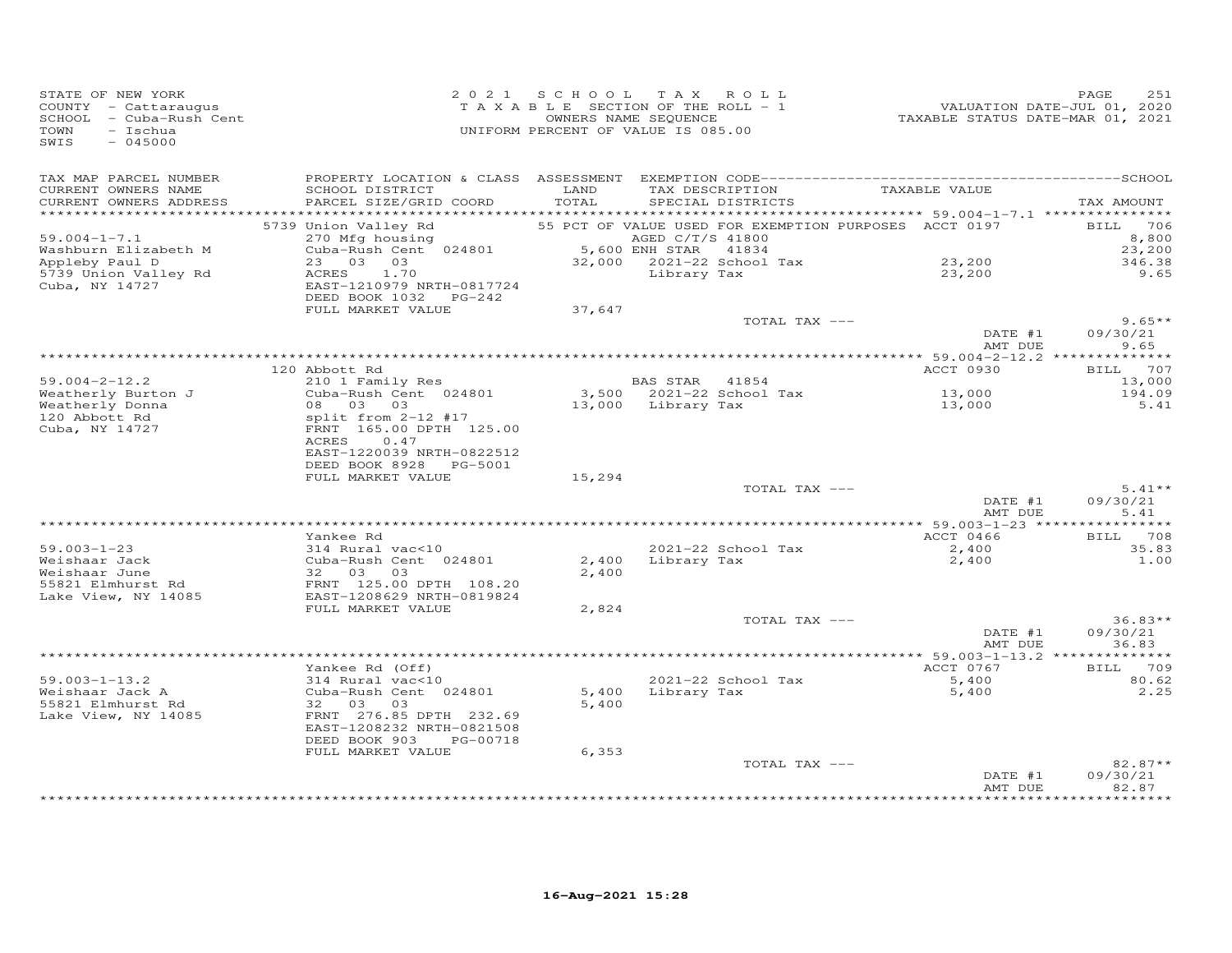| STATE OF NEW YORK<br>COUNTY - Cattaraugus<br>SCHOOL - Cuba-Rush Cent<br>TOWN<br>- Ischua<br>$-045000$<br>SWIS |                                                                                                           |                 | 2021 SCHOOL TAX ROLL<br>TAXABLE SECTION OF THE ROLL - 1<br>OWNERS NAME SEQUENCE<br>UNIFORM PERCENT OF VALUE IS 085.00 |                                | 252<br>PAGE                      |
|---------------------------------------------------------------------------------------------------------------|-----------------------------------------------------------------------------------------------------------|-----------------|-----------------------------------------------------------------------------------------------------------------------|--------------------------------|----------------------------------|
| TAX MAP PARCEL NUMBER<br>CURRENT OWNERS NAME<br>CURRENT OWNERS ADDRESS                                        | SCHOOL DISTRICT<br>PARCEL SIZE/GRID COORD                                                                 | LAND<br>TOTAL   | TAX DESCRIPTION<br>SPECIAL DISTRICTS                                                                                  | TAXABLE VALUE                  | TAX AMOUNT                       |
|                                                                                                               |                                                                                                           |                 |                                                                                                                       |                                |                                  |
|                                                                                                               | Yankee Rd (Off)                                                                                           |                 |                                                                                                                       | ACCT 0418                      | BILL 710                         |
| $59.003 - 1 - 14$<br>Weishaar Jack A                                                                          | 260 Seasonal res<br>Cuba-Rush Cent 024801                                                                 |                 | 2021-22 School Tax<br>8,200 Library Tax                                                                               | 61,500<br>61,500               | 918.20<br>25.58                  |
| Weishaar June F<br>55821 Elmhurst Rd<br>Lake View, NY 14085                                                   | 32 03 03<br>ACRES<br>4.94<br>EAST-1208380 NRTH-0821755<br>DEED BOOK 856<br>PG-00673                       | 61,500          |                                                                                                                       |                                |                                  |
|                                                                                                               | FULL MARKET VALUE                                                                                         | 72,353          |                                                                                                                       |                                |                                  |
|                                                                                                               |                                                                                                           |                 | TOTAL TAX ---                                                                                                         | DATE #1                        | $943.78**$<br>09/30/21           |
|                                                                                                               |                                                                                                           |                 |                                                                                                                       | AMT DUE                        | 943.78                           |
|                                                                                                               | Yankee Rd (Off)                                                                                           |                 |                                                                                                                       | ACCT 0755                      | BILL 711                         |
| $59.003 - 1 - 15.2$                                                                                           | 312 Vac w/imprv                                                                                           |                 | 2021-22 School Tax                                                                                                    | 6,400                          | 95.55                            |
| Weishaar Wayne<br>5771 Appollo Dr<br>Lakeview, NY 14085                                                       | Cuba-Rush Cent 024801<br>32 03 03<br>ACRES 1.55<br>EAST-1208589 NRTH-0821691<br>DEED BOOK 894<br>PG-00411 | 6,400           | 5,400 Library Tax                                                                                                     | 6,400                          | 2.66                             |
|                                                                                                               | FULL MARKET VALUE                                                                                         | 7,529           |                                                                                                                       |                                |                                  |
|                                                                                                               |                                                                                                           |                 | TOTAL TAX ---                                                                                                         | DATE #1                        | $98.21**$<br>09/30/21            |
|                                                                                                               |                                                                                                           |                 |                                                                                                                       | AMT DUE                        | 98.21                            |
|                                                                                                               | Kinney Hollow Rd                                                                                          |                 |                                                                                                                       | ACCT 0273                      | <b>BILL</b> 712                  |
| $68.001 - 1 - 7.2$                                                                                            | 312 Vac w/imprv                                                                                           |                 | 2021-22 School Tax                                                                                                    | 11,000                         | 164.23                           |
| Wetzler Charles J<br>Wetzler Linda<br>43 Audet Dr<br>Cheektowaga, NY 14227                                    | Cuba-Rush Cent 024801<br>29/30 03 03<br>ACRES 1.84<br>EAST-1210726 NRTH-0812033                           | 5,700<br>11,000 | Library Tax                                                                                                           | 11,000                         | 4.58                             |
|                                                                                                               | DEED BOOK 00944 PG-00416                                                                                  |                 |                                                                                                                       |                                |                                  |
|                                                                                                               | FULL MARKET VALUE                                                                                         | 12,941          |                                                                                                                       |                                |                                  |
|                                                                                                               |                                                                                                           |                 | TOTAL TAX ---                                                                                                         | DATE #1<br>AMT DUE             | $168.81**$<br>09/30/21<br>168.81 |
|                                                                                                               |                                                                                                           |                 |                                                                                                                       |                                |                                  |
|                                                                                                               | 5285 Miller Hill Rd                                                                                       |                 |                                                                                                                       | ACCT 0431                      | BILL 713                         |
| $68.002 - 1 - 15.1$                                                                                           | 240 Rural res                                                                                             |                 | BAS STAR 41854                                                                                                        |                                | 25,500                           |
| Wetzler Timothy M<br>5285 Miller Hill Rd                                                                      | Cuba-Rush Cent 024801<br>22 03 03                                                                         |                 |                                                                                                                       | $42,000$<br>$42,000$<br>42,000 | 627.06<br>17.47                  |
| Cuba, NY 14727                                                                                                | ACRES 30.80<br>EAST-1212721 NRTH-0812961<br>DEED BOOK 857<br>PG-00141                                     |                 |                                                                                                                       |                                |                                  |
|                                                                                                               | FULL MARKET VALUE                                                                                         | 49,412          |                                                                                                                       |                                | $263.82**$                       |
|                                                                                                               |                                                                                                           |                 | TOTAL TAX ---                                                                                                         | DATE #1<br>AMT DUE             | 09/30/21<br>263.82               |
|                                                                                                               |                                                                                                           |                 |                                                                                                                       |                                |                                  |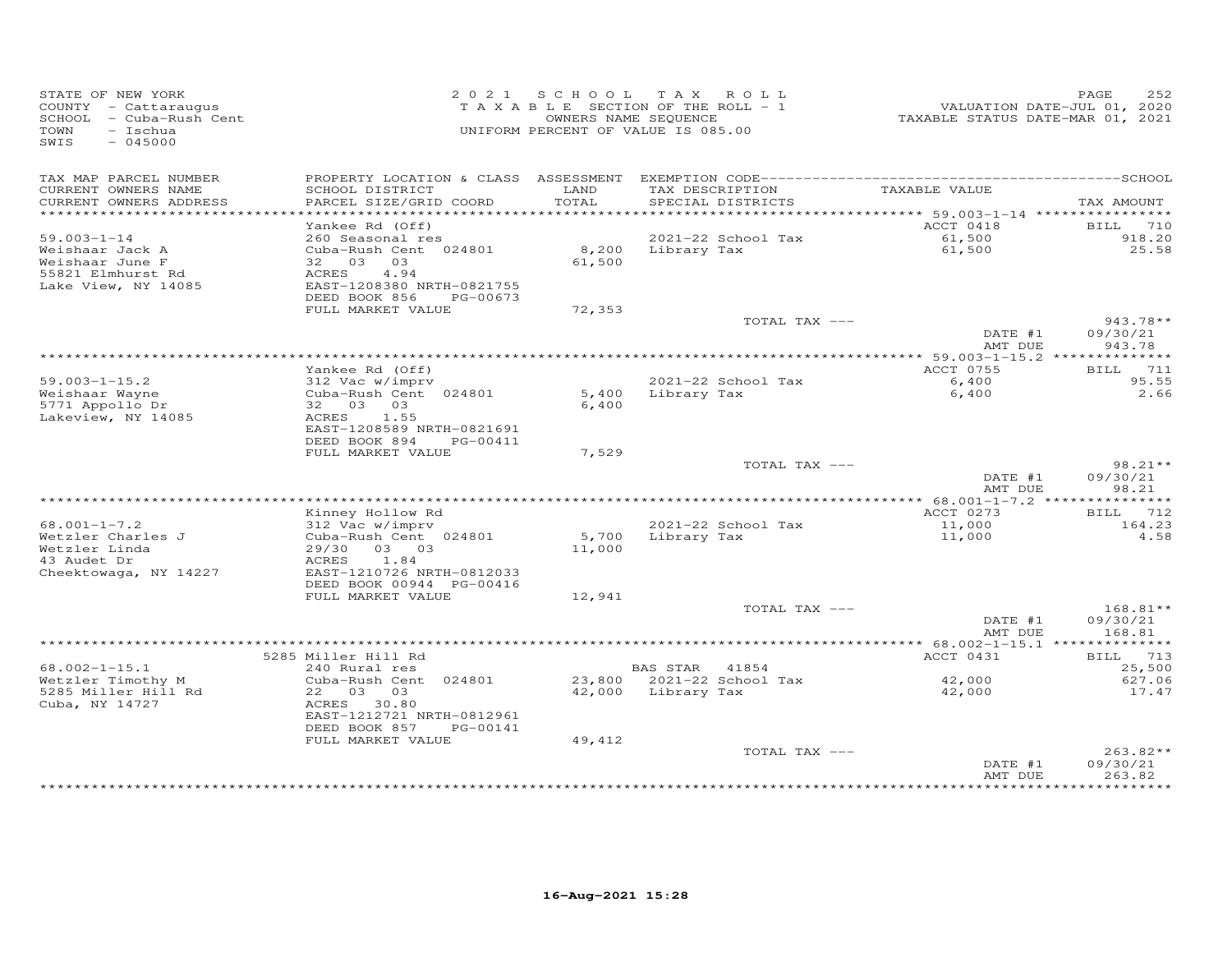| STATE OF NEW YORK<br>COUNTY - Cattaraugus<br>SCHOOL - Cuba-Rush Cent<br>TOWN<br>- Ischua<br>$-045000$<br>SWIS |                                              | 2021 SCHOOL<br>OWNERS NAME SEQUENCE | T A X<br>ROLL<br>TAXABLE SECTION OF THE ROLL - 1<br>UNIFORM PERCENT OF VALUE IS 085.00 | TAXABLE STATUS DATE-MAR 01, 2021 | PAGE<br>253<br>VALUATION DATE-JUL 01, 2020 |
|---------------------------------------------------------------------------------------------------------------|----------------------------------------------|-------------------------------------|----------------------------------------------------------------------------------------|----------------------------------|--------------------------------------------|
| TAX MAP PARCEL NUMBER                                                                                         |                                              |                                     |                                                                                        |                                  |                                            |
| CURRENT OWNERS NAME                                                                                           | SCHOOL DISTRICT                              | LAND                                | TAX DESCRIPTION                                                                        | TAXABLE VALUE                    |                                            |
| CURRENT OWNERS ADDRESS<br>***********************                                                             | PARCEL SIZE/GRID COORD                       | TOTAL                               | SPECIAL DISTRICTS                                                                      |                                  | TAX AMOUNT                                 |
|                                                                                                               | Union Valley Rd                              |                                     |                                                                                        | ACCT 0479                        | BILL 714                                   |
| $59.003 - 1 - 21.1$                                                                                           | 260 Seasonal res                             |                                     | 2021-22 School Tax                                                                     | 44,800                           | 668.87                                     |
| Whitetail Hardwoods, LLC                                                                                      | Cuba-Rush Cent 024801                        |                                     | 35,500 Library Tax                                                                     | 44,800                           | 18.63                                      |
| 881 Sunnyside Road                                                                                            | 31 03 03                                     | 44,800                              |                                                                                        |                                  |                                            |
| Shinglehouse, PA 16748                                                                                        | FRNT 640.00 DPTH<br>ACRES 52.55              |                                     |                                                                                        |                                  |                                            |
|                                                                                                               | EAST-1210129 NRTH-0817154                    |                                     |                                                                                        |                                  |                                            |
|                                                                                                               | DEED BOOK 20190 PG-5015                      |                                     |                                                                                        |                                  |                                            |
|                                                                                                               | FULL MARKET VALUE                            | 52,706                              |                                                                                        |                                  | 687.50**                                   |
|                                                                                                               |                                              |                                     | TOTAL TAX ---                                                                          | DATE #1                          | 09/30/21                                   |
|                                                                                                               |                                              |                                     |                                                                                        | AMT DUE                          | 687.50                                     |
|                                                                                                               |                                              |                                     |                                                                                        |                                  |                                            |
| $59.003 - 1 - 21.2$                                                                                           | Union Valley Rd/yankee<br>910 Priv forest    |                                     | 2021-22 School Tax                                                                     | ACCT 0826<br>2,500               | BILL 715<br>37.33                          |
| Whitetail Hardwoods, LLC                                                                                      | Cuba-Rush Cent 024801                        | 2,500                               | Library Tax                                                                            | 2,500                            | 1.04                                       |
| 881 Sunnyside Road                                                                                            | 31 03 03                                     | 2,500                               |                                                                                        |                                  |                                            |
| Shinglehouse, PA 16748                                                                                        | Ff 2050' Union Valley                        |                                     |                                                                                        |                                  |                                            |
|                                                                                                               | 5.05<br>ACRES<br>EAST-1209772 NRTH-0818452   |                                     |                                                                                        |                                  |                                            |
|                                                                                                               | DEED BOOK 20190 PG-5015                      |                                     |                                                                                        |                                  |                                            |
|                                                                                                               | FULL MARKET VALUE                            | 2,941                               |                                                                                        |                                  |                                            |
|                                                                                                               |                                              |                                     | TOTAL TAX ---                                                                          |                                  | $38.37**$                                  |
|                                                                                                               |                                              |                                     |                                                                                        | DATE #1<br>AMT DUE               | 09/30/21<br>38.37                          |
|                                                                                                               |                                              |                                     |                                                                                        |                                  | ************                               |
|                                                                                                               | Union Valley Rd/yankee                       |                                     |                                                                                        | ACCT 0826                        | BILL 716                                   |
| $59.003 - 1 - 21.3$                                                                                           | 910 Priv forest                              |                                     | 2021-22 School Tax                                                                     | 189,500                          | 2,829.25                                   |
| Whitetail Hardwoods, LLC<br>881 Sunnyside Road                                                                | Cuba-Rush Cent 024801<br>31 03 03            | 189,500<br>189,500                  | Library Tax                                                                            | 189,500                          | 78.82                                      |
| Shinglehouse, PA 16748                                                                                        | ACRES 365.85                                 |                                     |                                                                                        |                                  |                                            |
|                                                                                                               | EAST-1207746 NRTH-0815891                    |                                     |                                                                                        |                                  |                                            |
|                                                                                                               | DEED BOOK 20190 PG-5015<br>FULL MARKET VALUE | 222,941                             |                                                                                        |                                  |                                            |
|                                                                                                               |                                              |                                     | TOTAL TAX ---                                                                          |                                  | $2,908.07**$                               |
|                                                                                                               |                                              |                                     |                                                                                        | DATE #1                          | 09/30/21                                   |
|                                                                                                               |                                              |                                     |                                                                                        | AMT DUE                          | 2,908.07                                   |
|                                                                                                               | Abbott Rd                                    |                                     |                                                                                        | ACCT 0263                        | BILL 717                                   |
| $59.004 - 2 - 18$                                                                                             | 323 Vacant rural                             |                                     | 2021-22 School Tax                                                                     | 34,600                           | 516.58                                     |
| Whitford Karen                                                                                                | Cuba-Rush Cent 024801                        |                                     | 34,600 Library Tax                                                                     | 34,600                           | 14.39                                      |
| 363 North Shore Rd                                                                                            | 03 03<br>08                                  | 34,600                              |                                                                                        |                                  |                                            |
| Cuba, NY 14727                                                                                                | split to cty for highway<br>1221986/823153   |                                     |                                                                                        |                                  |                                            |
|                                                                                                               | ACRES 42.76                                  |                                     |                                                                                        |                                  |                                            |
|                                                                                                               | EAST-1221932 NRTH-0823163                    |                                     |                                                                                        |                                  |                                            |
|                                                                                                               | DEED BOOK 5106 PG-7003                       |                                     |                                                                                        |                                  |                                            |
|                                                                                                               | FULL MARKET VALUE                            | 40,706                              | TOTAL TAX ---                                                                          |                                  | $530.97**$                                 |
|                                                                                                               |                                              |                                     |                                                                                        | DATE #1                          | 09/30/21                                   |
|                                                                                                               |                                              |                                     |                                                                                        | AMT DUE                          | 530.97                                     |
|                                                                                                               |                                              |                                     |                                                                                        |                                  |                                            |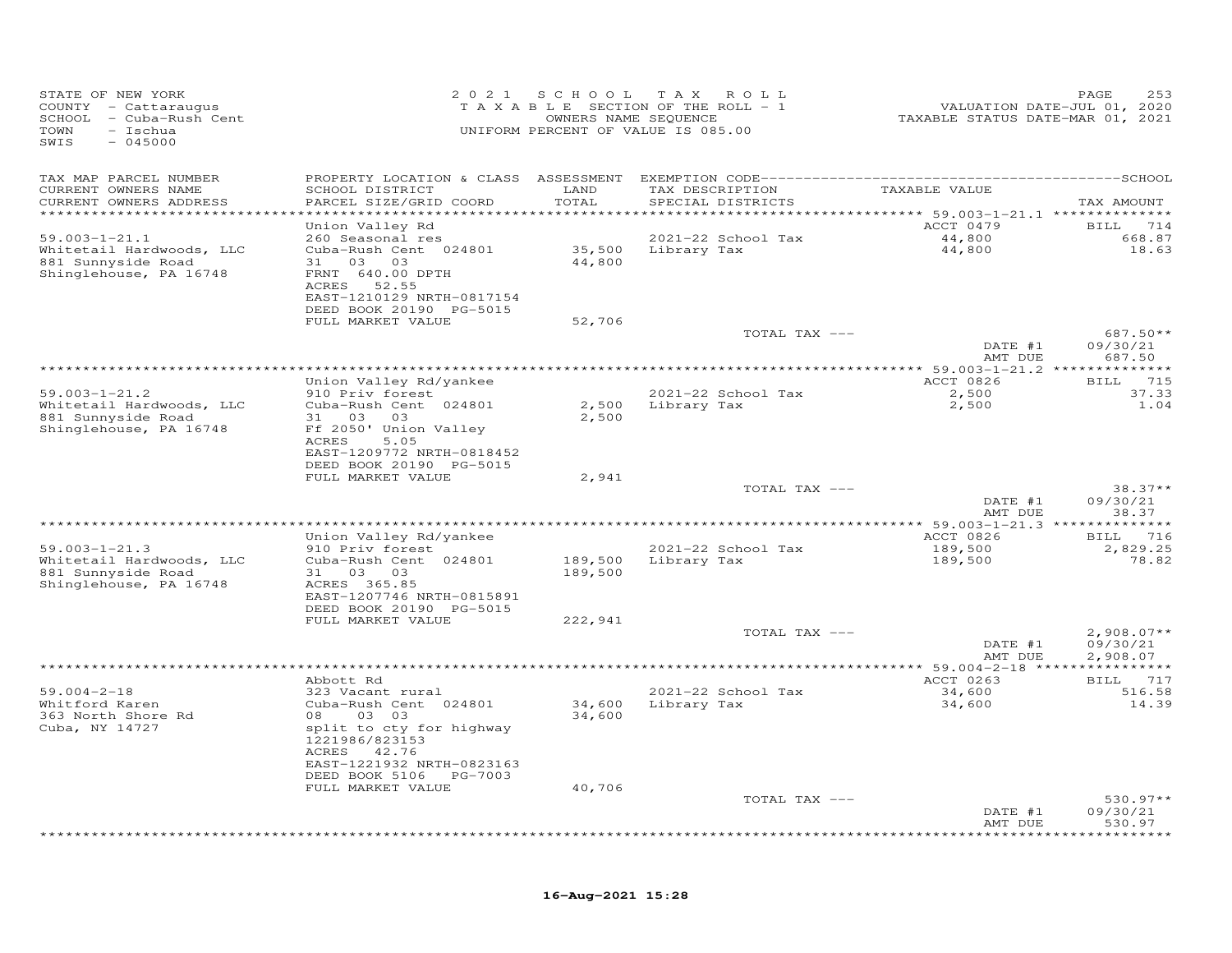| STATE OF NEW YORK<br>COUNTY - Cattaraugus<br>SCHOOL - Cuba-Rush Cent<br>TOWN<br>- Ischua<br>$-045000$<br>SWIS |                                                                                     |                  | 2021 SCHOOL TAX ROLL<br>TAXABLE SECTION OF THE ROLL - 1<br>OWNERS NAME SEQUENCE<br>UNIFORM PERCENT OF VALUE IS 085.00 | VALUATION DATE-JUL 01, 2020<br>TAXABLE STATUS DATE-MAR 01, 2021 | 254<br>PAGE                      |
|---------------------------------------------------------------------------------------------------------------|-------------------------------------------------------------------------------------|------------------|-----------------------------------------------------------------------------------------------------------------------|-----------------------------------------------------------------|----------------------------------|
| TAX MAP PARCEL NUMBER<br>CURRENT OWNERS NAME<br>CURRENT OWNERS ADDRESS                                        | SCHOOL DISTRICT<br>PARCEL SIZE/GRID COORD                                           | LAND<br>TOTAL    | TAX DESCRIPTION<br>SPECIAL DISTRICTS                                                                                  | TAXABLE VALUE                                                   | TAX AMOUNT                       |
|                                                                                                               |                                                                                     |                  |                                                                                                                       | ********** 68.002-2-14.3 **************                         |                                  |
| $68.002 - 2 - 14.3$                                                                                           | Burt Hill Rd & Nys Rte 446<br>323 Vacant rural                                      |                  | 2021-22 School Tax                                                                                                    | ACCT 0615                                                       | BILL<br>718<br>262.77            |
| Wise Stephen W<br>Wise Cynthia L<br>68 Spring St<br>Cuba, NY 14727-1248                                       | Cuba-Rush Cent 024801<br>05/13 03 03<br>ACRES<br>17.65<br>EAST-1218400 NRTH-0808452 | 17,600           | 17,600 Library Tax                                                                                                    | 17,600<br>17,600                                                | 7.32                             |
|                                                                                                               | DEED BOOK 811<br>PG-00486<br>FULL MARKET VALUE                                      |                  |                                                                                                                       |                                                                 |                                  |
|                                                                                                               |                                                                                     | 20,706           | TOTAL TAX ---                                                                                                         | DATE #1                                                         | $270.09**$<br>09/30/21           |
|                                                                                                               |                                                                                     |                  |                                                                                                                       | AMT DUE                                                         | 270.09                           |
|                                                                                                               | 764 Johnson Hollow Rd                                                               |                  |                                                                                                                       | ACCT 0547                                                       | BILL 719                         |
| $68.002 - 1 - 1.3$                                                                                            | 210 1 Family Res                                                                    |                  | ENH STAR<br>41834                                                                                                     |                                                                 | 60,100                           |
| Witter Thomas A<br>764 Johnson Hollow Rd<br>Cuba, NY 14727                                                    | Cuba-Rush Cent 024801<br>22 03 03<br>ACRES<br>1.16                                  |                  | 5,100 2021-22 School Tax<br>72,500 Library Tax                                                                        | 72,500<br>72,500                                                | 1,082.43<br>30.16                |
|                                                                                                               | EAST-1212374 NRTH-0814723<br>DEED BOOK 00922 PG-00227                               |                  |                                                                                                                       |                                                                 |                                  |
|                                                                                                               | FULL MARKET VALUE                                                                   | 85,294           |                                                                                                                       |                                                                 |                                  |
|                                                                                                               |                                                                                     |                  | TOTAL TAX ---                                                                                                         | DATE #1<br>AMT DUE                                              | $216.59**$<br>09/30/21<br>216.59 |
|                                                                                                               |                                                                                     |                  |                                                                                                                       |                                                                 |                                  |
| $68.002 - 1 - 1.1$                                                                                            | Johnson Hollow Rd<br>312 Vac w/imprv                                                |                  | 2021-22 School Tax                                                                                                    | ACCT 0198<br>37,300                                             | BILL 720<br>556.89               |
| Witter Thomas A Jr<br>764 Johnson Hollow Rd<br>Cuba, NY 14727                                                 | Cuba-Rush Cent 024801<br>22 03 03<br>ACRES 40.65                                    | 33,200<br>37,300 | Library Tax                                                                                                           | 37,300                                                          | 15.51                            |
|                                                                                                               | EAST-1212509 NRTH-0815298<br>DEED BOOK 01003 PG-00004<br>FULL MARKET VALUE          | 43,882           |                                                                                                                       |                                                                 |                                  |
|                                                                                                               |                                                                                     |                  | TOTAL TAX ---                                                                                                         |                                                                 | $572.40**$                       |
|                                                                                                               |                                                                                     |                  |                                                                                                                       | DATE #1<br>AMT DUE                                              | 09/30/21<br>572.40               |
|                                                                                                               | Yankee Hill Rd                                                                      |                  |                                                                                                                       | ACCT 0839                                                       | <b>BILL</b> 721                  |
| $59.004 - 2 - 29.3$                                                                                           | 323 Vacant rural                                                                    |                  | 2021-22 School Tax                                                                                                    | 28,300                                                          | 422.52                           |
| Wyant Kenneth L<br>Wyant Brenda L<br>400 Yankee Hill Rd<br>Cuba, NY 14727                                     | Cuba-Rush Cent 024801<br>16 03 03<br>ACRES 33.15<br>EAST-1215364 NRTH-0821084       | 28,300<br>28,300 | Library Tax                                                                                                           | 28,300                                                          | 11.77                            |
|                                                                                                               | DEED BOOK 00973 PG-00044                                                            |                  |                                                                                                                       |                                                                 |                                  |
|                                                                                                               | FULL MARKET VALUE                                                                   | 33,294           | TOTAL TAX ---                                                                                                         | DATE #1<br>AMT DUE                                              | $434.29**$<br>09/30/21<br>434.29 |
|                                                                                                               |                                                                                     |                  |                                                                                                                       |                                                                 | * * * * * * * * * *              |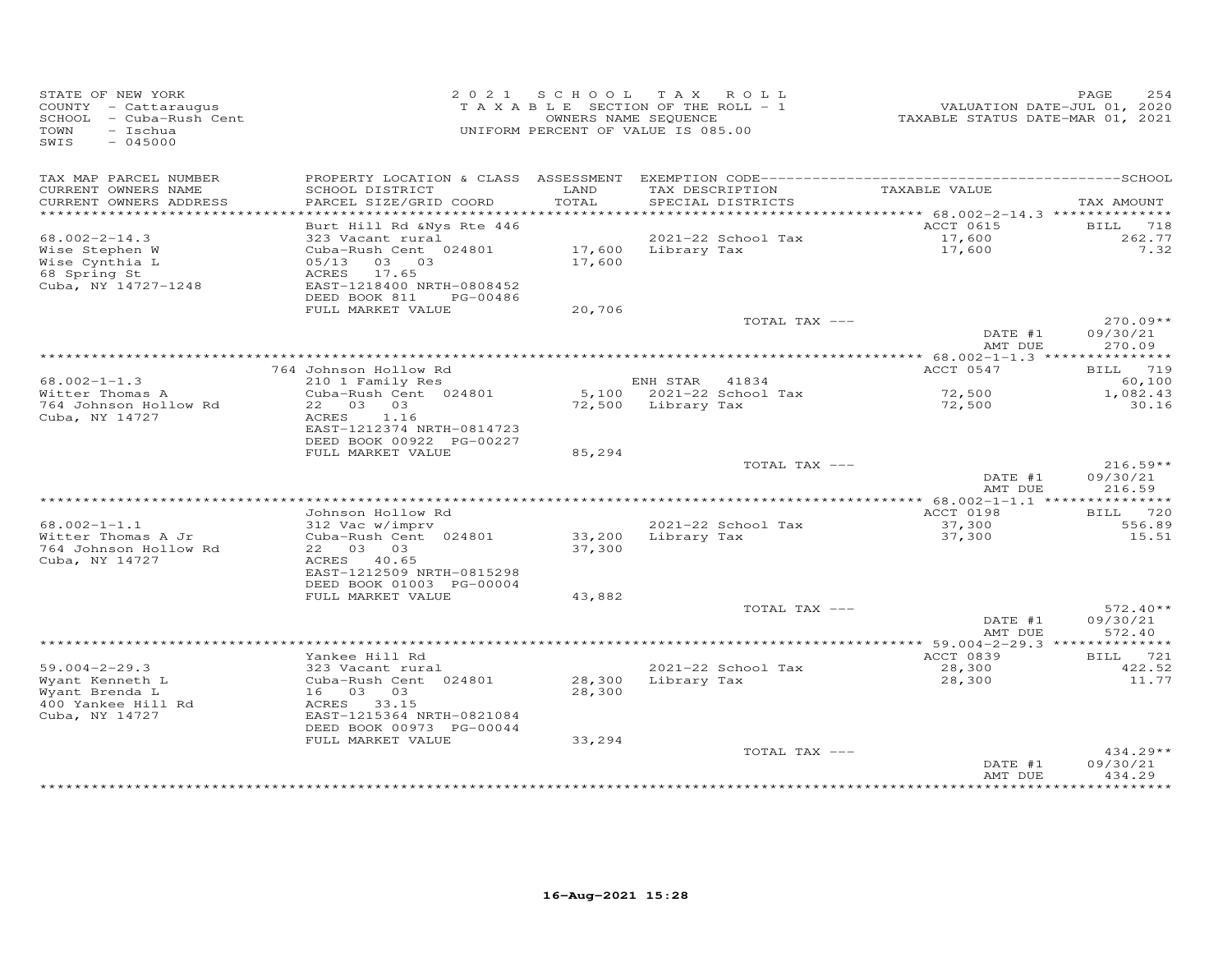| STATE OF NEW YORK<br>COUNTY<br>- Cattaraugus<br>- Cuba-Rush Cent<br>SCHOOL<br>- Ischua<br>TOWN<br>$-045000$<br>SWIS | 2 0 2 1                   | SCHOOL     | T A X<br>R O L L<br>T A X A B L E SECTION OF THE ROLL - 1<br>OWNERS NAME SEQUENCE<br>UNIFORM PERCENT OF VALUE IS 085.00 | TAXABLE STATUS DATE-MAR 01, 2021 | 255<br>PAGE<br>VALUATION DATE-JUL 01, 2020 |
|---------------------------------------------------------------------------------------------------------------------|---------------------------|------------|-------------------------------------------------------------------------------------------------------------------------|----------------------------------|--------------------------------------------|
| TAX MAP PARCEL NUMBER                                                                                               | PROPERTY LOCATION & CLASS | ASSESSMENT |                                                                                                                         |                                  |                                            |
| CURRENT OWNERS NAME                                                                                                 | SCHOOL DISTRICT           | LAND       | TAX DESCRIPTION                                                                                                         | TAXABLE VALUE                    |                                            |
| CURRENT OWNERS ADDRESS                                                                                              | PARCEL SIZE/GRID COORD    | TOTAL      | SPECIAL DISTRICTS                                                                                                       |                                  | TAX AMOUNT                                 |
|                                                                                                                     |                           |            |                                                                                                                         |                                  |                                            |
|                                                                                                                     | 400 Yankee Rd             |            |                                                                                                                         | ACCT 0510                        | BILL 722                                   |
| $59.004 - 2 - 36$                                                                                                   | 210 1 Family Res          |            | 41854<br>BAS STAR                                                                                                       |                                  | 25,500                                     |
| Wyant Kenneth L                                                                                                     | Cuba-Rush Cent 024801     | 6,800      | 2021-22 School Tax                                                                                                      | 101,000                          | 1,507.94                                   |
| Wyant Brenda L                                                                                                      | 03<br>16 03               | 101,000    | Library Tax                                                                                                             | 101,000                          | 42.01                                      |
| Rfd Yankee Rd                                                                                                       | 3.28 BANK<br>017<br>ACRES |            |                                                                                                                         |                                  |                                            |
| Cuba, NY 14727                                                                                                      | EAST-1215252 NRTH-0820349 |            |                                                                                                                         |                                  |                                            |
|                                                                                                                     | DEED BOOK 756<br>PG-00507 |            |                                                                                                                         |                                  |                                            |
|                                                                                                                     | FULL MARKET VALUE         | 118,824    |                                                                                                                         |                                  |                                            |
|                                                                                                                     |                           |            | TOTAL TAX ---                                                                                                           | DATE #1<br>AMT DUE               | $1,169.23**$<br>09/30/21<br>1,169.23       |
|                                                                                                                     |                           |            |                                                                                                                         |                                  |                                            |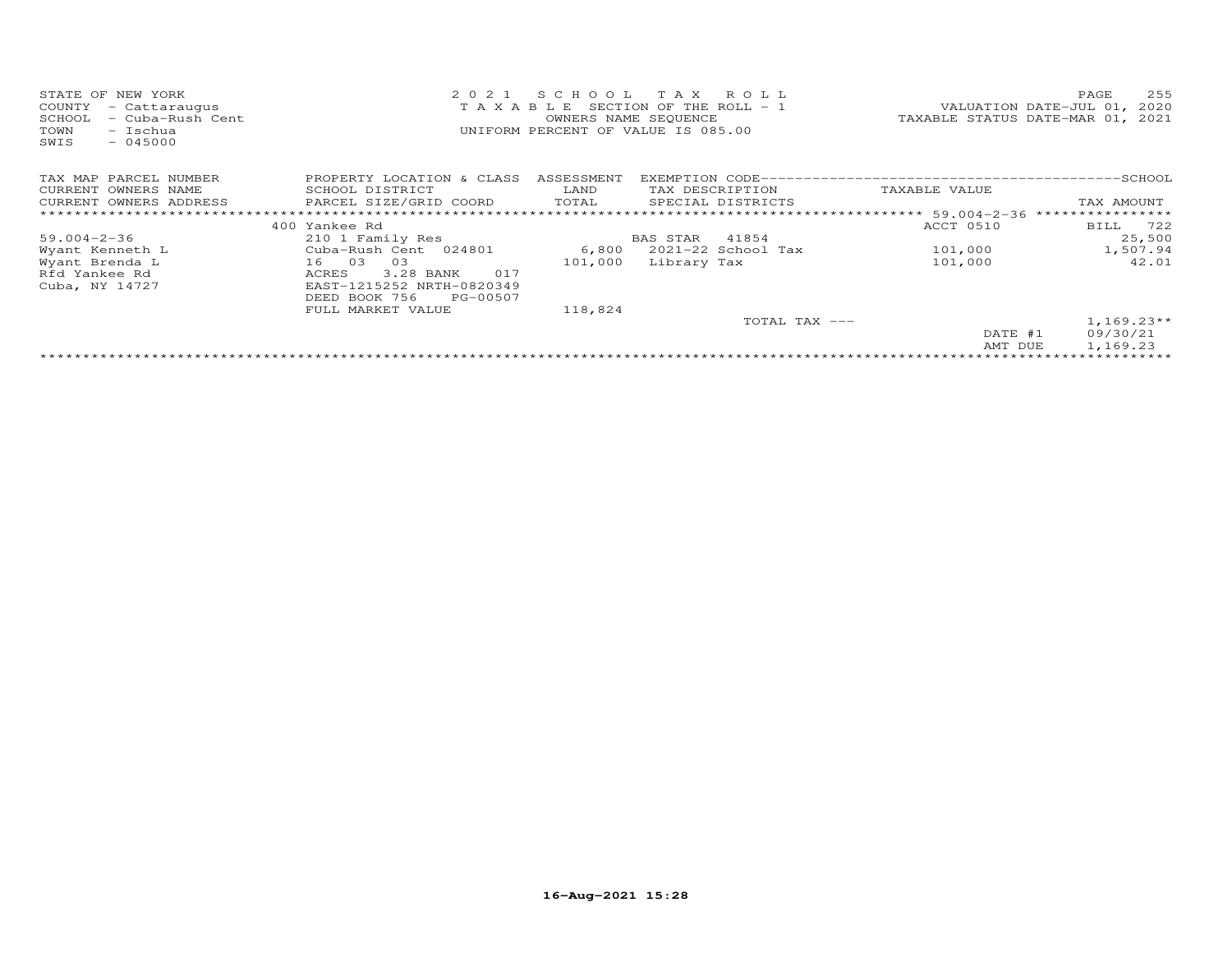| COUNTY<br>SCHOOL<br>TOWN<br>SWIS | STATE OF NEW YORK<br>- Cattaraugus<br>- Cuba-Rush Cent<br>- Ischua<br>$-045000$ |         |           | 2 0 2 1<br>TAXABLE | SCHOOL<br>T A X<br>UNIFORM PERCENT OF VALUE IS 085.00 | R O L L<br>SECTION OF THE ROLL - 1 |         | VALUATION DATE-JUL 01, 2020<br>TAXABLE STATUS DATE-MAR 01, 2021<br>CURRENT DATE 8/16/2021 | 256<br>PAGE<br>RPS155/V04/L015 |
|----------------------------------|---------------------------------------------------------------------------------|---------|-----------|--------------------|-------------------------------------------------------|------------------------------------|---------|-------------------------------------------------------------------------------------------|--------------------------------|
|                                  |                                                                                 |         |           | R O L L            | SUB SECTION - - TOTALS                                |                                    |         |                                                                                           |                                |
|                                  |                                                                                 |         |           |                    |                                                       |                                    |         |                                                                                           |                                |
|                                  |                                                                                 |         |           | *** SPECIAL        | DISTRICT                                              | SUMMARY ***                        |         |                                                                                           |                                |
|                                  |                                                                                 | TOTAL   | EXTENSION | EXTENSION          | AD VALOREM                                            | EXEMPT                             | TAXABLE |                                                                                           | TOTAL                          |
| CODE                             | DISTRICT NAME                                                                   | PARCELS | TYPE      | VALUE              | VALUE                                                 | AMOUNT                             | VALUE   |                                                                                           | TAX                            |
|                                  |                                                                                 |         |           |                    | NO SPECIAL DISTRICTS AT THIS LEVEL                    |                                    |         |                                                                                           |                                |
|                                  |                                                                                 |         | ***       | SCHOOL             | DISTRICT                                              | SUMMARY ***                        |         |                                                                                           |                                |

| CODE   | DISTRICT NAME                    | TOTAL<br>PARCELS | ASSESSED<br>LAND | ASSESSED<br>TOTAL | <b>EXEMPT</b><br>AMOUNT | TOTAL<br>TAXABLE |            |
|--------|----------------------------------|------------------|------------------|-------------------|-------------------------|------------------|------------|
|        |                                  |                  |                  |                   | STAR AMOUNT             | STAR TAXABLE     | TOTAL TAX  |
|        | Cuba-Rush Cent                   | 213              | 3985,200         | 12979,750         | 328,596                 | 12,651,154       |            |
| 024801 |                                  |                  |                  |                   | 2390,900                | 10,260,254       | 158,448.34 |
|        | $SUB - TO T AL$                  | 213              | 3985,200         | 12979,750         | 328,596                 | 12,651,154       |            |
|        | $S \cup B - T \cup T A L (CONT)$ |                  |                  |                   | 2390,900                | 10,260,254       | 158,448.34 |
|        | TOTAL                            | 213              | 3985,200         | 12979,750         | 328,596                 | 12,651,154       |            |
|        | T O T A L (CONT)                 |                  |                  |                   | 2390,900                | 10,260,254       | 158,448.34 |

### NO SYSTEM EXEMPTIONS AT THIS LEVEL

| DESCRIPTION | TOTAL<br>PARCELS | SCHOOL   |
|-------------|------------------|----------|
| AG DISTOUT  | 4                | 45,773   |
| AGED C/T/S  | 4                | 149,000  |
| AGED S      | ∍                | 96,417   |
| ENH STAR    | 29               | 1459,900 |
| BAS STAR    | 37               | 931,000  |
|             |                  |          |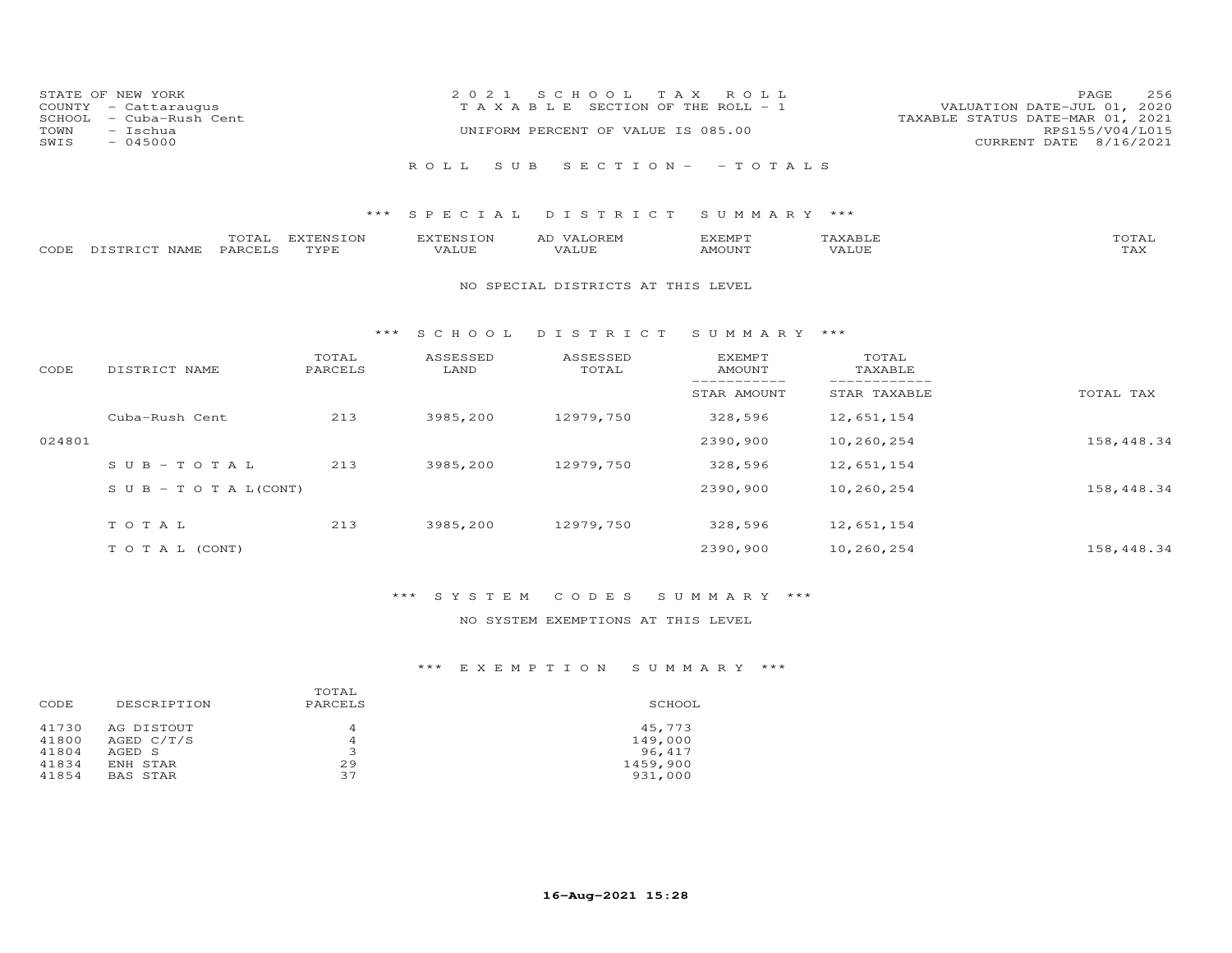| 2021 SCHOOL TAX ROLL                                                                          | 257<br>PAGE                                                         |
|-----------------------------------------------------------------------------------------------|---------------------------------------------------------------------|
|                                                                                               | VALUATION DATE-JUL 01, 2020                                         |
|                                                                                               | TAXABLE STATUS DATE-MAR 01, 2021                                    |
| UNIFORM PERCENT OF VALUE IS 085.00                                                            | RPS155/V04/L015                                                     |
|                                                                                               | CURRENT DATE 8/16/2021                                              |
|                                                                                               |                                                                     |
|                                                                                               |                                                                     |
| STATE OF NEW YORK<br>COUNTY - Cattaraugus<br>SCHOOL - Cuba-Rush Cent<br>- Ischua<br>$-045000$ | T A X A B L E SECTION OF THE ROLL - 1<br>ROLL SUB SECTION- - TOTALS |

## \*\*\* E X E M P T I O N S U M M A R Y \*\*\*

| CODE  | DESCRIPTION | TOTAL<br>PARCELS | SCHOOL   |
|-------|-------------|------------------|----------|
| 47460 | FOREST/A74  | З                | 37,406   |
|       | тотаь       | 80               | 2719,496 |

| ROLL<br><b>SEC</b> | DESCRIPTION            | TOTAL<br>PARCELS | ASSESSED<br>LAND | ASSESSED<br>TOTAL | <b>EXEMPT</b><br>AMOUNT<br>STAR AMOUNT | TOTAL<br>TAXABLE<br>------------<br>STAR TAXABLE | TAX<br>RATE | TOTAL<br>TAX |
|--------------------|------------------------|------------------|------------------|-------------------|----------------------------------------|--------------------------------------------------|-------------|--------------|
|                    | $2021 - 22$ School Tax |                  | 3985,200         | 12979,750         | 328,596<br>2390,900                    | 12,651,154<br>10,260,254                         |             | 153,186.23   |
|                    | Library Tax            |                  | 3985,200         | 12979,750         | 328,596                                | 12,651,154<br>12,651,154                         |             | 5,262.11     |
|                    | SPEC DIST TAXES        |                  |                  |                   |                                        |                                                  |             |              |
|                    | TAXABLE                | 213              |                  |                   |                                        |                                                  |             | 158,448.34   |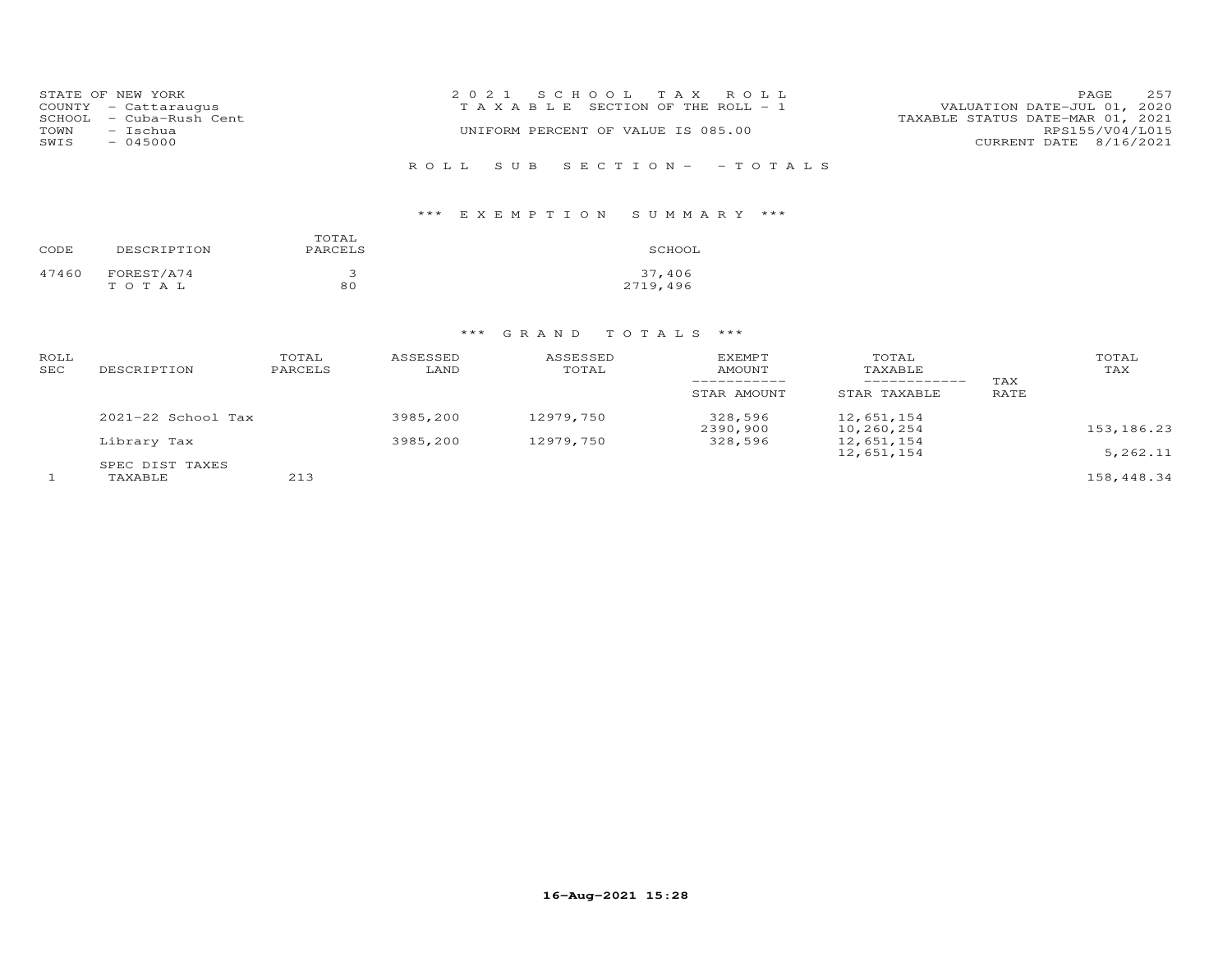|      | STATE OF NEW YORK       | 2021 SCHOOL TAX ROLL                                                 | PAGE                   | 258 |
|------|-------------------------|----------------------------------------------------------------------|------------------------|-----|
|      | COUNTY - Cattaraugus    | VALUATION DATE-JUL 01, 2020<br>T A X A B L E SECTION OF THE ROLL - 1 |                        |     |
|      | SCHOOL - Cuba-Rush Cent | TAXABLE STATUS DATE-MAR 01, 2021                                     |                        |     |
| TOWN | - Ischua                | UNIFORM PERCENT OF VALUE IS 085.00                                   | RPS155/V04/L015        |     |
| SWIS | $-045000$               |                                                                      | CURRENT DATE 8/16/2021 |     |
|      |                         |                                                                      |                        |     |
|      |                         | ROLL SECTION TOTALS                                                  |                        |     |

|      |                               | $- - -$<br>' TAT<br>$\sim$ | ----------------<br>.N.S<br>∽ີ | 'ENSTON  | $\cdots$<br>AL | ,,,,,,,,,<br>$\sim$ $\sim$ $\sim$ $\sim$ $\sim$ $\sim$ $\sim$ | $\cdots$<br>AXABIT. | $T$ $\cap$ $T$ $\geq$ $\cap$<br>. LA J |
|------|-------------------------------|----------------------------|--------------------------------|----------|----------------|---------------------------------------------------------------|---------------------|----------------------------------------|
| CODE | <b>JAMF</b><br>- - -<br>тетр. | PARCE <sup>T</sup>         | TVDE                           | $\cdots$ | ALUF           | <b>MOUNT</b>                                                  | .                   | $m \times r$<br>- − 12                 |

#### NO SPECIAL DISTRICTS AT THIS LEVEL

#### \*\*\* S C H O O L D I S T R I C T S U M M A R Y \*\*\*

| CODE   | DISTRICT NAME                    | TOTAL<br>PARCELS | ASSESSED<br>LAND | ASSESSED<br>TOTAL | EXEMPT<br>AMOUNT | TOTAL<br>TAXABLE |            |
|--------|----------------------------------|------------------|------------------|-------------------|------------------|------------------|------------|
|        |                                  |                  |                  |                   | STAR AMOUNT      | STAR TAXABLE     | TOTAL TAX  |
|        | Cuba-Rush Cent                   | 213              | 3985,200         | 12979,750         | 328,596          | 12,651,154       |            |
| 024801 |                                  |                  |                  |                   | 2390,900         | 10,260,254       | 158,448.34 |
|        | $SUB-TOTAL$                      | 213              | 3985,200         | 12979,750         | 328,596          | 12,651,154       |            |
|        | $S \cup B - T \cup T A L (CONT)$ |                  |                  |                   | 2390,900         | 10,260,254       | 158,448.34 |
|        | TOTAL                            | 213              | 3985,200         | 12979,750         | 328,596          | 12,651,154       |            |
|        |                                  |                  |                  |                   |                  |                  |            |
|        | T O T A L (CONT)                 |                  |                  |                   | 2390,900         | 10,260,254       | 158,448.34 |

### \*\*\* S Y S T E M C O D E S S U M M A R Y \*\*\*

### NO SYSTEM EXEMPTIONS AT THIS LEVEL

| DESCRIPTION | TOTAL<br>PARCELS | SCHOOL   |
|-------------|------------------|----------|
| AG DISTOUT  | 4                | 45,773   |
| AGED C/T/S  | 4                | 149,000  |
| AGED S      | 3                | 96,417   |
| ENH STAR    | 29               | 1459,900 |
| BAS STAR    | 37               | 931,000  |
|             |                  |          |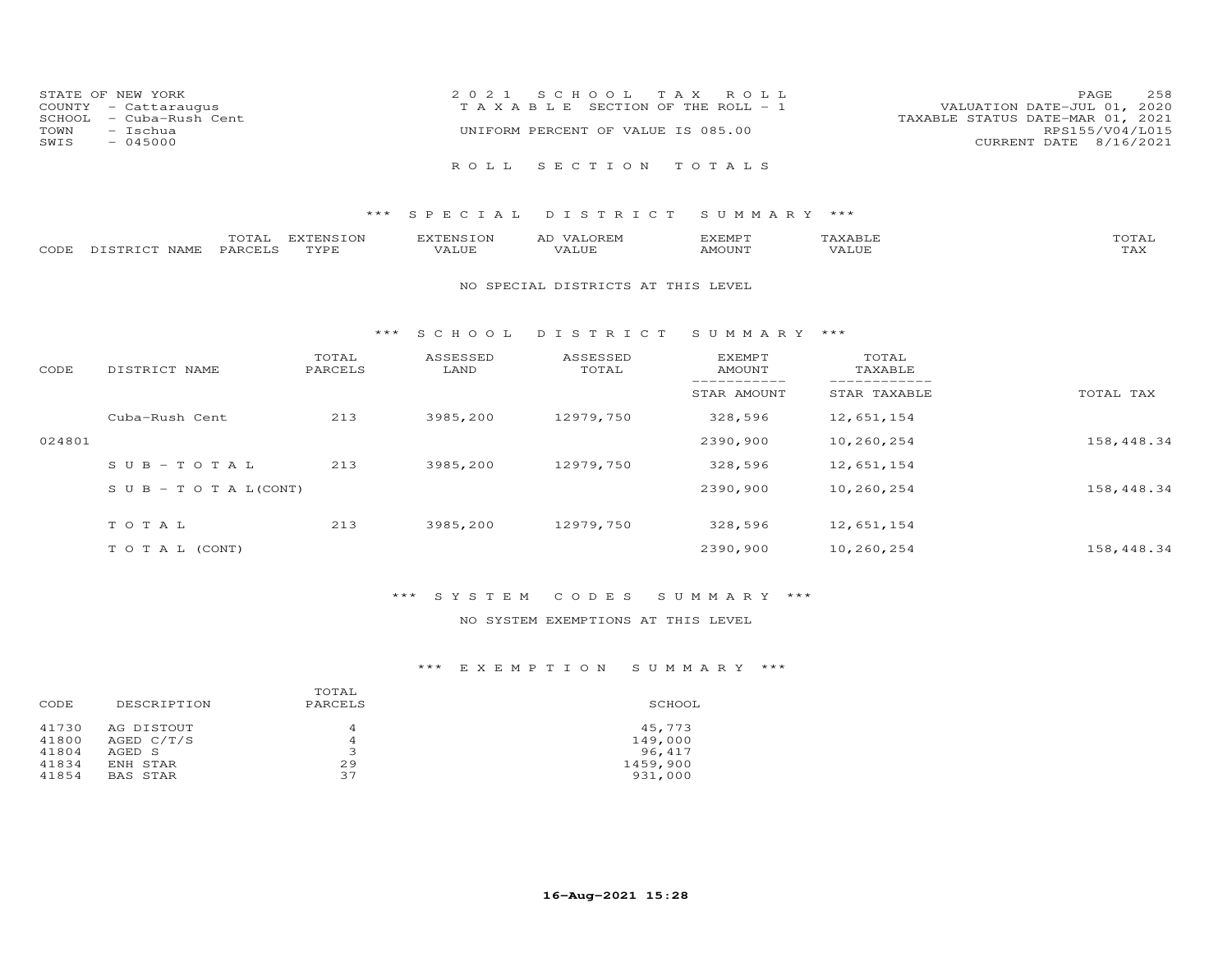|        | STATE OF NEW YORK    | 2021 SCHOOL TAX ROLL                                                 | PAGE                   | 259 |
|--------|----------------------|----------------------------------------------------------------------|------------------------|-----|
|        | COUNTY - Cattaraugus | VALUATION DATE-JUL 01, 2020<br>T A X A B L E SECTION OF THE ROLL - 1 |                        |     |
| SCHOOL | - Cuba-Rush Cent     | TAXABLE STATUS DATE-MAR 01, 2021                                     |                        |     |
| TOWN   | - Ischua             | UNIFORM PERCENT OF VALUE IS 085.00                                   | RPS155/V04/L015        |     |
| SWIS   | $-045000$            |                                                                      | CURRENT DATE 8/16/2021 |     |
|        |                      | ROLL SECTION TOTALS                                                  |                        |     |

## \*\*\* E X E M P T I O N S U M M A R Y \*\*\*

| CODE  | DESCRIPTION | TOTAL<br>PARCELS | SCHOOL   |
|-------|-------------|------------------|----------|
| 47460 | FOREST/A74  | ∍                | 37,406   |
|       | тотаь       | 80               | 2719,496 |

| ROLL<br><b>SEC</b> | DESCRIPTION            | TOTAL<br>PARCELS | ASSESSED<br>LAND | ASSESSED<br>TOTAL | <b>EXEMPT</b><br>AMOUNT<br>STAR AMOUNT | TOTAL<br>TAXABLE<br>------------<br>STAR TAXABLE | TAX<br>RATE | TOTAL<br>TAX |
|--------------------|------------------------|------------------|------------------|-------------------|----------------------------------------|--------------------------------------------------|-------------|--------------|
|                    | $2021 - 22$ School Tax |                  | 3985,200         | 12979,750         | 328,596<br>2390,900                    | 12,651,154<br>10,260,254                         |             | 153,186.23   |
|                    | Library Tax            |                  | 3985,200         | 12979,750         | 328,596                                | 12,651,154<br>12,651,154                         |             | 5,262.11     |
|                    | SPEC DIST TAXES        |                  |                  |                   |                                        |                                                  |             |              |
|                    | TAXABLE                | 213              |                  |                   |                                        |                                                  |             | 158,448.34   |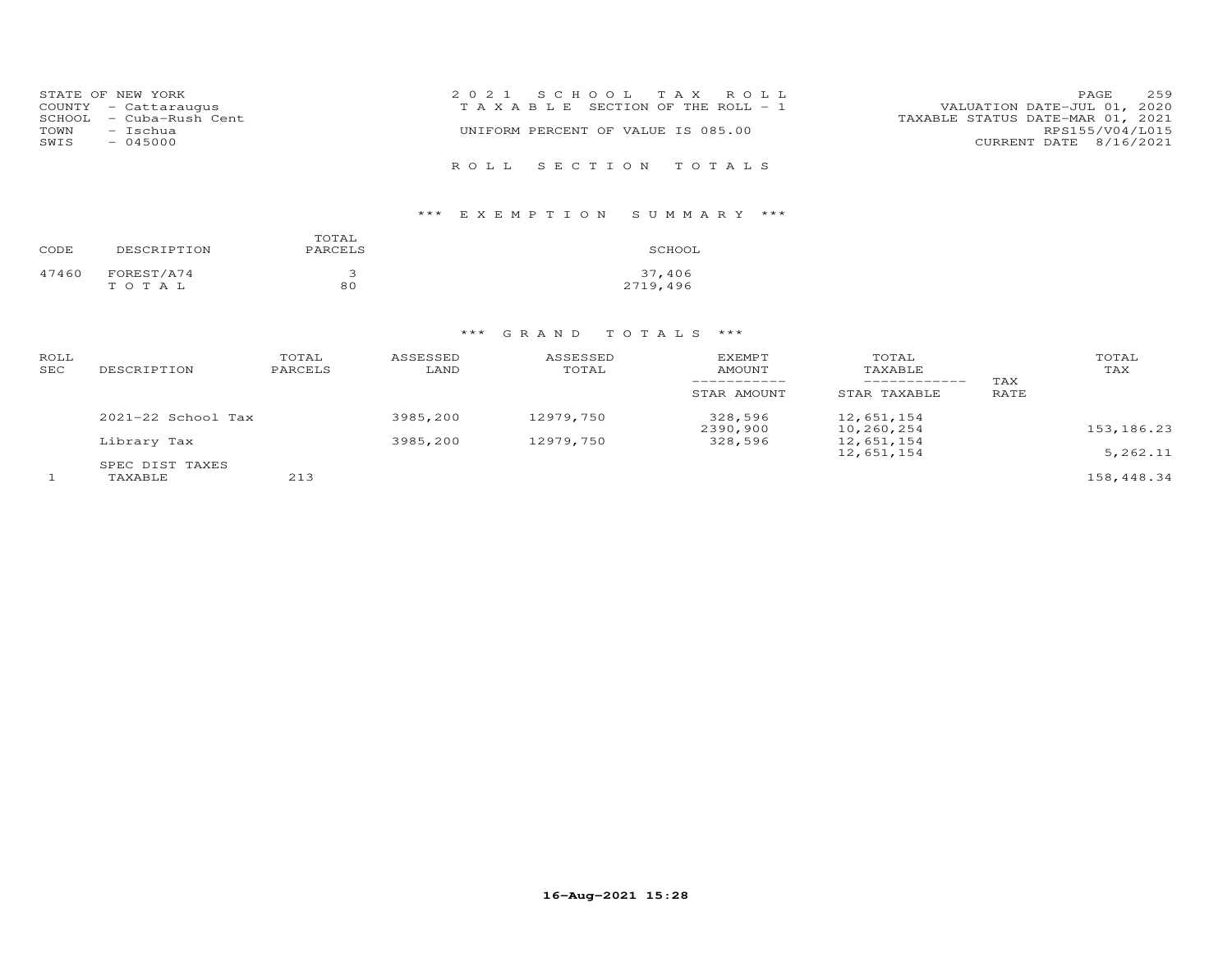| STATE OF NEW YORK<br>COUNTY<br>- Cattaraugus<br>SCHOOL<br>- Cuba-Rush Cent<br>TOWN<br>$-$ Ischua<br>SWIS<br>$-045000$ | 2 0 2 1                                                      | S C H O O L   | T A X<br>ROLL<br>SPECIAL FRANCHISE SECTION OF THE ROLL - 5<br>OWNERS NAME SEQUENCE<br>UNIFORM PERCENT OF VALUE IS 085.00 | VALUATION DATE-JUL 01, 2020<br>TAXABLE STATUS DATE-MAR 01, | PAGE<br>2.60<br>2021                 |
|-----------------------------------------------------------------------------------------------------------------------|--------------------------------------------------------------|---------------|--------------------------------------------------------------------------------------------------------------------------|------------------------------------------------------------|--------------------------------------|
| TAX MAP PARCEL NUMBER                                                                                                 | PROPERTY LOCATION & CLASS ASSESSMENT                         |               |                                                                                                                          |                                                            |                                      |
| CURRENT OWNERS NAME<br>CURRENT OWNERS ADDRESS                                                                         | SCHOOL DISTRICT<br>PARCEL SIZE/GRID COORD                    | LAND<br>TOTAL | TAX DESCRIPTION<br>SPECIAL DISTRICTS                                                                                     | TAXABLE VALUE                                              | TAX AMOUNT                           |
| **********************                                                                                                |                                                              |               | ********************************* 550.000-9901-132.350/188 ***                                                           |                                                            |                                      |
| 550.000-9901-132.350/188<br>Niagara Mohawk Power Corp                                                                 | Special Franchise<br>861 Elec & gas<br>Cuba-Rush Cent 024801 | $\Omega$      | 2021-22 School Tax<br>Library Tax                                                                                        | ACCT 0501<br>94,167<br>94,167                              | BILL<br>723<br>1,405.92<br>39.17     |
| 300 Erie Blvd West<br>Syracuse, NY 13202                                                                              | Town Of Ischua<br>.11% Cuba/rushford<br>ACRES<br>0.01        | 94,167        |                                                                                                                          |                                                            |                                      |
|                                                                                                                       | FULL MARKET VALUE                                            | 110,785       |                                                                                                                          |                                                            |                                      |
|                                                                                                                       |                                                              |               | TOTAL TAX ---                                                                                                            | DATE #1<br>AMT DUE                                         | $1,445.09**$<br>09/30/21<br>1,445.09 |
|                                                                                                                       |                                                              |               |                                                                                                                          |                                                            |                                      |
|                                                                                                                       | Special Franchise                                            |               |                                                                                                                          | ACCT 0780                                                  | BILL<br>724                          |
| 550.000-9901-945.280/188<br>Springville 194                                                                           | 869 Television<br>Cuba-Rush Cent 024801                      | $\circ$       | $2021 - 22$ School Tax<br>Library Tax                                                                                    | 103,355<br>103,355                                         | 1,543.10<br>42.99                    |
| Attn: Time Warner Cable - DTS Town Of Ischua                                                                          |                                                              | 103,355       |                                                                                                                          |                                                            |                                      |
| PO Box 7467                                                                                                           | 1.0000 Cuba/rushford                                         |               |                                                                                                                          |                                                            |                                      |
| Charlotte, NC 28241-7467                                                                                              | ACRES<br>0.01                                                |               |                                                                                                                          |                                                            |                                      |
|                                                                                                                       | FULL MARKET VALUE                                            | 121,594       |                                                                                                                          |                                                            |                                      |
|                                                                                                                       |                                                              |               | TOTAL TAX ---                                                                                                            | DATE #1<br>AMT DUE                                         | $1,586.09**$<br>09/30/21<br>1,586.09 |
|                                                                                                                       |                                                              |               |                                                                                                                          | ************* 550.000-9901-631.900/188 ***                 |                                      |
|                                                                                                                       | Special Franchise                                            |               |                                                                                                                          | ACCT 0576                                                  | 725<br><b>BILL</b>                   |
| 550.000-9901-631.900/188<br>Verizon                                                                                   | 866 Telephone<br>Cuba-Rush Cent 024801                       | $\circ$       | $2021 - 22$ School Tax<br>Library Tax                                                                                    | 8,774<br>8,774                                             | 131.00<br>3.65                       |
| Duff & Phelps<br>PO Box 2749<br>Addison, TX 75001                                                                     | Town Of Ischua<br>.19% Cuba/rushford<br>ACRES<br>0.01        | 8,774         |                                                                                                                          |                                                            |                                      |
|                                                                                                                       | FULL MARKET VALUE                                            | 10,322        |                                                                                                                          |                                                            |                                      |
|                                                                                                                       |                                                              |               | TOTAL TAX ---                                                                                                            | DATE #1<br>AMT DUE                                         | $134.65**$<br>09/30/21<br>134.65     |
|                                                                                                                       |                                                              |               |                                                                                                                          | *******************************                            |                                      |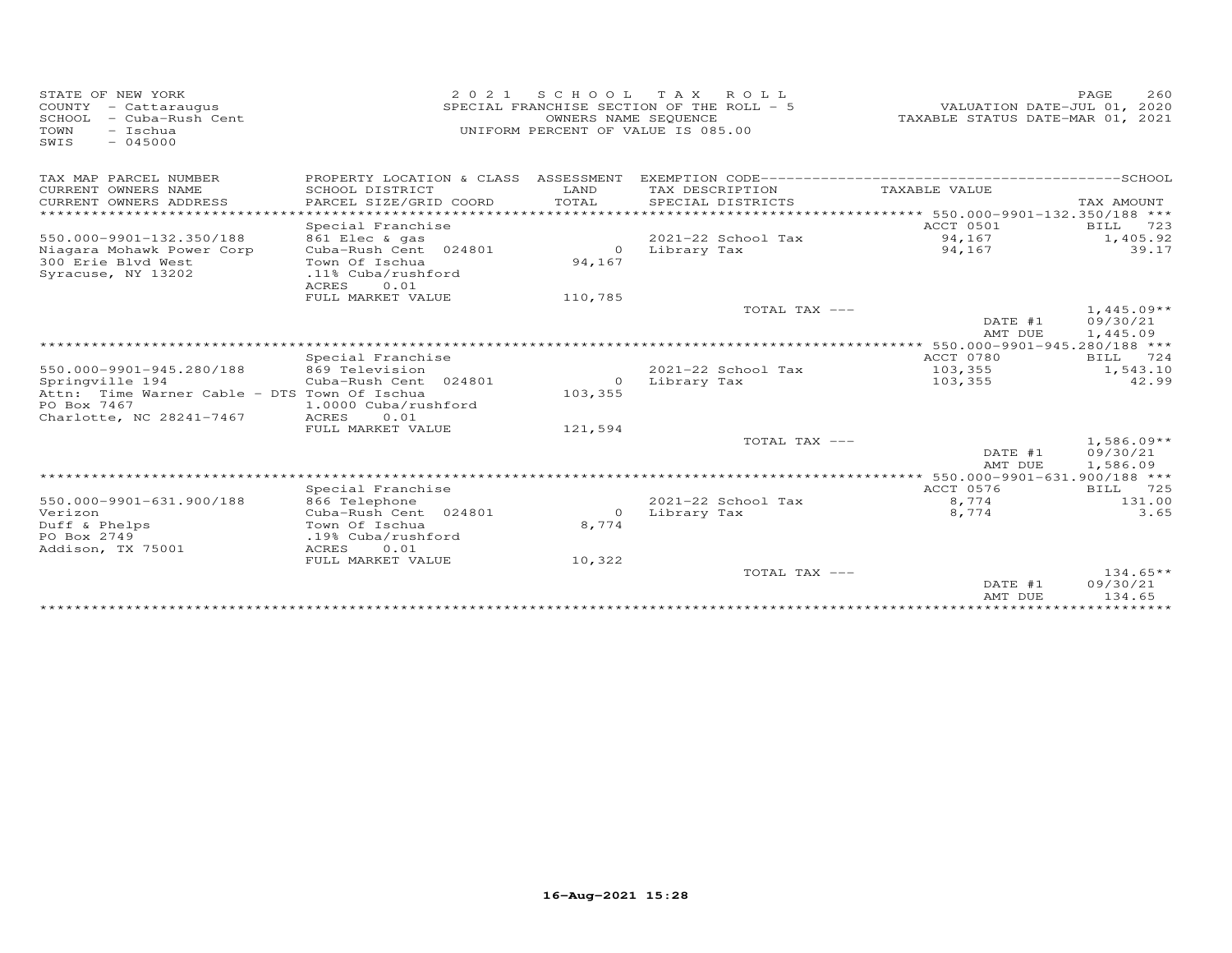| SCHOOL<br>TOWN<br>SWIS | STATE OF NEW YORK<br>COUNTY - Cattaraugus<br>- Cuba-Rush Cent<br>- Ischua<br>$-045000$ |                   | 2021               | SCHOOL TAX<br>SPECIAL FRANCHISE SECTION OF THE ROLL - 5 | ROLL                            |                  | PAGE<br>261<br>VALUATION DATE-JUL 01, 2020<br>TAXABLE STATUS DATE-MAR 01, 2021<br>RPS155/V04/L015<br>CURRENT DATE 8/16/2021 |
|------------------------|----------------------------------------------------------------------------------------|-------------------|--------------------|---------------------------------------------------------|---------------------------------|------------------|-----------------------------------------------------------------------------------------------------------------------------|
|                        |                                                                                        |                   | ROLL<br>S U B      |                                                         | $S E C T I O N - - T O T A L S$ |                  |                                                                                                                             |
|                        |                                                                                        | ***               |                    | SPECIAL DISTRICT                                        | SUMMARY ***                     |                  |                                                                                                                             |
| CODE                   | TOTAL<br>PARCELS<br>DISTRICT NAME                                                      | EXTENSION<br>TYPE | EXTENSION<br>VALUE | AD VALOREM<br>VALUE                                     | <b>EXEMPT</b><br><b>AMOUNT</b>  | TAXABLE<br>VALUE | TOTAL<br>TAX                                                                                                                |
|                        |                                                                                        |                   |                    | NO SPECIAL DISTRICTS AT THIS LEVEL                      |                                 |                  |                                                                                                                             |
|                        |                                                                                        | ***               | S C H O O L        | DISTRICT                                                | SUMMARY ***                     |                  |                                                                                                                             |
| CODE                   | DISTRICT NAME                                                                          | TOTAL<br>PARCELS  | ASSESSED<br>LAND   | ASSESSED<br>TOTAL                                       | <b>EXEMPT</b><br><b>AMOUNT</b>  | TOTAL<br>TAXABLE |                                                                                                                             |
|                        |                                                                                        |                   |                    |                                                         | STAR AMOUNT                     | STAR TAXABLE     | TOTAL TAX                                                                                                                   |
|                        | Cuba-Rush Cent                                                                         | 3                 |                    | 206,296                                                 |                                 | 206,296          |                                                                                                                             |
| 024801                 |                                                                                        |                   |                    |                                                         |                                 | 206,296          | 3,165.83                                                                                                                    |
|                        | $SUB - TO T AL$                                                                        | 3                 |                    | 206,296                                                 |                                 | 206,296          |                                                                                                                             |
|                        | $S \cup B - T \cup T A L (CONT)$                                                       |                   |                    |                                                         |                                 | 206,296          | 3,165.83                                                                                                                    |
|                        | TOTAL                                                                                  | 3                 |                    | 206,296                                                 |                                 | 206,296          |                                                                                                                             |
|                        | TO TAL (CONT)                                                                          |                   |                    |                                                         |                                 | 206,296          | 3,165.83                                                                                                                    |

NO SYSTEM EXEMPTIONS AT THIS LEVEL

\*\*\* E X E M P T I O N S U M M A R Y \*\*\*

NO EXEMPTIONS AT THIS LEVEL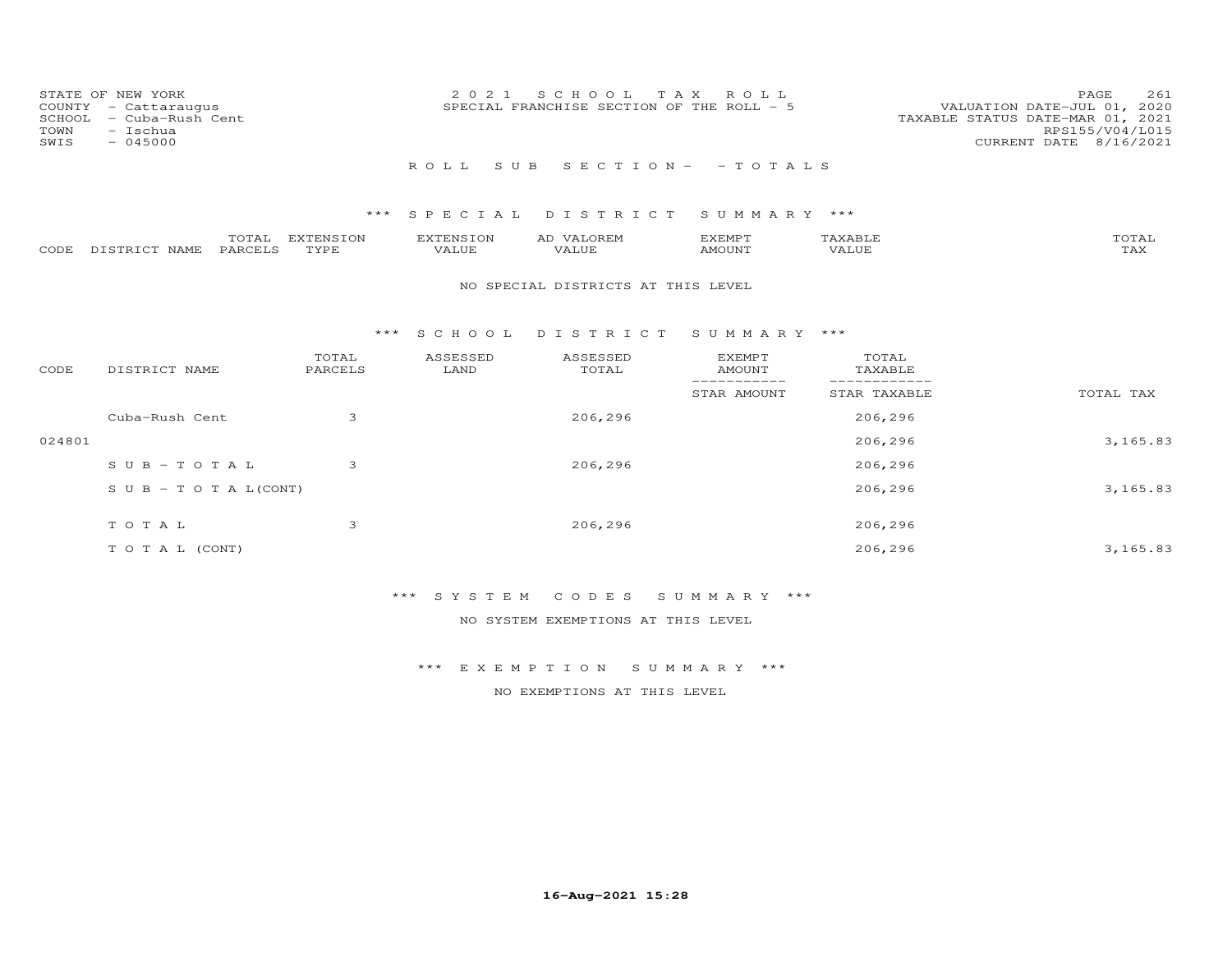| STATE OF NEW YORK<br>COUNTY - Cattaraugus<br>SCHOOL - Cuba-Rush Cent<br>- Ischua<br>TOWN<br>$-045000$<br>SWIS | 2021 SCHOOL TAX ROLL<br>SPECIAL FRANCHISE SECTION OF THE ROLL - 5 | 262<br>PAGE.<br>VALUATION DATE-JUL 01, 2020<br>TAXABLE STATUS DATE-MAR 01, 2021<br>RPS155/V04/L015<br>CURRENT DATE 8/16/2021 |
|---------------------------------------------------------------------------------------------------------------|-------------------------------------------------------------------|------------------------------------------------------------------------------------------------------------------------------|
|                                                                                                               |                                                                   |                                                                                                                              |

## R O L L S U B S E C T I O N - - T O T A L S

| ROLL<br>SEC | DESCRIPTION            | TOTAL<br>PARCELS | ASSESSED<br>LAND | ASSESSED<br>TOTAL | <b>EXEMPT</b><br><b>AMOUNT</b> | TOTAL<br>TAXABLE<br>------------ | TAX         | TOTAL<br>TAX |
|-------------|------------------------|------------------|------------------|-------------------|--------------------------------|----------------------------------|-------------|--------------|
|             |                        |                  |                  |                   | STAR AMOUNT                    | STAR TAXABLE                     | <b>RATE</b> |              |
|             | $2021 - 22$ School Tax |                  |                  | 206,296           |                                | 206,296                          |             |              |
|             |                        |                  |                  |                   |                                | 206,296                          |             | 3,080.02     |
|             | Library Tax            |                  |                  | 206,296           |                                | 206,296                          |             |              |
|             |                        |                  |                  |                   |                                | 206,296                          |             | 85.81        |
|             | SPEC DIST TAXES        |                  |                  |                   |                                |                                  |             |              |
|             | SPECIAL FRANCHISE      |                  |                  |                   |                                |                                  |             | 3,165.83     |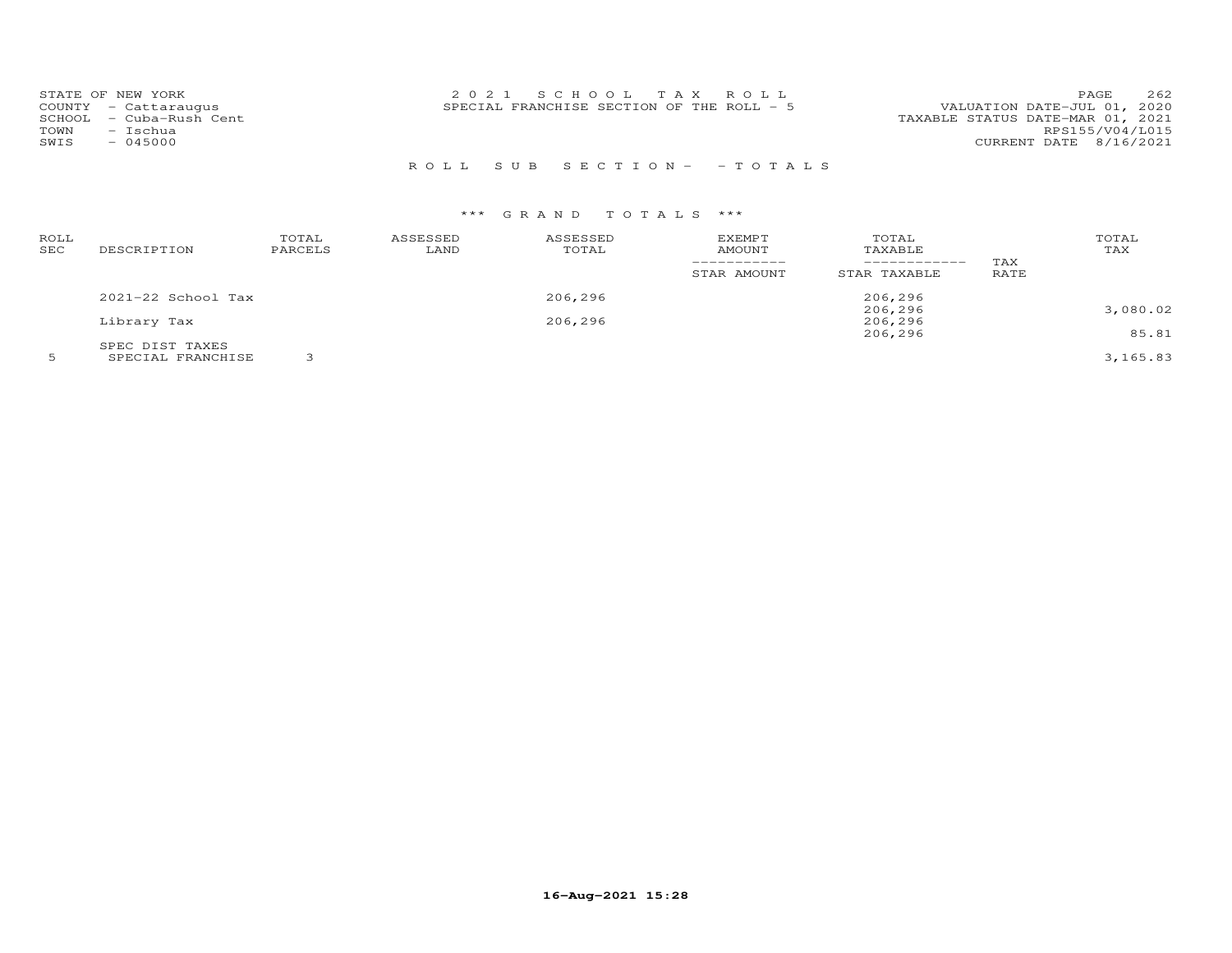| COUNTY<br>SCHOOL<br>TOWN<br>SWIS | STATE OF NEW YORK<br>- Cattaraugus<br>- Cuba-Rush Cent<br>- Ischua<br>$-045000$ |                   | 2021               | T A X<br>S C H O O L<br>SPECIAL FRANCHISE SECTION OF THE ROLL - 5 | ROLL                       |                              | 263<br>PAGE<br>VALUATION DATE-JUL 01, 2020<br>TAXABLE STATUS DATE-MAR 01, 2021<br>RPS155/V04/L015<br>CURRENT DATE 8/16/2021 |
|----------------------------------|---------------------------------------------------------------------------------|-------------------|--------------------|-------------------------------------------------------------------|----------------------------|------------------------------|-----------------------------------------------------------------------------------------------------------------------------|
|                                  |                                                                                 |                   | ROLL.              | SECTION                                                           | TOTALS                     |                              |                                                                                                                             |
|                                  |                                                                                 |                   | *** SPECIAL        | DISTRICT                                                          | SUMMARY ***                |                              |                                                                                                                             |
| CODE                             | TOTAL<br>DISTRICT NAME<br>PARCELS                                               | EXTENSION<br>TYPE | EXTENSION<br>VALUE | AD VALOREM<br>VALUE                                               | <b>EXEMPT</b><br>AMOUNT    | TAXABLE<br>VALUE             | TOTAL<br>TAX                                                                                                                |
|                                  |                                                                                 |                   |                    | NO SPECIAL DISTRICTS AT THIS LEVEL                                |                            |                              |                                                                                                                             |
|                                  |                                                                                 | * * *             | SCHOOL             | DISTRICT                                                          | SUMMARY ***                |                              |                                                                                                                             |
| CODE                             | DISTRICT NAME                                                                   | TOTAL<br>PARCELS  | ASSESSED<br>LAND   | ASSESSED<br>TOTAL                                                 | EXEMPT<br><b>AMOUNT</b>    | TOTAL<br>TAXABLE             |                                                                                                                             |
|                                  |                                                                                 |                   |                    |                                                                   | ___________<br>STAR AMOUNT | ____________<br>STAR TAXABLE | TOTAL TAX                                                                                                                   |

 $024801$   $3,165.83$ 

S U B - T O T A L(CONT) 206,296 3,165.83

T O T A L (CONT) 206,296 3,165.83

Cuba-Rush Cent 3 206,296 206,296

S U B - T O T A L 3 206,296 206,296 206,296

T O T A L 3 206,296 206,296

NO SYSTEM EXEMPTIONS AT THIS LEVEL

\*\*\* E X E M P T I O N S U M M A R Y \*\*\*

NO EXEMPTIONS AT THIS LEVEL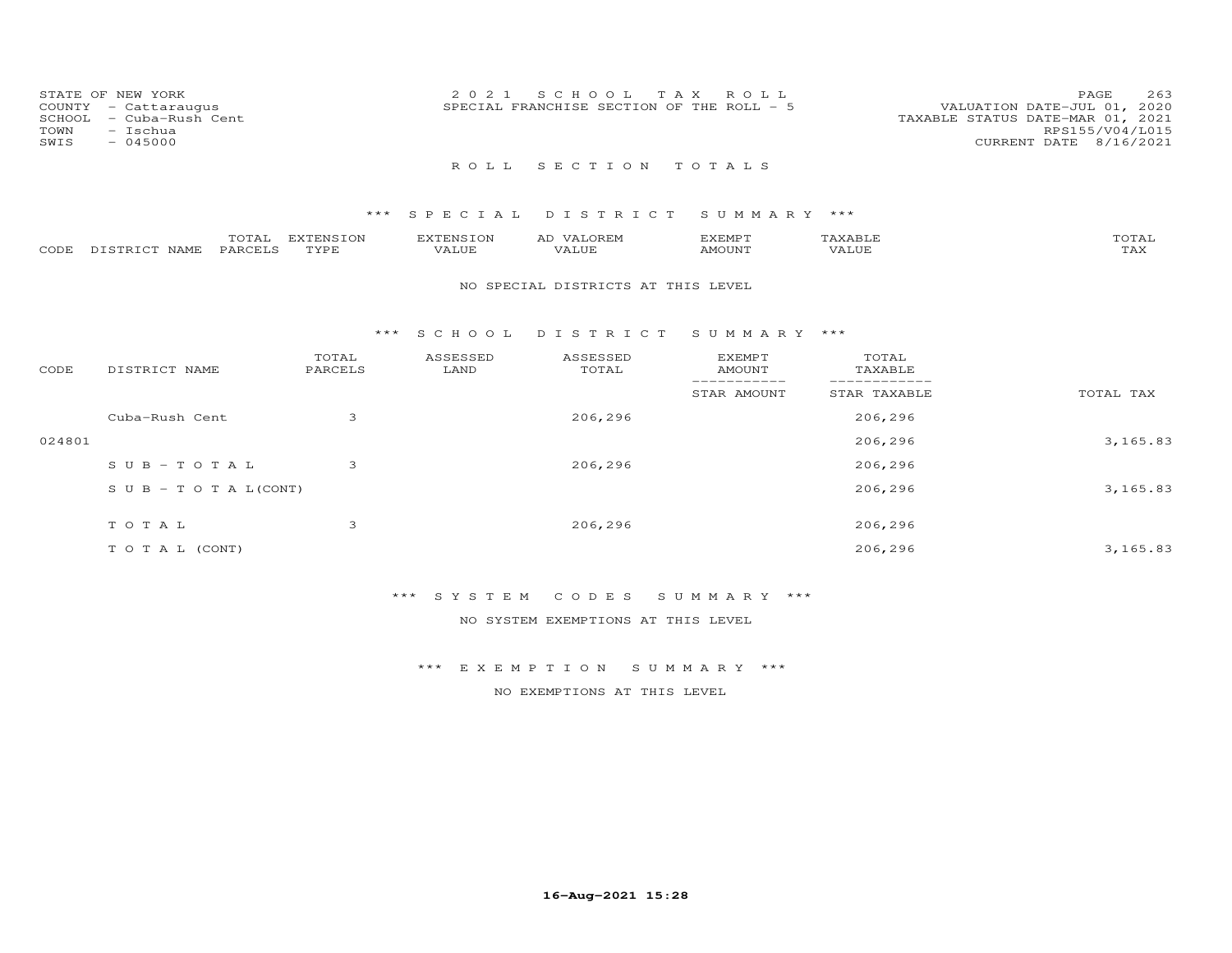| STATE OF NEW YORK<br>COUNTY - Cattaraugus<br>– Cuba-Rush Cent<br>SCHOOL<br>TOWN<br>- Ischua<br>SWIS<br>$-045000$ | 2021 SCHOOL TAX ROLL<br>SPECIAL FRANCHISE SECTION OF THE ROLL - 5 | 264<br>PAGE<br>VALUATION DATE-JUL 01, 2020<br>TAXABLE STATUS DATE-MAR 01, 2021<br>RPS155/V04/L015<br>CURRENT DATE 8/16/2021 |
|------------------------------------------------------------------------------------------------------------------|-------------------------------------------------------------------|-----------------------------------------------------------------------------------------------------------------------------|
|                                                                                                                  | ROLL SECTION TOTALS                                               |                                                                                                                             |

| ROLL<br>SEC | DESCRIPTION            | TOTAL<br>PARCELS | ASSESSED<br>LAND | ASSESSED<br>TOTAL | <b>EXEMPT</b><br>AMOUNT<br>STAR AMOUNT | TOTAL<br>TAXABLE<br>------------<br>STAR TAXABLE | TAX<br>RATE | TOTAL<br>TAX |
|-------------|------------------------|------------------|------------------|-------------------|----------------------------------------|--------------------------------------------------|-------------|--------------|
|             | $2021 - 22$ School Tax |                  |                  | 206,296           |                                        | 206,296                                          |             |              |
|             |                        |                  |                  |                   |                                        | 206,296                                          |             | 3,080.02     |
|             | Library Tax            |                  |                  | 206,296           |                                        | 206,296                                          |             |              |
|             |                        |                  |                  |                   |                                        | 206,296                                          |             | 85.81        |
|             | SPEC DIST TAXES        |                  |                  |                   |                                        |                                                  |             |              |
|             | SPECIAL FRANCHISE      |                  |                  |                   |                                        |                                                  |             | 3,165.83     |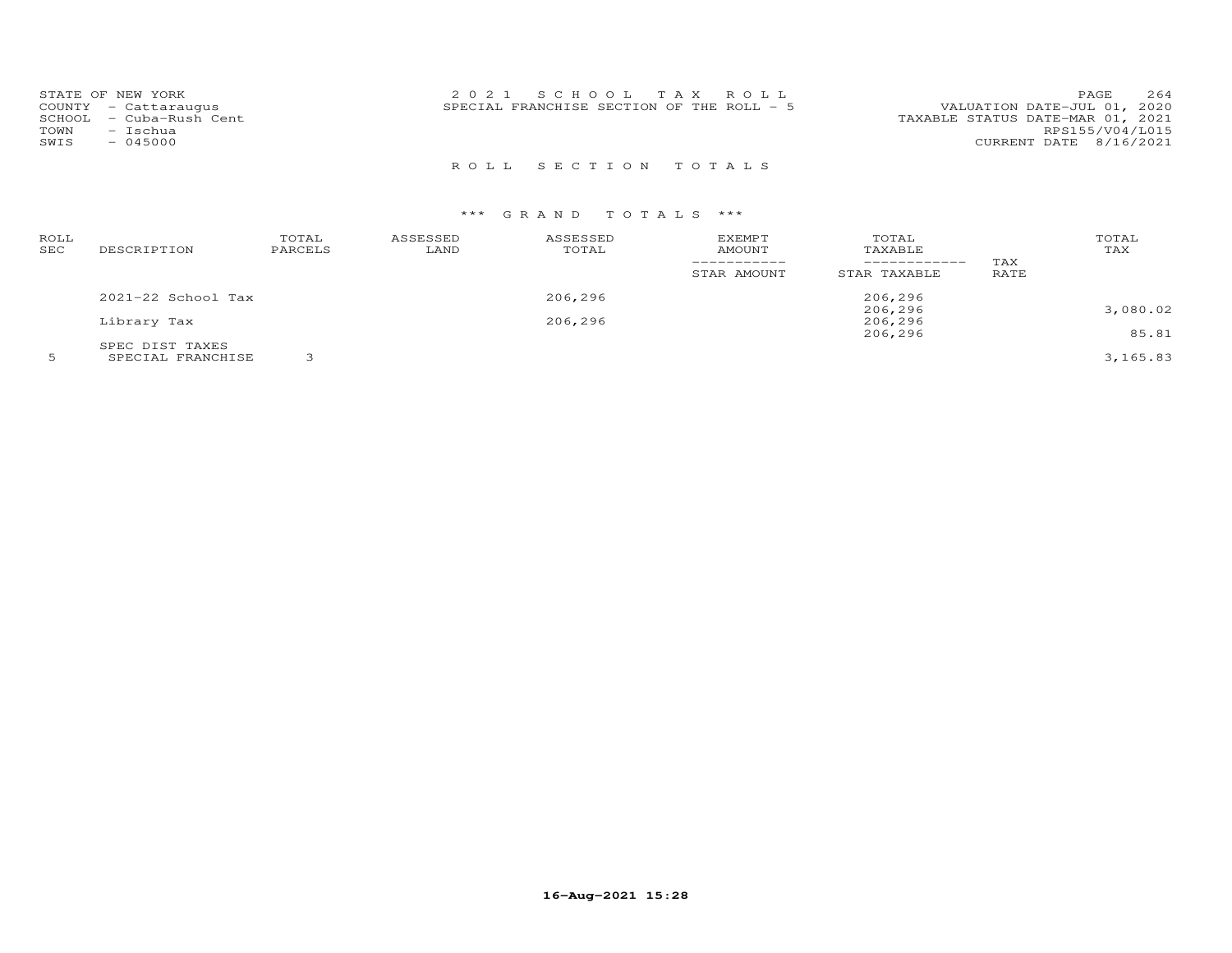| STATE OF NEW YORK<br>COUNTY<br>- Cattaraugus<br>SCHOOL<br>- Cuba-Rush Cent<br>TOWN<br>- Ischua<br>$-045000$<br>SWIS | 2 0 2 1                                                                                    | SCHOOL TAX<br>OWNERS NAME SEQUENCE | ROLL<br>UTILITY & R.R. SECTION OF THE ROLL - 6<br>UNIFORM PERCENT OF VALUE IS 085.00 | VALUATION DATE-JUL 01, 2020<br>TAXABLE STATUS DATE-MAR 01, 2021 | 265<br>PAGE                          |
|---------------------------------------------------------------------------------------------------------------------|--------------------------------------------------------------------------------------------|------------------------------------|--------------------------------------------------------------------------------------|-----------------------------------------------------------------|--------------------------------------|
| TAX MAP PARCEL NUMBER<br>CURRENT OWNERS NAME<br>CURRENT OWNERS ADDRESS<br>*************************                 | PROPERTY LOCATION & CLASS ASSESSMENT<br>SCHOOL DISTRICT<br>PARCEL SIZE/GRID COORD          | LAND<br>TOTAL                      | TAX DESCRIPTION<br>SPECIAL DISTRICTS                                                 | TAXABLE VALUE                                                   | TAX AMOUNT                           |
|                                                                                                                     | Outside Plant                                                                              |                                    |                                                                                      | ACCT 0586                                                       | 726<br>BILL                          |
| 650.000-9901-132.350/188                                                                                            | 884 Elec Dist Out                                                                          |                                    | $2021 - 22$ School Tax                                                               | 194,010                                                         | 2,896.58                             |
| Niagara Mohawk Power Corp<br>300 Erie Blyd West<br>Syracuse, NY 13202                                               | Cuba-Rush Cent 024801<br>Loc #888888<br>0.2304 Cuba/rushford<br>Elec Dist<br>ACRES<br>0.01 | $\Omega$<br>194,010                | Library Tax                                                                          | 194,010                                                         | 80.70                                |
|                                                                                                                     | FULL MARKET VALUE                                                                          | 228,247                            |                                                                                      |                                                                 |                                      |
|                                                                                                                     |                                                                                            |                                    | TOTAL TAX ---                                                                        | DATE #1<br>AMT DUE                                              | $2,977.28**$<br>09/30/21<br>2,977.28 |
|                                                                                                                     |                                                                                            |                                    |                                                                                      |                                                                 |                                      |
|                                                                                                                     | telecomunication                                                                           |                                    |                                                                                      | ACCT 0584                                                       | BILL<br>727                          |
| 650.000-0000-631.900/1881                                                                                           | 836 Telecom. eq.                                                                           |                                    | Mass Telec 47100                                                                     |                                                                 | 7,602                                |
| Verizon                                                                                                             | Cuba-Rush Cent 024801                                                                      | $\Omega$                           | 2021-22 School Tax                                                                   | 25,319                                                          | 378.01                               |
| Duff & Phelps<br>PO Box 2749<br>Addison, TX 75001                                                                   | Loc #888888<br>32.4%Cuba/rushford<br>Poles, Wire, Cable, Etc<br>ACRES<br>0.01              | 32,921                             | Library Tax                                                                          | 25,319                                                          | 10.53                                |
|                                                                                                                     | FULL MARKET VALUE                                                                          | 38,731                             |                                                                                      |                                                                 |                                      |
|                                                                                                                     |                                                                                            |                                    | TOTAL TAX ---                                                                        |                                                                 | 388.54**                             |
|                                                                                                                     |                                                                                            |                                    |                                                                                      | DATE #1<br>AMT DUE                                              | 09/30/21<br>388.54                   |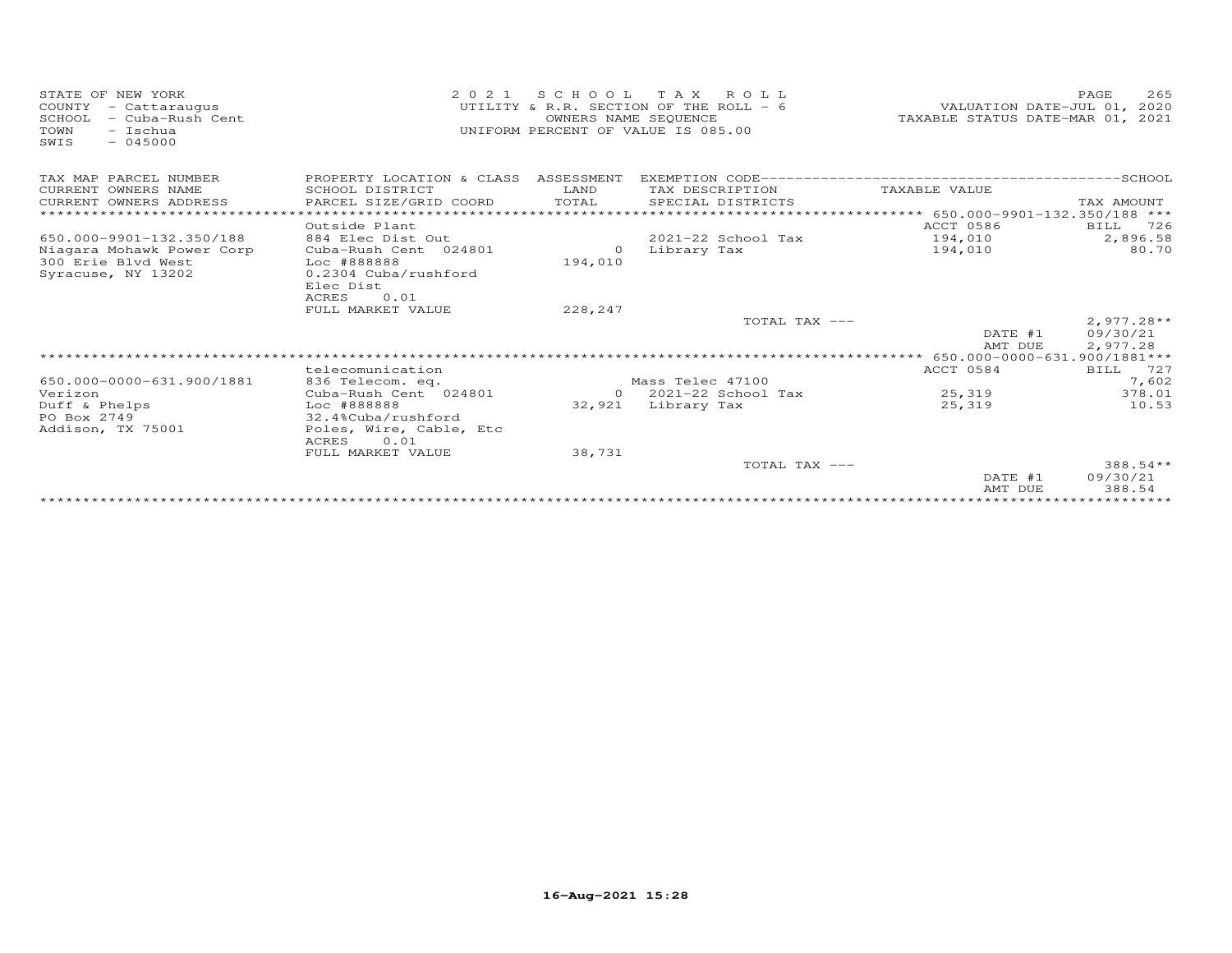| STATE OF NEW YORK<br>COUNTY - Cattaraugus<br>SCHOOL - Cuba-Rush Cent<br>TOWN<br>- Ischua<br>SWIS<br>$-045000$ | 2021 SCHOOL TAX ROLL<br>UTILITY & R.R. SECTION OF THE ROLL - 6 | 266<br>PAGE.<br>VALUATION DATE-JUL 01, 2020<br>TAXABLE STATUS DATE-MAR 01, 2021<br>RPS155/V04/L015<br>CURRENT DATE 8/16/2021 |
|---------------------------------------------------------------------------------------------------------------|----------------------------------------------------------------|------------------------------------------------------------------------------------------------------------------------------|
|                                                                                                               | ROLL SUB SECTION- - TOTALS                                     |                                                                                                                              |

|                    | TOTAL   | EXTENSION   | <b>EXTENSION</b> | VALOREM<br>AD | EXEMPT | {XABI∂ | TOTAL       |
|--------------------|---------|-------------|------------------|---------------|--------|--------|-------------|
| CODE DISTRICT NAME | PARCELS | <b>TYPE</b> | VALUE            | VALUE         | AMOUNT | VALUE  | ጥአህ<br>∡AX. |

#### NO SPECIAL DISTRICTS AT THIS LEVEL

#### \*\*\* S C H O O L D I S T R I C T S U M M A R Y \*\*\*

| CODE   | DISTRICT NAME                    | TOTAL<br>PARCELS | ASSESSED<br>LAND | ASSESSED<br>TOTAL | <b>EXEMPT</b><br>AMOUNT | TOTAL<br>TAXABLE |           |
|--------|----------------------------------|------------------|------------------|-------------------|-------------------------|------------------|-----------|
|        |                                  |                  |                  |                   | STAR AMOUNT             | STAR TAXABLE     | TOTAL TAX |
|        | Cuba-Rush Cent                   | 2                |                  | 226,931           | 7,602                   | 219,329          |           |
| 024801 |                                  |                  |                  |                   |                         | 219,329          | 3,365.82  |
|        | $SUB - TO T AL$                  | $\overline{2}$   |                  | 226,931           | 7,602                   | 219,329          |           |
|        | $S \cup B - T \cup T A L (CONT)$ |                  |                  |                   |                         | 219,329          | 3,365.82  |
|        | TOTAL                            | $\overline{2}$   |                  | 226,931           | 7,602                   | 219,329          |           |
|        | T O T A L (CONT)                 |                  |                  |                   |                         | 219,329          | 3,365.82  |

## \*\*\* S Y S T E M C O D E S S U M M A R Y \*\*\*

### NO SYSTEM EXEMPTIONS AT THIS LEVEL

| CODE  | DESCRIPTION         | TOTAL<br>PARCELS | SCHOOL         |
|-------|---------------------|------------------|----------------|
| 47100 | Mass Telec<br>TOTAL |                  | 7,602<br>7,602 |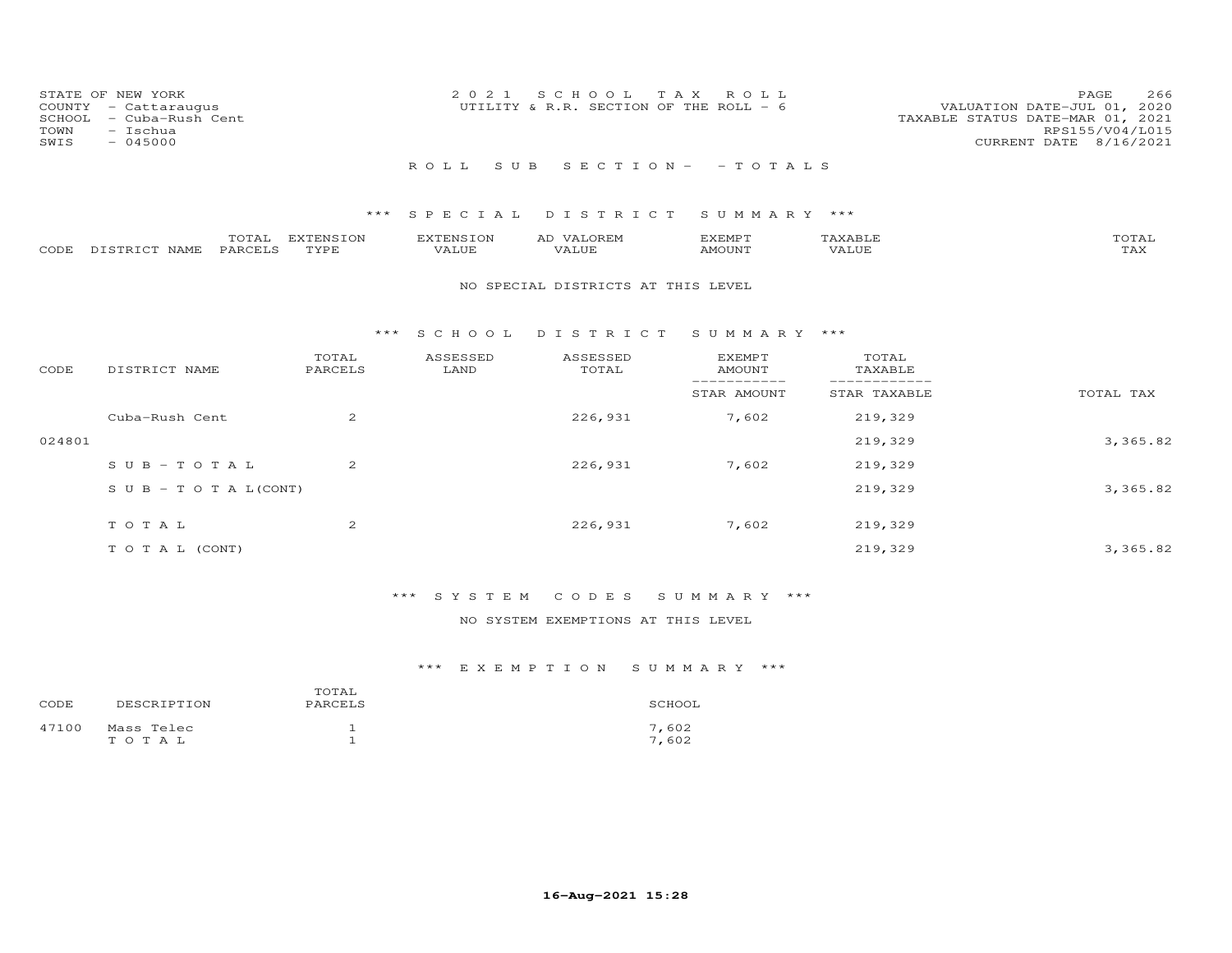| STATE OF NEW YORK          | 2021 SCHOOL TAX ROLL                    | 267<br>PAGE.                     |
|----------------------------|-----------------------------------------|----------------------------------|
| COUNTY - Cattaraugus       | UTILITY & R.R. SECTION OF THE ROLL $-6$ | VALUATION DATE-JUL 01, 2020      |
| - Cuba-Rush Cent<br>SCHOOL |                                         | TAXABLE STATUS DATE-MAR 01, 2021 |
| TOWN<br>- Ischua           |                                         | RPS155/V04/L015                  |
| SWIS<br>$-045000$          |                                         | CURRENT DATE 8/16/2021           |
|                            |                                         |                                  |

## R O L L S U B S E C T I O N - - T O T A L S

| ROLL<br>SEC | DESCRIPTION        | TOTAL<br>PARCELS | ASSESSED<br>LAND | ASSESSED<br>TOTAL | <b>EXEMPT</b><br>AMOUNT<br>STAR AMOUNT | TOTAL<br>TAXABLE<br>------------<br>STAR TAXABLE | TAX<br>RATE | TOTAL<br>TAX |
|-------------|--------------------|------------------|------------------|-------------------|----------------------------------------|--------------------------------------------------|-------------|--------------|
|             | 2021-22 School Tax |                  |                  | 226,931           | 7,602                                  | 219,329                                          |             |              |
|             |                    |                  |                  |                   |                                        | 219,329                                          |             | 3,274.59     |
|             | Library Tax        |                  |                  | 226,931           | 7,602                                  | 219,329                                          |             |              |
|             |                    |                  |                  |                   |                                        | 219,329                                          |             | 91.23        |
|             | SPEC DIST TAXES    |                  |                  |                   |                                        |                                                  |             |              |
| 6           | UTILITIES & N.C.   |                  |                  |                   |                                        |                                                  |             | 3,365.82     |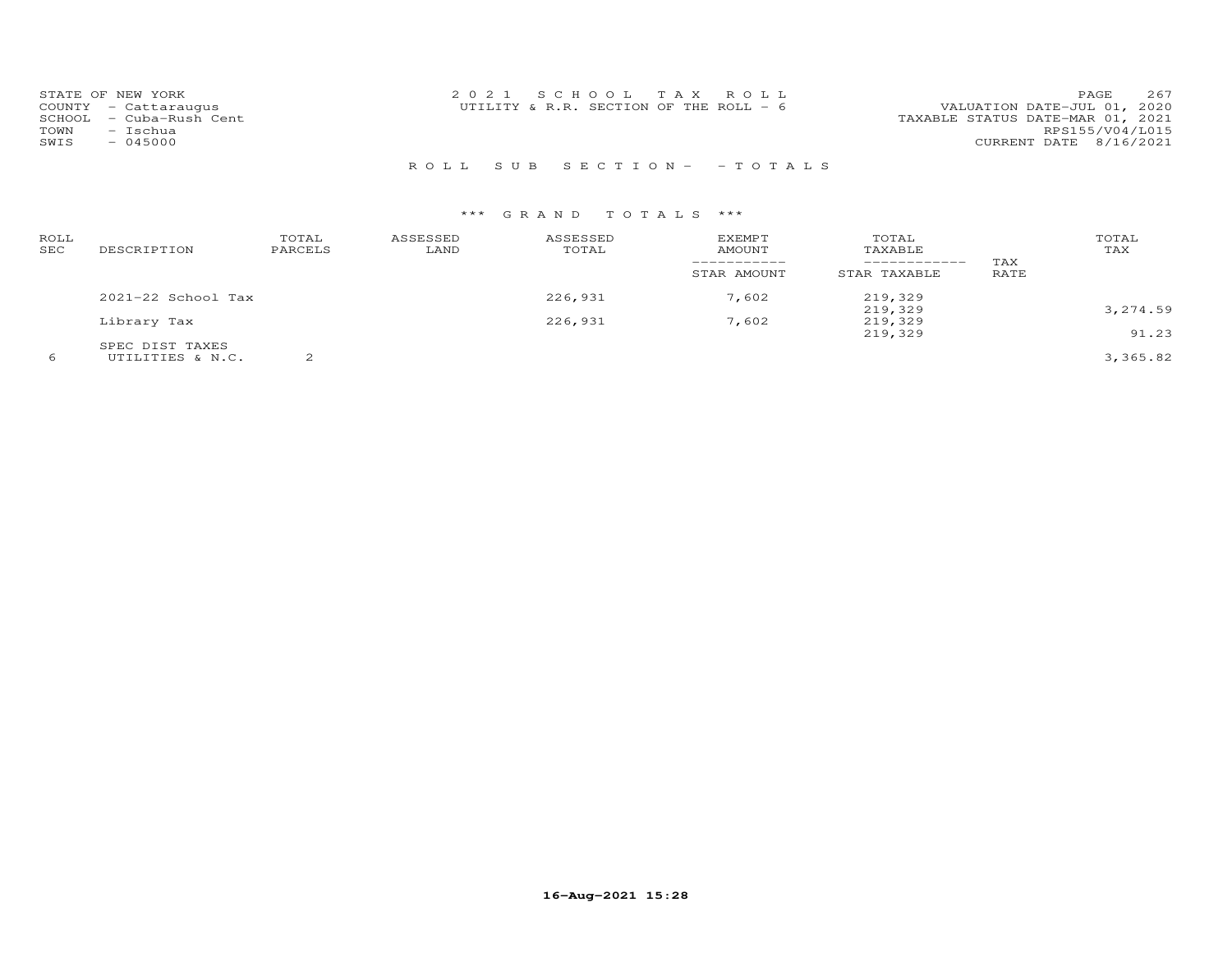| STATE OF NEW YORK<br>COUNTY - Cattaraugus<br>SCHOOL - Cuba-Rush Cent<br>TOWN<br>- Ischua<br>SWIS<br>$-045000$ | 2021 SCHOOL TAX ROLL<br>UTILITY & R.R. SECTION OF THE ROLL - $6$ | 268<br>PAGE<br>VALUATION DATE-JUL 01, 2020<br>TAXABLE STATUS DATE-MAR 01, 2021<br>RPS155/V04/L015<br>CURRENT DATE 8/16/2021 |
|---------------------------------------------------------------------------------------------------------------|------------------------------------------------------------------|-----------------------------------------------------------------------------------------------------------------------------|
|                                                                                                               | ROLL SECTION TOTALS                                              |                                                                                                                             |

|                       | TOTAL          | EXTENSION | <b>EXTENSION</b> | LOREM.<br>ΑD | EXEMPT |       | TOTAL               |
|-----------------------|----------------|-----------|------------------|--------------|--------|-------|---------------------|
| CODE DISTRICT<br>NAME | <b>PARCELS</b> | TYPE      | VALUE            | VALUE        | AMOUNT | VALUE | $m \times r$<br>LAA |

#### NO SPECIAL DISTRICTS AT THIS LEVEL

#### \*\*\* S C H O O L D I S T R I C T S U M M A R Y \*\*\*

| CODE   | DISTRICT NAME                    | TOTAL<br>PARCELS | ASSESSED<br>LAND | ASSESSED<br>TOTAL | <b>EXEMPT</b><br>AMOUNT | TOTAL<br>TAXABLE |           |
|--------|----------------------------------|------------------|------------------|-------------------|-------------------------|------------------|-----------|
|        |                                  |                  |                  |                   | STAR AMOUNT             | STAR TAXABLE     | TOTAL TAX |
|        | Cuba-Rush Cent                   | 2                |                  | 226,931           | 7,602                   | 219,329          |           |
| 024801 |                                  |                  |                  |                   |                         | 219,329          | 3,365.82  |
|        | $SUB - TO TAL$                   | 2                |                  | 226,931           | 7,602                   | 219,329          |           |
|        | $S \cup B - T \cup T A L (CONT)$ |                  |                  |                   |                         | 219,329          | 3,365.82  |
|        | TOTAL                            | 2                |                  | 226,931           | 7,602                   | 219,329          |           |
|        | T O T A L (CONT)                 |                  |                  |                   |                         | 219,329          | 3,365.82  |

### \*\*\* S Y S T E M C O D E S S U M M A R Y \*\*\*

### NO SYSTEM EXEMPTIONS AT THIS LEVEL

| CODE  | DESCRIPTION         | TOTAL<br>PARCELS | SCHOOL         |
|-------|---------------------|------------------|----------------|
| 47100 | Mass Telec<br>TOTAL |                  | 7,602<br>7.602 |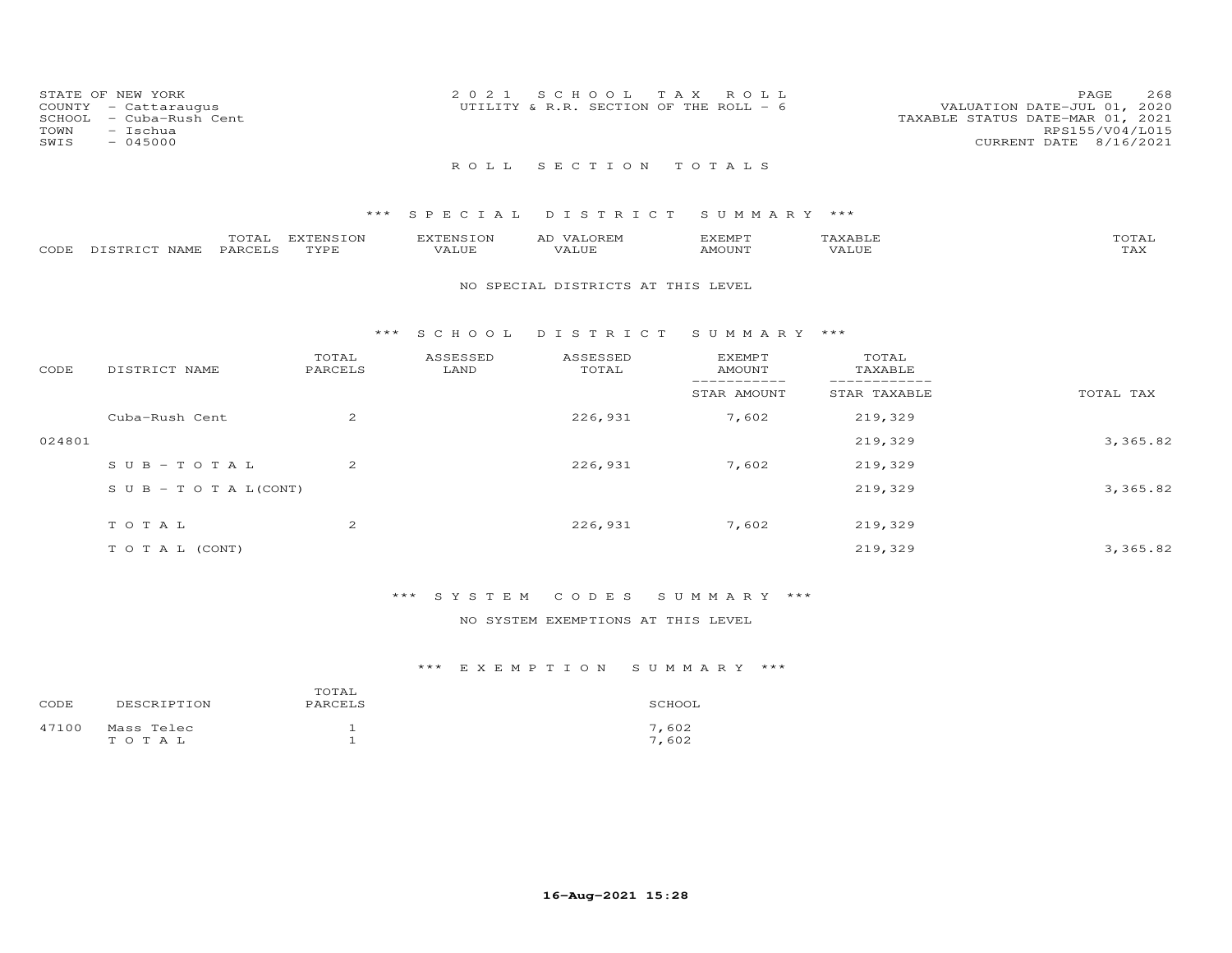| STATE OF NEW YORK          | 2021 SCHOOL TAX ROLL                   | 269<br>PAGE                      |
|----------------------------|----------------------------------------|----------------------------------|
| COUNTY - Cattaraugus       | UTILITY & R.R. SECTION OF THE ROLL - 6 | VALUATION DATE-JUL 01, 2020      |
| - Cuba-Rush Cent<br>SCHOOL |                                        | TAXABLE STATUS DATE-MAR 01, 2021 |
| TOWN<br>- Ischua           |                                        | RPS155/V04/L015                  |
| $-045000$<br>SWIS          |                                        | CURRENT DATE 8/16/2021           |
|                            |                                        |                                  |

R O L L S E C T I O N T O T A L S

| ROLL<br>SEC | DESCRIPTION        | TOTAL<br>PARCELS | ASSESSED<br>LAND | ASSESSED<br>TOTAL | <b>EXEMPT</b><br>AMOUNT<br>STAR AMOUNT | TOTAL<br>TAXABLE<br>------------<br>STAR TAXABLE | TAX<br>RATE | TOTAL<br>TAX |
|-------------|--------------------|------------------|------------------|-------------------|----------------------------------------|--------------------------------------------------|-------------|--------------|
|             | 2021-22 School Tax |                  |                  | 226,931           | 7,602                                  | 219,329                                          |             |              |
|             |                    |                  |                  |                   |                                        | 219,329                                          |             | 3,274.59     |
|             | Library Tax        |                  |                  | 226,931           | 7,602                                  | 219,329                                          |             |              |
|             |                    |                  |                  |                   |                                        | 219,329                                          |             | 91.23        |
|             | SPEC DIST TAXES    |                  |                  |                   |                                        |                                                  |             |              |
|             | UTILITIES & N.C.   |                  |                  |                   |                                        |                                                  |             | 3,365.82     |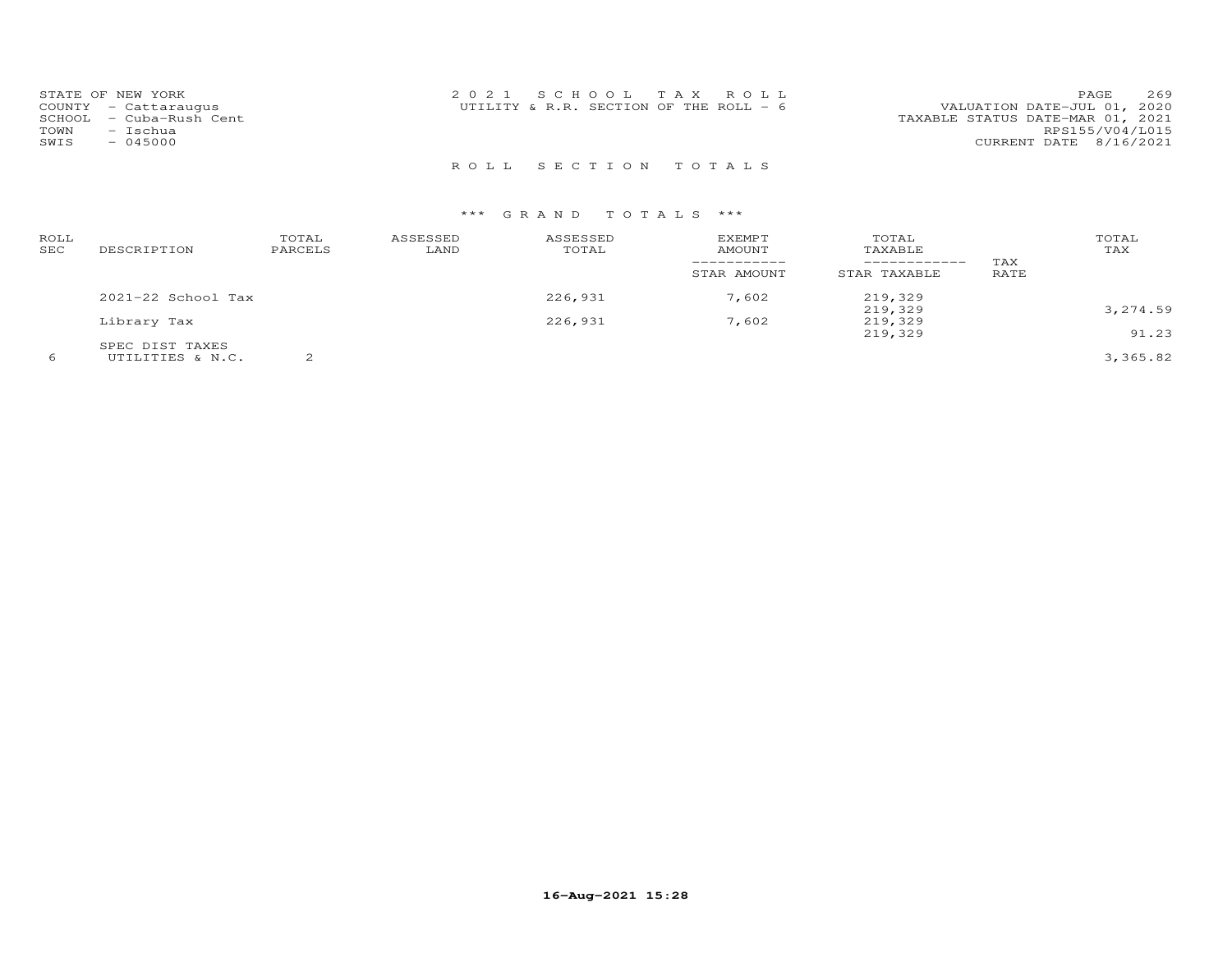| STATE OF NEW YORK<br>COUNTY - Cattaraugus<br>SCHOOL - Cuba-Rush Cent<br>TOWN<br>$-$ Ischua<br>SWIS<br>$-045000$                                       |                                                                                   |         | 2021 SCHOOL TAX ROLL<br>WHOLLY EXEMPT SECTION OF THE ROLL - 8<br>OWNERS NAME SEQUENCE<br>UNIFORM PERCENT OF VALUE IS 085.00 | VALUATION DATE-JUL 01, 2020<br>TAXABLE STATUS DATE-MAR 01, 2021 | PAGE<br>270   |
|-------------------------------------------------------------------------------------------------------------------------------------------------------|-----------------------------------------------------------------------------------|---------|-----------------------------------------------------------------------------------------------------------------------------|-----------------------------------------------------------------|---------------|
| TAX MAP PARCEL NUMBER<br>CURRENT OWNERS NAME                                                                                                          | SCHOOL DISTRICT                                                                   | LAND    | TAX DESCRIPTION                                                                                                             | TAXABLE VALUE                                                   |               |
| CURRENT OWNERS ADDRESS                                                                                                                                | PARCEL SIZE/GRID COORD                                                            | TOTAL   | SPECIAL DISTRICTS                                                                                                           |                                                                 | TAX AMOUNT    |
|                                                                                                                                                       |                                                                                   |         |                                                                                                                             |                                                                 |               |
|                                                                                                                                                       | Abbott Rd                                                                         |         |                                                                                                                             | ACCT 5011                                                       |               |
| $59.004 - 2 - 13$                                                                                                                                     |                                                                                   |         |                                                                                                                             |                                                                 | 7,700<br>0.00 |
| Abbotts Cemetery<br>Ischua, NY 14743                                                                                                                  |                                                                                   |         |                                                                                                                             | $0.00$<br>$0.00$                                                | 0.00          |
|                                                                                                                                                       | FRNT 220.00 DPTH 145.00<br>EAST-1220213 NRTH-0822577<br>DEED BOOK 184<br>PG-00140 |         |                                                                                                                             |                                                                 |               |
|                                                                                                                                                       | FULL MARKET VALUE                                                                 | 9,059   |                                                                                                                             |                                                                 |               |
|                                                                                                                                                       |                                                                                   |         | TOTAL TAX ---                                                                                                               |                                                                 | $0.00**$      |
|                                                                                                                                                       |                                                                                   |         |                                                                                                                             |                                                                 |               |
|                                                                                                                                                       | West Shore Rd                                                                     |         |                                                                                                                             | ACCT 0785                                                       | 600           |
| $68.002 - 2 - 9.3$<br>Bristol Family Burying Ground Cuba-Rush Cent 024801                                                                             | 695 Cemetery                                                                      |         | CEMETERY 27350<br>$600$ $2021-22$ School Tax                                                                                | 0.00                                                            | 0.00          |
| Ischua, NY 14746                                                                                                                                      | 05 03 03                                                                          |         | 600 Library Tax                                                                                                             | 0.00                                                            | 0.00          |
|                                                                                                                                                       | FRNT 60.00 DPTH 40.00<br>EAST-1222034 NRTH-0809230                                |         |                                                                                                                             |                                                                 |               |
|                                                                                                                                                       | FULL MARKET VALUE                                                                 | 706     |                                                                                                                             |                                                                 |               |
|                                                                                                                                                       |                                                                                   |         | TOTAL TAX ---                                                                                                               |                                                                 | $0.00**$      |
|                                                                                                                                                       | Reservation                                                                       |         |                                                                                                                             | ACCT 0105                                                       |               |
| $68.002 - 2 - 28.76$                                                                                                                                  |                                                                                   |         | INDIAN-RES 14300                                                                                                            |                                                                 | 225,000       |
| Jackson Keri J                                                                                                                                        | 210 1 Family Res<br>Cuba-Rush Cent 024801                                         |         | 0 $2021 - 22$ School Tax $0.00$                                                                                             |                                                                 | 0.00          |
| 1290 Seneca Rd                                                                                                                                        | 00 00 00                                                                          |         | 225,000 Library Tax                                                                                                         | 0.00                                                            | 0.00          |
| Lawtons, NY 14091                                                                                                                                     | EAST-1221650 NRTH-0813047<br>DEED BOOK 25034 PG-2001                              |         |                                                                                                                             |                                                                 |               |
|                                                                                                                                                       | FULL MARKET VALUE                                                                 | 264,706 |                                                                                                                             |                                                                 |               |
|                                                                                                                                                       |                                                                                   |         | TOTAL TAX ---                                                                                                               |                                                                 | $0.00**$      |
|                                                                                                                                                       | West Shore Rd                                                                     |         |                                                                                                                             | <b>ACCT 5000</b>                                                |               |
| 68.002-2-28                                                                                                                                           | 093 Indian resrv                                                                  |         | INDIAN-RES 14300                                                                                                            |                                                                 | 535,800       |
| Oil Spring Reservation                                                                                                                                | 693 Indian resrv<br>Cuba-Rush Cent 024801 166,500 2021-22 School Tax              |         |                                                                                                                             |                                                                 | 0.00          |
| Salamanca, NY 14779                                                                                                                                   | Reservation<br>ACRES 233.53                                                       |         | 535,800 Library Tax                                                                                                         | $0.00$<br>$0.00$                                                | 0.00          |
|                                                                                                                                                       | EAST-1221528 NRTH-0813164                                                         |         |                                                                                                                             |                                                                 |               |
|                                                                                                                                                       | FULL MARKET VALUE                                                                 | 630,353 |                                                                                                                             |                                                                 | $0.00**$      |
|                                                                                                                                                       |                                                                                   |         | TOTAL TAX ---                                                                                                               |                                                                 |               |
|                                                                                                                                                       | West Shore Rd                                                                     |         |                                                                                                                             | ACCT 0949                                                       |               |
|                                                                                                                                                       |                                                                                   |         |                                                                                                                             |                                                                 | 8,000         |
|                                                                                                                                                       |                                                                                   |         |                                                                                                                             |                                                                 | 0.00          |
| west short M<br>3100 MYS OWNED 12100<br>People of the State of New Yor Cuba-Rush Cent 024801 8,000 2021-22 School Tax 0.00<br>8.000 1.ibrary Tax 0.00 |                                                                                   |         |                                                                                                                             |                                                                 | 0.00          |
|                                                                                                                                                       | ACRES 6.98<br>EAST-0057407 NRTH-0087639<br>DEED BOOK 00951 PG-00738               |         |                                                                                                                             |                                                                 |               |
|                                                                                                                                                       | FULL MARKET VALUE                                                                 | 9,412   |                                                                                                                             |                                                                 |               |
|                                                                                                                                                       |                                                                                   |         | TOTAL TAX ---                                                                                                               |                                                                 | $0.00**$      |
|                                                                                                                                                       |                                                                                   |         |                                                                                                                             |                                                                 |               |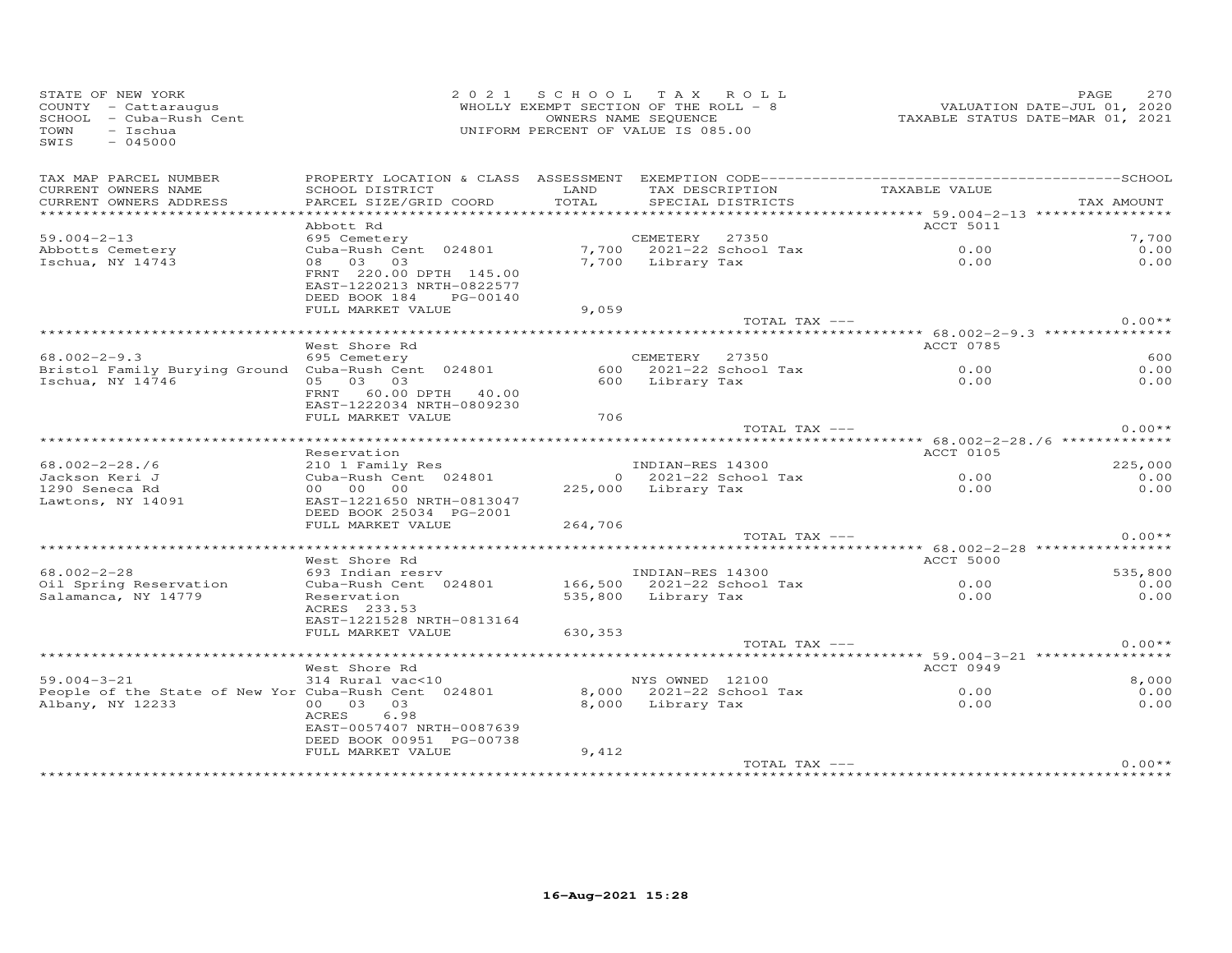| STATE OF NEW YORK<br>COUNTY - Cattaraugus<br>SCHOOL - Cuba-Rush Cent<br>TOWN<br>- Ischua<br>SWIS<br>$-045000$                                                                                                                                                                                                                                                                                                                                       |                                                                                                    |          | 2021 SCHOOL TAX ROLL<br>UNIFORM PERCENT OF VALUE IS 085.00       | 2 0 2 1 S C H O O L T A X R O L L<br>WHOLLY EXEMPT SECTION OF THE ROLL - 8 WALUATION DATE-JUL 01, 2020<br>NHOLLY EXEMPT SECTION OF THE ROLL - 8<br>TAXABLE STATUS DATE-MAR 01, 2021 |              |
|-----------------------------------------------------------------------------------------------------------------------------------------------------------------------------------------------------------------------------------------------------------------------------------------------------------------------------------------------------------------------------------------------------------------------------------------------------|----------------------------------------------------------------------------------------------------|----------|------------------------------------------------------------------|-------------------------------------------------------------------------------------------------------------------------------------------------------------------------------------|--------------|
| TAX MAP PARCEL NUMBER<br>CURRENT OWNERS NAME<br>CURRENT OWNERS ADDRESS                                                                                                                                                                                                                                                                                                                                                                              |                                                                                                    |          | TAX DESCRIPTION TAXABLE VALUE<br>SPECIAL DISTRICTS TAXABLE VALUE |                                                                                                                                                                                     | TAX AMOUNT   |
|                                                                                                                                                                                                                                                                                                                                                                                                                                                     | COT-210 Cuba Lake-Resv                                                                             |          |                                                                  |                                                                                                                                                                                     |              |
| 68.002-2-28./2                                                                                                                                                                                                                                                                                                                                                                                                                                      |                                                                                                    |          |                                                                  |                                                                                                                                                                                     | 171,000      |
| Seneca Nation of Indians<br>Main Office<br>Jimersontown Rd<br>Salamanca, NY 14779                                                                                                                                                                                                                                                                                                                                                                   |                                                                                                    |          |                                                                  |                                                                                                                                                                                     | 0.00<br>0.00 |
|                                                                                                                                                                                                                                                                                                                                                                                                                                                     | transferred 10/29/04<br>EAST-1221650 NRTH-0813047<br>DEED BOOK 00926 PG-00432<br>FULL MARKET VALUE | 201,176  |                                                                  |                                                                                                                                                                                     |              |
|                                                                                                                                                                                                                                                                                                                                                                                                                                                     |                                                                                                    |          | TOTAL TAX ---                                                    |                                                                                                                                                                                     | $0.00**$     |
|                                                                                                                                                                                                                                                                                                                                                                                                                                                     |                                                                                                    |          |                                                                  |                                                                                                                                                                                     |              |
|                                                                                                                                                                                                                                                                                                                                                                                                                                                     |                                                                                                    |          |                                                                  |                                                                                                                                                                                     | 100,500      |
|                                                                                                                                                                                                                                                                                                                                                                                                                                                     |                                                                                                    |          |                                                                  |                                                                                                                                                                                     | 0.00         |
|                                                                                                                                                                                                                                                                                                                                                                                                                                                     |                                                                                                    |          |                                                                  |                                                                                                                                                                                     | 0.00         |
|                                                                                                                                                                                                                                                                                                                                                                                                                                                     |                                                                                                    |          |                                                                  |                                                                                                                                                                                     |              |
|                                                                                                                                                                                                                                                                                                                                                                                                                                                     |                                                                                                    |          |                                                                  |                                                                                                                                                                                     |              |
|                                                                                                                                                                                                                                                                                                                                                                                                                                                     | FULL MARKET VALUE                                                                                  | 118,235  |                                                                  |                                                                                                                                                                                     |              |
|                                                                                                                                                                                                                                                                                                                                                                                                                                                     |                                                                                                    |          | TOTAL TAX ---                                                    |                                                                                                                                                                                     | $0.00**$     |
|                                                                                                                                                                                                                                                                                                                                                                                                                                                     |                                                                                                    |          |                                                                  | ACCT 0117                                                                                                                                                                           |              |
|                                                                                                                                                                                                                                                                                                                                                                                                                                                     |                                                                                                    |          |                                                                  |                                                                                                                                                                                     | 167,000      |
|                                                                                                                                                                                                                                                                                                                                                                                                                                                     |                                                                                                    |          |                                                                  | $0.00$<br>$0.00$                                                                                                                                                                    | 0.00         |
|                                                                                                                                                                                                                                                                                                                                                                                                                                                     |                                                                                                    |          |                                                                  |                                                                                                                                                                                     | 0.00         |
| $\begin{array}{lllllllllll} 68.002-2-28./7 & \text{Coul-205 Coul-24801} & \text{INDIAN-RES 14300} \\ \text{Sence Aation of Indians} & \text{Cuba-Rush Cent} & 024801 & 0 & 2021-22 \text{ School Tax} \\ \text{Main Office} & 00 & 03 & 03 & 167,000 & \text{Library Tax} \\ \text{Jimersontown Rd} & \text{Transfercel} & 10/29/04 & & \\ \text{Salamanca, NY 14779} & \text{EARFID ROK} & \text{M0993} & \text{DC OCOSE}$                         | 00 03 03<br>Transferred 10/29/04<br>EAST-1221650 NRTH-0813047<br>DEED BOOK 00993 PG-00995          |          |                                                                  |                                                                                                                                                                                     |              |
|                                                                                                                                                                                                                                                                                                                                                                                                                                                     | FULL MARKET VALUE                                                                                  | 196, 471 |                                                                  |                                                                                                                                                                                     |              |
|                                                                                                                                                                                                                                                                                                                                                                                                                                                     |                                                                                                    |          | TOTAL TAX ---                                                    |                                                                                                                                                                                     | $0.00**$     |
|                                                                                                                                                                                                                                                                                                                                                                                                                                                     |                                                                                                    |          |                                                                  |                                                                                                                                                                                     |              |
|                                                                                                                                                                                                                                                                                                                                                                                                                                                     |                                                                                                    |          |                                                                  |                                                                                                                                                                                     | 109,500      |
|                                                                                                                                                                                                                                                                                                                                                                                                                                                     |                                                                                                    |          |                                                                  |                                                                                                                                                                                     | 0.00         |
|                                                                                                                                                                                                                                                                                                                                                                                                                                                     |                                                                                                    |          |                                                                  |                                                                                                                                                                                     | 0.00         |
| Seneca Nation of Indian<br>Main Office<br>Jimersontown Rd Transferred 10/28/04<br>Salamanca, NY 14779 EAST-1221650 NRTH-0813047<br>FIILL MARKET VALUE                                                                                                                                                                                                                                                                                               | FULL MARKET VALUE                                                                                  |          |                                                                  |                                                                                                                                                                                     |              |
|                                                                                                                                                                                                                                                                                                                                                                                                                                                     |                                                                                                    | 128,824  | TOTAL TAX ---                                                    |                                                                                                                                                                                     | $0.00**$     |
|                                                                                                                                                                                                                                                                                                                                                                                                                                                     |                                                                                                    |          |                                                                  |                                                                                                                                                                                     |              |
|                                                                                                                                                                                                                                                                                                                                                                                                                                                     |                                                                                                    |          |                                                                  | ACCT 0266                                                                                                                                                                           |              |
|                                                                                                                                                                                                                                                                                                                                                                                                                                                     |                                                                                                    |          |                                                                  |                                                                                                                                                                                     | 104,500      |
|                                                                                                                                                                                                                                                                                                                                                                                                                                                     |                                                                                                    |          |                                                                  | $0.00$<br>$0.00$                                                                                                                                                                    | 0.00         |
|                                                                                                                                                                                                                                                                                                                                                                                                                                                     |                                                                                                    |          |                                                                  |                                                                                                                                                                                     | 0.00         |
|                                                                                                                                                                                                                                                                                                                                                                                                                                                     |                                                                                                    |          |                                                                  |                                                                                                                                                                                     |              |
| $\begin{tabular}{lllllllllllll} 68.002-2-28./14 & \text{COT}-208 \text{ Cuba Lake-Resv} & \text{INDIAN-RES 14300} \\ & 260 \text{ seasonal res} & \text{Cuba-Rush Cent} & 024801 & 0 & 2021-22 \text{ School Tax} \\ \text{Main of Indians} & \text{Cuba-Rush Cent} & 024801 & 0 & 2021-22 \text{ School Tax} \\ \text{Main of Indians} & 0 & 0 & 30 & 30 & \text{Library Tax} \\ \text{Jimersontown Rd} & \text{Transferred 10/29/04 & \text{EAST$ |                                                                                                    |          |                                                                  |                                                                                                                                                                                     |              |
|                                                                                                                                                                                                                                                                                                                                                                                                                                                     |                                                                                                    |          | TOTAL TAX ---                                                    |                                                                                                                                                                                     | $0.00**$     |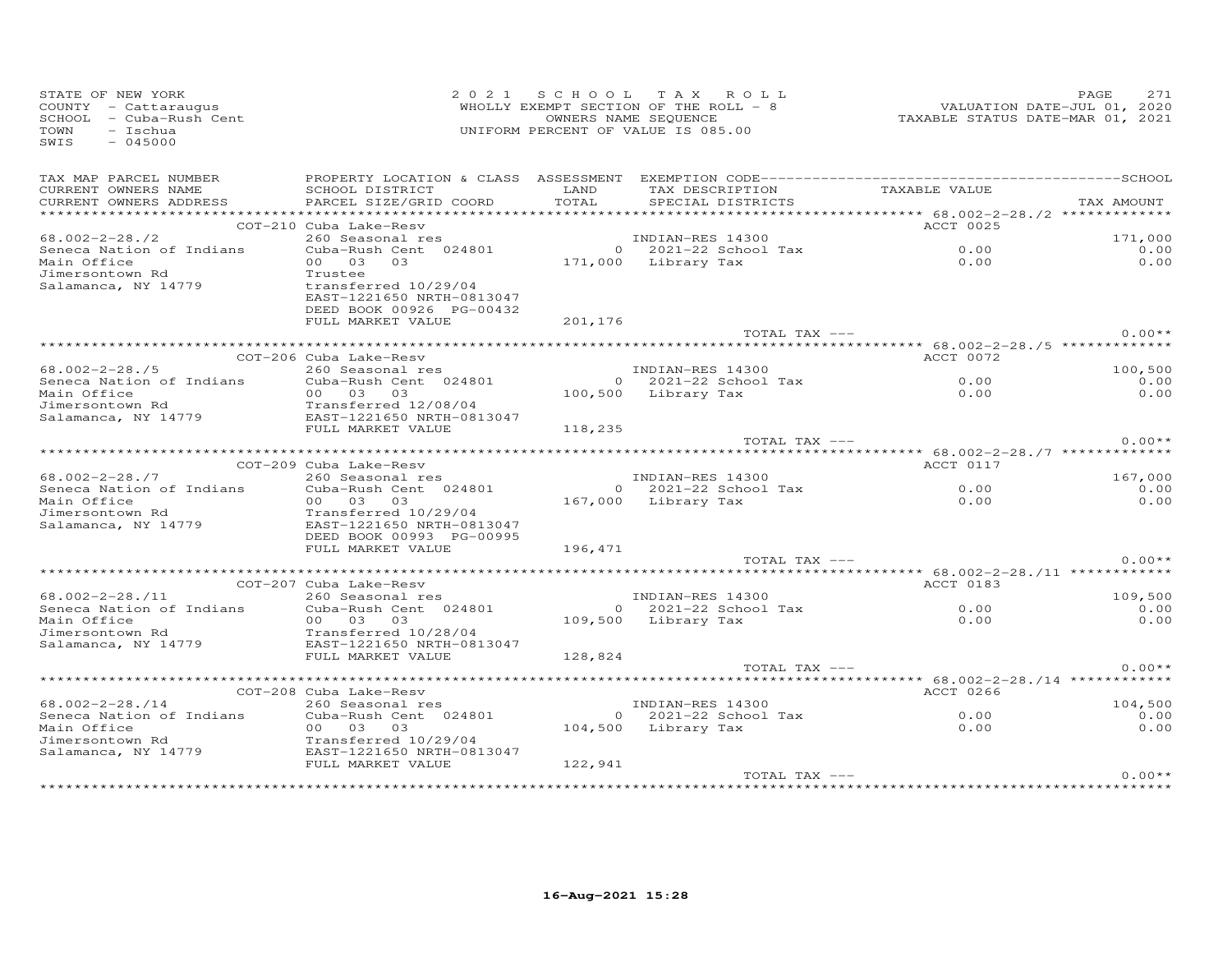| STATE OF NEW YORK<br>COUNTY - Cattaraugus                          | 2021 SCHOOL TAX ROLL<br>WHOLLY EXEMPT SECTION OF THE ROLL - 8                                                     |                                                            |                     | PAGE<br>VALUATION DATE-JUL 01, 2020<br>TAXABLE STATUS DATE-MAR 01, 2021 |                       |  |               |
|--------------------------------------------------------------------|-------------------------------------------------------------------------------------------------------------------|------------------------------------------------------------|---------------------|-------------------------------------------------------------------------|-----------------------|--|---------------|
| SCHOOL - Cuba-Rush Cent<br>$-$ Ischua<br>TOWN<br>$-045000$<br>SWIS |                                                                                                                   | OWNERS NAME SEQUENCE<br>UNIFORM PERCENT OF VALUE IS 085.00 |                     |                                                                         |                       |  |               |
| TAX MAP PARCEL NUMBER                                              |                                                                                                                   |                                                            |                     |                                                                         |                       |  |               |
| CURRENT OWNERS NAME<br>CURRENT OWNERS ADDRESS                      | SCHOOL DISTRICT<br>PARCEL SIZE/GRID COORD                                                                         | LAND<br>TOTAL                                              | TAX DESCRIPTION     | SPECIAL DISTRICTS                                                       | TAXABLE VALUE         |  | TAX AMOUNT    |
|                                                                    | COT-211 Cuba Lake-Resv                                                                                            |                                                            |                     |                                                                         | ACCT 0422             |  |               |
| $68.002 - 2 - 28.19$                                               | 260 Seasonal res                                                                                                  |                                                            | INDIAN-RES 14300    |                                                                         |                       |  | 205,500       |
| Seneca Nation of Indians                                           | Cuba-Rush Cent 024801                                                                                             |                                                            |                     | $0$ 2021-22 School Tax                                                  | 0.00                  |  | 0.00          |
| Main Office                                                        | $-03$<br>$-03$<br>00 <sub>o</sub>                                                                                 |                                                            | 205,500 Library Tax |                                                                         | 0.00                  |  | 0.00          |
| Jimersontown Rd<br>Salamanca, NY 14779                             | Transferred 10/29/04<br>EAST-1221650 NRTH-0813047<br>DEED BOOK 1004 PG-117                                        |                                                            |                     |                                                                         |                       |  |               |
|                                                                    | FULL MARKET VALUE                                                                                                 | 241,765                                                    |                     |                                                                         |                       |  |               |
|                                                                    |                                                                                                                   |                                                            |                     | TOTAL TAX ---                                                           |                       |  | $0.00**$      |
|                                                                    | 5955 Ingalls Rd                                                                                                   |                                                            |                     |                                                                         | ACCT 0971             |  |               |
| $59.004 - 2 - 9.1$                                                 | 695 Cemetery                                                                                                      |                                                            | CEMETERY 27350      |                                                                         |                       |  | 3,000         |
| Shaffer Carol                                                      | Cuba-Rush Cent 024801                                                                                             |                                                            |                     | 3,000 2021-22 School Tax                                                | 0.00                  |  | 0.00          |
| 8645 Spring Valley Rd<br>Friendship, NY 14739                      | 08 03 03<br>FRNT 175.00 DPTH 100.00<br>EAST-1220190 NRTH-0822728<br>DEED BOOK 19270 PG-80021                      | 3,000                                                      | Library Tax         |                                                                         | 0.00                  |  | 0.00          |
|                                                                    | FULL MARKET VALUE                                                                                                 | 3,529                                                      |                     |                                                                         |                       |  |               |
|                                                                    |                                                                                                                   |                                                            |                     | TOTAL TAX ---                                                           |                       |  | $0.00**$      |
|                                                                    | Abbott Rd                                                                                                         |                                                            |                     |                                                                         | <b>ACCT 5009</b>      |  |               |
| $59.004 - 2 - 15$                                                  | 620 Religious                                                                                                     |                                                            | RELIGIOUS 25110     |                                                                         |                       |  | 55,000        |
| Union Cemetery                                                     | Cuba-Rush Cent 024801                                                                                             |                                                            |                     | 2,500 2021-22 School Tax                                                | 0.00                  |  | 0.00          |
|                                                                    | 08 03 03<br>FRNT 99.00 DPTH 108.00<br>EAST-1220340 NRTH-0822415<br>FULL MARKET VALUE                              | 64,706                                                     | 55,000 Library Tax  |                                                                         | 0.00                  |  | 0.00          |
|                                                                    |                                                                                                                   |                                                            |                     | TOTAL TAX ---                                                           |                       |  | $0.00**$      |
|                                                                    |                                                                                                                   |                                                            |                     |                                                                         | ****** 59.003-1-22 ** |  | ************  |
|                                                                    | Yankee Rd                                                                                                         |                                                            |                     |                                                                         | ACCT 5013             |  |               |
| $59.003 - 1 - 22$<br>Wilson Cemetery                               | 695 Cemetery                                                                                                      |                                                            | CEMETERY 27350      | 3,300 2021-22 School Tax                                                | 0.00                  |  | 3,300<br>0.00 |
| Ischua, NY 14743                                                   | Cuba-Rush Cent 024801<br>31 03 03<br>FRNT 130.00 DPTH 210.00<br><b>ACRES</b><br>0.33<br>EAST-1208723 NRTH-0819782 |                                                            | 3,300 Library Tax   |                                                                         | 0.00                  |  | 0.00          |
|                                                                    | FULL MARKET VALUE                                                                                                 | 3,882                                                      |                     |                                                                         |                       |  |               |
|                                                                    |                                                                                                                   |                                                            |                     | TOTAL TAX ---                                                           |                       |  | $0.00**$      |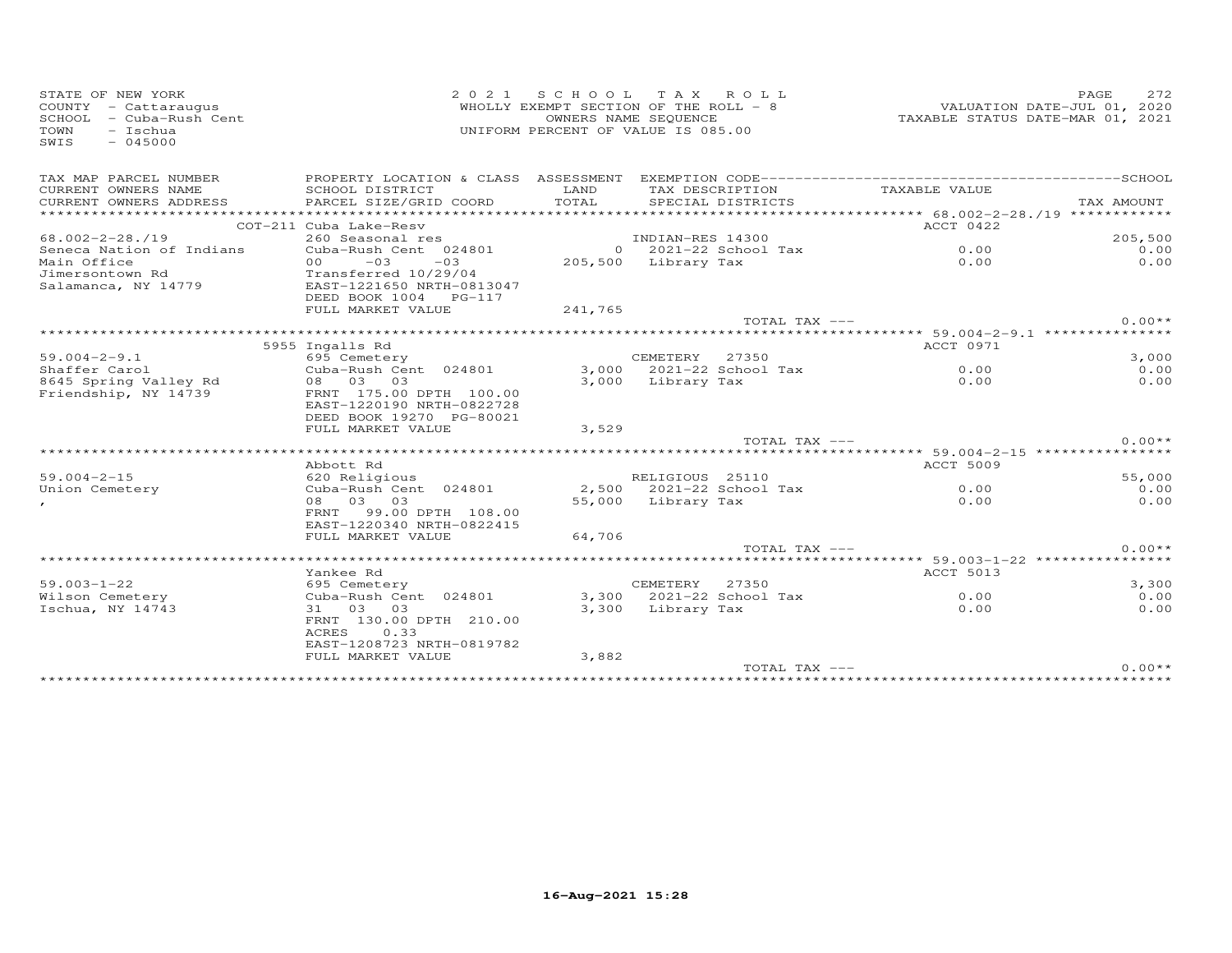| COUNTY<br>SCHOOL<br>TOWN<br>SWIS | STATE OF NEW YORK<br>- Cattaraugus<br>- Cuba-Rush Cent<br>- Ischua<br>$-045000$ |                   | 2 0 2 1                   | S C H O O L<br>WHOLLY EXEMPT SECTION OF THE ROLL - 8 | T A X<br>ROLL                   |                  | 273<br>PAGE<br>VALUATION DATE-JUL 01, 2020<br>TAXABLE STATUS DATE-MAR 01, 2021<br>RPS155/V04/L015<br>CURRENT DATE 8/16/2021 |
|----------------------------------|---------------------------------------------------------------------------------|-------------------|---------------------------|------------------------------------------------------|---------------------------------|------------------|-----------------------------------------------------------------------------------------------------------------------------|
|                                  |                                                                                 |                   | ROLL<br>S U B             |                                                      | $S E C T I O N - - T O T A L S$ |                  |                                                                                                                             |
|                                  |                                                                                 | ***               | SPECIAL                   | DISTRICT                                             | SUMMARY ***                     |                  |                                                                                                                             |
| CODE                             | TOTAL<br>PARCELS<br>DISTRICT NAME                                               | EXTENSION<br>TYPE | <b>EXTENSION</b><br>VALUE | AD VALOREM<br>VALUE                                  | <b>EXEMPT</b><br><b>AMOUNT</b>  | TAXABLE<br>VALUE | TOTAL<br>TAX                                                                                                                |
|                                  |                                                                                 |                   |                           | NO SPECIAL DISTRICTS AT THIS LEVEL                   |                                 |                  |                                                                                                                             |
|                                  |                                                                                 | $***$             | S C H O O L               | DISTRICT                                             | SUMMARY ***                     |                  |                                                                                                                             |
| CODE                             | DISTRICT NAME                                                                   | TOTAL<br>PARCELS  | ASSESSED<br>LAND          | ASSESSED<br>TOTAL                                    | <b>EXEMPT</b><br>AMOUNT         | TOTAL<br>TAXABLE |                                                                                                                             |
|                                  |                                                                                 |                   |                           |                                                      | -----------<br>STAR AMOUNT      | STAR TAXABLE     | TOTAL TAX                                                                                                                   |
|                                  | Cuba-Rush Cent                                                                  | 14                | 191,600                   | 1696,400                                             | 1696,400                        |                  |                                                                                                                             |
| 024801                           |                                                                                 |                   |                           |                                                      |                                 |                  |                                                                                                                             |
|                                  | $S \cup B - T \cup T A L$                                                       | 14                | 191,600                   | 1696,400                                             | 1696,400                        |                  |                                                                                                                             |
|                                  | $S \cup B - T \cup T A L (CONT)$                                                |                   |                           |                                                      |                                 |                  |                                                                                                                             |
|                                  | TOTAL                                                                           | 14                | 191,600                   | 1696,400                                             | 1696,400                        |                  |                                                                                                                             |
|                                  | TO TAL (CONT)                                                                   |                   |                           |                                                      |                                 |                  |                                                                                                                             |

### NO SYSTEM EXEMPTIONS AT THIS LEVEL

| DESCRIPTION | PARCELS | SCHOOL   |
|-------------|---------|----------|
| NYS OWNED   |         | 8,000    |
| INDIAN-RES  | 8       | 1618,800 |
| RELIGIOUS   |         | 55,000   |
| CEMETERY    | 4       | 14,600   |
| TOTAL       | 14      | 1696,400 |
|             |         | TOTAL    |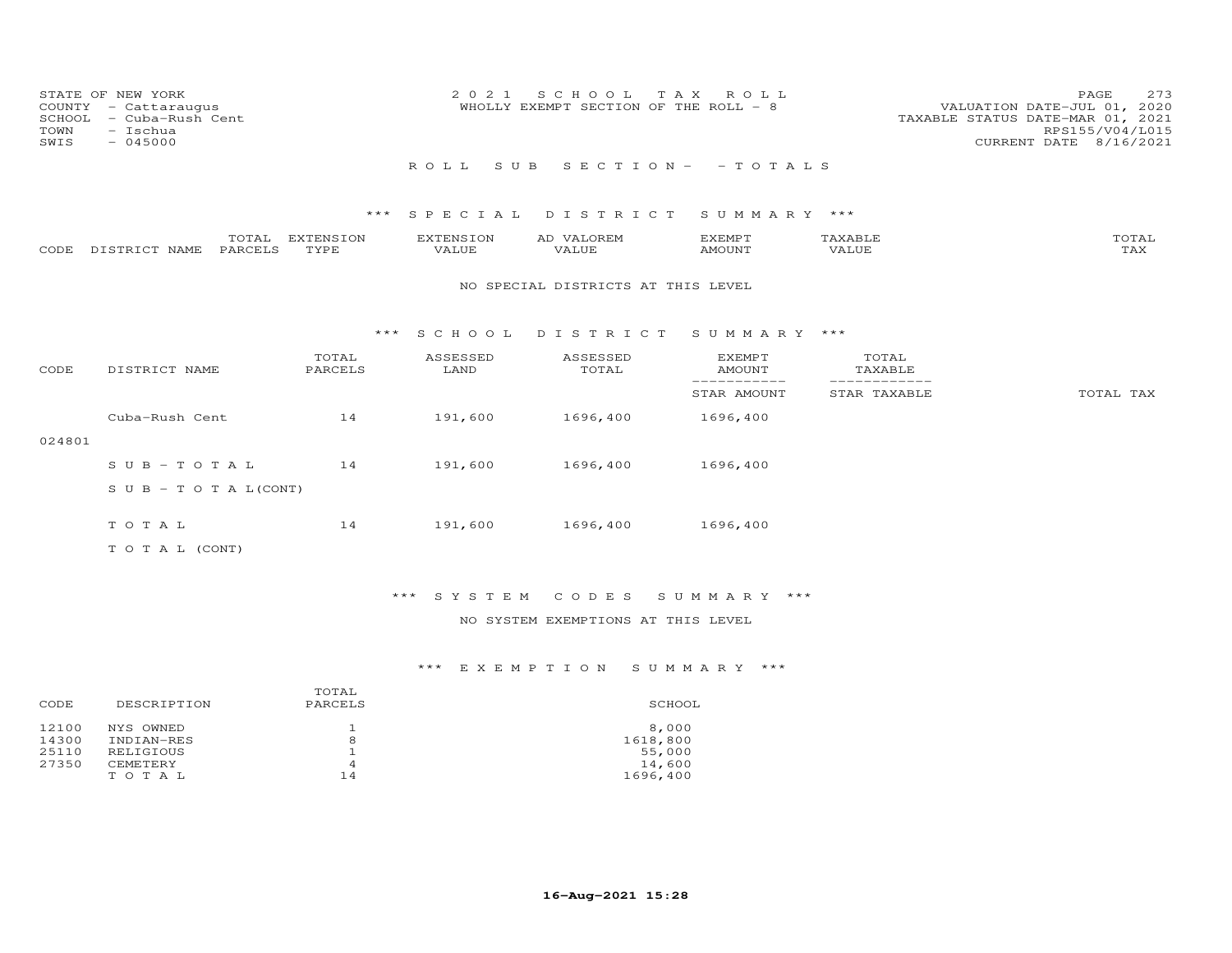R O L L S U B S E C T I O N - - T O T A L S

## \*\*\* G R A N D T O T A L S \*\*\*

| ROLL<br>SEC | DESCRIPTION                   | TOTAL<br>PARCELS | ASSESSED<br>LAND | ASSESSED<br>TOTAL | EXEMPT<br>AMOUNT<br>STAR AMOUNT | TOTAL<br>TAXABLE<br>STAR TAXABLE | TAX<br>RATE | TOTAL<br>TAX |
|-------------|-------------------------------|------------------|------------------|-------------------|---------------------------------|----------------------------------|-------------|--------------|
| $\sim$      | RS 8 TOTAL<br>SPEC DIST TAXES | $-$              | 191,600          | 1696,400          | 1,696,400                       |                                  |             |              |

8 WHOLLY EXEMPT 14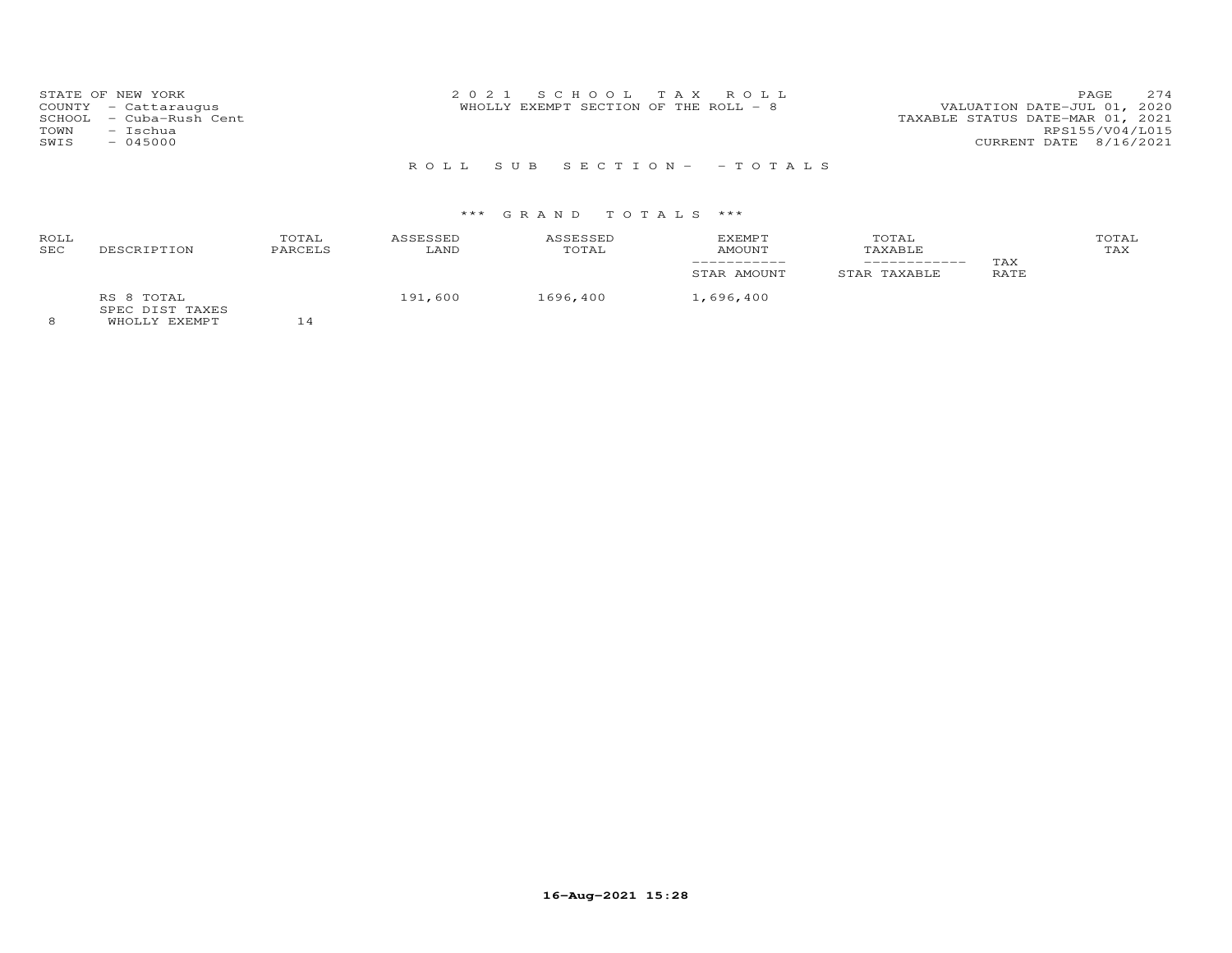| COUNTY<br>SCHOOL<br>TOWN<br>SWIS | STATE OF NEW YORK<br>- Cattaraugus<br>- Cuba-Rush Cent<br>$-$ Ischua<br>$-045000$ |                   | 2 0 2 1                   | S C H O O L<br>T A X<br>WHOLLY EXEMPT SECTION OF THE ROLL - 8 | ROLL                       |                              | 275<br>PAGE<br>VALUATION DATE-JUL 01, 2020<br>TAXABLE STATUS DATE-MAR 01, 2021<br>RPS155/V04/L015<br>CURRENT DATE 8/16/2021 |
|----------------------------------|-----------------------------------------------------------------------------------|-------------------|---------------------------|---------------------------------------------------------------|----------------------------|------------------------------|-----------------------------------------------------------------------------------------------------------------------------|
|                                  |                                                                                   |                   | ROLL                      | SECTION                                                       | TOTALS                     |                              |                                                                                                                             |
|                                  |                                                                                   | $***$             | SPECIAL                   | DISTRICT                                                      | SUMMARY ***                |                              |                                                                                                                             |
| CODE                             | TOTAL<br>PARCELS<br>DISTRICT NAME                                                 | EXTENSION<br>TYPE | <b>EXTENSION</b><br>VALUE | AD VALOREM<br>VALUE                                           | <b>EXEMPT</b><br>AMOUNT    | TAXABLE<br>VALUE             | TOTAL<br>TAX                                                                                                                |
|                                  |                                                                                   |                   |                           | NO SPECIAL DISTRICTS AT THIS LEVEL                            |                            |                              |                                                                                                                             |
|                                  |                                                                                   | * * *             | S C H O O L               | DISTRICT                                                      | SUMMARY ***                |                              |                                                                                                                             |
| CODE                             | DISTRICT NAME                                                                     | TOTAL<br>PARCELS  | ASSESSED<br>LAND          | ASSESSED<br>TOTAL                                             | EXEMPT<br>AMOUNT           | TOTAL<br>TAXABLE             |                                                                                                                             |
|                                  |                                                                                   |                   |                           |                                                               | -----------<br>STAR AMOUNT | ------------<br>STAR TAXABLE | TOTAL TAX                                                                                                                   |
|                                  | Cuba-Rush Cent                                                                    | 14                | 191,600                   | 1696,400                                                      | 1696,400                   |                              |                                                                                                                             |
| 024801                           |                                                                                   |                   |                           |                                                               |                            |                              |                                                                                                                             |
|                                  | $S \cup B - TO T A L$                                                             | 14                | 191,600                   | 1696,400                                                      | 1696,400                   |                              |                                                                                                                             |
|                                  | S U B - T O T A $L$ (CONT)                                                        |                   |                           |                                                               |                            |                              |                                                                                                                             |
|                                  | TOTAL                                                                             | 14                | 191,600                   | 1696,400                                                      | 1696,400                   |                              |                                                                                                                             |
|                                  | T O T A L (CONT)                                                                  |                   |                           |                                                               |                            |                              |                                                                                                                             |

NO SYSTEM EXEMPTIONS AT THIS LEVEL

|       |             | TOTAL   |          |
|-------|-------------|---------|----------|
| CODE  | DESCRIPTION | PARCELS | SCHOOL   |
| 12100 | NYS OWNED   |         | 8,000    |
| 14300 | INDIAN-RES  | 8       | 1618,800 |
| 25110 | RELIGIOUS   |         | 55,000   |
| 27350 | CEMETERY    | 4       | 14,600   |
|       | TOTAL       | 14      | 1696,400 |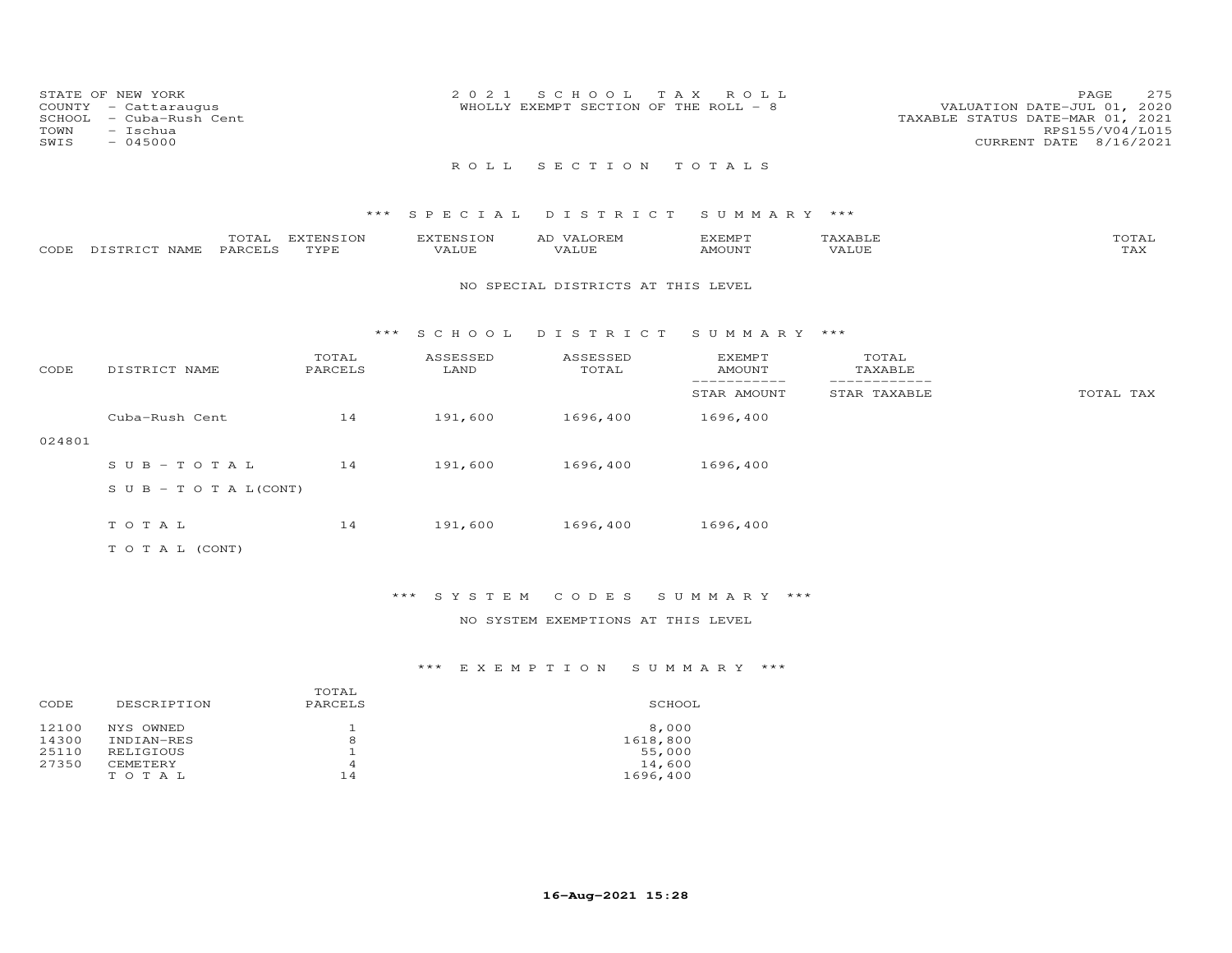| STATE OF NEW YORK<br>COUNTY - Cattaraugus<br>- Cuba-Rush Cent<br>SCHOOL<br>- Ischua<br>TOWN<br>$-045000$<br>SWIS | 2021 SCHOOL TAX ROLL<br>WHOLLY EXEMPT SECTION OF THE ROLL - 8 | 276<br><b>PAGE</b><br>VALUATION DATE-JUL 01, 2020<br>TAXABLE STATUS DATE-MAR 01, 2021<br>RPS155/V04/L015<br>CURRENT DATE 8/16/2021 |
|------------------------------------------------------------------------------------------------------------------|---------------------------------------------------------------|------------------------------------------------------------------------------------------------------------------------------------|
|                                                                                                                  | ROLL SECTION TOTALS                                           |                                                                                                                                    |

## \*\*\* G R A N D T O T A L S \*\*\*

| ROLL<br><b>SEC</b> | DESCRIPTION                               | TOTAL<br>PARCELS | <b>ASSESSED</b><br>LAND | ASSESSED<br>TOTAL | <b>EXEMPT</b><br><b>AMOUNT</b> | TOTAL<br>TAXABLE<br>____________ | TAX  | TOTAL<br>TAX |
|--------------------|-------------------------------------------|------------------|-------------------------|-------------------|--------------------------------|----------------------------------|------|--------------|
| $\sim$             | RS 8 TOTAL<br>SPEC DIST TAXES<br>$\cdots$ | $-1$             | 191,600                 | 1696,400          | STAR AMOUNT<br>1,696,400       | STAR TAXABLE                     | RATE |              |

8 WHOLLY EXEMPT 14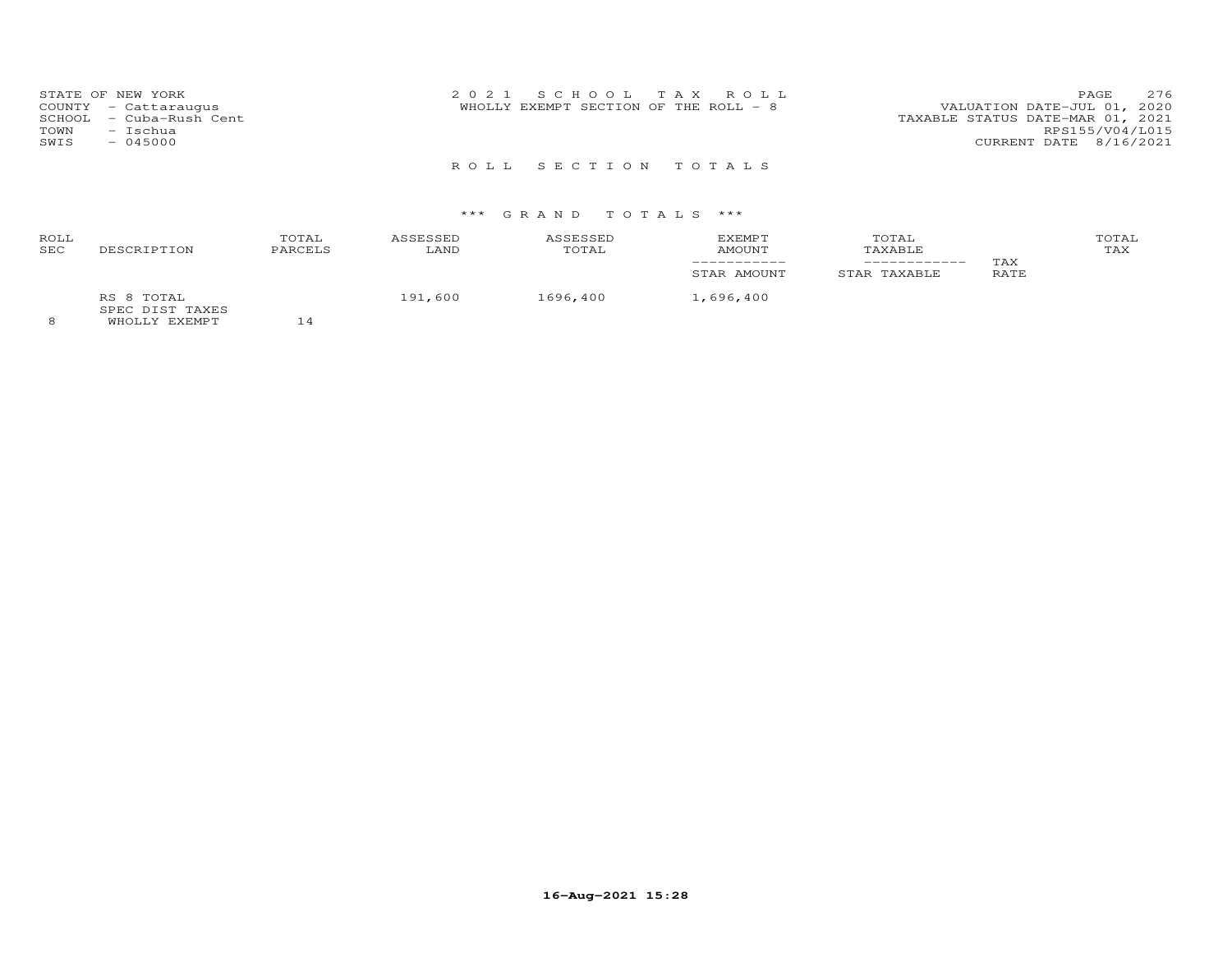| STATE OF NEW YORK       | 2021 SCHOOL TAX ROLL | 277<br>PAGE.                     |
|-------------------------|----------------------|----------------------------------|
| COUNTY - Cattaraugus    |                      | VALUATION DATE-JUL 01, 2020      |
| SCHOOL - Cuba-Rush Cent | SWIS TOTALS          | TAXABLE STATUS DATE-MAR 01, 2021 |
| TOWN<br>- Ischua        |                      | RPS155/V04/L015                  |
| SWIS<br>$-045000$       |                      | CURRENT DATE 8/16/2021           |

| CODE   | TOTAL<br>PARCELS<br>DISTRICT NAME | <b>EXTENSION</b><br>TYPE | <b>EXTENSION</b><br>VALUE | AD VALOREM<br>VALUE                | <b>EXEMPT</b><br>AMOUNT | TAXABLE<br>VALUE | TAX<br>RATE | TOTAL<br>TAX |
|--------|-----------------------------------|--------------------------|---------------------------|------------------------------------|-------------------------|------------------|-------------|--------------|
|        |                                   |                          |                           | NO SPECIAL DISTRICTS AT THIS LEVEL |                         |                  |             |              |
|        |                                   | ***                      | S C H O O L               | DISTRICT                           | SUMMARY ***             |                  |             |              |
| CODE   | DISTRICT NAME                     | TOTAL<br>PARCELS         | ASSESSED<br>LAND          | ASSESSED<br>TOTAL                  | EXEMPT<br>AMOUNT        | TOTAL<br>TAXABLE |             |              |
|        |                                   |                          |                           |                                    | STAR AMOUNT             | STAR TAXABLE     | TAX RATE    | TOTAL TAX    |
|        | Cuba-Rush Cent                    | 232                      | 4176,800                  | 15109,377                          | 2032,598                | 13,076,779       |             |              |
| 024801 |                                   |                          |                           |                                    | 2390,900                | 10,685,879       | .415938     | 164,979.99   |
|        | $S \cup B - TO T A L$             | 232                      | 4176,800                  | 15109,377                          | 2032,598                | 13,076,779       |             |              |
|        | S U B - T O T A $L$ (CONT)        |                          |                           |                                    | 2390,900                | 10,685,879       |             | 164,979.99   |
|        | TOTAL                             | 232                      | 4176,800                  | 15109,377                          | 2032,598                | 13,076,779       |             |              |
|        | TO TAL (CONT)                     |                          |                           |                                    | 2390,900                | 10,685,879       |             | 164,979.99   |
|        |                                   |                          |                           |                                    |                         |                  |             |              |

### \*\*\* S Y S T E M C O D E S S U M M A R Y \*\*\*

### NO SYSTEM EXEMPTIONS AT THIS LEVEL

| DESCRIPTION<br>CODE                                                                                                | TOTAL<br>PARCELS | SCHOOL                                          |
|--------------------------------------------------------------------------------------------------------------------|------------------|-------------------------------------------------|
| 12100<br>NYS OWNED<br>14300<br>INDIAN-RES<br>25110<br>RELIGIOUS<br>27350<br><b>CEMETERY</b><br>41730<br>AG DISTOUT | 8<br>4<br>4      | 8,000<br>1618,800<br>55,000<br>14,600<br>45,773 |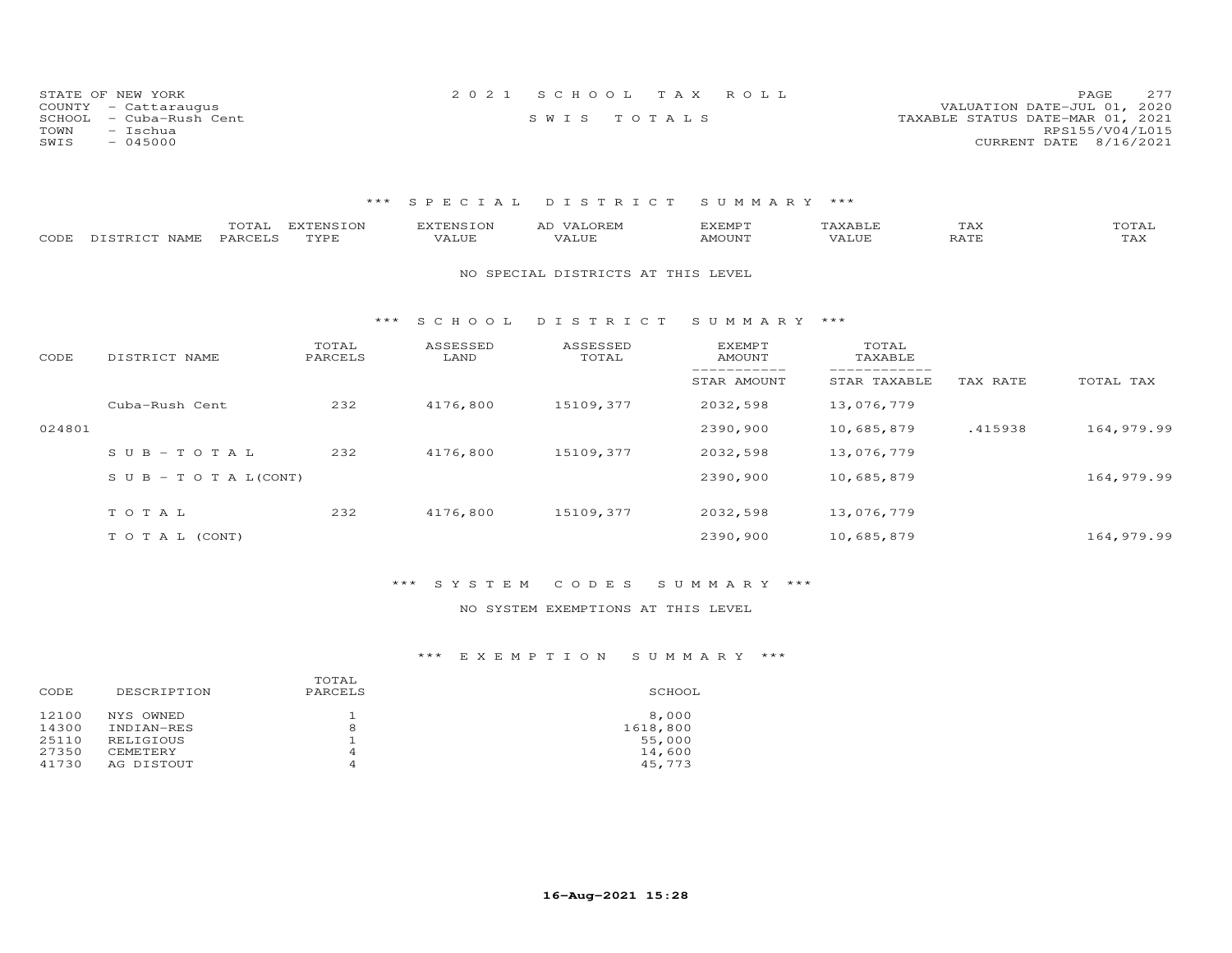| STATE OF NEW YORK       | 2021 SCHOOL TAX ROLL | 2.78<br><b>PAGE</b>              |
|-------------------------|----------------------|----------------------------------|
| COUNTY - Cattaraugus    |                      | VALUATION DATE-JUL 01, 2020      |
| SCHOOL - Cuba-Rush Cent | SWIS TOTALS          | TAXABLE STATUS DATE-MAR 01, 2021 |
| TOWN<br>- Ischua        |                      | RPS155/V04/L015                  |
| SWIS<br>$-045000$       |                      | CURRENT DATE 8/16/2021           |

## \*\*\* E X E M P T I O N S U M M A R Y \*\*\*

| CODE  | DESCRIPTION | TOTAL<br>PARCELS | SCHOOL   |
|-------|-------------|------------------|----------|
| 41800 | AGED C/T/S  | 4                | 149,000  |
| 41804 | AGED S      | 3                | 96,417   |
| 41834 | ENH STAR    | 29               | 1459,900 |
| 41854 | BAS STAR    | 37               | 931,000  |
| 47100 | Mass Telec  | 1                | 7,602    |
| 47460 | FOREST/A74  | 3                | 37,406   |
|       | TOTAL       | 95               | 4423,498 |

| ROLL<br>SEC  | DESCRIPTION        | TOTAL<br>PARCELS | ASSESSED<br>LAND | ASSESSED<br>TOTAL | <b>EXEMPT</b><br>AMOUNT | TOTAL<br>TAXABLE             |             |             |
|--------------|--------------------|------------------|------------------|-------------------|-------------------------|------------------------------|-------------|-------------|
|              |                    |                  |                  |                   | STAR AMOUNT             | ------------<br>STAR TAXABLE | TAX<br>RATE |             |
|              | 2021-22 School Tax |                  | 3985,200         | 12979,750         | 328,596<br>2390,900     | 12,651,154<br>10,260,254     | 14.930068   | 153, 186.23 |
|              | Library Tax        |                  | 3985,200         | 12979,750         | 328,596                 | 12,651,154                   |             |             |
|              | SPEC DIST TAXES    |                  |                  |                   |                         | 12,651,154                   | 0.415938    | 5,262.11    |
| $\mathbf{1}$ | TAXABLE            | 213              |                  |                   |                         |                              |             | 158,448.34  |
|              | 2021-22 School Tax |                  |                  | 206,296           |                         | 206,296                      |             |             |
|              |                    |                  |                  |                   |                         | 206,296                      | 14.930068   | 3,080.02    |
|              | Library Tax        |                  |                  | 206,296           |                         | 206,296<br>206,296           | 0.415938    | 85.81       |
|              | SPEC DIST TAXES    |                  |                  |                   |                         |                              |             |             |
| 5            | SPECIAL FRANCHISE  | 3                |                  |                   |                         |                              |             | 3,165.83    |
|              | 2021-22 School Tax |                  |                  | 226,931           | 7,602                   | 219,329                      |             |             |
|              |                    |                  |                  |                   |                         | 219,329                      | 14.930068   | 3,274.59    |
|              | Library Tax        |                  |                  | 226,931           | 7,602                   | 219,329                      |             |             |
|              | SPEC DIST TAXES    |                  |                  |                   |                         | 219,329                      | 0.415938    | 91.23       |
| 6            | UTILITIES & N.C.   | 2                |                  |                   |                         |                              |             | 3,365.82    |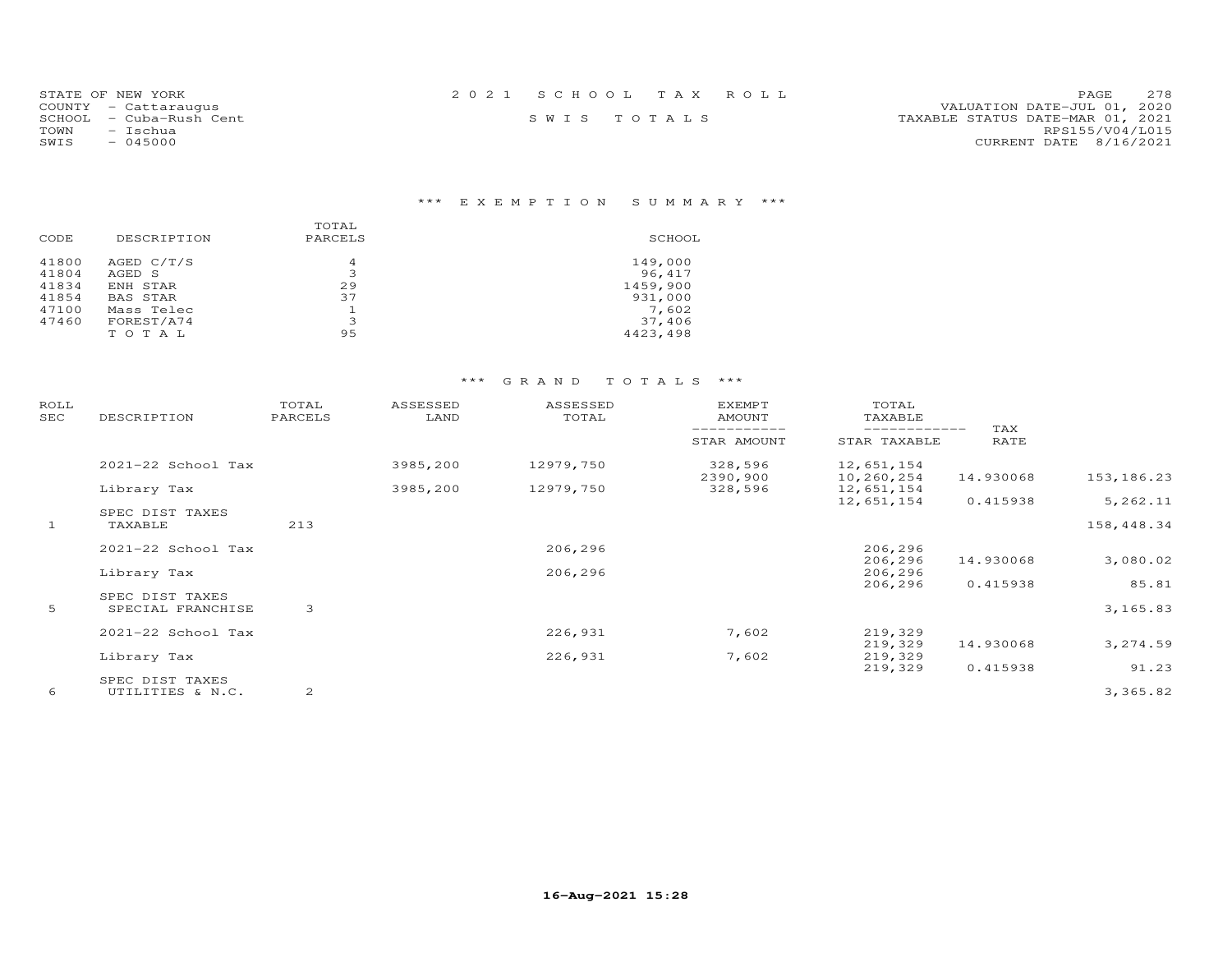| STATE OF NEW YORK          | 2021 SCHOOL TAX ROLL | 279<br>PAGE                      |
|----------------------------|----------------------|----------------------------------|
| COUNTY - Cattaraugus       |                      | VALUATION DATE-JUL 01, 2020      |
| SCHOOL<br>- Cuba-Rush Cent | SWIS TOTALS          | TAXABLE STATUS DATE-MAR 01, 2021 |
| TOWN<br>- Ischua           |                      | RPS155/V04/L015                  |
| SWIS<br>$-045000$          |                      | CURRENT DATE 8/16/2021           |

| ROLL<br>SEC  | DESCRIPTION            | TOTAL<br>PARCELS | ASSESSED<br>LAND | ASSESSED<br>TOTAL | <b>EXEMPT</b><br><b>AMOUNT</b> | TOTAL<br>TAXABLE             |             |            |
|--------------|------------------------|------------------|------------------|-------------------|--------------------------------|------------------------------|-------------|------------|
|              |                        |                  |                  |                   | STAR AMOUNT                    | ____________<br>STAR TAXABLE | TAX<br>RATE |            |
|              | SPEC DIST TAXES        |                  |                  |                   | 1696,400                       |                              |             |            |
| 8            | WHOLLY EXEMPT          | 14               |                  |                   |                                |                              |             |            |
|              | 2021-22 School Tax     |                  | 4176,800         | 15109,377         | 2,032,598<br>2390,900          | 13,076,779<br>10,685,879     | 14.930068   | 159,540.84 |
|              | Library Tax            |                  | 4176,800         | 15109,377         | 2,032,598                      | 13,076,779                   |             |            |
|              | SPEC DIST TAXES        |                  |                  |                   |                                | 13,076,779                   | 0.415938    | 5,439.15   |
| $\star$      | TOTAL<br>SUB           | 232              |                  |                   |                                |                              |             | 164,979.99 |
|              | $2021 - 22$ School Tax |                  | 4176,800         | 15109,377         | 2,032,598                      | 13,076,779                   |             |            |
|              | Library Tax            |                  | 4176,800         | 15109,377         | 2390,900<br>2,032,598          | 10,685,879<br>13,076,779     | 14.930068   | 159,540.84 |
|              | SPEC DIST TAXES        |                  |                  |                   |                                | 13,076,779                   | 0.415938    | 5,439.15   |
| $\star\star$ | GRAND TOTAL            | 232              |                  |                   |                                |                              |             | 164,979.99 |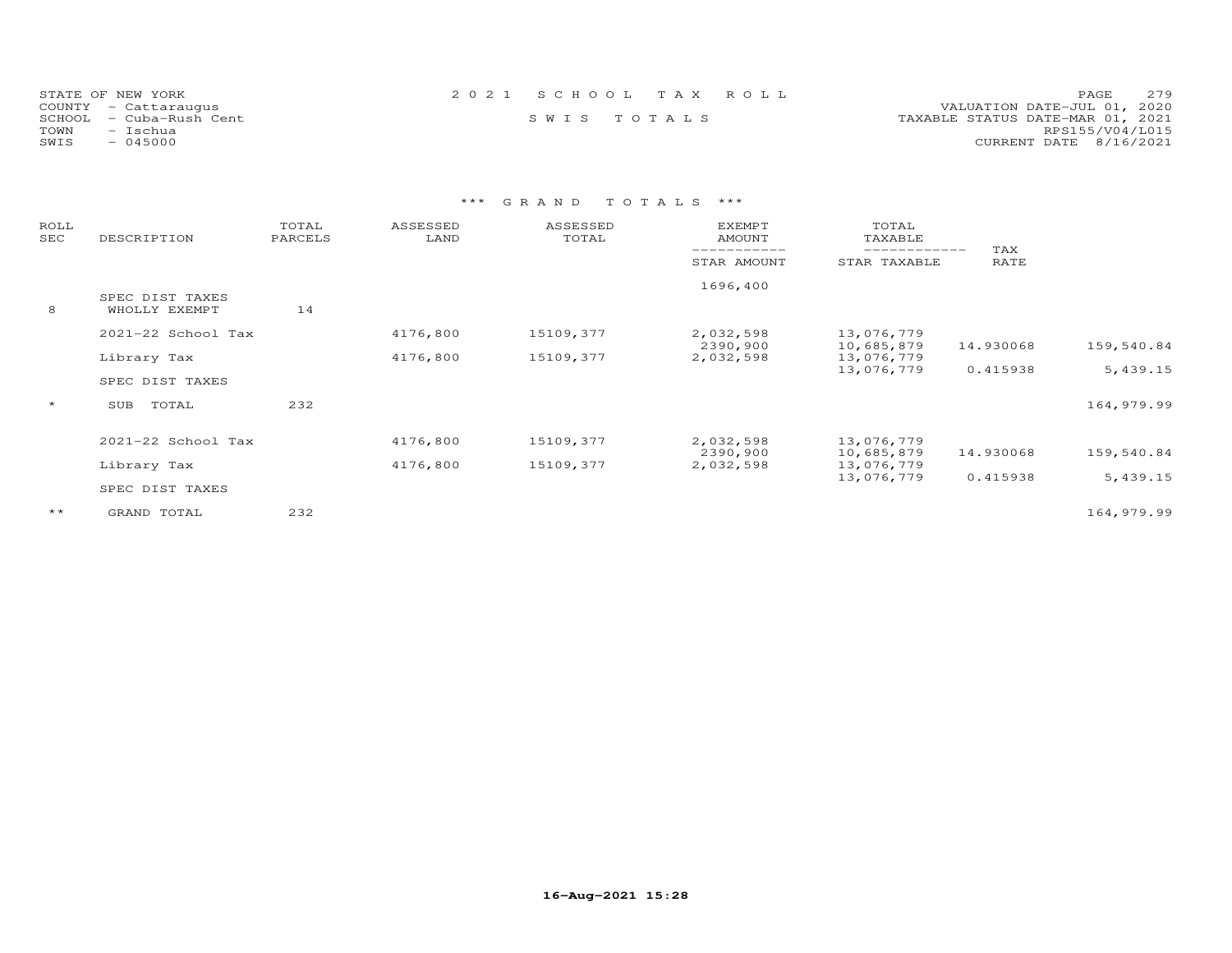| STATE OF NEW YORK<br>COUNTY - Cattaraugus<br>SCHOOL<br>- Cuba-Rush Cent<br>- Lyndon<br>TOWN<br>$-045600$<br>SWIS | 2 0 2 1<br>SCHOOL TAX<br>OWNERS NAME SEQUENCE                                         | ROLL ROLL<br>T A X A B L E SECTION OF THE ROLL - 1<br>UNIFORM PERCENT OF VALUE IS 094.00 | TAXABLE STATUS DATE-MAR 01, 2021 | PAGE<br>280<br>VALUATION DATE-JUL 01, 2020 |                                  |
|------------------------------------------------------------------------------------------------------------------|---------------------------------------------------------------------------------------|------------------------------------------------------------------------------------------|----------------------------------|--------------------------------------------|----------------------------------|
| TAX MAP PARCEL NUMBER                                                                                            | PROPERTY LOCATION & CLASS ASSESSMENT                                                  |                                                                                          |                                  |                                            |                                  |
| CURRENT OWNERS NAME                                                                                              | SCHOOL DISTRICT                                                                       | LAND<br>TOTAL                                                                            | TAX DESCRIPTION                  | TAXABLE VALUE                              |                                  |
| CURRENT OWNERS ADDRESS<br>***********************                                                                | PARCEL SIZE/GRID COORD                                                                |                                                                                          | SPECIAL DISTRICTS                |                                            | TAX AMOUNT                       |
|                                                                                                                  | 306 Porter Rd                                                                         |                                                                                          |                                  | ACCT 0154                                  | 728<br>BILL                      |
| $50.002 - 1 - 13$                                                                                                | 312 Vac w/imprv                                                                       |                                                                                          | 2021-22 School Tax               | 10,900                                     | 147.16                           |
| Abbate II Gerard P                                                                                               | Cuba-Rush Cent 024801                                                                 | 10,900                                                                                   | Library Tax                      | 10,900                                     | 4.10                             |
| 225 Camel Ave Apt 4<br>Buffalo, NY 14214                                                                         | 06 04<br>03<br>ACRES<br>2.95<br>EAST-1218511 NRTH-0845818<br>DEED BOOK 1032<br>PG-621 | 10,900                                                                                   |                                  |                                            |                                  |
|                                                                                                                  | FULL MARKET VALUE                                                                     | 11,354                                                                                   |                                  |                                            |                                  |
|                                                                                                                  |                                                                                       |                                                                                          | TOTAL TAX ---                    |                                            | $151.26**$                       |
|                                                                                                                  |                                                                                       |                                                                                          |                                  | DATE #1<br>AMT DUE                         | 09/30/21<br>151.26               |
|                                                                                                                  |                                                                                       |                                                                                          | ***********************          | ****** 50.002-1-29.2 **************        |                                  |
| $50.002 - 1 - 29.2$                                                                                              | Lyndon Center Rd<br>105 Vac farmland                                                  |                                                                                          | 41720<br>AG DIST                 | ACCT 0494                                  | 729<br>BILL<br>10,998            |
| Adamitis Family Living Trust                                                                                     | Cuba-Rush Cent 024801                                                                 |                                                                                          | 38,900 2021-22 School Tax        | 27,902                                     | 376.69                           |
| Adamitis Michael                                                                                                 | 04 04<br>03                                                                           |                                                                                          | 38,900 Library Tax               | 27,902                                     | 10.49                            |
| 127 Creek View Path                                                                                              | Lot 5                                                                                 |                                                                                          |                                  |                                            |                                  |
| Kirkville, NY 13082                                                                                              | <b>ACRES</b><br>31.90<br>EAST-1221383 NRTH-0842936                                    |                                                                                          |                                  |                                            |                                  |
| PRIOR OWNER ON 3/01/2021<br>The Adamitis Family Living Tru FULL MARKET VALUE                                     | DEED BOOK 20210 PG-4297                                                               | 40,521                                                                                   |                                  |                                            |                                  |
| MAY BE SUBJECT TO PAYMENT<br>UNDER AGDIST LAW TIL 2025                                                           |                                                                                       |                                                                                          |                                  |                                            |                                  |
|                                                                                                                  |                                                                                       |                                                                                          | TOTAL TAX ---                    | DATE #1<br>AMT DUE                         | $387.18**$<br>09/30/21<br>387.18 |
|                                                                                                                  |                                                                                       |                                                                                          |                                  | ** 50.002-1-29.3 **************            |                                  |
|                                                                                                                  | Lyndon Center Rd                                                                      |                                                                                          |                                  | ACCT 0460                                  | 730<br>BILL                      |
| $50.002 - 1 - 29.3$                                                                                              | 314 Rural vac<10                                                                      |                                                                                          | 2021-22 School Tax               | 9,800                                      | 132.31<br>3.69                   |
| Adamitis Family Living Trust<br>Adamitis Michael                                                                 | Cuba-Rush Cent 024801<br>05 04<br>03                                                  | 9,800<br>9,800                                                                           | Library Tax                      | 9,800                                      |                                  |
| 127 Creek View Path<br>Kirkville, NY 13082                                                                       | 2,20<br>ACRES<br>EAST-1222314 NRTH-0842104                                            |                                                                                          |                                  |                                            |                                  |
| PRIOR OWNER ON 3/01/2021<br>The Adamitis Family Living Tru                                                       | DEED BOOK 20210 PG-4297<br>FULL MARKET VALUE                                          | 10,208                                                                                   |                                  |                                            |                                  |
|                                                                                                                  |                                                                                       |                                                                                          | TOTAL TAX ---                    | DATE #1<br>AMT DUE                         | $136.00**$<br>09/30/21<br>136.00 |
|                                                                                                                  |                                                                                       |                                                                                          |                                  |                                            |                                  |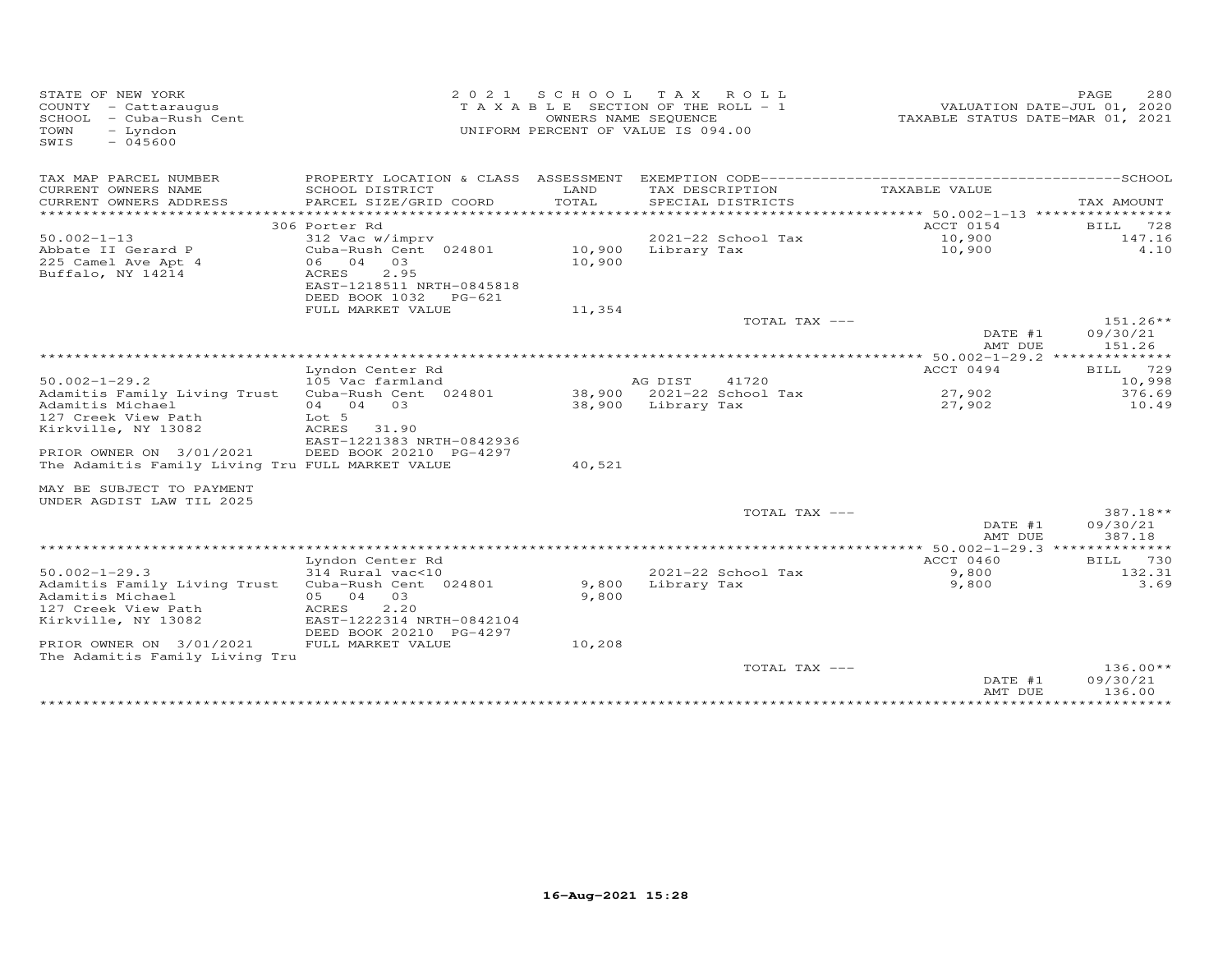| TAX MAP PARCEL NUMBER<br>PROPERTY LOCATION & CLASS ASSESSMENT                                                                                                        |                                            |
|----------------------------------------------------------------------------------------------------------------------------------------------------------------------|--------------------------------------------|
| CURRENT OWNERS NAME<br>SCHOOL DISTRICT<br>LAND<br>TAX DESCRIPTION<br>TAXABLE VALUE<br>TOTAL<br>CURRENT OWNERS ADDRESS<br>PARCEL SIZE/GRID COORD<br>SPECIAL DISTRICTS | TAX AMOUNT                                 |
| ***********************<br>**********************<br>***************<br>**************************** 50.002-1-29.8 **************                                    |                                            |
| ACCT 0862<br>Rawson Rd                                                                                                                                               | BILL<br>731                                |
| $50.002 - 1 - 29.8$<br>41720<br>105 Vac farmland<br>AG DIST                                                                                                          | 16,463                                     |
| 46,700<br>2021-22 School Tax<br>30,237<br>Adamitis Family Living Trust<br>Cuba-Rush Cent 024801                                                                      | 408.22                                     |
| 04<br>30,237<br>Adamitis Michael<br>05<br>03<br>46,700<br>Library Tax<br>127 Creek View Path<br>ACRES 37.15                                                          | 11.37                                      |
| EAST-1221823 NRTH-0841562<br>Kirkville, NY 13082<br>DEED BOOK 20210 PG-4297                                                                                          |                                            |
| PRIOR OWNER ON 3/01/2021<br>FULL MARKET VALUE<br>48,646<br>The Adamitis Family Living Tru                                                                            |                                            |
|                                                                                                                                                                      |                                            |
| MAY BE SUBJECT TO PAYMENT<br>UNDER AGDIST LAW TIL 2025                                                                                                               |                                            |
| TOTAL TAX ---                                                                                                                                                        | $419.59**$                                 |
|                                                                                                                                                                      | 09/30/21<br>DATE #1<br>419.59<br>AMT DUE   |
| ************* 41.004-1-9.5 ****************                                                                                                                          |                                            |
| 281 Palmer Rd<br>ACCT 0635                                                                                                                                           | 732<br>BILL                                |
| $41.004 - 1 - 9.5$<br>240 Rural res<br>2021-22 School Tax<br>129,100                                                                                                 | 1,742.93                                   |
| Bartus Robert<br>Cuba-Rush Cent 024801<br>49,700<br>Library Tax<br>129,100<br>03<br>129,100<br>07 04                                                                 | 48.56                                      |
| Bartus Margaret<br>199 Burman Dr<br>40.20<br>ACRES                                                                                                                   |                                            |
| Orchard Park, NY 14127<br>EAST-1219264 NRTH-0849935                                                                                                                  |                                            |
| DEED BOOK 8044<br>PG-4001                                                                                                                                            |                                            |
| FULL MARKET VALUE<br>134,479                                                                                                                                         |                                            |
| TOTAL TAX ---                                                                                                                                                        | $1,791.49**$                               |
|                                                                                                                                                                      | DATE #1<br>09/30/21<br>1,791.49<br>AMT DUE |
| ************************************<br>$* 59.002 - 1 - 23.1$ ***                                                                                                    | ***********                                |
| 6089 Ingalls Rd<br>ACCT 0036                                                                                                                                         | 733<br>BILL                                |
| $59.002 - 1 - 23.1$<br>AGED S<br>41804<br>240 Rural res                                                                                                              | 27,000                                     |
| 114,200 ENH STAR<br>41834<br>Becker Raymond P Jr<br>Cuba-Rush Cent 024801                                                                                            | 67,870                                     |
| 135,000<br>2021-22 School Tax<br>108,000<br>Becker Joanne C<br>03<br>01 04<br>Lot 9                                                                                  | 1,458.06                                   |
| 6089 Ingalls Rd Rd<br>Library Tax<br>108,000<br>Cuba, NY 14727<br>ACRES 104.70                                                                                       | 40.62                                      |
| EAST-0120524 NRTH-0825752                                                                                                                                            |                                            |
| DEED BOOK 311<br>PG-9001                                                                                                                                             |                                            |
| FULL MARKET VALUE<br>140,625                                                                                                                                         |                                            |
| TOTAL TAX ---                                                                                                                                                        | 582.40**                                   |
|                                                                                                                                                                      | 09/30/21<br>DATE #1<br>AMT DUE<br>582.40   |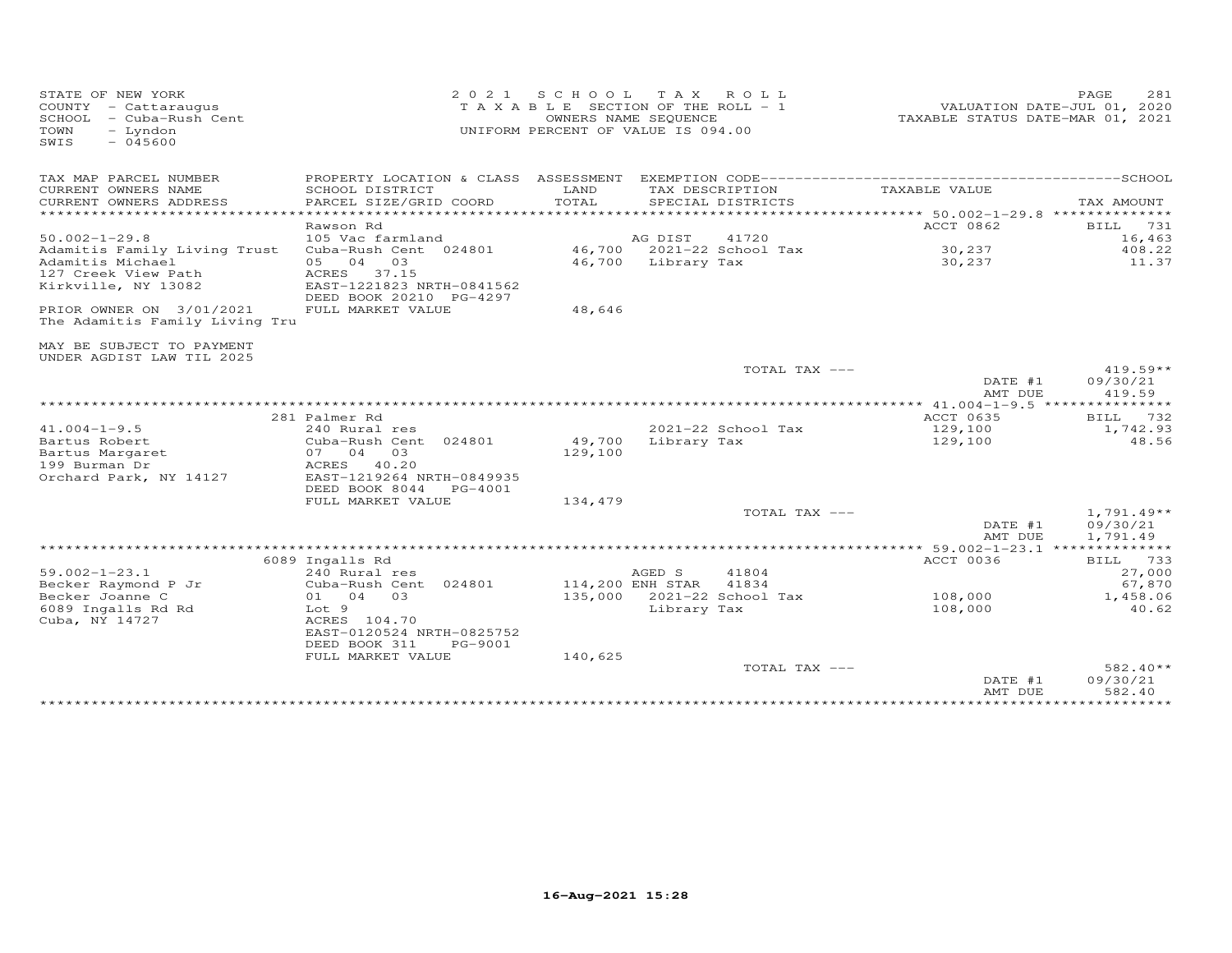| STATE OF NEW YORK<br>COUNTY - Cattaraugus<br>SCHOOL - Cuba-Rush Cent<br>TOWN<br>- Lyndon<br>SWIS<br>$-045600$ |                                                                                  |                | 2021 SCHOOL TAX ROLL<br>T A X A B L E SECTION OF THE ROLL - 1<br>OWNERS NAME SEQUENCE<br>UNIFORM PERCENT OF VALUE IS 094.00 | TAXABLE STATUS DATE-MAR 01, 2021 | PAGE<br>282<br>VALUATION DATE-JUL 01, 2020 |
|---------------------------------------------------------------------------------------------------------------|----------------------------------------------------------------------------------|----------------|-----------------------------------------------------------------------------------------------------------------------------|----------------------------------|--------------------------------------------|
| TAX MAP PARCEL NUMBER                                                                                         |                                                                                  |                |                                                                                                                             |                                  |                                            |
| CURRENT OWNERS NAME<br>CURRENT OWNERS ADDRESS                                                                 | SCHOOL DISTRICT<br>PARCEL SIZE/GRID COORD                                        | LAND<br>TOTAL  | TAX DESCRIPTION<br>SPECIAL DISTRICTS                                                                                        | TAXABLE VALUE                    | TAX AMOUNT                                 |
|                                                                                                               |                                                                                  |                |                                                                                                                             |                                  |                                            |
| $41.004 - 1 - 12.1$                                                                                           | 306 Palmer Rd<br>322 Rural vac>10                                                |                | 2021-22 School Tax                                                                                                          | ACCT 0220<br>90,600              | BILL 734<br>1,223.15                       |
| Berndt Thomas<br>Berndt Beverly J<br>8216 Tonawanda Creek Rd<br>Lockport, NY 14094                            | Cuba-Rush Cent 024801<br>15/16 04 03<br>ACRES 83.10<br>EAST-1217391 NRTH-0852555 | 90,600         | 90,600 Library Tax                                                                                                          | 90,600                           | 34.08                                      |
|                                                                                                               | DEED BOOK 00953 PG-00528                                                         |                |                                                                                                                             |                                  |                                            |
|                                                                                                               | FULL MARKET VALUE                                                                | 94,375         | TOTAL TAX ---                                                                                                               |                                  | $1,257.23**$                               |
|                                                                                                               |                                                                                  |                |                                                                                                                             | DATE #1<br>AMT DUE               | 09/30/21<br>1,257.23                       |
|                                                                                                               |                                                                                  |                |                                                                                                                             |                                  |                                            |
|                                                                                                               | Lyndon Center Rd                                                                 |                |                                                                                                                             | ACCT 0392                        | BILL 735                                   |
| $50.002 - 1 - 23$<br>Berry Wayne A                                                                            | 260 Seasonal res<br>Cuba-Rush Cent 024801                                        |                | $2021 - 22$ School Tax<br>17,900 Library Tax                                                                                | 44,000<br>44,000                 | 594.03<br>16.55                            |
| 38 Malvern Curv<br>Tonawanda, NY 14150                                                                        | 05 04 03<br>ACRES<br>8.41<br>EAST-1219385 NRTH-0843285<br>DEED BOOK 1002 PG-412  | 44,000         |                                                                                                                             |                                  |                                            |
|                                                                                                               | FULL MARKET VALUE                                                                | 45,833         |                                                                                                                             |                                  |                                            |
|                                                                                                               |                                                                                  |                | TOTAL TAX ---                                                                                                               | DATE #1                          | $610.58**$<br>09/30/21                     |
|                                                                                                               |                                                                                  |                |                                                                                                                             | AMT DUE                          | 610.58                                     |
|                                                                                                               | 119 Palmer Rd                                                                    |                |                                                                                                                             | ACCT 0219                        | BILL 736                                   |
| $41.004 - 1 - 9.1$                                                                                            | 210 1 Family Res                                                                 |                | BAS STAR 41854                                                                                                              |                                  | 28,800                                     |
| Breton Thomas                                                                                                 | Cuba-Rush Cent 024801                                                            |                | 14,400 2021-22 School Tax                                                                                                   | 47,500                           | 641.28                                     |
| Breton Shana                                                                                                  | 07 04 03                                                                         |                | 47,500 Library Tax                                                                                                          | 47,500                           | 17.87                                      |
| 119 Palmer Rd<br>Cuba, NY 14727                                                                               | 5.25 BANK<br>ACRES<br>005<br>EAST-1220764 NRTH-0849931                           |                |                                                                                                                             |                                  |                                            |
|                                                                                                               | DEED BOOK 3327 PG-3001<br>FULL MARKET VALUE                                      |                |                                                                                                                             |                                  |                                            |
|                                                                                                               |                                                                                  | 49,479         | TOTAL TAX ---                                                                                                               |                                  | $270.33**$                                 |
|                                                                                                               |                                                                                  |                |                                                                                                                             | DATE #1<br>AMT DUE               | 09/30/21<br>270.33                         |
|                                                                                                               |                                                                                  |                |                                                                                                                             |                                  |                                            |
|                                                                                                               | Rawson Rd                                                                        |                |                                                                                                                             | ACCT 0815                        | BILL 737                                   |
| $41.004 - 1 - 5.3$                                                                                            | 314 Rural vac<10                                                                 |                | 2021-22 School Tax                                                                                                          | 5,500                            | 74.25                                      |
| Brown Albert<br>Albert Jennifer                                                                               | Cuba-Rush Cent 024801<br>08 04 03                                                | 5,500<br>5,500 | Library Tax                                                                                                                 | 5,500                            | 2.07                                       |
| 7892 County Road 7A<br>New Hudson, NY 14727                                                                   | ACRES 1.45<br>EAST-1222391 NRTH-0854570                                          |                |                                                                                                                             |                                  |                                            |
|                                                                                                               | DEED BOOK 27797 PG-5001<br>FULL MARKET VALUE                                     | 5,729          |                                                                                                                             |                                  |                                            |
|                                                                                                               |                                                                                  |                | TOTAL TAX ---                                                                                                               |                                  | $76.32**$                                  |
|                                                                                                               |                                                                                  |                |                                                                                                                             | DATE #1<br>AMT DUE               | 09/30/21<br>76.32                          |
|                                                                                                               |                                                                                  |                |                                                                                                                             |                                  | *********                                  |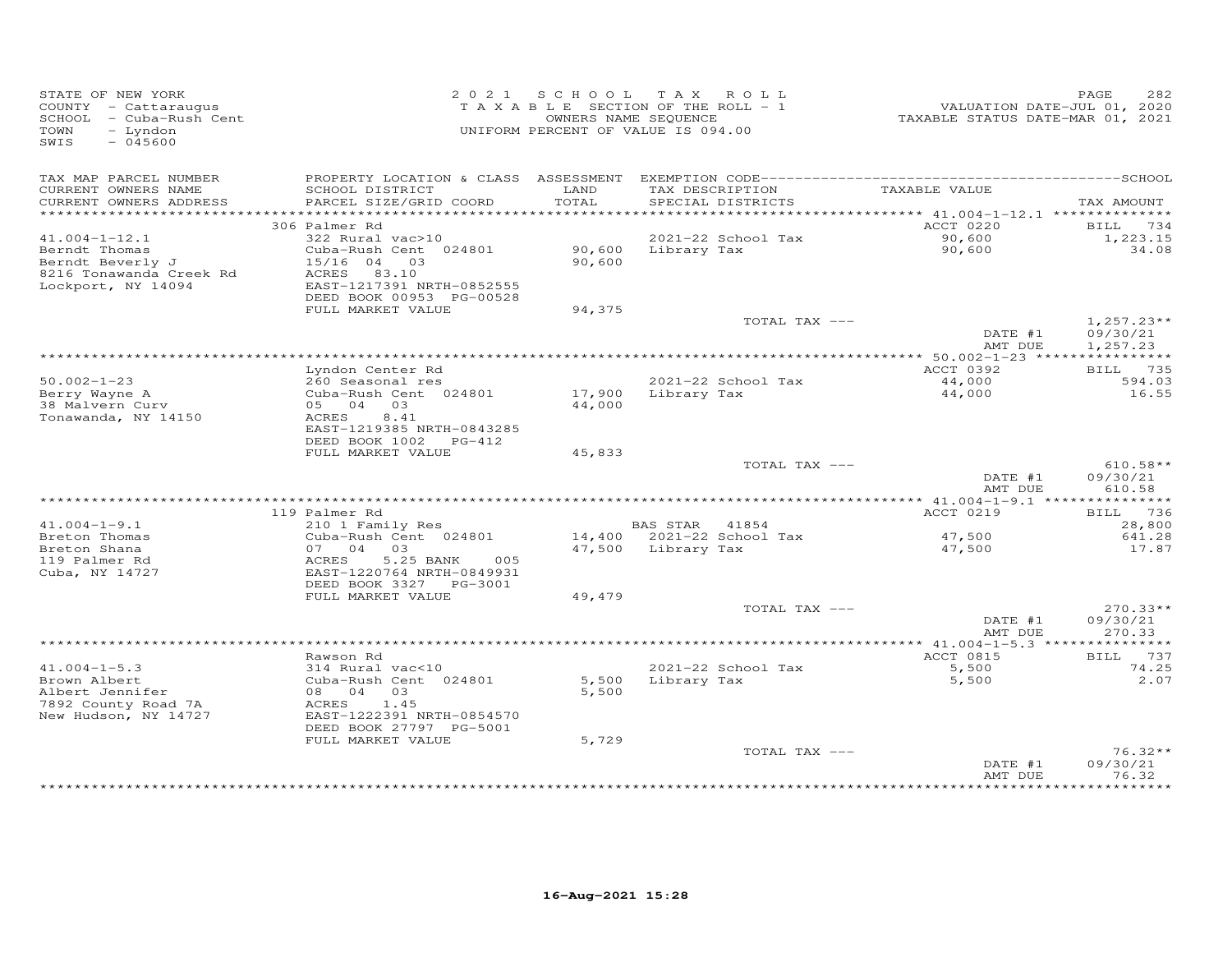| STATE OF NEW YORK<br>COUNTY - Cattaraugus<br>SCHOOL - Cuba-Rush Cent<br>- Lyndon<br>TOWN<br>SWIS<br>$-045600$ |                                                                                                                                                                  | 2021 SCHOOL TAX ROLL<br>TAXABLE SECTION OF THE ROLL - 1<br>OWNERS NAME SEQUENCE<br>UNIFORM PERCENT OF VALUE IS 094.00 |                |                                      | VALUATION DATE-JUL 01, 2020<br>TAXABLE STATUS DATE-MAR 01, 2021                   | 283<br>PAGE                      |
|---------------------------------------------------------------------------------------------------------------|------------------------------------------------------------------------------------------------------------------------------------------------------------------|-----------------------------------------------------------------------------------------------------------------------|----------------|--------------------------------------|-----------------------------------------------------------------------------------|----------------------------------|
| TAX MAP PARCEL NUMBER<br>CURRENT OWNERS NAME<br>CURRENT OWNERS ADDRESS<br>**********************              | SCHOOL DISTRICT<br>PARCEL SIZE/GRID COORD                                                                                                                        | LAND<br>TOTAL<br>**********                                                                                           |                | TAX DESCRIPTION<br>SPECIAL DISTRICTS | TAXABLE VALUE<br>*********************************** 59.002–1–16 **************** | TAX AMOUNT                       |
| $59.002 - 1 - 16$<br>Brown Joseph G<br>6303 Rawson Rd<br>Cuba, NY 14727                                       | 6303 Rawson Rd<br>240 Rural res<br>Cuba-Rush Cent 024801<br>02 04 03<br>ACRES 47.79<br>EAST-1221492 NRTH-0828775<br>DEED BOOK 26439 PG-3003<br>FULL MARKET VALUE | 44,200<br>70,000<br>72,917                                                                                            | Library Tax    | 2021-22 School Tax                   | ACCT 0259<br>70,000<br>70,000                                                     | BILL 738<br>945.04<br>26.33      |
|                                                                                                               |                                                                                                                                                                  |                                                                                                                       |                | TOTAL TAX ---                        | DATE #1<br>AMT DUE                                                                | $971.37**$<br>09/30/21<br>971.37 |
|                                                                                                               | 6776 Rawson Rd                                                                                                                                                   |                                                                                                                       |                |                                      | ACCT 0443                                                                         | BILL 739                         |
| $50.004 - 1 - 24$                                                                                             | 210 1 Family Res                                                                                                                                                 |                                                                                                                       | ENH STAR 41834 |                                      |                                                                                   | 65,000                           |
| Bump Michael J<br>6776 Rawson Rd<br>Cuba, NY 14727                                                            | Cuba-Rush Cent 024801<br>04 04 03<br>Lot 13<br><b>ACRES</b><br>7.53<br>EAST-1221858 NRTH-0836350<br>DEED BOOK 00980 PG-00694                                     | 65,000                                                                                                                | Library Tax    | 17,000 2021-22 School Tax            | 65,000<br>65,000                                                                  | 877.54<br>24.45                  |
|                                                                                                               | FULL MARKET VALUE                                                                                                                                                | 67,708                                                                                                                |                |                                      |                                                                                   |                                  |
|                                                                                                               |                                                                                                                                                                  |                                                                                                                       |                | TOTAL TAX ---                        | DATE #1<br>AMT DUE                                                                | $24.45**$<br>09/30/21<br>24.45   |
|                                                                                                               |                                                                                                                                                                  |                                                                                                                       |                |                                      |                                                                                   |                                  |
| $41.004 - 1 - 7.1$                                                                                            | 7733 Rawson Rd<br>240 Rural res                                                                                                                                  |                                                                                                                       |                | 2021-22 School Tax                   | ACCT 0218<br>125,000                                                              | BILL 740<br>1,687.57             |
| Byler John E<br>7733 Rawson Rd<br>Cuba, NY 14727                                                              | Cuba-Rush Cent 024801<br>07 04 03<br>Lot 15<br>ACRES 16.40<br>EAST-1221813 NRTH-0851355<br>DEED BOOK 2019<br>PG-16295<br>FULL MARKET VALUE                       | 26,400<br>125,000<br>130,208                                                                                          | Library Tax    |                                      | 125,000                                                                           | 47.01                            |
|                                                                                                               |                                                                                                                                                                  |                                                                                                                       |                | TOTAL TAX ---                        |                                                                                   | $1,734.58**$                     |
|                                                                                                               |                                                                                                                                                                  |                                                                                                                       |                |                                      | DATE #1<br>AMT DUE                                                                | 09/30/21<br>1,734.58             |
|                                                                                                               |                                                                                                                                                                  |                                                                                                                       |                |                                      |                                                                                   |                                  |
|                                                                                                               | 7929 Rawson Rd                                                                                                                                                   |                                                                                                                       |                |                                      | ACCT 0098                                                                         | BILL 741                         |
| $41.004 - 1 - 4.1$                                                                                            | 260 Seasonal res                                                                                                                                                 |                                                                                                                       |                | 2021-22 School Tax                   | 240,000                                                                           | 3,240.14                         |
| Cars Company LLC<br>8975 Boston Rd.<br>Boston, NY 14025                                                       | Cuba-Rush Cent 024801<br>08 04 03<br>ACRES 258.50<br>EAST-1211570 NRTH-0854590<br>DEED BOOK 20210 PG-439<br>FULL MARKET VALUE                                    | 195,000<br>240,000<br>250,000                                                                                         | Library Tax    |                                      | 240,000                                                                           | 90.27                            |
|                                                                                                               |                                                                                                                                                                  |                                                                                                                       |                | TOTAL TAX ---                        | DATE #1                                                                           | $3,330.41**$<br>09/30/21         |
|                                                                                                               |                                                                                                                                                                  |                                                                                                                       |                |                                      | AMT DUE                                                                           | 3,330.41                         |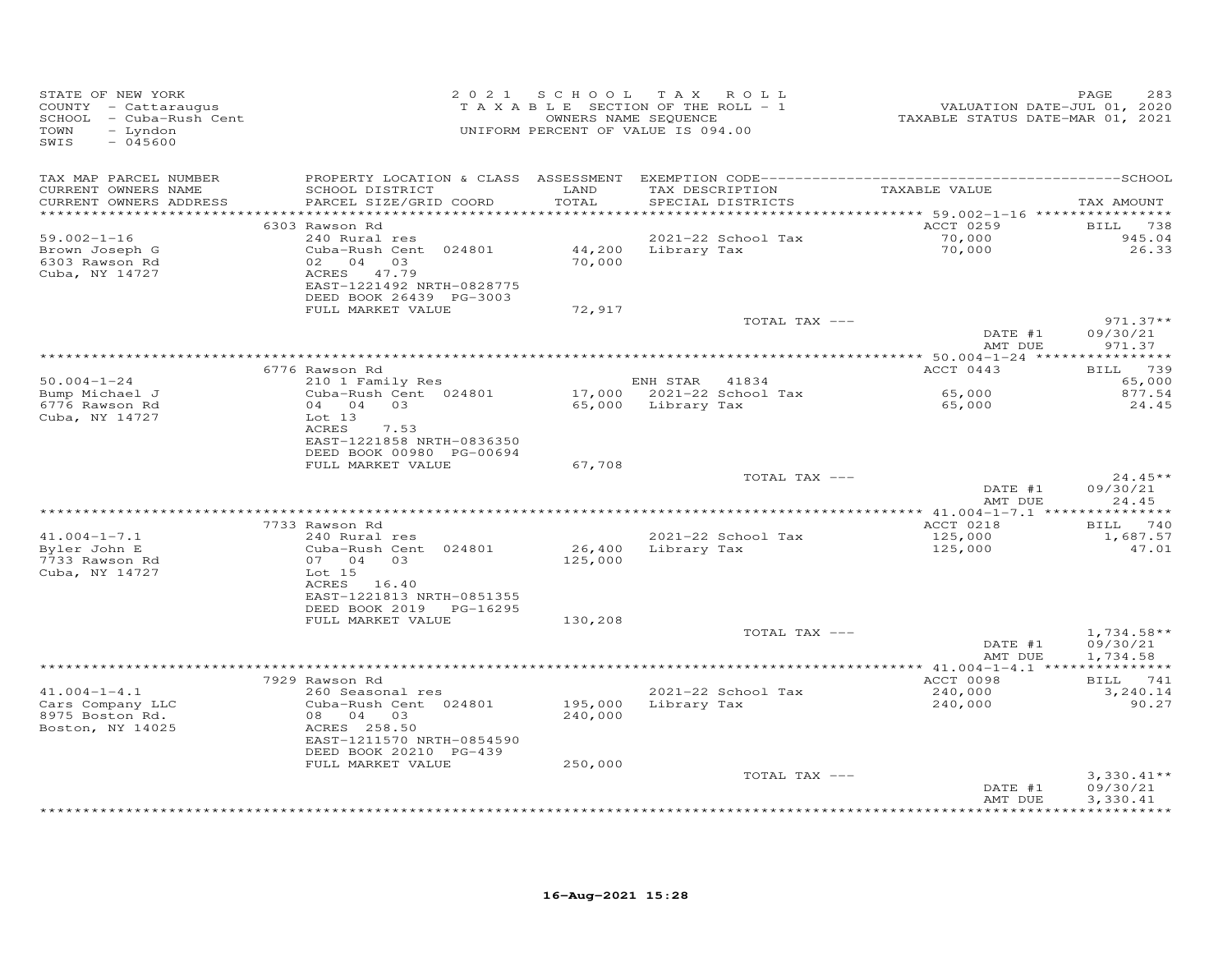| STATE OF NEW YORK<br>COUNTY - Cattaraugus<br>SCHOOL - Cuba-Rush Cent<br>TOWN<br>- Lyndon<br>SWIS<br>$-045600$ |                                                                                   | OWNERS NAME SEQUENCE | 2021 SCHOOL TAX ROLL<br>TAXABLE SECTION OF THE ROLL - 1<br>UNIFORM PERCENT OF VALUE IS 094.00 | TAXABLE STATUS DATE-MAR 01, 2021 | PAGE<br>284<br>VALUATION DATE-JUL 01, 2020 |
|---------------------------------------------------------------------------------------------------------------|-----------------------------------------------------------------------------------|----------------------|-----------------------------------------------------------------------------------------------|----------------------------------|--------------------------------------------|
| TAX MAP PARCEL NUMBER                                                                                         |                                                                                   |                      |                                                                                               |                                  |                                            |
| CURRENT OWNERS NAME<br>CURRENT OWNERS ADDRESS                                                                 | SCHOOL DISTRICT<br>PARCEL SIZE/GRID COORD                                         | LAND<br>TOTAL        | TAX DESCRIPTION<br>SPECIAL DISTRICTS                                                          | TAXABLE VALUE                    | TAX AMOUNT                                 |
|                                                                                                               |                                                                                   |                      |                                                                                               |                                  |                                            |
| $50.002 - 1 - 24.1$                                                                                           | 155 Lyndon Center Rd<br>210 1 Family Res                                          |                      | 2021-22 School Tax                                                                            | ACCT 0224<br>48,300              | <b>BILL</b> 742<br>652.08                  |
| Caryl Michele B                                                                                               | Cuba-Rush Cent 024801                                                             |                      | 18,500 Library Tax                                                                            | 48,300                           | 18.17                                      |
| 114 Sibley Road                                                                                               | 04<br>03<br>05                                                                    | 48,300               |                                                                                               |                                  |                                            |
| Honeoye Falls, NY 14472                                                                                       | ACRES<br>8.95 BANK<br>022<br>EAST-1219958 NRTH-0842585<br>DEED BOOK 24297 PG-9001 |                      |                                                                                               |                                  |                                            |
|                                                                                                               | FULL MARKET VALUE                                                                 | 50,313               |                                                                                               |                                  |                                            |
|                                                                                                               |                                                                                   |                      | TOTAL TAX ---                                                                                 |                                  | $670.25**$                                 |
|                                                                                                               |                                                                                   |                      |                                                                                               | DATE #1<br>AMT DUE               | 09/30/21<br>670.25                         |
|                                                                                                               |                                                                                   |                      |                                                                                               |                                  |                                            |
|                                                                                                               | 7019 Rawson Est                                                                   |                      |                                                                                               | ACCT 0960                        | 743<br>BILL                                |
| $50.002 - 1 - 29.9$<br>Corbett Michael P                                                                      | 210 1 Family Res<br>Cuba-Rush Cent 024801                                         |                      | 2021-22 School Tax<br>Library Tax                                                             | 129,200                          | 1,744.28<br>48.59                          |
| Corbett Michelle D                                                                                            | 6.20<br>ACRES                                                                     | 15,700<br>129,200    |                                                                                               | 129,200                          |                                            |
| 64 Fairvale Dr                                                                                                | EAST-1221046 NRTH-0839973                                                         |                      |                                                                                               |                                  |                                            |
| Cheektowaga, NY 14225                                                                                         | DEED BOOK 15766 PG-2001                                                           |                      |                                                                                               |                                  |                                            |
|                                                                                                               | FULL MARKET VALUE                                                                 | 134,583              | TOTAL TAX ---                                                                                 |                                  | $1,792.87**$                               |
|                                                                                                               |                                                                                   |                      |                                                                                               | DATE #1                          | 09/30/21                                   |
|                                                                                                               |                                                                                   |                      |                                                                                               | AMT DUE                          | 1,792.87                                   |
|                                                                                                               | 7010 Rawson Rd                                                                    |                      |                                                                                               | ACCT 0622                        | BILL 744                                   |
| $50.002 - 1 - 30.1$                                                                                           | 260 Seasonal res                                                                  |                      | 2021-22 School Tax                                                                            | 55,000                           | 742.53                                     |
| DeJac Kurt W                                                                                                  | Cuba-Rush Cent 024801                                                             | 10,700               | Library Tax                                                                                   | 55,000                           | 20.69                                      |
| DeJac Erin C<br>1593 Brattleboro Dr                                                                           | 05 04 03<br>FRNT 350.00 DPTH 166.00                                               | 55,000               |                                                                                               |                                  |                                            |
| Webster, NY 14580                                                                                             | EAST-1222365 NRTH-0840492                                                         |                      |                                                                                               |                                  |                                            |
|                                                                                                               | DEED BOOK 25395 PG-6001                                                           |                      |                                                                                               |                                  |                                            |
|                                                                                                               | FULL MARKET VALUE                                                                 | 57,292               |                                                                                               |                                  | $763.22**$                                 |
|                                                                                                               |                                                                                   |                      | TOTAL TAX ---                                                                                 | DATE #1                          | 09/30/21                                   |
|                                                                                                               |                                                                                   |                      |                                                                                               | AMT DUE                          | 763.22                                     |
|                                                                                                               |                                                                                   |                      |                                                                                               |                                  |                                            |
| $50.002 - 1 - 30.3$                                                                                           | Rawson Rd<br>312 Vac w/imprv                                                      |                      | 2021-22 School Tax                                                                            | ACCT 0754<br>14,500              | BILL 745<br>195.76                         |
| DeJac Kurt W                                                                                                  | Cuba-Rush Cent 024801                                                             |                      | 7,400 Library Tax                                                                             | 14,500                           | 5.45                                       |
| DeJac Erin C                                                                                                  | 05 04 03                                                                          | 14,500               |                                                                                               |                                  |                                            |
| 1593 Brattleboro Dr                                                                                           | FRNT 200.00 DPTH 175.00<br>EAST-1222315 NRTH-0840280                              |                      |                                                                                               |                                  |                                            |
| Webster, NY 14580                                                                                             | DEED BOOK 25395 PG-6001                                                           |                      |                                                                                               |                                  |                                            |
|                                                                                                               | FULL MARKET VALUE                                                                 | 15,104               |                                                                                               |                                  |                                            |
|                                                                                                               |                                                                                   |                      | TOTAL TAX ---                                                                                 |                                  | 201.21**                                   |
|                                                                                                               |                                                                                   |                      |                                                                                               | DATE #1<br>AMT DUE               | 09/30/21<br>201.21                         |
|                                                                                                               |                                                                                   |                      |                                                                                               |                                  |                                            |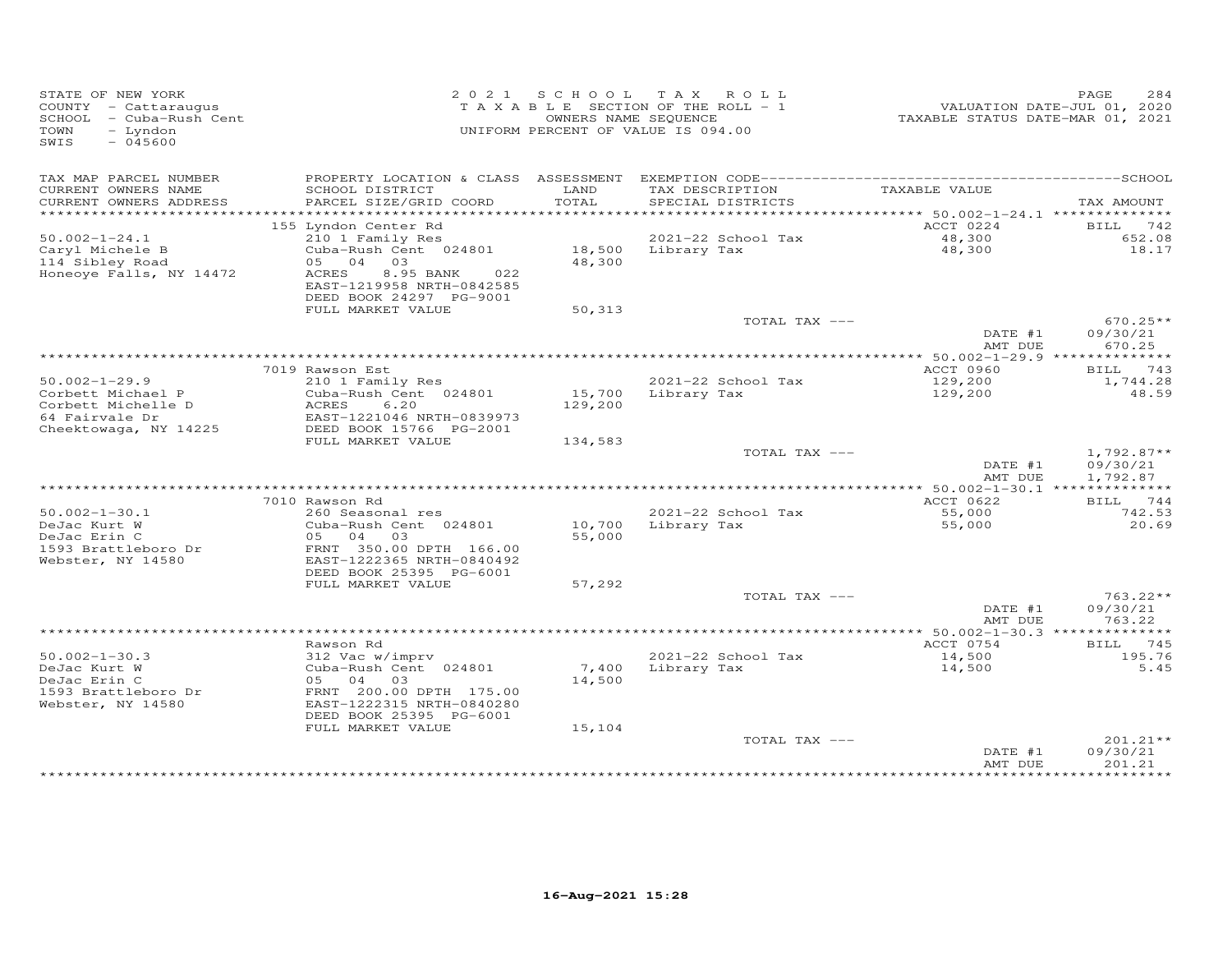| STATE OF NEW YORK<br>COUNTY - Cattaraugus<br>SCHOOL - Cuba-Rush Cent<br>TOWN<br>- Lyndon<br>$-045600$<br>SWIS |                                                                                       |               | 2021 SCHOOL TAX ROLL<br>TAXABLE SECTION OF THE ROLL - 1<br>OWNERS NAME SEQUENCE<br>UNIFORM PERCENT OF VALUE IS 094.00 |                                           | 285<br>PAGE                          |
|---------------------------------------------------------------------------------------------------------------|---------------------------------------------------------------------------------------|---------------|-----------------------------------------------------------------------------------------------------------------------|-------------------------------------------|--------------------------------------|
| TAX MAP PARCEL NUMBER<br>CURRENT OWNERS NAME<br>CURRENT OWNERS ADDRESS                                        | SCHOOL DISTRICT<br>PARCEL SIZE/GRID COORD                                             | LAND<br>TOTAL | TAX DESCRIPTION<br>SPECIAL DISTRICTS                                                                                  | TAXABLE VALUE                             | TAX AMOUNT                           |
|                                                                                                               |                                                                                       |               |                                                                                                                       | *********** 41.004-1-5.4 **************** |                                      |
| $41.004 - 1 - 5.4$                                                                                            | Rawson Rd<br>314 Rural vac<10                                                         |               | 2021-22 School Tax                                                                                                    | ACCT 0816                                 | BILL 746<br>68.85                    |
| DeLano Grace                                                                                                  | Cuba-Rush Cent 024801                                                                 |               | 5,100 Library Tax                                                                                                     | $5,100$<br>5.100<br>5,100                 | 1.92                                 |
| 807 Bird Ave<br>Buffalo, NY 14209                                                                             | 08 04 03<br>ACRES<br>1.20<br>EAST-1222379 NRTH-0854901<br>DEED BOOK 20190 PG-9199     | 5,100         |                                                                                                                       |                                           |                                      |
|                                                                                                               | FULL MARKET VALUE                                                                     | 5,313         |                                                                                                                       |                                           |                                      |
|                                                                                                               |                                                                                       |               | TOTAL TAX ---                                                                                                         |                                           | $70.77**$                            |
|                                                                                                               |                                                                                       |               |                                                                                                                       | DATE #1<br>AMT DUE                        | 09/30/21<br>70.77                    |
|                                                                                                               | 6051 Snyder Rd                                                                        |               |                                                                                                                       | ACCT 0948                                 | BILL 747                             |
| $59.002 - 1 - 27.3$                                                                                           | 240 Rural res                                                                         |               | BAS STAR 41854                                                                                                        |                                           | 28,800                               |
| Dibble Tracy A                                                                                                | Cuba-Rush Cent 024801                                                                 |               | 25,500 2021-22 School Tax                                                                                             | 138,000                                   | 1,863.08                             |
| Dibble Shawn M<br>6051 Snyder Road<br>Cuba, NY 14727                                                          | 09 04 03<br>ACRES 16.00<br>EAST-1217303 NRTH-0824787<br>DEED BOOK 20200 PG-4163       |               | 138,000 Library Tax                                                                                                   | 138,000                                   | 51.90                                |
|                                                                                                               | FULL MARKET VALUE                                                                     | 143,750       |                                                                                                                       |                                           |                                      |
|                                                                                                               |                                                                                       |               | TOTAL TAX ---                                                                                                         | DATE #1<br>AMT DUE                        | $1,526.16**$<br>09/30/21<br>1,526.16 |
|                                                                                                               |                                                                                       |               |                                                                                                                       |                                           |                                      |
|                                                                                                               | Rawson Rd                                                                             |               |                                                                                                                       | ACCT 0789                                 | BILL 748                             |
| $41.004 - 1 - 5.2$<br>Ferris Ted                                                                              | 314 Rural vac<10<br>Cuba-Rush Cent 024801                                             | 400           | 2021-22 School Tax<br>Library Tax                                                                                     | 400<br>400                                | 5.40<br>0.15                         |
| 7850 Rawson Rd<br>Cuba, NY 14727                                                                              | 08 04 03<br>FRNT 200.00 DPTH 53.00<br>EAST-1222441 NRTH-0854253                       | 400           |                                                                                                                       |                                           |                                      |
|                                                                                                               | DEED BOOK 17585 PG-8001                                                               |               |                                                                                                                       |                                           |                                      |
|                                                                                                               | FULL MARKET VALUE                                                                     | 417           | TOTAL TAX ---                                                                                                         |                                           | $5.55**$                             |
|                                                                                                               |                                                                                       |               |                                                                                                                       | DATE #1<br>AMT DUE                        | 09/30/21<br>5.55                     |
|                                                                                                               |                                                                                       |               |                                                                                                                       |                                           |                                      |
|                                                                                                               | 6255 Snyder Rd                                                                        |               |                                                                                                                       | ACCT 0066                                 | BILL 749                             |
| $59.002 - 1 - 28.1$<br>Fortman Carol A                                                                        | 260 Seasonal res<br>Cuba-Rush Cent 024801                                             |               | 2021-22 School Tax<br>33,100 Library Tax                                                                              | 45,000<br>45,000                          | 607.53<br>16.93                      |
| Fortman David J<br>5231 William Street<br>Lancaster, NY 14086                                                 | 09/10<br>04 03<br>ACRES 23.60<br>EAST-1217321 NRTH-0828213<br>DEED BOOK 20200 PG-7951 | 45,000        |                                                                                                                       |                                           |                                      |
|                                                                                                               | FULL MARKET VALUE                                                                     | 46,875        |                                                                                                                       |                                           |                                      |
|                                                                                                               |                                                                                       |               | TOTAL TAX ---                                                                                                         | DATE #1<br>AMT DUE                        | $624.46**$<br>09/30/21<br>624.46     |
|                                                                                                               |                                                                                       |               |                                                                                                                       |                                           |                                      |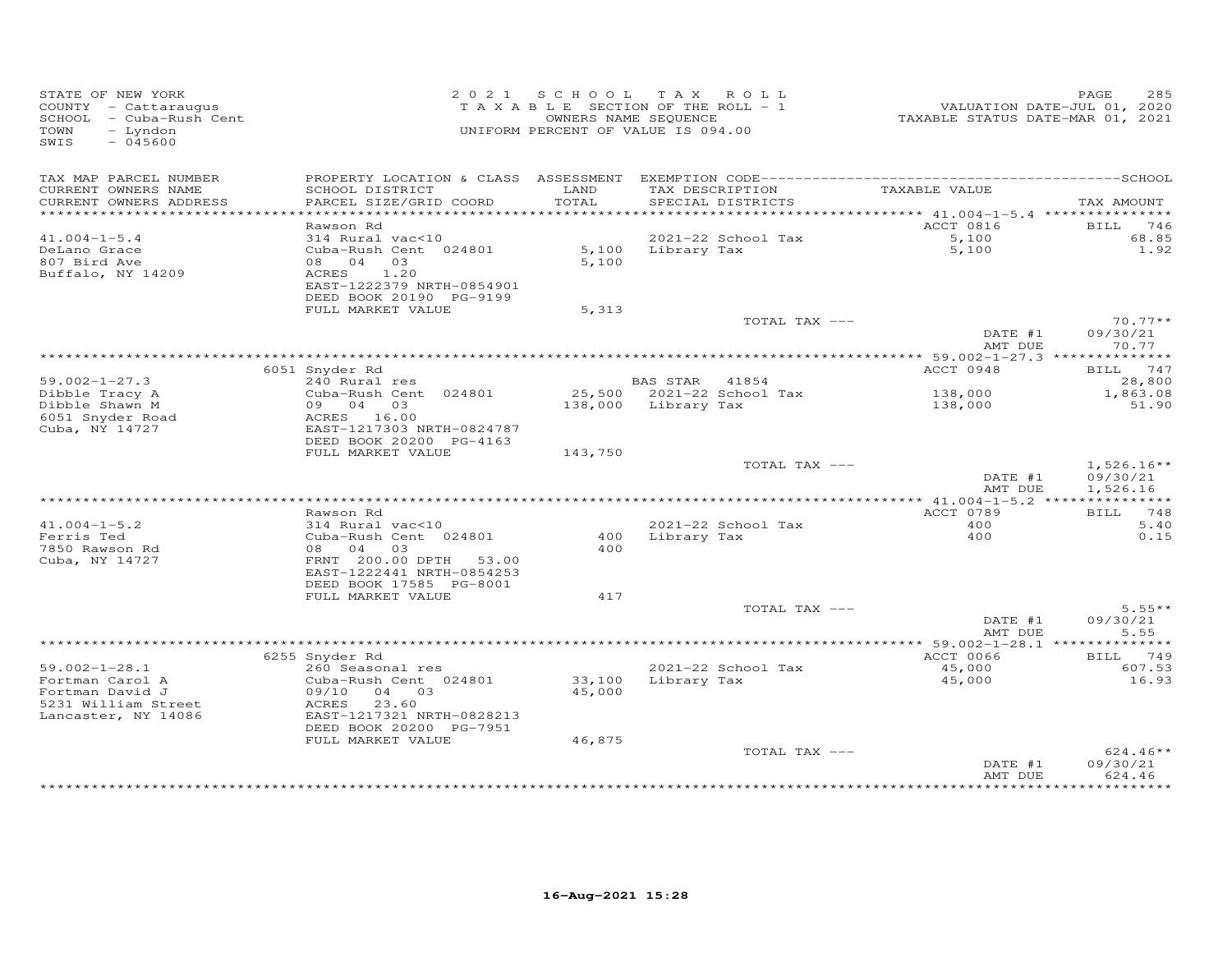| STATE OF NEW YORK<br>COUNTY - Cattaraugus<br>SCHOOL - Cuba-Rush Cent<br>TOWN<br>- Lyndon<br>$-045600$<br>SWIS |                                                                                                          |               | 2021 SCHOOL TAX ROLL<br>TAXABLE SECTION OF THE ROLL - 1<br>OWNERS NAME SEQUENCE<br>UNIFORM PERCENT OF VALUE IS 094.00 | VALUATION DATE-JUL 01, 2020<br>TAXABLE STATUS DATE-MAR 01, 2021 | 286<br>PAGE                          |
|---------------------------------------------------------------------------------------------------------------|----------------------------------------------------------------------------------------------------------|---------------|-----------------------------------------------------------------------------------------------------------------------|-----------------------------------------------------------------|--------------------------------------|
| TAX MAP PARCEL NUMBER<br>CURRENT OWNERS NAME<br>CURRENT OWNERS ADDRESS                                        | SCHOOL DISTRICT<br>PARCEL SIZE/GRID COORD                                                                | LAND<br>TOTAL | TAX DESCRIPTION<br>SPECIAL DISTRICTS                                                                                  | TAXABLE VALUE                                                   | TAX AMOUNT                           |
|                                                                                                               |                                                                                                          |               |                                                                                                                       | ********** 50.004-1-23.1 **************                         |                                      |
|                                                                                                               | Rawson Rd                                                                                                |               |                                                                                                                       | ACCT 0447                                                       | <b>BILL</b> 750                      |
| $50.004 - 1 - 23.1$<br>Giglio Joyce                                                                           | 314 Rural vac<10<br>Cuba-Rush Cent 024801                                                                |               | 2021-22 School Tax<br>15,800 Library Tax                                                                              | 15,800<br>15,800                                                | 213.31<br>5.94                       |
| 23 Oak Ln                                                                                                     | $04 - 04 - 03$                                                                                           | 15,800        |                                                                                                                       |                                                                 |                                      |
| Clarence, NY 14301                                                                                            | ACRES<br>6.30<br>EAST-1221831 NRTH-0836602<br>DEED BOOK 1023 PG-576                                      |               |                                                                                                                       |                                                                 |                                      |
|                                                                                                               | FULL MARKET VALUE                                                                                        | 16,458        |                                                                                                                       |                                                                 |                                      |
|                                                                                                               |                                                                                                          |               | TOTAL TAX ---                                                                                                         | DATE #1<br>AMT DUE                                              | $219.25**$<br>09/30/21<br>219.25     |
|                                                                                                               |                                                                                                          |               |                                                                                                                       |                                                                 |                                      |
|                                                                                                               | 7691 Cedar Ln                                                                                            |               |                                                                                                                       | ACCT 0540                                                       | BILL 751                             |
| $41.004 - 1 - 12.5$                                                                                           | 260 Seasonal res                                                                                         |               | 2021-22 School Tax                                                                                                    | 98,900                                                          | 1,335.21                             |
| Graczyk Leonard J<br>Wodowski James & Judith<br>4236 Seabreeze<br>Hamburg, NY 14075                           | Cuba-Rush Cent 024801<br>15 04 03<br>ACRES 39.91<br>EAST-1217553 NRTH-0851104<br>DEED BOOK 30567 PG-6001 | 98,900        | 49,400 Library Tax                                                                                                    | 98,900                                                          | 37.20                                |
|                                                                                                               | FULL MARKET VALUE                                                                                        | 103,021       |                                                                                                                       |                                                                 |                                      |
|                                                                                                               |                                                                                                          |               | TOTAL TAX ---                                                                                                         | DATE #1<br>AMT DUE                                              | $1,372.41**$<br>09/30/21<br>1,372.41 |
|                                                                                                               |                                                                                                          |               |                                                                                                                       |                                                                 |                                      |
|                                                                                                               | 7678 Cedar Ln                                                                                            |               |                                                                                                                       |                                                                 | BILL 752                             |
| $41.004 - 1 - 12.5/1$<br>Graczyk Leonard J                                                                    | 260 Seasonal res<br>Cuba-Rush Cent 024801                                                                | 8,000         | 2021-22 School Tax<br>Library Tax                                                                                     | 128,800<br>128,800                                              | 1,738.88<br>48.44                    |
| Wodowski James & Judith<br>4236 Seabreeze<br>Hamburg, NY 14075                                                | Courtsey split from parce<br>$41.004 - 1 - 12.5$<br>ACRES<br>1.00                                        | 128,800       |                                                                                                                       |                                                                 |                                      |
|                                                                                                               | DEED BOOK 30567 PG-6001                                                                                  |               |                                                                                                                       |                                                                 |                                      |
|                                                                                                               | FULL MARKET VALUE                                                                                        | 134,167       |                                                                                                                       |                                                                 |                                      |
|                                                                                                               |                                                                                                          |               | TOTAL TAX ---                                                                                                         |                                                                 | $1,787.32**$                         |
|                                                                                                               |                                                                                                          |               |                                                                                                                       | DATE #1<br>AMT DUE                                              | 09/30/21<br>1,787.32                 |
|                                                                                                               |                                                                                                          |               |                                                                                                                       |                                                                 |                                      |
|                                                                                                               | 6318 Rawson Rd                                                                                           |               |                                                                                                                       | ACCT 0186                                                       | <b>BILL</b> 753                      |
| $59.002 - 1 - 15.4$                                                                                           | 210 1 Family Res                                                                                         |               | 2021-22 School Tax                                                                                                    | 50,000                                                          | 675.03                               |
| Green Miechelle                                                                                               | Cuba-Rush Cent 024801<br>02 04 03                                                                        | 50,000        | 8,500 Library Tax                                                                                                     | 50,000                                                          | 18.81                                |
| Mogg Lottie<br>6318 Rawson Rd                                                                                 | ACRES<br>1.30                                                                                            |               |                                                                                                                       |                                                                 |                                      |
| Cuba, NY 14727                                                                                                | EAST-1222264 NRTH-0828800<br>DEED BOOK 2020 PG-10912                                                     |               |                                                                                                                       |                                                                 |                                      |
|                                                                                                               | FULL MARKET VALUE                                                                                        | 52,083        |                                                                                                                       |                                                                 |                                      |
|                                                                                                               |                                                                                                          |               | TOTAL TAX ---                                                                                                         | DATE #1<br>AMT DUE                                              | 693.84**<br>09/30/21<br>693.84       |
|                                                                                                               |                                                                                                          |               |                                                                                                                       |                                                                 | ***********                          |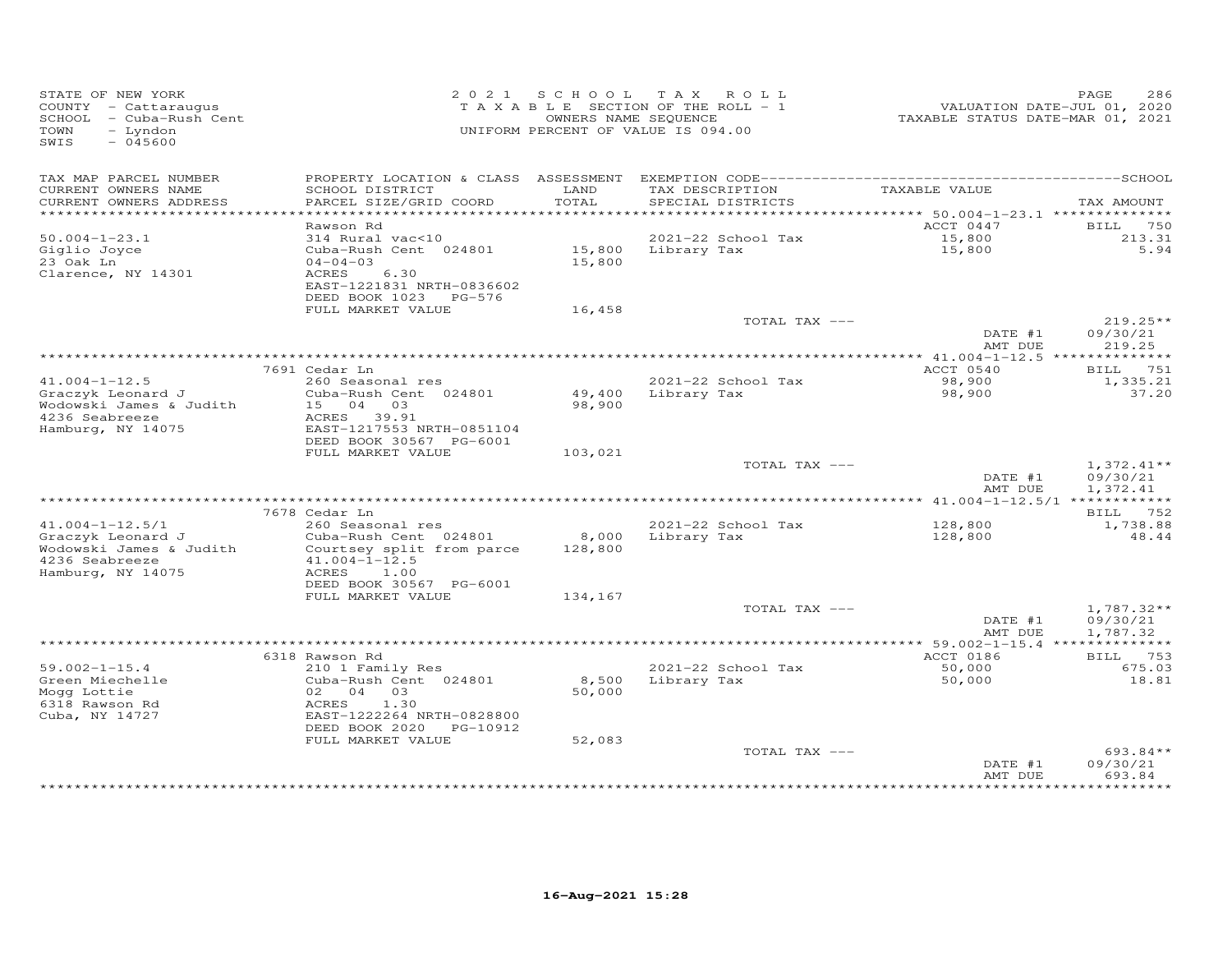| STATE OF NEW YORK<br>COUNTY - Cattaraugus<br>SCHOOL - Cuba-Rush Cent<br>- Lyndon<br>TOWN<br>$-045600$<br>SWIS |                                                       | 2021 SCHOOL TAX ROLL<br>T A X A B L E SECTION OF THE ROLL - 1<br>UNIFORM PERCENT OF VALUE IS 094.00 | OWNERS NAME SEQUENCE |                            | VALUATION DATE-JUL 01, 2020<br>TAXABLE STATUS DATE-MAR 01, 2021 | 287<br>PAGE               |
|---------------------------------------------------------------------------------------------------------------|-------------------------------------------------------|-----------------------------------------------------------------------------------------------------|----------------------|----------------------------|-----------------------------------------------------------------|---------------------------|
| TAX MAP PARCEL NUMBER<br>CURRENT OWNERS NAME                                                                  | SCHOOL DISTRICT                                       | LAND                                                                                                |                      | TAX DESCRIPTION            | TAXABLE VALUE                                                   |                           |
| CURRENT OWNERS ADDRESS                                                                                        | PARCEL SIZE/GRID COORD                                | TOTAL                                                                                               |                      | SPECIAL DISTRICTS          |                                                                 | TAX AMOUNT                |
|                                                                                                               | 6981 Rawson Rd                                        |                                                                                                     |                      |                            | ACCT 0647                                                       | BILL 754                  |
| $50.002 - 1 - 29.7$                                                                                           | 240 Rural res                                         |                                                                                                     | AG DIST              | 41720                      |                                                                 | 21,806                    |
| Gross Russell J                                                                                               | Cuba-Rush Cent 024801                                 | 77,400 ENH STAR 41834                                                                               |                      |                            |                                                                 | 67,870                    |
| Gross Deborah A                                                                                               | 04/05<br>04 03                                        |                                                                                                     |                      | 155,000 2021-22 School Tax | 133,194                                                         | 1,798.20                  |
| 6981 Rawson Rd                                                                                                | 67.85<br><b>ACRES</b>                                 |                                                                                                     | Library Tax          |                            | 133,194                                                         | 50.10                     |
| Cuba, NY 14727                                                                                                | EAST-1221834 NRTH-0840725<br>DEED BOOK 6563 PG-5001   |                                                                                                     |                      |                            |                                                                 |                           |
| MAY BE SUBJECT TO PAYMENT<br>UNDER AGDIST LAW TIL 2025                                                        | FULL MARKET VALUE                                     | 161,458                                                                                             |                      |                            |                                                                 |                           |
|                                                                                                               |                                                       |                                                                                                     |                      | TOTAL TAX ---              |                                                                 | 932.01**                  |
|                                                                                                               |                                                       |                                                                                                     |                      |                            | DATE #1<br>AMT DUE                                              | 09/30/21<br>932.01        |
|                                                                                                               |                                                       |                                                                                                     |                      |                            |                                                                 |                           |
| $50.004 - 1 - 23.2$                                                                                           | Rawson Rd<br>314 Rural vac<10                         |                                                                                                     |                      | 2021-22 School Tax         | ACCT 0670<br>16,700                                             | <b>BILL</b> 755<br>225.46 |
| Gutman Michael                                                                                                | Cuba-Rush Cent 024801                                 |                                                                                                     |                      | 16,700 Library Tax         | 16,700                                                          | 6.28                      |
| Gutman Maureen                                                                                                | $04 - 04 - 3$                                         | 16,700                                                                                              |                      |                            |                                                                 |                           |
| PO Box 44                                                                                                     | ACRES 7.15                                            |                                                                                                     |                      |                            |                                                                 |                           |
| S. Wales, NY 14139                                                                                            | EAST-1221828 NRTH-0836842                             |                                                                                                     |                      |                            |                                                                 |                           |
|                                                                                                               | DEED BOOK 10892 PG-7002<br>FULL MARKET VALUE          | 17,396                                                                                              |                      |                            |                                                                 |                           |
|                                                                                                               |                                                       |                                                                                                     |                      | TOTAL TAX ---              |                                                                 | $231.74**$                |
|                                                                                                               |                                                       |                                                                                                     |                      |                            | DATE #1<br>AMT DUE                                              | 09/30/21<br>231.74        |
|                                                                                                               |                                                       |                                                                                                     |                      |                            | *************** 50.004-1-23.3 **************                    |                           |
|                                                                                                               | Rawson Rd                                             |                                                                                                     |                      |                            | ACCT 0671                                                       | BILL 756                  |
| $50.004 - 1 - 23.3$<br>Gutman Michael                                                                         | 314 Rural vac<10<br>Cuba-Rush Cent 024801             |                                                                                                     | 16,500 Library Tax   | 2021-22 School Tax         | 16,500<br>16,500                                                | 222.76<br>6.21            |
| Gutman Maureen                                                                                                | $4 - 4 - 3$                                           | 16,500                                                                                              |                      |                            |                                                                 |                           |
| PO Box 44                                                                                                     | ACRES<br>7.00                                         |                                                                                                     |                      |                            |                                                                 |                           |
| S. Wales, NY 14139                                                                                            | EAST-1221845 NRTH-0837096                             |                                                                                                     |                      |                            |                                                                 |                           |
|                                                                                                               | DEED BOOK 10892 PG-7002                               |                                                                                                     |                      |                            |                                                                 |                           |
|                                                                                                               | FULL MARKET VALUE                                     | 17,188                                                                                              |                      | TOTAL TAX ---              |                                                                 | $228.97**$                |
|                                                                                                               |                                                       |                                                                                                     |                      |                            | DATE #1                                                         | 09/30/21                  |
|                                                                                                               |                                                       |                                                                                                     |                      |                            | AMT DUE                                                         | 228.97                    |
|                                                                                                               |                                                       |                                                                                                     |                      |                            |                                                                 |                           |
|                                                                                                               | 6580 Rawson Rd                                        |                                                                                                     |                      |                            | ACCT 0570                                                       | BILL 757                  |
| $50.004 - 1 - 37$<br>Haas Franklin W                                                                          | 210 1 Family Res<br>Cuba-Rush Cent 024801             |                                                                                                     | BAS STAR 41854       | 17,100 2021-22 School Tax  | 157,000                                                         | 28,800<br>2,119.59        |
| Haas Cynthia                                                                                                  | 03 04 03                                              |                                                                                                     | 157,000 Library Tax  |                            | 157,000                                                         | 59.05                     |
| 6580 Rawson Rd                                                                                                | 7.58<br>ACRES                                         |                                                                                                     |                      |                            |                                                                 |                           |
| Cuba, NY 14727                                                                                                | EAST-1222204 NRTH-0833230<br>DEED BOOK 00915 PG-00293 |                                                                                                     |                      |                            |                                                                 |                           |
|                                                                                                               | FULL MARKET VALUE                                     | 163,542                                                                                             |                      |                            |                                                                 |                           |
|                                                                                                               |                                                       |                                                                                                     |                      | TOTAL TAX ---              |                                                                 | $1,789.83**$              |
|                                                                                                               |                                                       |                                                                                                     |                      |                            | DATE #1<br>AMT DUE                                              | 09/30/21<br>1,789.83      |
|                                                                                                               |                                                       |                                                                                                     |                      |                            |                                                                 |                           |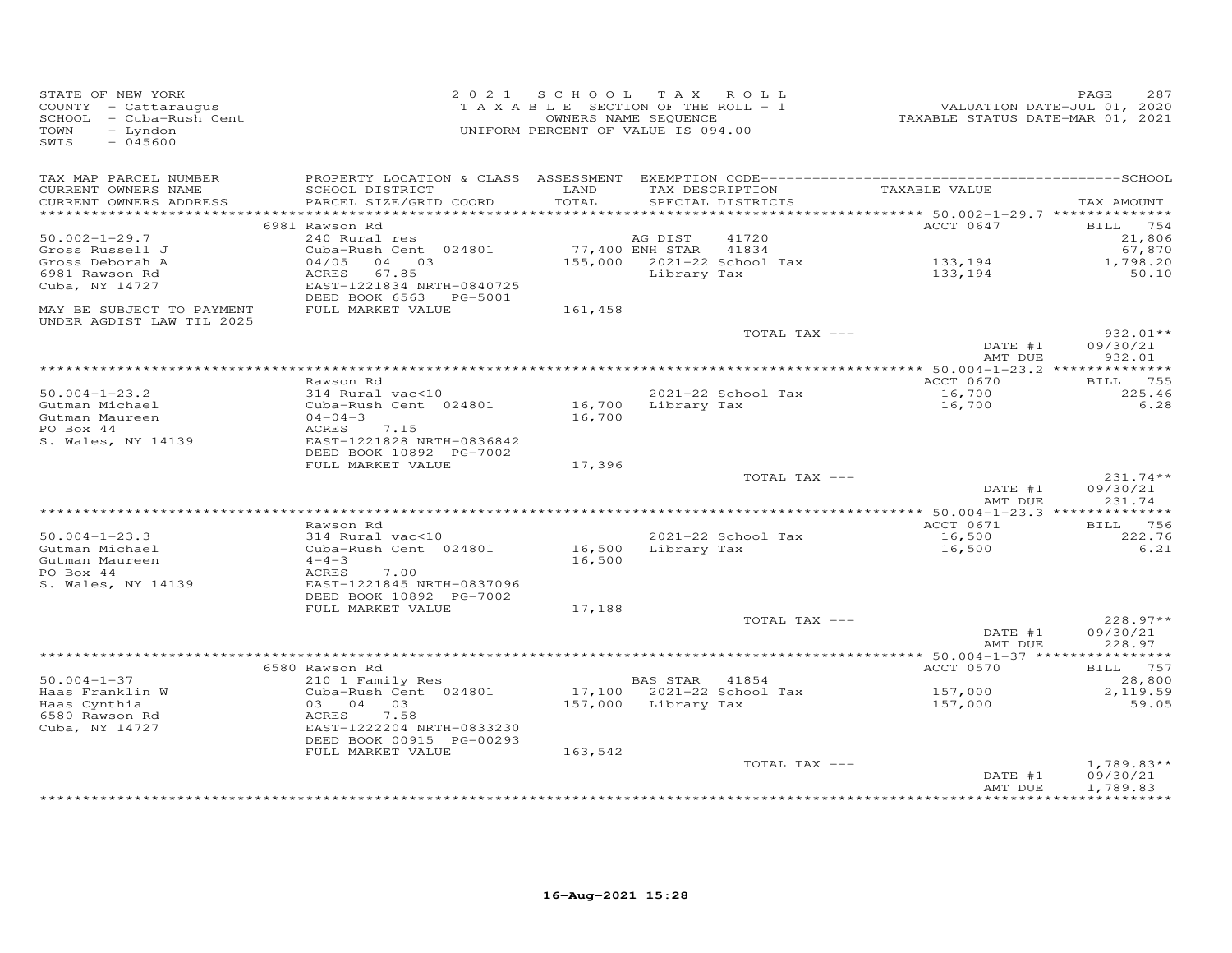| STATE OF NEW YORK<br>COUNTY - Cattaraugus<br>SCHOOL - Cuba-Rush Cent<br>- Lyndon<br>TOWN<br>$-045600$<br>SWIS  | 2 0 2 1                                                                                                                                        | S C H O O L<br>TAXABLE SECTION OF THE ROLL - 1<br>OWNERS NAME SEQUENCE<br>UNIFORM PERCENT OF VALUE IS 094.00 | T A X                           | ROLL                                 | VALUATION DATE-JUL 01, 2020<br>TAXABLE STATUS DATE-MAR 01, 2021 | PAGE<br>288                               |
|----------------------------------------------------------------------------------------------------------------|------------------------------------------------------------------------------------------------------------------------------------------------|--------------------------------------------------------------------------------------------------------------|---------------------------------|--------------------------------------|-----------------------------------------------------------------|-------------------------------------------|
| TAX MAP PARCEL NUMBER<br>CURRENT OWNERS NAME<br>CURRENT OWNERS ADDRESS<br>***********************              | SCHOOL DISTRICT<br>PARCEL SIZE/GRID COORD                                                                                                      | LAND<br>TOTAL                                                                                                |                                 | TAX DESCRIPTION<br>SPECIAL DISTRICTS | TAXABLE VALUE                                                   | TAX AMOUNT                                |
|                                                                                                                | 6900 Rawson Rd                                                                                                                                 |                                                                                                              |                                 |                                      | ACCT 0560                                                       | BILL 758                                  |
| $50.004 - 1 - 18$<br>Hammond Kevin J<br>6900 Rawson Rd<br>Cuba, NY 14727                                       | 210 1 Family Res<br>Cuba-Rush Cent 024801<br>04 04 03<br>Lot 5<br>ACRES<br>4.51<br>EAST-1221977 NRTH-0838525                                   |                                                                                                              | BAS STAR<br>117,000 Library Tax | 41854<br>13,300 2021-22 School Tax   | 117,000<br>117,000                                              | 28,800<br>1,579.57<br>44.01               |
|                                                                                                                | DEED BOOK 20568 PG-3001<br>FULL MARKET VALUE                                                                                                   | 121,875                                                                                                      |                                 |                                      |                                                                 |                                           |
|                                                                                                                |                                                                                                                                                |                                                                                                              |                                 | TOTAL TAX ---                        | DATE #1<br>AMT DUE                                              | $1,234.76**$<br>09/30/21                  |
|                                                                                                                |                                                                                                                                                |                                                                                                              |                                 |                                      |                                                                 | 1,234.76                                  |
|                                                                                                                | 6994 Rawson Rd                                                                                                                                 |                                                                                                              |                                 |                                      | ACCT 0331                                                       | BILL 759                                  |
| $50.002 - 1 - 30.2$<br>Hegge Robert C<br>PO Box 61<br>Cuba, NY 14727                                           | 312 Vac w/imprv<br>Cuba-Rush Cent 024801<br>05 04 03<br>ACRES<br>2.45<br>EAST-1222258 NRTH-0840016                                             | 10,200<br>35,000                                                                                             | Library Tax                     | 2021-22 School Tax                   | 35,000<br>35,000                                                | 472.52<br>13.16                           |
|                                                                                                                | DEED BOOK 00985 PG-00782                                                                                                                       |                                                                                                              |                                 |                                      |                                                                 |                                           |
|                                                                                                                | FULL MARKET VALUE                                                                                                                              | 36,458                                                                                                       |                                 | TOTAL TAX ---                        | DATE #1<br>AMT DUE                                              | $485.68**$<br>09/30/21<br>485.68          |
|                                                                                                                | 134 Lyndon Center Rd                                                                                                                           |                                                                                                              |                                 |                                      | ACCT 0135                                                       | BILL 760                                  |
| $50.002 - 1 - 25$<br>Hennigan Thomas<br>Dunmyer David<br>77 Garvey Street<br>Buffalo, NY 14220                 | 260 Seasonal res<br>Cuba-Rush Cent 024801<br>05 04 03<br>Life Use - Max<br>ACRES 13.72<br>EAST-1220228 NRTH-0843296                            | 23,200<br>38,500                                                                                             |                                 | 2021-22 School Tax<br>Library Tax    | 38,500<br>38,500                                                | 519.77<br>14.48                           |
| PRIOR OWNER ON 3/01/2021                                                                                       | DEED BOOK 20210 PG-6642                                                                                                                        |                                                                                                              |                                 |                                      |                                                                 |                                           |
| Gross Max H                                                                                                    | FULL MARKET VALUE                                                                                                                              | 40,104                                                                                                       |                                 | TOTAL TAX ---                        | DATE #1<br>AMT DUE                                              | 534.25**<br>09/30/21<br>534.25            |
|                                                                                                                |                                                                                                                                                |                                                                                                              |                                 |                                      |                                                                 |                                           |
| $41.004 - 1 - 12.2$<br>Hildebrand Michael<br>Hildebrand Joanne<br>112 Burman Dr<br>Orchard Park, NY 14127-1043 | 325 Palmer Rd<br>260 Seasonal res<br>Cuba-Rush Cent 024801<br>15 04 03<br>ACRES 35.00<br>EAST-1217984 NRTH-0849013<br>DEED BOOK 00975 PG-00061 | 44,500<br>137,500                                                                                            |                                 | 2021-22 School Tax<br>Library Tax    | ACCT 0456<br>137,500<br>137,500                                 | BILL 761<br>1,856.33<br>51.72             |
|                                                                                                                | FULL MARKET VALUE                                                                                                                              | 143,229                                                                                                      |                                 | TOTAL TAX ---                        |                                                                 | $1,908.05**$                              |
|                                                                                                                |                                                                                                                                                |                                                                                                              |                                 |                                      | DATE #1<br>AMT DUE                                              | 09/30/21<br>1,908.05<br>* * * * * * * * * |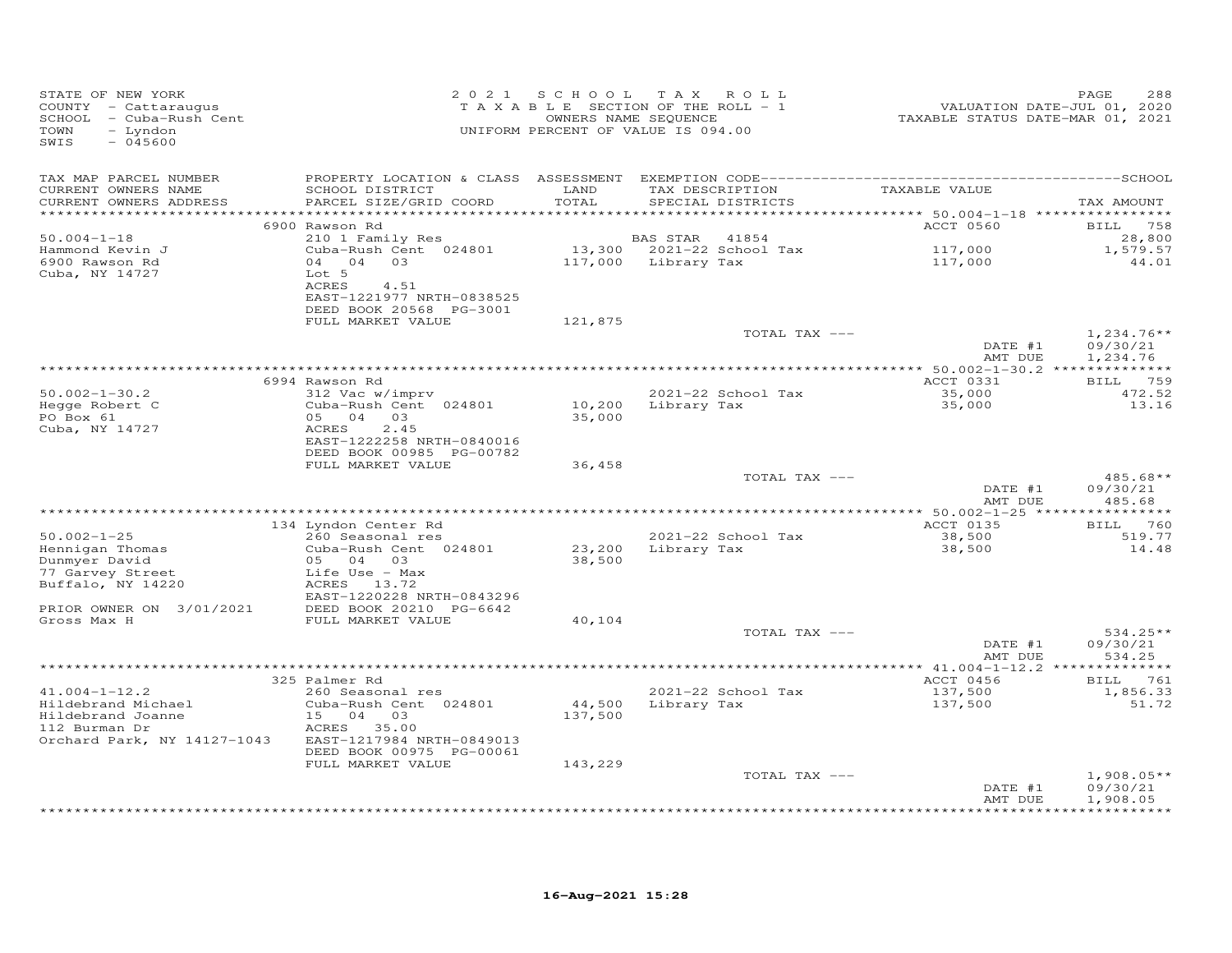| STATE OF NEW YORK<br>SIAIE OF NEW IORN<br>COUNTY - Cattaraugus<br>SCHOOL - Cuba-Rush Cent<br>TOWN - Lyndon<br>- Lyndon<br>TOWN<br>$-045600$<br>SWIS |                                                                                                                  | 2021 SCHOOL TAX ROLL<br>T A X A B L E SECTION OF THE ROLL - 1<br>UNIFORM PERCENT OF VALUE IS 094.00 | OWNERS NAME SEQUENCE  |                                      |                      | PAGE<br>289          |
|-----------------------------------------------------------------------------------------------------------------------------------------------------|------------------------------------------------------------------------------------------------------------------|-----------------------------------------------------------------------------------------------------|-----------------------|--------------------------------------|----------------------|----------------------|
| TAX MAP PARCEL NUMBER                                                                                                                               |                                                                                                                  |                                                                                                     |                       |                                      |                      |                      |
| CURRENT OWNERS NAME<br>CURRENT OWNERS ADDRESS                                                                                                       | SCHOOL DISTRICT<br>PARCEL SIZE/GRID COORD                                                                        | LAND<br>TOTAL                                                                                       |                       | TAX DESCRIPTION<br>SPECIAL DISTRICTS | TAXABLE VALUE        | TAX AMOUNT           |
|                                                                                                                                                     |                                                                                                                  |                                                                                                     |                       |                                      |                      |                      |
|                                                                                                                                                     | 6098 Ingalls Rd                                                                                                  |                                                                                                     |                       |                                      | ACCT 0157            | BILL 762             |
| $59.002 - 1 - 20$                                                                                                                                   | 210 1 Family Res<br>Cuba-Rush Cent 024801 (at 1834 – 4,700 – 2021–22 School Tax<br>01 04 03 – 55,000 Library Tax |                                                                                                     |                       |                                      |                      | 55,000               |
| Hooker Betty J<br>6098 Ingalls Rd                                                                                                                   |                                                                                                                  |                                                                                                     |                       |                                      | 55,000<br>55,000     | 742.53<br>20.69      |
| Cuba, NY 14727                                                                                                                                      | FRNT 125.00 DPTH 169.30<br>EAST-1220401 NRTH-0826231<br>DEED BOOK 00950 PG-00130                                 |                                                                                                     |                       |                                      |                      |                      |
|                                                                                                                                                     | FULL MARKET VALUE                                                                                                | 57,292                                                                                              |                       |                                      |                      |                      |
|                                                                                                                                                     |                                                                                                                  |                                                                                                     |                       | TOTAL TAX ---                        |                      | $20.69**$            |
|                                                                                                                                                     |                                                                                                                  |                                                                                                     |                       |                                      | DATE #1<br>AMT DUE   | 09/30/21<br>20.69    |
|                                                                                                                                                     |                                                                                                                  |                                                                                                     |                       |                                      |                      |                      |
|                                                                                                                                                     | 588 Abbott Rd                                                                                                    |                                                                                                     |                       |                                      | ACCT 0369            | BILL 763             |
| $59.002 - 1 - 32.2$                                                                                                                                 | 112 Dairy farm<br>Cuba-Rush Cent 024801                                                                          | 156,200 ENH STAR 41834                                                                              | AG DIST               | 41720                                |                      | 85,807               |
| Hurlburt Cathy<br>588 Abbott Rd                                                                                                                     |                                                                                                                  |                                                                                                     |                       |                                      |                      | 67,870<br>1,811.69   |
| Cuba, NY 14727                                                                                                                                      | $17$ 04 03 $220,000$ $2021-22$ School Tax<br>ACRES 146 70 $\frac{1}{20}$<br>ACRES 146.70                         |                                                                                                     | Library Tax           |                                      | 134,193<br>134,193   | 50.47                |
|                                                                                                                                                     | EAST-1213741 NRTH-0825975                                                                                        |                                                                                                     |                       |                                      |                      |                      |
| MAY BE SUBJECT TO PAYMENT                                                                                                                           | DEED BOOK 00979 PG-00017                                                                                         |                                                                                                     |                       |                                      |                      |                      |
| UNDER AGDIST LAW TIL 2025                                                                                                                           | FULL MARKET VALUE                                                                                                | 229,167                                                                                             |                       |                                      |                      |                      |
|                                                                                                                                                     |                                                                                                                  |                                                                                                     |                       | TOTAL TAX ---                        |                      | $945.87**$           |
|                                                                                                                                                     |                                                                                                                  |                                                                                                     |                       |                                      | DATE #1              | 09/30/21             |
|                                                                                                                                                     |                                                                                                                  |                                                                                                     |                       |                                      | AMT DUE              | 945.87               |
|                                                                                                                                                     | Abbott Rd                                                                                                        |                                                                                                     |                       |                                      | ACCT 0165            | BILL 764             |
| $59.002 - 1 - 29.1$                                                                                                                                 | $322$ Rural vac > 10                                                                                             |                                                                                                     |                       | 2021-22 School Tax                   | 42,900               | 579.18               |
|                                                                                                                                                     | 322 Rural vac>10<br>Cuba-Rush Cent 024801 42,900                                                                 |                                                                                                     |                       | Library Tax                          | 42,900               | 16.14                |
|                                                                                                                                                     | 01 04 03                                                                                                         | 42,900                                                                                              |                       |                                      |                      |                      |
| Ingalls Ted D<br>503 Abbott Rd<br>Cuba, NY 14727<br>Cuba, NY 14727                                                                                  | ACRES 33.40                                                                                                      |                                                                                                     |                       |                                      |                      |                      |
|                                                                                                                                                     | EAST-1215773 NRTH-0825964                                                                                        |                                                                                                     |                       |                                      |                      |                      |
|                                                                                                                                                     | DEED BOOK 5097 PG-8002                                                                                           |                                                                                                     |                       |                                      |                      |                      |
|                                                                                                                                                     | FULL MARKET VALUE                                                                                                | 44,688                                                                                              |                       |                                      |                      |                      |
|                                                                                                                                                     |                                                                                                                  |                                                                                                     |                       | TOTAL TAX ---                        |                      | $595.32**$           |
|                                                                                                                                                     |                                                                                                                  |                                                                                                     |                       |                                      | DATE #1              | 09/30/21             |
|                                                                                                                                                     |                                                                                                                  |                                                                                                     |                       |                                      | AMT DUE              | 595.32               |
|                                                                                                                                                     | 503 Abbott Rd                                                                                                    |                                                                                                     |                       |                                      | ACCT 0585            | BILL 765             |
| $59.002 - 1 - 30.2$                                                                                                                                 | ADDOLL RG<br>270 Mfg housing<br>Cuba-Rush Cent 024801                                                            |                                                                                                     | <b>BAS STAR</b> 41854 |                                      |                      | 25,000               |
| Ingalls Ted D                                                                                                                                       |                                                                                                                  |                                                                                                     |                       |                                      |                      | 337.51               |
| 503 Abbott Rd                                                                                                                                       | 09 04 03                                                                                                         |                                                                                                     | 25,000 Library Tax    |                                      | $25,000$<br>$25,000$ | 9.40                 |
| Cuba, NY 14727                                                                                                                                      | ACRES<br>1.28                                                                                                    |                                                                                                     |                       |                                      |                      |                      |
|                                                                                                                                                     | EAST-1215481 NRTH-0824848                                                                                        |                                                                                                     |                       |                                      |                      |                      |
|                                                                                                                                                     | DEED BOOK 791 PG-00468                                                                                           |                                                                                                     |                       |                                      |                      |                      |
|                                                                                                                                                     | FULL MARKET VALUE                                                                                                | 26,042                                                                                              |                       |                                      |                      |                      |
|                                                                                                                                                     |                                                                                                                  |                                                                                                     |                       | TOTAL TAX ---                        |                      | $9.40**$<br>09/30/21 |
|                                                                                                                                                     |                                                                                                                  |                                                                                                     |                       |                                      | DATE #1<br>AMT DUE   | 9.40                 |
|                                                                                                                                                     |                                                                                                                  |                                                                                                     |                       |                                      |                      |                      |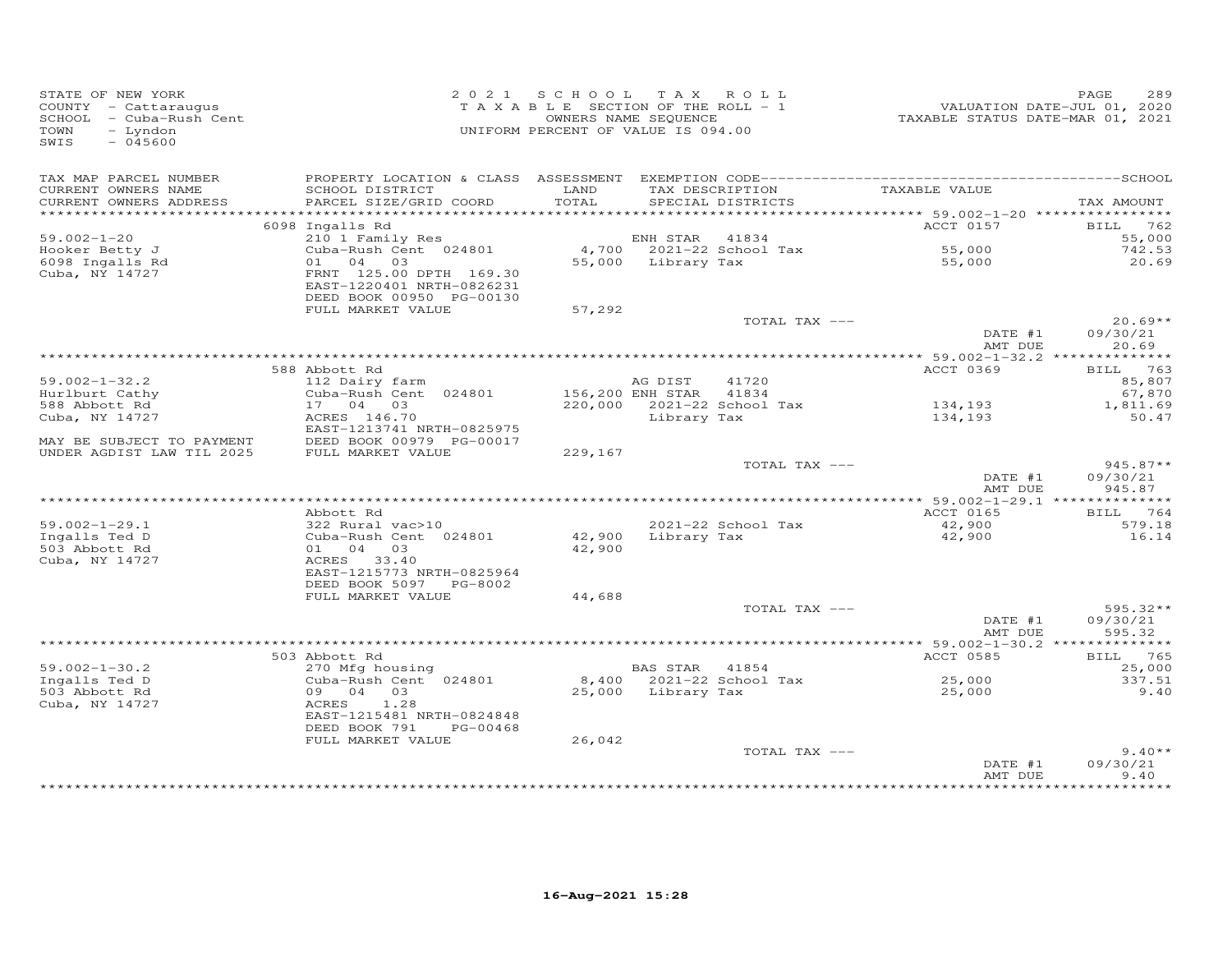| STATE OF NEW YORK<br>COUNTY - Cattaraugus<br>SCHOOL - Cuba-Rush Cent<br>- Lyndon<br>TOWN<br>$-045600$<br>SWIS |                                                                                                                                                    | 2021 SCHOOL TAX ROLL<br>TAXABLE SECTION OF THE ROLL - 1<br>OWNERS NAME SEQUENCE<br>UNIFORM PERCENT OF VALUE IS 094.00 |                    |                                      | VALUATION DATE-JUL 01, 2020<br>TAXABLE STATUS DATE-MAR 01, 2021 | 290<br>PAGE                      |
|---------------------------------------------------------------------------------------------------------------|----------------------------------------------------------------------------------------------------------------------------------------------------|-----------------------------------------------------------------------------------------------------------------------|--------------------|--------------------------------------|-----------------------------------------------------------------|----------------------------------|
| TAX MAP PARCEL NUMBER<br>CURRENT OWNERS NAME<br>CURRENT OWNERS ADDRESS                                        | SCHOOL DISTRICT<br>PARCEL SIZE/GRID COORD                                                                                                          | LAND<br>TOTAL                                                                                                         |                    | TAX DESCRIPTION<br>SPECIAL DISTRICTS | TAXABLE VALUE                                                   | TAX AMOUNT                       |
| ************************                                                                                      | 155 Palmer Rd                                                                                                                                      |                                                                                                                       |                    |                                      | ACCT 0860                                                       | BILL 766                         |
| $41.004 - 1 - 9.6$<br>Jones Robert P<br>Jones Theresa<br>6326 Ward Rd<br>Sanborn, NY 14132-9232               | 270 Mfg housing<br>Cuba-Rush Cent 024801<br>07 04 03<br>FRNT 410.00 DPTH<br>ACRES<br>8.50<br>EAST-1220427 NRTH-0849938<br>DEED BOOK 00985 PG-00187 | 18,000 Library Tax<br>25,500                                                                                          |                    | 2021-22 School Tax                   | 25,500<br>25,500                                                | 344.27<br>9.59                   |
|                                                                                                               | FULL MARKET VALUE                                                                                                                                  | 26,563                                                                                                                |                    |                                      |                                                                 |                                  |
|                                                                                                               |                                                                                                                                                    |                                                                                                                       |                    | TOTAL TAX ---                        | DATE #1<br>AMT DUE                                              | $353.86**$<br>09/30/21<br>353.86 |
|                                                                                                               |                                                                                                                                                    |                                                                                                                       |                    |                                      |                                                                 |                                  |
| $50.004 - 1 - 16$                                                                                             | 6964 Rawson Rd<br>210 1 Family Res                                                                                                                 |                                                                                                                       | BAS STAR 41854     |                                      | ACCT 0312                                                       | BILL 767<br>28,800               |
| Keesler Terri J                                                                                               | Cuba-Rush Cent 024801                                                                                                                              |                                                                                                                       |                    | 14,500 2021-22 School Tax            | 80,500                                                          | 1,086.80                         |
| Caster Annette M<br>6964 Rawson Rd<br>Cuba, NY 14727                                                          | 04 04 03<br>5.31<br>ACRES<br>EAST-1222140 NRTH-0839637<br>DEED BOOK 18473 PG-2001                                                                  |                                                                                                                       | 80,500 Library Tax |                                      | 80,500                                                          | 30.28                            |
|                                                                                                               | FULL MARKET VALUE                                                                                                                                  | 83,854                                                                                                                |                    |                                      |                                                                 |                                  |
|                                                                                                               |                                                                                                                                                    |                                                                                                                       |                    | TOTAL TAX ---                        | DATE #1<br>AMT DUE                                              | $728.26**$<br>09/30/21<br>728.26 |
|                                                                                                               |                                                                                                                                                    |                                                                                                                       |                    |                                      |                                                                 |                                  |
| $59.002 - 1 - 11.1$<br>Kloc Paul A<br>4680 Clinton Street<br>West Seneca, NY 14224                            | 6483 Rawson Rd<br>322 Rural vac>10<br>Cuba-Rush Cent 024801<br>$02/03 -04$<br>$-03$<br>ACRES 185.95                                                | 195,500<br>195,500                                                                                                    | Library Tax        | 2021-22 School Tax                   | ACCT 0524<br>195,500<br>195,500                                 | BILL 768<br>2,639.37<br>73.53    |
|                                                                                                               | EAST-1220140 NRTH-0832003<br>DEED BOOK 21228 PG-7001                                                                                               |                                                                                                                       |                    |                                      |                                                                 |                                  |
|                                                                                                               | FULL MARKET VALUE                                                                                                                                  | 203,646                                                                                                               |                    |                                      |                                                                 |                                  |
|                                                                                                               |                                                                                                                                                    |                                                                                                                       |                    | TOTAL TAX ---                        | DATE #1                                                         | $2,712.90**$<br>09/30/21         |
|                                                                                                               |                                                                                                                                                    |                                                                                                                       |                    |                                      | AMT DUE                                                         | 2,712.90                         |
| $59.002 - 1 - 13.1$                                                                                           | 6172 Ingalls Rd<br>240 Rural res                                                                                                                   |                                                                                                                       |                    | 2021-22 School Tax                   | ACCT 0398<br>262,400                                            | <b>BILL</b> 769<br>3,542.56      |
| Kloc Paul A<br>4680 Clinton St<br>West Seneca, NY 14224                                                       | Cuba-Rush Cent 024801<br>02 04 03<br>ACRES 154.45<br>EAST-1219682 NRTH-0829455<br>DEED BOOK 00961 PG-00586                                         | 164,000<br>262,400                                                                                                    |                    | Library Tax                          | 262,400                                                         | 98.69                            |
|                                                                                                               | FULL MARKET VALUE                                                                                                                                  | 273,333                                                                                                               |                    | TOTAL TAX ---                        | DATE #1                                                         | $3,641.25**$<br>09/30/21         |
|                                                                                                               |                                                                                                                                                    |                                                                                                                       |                    |                                      | AMT DUE                                                         | 3,641.25<br>************         |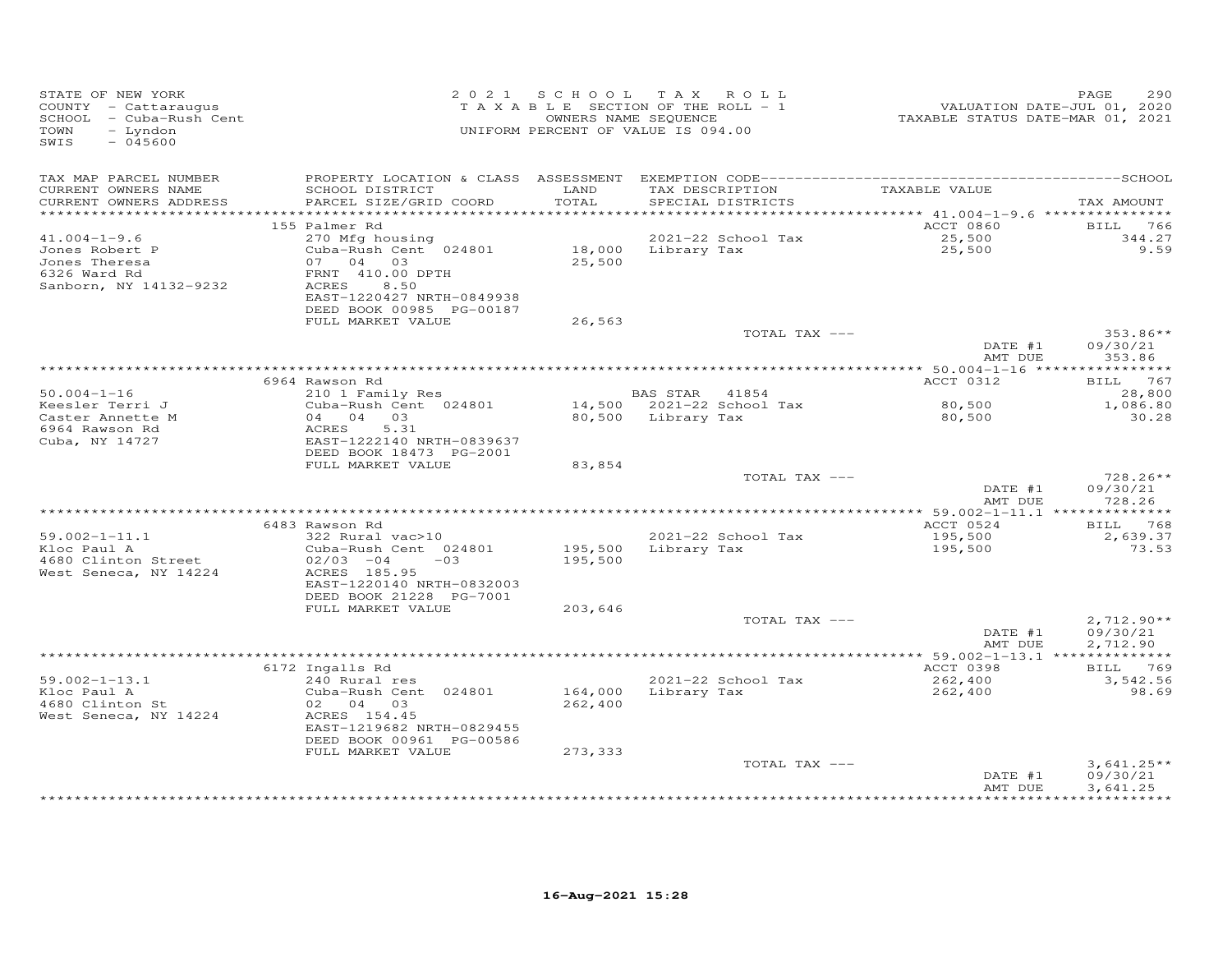| TAX MAP PARCEL NUMBER<br>CURRENT OWNERS NAME<br>SCHOOL DISTRICT<br>LAND<br>TAXABLE VALUE<br>TAX DESCRIPTION<br>PARCEL SIZE/GRID COORD<br>TOTAL<br>SPECIAL DISTRICTS<br>CURRENT OWNERS ADDRESS                                                                                                                      | TAX AMOUNT                       |
|--------------------------------------------------------------------------------------------------------------------------------------------------------------------------------------------------------------------------------------------------------------------------------------------------------------------|----------------------------------|
| ***********************<br>**************************<br>ACCT 0203<br>Lyndon Center Rd                                                                                                                                                                                                                             | 770<br>BILL                      |
| 2021-22 School Tax<br>$50.002 - 1 - 21$<br>260 Seasonal res<br>67,500<br>Kokanovich Steven P<br>Cuba-Rush Cent 024801<br>27,300<br>Library Tax<br>67,500<br>67,500<br>1333 Parkview Dr<br>05 04 03<br>N Tonawanda, NY 14120<br>ACRES 17.80<br>EAST-1218683 NRTH-0843372<br>DEED BOOK 759<br>PG-00109               | 911.29<br>25.39                  |
| FULL MARKET VALUE<br>70,313                                                                                                                                                                                                                                                                                        |                                  |
| TOTAL TAX ---<br>DATE #1<br>AMT DUE                                                                                                                                                                                                                                                                                | $936.68**$<br>09/30/21<br>936.68 |
|                                                                                                                                                                                                                                                                                                                    |                                  |
| ACCT 0036<br>Ingalls Rd<br>$59.002 - 1 - 23.4$<br>322 Rural vac>10<br>2021-22 School Tax<br>21,400<br>Lanthier George<br>Cuba-Rush Cent 024801<br>21,400<br>Library Tax<br>21,400<br>Bedell Cody<br>01 04 03<br>21,400<br>24 Sheldon Ave.<br>Lot 9<br>Depew, NY 14043<br>ACRES 11.90<br>EAST-1218284 NRTH-0827418  | BILL 771<br>288.91<br>8.05       |
| DEED BOOK 20190 PG-9763<br>FULL MARKET VALUE<br>22,292                                                                                                                                                                                                                                                             |                                  |
| TOTAL TAX ---<br>DATE #1<br>AMT DUE                                                                                                                                                                                                                                                                                | $296.96**$<br>09/30/21<br>296.96 |
|                                                                                                                                                                                                                                                                                                                    | * * * * * * * * * * * *          |
| Rawson Rd<br>ACCT 0594<br>$50.004 - 1 - 31$<br>2021-22 School Tax<br>314 Rural vac<10<br>12,400<br>Levine Mark A<br>Cuba-Rush Cent 024801<br>12,400<br>Library Tax<br>12,400<br>Levine Patricia A<br>$03 - 04 - 03$<br>12,400<br>383 Banks Rd<br>ACRES<br>3.92                                                     | BILL 772<br>167.41<br>4.66       |
| Caledonia, NY 14423<br>EAST-1222185 NRTH-0834599<br>DEED BOOK 1329 PG-6001<br>12,917<br>FULL MARKET VALUE                                                                                                                                                                                                          |                                  |
| TOTAL TAX ---<br>DATE #1                                                                                                                                                                                                                                                                                           | $172.07**$<br>09/30/21           |
| AMT DUE                                                                                                                                                                                                                                                                                                            | 172.07                           |
| ACCT 0613<br>6636 Rawson Rd                                                                                                                                                                                                                                                                                        | BILL 773                         |
| $50.004 - 1 - 32.1$<br>210 1 Family Res<br>ENH STAR<br>41834<br>Cuba-Rush Cent 024801<br>16,100<br>2021-22 School Tax<br>115,000<br>Lijewski Eugene<br>Lijewski Bernadine<br>$03 - 04 - 03$<br>115,000<br>Library Tax<br>115,000<br>6636 Rawson Rd<br>ACRES<br>6.60<br>Cuba, NY 14727<br>EAST-1222214 NRTH-0834176 | 67,870<br>1,552.57<br>43.25      |
| DEED BOOK 1006 PG-345<br>FULL MARKET VALUE<br>119,792<br>TOTAL TAX ---<br>DATE #1<br>AMT DUE                                                                                                                                                                                                                       | $679.53**$<br>09/30/21<br>679.53 |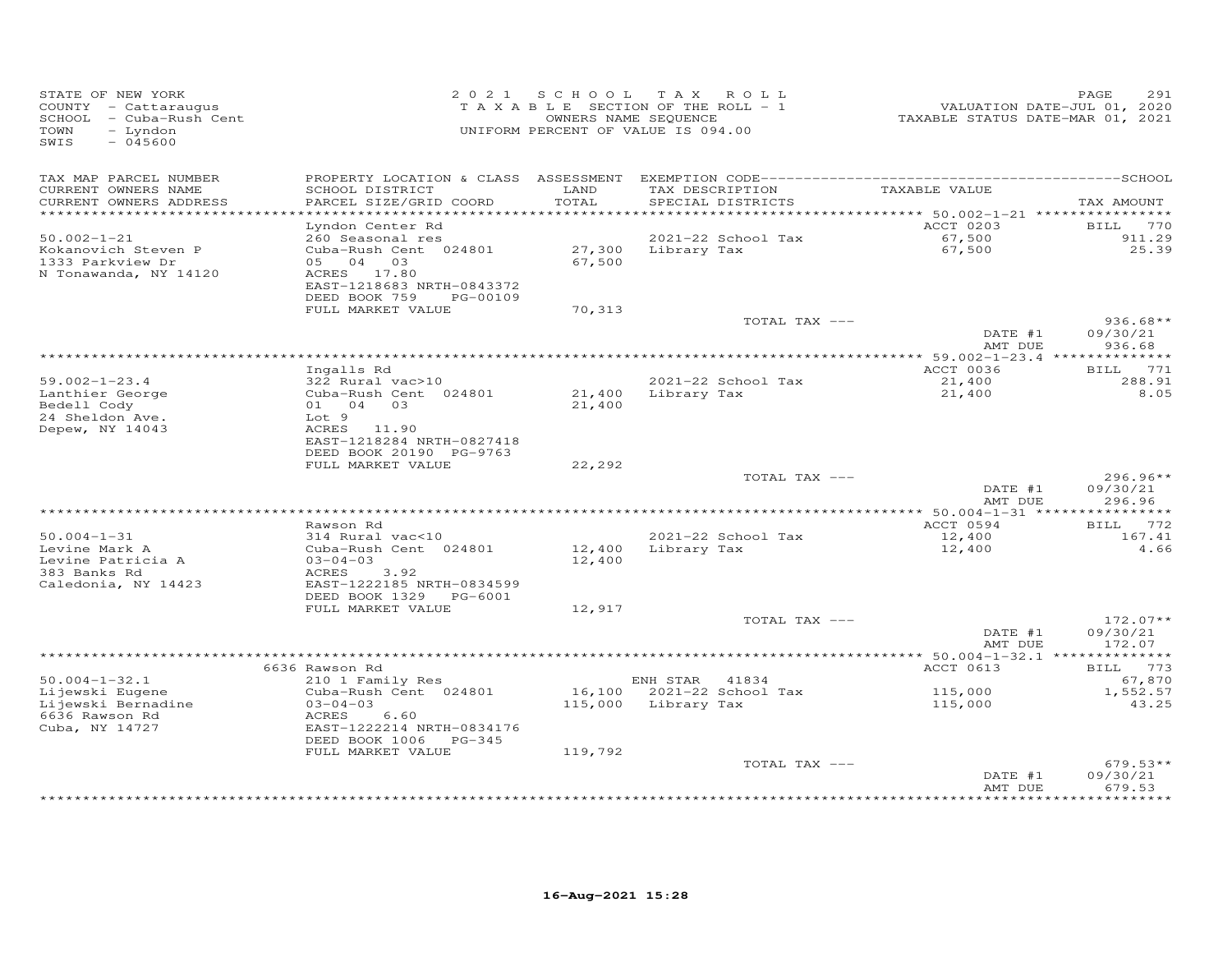| STATE OF NEW YORK<br>COUNTY - Cattaraugus<br>SCHOOL - Cuba-Rush Cent<br>TOWN<br>- Lyndon<br>SWIS<br>$-045600$ | 2 0 2 1                                                                                                                                                                              | SCHOOL TAX ROLL<br>TAXABLE SECTION OF THE ROLL - 1<br>OWNERS NAME SEQUENCE<br>UNIFORM PERCENT OF VALUE IS 094.00 |                               |                                      | VALUATION DATE-JUL 01, 2020<br>TAXABLE STATUS DATE-MAR 01, 2021 | PAGE<br>292                           |
|---------------------------------------------------------------------------------------------------------------|--------------------------------------------------------------------------------------------------------------------------------------------------------------------------------------|------------------------------------------------------------------------------------------------------------------|-------------------------------|--------------------------------------|-----------------------------------------------------------------|---------------------------------------|
| TAX MAP PARCEL NUMBER<br>CURRENT OWNERS NAME<br>CURRENT OWNERS ADDRESS<br>**********************              | SCHOOL DISTRICT<br>PARCEL SIZE/GRID COORD                                                                                                                                            | LAND<br>TOTAL                                                                                                    |                               | TAX DESCRIPTION<br>SPECIAL DISTRICTS | TAXABLE VALUE                                                   | TAX AMOUNT                            |
| $59.002 - 1 - 28.2$<br>Linderman John E<br>Linderman Roxanne L<br>416 Abbott Rd<br>Cuba, NY 14727             | 6183 Snyder Rd<br>240 Rural res<br>Cuba-Rush Cent 024801<br>09 04 03<br>ACRES 25.10<br>EAST-1217369 NRTH-0827258<br>DEED BOOK 21986 PG-4001<br>FULL MARKET VALUE                     | 34,600<br>62,000<br>64,583                                                                                       | Library Tax                   | 2021-22 School Tax                   | ACCT 0725<br>62,000<br>62,000                                   | <b>BILL</b><br>774<br>837.04<br>23.32 |
|                                                                                                               |                                                                                                                                                                                      |                                                                                                                  |                               | TOTAL TAX ---                        | DATE #1<br>AMT DUE                                              | $860.36**$<br>09/30/21<br>860.36      |
|                                                                                                               | 416 Abbott Rd                                                                                                                                                                        |                                                                                                                  |                               |                                      | ACCT 0674                                                       | BILL 775                              |
| $59.002 - 1 - 29.2$<br>Linderman John E<br>Linderman Roxanne<br>416 Abbott Rd<br>Cuba, NY 14727               | 210 1 Family Res<br>Cuba-Rush Cent 024801<br>09 04 03<br>ACRES<br>1.80<br>EAST-1216459 NRTH-0824471<br>DEED BOOK 1018 PG-648<br>FULL MARKET VALUE                                    | 68,500<br>71,354                                                                                                 | BAS STAR 41854<br>Library Tax | 9,200 2021-22 School Tax             | 68,500<br>68,500                                                | 28,800<br>924.79<br>25.76             |
|                                                                                                               |                                                                                                                                                                                      |                                                                                                                  |                               | TOTAL TAX ---                        | DATE #1<br>AMT DUE                                              | $561.73**$<br>09/30/21<br>561.73      |
| $59.002 - 1 - 29.4$<br>Linderman John E<br>Linderman Casey J Sr.<br>416 Abbott Rd<br>Cuba, NY 14727           | Abbott Rd<br>105 Vac farmland<br>Cuba-Rush Cent 024801<br>01 04 03<br>ACRES 73.65<br>EAST-1216392 NRTH-0826321                                                                       |                                                                                                                  | AG DIST<br>83,200 Library Tax | 41720<br>83,200 2021-22 School Tax   | ACCT 0919<br>54,356<br>54,356                                   | BILL 776<br>28,844<br>733.84<br>20.44 |
| MAY BE SUBJECT TO PAYMENT<br>UNDER AGDIST LAW TIL 2025                                                        | DEED BOOK 5097 PG-8002<br>FULL MARKET VALUE                                                                                                                                          | 86,667                                                                                                           |                               | TOTAL TAX ---                        |                                                                 | $754.28**$                            |
|                                                                                                               |                                                                                                                                                                                      |                                                                                                                  |                               |                                      | DATE #1<br>AMT DUE                                              | 09/30/21<br>754.28                    |
|                                                                                                               |                                                                                                                                                                                      |                                                                                                                  |                               |                                      |                                                                 |                                       |
| $50.002 - 1 - 11.1$<br>Lippert Francis<br>Lippert Lois J<br>11783 Clarence Center Rd<br>Akron, NY 14001       | 417 Porter Rd<br>312 Vac w/imprv<br>Cuba-Rush Cent 024801<br>14 04<br>03<br>Ff 420.00<br>ACRES<br>24.35<br>EAST-1216964 NRTH-0844598<br>DEED BOOK 11503 PG-3001<br>FULL MARKET VALUE | 33,900<br>40,000<br>41,667                                                                                       | Library Tax                   | 2021-22 School Tax                   | ACCT 0295<br>40,000<br>40,000                                   | BILL 777<br>540.02<br>15.04           |
|                                                                                                               |                                                                                                                                                                                      |                                                                                                                  |                               | TOTAL TAX ---                        | DATE #1<br>AMT DUE                                              | $555.06**$<br>09/30/21<br>555.06      |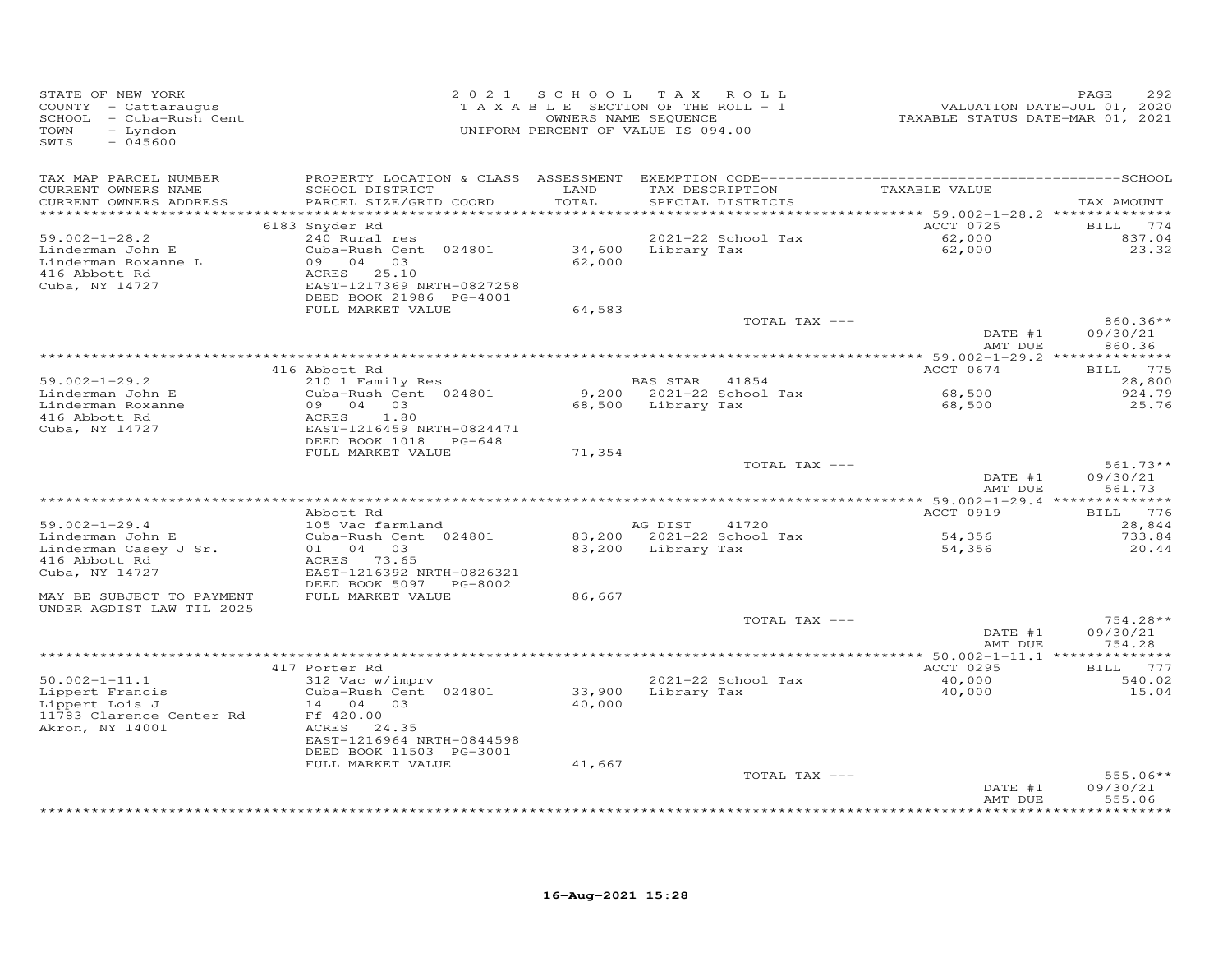| STATE OF NEW YORK<br>COUNTY - Cattaraugus<br>SCHOOL - Cuba-Rush Cent<br>TOWN<br>- Lyndon<br>SWIS<br>$-045600$ |                                                                                                                                   |               | 2021 SCHOOL TAX ROLL<br>TAXABLE SECTION OF THE ROLL - 1<br>OWNERS NAME SEQUENCE<br>UNIFORM PERCENT OF VALUE IS 094.00 | 1,01, 2020<br>TAXABLE STATUS DATE-JUL 01, 2020<br>TAXABLE STATUS DATE-MAR 01, 2021 | PAGE<br>293                                           |
|---------------------------------------------------------------------------------------------------------------|-----------------------------------------------------------------------------------------------------------------------------------|---------------|-----------------------------------------------------------------------------------------------------------------------|------------------------------------------------------------------------------------|-------------------------------------------------------|
| TAX MAP PARCEL NUMBER<br>CURRENT OWNERS NAME<br>CURRENT OWNERS ADDRESS                                        | SCHOOL DISTRICT<br>PARCEL SIZE/GRID COORD                                                                                         | LAND<br>TOTAL | TAX DESCRIPTION TAXABLE VALUE<br>SPECIAL DISTRICTS                                                                    |                                                                                    | TAX AMOUNT                                            |
|                                                                                                               | 6832 Rawson Rd                                                                                                                    |               |                                                                                                                       | ACCT 0564                                                                          | BILL 778                                              |
| $50.004 - 1 - 22$<br>Loque Peggy<br>6832 Rawson Rd<br>Cuba, NY 14727                                          | 240 Rural res<br>Cuba-Rush Cent 024801<br>04 04 03<br>Lot 9<br>ACRES 15.70<br>EAST-1221844 NRTH-0837520<br>DEED BOOK 3420 PG-5001 |               | BAS STAR 41854<br>25,200 2021-22 School Tax<br>82,000 Library Tax                                                     | 82,000<br>82,000                                                                   | 28,800<br>1,107.05<br>30.84                           |
|                                                                                                               | FULL MARKET VALUE                                                                                                                 | 85,417        |                                                                                                                       |                                                                                    |                                                       |
|                                                                                                               |                                                                                                                                   |               | TOTAL TAX ---                                                                                                         | DATE #1<br>AMT DUE                                                                 | $749.07**$<br>09/30/21<br>749.07                      |
|                                                                                                               |                                                                                                                                   |               |                                                                                                                       |                                                                                    |                                                       |
| $50.004 - 1 - 28$<br>Lorenz George Wayne<br>Lorenz Patricia A                                                 | 6728 Rawson Rd<br>210 1 Family Res<br>Cuba-Rush Cent 024801<br>Cuba-Rush Cen<br>03     04    03                                   | 75,000        | 2021-22 School Tax<br>16,400 Library Tax                                                                              | ACCT 0438<br>75,000<br>75,000                                                      | BILL 779<br>1,012.54<br>28.21                         |
| 8245 Greiner Rd<br>Williamsville, NY 14221                                                                    | Lot 16<br>6.94<br>ACRES<br>EAST-1222039 NRTH-0835526<br>DEED BOOK 776 PG-01196                                                    |               |                                                                                                                       |                                                                                    |                                                       |
|                                                                                                               | FULL MARKET VALUE                                                                                                                 | 78,125        | TOTAL TAX ---                                                                                                         |                                                                                    | $1,040.75**$                                          |
|                                                                                                               |                                                                                                                                   |               |                                                                                                                       | DATE #1<br>AMT DUE                                                                 | 09/30/21<br>1,040.75                                  |
|                                                                                                               | Lyndon Center Rd                                                                                                                  |               |                                                                                                                       | ACCT 0229                                                                          | BILL 780                                              |
| $50.002 - 1 - 22$<br>Loscher Dale<br>Loscher Beverly<br>72 Buffalo St<br>Silver Creek, NY 14136               | 260 Seasonal res<br>260 Seasonal res<br>Cuba-Rush Cent 024801<br>05 04 03<br>8.65<br>ACRES<br>EAST-1219750 NRTH-0843693           | 45,000        | 2021-22 School Tax<br>2021-22 School Tar<br>18,200   Library Tax                                                      | 45,000<br>45,000                                                                   | 607.53<br>16.93                                       |
|                                                                                                               | DEED BOOK 00967 PG-00404                                                                                                          |               |                                                                                                                       |                                                                                    |                                                       |
|                                                                                                               | FULL MARKET VALUE                                                                                                                 | 46,875        | TOTAL TAX ---                                                                                                         | DATE #1<br>AMT DUE                                                                 | $624.46**$<br>09/30/21<br>624.46                      |
|                                                                                                               |                                                                                                                                   |               |                                                                                                                       |                                                                                    |                                                       |
|                                                                                                               | 6100 Ingalls Rd                                                                                                                   |               |                                                                                                                       | ACCT 0128                                                                          | BILL 781                                              |
| $59.002 - 1 - 21$<br>Mahon Yvonne L<br>6100 Ingalls Rd<br>Cuba, NY 14727                                      | 210 1 Family Res<br>Cuba-Rush Cent 024801<br>01 04 03<br>ACRES<br>9.30<br>EAST-1220504 NRTH-0826585<br>DEED BOOK 805 PG-00742     |               | BAS STAR 41854<br>18,800 2021-22 School Tax<br>95,000 Library Tax                                                     | 95,000<br>95,000                                                                   | 28,800<br>1,282.56<br>35.73                           |
|                                                                                                               | FULL MARKET VALUE                                                                                                                 | 98,958        |                                                                                                                       |                                                                                    |                                                       |
|                                                                                                               |                                                                                                                                   |               | TOTAL TAX ---                                                                                                         | DATE #1<br>AMT DUE                                                                 | $929.47**$<br>09/30/21<br>929.47<br>* * * * * * * * * |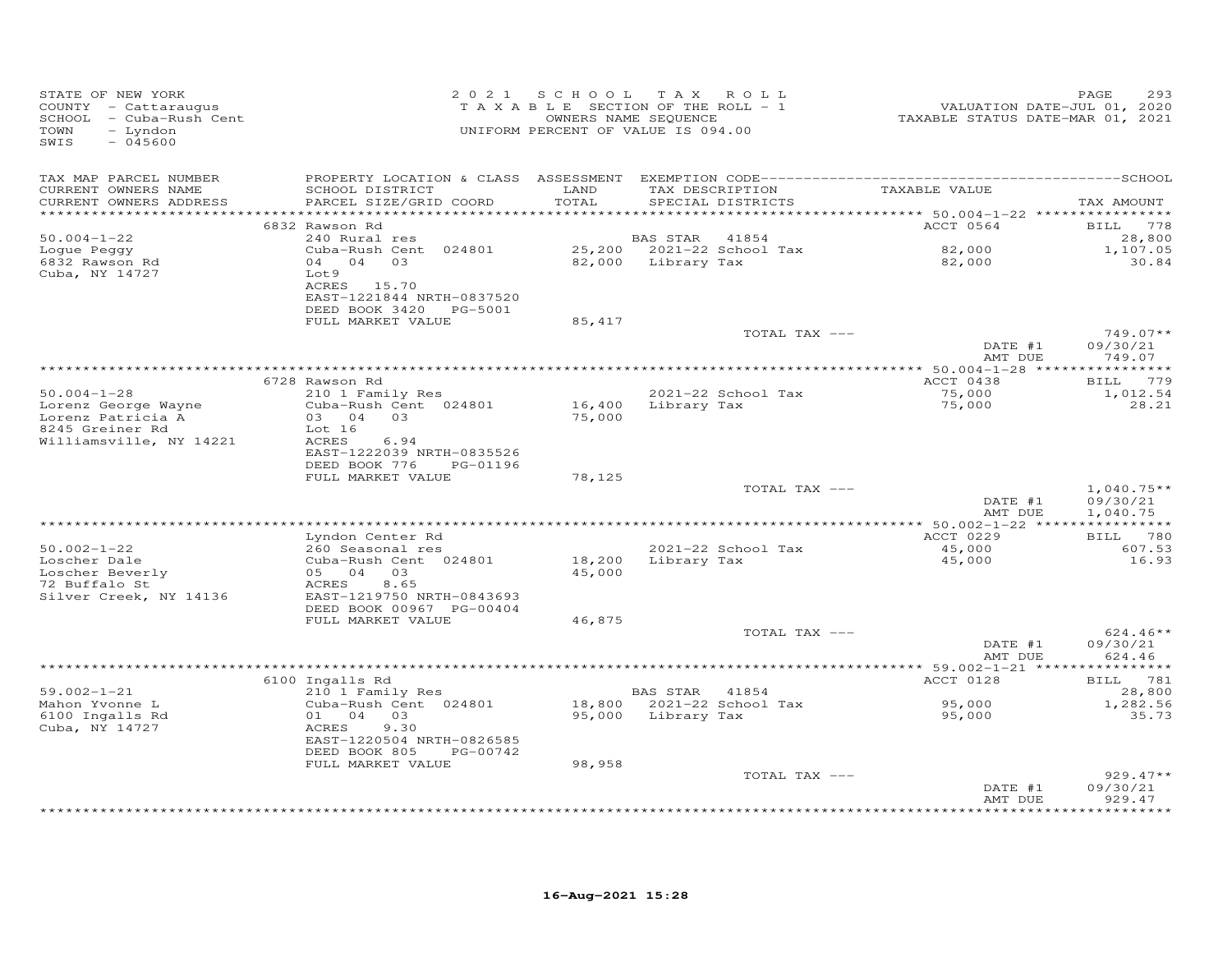| STATE OF NEW YORK<br>COUNTY - Cattaraugus<br>SCHOOL - Cuba-Rush Cent<br>- Lyndon<br>TOWN<br>SWIS<br>$-045600$ |                                                                                                                        |                 | 2021 SCHOOL TAX ROLL<br>TAXABLE SECTION OF THE ROLL - 1<br>OWNERS NAME SEQUENCE<br>UNIFORM PERCENT OF VALUE IS 094.00 | VALUATION DATE-JUL 01, 2020<br>TAXABLE STATUS DATE-MAR 01, 2021 | PAGE<br>294                                |
|---------------------------------------------------------------------------------------------------------------|------------------------------------------------------------------------------------------------------------------------|-----------------|-----------------------------------------------------------------------------------------------------------------------|-----------------------------------------------------------------|--------------------------------------------|
| TAX MAP PARCEL NUMBER<br>CURRENT OWNERS NAME<br>CURRENT OWNERS ADDRESS                                        | SCHOOL DISTRICT<br>PARCEL SIZE/GRID COORD                                                                              | LAND<br>TOTAL   | TAX DESCRIPTION<br>SPECIAL DISTRICTS                                                                                  | TAXABLE VALUE                                                   | TAX AMOUNT                                 |
|                                                                                                               |                                                                                                                        |                 |                                                                                                                       |                                                                 |                                            |
| $50.002 - 1 - 14$<br>Mallards Dairy, LLC<br>7017 Fadale Rd                                                    | 7449 Rawson Rd<br>112 Dairy farm<br>Cuba-Rush Cent 024801<br>06/07 04 03                                               | 327,400 AG DIST | AG BLDG<br>41700<br>41720<br>1700,000 2021-22 School Tax                                                              | ACCT 0377<br>1527,074                                           | BILL 782<br>33,800<br>139,126<br>20,616.40 |
| Ellicottville, NY 14731<br>MAY BE SUBJECT TO PAYMENT<br>UNDER AGDIST LAW TIL 2025                             | 984/964<br>ACRES 352.55<br>EAST-1220143 NRTH-0846516<br>DEED BOOK 1024 PG-504                                          |                 | Library Tax                                                                                                           | 1527,074                                                        | 574.35                                     |
|                                                                                                               | FULL MARKET VALUE                                                                                                      | 1770,833        | TOTAL TAX ---                                                                                                         | DATE #1                                                         | $21,190.75**$<br>09/30/21                  |
|                                                                                                               |                                                                                                                        |                 |                                                                                                                       | AMT DUE                                                         | 21,190.75                                  |
|                                                                                                               | 61 Porter Rd                                                                                                           |                 |                                                                                                                       | ACCT 0096                                                       | BILL 783                                   |
| $50.002 - 1 - 17.1$                                                                                           | 210 1 Family Res                                                                                                       |                 | 2021-22 School Tax                                                                                                    |                                                                 | 607.53                                     |
| Mallards Dairy, LLC<br>7017 Fadale Rd<br>Ellicottville, NY 14731                                              | Cuba-Rush Cent 024801<br>06 04 03<br>5.25<br>ACRES<br>EAST-1221844 NRTH-0845540                                        | 45,000          | 14,400 Library Tax                                                                                                    | 45,000<br>45,000                                                | 16.93                                      |
|                                                                                                               | DEED BOOK 1023 PG-952                                                                                                  |                 |                                                                                                                       |                                                                 |                                            |
|                                                                                                               | FULL MARKET VALUE                                                                                                      | 46,875          |                                                                                                                       |                                                                 |                                            |
|                                                                                                               |                                                                                                                        |                 | TOTAL TAX ---                                                                                                         | DATE #1<br>AMT DUE                                              | $624.46**$<br>09/30/21<br>624.46           |
|                                                                                                               |                                                                                                                        |                 |                                                                                                                       |                                                                 |                                            |
| $50.002 - 1 - 18$                                                                                             | Porter Rd<br>314 Rural vac<10                                                                                          |                 | 2021-22 School Tax                                                                                                    | ACCT 0533                                                       | BILL 784<br>31.05                          |
| Mallards Dairy, LLC<br>7017 Fadale Rd<br>Ellicottville, NY 14731                                              | Cuba-Rush Cent 024801<br>06 04 03<br>7.75<br>ACRES<br>EAST-1222130 NRTH-0845402<br>DEED BOOK 1024 PG-504               | 2,300           | 2,300 Library Tax                                                                                                     | 2,300<br>2,300                                                  | 0.87                                       |
|                                                                                                               | FULL MARKET VALUE                                                                                                      | 2,396           |                                                                                                                       |                                                                 |                                            |
|                                                                                                               |                                                                                                                        |                 | TOTAL TAX ---                                                                                                         | DATE #1<br>AMT DUE                                              | $31.92**$<br>09/30/21<br>31.92             |
|                                                                                                               |                                                                                                                        |                 |                                                                                                                       |                                                                 |                                            |
|                                                                                                               | Lyndon Center Rd                                                                                                       |                 |                                                                                                                       | ACCT 0812                                                       | BILL 785                                   |
| $50.002 - 1 - 32.2$<br>Marin Gregg P<br>Marin Lori B<br>$5017$ Shawnee Rd                                     | 314 Rural vac<10<br>314 Kurai vac<br>Cuba-Rush Cen<br>05 04 03<br>ACRES 1.20<br>Cuba-Rush Cent 024801<br>1,20<br>ACRES | 8,300           | 2021-22 School Tax<br>8,300 Library Tax                                                                               | $8,300$<br>8.300<br>8,300                                       | 112.05<br>3.12                             |
| Sanborn, NY 14132                                                                                             | EAST-1219410 NRTH-0842900<br>DEED BOOK 00919 PG-00510<br>FULL MARKET VALUE                                             | 8,646           |                                                                                                                       |                                                                 |                                            |
|                                                                                                               |                                                                                                                        |                 | TOTAL TAX ---                                                                                                         |                                                                 | $115.17**$                                 |
|                                                                                                               |                                                                                                                        |                 |                                                                                                                       | DATE #1<br>AMT DUE                                              | 09/30/21<br>115.17                         |
|                                                                                                               |                                                                                                                        |                 |                                                                                                                       | ****************                                                | **********                                 |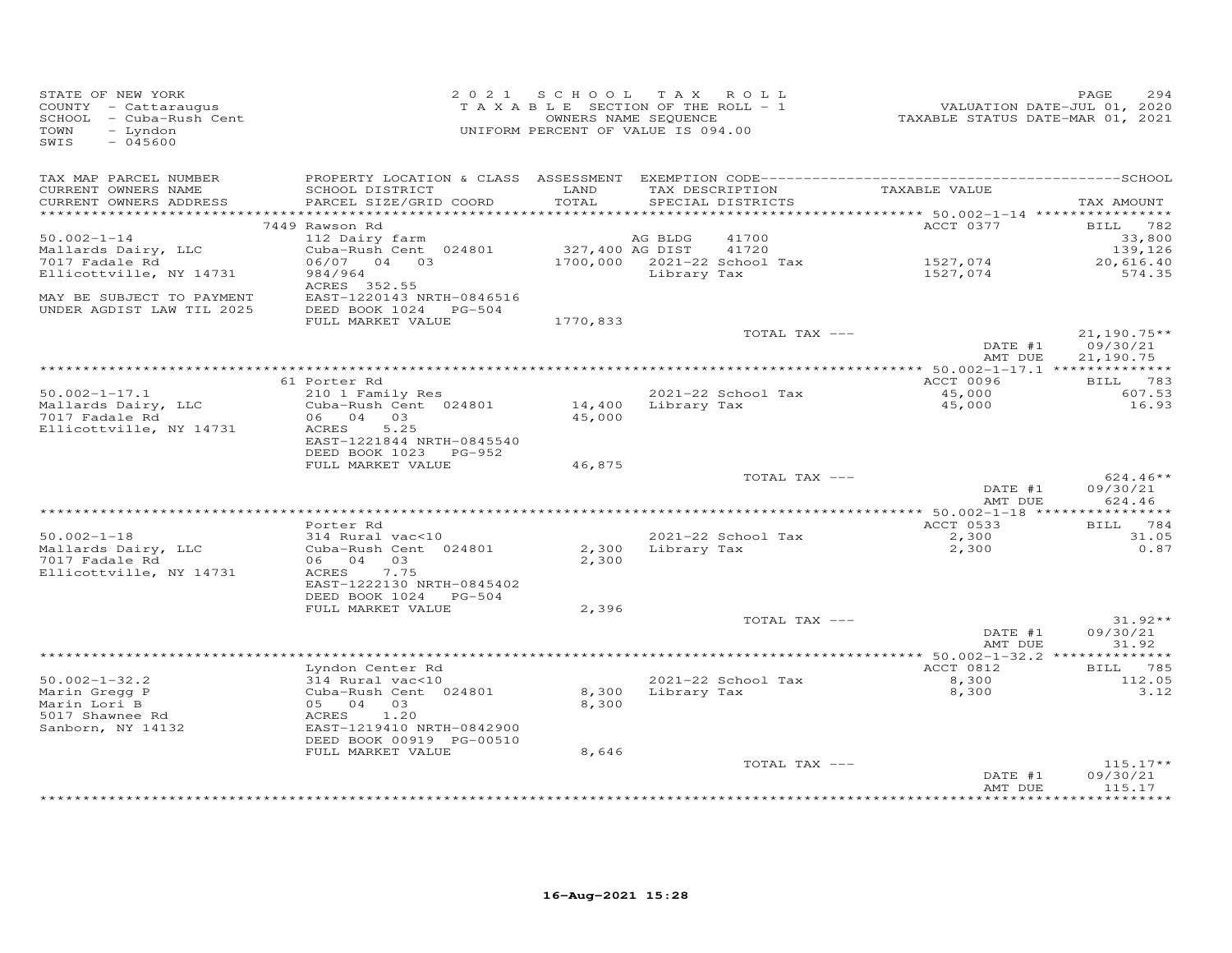| $-045600$<br>SWIS                                                                                                                                                                                      |                                                       |
|--------------------------------------------------------------------------------------------------------------------------------------------------------------------------------------------------------|-------------------------------------------------------|
| TAX MAP PARCEL NUMBER<br>TAX DESCRIPTION                                                                                                                                                               |                                                       |
| TAXABLE VALUE<br>CURRENT OWNERS NAME<br>SCHOOL DISTRICT<br>LAND<br>CURRENT OWNERS ADDRESS<br>PARCEL SIZE/GRID COORD<br>TOTAL<br>SPECIAL DISTRICTS                                                      | TAX AMOUNT                                            |
|                                                                                                                                                                                                        |                                                       |
| ACCT 0680<br>Rawson Rd                                                                                                                                                                                 | <b>BILL</b> 786                                       |
| 2021-22 School Tax<br>$59.002 - 1 - 15.2$<br>8,500<br>8,500<br>314 Rural vac<10<br>Cuba-Rush Cent 024801<br>Markowski Suzanne                                                                          | 114.76<br>3,20                                        |
| 8,500 Library Tax<br>02 04 03<br>8,500<br>10399 Poags Hole Rd<br>Dansville, NY 14437<br>ACRES 1.30<br>EAST-1222041 NRTH-0828977                                                                        |                                                       |
| DEED BOOK 2660 PG-8002<br>FULL MARKET VALUE<br>8,854                                                                                                                                                   |                                                       |
| TOTAL TAX ---                                                                                                                                                                                          | $117.96**$                                            |
|                                                                                                                                                                                                        | DATE #1<br>09/30/21<br>AMT DUE<br>117.96              |
|                                                                                                                                                                                                        |                                                       |
| ACCT 0912<br>Rawson Rd                                                                                                                                                                                 | BILL 787                                              |
| Rawson Ru<br>322 Rural vac>10<br>Cuba-Rush Cent 024801<br>$59.002 - 1 - 15.3$<br>FOREST/A74 47460<br>FOREST/A/4 4/400<br>29,900 2021-22 School Tax<br>29,900 Library Tax<br>9,790<br>Markowski Suzanne | 20,110<br>132.17                                      |
| 02 04 03<br>10399 Poags Hole Rd<br>9,790                                                                                                                                                               | 3.68                                                  |
| Dansville, NY 14437<br>ACRES 20.35<br>EAST-1222302 NRTH-0828775                                                                                                                                        |                                                       |
| MAY BE SUBJECT TO PAYMENT<br>DEED BOOK 2660 PG-8002                                                                                                                                                    |                                                       |
| UNDER RPTL480A UNTIL 2030<br>FULL MARKET VALUE<br>31,146                                                                                                                                               | $135.85**$                                            |
| TOTAL TAX ---                                                                                                                                                                                          | DATE #1<br>09/30/21<br>AMT DUE<br>135.85              |
|                                                                                                                                                                                                        |                                                       |
| Rawson Rd                                                                                                                                                                                              | BILL 788                                              |
| $322$ Rural vac > 10<br>$41.004 - 1 - 7.5$<br>2021-22 School Tax<br>40,200<br>40,200<br>Cuba-Rush Cent 024801<br>Library Tax<br>40,200<br>Marshacres, LLC<br>7017 Fadale Rd<br>07 04 03<br>40,200      | 542.72<br>15.12                                       |
| Ellicottville, NY 14731<br>ACRES 40.15<br>EAST-1221611 NRTH-0851955<br>DEED BOOK 25743 PG-9002                                                                                                         |                                                       |
| FULL MARKET VALUE<br>41,875                                                                                                                                                                            |                                                       |
| TOTAL TAX ---                                                                                                                                                                                          | 557.84**                                              |
|                                                                                                                                                                                                        | DATE #1<br>09/30/21<br>557.84<br>AMT DUE              |
| ACCT 0609<br>Rawson Rd                                                                                                                                                                                 | BILL 789                                              |
| $41.004 - 1 - 9.4$<br>105 Vac farmland<br>AG DIST 41720                                                                                                                                                | 9,607                                                 |
| 34,300 2021-22 School Tax<br>$24,693$<br>$24,693$<br>Marshacres, LLC<br>Cuba-Rush Cent 024801                                                                                                          | 333.37                                                |
| 7017 Fadale Rd<br>$07 - 04 - 03$<br>34,300 Library Tax                                                                                                                                                 | 9.29                                                  |
| Ellicottville, NY 14731<br>ACRES 28.00<br>EAST-1221626 NRTH-0849955                                                                                                                                    |                                                       |
| DEED BOOK 1023 PG-987<br>MAY BE SUBJECT TO PAYMENT<br>35,729<br>UNDER AGDIST LAW TIL 2025<br>FULL MARKET VALUE                                                                                         |                                                       |
| TOTAL TAX ---                                                                                                                                                                                          | $342.66**$                                            |
|                                                                                                                                                                                                        | DATE #1<br>09/30/21<br>342.66<br>AMT DUE<br>********* |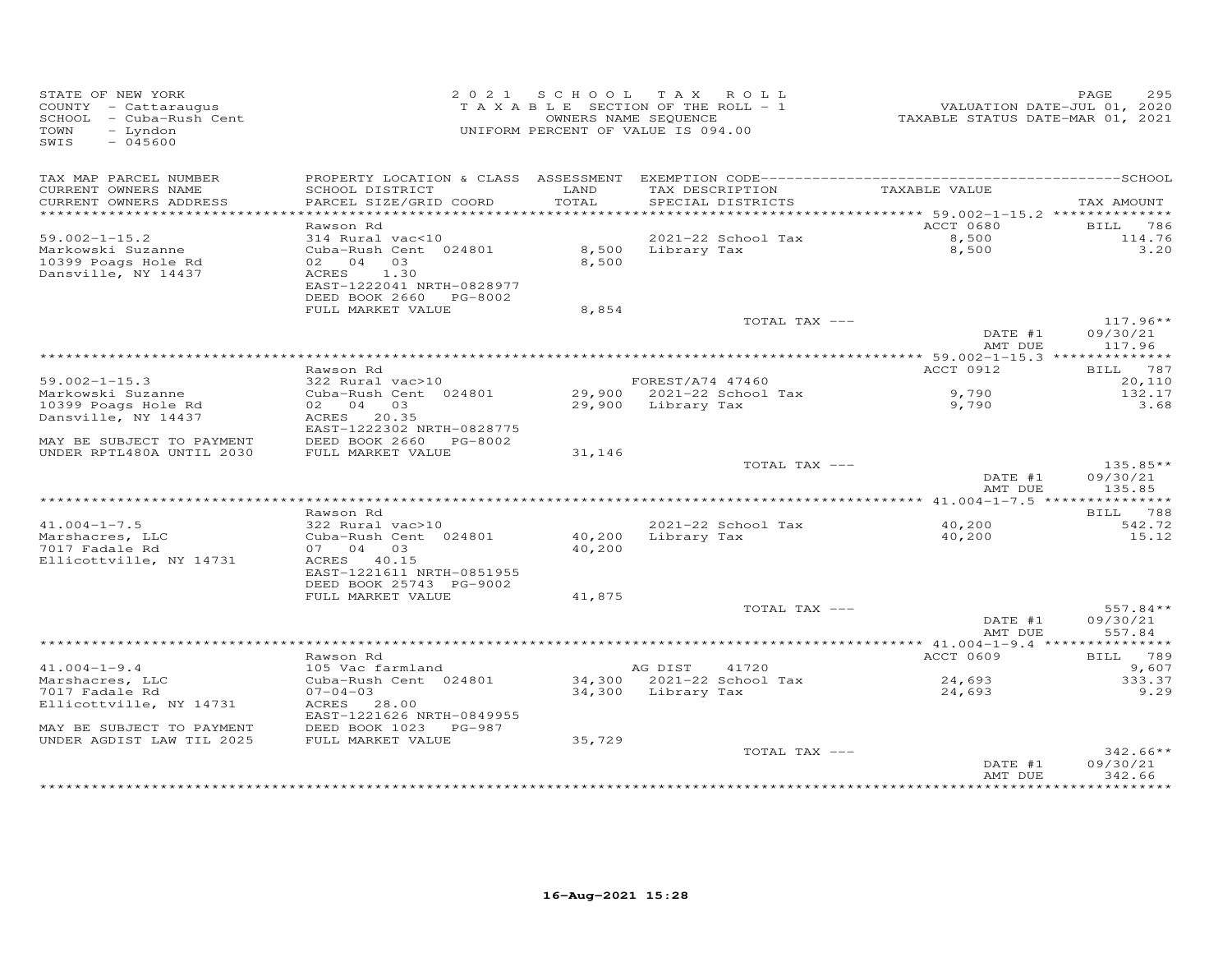| TAX MAP PARCEL NUMBER<br>TAXABLE VALUE<br>SCHOOL DISTRICT<br>LAND<br>CURRENT OWNERS NAME<br>TAX DESCRIPTION<br>CURRENT OWNERS ADDRESS<br>PARCEL SIZE/GRID COORD<br>TOTAL<br>SPECIAL DISTRICTS<br>TAX AMOUNT<br>************************<br>ACCT 0344<br>Rawson Rd<br>BILL 790<br>$41.004 - 1 - 10$<br>105 Vac farmland<br>AG DIST<br>41720<br>33,454<br>Cuba-Rush Cent 024801<br>93,000 2021-22 School Tax<br>59,546<br>59.546<br>803.91<br>Marshacres, LLC<br>93,000 Library Tax<br>7017 Fadale Rd<br>07 04 03<br>59,546<br>22.40<br>ACRES 91.55<br>Ellicottville, NY 14731<br>EAST-1220340 NRTH-0848992<br>MAY BE SUBJECT TO PAYMENT<br>DEED BOOK 1023 PG-965<br>UNDER AGDIST LAW TIL 2025<br>FULL MARKET VALUE<br>96,875<br>TOTAL TAX ---<br>$826.31**$<br>DATE #1<br>09/30/21<br>AMT DUE<br>826.31<br>BILL 791<br>ACCT 0137<br>Rawson Rd<br>5,200<br>70.20<br>$41.004 - 1 - 11$<br>314 Rural vac<10<br>2021-22 School Tax<br>Cuba-Rush Cent 024801<br>5,200<br>Library Tax<br>5,200<br>1.96<br>Marshacres, LLC<br>$-04$<br>7017 Fadale Rd<br>07<br>$-03$<br>5,200<br>Ellicottville, NY 14731<br>FRNT 66.00 DPTH 305.00<br>EAST-1222258 NRTH-0848482<br>DEED BOOK 1023 PG-974<br>FULL MARKET VALUE<br>5,417<br>$72.16**$<br>TOTAL TAX ---<br>DATE #1<br>09/30/21<br>AMT DUE<br>72.16<br>ACCT 0017<br>Rawson Rd<br>BILL 792<br>$50.004 - 1 - 26.1$<br>105 Vac farmland<br>AG DIST<br>41720<br>13,418<br>171,600 2021-22 School Tax<br>Marshacres, LLC<br>Cuba-Rush Cent 024801<br>158,182<br>2,135.55<br>04 04 03<br>7107 Fidalle Rd<br>171,600 Library Tax<br>59.49<br>158,182<br>Ellicottville, NY 14731<br>L/p 955-996<br>Lot 3<br>ACRES 218.05<br>EAST-1219698 NRTH-0837151<br>MAY BE SUBJECT TO PAYMENT<br>UNDER AGDIST LAW TIL 2025<br>DEED BOOK 16994 PG-6002<br>FULL MARKET VALUE<br>178,750<br>$2,195.04**$<br>TOTAL TAX ---<br>09/30/21<br>DATE #1<br>AMT DUE<br>2,195.04<br>ACCT 0599<br>BILL 793<br>6785 Rawson Rd<br>$50.004 - 1 - 26.2$<br>2021-22 School Tax<br>210 1 Family Res<br>55,000<br>742.53<br>Cuba-Rush Cent 024801<br>16,300 Library Tax<br>Marshacres, LLC<br>55,000<br>20.69<br>7017 Fadale Rd<br>03/04 04 03<br>55,000<br>Ellicottville, NY 14731<br>ACRES<br>$6.80$ BANK<br>012<br>EAST-1219613 NRTH-0835614<br>DEED BOOK 1023 PG-961<br>57,292<br>FULL MARKET VALUE<br>$763.22**$<br>TOTAL TAX ---<br>09/30/21<br>DATE #1<br>763.22<br>AMT DUE<br>**********<br>****************** | STATE OF NEW YORK<br>COUNTY - Cattaraugus<br>SCHOOL - Cuba-Rush Cent<br>- Lyndon<br>TOWN<br>SWIS<br>$-045600$ |  | 2021 SCHOOL TAX ROLL<br>TAXABLE SECTION OF THE ROLL - 1<br>OWNERS NAME SEQUENCE<br>UNIFORM PERCENT OF VALUE IS 094.00 | VALUATION DATE-JUL 01, 2020<br>TAXABLE STATUS DATE-MAR 01, 2021 | PAGE<br>296 |
|---------------------------------------------------------------------------------------------------------------------------------------------------------------------------------------------------------------------------------------------------------------------------------------------------------------------------------------------------------------------------------------------------------------------------------------------------------------------------------------------------------------------------------------------------------------------------------------------------------------------------------------------------------------------------------------------------------------------------------------------------------------------------------------------------------------------------------------------------------------------------------------------------------------------------------------------------------------------------------------------------------------------------------------------------------------------------------------------------------------------------------------------------------------------------------------------------------------------------------------------------------------------------------------------------------------------------------------------------------------------------------------------------------------------------------------------------------------------------------------------------------------------------------------------------------------------------------------------------------------------------------------------------------------------------------------------------------------------------------------------------------------------------------------------------------------------------------------------------------------------------------------------------------------------------------------------------------------------------------------------------------------------------------------------------------------------------------------------------------------------------------------------------------------------------------------------------------------------------------------------------------------------------------------------------------------------------------------------------------------------------------------------------------------------|---------------------------------------------------------------------------------------------------------------|--|-----------------------------------------------------------------------------------------------------------------------|-----------------------------------------------------------------|-------------|
|                                                                                                                                                                                                                                                                                                                                                                                                                                                                                                                                                                                                                                                                                                                                                                                                                                                                                                                                                                                                                                                                                                                                                                                                                                                                                                                                                                                                                                                                                                                                                                                                                                                                                                                                                                                                                                                                                                                                                                                                                                                                                                                                                                                                                                                                                                                                                                                                                     |                                                                                                               |  |                                                                                                                       |                                                                 |             |
|                                                                                                                                                                                                                                                                                                                                                                                                                                                                                                                                                                                                                                                                                                                                                                                                                                                                                                                                                                                                                                                                                                                                                                                                                                                                                                                                                                                                                                                                                                                                                                                                                                                                                                                                                                                                                                                                                                                                                                                                                                                                                                                                                                                                                                                                                                                                                                                                                     |                                                                                                               |  |                                                                                                                       |                                                                 |             |
|                                                                                                                                                                                                                                                                                                                                                                                                                                                                                                                                                                                                                                                                                                                                                                                                                                                                                                                                                                                                                                                                                                                                                                                                                                                                                                                                                                                                                                                                                                                                                                                                                                                                                                                                                                                                                                                                                                                                                                                                                                                                                                                                                                                                                                                                                                                                                                                                                     |                                                                                                               |  |                                                                                                                       |                                                                 |             |
|                                                                                                                                                                                                                                                                                                                                                                                                                                                                                                                                                                                                                                                                                                                                                                                                                                                                                                                                                                                                                                                                                                                                                                                                                                                                                                                                                                                                                                                                                                                                                                                                                                                                                                                                                                                                                                                                                                                                                                                                                                                                                                                                                                                                                                                                                                                                                                                                                     |                                                                                                               |  |                                                                                                                       |                                                                 |             |
|                                                                                                                                                                                                                                                                                                                                                                                                                                                                                                                                                                                                                                                                                                                                                                                                                                                                                                                                                                                                                                                                                                                                                                                                                                                                                                                                                                                                                                                                                                                                                                                                                                                                                                                                                                                                                                                                                                                                                                                                                                                                                                                                                                                                                                                                                                                                                                                                                     |                                                                                                               |  |                                                                                                                       |                                                                 |             |
|                                                                                                                                                                                                                                                                                                                                                                                                                                                                                                                                                                                                                                                                                                                                                                                                                                                                                                                                                                                                                                                                                                                                                                                                                                                                                                                                                                                                                                                                                                                                                                                                                                                                                                                                                                                                                                                                                                                                                                                                                                                                                                                                                                                                                                                                                                                                                                                                                     |                                                                                                               |  |                                                                                                                       |                                                                 |             |
|                                                                                                                                                                                                                                                                                                                                                                                                                                                                                                                                                                                                                                                                                                                                                                                                                                                                                                                                                                                                                                                                                                                                                                                                                                                                                                                                                                                                                                                                                                                                                                                                                                                                                                                                                                                                                                                                                                                                                                                                                                                                                                                                                                                                                                                                                                                                                                                                                     |                                                                                                               |  |                                                                                                                       |                                                                 |             |
|                                                                                                                                                                                                                                                                                                                                                                                                                                                                                                                                                                                                                                                                                                                                                                                                                                                                                                                                                                                                                                                                                                                                                                                                                                                                                                                                                                                                                                                                                                                                                                                                                                                                                                                                                                                                                                                                                                                                                                                                                                                                                                                                                                                                                                                                                                                                                                                                                     |                                                                                                               |  |                                                                                                                       |                                                                 |             |
|                                                                                                                                                                                                                                                                                                                                                                                                                                                                                                                                                                                                                                                                                                                                                                                                                                                                                                                                                                                                                                                                                                                                                                                                                                                                                                                                                                                                                                                                                                                                                                                                                                                                                                                                                                                                                                                                                                                                                                                                                                                                                                                                                                                                                                                                                                                                                                                                                     |                                                                                                               |  |                                                                                                                       |                                                                 |             |
|                                                                                                                                                                                                                                                                                                                                                                                                                                                                                                                                                                                                                                                                                                                                                                                                                                                                                                                                                                                                                                                                                                                                                                                                                                                                                                                                                                                                                                                                                                                                                                                                                                                                                                                                                                                                                                                                                                                                                                                                                                                                                                                                                                                                                                                                                                                                                                                                                     |                                                                                                               |  |                                                                                                                       |                                                                 |             |
|                                                                                                                                                                                                                                                                                                                                                                                                                                                                                                                                                                                                                                                                                                                                                                                                                                                                                                                                                                                                                                                                                                                                                                                                                                                                                                                                                                                                                                                                                                                                                                                                                                                                                                                                                                                                                                                                                                                                                                                                                                                                                                                                                                                                                                                                                                                                                                                                                     |                                                                                                               |  |                                                                                                                       |                                                                 |             |
|                                                                                                                                                                                                                                                                                                                                                                                                                                                                                                                                                                                                                                                                                                                                                                                                                                                                                                                                                                                                                                                                                                                                                                                                                                                                                                                                                                                                                                                                                                                                                                                                                                                                                                                                                                                                                                                                                                                                                                                                                                                                                                                                                                                                                                                                                                                                                                                                                     |                                                                                                               |  |                                                                                                                       |                                                                 |             |
|                                                                                                                                                                                                                                                                                                                                                                                                                                                                                                                                                                                                                                                                                                                                                                                                                                                                                                                                                                                                                                                                                                                                                                                                                                                                                                                                                                                                                                                                                                                                                                                                                                                                                                                                                                                                                                                                                                                                                                                                                                                                                                                                                                                                                                                                                                                                                                                                                     |                                                                                                               |  |                                                                                                                       |                                                                 |             |
|                                                                                                                                                                                                                                                                                                                                                                                                                                                                                                                                                                                                                                                                                                                                                                                                                                                                                                                                                                                                                                                                                                                                                                                                                                                                                                                                                                                                                                                                                                                                                                                                                                                                                                                                                                                                                                                                                                                                                                                                                                                                                                                                                                                                                                                                                                                                                                                                                     |                                                                                                               |  |                                                                                                                       |                                                                 |             |
|                                                                                                                                                                                                                                                                                                                                                                                                                                                                                                                                                                                                                                                                                                                                                                                                                                                                                                                                                                                                                                                                                                                                                                                                                                                                                                                                                                                                                                                                                                                                                                                                                                                                                                                                                                                                                                                                                                                                                                                                                                                                                                                                                                                                                                                                                                                                                                                                                     |                                                                                                               |  |                                                                                                                       |                                                                 |             |
|                                                                                                                                                                                                                                                                                                                                                                                                                                                                                                                                                                                                                                                                                                                                                                                                                                                                                                                                                                                                                                                                                                                                                                                                                                                                                                                                                                                                                                                                                                                                                                                                                                                                                                                                                                                                                                                                                                                                                                                                                                                                                                                                                                                                                                                                                                                                                                                                                     |                                                                                                               |  |                                                                                                                       |                                                                 |             |
|                                                                                                                                                                                                                                                                                                                                                                                                                                                                                                                                                                                                                                                                                                                                                                                                                                                                                                                                                                                                                                                                                                                                                                                                                                                                                                                                                                                                                                                                                                                                                                                                                                                                                                                                                                                                                                                                                                                                                                                                                                                                                                                                                                                                                                                                                                                                                                                                                     |                                                                                                               |  |                                                                                                                       |                                                                 |             |
|                                                                                                                                                                                                                                                                                                                                                                                                                                                                                                                                                                                                                                                                                                                                                                                                                                                                                                                                                                                                                                                                                                                                                                                                                                                                                                                                                                                                                                                                                                                                                                                                                                                                                                                                                                                                                                                                                                                                                                                                                                                                                                                                                                                                                                                                                                                                                                                                                     |                                                                                                               |  |                                                                                                                       |                                                                 |             |
|                                                                                                                                                                                                                                                                                                                                                                                                                                                                                                                                                                                                                                                                                                                                                                                                                                                                                                                                                                                                                                                                                                                                                                                                                                                                                                                                                                                                                                                                                                                                                                                                                                                                                                                                                                                                                                                                                                                                                                                                                                                                                                                                                                                                                                                                                                                                                                                                                     |                                                                                                               |  |                                                                                                                       |                                                                 |             |
|                                                                                                                                                                                                                                                                                                                                                                                                                                                                                                                                                                                                                                                                                                                                                                                                                                                                                                                                                                                                                                                                                                                                                                                                                                                                                                                                                                                                                                                                                                                                                                                                                                                                                                                                                                                                                                                                                                                                                                                                                                                                                                                                                                                                                                                                                                                                                                                                                     |                                                                                                               |  |                                                                                                                       |                                                                 |             |
|                                                                                                                                                                                                                                                                                                                                                                                                                                                                                                                                                                                                                                                                                                                                                                                                                                                                                                                                                                                                                                                                                                                                                                                                                                                                                                                                                                                                                                                                                                                                                                                                                                                                                                                                                                                                                                                                                                                                                                                                                                                                                                                                                                                                                                                                                                                                                                                                                     |                                                                                                               |  |                                                                                                                       |                                                                 |             |
|                                                                                                                                                                                                                                                                                                                                                                                                                                                                                                                                                                                                                                                                                                                                                                                                                                                                                                                                                                                                                                                                                                                                                                                                                                                                                                                                                                                                                                                                                                                                                                                                                                                                                                                                                                                                                                                                                                                                                                                                                                                                                                                                                                                                                                                                                                                                                                                                                     |                                                                                                               |  |                                                                                                                       |                                                                 |             |
|                                                                                                                                                                                                                                                                                                                                                                                                                                                                                                                                                                                                                                                                                                                                                                                                                                                                                                                                                                                                                                                                                                                                                                                                                                                                                                                                                                                                                                                                                                                                                                                                                                                                                                                                                                                                                                                                                                                                                                                                                                                                                                                                                                                                                                                                                                                                                                                                                     |                                                                                                               |  |                                                                                                                       |                                                                 |             |
|                                                                                                                                                                                                                                                                                                                                                                                                                                                                                                                                                                                                                                                                                                                                                                                                                                                                                                                                                                                                                                                                                                                                                                                                                                                                                                                                                                                                                                                                                                                                                                                                                                                                                                                                                                                                                                                                                                                                                                                                                                                                                                                                                                                                                                                                                                                                                                                                                     |                                                                                                               |  |                                                                                                                       |                                                                 |             |
|                                                                                                                                                                                                                                                                                                                                                                                                                                                                                                                                                                                                                                                                                                                                                                                                                                                                                                                                                                                                                                                                                                                                                                                                                                                                                                                                                                                                                                                                                                                                                                                                                                                                                                                                                                                                                                                                                                                                                                                                                                                                                                                                                                                                                                                                                                                                                                                                                     |                                                                                                               |  |                                                                                                                       |                                                                 |             |
|                                                                                                                                                                                                                                                                                                                                                                                                                                                                                                                                                                                                                                                                                                                                                                                                                                                                                                                                                                                                                                                                                                                                                                                                                                                                                                                                                                                                                                                                                                                                                                                                                                                                                                                                                                                                                                                                                                                                                                                                                                                                                                                                                                                                                                                                                                                                                                                                                     |                                                                                                               |  |                                                                                                                       |                                                                 |             |
|                                                                                                                                                                                                                                                                                                                                                                                                                                                                                                                                                                                                                                                                                                                                                                                                                                                                                                                                                                                                                                                                                                                                                                                                                                                                                                                                                                                                                                                                                                                                                                                                                                                                                                                                                                                                                                                                                                                                                                                                                                                                                                                                                                                                                                                                                                                                                                                                                     |                                                                                                               |  |                                                                                                                       |                                                                 |             |
|                                                                                                                                                                                                                                                                                                                                                                                                                                                                                                                                                                                                                                                                                                                                                                                                                                                                                                                                                                                                                                                                                                                                                                                                                                                                                                                                                                                                                                                                                                                                                                                                                                                                                                                                                                                                                                                                                                                                                                                                                                                                                                                                                                                                                                                                                                                                                                                                                     |                                                                                                               |  |                                                                                                                       |                                                                 |             |
|                                                                                                                                                                                                                                                                                                                                                                                                                                                                                                                                                                                                                                                                                                                                                                                                                                                                                                                                                                                                                                                                                                                                                                                                                                                                                                                                                                                                                                                                                                                                                                                                                                                                                                                                                                                                                                                                                                                                                                                                                                                                                                                                                                                                                                                                                                                                                                                                                     |                                                                                                               |  |                                                                                                                       |                                                                 |             |
|                                                                                                                                                                                                                                                                                                                                                                                                                                                                                                                                                                                                                                                                                                                                                                                                                                                                                                                                                                                                                                                                                                                                                                                                                                                                                                                                                                                                                                                                                                                                                                                                                                                                                                                                                                                                                                                                                                                                                                                                                                                                                                                                                                                                                                                                                                                                                                                                                     |                                                                                                               |  |                                                                                                                       |                                                                 |             |
|                                                                                                                                                                                                                                                                                                                                                                                                                                                                                                                                                                                                                                                                                                                                                                                                                                                                                                                                                                                                                                                                                                                                                                                                                                                                                                                                                                                                                                                                                                                                                                                                                                                                                                                                                                                                                                                                                                                                                                                                                                                                                                                                                                                                                                                                                                                                                                                                                     |                                                                                                               |  |                                                                                                                       |                                                                 |             |
|                                                                                                                                                                                                                                                                                                                                                                                                                                                                                                                                                                                                                                                                                                                                                                                                                                                                                                                                                                                                                                                                                                                                                                                                                                                                                                                                                                                                                                                                                                                                                                                                                                                                                                                                                                                                                                                                                                                                                                                                                                                                                                                                                                                                                                                                                                                                                                                                                     |                                                                                                               |  |                                                                                                                       |                                                                 |             |
|                                                                                                                                                                                                                                                                                                                                                                                                                                                                                                                                                                                                                                                                                                                                                                                                                                                                                                                                                                                                                                                                                                                                                                                                                                                                                                                                                                                                                                                                                                                                                                                                                                                                                                                                                                                                                                                                                                                                                                                                                                                                                                                                                                                                                                                                                                                                                                                                                     |                                                                                                               |  |                                                                                                                       |                                                                 |             |
|                                                                                                                                                                                                                                                                                                                                                                                                                                                                                                                                                                                                                                                                                                                                                                                                                                                                                                                                                                                                                                                                                                                                                                                                                                                                                                                                                                                                                                                                                                                                                                                                                                                                                                                                                                                                                                                                                                                                                                                                                                                                                                                                                                                                                                                                                                                                                                                                                     |                                                                                                               |  |                                                                                                                       |                                                                 |             |
|                                                                                                                                                                                                                                                                                                                                                                                                                                                                                                                                                                                                                                                                                                                                                                                                                                                                                                                                                                                                                                                                                                                                                                                                                                                                                                                                                                                                                                                                                                                                                                                                                                                                                                                                                                                                                                                                                                                                                                                                                                                                                                                                                                                                                                                                                                                                                                                                                     |                                                                                                               |  |                                                                                                                       |                                                                 |             |
|                                                                                                                                                                                                                                                                                                                                                                                                                                                                                                                                                                                                                                                                                                                                                                                                                                                                                                                                                                                                                                                                                                                                                                                                                                                                                                                                                                                                                                                                                                                                                                                                                                                                                                                                                                                                                                                                                                                                                                                                                                                                                                                                                                                                                                                                                                                                                                                                                     |                                                                                                               |  |                                                                                                                       |                                                                 |             |
|                                                                                                                                                                                                                                                                                                                                                                                                                                                                                                                                                                                                                                                                                                                                                                                                                                                                                                                                                                                                                                                                                                                                                                                                                                                                                                                                                                                                                                                                                                                                                                                                                                                                                                                                                                                                                                                                                                                                                                                                                                                                                                                                                                                                                                                                                                                                                                                                                     |                                                                                                               |  |                                                                                                                       |                                                                 |             |
|                                                                                                                                                                                                                                                                                                                                                                                                                                                                                                                                                                                                                                                                                                                                                                                                                                                                                                                                                                                                                                                                                                                                                                                                                                                                                                                                                                                                                                                                                                                                                                                                                                                                                                                                                                                                                                                                                                                                                                                                                                                                                                                                                                                                                                                                                                                                                                                                                     |                                                                                                               |  |                                                                                                                       |                                                                 |             |
|                                                                                                                                                                                                                                                                                                                                                                                                                                                                                                                                                                                                                                                                                                                                                                                                                                                                                                                                                                                                                                                                                                                                                                                                                                                                                                                                                                                                                                                                                                                                                                                                                                                                                                                                                                                                                                                                                                                                                                                                                                                                                                                                                                                                                                                                                                                                                                                                                     |                                                                                                               |  |                                                                                                                       |                                                                 |             |
|                                                                                                                                                                                                                                                                                                                                                                                                                                                                                                                                                                                                                                                                                                                                                                                                                                                                                                                                                                                                                                                                                                                                                                                                                                                                                                                                                                                                                                                                                                                                                                                                                                                                                                                                                                                                                                                                                                                                                                                                                                                                                                                                                                                                                                                                                                                                                                                                                     |                                                                                                               |  |                                                                                                                       |                                                                 |             |
|                                                                                                                                                                                                                                                                                                                                                                                                                                                                                                                                                                                                                                                                                                                                                                                                                                                                                                                                                                                                                                                                                                                                                                                                                                                                                                                                                                                                                                                                                                                                                                                                                                                                                                                                                                                                                                                                                                                                                                                                                                                                                                                                                                                                                                                                                                                                                                                                                     |                                                                                                               |  |                                                                                                                       |                                                                 |             |
|                                                                                                                                                                                                                                                                                                                                                                                                                                                                                                                                                                                                                                                                                                                                                                                                                                                                                                                                                                                                                                                                                                                                                                                                                                                                                                                                                                                                                                                                                                                                                                                                                                                                                                                                                                                                                                                                                                                                                                                                                                                                                                                                                                                                                                                                                                                                                                                                                     |                                                                                                               |  |                                                                                                                       |                                                                 |             |
|                                                                                                                                                                                                                                                                                                                                                                                                                                                                                                                                                                                                                                                                                                                                                                                                                                                                                                                                                                                                                                                                                                                                                                                                                                                                                                                                                                                                                                                                                                                                                                                                                                                                                                                                                                                                                                                                                                                                                                                                                                                                                                                                                                                                                                                                                                                                                                                                                     |                                                                                                               |  |                                                                                                                       |                                                                 |             |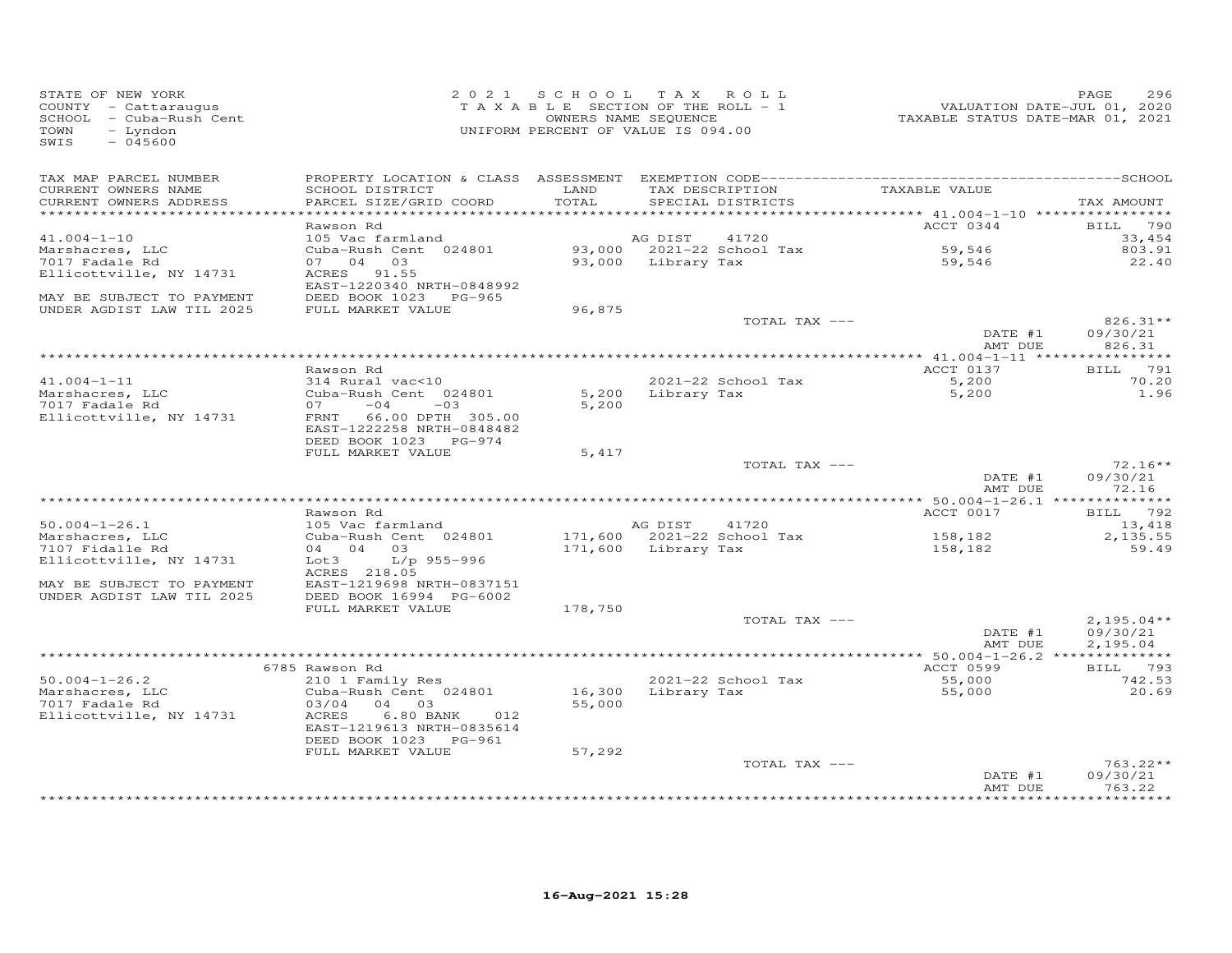| STATE OF NEW YORK<br>COUNTY - Cattaraugus<br>SCHOOL - Cuba-Rush Cent<br>TOWN - Cuba-Rush Cent<br>TOWN - T--- J<br>TOWN<br>- Lyndon<br>$-045600$<br>SWIS |                                                                                                       | 2021 SCHOOL TAX ROLL<br>TAXABLE SECTION OF THE ROLL - 1<br>OWNERS NAME SEQUENCE<br>UNIFORM PERCENT OF VALUE IS 094.00 |                                          | -- ------<br>TAXABLE STATUS DATE-JUL 01, 2020<br>TAXABLE STATUS DATE-MAR 01, 2021 | PAGE<br>297                          |
|---------------------------------------------------------------------------------------------------------------------------------------------------------|-------------------------------------------------------------------------------------------------------|-----------------------------------------------------------------------------------------------------------------------|------------------------------------------|-----------------------------------------------------------------------------------|--------------------------------------|
| TAX MAP PARCEL NUMBER<br>CURRENT OWNERS NAME<br>CURRENT OWNERS ADDRESS                                                                                  | SCHOOL DISTRICT<br>PARCEL SIZE/GRID COORD                                                             | LAND<br>TOTAL                                                                                                         | TAX DESCRIPTION<br>SPECIAL DISTRICTS     | TAXABLE VALUE                                                                     | TAX AMOUNT                           |
| ******************************                                                                                                                          |                                                                                                       |                                                                                                                       |                                          |                                                                                   |                                      |
|                                                                                                                                                         | Rawson Rd                                                                                             |                                                                                                                       |                                          | ACCT 0765                                                                         | BILL 794                             |
| $50.004 - 1 - 32.2$<br>Marshacres, LLC<br>7017 Fadel Rd<br>Ellicottville, NY 14731                                                                      | 105 Vac farmland<br>Cuba-Rush Cent 024801<br>03 04 03<br>ACRES 169.25                                 | AG DIST<br>178,800 Library Tax                                                                                        | 41720<br>178,800 2021-22 School Tax      | 113,493<br>113,493                                                                | 65,307<br>1,532.22<br>42.69          |
| MAY BE SUBJECT TO PAYMENT<br>UNDER AGDIST LAW TIL 2025                                                                                                  | EAST-1220103 NRTH-0834261<br>DEED BOOK 3712 PG-2001<br>FULL MARKET VALUE                              | 186,250                                                                                                               |                                          |                                                                                   |                                      |
|                                                                                                                                                         |                                                                                                       |                                                                                                                       | TOTAL TAX ---                            | DATE #1<br>AMT DUE                                                                | $1,574.91**$<br>09/30/21<br>1,574.91 |
|                                                                                                                                                         |                                                                                                       |                                                                                                                       |                                          |                                                                                   |                                      |
| $50.004 - 1 - 54$<br>Marshacres, LLC                                                                                                                    | Lyndon Center Rd<br>322 Rural vac>10<br>Cuba-Rush Cent 024801                                         |                                                                                                                       | 2021-22 School Tax<br>32,000 Library Tax | ACCT 0907<br>32,000<br>32,000                                                     | BILL 795<br>432.02<br>12.04          |
| 7107 Fidalle Rd<br>Ellicottville, NY 14731                                                                                                              | ACRES 32.00<br>EAST-1220553 NRTH-0838505<br>DEED BOOK 16994 PG-6002                                   | 32,000                                                                                                                |                                          |                                                                                   |                                      |
|                                                                                                                                                         | FULL MARKET VALUE                                                                                     | 33, 333                                                                                                               | TOTAL TAX ---                            | DATE #1<br>AMT DUE                                                                | $444.06**$<br>09/30/21<br>444.06     |
|                                                                                                                                                         |                                                                                                       |                                                                                                                       |                                          |                                                                                   |                                      |
|                                                                                                                                                         | 316 Porter Rd                                                                                         |                                                                                                                       |                                          | ACCT 0238                                                                         | BILL 796                             |
| $50.002 - 1 - 9$<br>Matheis Dennis<br>Matheis Steven<br>3160 Tonawanda Creek Rd<br>Amherst, NY 14228                                                    | 260 Seasonal res<br>Cuba-Rush Cent 024801<br>$14 -04 -03$<br>ACRES 47.69<br>EAST-1217828 NRTH-0846777 | 70,000                                                                                                                | 2021-22 School Tax<br>57,200 Library Tax | 70,000<br>70,000                                                                  | 945.04<br>26.33                      |
|                                                                                                                                                         | DEED BOOK 20190 PG-2662                                                                               |                                                                                                                       |                                          |                                                                                   |                                      |
|                                                                                                                                                         | FULL MARKET VALUE                                                                                     | 72,917                                                                                                                | TOTAL TAX ---                            | DATE #1                                                                           | $971.37**$<br>09/30/21               |
|                                                                                                                                                         |                                                                                                       |                                                                                                                       |                                          | AMT DUE                                                                           | 971.37                               |
|                                                                                                                                                         |                                                                                                       |                                                                                                                       |                                          |                                                                                   |                                      |
| $41.004 - 1 - 7.4$<br>McGill Lisa                                                                                                                       | Rawson Rd<br>322 Rural vac>10<br>Cuba-Rush Cent 024801                                                |                                                                                                                       | 2021-22 School Tax<br>25,500 Library Tax | ACCT 0903<br>25,500<br>25,500                                                     | BILL 797<br>344.27<br>9.59           |
| 1724 SE Ripplewood Ave<br>Hillsboro, OR 97123                                                                                                           | Enter from Palmer Rd.<br>ACRES 40.00<br>EAST-1218879 NRTH-0851985<br>DEED BOOK 20110 PG-4002          | 25,500                                                                                                                |                                          |                                                                                   |                                      |
|                                                                                                                                                         | FULL MARKET VALUE                                                                                     | 26,563                                                                                                                | TOTAL TAX ---                            | DATE #1                                                                           | $353.86**$<br>09/30/21               |
|                                                                                                                                                         |                                                                                                       |                                                                                                                       |                                          | AMT DUE                                                                           | 353.86                               |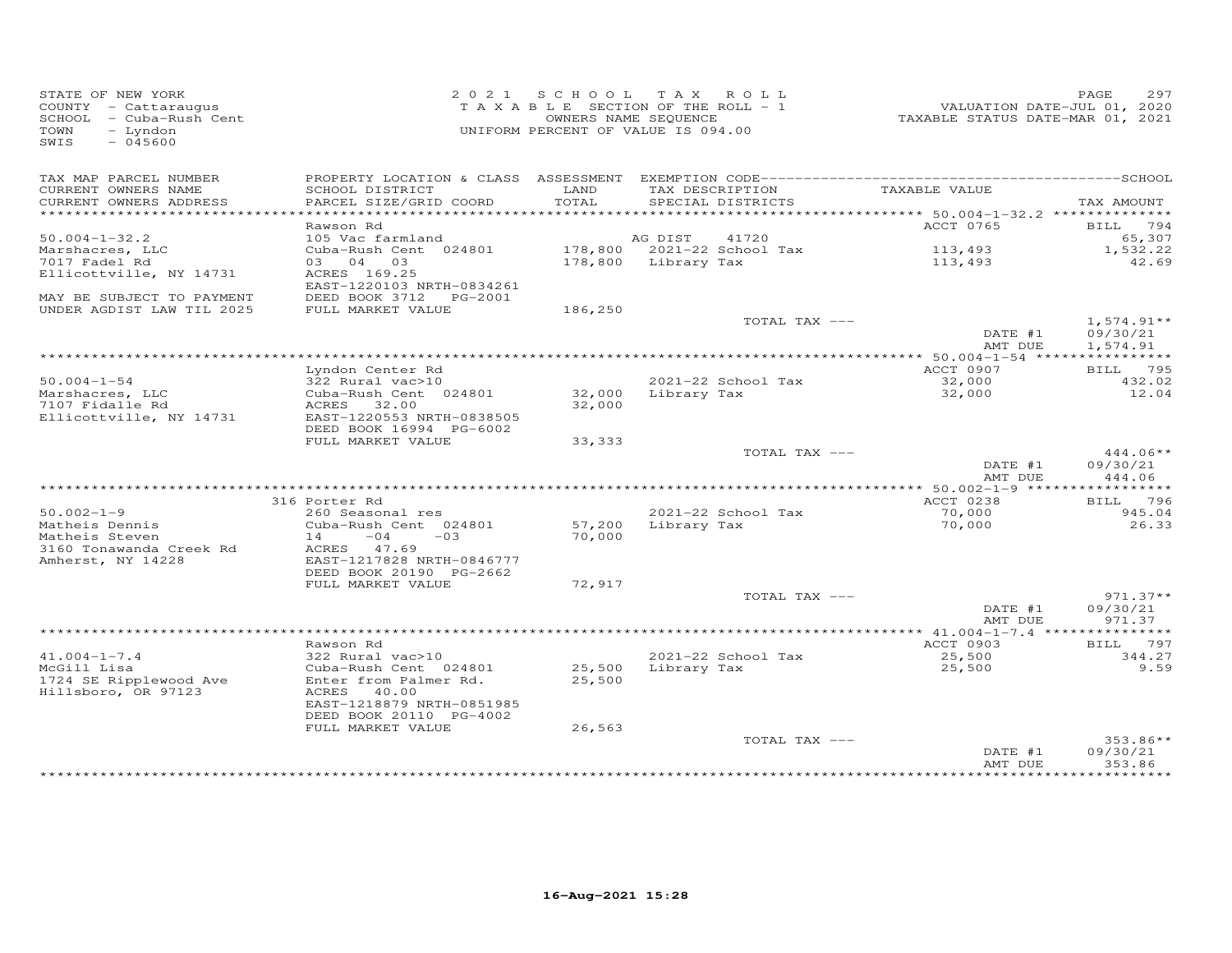| TAX MAP PARCEL NUMBER<br>TAX DESCRIPTION<br>TAXABLE VALUE<br>LAND<br>CURRENT OWNERS NAME<br>SCHOOL DISTRICT<br>TOTAL<br>CURRENT OWNERS ADDRESS<br>PARCEL SIZE/GRID COORD<br>SPECIAL DISTRICTS<br>ACCT 0278<br>280 Palmer Rd<br>$2021-22$ School Tax<br>$41.004 - 1 - 8.1$<br>50,000<br>50,000<br>260 Seasonal res<br>$45,100$ Library Tax<br>McGill Lisa M<br>Cuba-Rush Cent 024801<br>50,000<br>1724 SE Ripplewood Ave<br>07 04 03<br>Hillsboro, OR 97123<br>L/p 946-901<br>ACRES 35.60<br>EAST-1219470 NRTH-0850762<br>DEED BOOK 26376 PG-5001<br>FULL MARKET VALUE<br>52,083<br>TOTAL TAX ---<br>DATE #1<br>AMT DUE<br>693.84<br>ACCT 0252<br>Ingalls Rd<br>2021-22 School Tax<br>$59.002 - 1 - 24$<br>322 Rural vac>10<br>52,300<br>52,300<br>52,300 Library Tax<br>Cuba-Rush Cent 024801<br>Miller Kenneth E<br>Miller Sallie J<br>01 04 03<br>52,300<br>ACRES 49.84<br>90 Abbott Road<br>Cuba, NY 14727<br>EAST-1221529 NRTH-0824495<br>DEED BOOK 20210 PG-1026<br>FULL MARKET VALUE<br>54,479<br>TOTAL TAX ---<br>DATE #1<br>AMT DUE<br>394 Abbott Rd<br>ACCT 0910<br>$59.002 - 1 - 29.3$<br>240 Rural res<br>BAS STAR 41854<br>32,500 2021-22 School Tax<br>125,000<br>Murphy Jamie<br>Cuba-Rush Cent 024801<br>1,687.57<br>125,000 Library Tax<br>394 Abbotts Rd<br>01 04 03<br>125,000<br>ACRES 22.95<br>Cuba, NY 14727<br>EAST-1217566 NRTH-0824228<br>DEED BOOK 13078 PG-3001<br>FULL MARKET VALUE<br>130,208<br>TOTAL TAX ---<br>DATE #1<br>AMT DUE<br>BILL 801<br>64 Palmer Rd<br>ACCT 0694<br>$41.004 - 1 - 8.5$<br>ENH STAR 41834<br>67,870<br>240 Rural res<br>70,000<br>32,700 2021-22 School Tax<br>Murphy Linda L<br>Cuba-Rush Cent 024801<br>64 Palmer Rd<br>07 04 03<br>70,000 Library Tax<br>70,000<br>ACRES 23.20 BANK<br>Cuba, NY 14727<br>080<br>EAST-1221526 NRTH-0850749<br>DEED BOOK 00975 PG-01045<br>72,917<br>FULL MARKET VALUE<br>TOTAL TAX ---<br>DATE #1 | STATE OF NEW YORK<br>STATE OF NEW YORR<br>COUNTY - Cattaraugus<br>SCHOOL - Cuba-Rush Cent<br>- Lyndon<br>TOWN<br>$-045600$<br>SWIS |  | 2021 SCHOOL TAX ROLL<br>T A X A B L E SECTION OF THE ROLL - 1<br>OWNERS NAME SEQUENCE<br>UNIFORM PERCENT OF VALUE IS 094.00 | VALUATION DATE-JUL 01, 2020<br>TAXABLE STATUS DATE-MAR 01, 2021 | 298<br>PAGE                      |
|---------------------------------------------------------------------------------------------------------------------------------------------------------------------------------------------------------------------------------------------------------------------------------------------------------------------------------------------------------------------------------------------------------------------------------------------------------------------------------------------------------------------------------------------------------------------------------------------------------------------------------------------------------------------------------------------------------------------------------------------------------------------------------------------------------------------------------------------------------------------------------------------------------------------------------------------------------------------------------------------------------------------------------------------------------------------------------------------------------------------------------------------------------------------------------------------------------------------------------------------------------------------------------------------------------------------------------------------------------------------------------------------------------------------------------------------------------------------------------------------------------------------------------------------------------------------------------------------------------------------------------------------------------------------------------------------------------------------------------------------------------------------------------------------------------------------------------------------------------------------------------------------|------------------------------------------------------------------------------------------------------------------------------------|--|-----------------------------------------------------------------------------------------------------------------------------|-----------------------------------------------------------------|----------------------------------|
|                                                                                                                                                                                                                                                                                                                                                                                                                                                                                                                                                                                                                                                                                                                                                                                                                                                                                                                                                                                                                                                                                                                                                                                                                                                                                                                                                                                                                                                                                                                                                                                                                                                                                                                                                                                                                                                                                             |                                                                                                                                    |  |                                                                                                                             |                                                                 | TAX AMOUNT                       |
|                                                                                                                                                                                                                                                                                                                                                                                                                                                                                                                                                                                                                                                                                                                                                                                                                                                                                                                                                                                                                                                                                                                                                                                                                                                                                                                                                                                                                                                                                                                                                                                                                                                                                                                                                                                                                                                                                             |                                                                                                                                    |  |                                                                                                                             |                                                                 |                                  |
|                                                                                                                                                                                                                                                                                                                                                                                                                                                                                                                                                                                                                                                                                                                                                                                                                                                                                                                                                                                                                                                                                                                                                                                                                                                                                                                                                                                                                                                                                                                                                                                                                                                                                                                                                                                                                                                                                             |                                                                                                                                    |  |                                                                                                                             |                                                                 | BILL 798                         |
|                                                                                                                                                                                                                                                                                                                                                                                                                                                                                                                                                                                                                                                                                                                                                                                                                                                                                                                                                                                                                                                                                                                                                                                                                                                                                                                                                                                                                                                                                                                                                                                                                                                                                                                                                                                                                                                                                             |                                                                                                                                    |  |                                                                                                                             |                                                                 | 675.03<br>18.81                  |
|                                                                                                                                                                                                                                                                                                                                                                                                                                                                                                                                                                                                                                                                                                                                                                                                                                                                                                                                                                                                                                                                                                                                                                                                                                                                                                                                                                                                                                                                                                                                                                                                                                                                                                                                                                                                                                                                                             |                                                                                                                                    |  |                                                                                                                             |                                                                 |                                  |
|                                                                                                                                                                                                                                                                                                                                                                                                                                                                                                                                                                                                                                                                                                                                                                                                                                                                                                                                                                                                                                                                                                                                                                                                                                                                                                                                                                                                                                                                                                                                                                                                                                                                                                                                                                                                                                                                                             |                                                                                                                                    |  |                                                                                                                             |                                                                 | 693.84**<br>09/30/21             |
|                                                                                                                                                                                                                                                                                                                                                                                                                                                                                                                                                                                                                                                                                                                                                                                                                                                                                                                                                                                                                                                                                                                                                                                                                                                                                                                                                                                                                                                                                                                                                                                                                                                                                                                                                                                                                                                                                             |                                                                                                                                    |  |                                                                                                                             |                                                                 |                                  |
|                                                                                                                                                                                                                                                                                                                                                                                                                                                                                                                                                                                                                                                                                                                                                                                                                                                                                                                                                                                                                                                                                                                                                                                                                                                                                                                                                                                                                                                                                                                                                                                                                                                                                                                                                                                                                                                                                             |                                                                                                                                    |  |                                                                                                                             |                                                                 | BILL 799                         |
|                                                                                                                                                                                                                                                                                                                                                                                                                                                                                                                                                                                                                                                                                                                                                                                                                                                                                                                                                                                                                                                                                                                                                                                                                                                                                                                                                                                                                                                                                                                                                                                                                                                                                                                                                                                                                                                                                             |                                                                                                                                    |  |                                                                                                                             |                                                                 | 706.08                           |
|                                                                                                                                                                                                                                                                                                                                                                                                                                                                                                                                                                                                                                                                                                                                                                                                                                                                                                                                                                                                                                                                                                                                                                                                                                                                                                                                                                                                                                                                                                                                                                                                                                                                                                                                                                                                                                                                                             |                                                                                                                                    |  |                                                                                                                             |                                                                 | 19.67                            |
|                                                                                                                                                                                                                                                                                                                                                                                                                                                                                                                                                                                                                                                                                                                                                                                                                                                                                                                                                                                                                                                                                                                                                                                                                                                                                                                                                                                                                                                                                                                                                                                                                                                                                                                                                                                                                                                                                             |                                                                                                                                    |  |                                                                                                                             |                                                                 |                                  |
|                                                                                                                                                                                                                                                                                                                                                                                                                                                                                                                                                                                                                                                                                                                                                                                                                                                                                                                                                                                                                                                                                                                                                                                                                                                                                                                                                                                                                                                                                                                                                                                                                                                                                                                                                                                                                                                                                             |                                                                                                                                    |  |                                                                                                                             |                                                                 | $725.75**$<br>09/30/21<br>725.75 |
|                                                                                                                                                                                                                                                                                                                                                                                                                                                                                                                                                                                                                                                                                                                                                                                                                                                                                                                                                                                                                                                                                                                                                                                                                                                                                                                                                                                                                                                                                                                                                                                                                                                                                                                                                                                                                                                                                             |                                                                                                                                    |  |                                                                                                                             |                                                                 |                                  |
|                                                                                                                                                                                                                                                                                                                                                                                                                                                                                                                                                                                                                                                                                                                                                                                                                                                                                                                                                                                                                                                                                                                                                                                                                                                                                                                                                                                                                                                                                                                                                                                                                                                                                                                                                                                                                                                                                             |                                                                                                                                    |  |                                                                                                                             |                                                                 | BILL 800                         |
|                                                                                                                                                                                                                                                                                                                                                                                                                                                                                                                                                                                                                                                                                                                                                                                                                                                                                                                                                                                                                                                                                                                                                                                                                                                                                                                                                                                                                                                                                                                                                                                                                                                                                                                                                                                                                                                                                             |                                                                                                                                    |  |                                                                                                                             |                                                                 | 28,800                           |
|                                                                                                                                                                                                                                                                                                                                                                                                                                                                                                                                                                                                                                                                                                                                                                                                                                                                                                                                                                                                                                                                                                                                                                                                                                                                                                                                                                                                                                                                                                                                                                                                                                                                                                                                                                                                                                                                                             |                                                                                                                                    |  |                                                                                                                             |                                                                 | 47.01                            |
|                                                                                                                                                                                                                                                                                                                                                                                                                                                                                                                                                                                                                                                                                                                                                                                                                                                                                                                                                                                                                                                                                                                                                                                                                                                                                                                                                                                                                                                                                                                                                                                                                                                                                                                                                                                                                                                                                             |                                                                                                                                    |  |                                                                                                                             |                                                                 | $1,345.77**$                     |
|                                                                                                                                                                                                                                                                                                                                                                                                                                                                                                                                                                                                                                                                                                                                                                                                                                                                                                                                                                                                                                                                                                                                                                                                                                                                                                                                                                                                                                                                                                                                                                                                                                                                                                                                                                                                                                                                                             |                                                                                                                                    |  |                                                                                                                             |                                                                 | 09/30/21<br>1,345.77             |
|                                                                                                                                                                                                                                                                                                                                                                                                                                                                                                                                                                                                                                                                                                                                                                                                                                                                                                                                                                                                                                                                                                                                                                                                                                                                                                                                                                                                                                                                                                                                                                                                                                                                                                                                                                                                                                                                                             |                                                                                                                                    |  |                                                                                                                             |                                                                 |                                  |
|                                                                                                                                                                                                                                                                                                                                                                                                                                                                                                                                                                                                                                                                                                                                                                                                                                                                                                                                                                                                                                                                                                                                                                                                                                                                                                                                                                                                                                                                                                                                                                                                                                                                                                                                                                                                                                                                                             |                                                                                                                                    |  |                                                                                                                             |                                                                 |                                  |
|                                                                                                                                                                                                                                                                                                                                                                                                                                                                                                                                                                                                                                                                                                                                                                                                                                                                                                                                                                                                                                                                                                                                                                                                                                                                                                                                                                                                                                                                                                                                                                                                                                                                                                                                                                                                                                                                                             |                                                                                                                                    |  |                                                                                                                             |                                                                 | 945.04                           |
|                                                                                                                                                                                                                                                                                                                                                                                                                                                                                                                                                                                                                                                                                                                                                                                                                                                                                                                                                                                                                                                                                                                                                                                                                                                                                                                                                                                                                                                                                                                                                                                                                                                                                                                                                                                                                                                                                             |                                                                                                                                    |  |                                                                                                                             |                                                                 | 26.33                            |
|                                                                                                                                                                                                                                                                                                                                                                                                                                                                                                                                                                                                                                                                                                                                                                                                                                                                                                                                                                                                                                                                                                                                                                                                                                                                                                                                                                                                                                                                                                                                                                                                                                                                                                                                                                                                                                                                                             |                                                                                                                                    |  |                                                                                                                             |                                                                 | $55.09**$                        |
|                                                                                                                                                                                                                                                                                                                                                                                                                                                                                                                                                                                                                                                                                                                                                                                                                                                                                                                                                                                                                                                                                                                                                                                                                                                                                                                                                                                                                                                                                                                                                                                                                                                                                                                                                                                                                                                                                             |                                                                                                                                    |  |                                                                                                                             | AMT DUE                                                         | 09/30/21<br>55.09                |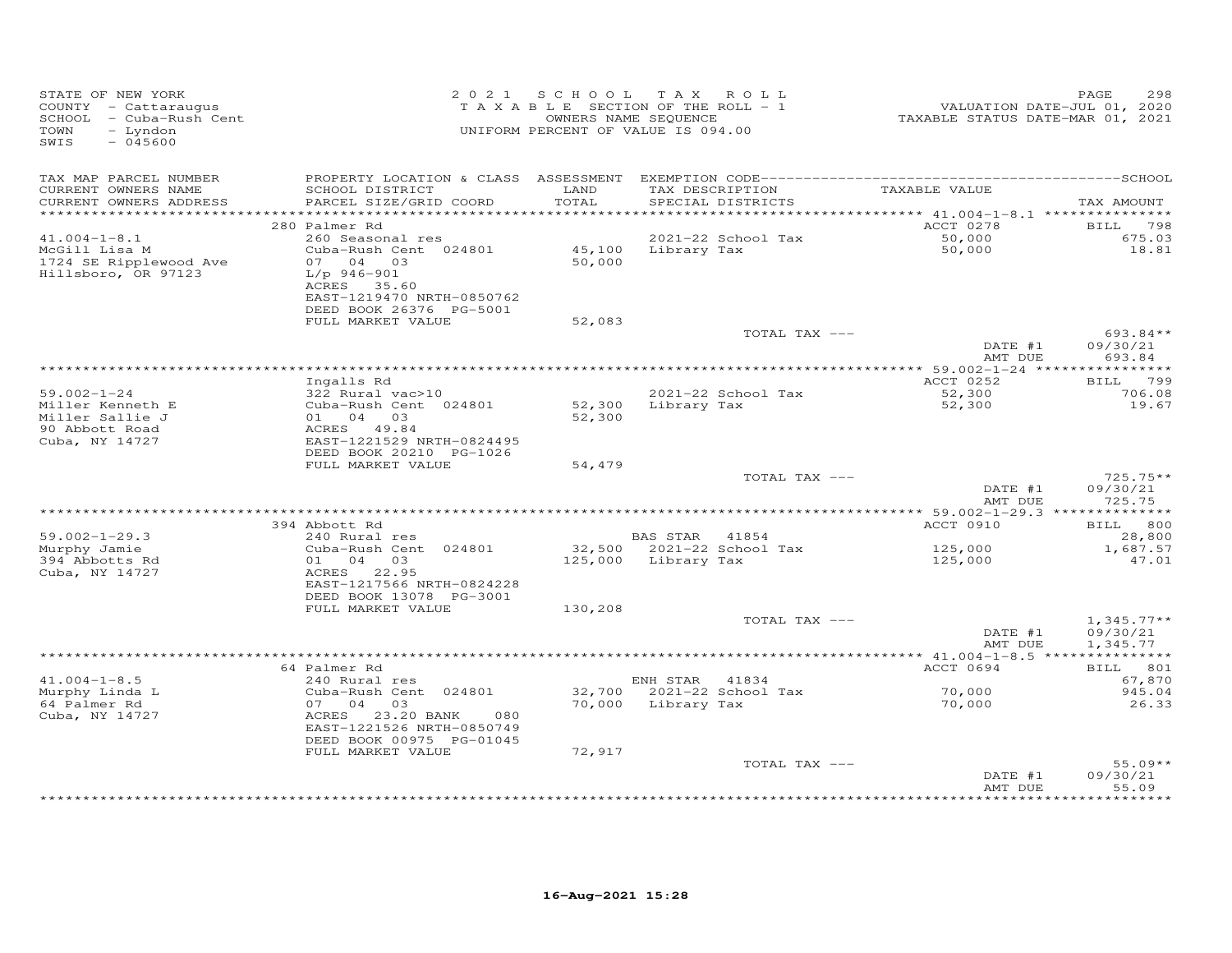| STATE OF NEW YORK<br>COUNTY - Cattaraugus<br>SCHOOL - Cuba-Rush Cent<br>TOWN<br>- Lyndon<br>$-045600$<br>SWIS |                                                                                                            |               | 2021 SCHOOL TAX ROLL<br>TAXABLE SECTION OF THE ROLL - 1<br>OWNERS NAME SEQUENCE<br>UNIFORM PERCENT OF VALUE IS 094.00 | VALUATION DATE-JUL 01, 2020<br>TAXABLE STATUS DATE-MAR 01, 2021 | 299<br>PAGE                    |
|---------------------------------------------------------------------------------------------------------------|------------------------------------------------------------------------------------------------------------|---------------|-----------------------------------------------------------------------------------------------------------------------|-----------------------------------------------------------------|--------------------------------|
| TAX MAP PARCEL NUMBER<br>CURRENT OWNERS NAME<br>CURRENT OWNERS ADDRESS                                        | SCHOOL DISTRICT<br>PARCEL SIZE/GRID COORD                                                                  | LAND<br>TOTAL | TAX DESCRIPTION<br>SPECIAL DISTRICTS                                                                                  | TAXABLE VALUE                                                   | TAX AMOUNT                     |
|                                                                                                               |                                                                                                            |               |                                                                                                                       |                                                                 |                                |
|                                                                                                               | 6560 Rawson Rd                                                                                             |               |                                                                                                                       | ACCT 0942                                                       | 802<br>BILL                    |
| $50.004 - 1 - 38.2$                                                                                           | 210 1 Family Res                                                                                           |               | 2021-22 School Tax                                                                                                    | 75,000<br>75,000                                                | 1,012.54                       |
| Nutt Zachary<br>Nutt Sally<br>6560 Rawson Rd<br>Cuba, NY 14727                                                | Cuba-Rush Cent 024801<br>03 04 03<br>ACRES<br>2.85<br>EAST-1222174 NRTH-0832758<br>DEED BOOK 24798 PG-5001 | 75,000        | 10,800 Library Tax                                                                                                    |                                                                 | 28.21                          |
|                                                                                                               | FULL MARKET VALUE                                                                                          | 78,125        |                                                                                                                       |                                                                 |                                |
|                                                                                                               |                                                                                                            |               | TOTAL TAX ---                                                                                                         | DATE #1                                                         | $1,040.75**$<br>09/30/21       |
|                                                                                                               |                                                                                                            |               |                                                                                                                       | AMT DUE                                                         | 1,040.75                       |
|                                                                                                               | Rawson Rd                                                                                                  |               |                                                                                                                       | ACCT 0328                                                       | BILL 803                       |
| $41.004 - 1 - 5.1$<br>O'Shea Holdings, LLC                                                                    | 314 Rural vac<10<br>Cuba-Rush Cent 024801                                                                  |               | $2021-22$ School Tax<br>5,100 Library Tax                                                                             | 5,100<br>5,100                                                  | 68.85<br>1.92                  |
| 1207 W State St<br>Olean, NY 14760                                                                            | 08 04 03<br>FRNT 470.00 DPTH 170.00<br>EAST-1222422 NRTH-0855241<br>DEED BOOK 24915 PG-9002                | 5,100         |                                                                                                                       |                                                                 |                                |
|                                                                                                               | FULL MARKET VALUE                                                                                          | 5,313         |                                                                                                                       |                                                                 |                                |
|                                                                                                               |                                                                                                            |               | TOTAL TAX ---                                                                                                         | DATE #1<br>AMT DUE                                              | $70.77**$<br>09/30/21<br>70.77 |
|                                                                                                               |                                                                                                            |               |                                                                                                                       |                                                                 |                                |
|                                                                                                               | 257 Lyndon Center Rd                                                                                       |               |                                                                                                                       | ACCT 0275                                                       | BILL 804                       |
| $50.002 - 1 - 32.1$                                                                                           | 240 Rural res                                                                                              |               | ENH STAR 41834                                                                                                        |                                                                 | 67,870                         |
| Oswald Betty Jane<br>Oswald Wayne S<br>257 Lyndon Center Rd                                                   | Cuba-Rush Cent 024801<br>04/05/13 04 03<br>ACRES 128.35                                                    |               | 137,900 2021-22 School Tax<br>145,000 Library Tax                                                                     | 145,000<br>145,000                                              | 1,957.59<br>54.54              |
| Cuba, NY 14727                                                                                                | EAST-1218735 NRTH-0840932<br>DEED BOOK 2019 PG-11082                                                       |               |                                                                                                                       |                                                                 |                                |
|                                                                                                               | FULL MARKET VALUE                                                                                          | 151,042       |                                                                                                                       |                                                                 |                                |
|                                                                                                               |                                                                                                            |               | TOTAL TAX ---                                                                                                         |                                                                 | $1,095.84**$                   |
|                                                                                                               |                                                                                                            |               |                                                                                                                       | DATE #1<br>AMT DUE                                              | 09/30/21<br>1,095.84           |
|                                                                                                               | Porter Rd                                                                                                  |               |                                                                                                                       | ACCT 0381                                                       | BILL 805                       |
| $50.002 - 1 - 12$                                                                                             | 105 Vac farmland                                                                                           |               | AG DIST<br>41720                                                                                                      |                                                                 | 8,204                          |
| Pfenter Jasonn D                                                                                              | Cuba-Rush Cent 024801                                                                                      |               | 48,100 2021-22 School Tax                                                                                             | 39,896                                                          | 538.62                         |
| 5851 Singer Rd                                                                                                | 14 04 03                                                                                                   |               | 48,100 Library Tax                                                                                                    | 39,896                                                          | 15.01                          |
| Lockport, NY 14094                                                                                            | ACRES 38.56<br>EAST-1217835 NRTH-0844743                                                                   |               |                                                                                                                       |                                                                 |                                |
| MAY BE SUBJECT TO PAYMENT<br>UNDER AGDIST LAW TIL 2025                                                        | DEED BOOK 2020 PG-12023<br>FULL MARKET VALUE                                                               | 50,104        |                                                                                                                       |                                                                 |                                |
|                                                                                                               |                                                                                                            |               | TOTAL TAX ---                                                                                                         |                                                                 | $553.63**$                     |
|                                                                                                               |                                                                                                            |               |                                                                                                                       | DATE #1<br>AMT DUE                                              | 09/30/21<br>553.63             |
|                                                                                                               |                                                                                                            |               |                                                                                                                       |                                                                 | ********                       |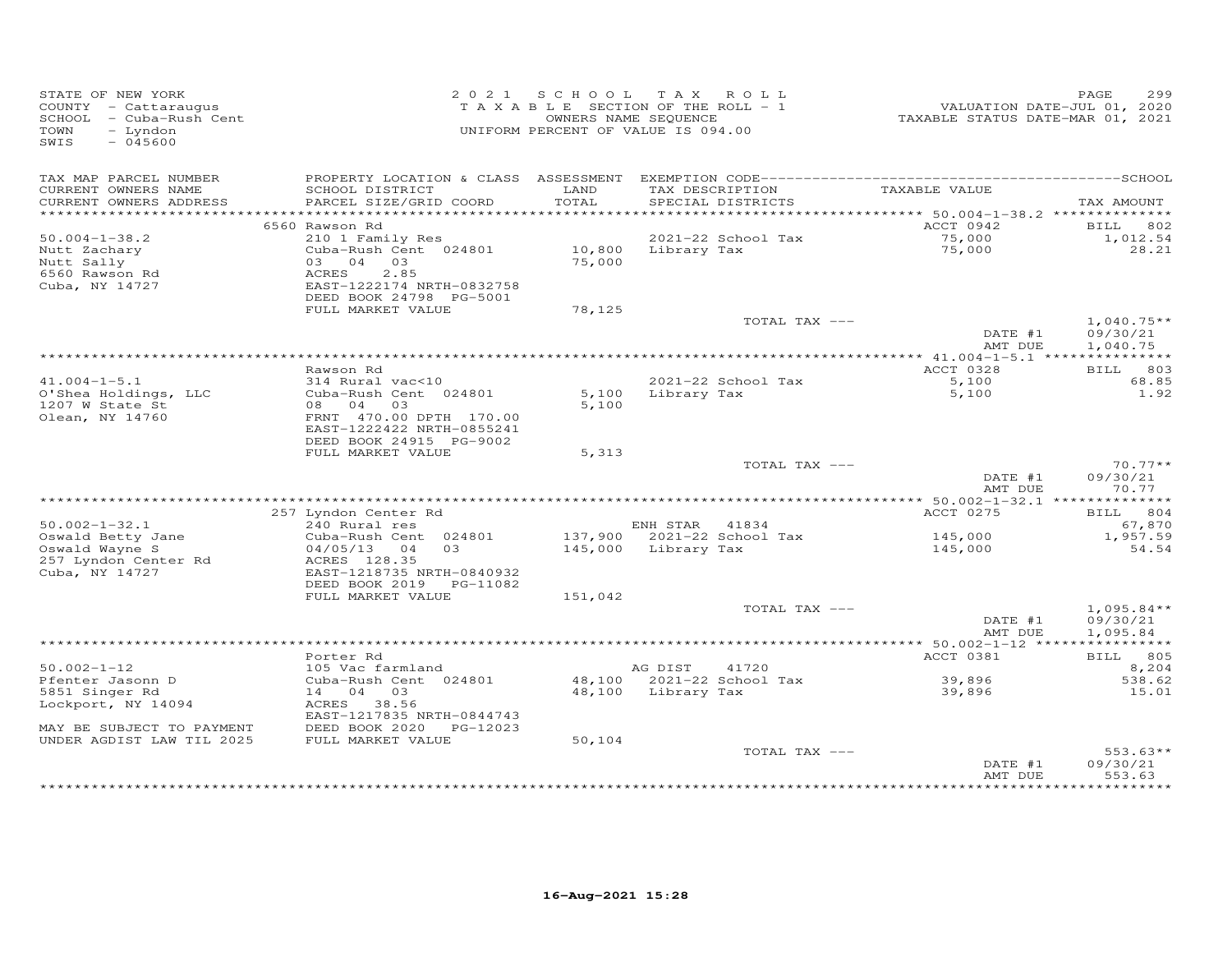| STATE OF NEW YORK<br>COUNTY - Cattaraugus<br>SCHOOL - Cuba-Rush Cent<br>TOWN<br>- Lyndon<br>SWIS<br>$-045600$ | 2 0 2 1                                                                                                                                            | OWNERS NAME SEQUENCE | SCHOOL TAX ROLL<br>T A X A B L E SECTION OF THE ROLL - 1<br>UNIFORM PERCENT OF VALUE IS 094.00 | VALUATION DATE-JUL 01, 2020<br>TAXABLE STATUS DATE-MAR 01, 2021 | PAGE<br>300                      |
|---------------------------------------------------------------------------------------------------------------|----------------------------------------------------------------------------------------------------------------------------------------------------|----------------------|------------------------------------------------------------------------------------------------|-----------------------------------------------------------------|----------------------------------|
| TAX MAP PARCEL NUMBER                                                                                         |                                                                                                                                                    |                      |                                                                                                |                                                                 |                                  |
| CURRENT OWNERS NAME<br>CURRENT OWNERS ADDRESS                                                                 | SCHOOL DISTRICT<br>PARCEL SIZE/GRID COORD                                                                                                          | LAND<br>TOTAL        | TAX DESCRIPTION<br>SPECIAL DISTRICTS                                                           | TAXABLE VALUE                                                   | TAX AMOUNT                       |
|                                                                                                               |                                                                                                                                                    |                      |                                                                                                |                                                                 |                                  |
| $50.004 - 1 - 35.2$                                                                                           | 6602 Rawson Rd<br>210 1 Family Res                                                                                                                 |                      | 2021-22 School Tax                                                                             | 124,000                                                         | BILL<br>806<br>1,674.07          |
| Power Steven S<br>Power Chery L<br>6602 Rawson Road<br>Cuba, NY 14727                                         | Cuba-Rush Cent 024801<br>03 04 03<br>Lot23<br>Ff 525.00<br>$L/p$ 919-1086                                                                          | 14,200<br>124,000    | Library Tax                                                                                    | 124,000                                                         | 46.64                            |
|                                                                                                               | ACRES<br>5.10<br>EAST-1222213 NRTH-0833645<br>DEED BOOK 22160 PG-8002                                                                              |                      |                                                                                                |                                                                 |                                  |
|                                                                                                               | FULL MARKET VALUE                                                                                                                                  | 129,167              | TOTAL TAX ---                                                                                  |                                                                 | $1,720.71**$                     |
|                                                                                                               |                                                                                                                                                    |                      |                                                                                                | DATE #1<br>AMT DUE                                              | 09/30/21<br>1,720.71             |
|                                                                                                               |                                                                                                                                                    |                      |                                                                                                | ************* 50.004-1-29 ****************                      |                                  |
|                                                                                                               | 6694 Rawson Rd                                                                                                                                     |                      |                                                                                                | ACCT 0579                                                       | 807<br>BILL                      |
| $50.004 - 1 - 29$<br>Provino Nick Jordan<br>258 Norwalk Ave<br>Buffalo, NY 14216                              | 312 Vac w/imprv<br>Cuba-Rush Cent 024801<br>03 04<br>03<br>Lot 17<br><b>ACRES</b><br>5.81<br>EAST-1222104 NRTH-0835177<br>DEED BOOK 00953 PG-00759 | 15,200<br>15,200     | 2021-22 School Tax<br>Library Tax                                                              | 15,200<br>15,200                                                | 205.21<br>5.72                   |
|                                                                                                               | FULL MARKET VALUE                                                                                                                                  | 15,833               |                                                                                                |                                                                 |                                  |
|                                                                                                               |                                                                                                                                                    |                      | TOTAL TAX ---                                                                                  | DATE #1<br>AMT DUE                                              | $210.93**$<br>09/30/21<br>210.93 |
|                                                                                                               |                                                                                                                                                    |                      |                                                                                                |                                                                 |                                  |
|                                                                                                               | Rawson Rd                                                                                                                                          |                      |                                                                                                | ACCT 0580                                                       | BILL 808                         |
| $50.004 - 1 - 30$<br>Provino Nick Jordan<br>258 Norwalk Ave<br>Buffalo, NY 14216                              | 314 Rural vac<10<br>Cuba-Rush Cent 024801<br>03 04<br>03<br>Lot 18<br><b>ACRES</b><br>3.75<br>EAST-1222148 NRTH-0834871                            | 12,100<br>12,100     | 2021-22 School Tax<br>Library Tax                                                              | 12,100<br>12,100                                                | 163.36<br>4.55                   |
|                                                                                                               | DEED BOOK 00953 PG-00759                                                                                                                           |                      |                                                                                                |                                                                 |                                  |
|                                                                                                               | FULL MARKET VALUE                                                                                                                                  | 12,604               | TOTAL TAX ---                                                                                  | DATE #1                                                         | $167.91**$<br>09/30/21           |
|                                                                                                               |                                                                                                                                                    |                      |                                                                                                | AMT DUE                                                         | 167.91<br>***********            |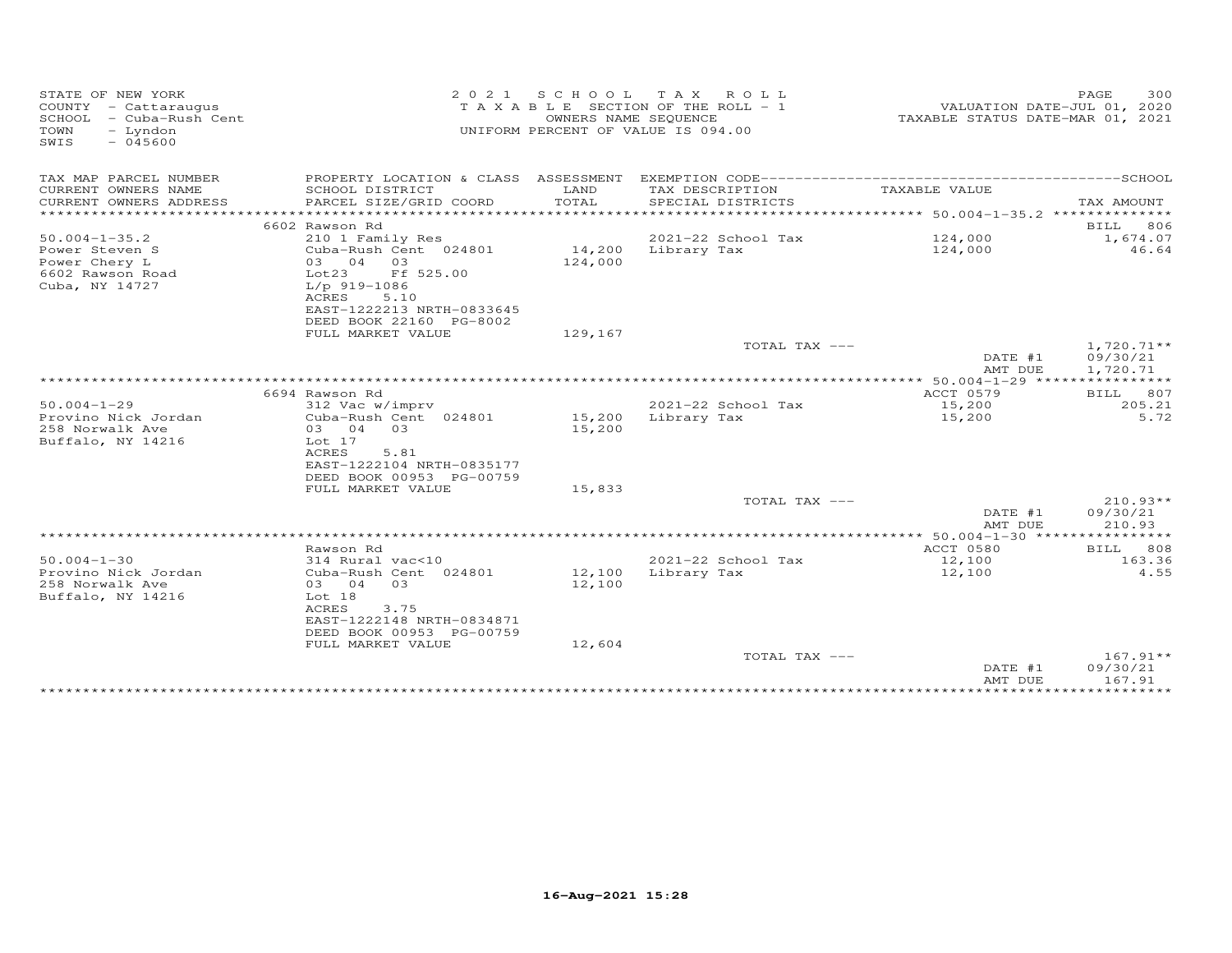| STATE OF NEW YORK<br>COUNTY - Cattaraugus<br>SCHOOL - Cuba-Rush Cent<br>$-$ Lyndon<br>TOWN<br>$-045600$<br>SWIS                                                                                                                                                                      | 2 0 2 1                                                                                                                                                                                                                                                                                                                                            | S C H O O L<br>TAXABLE SECTION OF THE ROLL - 1<br>UNIFORM PERCENT OF VALUE IS 094.00 | T A X<br>OWNERS NAME SEQUENCE                                              | ROLL                                                                                 | VALUATION DATE-JUL 01, 2020<br>TAXABLE STATUS DATE-MAR 01, 2021                                                                       | PAGE<br>301                                                                                                                                                             |
|--------------------------------------------------------------------------------------------------------------------------------------------------------------------------------------------------------------------------------------------------------------------------------------|----------------------------------------------------------------------------------------------------------------------------------------------------------------------------------------------------------------------------------------------------------------------------------------------------------------------------------------------------|--------------------------------------------------------------------------------------|----------------------------------------------------------------------------|--------------------------------------------------------------------------------------|---------------------------------------------------------------------------------------------------------------------------------------|-------------------------------------------------------------------------------------------------------------------------------------------------------------------------|
| TAX MAP PARCEL NUMBER<br>CURRENT OWNERS NAME<br>CURRENT OWNERS ADDRESS<br>***********************                                                                                                                                                                                    | SCHOOL DISTRICT<br>PARCEL SIZE/GRID COORD<br>**************************                                                                                                                                                                                                                                                                            | LAND<br>TOTAL                                                                        |                                                                            | TAX DESCRIPTION<br>SPECIAL DISTRICTS                                                 | TAXABLE VALUE                                                                                                                         | TAX AMOUNT                                                                                                                                                              |
| $50.002 - 1 - 34$<br>Quinn Kenneth B<br>Quinn Christine A<br>256 Lyndon Center Road<br>Cuba, NY 14727                                                                                                                                                                                | 256 Lyndon Center Rd<br>240 Rural res<br>Cuba-Rush Cent 024801<br>03<br>13 04<br>inc.33<br>ACRES 26.65 BANK<br>017<br>EAST-1218097 NRTH-0842702<br>DEED BOOK 25250 PG-2002                                                                                                                                                                         | 36,200<br>106,000                                                                    | Library Tax                                                                | 2021-22 School Tax                                                                   | ACCT 0054<br>106,000<br>106,000                                                                                                       | 809<br>BILL<br>1,431.06<br>39.87                                                                                                                                        |
|                                                                                                                                                                                                                                                                                      | FULL MARKET VALUE                                                                                                                                                                                                                                                                                                                                  | 110,417                                                                              |                                                                            | TOTAL TAX ---                                                                        | DATE #1                                                                                                                               | $1,470.93**$<br>09/30/21                                                                                                                                                |
| $50.002 - 1 - 31$<br>Radomski Thomas A<br>99 Lyndon Rd<br>Cuba, NY 14727<br>MAY BE SUBJECT TO PAYMENT<br>UNDER AGDIST LAW TIL 2025<br>$59.002 - 1 - 15.1$<br>Randolph Sean T<br>Randolph Jill S<br>6300 Rawson Road<br>Cuba, NY 14727<br>PRIOR OWNER ON 3/01/2021<br>Randolph Thomas | 99 Lyndon Center Rd<br>240 Rural res<br>Cuba-Rush Cent 024801<br>05 04 03<br>ACRES<br>84.20<br>EAST-1220215 NRTH-0841327<br>DEED BOOK 815<br>PG-00105<br>FULL MARKET VALUE<br>6306 Rawson Rd<br>270 Mfg housing<br>Cuba-Rush Cent 024801<br>02 04 03<br>ACRES<br>1.00<br>EAST-1222241 NRTH-0829742<br>DEED BOOK 20210 PG-5713<br>FULL MARKET VALUE | 177,083<br>8,000<br>10,500<br>10,938                                                 | AG DIST<br>93,700 AGED S<br>170,000 ENH STAR<br>Library Tax<br>Library Tax | 41720<br>41804<br>41834<br>2021-22 School Tax<br>TOTAL TAX ---<br>2021-22 School Tax | AMT DUE<br>ACCT 0448<br>114,867<br>114,867<br>DATE #1<br>AMT DUE<br>** 59.002-1-15.1 ***************<br>ACCT 0186<br>10,500<br>10,500 | 1,470.93<br>* * * * * * * * * * * *<br>810<br>BILL<br>42,370<br>12,763<br>67,870<br>1,550.77<br>43.20<br>$677.69**$<br>09/30/21<br>677.69<br>BILL 811<br>141.76<br>3.95 |
|                                                                                                                                                                                                                                                                                      |                                                                                                                                                                                                                                                                                                                                                    |                                                                                      |                                                                            | TOTAL TAX ---                                                                        | DATE #1<br>AMT DUE                                                                                                                    | $145.71**$<br>09/30/21<br>145.71                                                                                                                                        |
| $50.004 - 1 - 39.1$<br>Roberts Richard L<br>Roberts Rhonda<br>6528 Rawson Rd<br>Cuba, NY 14727                                                                                                                                                                                       | 6528 Rawson Rd<br>210 1 Family Res<br>Cuba-Rush Cent 024801<br>03 04<br>03<br>5.10<br>ACRES<br>EAST-1222170 NRTH-0832180<br>DEED BOOK 00946 PG-00380<br>FULL MARKET VALUE                                                                                                                                                                          | 14,200<br>56,700<br>59,063                                                           | BAS STAR<br>Library Tax                                                    | 41854<br>2021-22 School Tax<br>TOTAL TAX ---                                         | ACCT 0337<br>56,700<br>56,700                                                                                                         | BILL 812<br>28,800<br>765.48<br>21.33<br>$398.00**$                                                                                                                     |
|                                                                                                                                                                                                                                                                                      |                                                                                                                                                                                                                                                                                                                                                    |                                                                                      |                                                                            |                                                                                      | DATE #1<br>AMT DUE                                                                                                                    | 09/30/21<br>398.00<br>*******                                                                                                                                           |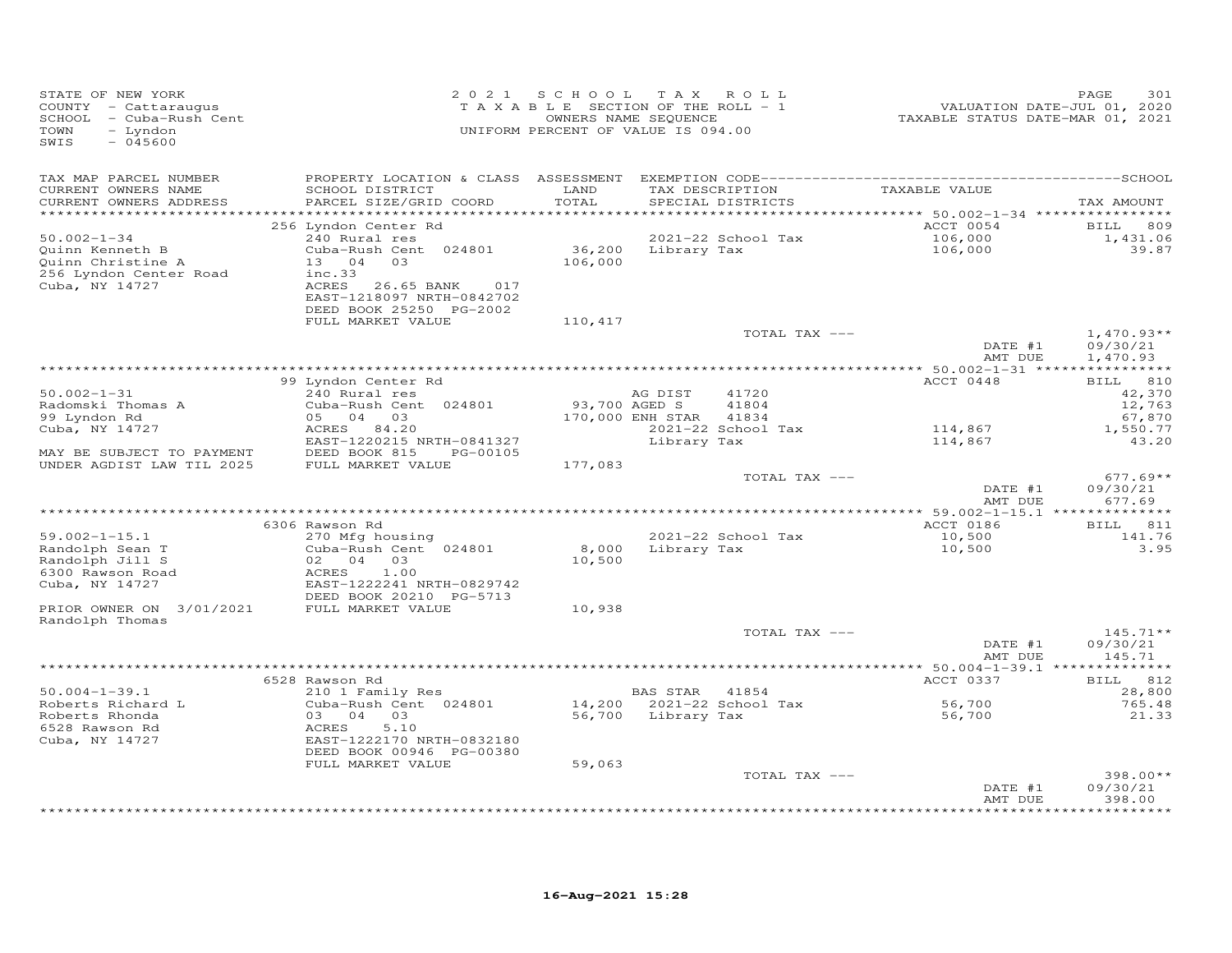| TAX MAP PARCEL NUMBER<br>LAND<br>CURRENT OWNERS NAME<br>SCHOOL DISTRICT<br>TAX DESCRIPTION<br>TAXABLE VALUE<br>TOTAL<br>CURRENT OWNERS ADDRESS<br>PARCEL SIZE/GRID COORD<br>SPECIAL DISTRICTS<br>*************************<br>ACCT 0013<br>120 Lyndon Center Rd<br>$50.002 - 1 - 26$<br>240 Rural res<br>2021-22 School Tax<br>78,500<br>Cuba-Rush Cent 024801<br>22,000<br>78,500<br>Robideau Dean E<br>Library Tax<br>6441 Rapids Rd<br>05 04 03<br>78,500<br>Lockport, NY 14094<br>ACRES 12.54<br>EAST-1220691 NRTH-0843124<br>DEED BOOK 00948 PG-00318<br>FULL MARKET VALUE<br>81,771 | TAX AMOUNT<br>BILL 813<br>1,059.80<br>29.52<br>$1,089.32**$<br>09/30/21<br>1,089.32<br>BILL 814 |
|-------------------------------------------------------------------------------------------------------------------------------------------------------------------------------------------------------------------------------------------------------------------------------------------------------------------------------------------------------------------------------------------------------------------------------------------------------------------------------------------------------------------------------------------------------------------------------------------|-------------------------------------------------------------------------------------------------|
|                                                                                                                                                                                                                                                                                                                                                                                                                                                                                                                                                                                           |                                                                                                 |
|                                                                                                                                                                                                                                                                                                                                                                                                                                                                                                                                                                                           |                                                                                                 |
|                                                                                                                                                                                                                                                                                                                                                                                                                                                                                                                                                                                           |                                                                                                 |
|                                                                                                                                                                                                                                                                                                                                                                                                                                                                                                                                                                                           |                                                                                                 |
| TOTAL TAX ---<br>DATE #1                                                                                                                                                                                                                                                                                                                                                                                                                                                                                                                                                                  |                                                                                                 |
| AMT DUE                                                                                                                                                                                                                                                                                                                                                                                                                                                                                                                                                                                   |                                                                                                 |
| ACCT 0036<br>Ingalls Rd                                                                                                                                                                                                                                                                                                                                                                                                                                                                                                                                                                   |                                                                                                 |
| 31,500<br>$59.002 - 1 - 23.3$<br>322 Rural vac>10<br>2021-22 School Tax<br>Roulo Timothy D<br>Cuba-Rush Cent 024801<br>31,500<br>Library Tax<br>31,500<br>Roulo Tracey L<br>01 04 03<br>31,500                                                                                                                                                                                                                                                                                                                                                                                            | 425.27<br>11.85                                                                                 |
| 6034 Snyder Rd.<br>Lot 9<br>Cuba, NY 14727<br>ACRES<br>22.00<br>EAST-1218206 NRTH-0825913<br>DEED BOOK 20190 PG-9167                                                                                                                                                                                                                                                                                                                                                                                                                                                                      |                                                                                                 |
| FULL MARKET VALUE<br>32,813                                                                                                                                                                                                                                                                                                                                                                                                                                                                                                                                                               |                                                                                                 |
| TOTAL TAX ---<br>DATE #1<br>AMT DUE                                                                                                                                                                                                                                                                                                                                                                                                                                                                                                                                                       | $437.12**$<br>09/30/21<br>437.12                                                                |
|                                                                                                                                                                                                                                                                                                                                                                                                                                                                                                                                                                                           |                                                                                                 |
| ACCT 0227<br>6034 Snyder Rd<br>$59.002 - 1 - 26$<br><b>BAS STAR</b><br>210 1 Family Res<br>41854                                                                                                                                                                                                                                                                                                                                                                                                                                                                                          | BILL 815<br>28,800                                                                              |
| Roulo Timothy D<br>Cuba-Rush Cent 024801<br>18,800 2021-22 School Tax<br>67,500<br>Roulo Tracey L<br>09 04 03<br>67,500<br>67,500 Library Tax<br>6034 Snyder Rd.<br>9.34<br>ACRES                                                                                                                                                                                                                                                                                                                                                                                                         | 911.29<br>25.39                                                                                 |
| Cuba, NY 14727<br>EAST-1218199 NRTH-0824722<br>DEED BOOK 20190 PG-9167<br>FULL MARKET VALUE<br>70,313                                                                                                                                                                                                                                                                                                                                                                                                                                                                                     |                                                                                                 |
| TOTAL TAX ---                                                                                                                                                                                                                                                                                                                                                                                                                                                                                                                                                                             | 547.86**                                                                                        |
| DATE #1<br>AMT DUE                                                                                                                                                                                                                                                                                                                                                                                                                                                                                                                                                                        | 09/30/21<br>547.86                                                                              |
| 6798 Snyder Rd<br>ACCT 0873                                                                                                                                                                                                                                                                                                                                                                                                                                                                                                                                                               | BILL 816                                                                                        |
| $50.004 - 1 - 7.5$<br>260 Seasonal res<br>2021-22 School Tax<br>15,000                                                                                                                                                                                                                                                                                                                                                                                                                                                                                                                    | 202.51                                                                                          |
| Schaefer Michael John<br>7,700<br>Cuba-Rush Cent 024801<br>Library Tax<br>15,000<br>15,000<br>51 Park Blvd<br>12 04 03<br>FRNT 100.00 DPTH 400.00<br>Lancaster, NY 14086<br>EAST-1215771 NRTH-0836916<br>DEED BOOK 00974 PG-00936                                                                                                                                                                                                                                                                                                                                                         | 5.64                                                                                            |
| FULL MARKET VALUE<br>15,625                                                                                                                                                                                                                                                                                                                                                                                                                                                                                                                                                               |                                                                                                 |
| TOTAL TAX ---<br>DATE #1<br>AMT DUE                                                                                                                                                                                                                                                                                                                                                                                                                                                                                                                                                       | 208.15**<br>09/30/21<br>208.15                                                                  |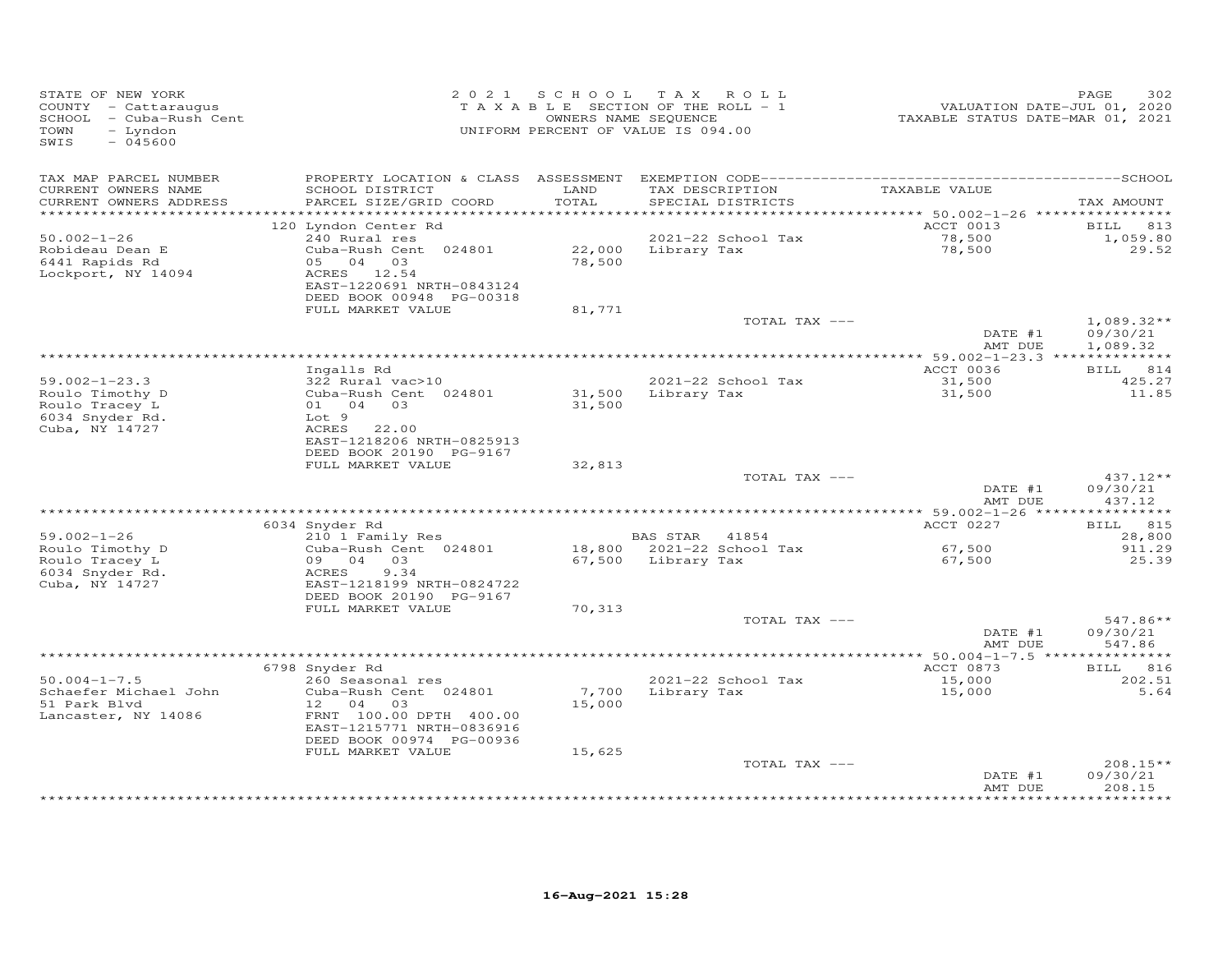| STATE OF NEW YORK<br>COUNTY - Cattaraugus<br>SCHOOL - Cuba-Rush Cent<br>- Lyndon<br>TOWN<br>$-045600$<br>SWIS |                                                                                     |                  | 2021 SCHOOL TAX ROLL<br>TAXABLE SECTION OF THE ROLL - 1<br>OWNERS NAME SEQUENCE<br>UNIFORM PERCENT OF VALUE IS 094.00 | VALUATION DATE-JUL 01, 2020<br>TAXABLE STATUS DATE-MAR 01, 2021 | 303<br>PAGE                          |
|---------------------------------------------------------------------------------------------------------------|-------------------------------------------------------------------------------------|------------------|-----------------------------------------------------------------------------------------------------------------------|-----------------------------------------------------------------|--------------------------------------|
| TAX MAP PARCEL NUMBER<br>CURRENT OWNERS NAME<br>CURRENT OWNERS ADDRESS                                        | SCHOOL DISTRICT<br>PARCEL SIZE/GRID COORD                                           | LAND<br>TOTAL    | TAX DESCRIPTION<br>SPECIAL DISTRICTS                                                                                  | TAXABLE VALUE                                                   | TAX AMOUNT                           |
| ***********************                                                                                       |                                                                                     |                  |                                                                                                                       |                                                                 |                                      |
| $50.004 - 1 - 7.2$<br>Schaefer William S                                                                      | 6791 Snyder Rd<br>270 Mfg housing<br>Cuba-Rush Cent 024801                          |                  | 41854<br>BAS STAR<br>16,200 2021-22 School Tax                                                                        | ACCT 0551<br>26,500                                             | BILL 817<br>26,500<br>357.77         |
| 6791 Snyder Rd<br>Cuba, NY 14727                                                                              | 12 04 03<br>ACRES<br>6.65<br>EAST-1215019 NRTH-0836753<br>DEED BOOK 908<br>PG-00165 |                  | 26,500 Library Tax                                                                                                    | 26,500                                                          | 9.97                                 |
|                                                                                                               | FULL MARKET VALUE                                                                   | 27,604           | TOTAL TAX ---                                                                                                         |                                                                 | $9.97**$                             |
|                                                                                                               |                                                                                     |                  |                                                                                                                       | DATE #1<br>AMT DUE                                              | 09/30/21<br>9.97                     |
|                                                                                                               |                                                                                     |                  |                                                                                                                       |                                                                 |                                      |
| $59.002 - 1 - 19$                                                                                             | 6103 Ingalls Rd<br>210 1 Family Res                                                 |                  | 2021-22 School Tax                                                                                                    | ACCT 0441<br>75,000                                             | BILL 818<br>1,012.54                 |
| Schmidt John<br>6362 New Mexico Rd                                                                            | Cuba-Rush Cent 024801<br>$01 \t 04 \t 03$                                           | 15,800<br>75,000 | Library Tax                                                                                                           | 75,000                                                          | 28.21                                |
| Cuba, NY 14727                                                                                                | 6.31<br>ACRES<br>EAST-1219872 NRTH-0826309<br>DEED BOOK 1525 PG-3002                |                  |                                                                                                                       |                                                                 |                                      |
|                                                                                                               | FULL MARKET VALUE                                                                   | 78,125           |                                                                                                                       |                                                                 |                                      |
|                                                                                                               |                                                                                     |                  | TOTAL TAX ---                                                                                                         | DATE #1<br>AMT DUE                                              | $1,040.75**$<br>09/30/21<br>1,040.75 |
|                                                                                                               |                                                                                     |                  |                                                                                                                       |                                                                 |                                      |
|                                                                                                               | 397 Porter Rd                                                                       |                  |                                                                                                                       | ACCT 0850                                                       | <b>BILL</b><br>819                   |
| $50.002 - 1 - 11.2$<br>Scime Anthony D<br>752 Sweethome Rd                                                    | 270 Mfg housing<br>Cuba-Rush Cent 024801<br>14 04 03                                | 12,400<br>25,000 | 2021-22 School Tax<br>Library Tax                                                                                     | 25,000<br>25,000                                                | 337.51<br>9.40                       |
| Amherst, NY 14226                                                                                             | Ff 209.00<br>ACRES<br>3.90<br>EAST-1217258 NRTH-0845227                             |                  |                                                                                                                       |                                                                 |                                      |
|                                                                                                               | DEED BOOK 19871 PG-4001<br>FULL MARKET VALUE                                        | 26,042           |                                                                                                                       |                                                                 |                                      |
|                                                                                                               |                                                                                     |                  | TOTAL TAX ---                                                                                                         |                                                                 | $346.91**$                           |
|                                                                                                               |                                                                                     |                  |                                                                                                                       | DATE #1<br>AMT DUE                                              | 09/30/21<br>346.91                   |
|                                                                                                               | 141 Porter Rd                                                                       |                  |                                                                                                                       | ACCT 0155                                                       | *********<br>820<br><b>BILL</b>      |
| $50.002 - 1 - 20$                                                                                             | 260 Seasonal res                                                                    |                  | 2021-22 School Tax                                                                                                    | 85,000                                                          | 1,147.55                             |
| Serianni Pamela L<br>Serianni Todd E<br>2630 Youngstown/Lockport Road ACRES 55.92<br>Ransomville, NY 14131    | Cuba-Rush Cent 024801<br>06 04 03<br>EAST-1221320 NRTH-0844422                      | 47,900<br>85,000 | Library Tax                                                                                                           | 85,000                                                          | 31.97                                |
|                                                                                                               | DEED BOOK 29567 PG-9001<br>FULL MARKET VALUE                                        | 88,542           |                                                                                                                       |                                                                 |                                      |
|                                                                                                               |                                                                                     |                  | TOTAL TAX ---                                                                                                         | DATE #1<br>AMT DUE                                              | $1,179.52**$<br>09/30/21<br>1,179.52 |
|                                                                                                               |                                                                                     |                  |                                                                                                                       |                                                                 |                                      |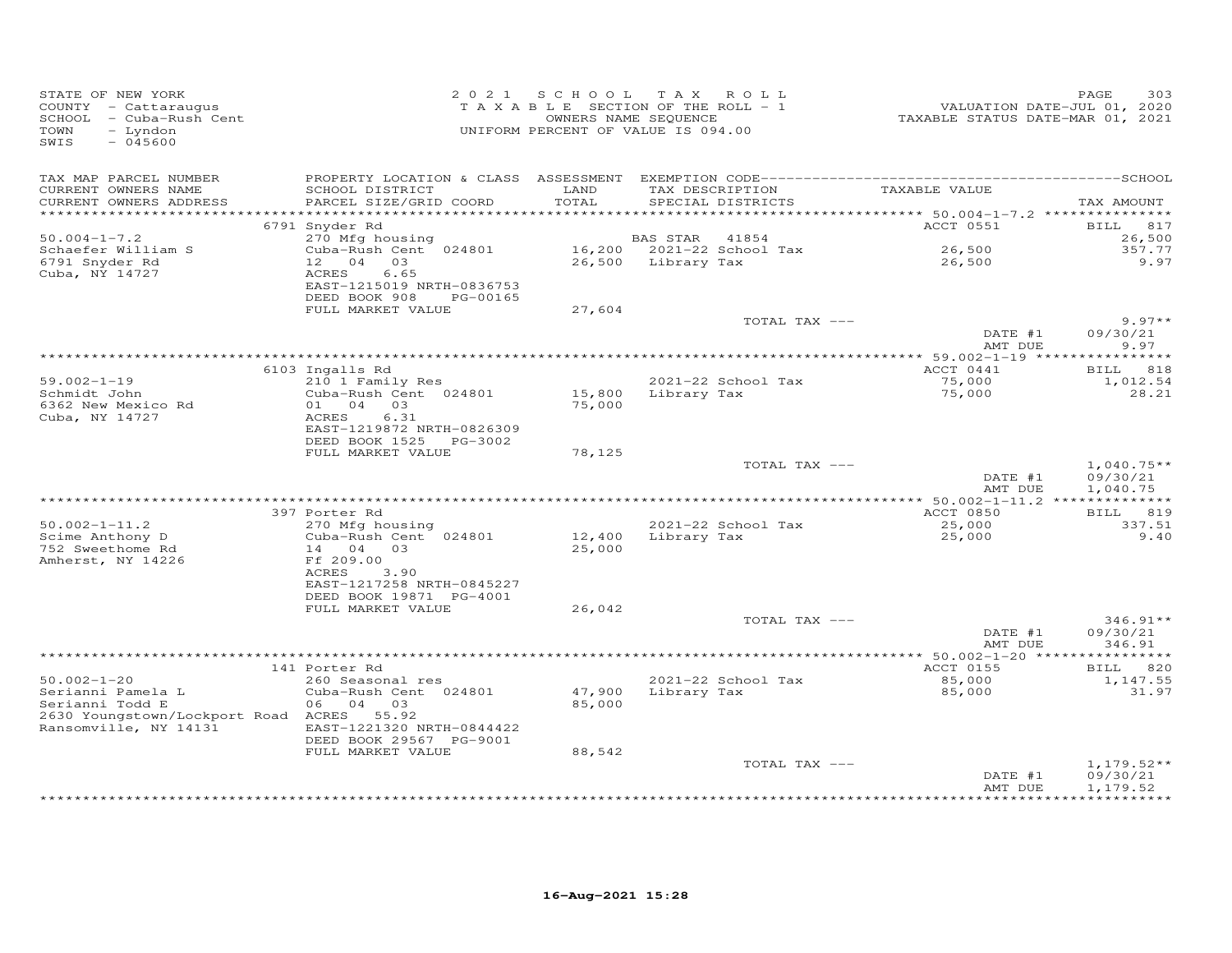| STATE OF NEW YORK<br>COUNTY - Cattaraugus<br>SCHOOL - Cuba-Rush Cent<br>TOWN<br>- Lyndon<br>SWIS<br>$-045600$ |                                                      |         | 2021 SCHOOL TAX ROLL<br>TAXABLE SECTION OF THE ROLL - 1<br>OWNERS NAME SEQUENCE<br>UNIFORM PERCENT OF VALUE IS 094.00 | VALUATION DATE-JUL 01, 2020<br>TAXABLE STATUS DATE-MAR 01, 2021 | PAGE<br>304              |
|---------------------------------------------------------------------------------------------------------------|------------------------------------------------------|---------|-----------------------------------------------------------------------------------------------------------------------|-----------------------------------------------------------------|--------------------------|
| TAX MAP PARCEL NUMBER                                                                                         |                                                      |         |                                                                                                                       |                                                                 |                          |
| CURRENT OWNERS NAME                                                                                           | SCHOOL DISTRICT                                      | LAND    | TAX DESCRIPTION                                                                                                       | TAXABLE VALUE                                                   |                          |
| CURRENT OWNERS ADDRESS<br>************************                                                            | PARCEL SIZE/GRID COORD                               | TOTAL   | SPECIAL DISTRICTS                                                                                                     |                                                                 | TAX AMOUNT               |
|                                                                                                               | Rawson Rd                                            |         |                                                                                                                       | ACCT 0643                                                       | BILL 821                 |
| $41.004 - 1 - 7.2$                                                                                            | 322 Rural vac>10                                     |         | 2021-22 School Tax                                                                                                    | 32,400<br>32,400                                                | 437.42                   |
| Shafer Richard A                                                                                              | Cuba-Rush Cent 024801                                |         | 32,400 Library Tax                                                                                                    |                                                                 | 12.19                    |
| 7839 Rawson Rd<br>Cuba, NY 14727                                                                              | 07 04 03<br>ACRES 51.55                              | 32,400  |                                                                                                                       |                                                                 |                          |
|                                                                                                               | EAST-1220188 NRTH-0851861                            |         |                                                                                                                       |                                                                 |                          |
|                                                                                                               | DEED BOOK 810<br>PG-00510                            |         |                                                                                                                       |                                                                 |                          |
|                                                                                                               | FULL MARKET VALUE                                    | 33,750  |                                                                                                                       |                                                                 |                          |
|                                                                                                               |                                                      |         | TOTAL TAX ---                                                                                                         | DATE #1                                                         | $449.61**$<br>09/30/21   |
|                                                                                                               |                                                      |         |                                                                                                                       | AMT DUE                                                         | 449.61                   |
|                                                                                                               |                                                      |         |                                                                                                                       |                                                                 |                          |
|                                                                                                               | 7839 7849 Rawson Rd                                  |         |                                                                                                                       | ACCT 0329                                                       | BILL 822                 |
| $41.004 - 1 - 6$                                                                                              | 112 Dairy farm                                       |         | BAS STAR 41854                                                                                                        |                                                                 | 28,800                   |
| Shafer Rutherford<br>Shafer Buleah                                                                            | Cuba-Rush Cent 024801<br>08  04  03                  |         | 137,000 2021-22 School Tax<br>165,000 Library Tax                                                                     | 165,000<br>165,000                                              | 2,227.60<br>62.06        |
| 7839 Rawson Rd                                                                                                | Life Use                                             |         |                                                                                                                       |                                                                 |                          |
| Cuba, NY 14727                                                                                                | ACRES 151.16                                         |         |                                                                                                                       |                                                                 |                          |
|                                                                                                               | EAST-1220376 NRTH-0853464                            |         |                                                                                                                       |                                                                 |                          |
| MAY BE SUBJECT TO PAYMENT<br>UNDER AGDIST LAW TIL 2025                                                        | DEED BOOK 00927 PG-00843<br>FULL MARKET VALUE        | 171,875 |                                                                                                                       |                                                                 |                          |
|                                                                                                               |                                                      |         | TOTAL TAX ---                                                                                                         |                                                                 | $1,900.84**$             |
|                                                                                                               |                                                      |         |                                                                                                                       | DATE #1                                                         | 09/30/21                 |
|                                                                                                               |                                                      |         |                                                                                                                       | AMT DUE                                                         | 1,900.84                 |
|                                                                                                               | 6024 Ingalls Rd                                      |         |                                                                                                                       | ACCT 0261                                                       | BILL 823                 |
| $59.002 - 1 - 25.1$                                                                                           | 240 Rural res                                        |         | 2021-22 School Tax                                                                                                    | 72,400                                                          | 977.44                   |
| Shaffer Carol                                                                                                 | Cuba-Rush Cent 024801                                |         | 33,600 Library Tax                                                                                                    | 72,400                                                          | 27.23                    |
| 8645 Spring Valley Rd                                                                                         | 01 04 03                                             | 72,400  |                                                                                                                       |                                                                 |                          |
| Friendship, NY 14739                                                                                          | 50% complete 2014<br>no kitchen                      |         |                                                                                                                       |                                                                 |                          |
|                                                                                                               | ACRES 24.05                                          |         |                                                                                                                       |                                                                 |                          |
|                                                                                                               | EAST-1220001 NRTH-0824492                            |         |                                                                                                                       |                                                                 |                          |
|                                                                                                               | DEED BOOK 19270 PG-80021                             |         |                                                                                                                       |                                                                 |                          |
|                                                                                                               | FULL MARKET VALUE                                    | 75,417  |                                                                                                                       |                                                                 |                          |
|                                                                                                               |                                                      |         | TOTAL TAX ---                                                                                                         | DATE #1                                                         | $1,004.67**$<br>09/30/21 |
|                                                                                                               |                                                      |         |                                                                                                                       | AMT DUE                                                         | 1,004.67                 |
|                                                                                                               |                                                      |         |                                                                                                                       | **************** 59.002-1-25.2 **************                   |                          |
|                                                                                                               | Ingalls Rd<br>322 Rural vac>10                       |         |                                                                                                                       | ACCT 0973                                                       | BILL 824                 |
| $59.002 - 1 - 25.2$<br>Shaffer Gary                                                                           | Cuba-Rush Cent 024801                                |         | 2021-22 School Tax<br>35,500 Library Tax                                                                              | 35,500<br>35,500                                                | 479.27<br>13.35          |
| Shaffer Carol                                                                                                 | 01 04 03                                             | 35,500  |                                                                                                                       |                                                                 |                          |
| 8645 Spring Valley Road                                                                                       | 50% complete 2013                                    |         |                                                                                                                       |                                                                 |                          |
| Friendship, NY 14739                                                                                          | ACRES 25.95                                          |         |                                                                                                                       |                                                                 |                          |
|                                                                                                               | EAST-1219157 NRTH-0824492<br>DEED BOOK 2020 PG-12326 |         |                                                                                                                       |                                                                 |                          |
|                                                                                                               | FULL MARKET VALUE                                    | 36,979  |                                                                                                                       |                                                                 |                          |
|                                                                                                               |                                                      |         | TOTAL TAX ---                                                                                                         |                                                                 | $492.62**$               |
|                                                                                                               |                                                      |         |                                                                                                                       | DATE #1                                                         | 09/30/21                 |
|                                                                                                               |                                                      |         |                                                                                                                       | AMT DUE                                                         | 492.62<br>**********     |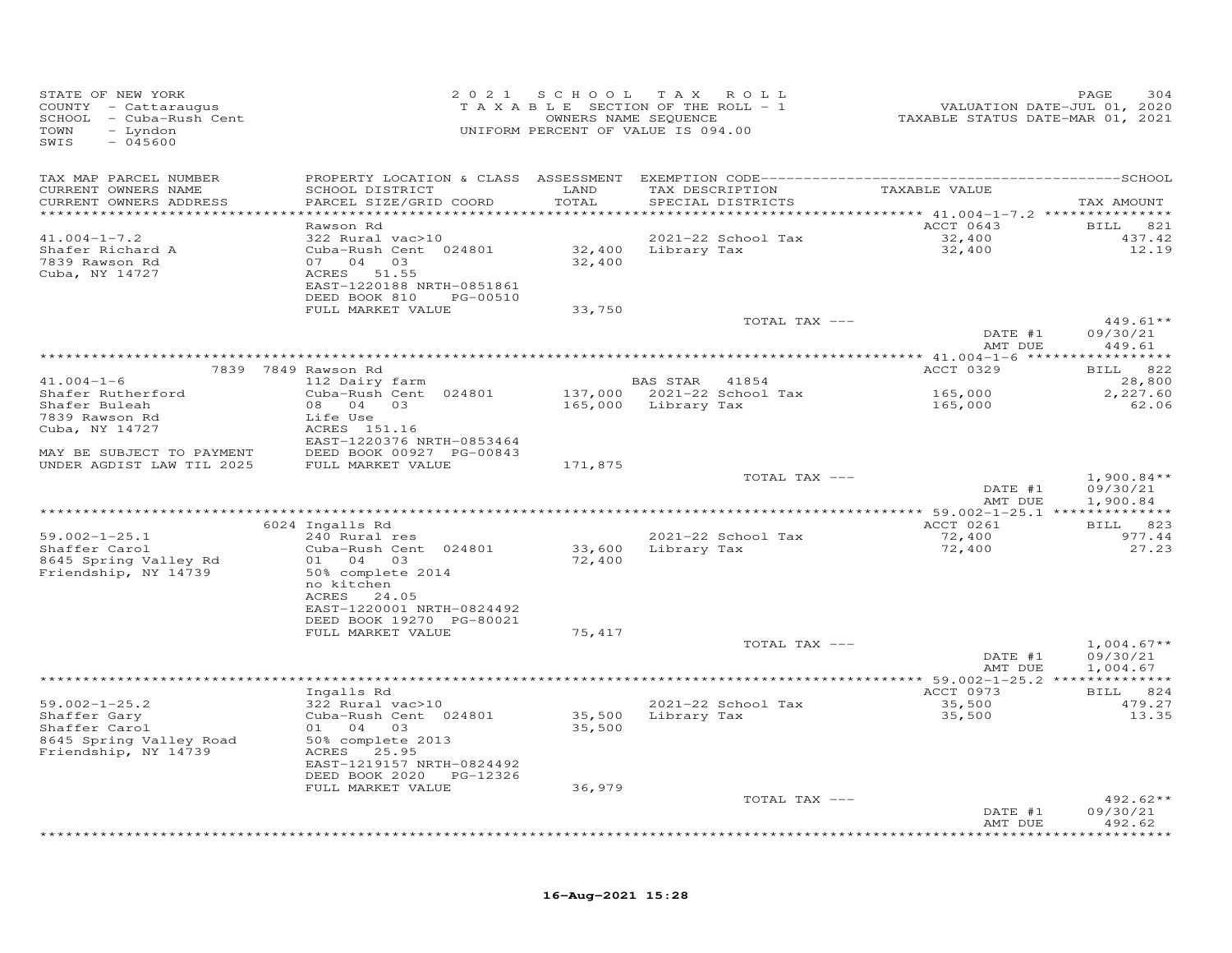| STATE OF NEW YORK<br>COUNTY - Cattaraugus<br>SCHOOL - Cuba-Rush Cent<br>TOWN<br>- Lyndon<br>$-045600$<br>SWIS |                                                                     | 2021 SCHOOL TAX ROLL<br>TAXABLE SECTION OF THE ROLL - 1<br>OWNERS NAME SEQUENCE<br>UNIFORM PERCENT OF VALUE IS 094.00 |                     |                                    | VALUATION DATE-JUL 01, 2020<br>TAXABLE STATUS DATE-MAR 01, 2021 | 305<br>PAGE              |
|---------------------------------------------------------------------------------------------------------------|---------------------------------------------------------------------|-----------------------------------------------------------------------------------------------------------------------|---------------------|------------------------------------|-----------------------------------------------------------------|--------------------------|
| TAX MAP PARCEL NUMBER<br>CURRENT OWNERS NAME                                                                  | SCHOOL DISTRICT                                                     | LAND                                                                                                                  |                     | TAX DESCRIPTION                    | TAXABLE VALUE                                                   |                          |
| CURRENT OWNERS ADDRESS                                                                                        | PARCEL SIZE/GRID COORD                                              | TOTAL                                                                                                                 |                     | SPECIAL DISTRICTS                  |                                                                 | TAX AMOUNT               |
|                                                                                                               |                                                                     |                                                                                                                       |                     |                                    |                                                                 |                          |
|                                                                                                               | 6946 6934 Rawson Rd                                                 |                                                                                                                       |                     |                                    | ACCT 0968                                                       | <b>BILL</b> 825          |
| $50.004 - 1 - 17.3$<br>Sheldon Bruce C                                                                        | 280 Res Multiple<br>Cuba-Rush Cent 024801                           |                                                                                                                       | ENH STAR            | 41834<br>26,100 2021-22 School Tax | 150,000                                                         | 67,870<br>2,025.09       |
| 6946 Rawson Rd                                                                                                | 04  04  03                                                          |                                                                                                                       | 150,000 Library Tax |                                    | 150,000                                                         | 56.42                    |
| Cuba, NY 14727                                                                                                | ACRES 13.55<br>EAST-1222019 NRTH-0838994<br>DEED BOOK 29379 PG-9001 |                                                                                                                       |                     |                                    |                                                                 |                          |
|                                                                                                               | FULL MARKET VALUE                                                   | 156,250                                                                                                               |                     |                                    |                                                                 |                          |
|                                                                                                               |                                                                     |                                                                                                                       |                     | TOTAL TAX ---                      | DATE #1                                                         | $1,165.22**$<br>09/30/21 |
|                                                                                                               |                                                                     |                                                                                                                       |                     |                                    | AMT DUE                                                         | 1,165.22                 |
|                                                                                                               | Porter Rd                                                           |                                                                                                                       |                     |                                    | ACCT 0346                                                       | BILL 826                 |
| $50.002 - 1 - 19$                                                                                             | 314 Rural vac<10                                                    |                                                                                                                       |                     | 2021-22 School Tax                 | 2,700                                                           | 36.45                    |
| Shetler Mose J                                                                                                | Cuba-Rush Cent 024801                                               |                                                                                                                       | 2,700 Library Tax   |                                    | 2,700                                                           | 1.02                     |
| Shetler Anna N                                                                                                | $06 -04 -03$                                                        | 2,700                                                                                                                 |                     |                                    |                                                                 |                          |
| 7295 Rawson Rd                                                                                                | ACRES 1.79                                                          |                                                                                                                       |                     |                                    |                                                                 |                          |
| Cuba, NY 14727                                                                                                | EAST-1222294 NRTH-0844863<br>DEED BOOK 27498 PG-9001                |                                                                                                                       |                     |                                    |                                                                 |                          |
|                                                                                                               | FULL MARKET VALUE                                                   | 2,813                                                                                                                 |                     |                                    |                                                                 |                          |
|                                                                                                               |                                                                     |                                                                                                                       |                     | TOTAL TAX ---                      |                                                                 | $37.47**$                |
|                                                                                                               |                                                                     |                                                                                                                       |                     |                                    | DATE #1                                                         | 09/30/21                 |
|                                                                                                               |                                                                     |                                                                                                                       |                     |                                    | AMT DUE                                                         | 37.47                    |
|                                                                                                               | 357 Palmer Rd                                                       |                                                                                                                       |                     |                                    | ACCT 0457                                                       | BILL 827                 |
| $41.004 - 1 - 12.3$                                                                                           | 270 Mfg housing                                                     |                                                                                                                       |                     | 2021-22 School Tax                 | 46,500                                                          | 627.78                   |
| Smith Michael P                                                                                               | Cuba-Rush Cent 024801                                               | 44,500                                                                                                                |                     | Library Tax                        | 46,500                                                          | 17.49                    |
| Smith Peter A                                                                                                 | 15 04 03                                                            | 46,500                                                                                                                |                     |                                    |                                                                 |                          |
| 5001 Callan Drive                                                                                             | ACRES 35.00                                                         |                                                                                                                       |                     |                                    |                                                                 |                          |
| Lewiston, NY 14092                                                                                            | EAST-1217339 NRTH-0848981                                           |                                                                                                                       |                     |                                    |                                                                 |                          |
|                                                                                                               | DEED BOOK 24819 PG-4001<br>FULL MARKET VALUE                        | 48,438                                                                                                                |                     |                                    |                                                                 |                          |
|                                                                                                               |                                                                     |                                                                                                                       |                     | TOTAL TAX ---                      |                                                                 | $645.27**$               |
|                                                                                                               |                                                                     |                                                                                                                       |                     |                                    | DATE #1                                                         | 09/30/21                 |
|                                                                                                               |                                                                     |                                                                                                                       |                     |                                    | AMT DUE                                                         | 645.27                   |
|                                                                                                               |                                                                     |                                                                                                                       |                     |                                    |                                                                 |                          |
| $59.002 - 1 - 14$                                                                                             | 6405 Rawson Rd                                                      |                                                                                                                       |                     |                                    | ACCT 0362                                                       | 828<br><b>BILL</b>       |
| Steinert Gloria Haas                                                                                          | 260 Seasonal res<br>Cuba-Rush Cent 024801                           |                                                                                                                       | 35,100 Library Tax  | 2021-22 School Tax                 | 54,900<br>54,900                                                | 741.18<br>20.65          |
| 1540 Glentry Lane                                                                                             | 02 04 03                                                            | 54,900                                                                                                                |                     |                                    |                                                                 |                          |
| Sebastian, FL 32958                                                                                           | ACRES 25.63                                                         |                                                                                                                       |                     |                                    |                                                                 |                          |
|                                                                                                               | EAST-1221471 NRTH-0830295                                           |                                                                                                                       |                     |                                    |                                                                 |                          |
|                                                                                                               | DEED BOOK 778<br>PG-00421                                           |                                                                                                                       |                     |                                    |                                                                 |                          |
|                                                                                                               | FULL MARKET VALUE                                                   | 57,188                                                                                                                |                     |                                    |                                                                 | 761.83**                 |
|                                                                                                               |                                                                     |                                                                                                                       |                     | TOTAL TAX ---                      | DATE #1                                                         | 09/30/21                 |
|                                                                                                               |                                                                     |                                                                                                                       |                     |                                    | AMT DUE                                                         | 761.83                   |
|                                                                                                               |                                                                     |                                                                                                                       |                     |                                    |                                                                 |                          |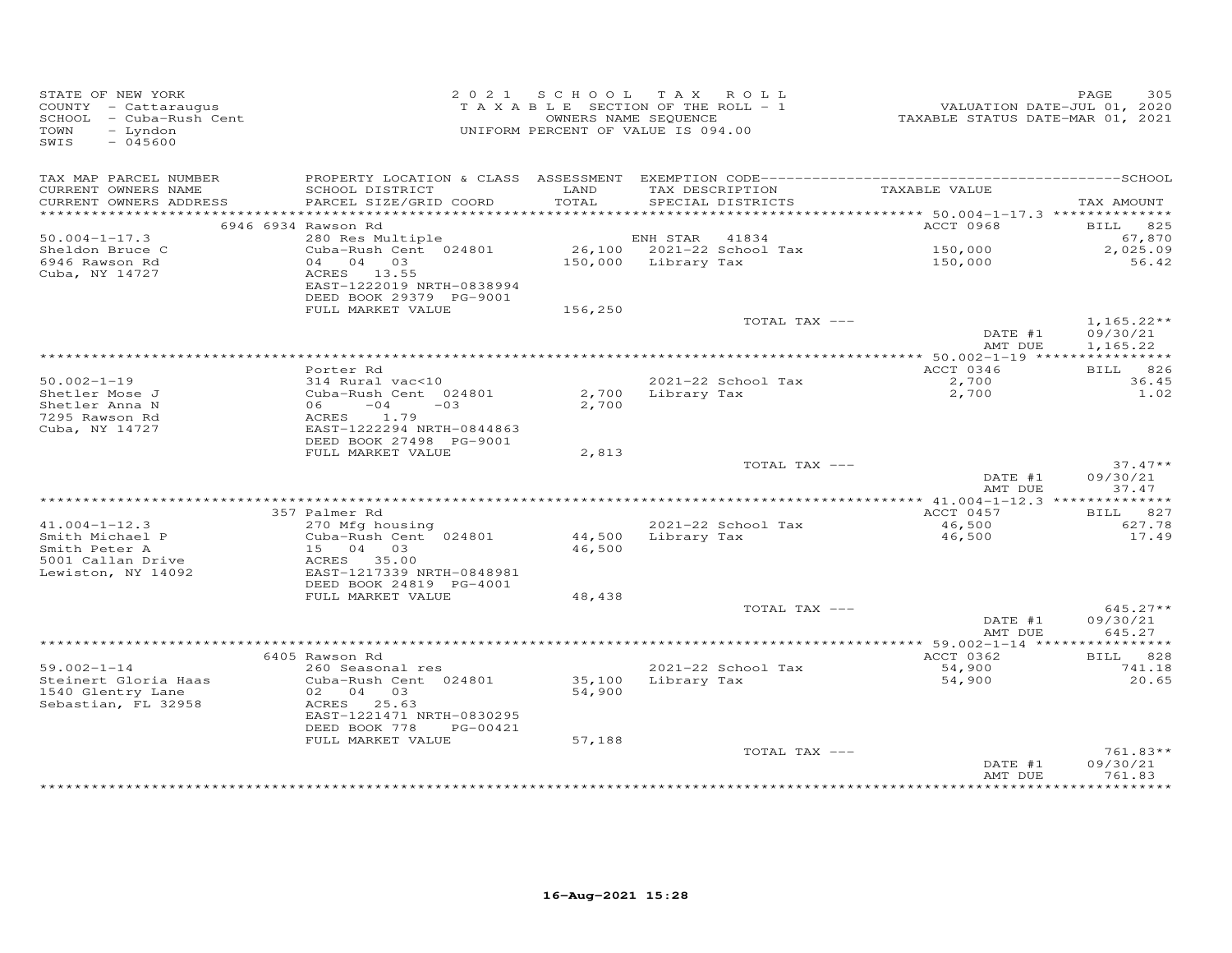| STATE OF NEW YORK<br>COUNTY - Cattaraugus<br>SCHOOL - Cuba-Rush Cent<br>- Lyndon<br>TOWN<br>$-045600$<br>SWIS |                                                                                                           | 2021 SCHOOL TAX ROLL<br>TAXABLE SECTION OF THE ROLL - 1<br>OWNERS NAME SEQUENCE<br>UNIFORM PERCENT OF VALUE IS 094.00 |                    |                                      | VALUATION DATE-JUL 01, 2020<br>TAXABLE STATUS DATE-MAR 01, 2021 | PAGE<br>306                          |
|---------------------------------------------------------------------------------------------------------------|-----------------------------------------------------------------------------------------------------------|-----------------------------------------------------------------------------------------------------------------------|--------------------|--------------------------------------|-----------------------------------------------------------------|--------------------------------------|
| TAX MAP PARCEL NUMBER<br>CURRENT OWNERS NAME<br>CURRENT OWNERS ADDRESS                                        | SCHOOL DISTRICT<br>PARCEL SIZE/GRID COORD                                                                 | LAND<br>TOTAL                                                                                                         |                    | TAX DESCRIPTION<br>SPECIAL DISTRICTS | TAXABLE VALUE                                                   | TAX AMOUNT                           |
| ***********************                                                                                       | 538 Abbott Rd                                                                                             |                                                                                                                       |                    |                                      | ACCT 0368                                                       | <b>BILL</b><br>829                   |
| $59.002 - 1 - 31$                                                                                             | 240 Rural res                                                                                             |                                                                                                                       | BAS STAR           | 41854                                |                                                                 | 28,800                               |
| Swift Randy B<br>Swift Judy A<br>538 Abbott Rd<br>Cuba, NY 14727                                              | Cuba-Rush Cent 024801<br>09 04 03<br>ACRES 76.39<br>EAST-1215032 NRTH-0825988<br>DEED BOOK 00983 PG-00662 | 85,900<br>110,000                                                                                                     | Library Tax        | 2021-22 School Tax                   | 110,000<br>110,000                                              | 1,485.07<br>41.37                    |
|                                                                                                               | FULL MARKET VALUE                                                                                         | 114,583                                                                                                               |                    |                                      |                                                                 |                                      |
|                                                                                                               |                                                                                                           |                                                                                                                       |                    | TOTAL TAX ---                        | DATE #1<br>AMT DUE                                              | $1,137.62**$<br>09/30/21<br>1,137.62 |
|                                                                                                               |                                                                                                           |                                                                                                                       |                    |                                      |                                                                 |                                      |
|                                                                                                               | 22 Lyndon Center Rd                                                                                       |                                                                                                                       |                    |                                      | ACCT 0370                                                       | BILL 830                             |
| $50.002 - 1 - 28$                                                                                             | 312 Vac w/imprv<br>Cuba-Rush Cent 024801                                                                  |                                                                                                                       | Library Tax        | 2021-22 School Tax                   | 19,200<br>19,200                                                | 259.21<br>7.22                       |
| Szpara John<br>Szpara Dorothy                                                                                 | 05 04 03                                                                                                  | 19,200<br>19,200                                                                                                      |                    |                                      |                                                                 |                                      |
| 244 Doris Dr                                                                                                  | ACRES 20.85                                                                                               |                                                                                                                       |                    |                                      |                                                                 |                                      |
| West Seneca, NY 14224                                                                                         | EAST-1221995 NRTH-0843322                                                                                 |                                                                                                                       |                    |                                      |                                                                 |                                      |
|                                                                                                               | FULL MARKET VALUE                                                                                         | 20,000                                                                                                                |                    |                                      |                                                                 |                                      |
|                                                                                                               |                                                                                                           |                                                                                                                       |                    | TOTAL TAX ---                        | DATE #1<br>AMT DUE                                              | $266.43**$<br>09/30/21<br>266.43     |
|                                                                                                               |                                                                                                           |                                                                                                                       |                    |                                      |                                                                 |                                      |
|                                                                                                               | Snyder Rd                                                                                                 |                                                                                                                       |                    |                                      | ACCT 0298                                                       | BILL 831                             |
| $59.002 - 1 - 27.1$                                                                                           | 105 Vac farmland                                                                                          |                                                                                                                       | AG DIST            | 41720                                |                                                                 | 39,389                               |
| Terry L Hurlburt<br>Revocable Living Trust<br>149 Yankee St.                                                  | Cuba-Rush Cent 024801<br>09 04 03<br>ACRES 50.87                                                          |                                                                                                                       | 60,400 Library Tax | 60,400 2021-22 School Tax            | 21,011<br>21,011                                                | 283.66<br>7.90                       |
| Cuba, NY 14727                                                                                                | EAST-1217294 NRTH-0826074<br>DEED BOOK 20200 PG-2429                                                      |                                                                                                                       |                    |                                      |                                                                 |                                      |
| MAY BE SUBJECT TO PAYMENT<br>UNDER AGDIST LAW TIL 2025                                                        | FULL MARKET VALUE                                                                                         | 62,917                                                                                                                |                    |                                      |                                                                 |                                      |
|                                                                                                               |                                                                                                           |                                                                                                                       |                    | TOTAL TAX ---                        | DATE #1<br>AMT DUE                                              | 291.56**<br>09/30/21<br>291.56       |
|                                                                                                               |                                                                                                           |                                                                                                                       |                    |                                      | *********** 50.002-1-24.2 **************                        |                                      |
|                                                                                                               | 183 Lyndon Center Rd                                                                                      |                                                                                                                       |                    |                                      | ACCT 0708                                                       | BILL 832                             |
| $50.002 - 1 - 24.2$<br>Thorington MacKenzie C                                                                 | 210 1 Family Res<br>Cuba-Rush Cent 024801                                                                 |                                                                                                                       | BAS STAR 41854     | 5,400 2021-22 School Tax             | 80,000                                                          | 28,800<br>1,080.05                   |
| Thorington Maureen M<br>183 Lyndon Center Rd<br>Cuba, NY 14727                                                | 05 04 03<br>FRNT 125.00 DPTH 166.00<br>BANK<br>017                                                        |                                                                                                                       | 80,000 Library Tax |                                      | 80,000                                                          | 30.09                                |
|                                                                                                               | EAST-1219635 NRTH-0842900<br>DEED BOOK 4267 PG-9001                                                       |                                                                                                                       |                    |                                      |                                                                 |                                      |
|                                                                                                               | FULL MARKET VALUE                                                                                         | 83,333                                                                                                                |                    |                                      |                                                                 |                                      |
|                                                                                                               |                                                                                                           |                                                                                                                       |                    | TOTAL TAX ---                        | DATE #1<br>AMT DUE                                              | 721.32**<br>09/30/21<br>721.32       |
|                                                                                                               |                                                                                                           |                                                                                                                       |                    |                                      |                                                                 |                                      |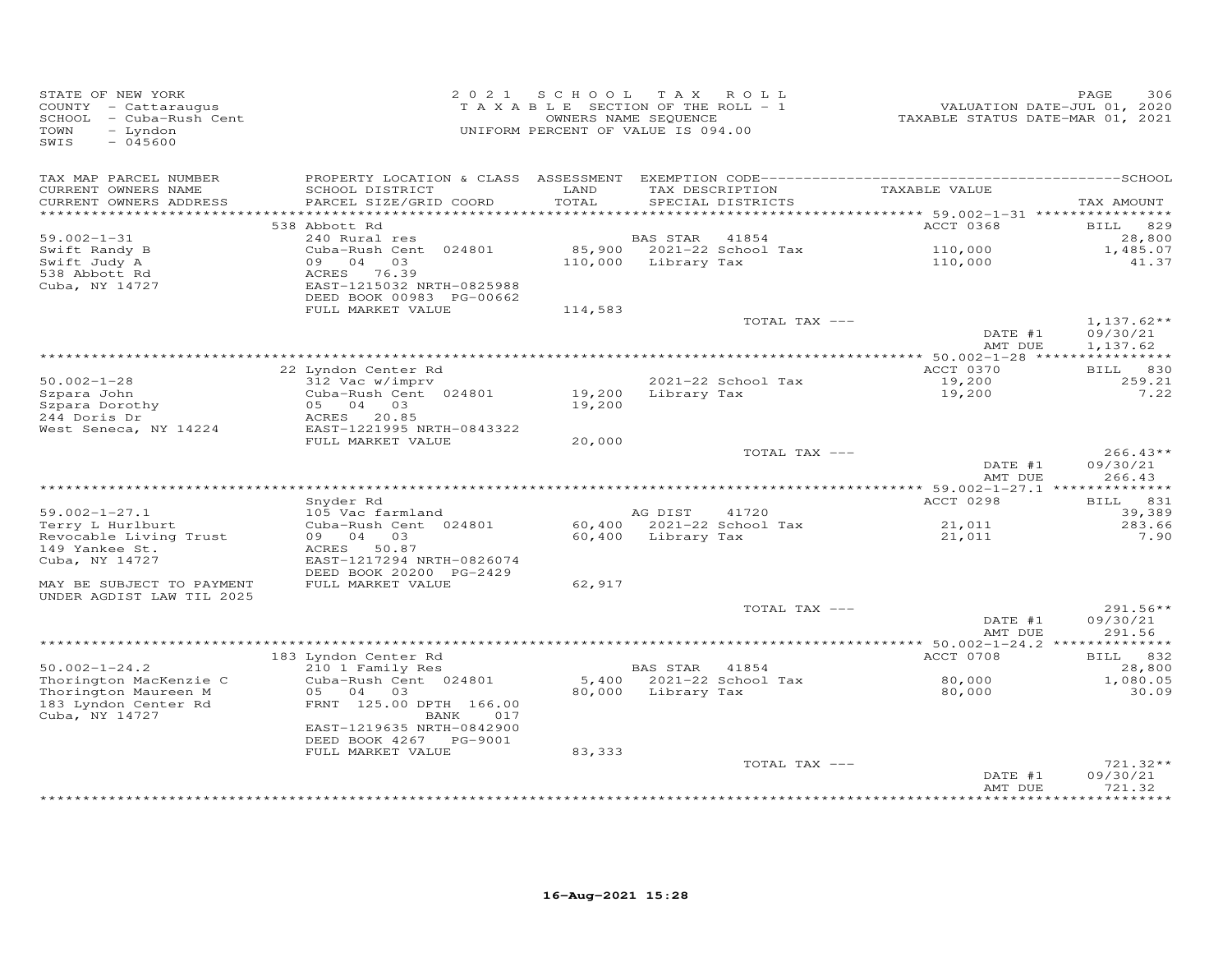| STATE OF NEW YORK<br>COUNTY - Cattaraugus<br>SCHOOL - Cuba-Rush Cent<br>TOWN<br>- Lyndon<br>$-045600$<br>SWIS |                                                                                                                                                   |                  | 2021 SCHOOL TAX ROLL<br>TAXABLE SECTION OF THE ROLL - 1<br>OWNERS NAME SEQUENCE<br>UNIFORM PERCENT OF VALUE IS 094.00 | VALUATION DATE-JUL 01, 2020<br>TAXABLE STATUS DATE-MAR 01, 2021 | 307<br>PAGE                          |
|---------------------------------------------------------------------------------------------------------------|---------------------------------------------------------------------------------------------------------------------------------------------------|------------------|-----------------------------------------------------------------------------------------------------------------------|-----------------------------------------------------------------|--------------------------------------|
| TAX MAP PARCEL NUMBER<br>CURRENT OWNERS NAME<br>CURRENT OWNERS ADDRESS                                        | SCHOOL DISTRICT<br>PARCEL SIZE/GRID COORD                                                                                                         | LAND<br>TOTAL    | TAX DESCRIPTION<br>SPECIAL DISTRICTS                                                                                  | TAXABLE VALUE                                                   | TAX AMOUNT                           |
| ************************                                                                                      |                                                                                                                                                   |                  |                                                                                                                       |                                                                 |                                      |
| $59.002 - 1 - 12.1$<br>Tyler Max<br>6502 Rawson Rd<br>Cuba, NY 14727                                          | 6502 Rawson Rd<br>210 1 Family Res<br>Cuba-Rush Cent 024801<br>02 04 03<br>5.45<br>ACRES<br>EAST-1222194 NRTH-0831808<br>DEED BOOK 00935 PG-00969 | 90,000           | 2021-22 School Tax<br>14,700 Library Tax                                                                              | ACCT 0007<br>90,000<br>90,000                                   | BILL 833<br>1,215.05<br>33.85        |
|                                                                                                               | FULL MARKET VALUE                                                                                                                                 | 93,750           |                                                                                                                       |                                                                 |                                      |
|                                                                                                               |                                                                                                                                                   |                  | TOTAL TAX ---                                                                                                         | DATE #1<br>AMT DUE                                              | $1,248.90**$<br>09/30/21<br>1,248.90 |
|                                                                                                               |                                                                                                                                                   |                  |                                                                                                                       |                                                                 |                                      |
|                                                                                                               | 6476 Rawson Rd                                                                                                                                    |                  |                                                                                                                       | ACCT 0796                                                       | BILL 834                             |
| $59.002 - 1 - 12.3$                                                                                           | 270 Mfg housing<br>Cuba-Rush Cent <sup>024801</sup>                                                                                               |                  | 2021-22 School Tax                                                                                                    | 23,000                                                          | 310.51<br>8.65                       |
| Tyler Max<br>6502 Rawson Rd<br>Cuba, NY 14727                                                                 | 02 04 03<br>7.40<br>ACRES<br>EAST-1222274 NRTH-0831238                                                                                            | 16,900<br>23,000 | Library Tax                                                                                                           | 23,000                                                          |                                      |
|                                                                                                               | DEED BOOK 15562 PG-9001                                                                                                                           |                  |                                                                                                                       |                                                                 |                                      |
|                                                                                                               | FULL MARKET VALUE                                                                                                                                 | 23,958           | TOTAL TAX ---                                                                                                         |                                                                 | $319.16**$                           |
|                                                                                                               |                                                                                                                                                   |                  |                                                                                                                       | DATE #1<br>AMT DUE                                              | 09/30/21<br>319.16                   |
|                                                                                                               |                                                                                                                                                   |                  |                                                                                                                       |                                                                 |                                      |
| $50.004 - 1 - 39.2$                                                                                           | 6552 Rawson Rd                                                                                                                                    |                  | BAS STAR 41854                                                                                                        | ACCT 0697                                                       | BILL 835                             |
| Valeri Raymond P<br>Valeri Robin M<br>6552 Rawson Rd                                                          | 210 1 Family Res<br>Cuba-Rush Cent 024801<br>03 04 03<br>4.60<br>ACRES                                                                            |                  | 13,400 2021-22 School Tax<br>109,800 Library Tax                                                                      | 109,800<br>109,800                                              | 28,800<br>1,482.37<br>41.30          |
| Cuba, NY 14727                                                                                                | EAST-1222171 NRTH-0832498<br>DEED BOOK 00996 PG-00126<br>FULL MARKET VALUE                                                                        | 114,375          |                                                                                                                       |                                                                 |                                      |
|                                                                                                               |                                                                                                                                                   |                  | TOTAL TAX ---                                                                                                         | DATE #1<br>AMT DUE                                              | $1,134.85**$<br>09/30/21<br>1,134.85 |
|                                                                                                               |                                                                                                                                                   |                  |                                                                                                                       | ** $50.004 - 1 - 7.1$ ****************                          |                                      |
|                                                                                                               | 6737 Snyder Rd                                                                                                                                    |                  |                                                                                                                       | ACCT 0018                                                       | BILL 836                             |
| $50.004 - 1 - 7.1$<br>Van Delden Edward                                                                       | 260 Seasonal res<br>Cuba-Rush Cent 024801                                                                                                         | 11,300           | 2021-22 School Tax<br>Library Tax                                                                                     | 25,000<br>25,000                                                | 337.51<br>9.40                       |
| Van Delden Sandra<br>524 Grover Cleveland Highway<br>Amherst, NY 14236                                        | 19 04 03<br>Lot 2<br>ACRES<br>3,20<br>EAST-1215577 NRTH-0835646<br>DEED BOOK 28166 PG-7002<br>FULL MARKET VALUE                                   | 25,000<br>26,042 |                                                                                                                       |                                                                 |                                      |
|                                                                                                               |                                                                                                                                                   |                  | TOTAL TAX ---                                                                                                         |                                                                 | $346.91**$                           |
|                                                                                                               |                                                                                                                                                   |                  |                                                                                                                       | DATE #1<br>AMT DUE                                              | 09/30/21<br>346.91                   |
|                                                                                                               |                                                                                                                                                   |                  |                                                                                                                       |                                                                 |                                      |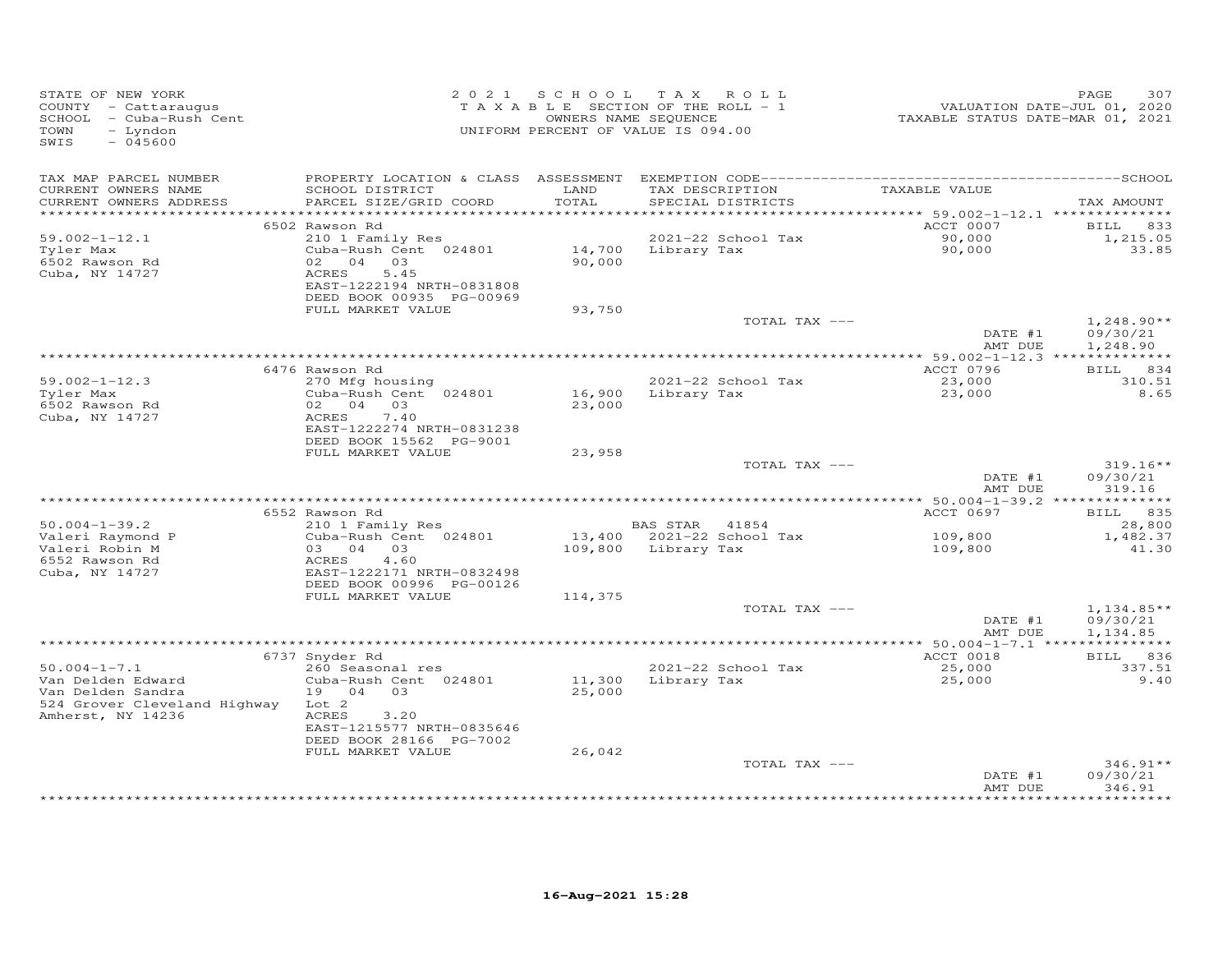| STATE OF NEW YORK<br>COUNTY - Cattaraugus<br>SCHOOL - Cuba-Rush Cent<br>- Lyndon<br>TOWN<br>$-045600$<br>SWIS                        |                                                                                                                        |                  | 2021 SCHOOL TAX ROLL<br>TAXABLE SECTION OF THE ROLL - 1<br>OWNERS NAME SEQUENCE<br>UNIFORM PERCENT OF VALUE IS 094.00 | VALUATION DATE-JUL 01, 2020<br>TAXABLE STATUS DATE-MAR 01, 2021 | PAGE<br>308                          |
|--------------------------------------------------------------------------------------------------------------------------------------|------------------------------------------------------------------------------------------------------------------------|------------------|-----------------------------------------------------------------------------------------------------------------------|-----------------------------------------------------------------|--------------------------------------|
| TAX MAP PARCEL NUMBER<br>CURRENT OWNERS NAME<br>CURRENT OWNERS ADDRESS<br>***********************                                    | SCHOOL DISTRICT<br>PARCEL SIZE/GRID COORD                                                                              | LAND<br>TOTAL    | TAX DESCRIPTION<br>SPECIAL DISTRICTS                                                                                  | TAXABLE VALUE                                                   | TAX AMOUNT                           |
|                                                                                                                                      | 6179 Ingalls Rd                                                                                                        |                  |                                                                                                                       | ACCT 0823                                                       | <b>BILL</b><br>837                   |
| $59.002 - 1 - 17.2$<br>Van Splunder Barbara M<br>Barbara M Vansplunder Living T 01 04 03<br>880 Aurora Street<br>Lancaster, NY 14086 | 312 Vac w/imprv<br>Cuba-Rush Cent 024801<br>ACRES 10.85<br>EAST-1219549 NRTH-0827452<br>DEED BOOK 2020 PG-11227        | 20,400           | 2021-22 School Tax<br>20,400 Library Tax                                                                              | 20,400<br>20,400                                                | 275.41<br>7.67                       |
|                                                                                                                                      | FULL MARKET VALUE                                                                                                      | 21,250           | TOTAL TAX ---                                                                                                         |                                                                 | $283.08**$                           |
|                                                                                                                                      |                                                                                                                        |                  |                                                                                                                       | DATE #1<br>AMT DUE                                              | 09/30/21<br>283.08                   |
|                                                                                                                                      | 6118 Ingalls Rd                                                                                                        |                  |                                                                                                                       | ACCT 0934                                                       | BILL 838                             |
| $59.002 - 1 - 17.4$                                                                                                                  | 240 Rural res                                                                                                          |                  | BAS STAR 41854                                                                                                        |                                                                 | 28,800                               |
| Van Splunder Gregory P<br>6118 Ingalls Rd<br>Cuba, NY 14727                                                                          | Cuba-Rush Cent 024801<br>01 04 03<br>67.90 BANK<br>084<br>ACRES<br>EAST-1220944 NRTH-0827376<br>DEED BOOK 6950 PG-5003 |                  | 77,400 2021-22 School Tax<br>195,000 Library Tax                                                                      | 195,000<br>195,000                                              | 2,632.62<br>73.34                    |
|                                                                                                                                      | FULL MARKET VALUE                                                                                                      | 203,125          |                                                                                                                       |                                                                 |                                      |
|                                                                                                                                      |                                                                                                                        |                  | TOTAL TAX ---                                                                                                         | DATE #1<br>AMT DUE                                              | $2,317.14**$<br>09/30/21<br>2,317.14 |
|                                                                                                                                      |                                                                                                                        |                  |                                                                                                                       | ACCT 0372                                                       |                                      |
| $59.002 - 1 - 22$<br>VanSplunder Gregory P<br>6118 Ingalls Rd<br>Cuba, NY 14727                                                      | Ingalls Rd<br>322 Rural vac>10<br>Cuba-Rush Cent 024801<br>01 04<br>03<br>ACRES 32.80                                  | 36,300<br>36,300 | 2021-22 School Tax<br>Library Tax                                                                                     | 36,300<br>36,300                                                | BILL 839<br>490.07<br>13.65          |
|                                                                                                                                      | EAST-1221634 NRTH-0826517<br>DEED BOOK 00994 PG-00299<br>FULL MARKET VALUE                                             | 37,813           |                                                                                                                       |                                                                 |                                      |
|                                                                                                                                      |                                                                                                                        |                  | TOTAL TAX ---                                                                                                         | DATE #1<br>AMT DUE                                              | $503.72**$<br>09/30/21<br>503.72     |
|                                                                                                                                      |                                                                                                                        |                  |                                                                                                                       |                                                                 |                                      |
| $59.002 - 1 - 23.2$<br>VanSplunder Living Trust Barba Cuba-Rush Cent 024801                                                          | Ingalls Rd<br>322 Rural vac>10                                                                                         | 47,300           | 2021-22 School Tax<br>Library Tax                                                                                     | ACCT 0036<br>47,300<br>47,300                                   | BILL 840<br>638.58<br>17.79          |
| 880 Aurora Street<br>Lancaster, NY 14086                                                                                             | 01 04 03<br>Lot 9<br>ACRES 37.80<br>EAST-1219123 NRTH-0827078<br>DEED BOOK 24514 PG-3002<br>FULL MARKET VALUE          | 47,300<br>49,271 |                                                                                                                       |                                                                 |                                      |
|                                                                                                                                      |                                                                                                                        |                  | TOTAL TAX ---                                                                                                         | DATE #1<br>AMT DUE                                              | $656.37**$<br>09/30/21<br>656.37     |
|                                                                                                                                      |                                                                                                                        |                  |                                                                                                                       |                                                                 |                                      |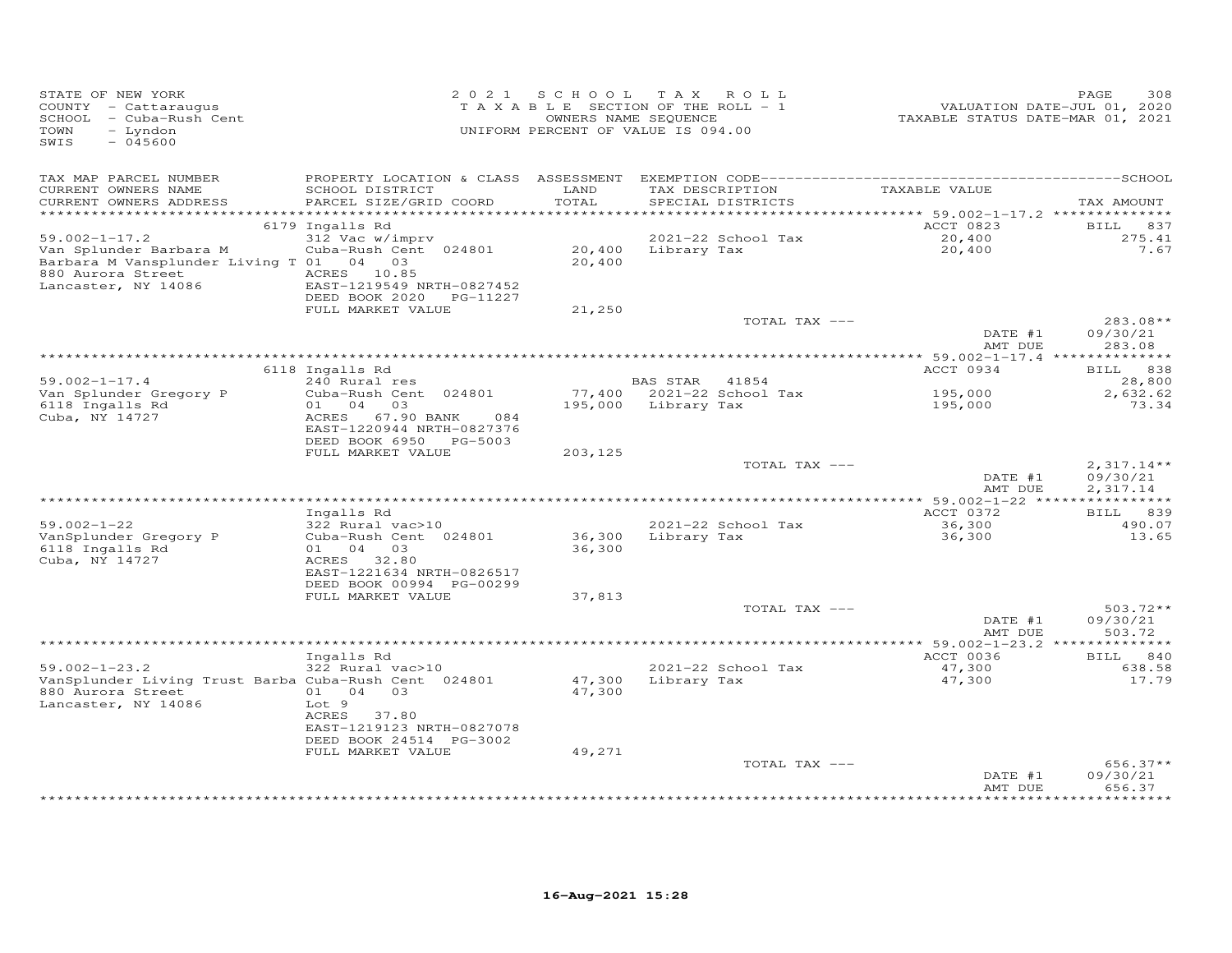| STATE OF NEW YORK<br>COUNTY - Cattaraugus<br>SCHOOL - Cuba-Rush Cent<br>- Lyndon<br>TOWN<br>$-045600$<br>SWIS |                                                                                                                                            |                  | 2021 SCHOOL TAX ROLL<br>T A X A B L E SECTION OF THE ROLL - 1<br>OWNERS NAME SEQUENCE<br>UNIFORM PERCENT OF VALUE IS 094.00 | VALUATION DATE-JUL 01, 2020<br>TAXABLE STATUS DATE-MAR 01, 2021 | 309<br>PAGE                          |
|---------------------------------------------------------------------------------------------------------------|--------------------------------------------------------------------------------------------------------------------------------------------|------------------|-----------------------------------------------------------------------------------------------------------------------------|-----------------------------------------------------------------|--------------------------------------|
| TAX MAP PARCEL NUMBER<br>CURRENT OWNERS NAME<br>CURRENT OWNERS ADDRESS                                        | SCHOOL DISTRICT<br>PARCEL SIZE/GRID COORD                                                                                                  | LAND<br>TOTAL    | TAX DESCRIPTION TAXABLE VALUE<br>SPECIAL DISTRICTS                                                                          |                                                                 | TAX AMOUNT                           |
|                                                                                                               | 383 Palmer Rd                                                                                                                              |                  |                                                                                                                             | ACCT 0481                                                       | <b>BILL</b><br>841                   |
| $41.004 - 1 - 12.4$<br>Wedzina Frank S Jr<br>123 Milnor Ave<br>Lackawanna, NY 14218                           | 270 Mfg housing<br>Cuba-Rush Cent 024801<br>$15 -04 -03$<br>ACRES 64.73<br>EAST-1216366 NRTH-0849029                                       | 78,000           | 2021-22 School Tax<br>74,200 Library Tax                                                                                    | 78,000<br>78,000                                                | 1,053.05<br>29.34                    |
|                                                                                                               | FULL MARKET VALUE                                                                                                                          | 81,250           |                                                                                                                             |                                                                 |                                      |
|                                                                                                               |                                                                                                                                            |                  | TOTAL TAX ---                                                                                                               | DATE #1<br>AMT DUE                                              | $1,082.39**$<br>09/30/21<br>1,082.39 |
|                                                                                                               |                                                                                                                                            |                  |                                                                                                                             |                                                                 |                                      |
|                                                                                                               | 6760 Rawson Rd                                                                                                                             |                  |                                                                                                                             | ACCT 0555                                                       | BILL 842                             |
| $50.004 - 1 - 25$<br>Wilson Robert A                                                                          | 240 Rural res<br>Cuba-Rush Cent 024801                                                                                                     |                  | BAS STAR 41854<br>21,900 2021-22 School Tax                                                                                 | 130,000                                                         | 28,800<br>1,755.08                   |
| 6760 Rawson Rd<br>Cuba, NY 14727                                                                              | 04  04  03<br>Lot14                                                                                                                        |                  | 130,000 Library Tax                                                                                                         | 130,000                                                         | 48.89                                |
|                                                                                                               | ACRES 12.40<br>EAST-1221924 NRTH-0835959<br>DEED BOOK 1326    PG-8001                                                                      |                  |                                                                                                                             |                                                                 |                                      |
|                                                                                                               | FULL MARKET VALUE                                                                                                                          | 135,417          | TOTAL TAX ---                                                                                                               |                                                                 | $1,415.15**$                         |
|                                                                                                               |                                                                                                                                            |                  |                                                                                                                             | DATE #1<br>AMT DUE                                              | 09/30/21<br>1,415.15                 |
|                                                                                                               |                                                                                                                                            |                  |                                                                                                                             | *********** 59.002-1-33 *****************                       |                                      |
| $59.002 - 1 - 33$                                                                                             | 677 Abbott Rd<br>240 Rural res                                                                                                             |                  | BAS STAR 41854                                                                                                              | ACCT 0095                                                       | BILL 843<br>28,800                   |
| Wolbert Valerie L<br>Thomas Jacob<br>677 Abbott Rd                                                            | Cuba-Rush Cent 024801<br>17 04 03<br>ACRES 10.26                                                                                           |                  | 19,800 2021-22 School Tax<br>101,900 Library Tax                                                                            | 101,900<br>101,900                                              | 1,375.71<br>38.33                    |
| Cuba, NY 14727                                                                                                | EAST-1212942 NRTH-0825463<br>DEED BOOK 15209 PG-7001<br>FULL MARKET VALUE                                                                  | 106,146          |                                                                                                                             |                                                                 |                                      |
|                                                                                                               |                                                                                                                                            |                  | TOTAL TAX ---                                                                                                               | DATE #1<br>AMT DUE                                              | $1,025.22**$<br>09/30/21<br>1,025.22 |
|                                                                                                               |                                                                                                                                            |                  |                                                                                                                             |                                                                 |                                      |
| $50.004 - 1 - 20$                                                                                             | 6876 Rawson Rd<br>240 Rural res                                                                                                            |                  | 2021-22 School Tax                                                                                                          | ACCT 0567<br>66,300                                             | BILL 844<br>895.09                   |
| Zogaria Anthony R Jr<br>Zogaria<br>Zogaria Denise M<br>116 Iroquois Ave<br>Cheektowaga, NY 14206              | Cuba-Rush Cent 024801<br>04 04 03<br>Lots $6,7$<br>ACRES 14.00<br>EAST-1221892 NRTH-0838119<br>DEED BOOK 8665 PG-7001<br>FULL MARKET VALUE | 66,300<br>69,063 | 23,500 Library Tax                                                                                                          | 66,300                                                          | 24.94                                |
|                                                                                                               |                                                                                                                                            |                  | TOTAL TAX ---                                                                                                               | DATE #1<br>AMT DUE                                              | $920.03**$<br>09/30/21<br>920.03     |
|                                                                                                               |                                                                                                                                            |                  |                                                                                                                             |                                                                 | ******                               |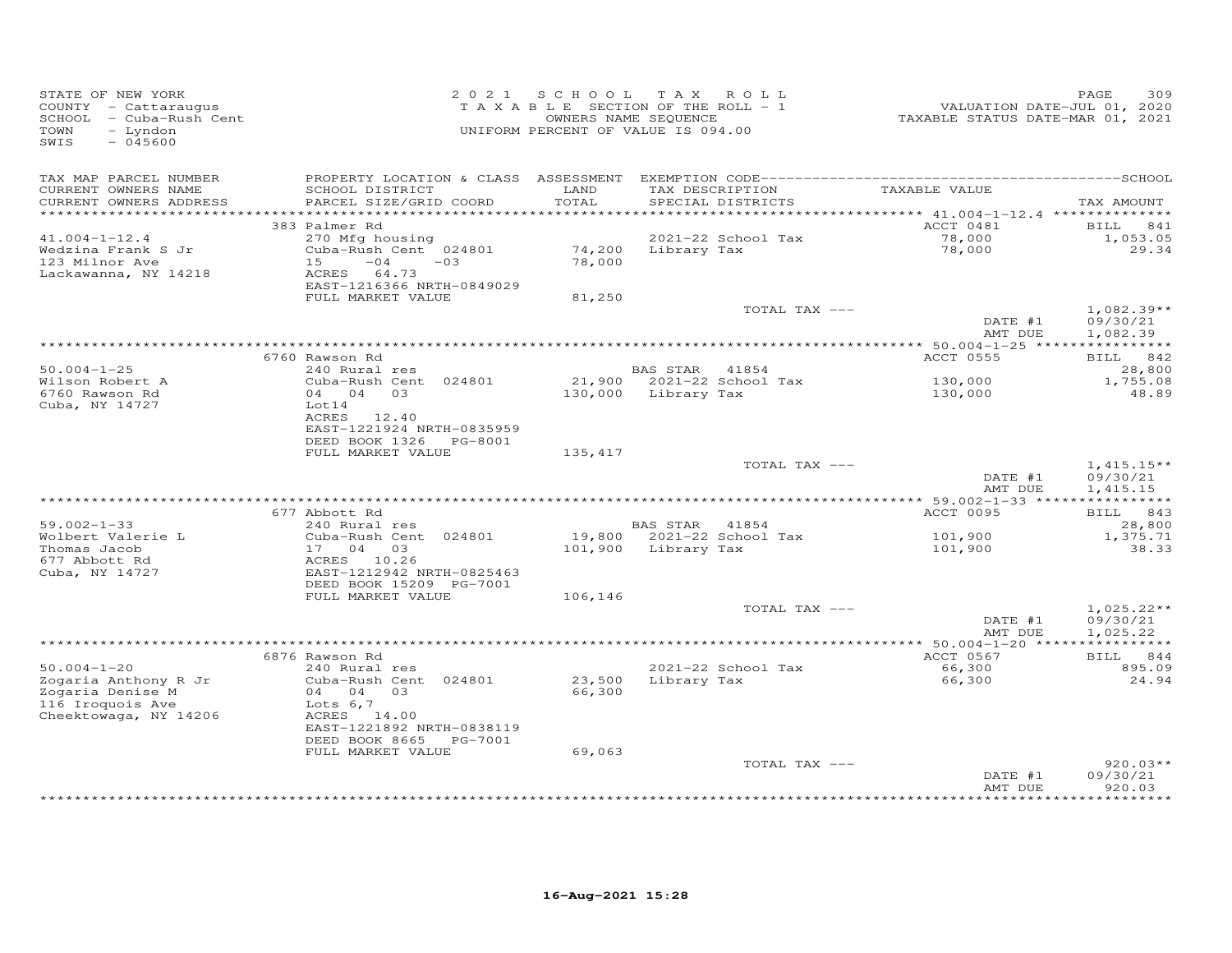|      | STATE OF NEW YORK                               | 2021 SCHOOL TAX ROLL                                                                                     | PAGE            | 310 |
|------|-------------------------------------------------|----------------------------------------------------------------------------------------------------------|-----------------|-----|
|      | COUNTY - Cattaraugus<br>SCHOOL - Cuba-Rush Cent | VALUATION DATE-JUL 01, 2020<br>T A X A B L E SECTION OF THE ROLL - 1<br>TAXABLE STATUS DATE-MAR 01, 2021 |                 |     |
| TOWN | - Lyndon                                        |                                                                                                          | RPS155/V04/L015 |     |
| SWIS | $-045600$                                       | CURRENT DATE 8/16/2021                                                                                   |                 |     |
|      |                                                 | ROLL SUB SECTION- -TOTALS                                                                                |                 |     |

### \*\*\* S P E C I A L D I S T R I C T S U M M A R Y \*\*\*

|      |                                 | $m \wedge m$ | <b>EXTENSION</b> |                    | 41. | 'YEMPT       | ∸     | -----    |
|------|---------------------------------|--------------|------------------|--------------------|-----|--------------|-------|----------|
| CODE | 77.00077.00<br><b>NAMF</b><br>້ | PARTFT       | TVDF             | T T T<br>. . l J F |     | <b>MOUNT</b> | 'Alue | ∟ ∠−∡∡ ∢ |

#### NO SPECIAL DISTRICTS AT THIS LEVEL

#### \*\*\* S C H O O L D I S T R I C T S U M M A R Y \*\*\*

| CODE   | DISTRICT NAME                    | TOTAL<br>PARCELS | ASSESSED<br>LAND | ASSESSED<br>TOTAL | <b>EXEMPT</b><br><b>AMOUNT</b> | TOTAL<br>TAXABLE |            |
|--------|----------------------------------|------------------|------------------|-------------------|--------------------------------|------------------|------------|
|        |                                  |                  |                  |                   | STAR AMOUNT                    | STAR TAXABLE     | TOTAL TAX  |
|        | Cuba-Rush Cent                   | 117              | 4689,300         | 9854,600          | 608,466                        | 9,246,134        |            |
| 024801 |                                  |                  |                  |                   | 1232,860                       | 8,013,274        | 111,661.60 |
|        | $SUB - TO T AL$                  | 117              | 4689,300         | 9854,600          | 608,466                        | 9,246,134        |            |
|        | $S \cup B - T \cup T A L (CONT)$ |                  |                  |                   | 1232,860                       | 8,013,274        | 111,661.60 |
|        | TOTAL                            | 117              | 4689,300         | 9854,600          | 608,466                        | 9,246,134        |            |
|        | T O T A L (CONT)                 |                  |                  |                   | 1232,860                       | 8,013,274        | 111,661.60 |

## \*\*\* S Y S T E M C O D E S S U M M A R Y \*\*\*

### NO SYSTEM EXEMPTIONS AT THIS LEVEL

### \*\*\* E X E M P T I O N S U M M A R Y \*\*\*

| CODE           | DESCRIPTION        | TOTAL<br>PARCELS | SCHOOL            |
|----------------|--------------------|------------------|-------------------|
| 41700<br>41720 | AG BLDG<br>AG DIST | 13               | 33,800<br>514,793 |
| 41804          | AGED S             |                  | 39,763            |
| 41834          | ENH STAR           | 10               | 662,960           |
| 41854          | BAS STAR           | 20               | 569,900           |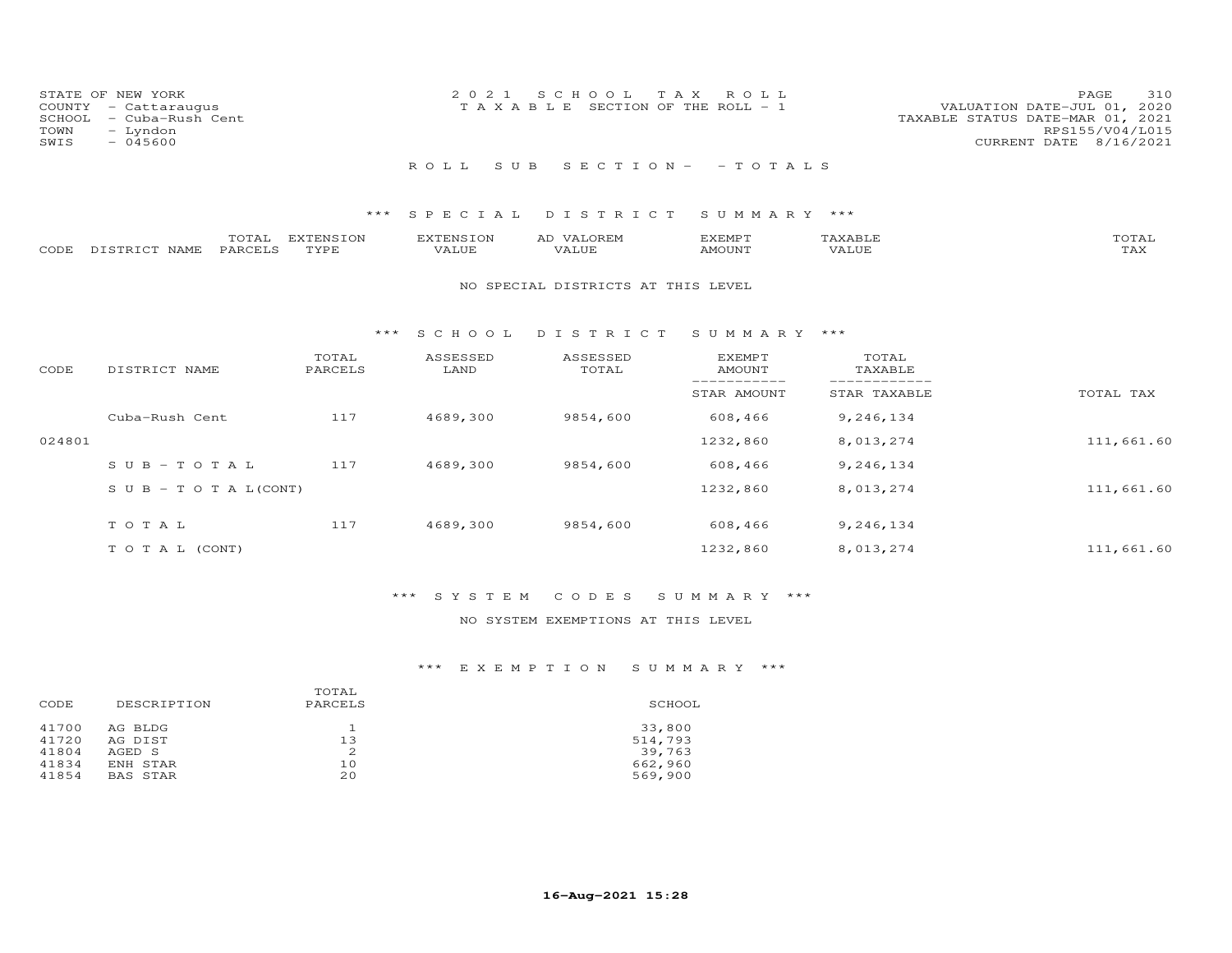| STATE OF NEW YORK<br>COUNTY - Cattaraugus<br>SCHOOL<br>- Cuba-Rush Cent<br>TOWN<br>- Lyndon<br>SWIS<br>$-045600$ | 2021 SCHOOL TAX ROLL<br>T A X A B L E SECTION OF THE ROLL - 1 | 311<br>PAGE<br>VALUATION DATE-JUL 01, 2020<br>TAXABLE STATUS DATE-MAR 01, 2021<br>RPS155/V04/L015<br>CURRENT DATE 8/16/2021 |
|------------------------------------------------------------------------------------------------------------------|---------------------------------------------------------------|-----------------------------------------------------------------------------------------------------------------------------|
|                                                                                                                  | ROLL SUB SECTION- - TOTALS                                    |                                                                                                                             |

## \*\*\* E X E M P T I O N S U M M A R Y \*\*\*

| CODE  | DESCRIPTION         | TOTAL<br>PARCELS | SCHOOL             |
|-------|---------------------|------------------|--------------------|
| 47460 | FOREST/A74<br>тотаь | 47               | 20,110<br>1841,326 |

| ROLL<br>SEC | DESCRIPTION                | TOTAL<br>PARCELS | ASSESSED<br>LAND | ASSESSED<br>TOTAL | <b>EXEMPT</b><br>AMOUNT<br>STAR AMOUNT | TOTAL<br>TAXABLE<br>------------<br>STAR TAXABLE | TAX<br>RATE | TOTAL<br>TAX |
|-------------|----------------------------|------------------|------------------|-------------------|----------------------------------------|--------------------------------------------------|-------------|--------------|
|             | $2021 - 22$ School Tax     |                  | 4689,300         | 9854,600          | 608,466<br>1232,860                    | 9,246,134<br>8,013,274                           |             | 108,183.93   |
|             | Library Tax                |                  | 4689,300         | 9854,600          | 608,466                                | 9,246,134<br>9,246,134                           |             | 3,477.67     |
|             | SPEC DIST TAXES<br>TAXABLE | 117              |                  |                   |                                        |                                                  |             | 111,661.60   |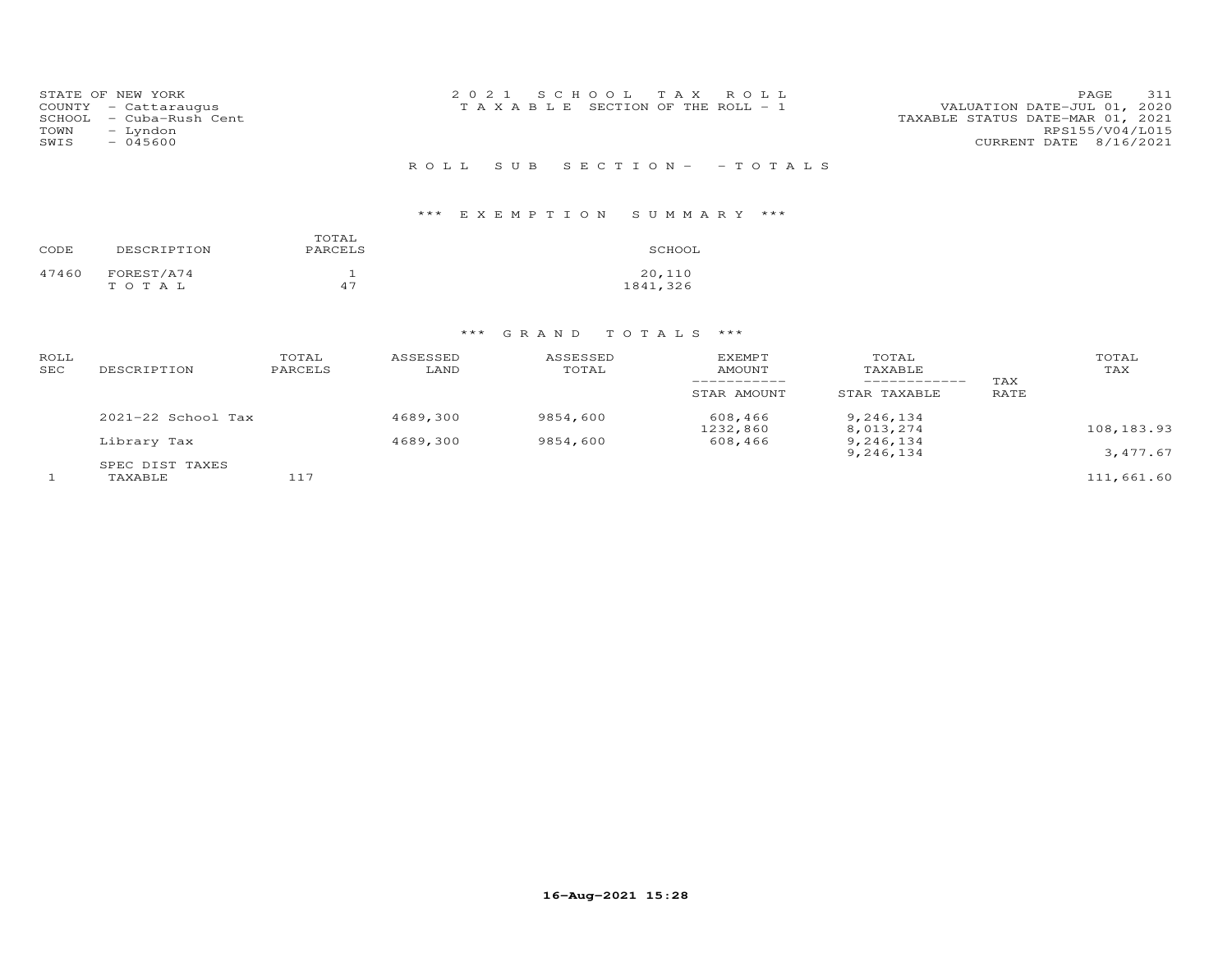| TOWN<br>SWIS | STATE OF NEW YORK<br>COUNTY - Cattaraugus<br>SCHOOL - Cuba-Rush Cent<br>- Lyndon<br>$-045600$ | 2021 SCHOOL TAX ROLL<br>T A X A B L E SECTION OF THE ROLL - 1 |  | 312<br>PAGE<br>VALUATION DATE-JUL 01, 2020<br>TAXABLE STATUS DATE-MAR 01, 2021<br>RPS155/V04/L015<br>CURRENT DATE 8/16/2021 |
|--------------|-----------------------------------------------------------------------------------------------|---------------------------------------------------------------|--|-----------------------------------------------------------------------------------------------------------------------------|
|              |                                                                                               | ROLL SECTION TOTALS                                           |  |                                                                                                                             |

### \*\*\* S P E C I A L D I S T R I C T S U M M A R Y \*\*\*

|       |             | m^m*<br>$\Delta$ | <b>EXTENSION</b> | <b>JVTTNCTOM</b> |       | 'XEMP'       |                 |        |
|-------|-------------|------------------|------------------|------------------|-------|--------------|-----------------|--------|
| CODE. | NAMF<br>- - | PARCELS          | TVDE             | $A \cup D$       | ⊓∪⊔د∡ | $3.60$ TTATH | ′А<br>. I I U P | - ∠⊐ ∿ |

#### NO SPECIAL DISTRICTS AT THIS LEVEL

#### \*\*\* S C H O O L D I S T R I C T S U M M A R Y \*\*\*

| CODE   | DISTRICT NAME                    | TOTAL<br>PARCELS | ASSESSED<br>LAND | ASSESSED<br>TOTAL | <b>EXEMPT</b><br>AMOUNT | TOTAL<br>TAXABLE |            |
|--------|----------------------------------|------------------|------------------|-------------------|-------------------------|------------------|------------|
|        |                                  |                  |                  |                   | STAR AMOUNT             | STAR TAXABLE     | TOTAL TAX  |
|        | Cuba-Rush Cent                   | 117              | 4689,300         | 9854,600          | 608,466                 | 9,246,134        |            |
| 024801 |                                  |                  |                  |                   | 1232,860                | 8,013,274        | 111,661.60 |
|        | $SUB-TOTAL$                      | 117              | 4689,300         | 9854,600          | 608,466                 | 9,246,134        |            |
|        | $S \cup B - T \cup T A L (CONT)$ |                  |                  |                   | 1232,860                | 8,013,274        | 111,661.60 |
|        | TOTAL                            | 117              | 4689,300         | 9854,600          | 608,466                 | 9,246,134        |            |
|        | T O T A L (CONT)                 |                  |                  |                   | 1232,860                | 8,013,274        | 111,661.60 |

### \*\*\* S Y S T E M C O D E S S U M M A R Y \*\*\*

### NO SYSTEM EXEMPTIONS AT THIS LEVEL

### \*\*\* E X E M P T I O N S U M M A R Y \*\*\*

| CODE           | DESCRIPTION        | TOTAL<br>PARCELS | SCHOOL            |
|----------------|--------------------|------------------|-------------------|
| 41700<br>41720 | AG BLDG<br>AG DIST | 13               | 33,800<br>514,793 |
| 41804          | AGED S             |                  | 39,763            |
| 41834          | ENH STAR           | 10               | 662,960           |
| 41854          | BAS STAR           | 20               | 569,900           |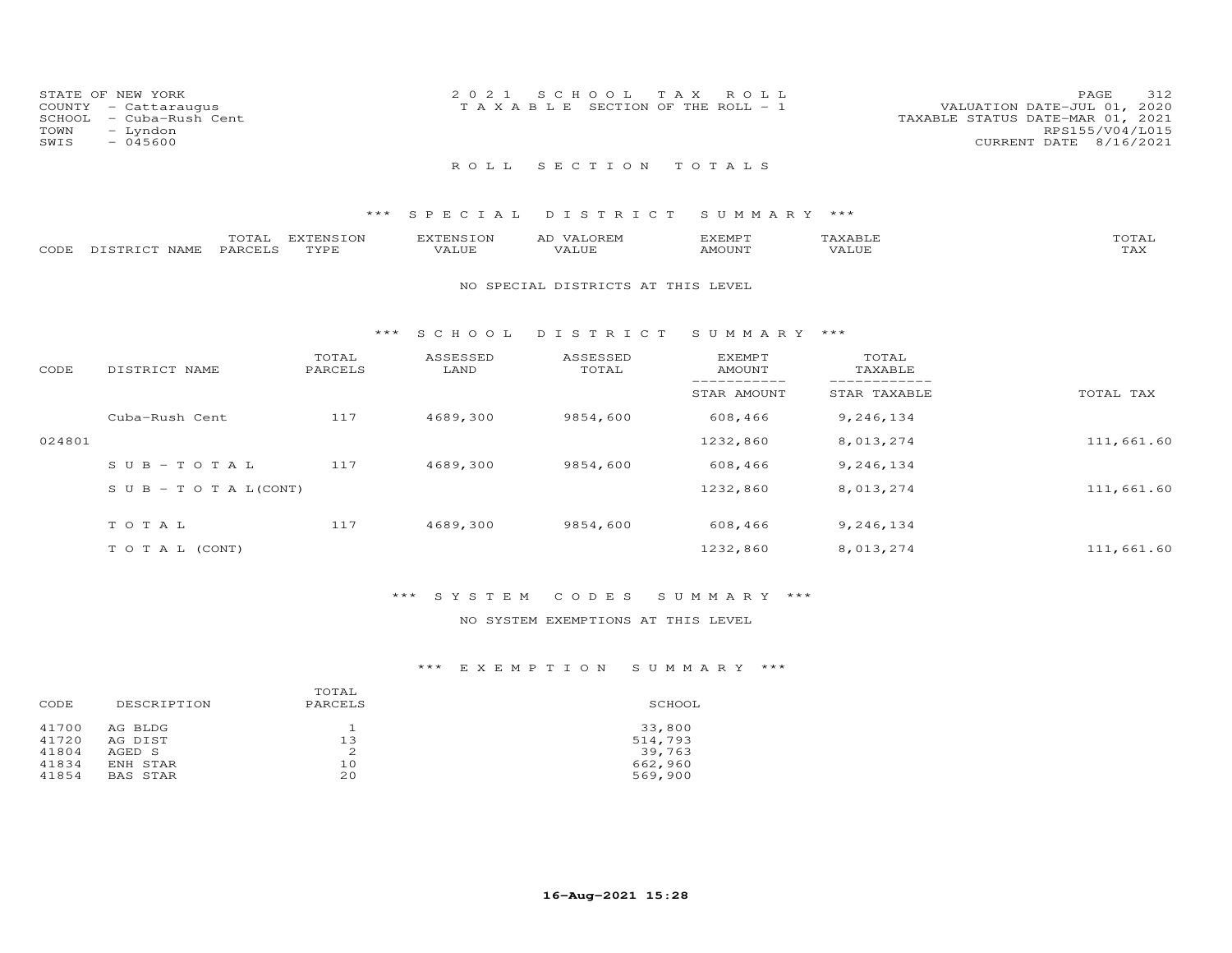| STATE OF NEW YORK<br>COUNTY - Cattaraugus<br>- Cuba-Rush Cent<br>SCHOOL<br>TOWN<br>- Lyndon<br>SWIS<br>$-045600$ | 2021 SCHOOL TAX ROLL<br>T A X A B L E SECTION OF THE ROLL - 1 | 313<br>PAGE<br>VALUATION DATE-JUL 01, 2020<br>TAXABLE STATUS DATE-MAR 01, 2021<br>RPS155/V04/L015<br>CURRENT DATE 8/16/2021 |
|------------------------------------------------------------------------------------------------------------------|---------------------------------------------------------------|-----------------------------------------------------------------------------------------------------------------------------|
|                                                                                                                  | ROLL SECTION TOTALS                                           |                                                                                                                             |

## \*\*\* E X E M P T I O N S U M M A R Y \*\*\*

| CODE  | DESCRIPTION         | TOTAL<br>PARCELS | SCHOOL             |
|-------|---------------------|------------------|--------------------|
| 47460 | FOREST/A74<br>тотаь | $\Delta$ 7       | 20,110<br>1841,326 |

| ROLL<br>SEC | DESCRIPTION                | TOTAL<br>PARCELS | ASSESSED<br>LAND | ASSESSED<br>TOTAL | <b>EXEMPT</b><br>AMOUNT<br>STAR AMOUNT | TOTAL<br>TAXABLE<br>------------<br>STAR TAXABLE | TAX<br>RATE | TOTAL<br>TAX |
|-------------|----------------------------|------------------|------------------|-------------------|----------------------------------------|--------------------------------------------------|-------------|--------------|
|             | $2021 - 22$ School Tax     |                  | 4689,300         | 9854,600          | 608,466<br>1232,860                    | 9,246,134<br>8,013,274                           |             | 108,183.93   |
|             | Library Tax                |                  | 4689,300         | 9854,600          | 608,466                                | 9,246,134<br>9,246,134                           |             | 3,477.67     |
|             | SPEC DIST TAXES<br>TAXABLE | 117              |                  |                   |                                        |                                                  |             | 111,661.60   |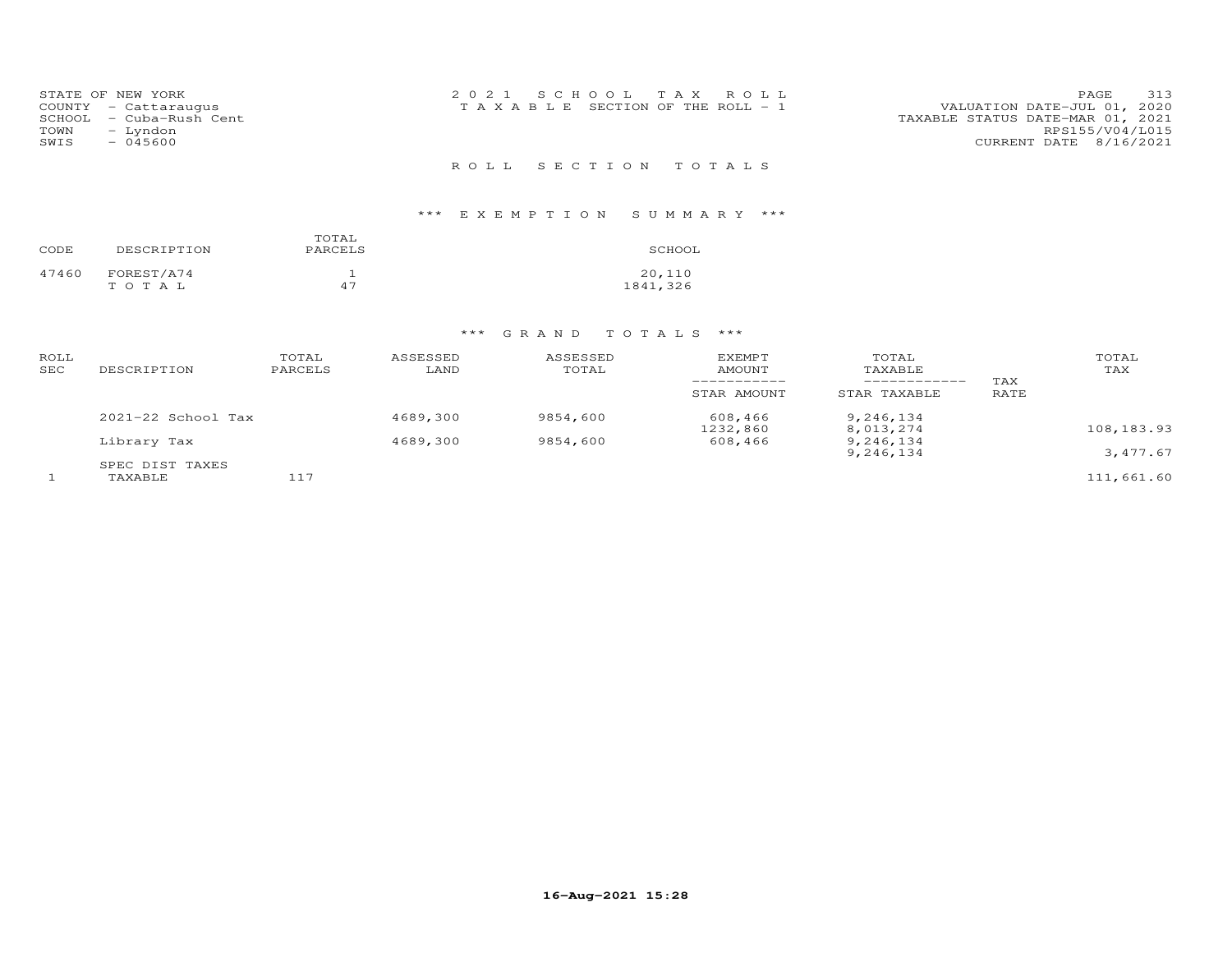| STATE OF NEW YORK<br>COUNTY<br>- Cattaraugus<br>- Cuba-Rush Cent<br>SCHOOL<br>- Lyndon<br>TOWN<br>SWIS<br>$-045600$ | 2021<br>ROLL SUB-SECT - N- SECTION 534 | SCHOOL<br>RPTL<br>OWNERS NAME SEQUENCE | TAX ROLL<br>STATE OWNED LAND SECTION OF THE ROLL - 3<br>REFORESTATION<br>UNIFORM PERCENT OF VALUE IS 094.00 | SUB-SECT - N VALUATION DATE-JUL 01, 2020 | 314<br>PAGE<br>TAXABLE STATUS DATE-MAR 01, 2021 |
|---------------------------------------------------------------------------------------------------------------------|----------------------------------------|----------------------------------------|-------------------------------------------------------------------------------------------------------------|------------------------------------------|-------------------------------------------------|
| TAX MAP PARCEL NUMBER                                                                                               | PROPERTY LOCATION & CLASS              | ASSESSMENT                             |                                                                                                             |                                          |                                                 |
| CURRENT OWNERS NAME                                                                                                 | SCHOOL DISTRICT                        | LAND                                   | TAX DESCRIPTION                                                                                             | TAXABLE VALUE                            |                                                 |
| CURRENT OWNERS ADDRESS                                                                                              | PARCEL SIZE/GRID COORD                 | TOTAL                                  | SPECIAL DISTRICTS                                                                                           |                                          | TAX AMOUNT                                      |
|                                                                                                                     |                                        |                                        |                                                                                                             | *************** 41.004-1-13              | ****************                                |
|                                                                                                                     | 417 Palmer Rd                          |                                        |                                                                                                             | ACCT 0120003                             |                                                 |
| $41.004 - 1 - 13$                                                                                                   | 932 Forest s532b                       |                                        | 2021-22 School Tax                                                                                          | 294,800                                  | 3,979.97                                        |
| State Of New York                                                                                                   | Cuba-Rush Cent 024801                  | 294,800                                | Library Tax                                                                                                 | 294,800                                  | 110.88                                          |
| Attn: County Treasurer                                                                                              | 15/16/23 04<br>03                      | 294,800                                |                                                                                                             |                                          |                                                 |
| Cattaraugus County                                                                                                  | Catt Reforest                          |                                        |                                                                                                             |                                          |                                                 |
| 303 Court St                                                                                                        | Area I                                 |                                        |                                                                                                             |                                          |                                                 |
| Little Valley, NY 14755                                                                                             | ACRES 298.51                           |                                        |                                                                                                             |                                          |                                                 |
|                                                                                                                     | EAST-1215270 NRTH-0850857              |                                        |                                                                                                             |                                          |                                                 |
|                                                                                                                     | FULL MARKET VALUE                      | 307,083                                |                                                                                                             |                                          |                                                 |
|                                                                                                                     |                                        |                                        | TOTAL TAX ---                                                                                               |                                          | $4,090.85**$                                    |
|                                                                                                                     |                                        |                                        |                                                                                                             | DATE #1                                  | 09/30/21                                        |
|                                                                                                                     |                                        |                                        |                                                                                                             | AMT DUE                                  | 4,090.85                                        |
|                                                                                                                     |                                        |                                        |                                                                                                             |                                          |                                                 |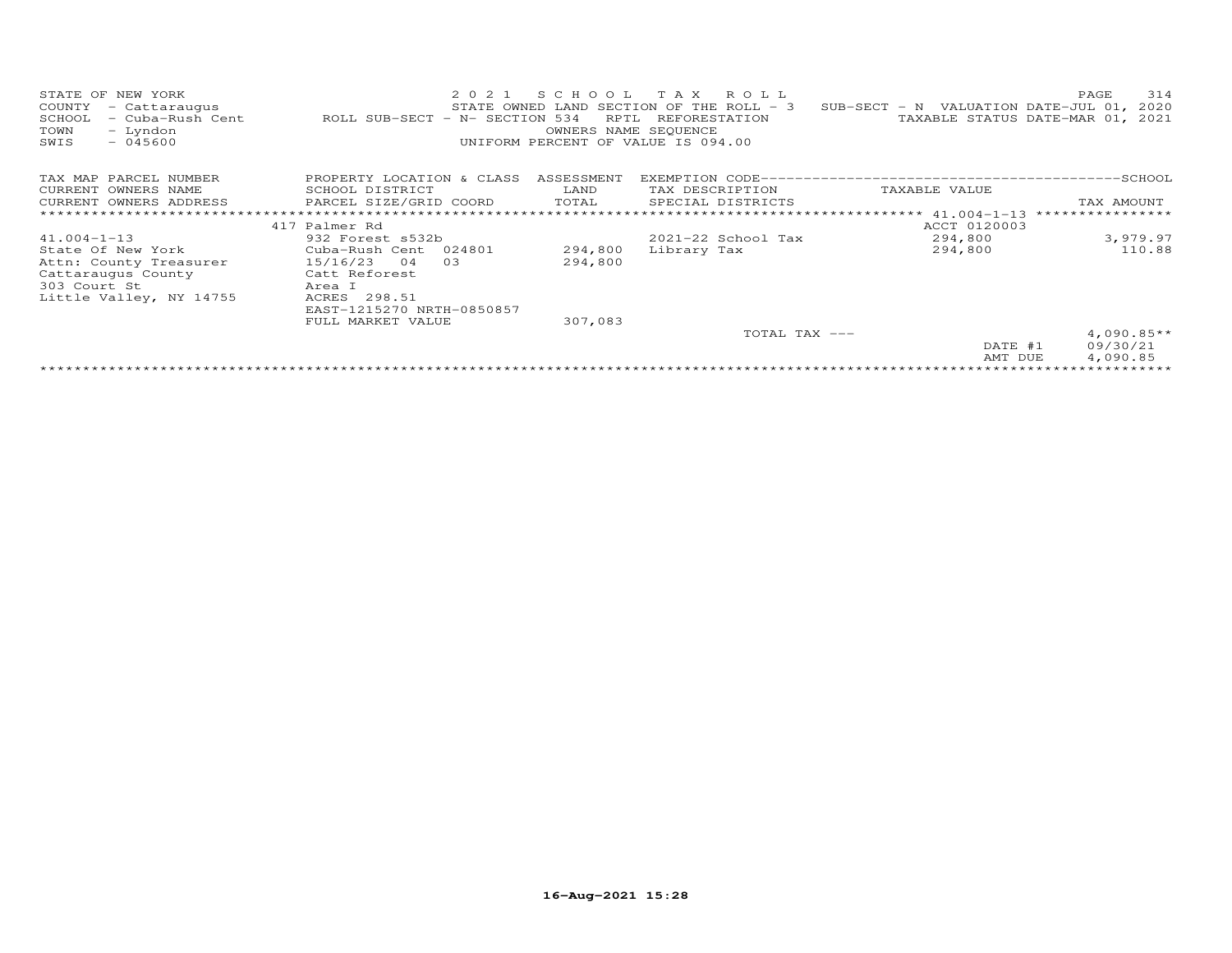| COUNTY<br>SCHOOL<br>TOWN<br>SWIS | STATE OF NEW YORK<br>- Cattaraugus<br>- Cuba-Rush Cent<br>- Lyndon<br>$-045600$ |                          | 2 0 2 1<br>ROLL SUB-SECT - N- SECTION 534 | S C H O O L<br>STATE OWNED LAND SECTION OF THE ROLL - 3<br>UNIFORM PERCENT OF VALUE IS 094.00 | T A X<br>ROLL<br>RPTL REFORESTATION |                  | 315<br>PAGE<br>SUB-SECT - N VALUATION DATE-JUL 01, 2020<br>TAXABLE STATUS DATE-MAR 01, 2021<br>RPS155/V04/L015<br>CURRENT DATE 8/16/2021 |
|----------------------------------|---------------------------------------------------------------------------------|--------------------------|-------------------------------------------|-----------------------------------------------------------------------------------------------|-------------------------------------|------------------|------------------------------------------------------------------------------------------------------------------------------------------|
|                                  |                                                                                 |                          | ROLL<br>S U B                             |                                                                                               | SECTION - $N - T$ OTALS             |                  |                                                                                                                                          |
|                                  |                                                                                 | ***                      | SPECIAL                                   | DISTRICT                                                                                      | SUMMARY ***                         |                  |                                                                                                                                          |
| CODE                             | TOTAL<br>PARCELS<br>DISTRICT NAME                                               | <b>EXTENSION</b><br>TYPE | <b>EXTENSION</b><br>VALUE                 | AD VALOREM<br>VALUE                                                                           | EXEMPT<br>AMOUNT                    | TAXABLE<br>VALUE | TOTAL<br>TAX                                                                                                                             |
|                                  |                                                                                 |                          |                                           | NO SPECIAL DISTRICTS AT THIS LEVEL                                                            |                                     |                  |                                                                                                                                          |
|                                  |                                                                                 | $***$                    | SCHOOL                                    | DISTRICT                                                                                      | SUMMARY ***                         |                  |                                                                                                                                          |
| CODE                             | DISTRICT NAME                                                                   | TOTAL<br>PARCELS         | ASSESSED<br>LAND                          | ASSESSED<br>TOTAL                                                                             | <b>EXEMPT</b><br>AMOUNT             | TOTAL<br>TAXABLE |                                                                                                                                          |
|                                  |                                                                                 |                          |                                           |                                                                                               | -----------<br>STAR AMOUNT          | STAR TAXABLE     | TOTAL TAX                                                                                                                                |
|                                  | Cuba-Rush Cent                                                                  | $\overline{1}$           | 294,800                                   | 294,800                                                                                       |                                     | 294,800          |                                                                                                                                          |
| 024801                           |                                                                                 |                          |                                           |                                                                                               |                                     | 294,800          | 4,090.85                                                                                                                                 |
|                                  | $S \cup B - TO T A L$                                                           | $\mathbf{1}$             | 294,800                                   | 294,800                                                                                       |                                     | 294,800          |                                                                                                                                          |
|                                  | $S \cup B - T \cup T A L (CONT)$                                                |                          |                                           |                                                                                               |                                     | 294,800          | 4,090.85                                                                                                                                 |
|                                  | TOTAL                                                                           | $\mathbf{1}$             | 294,800                                   | 294,800                                                                                       |                                     | 294,800          |                                                                                                                                          |
|                                  | TO TAL (CONT)                                                                   |                          |                                           |                                                                                               |                                     | 294,800          | 4,090.85                                                                                                                                 |

## \*\*\* S Y S T E M C O D E S S U M M A R Y \*\*\*

NO SYSTEM EXEMPTIONS AT THIS LEVEL

\*\*\* E X E M P T I O N S U M M A R Y \*\*\*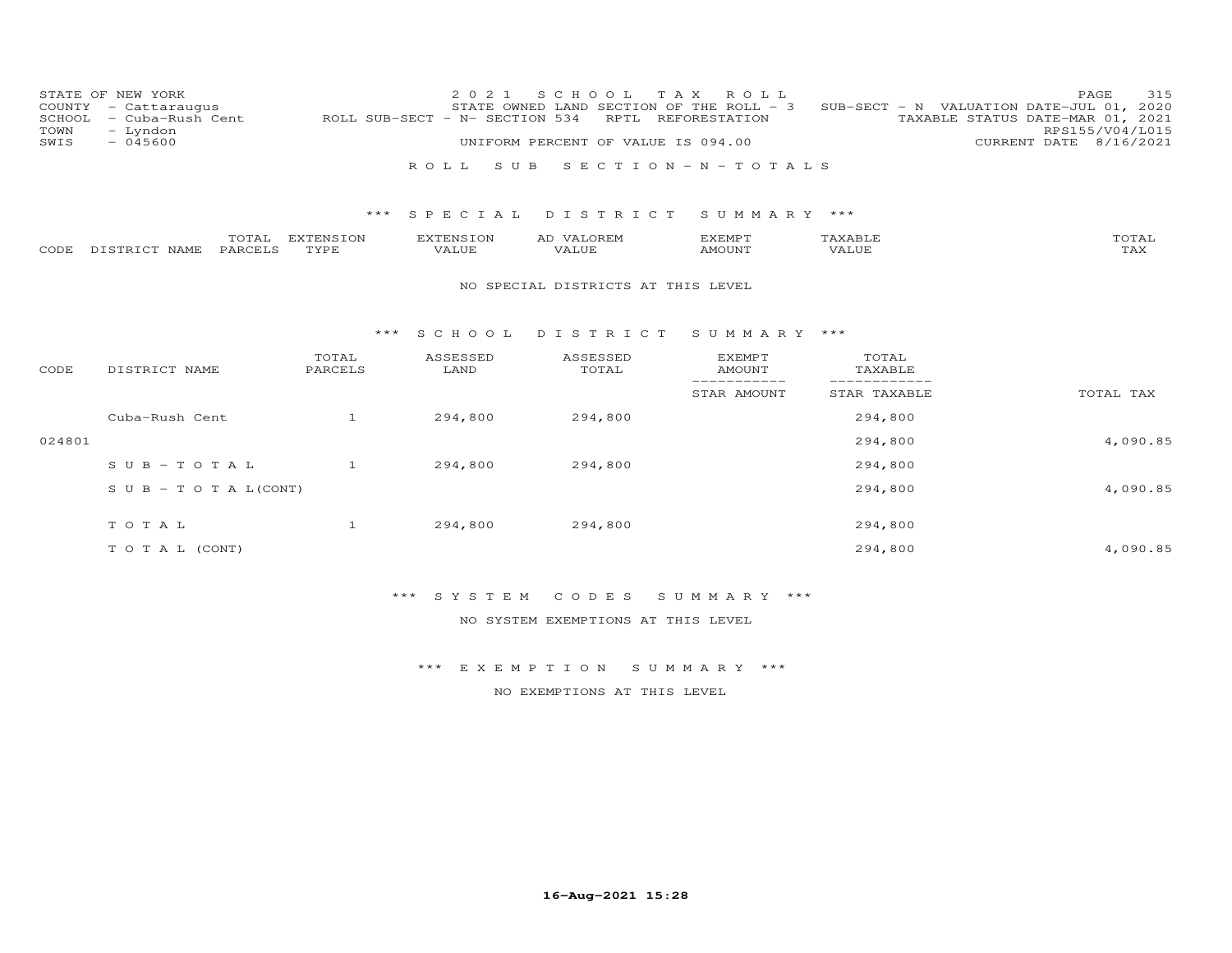|      | STATE OF NEW YORK       |                                                   | 2021 SCHOOL TAX ROLL               |                                                                                     |                                  |                        | PAGE | 316 |
|------|-------------------------|---------------------------------------------------|------------------------------------|-------------------------------------------------------------------------------------|----------------------------------|------------------------|------|-----|
|      | COUNTY - Cattaraugus    |                                                   |                                    | STATE OWNED LAND SECTION OF THE ROLL - $3$ SUB-SECT - N VALUATION DATE-JUL 01, 2020 |                                  |                        |      |     |
|      | SCHOOL - Cuba-Rush Cent | ROLL SUB-SECT - N- SECTION 534 RPTL REFORESTATION |                                    |                                                                                     | TAXABLE STATUS DATE-MAR 01, 2021 |                        |      |     |
| TOWN | - Lyndon                |                                                   |                                    |                                                                                     |                                  | RPS155/V04/L015        |      |     |
| SWIS | $-045600$               |                                                   | UNIFORM PERCENT OF VALUE IS 094.00 |                                                                                     |                                  | CURRENT DATE 8/16/2021 |      |     |
|      |                         |                                                   |                                    |                                                                                     |                                  |                        |      |     |
|      |                         |                                                   | ROLL SUB SECTION-N-TOTALS          |                                                                                     |                                  |                        |      |     |

| ROLL<br>SEC | DESCRIPTION        | TOTAL<br>PARCELS | ASSESSED<br>LAND | ASSESSED<br>TOTAL | <b>EXEMPT</b><br>AMOUNT<br>STAR AMOUNT | TOTAL<br>TAXABLE<br>------------<br>STAR TAXABLE | TAX<br>RATE | TOTAL<br>TAX |
|-------------|--------------------|------------------|------------------|-------------------|----------------------------------------|--------------------------------------------------|-------------|--------------|
|             | 2021-22 School Tax |                  | 294,800          | 294,800           |                                        | 294,800                                          |             |              |
|             |                    |                  |                  |                   |                                        | 294,800                                          |             | 3,979.97     |
|             | Library Tax        |                  | 294,800          | 294,800           |                                        | 294,800                                          |             |              |
|             |                    |                  |                  |                   |                                        | 294,800                                          |             | 110.88       |
|             | SPEC DIST TAXES    |                  |                  |                   |                                        |                                                  |             |              |
|             | STATE OWNED LAND   |                  |                  |                   |                                        |                                                  |             | 4,090.85     |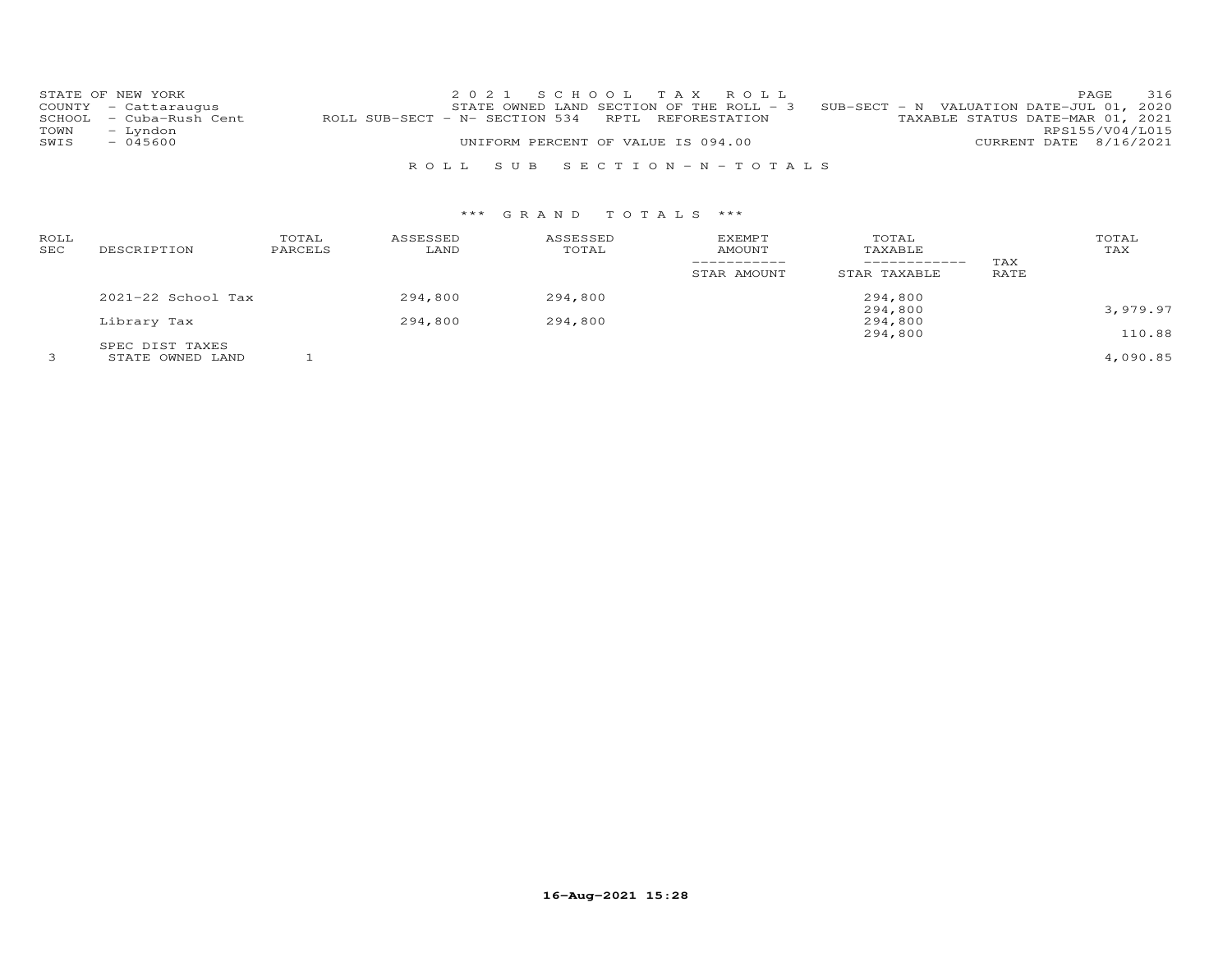| STATE OF NEW YORK<br>COUNTY<br>- Cattaraugus<br>- Cuba-Rush Cent<br>SCHOOL<br>- Lyndon<br>TOWN<br>$-045600$<br>SWIS | 2 0 2 1<br>ROLL SUB-SECT - Y- SECTION 545 | SCHOOL<br>RPTL<br>OWNERS NAME SEQUENCE | TAX ROLL<br>STATE OWNED LAND SECTION OF THE ROLL - 3<br>TRANSITION ASSESSMENTS<br>UNIFORM PERCENT OF VALUE IS 094.00 | $SUB-SECTION = Y$ VALUATION DATE-JUL 01,<br>TAXABLE STATUS DATE-MAR 01, 2021 | 317<br>PAGE<br>2020 |
|---------------------------------------------------------------------------------------------------------------------|-------------------------------------------|----------------------------------------|----------------------------------------------------------------------------------------------------------------------|------------------------------------------------------------------------------|---------------------|
| TAX MAP PARCEL NUMBER                                                                                               | PROPERTY LOCATION & CLASS                 | ASSESSMENT                             |                                                                                                                      |                                                                              |                     |
| CURRENT OWNERS NAME                                                                                                 | SCHOOL DISTRICT                           | LAND                                   | TAX DESCRIPTION                                                                                                      | TAXABLE VALUE                                                                |                     |
| CURRENT OWNERS ADDRESS                                                                                              | PARCEL SIZE/GRID COORD                    | TOTAL                                  | SPECIAL DISTRICTS                                                                                                    |                                                                              | TAX AMOUNT          |
|                                                                                                                     | *****************************             |                                        |                                                                                                                      | ******************** 333.000-56-3                                            | ***************     |
|                                                                                                                     | SCHOOL Transition Assessment              |                                        |                                                                                                                      | ACCT 8026401                                                                 |                     |
| $333.000 - 56 - 3$                                                                                                  | 993 Transition t                          |                                        | 2021-22 School Tax                                                                                                   | 1,030                                                                        | 13.91               |
| State Of New York                                                                                                   | Cuba-Rush Cent 024801                     | $\circ$                                | Library Tax                                                                                                          | 1,030                                                                        | 0.39                |
| Attn: County Treasurer                                                                                              | 0.01<br>ACRES                             | 1,030                                  |                                                                                                                      |                                                                              |                     |
| Cattaraugus County                                                                                                  | FULL MARKET VALUE                         | 1,096                                  |                                                                                                                      |                                                                              |                     |
| 303 Court St                                                                                                        |                                           |                                        |                                                                                                                      |                                                                              |                     |
| Little Valley, NY 14755                                                                                             |                                           |                                        |                                                                                                                      |                                                                              |                     |
|                                                                                                                     |                                           |                                        | TOTAL TAX ---                                                                                                        |                                                                              | $14.30**$           |
|                                                                                                                     |                                           |                                        |                                                                                                                      | DATE #1                                                                      | 09/30/21            |
|                                                                                                                     |                                           |                                        |                                                                                                                      | AMT DUE                                                                      | 14.30               |
|                                                                                                                     |                                           |                                        |                                                                                                                      |                                                                              |                     |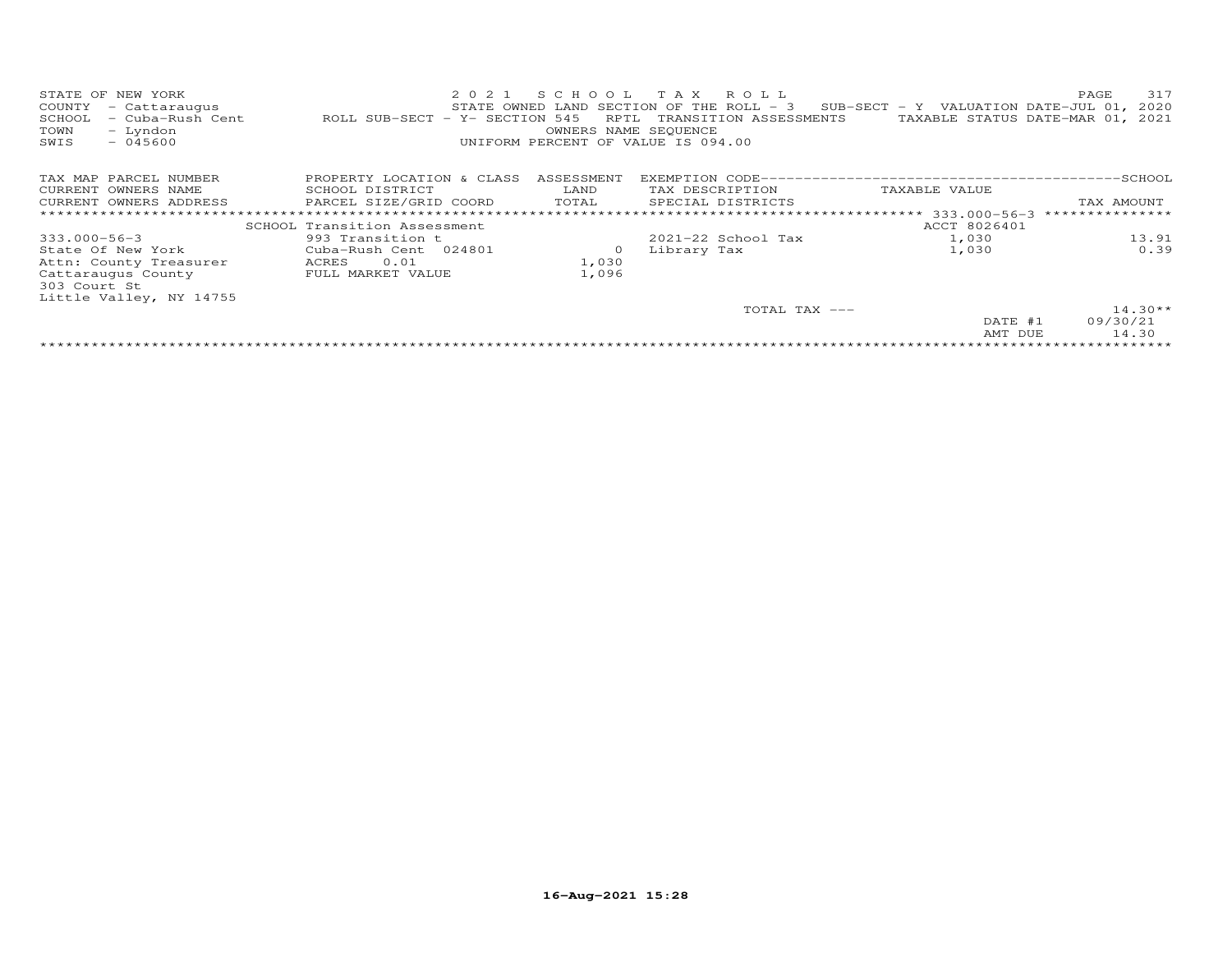| COUNTY<br>SCHOOL<br>TOWN | STATE OF NEW YORK<br>- Cattaraugus<br>- Cuba-Rush Cent<br>- Lyndon |                   | 2 0 2 1<br>ROLL SUB-SECT - Y- SECTION 545 | S C H O O L<br>STATE OWNED LAND SECTION OF THE ROLL - 3<br>RPTL | T A X<br>ROLL<br>TRANSITION ASSESSMENTS |                                  | 318<br>PAGE<br>SUB-SECT - Y VALUATION DATE-JUL 01, 2020<br>TAXABLE STATUS DATE-MAR 01, 2021<br>RPS155/V04/L015 |
|--------------------------|--------------------------------------------------------------------|-------------------|-------------------------------------------|-----------------------------------------------------------------|-----------------------------------------|----------------------------------|----------------------------------------------------------------------------------------------------------------|
| SWIS                     | $-045600$                                                          |                   |                                           | UNIFORM PERCENT OF VALUE IS 094.00                              |                                         |                                  | CURRENT DATE 8/16/2021                                                                                         |
|                          |                                                                    |                   | S U B<br>ROLL                             |                                                                 | SECTION - Y - TOTALS                    |                                  |                                                                                                                |
|                          |                                                                    | ***               | SPECIAL                                   | DISTRICT                                                        | SUMMARY ***                             |                                  |                                                                                                                |
| CODE                     | TOTAL<br>PARCELS<br>DISTRICT NAME                                  | EXTENSION<br>TYPE | EXTENSION<br>VALUE                        | AD VALOREM<br><b>VALUE</b>                                      | <b>EXEMPT</b><br><b>AMOUNT</b>          | TAXABLE<br><b>VALUE</b>          | TOTAL<br>TAX                                                                                                   |
|                          |                                                                    |                   |                                           | NO SPECIAL DISTRICTS AT THIS LEVEL                              |                                         |                                  |                                                                                                                |
|                          |                                                                    | $***$             | S C H O O L                               | DISTRICT                                                        | SUMMARY ***                             |                                  |                                                                                                                |
| CODE                     | DISTRICT NAME                                                      | TOTAL<br>PARCELS  | ASSESSED<br>LAND                          | ASSESSED<br>TOTAL                                               | <b>EXEMPT</b><br><b>AMOUNT</b>          | TOTAL<br>TAXABLE<br>------------ |                                                                                                                |
|                          |                                                                    |                   |                                           |                                                                 | -----------<br>STAR AMOUNT              | STAR TAXABLE                     | TOTAL TAX                                                                                                      |
|                          | Cuba-Rush Cent                                                     | $\overline{1}$    |                                           | 1,030                                                           |                                         | 1,030                            |                                                                                                                |
| 024801                   |                                                                    |                   |                                           |                                                                 |                                         | 1,030                            | 14.30                                                                                                          |
|                          | $S \cup B - TO T A L$                                              | $\overline{1}$    |                                           | 1,030                                                           |                                         | 1,030                            |                                                                                                                |
|                          | $S \cup B - T \cup T A L (CONT)$                                   |                   |                                           |                                                                 |                                         | 1,030                            | 14.30                                                                                                          |
|                          | TOTAL                                                              | $\mathbf{1}$      |                                           | 1,030                                                           |                                         | 1,030                            |                                                                                                                |
|                          | TO TAL (CONT)                                                      |                   |                                           |                                                                 |                                         | 1,030                            | 14.30                                                                                                          |

\*\*\* S Y S T E M C O D E S S U M M A R Y \*\*\*

NO SYSTEM EXEMPTIONS AT THIS LEVEL

\*\*\* E X E M P T I O N S U M M A R Y \*\*\*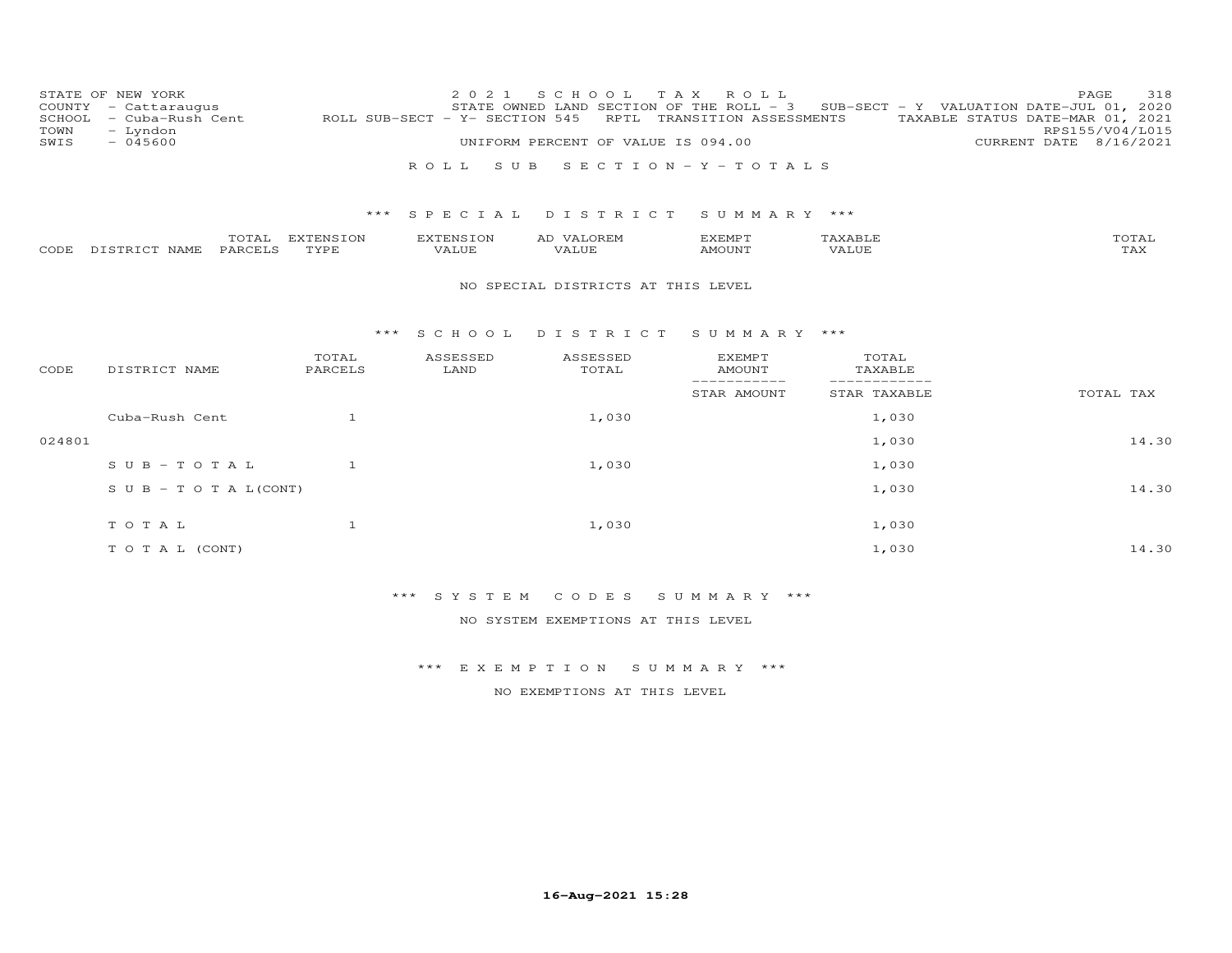|      | STATE OF NEW YORK       |                                                            | 2021 SCHOOL TAX ROLL                                                                |  |  |  |                                  | PAGE                   | 319 |
|------|-------------------------|------------------------------------------------------------|-------------------------------------------------------------------------------------|--|--|--|----------------------------------|------------------------|-----|
|      | COUNTY - Cattaraugus    |                                                            | STATE OWNED LAND SECTION OF THE ROLL - $3$ SUB-SECT - Y VALUATION DATE-JUL 01, 2020 |  |  |  |                                  |                        |     |
|      | SCHOOL - Cuba-Rush Cent | ROLL SUB-SECT - Y- SECTION 545 RPTL TRANSITION ASSESSMENTS |                                                                                     |  |  |  | TAXABLE STATUS DATE-MAR 01, 2021 |                        |     |
| TOWN | - Lyndon                |                                                            |                                                                                     |  |  |  |                                  | RPS155/V04/L015        |     |
| SWIS | $-045600$               |                                                            | UNIFORM PERCENT OF VALUE IS 094.00                                                  |  |  |  |                                  | CURRENT DATE 8/16/2021 |     |
|      |                         |                                                            |                                                                                     |  |  |  |                                  |                        |     |
|      |                         |                                                            | ROLL SUB SECTION-Y-TOTALS                                                           |  |  |  |                                  |                        |     |

| ROLL<br>SEC | DESCRIPTION        | TOTAL<br>PARCELS | ASSESSED<br>LAND | ASSESSED<br>TOTAL | <b>EXEMPT</b><br><b>AMOUNT</b><br>STAR AMOUNT | TOTAL<br>TAXABLE<br>------------<br>STAR TAXABLE | TAX<br>RATE | TOTAL<br>TAX |
|-------------|--------------------|------------------|------------------|-------------------|-----------------------------------------------|--------------------------------------------------|-------------|--------------|
|             | 2021-22 School Tax |                  |                  | 1,030             |                                               | 1,030                                            |             |              |
|             |                    |                  |                  |                   |                                               | 1,030                                            |             | 13.91        |
|             | Library Tax        |                  |                  | 1,030             |                                               | 1,030                                            |             |              |
|             |                    |                  |                  |                   |                                               | 1,030                                            |             | .39          |
|             | SPEC DIST TAXES    |                  |                  |                   |                                               |                                                  |             |              |
|             | STATE OWNED LAND   |                  |                  |                   |                                               |                                                  |             | 14.30        |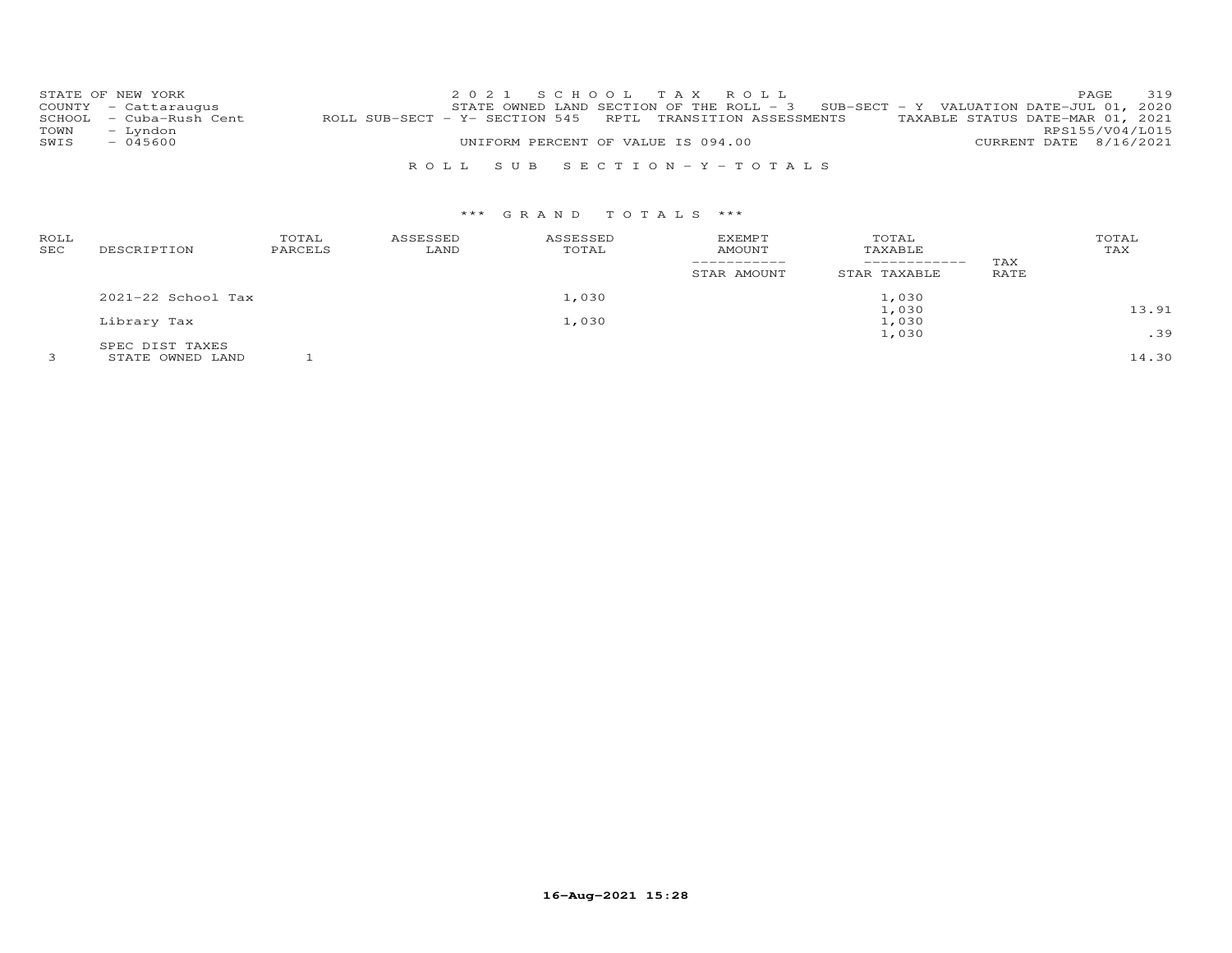|      | STATE OF NEW YORK<br>COUNTY - Cattaraugus | 2021 SCHOOL TAX ROLL<br>VALUATION DATE-JUL 01, 2020<br>STATE OWNED LAND SECTION OF THE ROLL - 3 | PAGE            | 320 |
|------|-------------------------------------------|-------------------------------------------------------------------------------------------------|-----------------|-----|
| TOWN | SCHOOL - Cuba-Rush Cent<br>- Lyndon       | TAXABLE STATUS DATE-MAR 01, 2021                                                                | RPS155/V04/L015 |     |
| SWIS | - 045600                                  | UNIFORM PERCENT OF VALUE IS 094.00<br>CURRENT DATE 8/16/2021                                    |                 |     |
|      |                                           | ROLL SECTION TOTALS                                                                             |                 |     |

### \*\*\* S P E C I A L D I S T R I C T S U M M A R Y \*\*\*

|      |               | $m \wedge m \wedge n$<br>.OTAL: | <b>EXTENSION</b> | <b>EXTENSION</b> | VALOREM<br>AD | EXEMPT | $\mathbf{a}$ $\mathbf{a}$ $\mathbf{b}$ $\mathbf{c}$ $\mathbf{c}$ $\mathbf{a}$ $\mathbf{b}$<br>AXABLL | TOTAL                 |
|------|---------------|---------------------------------|------------------|------------------|---------------|--------|------------------------------------------------------------------------------------------------------|-----------------------|
| CODE | DISTRICT NAME | <b>PARCELS</b>                  | TYPE             | VALUE            |               | AMOUNT | VALUE                                                                                                | $m \times r$<br>1 A.X |

#### NO SPECIAL DISTRICTS AT THIS LEVEL

#### \*\*\* S C H O O L D I S T R I C T S U M M A R Y \*\*\*

| CODE   | DISTRICT NAME                    | TOTAL<br>PARCELS | ASSESSED<br>LAND | ASSESSED<br>TOTAL | <b>EXEMPT</b><br>AMOUNT | TOTAL<br>TAXABLE |           |
|--------|----------------------------------|------------------|------------------|-------------------|-------------------------|------------------|-----------|
|        |                                  |                  |                  |                   | STAR AMOUNT             | STAR TAXABLE     | TOTAL TAX |
|        | Cuba-Rush Cent                   | 2                | 294,800          | 295,830           |                         | 295,830          |           |
| 024801 |                                  |                  |                  |                   |                         | 295,830          | 4,105.15  |
|        | $SUB - TO T AL$                  | $\overline{2}$   | 294,800          | 295,830           |                         | 295,830          |           |
|        | $S \cup B - T \cup T A L (CONT)$ |                  |                  |                   |                         | 295,830          | 4,105.15  |
|        | TOTAL                            | $\overline{2}$   | 294,800          | 295,830           |                         | 295,830          |           |
|        | T O T A L (CONT)                 |                  |                  |                   |                         | 295,830          | 4,105.15  |

## \*\*\* S Y S T E M C O D E S S U M M A R Y \*\*\*

NO SYSTEM EXEMPTIONS AT THIS LEVEL

\*\*\* E X E M P T I O N S U M M A R Y \*\*\*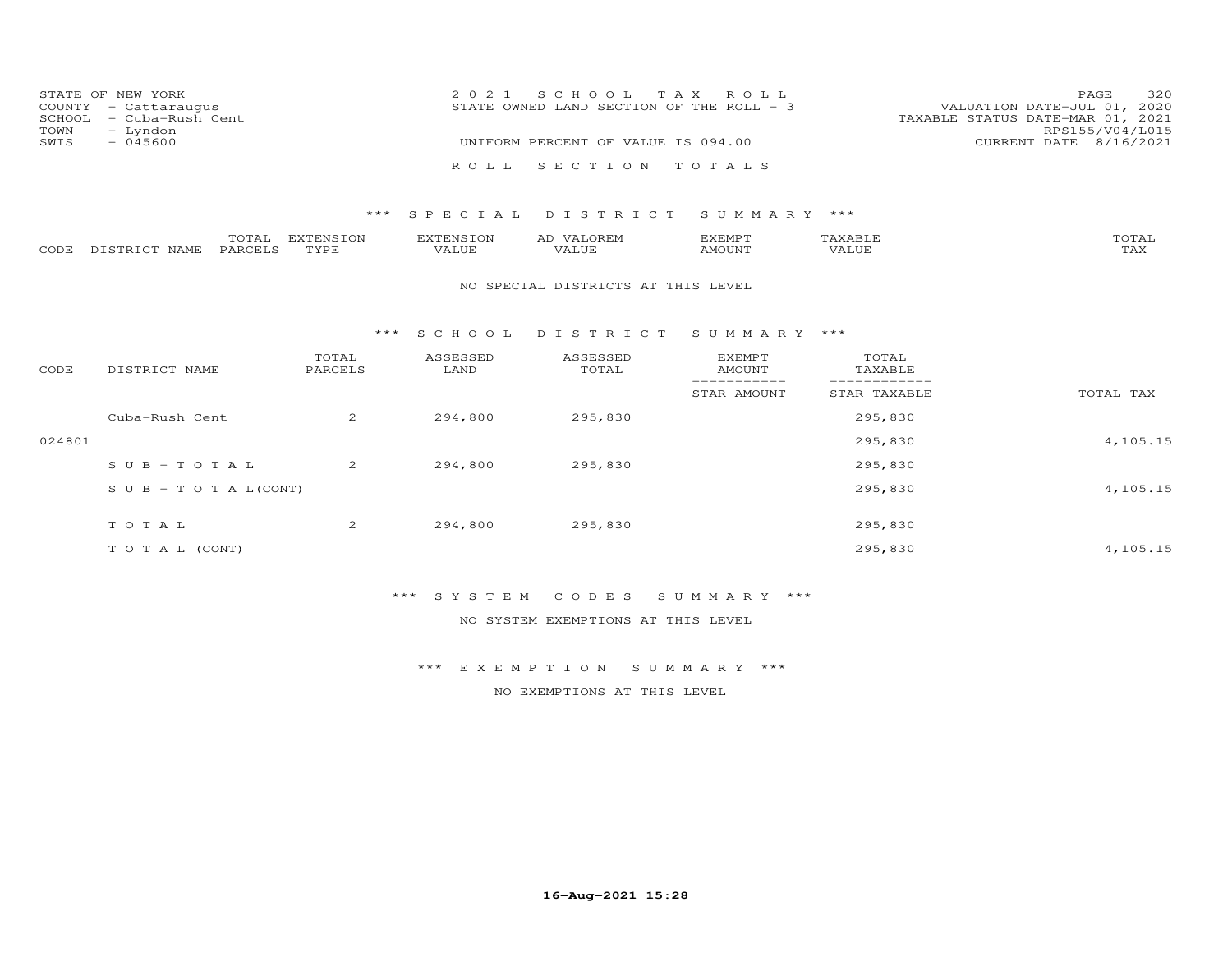|      | STATE OF NEW YORK       | 2021 SCHOOL TAX ROLL                     | 321<br>PAGE                      |
|------|-------------------------|------------------------------------------|----------------------------------|
|      | COUNTY - Cattaraugus    | STATE OWNED LAND SECTION OF THE ROLL - 3 | VALUATION DATE-JUL 01, 2020      |
|      | SCHOOL - Cuba-Rush Cent |                                          | TAXABLE STATUS DATE-MAR 01, 2021 |
| TOWN | - Lyndon                |                                          | RPS155/V04/L015                  |
| SWIS | $-045600$               | UNIFORM PERCENT OF VALUE IS 094.00       | CURRENT DATE 8/16/2021           |
|      |                         | ROLL SECTION TOTALS                      |                                  |

| ROLL<br><b>SEC</b> | DESCRIPTION          | TOTAL<br>PARCELS | ASSESSED<br>LAND | ASSESSED<br>TOTAL | <b>EXEMPT</b><br>AMOUNT<br>-----------<br>STAR AMOUNT | TOTAL<br>TAXABLE<br>------------<br>STAR TAXABLE | TAX<br>RATE | TOTAL<br>TAX |
|--------------------|----------------------|------------------|------------------|-------------------|-------------------------------------------------------|--------------------------------------------------|-------------|--------------|
|                    | $2021-22$ School Tax |                  | 294,800          | 295,830           |                                                       | 295,830                                          |             |              |
|                    |                      |                  |                  |                   |                                                       | 295,830                                          |             | 3,993.88     |
|                    | Library Tax          |                  | 294,800          | 295,830           |                                                       | 295,830                                          |             |              |
|                    |                      |                  |                  |                   |                                                       | 295,830                                          |             | 111.27       |
|                    | SPEC DIST TAXES      |                  |                  |                   |                                                       |                                                  |             |              |
|                    | STATE OWNED LAND     | $\mathcal{L}$    |                  |                   |                                                       |                                                  |             | 4,105.15     |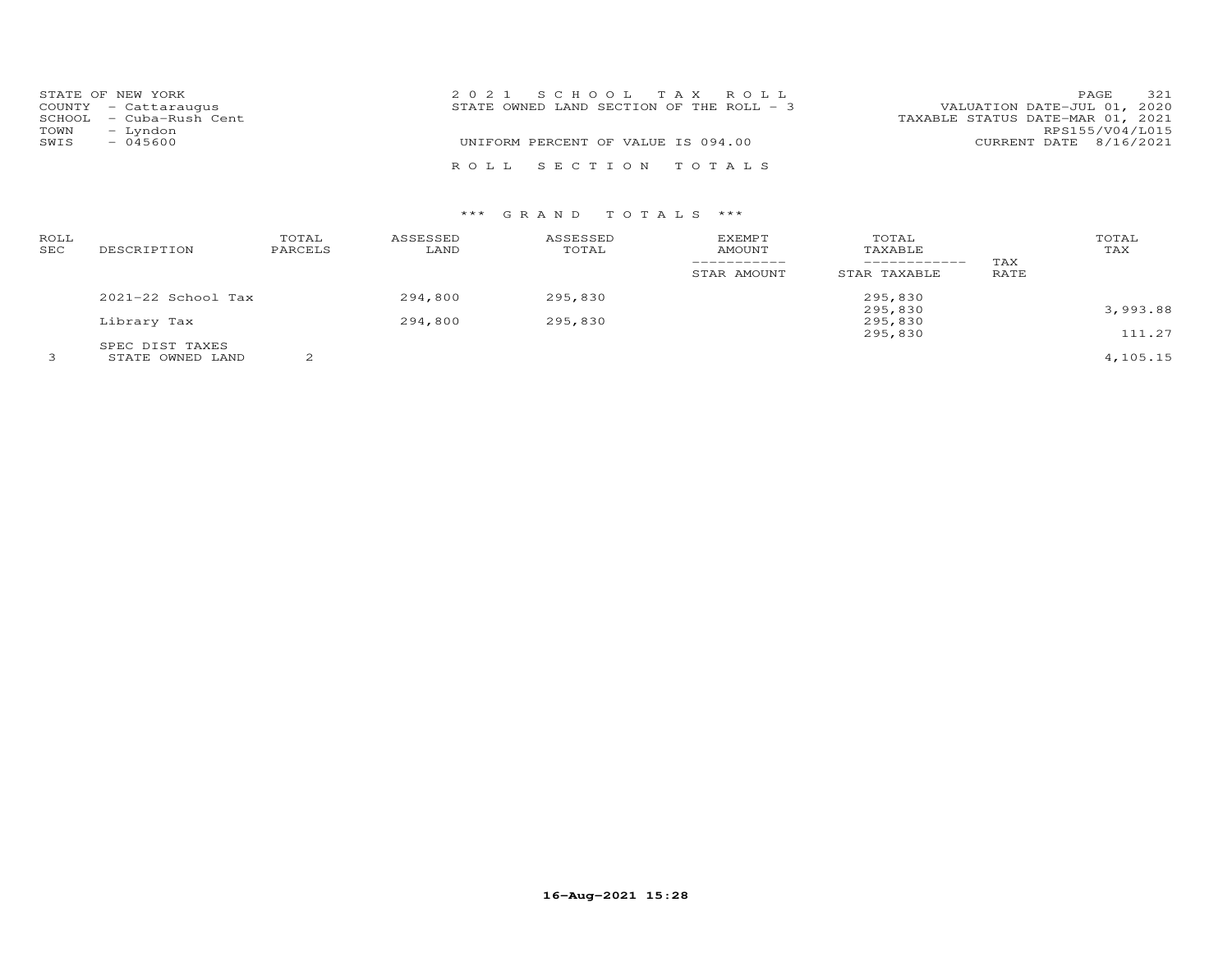| STATE OF NEW YORK<br>COUNTY - Cattaraugus<br>SCHOOL<br>- Cuba-Rush Cent<br>TOWN<br>- Lyndon<br>$-045600$<br>SWIS | 2 0 2 1                                                       |                                 | SCHOOL TAX ROLL<br>SPECIAL FRANCHISE SECTION OF THE ROLL - 5<br>OWNERS NAME SEQUENCE<br>UNIFORM PERCENT OF VALUE IS 094.00 | VALUATION DATE-JUL 01, 2020<br>TAXABLE STATUS DATE-MAR 01, 2021 | PAGE<br>322            |
|------------------------------------------------------------------------------------------------------------------|---------------------------------------------------------------|---------------------------------|----------------------------------------------------------------------------------------------------------------------------|-----------------------------------------------------------------|------------------------|
| TAX MAP PARCEL NUMBER                                                                                            | PROPERTY LOCATION & CLASS ASSESSMENT                          |                                 |                                                                                                                            |                                                                 |                        |
| CURRENT OWNERS NAME<br>CURRENT OWNERS ADDRESS                                                                    | SCHOOL DISTRICT<br>PARCEL SIZE/GRID COORD                     | LAND<br>TOTAL<br>************** | TAX DESCRIPTION<br>SPECIAL DISTRICTS                                                                                       | TAXABLE VALUE                                                   | TAX AMOUNT             |
| **********************                                                                                           |                                                               |                                 |                                                                                                                            | ****************** 556.000-9902-123.700/288 ***                 |                        |
| 556.000-9902-123.700/288                                                                                         | Special Franchise<br>861 Elec & gas                           |                                 | 2021-22 School Tax                                                                                                         | ACCT 0904<br>2,131                                              | BILL<br>845<br>28.77   |
| National Fuel Gas Dist. Corp.<br>Attn: Real Property Tax Dept.                                                   | Cuba-Rush Cent 024801<br>New parcel from 2004 tent            | $\circ$<br>2,131                | Library Tax                                                                                                                | 2,131                                                           | 0.80                   |
| 6363 Main St<br>Williamsville, NY 14221-5887                                                                     | special franchise.<br>New Assmt #123700-0456<br>ACRES<br>0.01 |                                 |                                                                                                                            |                                                                 |                        |
|                                                                                                                  | FULL MARKET VALUE                                             | 2,220                           |                                                                                                                            |                                                                 |                        |
|                                                                                                                  |                                                               |                                 | TOTAL TAX ---                                                                                                              |                                                                 | $29.57**$              |
|                                                                                                                  |                                                               |                                 |                                                                                                                            | DATE #1<br>AMT DUE                                              | 09/30/21<br>29.57      |
|                                                                                                                  |                                                               |                                 |                                                                                                                            | ********** 556.000-9901-132.350 *******                         |                        |
|                                                                                                                  | Special Franchise                                             |                                 |                                                                                                                            | ACCT 0616                                                       | BILL 846               |
| 556.000-9901-132.350                                                                                             | 861 Elec & gas                                                |                                 | 2021-22 School Tax                                                                                                         | 146,754                                                         | 1,981.27               |
| Niagara Mohawk Power Corp                                                                                        | Cuba-Rush Cent 024801                                         | $\circ$                         | Library Tax                                                                                                                | 146,754                                                         | 55.20                  |
| 300 Erie Blvd West<br>Syracuse, NY 13202                                                                         | Town Outside<br>2.6%                                          | 146,754                         |                                                                                                                            |                                                                 |                        |
|                                                                                                                  | FULL MARKET VALUE                                             | 156,121                         |                                                                                                                            |                                                                 |                        |
|                                                                                                                  |                                                               |                                 | TOTAL TAX ---                                                                                                              |                                                                 | $2,036.47**$           |
|                                                                                                                  |                                                               |                                 |                                                                                                                            | DATE #1<br>AMT DUE                                              | 09/30/21<br>2,036.47   |
|                                                                                                                  |                                                               |                                 |                                                                                                                            |                                                                 |                        |
|                                                                                                                  | Special Franchise                                             |                                 |                                                                                                                            | ACCT 0614                                                       | BILL 847               |
| 556.000-9901-631.900                                                                                             | 866 Telephone                                                 |                                 | 2021-22 School Tax                                                                                                         | 9,362                                                           | 126.39                 |
| Verizon New York Inc                                                                                             | Cuba-Rush Cent 024801                                         | $\Omega$                        | Library Tax                                                                                                                | 9,362                                                           | 3.52                   |
| Duff and Phelps. LLC<br>PO Box 2749                                                                              | Town Outside<br>$27\%$ - Cuba/rushford                        | 9,362                           |                                                                                                                            |                                                                 |                        |
| Addison, TX 75001                                                                                                | ACRES<br>0.01                                                 |                                 |                                                                                                                            |                                                                 |                        |
|                                                                                                                  | FULL MARKET VALUE                                             | 9,752                           |                                                                                                                            |                                                                 |                        |
|                                                                                                                  |                                                               |                                 | TOTAL TAX ---                                                                                                              | DATE #1                                                         | $129.91**$<br>09/30/21 |
|                                                                                                                  |                                                               |                                 |                                                                                                                            | AMT DUE<br>***********************************                  | 129.91                 |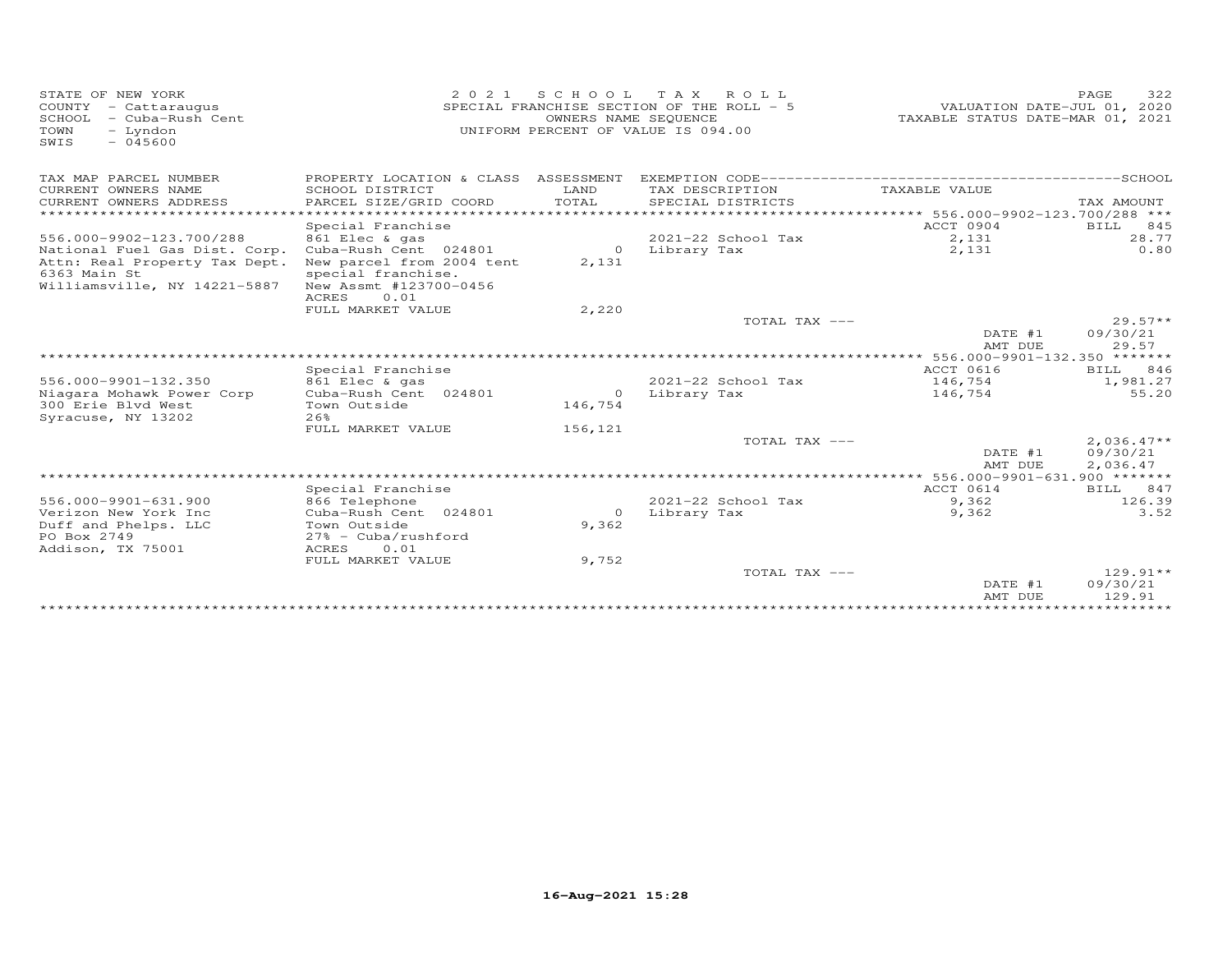| COUNTY<br>SCHOOL<br>TOWN<br>SWIS | STATE OF NEW YORK<br>- Cattaraugus<br>- Cuba-Rush Cent<br>- Lyndon<br>$-045600$ |                          | 2 0 2 1                   | S C H O O L<br>SPECIAL FRANCHISE SECTION OF THE ROLL - 5 | T A X<br>ROLL                   |                              | 323<br>PAGE<br>VALUATION DATE-JUL 01, 2020<br>TAXABLE STATUS DATE-MAR 01, 2021<br>RPS155/V04/L015<br>CURRENT DATE 8/16/2021 |
|----------------------------------|---------------------------------------------------------------------------------|--------------------------|---------------------------|----------------------------------------------------------|---------------------------------|------------------------------|-----------------------------------------------------------------------------------------------------------------------------|
|                                  |                                                                                 |                          | ROLL<br>S U B             |                                                          | $S E C T I O N - - T O T A L S$ |                              |                                                                                                                             |
|                                  |                                                                                 |                          |                           |                                                          |                                 |                              |                                                                                                                             |
|                                  |                                                                                 | ***                      | SPECIAL                   | DISTRICT                                                 | SUMMARY ***                     |                              |                                                                                                                             |
| CODE                             | TOTAL<br>DISTRICT NAME<br>PARCELS                                               | <b>EXTENSION</b><br>TYPE | <b>EXTENSION</b><br>VALUE | AD VALOREM<br>VALUE                                      | <b>EXEMPT</b><br><b>AMOUNT</b>  | TAXABLE<br><b>VALUE</b>      | TOTAL<br>TAX                                                                                                                |
|                                  |                                                                                 |                          |                           | NO SPECIAL DISTRICTS AT THIS LEVEL                       |                                 |                              |                                                                                                                             |
|                                  |                                                                                 | ***                      | S C H O O L               | DISTRICT                                                 | SUMMARY ***                     |                              |                                                                                                                             |
| CODE                             | DISTRICT NAME                                                                   | TOTAL<br>PARCELS         | ASSESSED<br>LAND          | ASSESSED<br>TOTAL                                        | <b>EXEMPT</b><br><b>AMOUNT</b>  | TOTAL<br>TAXABLE             |                                                                                                                             |
|                                  |                                                                                 |                          |                           |                                                          | -----------<br>STAR AMOUNT      | ____________<br>STAR TAXABLE | TOTAL TAX                                                                                                                   |
|                                  | Cuba-Rush Cent                                                                  | 3                        |                           | 158,247                                                  |                                 | 158,247                      |                                                                                                                             |
| 024801                           |                                                                                 |                          |                           |                                                          |                                 | 158,247                      | 2,195.95                                                                                                                    |
|                                  | $SUB - TO T AL$                                                                 | 3                        |                           | 158,247                                                  |                                 | 158,247                      |                                                                                                                             |
|                                  | $S \cup B - T \cup T A L (CONT)$                                                |                          |                           |                                                          |                                 | 158,247                      | 2,195.95                                                                                                                    |
|                                  | TOTAL                                                                           | 3                        |                           | 158,247                                                  |                                 | 158,247                      |                                                                                                                             |
|                                  | TO TAL (CONT)                                                                   |                          |                           |                                                          |                                 | 158,247                      | 2,195.95                                                                                                                    |

\*\*\* S Y S T E M C O D E S S U M M A R Y \*\*\*

NO SYSTEM EXEMPTIONS AT THIS LEVEL

\*\*\* E X E M P T I O N S U M M A R Y \*\*\*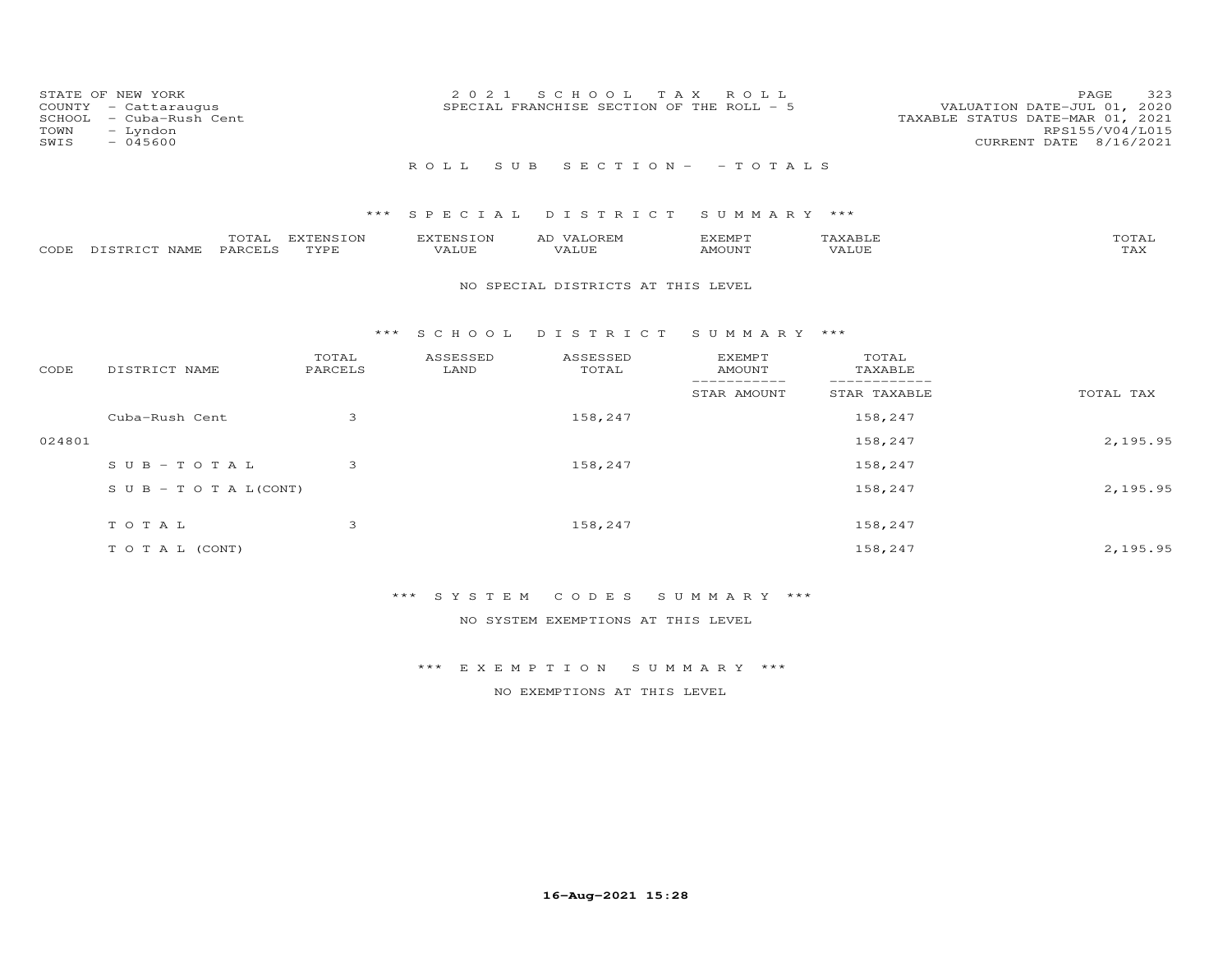| 324<br>2021 SCHOOL TAX ROLL<br>STATE OF NEW YORK<br>PAGE.<br>VALUATION DATE-JUL 01, 2020<br>SPECIAL FRANCHISE SECTION OF THE ROLL - 5<br>COUNTY - Cattaraugus<br>TAXABLE STATUS DATE-MAR 01, 2021<br>SCHOOL - Cuba-Rush Cent<br>RPS155/V04/L015<br>- Lyndon<br>TOWN<br>CURRENT DATE 8/16/2021<br>$-045600$<br>SWIS |
|--------------------------------------------------------------------------------------------------------------------------------------------------------------------------------------------------------------------------------------------------------------------------------------------------------------------|
|--------------------------------------------------------------------------------------------------------------------------------------------------------------------------------------------------------------------------------------------------------------------------------------------------------------------|

## R O L L S U B S E C T I O N - - T O T A L S

| ROLL<br>SEC | DESCRIPTION            | TOTAL<br>PARCELS | ASSESSED<br>LAND | ASSESSED<br>TOTAL | <b>EXEMPT</b><br><b>AMOUNT</b> | TOTAL<br>TAXABLE | TAX  | TOTAL<br>TAX |
|-------------|------------------------|------------------|------------------|-------------------|--------------------------------|------------------|------|--------------|
|             |                        |                  |                  |                   | STAR AMOUNT                    | STAR TAXABLE     | RATE |              |
|             | $2021 - 22$ School Tax |                  |                  | 158,247           |                                | 158,247          |      |              |
|             |                        |                  |                  |                   |                                | 158,247          |      | 2,136.43     |
|             | Library Tax            |                  |                  | 158,247           |                                | 158,247          |      |              |
|             |                        |                  |                  |                   |                                | 158,247          |      | 59.52        |
|             | SPEC DIST TAXES        |                  |                  |                   |                                |                  |      |              |
|             | SPECIAL FRANCHISE      |                  |                  |                   |                                |                  |      | 2,195.95     |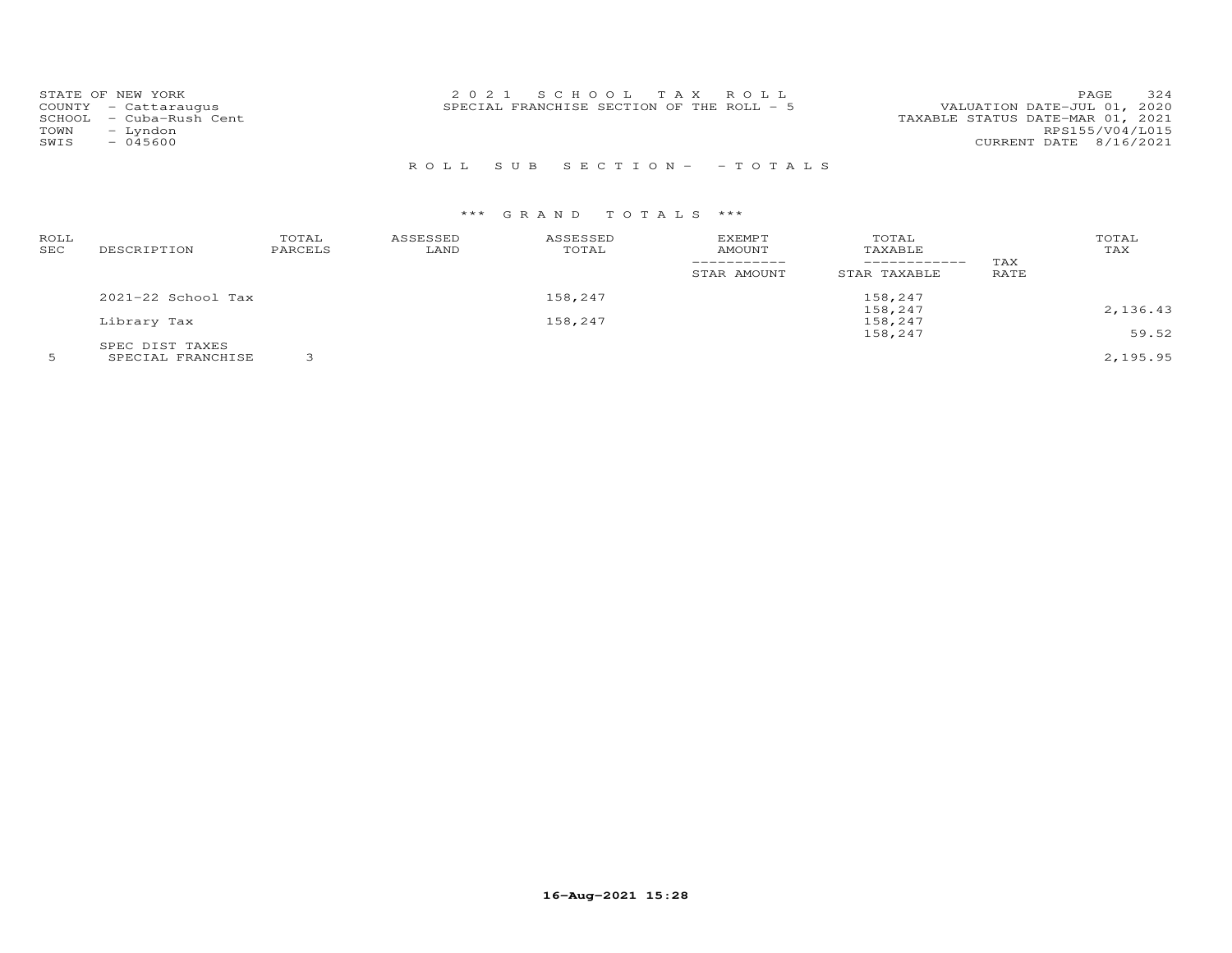| STATE OF NEW YORK<br>COUNTY - Cattaraugus<br>- Cuba-Rush Cent<br>SCHOOL<br>- Lyndon<br>TOWN<br>SWIS<br>$-045600$ | 2021 SCHOOL TAX ROLL<br>SPECIAL FRANCHISE SECTION OF THE ROLL - 5 | 325<br>PAGE<br>VALUATION DATE-JUL 01, 2020<br>TAXABLE STATUS DATE-MAR 01, 2021<br>RPS155/V04/L015<br>CURRENT DATE 8/16/2021 |
|------------------------------------------------------------------------------------------------------------------|-------------------------------------------------------------------|-----------------------------------------------------------------------------------------------------------------------------|
|                                                                                                                  | ROLL SECTION TOTALS                                               |                                                                                                                             |
|                                                                                                                  | *** SPECIAL DISTRICT SUMMARY ***                                  |                                                                                                                             |

|       |                              | $m \wedge m$<br>____   | 'ENSION<br>$T \rightarrow T \rightarrow T \rightarrow T$ | $\Box$<br>IN : | A1. | די הזא יהיא י | .    |
|-------|------------------------------|------------------------|----------------------------------------------------------|----------------|-----|---------------|------|
| CODE. | $T$ $T$ $T$ $T$ $T$<br>NAMF. | $\ldots$ PARCEL $\sim$ | "VDF<br>.                                                | 1 U P          |     | MOUNT         | -∠∆∠ |

#### NO SPECIAL DISTRICTS AT THIS LEVEL

#### \*\*\* S C H O O L D I S T R I C T S U M M A R Y \*\*\*

| CODE   | DISTRICT NAME                    | TOTAL<br>PARCELS | ASSESSED<br>LAND | ASSESSED<br>TOTAL | <b>EXEMPT</b><br>AMOUNT | TOTAL<br>TAXABLE |           |
|--------|----------------------------------|------------------|------------------|-------------------|-------------------------|------------------|-----------|
|        |                                  |                  |                  |                   | STAR AMOUNT             | STAR TAXABLE     | TOTAL TAX |
|        | Cuba-Rush Cent                   | 3                |                  | 158,247           |                         | 158,247          |           |
| 024801 |                                  |                  |                  |                   |                         | 158,247          | 2,195.95  |
|        | SUB-TOTAL                        | 3                |                  | 158,247           |                         | 158,247          |           |
|        | $S \cup B - T \cup T A L (CONT)$ |                  |                  |                   |                         | 158,247          | 2,195.95  |
|        | TOTAL                            | 3                |                  | 158,247           |                         | 158,247          |           |
|        | TO TAL (CONT)                    |                  |                  |                   |                         | 158,247          | 2,195.95  |

## \*\*\* S Y S T E M C O D E S S U M M A R Y \*\*\*

NO SYSTEM EXEMPTIONS AT THIS LEVEL

\*\*\* E X E M P T I O N S U M M A R Y \*\*\*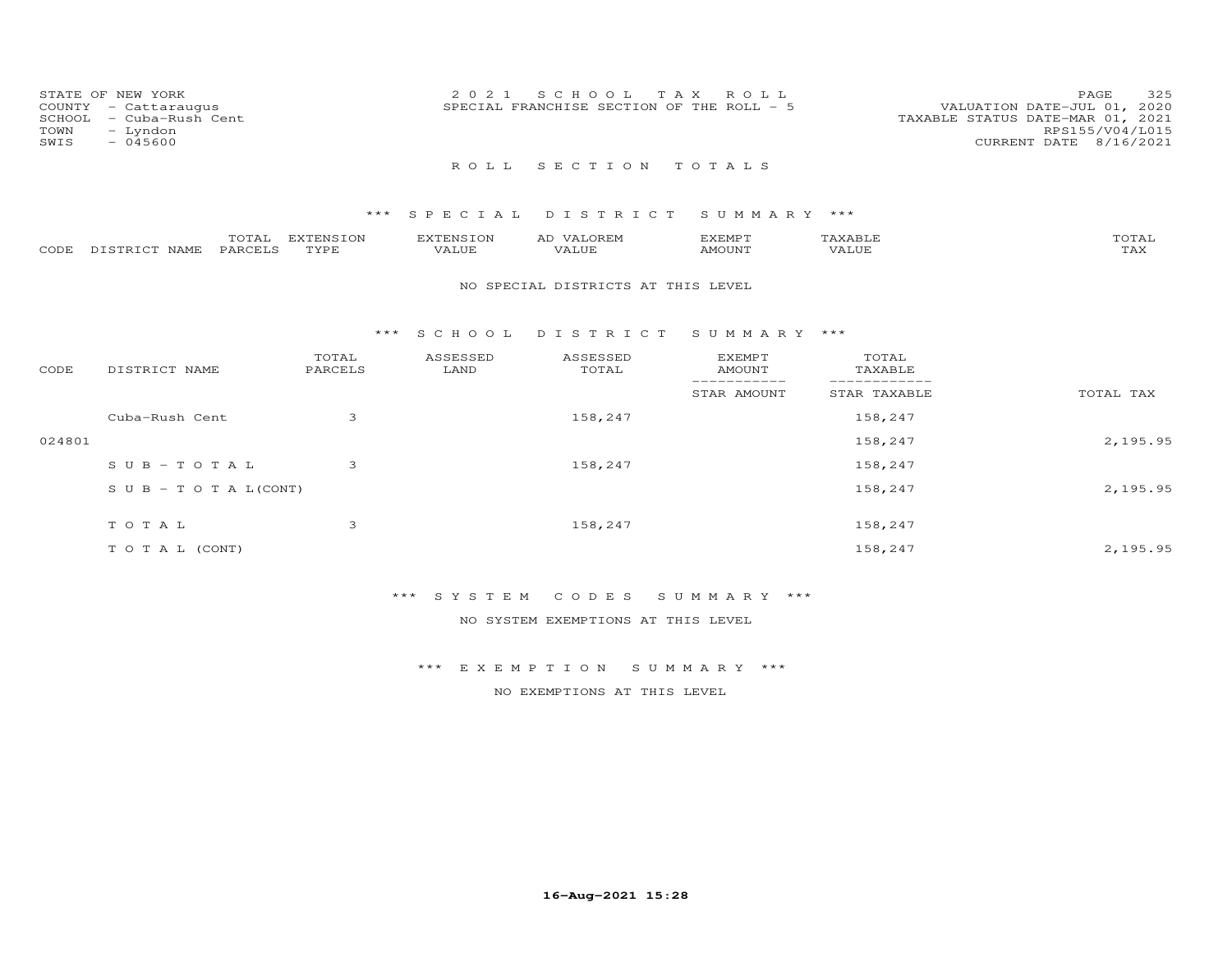| STATE OF NEW YORK<br>COUNTY - Cattaraugus<br>– Cuba-Rush Cent<br>SCHOOL<br>TOWN<br>- Lyndon<br>SWIS<br>$-045600$ | 2021 SCHOOL TAX ROLL<br>SPECIAL FRANCHISE SECTION OF THE ROLL - 5 | 326<br>PAGE<br>VALUATION DATE-JUL 01, 2020<br>TAXABLE STATUS DATE-MAR 01, 2021<br>RPS155/V04/L015<br>CURRENT DATE 8/16/2021 |
|------------------------------------------------------------------------------------------------------------------|-------------------------------------------------------------------|-----------------------------------------------------------------------------------------------------------------------------|
|                                                                                                                  | ROLL SECTION TOTALS                                               |                                                                                                                             |

| ROLL<br>SEC | DESCRIPTION            | TOTAL<br>PARCELS | ASSESSED<br>LAND | ASSESSED<br>TOTAL | EXEMPT<br>AMOUNT<br>STAR AMOUNT | TOTAL<br>TAXABLE<br>------------<br>STAR TAXABLE | TAX<br>RATE | TOTAL<br>TAX |
|-------------|------------------------|------------------|------------------|-------------------|---------------------------------|--------------------------------------------------|-------------|--------------|
|             | $2021 - 22$ School Tax |                  |                  | 158,247           |                                 | 158,247                                          |             |              |
|             |                        |                  |                  |                   |                                 | 158,247                                          |             | 2,136.43     |
|             | Library Tax            |                  |                  | 158,247           |                                 | 158,247                                          |             |              |
|             |                        |                  |                  |                   |                                 | 158,247                                          |             | 59.52        |
|             | SPEC DIST TAXES        |                  |                  |                   |                                 |                                                  |             |              |
|             | SPECIAL FRANCHISE      |                  |                  |                   |                                 |                                                  |             | 2,195.95     |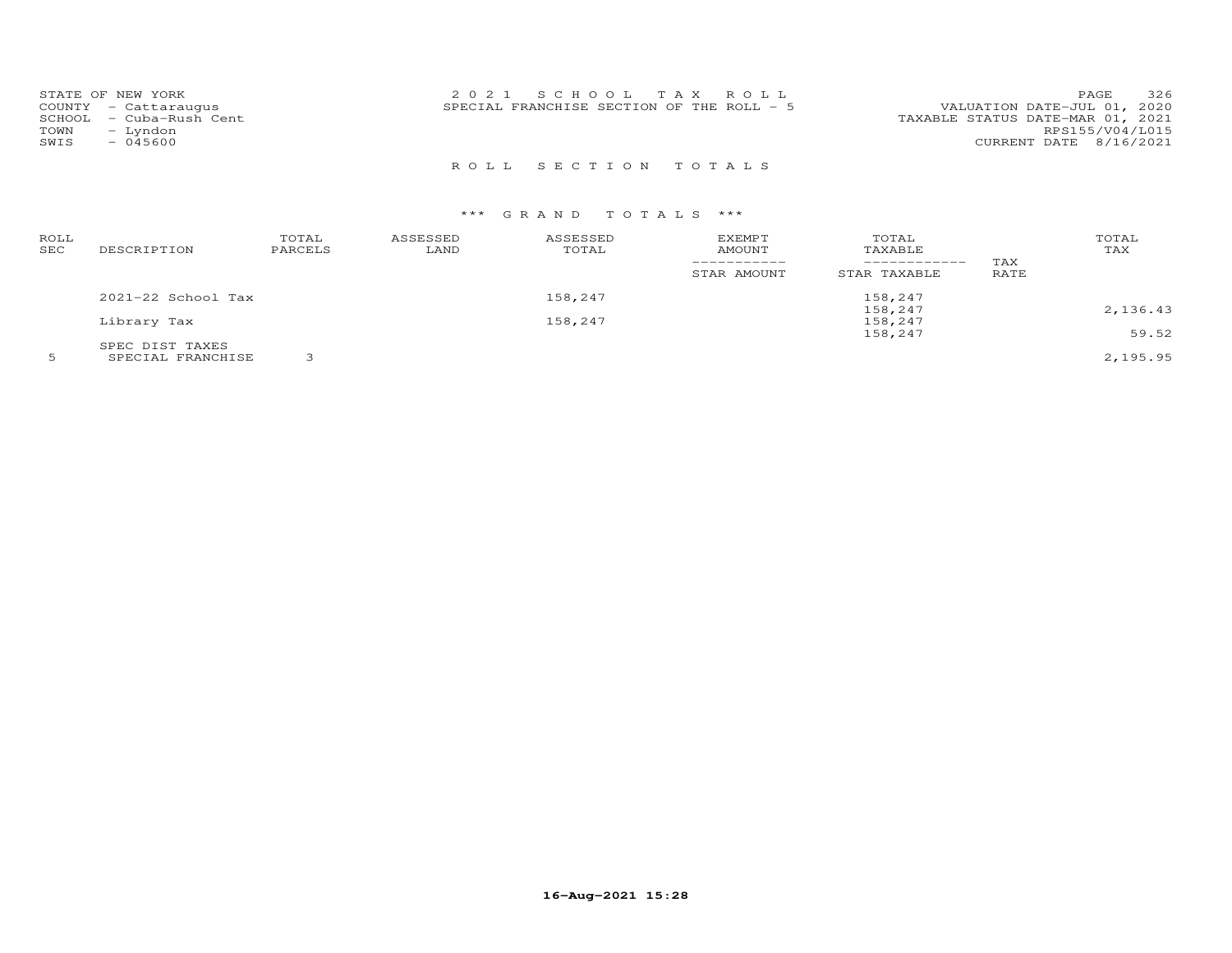| STATE OF NEW YORK<br>COUNTY<br>- Cattaraugus<br>- Cuba-Rush Cent<br>SCHOOL<br>TOWN<br>- Lyndon<br>$-045600$<br>SWIS | 2 0 2 1                              | OWNERS NAME SEQUENCE | SCHOOL TAX ROLL<br>UTILITY & R.R. SECTION OF THE ROLL - 6<br>UNIFORM PERCENT OF VALUE IS 094.00 | VALUATION DATE-JUL 01, 2020<br>TAXABLE STATUS DATE-MAR 01, 2021                   | 327<br>PAGE          |
|---------------------------------------------------------------------------------------------------------------------|--------------------------------------|----------------------|-------------------------------------------------------------------------------------------------|-----------------------------------------------------------------------------------|----------------------|
| TAX MAP PARCEL NUMBER                                                                                               | PROPERTY LOCATION & CLASS ASSESSMENT |                      |                                                                                                 |                                                                                   |                      |
| CURRENT OWNERS NAME                                                                                                 | SCHOOL DISTRICT                      | LAND                 | TAX DESCRIPTION                                                                                 | TAXABLE VALUE                                                                     |                      |
| CURRENT OWNERS ADDRESS                                                                                              | PARCEL SIZE/GRID COORD               | TOTAL                | SPECIAL DISTRICTS                                                                               |                                                                                   | TAX AMOUNT           |
| * * * * * * * * * * * * * * * * * * *                                                                               | ************************             |                      |                                                                                                 | ******************************    656.000-9901-132.350/188                    *** |                      |
|                                                                                                                     | Outside Plant                        |                      |                                                                                                 | ACCT 0602                                                                         | BILL<br>848          |
| 656.000-9901-132.350/188                                                                                            | 884 Elec Dist Out                    |                      | 2021-22 School Tax                                                                              | 284,998                                                                           | 3,847.64<br>107.19   |
| Niagara Mohawk Power Corp<br>300 Erie Blyd West                                                                     | Cuba-Rush Cent 024801<br>888888      | $\Omega$<br>284,998  | Library Tax                                                                                     | 284,998                                                                           |                      |
| Syracuse, NY 13202                                                                                                  | $.2741 - Cuba/rushford$              |                      |                                                                                                 |                                                                                   |                      |
|                                                                                                                     | Total Elec Dist                      |                      |                                                                                                 |                                                                                   |                      |
|                                                                                                                     | ACRES<br>0.01                        |                      |                                                                                                 |                                                                                   |                      |
|                                                                                                                     | FULL MARKET VALUE                    | 296,873              |                                                                                                 |                                                                                   |                      |
|                                                                                                                     |                                      |                      | TOTAL TAX ---                                                                                   |                                                                                   | $3,954.83**$         |
|                                                                                                                     |                                      |                      |                                                                                                 | DATE #1                                                                           | 09/30/21             |
|                                                                                                                     |                                      |                      |                                                                                                 | AMT DUE                                                                           | 3,954.83             |
|                                                                                                                     |                                      |                      |                                                                                                 | **** 656.000-0000-631.900/1881***                                                 |                      |
| 656.000-0000-631.900/1881                                                                                           | Outside Plant<br>836 Telecom. eq.    |                      | Mass Telec 47100                                                                                | ACCT 0606                                                                         | 849<br>BILL<br>1,568 |
| Verizon New York Inc                                                                                                | Cuba-Rush Cent 024801                |                      | $0$ 2021-22 School Tax                                                                          | 14,362                                                                            | 193.90               |
| Duff and Phelps. LLC                                                                                                | 888888                               | 15,930               | Library Tax                                                                                     | 14,362                                                                            | 5.40                 |
| PO Box 2749                                                                                                         | $0.2020 - Cuba/rushford$             |                      |                                                                                                 |                                                                                   |                      |
| Addison, TX 75001                                                                                                   | Poles, Wires, Cable, Etc             |                      |                                                                                                 |                                                                                   |                      |
|                                                                                                                     | FULL MARKET VALUE                    | 16,594               |                                                                                                 |                                                                                   |                      |
|                                                                                                                     |                                      |                      | TOTAL TAX ---                                                                                   |                                                                                   | $199.30**$           |
|                                                                                                                     |                                      |                      |                                                                                                 | DATE #1                                                                           | 09/30/21             |
|                                                                                                                     |                                      |                      |                                                                                                 | AMT DUE                                                                           | 199.30               |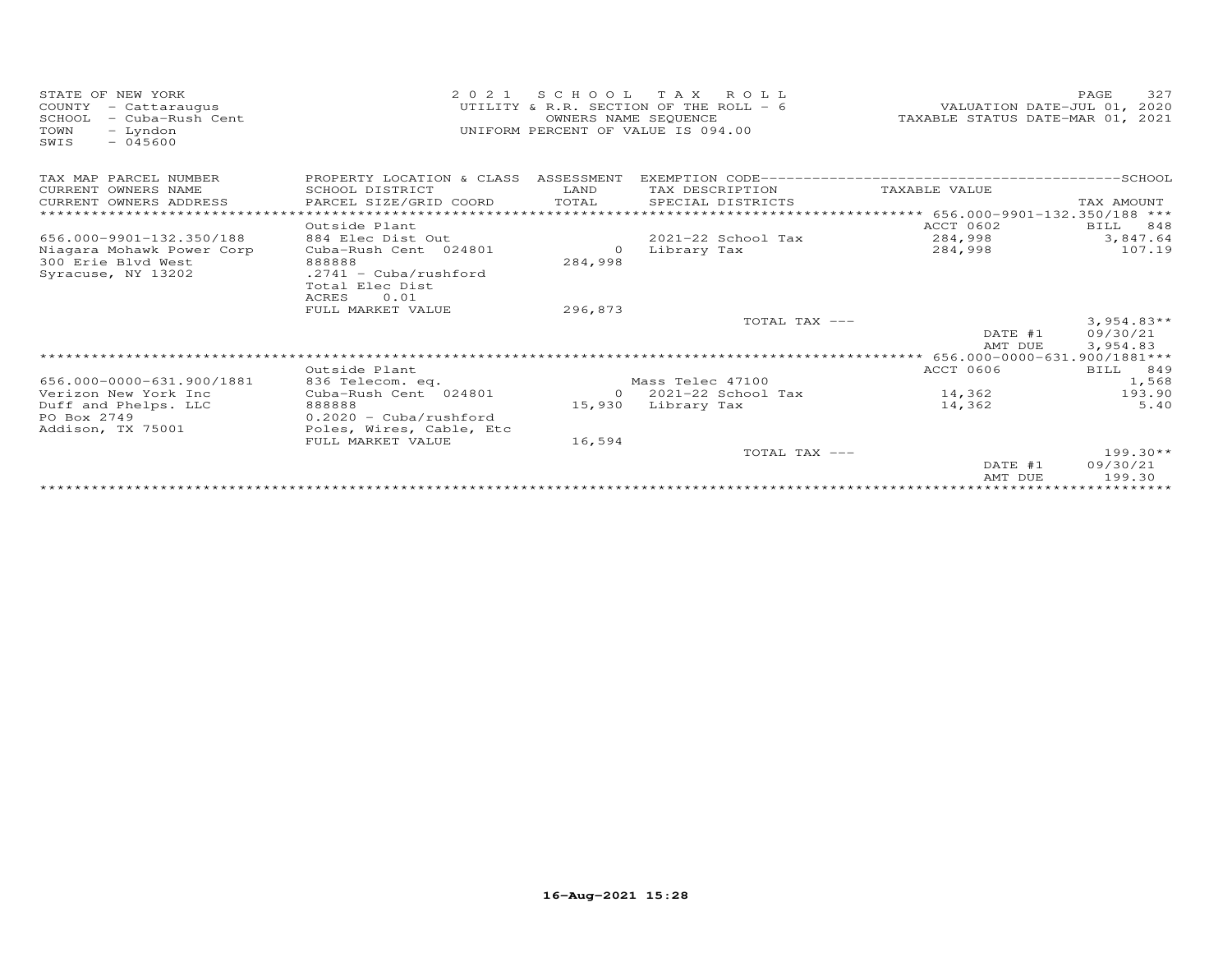| STATE OF NEW YORK<br>COUNTY - Cattaraugus<br>SCHOOL - Cuba-Rush Cent<br>TOWN<br>- Lyndon<br>SWIS<br>$-045600$ | 2021 SCHOOL TAX ROLL<br>UTILITY & R.R. SECTION OF THE ROLL - 6 | 328<br>PAGE<br>VALUATION DATE-JUL 01, 2020<br>TAXABLE STATUS DATE-MAR 01, 2021<br>RPS155/V04/L015<br>CURRENT DATE 8/16/2021 |
|---------------------------------------------------------------------------------------------------------------|----------------------------------------------------------------|-----------------------------------------------------------------------------------------------------------------------------|
|                                                                                                               | ROLL SUB SECTION- - TOTALS                                     |                                                                                                                             |

|                    | TOTAL   | EXTENSION   | <b>EXTENSION</b> | VALOREM<br>AD | EXEMPT | {XABI∂ | TOTAL       |
|--------------------|---------|-------------|------------------|---------------|--------|--------|-------------|
| CODE DISTRICT NAME | PARCELS | <b>TYPE</b> | VALUE            | VALUE         | AMOUNT | VALUE  | ጥአህ<br>∡AX. |

#### NO SPECIAL DISTRICTS AT THIS LEVEL

#### \*\*\* S C H O O L D I S T R I C T S U M M A R Y \*\*\*

| CODE   | DISTRICT NAME                    | TOTAL<br>PARCELS | ASSESSED<br>LAND | ASSESSED<br>TOTAL | <b>EXEMPT</b><br>AMOUNT | TOTAL<br>TAXABLE |            |
|--------|----------------------------------|------------------|------------------|-------------------|-------------------------|------------------|------------|
|        |                                  |                  |                  |                   | STAR AMOUNT             | STAR TAXABLE     | TOTAL TAX  |
|        | Cuba-Rush Cent                   | 2                |                  | 300,928           | 1,568                   | 299,360          |            |
| 024801 |                                  |                  |                  |                   |                         | 299,360          | 4, 154. 13 |
|        | $SUB - TO T AL$                  | $\overline{2}$   |                  | 300,928           | 1,568                   | 299,360          |            |
|        | $S \cup B - T \cup T A L (CONT)$ |                  |                  |                   |                         | 299,360          | 4, 154. 13 |
|        | TOTAL                            | $\overline{c}$   |                  | 300,928           | 1,568                   | 299,360          |            |
|        | T O T A L (CONT)                 |                  |                  |                   |                         | 299,360          | 4, 154. 13 |

## \*\*\* S Y S T E M C O D E S S U M M A R Y \*\*\*

### NO SYSTEM EXEMPTIONS AT THIS LEVEL

| CODE  | DESCRIPTION             | TOTAL<br>PARCELS | SCHOOL         |
|-------|-------------------------|------------------|----------------|
| 47100 | Mass Telec<br>T O T A L |                  | 1,568<br>1,568 |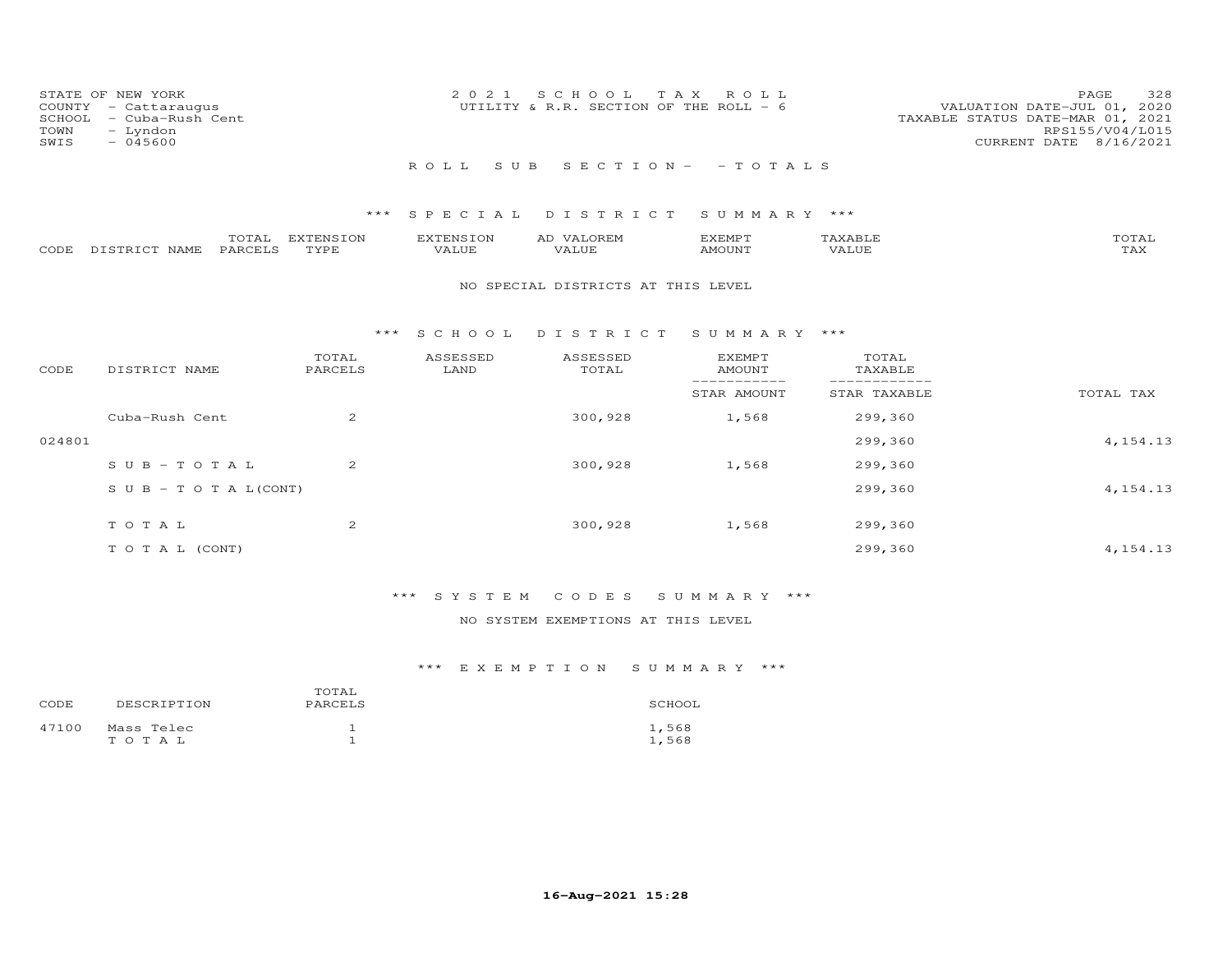| STATE OF NEW YORK       | 2021 SCHOOL TAX ROLL                     | 329<br>PAGE                      |
|-------------------------|------------------------------------------|----------------------------------|
| COUNTY - Cattaraugus    | UTILITY & R.R. SECTION OF THE ROLL - $6$ | VALUATION DATE-JUL 01, 2020      |
| SCHOOL - Cuba-Rush Cent |                                          | TAXABLE STATUS DATE-MAR 01, 2021 |
| TOWN<br>- Lyndon        |                                          | RPS155/V04/L015                  |
| $-045600$<br>SWIS       |                                          | CURRENT DATE 8/16/2021           |
|                         |                                          |                                  |

## R O L L S U B S E C T I O N - - T O T A L S

| ROLL<br>SEC | DESCRIPTION                         | TOTAL<br>PARCELS | ASSESSED<br>LAND | ASSESSED<br>TOTAL | <b>EXEMPT</b><br><b>AMOUNT</b> | TOTAL<br>TAXABLE<br>------------- | TAX  | TOTAL<br>TAX |
|-------------|-------------------------------------|------------------|------------------|-------------------|--------------------------------|-----------------------------------|------|--------------|
|             |                                     |                  |                  |                   | STAR AMOUNT                    | STAR TAXABLE                      | RATE |              |
|             | $2021 - 22$ School Tax              |                  |                  | 300,928           | 1,568                          | 299,360<br>299,360                |      | 4,041.54     |
|             | Library Tax                         |                  |                  | 300,928           | 1,568                          | 299,360<br>299,360                |      | 112.59       |
| 6           | SPEC DIST TAXES<br>UTILITIES & N.C. |                  |                  |                   |                                |                                   |      | 4, 154. 13   |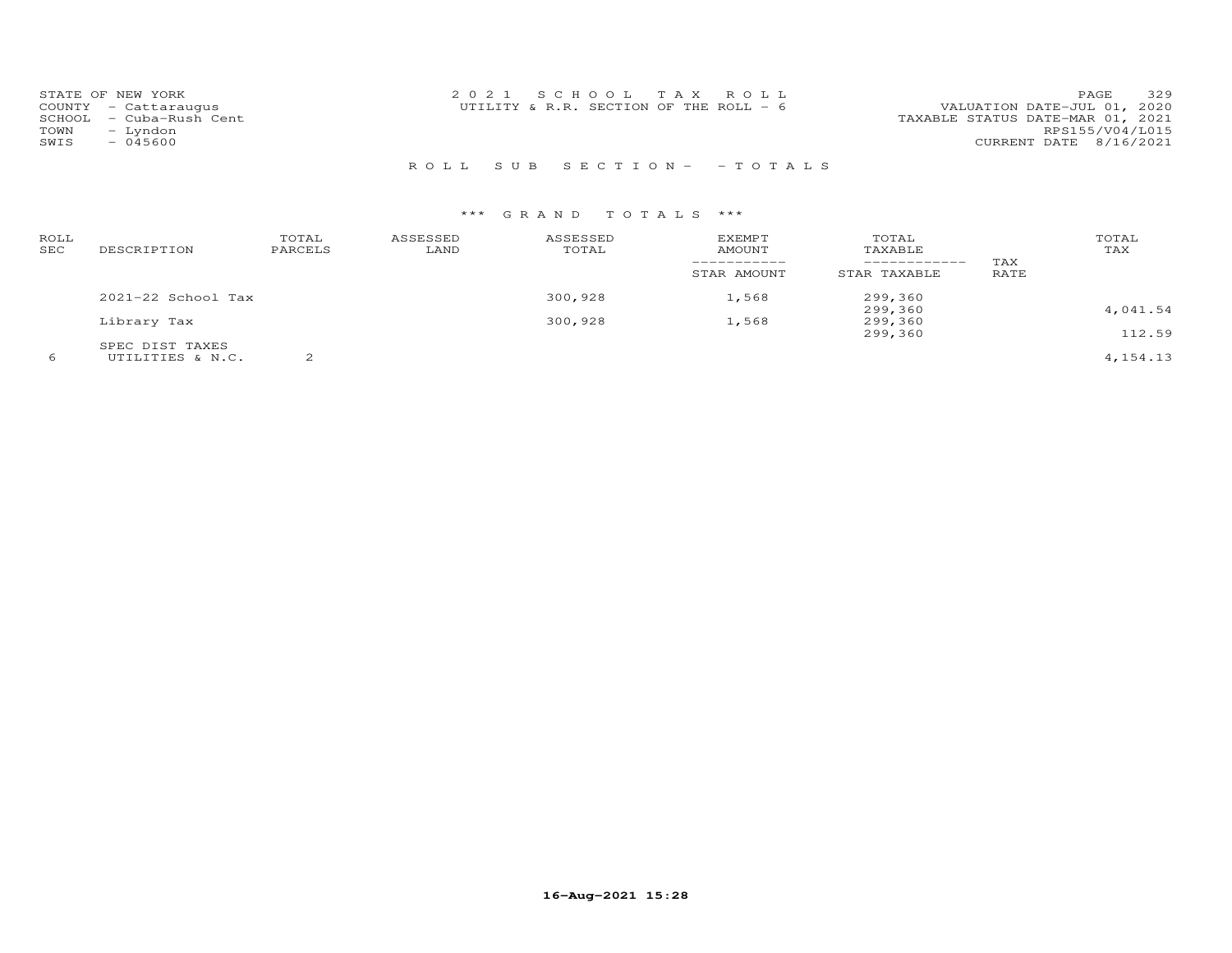| STATE OF NEW YORK<br>TOWN<br>SWIS | COUNTY - Cattaraugus<br>SCHOOL - Cuba-Rush Cent<br>- Lyndon<br>$-045600$ | 2021 SCHOOL TAX ROLL<br>UTILITY & R.R. SECTION OF THE ROLL - $6$ |  | VALUATION DATE-JUL 01, 2020<br>TAXABLE STATUS DATE-MAR 01, 2021<br>CURRENT DATE 8/16/2021 | PAGE<br>RPS155/V04/L015 | 330 |
|-----------------------------------|--------------------------------------------------------------------------|------------------------------------------------------------------|--|-------------------------------------------------------------------------------------------|-------------------------|-----|
|                                   |                                                                          | ROLL SECTION TOTALS                                              |  |                                                                                           |                         |     |

|                       | TOTAL          | EXTENSION | <b>EXTENSION</b> | LOREM.<br>ΑD | EXEMPT |       | TOTAL               |
|-----------------------|----------------|-----------|------------------|--------------|--------|-------|---------------------|
| CODE DISTRICT<br>NAME | <b>PARCELS</b> | TYPE      | VALUE            | VALUE        | AMOUNT | VALUE | $m \times r$<br>LAA |

#### NO SPECIAL DISTRICTS AT THIS LEVEL

#### \*\*\* S C H O O L D I S T R I C T S U M M A R Y \*\*\*

| CODE   | DISTRICT NAME                    | TOTAL<br>PARCELS | ASSESSED<br>LAND | ASSESSED<br>TOTAL | <b>EXEMPT</b><br>AMOUNT | TOTAL<br>TAXABLE |            |
|--------|----------------------------------|------------------|------------------|-------------------|-------------------------|------------------|------------|
|        |                                  |                  |                  |                   | STAR AMOUNT             | STAR TAXABLE     | TOTAL TAX  |
|        | Cuba-Rush Cent                   | 2                |                  | 300,928           | 1,568                   | 299,360          |            |
| 024801 |                                  |                  |                  |                   |                         | 299,360          | 4, 154. 13 |
|        | $SUB - TO T AL$                  | $\overline{2}$   |                  | 300,928           | 1,568                   | 299,360          |            |
|        | $S \cup B - T \cup T A L (CONT)$ |                  |                  |                   |                         | 299,360          | 4, 154. 13 |
|        | TOTAL                            | $\overline{2}$   |                  | 300,928           | 1,568                   | 299,360          |            |
|        | T O T A L (CONT)                 |                  |                  |                   |                         | 299,360          | 4, 154. 13 |
|        |                                  |                  |                  |                   |                         |                  |            |

### \*\*\* S Y S T E M C O D E S S U M M A R Y \*\*\*

### NO SYSTEM EXEMPTIONS AT THIS LEVEL

| CODE  | DESCRIPTION         | TOTAL<br>PARCELS | SCHOOL         |
|-------|---------------------|------------------|----------------|
| 47100 | Mass Telec<br>тотаь |                  | 1,568<br>1,568 |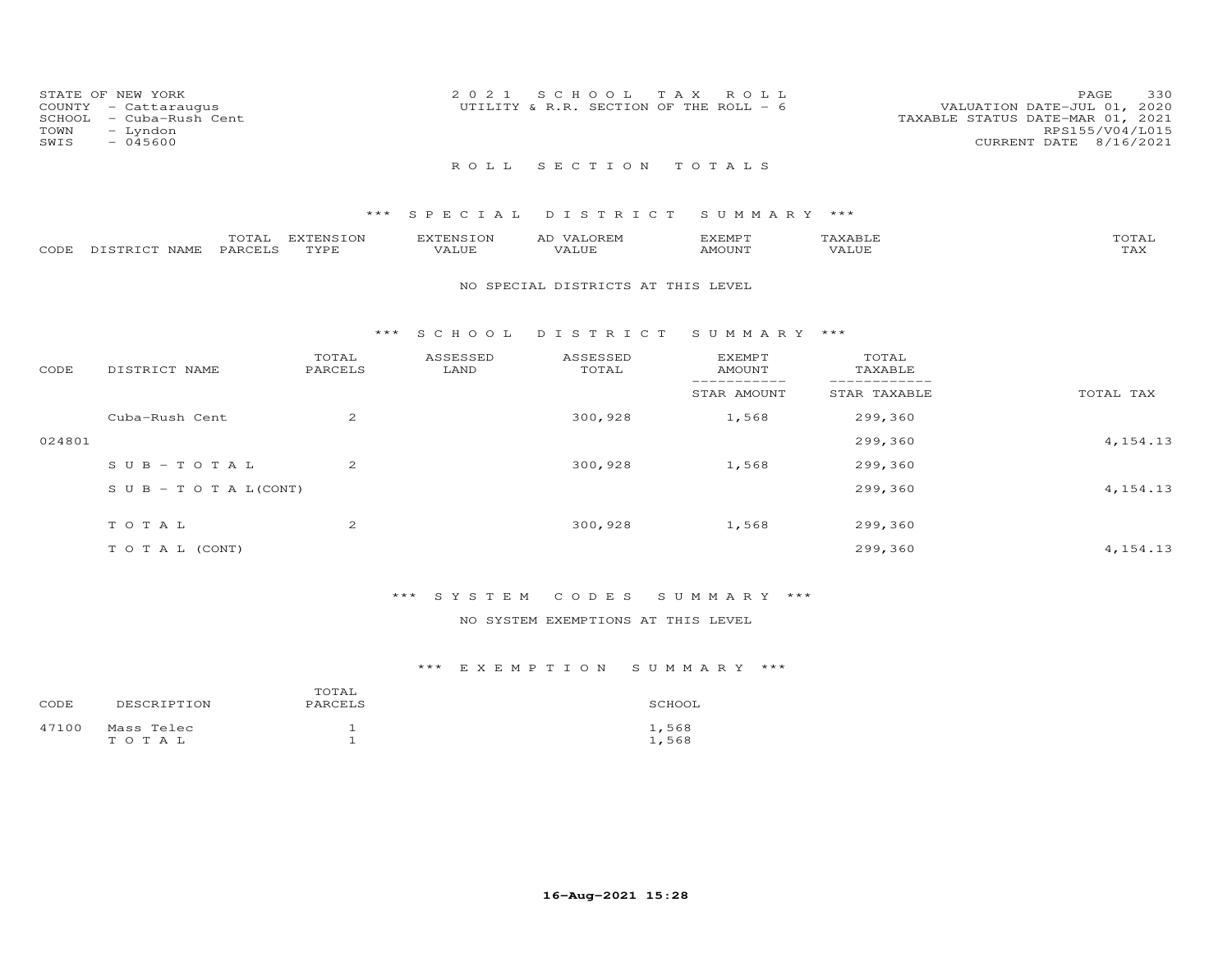| STATE OF NEW YORK<br>COUNTY - Cattaraugus | 2021 SCHOOL TAX ROLL<br>UTILITY & R.R. SECTION OF THE ROLL - 6 | 331<br>PAGE<br>VALUATION DATE-JUL 01, 2020 |
|-------------------------------------------|----------------------------------------------------------------|--------------------------------------------|
| SCHOOL - Cuba-Rush Cent                   |                                                                | TAXABLE STATUS DATE-MAR 01, 2021           |
| TOWN<br>- Lyndon                          |                                                                | RPS155/V04/L015                            |
| $-045600$<br>SWIS                         |                                                                | CURRENT DATE 8/16/2021                     |
|                                           |                                                                |                                            |

R O L L S E C T I O N T O T A L S

| ROLL<br>SEC | DESCRIPTION        | TOTAL<br>PARCELS | ASSESSED<br>LAND | ASSESSED<br>TOTAL | <b>EXEMPT</b><br>AMOUNT<br>STAR AMOUNT | TOTAL<br>TAXABLE<br>------------<br>STAR TAXABLE | TAX<br>RATE | TOTAL<br>TAX |
|-------------|--------------------|------------------|------------------|-------------------|----------------------------------------|--------------------------------------------------|-------------|--------------|
|             | 2021-22 School Tax |                  |                  | 300,928           | 1,568                                  | 299,360                                          |             |              |
|             |                    |                  |                  |                   |                                        | 299,360                                          |             | 4,041.54     |
|             | Library Tax        |                  |                  | 300,928           | 1,568                                  | 299,360                                          |             |              |
|             |                    |                  |                  |                   |                                        | 299,360                                          |             | 112.59       |
|             | SPEC DIST TAXES    |                  |                  |                   |                                        |                                                  |             |              |
|             | UTILITIES & N.C.   |                  |                  |                   |                                        |                                                  |             | 4, 154. 13   |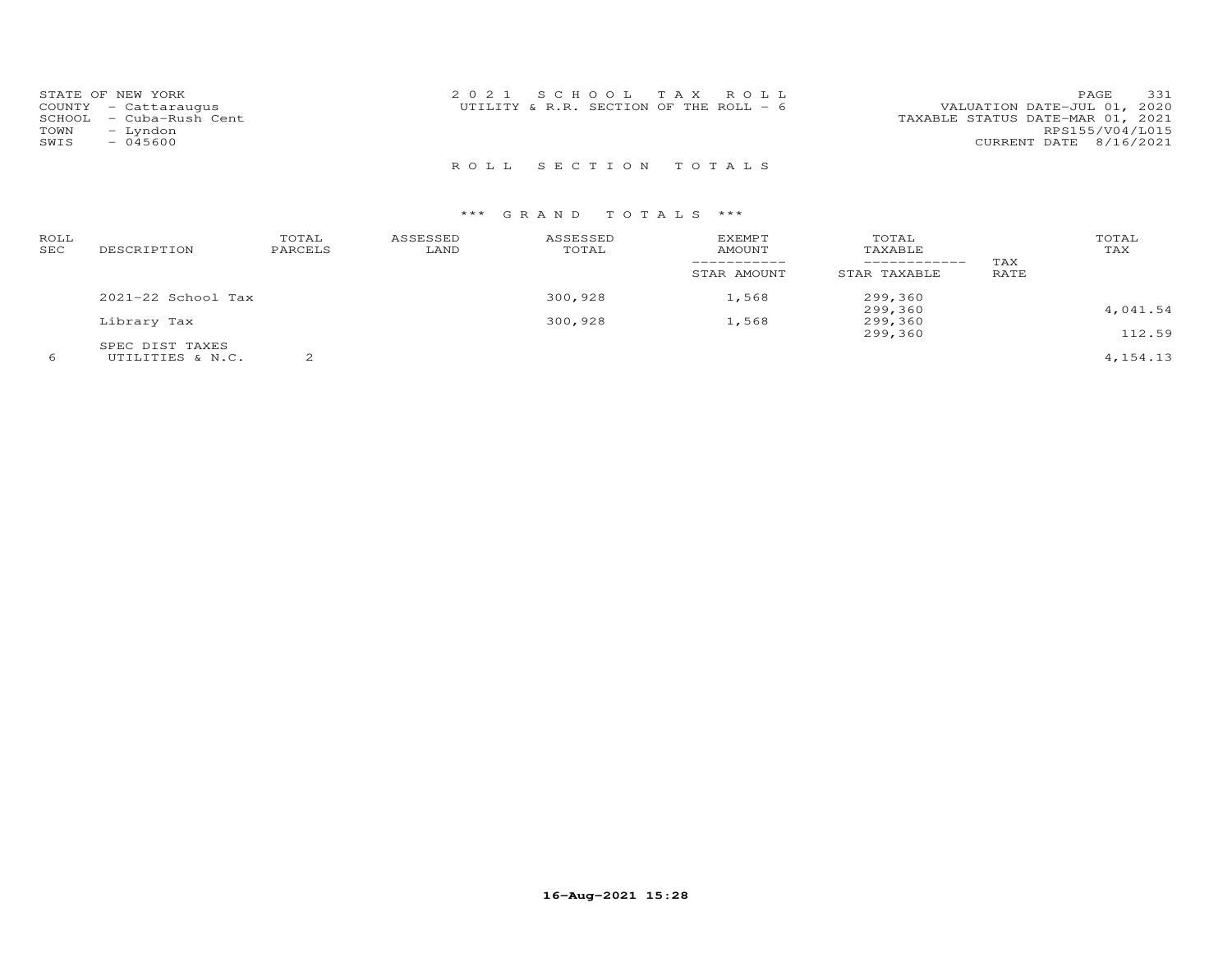| STATE OF<br>NEW YORK<br>COUNTY<br>- Cattaraugus<br>SCHOOL<br>- Cuba-Rush Cent<br>- Lyndon<br>TOWN<br>$-045600$<br>SWIS | 2021                      | SCHOOL     | T A X<br>ROLL<br>WHOLLY EXEMPT SECTION OF THE ROLL - 8<br>OWNERS NAME SEQUENCE<br>UNIFORM PERCENT OF VALUE IS 094.00 | 332<br>PAGE<br>VALUATION DATE-JUL 01,<br>2020<br>TAXABLE STATUS DATE-MAR 01, 2021 |
|------------------------------------------------------------------------------------------------------------------------|---------------------------|------------|----------------------------------------------------------------------------------------------------------------------|-----------------------------------------------------------------------------------|
| TAX MAP PARCEL NUMBER                                                                                                  | PROPERTY LOCATION & CLASS | ASSESSMENT |                                                                                                                      |                                                                                   |
| CURRENT OWNERS NAME                                                                                                    | SCHOOL DISTRICT           | LAND       | TAX DESCRIPTION                                                                                                      | TAXABLE VALUE                                                                     |
| CURRENT OWNERS ADDRESS                                                                                                 | PARCEL SIZE/GRID COORD    | TOTAL      | SPECIAL DISTRICTS                                                                                                    | TAX AMOUNT                                                                        |
|                                                                                                                        |                           |            |                                                                                                                      |                                                                                   |
|                                                                                                                        | Rawson Rd                 |            |                                                                                                                      | ACCT 5007                                                                         |
| $41.004 - 1 - 9.2$                                                                                                     | 695 Cemetery              |            | 27350<br>CEMETERY                                                                                                    | 9,400                                                                             |
| Lyndon Cemetery                                                                                                        | Cuba-Rush Cent 024801     | 9,400      | $2021 - 22$ School Tax                                                                                               | 0.00<br>0.00                                                                      |
| Attn: Rawson Baptist Church                                                                                            | $-04$<br>07<br>$-03$      | 9,400      | Library Tax                                                                                                          | 0.00<br>0.00                                                                      |
| Cuba, NY 14727                                                                                                         | 1.17<br>ACRES             |            |                                                                                                                      |                                                                                   |
|                                                                                                                        | EAST-1222292 NRTH-0849519 |            |                                                                                                                      |                                                                                   |
|                                                                                                                        | FULL MARKET VALUE         | 9,792      |                                                                                                                      |                                                                                   |
|                                                                                                                        |                           |            | TOTAL TAX ---                                                                                                        | $0.00**$                                                                          |
|                                                                                                                        |                           |            |                                                                                                                      |                                                                                   |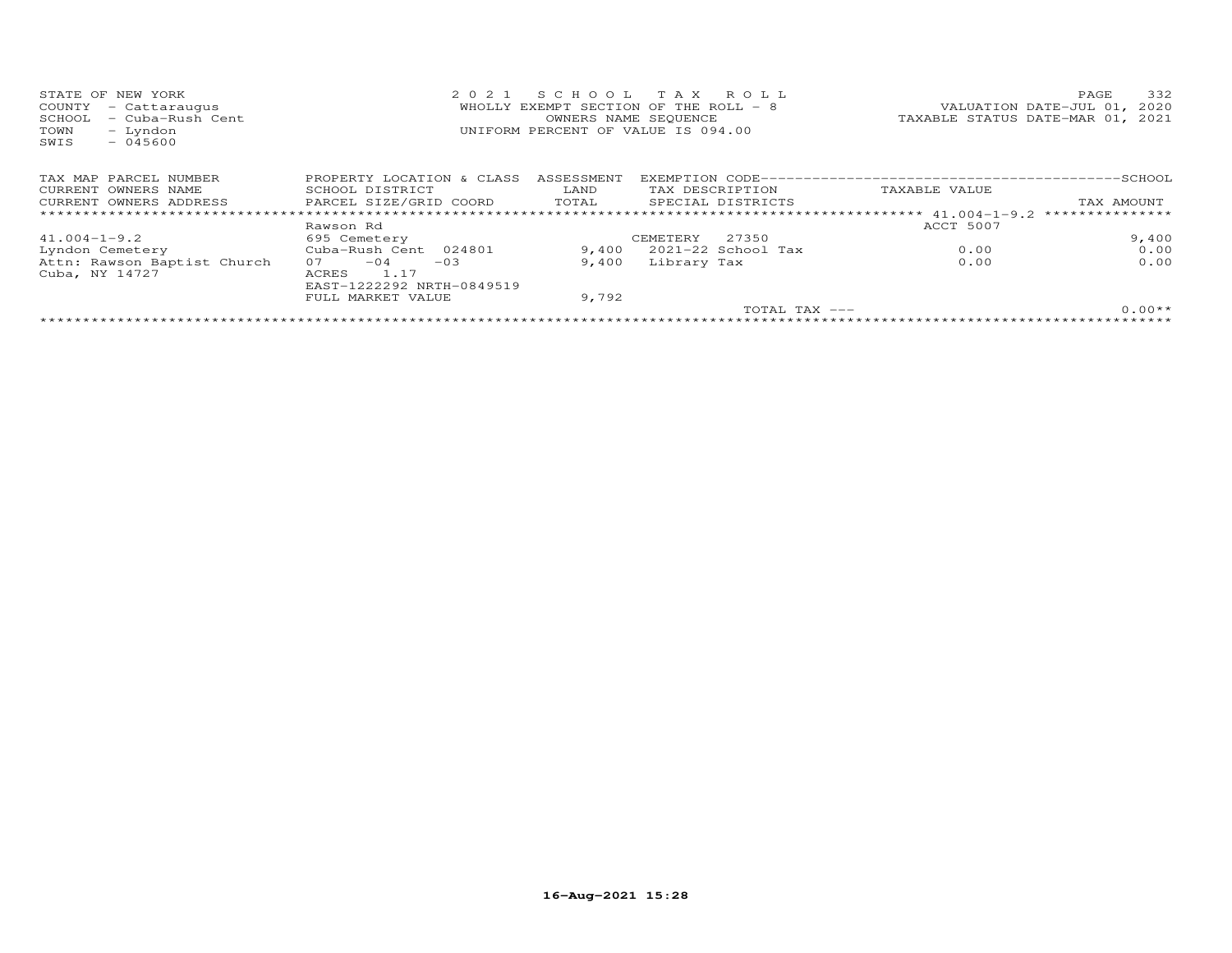| COUNTY<br>SCHOOL<br>TOWN<br>SWIS | STATE OF NEW YORK<br>- Cattaraugus<br>- Cuba-Rush Cent<br>- Lyndon<br>$-045600$ |                         | 2 0 2 1            | S C H O O L<br>WHOLLY EXEMPT SECTION OF THE ROLL - 8<br>UNIFORM PERCENT OF VALUE IS 094.00 | T A X<br>ROLL                  |                              | 333<br>PAGE<br>VALUATION DATE-JUL 01, 2020<br>TAXABLE STATUS DATE-MAR 01, 2021<br>RPS155/V04/L015<br>CURRENT DATE 8/16/2021 |
|----------------------------------|---------------------------------------------------------------------------------|-------------------------|--------------------|--------------------------------------------------------------------------------------------|--------------------------------|------------------------------|-----------------------------------------------------------------------------------------------------------------------------|
|                                  |                                                                                 |                         | ROLL<br>S U B      |                                                                                            | SECTION- - TOTALS              |                              |                                                                                                                             |
|                                  |                                                                                 | $***$                   | S P E C I A L      | DISTRICT                                                                                   | SUMMARY ***                    |                              |                                                                                                                             |
| CODE                             | PARCELS<br>DISTRICT NAME                                                        | TOTAL EXTENSION<br>TYPE | EXTENSION<br>VALUE | AD VALOREM<br>VALUE                                                                        | <b>EXEMPT</b><br><b>AMOUNT</b> | TAXABLE<br>VALUE             | TOTAL<br>TAX                                                                                                                |
|                                  |                                                                                 |                         |                    | NO SPECIAL DISTRICTS AT THIS LEVEL                                                         |                                |                              |                                                                                                                             |
|                                  |                                                                                 | ***                     | S C H O O L        | DISTRICT                                                                                   | SUMMARY                        | ***                          |                                                                                                                             |
| CODE                             | DISTRICT NAME                                                                   | TOTAL<br>PARCELS        | ASSESSED<br>LAND   | ASSESSED<br>TOTAL                                                                          | <b>EXEMPT</b><br><b>AMOUNT</b> | TOTAL<br>TAXABLE             |                                                                                                                             |
|                                  |                                                                                 |                         |                    |                                                                                            | ------------<br>STAR AMOUNT    | ____________<br>STAR TAXABLE | TOTAL TAX                                                                                                                   |
|                                  | Cuba-Rush Cent                                                                  | $\mathbf{1}$            | 9,400              | 9,400                                                                                      | 9,400                          |                              |                                                                                                                             |
| 024801                           |                                                                                 |                         |                    |                                                                                            |                                |                              |                                                                                                                             |
|                                  | $S \cup B - T \cup T A L$                                                       | $\mathbf{1}$            | 9,400              | 9,400                                                                                      | 9,400                          |                              |                                                                                                                             |
|                                  | $S \cup B - T \cup T A L (CONT)$                                                |                         |                    |                                                                                            |                                |                              |                                                                                                                             |
|                                  | TOTAL                                                                           | $\mathbf{1}$            | 9,400              | 9,400                                                                                      | 9,400                          |                              |                                                                                                                             |
|                                  | T O T A L (CONT)                                                                |                         |                    |                                                                                            |                                |                              |                                                                                                                             |

## \*\*\* S Y S T E M C O D E S S U M M A R Y \*\*\*

### NO SYSTEM EXEMPTIONS AT THIS LEVEL

| CODE  | DESCRIPTION              | TOTAL<br>PARCELS | SCHOOL         |
|-------|--------------------------|------------------|----------------|
| 27350 | <b>CEMETERY</b><br>TOTAL |                  | 9,400<br>9,400 |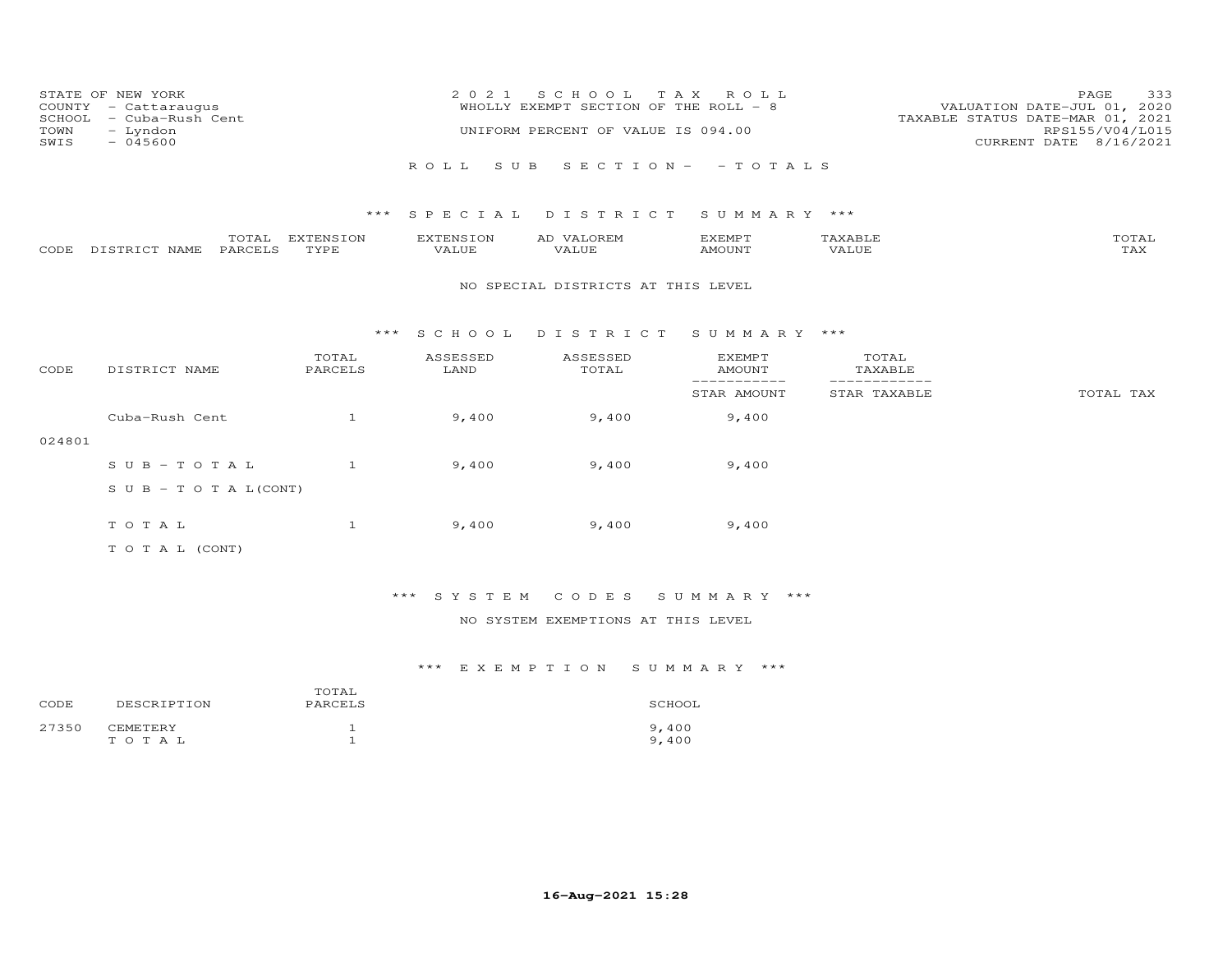|      | STATE OF NEW YORK       | 2021 SCHOOL TAX ROLL                  | PAGE                             | 334             |
|------|-------------------------|---------------------------------------|----------------------------------|-----------------|
|      | COUNTY - Cattaraugus    | WHOLLY EXEMPT SECTION OF THE ROLL - 8 | VALUATION DATE-JUL 01, 2020      |                 |
|      | SCHOOL - Cuba-Rush Cent |                                       | TAXABLE STATUS DATE-MAR 01, 2021 |                 |
| TOWN | - Lyndon                | UNIFORM PERCENT OF VALUE IS 094.00    |                                  | RPS155/V04/L015 |
| SWIS | $-045600$               |                                       | CURRENT DATE 8/16/2021           |                 |
|      |                         |                                       |                                  |                 |
|      |                         | ROLL SUB SECTION- -TOTALS             |                                  |                 |

| ROLL<br>SEC | DESCRIPTION                                           | TOTAL<br>PARCELS | ASSESSED<br>LAND | ASSESSED<br>TOTAL | EXEMPT<br>AMOUNT | TOTAL<br>TAXABLE | TAX  | TOTAL<br>TAX |
|-------------|-------------------------------------------------------|------------------|------------------|-------------------|------------------|------------------|------|--------------|
|             |                                                       |                  |                  |                   | STAR AMOUNT      | STAR TAXABLE     | RATE |              |
|             | RS 8 TOTAL<br>SPEC DIST TAXES<br><b>WUOTIV EVEMBT</b> |                  | 9,400            | 9,400             | 9,400            |                  |      |              |

8 WHOLLY EXEMPT 1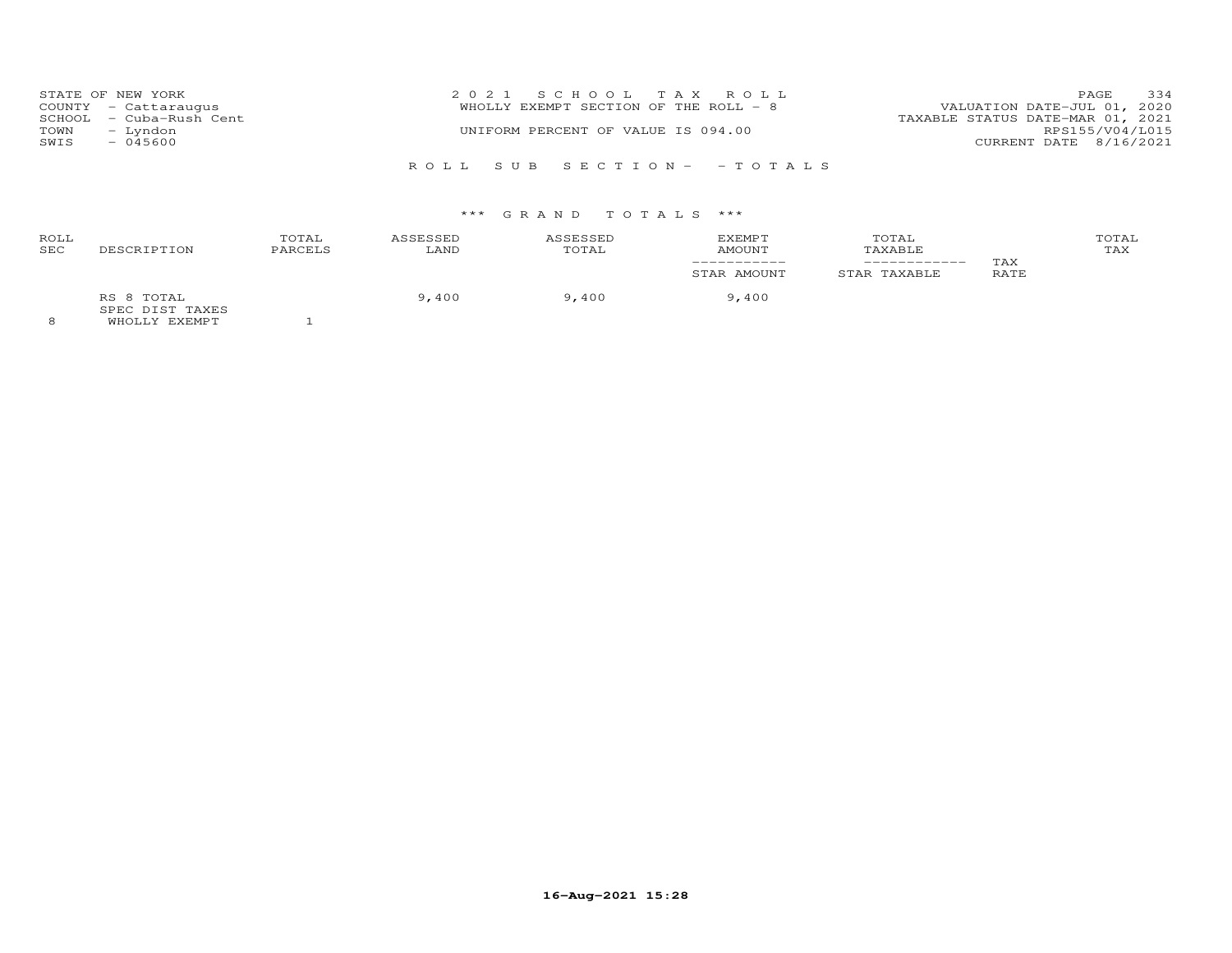| STATE OF NEW YORK<br>COUNTY - Cattaraugus<br>SCHOOL - Cuba-Rush Cent<br>TOWN<br>– Lyndon<br>SWIS<br>$-045600$ | 2021 SCHOOL TAX ROLL<br>WHOLLY EXEMPT SECTION OF THE ROLL - 8<br>UNIFORM PERCENT OF VALUE IS 094.00 | 335<br><b>PAGE</b><br>VALUATION DATE-JUL 01, 2020<br>TAXABLE STATUS DATE-MAR 01, 2021<br>RPS155/V04/L015<br>CURRENT DATE 8/16/2021 |
|---------------------------------------------------------------------------------------------------------------|-----------------------------------------------------------------------------------------------------|------------------------------------------------------------------------------------------------------------------------------------|
|                                                                                                               | ROLL SECTION TOTALS                                                                                 |                                                                                                                                    |

|      |                  | ----                | <b>EXTENSION</b> | -NS 1           | ∼ | EXEMPT   |              | $m \wedge m \wedge \tau$<br>OTAL |
|------|------------------|---------------------|------------------|-----------------|---|----------|--------------|----------------------------------|
| CODE | DISTRICT<br>NAME | PARCEI <sup>o</sup> | TVDF             | - דדד<br>. ALUF |   | 35027370 | <b>VALUE</b> | - 777                            |

#### NO SPECIAL DISTRICTS AT THIS LEVEL

#### \*\*\* S C H O O L D I S T R I C T S U M M A R Y \*\*\*

| CODE   | DISTRICT NAME                    | TOTAL<br>PARCELS | ASSESSED<br>LAND | ASSESSED<br>TOTAL | <b>EXEMPT</b><br>AMOUNT | TOTAL<br>TAXABLE |           |
|--------|----------------------------------|------------------|------------------|-------------------|-------------------------|------------------|-----------|
|        |                                  |                  |                  |                   | STAR AMOUNT             | STAR TAXABLE     | TOTAL TAX |
|        | Cuba-Rush Cent                   |                  | 9,400            | 9,400             | 9,400                   |                  |           |
| 024801 |                                  |                  |                  |                   |                         |                  |           |
|        | $SUB - TO T AL$                  |                  | 9,400            | 9,400             | 9,400                   |                  |           |
|        | $S \cup B - T \cup T A L (CONT)$ |                  |                  |                   |                         |                  |           |
|        | TOTAL                            |                  | 9,400            | 9,400             | 9,400                   |                  |           |
|        | T O T A L (CONT)                 |                  |                  |                   |                         |                  |           |

### \*\*\* S Y S T E M C O D E S S U M M A R Y \*\*\*

### NO SYSTEM EXEMPTIONS AT THIS LEVEL

| CODE  | DESCRIPTION           | TOTAL<br>PARCELS | SCHOOL         |
|-------|-----------------------|------------------|----------------|
| 27350 | CEMETERY<br>T O T A L |                  | 9,400<br>9,400 |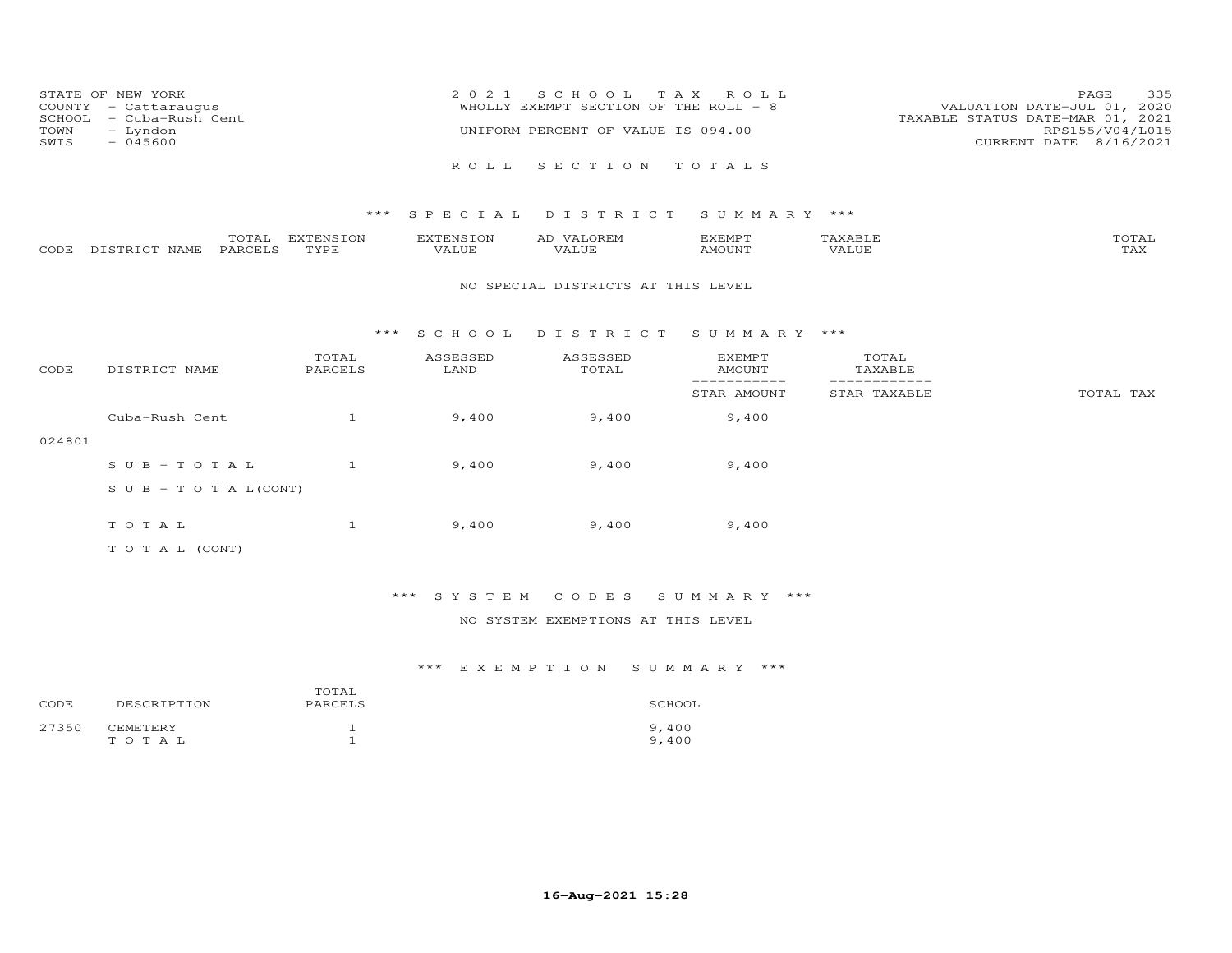| TOWN<br>SWIS | STATE OF NEW YORK<br>COUNTY - Cattaraugus<br>SCHOOL - Cuba-Rush Cent<br>– Lyndon<br>$-045600$ | 2021 SCHOOL TAX ROLL<br>WHOLLY EXEMPT SECTION OF THE ROLL - 8<br>UNIFORM PERCENT OF VALUE IS 094.00 | 336<br>PAGE<br>VALUATION DATE-JUL 01, 2020<br>TAXABLE STATUS DATE-MAR 01, 2021<br>RPS155/V04/L015<br>CURRENT DATE 8/16/2021 |
|--------------|-----------------------------------------------------------------------------------------------|-----------------------------------------------------------------------------------------------------|-----------------------------------------------------------------------------------------------------------------------------|
|              |                                                                                               | ROLL SECTION TOTALS                                                                                 |                                                                                                                             |

| ROLL       |                                           | TOTAL   | ASSESSED | ASSESSED | <b>EXEMPT</b> | TOTAL                   |      | TOTAL |
|------------|-------------------------------------------|---------|----------|----------|---------------|-------------------------|------|-------|
| <b>SEC</b> | DESCRIPTION                               | PARCELS | LAND     | TOTAL    | AMOUNT        | TAXABLE<br>------------ | TAX  | TAX   |
|            |                                           |         |          |          | STAR AMOUNT   | STAR TAXABLE            | RATE |       |
| $\sim$     | RS 8 TOTAL<br>SPEC DIST TAXES<br>$\cdots$ |         | 9,400    | 9,400    | 9,400         |                         |      |       |

8 WHOLLY EXEMPT 1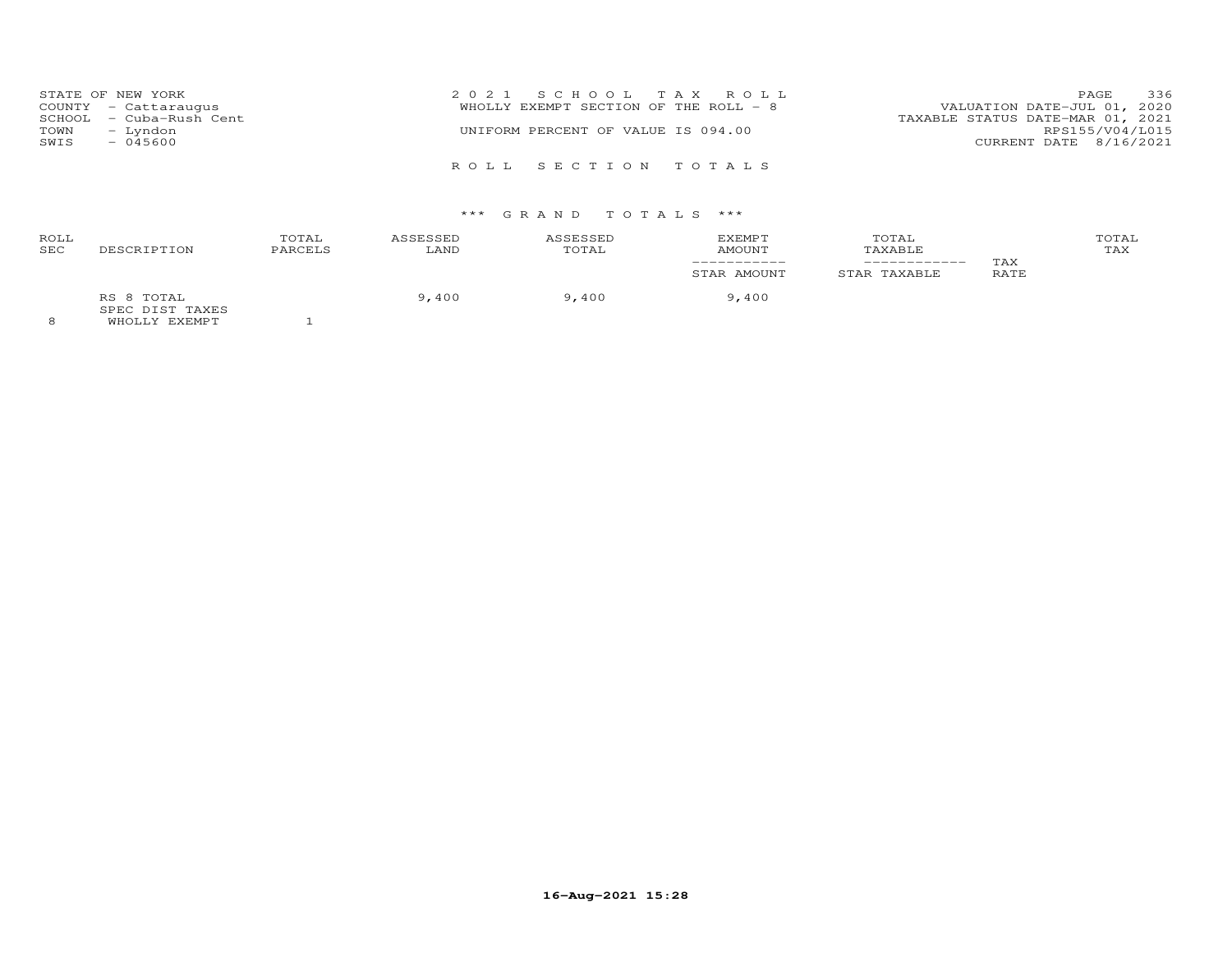| STATE OF NEW YORK       | 2021 SCHOOL TAX ROLL | 337<br>PAGE.                     |
|-------------------------|----------------------|----------------------------------|
| COUNTY - Cattaraugus    |                      | VALUATION DATE-JUL 01, 2020      |
| SCHOOL - Cuba-Rush Cent | SWIS TOTALS          | TAXABLE STATUS DATE-MAR 01, 2021 |
| TOWN<br>– Lyndon        |                      | RPS155/V04/L015                  |
| SWIS<br>- 045600        |                      | CURRENT DATE 8/16/2021           |

| CODE   | TOTAL<br>PARCELS<br>DISTRICT NAME | <b>EXTENSION</b><br>TYPE | <b>EXTENSION</b><br>VALUE | AD VALOREM<br>VALUE                | <b>EXEMPT</b><br>AMOUNT | TAXABLE<br>VALUE | TAX<br>RATE | TOTAL<br>TAX |
|--------|-----------------------------------|--------------------------|---------------------------|------------------------------------|-------------------------|------------------|-------------|--------------|
|        |                                   |                          |                           | NO SPECIAL DISTRICTS AT THIS LEVEL |                         |                  |             |              |
|        |                                   | ***                      | S C H O O L               | DISTRICT                           | SUMMARY ***             |                  |             |              |
| CODE   | DISTRICT NAME                     | TOTAL<br>PARCELS         | ASSESSED<br>LAND          | ASSESSED<br>TOTAL                  | EXEMPT<br>AMOUNT        | TOTAL<br>TAXABLE |             |              |
|        |                                   |                          |                           |                                    | STAR AMOUNT             | STAR TAXABLE     | TAX RATE    | TOTAL TAX    |
|        | Cuba-Rush Cent                    | 125                      | 4993,500                  | 10619,005                          | 619,434                 | 9,999,571        |             |              |
| 024801 |                                   |                          |                           |                                    | 1232,860                | 8,766,711        | .376114     | 122, 116.83  |
|        | $S \cup B - T \cup T A L$         | 125                      | 4993,500                  | 10619,005                          | 619,434                 | 9,999,571        |             |              |
|        | S U B - T O T A $L$ (CONT)        |                          |                           |                                    | 1232,860                | 8,766,711        |             | 122, 116.83  |
|        | TOTAL                             | 125                      | 4993,500                  | 10619,005                          | 619,434                 | 9,999,571        |             |              |
|        | TO TAL (CONT)                     |                          |                           |                                    | 1232,860                | 8,766,711        |             | 122, 116.83  |

### \*\*\* S Y S T E M C O D E S S U M M A R Y \*\*\*

### NO SYSTEM EXEMPTIONS AT THIS LEVEL

| CODE                             | DESCRIPTION                                     | TOTAL<br>PARCELS | SCHOOL                               |
|----------------------------------|-------------------------------------------------|------------------|--------------------------------------|
| 27350<br>41700<br>41720<br>41804 | <b>CEMETERY</b><br>AG BLDG<br>AG DIST<br>AGED S | 13<br>2          | 9,400<br>33,800<br>514,793<br>39,763 |
| 41834                            | ENH STAR                                        | 10               | 662,960                              |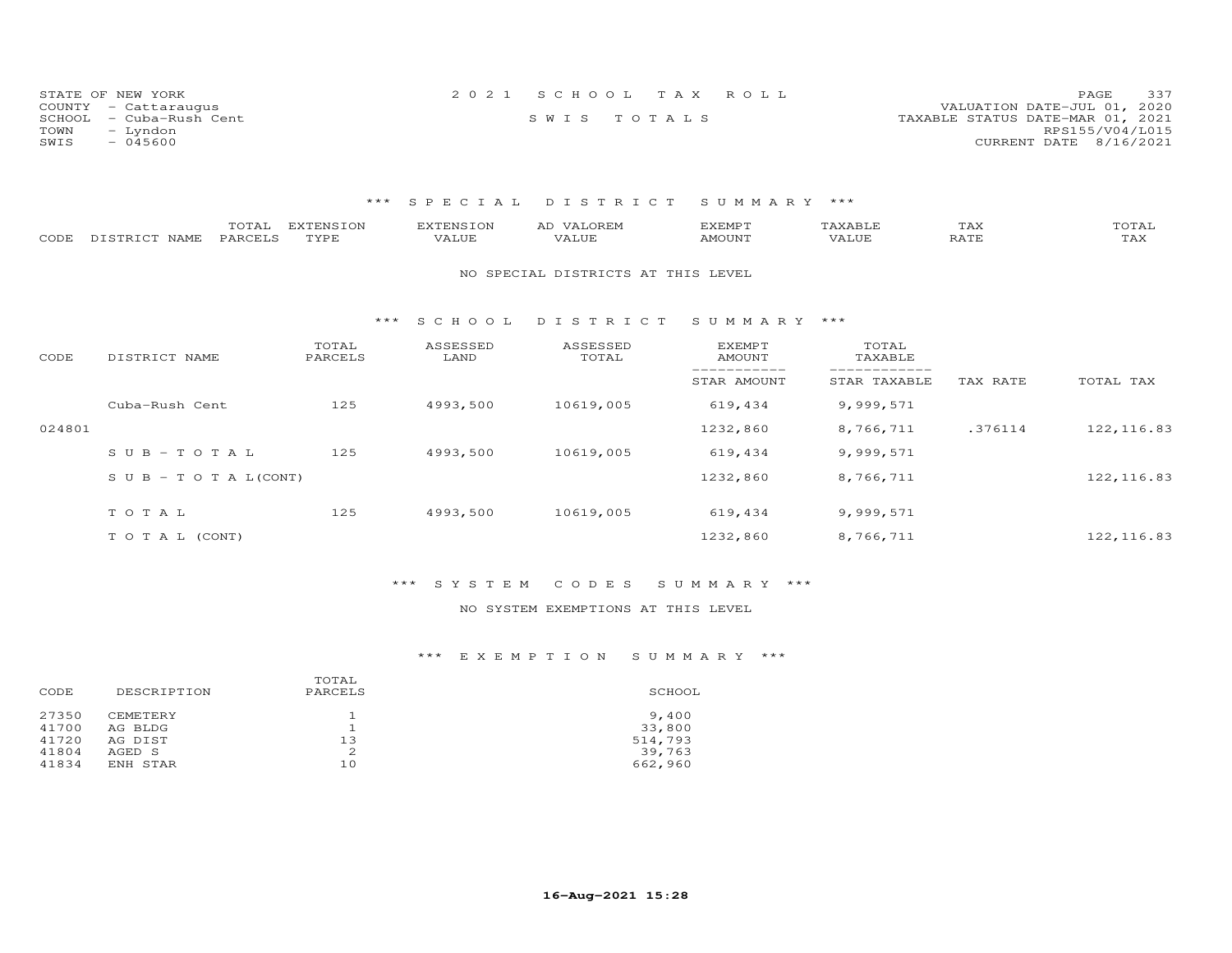| STATE OF NEW YORK       | 2021 SCHOOL TAX ROLL | 338<br><b>PAGE</b>               |
|-------------------------|----------------------|----------------------------------|
| COUNTY - Cattaraugus    |                      | VALUATION DATE-JUL 01, 2020      |
| SCHOOL - Cuba-Rush Cent | SWIS TOTALS          | TAXABLE STATUS DATE-MAR 01, 2021 |
| TOWN<br>– Lyndon        |                      | RPS155/V04/L015                  |
| SWIS<br>- 045600        |                      | CURRENT DATE 8/16/2021           |

## \*\*\* E X E M P T I O N S U M M A R Y \*\*\*

| CODE  | DESCRIPTION | TOTAL<br>PARCELS | SCHOOL   |
|-------|-------------|------------------|----------|
| 41854 | BAS STAR    | 20               | 569,900  |
| 47100 | Mass Telec  |                  | 1,568    |
| 47460 | FOREST/A74  |                  | 20,110   |
|       | TOTAL       | 49               | 1852,294 |

| ROLL<br>SEC  | DESCRIPTION                          | TOTAL<br>PARCELS | ASSESSED<br>LAND | ASSESSED<br>TOTAL | <b>EXEMPT</b><br><b>AMOUNT</b> | TOTAL<br>TAXABLE       | TAX       |            |
|--------------|--------------------------------------|------------------|------------------|-------------------|--------------------------------|------------------------|-----------|------------|
|              |                                      |                  |                  |                   | STAR AMOUNT                    | STAR TAXABLE           | RATE      |            |
|              | 2021-22 School Tax                   |                  | 4689,300         | 9854,600          | 608,466<br>1232,860            | 9,246,134<br>8,013,274 | 13.500593 | 108,183.93 |
|              | Library Tax                          |                  | 4689,300         | 9854,600          | 608,466                        | 9,246,134              |           |            |
|              | SPEC DIST TAXES                      |                  |                  |                   |                                | 9,246,134              | 0.376114  | 3,477.67   |
| $\mathbf{1}$ | TAXABLE                              | 117              |                  |                   |                                |                        |           | 111,661.60 |
|              | 2021-22 School Tax                   |                  | 294,800          | 295,830           |                                | 295,830                |           |            |
|              | Library Tax                          |                  | 294,800          | 295,830           |                                | 295,830<br>295,830     | 13.500593 | 3,993.88   |
|              |                                      |                  |                  |                   |                                | 295,830                | 0.376114  | 111.27     |
| 3            | SPEC DIST TAXES<br>STATE OWNED LAND  | 2                |                  |                   |                                |                        |           | 4,105.15   |
|              | 2021-22 School Tax                   |                  |                  | 158,247           |                                | 158,247                |           |            |
|              | Library Tax                          |                  |                  | 158,247           |                                | 158,247<br>158,247     | 13.500593 | 2,136.43   |
|              |                                      |                  |                  |                   |                                | 158,247                | 0.376114  | 59.52      |
| 5            | SPEC DIST TAXES<br>SPECIAL FRANCHISE | 3                |                  |                   |                                |                        |           | 2,195.95   |
|              | 2021-22 School Tax                   |                  |                  | 300,928           | 1,568                          | 299,360<br>299,360     | 13.500593 | 4,041.54   |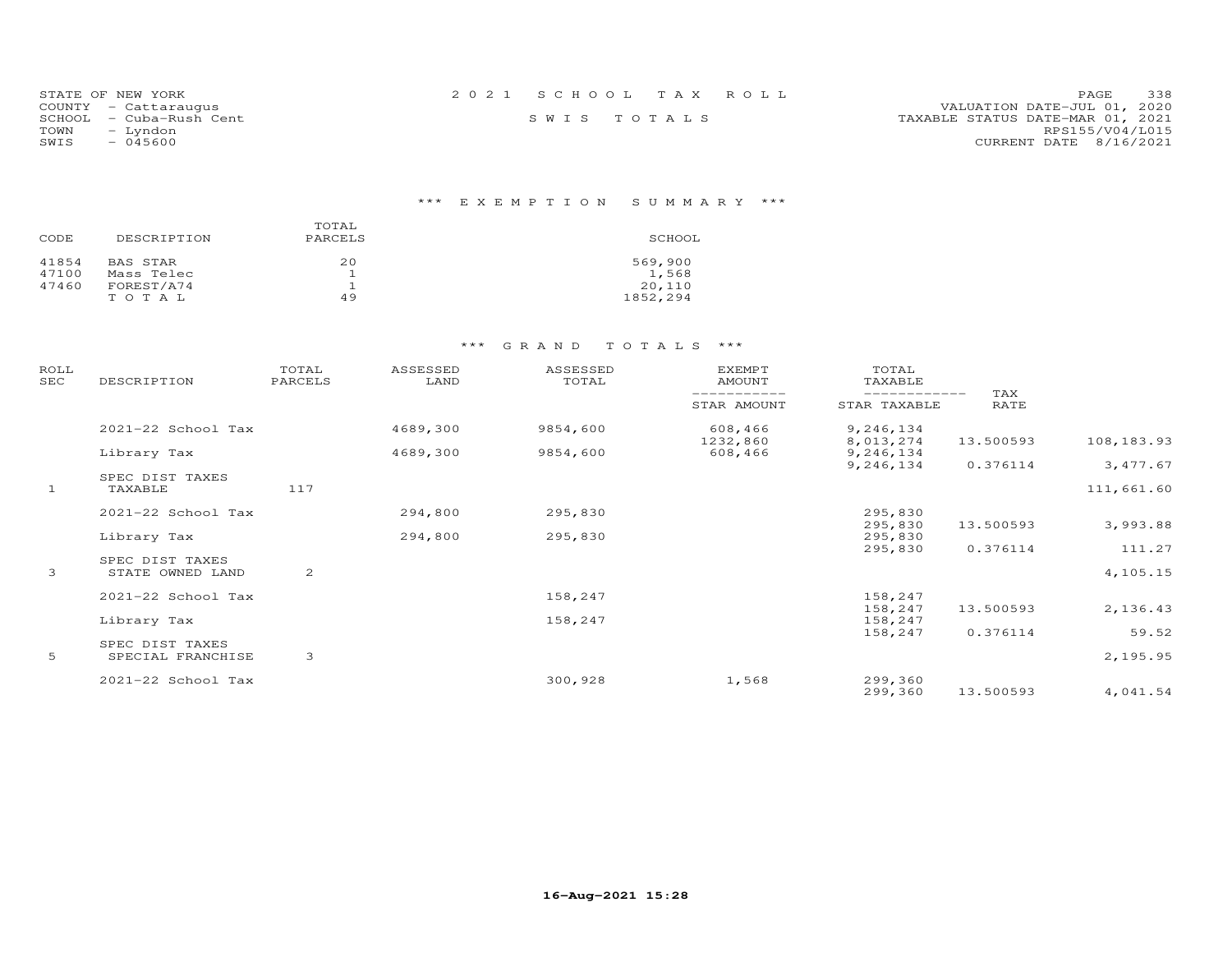| STATE OF NEW YORK    |                         |             |  | 2021 SCHOOL TAX ROLL | 339<br>PAGE.                     |
|----------------------|-------------------------|-------------|--|----------------------|----------------------------------|
| COUNTY - Cattaraugus |                         |             |  |                      | VALUATION DATE-JUL 01, 2020      |
|                      | SCHOOL - Cuba-Rush Cent | SWIS TOTALS |  |                      | TAXABLE STATUS DATE-MAR 01, 2021 |
| TOWN                 | - Lyndon                |             |  |                      | RPS155/V04/L015                  |
| SWIS                 | - 045600                |             |  |                      | CURRENT DATE 8/16/2021           |

| ROLL<br>SEC  | DESCRIPTION                         | TOTAL<br>PARCELS | ASSESSED<br>LAND | ASSESSED<br>TOTAL | <b>EXEMPT</b><br><b>AMOUNT</b> | TOTAL<br>TAXABLE       |             |             |
|--------------|-------------------------------------|------------------|------------------|-------------------|--------------------------------|------------------------|-------------|-------------|
|              |                                     |                  |                  |                   | STAR AMOUNT                    | STAR TAXABLE           | TAX<br>RATE |             |
|              | Library Tax                         |                  |                  | 300,928           | 1,568                          | 299,360<br>299,360     | 0.376114    | 112.59      |
| 6            | SPEC DIST TAXES<br>UTILITIES & N.C. | 2                |                  |                   |                                |                        |             | 4, 154. 13  |
|              | SPEC DIST TAXES                     |                  |                  |                   | 9,400                          |                        |             |             |
| 8            | WHOLLY EXEMPT                       | $\mathbf{1}$     |                  |                   |                                |                        |             |             |
|              | 2021-22 School Tax                  |                  | 4993,500         | 10619,005         | 619,434<br>1232,860            | 9,999,571<br>8,766,711 | 13.500593   | 118,355.78  |
|              | Library Tax                         |                  | 4993,500         | 10619,005         | 619,434                        | 9,999,571              |             |             |
|              | SPEC DIST TAXES                     |                  |                  |                   |                                | 9,999,571              | 0.376114    | 3,761.05    |
| $\star$      | SUB<br>TOTAL                        | 125              |                  |                   |                                |                        |             | 122, 116.83 |
|              | 2021-22 School Tax                  |                  | 4993,500         | 10619,005         | 619,434                        | 9,999,571              |             |             |
|              | Library Tax                         |                  | 4993,500         | 10619,005         | 1232,860<br>619,434            | 8,766,711<br>9,999,571 | 13.500593   | 118,355.78  |
|              | SPEC DIST TAXES                     |                  |                  |                   |                                | 9,999,571              | 0.376114    | 3,761.05    |
| $\star\star$ | GRAND TOTAL                         | 125              |                  |                   |                                |                        |             | 122, 116.83 |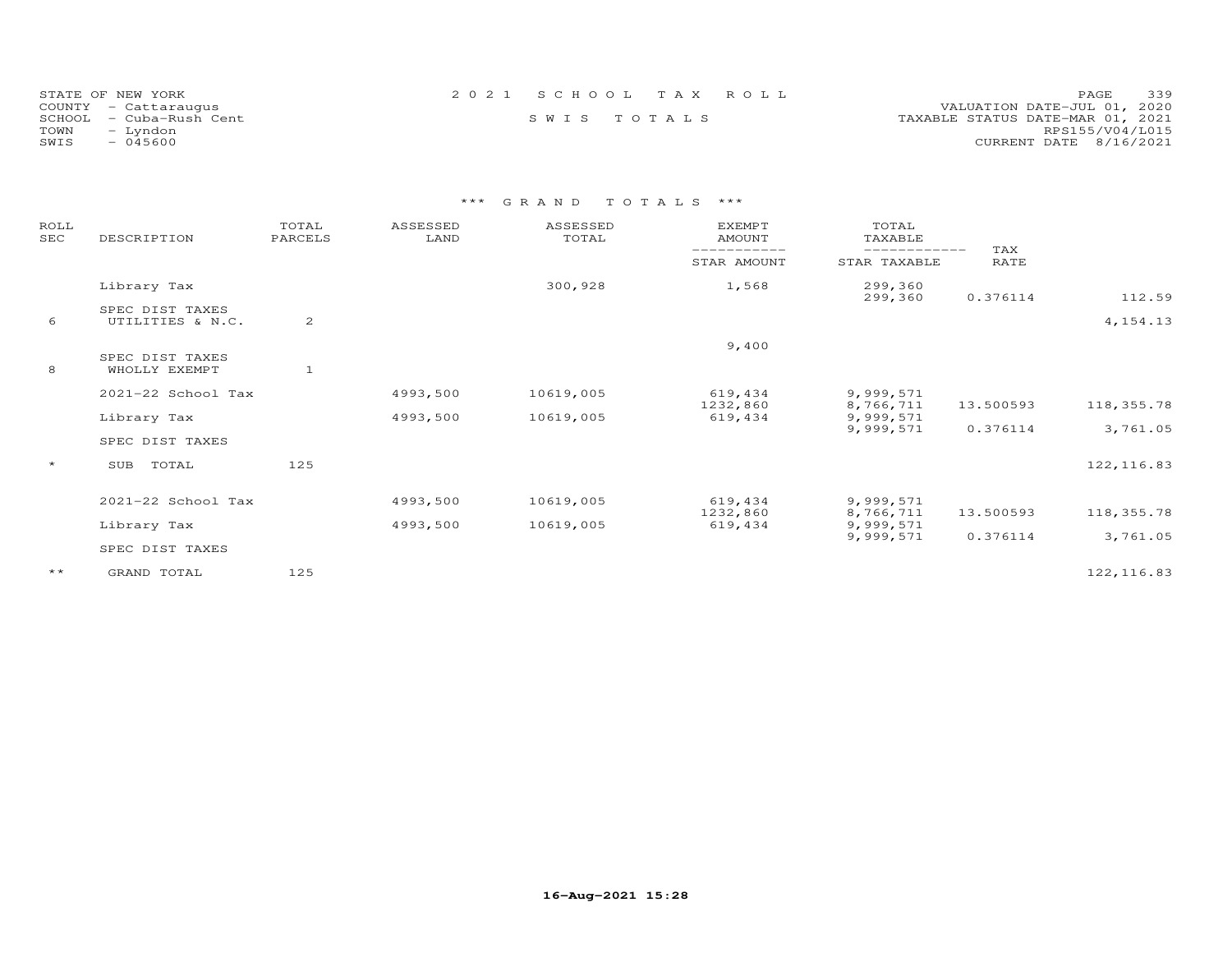STATE OF NEW YORK 2 0 2 1 S C H O O L T A X R O L L PAGE 340COUNTY - Cattaraugus S C H O O L T O T A L S 024801 VALUATION DATE-JUL 01, 2020

### VALUATION DATE-JUL 01, 2020 SCHOOL - Cuba-Rush Cent TAXABLE STATUS DATE-MAR 01, 2021 RPS155/V04/L015CURRENT DATE 8/16/2021

### \*\*\* S P E C I A L D I S T R I C T S U M M A R Y \*\*\*

| CODE   | TOTAL<br>PARCELS<br>DISTRICT NAME | <b>EXTENSION</b><br>TYPE | <b>EXTENSION</b><br>VALUE | AD VALOREM<br>VALUE                | <b>EXEMPT</b><br><b>AMOUNT</b> | TAXABLE<br>VALUE |          | TOTAL<br>TAX |
|--------|-----------------------------------|--------------------------|---------------------------|------------------------------------|--------------------------------|------------------|----------|--------------|
|        |                                   |                          |                           | NO SPECIAL DISTRICTS AT THIS LEVEL |                                |                  |          |              |
|        |                                   | ***                      | S C H O O L               | DISTRICT                           | SUMMARY ***                    |                  |          |              |
| CODE   | DISTRICT NAME                     | TOTAL<br>PARCELS         | ASSESSED<br>LAND          | ASSESSED<br>TOTAL                  | EXEMPT<br><b>AMOUNT</b>        | TOTAL<br>TAXABLE |          |              |
|        |                                   |                          |                           |                                    | STAR AMOUNT                    | STAR TAXABLE     | TAX RATE | TOTAL TAX    |
|        | Cuba-Rush Cent                    | 887                      | 25424,900                 | 61584,773                          | 5413,937                       | 56,170,836       |          |              |
| 024801 |                                   |                          |                           |                                    | 8212,061                       | 47,958,775       |          | 715, 316.90  |
|        | $SUB - TO T AL$                   | 887                      | 25424,900                 | 61584,773                          | 5413,937                       | 56,170,836       |          |              |
|        | $S \cup B - T \cup T A L (CONT)$  |                          |                           |                                    | 8212,061                       | 47,958,775       |          | 715, 316.90  |
|        | TOTAL                             | 887                      | 25424,900                 | 61584,773                          | 5413,937                       | 56,170,836       |          |              |
|        | TO TAL (CONT)                     |                          |                           |                                    | 8212,061                       | 47,958,775       |          | 715,316.90   |

#### \*\*\* S Y S T E M C O D E S S U M M A R Y \*\*\*

#### NO SYSTEM EXEMPTIONS AT THIS LEVEL

| CODE  | DESCRIPTION | TOTAL<br>PARCELS | SCHOOL   |
|-------|-------------|------------------|----------|
| 12100 | NYS OWNED   | 4                | 146,200  |
| 13800 | SCH-DIST    |                  | 5,000    |
| 14110 | USA-PROP    |                  | 92,100   |
| 14300 | INDIAN-RES  | 8                | 1618,800 |
| 21600 | PARSONAGE   |                  | 62,700   |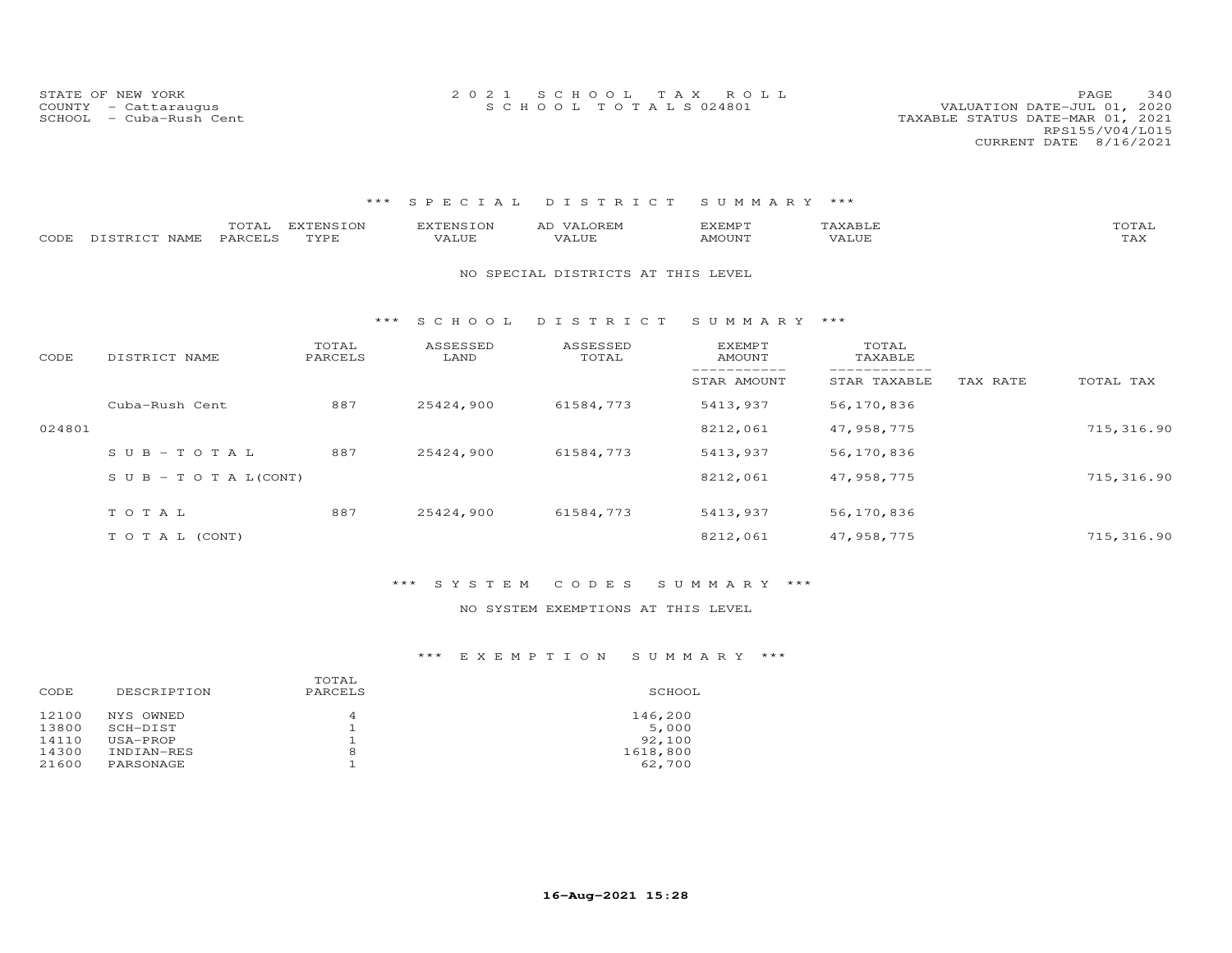### \*\*\* E X E M P T I O N S U M M A R Y \*\*\*

|       |                 | TOTAL   |           |
|-------|-----------------|---------|-----------|
| CODE  | DESCRIPTION     | PARCELS | SCHOOL    |
| 25110 | RELIGIOUS       | 3       | 140,800   |
| 26400 | FIRE-DEPT       | 2       | 195,300   |
| 27350 | CEMETERY        | 5       | 24,000    |
| 41700 | AG BLDG         | 8       | 404,700   |
| 41720 | AG DIST         | 42      | 1554,572  |
| 41730 | AG DISTOUT      | 9       | 154,727   |
| 41800 | AGED C/T/S      | 10      | 479,815   |
| 41804 | AGED S          | 11      | 227,371   |
| 41834 | ENH STAR        | 85      | 4712,831  |
| 41854 | <b>BAS STAR</b> | 129     | 3499,230  |
| 42100 | SILO T/C/S      | 1       | 123,700   |
| 47100 | Mass Telec      | 6       | 126,636   |
| 47460 | FOREST/A74      | 4       | 57,516    |
|       | TOTAL           | 330     | 13625,998 |

| ROLL<br>SEC  | DESCRIPTION | TOTAL<br>PARCELS | ASSESSED<br>LAND | ASSESSED<br>TOTAL | <b>EXEMPT</b><br>AMOUNT<br>STAR AMOUNT | TOTAL<br>TAXABLE<br>STAR TAXABLE | TAX<br>RATE | TOTAL<br>TAX |
|--------------|-------------|------------------|------------------|-------------------|----------------------------------------|----------------------------------|-------------|--------------|
| $\star\star$ | GRAND TOTAL | 887              | 25424,900        | 61584,773         | 5, 413, 937                            | 56,170,836                       |             |              |
|              |             |                  |                  |                   | 8212,061                               | 47,958,775                       |             | 715,316.90   |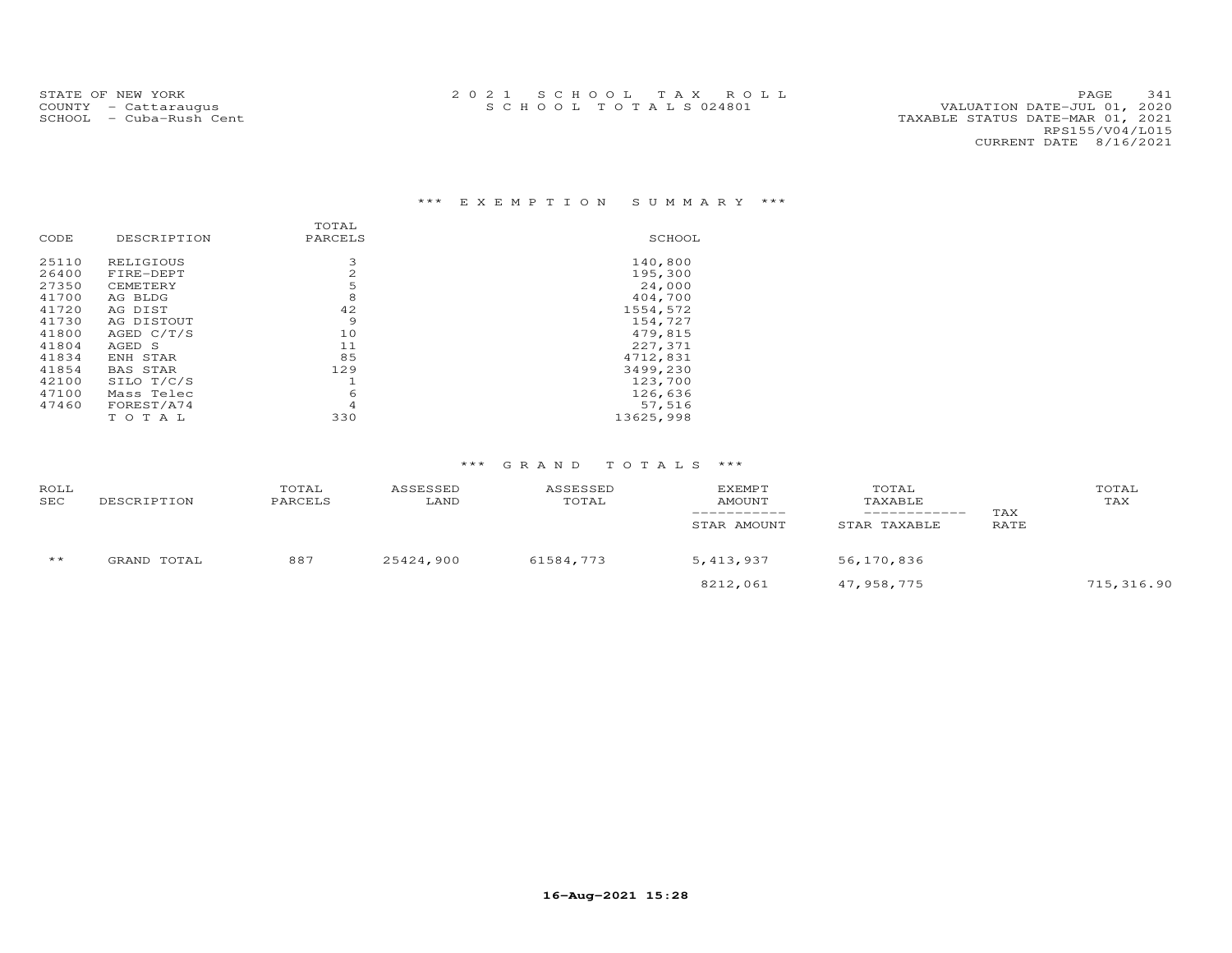| STATE OF NEW YORK<br>COUNTY - Cattaraugus<br>SCHOOL<br>- Cuba-Rush Cent<br>- Farmersville<br>TOWN<br>SWIS<br>$-043800$ | ROLL SUB-SECT - N- SECTION 534            | 2 0 2 1<br>S C H O O L<br>UNIFORM PERCENT OF VALUE IS 086.00 | TAX ROLL<br>STATE OWNED LAND SECTION OF THE ROLL - 3<br>RPTL REFORESTATION<br>OWNERS NAME SEQUENCE | SUB-SECT - N VALUATION DATE-JUL 01, 2020 | PAGE<br>TAXABLE STATUS DATE-MAR 01, 2021 |
|------------------------------------------------------------------------------------------------------------------------|-------------------------------------------|--------------------------------------------------------------|----------------------------------------------------------------------------------------------------|------------------------------------------|------------------------------------------|
| TAX MAP PARCEL NUMBER                                                                                                  | PROPERTY LOCATION & CLASS ASSESSMENT      |                                                              |                                                                                                    |                                          |                                          |
| CURRENT OWNERS NAME                                                                                                    | SCHOOL DISTRICT                           | LAND                                                         | TAX DESCRIPTION                                                                                    | TAXABLE VALUE                            |                                          |
| CURRENT OWNERS ADDRESS<br>*************************                                                                    | PARCEL SIZE/GRID COORD                    | TOTAL                                                        | SPECIAL DISTRICTS                                                                                  |                                          | TAX AMOUNT                               |
|                                                                                                                        | Co Line Rd                                |                                                              |                                                                                                    | ACCT 0210002                             |                                          |
| $23.004 - 1 - 18$                                                                                                      | 932 Forest s532b                          |                                                              | 2021-22 School Tax                                                                                 | 417,000                                  | 6, 153.45                                |
| State Of New York                                                                                                      | Cuba-Rush Cent 024801                     | 417,000                                                      | Library Tax                                                                                        | 417,000                                  | 171.43                                   |
| Attn: County Treasurer                                                                                                 | 05<br>03<br>06                            | 417,000                                                      |                                                                                                    |                                          |                                          |
| Cattaraugus County                                                                                                     | Cattaragus Reforest                       |                                                              |                                                                                                    |                                          |                                          |
| 303 Court St                                                                                                           | Area $14 - 0514$                          |                                                              |                                                                                                    |                                          |                                          |
| Little Valley, NY 14755                                                                                                | ACRES 308.70<br>EAST-1219795 NRTH-0878920 |                                                              |                                                                                                    |                                          |                                          |
|                                                                                                                        | DEED BOOK 350                             | PG-00547                                                     |                                                                                                    |                                          |                                          |
|                                                                                                                        | FULL MARKET VALUE                         | 453,261                                                      |                                                                                                    |                                          |                                          |
|                                                                                                                        |                                           |                                                              | TOTAL TAX ---                                                                                      |                                          | $6,324.88**$                             |
|                                                                                                                        |                                           |                                                              |                                                                                                    | DATE #1<br>AMT DUE                       | 09/30/21<br>6,324.88                     |
|                                                                                                                        |                                           |                                                              |                                                                                                    | $23.004 - 1 - 19$                        |                                          |
|                                                                                                                        | Huyck Rd                                  |                                                              |                                                                                                    | ACCT 0200002                             |                                          |
| $23.004 - 1 - 19$                                                                                                      | 932 Forest s532b                          |                                                              | 2021-22 School Tax                                                                                 | 697,600                                  | 10,294.11<br>286.78                      |
| State Of New York<br>Attn: County Treasurer                                                                            | Cuba-Rush Cent 024801<br>15 05<br>03      | 697,600<br>697,600                                           | Library Tax                                                                                        | 697,600                                  |                                          |
| Cattaraugus County                                                                                                     | Cattaragus Reforest                       |                                                              |                                                                                                    |                                          |                                          |
| 303 Court St                                                                                                           | Area $14 - 0513$                          |                                                              |                                                                                                    |                                          |                                          |
| Little Valley, NY 14755                                                                                                | ACRES 505.11                              |                                                              |                                                                                                    |                                          |                                          |
|                                                                                                                        | EAST-1216502 NRTH-0879760                 |                                                              |                                                                                                    |                                          |                                          |
|                                                                                                                        | DEED BOOK 345                             | PG-00287                                                     |                                                                                                    |                                          |                                          |
|                                                                                                                        | FULL MARKET VALUE                         | 758,261                                                      | TOTAL TAX ---                                                                                      |                                          | $10,580.89**$                            |
|                                                                                                                        |                                           |                                                              |                                                                                                    | DATE #1<br>AMT DUE                       | 09/30/21<br>10,580.89                    |
|                                                                                                                        |                                           |                                                              |                                                                                                    | $32.002 - 1 - 4.4$                       |                                          |
|                                                                                                                        | Co Line Rd                                |                                                              |                                                                                                    | ACCT 0220002                             |                                          |
| $32.002 - 1 - 4.4$                                                                                                     | 932 Forest s532b                          |                                                              | 2021-22 School Tax                                                                                 | 80,700                                   | 1,190.85                                 |
| State Of New York                                                                                                      | Cuba-Rush Cent 024801                     | 80,700                                                       | Library Tax                                                                                        | 80,700                                   | 33.18                                    |
| Attn: County Treasurer<br>Cattaraugus County                                                                           | 05<br>03<br>06<br>0762                    | 80,700                                                       |                                                                                                    |                                          |                                          |
| 303 Court St                                                                                                           | ACRES 110.22                              |                                                              |                                                                                                    |                                          |                                          |
| Little Valley, NY 14755                                                                                                | EAST-1221547 NRTH-0877117                 |                                                              |                                                                                                    |                                          |                                          |
|                                                                                                                        | DEED BOOK 847                             | PG-00676                                                     |                                                                                                    |                                          |                                          |
|                                                                                                                        | FULL MARKET VALUE                         | 87,717                                                       |                                                                                                    |                                          |                                          |
|                                                                                                                        |                                           |                                                              | TOTAL TAX ---                                                                                      |                                          | $1,224.03**$                             |
|                                                                                                                        |                                           |                                                              |                                                                                                    | DATE #1<br>AMT DUE                       | 09/30/21                                 |
|                                                                                                                        |                                           |                                                              |                                                                                                    |                                          | 1,224.03                                 |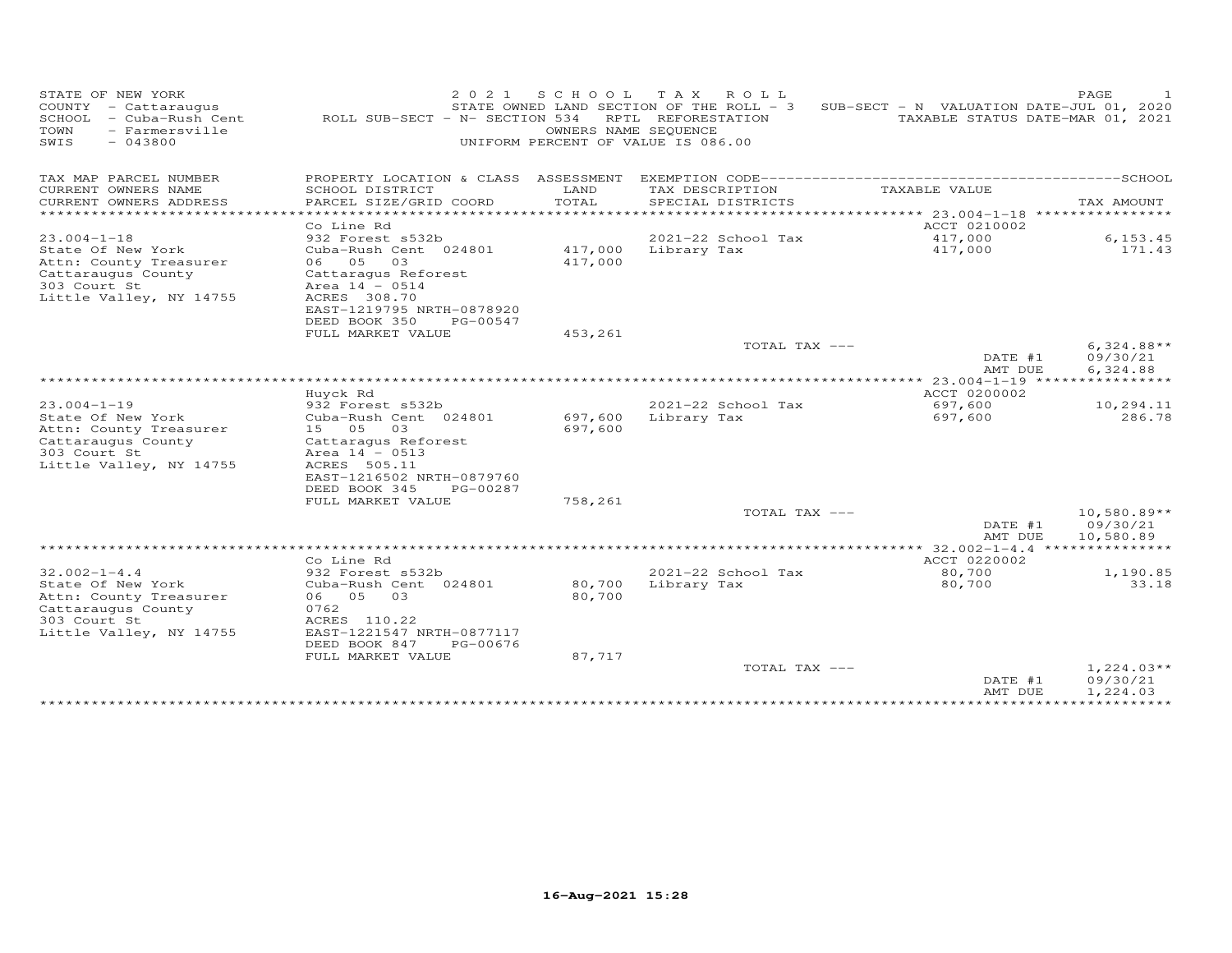| STATE OF NEW YORK<br>COUNTY - Cattaraugus<br>SCHOOL<br>- Cuba-Rush Cent<br>TOWN<br>- Farmersville<br>$-043800$<br>SWIS | 2 0 2 1<br>ROLL SUB-SECT - N- SECTION 534                                                                                                                                     | S C H O O L<br>UNIFORM PERCENT OF VALUE IS 086.00 | TAX ROLL<br>STATE OWNED LAND SECTION OF THE ROLL - 3<br>RPTL REFORESTATION<br>OWNERS NAME SEQUENCE | SUB-SECT - N VALUATION DATE-JUL 01, 2020           | PAGE<br>TAXABLE STATUS DATE-MAR 01, 2021 |
|------------------------------------------------------------------------------------------------------------------------|-------------------------------------------------------------------------------------------------------------------------------------------------------------------------------|---------------------------------------------------|----------------------------------------------------------------------------------------------------|----------------------------------------------------|------------------------------------------|
| TAX MAP PARCEL NUMBER                                                                                                  | PROPERTY LOCATION & CLASS ASSESSMENT                                                                                                                                          |                                                   |                                                                                                    |                                                    |                                          |
| CURRENT OWNERS NAME<br>CURRENT OWNERS ADDRESS                                                                          | SCHOOL DISTRICT<br>PARCEL SIZE/GRID COORD                                                                                                                                     | LAND<br>TOTAL                                     | TAX DESCRIPTION<br>SPECIAL DISTRICTS                                                               | TAXABLE VALUE                                      | TAX AMOUNT                               |
| *********************                                                                                                  |                                                                                                                                                                               | **********                                        |                                                                                                    | ************************************** 32.004-1-28 | ****************                         |
| $32.004 - 1 - 28$                                                                                                      | Stebbins Rd<br>932 Forest s532b                                                                                                                                               |                                                   | 2021-22 School Tax                                                                                 | ACCT 0110003<br>768,500                            | 11,340.34                                |
| State Of New York<br>Attn: County Treasurer<br>Cattaraugus County<br>303 Court St<br>Little Valley, NY 14755           | Cuba-Rush Cent 024801<br>18 05<br>03<br>Cattaraqus Reforest<br>Area $7 - 0504$<br>ACRES 501.80<br>EAST-1213658 NRTH-0865392                                                   | 768,500<br>768,500                                | Library Tax                                                                                        | 768,500                                            | 315.93                                   |
|                                                                                                                        | DEED BOOK 332<br>PG-00533                                                                                                                                                     |                                                   |                                                                                                    |                                                    |                                          |
|                                                                                                                        | FULL MARKET VALUE                                                                                                                                                             | 835,326                                           |                                                                                                    |                                                    |                                          |
|                                                                                                                        |                                                                                                                                                                               |                                                   | TOTAL TAX ---                                                                                      | DATE #1<br>AMT DUE                                 | $11,656.27**$<br>09/30/21<br>11,656.27   |
|                                                                                                                        |                                                                                                                                                                               |                                                   |                                                                                                    | ************* 41.001-1-16 *****************        |                                          |
| $41.001 - 1 - 16$                                                                                                      | Co Rd $46$ (Off)<br>932 Forest s532b                                                                                                                                          |                                                   | 2021-22 School Tax                                                                                 | ACCT 0190001<br>193,700                            | 2,858.33                                 |
| State Of New York<br>Attn: County Treasurer<br>Cattaraugus County<br>303 Court St<br>Little Valley, NY 14755           | Cuba-Rush Cent 024801<br>25 05<br>03<br>Cattaragus Reforest<br>Area $7 - 0512$<br>ACRES 227.00<br>EAST-1208774 NRTH-0857854<br>DEED BOOK 456<br>PG-00117                      | 193,700<br>193,700                                | Library Tax                                                                                        | 193,700                                            | 79.63                                    |
|                                                                                                                        | FULL MARKET VALUE                                                                                                                                                             | 210,543                                           |                                                                                                    |                                                    |                                          |
|                                                                                                                        |                                                                                                                                                                               |                                                   | TOTAL TAX ---                                                                                      | DATE #1<br>AMT DUE                                 | $2,937.96**$<br>09/30/21<br>2,937.96     |
|                                                                                                                        |                                                                                                                                                                               |                                                   |                                                                                                    | **** $41.002 - 1 - 4$ ******                       | * * * * * * * * * * *                    |
| $41.002 - 1 - 4$                                                                                                       | Hardy Corners Rd<br>932 Forest s532b                                                                                                                                          |                                                   | 2021-22 School Tax                                                                                 | ACCT 0140002<br>376,200                            | 5,551.38                                 |
| State Of New York<br>Attn: County Treasurer<br>Cattaraugus County<br>303 Court St<br>Little Valley, NY 14755           | Cuba-Rush Cent 024801<br>10 05<br>03<br>Cattaragus Reforest<br>Area $7 - 0507$<br>ACRES 292.00<br>EAST-1215450 NRTH-0860322<br>DEED BOOK 362<br>PG-00289<br>FULL MARKET VALUE | 376,200<br>376,200<br>408,913                     | Library Tax                                                                                        | 376,200                                            | 154.66                                   |
|                                                                                                                        |                                                                                                                                                                               |                                                   | TOTAL TAX ---                                                                                      | DATE #1                                            | $5,706.04**$<br>09/30/21                 |
|                                                                                                                        |                                                                                                                                                                               |                                                   |                                                                                                    | AMT DUE<br>*************                           | 5,706.04<br>***********                  |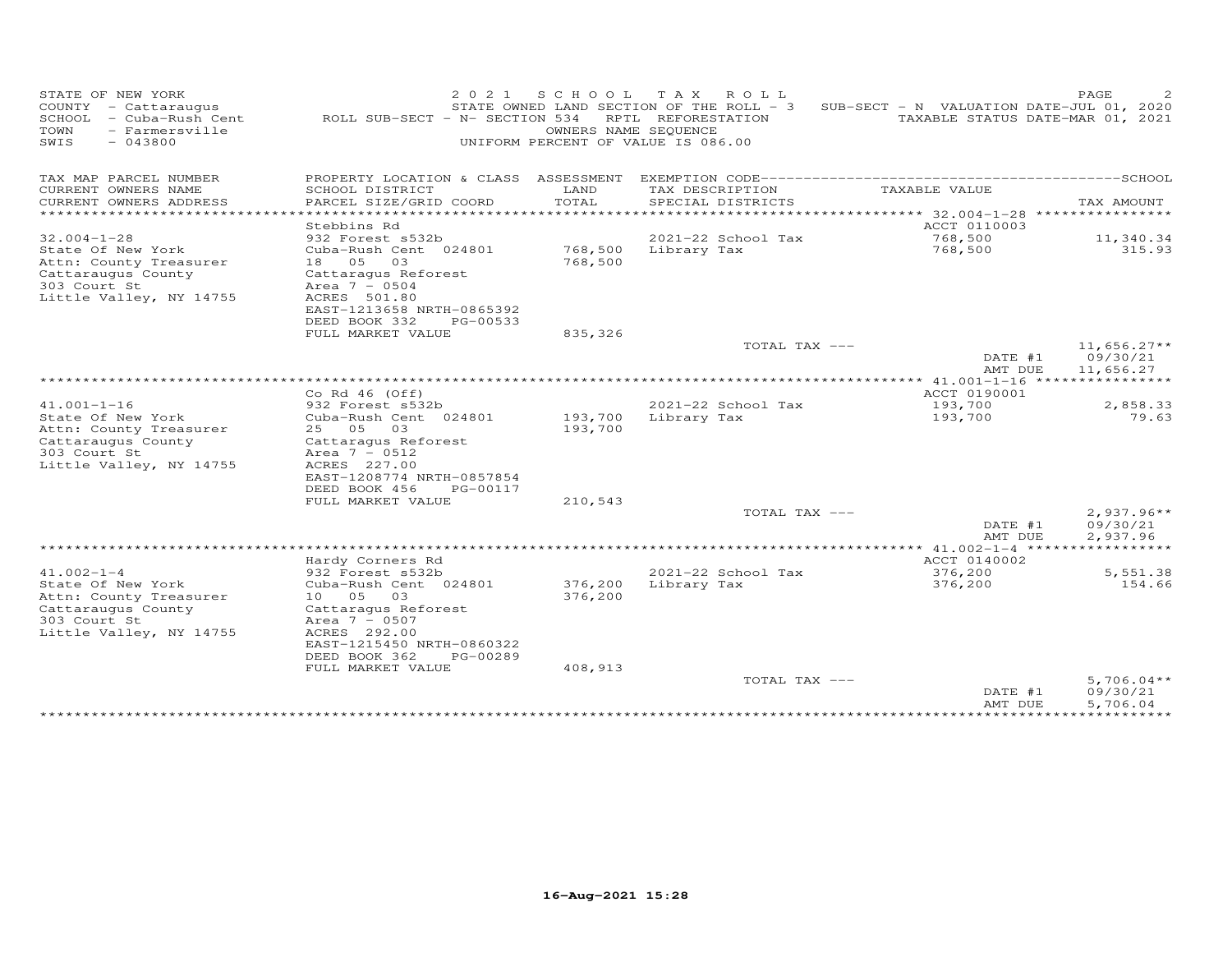| STATE OF NEW YORK<br>COUNTY - Cattaraugus<br>SCHOOL - Cuba-Rush Cent<br>TOWN<br>- Farmersville<br>$-043800$<br>SWIS | 2 0 2 1<br>ROLL SUB-SECT - N- SECTION 534                                                                                      | S C H O O L<br>UNIFORM PERCENT OF VALUE IS 086.00 | TAX ROLL<br>STATE OWNED LAND SECTION OF THE ROLL - 3<br>RPTL REFORESTATION<br>OWNERS NAME SEQUENCE | SUB-SECT - N VALUATION DATE-JUL 01, 2020                             | PAGE<br>TAXABLE STATUS DATE-MAR 01, 2021 |
|---------------------------------------------------------------------------------------------------------------------|--------------------------------------------------------------------------------------------------------------------------------|---------------------------------------------------|----------------------------------------------------------------------------------------------------|----------------------------------------------------------------------|------------------------------------------|
| TAX MAP PARCEL NUMBER                                                                                               | PROPERTY LOCATION & CLASS ASSESSMENT                                                                                           |                                                   |                                                                                                    |                                                                      |                                          |
| CURRENT OWNERS NAME<br>CURRENT OWNERS ADDRESS                                                                       | SCHOOL DISTRICT<br>PARCEL SIZE/GRID COORD                                                                                      | LAND<br>TOTAL                                     | TAX DESCRIPTION<br>SPECIAL DISTRICTS                                                               | TAXABLE VALUE                                                        | TAX AMOUNT                               |
| *********************                                                                                               | ******************                                                                                                             | **********                                        |                                                                                                    | ************************************** 41.002-1-25 ***************** |                                          |
|                                                                                                                     | Clark Rd                                                                                                                       |                                                   |                                                                                                    | ACCT 0160001                                                         |                                          |
| $41.002 - 1 - 25$<br>State Of New York                                                                              | 932 Forest s532b<br>Cuba-Rush Cent 024801                                                                                      | 78,800                                            | 2021-22 School Tax<br>Library Tax                                                                  | 78,800<br>78,800                                                     | 1,162.81<br>32.39                        |
| Attn: County Treasurer<br>Cattaraugus County<br>303 Court St<br>Little Valley, NY 14755                             | 01 05<br>03<br>Cattaraqus Reforest<br>Area $7 - 0509$<br>ACRES 40.00<br>EAST-1215280 NRTH-0856442<br>DEED BOOK 608<br>PG-00070 | 78,800                                            |                                                                                                    |                                                                      |                                          |
|                                                                                                                     | FULL MARKET VALUE                                                                                                              | 85,652                                            |                                                                                                    |                                                                      |                                          |
|                                                                                                                     |                                                                                                                                |                                                   | TOTAL TAX ---                                                                                      | DATE #1<br>AMT DUE                                                   | $1,195.20**$<br>09/30/21<br>1,195.20     |
|                                                                                                                     |                                                                                                                                |                                                   |                                                                                                    | ************* 41.002-1-26 *****                                      | ***********                              |
| $41.002 - 1 - 26$                                                                                                   | Co Rd $46$ (Off)<br>932 Forest s532b                                                                                           |                                                   | 2021-22 School Tax                                                                                 | ACCT 0101001<br>51,700                                               | 762.91                                   |
| State Of New York                                                                                                   | Cuba-Rush Cent 024801                                                                                                          | 51,700                                            | Library Tax                                                                                        | 51,700                                                               | 21.25                                    |
| Attn: County Treasurer                                                                                              | 17 05<br>03                                                                                                                    | 51,700                                            |                                                                                                    |                                                                      |                                          |
| Cattaraugus County                                                                                                  | Cattaragus Reforest                                                                                                            |                                                   |                                                                                                    |                                                                      |                                          |
| 303 Court St<br>Little Valley, NY 14755                                                                             | Area $7 - 0483$<br>ACRES<br>26.25                                                                                              |                                                   |                                                                                                    |                                                                      |                                          |
|                                                                                                                     | EAST-1213907 NRTH-0857333<br>DEED BOOK 753                                                                                     |                                                   |                                                                                                    |                                                                      |                                          |
|                                                                                                                     | PG-00523<br>FULL MARKET VALUE                                                                                                  | 56,196                                            |                                                                                                    |                                                                      |                                          |
|                                                                                                                     |                                                                                                                                |                                                   | TOTAL TAX ---                                                                                      |                                                                      | $784.16**$                               |
|                                                                                                                     |                                                                                                                                |                                                   |                                                                                                    | DATE #1<br>AMT DUE                                                   | 09/30/21<br>784.16                       |
|                                                                                                                     |                                                                                                                                |                                                   |                                                                                                    | ************ 41.002-1-27 ******                                      | *********                                |
|                                                                                                                     | Clark Rd                                                                                                                       |                                                   |                                                                                                    | ACCT 0170001                                                         |                                          |
| $41.002 - 1 - 27$<br>State Of New York                                                                              | 932 Forest s532b<br>Cuba-Rush Cent 024801                                                                                      | 77,200                                            | 2021-22 School Tax<br>Library Tax                                                                  | 77,200<br>77,200                                                     | 1,139.20<br>31.74                        |
| Attn: County Treasurer                                                                                              | 17 05<br>03                                                                                                                    | 77,200                                            |                                                                                                    |                                                                      |                                          |
| Cattaraugus County                                                                                                  | Cattaragus Reforest                                                                                                            |                                                   |                                                                                                    |                                                                      |                                          |
| 303 Court St<br>Little Valley, NY 14755                                                                             | Area $7 - 0510$<br>ACRES 74.64                                                                                                 |                                                   |                                                                                                    |                                                                      |                                          |
|                                                                                                                     | EAST-1213156 NRTH-0856673                                                                                                      |                                                   |                                                                                                    |                                                                      |                                          |
|                                                                                                                     | DEED BOOK 379<br>PG-00508                                                                                                      |                                                   |                                                                                                    |                                                                      |                                          |
|                                                                                                                     | FULL MARKET VALUE                                                                                                              | 83,913                                            |                                                                                                    |                                                                      |                                          |
|                                                                                                                     |                                                                                                                                |                                                   | TOTAL TAX ---                                                                                      | DATE #1<br>AMT DUE                                                   | $1,170.94**$<br>09/30/21<br>1,170.94     |
|                                                                                                                     |                                                                                                                                |                                                   |                                                                                                    | *************                                                        | ***********                              |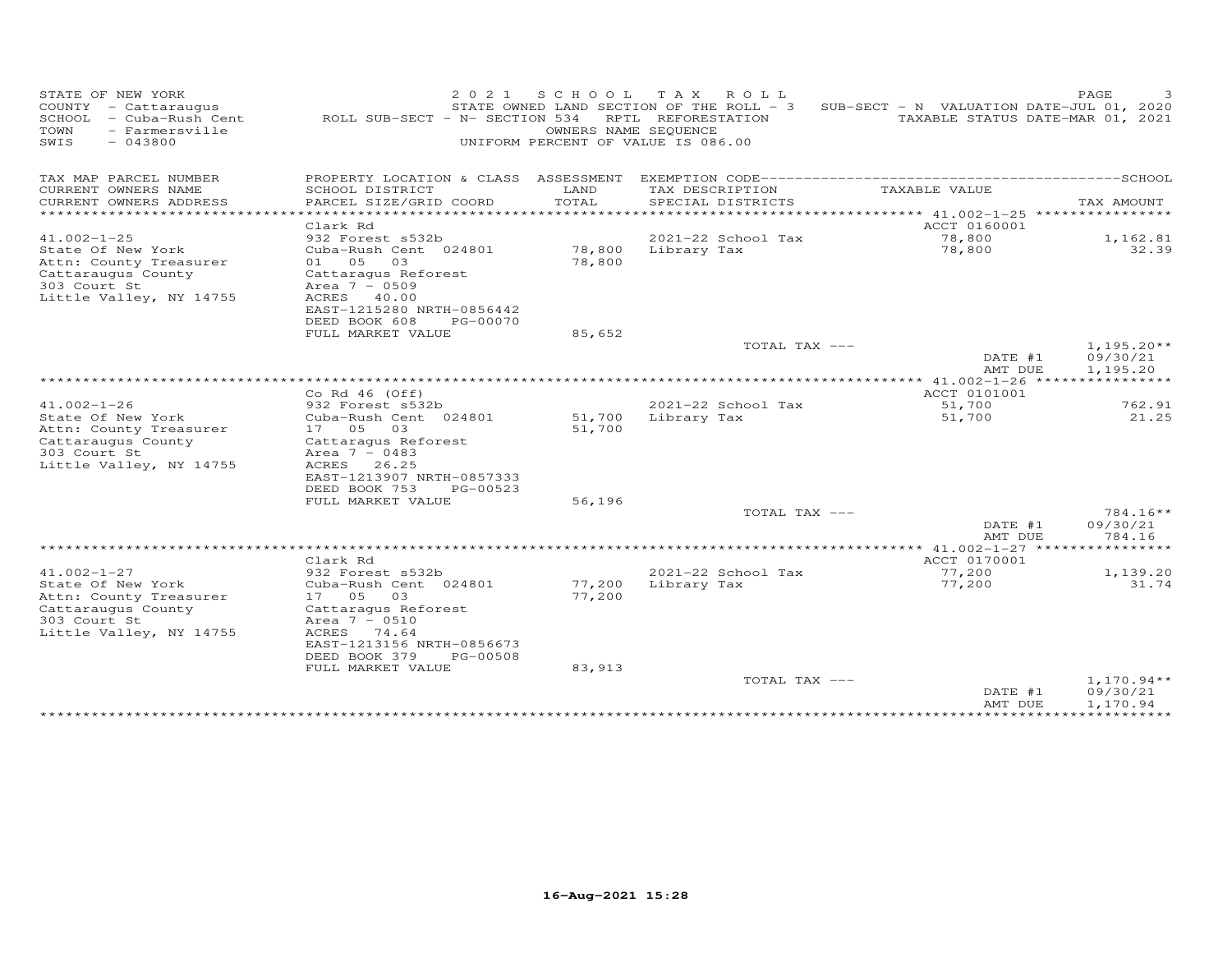| STATE OF NEW YORK<br>COUNTY<br>- Cattaraugus<br>SCHOOL<br>- Cuba-Rush Cent<br>TOWN<br>- Farmersville<br>SWIS<br>$-043800$ | 2021<br>ROLL SUB-SECT - N- SECTION 534 | S C H O O L<br>RPTL<br>OWNERS NAME SEQUENCE | T A X<br>R O L L<br>STATE OWNED LAND SECTION OF THE ROLL - 3<br>REFORESTATION<br>UNIFORM PERCENT OF VALUE IS 086.00 | SUB-SECT - N VALUATION DATE-JUL 01, 2020 | PAGE<br>$\overline{4}$<br>TAXABLE STATUS DATE-MAR 01, 2021 |
|---------------------------------------------------------------------------------------------------------------------------|----------------------------------------|---------------------------------------------|---------------------------------------------------------------------------------------------------------------------|------------------------------------------|------------------------------------------------------------|
| TAX MAP PARCEL NUMBER                                                                                                     | PROPERTY LOCATION & CLASS              | ASSESSMENT                                  |                                                                                                                     |                                          |                                                            |
| CURRENT OWNERS NAME                                                                                                       | SCHOOL DISTRICT                        | LAND                                        | TAX DESCRIPTION                                                                                                     | TAXABLE VALUE                            |                                                            |
| CURRENT OWNERS ADDRESS                                                                                                    | PARCEL SIZE/GRID COORD                 | TOTAL                                       | SPECIAL DISTRICTS                                                                                                   |                                          | TAX AMOUNT                                                 |
|                                                                                                                           |                                        |                                             |                                                                                                                     |                                          | ****************                                           |
|                                                                                                                           | Co Rd $46$ (Off)                       |                                             |                                                                                                                     | ACCT 0180001                             |                                                            |
| $41.002 - 1 - 28$                                                                                                         | 932 Forest s532b                       |                                             | 2021-22 School Tax                                                                                                  | 72,600                                   | 1,071.32                                                   |
| State Of New York                                                                                                         | Cuba-Rush Cent 024801                  | 72,600                                      | Library Tax                                                                                                         | 72,600                                   | 29.85                                                      |
| Attn: County Treasurer                                                                                                    | 17 05 03                               | 72,600                                      |                                                                                                                     |                                          |                                                            |
| Cattaraugus County                                                                                                        | Cattaraqus Reforest                    |                                             |                                                                                                                     |                                          |                                                            |
| 303 Court St                                                                                                              | Area $7 - 0511$                        |                                             |                                                                                                                     |                                          |                                                            |
| Little Valley, NY 14755                                                                                                   | ACRES<br>62.24                         |                                             |                                                                                                                     |                                          |                                                            |
|                                                                                                                           | EAST-1211305 NRTH-0856584              |                                             |                                                                                                                     |                                          |                                                            |
|                                                                                                                           | DEED BOOK 378<br>PG-00468              |                                             |                                                                                                                     |                                          |                                                            |
|                                                                                                                           | FULL MARKET VALUE                      | 78,913                                      | TOTAL TAX ---                                                                                                       |                                          | $1,101.17**$                                               |
|                                                                                                                           |                                        |                                             |                                                                                                                     | DATE #1                                  |                                                            |
|                                                                                                                           |                                        |                                             |                                                                                                                     | AMT DUE                                  | 09/30/21<br>1,101.17                                       |
|                                                                                                                           |                                        |                                             |                                                                                                                     |                                          |                                                            |
|                                                                                                                           |                                        |                                             |                                                                                                                     |                                          |                                                            |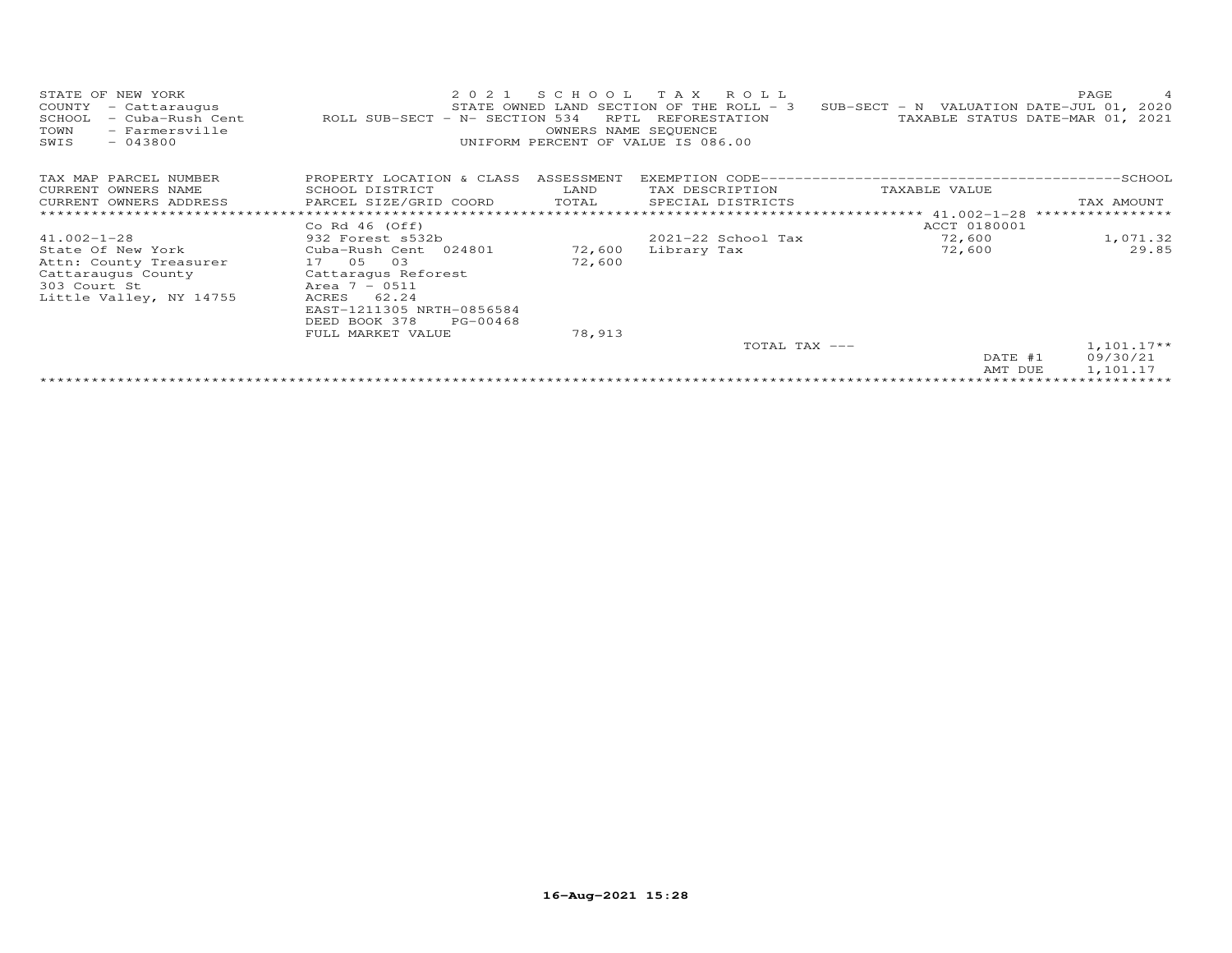| COUNTY<br>SCHOOL<br>TOWN | STATE OF NEW YORK<br>- Cattaraugus<br>- Cuba-Rush Cent<br>- Farmersville |                   | 2 0 2 1<br>ROLL SUB-SECT - N- SECTION 534 | S C H O O L<br>STATE OWNED LAND SECTION OF THE ROLL - 3<br>RPTL | T A X<br>ROLL<br>REFORESTATION |                  | 5<br>PAGE<br>SUB-SECT - N VALUATION DATE-JUL 01, 2020<br>TAXABLE STATUS DATE-MAR 01, 2021<br>RPS155/V04/L015 |
|--------------------------|--------------------------------------------------------------------------|-------------------|-------------------------------------------|-----------------------------------------------------------------|--------------------------------|------------------|--------------------------------------------------------------------------------------------------------------|
| SWIS                     | $-043800$                                                                |                   |                                           | UNIFORM PERCENT OF VALUE IS 086.00                              |                                |                  | CURRENT DATE 8/16/2021                                                                                       |
|                          |                                                                          |                   | ROLL<br>S U B                             |                                                                 | SECTION - $N - T$ OTALS        |                  |                                                                                                              |
|                          |                                                                          | ***               | SPECIAL                                   | DISTRICT                                                        | SUMMARY ***                    |                  |                                                                                                              |
| CODE                     | TOTAL<br>PARCELS<br>DISTRICT NAME                                        | EXTENSION<br>TYPE | <b>EXTENSION</b><br>VALUE                 | AD VALOREM<br>VALUE                                             | <b>EXEMPT</b><br>AMOUNT        | TAXABLE<br>VALUE | TOTAL<br>TAX                                                                                                 |
|                          |                                                                          |                   |                                           | NO SPECIAL DISTRICTS AT THIS LEVEL                              |                                |                  |                                                                                                              |
|                          |                                                                          | ***               | S C H O O L                               | DISTRICT                                                        | SUMMARY ***                    |                  |                                                                                                              |
| CODE                     | DISTRICT NAME                                                            | TOTAL<br>PARCELS  | ASSESSED<br>LAND                          | ASSESSED<br>TOTAL                                               | <b>EXEMPT</b><br>AMOUNT        | TOTAL<br>TAXABLE |                                                                                                              |
|                          |                                                                          |                   |                                           |                                                                 | ___________<br>STAR AMOUNT     | STAR TAXABLE     | TOTAL TAX                                                                                                    |
|                          | Cuba-Rush Cent                                                           | 10                | 2814,000                                  | 2814,000                                                        |                                | 2,814,000        |                                                                                                              |
| 024801                   |                                                                          |                   |                                           |                                                                 |                                | 2,814,000        | 42,681.54                                                                                                    |
|                          | $S \cup B - TO T A L$                                                    | 10                | 2814,000                                  | 2814,000                                                        |                                | 2,814,000        |                                                                                                              |
|                          | $S \cup B - T \cup T A L (CONT)$                                         |                   |                                           |                                                                 |                                | 2,814,000        | 42,681.54                                                                                                    |
|                          | TOTAL                                                                    | 10                | 2814,000                                  | 2814,000                                                        |                                | 2,814,000        |                                                                                                              |
|                          | T O T A L (CONT)                                                         |                   |                                           |                                                                 |                                | 2,814,000        | 42,681.54                                                                                                    |

## \*\*\* S Y S T E M C O D E S S U M M A R Y \*\*\*

NO SYSTEM EXEMPTIONS AT THIS LEVEL

\*\*\* E X E M P T I O N S U M M A R Y \*\*\*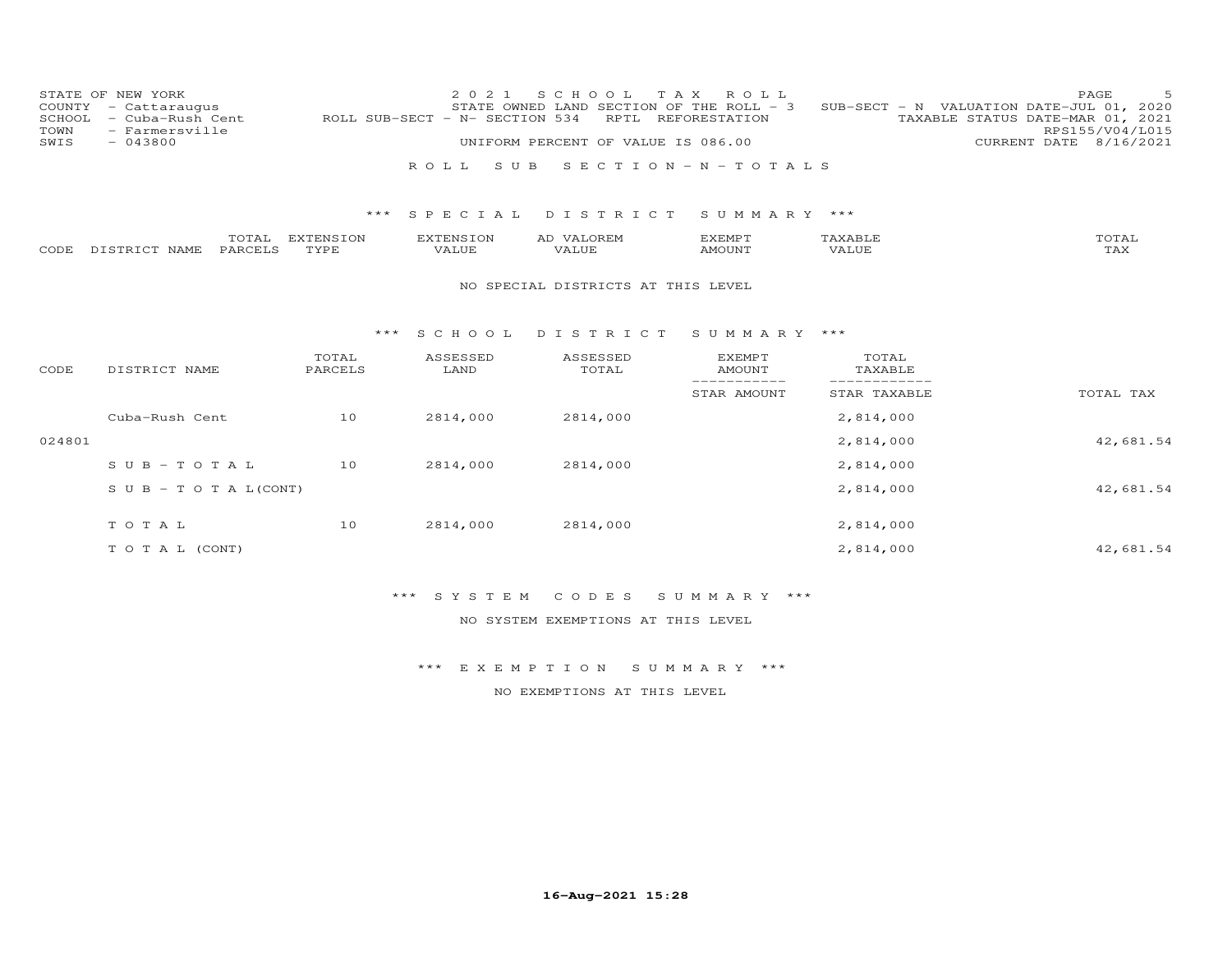|      | STATE OF NEW YORK       | 2021 SCHOOL TAX ROLL                                                                  | <b>PAGE</b>            | - 6             |
|------|-------------------------|---------------------------------------------------------------------------------------|------------------------|-----------------|
|      | COUNTY - Cattaraugus    | STATE OWNED LAND SECTION OF THE ROLL - $3$ SUB-SECT - N VALUATION DATE-JUL 01, 2020   |                        |                 |
|      | SCHOOL - Cuba-Rush Cent | TAXABLE STATUS DATE-MAR 01, 2021<br>ROLL SUB-SECT - N- SECTION 534 RPTL REFORESTATION |                        |                 |
| TOWN | - Farmersville          |                                                                                       |                        | RPS155/V04/L015 |
| SWIS | $-043800$               | UNIFORM PERCENT OF VALUE IS 086.00                                                    | CURRENT DATE 8/16/2021 |                 |
|      |                         |                                                                                       |                        |                 |
|      |                         | ROLL SUB SECTION-N-TOTALS                                                             |                        |                 |

| ROLL<br>SEC | DESCRIPTION                         | TOTAL<br>PARCELS | ASSESSED<br>LAND | ASSESSED<br>TOTAL | EXEMPT<br>AMOUNT<br>STAR AMOUNT | TOTAL<br>TAXABLE<br>STAR TAXABLE | TAX<br>RATE | TOTAL<br>TAX |
|-------------|-------------------------------------|------------------|------------------|-------------------|---------------------------------|----------------------------------|-------------|--------------|
|             | $2021 - 22$ School Tax              |                  | 2814,000         | 2814,000          |                                 | 2,814,000                        |             |              |
|             | Library Tax                         |                  | 2814,000         | 2814,000          |                                 | 2,814,000<br>2,814,000           |             | 41,524.70    |
|             |                                     |                  |                  |                   |                                 | 2,814,000                        |             | 1,156.84     |
|             | SPEC DIST TAXES<br>STATE OWNED LAND | 10               |                  |                   |                                 |                                  |             | 42,681.54    |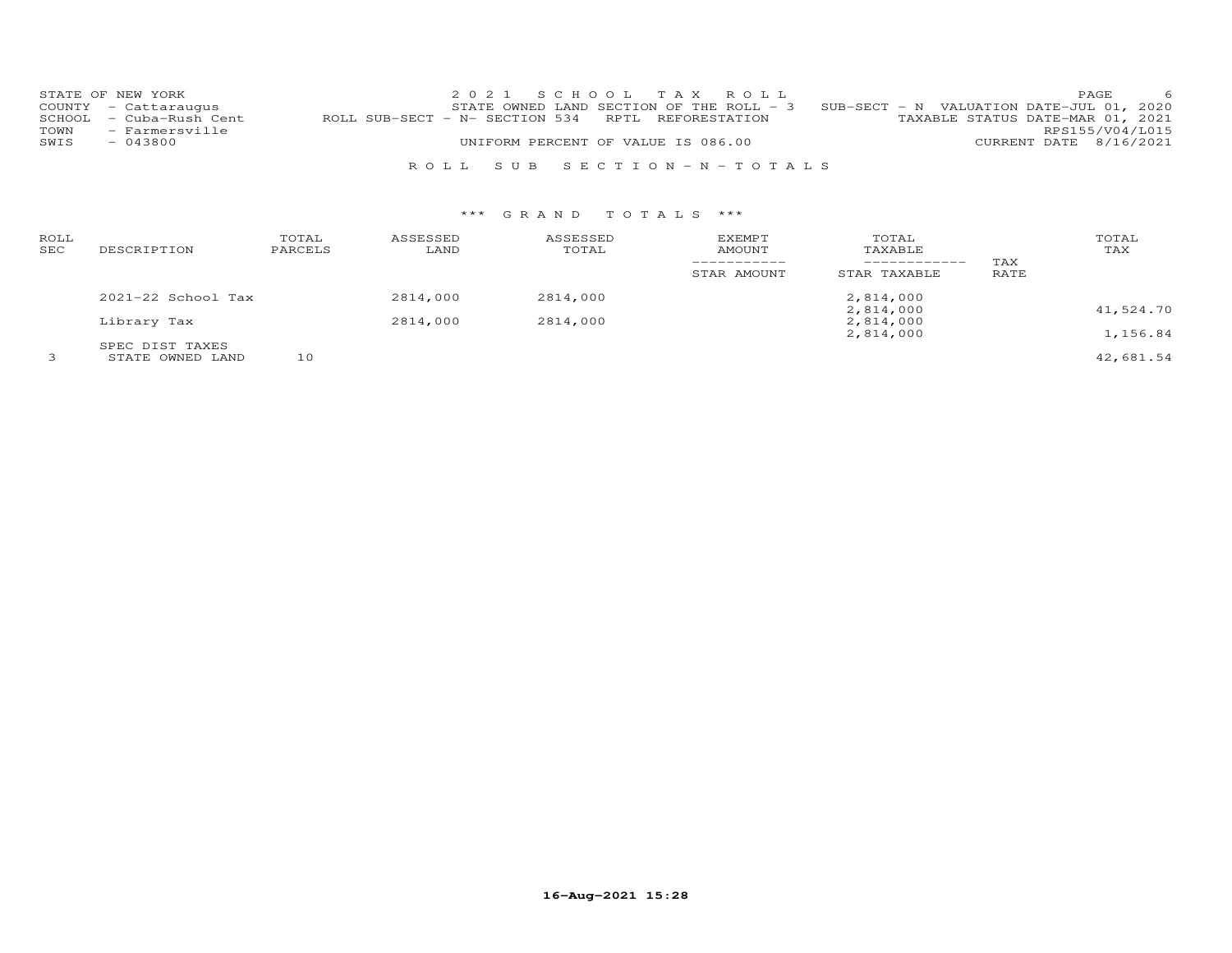| STATE OF NEW YORK<br>COUNTY<br>- Cattaraugus<br>- Cuba-Rush Cent<br>SCHOOL<br>- Farmersville<br>TOWN<br>$-043800$<br>SWIS | 2021<br>ROLL SUB-SECT - Y- SECTION 545 | SCHOOL<br>RPTL<br>OWNERS NAME SEQUENCE | TAX ROLL<br>STATE OWNED LAND SECTION OF THE ROLL - 3<br>TRANSITION ASSESSMENTS<br>UNIFORM PERCENT OF VALUE IS 086.00 | SUB-SECT - Y VALUATION DATE-JUL 01, 2020 | PAGE<br>TAXABLE STATUS DATE-MAR 01, 2021 |
|---------------------------------------------------------------------------------------------------------------------------|----------------------------------------|----------------------------------------|----------------------------------------------------------------------------------------------------------------------|------------------------------------------|------------------------------------------|
| TAX MAP PARCEL NUMBER                                                                                                     | PROPERTY LOCATION & CLASS              | ASSESSMENT                             |                                                                                                                      |                                          |                                          |
| CURRENT OWNERS NAME                                                                                                       | SCHOOL DISTRICT                        | LAND                                   | TAX DESCRIPTION                                                                                                      | TAXABLE VALUE                            |                                          |
| CURRENT OWNERS ADDRESS                                                                                                    | PARCEL SIZE/GRID COORD                 | TOTAL                                  | SPECIAL DISTRICTS                                                                                                    |                                          | TAX AMOUNT                               |
| **************************                                                                                                |                                        |                                        |                                                                                                                      |                                          |                                          |
|                                                                                                                           | SCHOOL Transition Assessment           |                                        |                                                                                                                      | ACCT 8026401                             |                                          |
| 333.000-38-3                                                                                                              | 993 Transition t                       |                                        | $2021 - 22$ School Tax                                                                                               | 0.00                                     | 0.00                                     |
| State Of New York                                                                                                         | Cuba-Rush Cent 024801                  | 0                                      | Library Tax                                                                                                          | 0.00                                     | 0.00                                     |
| Attn: County Treasurer                                                                                                    | 0.01<br>ACRES                          | $\circ$                                |                                                                                                                      |                                          |                                          |
| Cattaraugus County                                                                                                        | FULL MARKET VALUE                      |                                        |                                                                                                                      |                                          |                                          |
| 303 Court St                                                                                                              |                                        |                                        |                                                                                                                      |                                          |                                          |
| Little Valley, NY 14755                                                                                                   |                                        |                                        |                                                                                                                      |                                          |                                          |
|                                                                                                                           |                                        |                                        |                                                                                                                      | TOTAL TAX ---                            | $0.00**$                                 |
|                                                                                                                           |                                        |                                        |                                                                                                                      |                                          |                                          |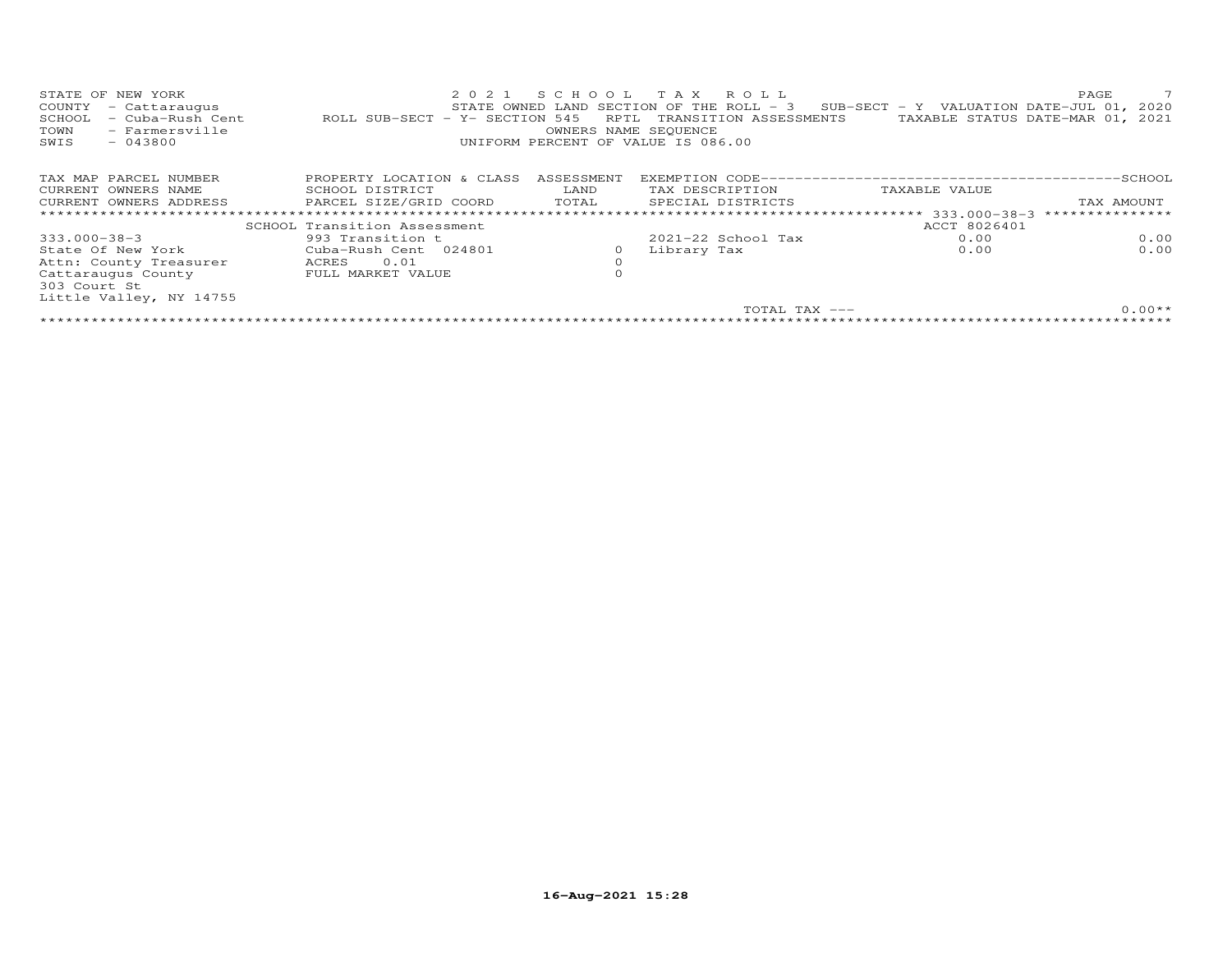| TOWN<br>SWIS | STATE OF NEW YORK<br>COUNTY - Cattaraugus<br>SCHOOL - Cuba-Rush Cent<br>- Farmersville<br>$-043800$ |                         | 2 0 2 1<br>ROLL SUB-SECT - Y- SECTION 545<br>ROLL SUB | S C H O O L<br>T A X<br>STATE OWNED LAND SECTION OF THE ROLL - 3<br>UNIFORM PERCENT OF VALUE IS 086.00 | ROLL<br>RPTL TRANSITION ASSESSMENTS<br>$S E C T I O N - Y - T O T A L S$ |                              | PAGE<br>8<br>SUB-SECT - Y VALUATION DATE-JUL 01, 2020<br>TAXABLE STATUS DATE-MAR 01, 2021<br>RPS155/V04/L015<br>CURRENT DATE 8/16/2021 |
|--------------|-----------------------------------------------------------------------------------------------------|-------------------------|-------------------------------------------------------|--------------------------------------------------------------------------------------------------------|--------------------------------------------------------------------------|------------------------------|----------------------------------------------------------------------------------------------------------------------------------------|
|              |                                                                                                     |                         |                                                       | *** SPECIAL DISTRICT SUMMARY ***                                                                       |                                                                          |                              |                                                                                                                                        |
|              | CODE DISTRICT NAME<br>PARCELS                                                                       | TOTAL EXTENSION<br>TYPE | EXTENSION<br>VALUE                                    | AD VALOREM<br>VALUE                                                                                    | <b>EXEMPT</b><br><b>AMOUNT</b>                                           | TAXABLE<br>VALUE             | TOTAL<br>TAX                                                                                                                           |
|              |                                                                                                     |                         |                                                       | NO SPECIAL DISTRICTS AT THIS LEVEL                                                                     |                                                                          |                              |                                                                                                                                        |
|              |                                                                                                     |                         | *** SCHOOL                                            | DISTRICT SUMMARY ***                                                                                   |                                                                          |                              |                                                                                                                                        |
| CODE         | DISTRICT NAME                                                                                       | TOTAL<br>PARCELS        | ASSESSED<br>LAND                                      | ASSESSED<br>TOTAL                                                                                      | EXEMPT<br><b>AMOUNT</b>                                                  | TOTAL<br>TAXABLE             |                                                                                                                                        |
|              |                                                                                                     |                         |                                                       |                                                                                                        | ------------<br>STAR AMOUNT                                              | ------------<br>STAR TAXABLE | TOTAL TAX                                                                                                                              |
|              | Cuba-Rush Cent                                                                                      | 1                       |                                                       |                                                                                                        |                                                                          |                              |                                                                                                                                        |
| 024801       |                                                                                                     |                         |                                                       |                                                                                                        |                                                                          |                              |                                                                                                                                        |
|              | $S \cup B - T \cup T A L$                                                                           | $\mathbf{1}$            |                                                       |                                                                                                        |                                                                          |                              |                                                                                                                                        |
|              | S U B - T O T A $L$ (CONT)                                                                          |                         |                                                       |                                                                                                        |                                                                          |                              |                                                                                                                                        |
|              | TOTAL                                                                                               | $\mathbf{1}$            |                                                       |                                                                                                        |                                                                          |                              |                                                                                                                                        |
|              | TO TAL (CONT)                                                                                       |                         |                                                       |                                                                                                        |                                                                          |                              |                                                                                                                                        |
|              |                                                                                                     |                         | *** SYSTEM                                            | CODES                                                                                                  | SUMMARY ***                                                              |                              |                                                                                                                                        |
|              |                                                                                                     |                         |                                                       | NO SYSTEM EXEMPTIONS AT THIS LEVEL                                                                     |                                                                          |                              |                                                                                                                                        |
|              |                                                                                                     |                         |                                                       |                                                                                                        |                                                                          |                              |                                                                                                                                        |
|              |                                                                                                     |                         |                                                       | *** EXEMPTION SUMMARY ***                                                                              |                                                                          |                              |                                                                                                                                        |
|              |                                                                                                     |                         |                                                       | NO EXEMPTIONS AT THIS LEVEL                                                                            |                                                                          |                              |                                                                                                                                        |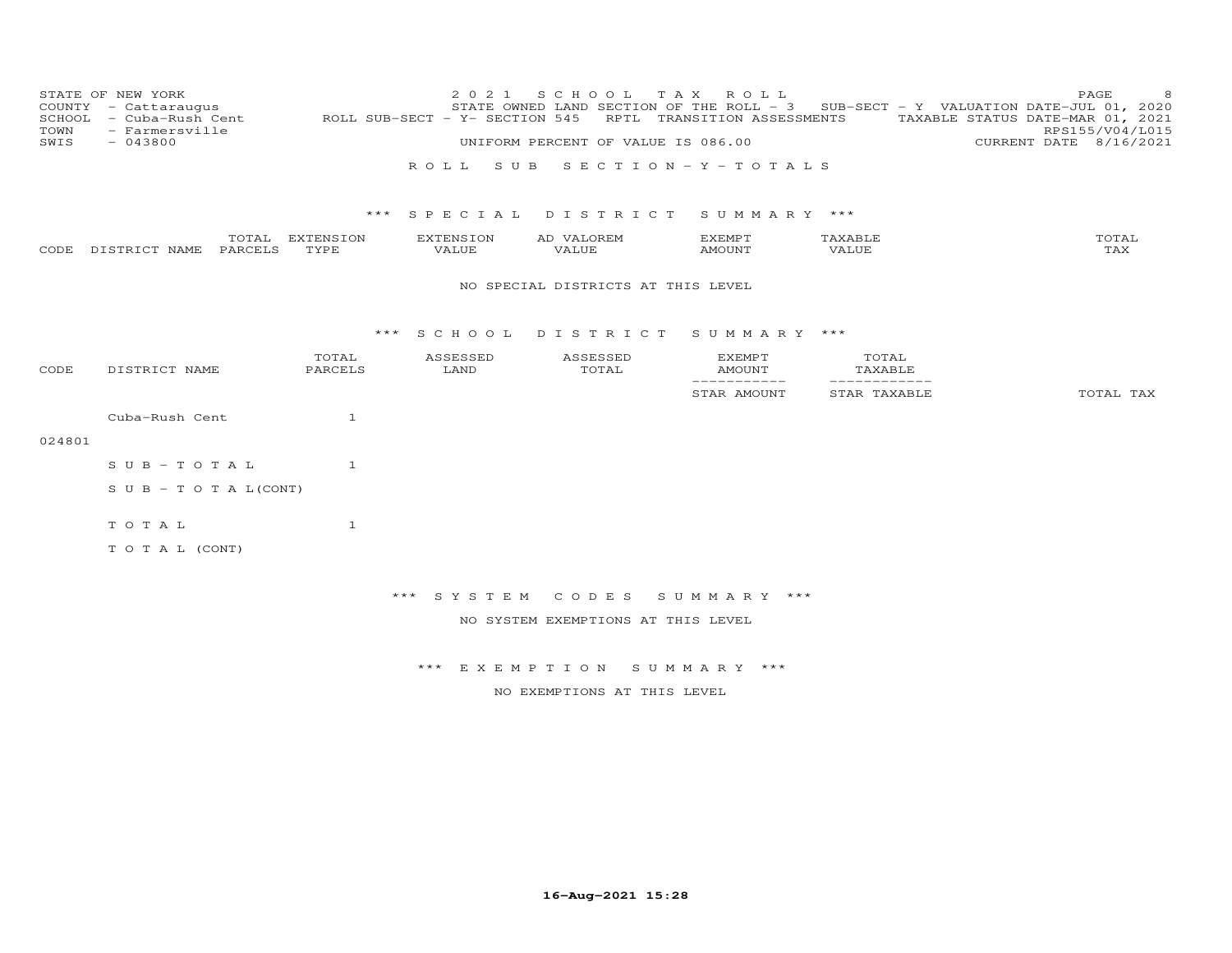|      | STATE OF NEW YORK       |                                                                                             | 2021 SCHOOL TAX ROLL                                                              |  |  |  |                        | <b>PAGE</b> | $\overline{9}$ |
|------|-------------------------|---------------------------------------------------------------------------------------------|-----------------------------------------------------------------------------------|--|--|--|------------------------|-------------|----------------|
|      | COUNTY - Cattaraugus    |                                                                                             | STATE OWNED LAND SECTION OF THE ROLL - 3 SUB-SECT - Y VALUATION DATE-JUL 01, 2020 |  |  |  |                        |             |                |
|      | SCHOOL - Cuba-Rush Cent | ROLL SUB-SECT - Y- SECTION 545 RPTL TRANSITION ASSESSMENTS TAXABLE STATUS DATE-MAR 01, 2021 |                                                                                   |  |  |  |                        |             |                |
|      | TOWN - Farmersville     |                                                                                             |                                                                                   |  |  |  | RPS155/V04/L015        |             |                |
| SWIS | $-043800$               |                                                                                             | UNIFORM PERCENT OF VALUE IS 086.00                                                |  |  |  | CURRENT DATE 8/16/2021 |             |                |
|      |                         |                                                                                             |                                                                                   |  |  |  |                        |             |                |
|      |                         |                                                                                             | ROLL SUB SECTION-Y-TOTALS                                                         |  |  |  |                        |             |                |

| ROLI<br><b>SEC</b> | $\perp$ A | <b>AND</b> | AMOUNT  | ' LA L |             | OTAL<br>TAX |
|--------------------|-----------|------------|---------|--------|-------------|-------------|
|                    |           |            | $- - -$ |        | TAX<br>∍∆⊤ҕ |             |

RS 3 TOTAL

SPEC DIST TAXES 3 STATE OWNED LAND 1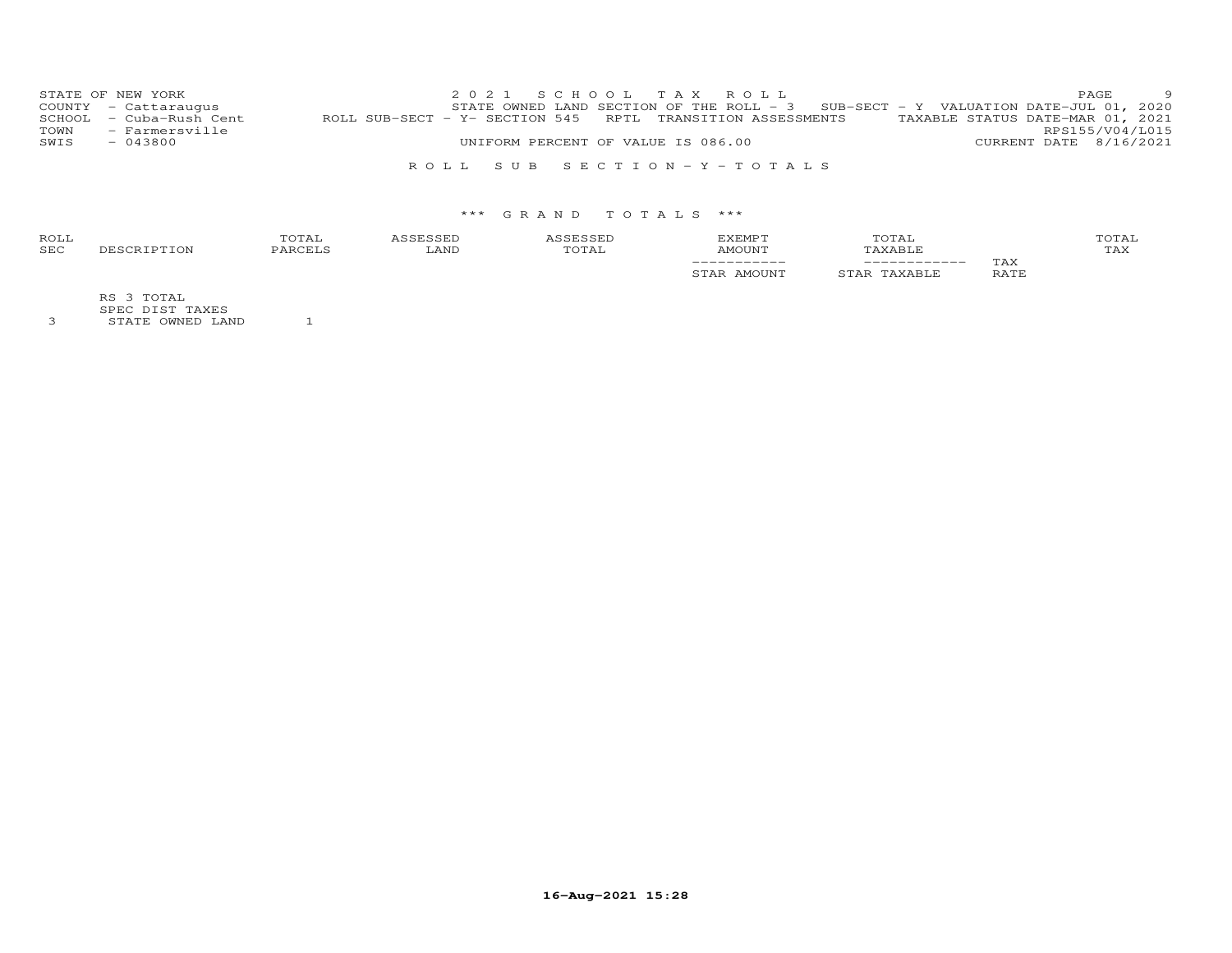|      | STATE OF NEW YORK       | 2021 SCHOOL TAX ROLL                                                      | <b>PAGE</b> | 10                     |
|------|-------------------------|---------------------------------------------------------------------------|-------------|------------------------|
|      | COUNTY - Cattaraugus    | VALUATION DATE-JUL 01, 2020<br>STATE OWNED LAND SECTION OF THE ROLL $-$ 3 |             |                        |
|      | SCHOOL - Cuba-Rush Cent | TAXABLE STATUS DATE-MAR 01, 2021                                          |             |                        |
| TOWN | - Farmersville          |                                                                           |             | RPS155/V04/L015        |
| SWIS | $-043800$               | UNIFORM PERCENT OF VALUE IS 086.00                                        |             | CURRENT DATE 8/16/2021 |
|      |                         |                                                                           |             |                        |
|      |                         | ROLL SECTION TOTALS                                                       |             |                        |

|                    | TOTAL   | EXTENSION | EXTENSION | VALOREM<br>AD | EXEMPT | <b><i>FAXABIJ</i></b> | , , <del>, ,</del> ,<br>UTAL |
|--------------------|---------|-----------|-----------|---------------|--------|-----------------------|------------------------------|
| CODE DISTRICT NAME | PARCELS | TYPE      | VALUE     | VALUE         | AMOUN" | VALUE                 | $m \times r$<br>1 A.X        |

#### NO SPECIAL DISTRICTS AT THIS LEVEL

#### \*\*\* S C H O O L D I S T R I C T S U M M A R Y \*\*\*

| CODE   | DISTRICT NAME                    | TOTAL<br>PARCELS | ASSESSED<br>LAND | ASSESSED<br>TOTAL | <b>EXEMPT</b><br>AMOUNT | TOTAL<br>TAXABLE |           |
|--------|----------------------------------|------------------|------------------|-------------------|-------------------------|------------------|-----------|
|        |                                  |                  |                  |                   | STAR AMOUNT             | STAR TAXABLE     | TOTAL TAX |
|        | Cuba-Rush Cent                   | 11               | 2814,000         | 2814,000          |                         | 2,814,000        |           |
| 024801 |                                  |                  |                  |                   |                         | 2,814,000        | 42,681.54 |
|        | $SUB - TO T AL$                  | 11               | 2814,000         | 2814,000          |                         | 2,814,000        |           |
|        | $S \cup B - T \cup T A L (CONT)$ |                  |                  |                   |                         | 2,814,000        | 42,681.54 |
|        | TOTAL                            | 11               | 2814,000         | 2814,000          |                         | 2,814,000        |           |
|        | T O T A L (CONT)                 |                  |                  |                   |                         | 2,814,000        | 42,681.54 |

## \*\*\* S Y S T E M C O D E S S U M M A R Y \*\*\*

NO SYSTEM EXEMPTIONS AT THIS LEVEL

\*\*\* E X E M P T I O N S U M M A R Y \*\*\*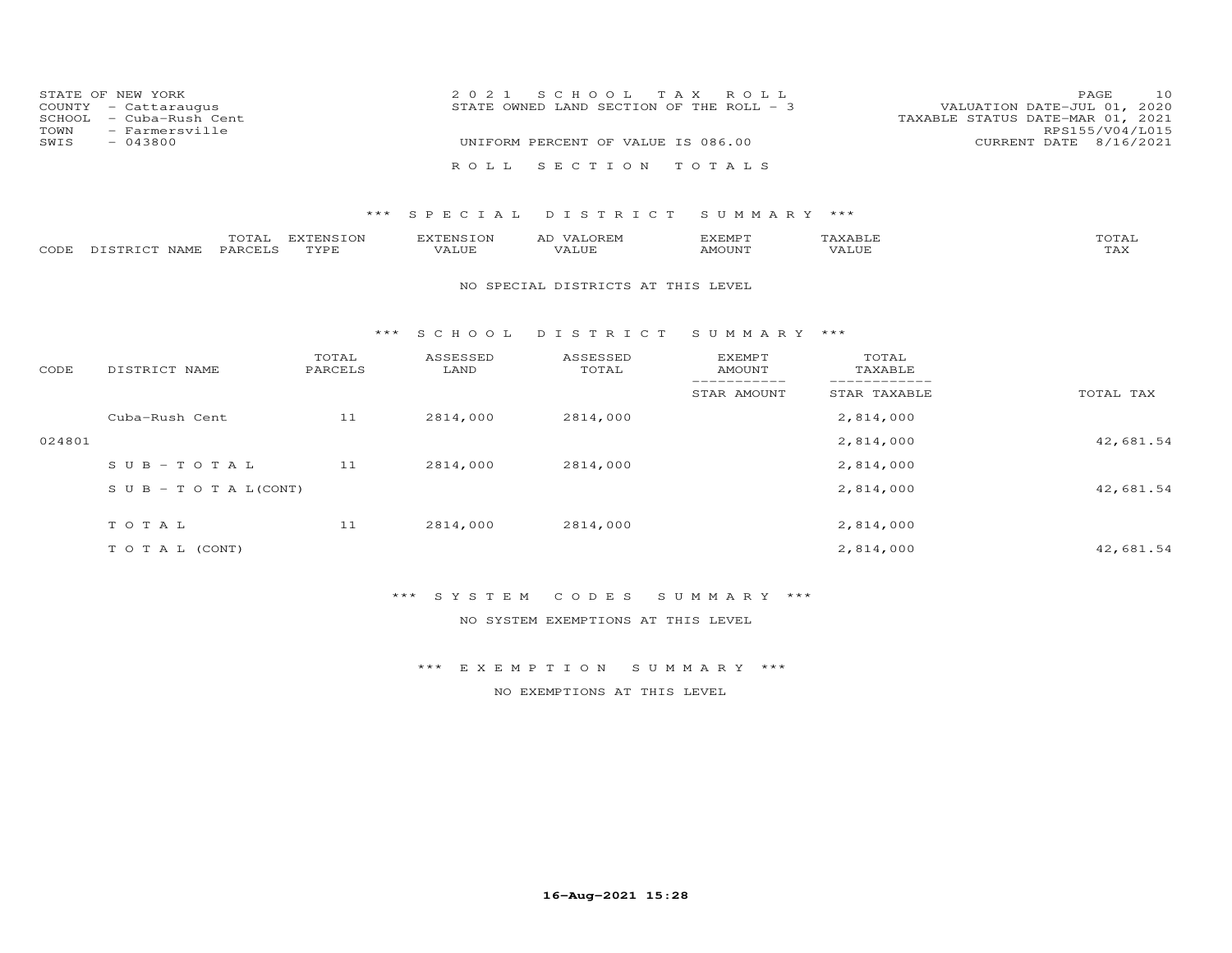|      | STATE OF NEW YORK       | 2021 SCHOOL TAX ROLL                                                      | PAGE            | 11 |
|------|-------------------------|---------------------------------------------------------------------------|-----------------|----|
|      | COUNTY - Cattaraugus    | VALUATION DATE-JUL 01, 2020<br>STATE OWNED LAND SECTION OF THE ROLL $-$ 3 |                 |    |
|      | SCHOOL - Cuba-Rush Cent | TAXABLE STATUS DATE-MAR 01, 2021                                          |                 |    |
| TOWN | - Farmersville          |                                                                           | RPS155/V04/L015 |    |
| SWIS | $-043800$               | UNIFORM PERCENT OF VALUE IS 086.00<br>CURRENT DATE 8/16/2021              |                 |    |
|      |                         | ROLL SECTION TOTALS                                                       |                 |    |

| ROLL<br>SEC | DESCRIPTION                         | TOTAL<br>PARCELS | ASSESSED<br>LAND | ASSESSED<br>TOTAL | <b>EXEMPT</b><br>AMOUNT<br>-----------<br>STAR AMOUNT | TOTAL<br>TAXABLE<br>------------<br>STAR TAXABLE | TAX<br>RATE | TOTAL<br>TAX |
|-------------|-------------------------------------|------------------|------------------|-------------------|-------------------------------------------------------|--------------------------------------------------|-------------|--------------|
|             | $2021 - 22$ School Tax              |                  | 2814,000         | 2814,000          |                                                       | 2,814,000                                        |             |              |
|             | Library Tax                         |                  | 2814,000         | 2814,000          |                                                       | 2,814,000<br>2,814,000                           |             | 41,524.70    |
|             |                                     |                  |                  |                   |                                                       | 2,814,000                                        |             | 1,156.84     |
|             | SPEC DIST TAXES<br>STATE OWNED LAND |                  |                  |                   |                                                       |                                                  |             | 42,681.54    |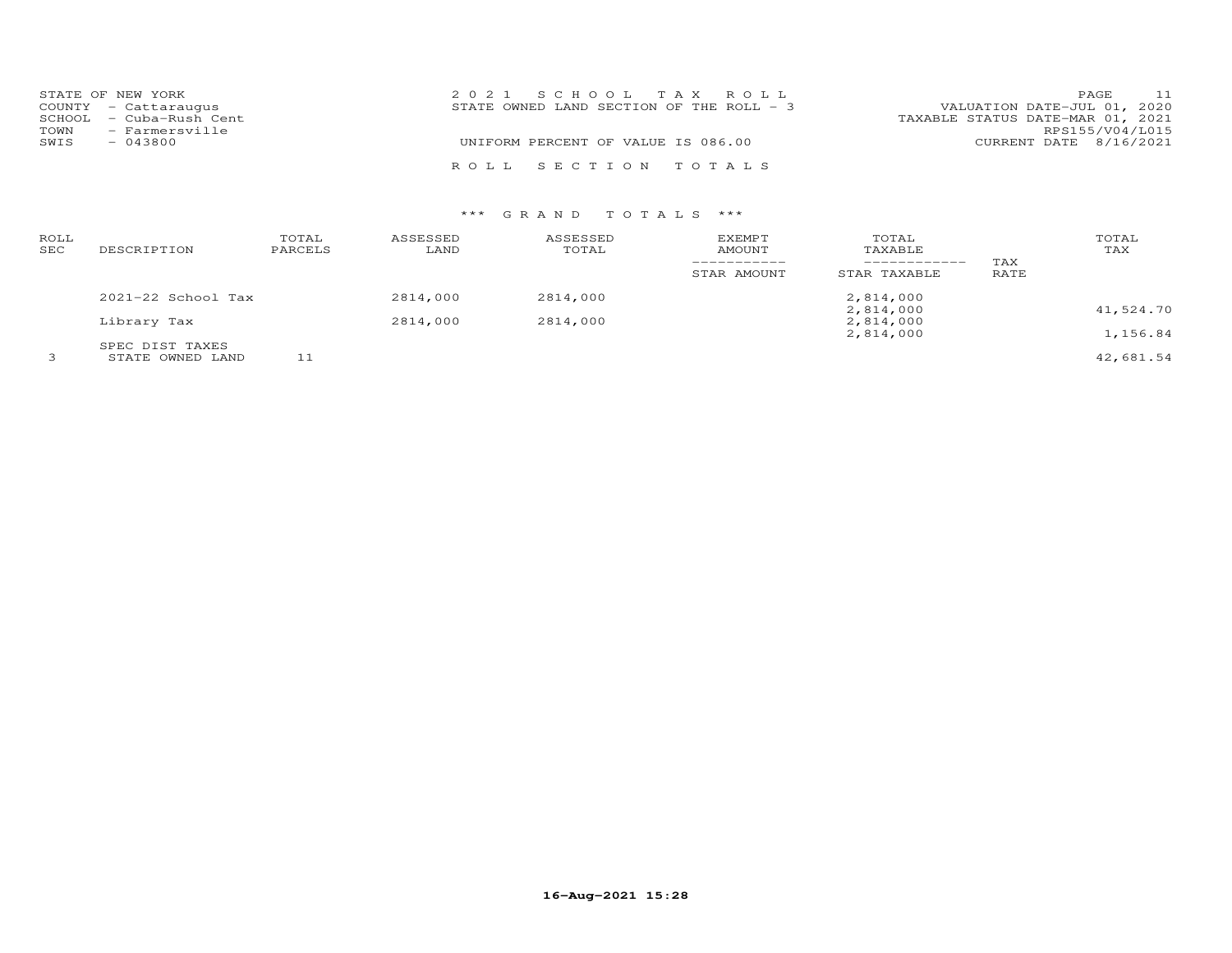| STATE OF NEW YORK        | 2021 SCHOOL TAX ROLL | 12<br><b>PAGE</b>                |
|--------------------------|----------------------|----------------------------------|
| COUNTY - Cattaraugus     |                      | VALUATION DATE-JUL 01, 2020      |
| SCHOOL  – Cuba-Rush Cent |                      | TAXABLE STATUS DATE-MAR 01, 2021 |
| - Farmersville<br>TOWN   | SWIS TOTALS          | RPS155/V04/L015                  |
| SWIS<br>$-043800$        |                      | CURRENT DATE 8/16/2021           |

| CODE   | TOTAL<br>DISTRICT NAME<br>PARCELS | <b>EXTENSION</b><br>TYPE | <b>EXTENSION</b><br>VALUE | AD VALOREM<br>VALUE                | <b>EXEMPT</b><br><b>AMOUNT</b> | TAXABLE<br>VALUE | TAX<br>RATE | TOTAL<br>TAX |
|--------|-----------------------------------|--------------------------|---------------------------|------------------------------------|--------------------------------|------------------|-------------|--------------|
|        |                                   |                          |                           | NO SPECIAL DISTRICTS AT THIS LEVEL |                                |                  |             |              |
|        |                                   | ***                      | S C H O O L               | DISTRICT                           | SUMMARY                        | ***              |             |              |
| CODE   | DISTRICT NAME                     | TOTAL<br>PARCELS         | ASSESSED<br>LAND          | ASSESSED<br>TOTAL                  | EXEMPT<br>AMOUNT               | TOTAL<br>TAXABLE |             |              |
|        |                                   |                          |                           |                                    | STAR AMOUNT                    | STAR TAXABLE     | TAX RATE    | TOTAL TAX    |
|        | Cuba-Rush Cent                    | 11                       | 2814,000                  | 2814,000                           |                                | 2,814,000        |             |              |
| 024801 |                                   |                          |                           |                                    |                                | 2,814,000        | .411101     | 42,681.54    |
|        | $SUB - TO T AL$                   | 11                       | 2814,000                  | 2814,000                           |                                | 2,814,000        |             |              |
|        | S U B - T O T A $L$ (CONT)        |                          |                           |                                    |                                | 2,814,000        |             | 42,681.54    |
|        | TOTAL                             | 11                       | 2814,000                  | 2814,000                           |                                | 2,814,000        |             |              |
|        | TO TAL (CONT)                     |                          |                           |                                    |                                | 2,814,000        |             | 42,681.54    |

### \*\*\* S Y S T E M C O D E S S U M M A R Y \*\*\*

NO SYSTEM EXEMPTIONS AT THIS LEVEL

### \*\*\* E X E M P T I O N S U M M A R Y \*\*\*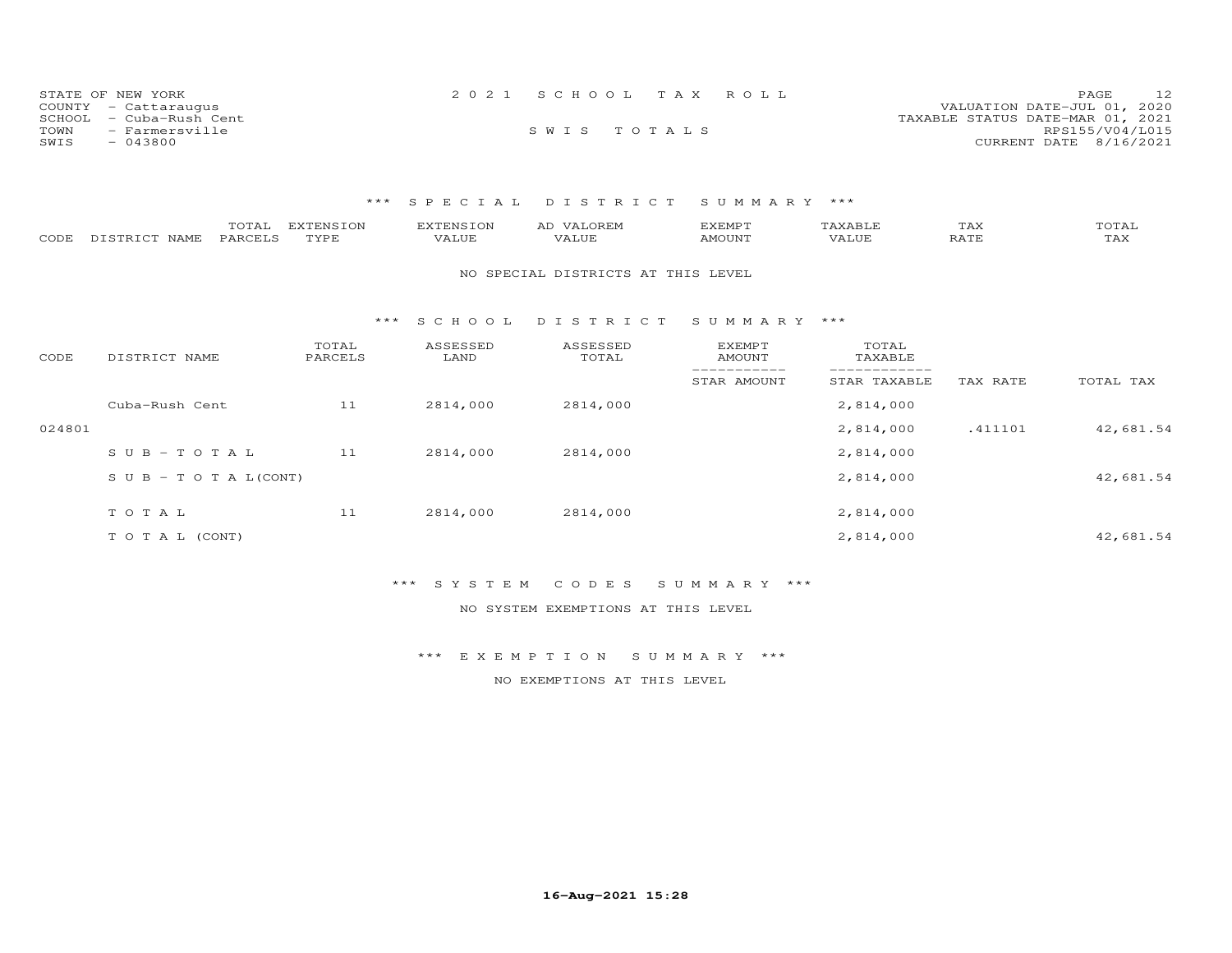| STATE OF NEW YORK<br>COUNTY - Cattaraugus<br>- Cuba-Rush Cent<br>SCHOOL<br>TOWN<br>- Farmersville | 2021 SCHOOL TAX ROLL<br>SWIS TOTALS | 13<br>PAGE<br>VALUATION DATE-JUL 01, 2020<br>TAXABLE STATUS DATE-MAR 01, 2021<br>RPS155/V04/L015 |
|---------------------------------------------------------------------------------------------------|-------------------------------------|--------------------------------------------------------------------------------------------------|
| SWIS<br>$-043800$                                                                                 |                                     | CURRENT DATE 8/16/2021                                                                           |

| ROLL<br>SEC  | DESCRIPTION        | TOTAL<br>PARCELS | ASSESSED<br>LAND | ASSESSED<br>TOTAL | <b>EXEMPT</b><br><b>AMOUNT</b> | TOTAL<br>TAXABLE           |             |           |
|--------------|--------------------|------------------|------------------|-------------------|--------------------------------|----------------------------|-------------|-----------|
|              |                    |                  |                  |                   | STAR AMOUNT                    | ----------<br>STAR TAXABLE | TAX<br>RATE |           |
|              | 2021-22 School Tax |                  | 2814,000         | 2814,000          |                                | 2,814,000                  |             |           |
|              | Library Tax        |                  | 2814,000         | 2814,000          |                                | 2,814,000<br>2,814,000     | 14.756463   | 41,524.70 |
|              | SPEC DIST TAXES    |                  |                  |                   |                                | 2,814,000                  | 0.411101    | 1,156.84  |
| 3            | STATE OWNED LAND   | 11               |                  |                   |                                |                            |             | 42,681.54 |
|              | 2021-22 School Tax |                  | 2814,000         | 2814,000          |                                | 2,814,000                  |             |           |
|              | Library Tax        |                  | 2814,000         | 2814,000          |                                | 2,814,000<br>2,814,000     | 14.756463   | 41,524.70 |
|              | SPEC DIST TAXES    |                  |                  |                   |                                | 2,814,000                  | 0.411101    | 1,156.84  |
| $\star$      | SUB<br>TOTAL       | 11               |                  |                   |                                |                            |             | 42,681.54 |
|              |                    |                  |                  |                   |                                |                            |             |           |
|              | 2021-22 School Tax |                  | 2814,000         | 2814,000          |                                | 2,814,000                  |             |           |
|              | Library Tax        |                  | 2814,000         | 2814,000          |                                | 2,814,000<br>2,814,000     | 14.756463   | 41,524.70 |
|              |                    |                  |                  |                   |                                | 2,814,000                  | 0.411101    | 1,156.84  |
|              | SPEC DIST TAXES    |                  |                  |                   |                                |                            |             |           |
| $\star\star$ | GRAND TOTAL        | 11               |                  |                   |                                |                            |             | 42,681.54 |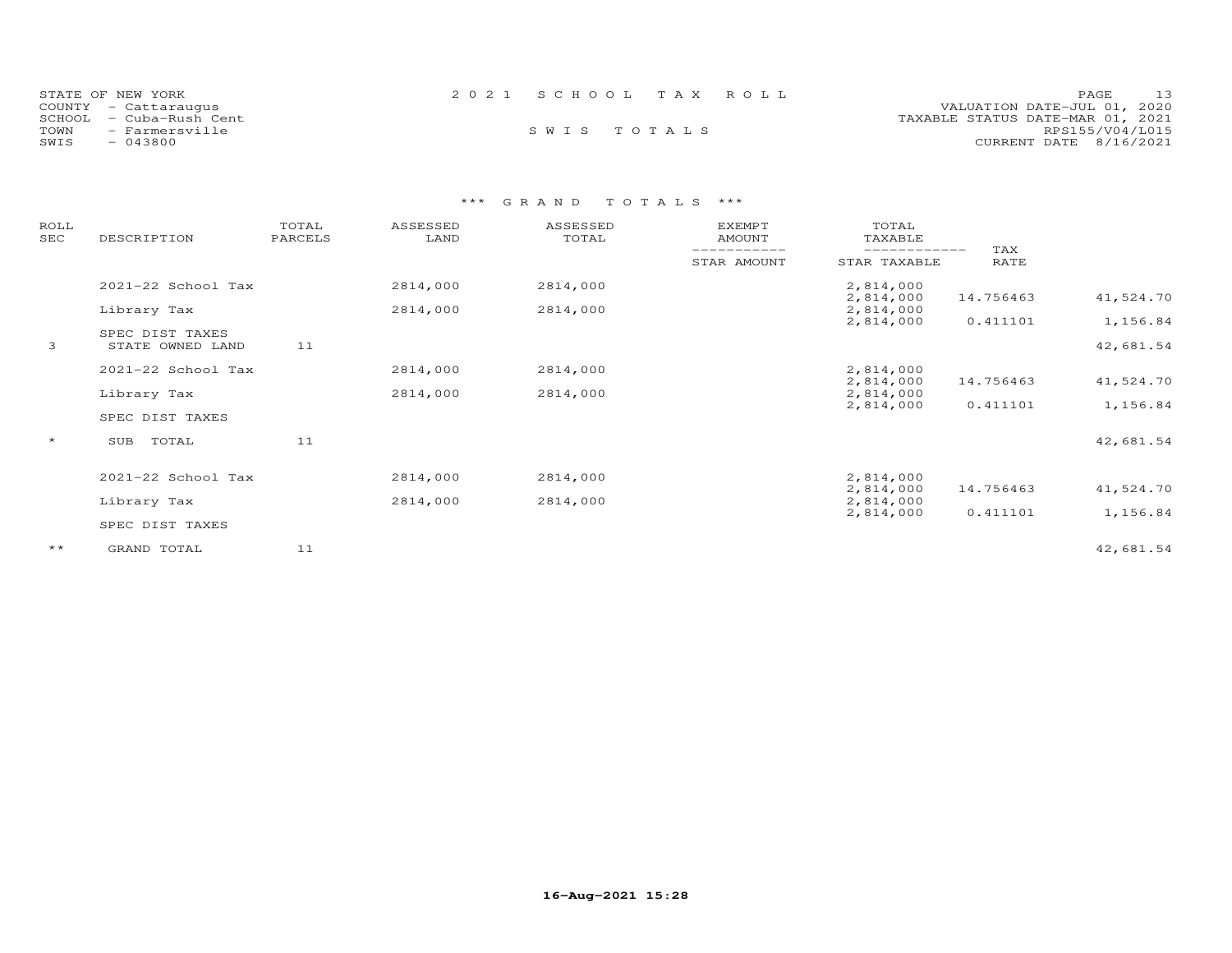| STATE OF NEW YORK<br>COUNTY<br>- Cattaraugus<br>- Cuba-Rush Cent<br>SCHOOL<br>- Lyndon<br>TOWN<br>SWIS<br>$-045600$ | 2021<br>ROLL SUB-SECT - N- SECTION 534 | SCHOOL<br>RPTL<br>OWNERS NAME SEQUENCE | TAX ROLL<br>STATE OWNED LAND SECTION OF THE ROLL - 3<br>REFORESTATION<br>UNIFORM PERCENT OF VALUE IS 094.00 | SUB-SECT - N VALUATION DATE-JUL 01, | 14<br>PAGE<br>2020<br>TAXABLE STATUS DATE-MAR 01, 2021 |
|---------------------------------------------------------------------------------------------------------------------|----------------------------------------|----------------------------------------|-------------------------------------------------------------------------------------------------------------|-------------------------------------|--------------------------------------------------------|
| TAX MAP PARCEL NUMBER                                                                                               | PROPERTY LOCATION & CLASS              | ASSESSMENT                             |                                                                                                             |                                     |                                                        |
| CURRENT OWNERS NAME                                                                                                 | SCHOOL DISTRICT                        | LAND                                   | TAX DESCRIPTION                                                                                             | TAXABLE VALUE                       |                                                        |
| CURRENT OWNERS ADDRESS                                                                                              | PARCEL SIZE/GRID COORD                 | TOTAL                                  | SPECIAL DISTRICTS                                                                                           |                                     | TAX AMOUNT                                             |
|                                                                                                                     |                                        |                                        |                                                                                                             | ***************** 41.004-1-13       |                                                        |
|                                                                                                                     | 417 Palmer Rd                          |                                        |                                                                                                             | ACCT 0120003                        |                                                        |
| $41.004 - 1 - 13$                                                                                                   | 932 Forest s532b                       |                                        | 2021-22 School Tax                                                                                          | 294,800                             | 3,979.97                                               |
| State Of New York                                                                                                   | Cuba-Rush Cent 024801                  | 294,800                                | Library Tax                                                                                                 | 294,800                             | 110.88                                                 |
| Attn: County Treasurer                                                                                              | 15/16/23<br>03<br>04                   | 294,800                                |                                                                                                             |                                     |                                                        |
| Cattaraugus County                                                                                                  | Catt Reforest                          |                                        |                                                                                                             |                                     |                                                        |
| 303 Court St                                                                                                        | Area I                                 |                                        |                                                                                                             |                                     |                                                        |
| Little Valley, NY 14755                                                                                             | ACRES 298.51                           |                                        |                                                                                                             |                                     |                                                        |
|                                                                                                                     | EAST-1215270 NRTH-0850857              |                                        |                                                                                                             |                                     |                                                        |
|                                                                                                                     | FULL MARKET VALUE                      | 307,083                                |                                                                                                             |                                     |                                                        |
|                                                                                                                     |                                        |                                        | TOTAL TAX ---                                                                                               |                                     | $4,090.85**$                                           |
|                                                                                                                     |                                        |                                        |                                                                                                             | DATE #1                             | 09/30/21                                               |
|                                                                                                                     |                                        |                                        |                                                                                                             | AMT DUE                             | 4,090.85                                               |
|                                                                                                                     |                                        |                                        |                                                                                                             |                                     |                                                        |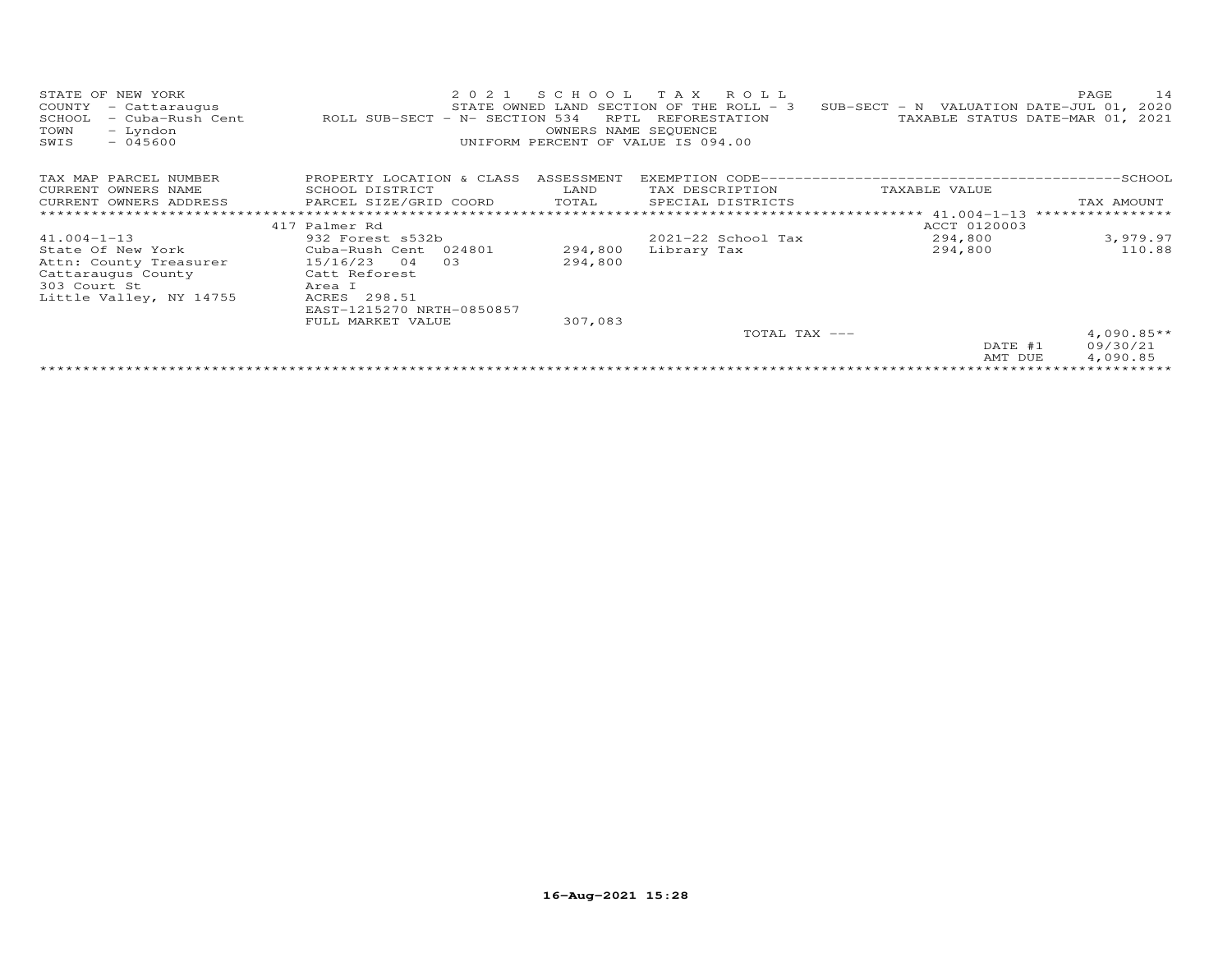| COUNTY<br>SCHOOL<br>TOWN | STATE OF NEW YORK<br>- Cattaraugus<br>- Cuba-Rush Cent<br>- Lyndon |                   | 2 0 2 1<br>ROLL SUB-SECT - N- SECTION 534 | S C H O O L<br>STATE OWNED LAND SECTION OF THE ROLL - 3<br>RPTL | T A X<br>ROLL<br>REFORESTATION                 |                  | 15<br>PAGE<br>SUB-SECT - N VALUATION DATE-JUL 01, 2020<br>TAXABLE STATUS DATE-MAR 01, 2021<br>RPS155/V04/L015 |
|--------------------------|--------------------------------------------------------------------|-------------------|-------------------------------------------|-----------------------------------------------------------------|------------------------------------------------|------------------|---------------------------------------------------------------------------------------------------------------|
| SWIS                     | $-045600$                                                          |                   |                                           | UNIFORM PERCENT OF VALUE IS 094.00                              |                                                |                  | CURRENT DATE 8/16/2021                                                                                        |
|                          |                                                                    |                   | ROLL<br>S U B                             |                                                                 | SECTION - $N - T$ OTALS                        |                  |                                                                                                               |
|                          |                                                                    | ***               | SPECIAL                                   | DISTRICT                                                        | SUMMARY ***                                    |                  |                                                                                                               |
| CODE                     | TOTAL<br>PARCELS<br>DISTRICT NAME                                  | EXTENSION<br>TYPE | <b>EXTENSION</b><br>VALUE                 | AD VALOREM<br>VALUE                                             | <b>EXEMPT</b><br><b>AMOUNT</b>                 | TAXABLE<br>VALUE | TOTAL<br>TAX                                                                                                  |
|                          |                                                                    |                   |                                           | NO SPECIAL DISTRICTS AT THIS LEVEL                              |                                                |                  |                                                                                                               |
|                          |                                                                    | ***               | S C H O O L                               | DISTRICT                                                        | SUMMARY ***                                    |                  |                                                                                                               |
| CODE                     | DISTRICT NAME                                                      | TOTAL<br>PARCELS  | ASSESSED<br>LAND                          | ASSESSED<br>TOTAL                                               | <b>EXEMPT</b><br><b>AMOUNT</b><br>------------ | TOTAL<br>TAXABLE |                                                                                                               |
|                          |                                                                    |                   |                                           |                                                                 | STAR AMOUNT                                    | STAR TAXABLE     | TOTAL TAX                                                                                                     |
|                          | Cuba-Rush Cent                                                     | $\overline{1}$    | 294,800                                   | 294,800                                                         |                                                | 294,800          |                                                                                                               |
| 024801                   |                                                                    |                   |                                           |                                                                 |                                                | 294,800          | 4,090.85                                                                                                      |
|                          | $S \cup B - TO T A L$                                              | $\mathbf{1}$      | 294,800                                   | 294,800                                                         |                                                | 294,800          |                                                                                                               |
|                          | $S \cup B - T \cup T A L (CONT)$                                   |                   |                                           |                                                                 |                                                | 294,800          | 4,090.85                                                                                                      |
|                          | TOTAL                                                              | $\mathbf{1}$      | 294,800                                   | 294,800                                                         |                                                | 294,800          |                                                                                                               |
|                          | TO TAL (CONT)                                                      |                   |                                           |                                                                 |                                                | 294,800          | 4,090.85                                                                                                      |

\*\*\* S Y S T E M C O D E S S U M M A R Y \*\*\*

NO SYSTEM EXEMPTIONS AT THIS LEVEL

\*\*\* E X E M P T I O N S U M M A R Y \*\*\*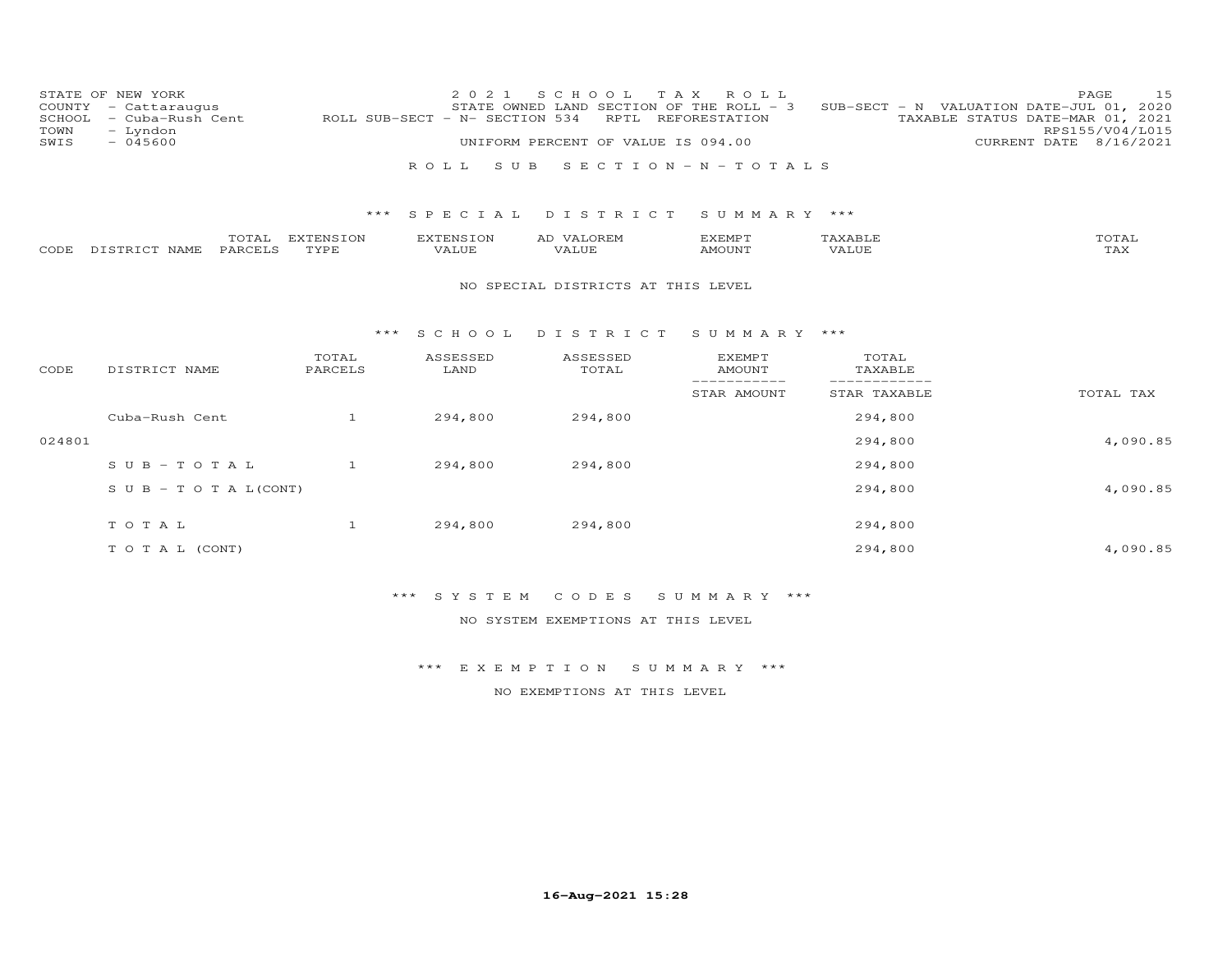|      | STATE OF NEW YORK       |                                                   |                                    | 2021 SCHOOL TAX ROLL      |                                                                                     | PAGE                   | 16 |
|------|-------------------------|---------------------------------------------------|------------------------------------|---------------------------|-------------------------------------------------------------------------------------|------------------------|----|
|      | COUNTY - Cattaraugus    |                                                   |                                    |                           | STATE OWNED LAND SECTION OF THE ROLL - $3$ SUB-SECT - N VALUATION DATE-JUL 01, 2020 |                        |    |
|      | SCHOOL - Cuba-Rush Cent | ROLL SUB-SECT - N- SECTION 534 RPTL REFORESTATION |                                    |                           | TAXABLE STATUS DATE-MAR 01, 2021                                                    |                        |    |
| TOWN | – Lyndon                |                                                   |                                    |                           |                                                                                     | RPS155/V04/L015        |    |
| SWIS | $-045600$               |                                                   | UNIFORM PERCENT OF VALUE IS 094.00 |                           |                                                                                     | CURRENT DATE 8/16/2021 |    |
|      |                         |                                                   |                                    |                           |                                                                                     |                        |    |
|      |                         |                                                   |                                    | ROLL SUB SECTION-N-TOTALS |                                                                                     |                        |    |

| ROLL<br>SEC | DESCRIPTION            | TOTAL<br>PARCELS | ASSESSED<br>LAND | ASSESSED<br>TOTAL | <b>EXEMPT</b><br>AMOUNT<br>----------- | TOTAL<br>TAXABLE   | TAX  | TOTAL<br>TAX |
|-------------|------------------------|------------------|------------------|-------------------|----------------------------------------|--------------------|------|--------------|
|             |                        |                  |                  |                   | STAR AMOUNT                            | STAR TAXABLE       | RATE |              |
|             | $2021 - 22$ School Tax |                  | 294,800          | 294,800           |                                        | 294,800            |      |              |
|             | Library Tax            |                  | 294,800          | 294,800           |                                        | 294,800<br>294,800 |      | 3,979.97     |
|             |                        |                  |                  |                   |                                        | 294,800            |      | 110.88       |
|             | SPEC DIST TAXES        |                  |                  |                   |                                        |                    |      |              |
|             | STATE OWNED LAND       |                  |                  |                   |                                        |                    |      | 4,090.85     |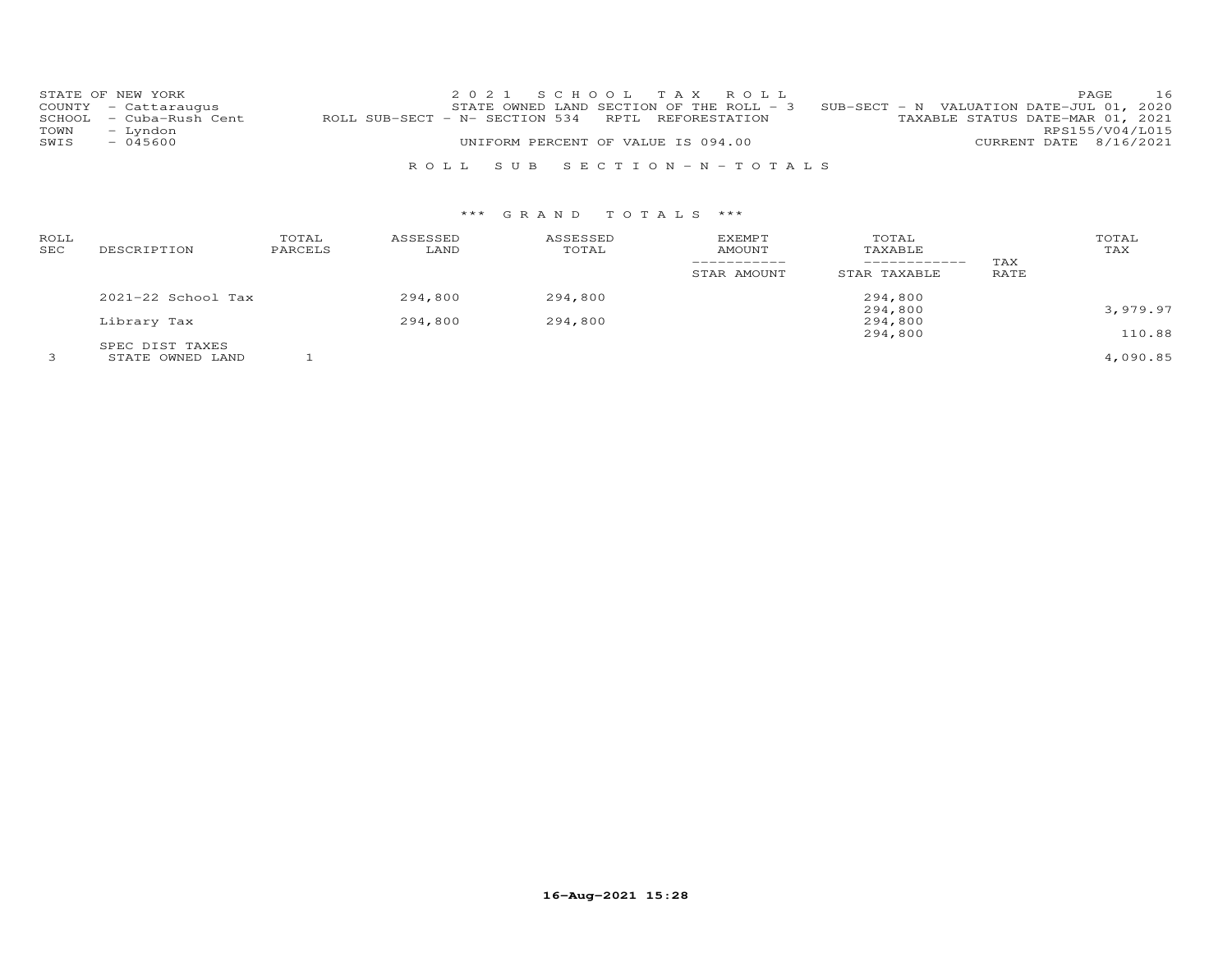| STATE OF<br>NEW YORK<br>COUNTY<br>- Cattaraugus<br>- Cuba-Rush Cent<br>SCHOOL<br>TOWN<br>- Lyndon<br>SWIS<br>$-045600$ | 2 0 2 1<br>ROLL SUB-SECT - Y- SECTION 545 | SCHOOL<br>RPTL<br>OWNERS NAME SEQUENCE | T A X<br>ROLL<br>STATE OWNED LAND SECTION OF THE ROLL $-$ 3<br>TRANSITION ASSESSMENTS<br>UNIFORM PERCENT OF VALUE IS 094.00 | $SUB-SECTION - Y$ VALUATION DATE-JUL 01,<br>TAXABLE STATUS DATE-MAR 01, 2021 | PAGE<br>17<br>2020 |  |  |  |  |
|------------------------------------------------------------------------------------------------------------------------|-------------------------------------------|----------------------------------------|-----------------------------------------------------------------------------------------------------------------------------|------------------------------------------------------------------------------|--------------------|--|--|--|--|
| TAX MAP PARCEL NUMBER                                                                                                  | PROPERTY LOCATION & CLASS                 | ASSESSMENT                             |                                                                                                                             |                                                                              |                    |  |  |  |  |
| CURRENT OWNERS NAME                                                                                                    | SCHOOL DISTRICT                           | LAND                                   | TAX DESCRIPTION                                                                                                             | TAXABLE VALUE                                                                |                    |  |  |  |  |
| CURRENT OWNERS ADDRESS                                                                                                 | PARCEL SIZE/GRID COORD                    | TOTAL                                  | SPECIAL DISTRICTS                                                                                                           |                                                                              | TAX AMOUNT         |  |  |  |  |
|                                                                                                                        | ****************************              |                                        |                                                                                                                             | ******************* 333.000-56-3                                             | ***************    |  |  |  |  |
|                                                                                                                        | SCHOOL Transition Assessment              |                                        |                                                                                                                             | ACCT 8026401                                                                 |                    |  |  |  |  |
| $333.000 - 56 - 3$                                                                                                     | 993 Transition t                          |                                        | $2021 - 22$ School Tax                                                                                                      | 1,030                                                                        | 13.91              |  |  |  |  |
| State Of New York                                                                                                      | Cuba-Rush Cent 024801                     | $\circ$                                | Library Tax                                                                                                                 | 1,030                                                                        | 0.39               |  |  |  |  |
| Attn: County Treasurer                                                                                                 | 0.01<br>ACRES                             | 1,030                                  |                                                                                                                             |                                                                              |                    |  |  |  |  |
| Cattaraugus County                                                                                                     | FULL MARKET VALUE                         | 1,096                                  |                                                                                                                             |                                                                              |                    |  |  |  |  |
| 303 Court St                                                                                                           |                                           |                                        |                                                                                                                             |                                                                              |                    |  |  |  |  |
| Little Valley, NY 14755                                                                                                |                                           |                                        |                                                                                                                             |                                                                              |                    |  |  |  |  |
|                                                                                                                        |                                           |                                        | TOTAL TAX ---                                                                                                               |                                                                              | $14.30**$          |  |  |  |  |
|                                                                                                                        |                                           |                                        |                                                                                                                             | DATE #1                                                                      | 09/30/21           |  |  |  |  |
|                                                                                                                        |                                           |                                        |                                                                                                                             | AMT DUE                                                                      | 14.30              |  |  |  |  |
|                                                                                                                        |                                           |                                        |                                                                                                                             |                                                                              |                    |  |  |  |  |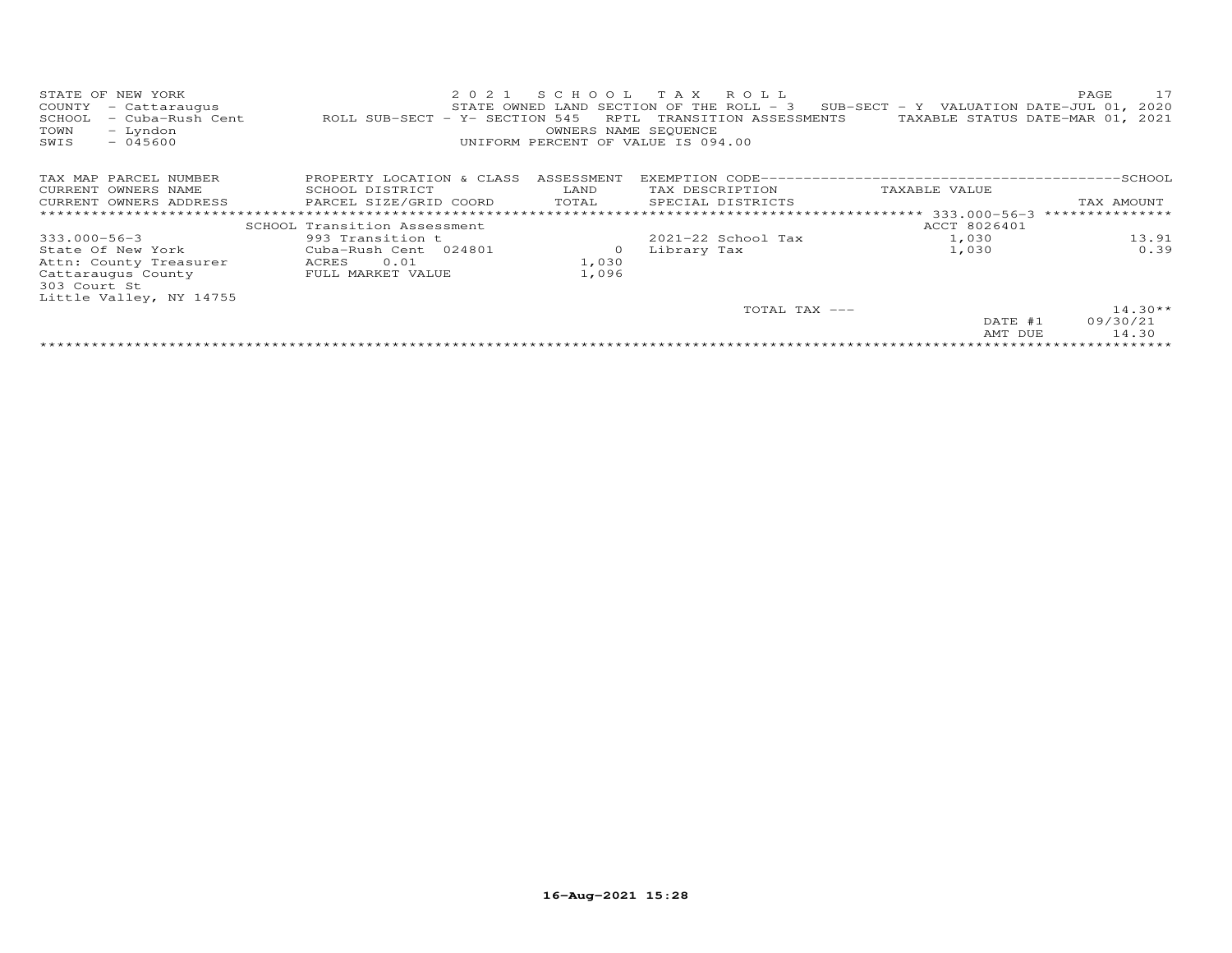| COUNTY<br>SCHOOL<br>TOWN | STATE OF NEW YORK<br>- Cattaraugus<br>- Cuba-Rush Cent<br>- Lyndon |                           | 2 0 2 1<br>ROLL SUB-SECT - Y- SECTION 545 | S C H O O L<br>STATE OWNED LAND SECTION OF THE ROLL - 3 | T A X<br>ROLL<br>RPTL TRANSITION ASSESSMENTS |                  | 18<br>PAGE<br>SUB-SECT - Y VALUATION DATE-JUL 01, 2020<br>TAXABLE STATUS DATE-MAR 01, 2021<br>RPS155/V04/L015 |
|--------------------------|--------------------------------------------------------------------|---------------------------|-------------------------------------------|---------------------------------------------------------|----------------------------------------------|------------------|---------------------------------------------------------------------------------------------------------------|
| SWIS                     | $-045600$                                                          |                           |                                           | UNIFORM PERCENT OF VALUE IS 094.00                      |                                              |                  | CURRENT DATE 8/16/2021                                                                                        |
|                          |                                                                    |                           | S U B<br>R O L L                          |                                                         | SECTION - Y - TOTALS                         |                  |                                                                                                               |
|                          |                                                                    | ***                       | SPECIAL                                   | DISTRICT                                                | SUMMARY ***                                  |                  |                                                                                                               |
|                          |                                                                    | TOTAL EXTENSION           | <b>EXTENSION</b>                          | AD VALOREM                                              | EXEMPT                                       | TAXABLE          | TOTAL                                                                                                         |
| CODE                     | PARCELS<br>DISTRICT NAME                                           | TYPE                      | VALUE                                     | <b>VALUE</b>                                            | AMOUNT                                       | <b>VALUE</b>     | TAX                                                                                                           |
|                          |                                                                    |                           |                                           | NO SPECIAL DISTRICTS AT THIS LEVEL                      |                                              |                  |                                                                                                               |
| CODE                     | DISTRICT NAME                                                      | * * *<br>TOTAL<br>PARCELS | ASSESSED<br>LAND                          | SCHOOL DISTRICT<br>ASSESSED<br>TOTAL                    | SUMMARY ***<br><b>EXEMPT</b><br>AMOUNT       | TOTAL<br>TAXABLE |                                                                                                               |
|                          |                                                                    |                           |                                           |                                                         | -----------<br>STAR AMOUNT                   | STAR TAXABLE     | TOTAL TAX                                                                                                     |
|                          | Cuba-Rush Cent                                                     | $\overline{1}$            |                                           | 1,030                                                   |                                              | 1,030            |                                                                                                               |
| 024801                   |                                                                    |                           |                                           |                                                         |                                              | 1,030            | 14.30                                                                                                         |
|                          | $SUB - TO T AL$                                                    | $\mathbf{1}$              |                                           | 1,030                                                   |                                              | 1,030            |                                                                                                               |
|                          | $S \cup B - T \cup T A L (CONT)$                                   |                           |                                           |                                                         |                                              | 1,030            | 14.30                                                                                                         |
|                          | TOTAL                                                              | $\mathbf{1}$              |                                           | 1,030                                                   |                                              | 1,030            |                                                                                                               |
|                          | TO TAL (CONT)                                                      |                           |                                           |                                                         |                                              | 1,030            | 14.30                                                                                                         |

\*\*\* S Y S T E M C O D E S S U M M A R Y \*\*\*

NO SYSTEM EXEMPTIONS AT THIS LEVEL

\*\*\* E X E M P T I O N S U M M A R Y \*\*\*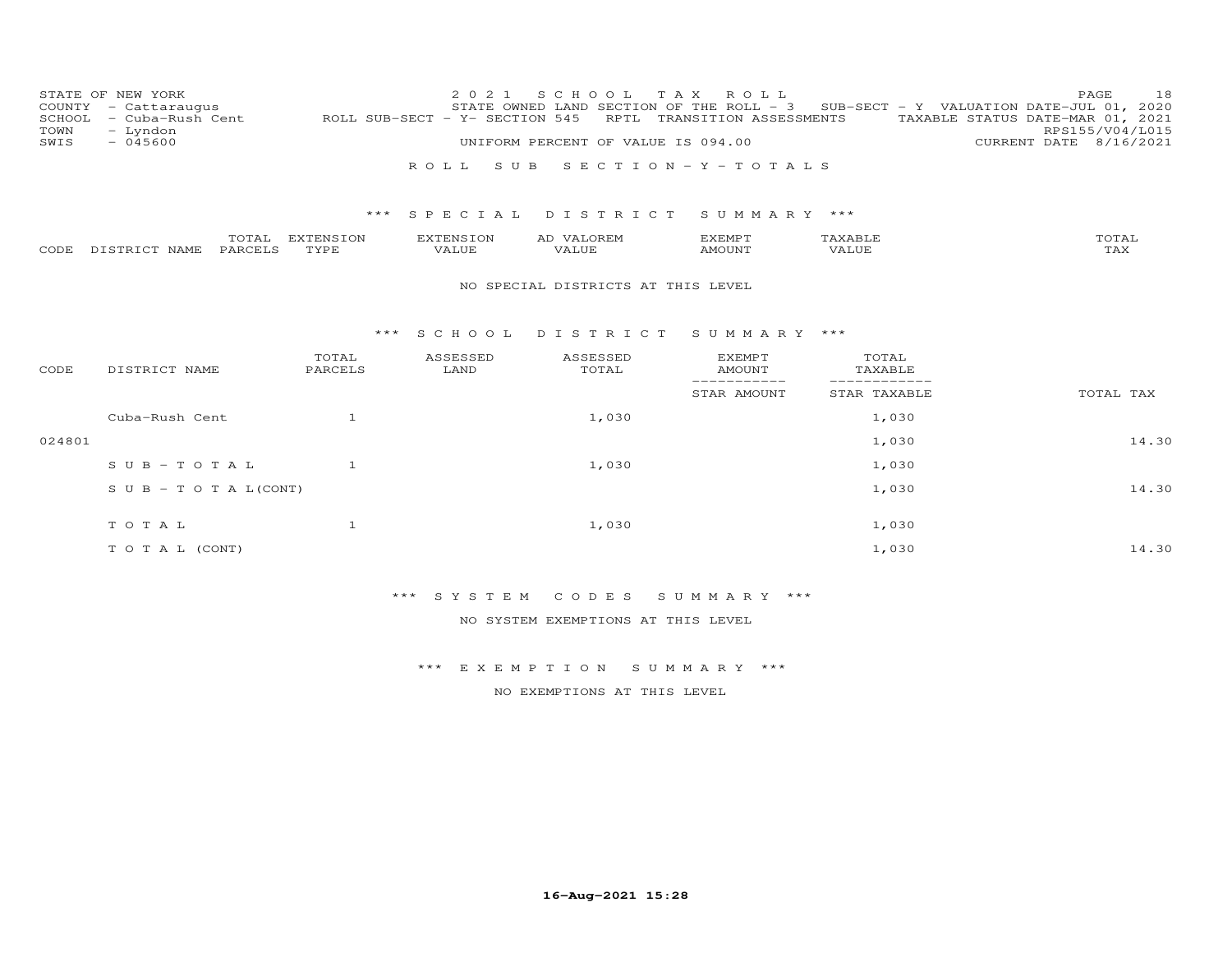|      | STATE OF NEW YORK       |                                                                                             | 2021 SCHOOL TAX ROLL      |                                    |  |                                                                                   |                        | PAGE | 19 |
|------|-------------------------|---------------------------------------------------------------------------------------------|---------------------------|------------------------------------|--|-----------------------------------------------------------------------------------|------------------------|------|----|
|      | COUNTY - Cattaraugus    |                                                                                             |                           |                                    |  | STATE OWNED LAND SECTION OF THE ROLL - 3 SUB-SECT - Y VALUATION DATE-JUL 01, 2020 |                        |      |    |
|      | SCHOOL - Cuba-Rush Cent | ROLL SUB-SECT - Y- SECTION 545 RPTL TRANSITION ASSESSMENTS TAXABLE STATUS DATE-MAR 01, 2021 |                           |                                    |  |                                                                                   |                        |      |    |
| TOWN | - Lyndon                |                                                                                             |                           |                                    |  |                                                                                   | RPS155/V04/L015        |      |    |
| SWIS | $-045600$               |                                                                                             |                           | UNIFORM PERCENT OF VALUE IS 094.00 |  |                                                                                   | CURRENT DATE 8/16/2021 |      |    |
|      |                         |                                                                                             |                           |                                    |  |                                                                                   |                        |      |    |
|      |                         |                                                                                             | ROLL SUB SECTION-Y-TOTALS |                                    |  |                                                                                   |                        |      |    |

| ROLL<br>SEC | DESCRIPTION        | TOTAL<br>PARCELS | ASSESSED<br>LAND | ASSESSED<br>TOTAL | <b>EXEMPT</b><br><b>AMOUNT</b><br>STAR AMOUNT | TOTAL<br>TAXABLE<br>------------<br>STAR TAXABLE | TAX<br>RATE | TOTAL<br>TAX |
|-------------|--------------------|------------------|------------------|-------------------|-----------------------------------------------|--------------------------------------------------|-------------|--------------|
|             | 2021-22 School Tax |                  |                  | 1,030             |                                               | 1,030                                            |             |              |
|             |                    |                  |                  |                   |                                               | 1,030                                            |             | 13.91        |
|             | Library Tax        |                  |                  | 1,030             |                                               | 1,030                                            |             |              |
|             |                    |                  |                  |                   |                                               | 1,030                                            |             | .39          |
|             | SPEC DIST TAXES    |                  |                  |                   |                                               |                                                  |             |              |
|             | STATE OWNED LAND   |                  |                  |                   |                                               |                                                  |             | 14.30        |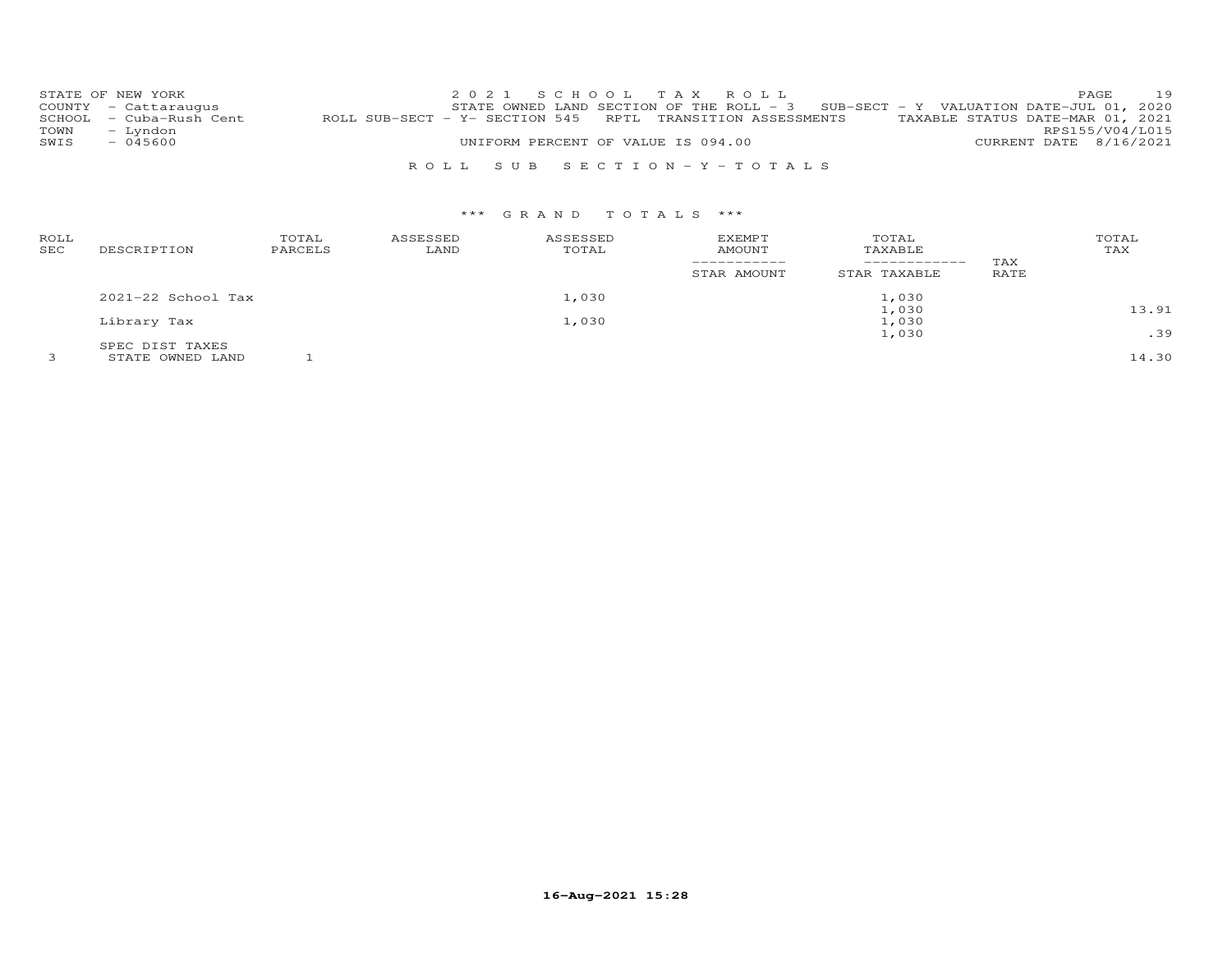|      | STATE OF NEW YORK       | 2021 SCHOOL TAX ROLL                                                    | PAGE            | 20 |
|------|-------------------------|-------------------------------------------------------------------------|-----------------|----|
|      | COUNTY - Cattaraugus    | VALUATION DATE-JUL 01, 2020<br>STATE OWNED LAND SECTION OF THE ROLL - 3 |                 |    |
|      | SCHOOL - Cuba-Rush Cent | TAXABLE STATUS DATE-MAR 01, 2021                                        |                 |    |
| TOWN | - Lyndon                |                                                                         | RPS155/V04/L015 |    |
| SWIS | $-045600$               | UNIFORM PERCENT OF VALUE IS 094.00<br>CURRENT DATE 8/16/2021            |                 |    |
|      |                         | ROLL SECTION TOTALS                                                     |                 |    |

## \*\*\* S P E C I A L D I S T R I C T S U M M A R Y \*\*\*

|      |                  | TOTAL          | <b>EXTENSION</b> | EXTENSION | VALOREM<br>AD        | <b>F.XF.MPT</b>    | TAXABLF | $T$ $\cap$ $\cap$ $T$<br>'O'I'AL |
|------|------------------|----------------|------------------|-----------|----------------------|--------------------|---------|----------------------------------|
| CODE | DISTRICT<br>NAME | <b>PARCELS</b> | <b>TVDL</b>      | VALUE     | ALUE -<br>$\sqrt{4}$ | AMOUN <sup>-</sup> |         | TAX                              |

#### NO SPECIAL DISTRICTS AT THIS LEVEL

#### \*\*\* S C H O O L D I S T R I C T S U M M A R Y \*\*\*

| CODE   | DISTRICT NAME                    | TOTAL<br>PARCELS | ASSESSED<br>LAND | ASSESSED<br>TOTAL | <b>EXEMPT</b><br>AMOUNT | TOTAL<br>TAXABLE |           |
|--------|----------------------------------|------------------|------------------|-------------------|-------------------------|------------------|-----------|
|        |                                  |                  |                  |                   | STAR AMOUNT             | STAR TAXABLE     | TOTAL TAX |
|        | Cuba-Rush Cent                   | 2                | 294,800          | 295,830           |                         | 295,830          |           |
| 024801 |                                  |                  |                  |                   |                         | 295,830          | 4,105.15  |
|        | SUB-TOTAL                        | $\overline{2}$   | 294,800          | 295,830           |                         | 295,830          |           |
|        | $S \cup B - T \cup T A L (CONT)$ |                  |                  |                   |                         | 295,830          | 4,105.15  |
|        | TOTAL                            | $\overline{2}$   | 294,800          | 295,830           |                         | 295,830          |           |
|        | T O T A L (CONT)                 |                  |                  |                   |                         | 295,830          | 4,105.15  |

# \*\*\* S Y S T E M C O D E S S U M M A R Y \*\*\*

NO SYSTEM EXEMPTIONS AT THIS LEVEL

\*\*\* E X E M P T I O N S U M M A R Y \*\*\*

NO EXEMPTIONS AT THIS LEVEL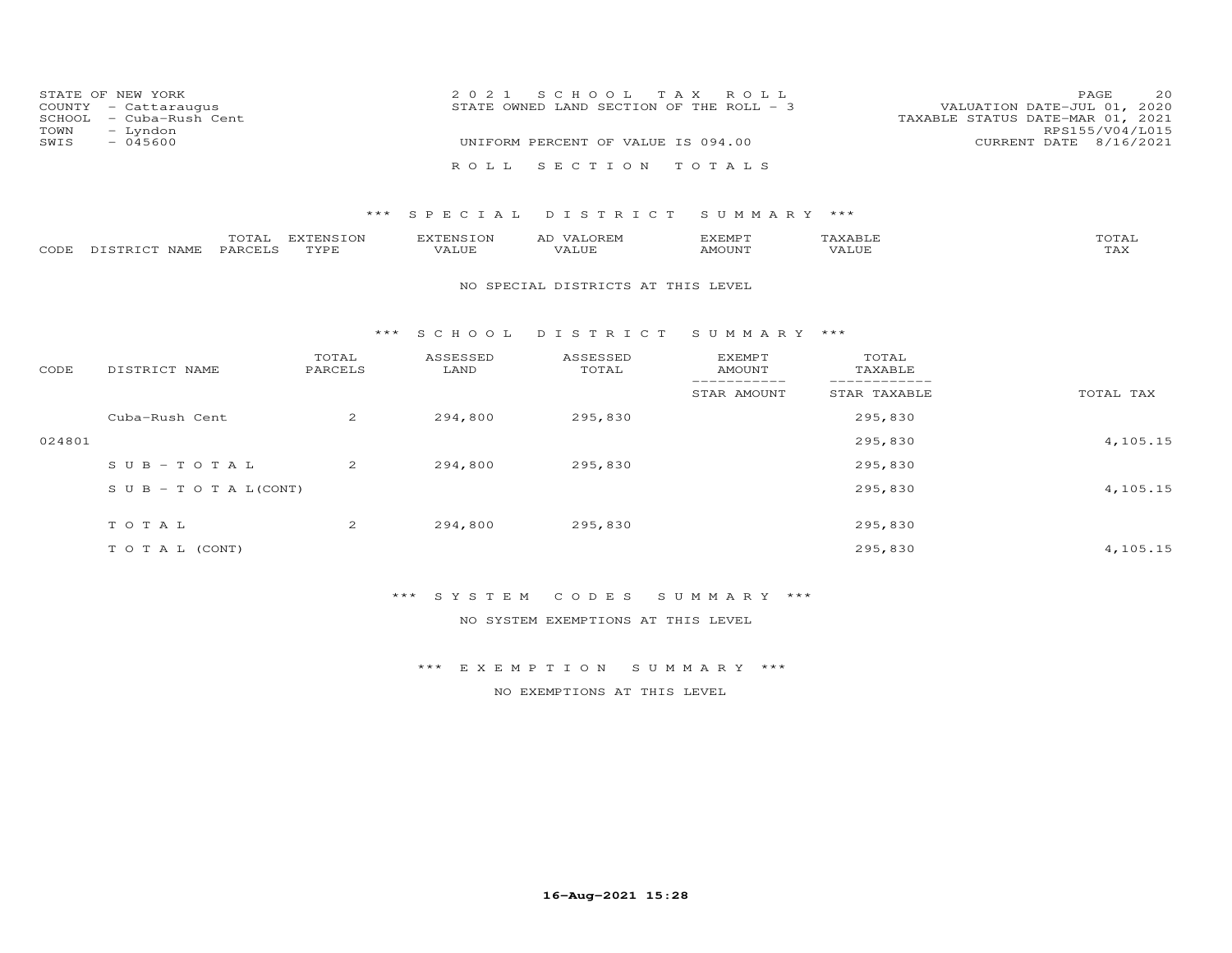|      | STATE OF NEW YORK       | 2021 SCHOOL TAX ROLL                     | 21<br>PAGE                       |
|------|-------------------------|------------------------------------------|----------------------------------|
|      | COUNTY - Cattaraugus    | STATE OWNED LAND SECTION OF THE ROLL - 3 | VALUATION DATE-JUL 01, 2020      |
|      | SCHOOL - Cuba-Rush Cent |                                          | TAXABLE STATUS DATE-MAR 01, 2021 |
| TOWN | - Lyndon                |                                          | RPS155/V04/L015                  |
| SWIS | $-045600$               | UNIFORM PERCENT OF VALUE IS 094.00       | CURRENT DATE 8/16/2021           |
|      |                         | ROLL SECTION TOTALS                      |                                  |

# \*\*\* G R A N D T O T A L S \*\*\*

| ROLL<br>SEC | DESCRIPTION            | TOTAL<br>PARCELS | ASSESSED<br>LAND | ASSESSED<br>TOTAL | <b>EXEMPT</b><br>AMOUNT<br>-----------<br>STAR AMOUNT | TOTAL<br>TAXABLE<br>------------<br>STAR TAXABLE | TAX<br>RATE | TOTAL<br>TAX |
|-------------|------------------------|------------------|------------------|-------------------|-------------------------------------------------------|--------------------------------------------------|-------------|--------------|
|             | $2021 - 22$ School Tax |                  | 294,800          | 295,830           |                                                       | 295,830                                          |             |              |
|             |                        |                  |                  |                   |                                                       | 295,830                                          |             | 3,993.88     |
|             | Library Tax            |                  | 294,800          | 295,830           |                                                       | 295,830                                          |             |              |
|             |                        |                  |                  |                   |                                                       | 295,830                                          |             | 111.27       |
|             | SPEC DIST TAXES        |                  |                  |                   |                                                       |                                                  |             |              |
|             | STATE OWNED LAND       | ⌒                |                  |                   |                                                       |                                                  |             | 4,105.15     |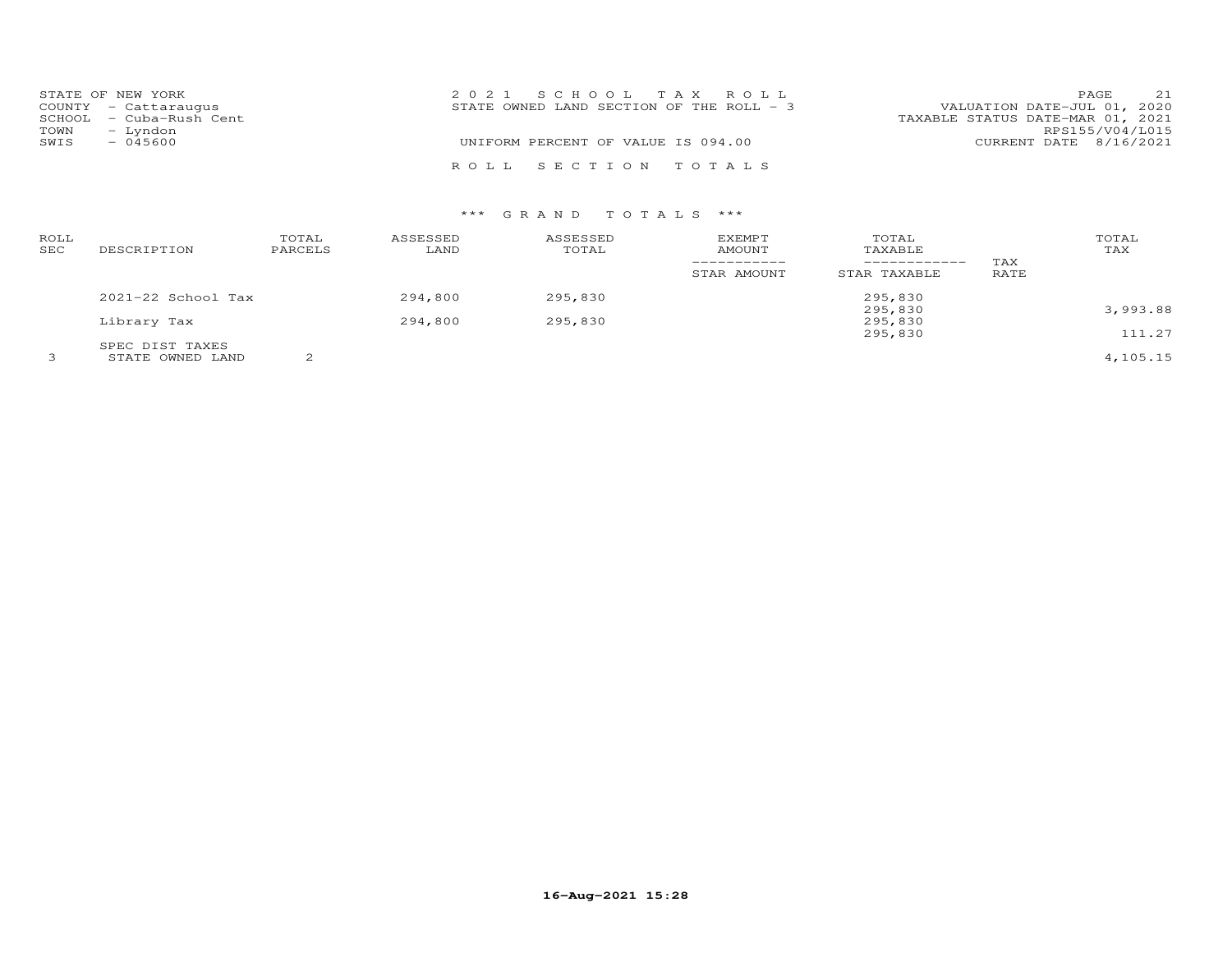| STATE OF NEW YORK          | 2021 SCHOOL TAX ROLL |  | 22<br>PAGE.                      |
|----------------------------|----------------------|--|----------------------------------|
| COUNTY - Cattaraugus       |                      |  | VALUATION DATE-JUL 01, 2020      |
| SCHOOL<br>– Cuba-Rush Cent |                      |  | TAXABLE STATUS DATE-MAR 01, 2021 |
| TOWN<br>– Lyndon           | SWIS TOTALS          |  | RPS155/V04/L015                  |
| SWIS<br>$-045600$          |                      |  | CURRENT DATE 8/16/2021           |

## \*\*\* S P E C I A L D I S T R I C T S U M M A R Y \*\*\*

| CODE   | TOTAL<br>PARCELS<br>DISTRICT NAME | <b>EXTENSION</b><br>TYPE | <b>EXTENSION</b><br>VALUE | AD VALOREM<br>VALUE                | <b>EXEMPT</b><br><b>AMOUNT</b> | TAXABLE<br>VALUE | TAX<br>RATE | TOTAL<br>TAX |
|--------|-----------------------------------|--------------------------|---------------------------|------------------------------------|--------------------------------|------------------|-------------|--------------|
|        |                                   |                          |                           | NO SPECIAL DISTRICTS AT THIS LEVEL |                                |                  |             |              |
|        |                                   | ***                      | S C H O O L               | DISTRICT                           | SUMMARY ***                    |                  |             |              |
| CODE   | DISTRICT NAME                     | TOTAL<br>PARCELS         | ASSESSED<br>LAND          | ASSESSED<br>TOTAL                  | EXEMPT<br>AMOUNT               | TOTAL<br>TAXABLE |             |              |
|        |                                   |                          |                           |                                    | STAR AMOUNT                    | STAR TAXABLE     | TAX RATE    | TOTAL TAX    |
|        | Cuba-Rush Cent                    | 2                        | 294,800                   | 295,830                            |                                | 295,830          |             |              |
| 024801 |                                   |                          |                           |                                    |                                | 295,830          | .376114     | 4,105.15     |
|        | $S \cup B - TO T A L$             | 2                        | 294,800                   | 295,830                            |                                | 295,830          |             |              |
|        | S U B - T O T A $L$ (CONT)        |                          |                           |                                    |                                | 295,830          |             | 4,105.15     |
|        | TOTAL                             | $\overline{2}$           | 294,800                   | 295,830                            |                                | 295,830          |             |              |
|        | T O T A L (CONT)                  |                          |                           |                                    |                                | 295,830          |             | 4,105.15     |

#### \*\*\* S Y S T E M C O D E S S U M M A R Y \*\*\*

NO SYSTEM EXEMPTIONS AT THIS LEVEL

## \*\*\* E X E M P T I O N S U M M A R Y \*\*\*

NO EXEMPTIONS AT THIS LEVEL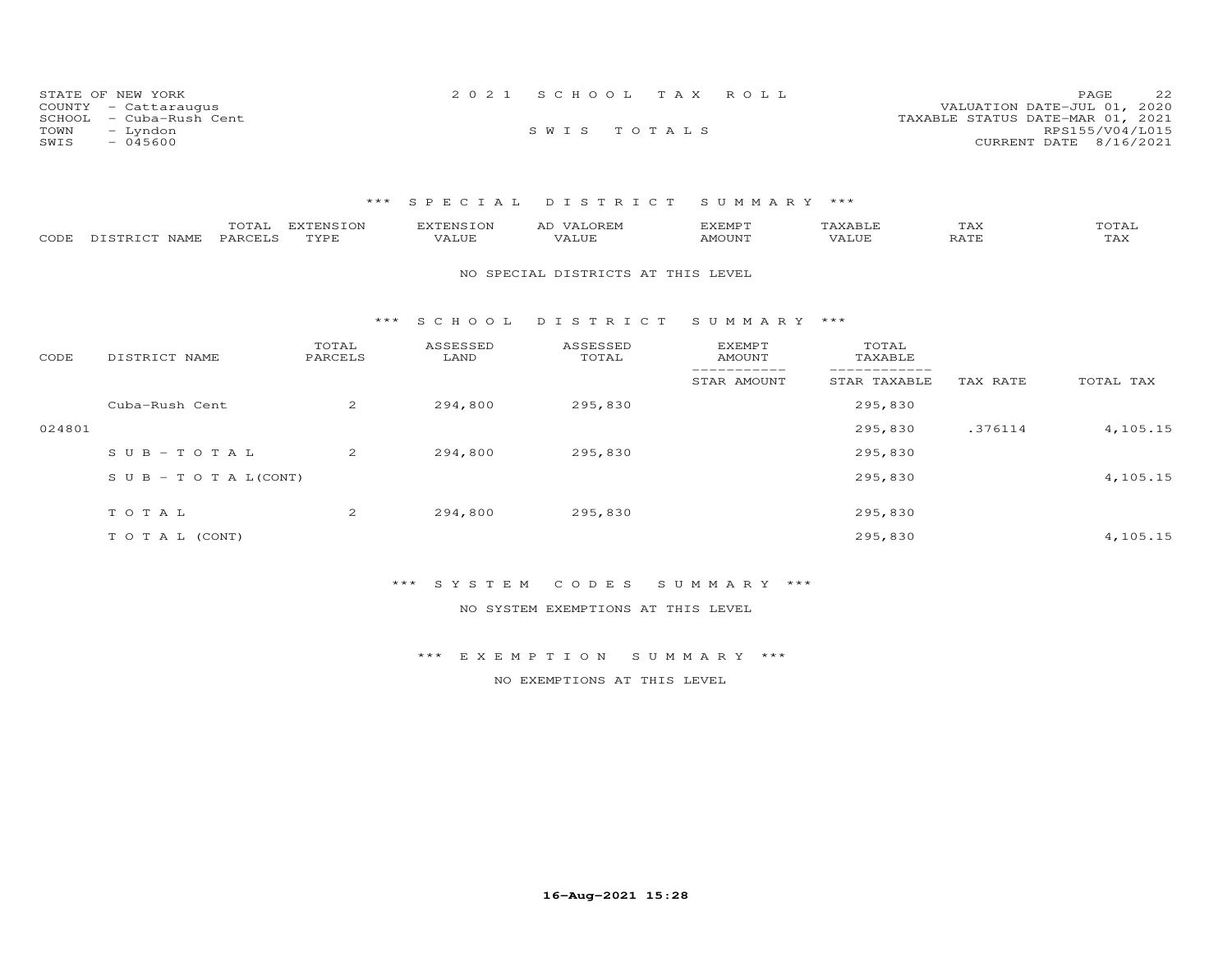| STATE OF NEW YORK<br>COUNTY - Cattaraugus | 2021 SCHOOL TAX ROLL | 23<br>PAGE.<br>VALUATION DATE-JUL 01, 2020 |
|-------------------------------------------|----------------------|--------------------------------------------|
| SCHOOL - Cuba-Rush Cent                   |                      | TAXABLE STATUS DATE-MAR 01, 2021           |
| TOWN<br>- Lyndon                          | SWIS TOTALS          | RPS155/V04/L015                            |
| $-045600$<br>SWIS                         |                      | CURRENT DATE 8/16/2021                     |

# \*\*\* G R A N D T O T A L S \*\*\*

| ROLL<br>SEC  | DESCRIPTION                         | TOTAL<br>PARCELS | ASSESSED<br>LAND | ASSESSED<br>TOTAL | <b>EXEMPT</b><br><b>AMOUNT</b> | TOTAL<br>TAXABLE             |             |          |
|--------------|-------------------------------------|------------------|------------------|-------------------|--------------------------------|------------------------------|-------------|----------|
|              |                                     |                  |                  |                   | STAR AMOUNT                    | ------------<br>STAR TAXABLE | TAX<br>RATE |          |
|              | 2021-22 School Tax                  |                  | 294,800          | 295,830           |                                | 295,830                      |             |          |
|              | Library Tax                         |                  | 294,800          | 295,830           |                                | 295,830<br>295,830           | 13.500593   | 3,993.88 |
|              |                                     |                  |                  |                   |                                | 295,830                      | 0.376114    | 111.27   |
| 3            | SPEC DIST TAXES<br>STATE OWNED LAND | 2                |                  |                   |                                |                              |             | 4,105.15 |
|              | 2021-22 School Tax                  |                  | 294,800          | 295,830           |                                | 295,830                      |             |          |
|              |                                     |                  |                  |                   |                                | 295,830                      | 13.500593   | 3,993.88 |
|              | Library Tax                         |                  | 294,800          | 295,830           |                                | 295,830                      |             |          |
|              | SPEC DIST TAXES                     |                  |                  |                   |                                | 295,830                      | 0.376114    | 111.27   |
| $\star$      | TOTAL<br>SUB                        | 2                |                  |                   |                                |                              |             | 4,105.15 |
|              |                                     |                  |                  |                   |                                |                              |             |          |
|              | 2021-22 School Tax                  |                  | 294,800          | 295,830           |                                | 295,830                      |             |          |
|              |                                     |                  |                  |                   |                                | 295,830                      | 13.500593   | 3,993.88 |
|              | Library Tax                         |                  | 294,800          | 295,830           |                                | 295,830                      |             |          |
|              |                                     |                  |                  |                   |                                | 295,830                      | 0.376114    | 111.27   |
|              | SPEC DIST TAXES                     |                  |                  |                   |                                |                              |             |          |
| $\star\star$ | GRAND TOTAL                         | 2                |                  |                   |                                |                              |             | 4,105.15 |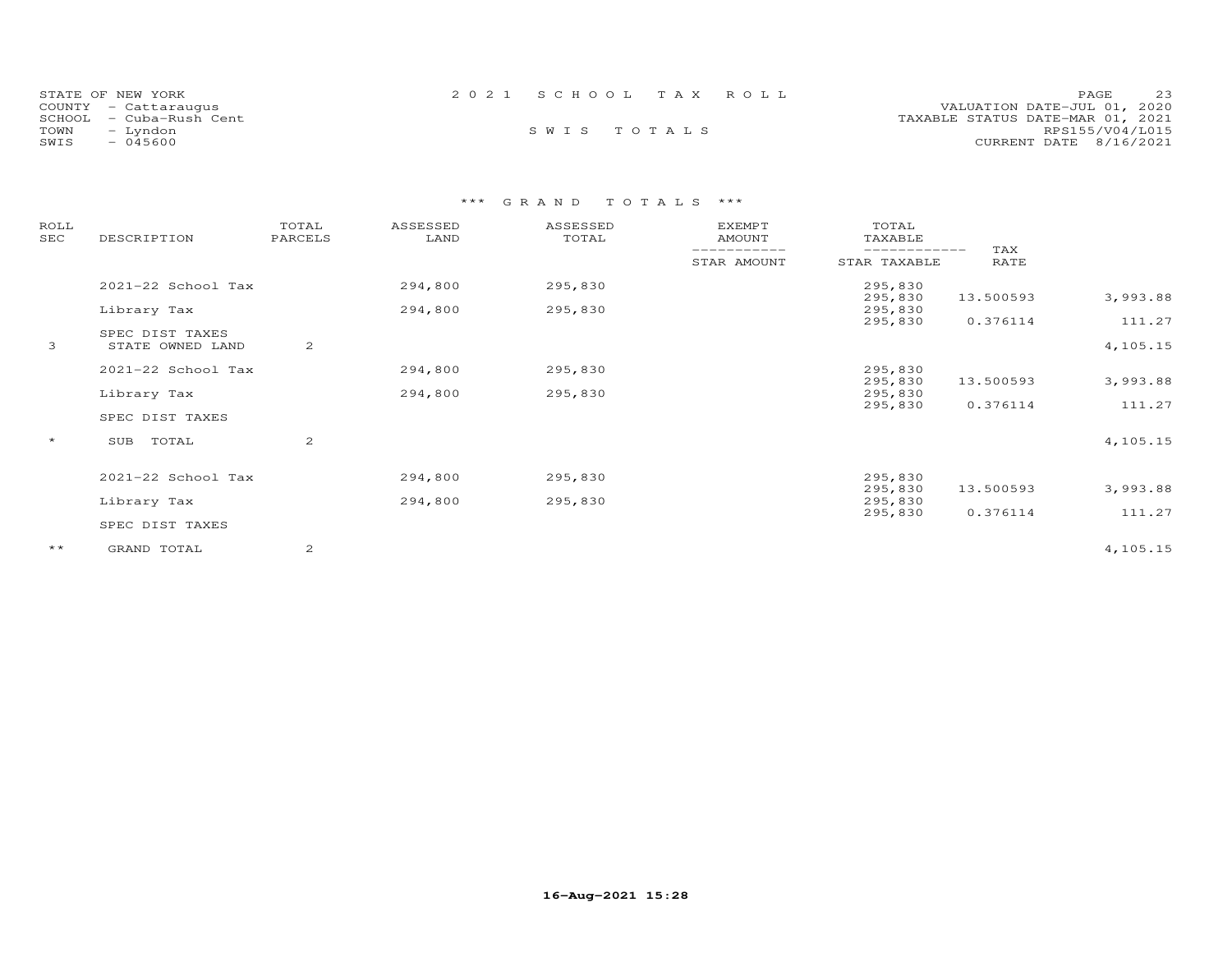STATE OF NEW YORK 2 0 2 1 S C H O O L T A X R O L L PAGE 24COUNTY - Cattaraugus S C H O O L T O T A L S 024801 VALUATION DATE-JUL 01, 2020

VALUATION DATE-JUL 01, 2020

# \*\*\* S P E C I A L D I S T R I C T S U M M A R Y \*\*\*

 RPS155/V04/L015CURRENT DATE 8/16/2021

| CODE   | TOTAL<br>PARCELS<br>DISTRICT NAME | <b>EXTENSION</b><br>TYPE | <b>EXTENSION</b><br>VALUE | AD VALOREM<br>VALUE                | <b>EXEMPT</b><br>AMOUNT | TAXABLE<br>VALUE |          | TOTAL<br>TAX |
|--------|-----------------------------------|--------------------------|---------------------------|------------------------------------|-------------------------|------------------|----------|--------------|
|        |                                   |                          |                           | NO SPECIAL DISTRICTS AT THIS LEVEL |                         |                  |          |              |
|        |                                   | ***                      | SCHOOL                    | DISTRICT                           | SUMMARY ***             |                  |          |              |
| CODE   | DISTRICT NAME                     | TOTAL<br>PARCELS         | ASSESSED<br>LAND          | ASSESSED<br>TOTAL                  | EXEMPT<br><b>AMOUNT</b> | TOTAL<br>TAXABLE |          |              |
|        |                                   |                          |                           |                                    | STAR AMOUNT             | STAR TAXABLE     | TAX RATE | TOTAL TAX    |
|        | Cuba-Rush Cent                    | 13                       | 3108,800                  | 3109,830                           |                         | 3,109,830        |          |              |
| 024801 |                                   |                          |                           |                                    |                         | 3,109,830        |          | 46,786.69    |
|        | $SUB - TO T AL$                   | 13                       | 3108,800                  | 3109,830                           |                         | 3,109,830        |          |              |
|        | S U B - T O T A $L$ (CONT)        |                          |                           |                                    |                         | 3,109,830        |          | 46,786.69    |
|        | TOTAL                             | 13                       | 3108,800                  | 3109,830                           |                         | 3,109,830        |          |              |
|        |                                   |                          |                           |                                    |                         |                  |          |              |
|        | TO TAL (CONT)                     |                          |                           |                                    |                         | 3,109,830        |          | 46,786.69    |

#### \*\*\* S Y S T E M C O D E S S U M M A R Y \*\*\*

NO SYSTEM EXEMPTIONS AT THIS LEVEL

#### \*\*\* E X E M P T I O N S U M M A R Y \*\*\*

NO EXEMPTIONS AT THIS LEVEL